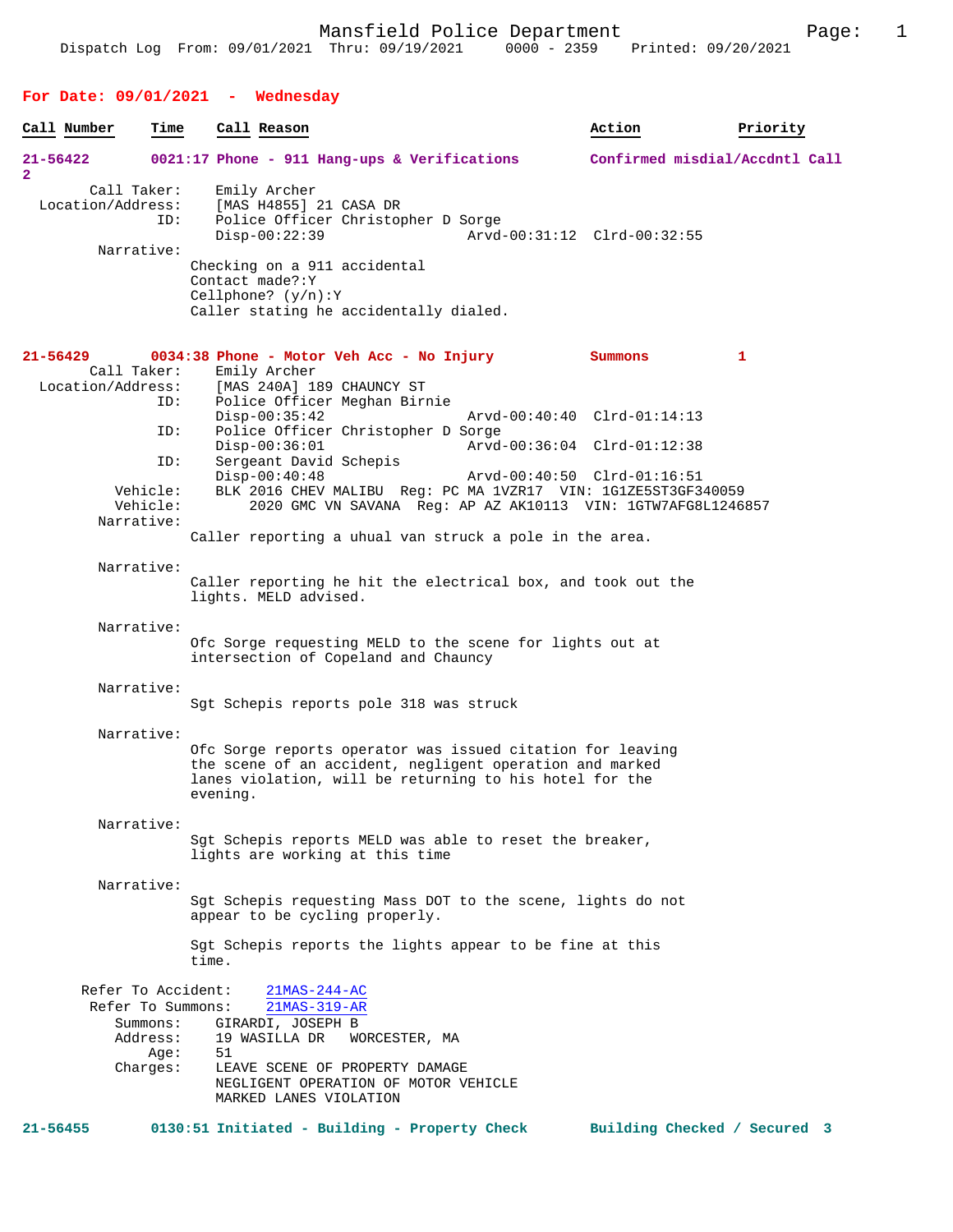

**21-56504 0737:02 Initiated - Motor Vehicle Stop Citation / Warning Issued 3**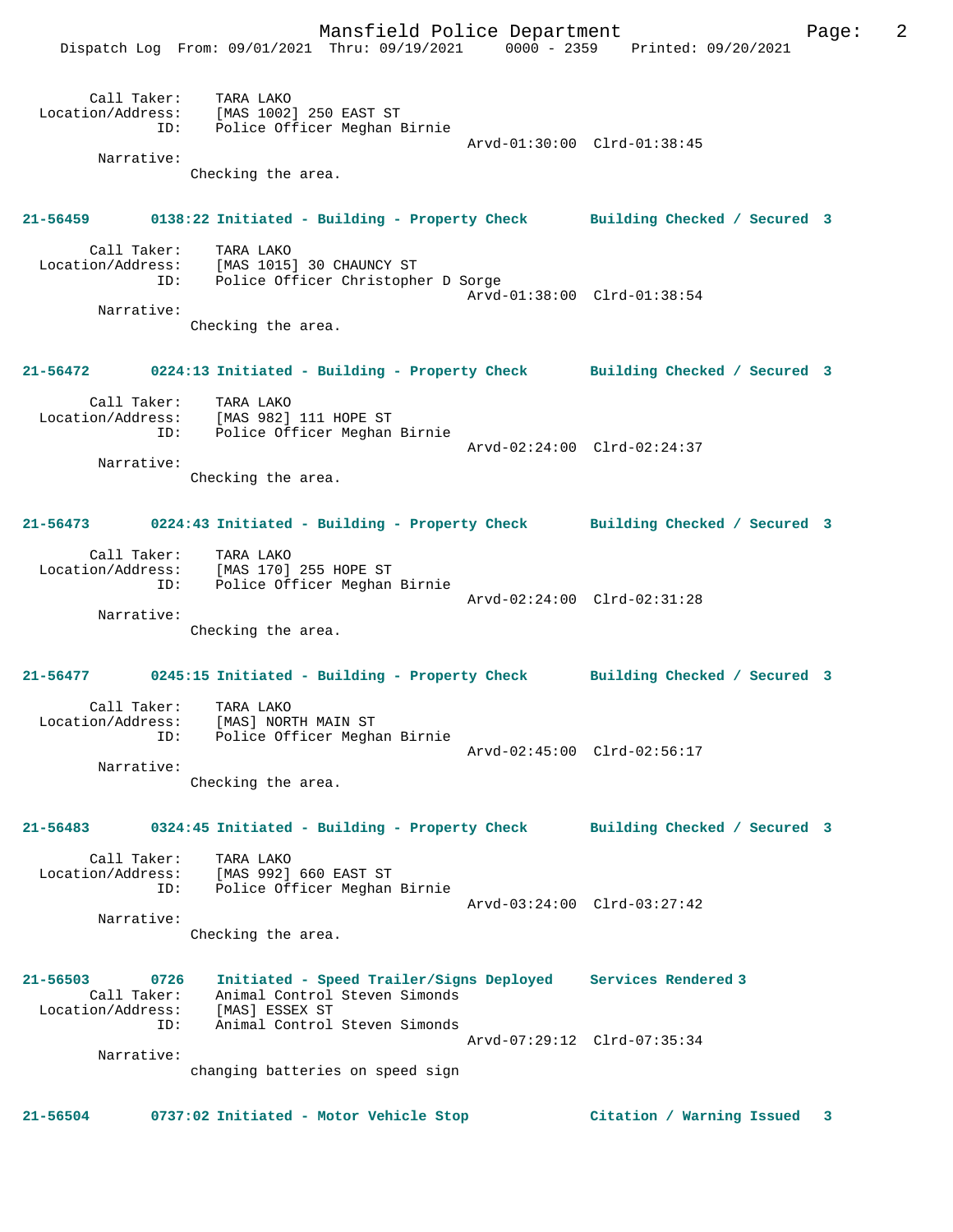Mansfield Police Department The Page: 3 Dispatch Log From: 09/01/2021 Thru: 09/19/2021 0000 - 2359 Printed: 09/20/2021 Call Taker: Kerri Bishop Location/Address: [MAS] 300 EAST ST @ 2 WARE ST ID: Police Officer Andrew J Kelley Arvd-07:37:00 Clrd-07:41:50 Vehicle: WHI 2009 HOND ACCORD Reg: PC MA 2GET95 VIN: 1HGCP26889A073918 Narrative: MVST **21-56507 0747 Initiated - Speed Trailer/Signs Deployed Services Rendered 3**  Call Taker: Animal Control Steven Simonds Location/Address: [MAS] SWETT ST ID: Animal Control Steven Simonds Arvd-07:48:03 Clrd-07:53:47 Narrative: changing batteries on speed signs **21-56508 0753 Initiated - Parking Violations Services Rendered 3**  Call Taker: Animal Control Steven Simonds Location/Address: [MAS] 389 NORTH MAIN ST @ 10 PRATT ST ID: Animal Control Steven Simonds Arvd-07:54:33 Clrd-09:09:31 Narrative: checking area for parking violations **21-56530 0932 Initiated - Building - Property Check Building Checked / Secured 3** Call Taker: Police Officer Andrew J Kelley Location/Address: [MAS 982] 111 HOPE ST ID: Police Officer Andrew J Kelley Arvd-09:32:51 Clrd-09:40:22 Narrative: Checking the area. **21-56532 0947 Initiated - Building - Property Check Building Checked / Secured 3** Call Taker: Police Officer Andrew J Kelley Location/Address: [MAS 331] 255 EAST ST ID: Police Officer Andrew J Kelley Arvd-09:47:29 Clrd-10:02:12 Narrative: Checking the area. **21-56539 1008:11 Phone - 911 Hang-ups & Verifications Confirmed misdial/Accdntl Call 2**  Call Taker: Robert Stewart Location/Address: [MAS H4762] 23 EAST ST ID: Police Officer Mark O'Connor Disp-10:11:26 Arvd-10:16:25 Clrd-10:16:28 Police Officer Matthew A Souza Narrative: Checking on a 911 hang up. Contact made?: Yes, Caller's phone froze. Caller will meet officer outfront. Cellphone? (y/n): Yes Uncertainty radius: 11 meters **21-56548 1053 Initiated - Parking Violations Services Rendered 3**  Call Taker: Animal Control Steven Simonds Location/Address: [MAS] 242 NORTH MAIN ST @ 16 OLD COLONY WAY ID: Animal Control Steven Simonds Arvd-10:53:58 Clrd-12:45:40 Narrative: checking area for parking violations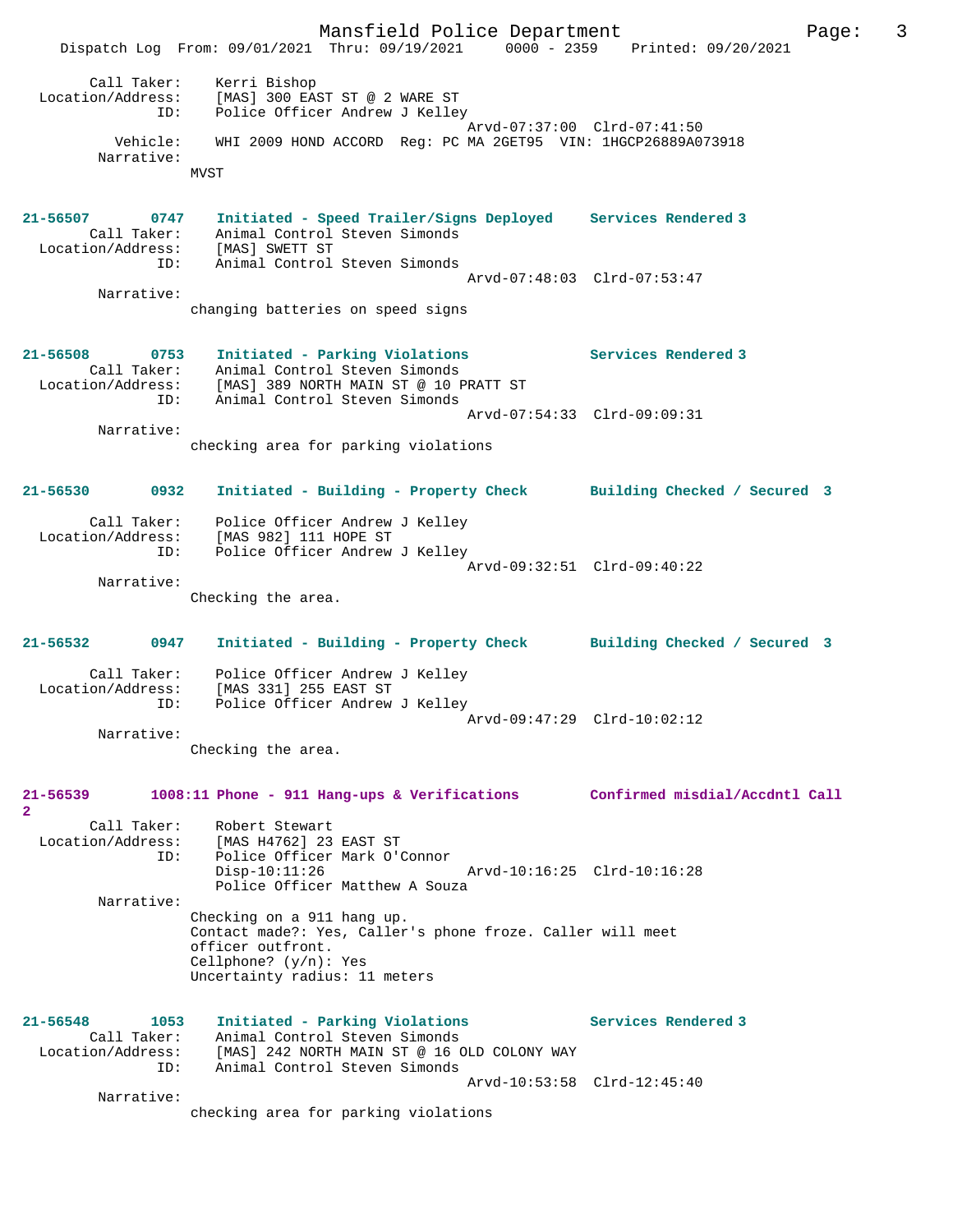Mansfield Police Department Page: 4 Dispatch Log From: 09/01/2021 Thru: 09/19/2021 0000 - 2359 Printed: 09/20/2021 Narrative: tagged MA 2ATP63 on main for restrictive parking Narrative: tagged IL BK35837 on crocker for overtime parking Narrative: tagged MA 379YK2 at one mansfield for overtime parking **21-56556 1118:52 Initiated - Building - Property Check Building Checked / Secured 3** Call Taker: Kerri Bishop Location/Address: [MAS 281A] 1 CROCKER ST Police Officer Michael T Fitzgerald Arvd-11:18:00 Clrd-11:31:24 Narrative: Checking the area. **21-56557 1119:25 Initiated - Motor Vehicle Stop Citation / Warning Issued 3** Call Taker: Kerri Bishop Location/Address: [MAS 1002] 250 EAST ST ID: Police Officer David W Kinahan Arvd-11:19:00 Clrd-11:27:04 Vehicle: BLU 2011 HOND UT CR-V Reg: PC MA 9BE639 VIN: 5J6RE4H45BL016522 Narrative: MVST Narrative: Citation Issued for Speed in school zone. **21-56559 1122:54 Initiated - Motor Vehicle Stop Citation / Warning Issued 3** Call Taker: Kerri Bishop Location/Address: [MAS] WEST ST ID: Police Officer Beau J Palanza Arvd-11:22:00 Clrd-11:28:58<br>2014 Vehicle: WHI 2014 JEEP GRAND Reg: PC MA 5CT577 VIN: 1C4RJERG4EC13 WHI 2014 JEEP GRAND Reg: PC MA 5CT577 VIN: 1C4RJFBG4EC131052 Narrative: mvst Narrative: Citation issued for speed. **21-56562 1134:42 Initiated - Building - Property Check Building Checked / Secured 3** Call Taker: Kerri Bishop Location/Address: [MAS 982] 111 HOPE ST ID: Police Officer Michael T Fitzgerald Arvd-11:34:00 Clrd-11:51:11 Narrative: Checking the area. **21-56563 1135:43 Walk-In - Lost / Found Property Services Rendered 3**  Call Taker: Support Staff Matthew Todesco<br>Location/Address: [MAS 451B] 500 EAST ST ess: [MAS 451B] 500 EAST ST<br>ID: Police Officer David W Police Officer David W Kinahan<br>Disp-11:36:41 A Disp-11:36:41 Arvd-11:36:49 Clrd-12:07:43 Narrative: Party into get his bicycle. Ofc Kinahan to assist. **21-56571 1221:36 Initiated - Motor Vehicle Stop Citation / Warning Issued 3** Call Taker: Kerri Bishop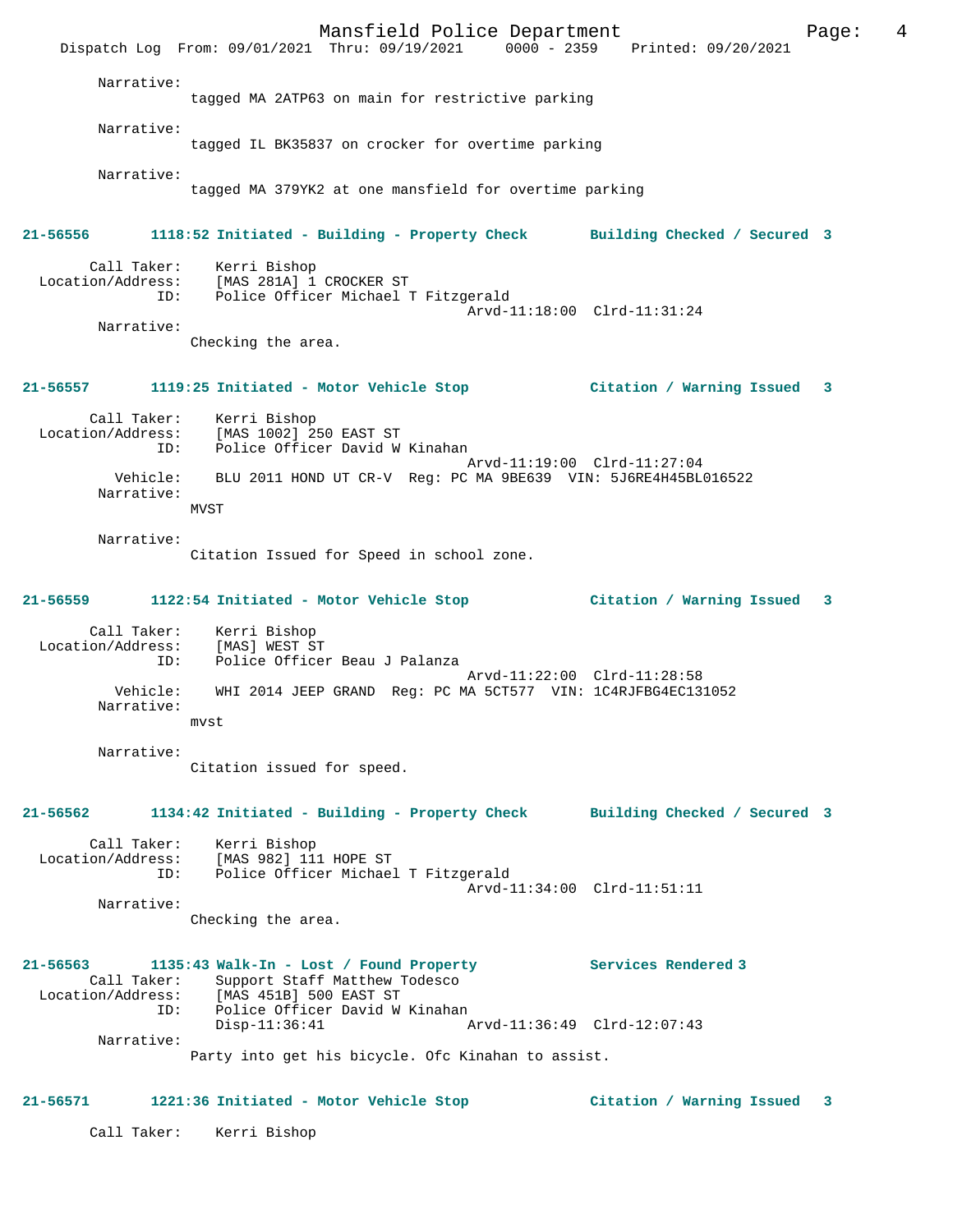Mansfield Police Department Fage: 5 Dispatch Log From: 09/01/2021 Thru: 09/19/2021 0000 - 2359 Printed: 09/20/2021 Location/Address: [MAS 1002] 250 EAST ST ID: Police Officer David W Kinahan Arvd-12:21:00 Clrd-12:24:19 Vehicle: GRY 2005 LINC UT AVIATO Reg: PC MA 2GSW64 VIN: 5LMEU88H25ZJ33793 Narrative: MVST **21-56575 1240:51 Phone - Assist Fire Department Assisted Party 2**  Call Taker: Kerri Bishop Location/Address: [MAS 106] 235 CENTRAL ST ID: Police Officer Michael T Fitzgerald Disp-12:42:36 Arvd-12:42:39 Clrd-12:55:01 Narrative: Assisting the FD with a fire related incident. Nature: unknown alarm sounding, possibly a co, evacuating now. Narrative: M15 reports faulty detector. **21-56577 1245:30 Initiated - Motor Vehicle Stop Citation / Warning Issued 3** Call Taker: Kerri Bishop Location/Address: [MAS] 102 EAST ST @ 16 PARK AVE ID: Police Officer David W Kinahan Arvd-12:45:00 Clrd-12:55:15 Vehicle: BLK 2019 CHEV SILVER Reg: PC MA 1HGC86 VIN: 3GCUYEED3KG254285 Narrative: mvst Narrative: citation issued to the owner for expired reg, was able to renew. **21-56580 1252 Initiated - Building - Property Check Building Checked / Secured 3** Call Taker: Police Officer Andrew J Kelley Location/Address: [MAS 333] 245 EAST ST ID: Police Officer Andrew J Kelley Arvd-12:53:08 Clrd-13:27:12 Narrative: Checking the area. **21-56588 1325 Initiated - Parking Violations Services Rendered 3**  Call Taker: Animal Control Steven Simonds Location/Address: [MAS] 389 NORTH MAIN ST @ 10 PRATT ST ID: Animal Control Steven Simonds Arvd-13:26:21 Clrd-14:28:33 Narrative: checking area for parking violations Narrative: tagged MA 3ALN17 at 393 north main for overtime parking Narrative: tagged MA 218ZF5 on cottage for parking too close to main Narrative: tagged MA 1DEX82 on thomas for overtime parking **21-56600 1406:42 Phone - Disturbance / Gathering Spoken To 1**  Call Taker: Robert Stewart<br>Location/Address: [MAS 65] 30 CHA Location/Address: [MAS 65] 30 CHAUNCY ST ID: Police Officer Mark O'Connor Disp-14:09:59 Arvd-14:11:36 Clrd-14:21:22 Police Officer Matthew A Souza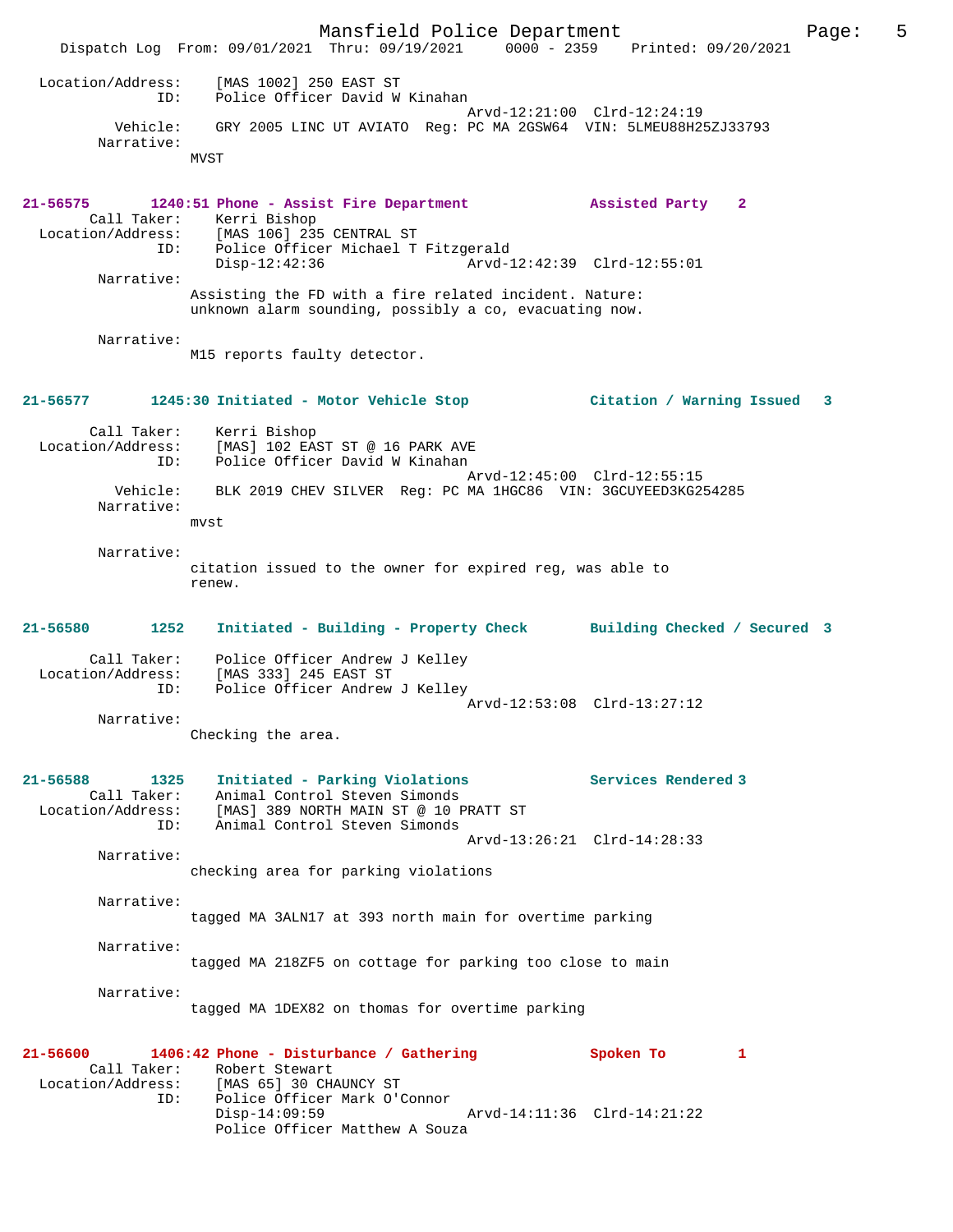Narrative:

Female party in blue Jeep. Male party continues to follow female party around. Female party adviced to stay away from the male party.

Narrative:

M12 reports this was a road rage incident. All parties have been advised and they are on their way.

| 21-56604          | 1409        | Initiated - Building - Property Check | Services Rendered 3         |
|-------------------|-------------|---------------------------------------|-----------------------------|
|                   | Call Taker: | Police Officer Andrew J Kelley        |                             |
| Location/Address: |             | [MAS 330] 250 EAST ST                 |                             |
|                   | ID:         | Police Officer Andrew J Kelley        |                             |
|                   |             |                                       | Arvd-14:10:07 Clrd-16:00:49 |

Narrative:

Checking the area.

# **21-56625 1724:47 Radio - Xfinity Event Arrest(s) Made 2**  Call Taker: Support Staff Matthew Todesco Location/Address: [MAS 108B] 885 SOUTH MAIN ST imc imc<br>Disp-17:26:27 Disp-17:26:27 Arvd-17:27:19 Clrd-09/02/2021 @ 00:19:11 Vehicle: GRY 2020 MALIBU Reg: RI PR362 VIN: 1G1ZG5ST8LF096929 Towed: For: Accident By: Central Street Garage To: Central Street Garage Released To: TAMMELLEO On: 09/03/2021 @ 1337 Vehicle: GRY 2004 NISS ALTIMA Reg: PC MA 8PD451 VIN: 1N4AL11D54C197535 Vehicle: WHI 2014 HOND ACCORD Reg: PC MA 2WGA21 VIN: 1HGCR3F81EA003414 Vehicle: RED 2010 KIA FORTE Reg: PAS MA CS9142 VIN: KNAFU4A28A5290835 Vehicle: BLU 2007 TOYT RAV4 Reg: PC MA 28DK47 VIN: JTMBK33V175029726 Vehicle: GRY 2018 HOND CIVIC Reg: PC MA 3KDT34 VIN: 19XFC2F72JE203854 Vehicle: BLK 2013 BMW 335 Reg: PC MA 2JPS25 VIN: WBA3B9G5XDNP39332 Vehicle: BLK 2016 CAMRY Reg: PC MA 8XV282 VIN: 4T1BD1FK6GU197945 Vehicle: BRO 2013 BMW 4D 3-SERIES Reg: PC NH 4691338 VIN: WBA3B5C51DF596912 Vehicle: BLK 2018 HYUN UT TUCSON Reg: PC MA 1KAV74 VIN: KM8J3CA43JU779902 Vehicle: BLK 2004 CHEV SILVERADO Reg: PC MA 2GGG79 VIN: 1GCEK14V64Z301451 Vehicle: BLK 2020 TOYT 4D COROLLA Reg: PC NH 4419545 VIN: JTDDPRAE7LJ036911 Narrative: All incidents, accidents and arrest numbers are associated with the Lil Baby show. Narrative: 15:30 hrs the lots are open. Narrative: Ofc Kinahan reports he is responding to an MVA. Ofc Kinahan requested a tow for on from Control. Ofc Kinahan reports damage is over, report will be taken both cars will be towed. Also a summons for an unlicensed operator Narrative: DC Ellsworth reports the bad security requested another sweep of the front of the venue, same completed by Ofc Fitzgerald, K9 Ronan, and MSP. Narrative: Sgt Thibault reports a check of the rear fence line checks ok. There is no new damage. Narrative: DC Ellsworth reports there is a meet & greet with a 100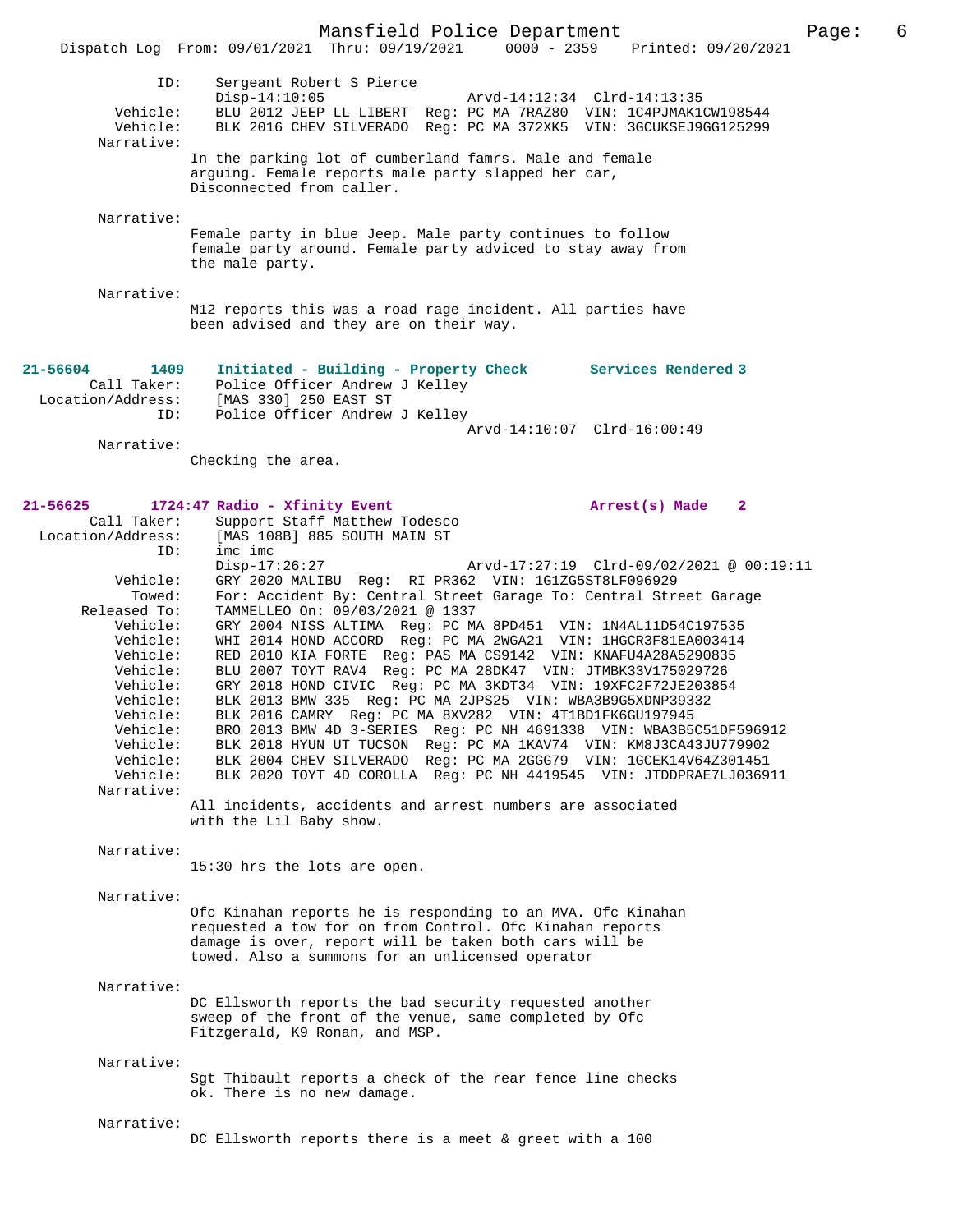|            | Dispatch Log From: 09/01/2021 Thru: 09/19/2021 0000 - 2359 Printed: 09/20/2021                                                                                        |
|------------|-----------------------------------------------------------------------------------------------------------------------------------------------------------------------|
|            | guests.                                                                                                                                                               |
|            | 1855 gates are open.                                                                                                                                                  |
| Narrative: | Ramp officer reports a minor MVA on the ramp, M7 is<br>responding.                                                                                                    |
|            | Ofc Kinahan reports the damage is under, paper exchange only                                                                                                          |
| Narrative: | 2238 people thru the ate at 19:32 hrs                                                                                                                                 |
| Narrative: | Blue team is responding to Lot 6 Row 3 for boot leggers<br>holding up traffic.                                                                                        |
|            | Blue Team reports they have been moved along.                                                                                                                         |
| Narrative: | T1 reports transporting one female to the station starting<br>miles/time 13667/2009                                                                                   |
| Narrative: | M7 is responding to an MVA on the overpass at this time.                                                                                                              |
| Narrative: | Ofc Lattanzio reports one female trepassed from the<br>compound.                                                                                                      |
| Narrative: | T2 reports off at the station ending miles/time 13671/20:18                                                                                                           |
| Narrative: | Blue Team is responding to Lot 6 Row 3 for the report of<br>boot leggers in the area. Blue Team reports unfounded.                                                    |
| Narrative: | Ofc Kinahan is responding for an MVA in the area of the<br>overpass. Ofc Kinahan reports that the damage is over and he<br>will file a report. MA?PC 28DK47 vs 3KDT34 |
| Narrative: | Venue officers checked the center area of the lawn for the<br>911 hang up. Officers report the area checks ok unfounded.                                              |
| Narrative: | 5030 thru the gate at $20:10$<br>6538 thru the gate at 20:30                                                                                                          |
| Narrative: | Red team is responding to the Premire Lot for a report of a<br>past Hit & Run. Ofc Starrk reports that a report was taken<br>MA/PC 2JPS25                             |
| Narrative: | T2 reports a minor MVA, Shift commander to respond and<br>assist book the MVA.                                                                                        |
| Narrative: | Ramp officer reports a DMV on the ramp. He was able to get<br>the MV to the side of the roadway. Ofc Kinahan reports this<br>is a past Hit & Run. MA PC 8XV282.       |
| Narrative: | 8348 thru the gate at 2056                                                                                                                                            |
| Narrative: |                                                                                                                                                                       |

Venue team is responding to the opening of section 1 for an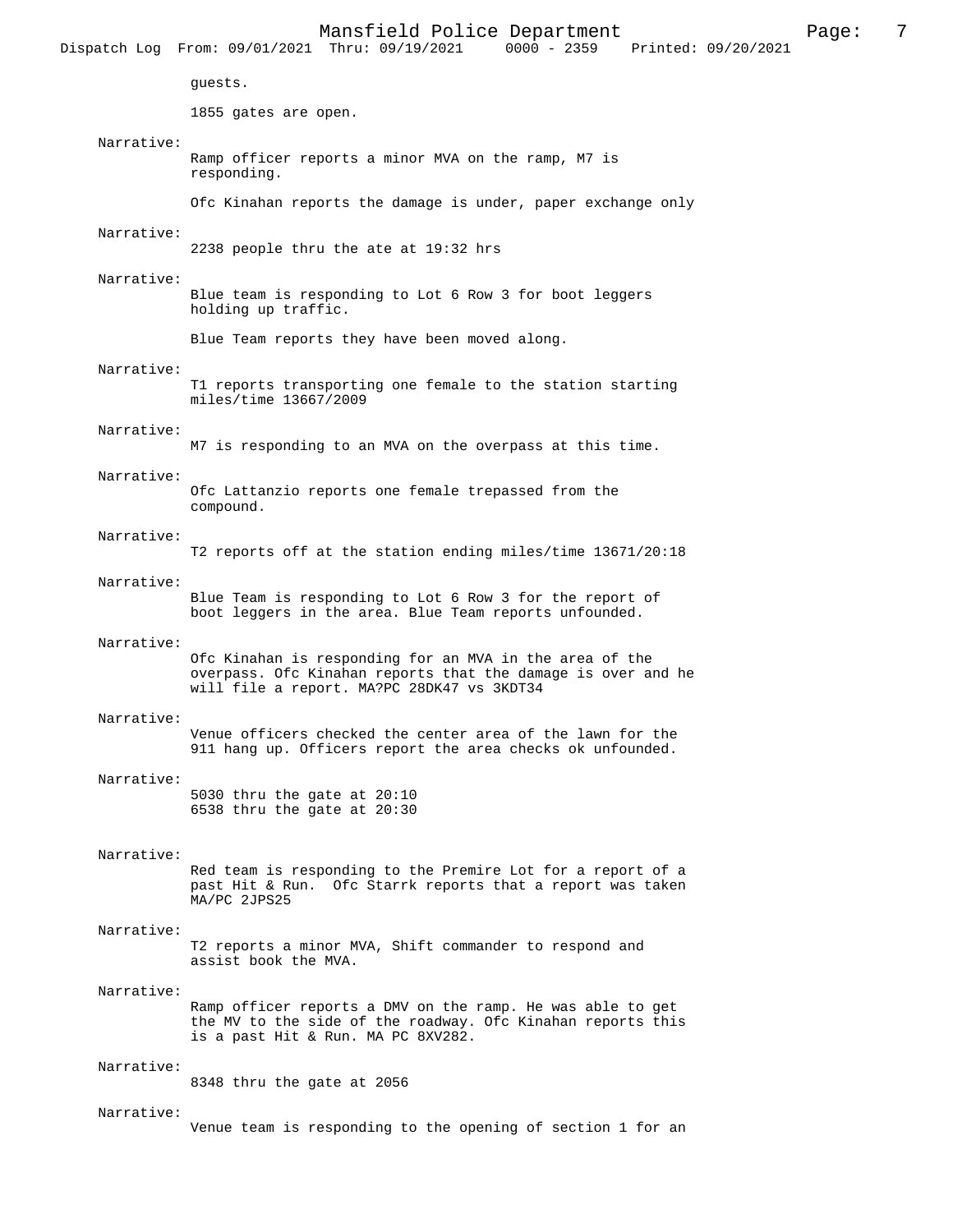unruly female. Officers report the female was gon on arrival.

## Narrative:

Dispatch Log From: 09/01/2021 Thru: 09/19/2021

Venue officers are responding to the left center lawn for a 911 hang up. Officers report this call was unfounded.

## Narrative:

Venue officers are off at Section 1 with an unruly patron. Officers are assisting security with an ejection.

### Narrative:

Venue officers report they are off at the compound with one female in custody.

#### Narrative:

Red Team is responding to Lot 11 Rows 3 and 4 for two males and a female harrissing security.

Venue officers are responding to the op of  $6 \times 7$  for a male who struck his head.

Compound Commander requests EMS for a juv who blew a 2.5

#### Narrative:

Report of a fight on the lawn above 5  $\&$  6 venue officers are responding. Officers are off in the area and there is no fight just a lot of unruly activity.

## Narrative:

Venue officers are responding to the top of section 1 for two highly intoxicated people. Officers report MFD to handle

Interior officers report they checked section 8 and there are no issues.

#### Narrative:

T2 reports transporting one female and two males to the station starting miles/time 13675/21:54

Venue officers are responding to the top of 6/7 for a female "rushing" staff members. Officers report the call was unfounded.

Security requests interior officers to assist them clearing the opening of 2/3.

Red team responding to the report of a male harassing the staff. Red team is checking the area.

T2 is off at the station, ending miles/time 13679/22:02

## Narrative:

Squad 3 reports they are assisting security with an ejection at this time. Officers are clear, the party was sent on his way.

## Narrative:

Interior officers responding to the upper lot side concessions for an unruly patron giving security a hard time.

Officers report they are coming down with the unruly patron for ejection

### Narrative:

10,923 thru the gate at 22:12

## Narrative:

Venue officers are going through unattended beer coolers. Sgt Schepis reports the group was gon prior to their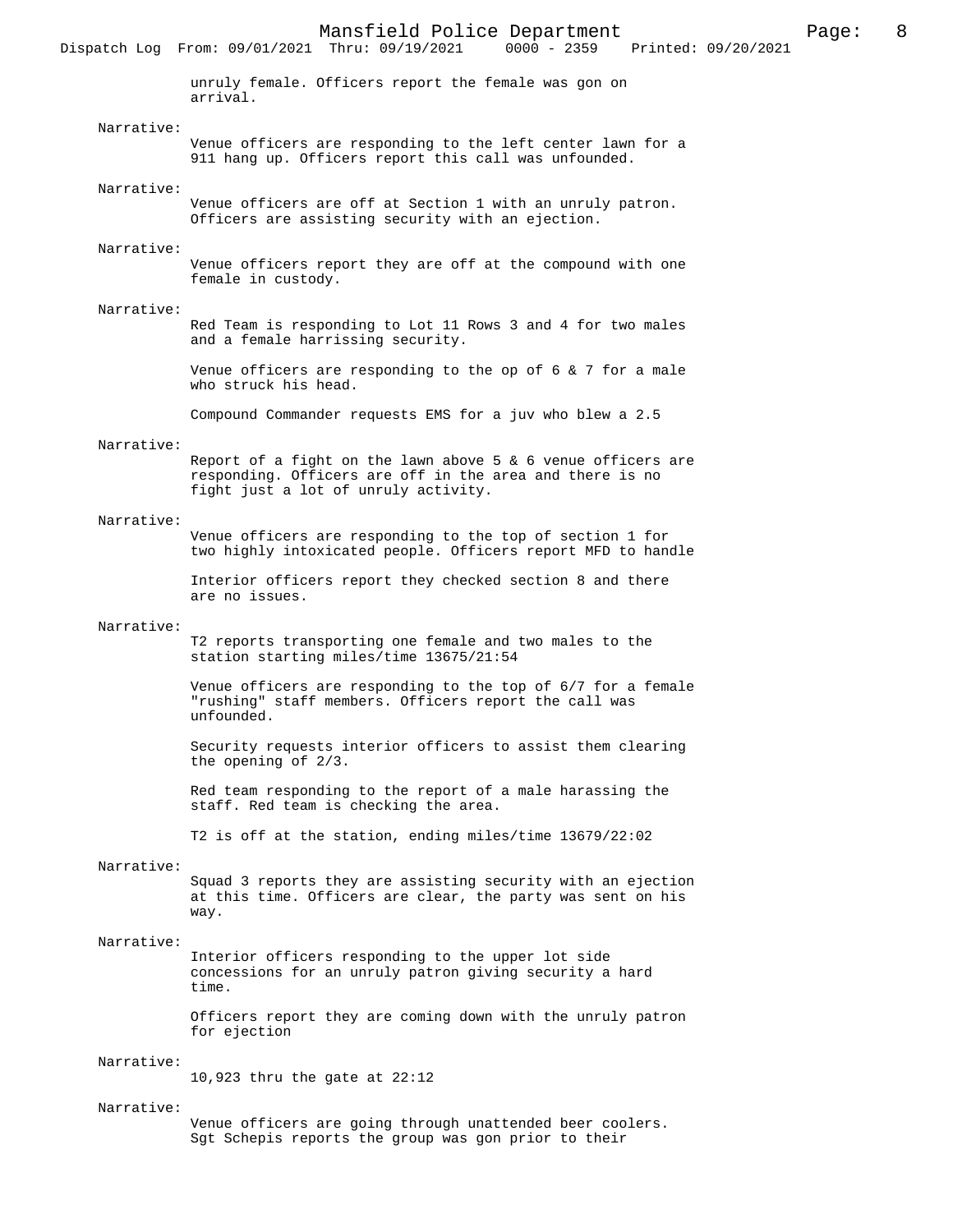arrival. Narrative: Venue is responding to the opening of section 1 for the highly intoxicated female. Sgt Schepis requests EMS for the female. Narrative: Venue officers are responding to the top of the lawn for unruly patrons. The female was gone prior to officers arrival. Narrative: Officers are responding to the front gate for an unruly patron trying to get back in Narrative: Officers are checking the area for a nude male running to the front gate. Officers report the patron has been sent on his way. Narrative: Officers are responding to a reported fight behind section 4 Narrative: Red Team is off with two M/V's that were struck in a hit & run. Red Team is investigating. MA/PC 1KAV74 vs NH/PC 4691338 2255- House lights Narrative: Venue officers responded to the back of the VIP boxes for a passed out male. Sgt Schepis reports MFD has the party. Officers are responding to the wood side concessions for the report of people stealing beer. Sgt Schepis reports the parties are gone on arrival, he is clear. He also reports a lot of unattended coolers. Narrative: Blue team and Sgt Thibault are assisting at the bag check area T2 reports off at the station ending miles/time 13687/2318 Narrative: Final thru the gate 10,923 Narrative: Blue team is off at the Xrtra-Mart assisting the detail officer move along approx 100 people. Narrative: Red Team is responding to Souza Lot for a report of a missing female and car. Officers report the female is not missing, she just left her cousins and friends. The group has her cell phone so they can not call her. There are no issues. Ofc Stark reports someone ran past him and stated there was a male party was showing a firearm at the main entry gate. Officers are responding to check the area. Officers responded and reports the call was unfounded. Officers checked the area and the call was unfounded. Narrative: Officers are responding to Lot 10 for the reported fight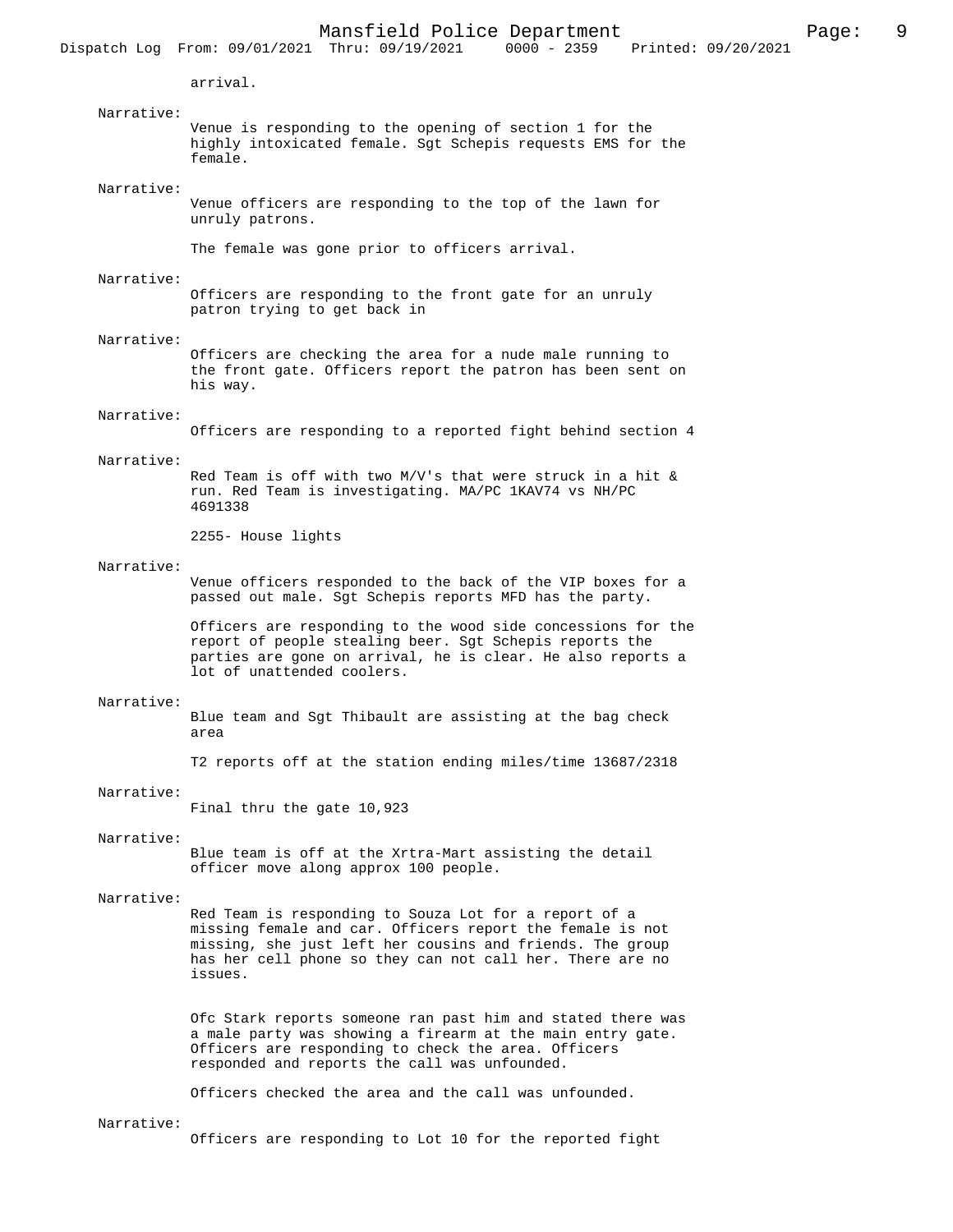Involved parties are MA/PC 2GGG79 and NH 4419545

 Refer To Accident: 21MAS-246-AC Refer To Accident: 21MAS-247-AC Refer To Summons: 21MAS-320-AR Summons: BROWN, ZACKARY SCOTT<br>Address: 110 JAMES ST ATTLE 110 JAMES ST ATTLEBORO, MA<br>18 Age: Charges: UNLICENSED OPERATION OF MV STATE HWAY-TRAFFIC VIOLATION Refer To P/C: 21MAS-321-AR P/C: WHITTER, KALEIGH Address: 1770 MAIN ST ATHOL, MA Age: 18 Charges: PROTECTIVE CUSTODY Refer To P/C: 21MAS-322-AR P/C: GAGNE JR, MARK<br>Address: 94 STOUGHTON ST 94 STOUGHTON ST QUINCY, MA Age: 18 Charges: PROTECTIVE CUSTODY Refer To Arrest: 21MAS-323-AR Arrest: OCONNELL, RONAN<br>Address: 88 P ST Apt. #3 88 P ST Apt. #3 SOUTH BOSTON, MA Age: 18 Charges: Destruction / Damage / Vandali Refer To Arrest: 21MAS-324-AR Arrest: BRAGGS, LEI Address: 142 CAMPBELL Apt. #3 REVERE, MA Age: 35 Charges: DISORDERLY CONDUCT RESIST ARREST Refer To P/C: 21MAS-325-AR P/C: OSMAN, ABDIQADIR<br>Address: 7012 N COLTON ST 7012 N COLTON ST Apt. #G203 SPOKANE, WA Age: 28 Charges: PROTECTIVE CUSTODY Refer To P/C:  $21$ MAS-326-AR P/C: HOGAN, JACK Address: 26 HITCHCOCK LN AVON, CT Age: 20 Charges: PROTECTIVE CUSTODY Refer To P/C: 21MAS-327-AR P/C: PINA, DEVON S<br>Address: 103 HART ST Ap Address: 103 HART ST Apt. #5 TAUNTON, MA Age: 27 Charges: PROTECTIVE CUSTODY Refer To Arrest: 21MAS-328-AR Arrest: DIXON, PATRICK<br>Address: 12 LIBERTY ST 12 LIBERTY ST CUMBERLAND, RI Age: 24 Charges: DISORDERLY CONDUCT Refer To Summons: 21MAS-339-AR Summons: COGAN, STEVEN J Address: 121 THOMAS ST MIDDLEBORO, MA<br>Age: 26 Age: Charges: DESTRUCTION OF PROPERTY -\$1200, MALICIOUS c266 §127 Refer To Incident: 21MAS-927-OF Refer To Incident: 21MAS-928-OF Refer To Incident: 21MAS-929-OF **21-56627 1732:24 Phone - Animal Complaints Unfounded/Unverifed 3** Call Taker: Savannah Karch<br>Location/Address: [MAS] 178 ESSE) [MAS] 178 ESSEX ST @ 2 GOWARD DR ID: Police Officer David J Pepicelli Disp-17:35:10 Arvd-17:45:07 Clrd-17:49:39 Narrative: passerby reporting a possible standard poodle with a collar

on in the area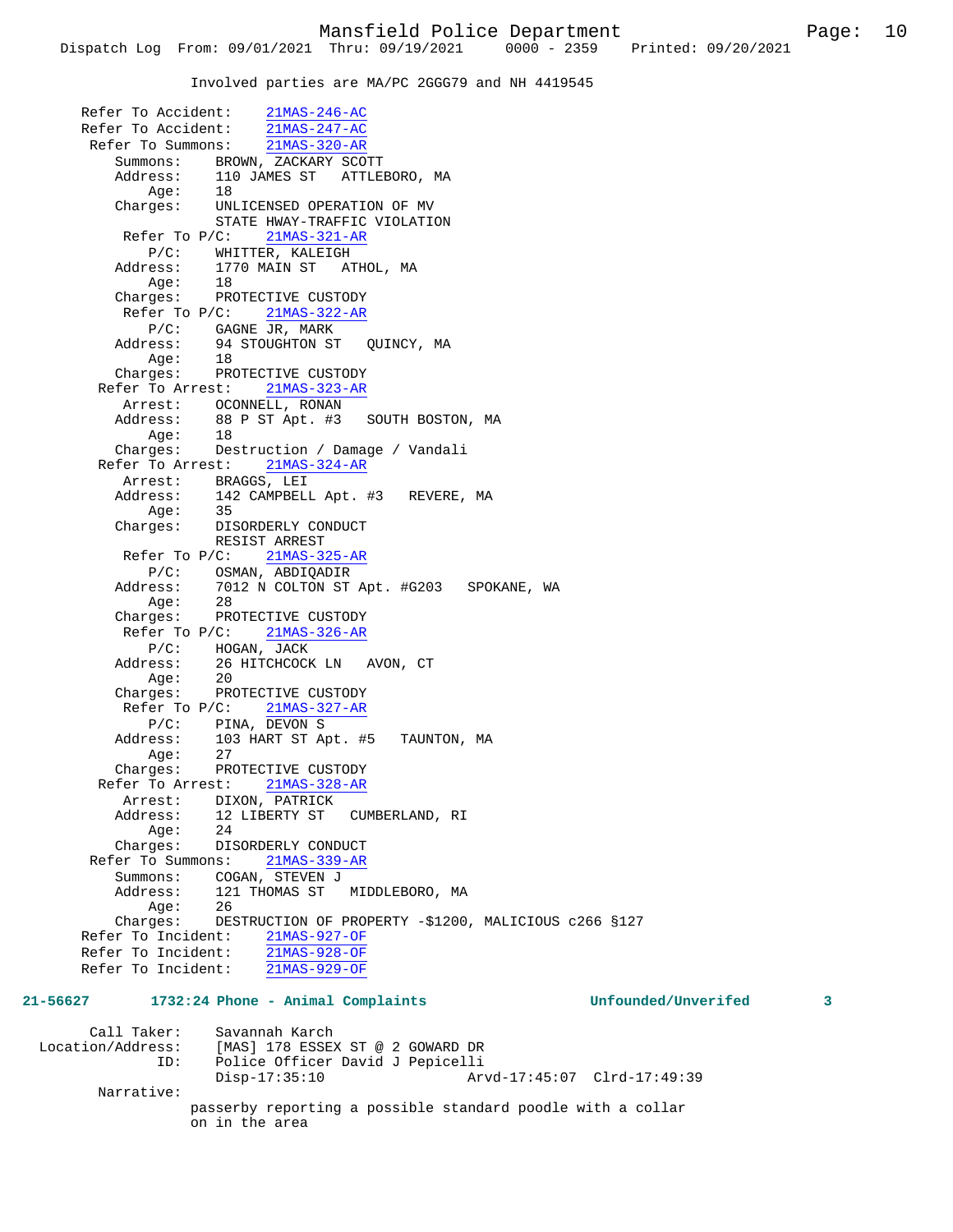Narrative:

M11 reports check of the area, unable to locate the animal.

| 21-56634<br>Call Taker:                               | 1800:17 Phone - Disturbance / Gathering<br>Robert Stewart<br>Location/Address: [MAS 43] 137 MILL ST Apt. #MS3                                        | Assisted Party 1               |
|-------------------------------------------------------|------------------------------------------------------------------------------------------------------------------------------------------------------|--------------------------------|
| ID:                                                   | Police Officer David J Pepicelli<br>$Disp-18:03:17$                                                                                                  | Arvd-18:06:09 Clrd-18:15:18    |
| ID:<br>Narrative:                                     | Police Officer William C Trudell<br>$Disp-18:03:27$                                                                                                  | Arvd-18:09:23 Clrd-18:15:16    |
|                                                       | Caller reporting that he is trying to gather belonigings and<br>female party on scene will not allow him to do so.                                   |                                |
| Narrative:                                            | Canoe River notified.                                                                                                                                |                                |
| Narrative:                                            | M11 reports parties has his belongings and is on his way.<br>Clear.                                                                                  |                                |
| $21 - 56642$                                          | 1855:06 Initiated - Building - Property Check                                                                                                        | Building Checked / Secured 3   |
| Call Taker:<br>ID:                                    | Nicole Boyer<br>Vicinity of: [MAS 139] 265 FRUIT ST<br>Police Officer David J Pepicelli                                                              |                                |
| Narrative:                                            | Checking the area.                                                                                                                                   | Arvd-18:55:00 Clrd-19:00:17    |
| 21-56645                                              | 1920:27 Initiated - Motor Vehicle Stop                                                                                                               | Citation / Warning Issued 3    |
| Call Taker:<br>Vicinity of:<br>ID:                    | Nicole Boyer<br>[MAS] 64 COPELAND DR @ 1 FOWLER ST<br>Police Officer Danielle C Titus                                                                | Arvd-19:20:00 Clrd-19:28:08    |
| Vehicle:<br>Narrative:                                | BLK 2019 JEEP UT CHEROK Reg: PC MA 9PE498 VIN: 1C4PJMLB9KD319828<br>Out with an MVST                                                                 |                                |
| Narrative:                                            |                                                                                                                                                      |                                |
|                                                       | Citation given to RO for failure to stop at light at School<br>and West                                                                              |                                |
| $21 - 56652$<br>$\overline{\mathbf{2}}$               | 1945:09 Phone - 911 Hang-ups & Verifications                                                                                                         | Confirmed misdial/Accdntl Call |
| Call Taker:<br>Location/Address:<br>ID:<br>Narrative: | Savannah Karch<br>[MAS] 131 OLD ELM ST<br>Police Officer Jay J Sparrow<br>$Disp-19:49:04$                                                            | Arvd-19:53:30 Clrd-19:57:00    |
|                                                       | Checking on a 911 hang up.<br>Contact made?: yes, caller states no emergency accidental<br>activation<br>Cellphone? $(y/n):y$<br>Uncertainty radius: |                                |
| 21-56657                                              | 2000:34 Initiated - Building - Property Check                                                                                                        | Building Checked / Secured 3   |
| Call Taker:<br>ID:                                    | Nicole Boyer<br>Vicinity of: [MAS 12] 250 EAST ST<br>Police Officer David J Pepicelli                                                                | Arvd-20:00:00 Clrd-20:05:23    |
| Narrative:                                            | Checking the area.                                                                                                                                   |                                |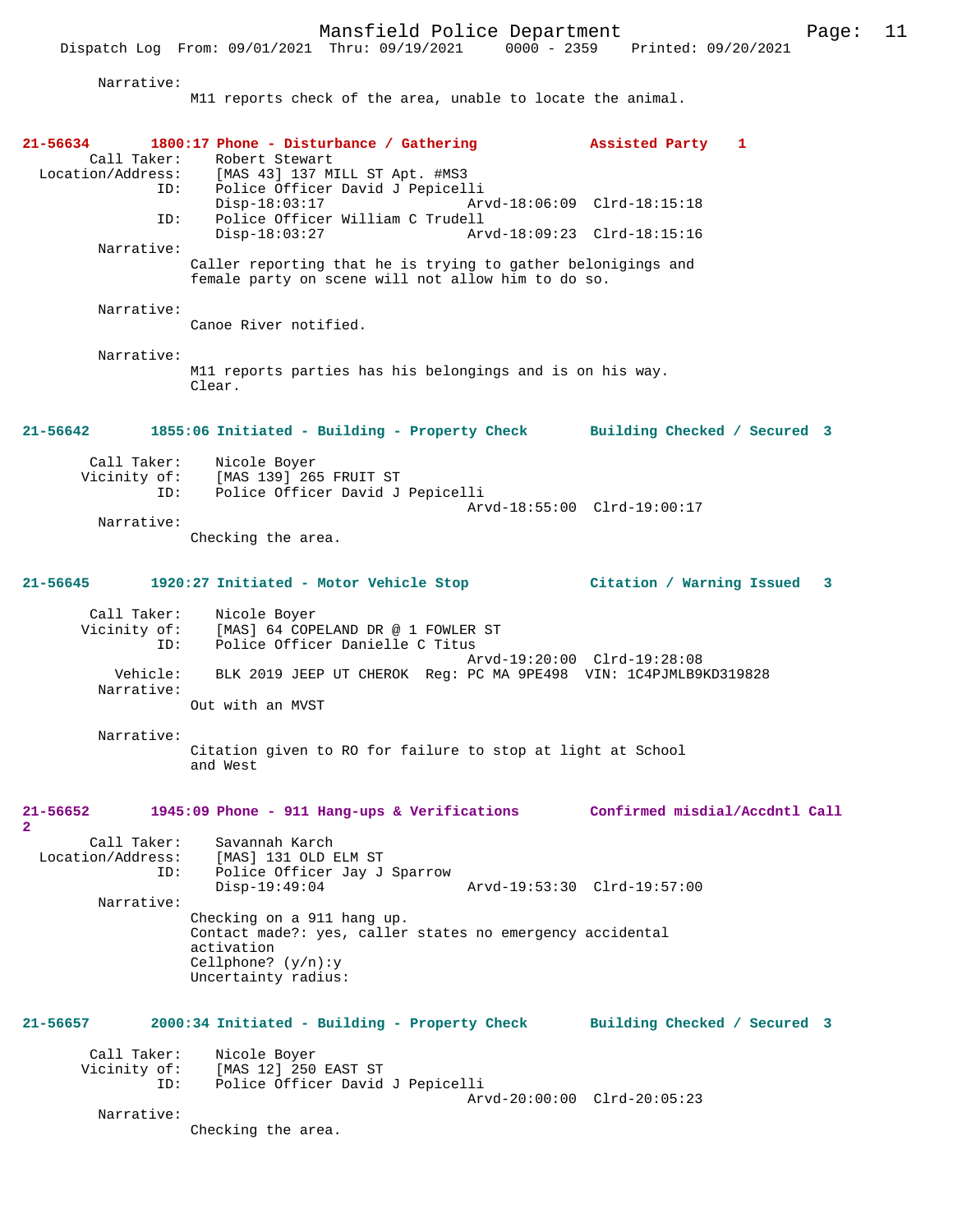Mansfield Police Department Fage: 12

| 21-56659                            |                    | 2003:06 Phone - 911 Hang-ups & Verifications                                                                                                                                       | Confirmed misdial/Accdntl Call           |
|-------------------------------------|--------------------|------------------------------------------------------------------------------------------------------------------------------------------------------------------------------------|------------------------------------------|
| $\overline{2}$<br>Location/Address: | Call Taker:<br>ID: | Savannah Karch<br>[MAS] 1 OLD COLONY WAY Apt. #313<br>Police Officer Danielle C Titus                                                                                              |                                          |
|                                     | ID:                | $Disp-20:05:18$<br>Police Officer David J Pepicelli                                                                                                                                | Arvd-20:09:36 Clrd-20:13:33              |
|                                     | Narrative:         | Disp-20:05:38 Enrt-20:05:38 Arvd-20:08:05 Clrd-20:13:33                                                                                                                            |                                          |
|                                     |                    | Checking on a 911 hang up.<br>Contact made?: no, open line. negative answer on call back<br>times 2. voicemail states thomas finlay<br>Cellphone? $(y/n):y$<br>Uncertainty radius: |                                          |
|                                     | Narrative:         | Spoke to the calling party, stated it was accidental.                                                                                                                              |                                          |
| 21-56663                            |                    | 2021:46 Initiated - Building - Property Check                                                                                                                                      | Building Checked / Secured 3             |
| Location/Address:                   | Call Taker:<br>ID: | Nicole Boyer<br>[MAS 281A] 1 CROCKER ST<br>Police Officer Danielle C Titus                                                                                                         |                                          |
|                                     | ID:                | Police Officer William C Trudell                                                                                                                                                   | Arvd-20:21:00 Clrd-20:31:47              |
|                                     | Narrative:         |                                                                                                                                                                                    | Arvd-20:28:40 Clrd-20:31:47              |
|                                     |                    | Checking the area.                                                                                                                                                                 |                                          |
|                                     | Narrative:         | Checking on two females by the gate and Winthrop lot                                                                                                                               |                                          |
|                                     | Narrative:         | They were waiting for an Uber, heading over to the concert.                                                                                                                        |                                          |
| 21-56665                            |                    | 2031:52 Phone - Trespassing / Unwanted Person                                                                                                                                      | Investigated - No Report<br>$\mathbf{1}$ |
| Location/Address:                   | Call Taker:<br>ID: | Savannah Karch<br>[MAS] 189 CHAUNCY ST<br>Police Officer Jay J Sparrow                                                                                                             |                                          |
|                                     | ID:                | $Disp-20:33:48$<br>Police Officer Danielle C Titus                                                                                                                                 | $Clrd-20:34:16$                          |
|                                     | Narrative:         | $Disp-20:34:09$                                                                                                                                                                    | Arvd-20:36:29 Clrd-20:53:55              |
|                                     |                    | caller reporting that someone had just been on the property<br>who violated a trespass order.                                                                                      |                                          |
|                                     | Narrative:         | CP was told there was a trespass order, but there is no<br>paperwork. CP has been advised.                                                                                         |                                          |
| 21-56675                            |                    | 2107:06 Initiated - Building - Property Check                                                                                                                                      | Building Checked / Secured 3             |
| Vicinity of:                        | Call Taker:<br>ID: | Nicole Boyer<br>[MAS 4] 31 HAMPSHIRE ST<br>Police Officer Jay J Sparrow                                                                                                            | Arvd-21:07:00 Clrd-21:14:52              |
|                                     | Narrative:         | Checking the area.                                                                                                                                                                 |                                          |
| 21-56676                            |                    | 2116:01 Initiated - Building - Property Check                                                                                                                                      | Building Checked / Secured 3             |
| Vicinity of:                        | Call Taker:        | Nicole Boyer<br>[MAS 2] 60 FORBES BLVD                                                                                                                                             |                                          |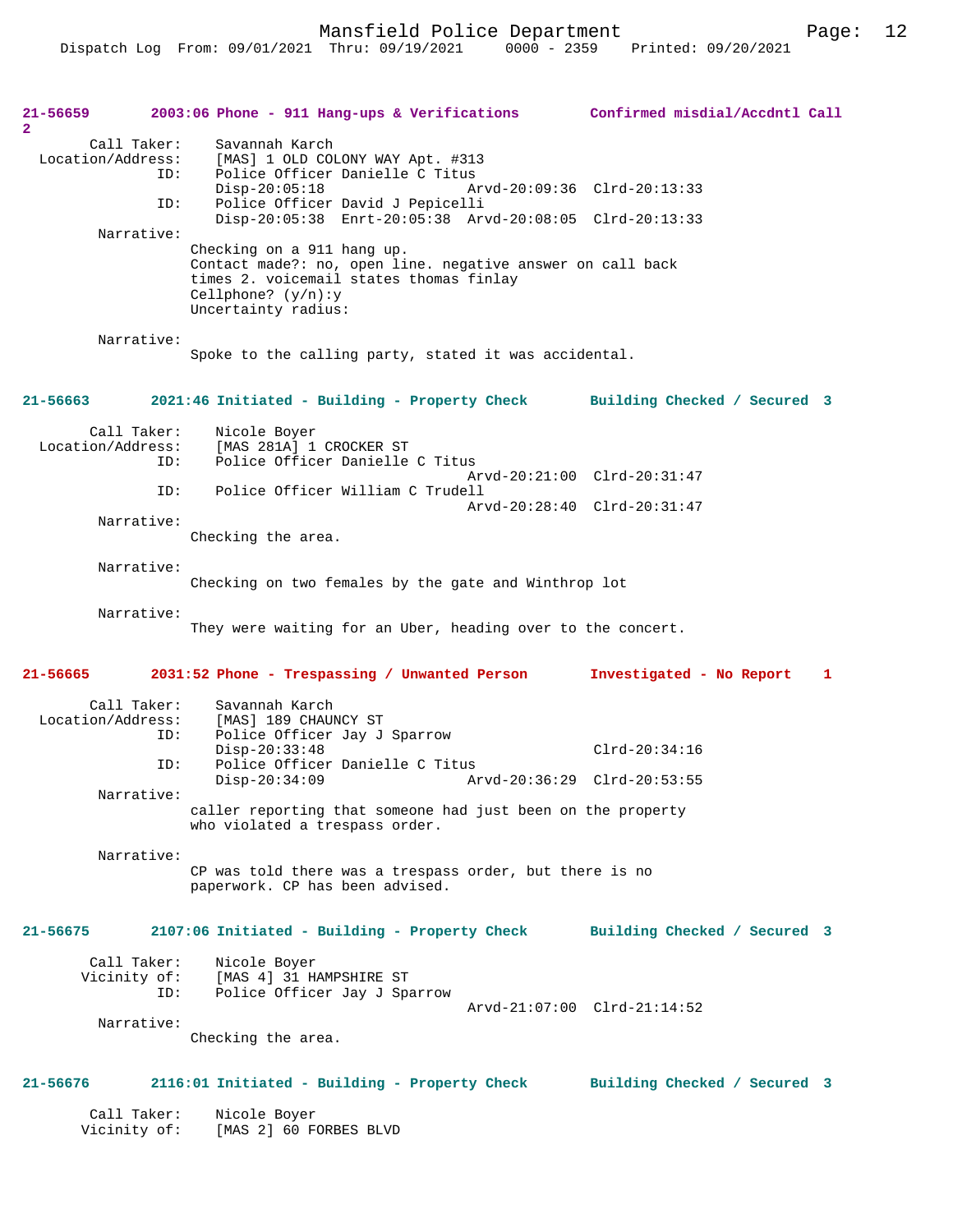|                                                  |     | Dispatch Log From: 09/01/2021 Thru: 09/19/2021 0000 - 2359 Printed: 09/20/2021                                                                                      | Mansfield Police Department |                             |  |                          | Page: | 13 |
|--------------------------------------------------|-----|---------------------------------------------------------------------------------------------------------------------------------------------------------------------|-----------------------------|-----------------------------|--|--------------------------|-------|----|
|                                                  | ID: | Police Officer Jay J Sparrow                                                                                                                                        |                             |                             |  |                          |       |    |
|                                                  |     |                                                                                                                                                                     |                             | Arvd-21:16:00 Clrd-21:19:28 |  |                          |       |    |
| Narrative:                                       |     | Checking the area.                                                                                                                                                  |                             |                             |  |                          |       |    |
| 21-56677                                         |     | 2121:55 Phone - Disturbance / Gathering                                                                                                                             |                             |                             |  | Investigated - No Report | 1     |    |
| Call Taker:<br>Location/Address:                 | ID: | Savannah Karch<br>[MAS] 393 NORTH MAIN ST Apt. #304<br>Police Officer Danielle C Titus                                                                              |                             |                             |  |                          |       |    |
|                                                  | ID: | $Disp-21:23:28$<br>Police Officer William C Trudell                                                                                                                 |                             | Arvd-21:28:32 Clrd-21:38:58 |  |                          |       |    |
|                                                  | ID: | $Disp-21:23:33$<br>Sergeant Jeffrey G Bombard                                                                                                                       |                             | Arvd-21:26:27 Clrd-21:38:58 |  |                          |       |    |
| Narrative:                                       |     |                                                                                                                                                                     |                             | Arvd-21:27:33 Clrd-21:38:58 |  |                          |       |    |
|                                                  |     | caller reporting possible disturbance going on in the<br>apartment next door                                                                                        |                             |                             |  |                          |       |    |
| Narrative:                                       |     |                                                                                                                                                                     |                             |                             |  |                          |       |    |
|                                                  |     |                                                                                                                                                                     |                             |                             |  |                          |       |    |
|                                                  |     | For Date: $09/02/2021$ - Thursday                                                                                                                                   |                             |                             |  |                          |       |    |
| $21 - 56695$                                     |     | 0014:32 Phone - Suspicious Actv / Persn / Veh Assisted Party                                                                                                        |                             |                             |  | $\mathbf{2}$             |       |    |
| Call Taker:                                      |     | Emily Archer                                                                                                                                                        |                             |                             |  |                          |       |    |
| Location/Address:                                | ID: | [MAS 281A] 1 CROCKER ST<br>Sergeant David Schepis                                                                                                                   |                             |                             |  |                          |       |    |
|                                                  |     | $Disp-00:29:33$                                                                                                                                                     |                             | Arvd-00:29:41 Clrd-00:34:29 |  |                          |       |    |
| Narrative:                                       |     | Caller reporting he and his girlfriend are stranded at the<br>train station at the main entrance.                                                                   |                             |                             |  |                          |       |    |
| 21-56698                                         |     | 0018:17 Phone - Assist Citizen - P S A                                                                                                                              |                             |                             |  | Referred to Other Agency | 3     |    |
| Call Taker:<br>Location/Address:<br>Narrative:   |     | Emily Archer<br>[MAS] 885 SOUTH MAIN ST                                                                                                                             |                             |                             |  |                          |       |    |
|                                                  |     | Caller reporting she is locked out of her white Infinity.<br>10T 10                                                                                                 |                             |                             |  |                          |       |    |
| Narrative:                                       |     | Referred to CP.                                                                                                                                                     |                             |                             |  |                          |       |    |
| $21 - 56713$<br>Call Taker:<br>Location/Address: | ID: | 0055:37 Phone - Suspicious Actv / Persn / Veh Massisted Party 2<br>Emily Archer<br>[MAS] 319 SOUTH MAIN ST<br>Police Officer Christopher D Sorge<br>$Disp-00:59:02$ |                             | Arvd-01:11:40 Clrd-01:18:04 |  |                          |       |    |
| Narrative:                                       |     |                                                                                                                                                                     |                             |                             |  |                          |       |    |
|                                                  |     | Caller reporting they have a hotel at the red roof in, they<br>are walking on the side of the road and do not know how to<br>get there.                             |                             |                             |  |                          |       |    |
| Narrative:                                       |     | Caller reporting they are at the intersection of South Main<br>and Leonard St.                                                                                      |                             |                             |  |                          |       |    |
| Narrative:                                       |     | Transporting three females to the the Red Roof Inn. SM:<br>56980.3                                                                                                  |                             |                             |  |                          |       |    |
| Narrative:                                       |     | EM: 56982.7                                                                                                                                                         |                             |                             |  |                          |       |    |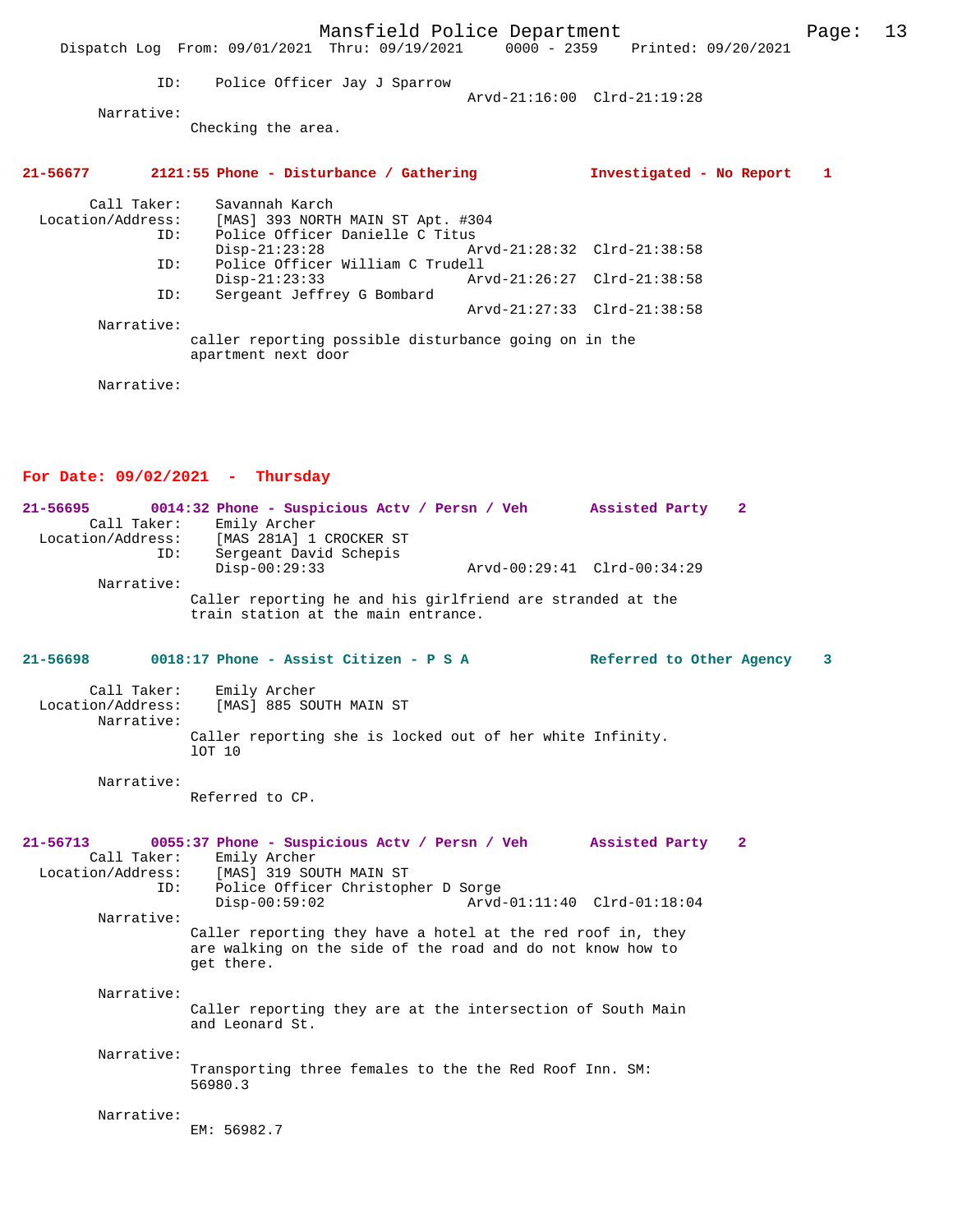**21-56733 0252:22 Initiated - Building - Property Check Building Checked / Secured 3** Call Taker: Nicole Boyer Vicinity of: [MAS 834] 261 CHAUNCY ST ID: Sergeant David Schepis Arvd-02:52:00 Clrd-03:04:59 Narrative: Checking the area. **21-56734 0253:14 Initiated - Building - Property Check Building Checked / Secured 3** Call Taker: Nicole Boyer<br>Vicinity of: [MAS 12] 250 of: [MAS 12] 250 EAST ST<br>ID: Police Officer Meaham .<br>Police Officer Meghan Birnie Arvd-02:53:00 Clrd-02:59:07 Narrative: Checking the area. **21-56735 0259:19 Initiated - Building - Property Check Building Checked / Secured 3** Call Taker: Nicole Boyer Location/Address: [MAS 170] 255 HOPE ST ID: Police Officer Meghan Birnie Arvd-02:59:00 Clrd-03:10:26 Narrative: Checking the area. **21-56749 0603:20 911 - Assist Fire Department Services Rendered 2**  Call Taker: Nicole Boyer<br>Location/Address: [MAS H5482] Location/Address: [MAS H5482] 3 GLORIA DR ID: Police Officer Meghan Birnie Disp-06:04:28 Arvd-06:09:06 Clrd-06:23:03 Narrative: Assisting the FD with a fire related incident. Nature: Smoke odor inside **21-56760 0734 Initiated - Parking Violations Services Rendered 3**  Call Taker: Animal Control Steven Simonds Location/Address: [MAS] 43 NORTH MAIN ST @ 13 PARK ST ID: Animal Control Steven Simonds Arvd-07:34:42 Clrd-08:09:05 Narrative: checking area for parking violations **21-56770 0847:16 911 - Motor Veh Acc - No Injury Investigated - Report Taken 1** Call Taker: Fournier Elin<br>Location/Address: [MAS] 235 CHAU [MAS] 235 CHAUNCY ST @ 99 COPELAND DR ID: Police Officer David W Kinahan Disp-08:48:57 Clrd-08:55:53 ID: Police Officer Michael T Fitzgerald Disp-08:49:21 Arvd-08:53:28 Clrd-09:25:38 ID: Sergeant Robert S Pierce Disp-08:49:33 Clrd-08:55:45 ID: Police Officer Beau J Palanza Disp-08:52:56 Arvd-08:52:58 Clrd-09:18:05 Vehicle: GRY 2010 TOYT 4D CAMRY Reg: PC RI 1AL526 Towed: For: Accident By: Central Street Garage To: Central Street Garage Released To: MORALES On: 09/02/2021 @ 1008 Vehicle: BLK 2015 HOND 4D CIVIC Reg: PC MA 15T680 Towed: For: Accident By: Central Street Garage To: Central Street Garage Released To: DESMARAIS On: 09/08/2021 @ 1536 Vehicle: GRY 2015 NISS 4D ALTIMA Reg: PC MA 4VB645 VIN: 1N4AL3AP5FC410461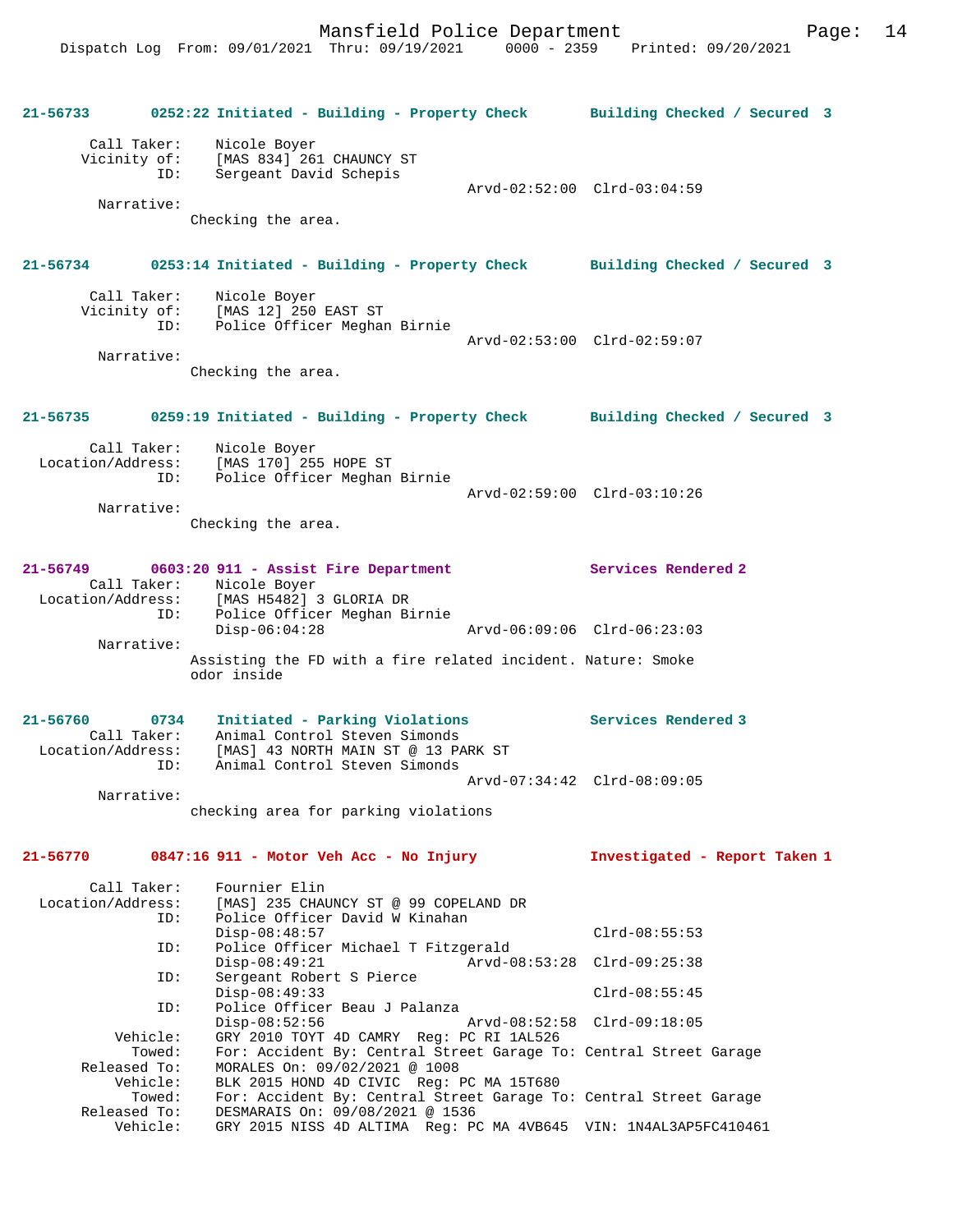Mansfield Police Department Page: 15 Dispatch Log From: 09/01/2021 Thru: 09/19/2021 Narrative: Reported 3 car MVA, no injuries Narrative: Central Towing en route Narrative: both vehicles towed, 1 party cited and summoned for unlicensed. See AC and AR for further Narrative: MA PC 15T680 was released to the owner. Refer To Accident:  $\frac{21\text{MAS}-249-\text{AC}}{21\text{MAS}-329-\text{AR}}$ Refer To Summons: Summons: ROCA MORALES, CINTHIA<br>Address: 13 LEAH ST Apt. #APT : 13 LEAH ST Apt. #APT 2 PROVIDENCE, RI<br>33 Age:<br>:Charges UNLICENSED OPERATION OF MV STOP/YIELD, FAIL TO **21-56771 0902:54 Phone - Well Being Check Spoken To 3**  Call Taker: Dispatcher Jacques Ryan<br>Location/Address: [MAS H1011] 7 BRIAN LN [MAS H1011] 7 BRIAN LN ID: Sergeant Robert S Pierce Disp-09:04:27 Arvd-09:07:03 Clrd-09:16:45 ID: Lieutenant Thomas R Connor Disp-09:05:03 Arvd-09:07:05 Clrd-09:16:47<br>Vehicle: WHI 2003 MERC GRAND MAROUIS Req: PC MA 1VJZ65 VIN: 2MEFM Vehicle: WHI 2003 MERC GRAND MARQUIS Reg: PC MA 1VJZ65 VIN: 2MEFM74W33X653237 Narrative: Big white buick at the end of the driveway, Male party is stumbling outside Narrative: Male party peeing right by the vehicle now Narrative: WM 30s dark joggers, light colored tshirt, baseball cap Narrative: 20-30 year old car, Caller described it as a boat, went onto franklin Narrative: party left the area on franklin in an unknown direction Narrative: units have the car pulled over Narrative: party on his way. Claims he is lost. **21-56780 0949 Initiated - Parking Violations Services Rendered 3**  Call Taker: Animal Control Steven Simonds<br>Location/Address: [MAS] 242 NORTH MAIN ST @ 16 0 ess: [MAS] 242 NORTH MAIN ST @ 16 OLD COLONY WAY<br>ID: Animal Control Steven Simonds Animal Control Steven Simonds Arvd-09:49:46 Clrd-10:37:07 Narrative: checking area for parking violations Narrative: tagged MA 799JB2 on Main for restrictive and blocking crosswalk Narrative: tagged MA 3LFB91 on church for overtime parking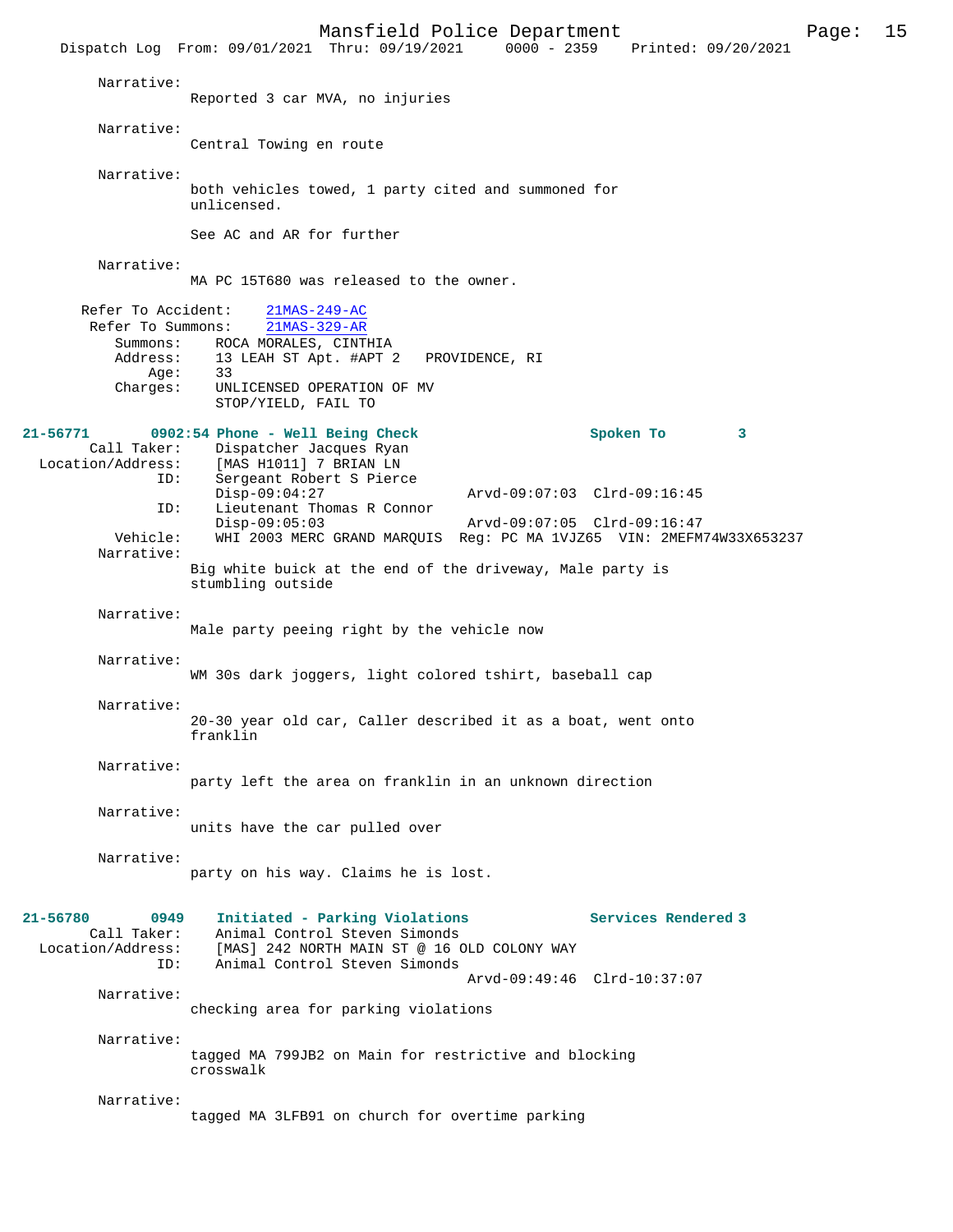Mansfield Police Department Fage: 16

| 21-56785<br>$\mathbf{2}$         |                                                     | 0958:08 Phone - 911 Hang-ups & Verifications Confirmed misdial/Accdntl Call                                                                                                                                                                                                                                                                                                             |                                          |
|----------------------------------|-----------------------------------------------------|-----------------------------------------------------------------------------------------------------------------------------------------------------------------------------------------------------------------------------------------------------------------------------------------------------------------------------------------------------------------------------------------|------------------------------------------|
| Call Taker:<br>Location/Address: | ID:                                                 | Dispatcher Jacques Ryan<br>[MAS H2242] 11 MORROW ST<br>Police Officer Gregg S Kennedy<br>$Disp-10:01:06$                                                                                                                                                                                                                                                                                | Arvd-10:04:21 Clrd-10:05:12              |
| Narrative:                       |                                                     | Checking on a 911 hang up.<br>Contact made?: yes<br>Cellphone? $(y/n):yes$<br>Uncertainty radius: 19 meters                                                                                                                                                                                                                                                                             |                                          |
|                                  |                                                     | Caller states no emergency, an accident when trying to turn<br>off his phone                                                                                                                                                                                                                                                                                                            |                                          |
| 21-56786<br>Call Taker:          |                                                     | 1000:38 Radio - Trespassing / Unwanted Person Services Rendered 1<br>CARLY MORIARTY<br>Location/Address: [MAS 108B] 885 SOUTH MAIN ST                                                                                                                                                                                                                                                   |                                          |
|                                  | ID:<br>ID:                                          | Sergeant Robert S Pierce<br>$Disp-10:01:15$<br>Police Officer Michael T Fitzgerald                                                                                                                                                                                                                                                                                                      | Arvd-10:06:18 Clrd-11:50:00              |
|                                  | ID:                                                 | $Disp-10:01:18$<br>Lieutenant Thomas R Connor                                                                                                                                                                                                                                                                                                                                           | Arvd-10:06:19 Clrd-12:35:03              |
|                                  | ID:                                                 | $Disp-11:50:51$                                                                                                                                                                                                                                                                                                                                                                         | Arvd-11:50:56 Clrd-12:35:01              |
|                                  |                                                     | Sergeant Robert S Pierce<br>$Disp-11:54:19$                                                                                                                                                                                                                                                                                                                                             | $Clrd-11:54:40$                          |
| Narrative:                       |                                                     | MC2 reporting guests in the parking lot that are refusing to<br>leave the lot until the venue is open for business                                                                                                                                                                                                                                                                      |                                          |
| 21-56793                         | ID:                                                 | 1034:24 Initiated - Follow up Investigation<br>Call Taker: Jarred Kohler<br>Location/Address: [MAS 451B] 500 EAST ST<br>Police Officer Beau J Palanza                                                                                                                                                                                                                                   | <b>Services Rendered 3</b>               |
| Narrative:                       |                                                     |                                                                                                                                                                                                                                                                                                                                                                                         | Arvd-10:34:00 Clrd-10:52:48              |
|                                  |                                                     | Conducting a follow up in the area to a previously reported<br>incident.                                                                                                                                                                                                                                                                                                                |                                          |
| 21-56795                         |                                                     | 1045:56 Radio - Xfinity Event                                                                                                                                                                                                                                                                                                                                                           | Arrest(s) Made<br>2                      |
| Call Taker:<br>Narrative:        | ID:<br>Vehicle:<br>Vehicle:<br>Vehicle:<br>Vehicle: | Support Staff Matthew Todesco<br>Location/Address: [MAS 108B] 885 SOUTH MAIN ST<br>imc imc<br>$Disp-10:49:02$<br>SIL 2001 DODG Reg: TR VT 304A659 VIN: 3B7KF23681G167111<br>BRO 2008 SUBA Outback 3.0r Ll Bean Req: CT 529ZZT VIN: 4S4BP86C484325531<br>BLK 2008 DODG GRAND Req: CO ME 2C4513 VIN: 2D8HN54P98R829998<br>BLU 2012 HOND UT PILOT Reg: PC MA 4VY680 VIN: 5FNYF4H60CB034351 | Arvd-10:49:37 Clrd-09/03/2021 @ 00:31:45 |
|                                  |                                                     | All incident, accident, and arrest numbers are associated<br>with the Dead @ Co night 1 show.                                                                                                                                                                                                                                                                                           |                                          |
|                                  |                                                     | 11:00 officers start the detail to keep people out of the<br>lots.                                                                                                                                                                                                                                                                                                                      |                                          |
| Narrative:                       |                                                     | Red Team is responding to Lot 9 Row 1 for beer stands the<br>patrons have set up.                                                                                                                                                                                                                                                                                                       |                                          |
|                                  |                                                     | Officers gave the patrons a warning. they are packing up and<br>will close up shop                                                                                                                                                                                                                                                                                                      |                                          |
| Narrative:                       |                                                     | Ramp officer reports there is a lot of foot traffic walking<br>up from the highway                                                                                                                                                                                                                                                                                                      |                                          |
| Narrative:                       |                                                     |                                                                                                                                                                                                                                                                                                                                                                                         |                                          |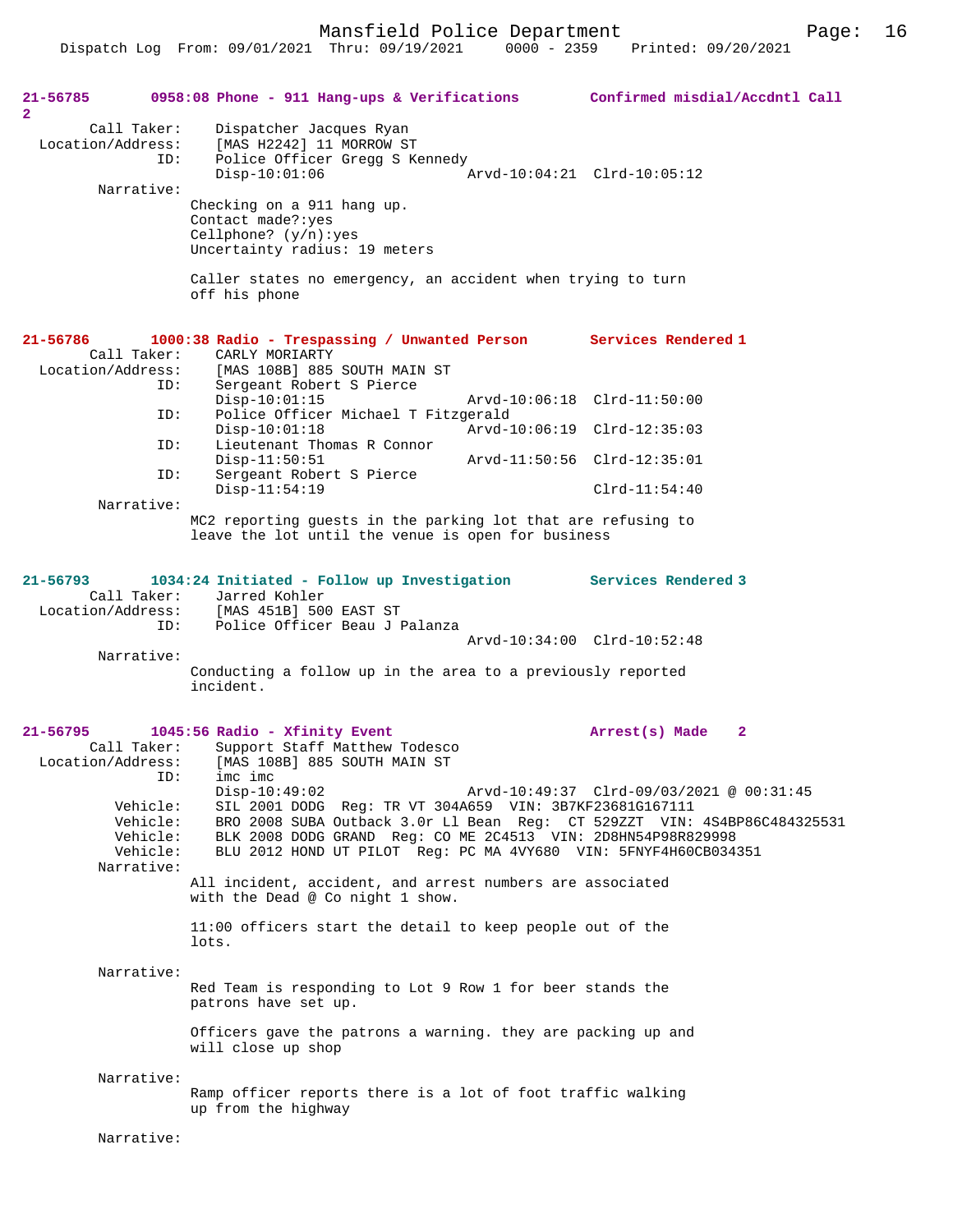Mansfield Police Department Page: 17 Dispatch Log From: 09/01/2021 Thru: 09/19/2021 Ofc Kinahan reports a back up on South Main to Hall at this time. Narrative: Traffic checked the area of 792 South Main St for a 911 hang up. Officers report there are no issues in the area. Narrative: DC Ellsworth reports the owner of VT/TRK 304a659 will be trespassed. The operator of the truck was not following parking and was yelling at employees. Coniglio was trespassed. Narrative: Red Team reports there are cars parking in the police lot. Officers are going to move the cars along and there will now be parking staff on location. Narrative: 17:00 ABCC is on location with 7 officers. Narrative: Sgt Thibault reports on the upper fire road on the back side of the lawn. Venue staff advised. Narrative: Blue Team reports they will be assisting parking on moving busses to the A, B, C lots. Narrative: Ofc Ellender reports in lot 6 he has one in custody for selling nitrous Narrative: 17:56, gates are open Narrative: Narrative: 1044 through the door at 18:10 Narrative: T1 reports transporting one male to the station Narrative: Red team responding to Lot 10 1/2 way down the lot for a 911 hang up. Officers report the call was unfounded. Sgt Schepis is responding to the main gate for a 911 hang up. Sgt Schepis reports there are no issues in the area. Control reports lot 10 caller called back twice. Ofc Stark reports officers spoke with the caller and there are no issues. Narrative: 2,943 through the gate

Narrative:

5,419 through the gate at 18:59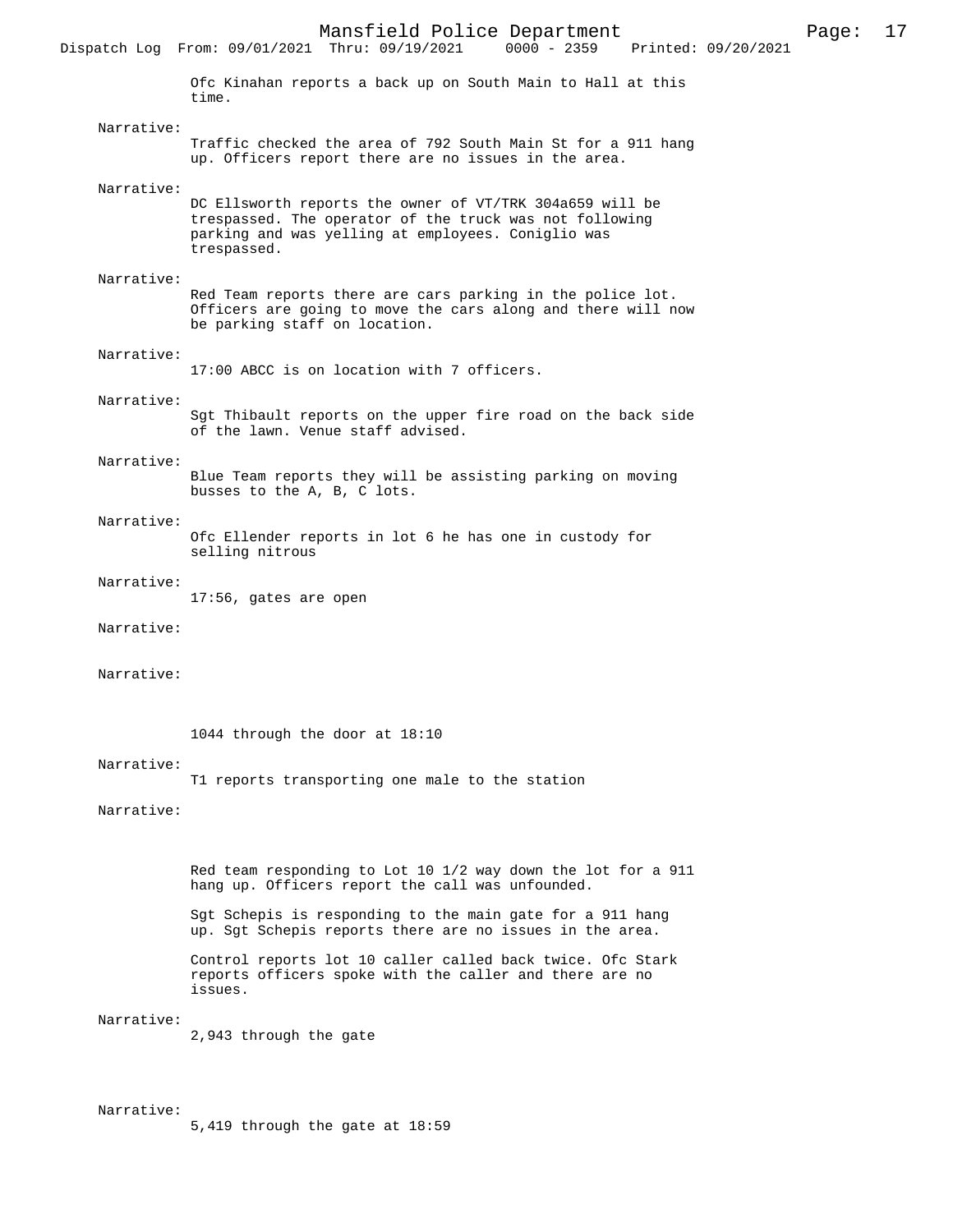Mansfield Police Department Page: 18 Dispatch Log From: 09/01/2021 Thru: 09/19/2021 Narrative: 7,920 through the gate at 19:21 Narrative: 11,843 through the gate at 19:49 Narrative: Sgt Schepis reports one male trespassed from the vax tent. Narrative: Narrative: Narrative: Narrative: Officers are responding to section 8 unknown row, unknown medical. Security canceled, unfounded. Narrative: Narrative: 13,420 Through the gate at 20:45 Narrative: Narrative: Officers are checking the area of the woodside bathrooms. Officers are checking the upper and lower bathrooms. both areas check negative. All units are clear. Narrative: Narrative: Narrative: Blue team responding to assist cart 1 with people selling nitrous.CT/PC 529ZZT. Ofc Ellender reports three people trespassed. Narrative: Red Team is responding to the handicap lot for the report of a male paty harrising women.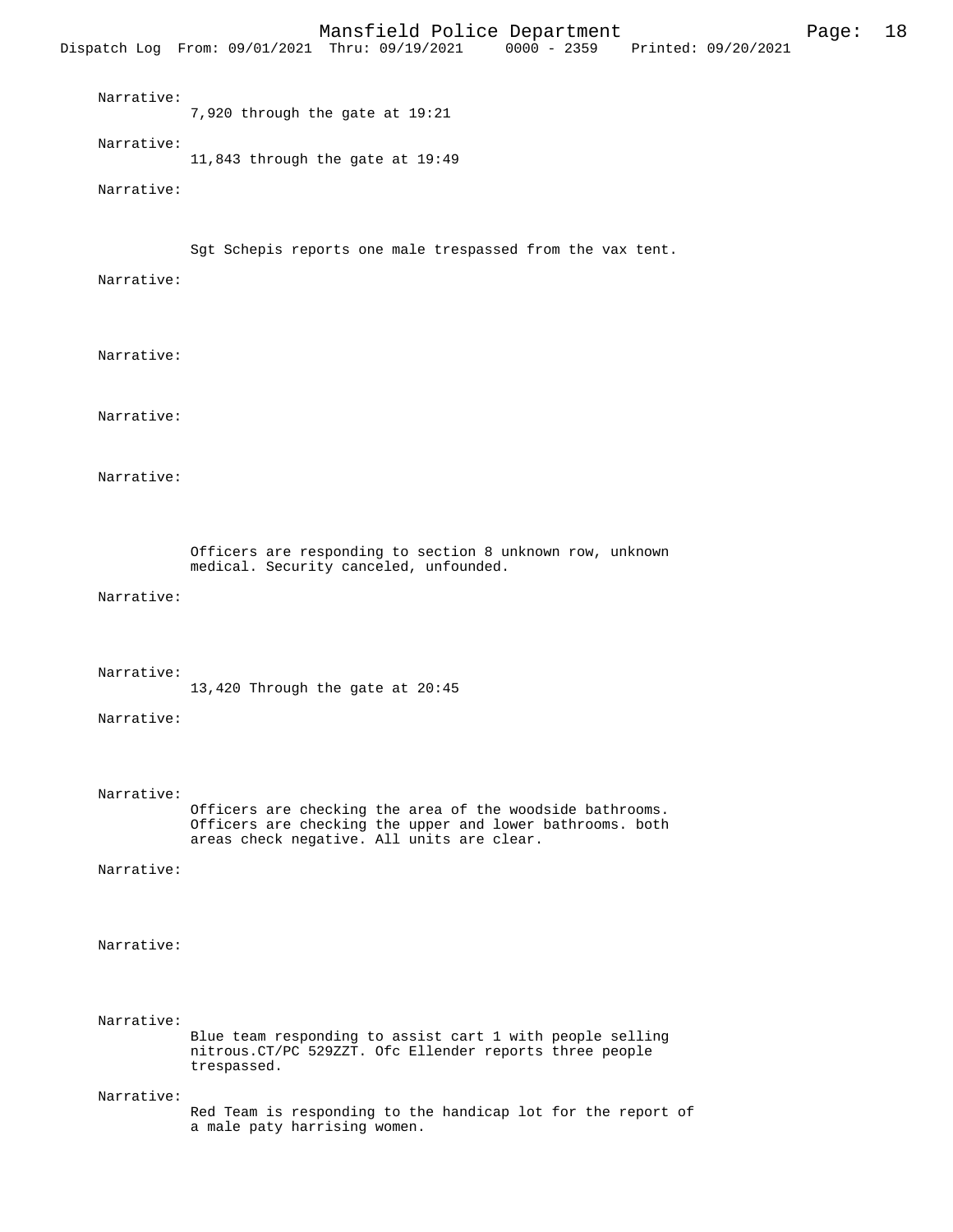Narrative: Ofc Ellender requests a ike team to Lot 6 row 5 for someone selling nitrous Narrative: Narrative: 2302 House lights Narrative: Red Team will be responding to the area between 10 and 11 for the report of a male holding up traffic. Officers report the call was unfounded. Narrative: Security reports Lot 9 Row 1 there is a truck selling nitrous, officers are responding to investigate. Red Team reports one in custody Narrative: Sgt Pierce is responding to investigate a truck selling nitrous in lot 9 row 4. Sgt Pierce reports the call was unfounded. Narrative: Red Team is responding to Lot 10 for someone selling nitrous, officers to investigate. Ofc Sorge reports two tanks were taken from NY/PC KLL89741 Security reports Lot 6 in the roadway by the a, b, c's. a fight in progress. Officers are clear, the fight was over prior to their arrival. T2 reports transporting one male to the station starting miles/time 13775/00:10 Narrative: 911 hang up in lot 9 Officers checked the area, unfounded. Refer To Arrest: 21MAS-330-AR Arrest: MARQUEZ, WILLIAM<br>Address: 1544 BOONE AVE Ap 1544 BOONE AVE Apt. #2L BRONX, NY 34 Age:<br>:Charges GLUE/TOXIC SUBSTANCE, INHALE Refer To Arrest: 21MAS-331-AR Arrest: COLLADO, RAMON<br>Address: 1048 WOOD AVE 1048 WOOD AVE BRONX, NY<br>26 Age: 26 Charges: GLUE/TOXIC SUBSTANCE, INHALE Refer To Incident: 21MAS-936-OF **21-56797 1110:44 Initiated - Building - Property Check Services Rendered 3**  Call Taker: Jarred Kohler Location/Address: [MAS] 40 CHAUNCY ST<br>ID: Police Officer Grego Police Officer Gregg S Kennedy Arvd-11:10:00 Clrd-11:17:11 Narrative: Checking the area. **21-56798 1122:43 Phone - Motor Veh Acc - No Injury Investigated - Report Taken 1**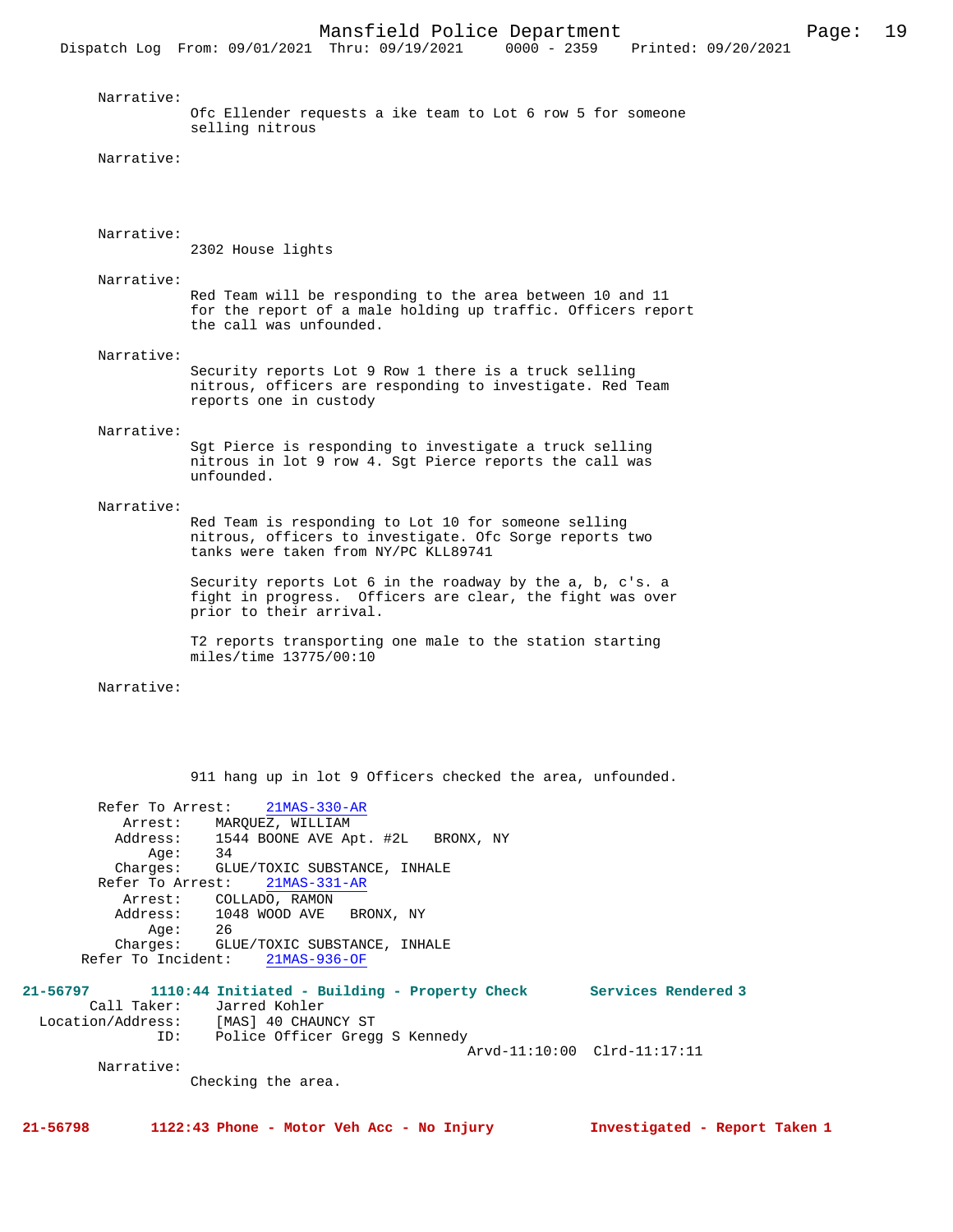| Call Taker:            | Jarred Kohler                                                                                                  |
|------------------------|----------------------------------------------------------------------------------------------------------------|
| Location/Address:      | [MAS] 464 SCHOOL ST @ 10 PLYMOUTH ST                                                                           |
| ID:                    | Police Officer Gregg S Kennedy                                                                                 |
| Vehicle:<br>Narrative: | Arvd-11:29:29 Clrd-11:40:38<br>Disp-11:23:26<br>RED 2018 TOYT UT RAV4 Req: PC MA 8XXT80 VIN: JTMBFREV2JD227345 |

detail officer reporting a car struck by a tree branch

# Narrative:

branch had fallen due to tree cutting service.

See OF for further

Refer To Incident: 21MAS-931-OF

# **21-56800 1132:27 Initiated - Motor Vehicle Stop Citation / Warning Issued 3**

| Call Taker:       | Jarred Kohler                                                |
|-------------------|--------------------------------------------------------------|
| Location/Address: | [MAS H2902] 602 MAPLE ST                                     |
| TD:               | Police Officer Beau J Palanza                                |
|                   | Arvd-11:32:00 Clrd-11:38:09                                  |
| Vehicle:          | RED 2018 HOND CIVIC Req: PC MA 3SEE39 VIN: 2HGFC2F77JH529770 |
| Narrative:        |                                                              |
|                   | out with myst                                                |

Narrative:

citation issued to the RO

## **21-56802 1148:27 Initiated - Building - Property Check Assisted Party 3**  Call Taker: Jarred Kohler Location/Address: [MAS] 4 ERICK RD @ 15 BONNEY LN ID: Police Officer Beau J Palanza Arvd-11:48:00 Clrd-11:49:19

Narrative:

Checking the area.

# **21-56804 1150:20 Initiated - Motor Vehicle Stop Citation / Warning Issued 3**

 Call Taker: Jarred Kohler Location/Address: [MAS] 10 PLYMOUTH ST @ 550 FORBES BLVD ID: Sergeant Robert S Pierce Arvd-11:50:00 Clrd-11:54:19 Vehicle: WHI 2010 HOND ACCORD Reg: PC MA 994YC5 VIN: 1HGCP3F8XAA016775 Narrative: out with mvst

Narrative:

citation issued to the OP for unregistered.

# **21-56805 1158:47 Walk-In - Assist Citizen - P S A Services Rendered 3**

 Call Taker: Support Staff Matthew Todesco Location/Address: [MAS H5170] 15 DANE ST Narrative:

RP into speak with a officer because she is getting strange text messages. Sgt Thibault called the number and left a message. The male called back and sid he had recieved a call from the number he texted and was yelled at stating they were the IRS and wanted money. He was advised it was a scam.

# **21-56809 1221:11 Phone - Motor Veh Acc - Hit & Run Investigated - No Report 1**

 Call Taker: Fournier Elin Location/Address: [MAS H4318] 84 CHURCH ST ID: Police Officer Gregg S Kennedy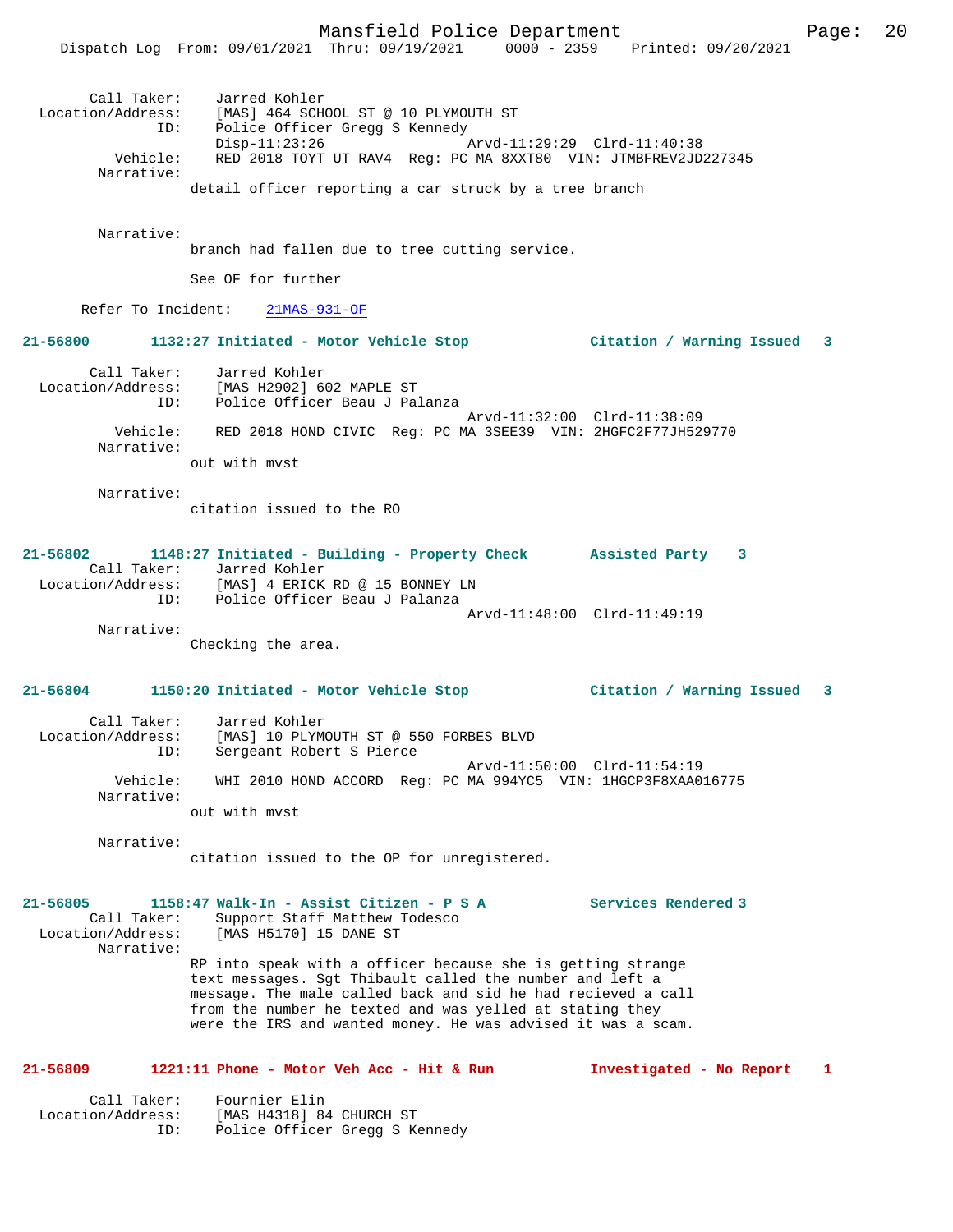Mansfield Police Department Page: 21 Dispatch Log From: 09/01/2021 Thru: 09/19/2021 0000 - 2359 Printed: 09/20/2021 Disp-12:31:44 Arvd-12:36:11 Clrd-12:49:13 Narrative: Caller reporting a AAA tow truck hit his vehicle and left the scene. Incident occured monday **21-56813 1258:02 Initiated - Building - Property Check Building Checked / Secured 3** Call Taker: Jarred Kohler Location/Address: [MAS 1002] 250 EAST ST ID: Police Officer Beau J Palanza Arvd-12:58:00 Clrd-13:10:05 Narrative: Checking the area. **21-56816 1318:23 911 - Disturbance / Gathering Investigated - Report Taken 1** Call Taker: Fournier Elin Location/Address: [MAS 894] 905 SOUTH MAIN ST Apt. #C ID: Detective Derek M McCune Disp-13:35:24 Arvd-13:35:27 Clrd-14:04:21 Vehicle: GRY 2018 JEEP UT WRANGL Reg: PAS MA TC94FH VIN: 1C4BJWEGXJL801369 Vehicle: WHI 2015 MERZ C300 Reg: PC MA 8ZG997 VIN: 55SWF4KB0FU016111 Narrative: party attempted to strike a party with a vehicle Narrative: xfinity detail notified. Narrative: Striking party in a mercedes took off to the rear of the bldg Narrative: see OF for further Refer To Incident: 21MAS-932-OF **21-56820 1349:51 Initiated - Assist Other Agency Services Rendered 3**  Call Taker: Jarred Kohler Location/Address: [MAS 1002] 250 EAST ST ID: Police Officer Beau J Palanza Arvd-13:49:00 Clrd-14:03:59 Narrative: assisting with buses **21-56825 1408:15 Phone - Parking Violations Services Rendered 3**  Call Taker: MATTHEW BOMES<br>Location/Address: [MAS 894] 905 [MAS 894] 905 SOUTH MAIN ST Apt. #C Narrative: manager complaining about parking in the lot Narrative: detail advised Narrative: xmart cleared out by detail **21-56847 1658:35 Initiated - Building - Property Check Building Checked / Secured 3** Call Taker: Jarred Kohler Location/Address: [MAS 1040] 10 RESERVOIR ST Apt. #ST ID: Police Officer William C Trudell Arvd-16:58:00 Clrd-17:22:42 Narrative: Checking the area.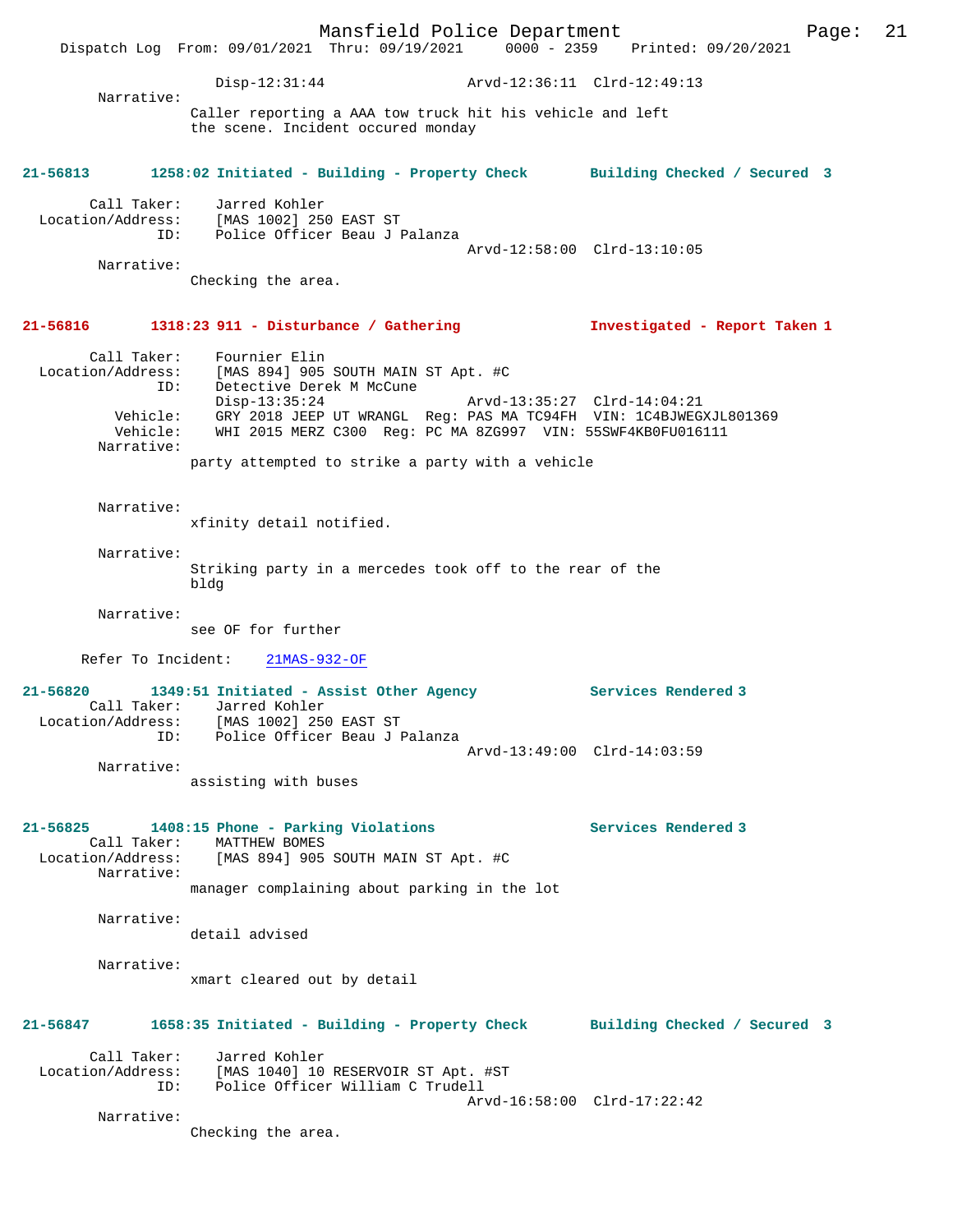**21-56853 1720:09 Phone - Disturbance / Gathering Transported to Hospital 1** Call Taker: Josesph Shebertes Location/Address: [MAS 64D] 11 HAMPSHIRE ST Police Officer Jay J Sparrow<br>Disp-17:22:40 Disp-17:22:40 Arvd-17:27:08 Clrd-17:41:16<br>ID: Police Officer William C Trudell Police Officer William C Trudell<br>Disp-17:22:53 Arv Disp-17:22:53 Arvd-17:27:10 Clrd-17:41:17<br>ID: Sergeant John R Armstrong Sergeant John R Armstrong<br>Disp-17:29:48 Disp-17:29:48 Arvd-17:32:29 Clrd-17:41:19 Narrative: caller reports he believes a male party is under the influence in the parking lot on private property, would like him removed. Narrative: white male, white pants, no shirt located in the front of the building in the parking lot. Narrative: Fire requested Narrative: **21-56862 1803:53 Initiated - Building - Property Check Building Checked / Secured 3** Call Taker: Jarred Kohler Location/Address: [MAS 43] 137 MILL ST Police Officer Danielle C Titus Arvd-18:03:00 Clrd-18:16:16 Narrative: Checking the area. **21-56863 1809:32 Phone - Lost / Found Property Incident Report 3**  Call Taker: Emily Archer<br>Location/Address: [MAS] 185 SOU [MAS] 185 SOUTH MAIN ST ID: Police Officer William C Trudell<br>Disp-18:11:05 Ary Disp-18:11:05 Arvd-18:13:30 Clrd-18:57:09 Narrative: Caller reporting they found a backpack on their property. There is clothes and a bank card inside. Narrative: M11 has the backpack and is returning to the station Refer To Incident: 21MAS-935-OF **21-56874 1907:29 Walk-In - Fraud or Identity Theft Services Rendered 1**  Call Taker: Support Staff Matthew Gately Location/Address: [MAS 451B] 500 EAST ST ID: Police Officer Danielle C Titus Disp-19:08:23 Arvd-19:23:00 Clrd-19:29:24 Narrative: walk-in from previous call 21-56869. Crime occurred in Attleboro, party was advised. **21-56883 2021:25 Initiated - Building - Property Check Building Checked / Secured 3** Call Taker: Emily Archer<br>Location/Address: [MAS 417] 9 ess: [MAS 417] 9 FRANCIS AVE<br>ID: Police Officer Danielle Police Officer Danielle C Titus Arvd-20:21:00 Clrd-20:43:19 Narrative: Checking the area.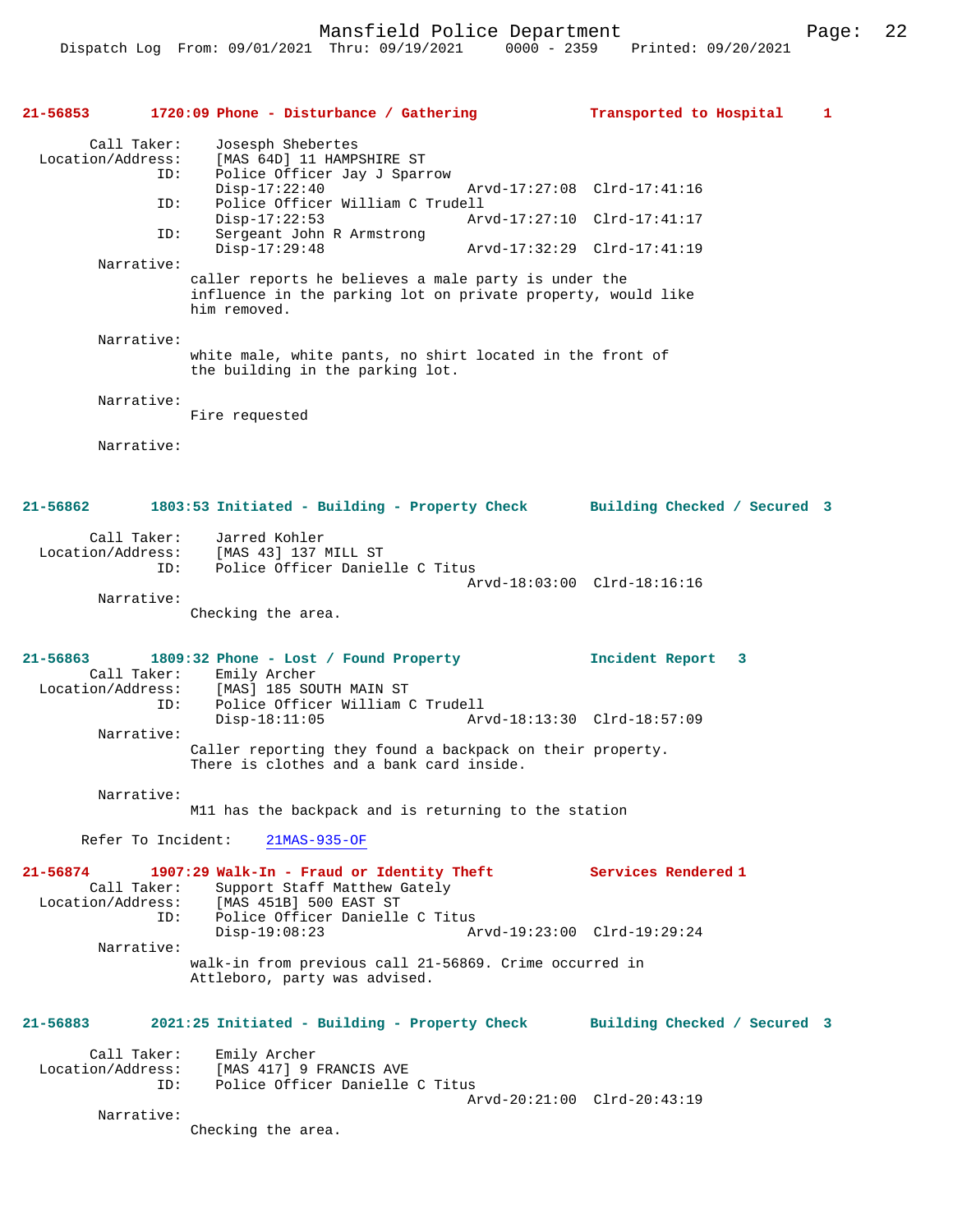Dispatch Log From: 09/01/2021 Thru: 09/19/2021

**21-56889 2103:45 Initiated - Building - Property Check Building Checked / Secured 3** Call Taker: Josesph Shebertes Location/Address: [MAS 1016] 4 ERICK RD Police Officer Danielle C Titus Arvd-21:03:00 Clrd-21:19:11 Narrative: Checking the area. **21-56892 2129:10 Initiated - Building - Property Check Building Checked / Secured 3** Call Taker: Josesph Shebertes<br>Location/Address: [MAS 814] 50 WEST [MAS 814] 50 WEST CHURCH ST ID: Police Officer Jay J Sparrow Arvd-21:29:00 Clrd-21:30:27 Narrative: Checking the area. **21-56899 2215:51 Initiated - Building - Property Check Building Checked / Secured 3** Call Taker: Josesph Shebertes<br>Location/Address: [MAS 992] 660 EAS ess: [MAS 992] 660 EAST ST<br>ID: Police Officer Daniell Police Officer Danielle C Titus Arvd-22:15:00 Clrd-22:18:51 Narrative: Checking the area. **21-56902 2234:55 Initiated - Suspicious Actv / Persn / Veh Services Rendered 2**  Call Taker: Josesph Shebertes<br>Location/Address: [MAS 783] 800 SOU ess: [MAS 783] 800 SOUTH MAIN ST<br>ID: Police Officer William C Tr Police Officer William C Trudell Arvd-22:34:00 Clrd-22:44:21<br>ID: Sergeant John R Armstrong Sergeant John R Armstrong<br>Disp-22:39:29 Disp-22:39:29 Arvd-22:39:32 Clrd-22:42:41 Narrative: M11 will be out with a possible intoxicated male in the back parking lot. ML1 to assist. Narrative: ML1 will be clr Narrative: will be transporting 1 male party to the Fairfield Inn where he is staying. Narrative: will be clr, party has been dropped off. **For Date: 09/03/2021 - Friday 21-56920 0114:12 Initiated - Building - Property Check Building Checked / Secured 3** Call Taker: Emily Archer Location/Address: [MAS 10] 885 S MAIN ST Police Officer Meghan Birnie  $Arvd-01:14:00$   $Clrd-01:36:23$ <br>TD: Police Officer Derek M Stark Police Officer Derek M Stark<br>Disp-01:15:04 Arvd-01:15:07 Clrd-01:32:13 Vehicle: BLU 2019 MO SCRAMB Reg: MC MA 2H9635 VIN: SMTD51HG3KT933579 Narrative: Checking the area.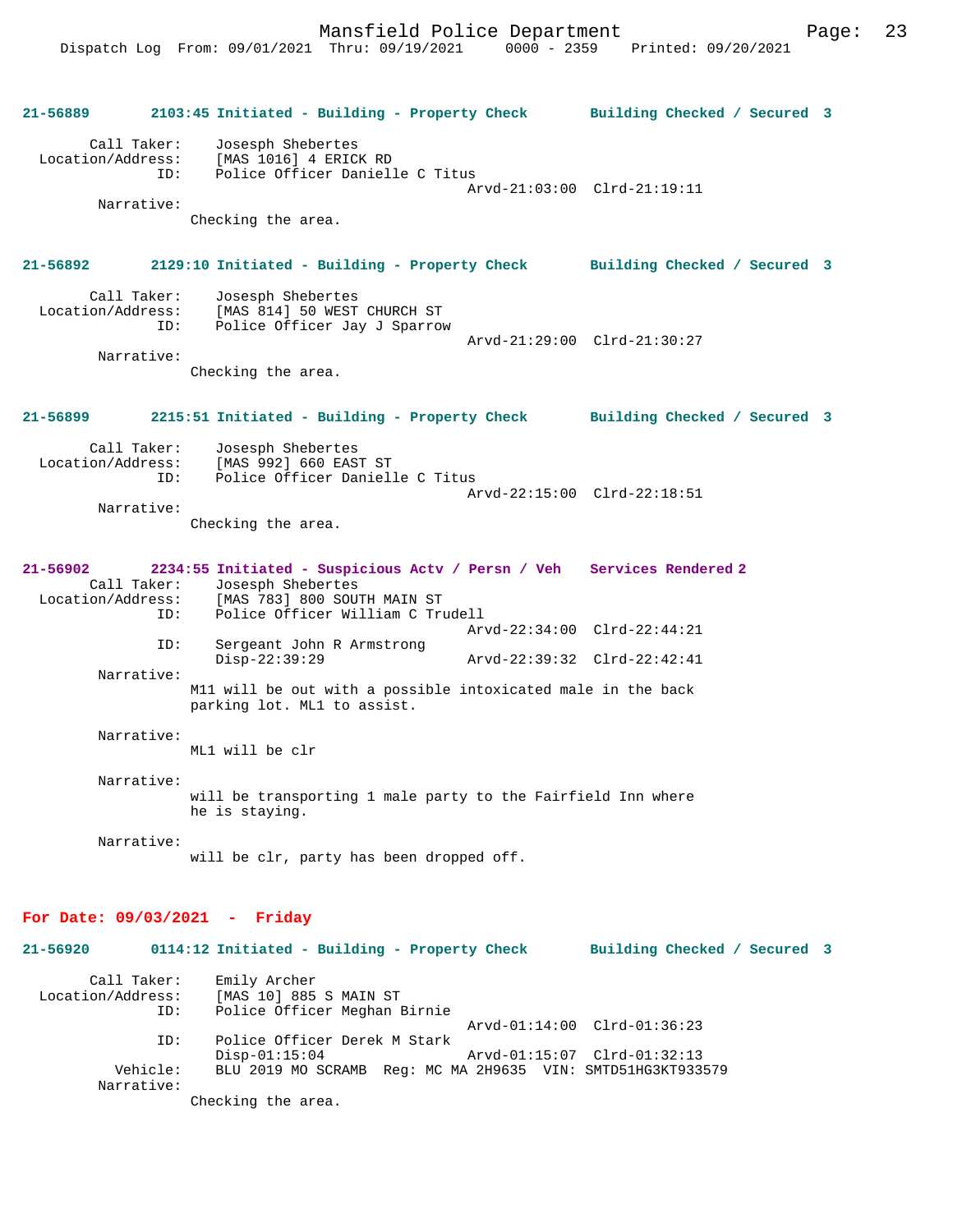|                                                         | Mansfield Police Department<br>Dispatch Log From: 09/01/2021 Thru: 09/19/2021                                                                                                                                                                                                                                                 | 0000 - 2359 Printed: 09/20/2021 | -24<br>Page: |
|---------------------------------------------------------|-------------------------------------------------------------------------------------------------------------------------------------------------------------------------------------------------------------------------------------------------------------------------------------------------------------------------------|---------------------------------|--------------|
| Narrative:                                              |                                                                                                                                                                                                                                                                                                                               |                                 |              |
|                                                         | M14 states they are off with Ptlm. Allen at the Infinity Lot<br>by the access road, a motorcycle left on the property. The<br>operator stated the vehicle was overheating. Ptlm. Allen<br>made multiple attempts to locate the operator. Motorcyle<br>will remain on property.                                                |                                 |              |
| 21-56925<br>2                                           | 0130:22 Phone - 911 Hang-ups & Verifications Confirmed misdial/Accdntl Call                                                                                                                                                                                                                                                   |                                 |              |
| Call Taker:<br>ID:                                      | Emily Archer<br>Location/Address: [MAS 43] 137 MILL ST Apt. #M123<br>Police Officer Derek M Stark                                                                                                                                                                                                                             |                                 |              |
| Narrative:                                              | $Disp-01:32:17$<br>Checking on a 911 hang up.<br>Contact made?: Y<br>Cellphone? $(y/n):Y$                                                                                                                                                                                                                                     | Arvd-01:43:52 Clrd-01:52:42     |              |
|                                                         | Caller states it was an accident.                                                                                                                                                                                                                                                                                             |                                 |              |
| Narrative:                                              | M14 states confirmed accidental.                                                                                                                                                                                                                                                                                              |                                 |              |
| 21-56928                                                | 0137:21 Initiated - Building - Property Check Building Checked / Secured 3                                                                                                                                                                                                                                                    |                                 |              |
| Call Taker:<br>ID:                                      | Emily Archer<br>Location/Address: [MAS 1040] 10 RESERVOIR ST Apt. #ST<br>Police Officer Meghan Birnie                                                                                                                                                                                                                         |                                 |              |
| Narrative:                                              |                                                                                                                                                                                                                                                                                                                               | Arvd-01:37:00 Clrd-01:40:20     |              |
|                                                         | Checking the area.                                                                                                                                                                                                                                                                                                            |                                 |              |
| 21-56934                                                | 0159:50 Initiated - Building - Property Check Building Checked / Secured 3                                                                                                                                                                                                                                                    |                                 |              |
| Call Taker:<br>Location/Address:<br>ID:                 | Emily Archer<br>[MAS 43] 137 MILL ST<br>Police Officer Derek M Stark                                                                                                                                                                                                                                                          |                                 |              |
| Narrative:                                              |                                                                                                                                                                                                                                                                                                                               | Arvd-01:59:00 Clrd-02:14:24     |              |
|                                                         | Checking the area.                                                                                                                                                                                                                                                                                                            |                                 |              |
| $21 - 56936$<br>Call Taker:<br>Location/Address:<br>ID: | 0201:54 Phone - 911 Hang-ups & Verifications<br>Emily Archer<br>[MAS 43] 137 MILL ST<br>Police Officer Derek M Stark                                                                                                                                                                                                          | Services Rendered 2             |              |
| Narrative:                                              | $Disp-02:14:44$                                                                                                                                                                                                                                                                                                               | Arvd-02:14:46 Clrd-02:20:31     |              |
|                                                         | Checking on a 911 hang up.<br>Contact made?: N<br>Cellphone? $(y/n):Y$<br>Two call backs attempted no answer.                                                                                                                                                                                                                 |                                 |              |
| Narrative:                                              | I made contact with the caller, he states he is from site 17<br>and will make himself known to the officer. He states he did<br>dial because there was a disturbance near the main gate. M14<br>advised.                                                                                                                      |                                 |              |
| Narrative:                                              | M14 states it was confirmed accidental. Confirms that a<br>party was questioning him at the gate. M14 states upon<br>exiting, staff escorted one white female off the property<br>for trespassing, no name given. They report she came from<br>the concert. They also removed a Toyota Corolla with 3<br>occupants, no plate. |                                 |              |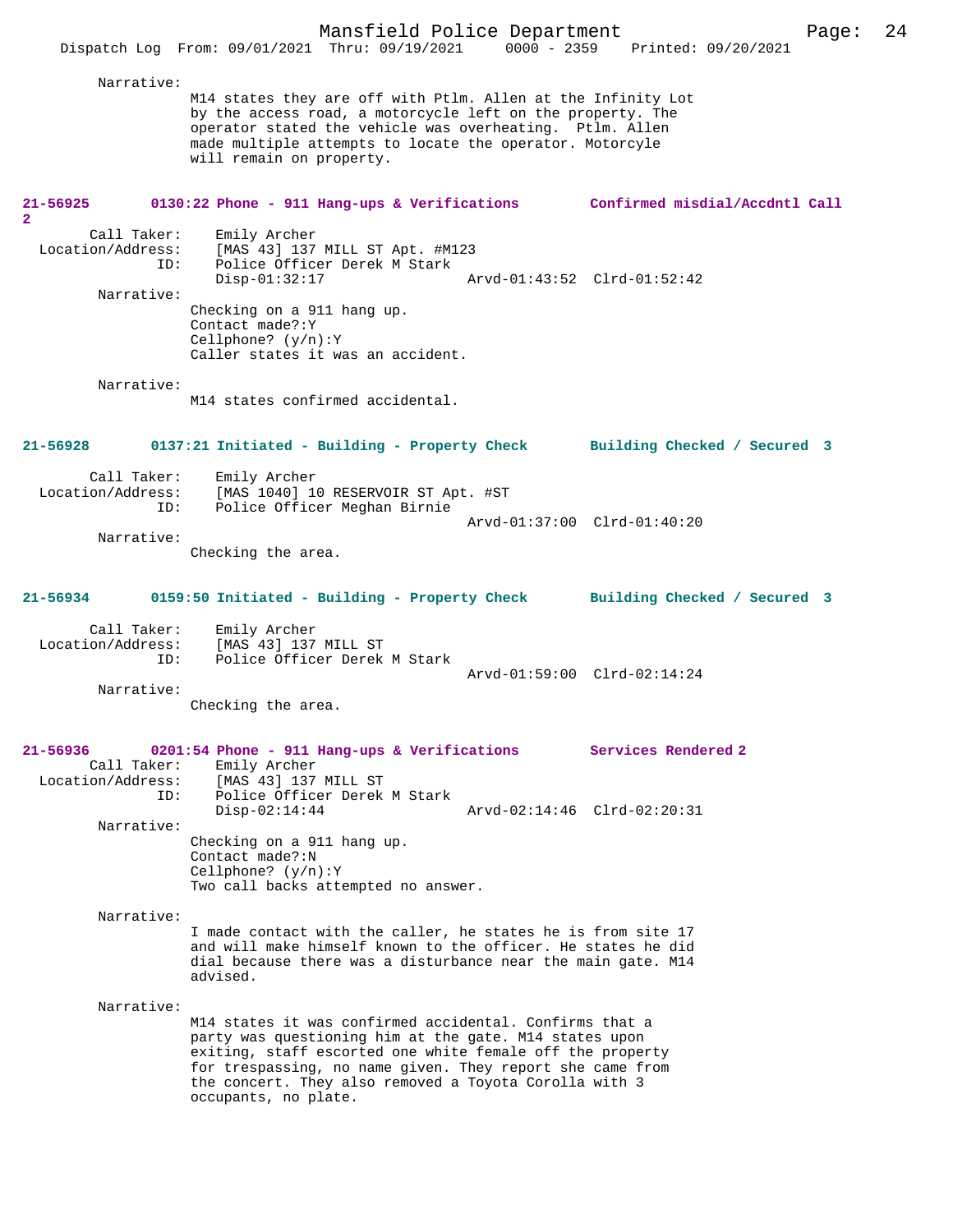Mansfield Police Department Page: 25 Dispatch Log From: 09/01/2021 Thru: 09/19/2021 **21-56939 0210:21 Initiated - Building - Property Check Building Checked / Secured 3** Call Taker: JEFFREY KEEFE<br>Vicinity of: [MAS 4] 31 HAI of: [MAS 4] 31 HAMPSHIRE ST<br>ID: Police Officer Meghan B: Police Officer Meghan Birnie Arvd-02:10:00 Clrd-02:10:00<br>FD: Police Officer Meghan Birnie Police Officer Meghan Birnie Arvd-02:10:00 Clrd-02:11:21 Narrative: Checking the area. Narrative: Checking the area. **21-56941 0213:53 Initiated - Building - Property Check Building Checked / Secured 3** Call Taker: Emily Archer<br>Location/Address: [MAS 411] 60 [MAS 411] 60 FORBES BLVD ID: Police Officer Meghan Birnie Arvd-02:13:00 Clrd-02:16:29 Narrative: Checking the area. **21-56942 0215:09 Phone - Disturbance / Gathering Spoken To 1**  Call Taker: APRIL LEHANE<br>Location/Address: [MAS 322] 31 [MAS 322] 31 HAMPSHIRE ST Apt. #268 ID: Sergeant David Schepis<br>Disp-02:17:07 Disp-02:17:07 <br>Disp-02:17:07 Arvd-02:21:27 Clrd-02:51:37<br>Dice Officer Meghan Birnie Police Officer Meghan Birnie<br>Disp-02:21:31 Disp-02:21:31 Arvd-02:24:16 Clrd-02:51:37 ID: Police Officer Derek M Stark Disp-02:30:05 Arvd-02:30:07 Clrd-02:51:37 Vehicle: BLK 2017 HYUN LL TCN Reg: NY GYJ7237 VIN: KM8J3CA45HU488425 Narrative: Front desk is reporting a disturbance from one of the rooms. POssible nitrous gas in the room as well Narrative: several complaints of noise from the room Narrative: M1 requests Fire Capt to call the supervisor phone. Narrative: Firre reports no other hazard. No further action required Narrative: spoke to the party out front playing the drums, party was advised. and 1 tank of nitrous oxide was taken and returning to the station with the tank. Refer To Incident: 21MAS-937-OF **21-56946 0319:02 Phone - Disturbance / Gathering Investigated - Report Taken 1** Call Taker: JEFFREY KEEFE<br>Vicinity of: [MAS 4] 31 HAN of: [MAS 4] 31 HAMPSHIRE ST<br>ID: Police Officer Meghan B Police Officer Meghan Birnie<br>Disp-03:20:23 Disp-03:20:23 Arvd-03:26:23 Clrd-03:53:29<br>ID: Sergeant David Schepis Sergeant David Schepis<br>Disp-03:20:28 Disp-03:20:28 Arvd-03:24:43 Clrd-03:53:29<br>ID: Police Officer Derek M Stark Police Officer Derek M Stark Arvd-03:36:17 Clrd-03:53:29 Narrative: CP reports 4 parties stole a bottle of wine. Narrative:

Parties came from room 410 and walked into the kitchen and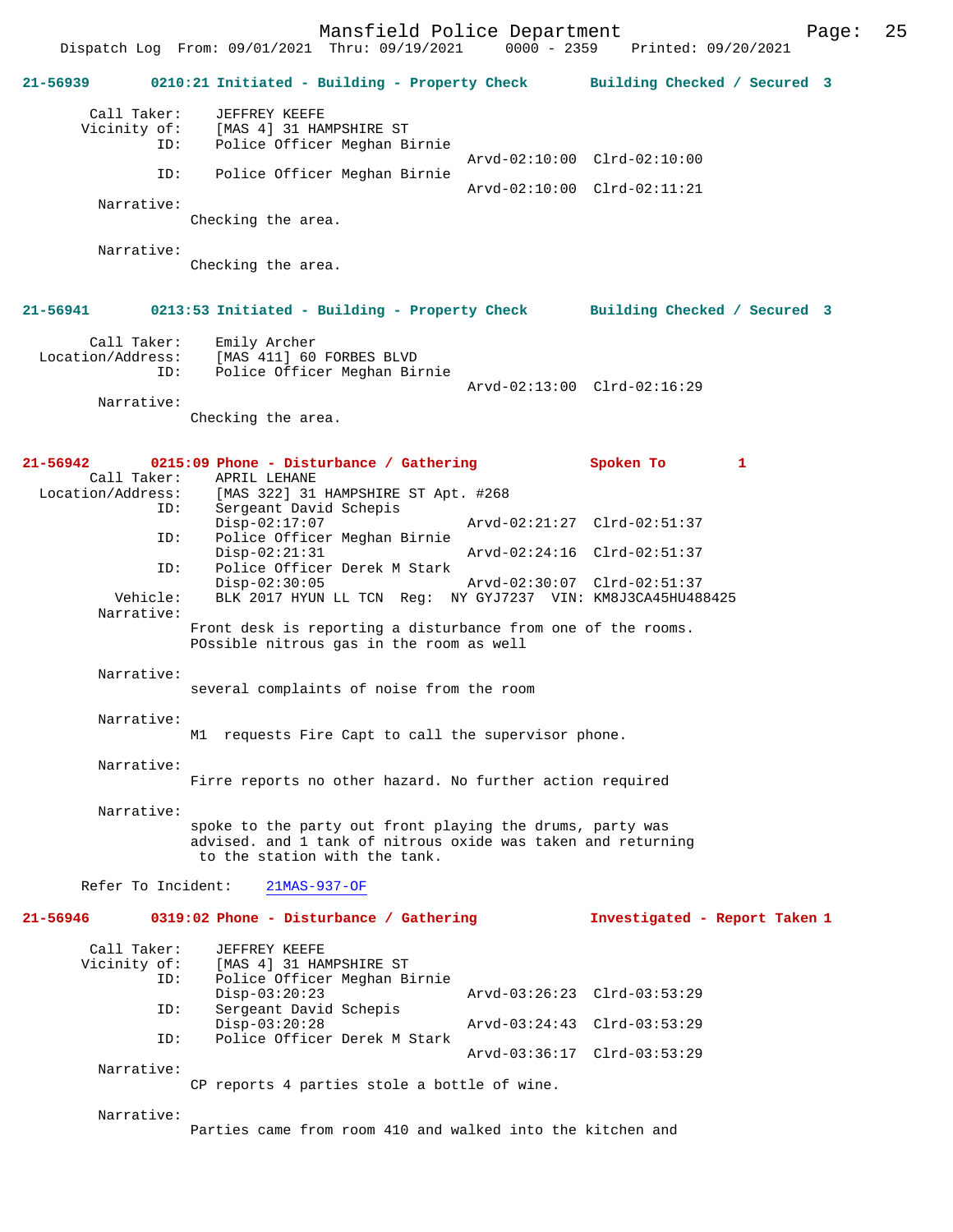Mansfield Police Department Form Page: 26 Dispatch Log From: 09/01/2021 Thru: 09/19/2021 0000 - 2359 Printed: 09/20/2021 stole a bottle of wine. Narrative: Two parties in the lobby two in the room. Narrative: The two that took the wine have gone back to the room. Narrative: The bottle of wine was recovered behind a bench in the lobby and the parties have been advised they are to leave the location. Refer To Incident: 21MAS-938-OF **21-56947 0409:33 Initiated - Building - Property Check Building Checked / Secured 3** Call Taker: MATTHEW BOMES Location/Address: [MAS 840] 280 SCHOOL ST ID: Police Officer Derek M Stark Arvd-04:09:00 Clrd-04:15:09 Narrative: Checking the area. **21-56949 0421:39 Initiated - Building - Property Check Building Checked / Secured 3** Call Taker: MATTHEW BOMES<br>Location/Address: [MAS 1002] 250 Location/Address: [MAS 1002] 250 EAST ST ID: Police Officer Derek M Stark Arvd-04:21:00 Clrd-04:27:29 Narrative: Checking the area. **21-56950 0452:22 Phone - Well Being Check Transported to Hospital 3** Call Taker: JEFFREY KEEFE<br>Vicinity of: [MAS H5885] Vicinity of:<br>ID: Police Officer Derek M Stark<br>Disp-04:55:00 Disp-04:55:00 Arvd-05:00:25 Clrd-05:13:04 ID: Sergeant David Schepis Disp-04:55:04 Arvd-04:58:26 Clrd-05:13:04<br>TD: Police Officer Meghan Birnie Police Officer Meghan Birnie Arvd-04:58:16 Clrd-05:13:04 Narrative: Narrative: Narrative: Narrative: Narrative: Refer To Incident: 21MAS-939-OF **21-56951 0514:19 911 - 911 Hang-ups & Verifications Confirmed misdial/Accdntl Call 2**  Call Taker: Aaron Figueroa<br>Location/Address: [MAS H4618] 15 ess: [MAS H4618] 15 AVON ST<br>ID: Police Officer Meghan I Police Officer Meghan Birnie Disp-05:16:15 Clrd-05:16:44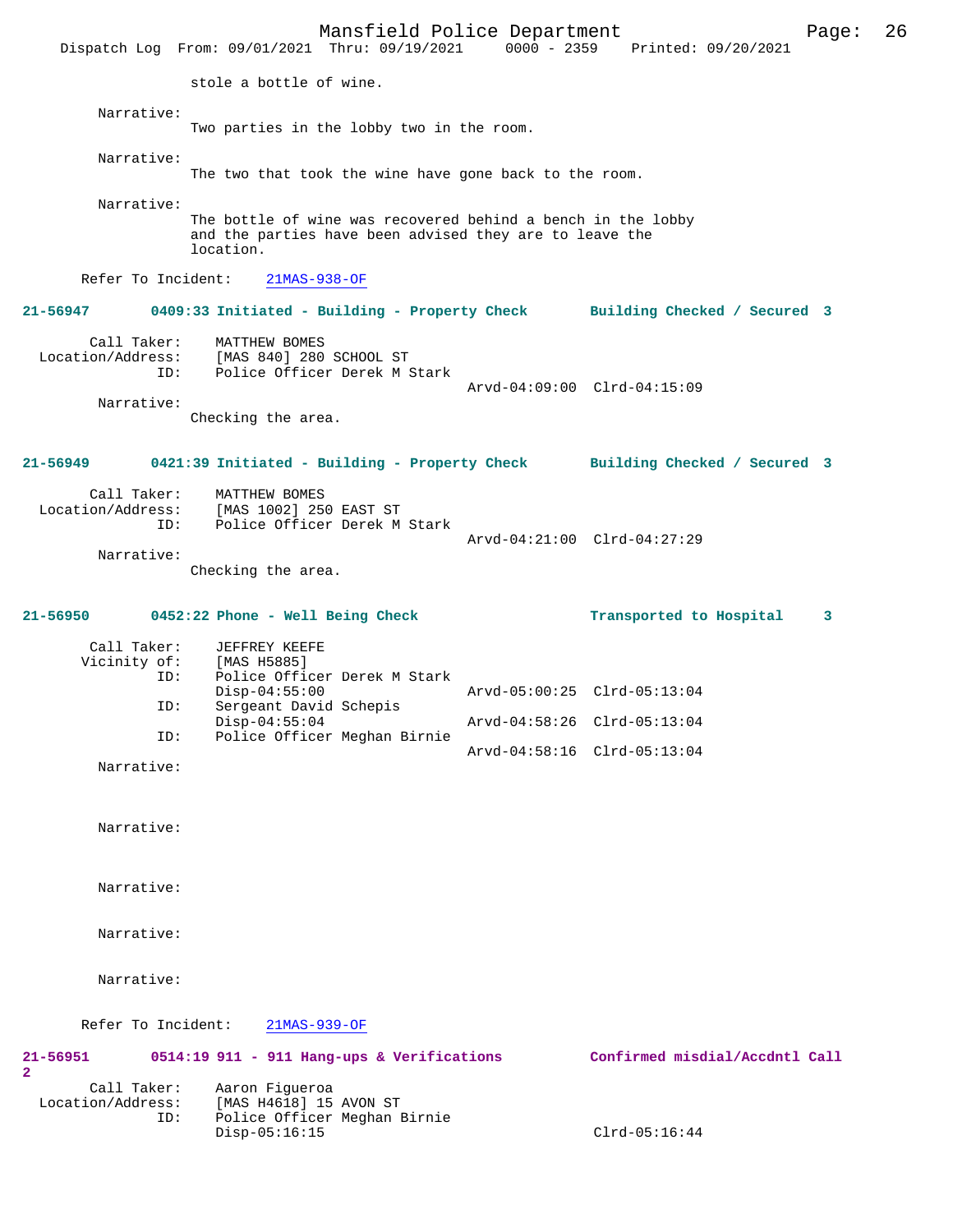Mansfield Police Department Page: 27 Dispatch Log From: 09/01/2021 Thru: 09/19/2021 0000 - 2359 Printed: 09/20/2021 ID: Sergeant David Schepis Disp-05:16:40 Arvd-05:20:22 Clrd-05:21:43 Narrative: Checking on a 911 accidental, caller hit the wrong button Contact made?: y Cellphone? (y/n): y Uncertainty radius: **21-56954 0615:45 Phone - Well Being Check Unfounded/Unverifed 3** Call Taker: JEFFREY KEEFE<br>Vicinity of: [MAS 304A] 1 1 of: [MAS 304A] 1 MANSFIELD AVE<br>ID: Police Officer Derek M Stai Police Officer Derek M Stark Disp-06:18:46 Arvd-06:22:24 Clrd-06:26:21<br>TD: Police Officer Meghan Birnie Police Officer Meghan Birnie Disp-06:18:57 Clrd-06:26:21 Narrative: CP reports a male party sleeping on a bench in the park. Narrative: checked area unfounded **21-56959 0640:01 Phone - Well Being Check Unfounded/Unverifed 3** Call Taker: JEFFREY KEEFE Vicinity of: [MAS 421] 21 EAST ST ID: Sergeant David Schepis Disp-06:45:43 Arvd-06:54:12 Clrd-06:55:50 Narrative: Male party sleeping on a bench in the area. Concerned for well being. Narrative: M1 checked the area of Town Hall, bike path, and the area of 50 West. Nothing showing. **21-56970 0739:22 911 - Assist Fire Department Services Rendered 2**  Call Taker: CARLY MORIARTY<br>Location/Address: [MAS H5012] 121 ess: [MAS H5012] 121 LAWNDALE RD<br>ID: Sergeant David Schepis Sergeant David Schepis<br>Disp-07:44:23 Disp-07:44:23 Arvd-07:44:43 Clrd-07:48:34 Narrative: Assisting the FD with a fire related incident. Nature: female locked in a bathroom Narrative: PD was able to gain access, door handle was just stuck. No damage. **21-56974 0811:08 Radio - Xfinity Event Arrest(s) Made 2**  Call Taker: Support Staff Matthew Todesco<br>Location/Address: [MAS 108B] 885 SOUTH MAIN ST ess: [MAS 108B] 885 SOUTH MAIN ST<br>ID: imc imc imc imc<br>Disp-08:13:49 Disp-08:13:49 Arvd-08:14:15 Clrd-09/04/2021 @ 01:07:50 Vehicle: 1998 Reg: PC VA UNB7931 VIN: 1FDRE1468WHA02209 Vehicle: WHI 2008 DODG Reg: PC NM LJJ347 VIN: WD0PE845585304337 Vehicle: BLK 2017 CHEV SILVER Reg: PAS MA US557L VIN: 1GCVKREC0HZ105779 Vehicle: GRY 1978 FORD M22 Reg: PC MA 1TXX97 VIN: 8F03Z224421 Vehicle: RED 2011 SUBA LL FORRESTER Reg: NY JKR1006 VIN: JF2SHAGC1BH719657 Vehicle: GRY 2019 MAZD 4D MAZDA6 Reg: PC NH 4821854 VIN: JM1GL1TY7K1509285 Vehicle: BGE 2003 HOND 4D PILOT Reg: PC ME 204RH VIN: 2HKYF18543H602284 Narrative: All accident, incident, and arrests are associated with the

Dead & Co Night 2 show.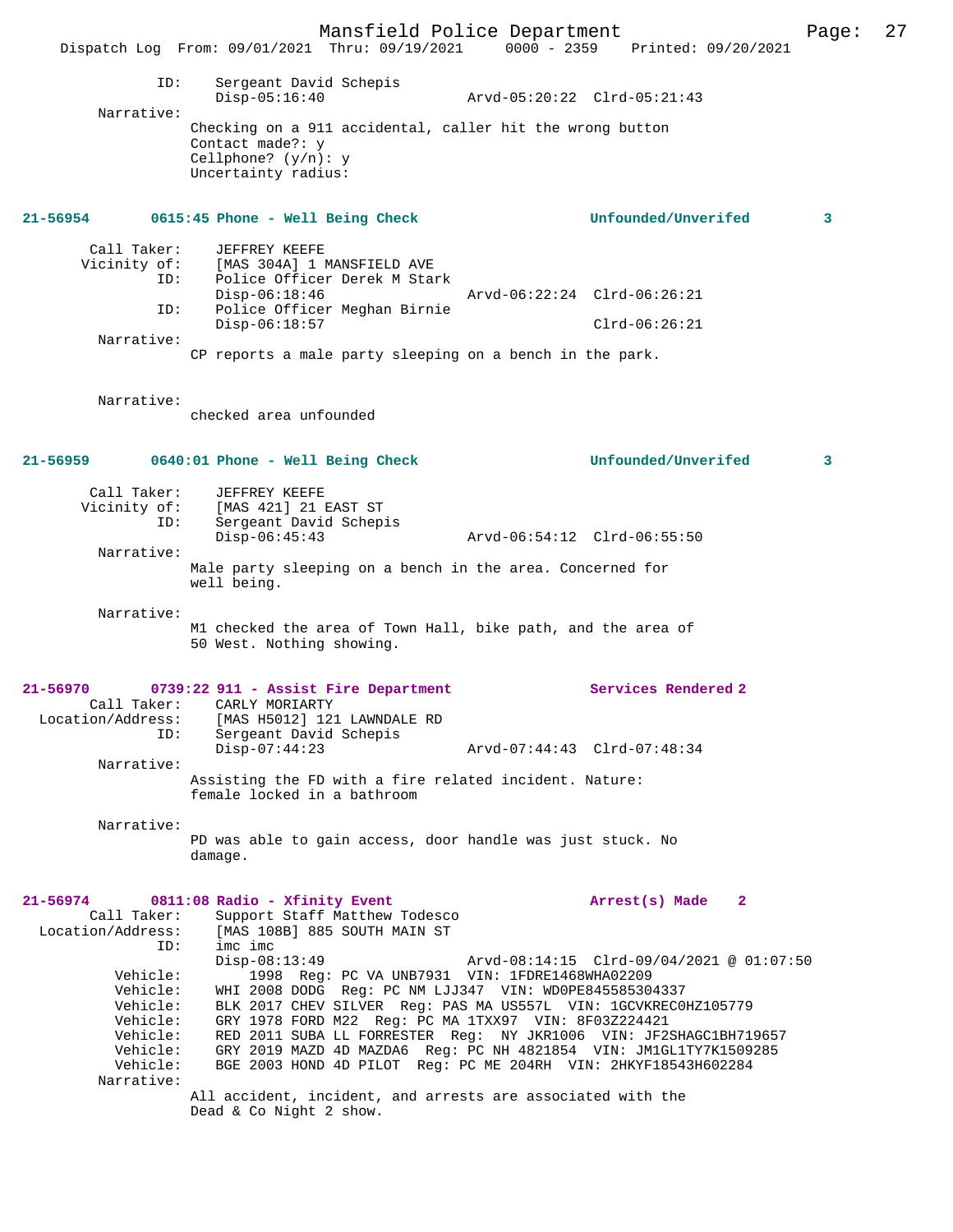Mansfield Police Department Page: 28 Dispatch Log From: 09/01/2021 Thru: 09/19/2021 Sgt Thibault, Det Wright, Ofc Ventola, and Ofc Littig are off working early traffic to keep the lots closed at this time. Narrative: Det Wright reports the RO of VA/PC is being trespassed from the property. Narrative: Officers are conducting an eod sweep. See Ofc Fitzgerald's report. Narrative: Main gate requests EMS for an officer struck by a M/V, C2 and L1 notified and EMS en route.. Ofc Kinhan is investigating. See report for more info. Narrative: Officers are conducting an escort for the band at this time. Narrative: White Team is off at the A,B,C lots to assist with unruly patrons. Narrative: Norton complained about traffic being backed up in their town. Narrative: Traffic officers are conducting another escort Narrative: Reservoir Officer reports there is a DMV MA/PC TXX97 on the side of Reservoir St. Narrative: Control reports there ar people getting out of the car walking and blocking traffic. Ofc Kinahan and MSP responding. Narrative: Red team will be responding to lot 10 for the 911 hang up, no info on call back. Officers responded and report the call is unfounded. Narrative: Red Team reports they are off in Lot 10 Row 1 with boot leggers. Security is requested, security is en route. Narrative: Lt Archer reports he and DC Ellsworth are off with a male giving staff a hard time. Officers are clear, there is no issue. They will be giving the male a ride to the parking lot. Narrative: Red Team advised the Vegan Cheeseburger Vendor was advised not to set up after the show. Narrative: Control reports a 911 hang up at the area of the main gate. Sgt Thibault reports there are no issues in the area. Narrative: Red Team reports they are off last row of Lot 9, with someone selling nitrous. Officers are clear, The tanks were seized and the males were advised to leave the area. Security escorted them from the property.

Narrative: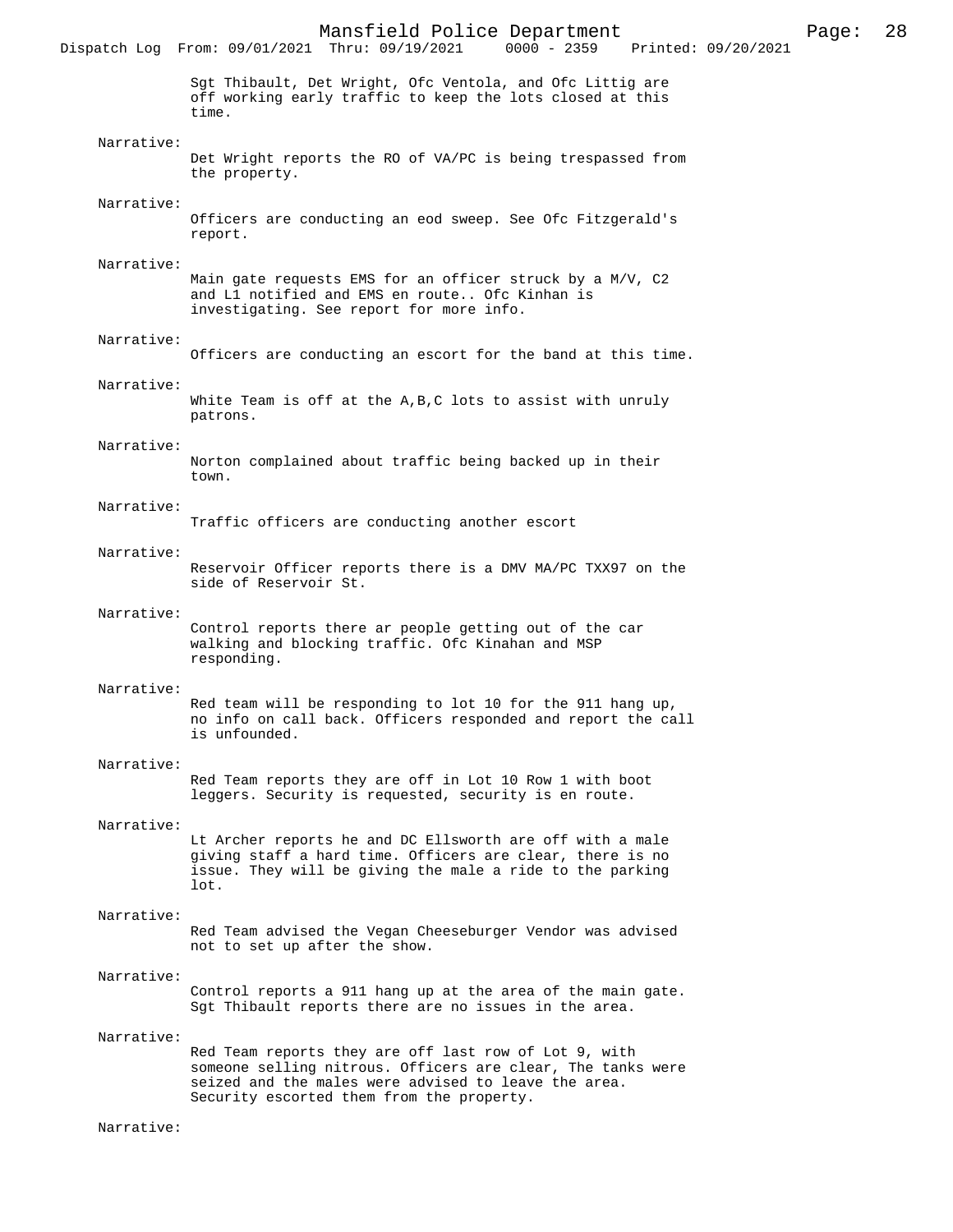Dispatch Log From: 09/01/2021 Thru: 09/19/2021

Traffic detail reports complaints from residents on Reservoir St about traffic.

## Narrative:

Sgt Pierce reports one in custody.

#### Narrative:

Red team is responding to investigate two 911 open calls Lot 9 by lot 10. Red team reports there are no issues in the area. Unfounded.

## Narrative:

Blue team is responding to the front conor of Lot 6 by the walkway for the 911 accidental. Blue Team reports no issues.

#### Narrative:

2,679 through the gate at 18:38.

T1 transporting one to the station starting miles/time 13792./18:30

## Narrative:

White team requests a cart to the rear of Lot C for a nitrous pick up. NYPCX JKR1006.

Sgt Schepis reports a white male ran from the front gate security after a pill and a rock were found on his person.

#### Narrative:

Sgt Schepis is responding to the box office for the unruly patron. Sgt Schepis reports the call is unfounded.

Sgt Schepis reports there were two parties at the windows giving employees a hard time. They have been sent on their way.

#### Narrative:

6,921 through the gate ar 19:06

## Narrative:

9,310 through the gate.

#### Narrative:

Red Team reports they are in the last row of Lot 12 and reports that the parking is to tight.

19:46 DC Ellsworth and Chief Desrosiers have closed the lots. Lots have reached the limit

#### Narrative:

Venue are responding to Section 1 Row B for a male passed out. Officers report the male is with medical.

Ofc Seaward reports he is on a MV stop with NH/PC 4821854.Verbal for failure to obey.

T1 reports transporting one to the station starting miles/time 18184.1/1946 ending miles/time 18108/1956

#### Narrative:

Venue officers are off pole 6 with a passed out male. Officer report the male was taken by EMS

## Narrative:

16,100 through the gate.

### Narrative:

C2 reports the Norton Traffic is clear, we are still backed up on the Mansfield Side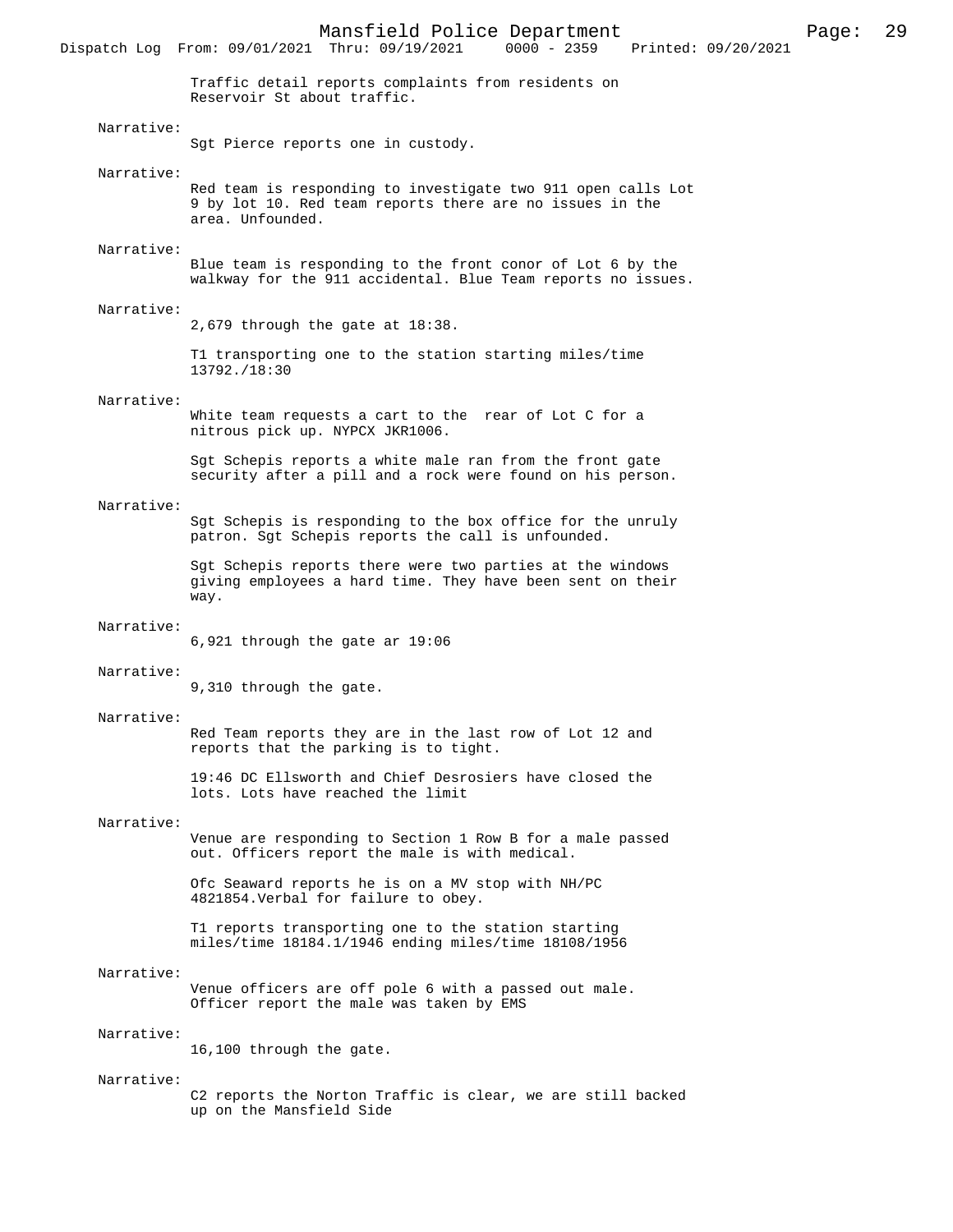Narrative:

Venue responding to a 911 open call Section 9. Officers are clear, the call is unfounded.

C2 reports the traffic is clearing, Norton is clear, Mansfield side is clearing,

Narrative:

C2 reports Mansfield side is clear. There is one lane stopped. The Rumford LLC lot should be able to take whats left.

Narrative:

17,030 through the gate.

 Narrative: Venue Officers are responding to lower woodside concessions for a male party trying to start a fight. Sgt Schepis reports the male was gone on arrival.

Narrative:

Narrative:

EMS requests an officer to triage for a combative female.

T1 transporting one to the station starting miles/time 13800/20:37 ending miles/time 13804.6/20:46

Narrative:

has the male

Venue responding to upper lot side concession for a unruly male Officers report assisting security with an ejection

Narrative:

911 call from employee Brian at the Dels Stand. Officers responded and confirmed accidental.

Narrative:

Narrative:

Narrative:

Officer en route to triage to assist MFD

Ofc Fitzgerald and Ronan responding to the bag check area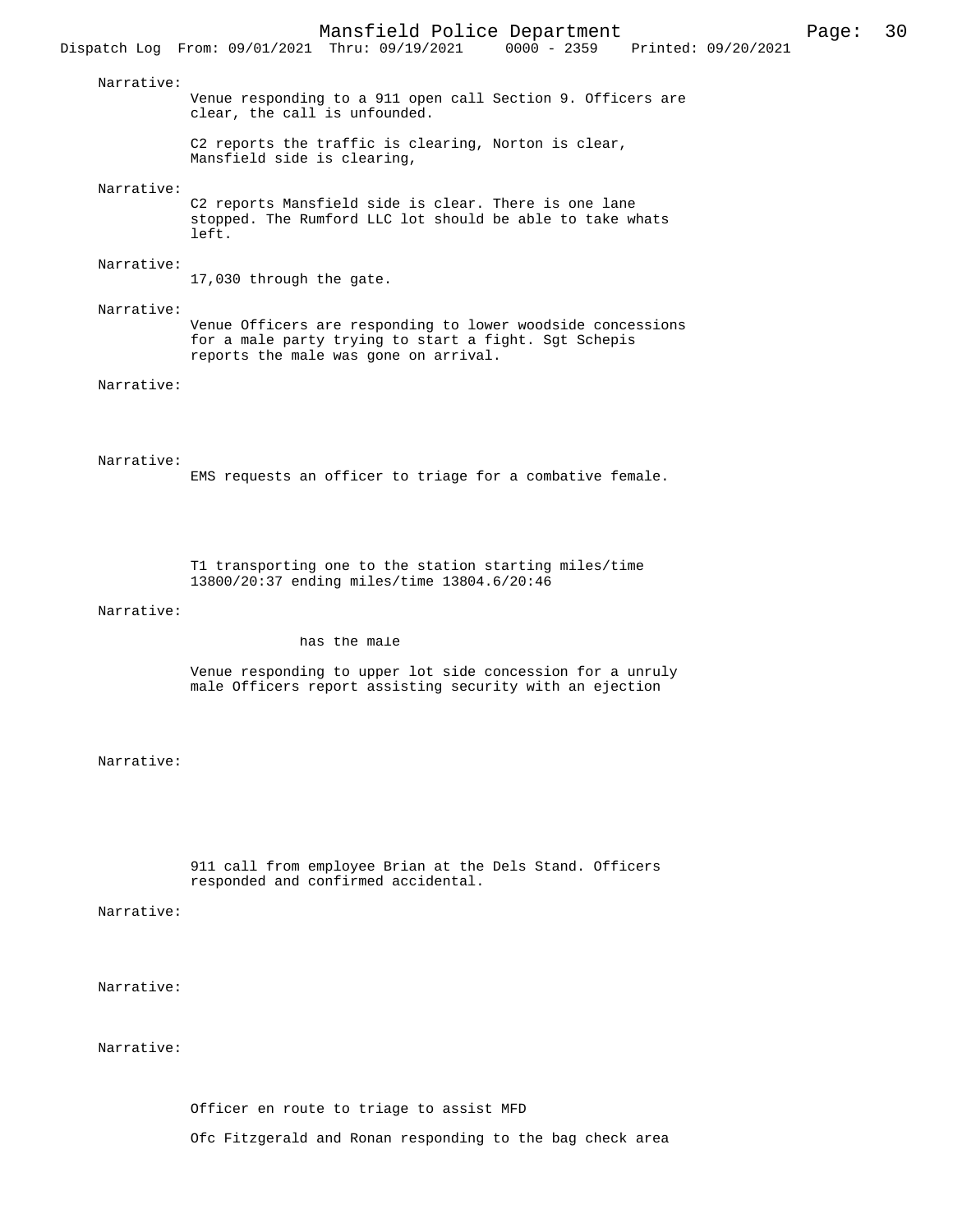for an unattended bag.Ofc Fitzgerald reports the bag has been cleared and disposed of.

## Narrative:

Venue reports a well being check as conducted lawn pole 14. Officers report there are no issues, clear.

Officers are checking the report of a 911 hang up in the area of the stage. Sgt Schepis checked the area and all checks ok

## Narrative:

Blue Team responding to Lot 6 to by the ABC lots for the 911 hang up. Blue team is clear, confirmed accidental.

Venue officers responding for the the unruly male in the area of sections 13/14 Sgt Schepis reports bringing one down to the compound. Sgt Schepis requests a wheel chair to help transport the male.

Narrative:

22:57 house lights

#### Narrative:

Officers are conducting the escort at this time.

#### Narrative:

Total for the night is 18,038

Narrative:

 Narrative: Red Team requests security for a nitrous tank pick up.

> Red Team is checking Lot 10 for a 911 accidental. Red team confirmed accidental.

Narrative:

 Narrative: Security reports a nitrous tank in Lot 8 closest to 9 Red team is responding. Red Team reports they are clear, security has the tank

### Narrative:

Blue Team responding to the center of lot for a 911 hang up, no answer on call back. Blue team reports there are no issues in the area.

## Narrative:

Officers report a fight at the access road. Officers report they are clear, parties have been seperated and are on their ways

Narrative: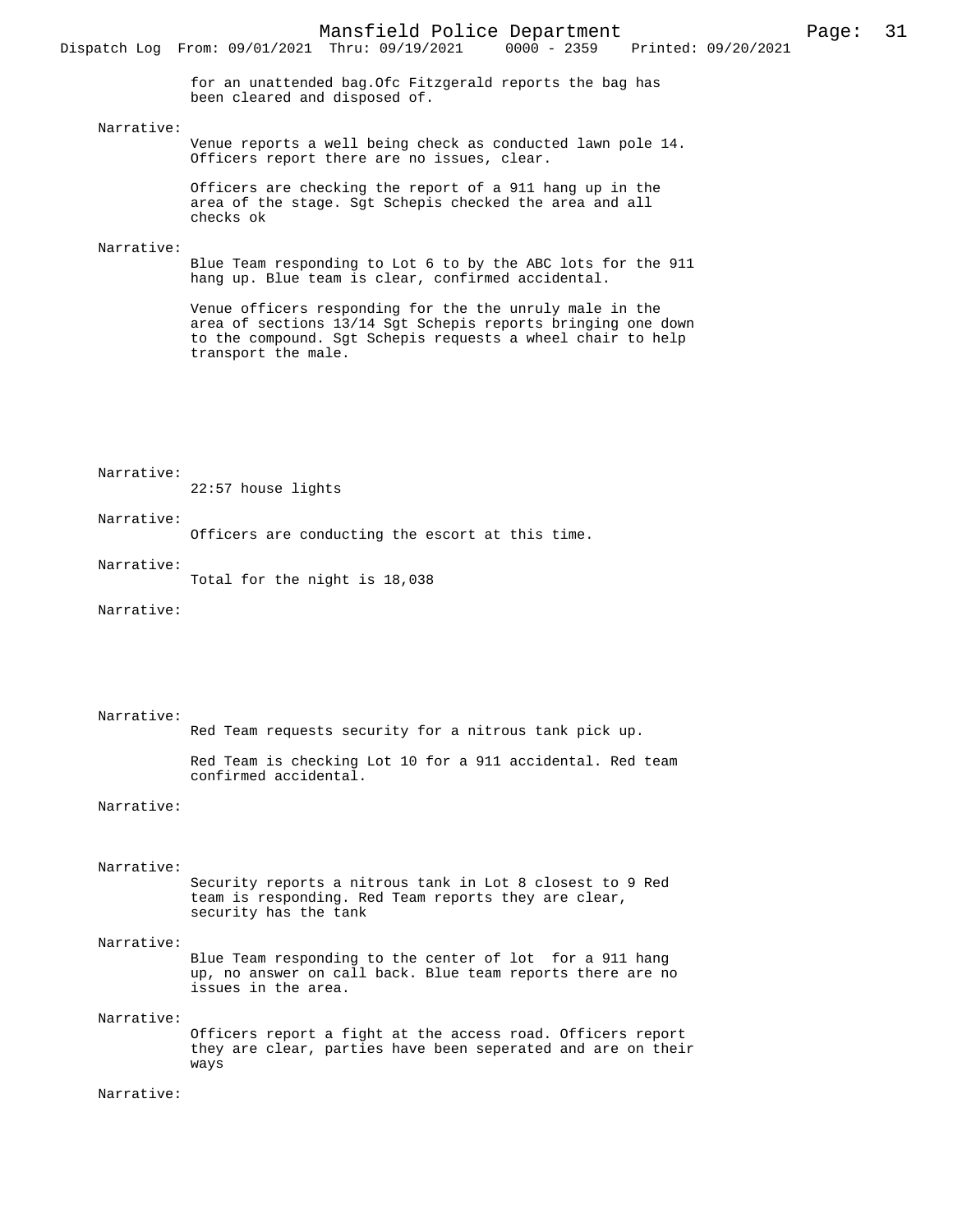Refer To Accident: 21MAS-251-AC Refer To P/C: 21MAS-332-AR P/C: WIKLUND, ANDREW Address: 5 RAILROAD AVE UPTON, MA Age: 56 Charges: PROTECTIVE CUSTODY Refer To P/C:  $\frac{21MAS-333-AR}{21MAS-333-AR}$ P/C: CASEY, KYLE<br>Address: 72 COGGESHAI 72 COGGESHALL AVE BRISTOL, RI<br>41 Age: Charges: PROTECTIVE CUSTODY Refer To P/C: 21MAS-334-AR P/C: MCKEEVER, ZACHARY Address: 1697 BEARD CREEK TRL EDWARDS, CO Age: 20 Charges: PROTECTIVE CUSTODY Refer To Arrest: 21MAS-337-AR Arrest: PAHS, REGINA Address: 180 GRANITE ST ROCKPORT, MA Age: 53 Charges: Drunkenness Refer To Summons: 21MAS-338-AR Summons: KATZ, JOEL 611 WILD AMMONOOSUC RD BATH, NH<br>45  $Age:$  Charges: DISORDERLY CONDUCT Refer To Incident:  $\frac{21\text{MAS}-944-\text{OF}}{21\text{MAS}-948-\text{OF}}$ Refer To Incident: **21-56976 0813:52 911 - 911 Hang-ups & Verifications Unfounded/Unverifed 2** Call Taker: Fournier Elin Vicinity of: [MAS] 62 PRATT ST @ 1 CHAUNCY ST ID: Police Officer Joshua S Ellender Disp-08:17:01 Arvd-08:20:49 Clrd-08:22:42 Narrative: Checking on a 911 hang up. Contact made but caller hung up before info was obtained Contact made?: yes Cellphone? (y/n): yes Uncertainty radius: 65m 95% **21-56987 0911:32 Initiated - Building - Property Check Confirmed misdial/Accdntl Call 3**  Call Taker: Dispatcher Alyson Vico Location/Address: [MAS 1002] 250 EAST ST ID: Police Officer Gregg S Kennedy Arvd-09:11:00 Clrd-09:27:10 Narrative: Checking the area. **21-56998 1003:01 Phone - 911 Hang-ups & Verifications Confirmed misdial/Accdntl Call 2**  Call Taker: William Casey<br>Location/Address: [MAS 322] 31 B ess: [MAS 322] 31 HAMPSHIRE ST<br>ID: Sergeant Robert S Pierce Sergeant Robert S Pierce<br>Disp-10:07:40 Disp-10:07:40 Arvd-10:09:37 Clrd-10:11:42 Narrative: Checking on a 911 hang up. Contact made?:yes Cellphone?  $(y/n):yes$ , sitting in the lot party is sitting in a chair Uncertainty radius:

**2**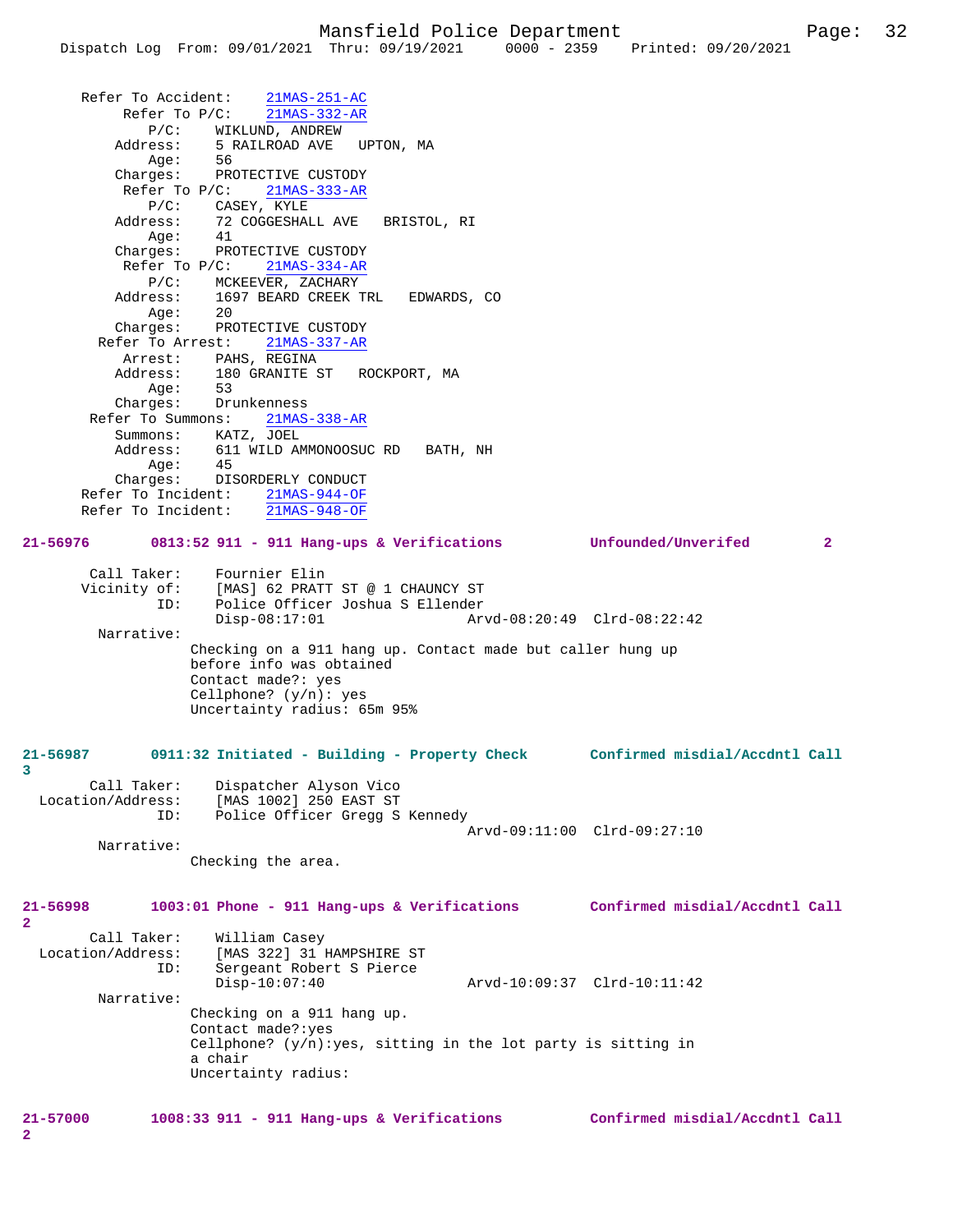Mansfield Police Department Page: 33 Dispatch Log From: 09/01/2021 Thru: 09/19/2021 0000 - 2359 Printed: 09/20/2021 Call Taker: Fournier Elin<br>Vicinity of: [MAS] 77 OLD F of: [MAS] 77 OLD FARM RD<br>ID: Sergeant Robert S Pie Sergeant Robert S Pierce<br>Disp-10:12:57 Disp-10:12:57 Arvd-10:20:09 Clrd-10:25:47 Narrative: Checking on a 911 hang up. No contact made on callback x2. Music can be heard in background Contact made?: no Cellphone? (y/n): yes Uncertainty radius: 6m 90% Narrative: M1 spoke with home owner and checked the area, all appears ok. **21-57001 1013:15 Initiated - Motor Vehicle Stop Citation / Warning Issued 3** Call Taker: Dispatcher Alyson Vico Vicinity of: [MAS] 62 HOPE ST @ 155 CHURCH ST ID: Police Officer Joshua S Ellender Arvd-10:13:00 Clrd-10:23:26 Vehicle: RED 2011 TOYT CAMRY Reg: PC MA 987KP7 VIN: 4T1BF3EK1BU773148 Narrative: M3 is off with a MVST Narrative: Citation to the operator for speed. **21-57005 1025:08 Initiated - Motor Vehicle Stop Citation / Warning Issued 3** Call Taker: Dispatcher Alyson Vico Vicinity of: [MAS] 62 HOPE ST @ 155 CHURCH ST ID: Police Officer Joshua S Ellender Arvd-10:25:00 Clrd-10:28:09 Vehicle: BLU 2006 PONT ST VIBE Reg: PC MA 3PE784 VIN: 5Y2SL65876Z411420 Narrative: M3 is off with a MVST. Narrative: Citation to the RO for speed. **21-57006 1027:23 911 - 911 Hang-ups & Verifications Confirmed misdial/Accdntl Call** Call Taker: Fournier Elin<br>Vicinity of: [MAS] 592 NORT of: [MAS] 592 NORTH MAIN ST<br>ID: Police Officer Gread S Police Officer Gregg S Kennedy Disp-10:29:54 Arvd-10:33:10 Clrd-10:34:59 Narrative: Checking on a 911 accidental. Contact made no need for services at this time Contact made?: yes Cellphone? (y/n): yes Uncertainty radius: 11m 95% **21-57009 1043:35 Initiated - Building - Property Check Building Checked / Secured 3** Call Taker: Dispatcher Alyson Vico Location/Address: [MAS 2] 60 FORBES BLVD ID: Police Officer Gregg S Kennedy Arvd-10:43:00 Clrd-10:47:11 Narrative: Checking the area. **21-57011 1048:03 Initiated - Building - Property Check Building Checked / Secured 3**

**2**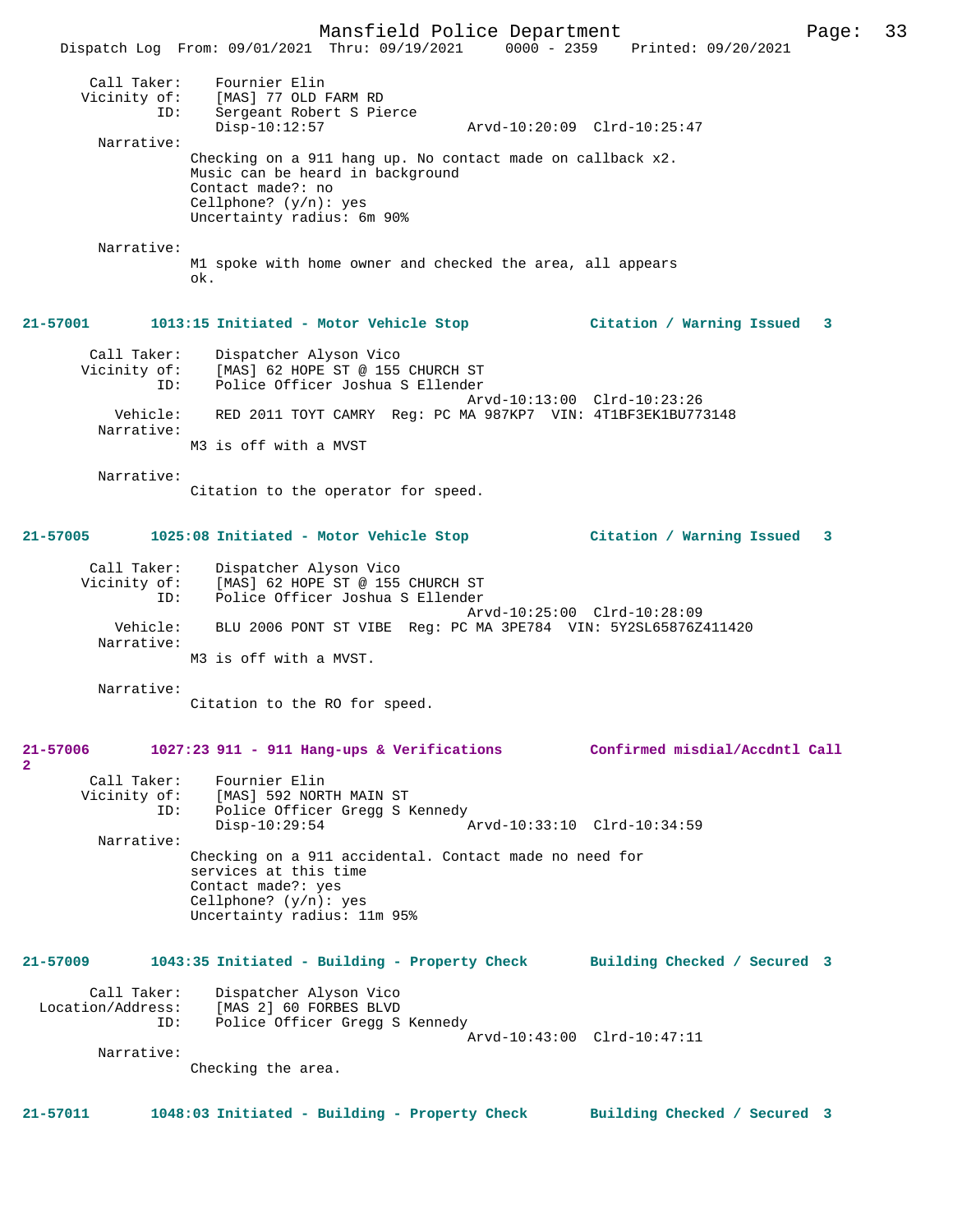Mansfield Police Department Page: 34 Dispatch Log From: 09/01/2021 Thru: 09/19/2021 0000 - 2359 Printed: 09/20/2021 Call Taker: Dispatcher Alyson Vico Location/Address: [MAS 4] 31 HAMPSHIRE ST ID: Police Officer Gregg S Kennedy Arvd-10:48:00 Clrd-10:53:20 Narrative: Checking the area. **21-57025 1156:36 Initiated - Assist Other Agency Spoken To 3**  Call Taker: Dispatcher Alyson Vico Location/Address: [MAS] 52 WILLOW ST @ 2 MARIE DR ID: Sergeant Robert S Pierce Arvd-11:56:00 Clrd-11:58:38 Narrative: M1 spoke with Greenview tree service, they have about 10 minutes of work left. They were working in a bad area. **21-57026 1200:15 Phone - Well Being Check Spoken To 3**  Call Taker: William Casey Location/Address: [MAS 417G] 17 FRANCIS AVE Apt. #13 ID: Police Officer Gregg S Kennedy Disp-12:04:25 Clrd-12:15:48 Narrative: Cp looking a WBC 66 yo female. Havent heard from this party in days or extended family as well. Narrative: M1 reports he spoke with the involved party's son, she is getting her nails done. **21-57037 1256:54 Phone - Well Being Check Unfounded/Unverifed 3** Call Taker: Dispatcher Jacques Ryan Location/Address: [MAS] SOUTH MAIN ST ID: Police Officer Gregg S Kennedy<br>Disp-13:00:53 Disp-13:00:53 Arvd-13:08:37 Clrd-13:13:23 Narrative: CP states a Male party walking down south main street may be under the influnce. Last seen near sullivan's walking towards great woods. BM black pants,black hoodie **21-57038 1304:58 Initiated - Assist Citizen - P S A Spoken To 3**  Call Taker: Dispatcher Alyson Vico Location/Address: [MAS] 606 SCHOOL ST<br>ID: Police Officer Micha Police Officer Michael N Fenore Arvd-13:04:00 Clrd-13:08:19 Police Officer Nicole P Newport Refer To Field Int: 21MAS-86-FI **21-57039 1305:48 911 - 911 Hang-ups & Verifications Spoken To 2**  Call Taker: MATTHEW BOMES Location/Address: [MAS H747] 49 DRAPER AVE Apt. #3 ID: Sergeant Robert S Pierce<br>Disp-13:07:17 Arvd-13:15:21 Clrd-13:24:01 ID: Police Officer Joshua S Ellender<br>Disp-13:10:40 Arvd-13:12:39 Clrd-13:24:00 Disp-13:10:40 Arvd-13:12:39 Clrd-13:24:00 Vehicle: GRN 2008 BMW 528XI Reg: PC MA 2KGL43 VIN: WBANV13578CZ55549 Vehicle: GRY 2007 TOYT 4D CAMRY Reg: PC MA 3TW758 VIN: JTNBE46K973099061 Narrative: Checking on a 911 hang up. Contact made?:n Cellphone? (y/n):y Uncertainty radius:65 female crying in the back ground, no answer on the call back Narrative: tried multiple call backs with no answer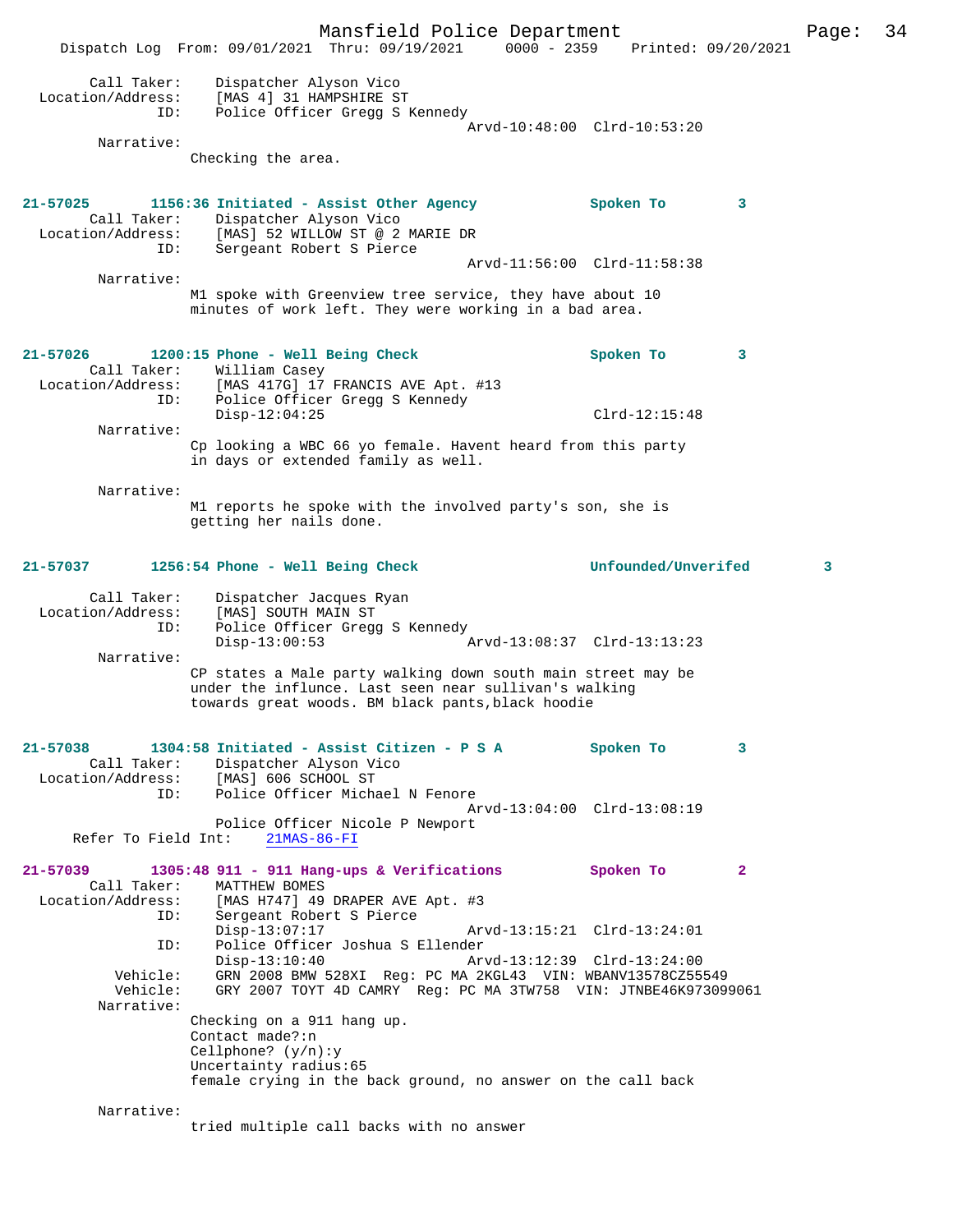| Narrative:                                                        | Resident has been spoken to, reports she does not know who's<br>number it is and she checks ok.                                                       |                                             |
|-------------------------------------------------------------------|-------------------------------------------------------------------------------------------------------------------------------------------------------|---------------------------------------------|
| 21-57044<br>Call Taker:<br>Location/Address:<br>ID:<br>Narrative: | 1331:10 911 - Suspicious Actv / Persn / Veh Spoken To<br>MATTHEW BOMES<br>[MAS 12] 250 EAST ST<br>Police Officer Joshua S Ellender<br>$Disp-13:33:52$ | $\mathbf{2}$<br>Arvd-13:37:38 Clrd-13:42:27 |
|                                                                   | group of kids on top of the shed in the rear of the school                                                                                            |                                             |
| Narrative:                                                        | M3 reports kids are no longer on the roof, and no damage was<br>done to the shed.                                                                     |                                             |
| Narrative:                                                        | kids are no longer on top of the shed, kids are just in the<br>area playing                                                                           |                                             |
| 21-57051                                                          | 1400:42 Phone - 911 Hang-ups & Verifications Unfounded/Unverifed                                                                                      | $\overline{2}$                              |
| Call Taker:<br>Location/Address:<br>ID:<br>Narrative:             | William Casey<br>[MAS H6479] 9 WEBB PL<br>Police Officer Gregg S Kennedy<br>$Disp-14:03:29$<br>Checking on a 911 hang up.<br>Contact made?: No        | Arvd-14:05:47 Clrd-14:05:51                 |
|                                                                   | Cellphone? $(y/n):yes$<br>Uncertainty radius:8 meters at 90%                                                                                          |                                             |
| Narrative:                                                        | M1 advised.                                                                                                                                           |                                             |
| 21-57066<br>Call Taker:<br>Location/Address:                      | 1442:22 Phone - Suspicious Actv / Persn / Veh Services Rendered 2<br>Dispatcher Jacques Ryan<br>[MAS] 10 CONNORS AVE                                  |                                             |
| ID:                                                               | Sergeant Robert S Pierce<br>$Disp-14:51:53$                                                                                                           | $Clrd-14:56:39$                             |
| ID:<br>ID:                                                        | Police Officer Joshua S Ellender<br>$Disp-14:53:33$<br>Sergeant Robert S Pierce                                                                       | Arvd-14:55:02 Clrd-15:06:08                 |
| Vehicle:<br>Narrative:                                            | $Disp-14:57:07$<br>GRY 2015 HOND CR-V Req: PC MA 1GXV68 VIN: 2HKRM4H33FH610973                                                                        | Arvd-14:58:42 Clrd-14:58:46                 |
|                                                                   | CP reports a Silver SUV parked in the building and the CP<br>states hes a "drug dealer" but could not confirm to the<br>reason why she thinks so      |                                             |
| Narrative:                                                        | CP does not want to speak to an officer                                                                                                               |                                             |
| Narrative:                                                        | M3 states vehicle no longer present, he will check Station<br>Pointe.                                                                                 |                                             |
| Narrative:                                                        | M3 states parked unoccupied at its residence.                                                                                                         |                                             |
| 21-57068                                                          | 1447:08 Initiated - Motor Vehicle Stop                                                                                                                | Citation / Warning Issued 3                 |
| Call Taker:<br>Location/Address:<br>ID:                           | William Casey<br>[MAS] 1 MANSFIELD AVE<br>Police Officer Joshua S Ellender                                                                            |                                             |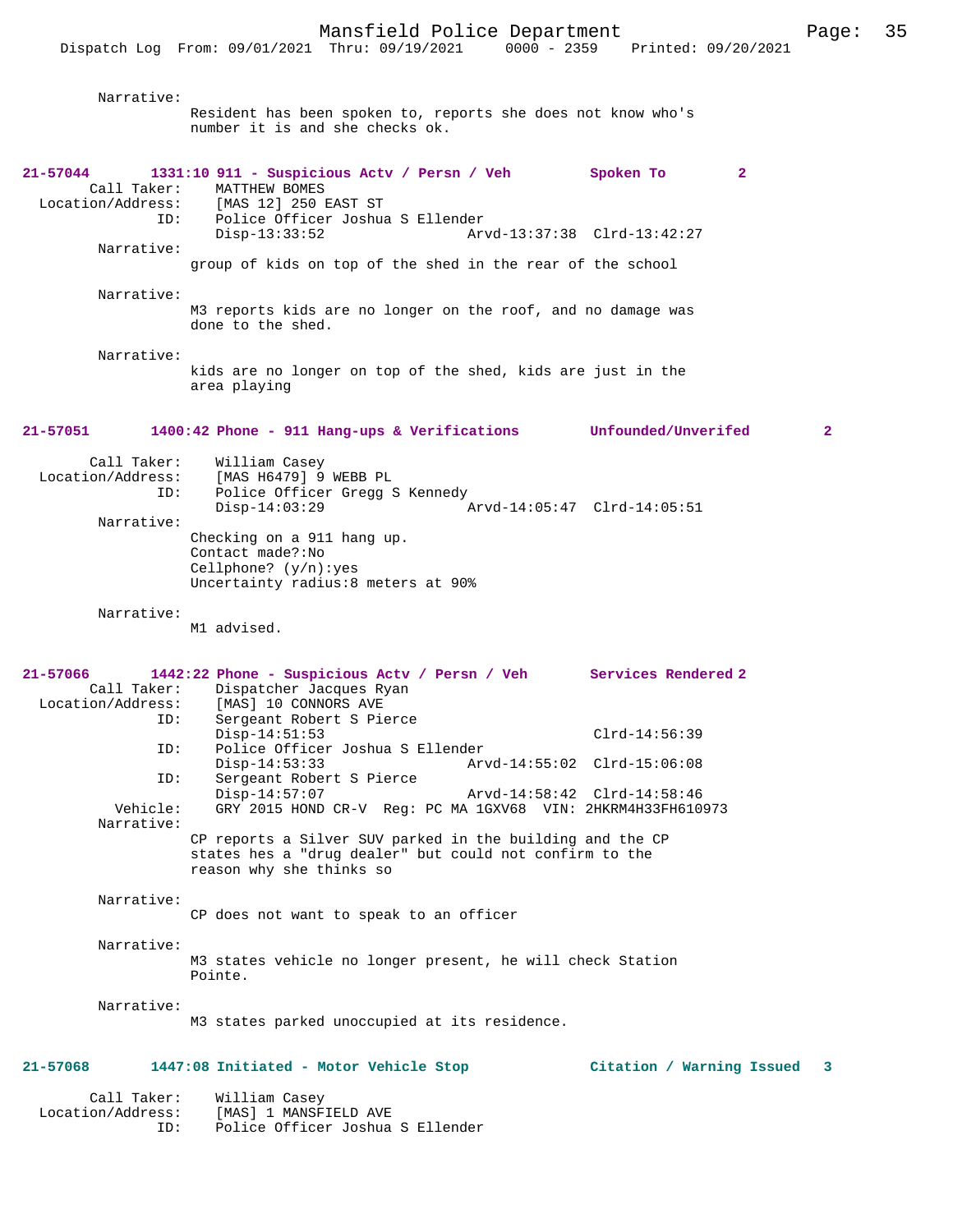Mansfield Police Department Page: 36 Dispatch Log From: 09/01/2021 Thru: 09/19/2021 Arvd-14:47:00 Clrd-14:53:06 Vehicle: RED 1998 FORD EXPLORER Reg: PC MA 2BAA78 VIN: 1FMZU35P8WZC08257 Narrative: Out with a mvst Narrative: Citation issued for equipment violations. **21-57079 1525:11 Initiated - Well Being Check Spoken To 3**  Call Taker: Emily Archer<br>Location/Address: [MAS 231] 76 ess: [MAS 231] 76 COPELAND DR<br>ID: Detective David D Kerr Detective David D Kerr Arvd-15:25:00 Clrd-15:28:38 ID: Sergeant Robert S Pierce Disp-15:26:00 Arvd-15:26:26 Clrd-15:28:37 Narrative: MD2 reporting someone approached him saying a man was laying in the grass. Narrative: M1 is speaking to that party. Narrative: M1 reports party checks ok, he was just waiting for a ride. **21-57082 1531:42 Walk-In - Assist Citizen - P S A Assisted Party 3**  Call Taker: Support Staff Langston W Puller Location/Address: [MAS H5010] 10 OTIS ST<br>ID: Police Officer Gregg S Police Officer Gregg S Kennedy Disp-15:34:37 Arvd-15:40:42 Clrd-15:46:03 Narrative: Walk-in reports an issue retrieving his belongings from Tony's Tree Service. RP quit his job with the company today and his former boss is not allowing him to retrieve his belongings left at the shop. Narrative: M14 states party was advised **21-57087 1624:33 Phone - Suspicious Actv / Persn / Veh Unfounded/Unverifed 2** Call Taker: William Casey Location/Address: [MAS 982] 111 HOPE ST Police Officer William C Trudell<br>Disp-16:27:30 Ar Disp-16:27:30 Arvd-16:32:14 Clrd-16:56:13<br>ID: Police Officer Derek M Stark Police Officer Derek M Stark<br>Disp-16:27:34 Disp-16:27:34 Arvd-16:31:14 Clrd-16:56:08 ID: Police Officer Bryan Hurley<br>Disp-16:28:00 Disp-16:28:00 Arvd-16:33:45 Clrd-16:56:15 Police Officer Joshua S Ellender<br>TD: Sergeant John R Armstrong Sergeant John R Armstrong<br>Disp-16:33:51 Disp-16:33:51 Arvd-16:33:53 Clrd-16:50:03 Narrative: Cp Reports white male party in blue shorts and white shirt hacking up a tree by the back football field with a katana Narrative: M14 reports he spoke with a party who has been at the park for 15 min and has not seen anything. Narrative: Units spoke with several people at the park, they did not see anything. Refer To Incident: 21MAS-947-OF **21-57093 1656:20 Initiated - Motor Vehicle Stop Citation / Warning Issued 3**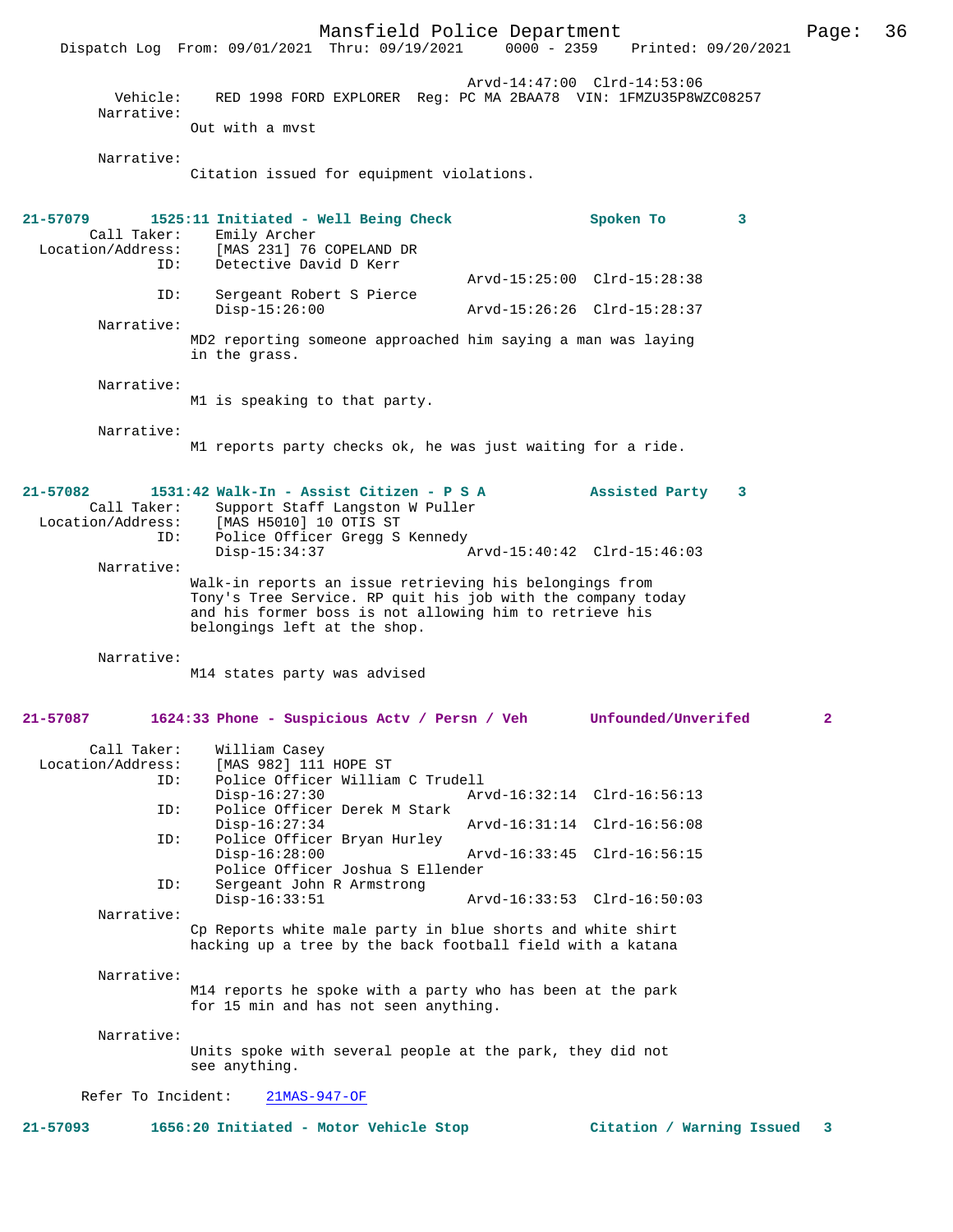Mansfield Police Department Page: 37 Dispatch Log From: 09/01/2021 Thru: 09/19/2021 0000 - 2359 Printed: 09/20/2021 Call Taker: Dispatcher Alyson Vico Location/Address: [MAS 1002] 250 EAST ST ID: Police Officer Derek M Stark Arvd-16:56:00 Clrd-17:03:03 Vehicle: BLK 2006 FORD VA FREEST Reg: PC MA 212TN1 VIN: 1FMZK02116GA23483 Narrative: M14 is off with a MVST. Narrative: Citation issued for speeding. **21-57095 1704:29 Initiated - Community Policing Building Checked / Secured 3** Call Taker: CARLY MORIARTY Location/Address: [MAS 331] 255 EAST ST ID: Police Officer Derek M Stark Arvd-17:04:00 Clrd-17:10:35 Narrative: Community policing **21-57100 1714:23 Initiated - Building - Property Check Building Checked / Secured 3** Call Taker: Emily Archer Location/Address: [MAS 840] 280 SCHOOL ST Police Officer Bryan Hurley Arvd-17:14:00 Clrd-17:24:00 Police Officer Joshua S Ellender Narrative: Checking the area. **21-57104 1745:42 Initiated - Motor Vehicle Stop Citation / Warning Issued 3** Call Taker: Dispatcher Alyson Vico Location/Address: [MAS] 112 PINE ST @ 1380 WEST ST ID: Police Officer Bryan Hurley Arvd-17:45:00 Clrd-18:09:16 Police Officer Joshua S Ellender Vehicle: BLK 2013 HOND CIVIC Reg: PC MA 1ADV14 VIN: 2HGFB2F56DH553872 Narrative: M3 is off with a MVST. **21-57112 1809:23 Initiated - Motor Vehicle Stop Citation / Warning Issued 3** Call Taker: Dispatcher Alyson Vico Vicinity of: [MAS] 287 CHAUNCY ST ID: Police Officer Bryan Hurley Arvd-18:09:00 Clrd-18:23:35 Police Officer Joshua S Ellender<br>Vehicle: WHI 2021 WRANGLER INLIMITED Reg: WHI 2021 WRANGLER UNLIMITED Reg: PC RI 1EF194 VIN: 1C4HJXFN0MW776515 Narrative: M3 is off with a MVST. Narrative: Citation to the operater for failure to stop. **21-57121 1904:23 Phone - Road Hazards Spoken To 3**  Call Taker: Emily Archer<br>Location/Address: [MAS H5822] J Location/Address: [MAS H5822] 178 MILL ST ID: Police Officer Derek M Stark Disp-19:06:59 Arvd-19:14:03 Clrd-19:20:01 Narrative: Caller reporting there are construction barrels ontop of holes and one became dislodge, and believes it is a road hazard.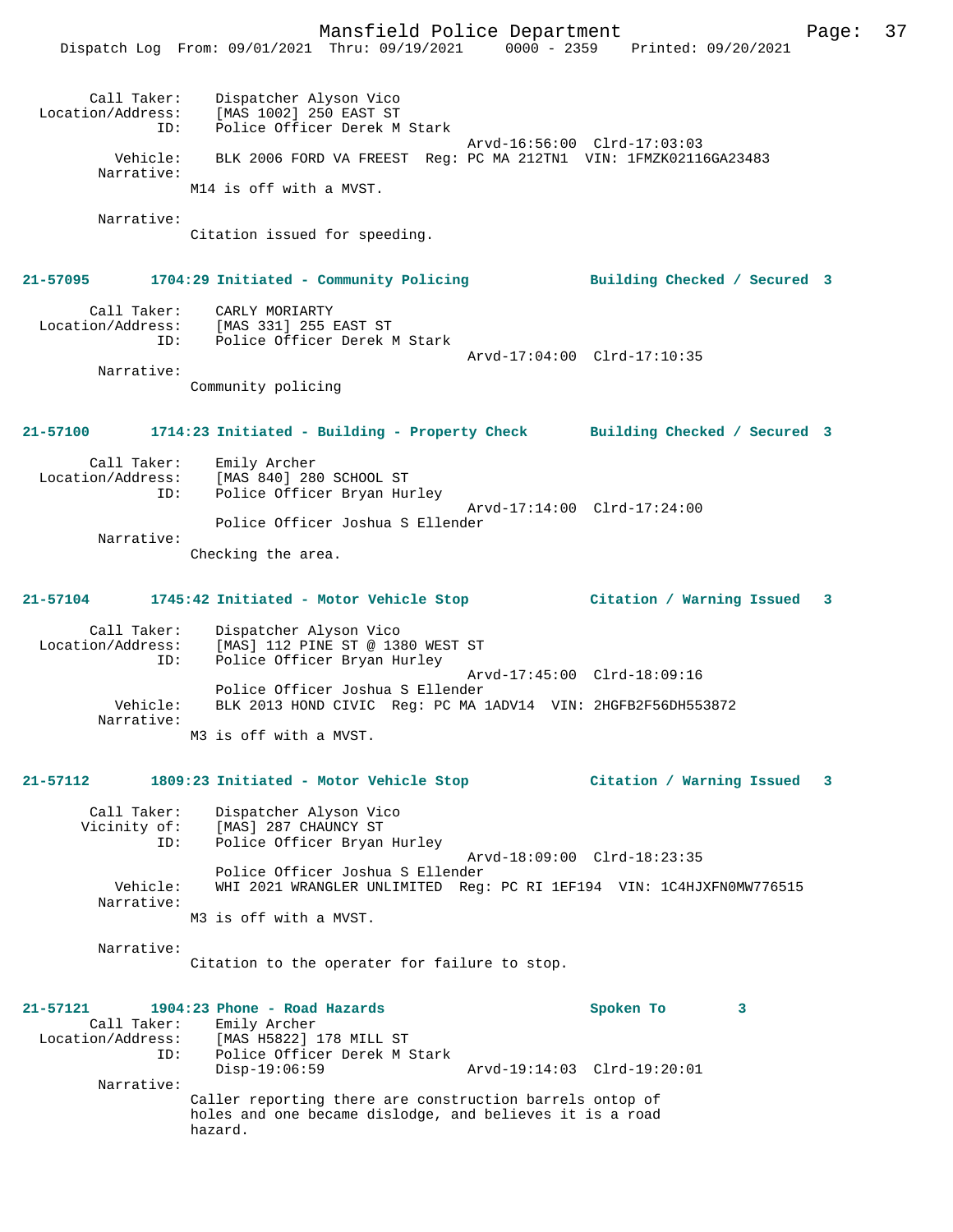Dispatch Log From: 09/01/2021 Thru: 09/19/2021 0000 - 2359 Printed: 09/20/2021

|                               | Narrative:             |                                                                                                                                                                                                                                                                                                         |                                                            |              |  |
|-------------------------------|------------------------|---------------------------------------------------------------------------------------------------------------------------------------------------------------------------------------------------------------------------------------------------------------------------------------------------------|------------------------------------------------------------|--------------|--|
|                               |                        | Put barrels back, looked like they were intentionally moved.                                                                                                                                                                                                                                            |                                                            |              |  |
| 21-57122                      |                        | 1920:29 Initiated - Building - Property Check Building Checked / Secured 3                                                                                                                                                                                                                              |                                                            |              |  |
| Location/Address:             | Call Taker:<br>ID:     | Chelsey Ferstler<br>[MAS 43] 137 MILL ST<br>Police Officer Derek M Stark                                                                                                                                                                                                                                | Arvd-19:20:00 Clrd-19:33:17                                |              |  |
|                               | Narrative:             | Checking the area.                                                                                                                                                                                                                                                                                      |                                                            |              |  |
| 21-57133                      | Call Taker:<br>ID:     | 2016:14 911 - Suspicious Actv / Persn / Veh<br>Dispatcher Judge Katrina<br>Location/Address: [MAS H6645] 865 WEST ST<br>Police Officer William C Trudell                                                                                                                                                | Spoken To                                                  | $\mathbf{2}$ |  |
|                               | ID:                    | $Disp-20:17:48$<br>Police Officer Bryan Hurley                                                                                                                                                                                                                                                          | Arvd-20:22:23 Clrd-20:31:31                                |              |  |
|                               | ID:                    | $Disp-20:18:09$<br>Police Officer Joshua S Ellender<br>Sergeant John R Armstrong                                                                                                                                                                                                                        | $Clrd-20:18:23$                                            |              |  |
|                               | Narrative:             | $Disp-20:18:29$                                                                                                                                                                                                                                                                                         | Arvd-20:23:34 Clrd-20:27:00                                |              |  |
|                               |                        | Female states she is home alone and there is a my in front<br>of her house. She states poss white suv, possibly 2<br>individuals in the mv. One male poss came up to the door and<br>jiggled the handle. One is a w/m, bald, black tank, w/ covid<br>mask, who was standing at the passenger side door. |                                                            |              |  |
|                               | Narrative:             | She states the my has since left, unknown direction.                                                                                                                                                                                                                                                    |                                                            |              |  |
|                               | Narrative:             | Female party requesting extra patrols in the area.                                                                                                                                                                                                                                                      |                                                            |              |  |
| 21-57135<br>Location/Address: | Call Taker:<br>ID:     | 2052:05 Initiated - Suspicious Actv / Persn / Veh Arrest(s) Made<br>Chelsey Ferstler<br>[MAS 1040] 10 RESERVOIR ST Apt. #ST<br>Police Officer Bryan Hurley                                                                                                                                              |                                                            | $\mathbf{2}$ |  |
|                               | ID:                    | Police Officer Joshua S Ellender<br>Police Officer William C Trudell                                                                                                                                                                                                                                    | Arvd-20:52:00 Clrd-22:25:19                                |              |  |
|                               | ID:                    | $Disp-20:57:58$<br>Sergeant John R Armstrong                                                                                                                                                                                                                                                            | $Clrd-21:02:55$                                            |              |  |
|                               | ID:                    | $Disp-20:58:03$<br>Police Officer William C Trudell<br>$Disp-21:36:08$                                                                                                                                                                                                                                  | Arvd-21:02:47 Clrd-22:11:12<br>Arvd-21:36:11 Clrd-22:25:06 |              |  |
|                               | Vehicle:<br>Narrative: | RED 2010 TOYT LL RAV4 UTI Req: PC NH 4612793 VIN: 2T3BF4DV2AW072562                                                                                                                                                                                                                                     |                                                            |              |  |
|                               |                        | out with vehicle                                                                                                                                                                                                                                                                                        |                                                            |              |  |
|                               | Narrative:             | M3 to station with female SM 41603 @ 2209 M12 with male<br>back to station @ 2209 hours                                                                                                                                                                                                                 |                                                            |              |  |
|                               | Narrative:             | Vehicle to remain in parking lot overnight                                                                                                                                                                                                                                                              |                                                            |              |  |
|                               | Narrative:             | M3 at station with female 41607 @ 2217 hrs                                                                                                                                                                                                                                                              |                                                            |              |  |
|                               | Narrative:             | M12 at station with male at 2217 hrs                                                                                                                                                                                                                                                                    |                                                            |              |  |
|                               | Narrative:             | See AR for further                                                                                                                                                                                                                                                                                      |                                                            |              |  |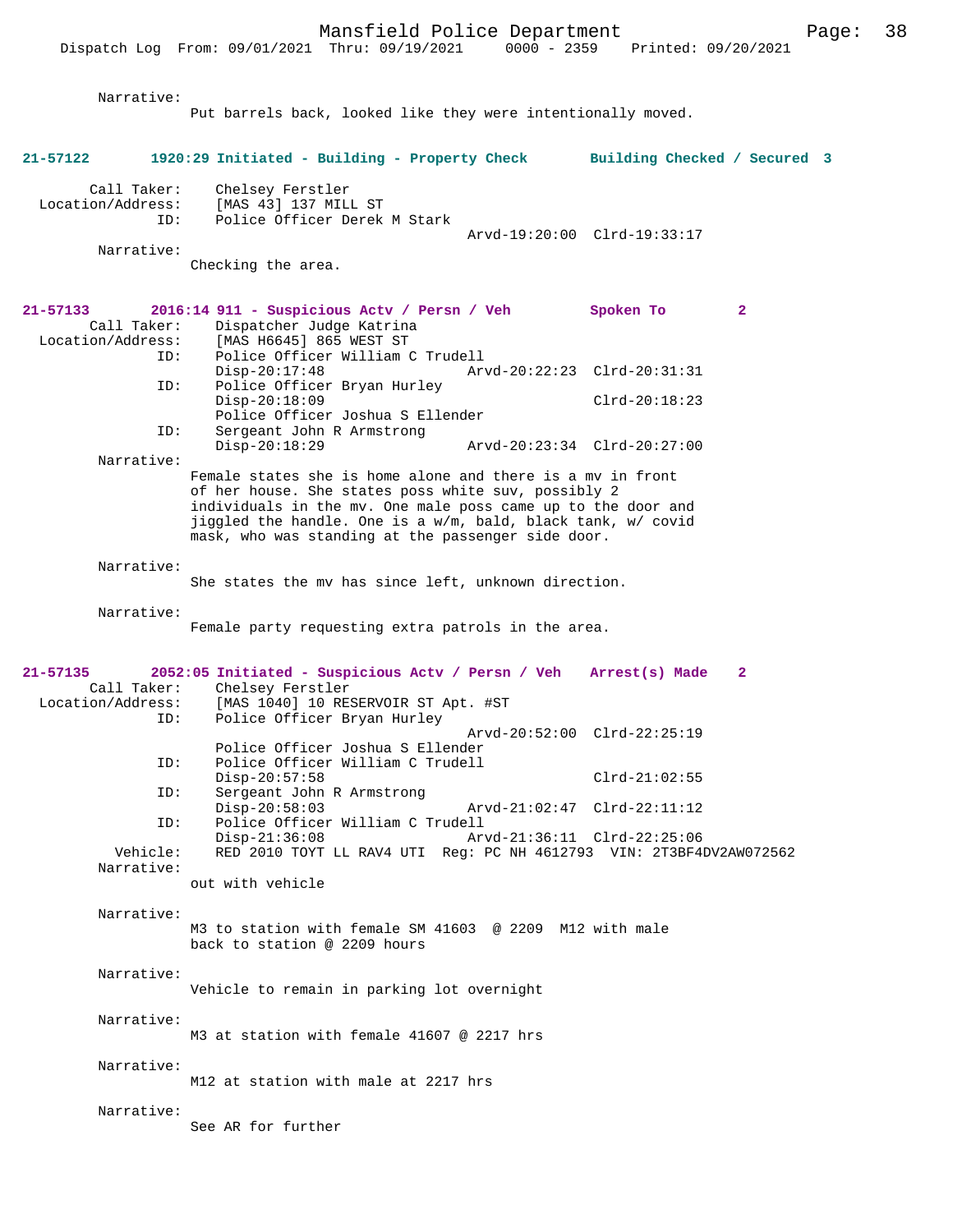|                             | Refer To Arrest: 21MAS-335-AR                                                                                               |                             |  |
|-----------------------------|-----------------------------------------------------------------------------------------------------------------------------|-----------------------------|--|
| Arrest:<br>Address:         | SABADOSA, NICHOLAS ANTHONY<br>531 WEST RD WESTFIELD, MA                                                                     |                             |  |
| Aqe:                        | 35                                                                                                                          |                             |  |
| Charges:                    | DRUG, DISTRIBUTE CLASS B, SUBSQ. OFF. c94C §32A(b)<br>DRUG, POSSESS CLASS B, SUBSQ.OFF.                                     |                             |  |
|                             | GLUE/TOXIC SUBSTANCE, INHALE                                                                                                |                             |  |
|                             | DRUG, POSSESS CLASS C<br>CONSPIRACY TO VIOLATE DRUG LAW                                                                     |                             |  |
| Refer To Arrest:            | $21MAS-336-AR$                                                                                                              |                             |  |
| Arrest:                     | FOWLER, LAUREN M                                                                                                            |                             |  |
| Address:<br>Age:            | 120 MARY BATCHELDER RD Apt. #4 HAMPTON, NH<br>36                                                                            |                             |  |
| Charges:                    | GLUE/TOXIC SUBSTANCE, INHALE                                                                                                |                             |  |
|                             | DRUG, POSSESS CLASS C<br>DRUG, POSSESS CLASS E                                                                              |                             |  |
|                             | DRUG, POSSESS CLASS B                                                                                                       |                             |  |
|                             | DRUG, POSSESS TO DISTRIB CLASS B<br>CONSPIRACY TO VIOLATE DRUG LAW                                                          |                             |  |
|                             |                                                                                                                             |                             |  |
| 21-57137<br>Call Taker:     | 2058:25 Phone - Suspicious Actv / Persn / Veh Gone on Arrival 2<br>Dispatcher Judge Katrina                                 |                             |  |
|                             | Vicinity of: [MAS H3586] 6 ERICK RD Apt. #67                                                                                |                             |  |
| ID:                         | Police Officer Derek M Stark<br>$Disp-21:02:17$                                                                             | Arvd-21:07:55 Clrd-21:16:50 |  |
| ID:                         | Police Officer William C Trudell                                                                                            |                             |  |
| Narrative:                  | $Disp-21:03:03$                                                                                                             |                             |  |
|                             | Resident called to report a 4 kids, not known to the caller,                                                                |                             |  |
|                             | that were in the area of the parking lot. They went into the<br>woods for approx 10 mins shining a light and then they came |                             |  |
|                             | back out w/ something in their hands.                                                                                       |                             |  |
| Narrative:                  |                                                                                                                             |                             |  |
|                             | There were 3 males $\&$ 1 female. They were last seen out in                                                                |                             |  |
|                             | front of the complex.                                                                                                       |                             |  |
| Narrative:                  |                                                                                                                             |                             |  |
|                             | M14 spoke with RP. checked area to woodline & towards<br>stearns ave, area checks negative.                                 |                             |  |
|                             |                                                                                                                             |                             |  |
| 21-57148                    | 2217:35 Initiated - Building - Property Check Building Checked / Secured 3                                                  |                             |  |
| Call Taker:                 | Chelsey Ferstler                                                                                                            |                             |  |
|                             | Location/Address: [MAS 820C] 31 PLYMOUTH ST                                                                                 |                             |  |
| ID:                         | Officer Raymond E Maigret                                                                                                   | Arvd-22:17:00 Clrd-22:25:59 |  |
| ID:                         | Sergeant Lawrence G Crosman                                                                                                 |                             |  |
| Narrative:                  | $Disp-22:17:54$                                                                                                             | Arvd-22:19:51 Clrd-22:25:57 |  |
|                             | Checking the area.                                                                                                          |                             |  |
|                             |                                                                                                                             |                             |  |
| 21-57151                    | 2250:45 911 - Erratic Oper MV / Road Rage                                                                                   | Gone on Arrival 3           |  |
| Call Taker:<br>Vicinity of: | Dispatcher Judge Katrina<br>[MAS] EASTMAN ST                                                                                |                             |  |
| ID:                         | Police Officer Derek M Stark                                                                                                |                             |  |
| Vehicle:                    | $Disp-22:56:18$<br>RED 2004 VOLV ST XC70 Req: PC MA 7FD176 VIN: YV1SZ59HX41164466                                           | Arvd-23:07:15 Clrd-23:08:06 |  |
| Narrative:                  |                                                                                                                             |                             |  |
|                             | Recd a 911 call for a Red sedan crossing over the yellow<br>line multiple times. The RP states she was following it         |                             |  |
|                             | until she got home on Sturbridge Dr. Last seen heading Rt                                                                   |                             |  |
|                             | 106 towards Easton.                                                                                                         |                             |  |
|                             |                                                                                                                             |                             |  |

Narrative:

Eastman to town line, nothing showing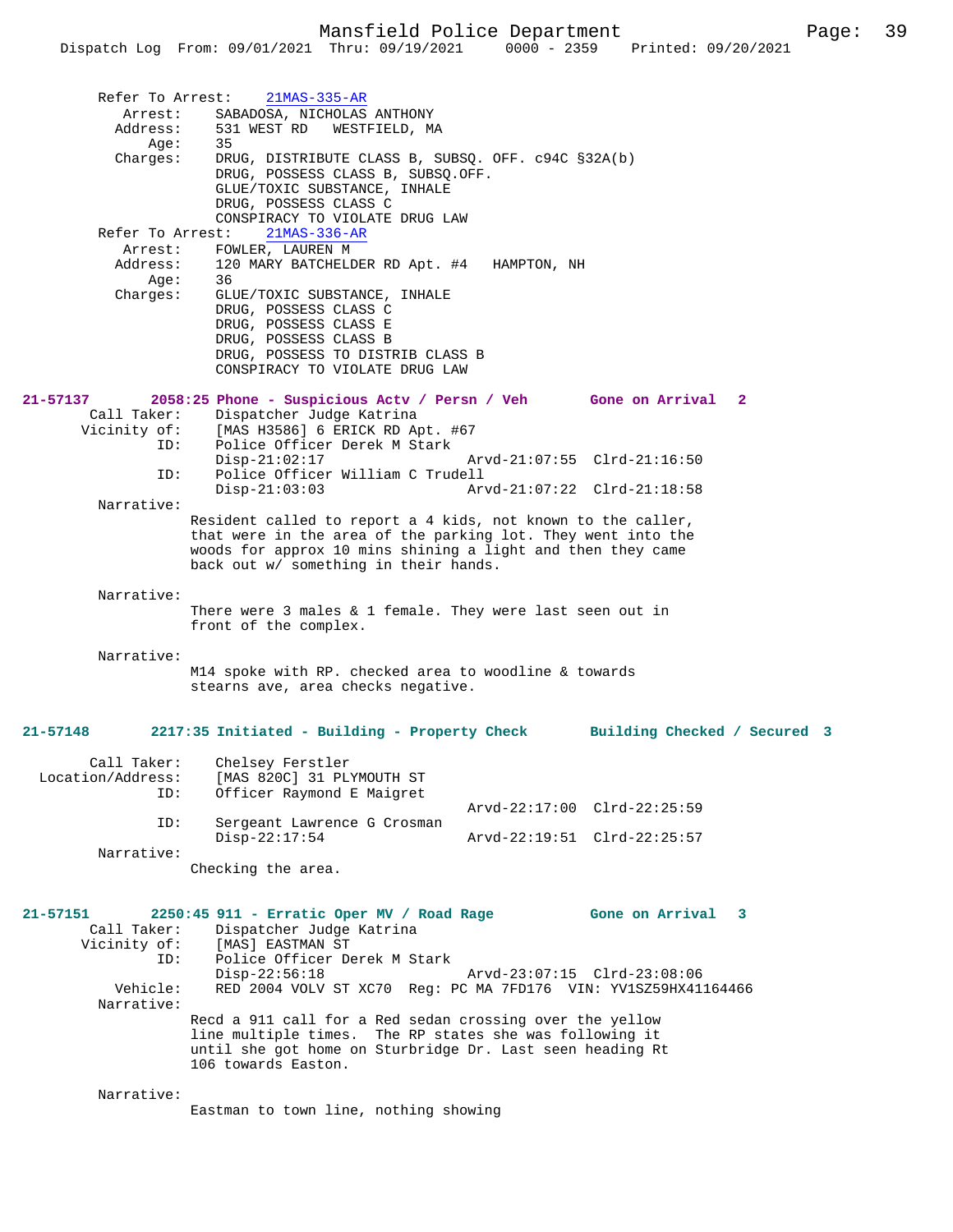Mansfield Police Department Fage: 40

Dispatch Log From: 09/01/2021 Thru: 09/19/2021 0000 - 2359 Printed: 09/20/2021

| $21 - 57157$<br>Call Taker:<br>ID:                          | 2336:21 Phone - Suspicious Actv / Persn / Veh Services Rendered 2<br>Emily Archer<br>Location/Address: [MAS] 15 HIGH ST Apt. #4<br>Police Officer William C Trudell |  |                                                                 |  |
|-------------------------------------------------------------|---------------------------------------------------------------------------------------------------------------------------------------------------------------------|--|-----------------------------------------------------------------|--|
| ID:                                                         | $Disp-23:37:47$<br>Police Officer Derek M Stark                                                                                                                     |  | Arvd-23:42:03 Clrd-23:59:04                                     |  |
|                                                             | $Disp-23:37:50$                                                                                                                                                     |  | Arvd-23:42:02 Clrd-09/04/2021 @ 00:06:40                        |  |
| Narrative:                                                  | Caller reporting he heard a loud noise and it sounded like<br>it hit his building.                                                                                  |  |                                                                 |  |
| Narrative:                                                  | M12 reports a wire appears to coming out of ground by broken<br>pole #3. req light dept                                                                             |  |                                                                 |  |
| Narrative:<br>M14 reports a mortar type fire work going off |                                                                                                                                                                     |  |                                                                 |  |
| Narrative:                                                  | MELD notified                                                                                                                                                       |  |                                                                 |  |
| Narrative:                                                  | M14 waiting for light dept, firework went off - was the<br>bang.                                                                                                    |  |                                                                 |  |
| 21-57159                                                    | 2358:27 Initiated - Building - Property Check Building Checked / Secured 3                                                                                          |  |                                                                 |  |
| Call Taker:<br>ID:                                          | Chelsey Ferstler<br>Location/Address: [MAS 820C] 31 PLYMOUTH ST<br>Officer Raymond E Maigret                                                                        |  |                                                                 |  |
| ID:                                                         | Sergeant Lawrence G Crosman                                                                                                                                         |  | $Arvd - 23:58:00 \text{ Clrd} - 09/04/2021 \text{ @ } 00:02:34$ |  |
|                                                             | $Disp-23:58:49$                                                                                                                                                     |  | Arvd-23:58:54 Clrd-09/04/2021 @ 00:02:31                        |  |
| Narrative:                                                  |                                                                                                                                                                     |  |                                                                 |  |
|                                                             | Checking the area.                                                                                                                                                  |  |                                                                 |  |

## **For Date: 09/04/2021 - Saturday**

| 21-57167<br>Call Taker:<br>TD: | 0039:56 Phone - Suspicious Actv / Persn / Veh<br>Emily Archer<br>Location/Address: [MAS 447A] 10 BICENTENNIAL CT Apt. #M<br>Police Officer Derek M Stark                                       | Spoken To       | 2 |
|--------------------------------|------------------------------------------------------------------------------------------------------------------------------------------------------------------------------------------------|-----------------|---|
|                                | $Disp-00:42:39$<br>Arvd-00:45:27 Clrd-01:12:39                                                                                                                                                 |                 |   |
| ID:                            | Police Officer Meghan Birnie<br>$Disp-00:42:49$                                                                                                                                                | $Clrd-00:46:49$ |   |
| Narrative:                     |                                                                                                                                                                                                |                 |   |
|                                | Caller reporting a male operating a white Ford sedan was<br>filming her as she was changing her clothes. 15 minutes<br>old.                                                                    |                 |   |
| Narrative:                     |                                                                                                                                                                                                |                 |   |
|                                | Caller reporting they followed him to possibly to 10<br>Hawthorne. White car was located in the visitor<br>driveway. Male was agitated when they confronted him, and he<br>ran into the house. |                 |   |
| Narrative:                     | M14 spoke with male taking a snap chat video, explained to<br>female was a misunderstanding                                                                                                    |                 |   |
| 21-57180                       | 0110:30 Initiated - Suspicious Actv / Persn / Veh Investigated - No Report                                                                                                                     |                 | 2 |

| Call Taker:       | Chelsey Ferstler             |
|-------------------|------------------------------|
| Location/Address: | [MAS 1002] 250 EAST ST       |
| TD:               | Police Officer Meghan Birnie |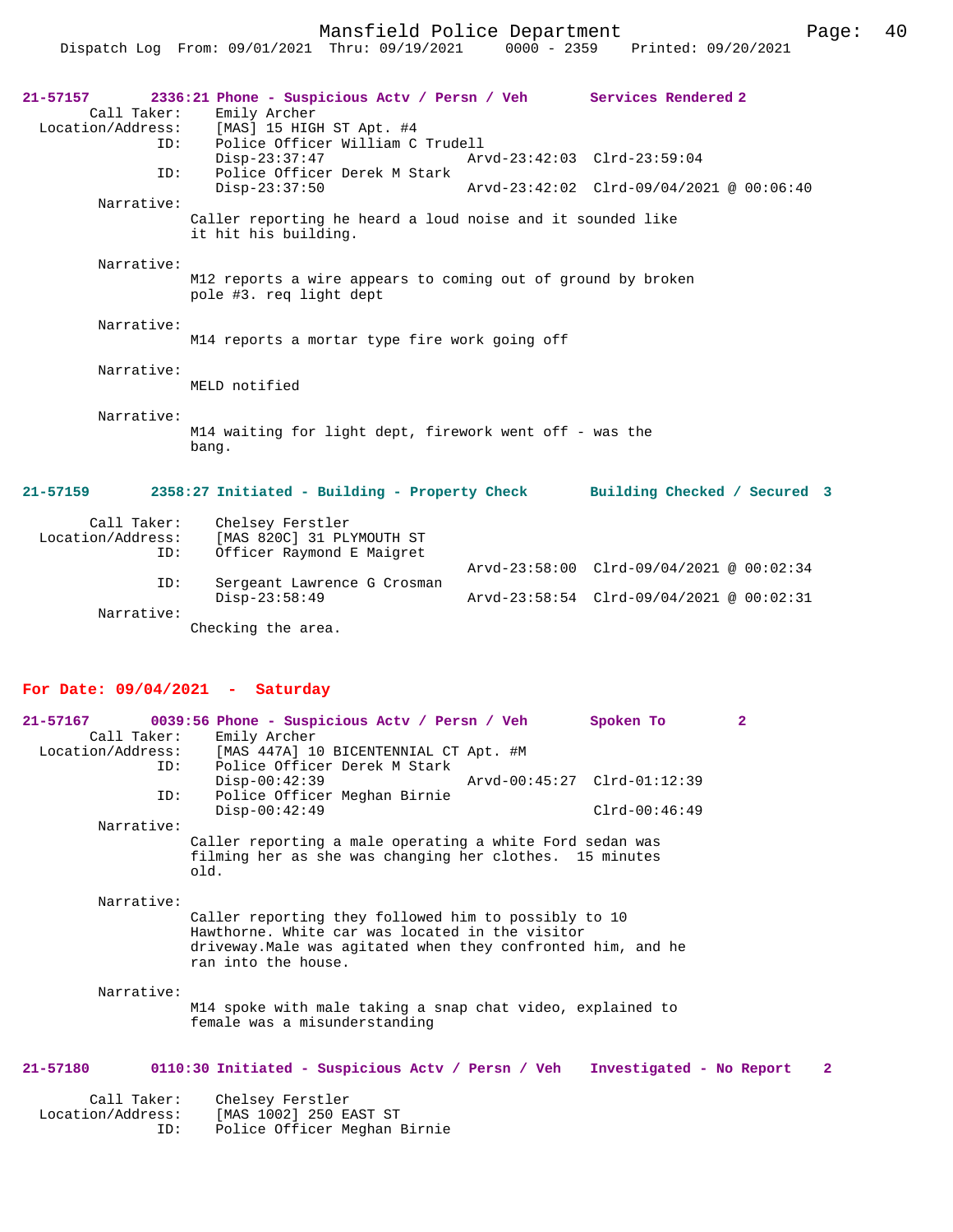Mansfield Police Department Page: 41 Dispatch Log From: 09/01/2021 Thru: 09/19/2021 Arvd-01:10:00 Clrd-01:32:34 ID: Police Officer Derek M Stark Disp-01:12:58 <br>
Disp-01:12:58 Arvd-01:13:46 Clrd-01:21:36<br>
Vehicle: BLK 2014 TOYT CAMRY Reg: PC MA 279WM2 VIN: 4T1BF1FK9EU782 BLK 2014 TOYT CAMRY Reg: PC MA 279WM2 VIN: 4T1BF1FK9EU782753 Vehicle: WHI 2013 HOND PILOT Reg: PC MA 7BG648 VIN: 5FNYF4H99DB084855 Narrative: Checking the area. Narrative: checking on a vehicle, juveniles on location, will be getting picked up by their parents, juveniles have been picked up Narrative: 2 male party's got permisson to drive back to house, 2 females were picked up by a mother. **21-57187 0133:17 911 - Suspicious Actv / Persn / Veh Gone on Arrival 2**  Call Taker: Aaron Figueroa<br>Location/Address: [MAS H1365] 35 ess: [MAS H1365] 350 CENTRAL ST<br>ID: Sergeant David Schepis Sergeant David Schepis Disp-01:36:09 Arvd-01:38:39 Clrd-01:47:34<br>TD: Police Officer Meghan Birnie Police Officer Meghan Birnie<br>Disp-01:36:13 Disp-01:36:13 Arvd-01:38:42 Clrd-01:46:56 Narrative: Caller is reporting 2 kids ran out from behind her house, wearing black shirts and white shorts with black hair. Narrative: M4 to speak with RP Narrative: m4 saw 2 male partys heading toward coppeland drive, just saw coming out of woods Narrative: M2 spoke to a neighbor taking out trash hasnt seen anyone on foot Narrative: M2 spoke with 2 gentleman by honey dew cleaning a van, no reports of 2 males seen in area, units clear. **21-57194 0206:38 Initiated - Building - Property Check Building Checked / Secured 3** Call Taker: APRIL LEHANE Location/Address: [MAS 820C] 31 PLYMOUTH ST ID: Sergeant Lawrence G Crosman Arvd-02:06:00 Clrd-02:11:44 Narrative: Checking the area. **21-57199 0229:20 Initiated - Building - Property Check Cancelled Enroute 3**  Call Taker: Chelsey Ferstler<br>Location/Address: [MAS] NORTH MAIN [MAS] NORTH MAIN ST ID: Police Officer Derek M Stark Arvd-02:29:00 Clrd-02:43:45 Narrative: Checking the area. **21-57200 0238:20 Initiated - Building - Property Check Building Checked / Secured 3** Call Taker: Chelsey Ferstler

 Location/Address: [MAS 2] 60 FORBES BLVD Sergeant David Schepis Arvd-02:38:00 Clrd-02:46:15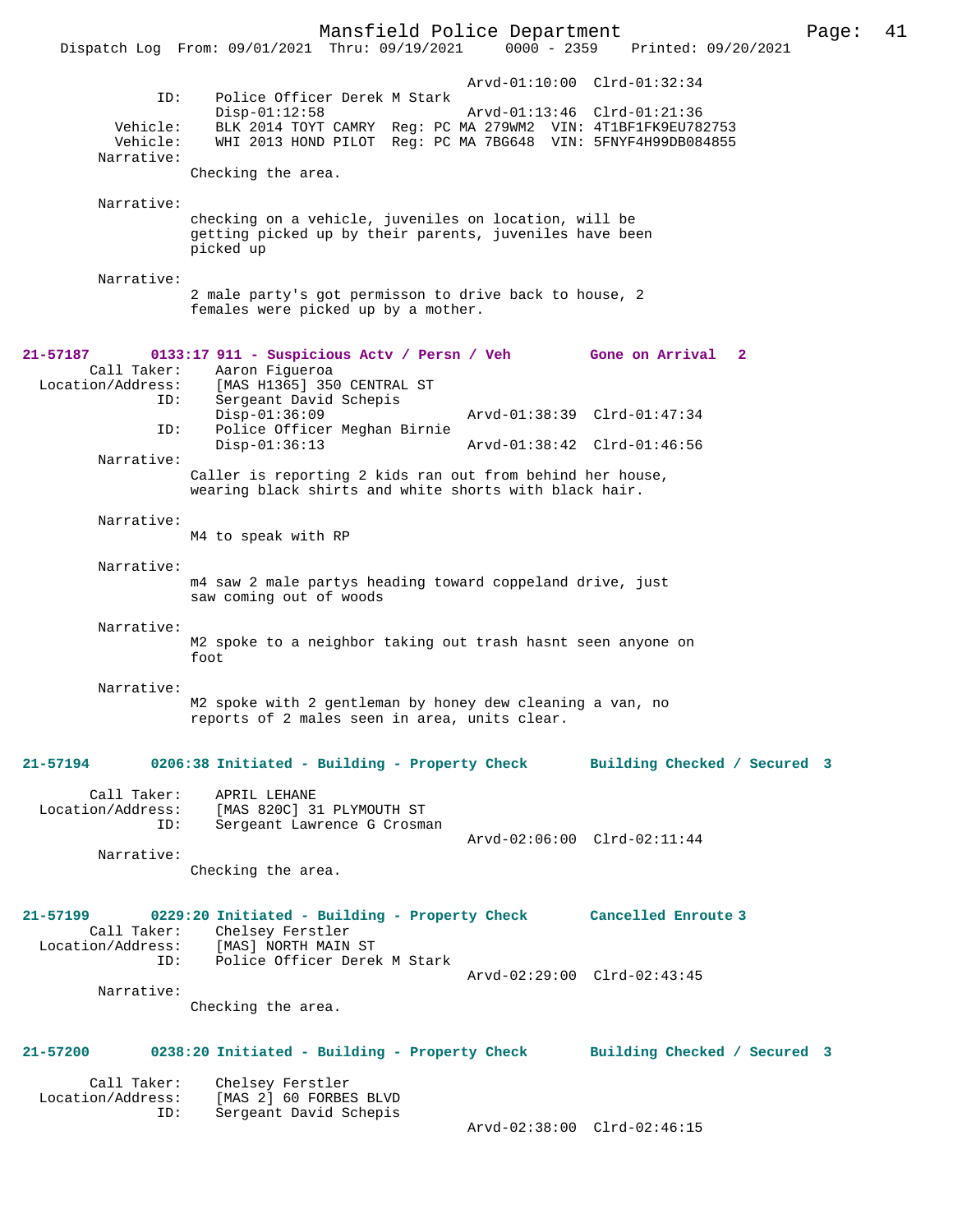Mansfield Police Department Fage: 42 Dispatch Log From: 09/01/2021 Thru: 09/19/2021 0000 - 2359 Printed: 09/20/2021 Narrative: Checking the area. **21-57201 0248:04 Initiated - Building - Property Check Building Checked / Secured 3** Call Taker: Chelsey Ferstler Location/Address: [MAS 4] 31 HAMPSHIRE ST ID: Sergeant David Schepis Arvd-02:48:00 Clrd-03:00:19 Narrative: Checking the area. **21-57202 0250:12 Initiated - Building - Property Check Building Checked / Secured 3** Call Taker: Chelsey Ferstler Location/Address: [MAS] COPELAND DR. ID: Police Officer Derek M Stark Arvd-02:50:00 Clrd-02:57:57 Narrative: Checking the area. Narrative: Bus from Dead & Company parked in the corner of Dollar General lot. Unable to raise anyone. Checking the area. **21-57204 0258:02 Initiated - Building - Property Check Building Checked / Secured 3** Call Taker: Chelsey Ferstler Location/Address: [MAS 834] 261 CHAUNCY ST Police Officer Derek M Stark Arvd-02:58:00 Clrd-03:05:33 Narrative: Checking the area. **21-57205 0305:53 Initiated - Building - Property Check Building Checked / Secured 3** Call Taker: Chelsey Ferstler<br>Location/Address: [MAS 1040] 10 RE: ess: [MAS 1040] 10 RESERVOIR ST Apt. #ST<br>ID: Sergeant David Schepis Sergeant David Schepis Arvd-03:05:00 Clrd-03:59:34 Narrative: Checking the area. **21-57206 0311:29 Initiated - Building - Property Check Building Checked / Secured 3** Call Taker: Chelsey Ferstler<br>Location/Address: [MAS 992] 660 EA ess: [MAS 992] 660 EAST ST<br>ID: Police Officer Meghan Police Officer Meghan Birnie Arvd-03:11:00 Clrd-03:19:33 Narrative: Checking the area. **21-57207 0322:41 Initiated - Building - Property Check Building Checked / Secured 3** Call Taker: Chelsey Ferstler Location/Address: [MAS 281A] 1 CROCKER ST<br>ID: Police Officer Derek M Police Officer Derek M Stark Arvd-03:22:00 Clrd-03:37:25 Narrative: Checking the area. **21-57209 0400:39 Initiated - Building - Property Check Building Checked / Secured 3**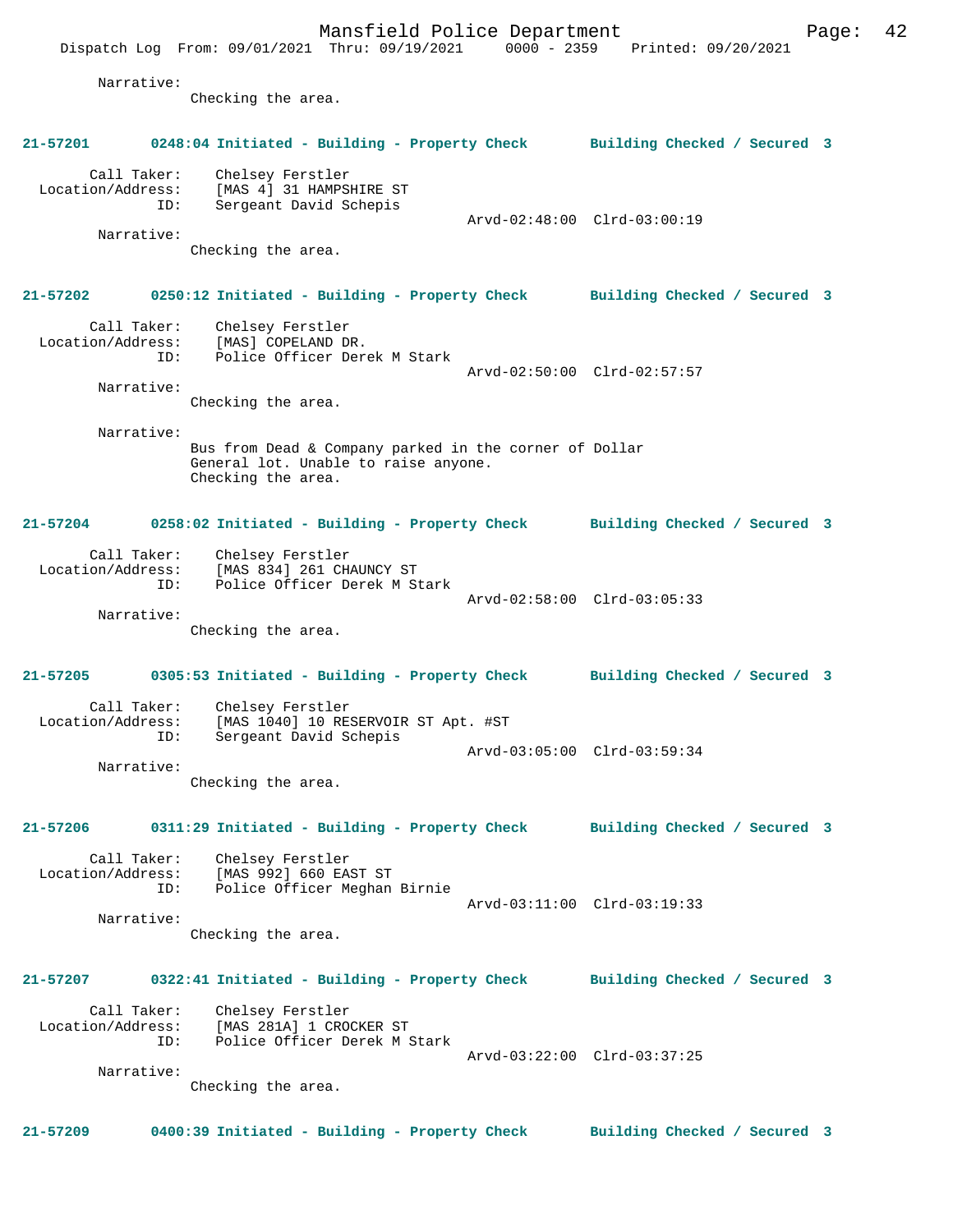Mansfield Police Department Page: 43 Dispatch Log From: 09/01/2021 Thru: 09/19/2021 0000 - 2359 Printed: 09/20/2021 Call Taker: Chelsey Ferstler<br>Location/Address: [MAS 820C] 31 PL ess: [MAS 820C] 31 PLYMOUTH ST<br>ID: Sergeant Lawrence G Crosm Sergeant Lawrence G Crosman Arvd-04:00:00 Clrd-04:19:36 ID: Officer Raymond E Maigret Disp-04:00:56 Arvd-04:04:44 Clrd-04:19:32 Narrative: Checking the area. **21-57211 0429:16 Initiated - Assist Citizen - P S A Services Rendered 3**  Call Taker: Chelsey Ferstler<br>Location/Address: [MAS 108B] 885 S [MAS 108B] 885 SOUTH MAIN ST ID: Police Officer Meghan Birnie Arvd-04:29:00 Clrd-04:36:53 Narrative: 1 female back to xfinity center SM 51772 Narrative: EM 5177 **21-57212 0550:37 Phone - Assist Fire Department Services Rendered 2**  Call Taker: Chelsey Ferstler Vicinity of: [MAS H6637] 395 WEST ST<br>ID: Sergeant David Schepis Sergeant David Schepis<br>Disp-05:52:20 Disp-05:52:20 Arvd-05:55:45 Clrd-06:14:46 Narrative: Assisting the FD with a fire related incident. Nature: fire in the backyard Narrative: Possible pallet burning **21-57213 0559:14 Initiated - Building - Property Check Building Checked / Secured 3** Call Taker: Chelsey Ferstler<br>Location/Address: [MAS 820C] 31 PL ess: [MAS 820C] 31 PLYMOUTH ST<br>ID: Officer Raymond E Maigret Officer Raymond E Maigret Arvd-05:59:00 Clrd-06:05:30<br>TD: Sergeant Lawrence G Crosman Sergeant Lawrence G Crosman<br>Disp-05:59:31 Disp-05:59:31 Arvd-05:59:36 Clrd-06:05:27 Narrative: Checking the area. **21-57215 0630:25 Radio - Assist Other Agency Referred to Other Agency 3** Call Taker: Chelsey Ferstler Location/Address: [FOX 89] 20 MECHANIC ST Sergeant David Schepis Disp-06:31:21 Arvd-06:38:09 Clrd-07:28:14 Narrative: assisting with search for a missing male Narrative: M2 to check rail road track area Narrative: M2 has been released by Foxborough **21-57220 0701:21 Initiated - Well Being Check Services Rendered 3**  Call Taker: Dispatcher Jacques Ryan<br>Location/Address: [MAS 982] 111 HOPE ST ess: [MAS 982] 111 HOPE ST<br>ID: Police Officer Meghan Police Officer Meghan Birnie Arvd-07:01:00 Clrd-07:23:03 ID: Police Officer Derek M Stark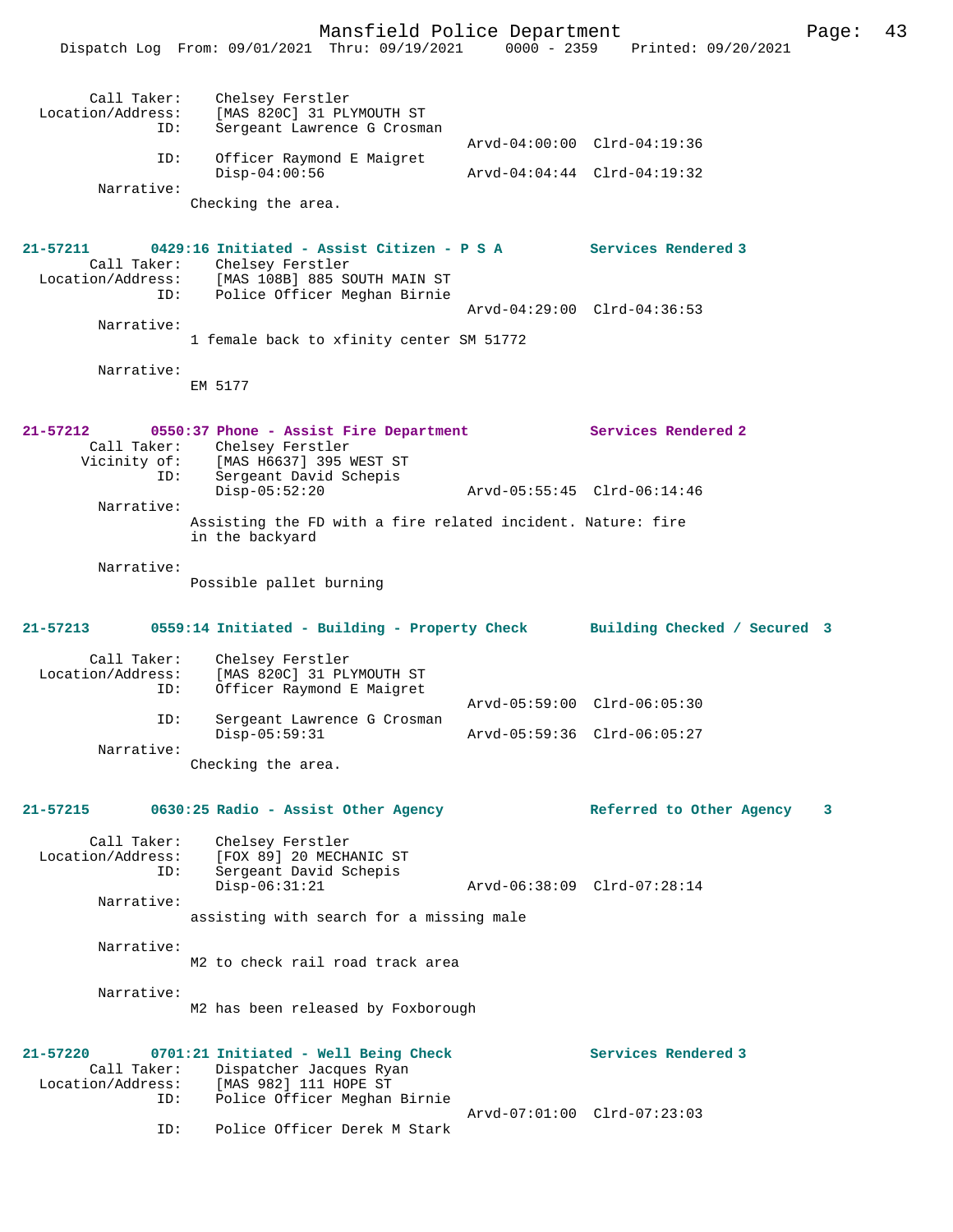|                                                     | Mansfield Police Department<br>Dispatch Log From: 09/01/2021 Thru: 09/19/2021 0000 - 2359                                                                                  |                             | Printed: 09/20/2021      | Page:        | 44 |
|-----------------------------------------------------|----------------------------------------------------------------------------------------------------------------------------------------------------------------------------|-----------------------------|--------------------------|--------------|----|
| Vehicle:<br>Narrative:                              | $Disp-07:03:24$<br>GRY 2016 KIA FORTE Req: PC MA 9GNK80 VIN: KNAFK5A87G5635989                                                                                             | Arvd-07:03:26 Clrd-07:16:49 |                          |              |    |
|                                                     | Checking on a vehicle                                                                                                                                                      |                             |                          |              |    |
| Narrative:                                          | Male party was sleeping in the back seat                                                                                                                                   |                             |                          |              |    |
| Narrative:                                          | M4 spoke with his father and he was OK with the male party<br>driving back home, on Franklin st                                                                            |                             |                          |              |    |
| Narrative:                                          | M4 will follow the vehicle                                                                                                                                                 |                             |                          |              |    |
| Narrative:                                          | Male party cannot find his keys, male party's mother will<br>pick him up                                                                                                   |                             |                          |              |    |
| Narrative:                                          | Male party was picked up by his mother                                                                                                                                     |                             |                          |              |    |
| 21-57223<br>Call Taker:<br>Vicinity of:<br>ID:      | 0722:11 Phone - Suspicious Actv / Persn / Veh Services Rendered 2<br>Dispatcher Alyson Vico<br>[FOX 14] 4 FISHER ST<br>Police Officer Derek M Stark                        |                             |                          |              |    |
| ID:                                                 | $Disp-07:24:51$<br>Sergeant David Schepis                                                                                                                                  | Arvd-07:28:40 Clrd-07:50:14 |                          |              |    |
| Narrative:                                          | $Disp-07:28:25$                                                                                                                                                            | Arvd-07:31:39 Clrd-07:50:14 |                          |              |    |
|                                                     | Caller reporting someone is sleeping behind the comfort inn,<br>to left by the sylvan.                                                                                     |                             |                          |              |    |
| Narrative:                                          | Younger male, without a shirt on. White male.                                                                                                                              |                             |                          |              |    |
| Narrative:                                          | Caller is still on scene and will be able to point the guy<br>out. Standing with her boston terriers.                                                                      |                             |                          |              |    |
| Narrative:                                          | M2 Speaking with the male party now                                                                                                                                        |                             |                          |              |    |
| Narrative:                                          | Male party was with a female party. Both parties have been<br>sent on there way and stated they had a friend staying in<br>the Comfort Inn and is traveling with the tour. |                             |                          |              |    |
| 21-57229                                            | 0851:25 Phone - Assist Fire Department                                                                                                                                     |                             | Referred to Other Agency | $\mathbf{2}$ |    |
| Call Taker:<br>Location/Address:<br>ID:             | Dispatcher Jacques Ryan<br>[MAS 232A] 65 COPELAND DR<br>Police Officer Mark O'Connor<br>$Disp-08:52:36$<br>Police Officer Matthew A Souza                                  | Arvd-08:57:40 Clrd-09:06:45 |                          |              |    |
| Narrative:                                          | Assisting the FD with a fire related incident.<br>Nature: masterbox activation                                                                                             |                             |                          |              |    |
| 21-57233<br>Call Taker:<br>Location/Address:<br>ID: | 0920:37 Initiated - Disabled Motor Vehicle<br>Dispatcher Jacques Ryan<br>[MAS] 146 WEST ST @ 1 CENTRAL ST<br>Police Officer Mark O'Connor                                  |                             | Services Rendered 3      |              |    |
| Narrative:                                          | Police Officer Matthew A Souza<br>Reported DMV in the area.                                                                                                                | Arvd-09:20:00 Clrd-09:22:31 |                          |              |    |
|                                                     |                                                                                                                                                                            |                             |                          |              |    |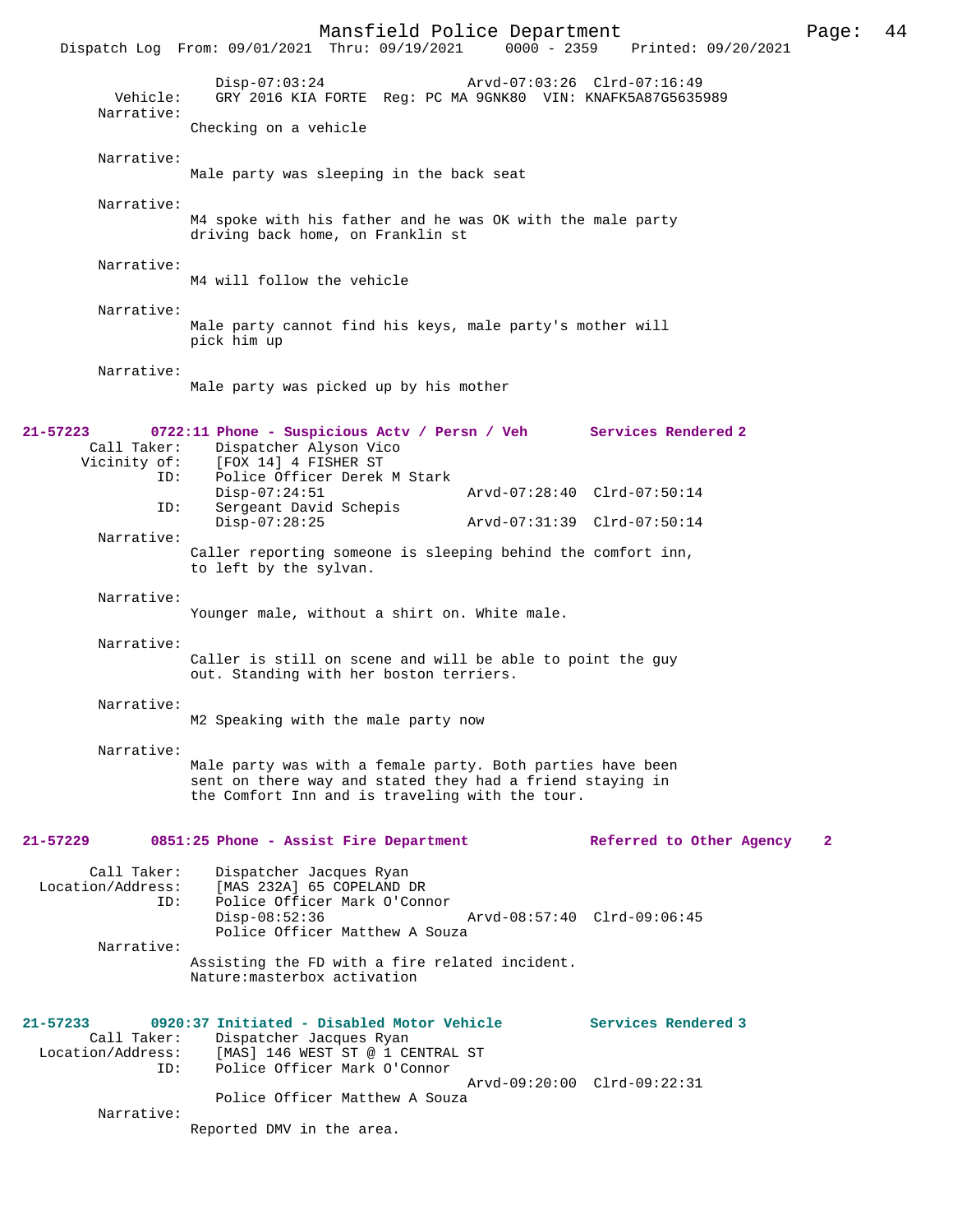Dispatch Log From: 09/01/2021 Thru: 09/19/2021 0000 - 2359 Printed: 09/20/2021

 Narrative: That party will be taking care of his vehicle **21-57267 1124:58 Initiated - Disabled Motor Vehicle Services Rendered 3**  Call Taker: Dispatcher Jacques Ryan<br>Location/Address: [MAS] 31 RUMFORD AVE @ 3 Location/Address: [MAS] 31 RUMFORD AVE @ 31 WEST ST ID: Police Officer Mark O'Connor Arvd-11:24:00 Clrd-11:43:39 Police Officer Matthew A Souza<br>Vehicle: RED 2005 TOYT AVALON Reg: PC M RED 2005 TOYT AVALON Reg: PC MA 817PD6 VIN: 4T1BK36B85U008856 Narrative: Reported DMV in the area. Narrative: This is the same vehicle form an earlier DMV Narrative: Vehicle is now parked in a parking spot, standing by for a tow **21-57280 1220:55 Phone - Assist Fire Department Referred to Other Agency 2** Call Taker: Dispatcher Jacques Ryan<br>Location/Address: [MAS H1466] 199 WILLOW (ID: Police Officer Gregg S H<br>Disp-12:22:12 Location Cacques Ryan<br>[MAS H1466] 199 WILLOW ST Police Officer Gregg S Kennedy Disp-12:22:12 Arvd-12:27:02 Clrd-12:30:15 Narrative: Assisting the FD with a fire related incident. Nature:Odor of gas **21-57292 1401:52 Initiated - Building - Property Check Building Checked / Secured 3** Call Taker: Dispatcher Jacques Ryan<br>Location/Address: [MAS 982] 111 HOPE ST [MAS 982] 111 HOPE ST ID: Police Officer Michael T Fitzgerald Arvd-14:01:00 Clrd-14:08:31 Narrative: Checking the area. **21-57299 1435:55 Phone - Assist Citizen - P S A Spoken To 3**  Call Taker: Support Staff Thomas Plunkett Location/Address: [MAS 451B] Narrative: **21-57306 1556:42 Radio - Xfinity Event Arrest(s) Made 2**  Call Taker: Support Staff Matthew Todesco Location/Address: [MAS 108B] 885 SOUTH MAIN ST ID: imc imc Disp-15:58:58 Arvd-15:59:38 Clrd-09/05/2021 @ 00:13:51 Vehicle: BRO 2011 CHEV UT EQUINO Reg: PC MA 1ETN96 VIN: 2CNALDEC6B6240309 Vehicle: BLU 2019 HOND UT PASSPO Reg: PC MA 1CHV26 VIN: 5FNYF8H08KB014933 Vehicle: GRY 2015 HOND UT PILOT Reg: PC MA 54RY46 VIN: 5FNYF4H2XFB006106 Narrative: All incident, accident, and arrest numbers are associated with the Alanis Morissette show. Narrative: Lot 9 by Lot 8 for a 911 accidental. Red Team Responded and cleared. Narrative: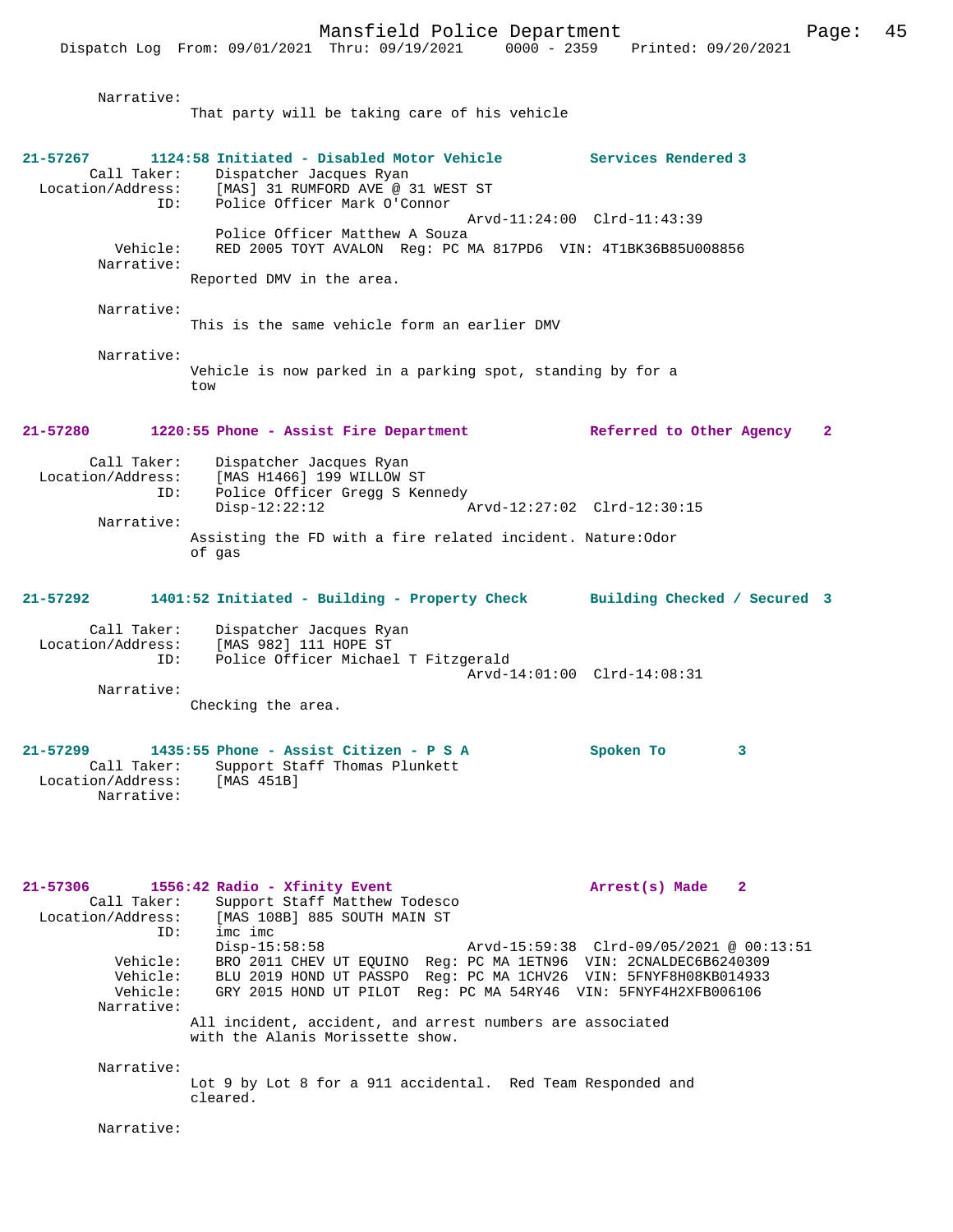911 accidental lot 6 Debbie in a white nissan armada. Blue team responded and verified accidental.

Dispatch Log From: 09/01/2021 Thru: 09/19/2021

 Narrative: Ofc.Stark requesting security for issue with a temp parking employee. Ofc. Stark reports that the temp was asked to leave for the evening. Narrative: Report of an MVA in the White Lot. Red team to respond. Vehicles involved, MA/PC 1CHV26, MA/PC 54RY46. Red team all clear with paper exchange only. Narrative: 911 accidental reported inside the venue section 5. Venue Command has been notified. Ushers were spoken too, no issues were reported. Narrative: Male and female party are being seperated from other patrons

because of a disagreement near light pole #16. Squad 3 reported.

## Narrative:

A male party brought into the compound by Ofc. Birnie.

Narrative:

Narrative:

**2** 

Venue command reports house lights 2242. Narrative: Narrative: 911 hang up in lot 10. Red team to respond. Unable to locate the calling party. Narrative: Details clear at 0000. Refer To Arrest: 21MAS-340-AR Arrest: SILVA, DONNA<br>Address: 40 CLANCY ST 40 CLANCY ST SWANSEA, MA<br>49 Age:<br>:Charges SIMPLE A&B **21-57308 1625:46 Phone - 911 Hang-ups & Verifications Confirmed misdial/Accdntl Call** Call Taker: Dispatcher Alyson Vico<br>Location/Address: [MAS 992] 660 EAST ST ess: [MAS 992] 660 EAST ST<br>ID: Police Officer William Police Officer William C Trudell<br>Disp-16:30:03 Ar Disp-16:30:03 Arvd-16:38:11 Clrd-16:38:18 Narrative: Checking on a 911 hang up. Contact made?: Yes will be waiting right out front Cellphone? (y/n): yes Uncertainty radius: 6 meters Refer To Incident: 21MAS-950-OF

**21-57318 1759:25 Initiated - Building - Property Check Building Checked / Secured 3**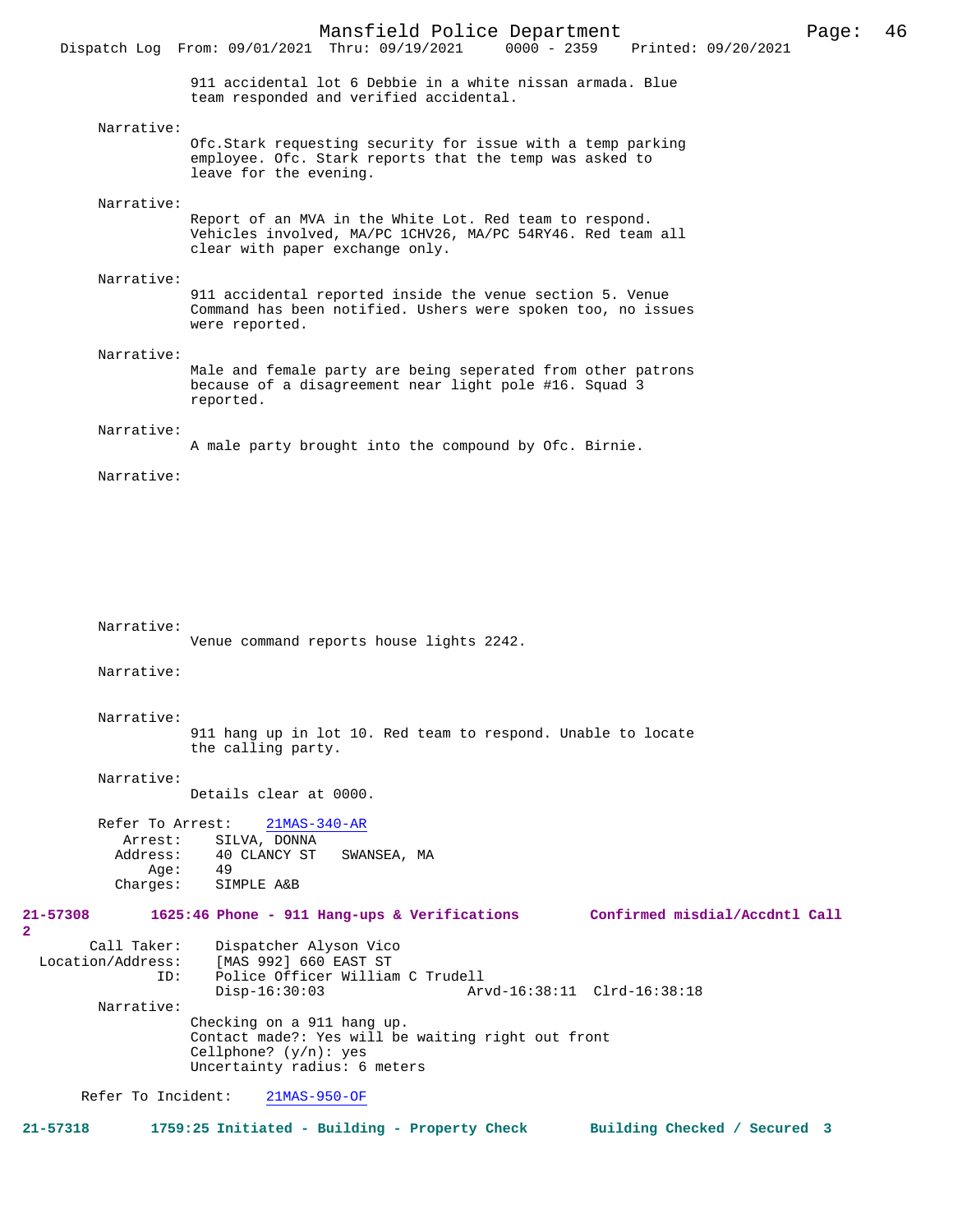Mansfield Police Department Form Page: 47 Dispatch Log From: 09/01/2021 Thru: 09/19/2021 0000 - 2359 Printed: 09/20/2021 Call Taker: Dispatcher Jacques Ryan Location/Address: [MAS 820C] 31 PLYMOUTH ST ID: Officer Raymond E Maigret Arvd-17:59:00 Clrd-18:15:30 Narrative: Checking the area. **21-57327 1851:23 Initiated - Building - Property Check Building Checked / Secured 3** Call Taker: Aaron Figueroa Location/Address: [MAS 982] 111 HOPE ST Police Officer Andrew J Kelley Arvd-18:51:00 Clrd-18:53:52 Narrative: Checking the area. **21-57328 1851:34 Walk-In - Fraud or Identity Theft Incident Report 1**  Call Taker: Support Staff Langston W Puller<br>Location/Address: [MAS 204] 26 OTIS ST ess: [MAS 204] 26 OTIS ST<br>ID: Police Officer Andrey Police Officer Andrew J Kelley<br>Disp-18:54:06 P Disp-18:54:06 Arvd-19:02:49 Clrd-19:14:16 Narrative: RP reports a check cleared in his name which was tampered. Refer To Incident: 21MAS-951-OF **21-57334 1928:22 Phone - Road Hazards Services Rendered 3**  Call Taker: Chelsey Ferstler<br>Vicinity of: [MAS] 54 WILLOW S [MAS] 54 WILLOW ST ID: Police Officer Andrew J Kelley<br>Disp-19:30:13 Disp-19:30:13 Arvd-19:36:22 Clrd-19:40:34 Narrative: CP reports tree limb snapped and is in street Narrative: M13 advised he was able to move the tree limb out of the way, request notify DPW to pick it up in the morning. Narrative: Gave to DPW contact and advised it can be picked up at some point **21-57339 1949:27 911 - 911 Hang-ups & Verifications Confirmed misdial/Accdntl Call 2**  Call Taker: JEFFREY KEEFE<br>Location/Address: [MAS 43] 137 1 ess: [MAS 43] 137 MILL ST Apt. #76-75<br>ID: Police Officer Andrew J Kellev Police Officer Andrew J Kelley<br>Disp-19:54:55 Disp-19:54:55 Arvd-20:03:58 Clrd-20:13:34 Narrative: Checking on a 911 hang up. Contact made?: yes Cellphone? (y/n): yes Uncertainty radius: spoke with a female party at site 76-75. Name of Sarah. **21-57342 2000:02 Phone - Assist Other Agency Services Rendered 3**  Call Taker: Jarred Kohler<br>Location/Address: [MAS 840A] 28 [MAS 840A] 280 SCHOOL ST Apt. #A ID: Police Officer Bryan Hurley Disp-20:02:42 Arvd-20:20:47 Clrd-20:26:01 Police Officer Joshua S Ellender<br>Vehicle: GRY 2014 TOYT RAV4 Reg: PC MA 89 GRY 2014 TOYT RAV4 Reg: PC MA 8SR767 VIN: 2T3BFREV5EW200374 Narrative: MSP requesting assistance to confirm damage from a hit and run. Reporting party is parked at the resturant. All MSP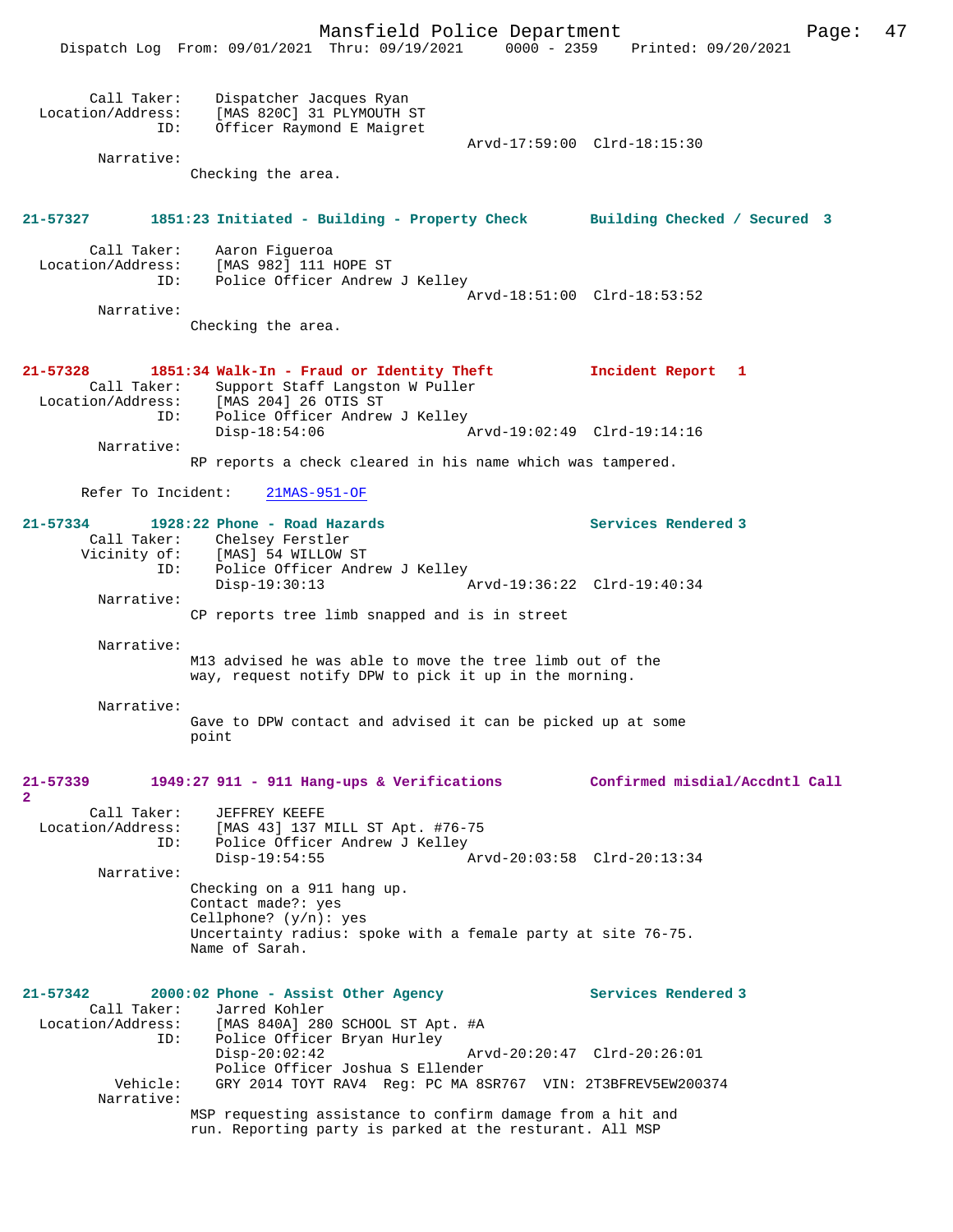Mansfield Police Department Page: 48 Dispatch Log From: 09/01/2021 Thru: 09/19/2021 0000 - 2359 Printed: 09/20/2021 units are tied up with a roll over. They just need confirmation on the damage. **21-57343 2006:54 Initiated - Building - Property Check Building Checked / Secured 3** Call Taker: Aaron Figueroa<br>Location/Address: [MAS 820C] 31 E Location/Address: [MAS 820C] 31 PLYMOUTH ST ID: Officer Raymond E Maigret Arvd-20:06:00 Clrd-22:02:41 Narrative: Checking the area. **21-57368 2145:48 Initiated - Assist Citizen - P S A Services Rendered 3**  Call Taker: APRIL LEHANE Vicinity of: [MAS H2417] 55 SOUTH MAIN ST ID: Police Officer Andrew J Kelley Arvd-21:45:00 Clrd-22:01:26 Narrative: checking area for the missing dog **21-57372 2157:44 Phone - Noise Complaint Spoken To 2**  Call Taker: Chelsey Ferstler Location/Address: [MAS] 490 ELM ST<br>Location/Address: [MAS] 490 ELM ST Police Officer William C Trudell<br>Disp-22:00:34 Arv Disp-22:00:34 Arvd-22:03:30 Clrd-22:11:29 ID: Police Officer Andrew J Kelley<br>Disp-22:01:38 A Disp-22:01:38 Arvd-22:07:18 Clrd-22:11:30 Narrative: CP reports loud music at this address **21-57376 2215:28 Initiated - Building - Property Check Building Checked / Secured 3** Call Taker: Aaron Figueroa Location/Address: [MAS 820C] 31 PLYMOUTH ST ID: Officer Raymond E Maigret Arvd-22:15:00 Clrd-22:15:44 Narrative: Checking the area. **For Date: 09/05/2021 - Sunday 21-57391 0010:52 Initiated - Building - Property Check Building Checked / Secured 3** Call Taker: Aaron Figueroa Location/Address: [MAS 820C] 31 PLYMOUTH ST ID: Officer Raymond E Maigret Arvd-00:10:00 Clrd-00:25:07 Narrative: Checking the area. **21-57392 0025:10 Phone - Well Being Check Spoken To 3**  Call Taker: Dispatcher Judge Katrina<br>Location/Address: [MAS 10] 885 S MAIN ST  $[MAS 10] 885 S MAIN ST$  Narrative: Female called to report her sister called her from the parking lot stating she couldn't find her mv, Toyota Tacoma sport. She states she is with her husband and another male and she heard yelling in the background. Narrative: Called and spoke w/ the sister and she states that she located her mv.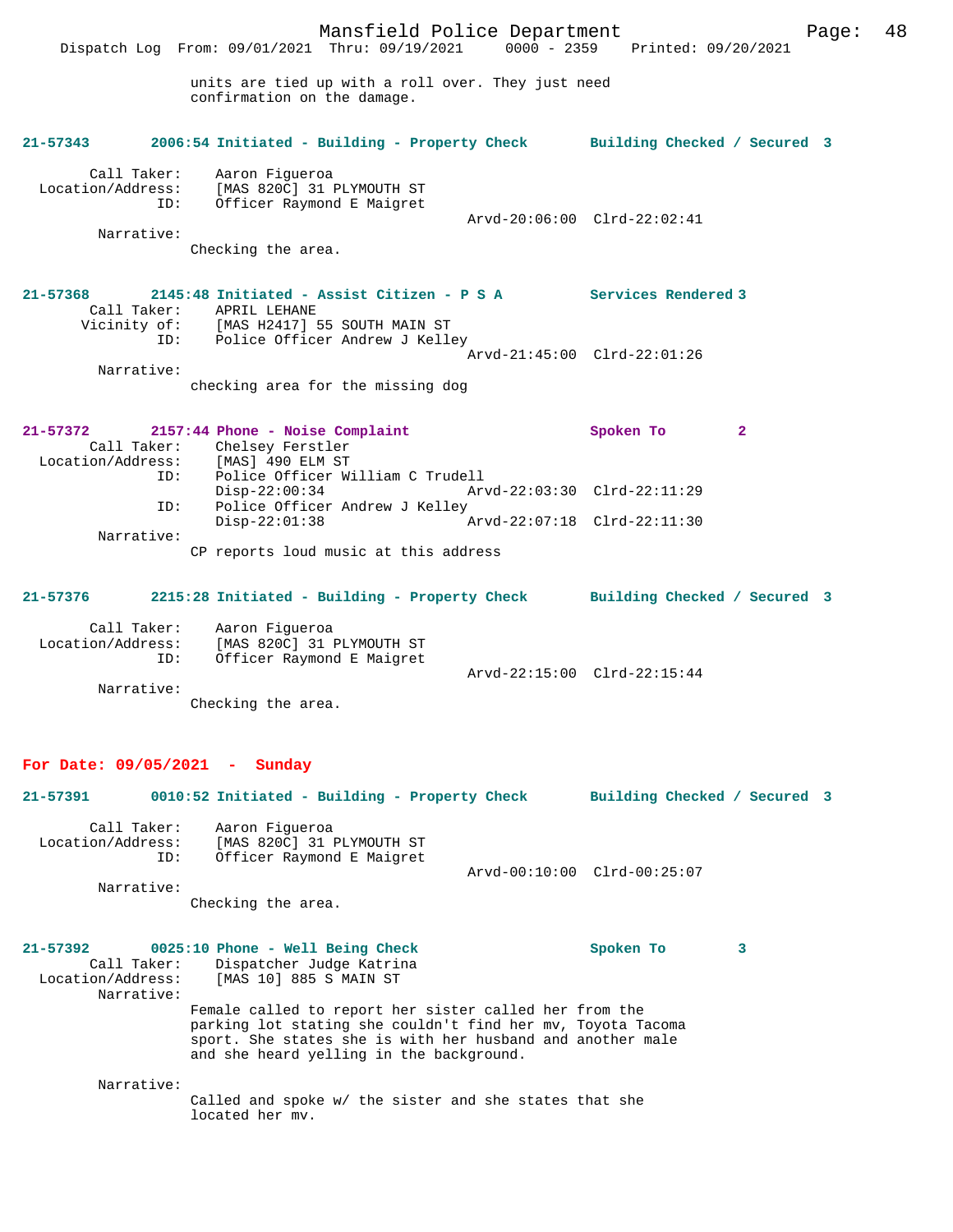Mansfield Police Department Fage: 49

Dispatch Log From: 09/01/2021 Thru: 09/19/2021 0000 - 2359 Printed: 09/20/2021

| $21 - 57394$<br>Call Taker:<br>Vehicle:<br>Narrative: | ID:<br>ID: | 0031:33 Phone - Disabled Motor Vehicle<br>Chelsey Ferstler<br>Location/Address: [MAS 10] 885 S MAIN ST<br>ID: Police Officer Christop<br>Police Officer Christopher D Sorge<br>$Disp-00:34:33$<br>Police Officer Meghan Birnie<br>$Disp-00:34:38$<br>WHI 2012 NISS UT ROGUE Req: PC MA 2JK117 VIN: JN8AS5MV0CW358352<br>needs to leave vehicle in lot C over night, states man ran<br>around vehicle, would like an officer to go speak with cp | Arvd-00:43:41 Clrd-00:47:57<br>Arvd-00:43:44 Clrd-00:47:43 | Spoken To                    | 3            |  |
|-------------------------------------------------------|------------|-------------------------------------------------------------------------------------------------------------------------------------------------------------------------------------------------------------------------------------------------------------------------------------------------------------------------------------------------------------------------------------------------------------------------------------------------|------------------------------------------------------------|------------------------------|--------------|--|
| 21-57411                                              |            | 0059:40 Initiated - Building - Property Check Building Checked / Secured 3                                                                                                                                                                                                                                                                                                                                                                      |                                                            |                              |              |  |
| Call Taker:<br>Location/Address:<br>Narrative:        | ID:        | Aaron Figueroa<br>[MAS 281A] 1 CROCKER ST<br>Police Officer Christopher D Sorge<br>Checking the area.                                                                                                                                                                                                                                                                                                                                           | Arvd-00:59:00 Clrd-01:09:10                                |                              |              |  |
|                                                       |            |                                                                                                                                                                                                                                                                                                                                                                                                                                                 |                                                            |                              |              |  |
| 21-57415                                              |            | 0120:11 Initiated - Building - Property Check                                                                                                                                                                                                                                                                                                                                                                                                   |                                                            | Building Checked / Secured 3 |              |  |
| Call Taker:<br>Location/Address:<br>Narrative:        | ID:        | Aaron Fiqueroa<br>[MAS 907E] 390 WEST ST<br>Police Officer Meghan Birnie<br>Checking the area.                                                                                                                                                                                                                                                                                                                                                  | Arvd-01:20:00 Clrd-01:20:33                                |                              |              |  |
| 21-57416                                              | ID:        | 0124:22 Phone - Noise Complaint<br>Call Taker: Chelsey Ferstler<br>Location/Address: [MAS 4] 31 HAMPSHIRE ST Apt. #236<br>Police Officer Meghan Birnie                                                                                                                                                                                                                                                                                          |                                                            | Spoken To                    | $\mathbf{2}$ |  |
|                                                       | ID:        | $Disp-01:27:02$<br>Police Officer Christopher D Sorge                                                                                                                                                                                                                                                                                                                                                                                           | Arvd-01:29:52 Clrd-01:40:26                                |                              |              |  |
| Narrative:                                            |            | $Disp-01:27:18$<br>cp reports multiple people in hallway being loud                                                                                                                                                                                                                                                                                                                                                                             | Arvd-01:29:55 Clrd-01:40:23                                |                              |              |  |
|                                                       |            |                                                                                                                                                                                                                                                                                                                                                                                                                                                 |                                                            |                              |              |  |
| Narrative:                                            |            | M4 advised spoke to one room that was loud                                                                                                                                                                                                                                                                                                                                                                                                      |                                                            |                              |              |  |
| 21-57424                                              |            | 0205:13 Initiated - Building - Property Check                                                                                                                                                                                                                                                                                                                                                                                                   |                                                            | Building Checked / Secured 3 |              |  |
| Call Taker:<br>Location/Address:                      | ID:        | Aaron Figueroa<br>[MAS 820C] 31 PLYMOUTH ST<br>Officer Raymond E Maigret                                                                                                                                                                                                                                                                                                                                                                        |                                                            |                              |              |  |
| Narrative:                                            |            | Checking the area.                                                                                                                                                                                                                                                                                                                                                                                                                              | Arvd-02:05:00 Clrd-02:12:40                                |                              |              |  |
| 21-57426                                              |            | 0223:31 Initiated - Building - Property Check                                                                                                                                                                                                                                                                                                                                                                                                   |                                                            | Building Checked / Secured 3 |              |  |
| Call Taker:<br>Location/Address:                      | ID:        | Aaron Figueroa<br>[MAS 2] 60 FORBES BLVD<br>Police Officer Christopher D Sorge                                                                                                                                                                                                                                                                                                                                                                  |                                                            |                              |              |  |
| Narrative:                                            |            |                                                                                                                                                                                                                                                                                                                                                                                                                                                 | Arvd-02:23:00 Clrd-02:27:10                                |                              |              |  |
|                                                       |            | Checking the area.                                                                                                                                                                                                                                                                                                                                                                                                                              |                                                            |                              |              |  |
| $21 - 57427$                                          |            | 0224:12 Initiated - Building - Property Check                                                                                                                                                                                                                                                                                                                                                                                                   |                                                            | Building Checked / Secured 3 |              |  |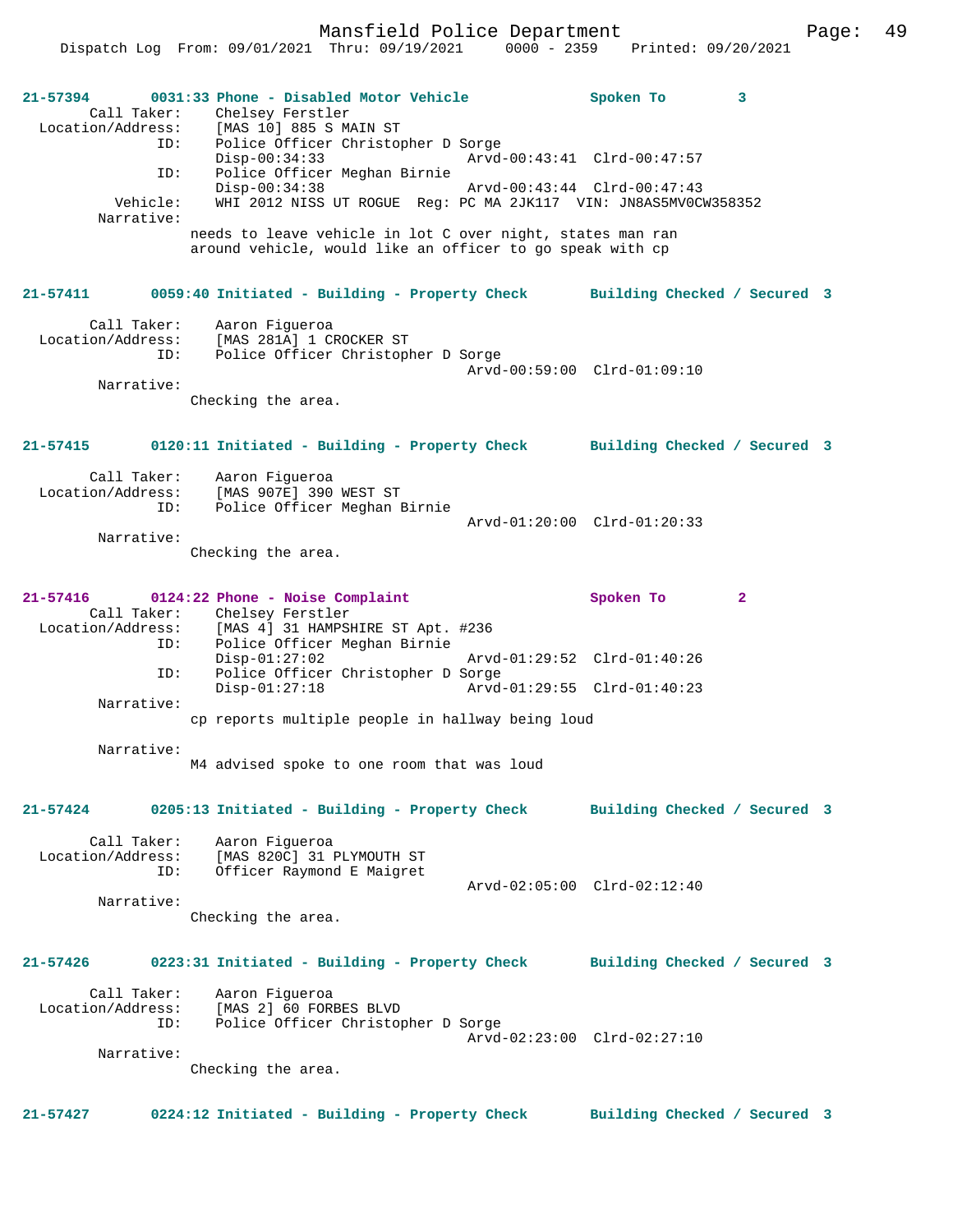Mansfield Police Department Page: 50 Dispatch Log From: 09/01/2021 Thru: 09/19/2021 Call Taker: Aaron Figueroa<br>Location/Address: [MAS 43] 137 M: ess: [MAS 43] 137 MILL ST<br>ID: Police Officer Derek Police Officer Derek M Stark Arvd-02:24:00 Clrd-02:31:15 Narrative: Checking the area. **21-57429 0227:16 Phone - Suspicious Actv / Persn / Veh Unfounded/Unverifed 2** Call Taker: Chelsey Ferstler<br>Location/Address: [MAS] 1 OLD COLO ess: [MAS] 1 OLD COLONY WAY<br>ID: Police Officer Christop Police Officer Christopher D Sorge<br>Disp-02:31:04 Arvd Disp-02:31:04 Arvd-02:31:15 Clrd-02:40:09 ID: Police Officer Meghan Birnie Disp-02:31:12 Arvd-02:31:16 Clrd-02:40:07<br>TD: Police Officer Derek M Stark Police Officer Derek M Stark<br>Disp-02:37:08 Disp-02:37:08 Arvd-02:37:11 Clrd-02:40:10 Narrative: cp reports 2 males in the area came out of parking lot acting suspicious Narrative: M11 advised he met with the calling party who told him it looked like one of them was a lookout for the other and they we hide when vehicles came by. M11 advised nothing is out of the ordinary in the area or with any vehicles. M11 advised they will patrol the area **21-57432 0253:40 Initiated - Suspicious Actv / Persn / Veh Services Rendered 2**  Call Taker: Aaron Figueroa<br>Location/Address: [MAS] 180 RUMF ess: [MAS] 180 RUMFORD AVE<br>ID: Police Officer Derek Police Officer Derek M Stark Arvd-02:53:00 Clrd-03:27:50 ID: Police Officer Christopher D Sorge Disp-02:54:27 Arvd-02:59:24 Clrd-03:20:20<br>TD: Sergeant John R Armstrong Sergeant John R Armstrong<br>Disp-03:04:40 Disp-03:04:40 Arvd-03:05:19 Clrd-03:20:21<br>Vehicle: SIL 2016 CIVIC Reg: PC RI NF559 VIN: 19XFC2F53GE244629 SIL 2016 CIVIC Reg: PC RI NF559 VIN: 19XFC2F53GE244629 Vehicle: PLE 2001 HD MO XL1200 Reg: MC MA 2J7156 VIN: 1HD1CGP111K110286 WHI 2018 SUBA UT CROSST Reg: PC MA 5429JJ VIN: JF2GTADC6JH297988 Narrative: M14 advised that he saw a dark skinned male party with jean on who took off when he came by. M14 advised the party was looking under a tarp for a bike Narrative: M14 advised the party ran behinf 150 Rumford Narrative: M11 is checking behind 214 Rumford Narrative: M14 advised he is off with a vehicle with its interior light on at west church st Narrative: M1 advised off with a motorcycle that looks like its lock has been cut **21-57437 0320:24 Initiated - Suspicious Actv / Persn / Veh Spoken To 2**  Call Taker: Aaron Figueroa Location/Address: [MAS H2401] 296 NORTH MAIN ST Police Officer Christopher D Sorge Arvd-03:20:00 Clrd-03:21:39 ID: Sergeant John R Armstrong Disp-03:21:29 Arvd-03:21:31 Clrd-03:21:33 Vehicle: BLK 2016 ELA Reg: PC RI 585868 VIN: 5NPDH4AE0GH723341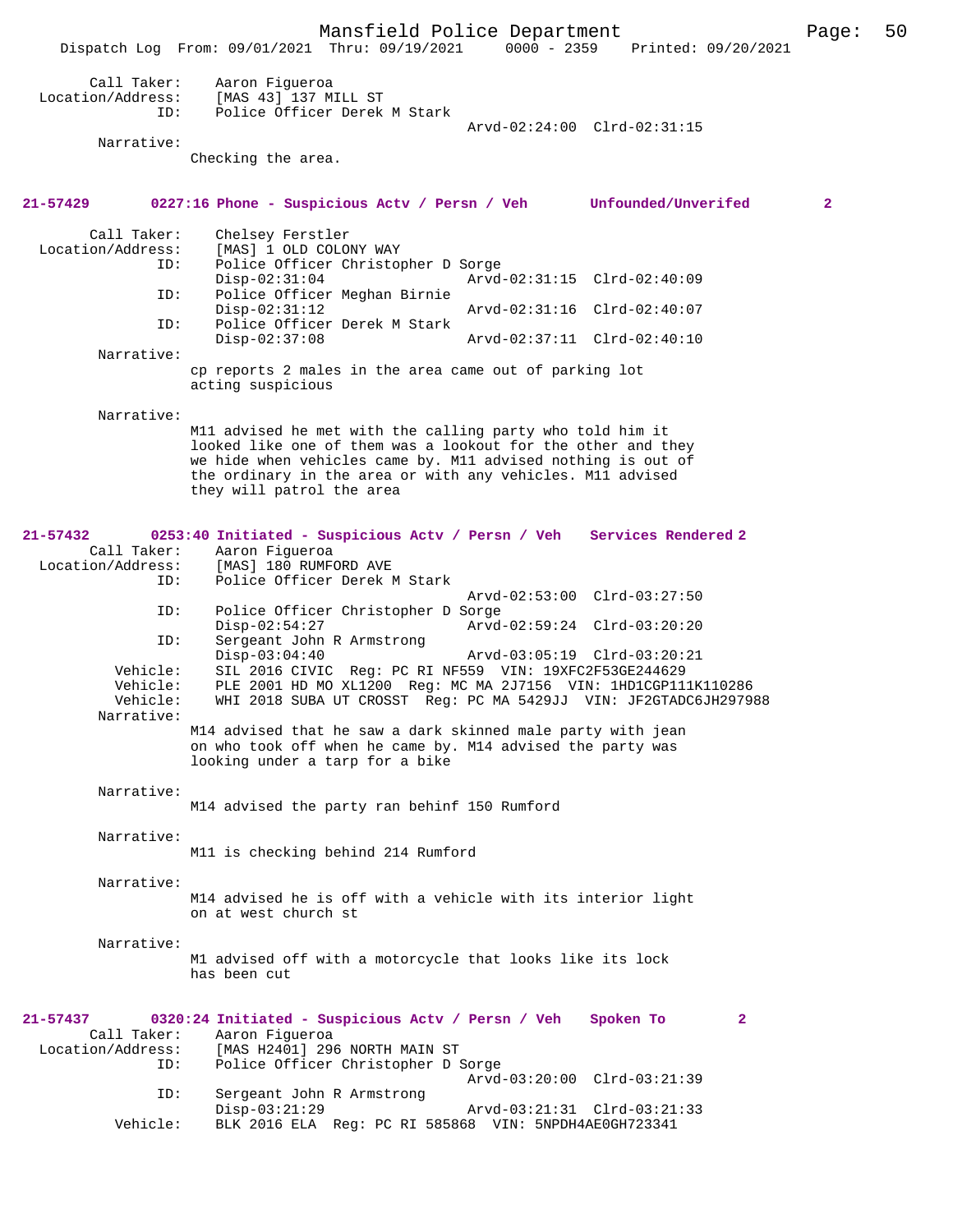|                                                       | Dispatch Log From: 09/01/2021 Thru: 09/19/2021 0000 - 2359 Printed: 09/20/2021                                                                                    | Mansfield Police Department |                     | 51<br>Page: |
|-------------------------------------------------------|-------------------------------------------------------------------------------------------------------------------------------------------------------------------|-----------------------------|---------------------|-------------|
| Narrative:                                            | M11 and M1 off with a vehicle                                                                                                                                     |                             |                     |             |
| Narrative:                                            | M11 advised that party is out visiting his girlfriend                                                                                                             |                             |                     |             |
|                                                       | 21-57439 0409:37 Initiated - Building - Property Check Building Checked / Secured 3                                                                               |                             |                     |             |
| ID:<br>Narrative:                                     | Call Taker: Aaron Figueroa<br>Location/Address: [MAS 820C] 31 PLYMOUTH ST<br>Officer Raymond E Maigret<br>Checking the area.                                      | Arvd-04:09:00 Clrd-04:20:19 |                     |             |
| 21-57455                                              | 0845:55 Phone - Assist Fire Department<br>Call Taker: Savannah Karch<br>Location/Address: [MAS] 10 ERICK RD Apt. #21                                              |                             | Services Rendered 2 |             |
| ID:<br>Narrative:                                     | Police Officer Gregg S Kennedy<br>$Disp-08:46:48$                                                                                                                 | Arvd-08:50:17 Clrd-09:05:16 |                     |             |
|                                                       | Assisting the FD with a fire related incident. Nature: water<br>problem                                                                                           |                             |                     |             |
| 21-57459                                              | 0854:10 Initiated - Building - Property Check Building Checked / Secured 3                                                                                        |                             |                     |             |
| Call Taker:<br>Location/Address:<br>ID:<br>Narrative: | Savannah Karch<br>[MAS 907E] 390 WEST ST<br>Police Officer Mark O'Connor<br>Police Officer Matthew A Souza<br>Checking the area.                                  | Arvd-08:54:00 Clrd-09:00:42 |                     |             |
| 21-57462                                              | 0924:16 Initiated - Building - Property Check Building Checked / Secured 3                                                                                        |                             |                     |             |
| Call Taker:<br>Location/Address:<br>Narrative:        | Savannah Karch<br>[MAS 1002] 250 EAST ST<br>ID: Police Officer Gregg S Kennedy<br>Checking the area.                                                              | Arvd-09:24:00 Clrd-09:39:57 |                     |             |
|                                                       | 21-57463 0926:16 Initiated - Building - Property Check Building Checked / Secured 3                                                                               |                             |                     |             |
| ID:<br>Narrative:                                     | Call Taker: Savannah Karch<br>Location/Address: [MAS 820C] 31 PLYMOUTH ST<br>Lieutenant Thomas R Connor<br>Police Officer Joshua S Ellender<br>Checking the area. | Arvd-09:26:00 Clrd-09:29:28 |                     |             |
|                                                       | 21-57464 0928:32 Initiated - Building - Property Check Building Checked / Secured 3                                                                               |                             |                     |             |
| ID:                                                   | Call Taker: Savannah Karch<br>Location/Address: [MAS 840] 280 SCHOOL ST<br>Police Officer Mark O'Connor                                                           | Arvd-09:28:00 Clrd-09:39:24 |                     |             |
| Narrative:                                            | Police Officer Matthew A Souza<br>Checking the area.                                                                                                              |                             |                     |             |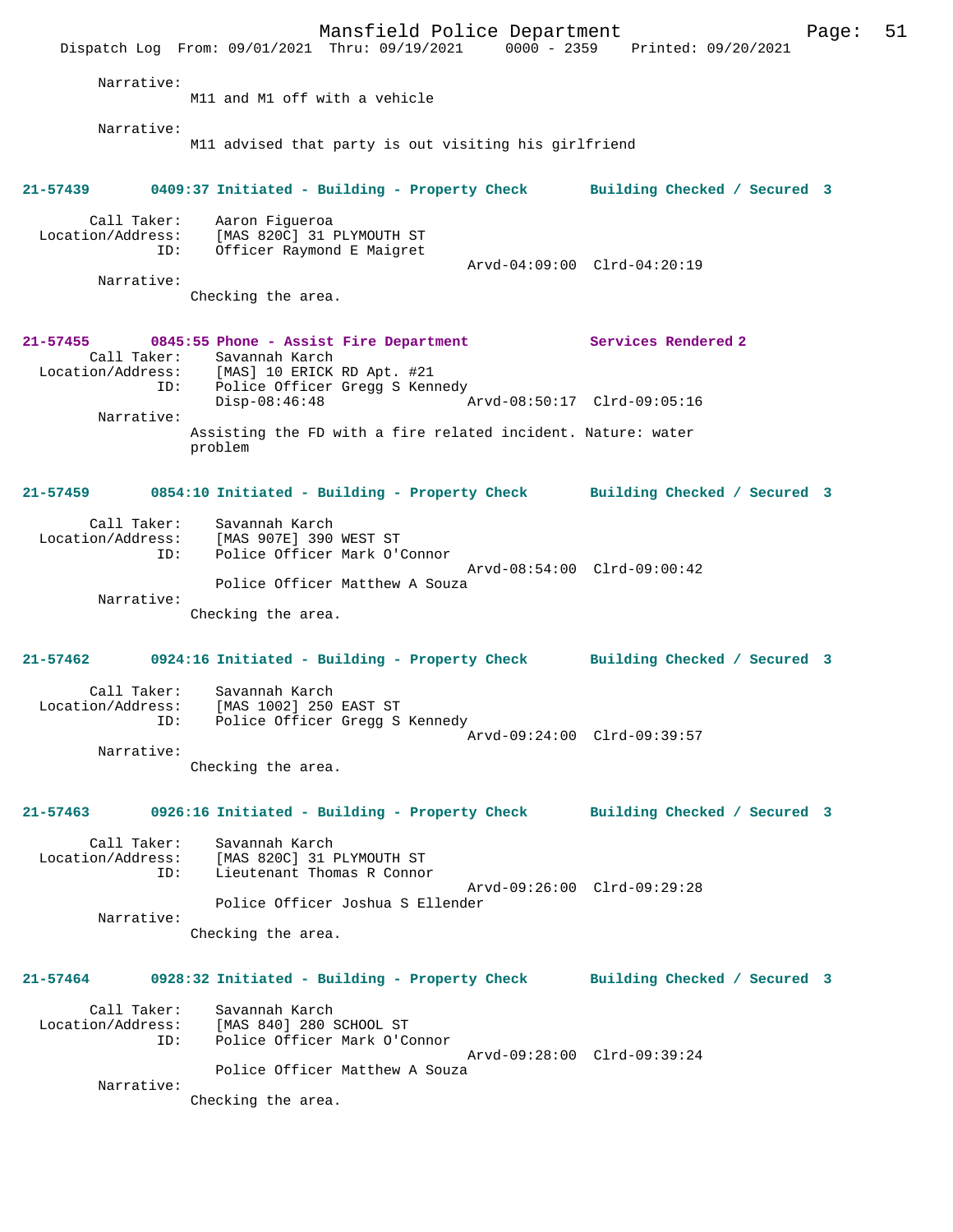Mansfield Police Department Form Page: 52 Dispatch Log From: 09/01/2021 Thru: 09/19/2021 0000 - 2359 Printed: 09/20/2021 **21-57473 1022:26 Phone - Well Being Check Services Rendered 3**  Call Taker: Fournier Elin Location/Address: [MAS 85A] 157 PRATT ST ID: Police Officer Beau J Palanza Disp-10:25:19 Arvd-10:28:09 Clrd-10:36:41 ID: Police Officer Gregg S Kennedy Disp-10:25:44 Arvd-10:28:04 Clrd-10:36:43 Vehicle: RED 2010 TOYT CAMRY Reg: PC MA 6PD830 VIN: 4T4BF3EKXAR070832 Narrative: Narrative: M14 advises mother on location now. Narrative: M14 advises male party has been reunited with his family, cars clear. **21-57476 1024:26 Phone - Assist Citizen - P S A Spoken To 3**  Call Taker: Support Staff Thomas Plunkett Location/Address: [MAS 1026] ID: Police Officer Mark O'Connor Disp-10:45:04 Arvd-10:45:08 Clrd-11:02:39

Narrative:

Narrative:

| 21-57480          |                                                                                 | 1114:58 Phone - Assist Fire Department |  |                             | Services Rendered 2 |
|-------------------|---------------------------------------------------------------------------------|----------------------------------------|--|-----------------------------|---------------------|
|                   |                                                                                 | Call Taker: Savannah Karch             |  |                             |                     |
| Location/Address: |                                                                                 | [MAS] 598 NORTH MAIN ST                |  |                             |                     |
|                   | ID:                                                                             | Police Officer Beau J Palanza          |  |                             |                     |
|                   |                                                                                 | $Disp-11:16:36$                        |  |                             | $Clrd-11:17:06$     |
|                   | ID:                                                                             | Police Officer Mark O'Connor           |  |                             |                     |
|                   |                                                                                 | $Disp-11:16:56$                        |  | Arvd-11:19:38 Clrd-11:24:44 |                     |
|                   |                                                                                 | Police Officer Matthew A Souza         |  |                             |                     |
| Narrative:        |                                                                                 |                                        |  |                             |                     |
|                   | Assisting the FD with a fire related incident. Nature: fire<br>alarm activation |                                        |  |                             |                     |

Police Officer Matthew A Souza

 Narrative: FD to handle.

**21-57491 1221:52 Radio - Motor Vehicle Stop Citation / Warning Issued 3**

 Call Taker: CARLY MORIARTY Location/Address: [MAS] 86 ESSEX ST @ 1 FAWN LN ID: Police Officer Gregg S Kennedy Disp-12:22:23 Arvd-12:22:29 Clrd-12:28:57 Vehicle: GRY 1993 MAZD 2D RX7 Reg: PC MA 2VAZ59 Narrative: Mvs-

Narrative:

citation issued to the RO, failure to inspect and speed.

## **21-57494 1231:39 Initiated - Motor Vehicle Stop Citation / Warning Issued 3**

 Call Taker: Savannah Karch Location/Address: [MAS] 178 ESSEX ST @ 2 GOWARD DR ID: Police Officer Gregg S Kennedy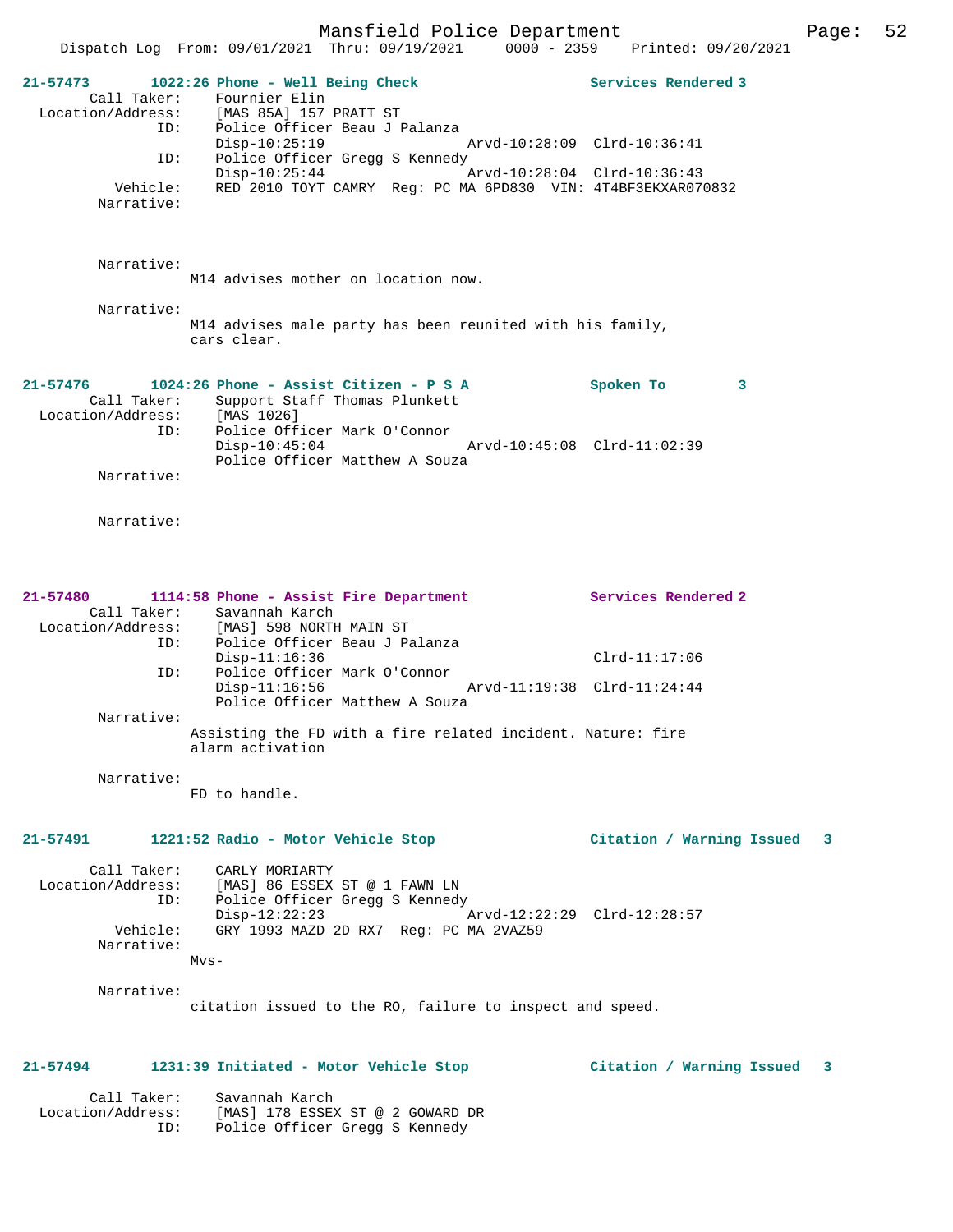Mansfield Police Department Page: 53 Dispatch Log From: 09/01/2021 Thru: 09/19/2021 Arvd-12:31:00 Clrd-12:38:07 Vehicle: WHI 2017 CHEV SILVERADO Reg: PC MA 6FH651 VIN: 1GCVKREC4HZ185524 Narrative: mvst Narrative: citation issued to the RO for speed. **21-57497 1303:56 Phone - Suspicious Actv / Persn / Veh Services Rendered 2**  Call Taker: Fournier Elin<br>Location/Address: [MAS H1071] 42 [MAS H1071] 42 SOUTH MAIN ST ID: Police Officer Gregg S Kennedy Disp-13:07:23 Clrd-13:07:32 ID: Police Officer Mark O'Connor Disp-13:07:28 Arvd-13:11:39 Clrd-13:13:29 Police Officer Matthew A Souza Narrative: Caller reports a blue toyota corolla parked infront of his driveway Narrative: M12 advises owner of car moved the vehicle, spoke with the calling party units clear. **21-57501 1335:11 Initiated - Motor Vehicle Stop Citation / Warning Issued 3** Call Taker: Savannah Karch<br>.on/Address: [MAS] WEST ST Location/Address:<br>TD: Police Officer Mark O'Connor Arvd-13:35:00 Clrd-13:43:18 Police Officer Matthew A Souza<br>Vehicle: WHI 2014 1500 Reg: PC MA 1WVP8 WHI 2014 1500 Reg: PC MA 1WVP85 VIN: 1C6RR7PT3ES110940 Narrative: motor vehicle stop in the area. Narrative: citation issued to the RO for speed. **21-57508 1400:13 Phone - Road Hazards Removed Hazard 3**  Call Taker: Jarred Kohler<br>Location/Address: [MAS] 500 GILE ess: [MAS] 500 GILBERT ST<br>ID: Police Officer Gregg Police Officer Gregg S Kennedy<br>Disp-14:01:25 Disp-14:01:25 Arvd-14:15:17 Clrd-15:00:52 Narrative: caller reporting a tree down blocking half the roadway Narrative: M14 advises to notify DPW, larger tree. Narrative: DPW notifed Narrative: M14 advises tree has been removed. **21-57515 1427:24 Initiated - Building - Property Check Building Checked / Secured 3** Call Taker: Savannah Karch Location/Address: [MAS 820C] 31 PLYMOUTH ST ID: Lieutenant Thomas R Connor Arvd-14:27:00 Clrd-14:32:37 Police Officer Joshua S Ellender Narrative: Checking the area.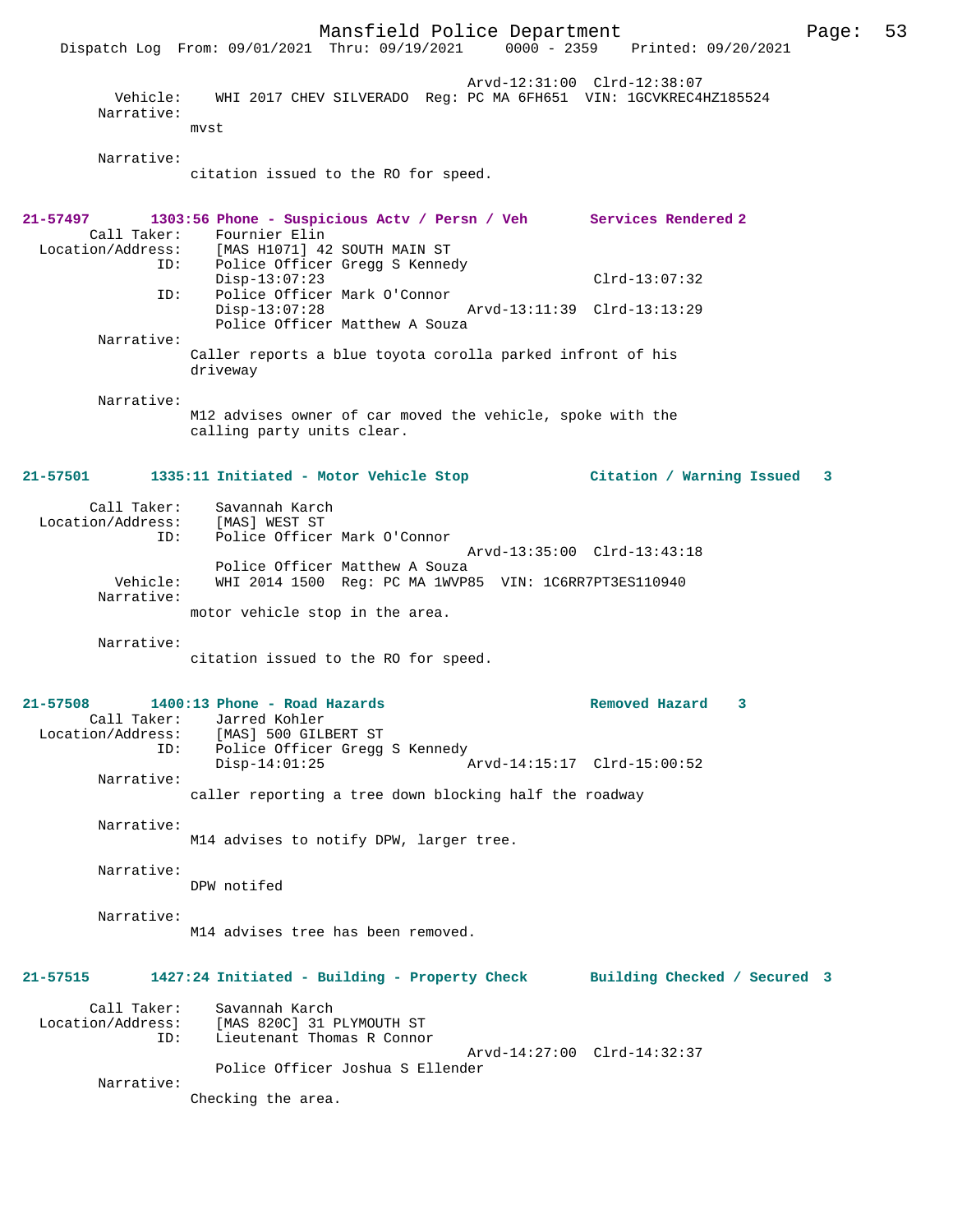|                                                         | Dispatch Log From: 09/01/2021 Thru: 09/19/2021                                                                                                                                           | $0000 - 2359$ | Printed: 09/20/2021                            |   |
|---------------------------------------------------------|------------------------------------------------------------------------------------------------------------------------------------------------------------------------------------------|---------------|------------------------------------------------|---|
| 21-57524<br>Call Taker:<br>Location/Address:<br>ID:     | 1603:31 Phone - Assist Fire Department<br>Savannah Karch<br>[MAS 960C] 792 WEST ST Apt. #C<br>Police Officer Danielle C Titus<br>$Disp-16:04:26$                                         |               | Cancelled Enroute 2<br>$Clrd-16:15:33$         |   |
| Narrative:                                              | Assisting the FD with a fire related incident. Nature: fire<br>alarm activation                                                                                                          |               |                                                |   |
| 21-57529<br>Call Taker:<br>Location/Address:            | 1615:54 Phone - Disturbance / Gathering<br>Dispatcher Jacques Ryan<br>[MAS 4] 31 HAMPSHIRE ST                                                                                            |               | Gone on Arrival                                | 1 |
| ID:<br>ID:<br>ID:                                       | Police Officer Danielle C Titus<br>$Disp-16:17:18$<br>Police Officer Danielle C Titus<br>$Disp-16:19:13$<br>Police Officer Andrew J Kelley                                               |               | $Clrd-16:19:07$<br>Arvd-16:19:57 Clrd-16:24:14 |   |
| Narrative:                                              | $Disp-16:23:12$<br>Checking on a 911 hang up. Unable to call back the front                                                                                                              |               | Arvd-16:23:16 Clrd-16:24:12                    |   |
|                                                         | desk for confirmation (employee called from cell phone to<br>report a disturbance)<br>Contact made?: no<br>Cellphone? $(y/n)$ : no<br>Uncertainty radius:                                |               |                                                |   |
| Narrative:                                              | In the lobby, unhappy customer with be charged a fee. Caller<br>states he is being unruly. Male party states he is going to<br>stay in the lobby, scream and yell until the police come. |               |                                                |   |
| Narrative:                                              | No weapons mentioned                                                                                                                                                                     |               |                                                |   |
| Narrative:                                              | M12 advises male party left prior to arrival, he was upset<br>about an incidental charge made to the card prior to his<br>stay.                                                          |               |                                                |   |
| Narrative:                                              | M12 checked the area to confirm he was no longer on the<br>property.                                                                                                                     |               |                                                |   |
| $21 - 57534$<br>Call Taker:<br>Location/Address:<br>ID: | 1622:07 Phone - Assist Other Agency<br>Dispatcher Jacques Ryan<br>[MAS H3433]<br>Police Officer Matthew A Souza                                                                          |               | Spoken To                                      | 3 |
| Narrative:                                              | $Disp-16:53:11$                                                                                                                                                                          |               | Arvd-16:59:25 Clrd-17:07:19                    |   |
| Narrative:                                              |                                                                                                                                                                                          |               |                                                |   |
| 21-57541<br>Call Taker:<br>Location/Address:<br>ID:     | 1655:27 Phone - 911 Hang-ups & Verifications<br>Dispatcher Jacques Ryan<br>[MAS 255] 377 CHAUNCY ST<br>Police Officer Danielle C Titus                                                   |               | Cancelled Enroute 2                            |   |

Disp-16:58:36 Clrd-17:02:08

Narrative:

Checking on a 911 hang up. Contact made?:no Cellphone? (y/n):yes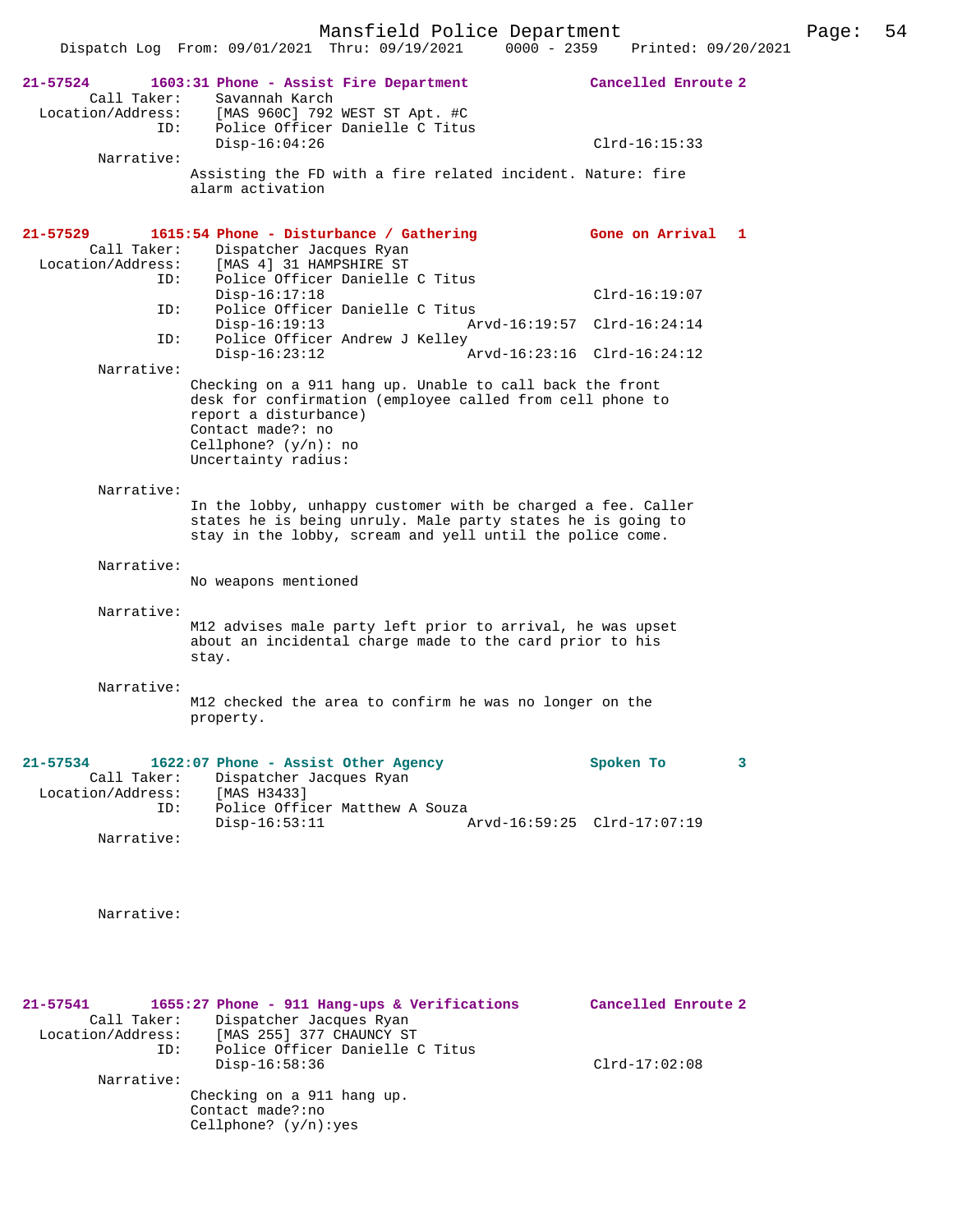|                                         | Dispatch Log From: 09/01/2021 Thru: 09/19/2021 0000 - 2359 Printed: 09/20/2021                                                             | Mansfield Police Department |                             |                     | Page: | 55 |
|-----------------------------------------|--------------------------------------------------------------------------------------------------------------------------------------------|-----------------------------|-----------------------------|---------------------|-------|----|
|                                         | Uncertainty radius: 4 meters                                                                                                               |                             |                             |                     |       |    |
|                                         | Caller is pinging in the parking lot, no answer on callback<br>(x2)                                                                        |                             |                             |                     |       |    |
| Narrative:                              | Caller called back and states no emergency and is driving                                                                                  |                             |                             |                     |       |    |
| 21-57546                                | 1706:57 Initiated - Building - Property Check Building Checked / Secured 3                                                                 |                             |                             |                     |       |    |
| Call Taker:<br>ID:                      | Savannah Karch<br>Location/Address: [MAS 43] 137 MILL ST<br>Police Officer Andrew J Kelley                                                 |                             | Arvd-17:06:00 Clrd-17:30:39 |                     |       |    |
| Narrative:                              | Checking the area.                                                                                                                         |                             |                             |                     |       |    |
| $21 - 57559$<br>ID:                     | 1810:48 Radio - Assist Other Agency<br>Call Taker: Savannah Karch<br>Location/Address: [MAS] RTE 140 SB<br>Police Officer Danielle C Titus |                             |                             | Services Rendered 3 |       |    |
| Released To:<br>Narrative:              | $Disp-18:11:16$<br>Vehicle: Reg: PC NY AEB7377<br>Pased To: RABIDEAU On: 09/06/2021 @ 1218                                                 |                             | Arvd-18:13:45 Clrd-18:51:49 |                     |       |    |
|                                         | ML1 request shift officer for assistance with MVA on 495 off<br>ramp.                                                                      |                             |                             |                     |       |    |
| Narrative:                              | M12 advises Achins on scene.                                                                                                               |                             |                             |                     |       |    |
| 21-57560                                | 1823:30 Phone - Assist Fire Department<br>Call Taker: Savannah Karch<br>Location/Address: [MAS] 115 YORK RD                                |                             |                             | Services Rendered 2 |       |    |
| ID:<br>Narrative:                       | Police Officer Andrew J Kelley<br>$Disp-18:24:56$                                                                                          |                             | Arvd-18:32:31 Clrd-18:36:23 |                     |       |    |
|                                         | Assisting the FD with a fire related incident. Nature: grill<br>fire                                                                       |                             |                             |                     |       |    |
| Narrative:                              | fire extinguished prior to arrival.                                                                                                        |                             |                             |                     |       |    |
| 21-57565                                | 1842:10 Phone - Erratic Oper MV / Road Rage                                                                                                |                             |                             | Unfounded/Unverifed | 3     |    |
| Call Taker:<br>Location/Address:<br>ID: | Jarred Kohler<br>[MAS] RTE 140 SB<br>Police Officer Bryan Hurley<br>$Disp-18:45:48$<br>Police Officer Joshua S Ellender                    |                             |                             | $Clrd-18:46:07$     |       |    |
| ID:<br>ID:                              | Police Officer Andrew J Kelley<br>$Disp-18:46:03$<br>Police Officer Matthew A Souza                                                        |                             | Arvd-18:46:22 Clrd-18:47:44 |                     |       |    |
| Vehicle:<br>Narrative:                  | $Disp-18:46:16$<br>BLK 2017 NISS UT ROGUE Reg: PC MA 2FAE55 VIN: JN8AT2MV0HW024728                                                         |                             | Arvd-18:46:20 Clrd-18:48:01 |                     |       |    |
|                                         | Caller on 95 states a Black nissan all over the roadway,<br>witnessed the OP drinking alcohol and smoking marijuana.                       |                             |                             |                     |       |    |
| $21 - 57570$<br>Call Taker:             | 1916:12 Initiated - Building - Property Check Services Rendered 3<br>JEFFREY KEEFE<br>Vicinity of: [MAS 820C] 31 PLYMOUTH ST               |                             |                             |                     |       |    |
| ID:<br>Narrative:                       | Sergeant Lawrence G Crosman                                                                                                                |                             | Arvd-19:16:00 Clrd-20:45:25 |                     |       |    |
|                                         |                                                                                                                                            |                             |                             |                     |       |    |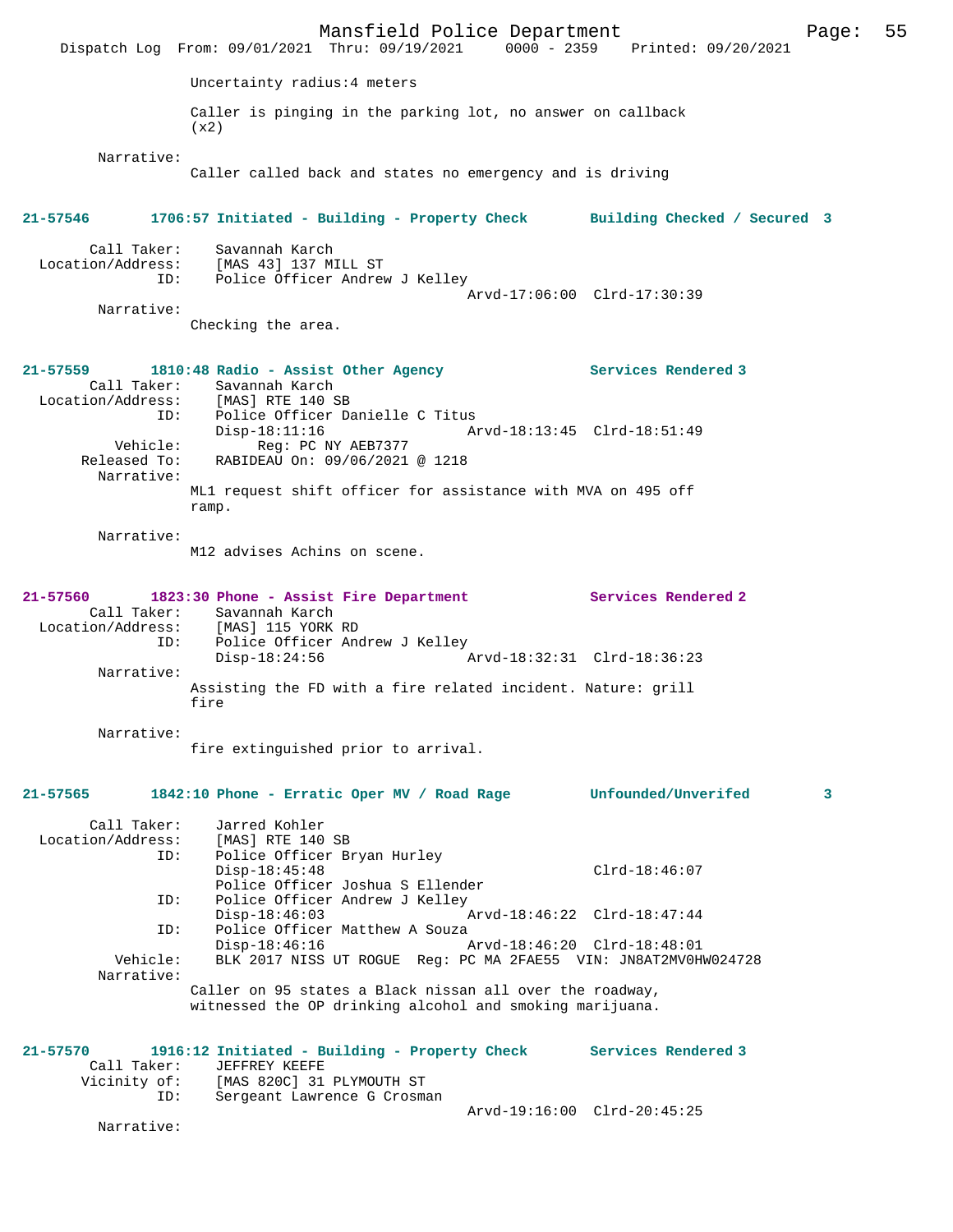Dispatch Log From: 09/01/2021 Thru: 09/19/2021 0000 - 2359 Printed: 09/20/2021

Checking the area.

|              | 21-57571 1930:29 Initiated - Building - Property Check Building Checked / Secured 3                                                                                                    |                             |              |
|--------------|----------------------------------------------------------------------------------------------------------------------------------------------------------------------------------------|-----------------------------|--------------|
| Narrative:   | Call Taker: JEFFREY KEEFE<br>Vicinity of: [MAS 1002] 250 EAST ST<br>ID: Police Officer Andrew J Kelley                                                                                 | Arvd-19:30:00 Clrd-19:31:54 |              |
|              | Checking the area.                                                                                                                                                                     |                             |              |
| 21-57576     | 1949:32 Phone - Assist Fire Department Services Rendered 2<br>Call Taker: JEFFREY KEEFE<br>Vicinity of: [MAS] 18 SOUTH MAIN ST                                                         |                             |              |
| Narrative:   | ID: Police Officer Matthew A Souza<br>$Disp-19:51:30$                                                                                                                                  |                             |              |
|              | Assisting the FD with a fire related incident. Nature: Fire<br>alarm sounding.                                                                                                         |                             |              |
| 21-57590     | 2044:16 Initiated - Building - Property Check Services Rendered 3<br>Call Taker: JEFFREY KEEFE<br>Vicinity of: [MAS 4] 31 HAMPSHIRE ST                                                 |                             |              |
| Narrative:   | ID: Police Officer Danielle C Titus<br>Checking the area.                                                                                                                              | Arvd-20:44:00 Clrd-20:54:51 |              |
|              |                                                                                                                                                                                        |                             |              |
|              | 21-57599 2111:39 Initiated - Building - Property Check Services Rendered 3<br>Call Taker: JEFFREY KEEFE<br>Vicinity of: [MAS 820C] 31 PLYMOUTH ST<br>ID: Sergeant Lawrence G Crosman   |                             |              |
|              |                                                                                                                                                                                        | Arvd-21:11:00 Clrd-21:41:44 |              |
| Narrative:   | Checking the area.                                                                                                                                                                     |                             |              |
| $21 - 57602$ | 2127:51 Phone - Assist Fire Department Services Rendered 2<br>Call Taker: JEFFREY KEEFE<br>Vicinity of: [MAS] 35 HAMPDEN RD                                                            |                             |              |
| Narrative:   | ID: Police Officer Danielle C Titus<br>Disp-21:28:55 Arvd-21:35:02 Clrd-21:52:09                                                                                                       |                             |              |
|              | Assisting the FD with a fire related incident. Nature:<br>Masterbox.                                                                                                                   |                             |              |
|              | 21-57603 2129:01 Initiated - Building - Property Check Services Rendered 3<br>Call Taker: JEFFREY KEEFE<br>Vicinity of: [MAS 1015] 30 CHAUNCY ST<br>ID: Police Officer Andrew J Kelley |                             |              |
|              |                                                                                                                                                                                        | Arvd-21:29:00 Clrd-21:29:23 |              |
| Narrative:   | Checking the area.                                                                                                                                                                     |                             |              |
|              | 21-57609 2155:57 Initiated - Building - Property Check Services Rendered 3<br>Call Taker: JEFFREY KEEFE<br>Location/Address: [MAS 2] 60 FORBES BLVD                                    |                             |              |
|              | ID: Police Officer Danielle C Titus                                                                                                                                                    | Arvd-21:55:00 Clrd-22:00:40 |              |
| Narrative:   | Checking the area.                                                                                                                                                                     |                             |              |
| 21-57623     | 2254:25 911 - Suspicious Actv / Persn / Veh Referred to Other Agency                                                                                                                   |                             | $\mathbf{2}$ |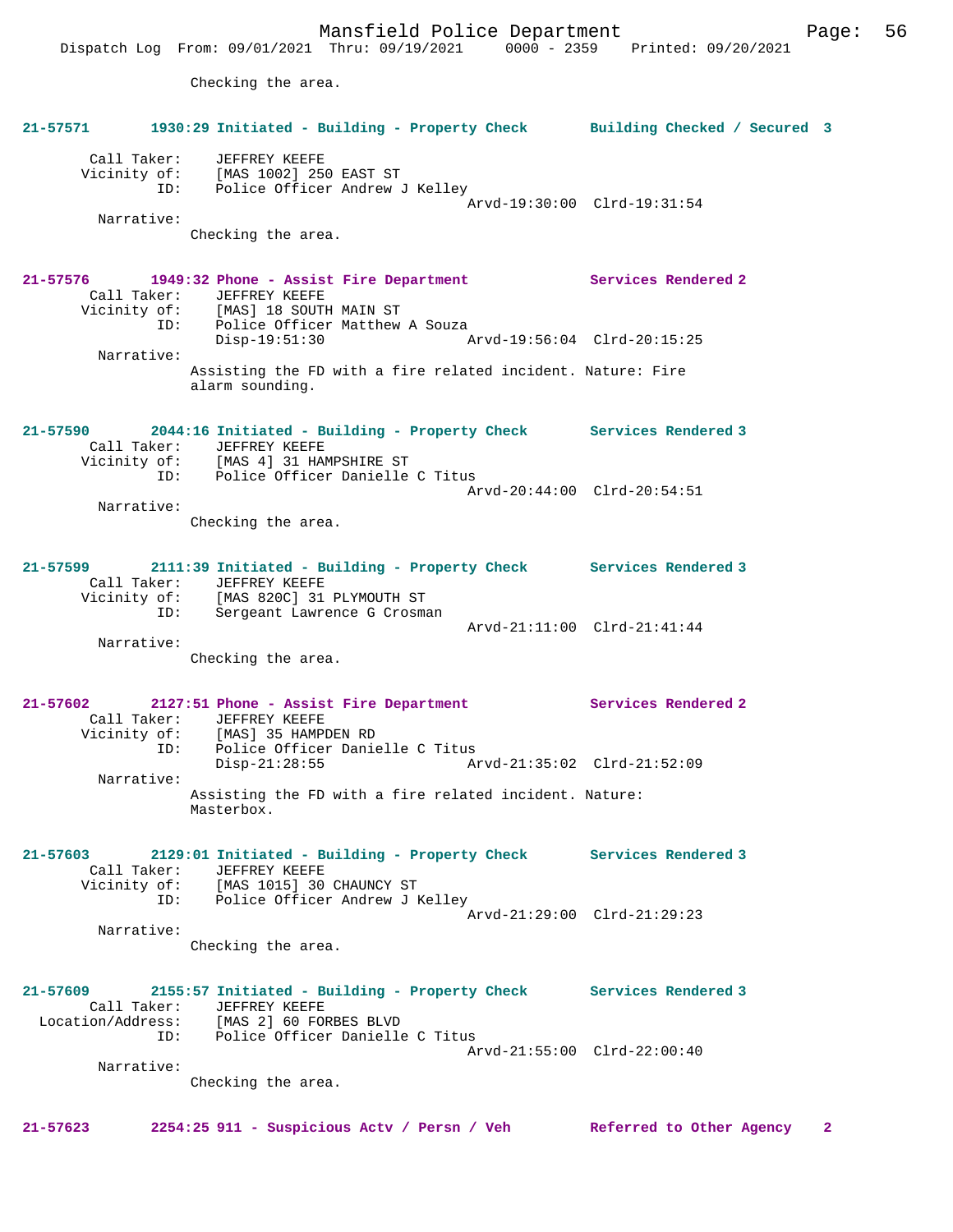|                                                    | PRINTER LOTTEC DOPUL CHICHC<br>Dispatch Log From: 09/01/2021 Thru: 09/19/2021                                                                  | $-0.9$<br>0000 - 2359 Printed: 09/20/2021 |
|----------------------------------------------------|------------------------------------------------------------------------------------------------------------------------------------------------|-------------------------------------------|
| Call Taker:<br>Location/Address:<br>Narrative:     | Nicole Boyer<br>[MAS 10] 885 S MAIN ST                                                                                                         |                                           |
|                                                    | Lot 1, pretending to be Uber drivers not in cars                                                                                               |                                           |
| Narrative:                                         | Threatening the callers                                                                                                                        |                                           |
| Narrative:                                         | One is chunky the other has a blue shirt and long pants,<br>going toward a car                                                                 |                                           |
| Narrative:                                         | In the Uber section, walking toward a grey SUV                                                                                                 |                                           |
| Narrative:                                         | A black Toyota Sedan                                                                                                                           |                                           |
| Narrative:                                         | Sitting outside of the car and on top, three males, asking<br>for cash only and don't have the Uber. Threatening CP with<br>violence.          |                                           |
| Narrative:                                         | The one in the blue shirt is by the Uber sign now with his<br>hands in his pockets                                                             |                                           |
| Narrative:                                         | Starting to get into the black car with yellow headlights<br>and tinted windows now                                                            |                                           |
| Narrative:                                         | CP notified                                                                                                                                    |                                           |
| $21 - 57627$<br>Call Taker:<br>Vicinity of:<br>ID: | 2306:34 Initiated - Building - Property Check Services Rendered 3<br>JEFFREY KEEFE<br>[MAS 820C] 31 PLYMOUTH ST<br>Sergeant Lawrence G Crosman | Arvd-23:06:00 Clrd-23:14:49               |
| Narrative:                                         | Checking the area.                                                                                                                             |                                           |
| 21-57637<br>Call Taker:<br>ID:                     | 2341:30 911 - Road Hazards<br>TARA LAKO<br>Location/Address: [MAS 305] 64 COPELAND DR<br>Police Officer Danielle C Titus                       | Services Rendered 3                       |
| ID:                                                | $Disp-23:43:41$<br>Police Officer Derek M Stark                                                                                                | $Clrd-23:45:37$                           |
| Narrative:                                         | $Disp-23:46:12$                                                                                                                                | Arvd-23:55:24 Clrd-23:59:56               |
|                                                    | Traffic blocking the roadway on both sides due to customers<br>at Wendy's.                                                                     |                                           |
| Narrative:                                         | Copland drive is accessable M14 will be moving the customers<br>aside.                                                                         |                                           |
| For Date: 09/06/2021 - Monday                      |                                                                                                                                                |                                           |

| 21-57642                         |     | 0023:34 911 - Suspicious Acty / Persn / Veh                   |  | Unfounded/Unverifed         | $\overline{2}$ |
|----------------------------------|-----|---------------------------------------------------------------|--|-----------------------------|----------------|
| Call Taker:<br>Location/Address: |     | TARA LAKO<br>[MAS] RTE 140 SB<br>Police Officer Derek M Stark |  |                             |                |
|                                  | ID: | $Disp-00:25:54$                                               |  | Arvd-00:33:35 Clrd-00:42:26 |                |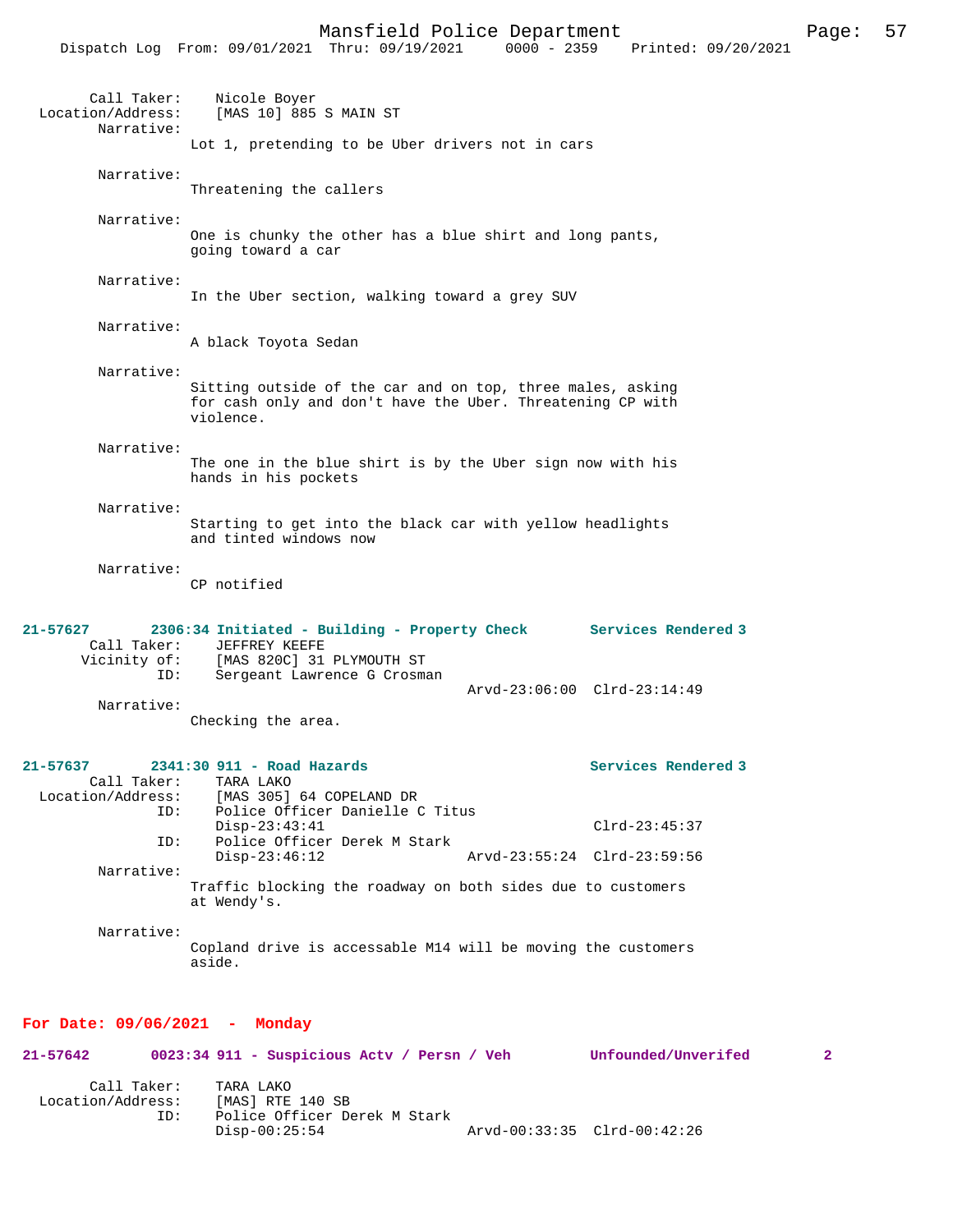|                                              | Mansfield Police Department<br>Dispatch Log From: 09/01/2021 Thru: 09/19/2021                                   | $0000 - 2359$ | Printed: 09/20/2021         | Page:                   | 58 |
|----------------------------------------------|-----------------------------------------------------------------------------------------------------------------|---------------|-----------------------------|-------------------------|----|
| Narrative:                                   | Three males walking in the high speed lane wearing dark<br>clothing                                             |               |                             |                         |    |
| Narrative:                                   | Caller saw them about 3 minutes ago                                                                             |               |                             |                         |    |
| Narrative:                                   | Ofc Stark reports nobody in the area                                                                            |               |                             |                         |    |
| 21-57661<br>Call Taker:<br>Location/Address: | 0130:52 Initiated - Building - Property Check Services Rendered 3<br>JEFFREY KEEFE<br>[MAS 820C] 31 PLYMOUTH ST |               |                             |                         |    |
| ID:                                          | Detective Patrick J Pennie                                                                                      |               | Arvd-01:30:00 Clrd-01:43:11 |                         |    |
| Narrative:                                   | Checking the area.                                                                                              |               |                             |                         |    |
| 21-57670                                     | 0158:07 Phone - 911 Hang-ups & Verifications                                                                    |               | Transported to Hospital     | $\mathbf{2}$            |    |
| Call Taker:<br>Location/Address:<br>ID:      | NICHOLAS GOYETTE<br>[MAS]<br>Police Officer Nicole P Newport                                                    |               |                             |                         |    |
| ID:                                          | $Disp-02:01:56$<br>Sergeant David Schepis                                                                       |               | Arvd-02:05:08 Clrd-03:42:21 |                         |    |
|                                              | $Disp-02:02:00$                                                                                                 |               | Arvd-02:05:05 Clrd-03:04:45 |                         |    |
| ID:                                          | Detective David D Kerr<br>$Disp-02:05:14$                                                                       |               | Arvd-02:05:17 Clrd-02:59:31 |                         |    |
| ID:                                          | Police Officer Derek M Stark<br>$Disp-02:05:20$                                                                 |               | Arvd-02:05:23 Clrd-03:02:50 |                         |    |
| ID:                                          | Police Officer Christopher D Sorge<br>$Disp-02:41:22$                                                           |               | Arvd-02:41:27 Clrd-03:02:44 |                         |    |
| Narrative:                                   |                                                                                                                 |               |                             |                         |    |
| Narrative:                                   |                                                                                                                 |               |                             |                         |    |
| Narrative:                                   |                                                                                                                 |               |                             |                         |    |
| Narrative:                                   |                                                                                                                 |               |                             |                         |    |
| Narrative:                                   |                                                                                                                 |               |                             |                         |    |
| Narrative:                                   |                                                                                                                 |               |                             |                         |    |
| Narrative:                                   |                                                                                                                 |               |                             |                         |    |
| Refer To Incident:                           | $21MAS-957-OF$                                                                                                  |               |                             |                         |    |
| 21-57685                                     | 0301:28 Phone - Noise Complaint                                                                                 |               | Unfounded/Unverifed         | $\overline{\mathbf{2}}$ |    |
| Call Taker:<br>Location/Address:<br>ID:      | NICHOLAS GOYETTE<br>[MAS 322] 31 HAMPSHIRE ST<br>Police Officer Christopher D Sorge                             |               |                             |                         |    |
| ID:                                          | $Disp-03:02:57$<br>Police Officer Derek M Stark                                                                 |               | Arvd-03:06:31 Clrd-03:12:21 |                         |    |
| ID:                                          | $Disp-03:03:10$<br>Sergeant David Schepis                                                                       |               | Arvd-03:07:55 Clrd-03:12:21 |                         |    |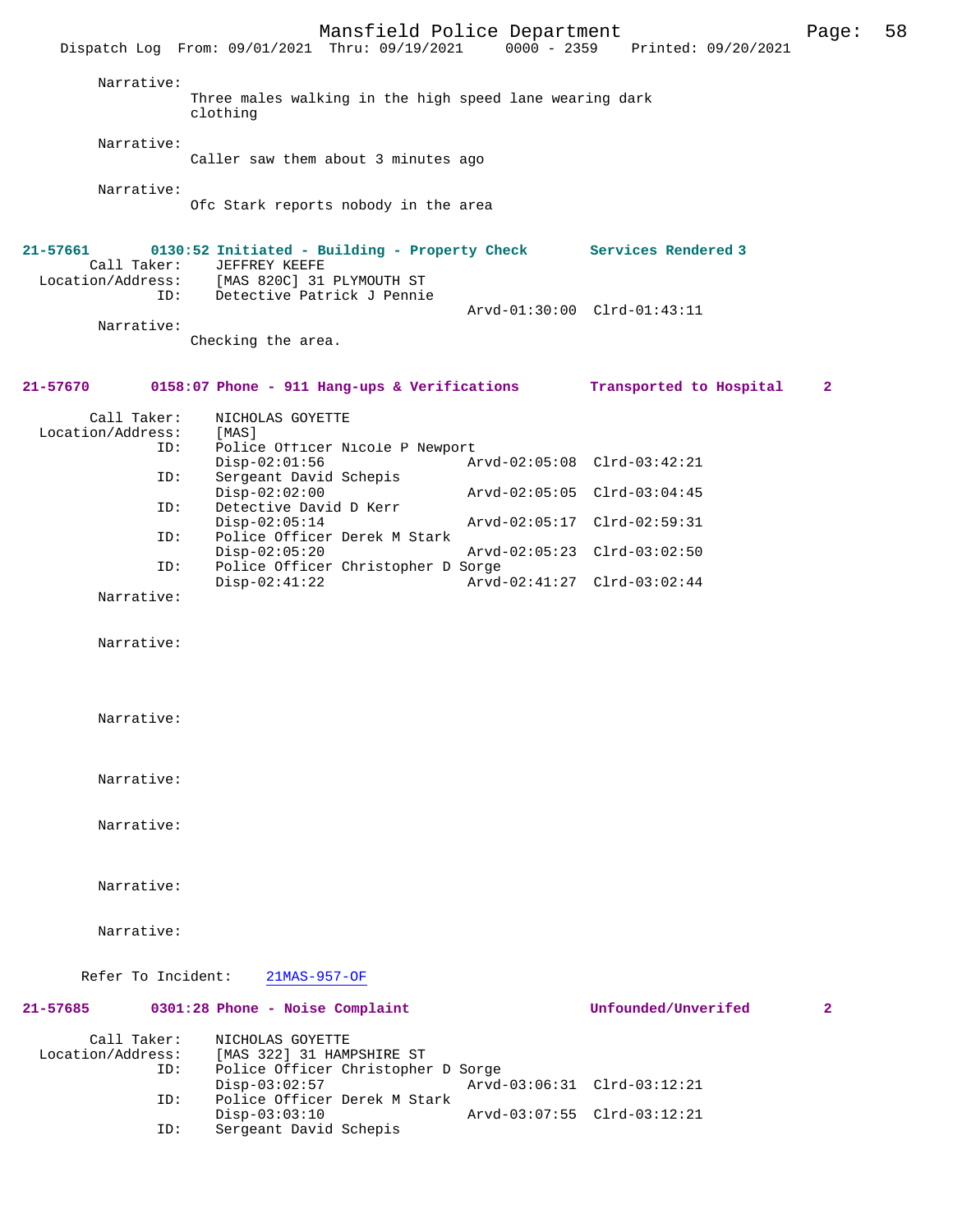Mansfield Police Department Page: 59 Dispatch Log From: 09/01/2021 Thru: 09/19/2021 Disp-03:12:08 Clrd-03:12:15 Narrative: Caller reports a noise complaint from down the hallway. Caller is from room #238, states it is same rooms as prevous day. **21-57687 0320:47 911 - Suspicious Actv / Persn / Veh Unfounded/Unverifed 2** Call Taker: TARA LAKO<br>Location/Address: [MAS H117 Location/Address: [MAS H1176] 325 PRATT ST ID: Police Officer Derek M Stark Disp-03:22:20 Arvd-03:25:53 Clrd-03:39:21<br>ID: Police Officer Christopher D Sorge Police Officer Christopher D Sorge Disp-03:22:25 Arvd-03:25:55 Clrd-03:39:21<br>ID: Sergeant David Schepis Sergeant David Schepis<br>Disp-03:23:02 Disp-03:23:02 Arvd-03:25:50 Clrd-03:39:21 Narrative: RP reporting someone is attempting to get into the residence Narrative: RP states the alarm is sounding as well Narrative: RP states the person rang the doorbell, possibly attempted to open the basement door Narrative: Alarm CO reports: back garage/cellar doors activation Narrative: Back door to the garage was found open. M1 reports a wet footprint at the rear door. Narrative: Female CP was advised about the garage doors. **21-57692 0357:45 Initiated - Building - Property Check Building Checked / Secured 3** Call Taker: JEFFREY KEEFE Vicinity of: [MAS 1040] 10 RESERVOIR ST Apt. #ST<br>TD: Police Officer Derek M Stark Police Officer Derek M Stark Arvd-03:57:00 Clrd-04:02:52 Narrative: Checking the area. **21-57693 0401:33 Initiated - Building - Property Check Services Rendered 3**  Call Taker: JEFFREY KEEFE<br>Vicinity of: [MAS 820C] 31 [MAS 820C] 31 PLYMOUTH ST ID: Detective Patrick J Pennie Arvd-04:01:00 Clrd-04:08:34 Narrative: Checking the area. **21-57694 0408:57 Initiated - Building - Property Check Building Checked / Secured 3** Call Taker: JEFFREY KEEFE Vicinity of: [MAS 840] 280 SCHOOL ST ID: Police Officer Derek M Stark Arvd-04:08:00 Clrd-04:20:28 Narrative: Checking the area. **21-57695 0426:04 Initiated - Building - Property Check Building Checked / Secured 3** Call Taker: JEFFREY KEEFE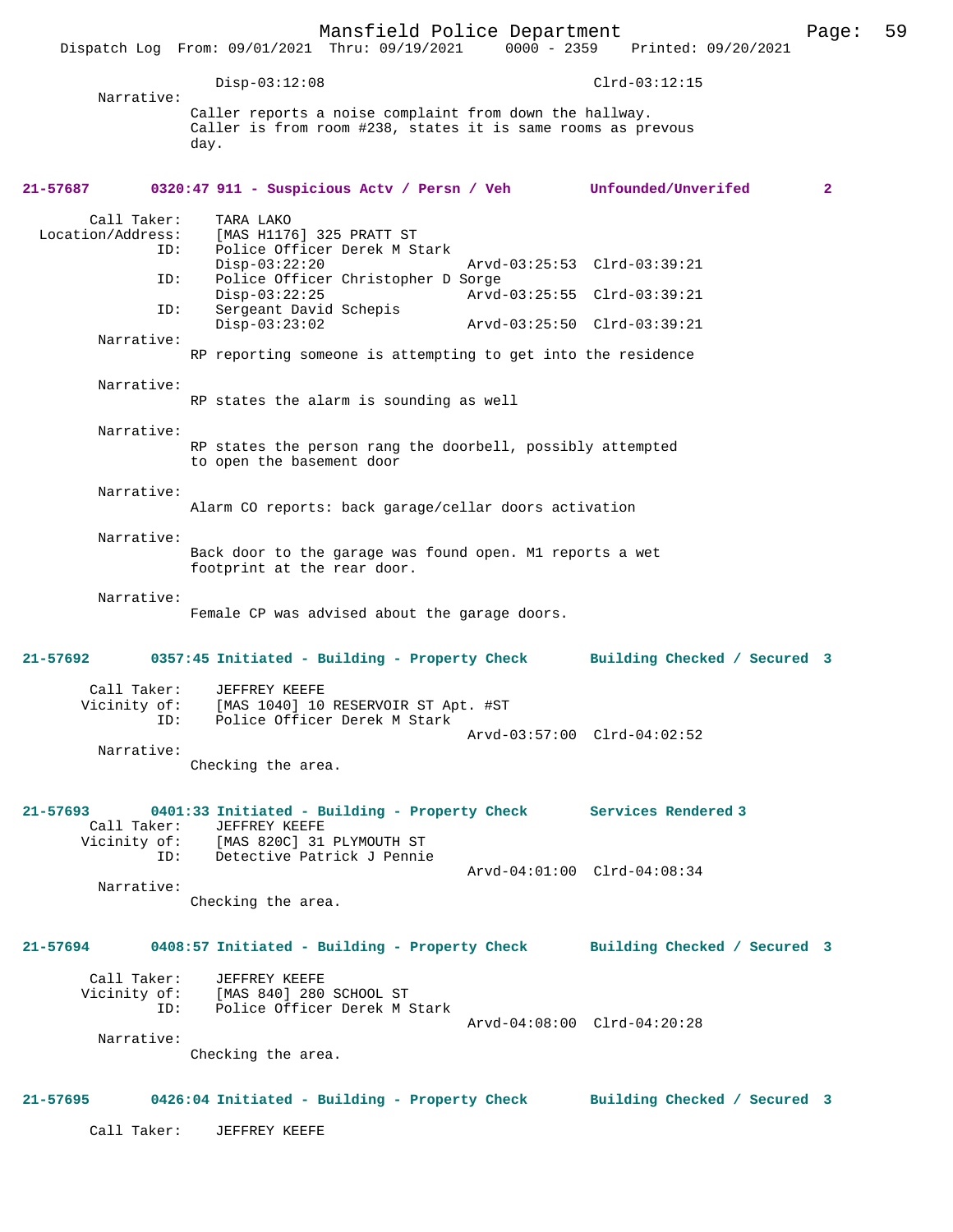Mansfield Police Department Fage: 60 Dispatch Log From: 09/01/2021 Thru: 09/19/2021 0000 - 2359 Printed: 09/20/2021 Vicinity of: [MAS 4] 31 HAMPSHIRE ST<br>TD: Police Officer Derek M S ID: Police Officer Derek M Stark Arvd-04:26:00 Clrd-04:39:54 Narrative: Checking the area. **21-57696 0451:51 Initiated - Building - Property Check Building Checked / Secured 3** Call Taker: JEFFREY KEEFE Vicinity of: [MAS 2] 60 FORBES BLVD ID: Police Officer Derek M Stark Arvd-04:51:00 Clrd-05:02:03 Narrative: Checking the area. **21-57697 0522:26 Initiated - Motor Vehicle Stop Services Rendered 3**  Call Taker: JEFFREY KEEFE<br>Vicinity of: [MAS] 363 NORTH MAIN ST @ 54 CHAUNCY ST Vicinity of: [MAS] 363 NORTH MAIN ST @ 54 CHAUNCY ST ID: Police Officer Derek M Stark Arvd-05:22:00 Clrd-05:30:19 Vehicle: BLU 2021 TOYT HIGHLANDER Reg: PC MA 3GBR49 VIN: 5TDBZRBH4MS531971 Narrative: Citation issued for speed on Pratt st. **21-57698 0539:36 Initiated - Building - Property Check Building Checked / Secured 3** Call Taker: JEFFREY KEEFE Vicinity of: [MAS 834] 261 CHAUNCY ST ID: Police Officer Derek M Stark Arvd-05:39:00 Clrd-05:49:36 Narrative: Checking the area. **21-57706 0705:35 Other - Assist Other Agency Spoken To 3**  Call Taker: Kerri Bishop<br>Location/Address: [MAS] 12 BONI Location/Address: [MAS] 12 BONNEY LN Apt. #7 ID: Police Officer Christopher D Sorge Disp-07:09:16 Arvd-07:13:30 Clrd-07:18:02 Vehicle: GRY 2009 HYUN ELANTR Reg: PC MA 3CNX41 VIN: KMHDU46D09U690275 Narrative: Brockton PD, Ptrl. Monteiro requested attempt to contact operator of vehicle involved in MVA in their city. Requested they contact Brockton PD Narrative: RO was spoken to and will be calling. **21-57709 0722:58 Initiated - Building - Property Check Building Checked / Secured 3** Call Taker: Ryan O'Rourke Location/Address: [MAS 820C] 31 PLYMOUTH ST ID: Detective Patrick J Pennie Arvd-07:22:00 Clrd-07:32:33 Narrative: Checking the area. **21-57717 0852:35 Initiated - Building - Property Check Building Checked / Secured 3** Call Taker: Ryan O'Rourke<br>Location/Address: [MAS 907E] 39 ess: [MAS 907E] 390 WEST ST<br>ID: Police Officer Mark O'O Police Officer Mark O'Connor Arvd-08:52:00 Clrd-08:57:19 Police Officer Matthew A Souza Narrative: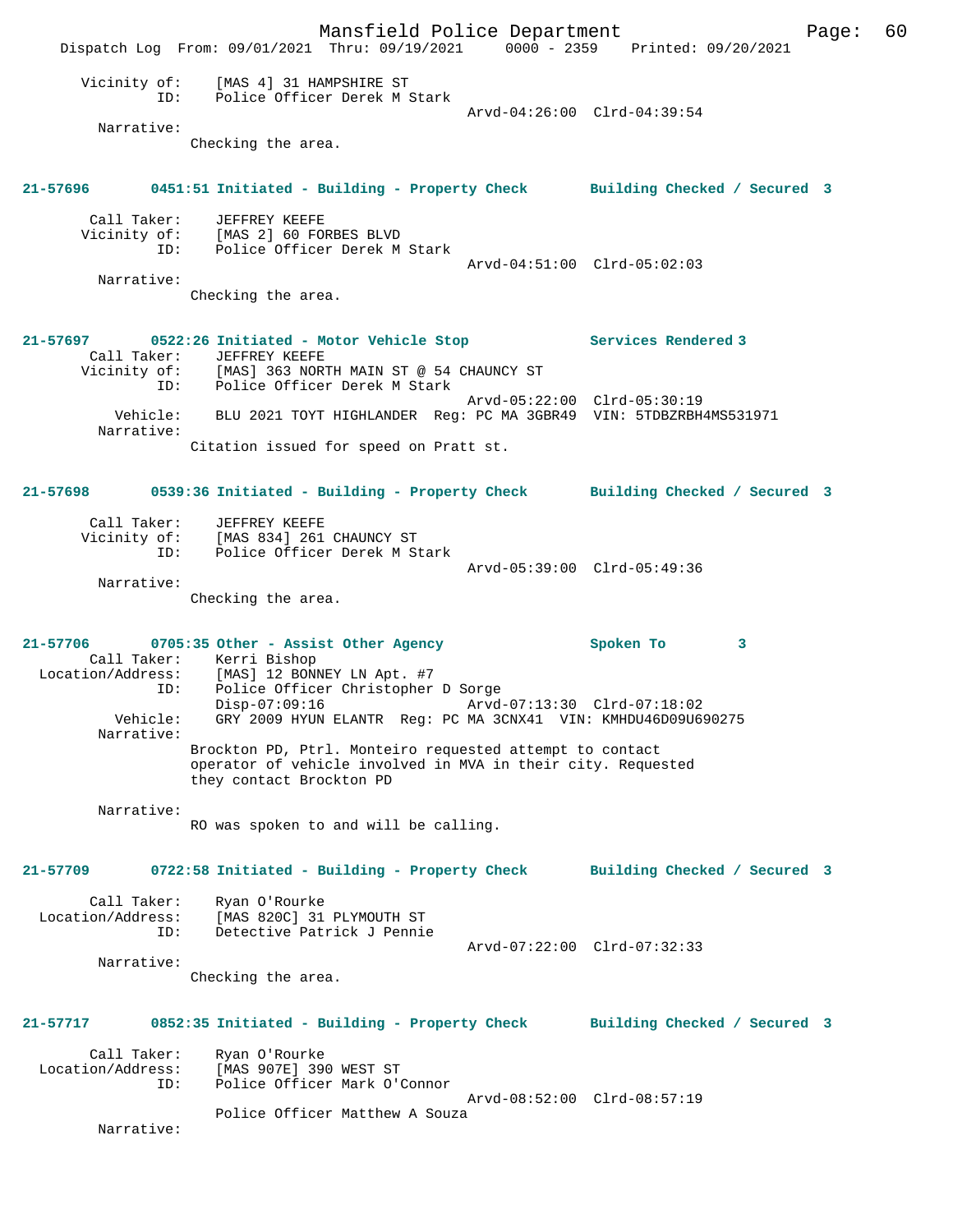Checking the area.

| 21-57719<br>Call Taker:<br>ID:          | 0856:50 Phone - Assist Fire Department<br>Ryan O'Rourke<br>Location/Address: [MAS H2268] 39 SOUTH MAIN ST<br>Sergeant John R Armstrong<br>$Disp-08:58:06$ | Services Rendered 2<br>Arvd-08:59:12 Clrd-09:04:38 |
|-----------------------------------------|-----------------------------------------------------------------------------------------------------------------------------------------------------------|----------------------------------------------------|
| Narrative:                              | Assisting the FD with a fire related incident. Nature: Tree<br>leaning on wires to residence.                                                             |                                                    |
| Narrative:                              | DPW requested for tree thats cracked, leaning towards house.<br>Message left for on call person.                                                          |                                                    |
| 21-57720                                | 0906:14 Initiated - Building - Property Check Building Checked / Secured 3                                                                                |                                                    |
| Call Taker:<br>Location/Address:<br>ID: | Ryan O'Rourke<br>[MAS 1040] 10 RESERVOIR ST Apt. #ST<br>Police Officer Mark O'Connor                                                                      | Arvd-09:06:00 Clrd-09:10:03                        |
| Narrative:                              | Police Officer Matthew A Souza                                                                                                                            |                                                    |
|                                         | Checking the area.                                                                                                                                        |                                                    |
| $21 - 57721$                            | 0909:06 Initiated - Building - Property Check                                                                                                             | Building Checked / Secured 3                       |
| Call Taker:<br>Vicinity of:<br>ID:      | Ryan O'Rourke<br>[MAS] 4 ERICK RD @ 15 BONNEY LN<br>Police Officer Beau J Palanza                                                                         |                                                    |
| Narrative:                              | Checking the area.                                                                                                                                        | Arvd-09:09:00 Clrd-09:19:22                        |
|                                         |                                                                                                                                                           |                                                    |
|                                         |                                                                                                                                                           |                                                    |
| $21 - 57727$                            | 0940:46 911 - Disturbance / Gathering                                                                                                                     | Investigated - Report Taken 1                      |
| Call Taker:<br>Location/Address:<br>ID: | Kerri Bishop<br>[MAS 281A]<br>Sergeant Brian P Thibault                                                                                                   |                                                    |
| ID:                                     | $Disp-09:42:00$<br>Police Officer Mark O'Connor                                                                                                           | Arvd-09:48:02 Clrd-10:05:16                        |
| Narrative:                              | $Disp-09:42:11$<br>Police Officer Matthew A Souza                                                                                                         | Arvd-09:43:26 Clrd-10:05:18                        |
| Narrative:                              |                                                                                                                                                           |                                                    |
|                                         |                                                                                                                                                           |                                                    |
| Narrative:                              |                                                                                                                                                           |                                                    |
| Refer To Incident:                      | $21MAS-959-OF$                                                                                                                                            |                                                    |
| 21-57731                                | 1007:02 Initiated - Building - Property Check                                                                                                             | Building Checked / Secured 3                       |
| Call Taker:<br>Location/Address:<br>ID: | Ryan O'Rourke<br>[MAS 820C] 31 PLYMOUTH ST<br>Detective Christopher P Walsh                                                                               |                                                    |
| ID:                                     | Detective Patrick J Pennie                                                                                                                                | Arvd-10:07:00 Clrd-10:16:40                        |

Checking the area.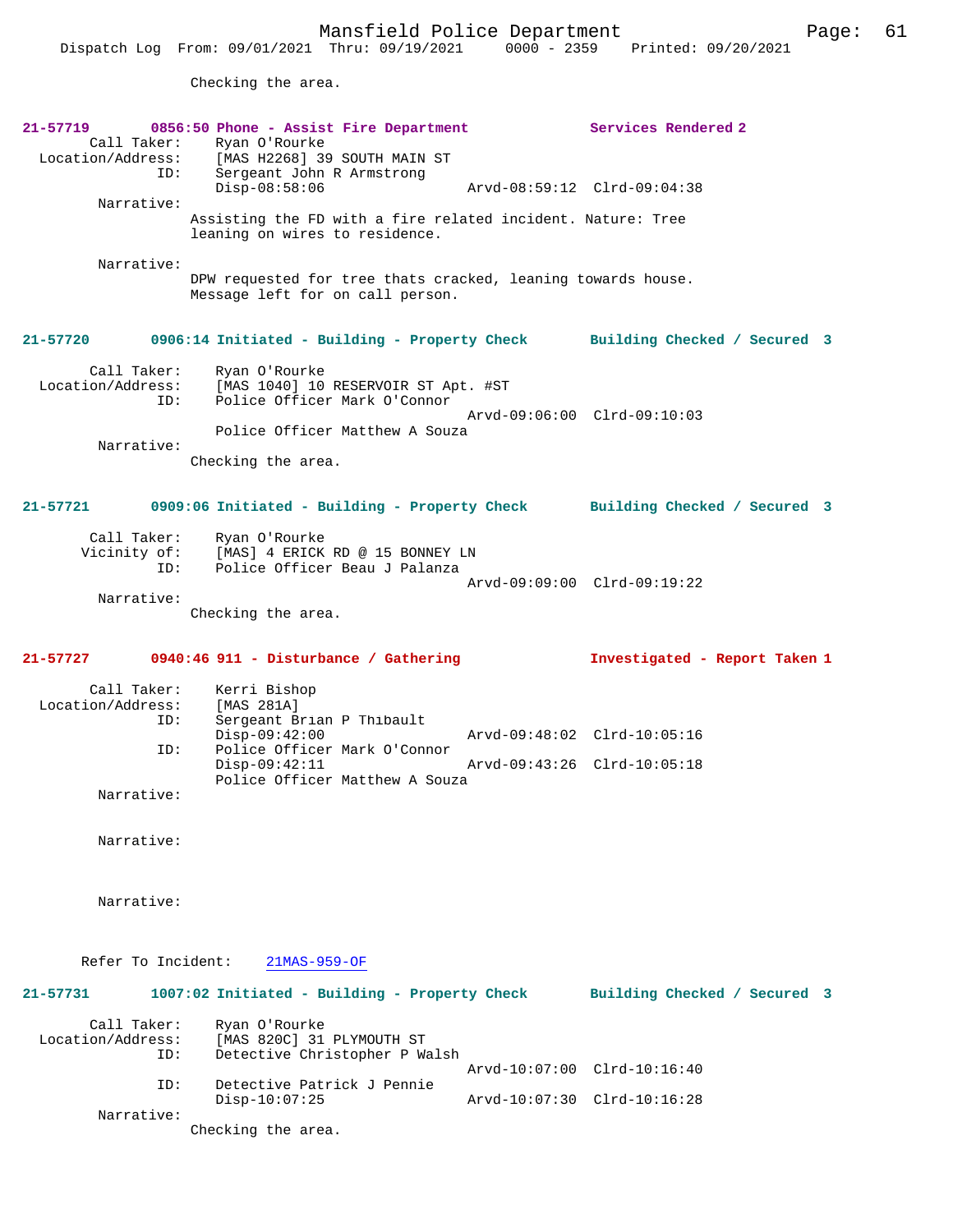Mansfield Police Department Fage: 62

| $21 - 57733$                                     | 1025:07 Phone - Well Being Check<br>Call Taker: Kerri Bishop<br>Location/Address: [MAS 255] 377 CHAUNCY ST                             | Spoken To                     | 3 |
|--------------------------------------------------|----------------------------------------------------------------------------------------------------------------------------------------|-------------------------------|---|
| ID:                                              | Police Officer Mark O'Connor<br>$Disp-10:26:46$<br>Police Officer Matthew A Souza                                                      | Arvd-10:29:33 Clrd-10:34:14   |   |
| Vehicle:<br>Narrative:                           | GRY 2017 NISS ALTIMA Reg: PC MA 7VL194 VIN: 1N4AL3AP5HN349281                                                                          |                               |   |
|                                                  | caller reports vehicle in front of the wine and spirits,<br>silver altima with three young children.                                   |                               |   |
| Narrative:                                       | caller reports the mother is back to the vehicle and putting<br>items in the trunk now.                                                |                               |   |
| Narrative:                                       | vehicle left the area towards 106 towards the gas pumps                                                                                |                               |   |
| Narrative:                                       | caller reports took a right onto 106.                                                                                                  |                               |   |
| Narrative:                                       | Vehicle left on arrival. M12 speaking with caller.                                                                                     |                               |   |
| 21-57736                                         | 1037:17 Initiated - Building - Property Check Building Checked / Secured 3                                                             |                               |   |
| Call Taker:<br>Vicinity of:<br>ID:               | Ryan O'Rourke<br>[MAS 840] 280 SCHOOL ST<br>Police Officer Mark O'Connor                                                               |                               |   |
| Narrative:                                       | Police Officer Matthew A Souza                                                                                                         | Arvd-10:37:00 Clrd-10:47:20   |   |
|                                                  | Checking the area.                                                                                                                     |                               |   |
| $21 - 57741$<br>Call Taker:<br>Location/Address: | 1114:44 Initiated - Building - Property Check Services Rendered 3<br>Ryan O'Rourke<br>[MAS 1002] 250 EAST ST                           |                               |   |
| ID:<br>ID:                                       | Police Officer Beau J Palanza<br>Police Officer Mark O'Connor                                                                          | Arvd-11:14:00 Clrd-11:46:39   |   |
|                                                  | $Disp-11:46:22$<br>Police Officer Matthew A Souza                                                                                      | Arvd-11:46:25 Clrd-11:55:42   |   |
| Narrative:                                       | Checking the area.                                                                                                                     |                               |   |
| Narrative:                                       | MELD has been notified and responding for a wire down in<br>front of the middle school.                                                |                               |   |
| $21 - 57743$                                     | $1117:09$ Phone - Vandalism                                                                                                            | Investigated - Report Taken 3 |   |
| Call Taker:<br>Location/Address:<br>ID:          | Josesph Shebertes<br>[MAS 1040] 10 RESERVOIR ST Apt. #ST<br>Police Officer Mark O'Connor                                               |                               |   |
| Vehicle:<br>Vehicle:<br>Narrative:               | $Disp-11:19:39$<br>Police Officer Matthew A Souza<br>BRO 2006 HOND LL CRV Req: PC MA 9KF435<br>BLK 2008 INFI LL FX35 Req: PC MA 286G40 | Arvd-11:27:50 Clrd-11:37:19   |   |
|                                                  | caller report vehicle possibly had their tires slashed.<br>honda cry color brown.                                                      |                               |   |
| Narrative:                                       | M12 reporting another vehicle vandalized overnight, gas tank                                                                           |                               |   |
|                                                  | was siphoned.                                                                                                                          |                               |   |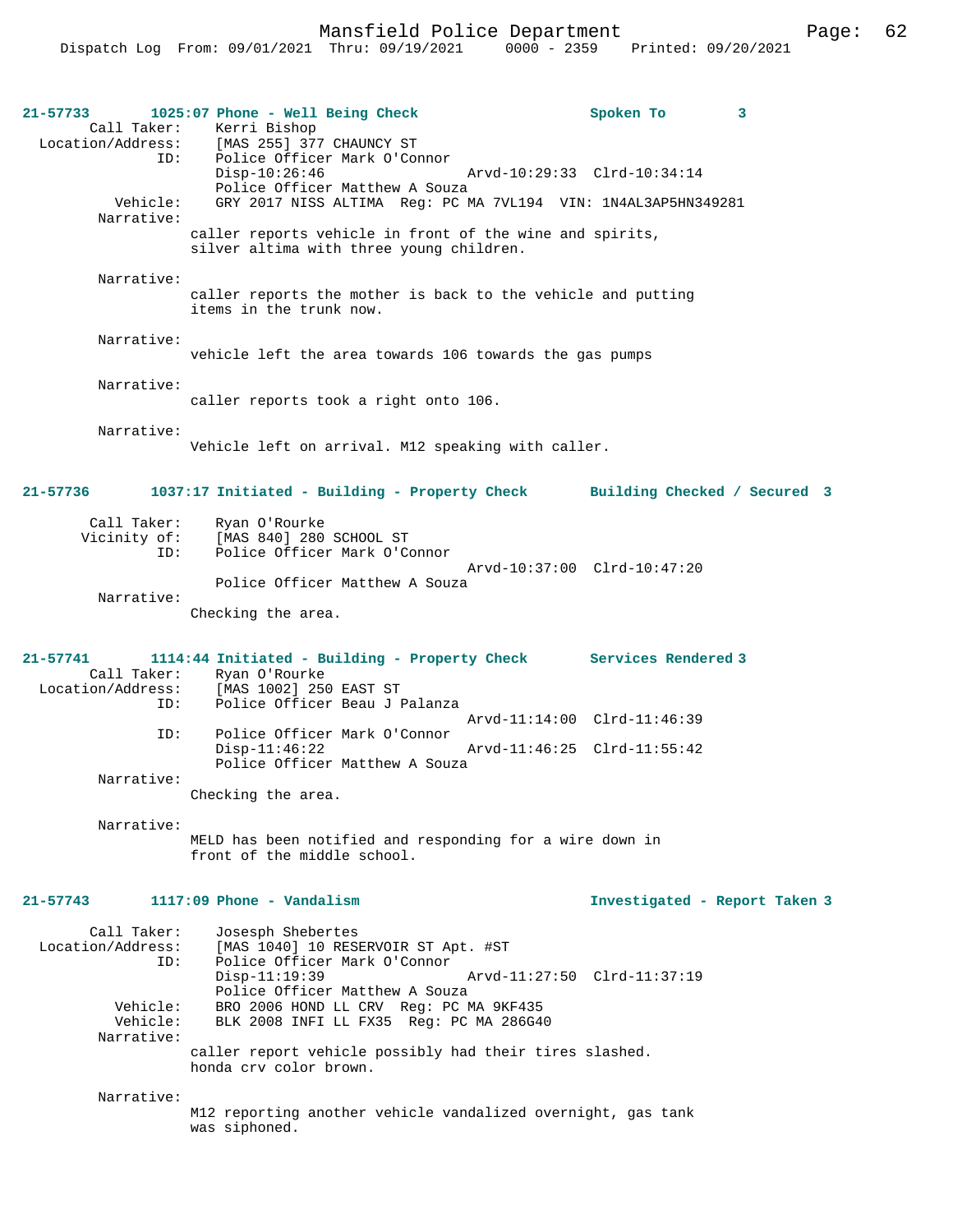Mansfield Police Department Page: 63 Dispatch Log From: 09/01/2021 Thru: 09/19/2021 0000 - 2359 Printed: 09/20/2021 Refer To Incident: 21MAS-960-OF **21-57744 1120:18 Radio - Disabled Motor Vehicle Gone on Arrival 3**  Call Taker: Ryan O'Rourke<br>Location/Address: [MAS 149B] 240 [MAS 149B] 240 FORBES BLVD ID: Sergeant John R Armstrong Disp-11:21:05 Arvd-11:25:08 Clrd-11:27:41 Narrative: Reported DMV in the area. **21-57755 1211:16 Initiated - Building - Property Check Building Checked / Secured 3** Call Taker: Ryan O'Rourke<br>Location/Address: [MAS 820C] 31 [MAS 820C] 31 PLYMOUTH ST ID: Detective Patrick J Pennie Arvd-12:11:00 Clrd-12:18:40 ID: Detective Christopher P Walsh Disp-12:11:34 Arvd-12:11:39 Clrd-12:18:30 Narrative: Checking the area. **21-57759 1249:12 Initiated - Motor Vehicle Stop Citation / Warning Issued 3** Call Taker: Ryan O'Rourke Location/Address: [MAS] JAMESON CT ID: Police Officer Beau J Palanza Arvd-12:49:00 Clrd-12:53:41<br>Vehicle: RED 2005 FORD RANGER Req: PC MA 6SP776 VIN: 1FTZR15E25PA RED 2005 FORD RANGER Reg: PC MA 6SP776 VIN: 1FTZR15E25PA89317 Narrative: mv stop. Narrative: citation issued to RO for speeding. **21-57763 1313:22 Initiated - Building - Property Check Building Checked / Secured 3** Call Taker: Ryan O'Rourke Location/Address: [MAS 417] 9 FRANCIS AVE ID: Police Officer Beau J Palanza Arvd-13:13:00 Clrd-13:24:22 Narrative: Checking the area. **21-57768 1350:11 Initiated - Building - Property Check Building Checked / Secured 3** Call Taker: Ryan O'Rourke Location/Address: [MAS H6454] 781 WARE ST Police Officer Beau J Palanza Arvd-13:50:00 Clrd-13:55:28 Narrative: Checking the area. **21-57769 1359:11 Initiated - Building - Property Check Building Checked / Secured 3** Call Taker: Ryan O'Rourke<br>Location/Address: [MAS 820C] 31 Location/Address: [MAS 820C] 31 PLYMOUTH ST ID: Detective Patrick J Pennie Arvd-13:59:00 Clrd-14:09:04 ID: Detective Christopher P Walsh Disp-14:02:23 Arvd-14:02:29 Clrd-14:09:07 Narrative: Checking the area.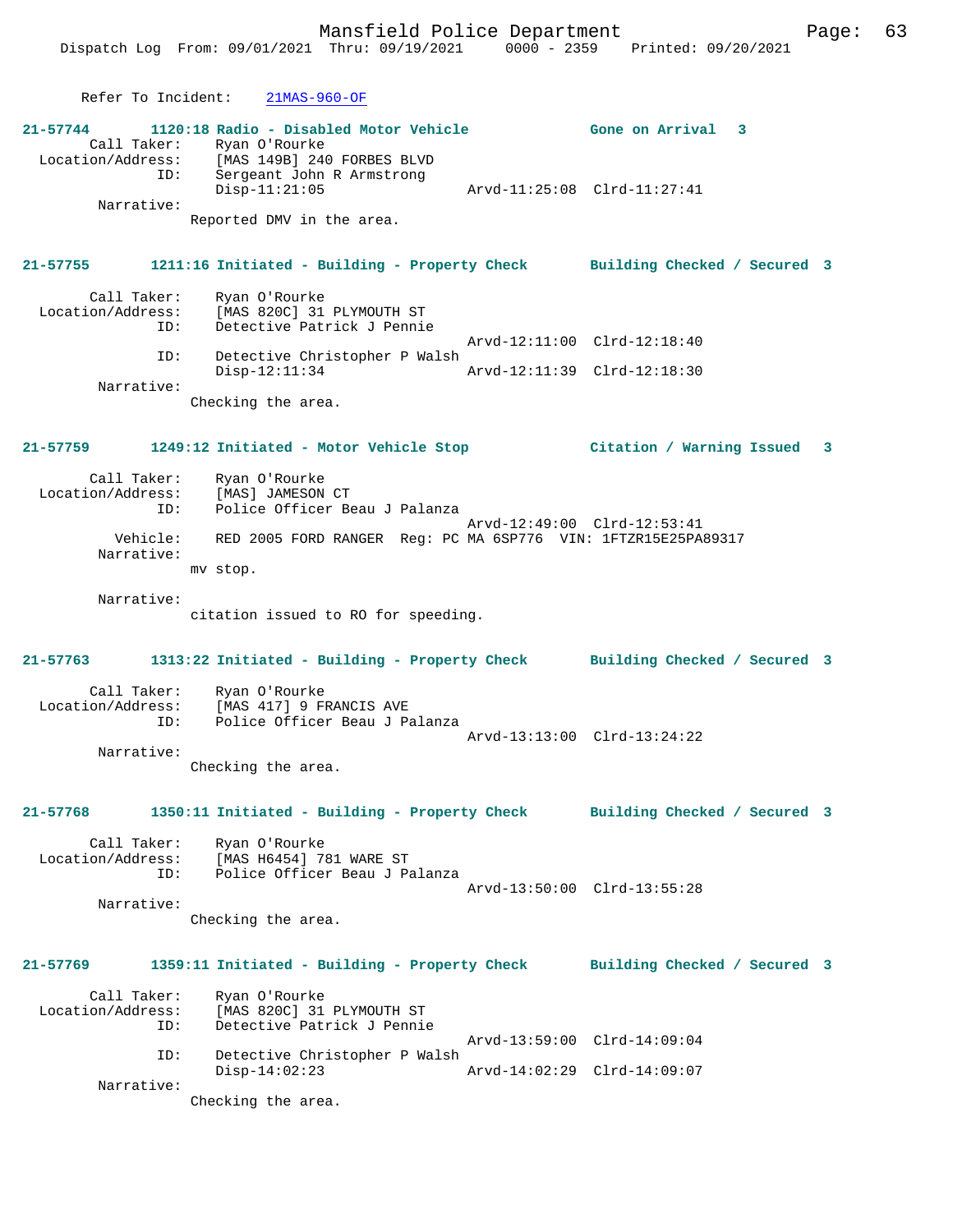Mansfield Police Department Page: 64 Dispatch Log From: 09/01/2021 Thru: 09/19/2021 0000 - 2359

**21-57780 1618:12 Phone - Motor Veh Acc - No Injury Investigated - Report Taken 1** Call Taker: Josesph Shebertes<br>Location/Address: [MAS 255] 377 CHA ress: [MAS 255] 377 CHAUNCY ST<br>ID: Police Officer Danielle C Police Officer Danielle C Titus Disp-16:20:10 Arvd-16:29:06 Clrd-16:49:23<br>Vehicle: WHI 2017 TOYT TACOMA Req: PAS MA SN50BJ VIN: 3TMCZ5AN7HM Vehicle: WHI 2017 TOYT TACOMA Reg: PAS MA SN50BJ VIN: 3TMCZ5AN7HM115603 GRY 2019 KIA UT SPORTAGE Reg: PC MA 817BT5 VIN: KNDPMCAC6K7579566 Narrative: officer wanted for a paper exchange. 2 car mva no injuries. first row on the pharmacy side. Refer To Accident: 21MAS-255-AC **21-57792 1707:35 Phone - Vandalism Investigated - Report Taken 3** Call Taker: Kerri Bishop Location/Address: [MAS 432] 12 BONNEY LN Apt. #4 Police Officer Bryan Hurley Disp-17:09:47 Arvd-17:15:56 Clrd-17:36:53 Police Officer Joshua S Ellender Narrative: caller reports vandalism to his motorcycle, would have occured some time after 10 pm last night. Refer To Incident: 21MAS-961-OF **21-57797 1744:30 Initiated - Building - Property Check Building Checked / Secured 3** Call Taker: Ryan O'Rourke<br>Location/Address: [MAS 820C] 31 ess: [MAS 820C] 31 PLYMOUTH ST<br>ID: Lieutenant Thomas R Connom Iieutenant Thomas R Connor Arvd-17:44:00 Clrd-17:49:16 Narrative: Checking the area. **21-57798 1751:08 Initiated - Motor Vehicle Stop Citation / Warning Issued 3** Call Taker: Ryan O'Rourke Vicinity of: [MAS] EAST ST @ HOPE ST<br>ID: Police Officer Bryan Hu: Police Officer Bryan Hurley Arvd-17:51:00 Clrd-18:01:08 Police Officer Joshua S Ellender ID: Police Officer David J Pepicelli Disp-17:52:09 Arvd-17:52:12 Clrd-18:00:44 Vehicle: GRY 2008 AUDI A6 Reg: PC MA 3KNL84 VIN: WAUEH74F28N021787 Narrative: mv stop. Narrative: citation issued to the operator for speed at East and Branch. **21-57808 1827:12 Phone - Suspicious Actv / Persn / Veh Spoken To 2**  Call Taker: Josesph Shebertes<br>Iocation/Address: [MAS 982] 111 HOPE ess: [MAS 982] 111 HOPE ST<br>TD: Police Officer Brvan B Police Officer Bryan Hurley Disp-18:33:52 Arvd-18:46:08 Clrd-19:13:38 Police Officer Joshua S Ellender Narrative: caller reports her daughter was playing with another child at the playground and the child asked to leave the playground to play with barbies where the mother witnessed a white male approx 30s wearing an olive green shirt with barbies near him and is concerned. approx an hour and a half old.

Narrative: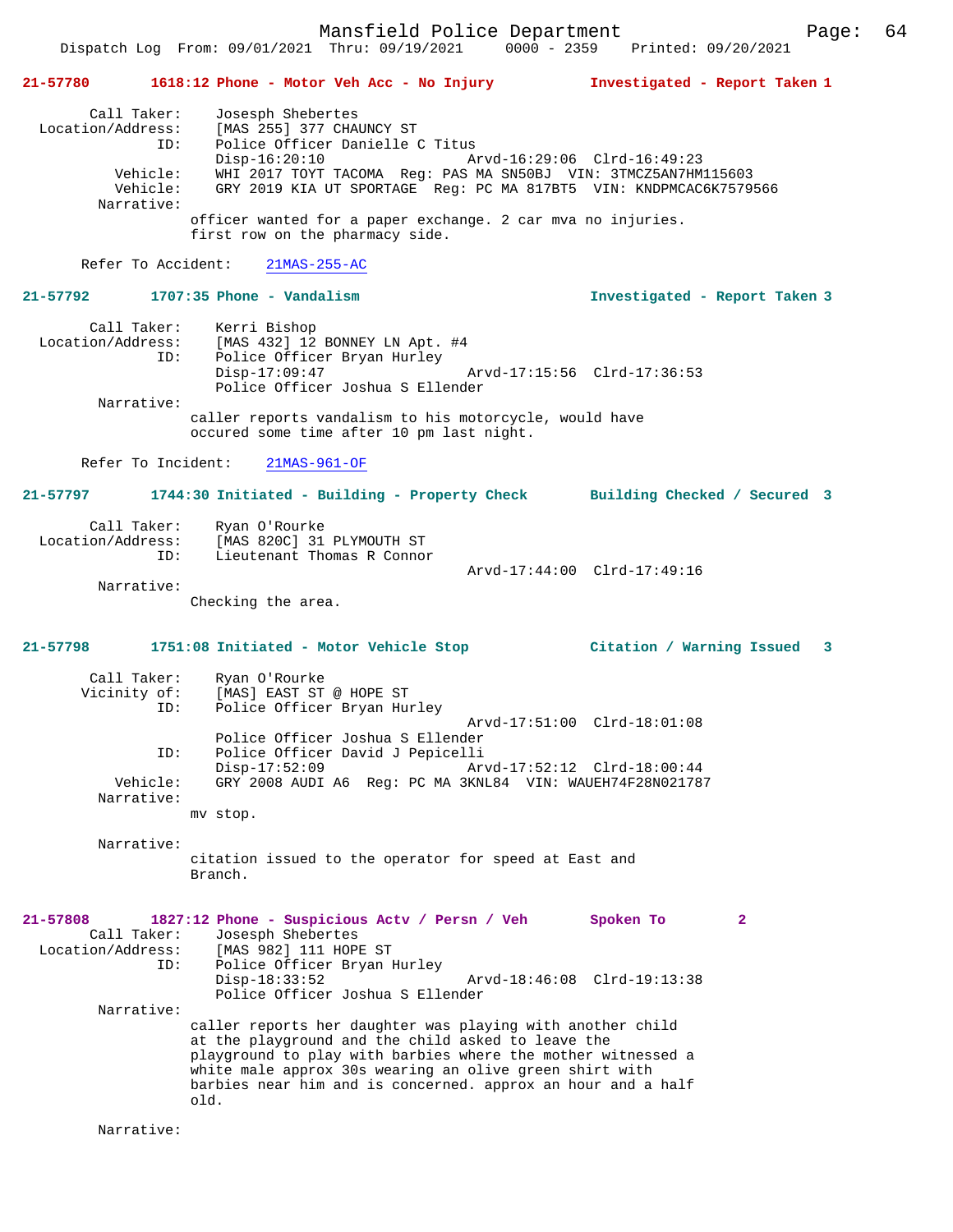Spoke to a party who is believed to not be involved, heading to the address of the RP.

Narrative:

Spoke to RP, from description it appears previous party may have been correct person, however nothing suspicious is deemed to have occurred after speaking to them both

## **21-57816 1911:04 Initiated - Motor Vehicle Stop Citation / Warning Issued 3**

 Call Taker: NICHOLAS GOYETTE Location/Address: [MAS 1] 50 WEST ST<br>ID: Police Officer Dav. Police Officer David J Pepicelli Arvd-19:11:00 Clrd-19:26:41<br>Vehicle: BLK 2016 GMC TERRAI Reg: PC MA 1CLT56 VIN: 2GKFLSEK8G630 BLK 2016 GMC TERRAI Reg: PC MA 1CLT56 VIN: 2GKFLSEK8G6301399 Narrative:

Out with a MVST, REG showing EXPI.

Attempting to renew online.

Narrative:

Able to renew online.

| 21-57820            | 2007:30 Phone - Disturbance / Gathering                                                       | Incident Report 1                        |  |
|---------------------|-----------------------------------------------------------------------------------------------|------------------------------------------|--|
| Call Taker:         | NICHOLAS GOYETTE<br>Location/Address: [MAS] 792 WEST ST Apt. #C                               |                                          |  |
| ID:                 | Police Officer Bryan Hurley<br>$Disp-20:07:46$<br>Police Officer Joshua S Ellender            | Arvd-20:12:30 Clrd-21:01:15              |  |
| ID:                 | Sergeant Jeffrey G Bombard<br>$Disp-20:07:48$                                                 | Arvd-20:37:55 Clrd-23:04:35              |  |
| ID:                 | Police Officer Danielle C Titus<br>$Disp-20:08:03$                                            | Arvd-20:12:47 Clrd-09/07/2021 @ 00:11:03 |  |
| ID:                 | Police Officer David J Pepicelli<br>$Disp-20:41:26$                                           | Arvd-20:41:27 Clrd-23:09:36              |  |
| Narrative:          |                                                                                               |                                          |  |
|                     | Physical altercation between neighbors from C-208/C-206, C-<br>206 female has a broken ankle. |                                          |  |
|                     | FD enroute as well                                                                            |                                          |  |
| Narrative:          |                                                                                               |                                          |  |
|                     | susp has pnk shirt blue shorts                                                                |                                          |  |
| Narrative:          | M1 reports 1 female in custody.                                                               |                                          |  |
| Narrative:          | M11 to meet at station for booking                                                            |                                          |  |
| Narrative:          |                                                                                               |                                          |  |
|                     | M12 transporting 1 female back to station.                                                    |                                          |  |
|                     | S/M 57474 @ 2042.                                                                             |                                          |  |
|                     | $E/M$ 57479 @ 2050.                                                                           |                                          |  |
| Refer To Arrest:    | $21MAS-348-AR$                                                                                |                                          |  |
| Arrest:<br>Address: | SCIMONE-MILLER, LAURA STEPHANI<br>792 WEST ST Apt. #C206 MANSFIELD, MA                        |                                          |  |
| Aqe:                | 58                                                                                            |                                          |  |
| Charges:            | A&B, SERIOUS BODILY INJURY                                                                    |                                          |  |
| $21 - 57828$        | 2044:47 Initiated - Building - Property Check Building Checked / Secured 3                    |                                          |  |
| Call Taker:         | NICHOLAS GOYETTE                                                                              |                                          |  |
| Location/Address:   | [MAS 820C] 31 PLYMOUTH ST                                                                     |                                          |  |
| ID:                 | Lieutenant Thomas R Connor                                                                    |                                          |  |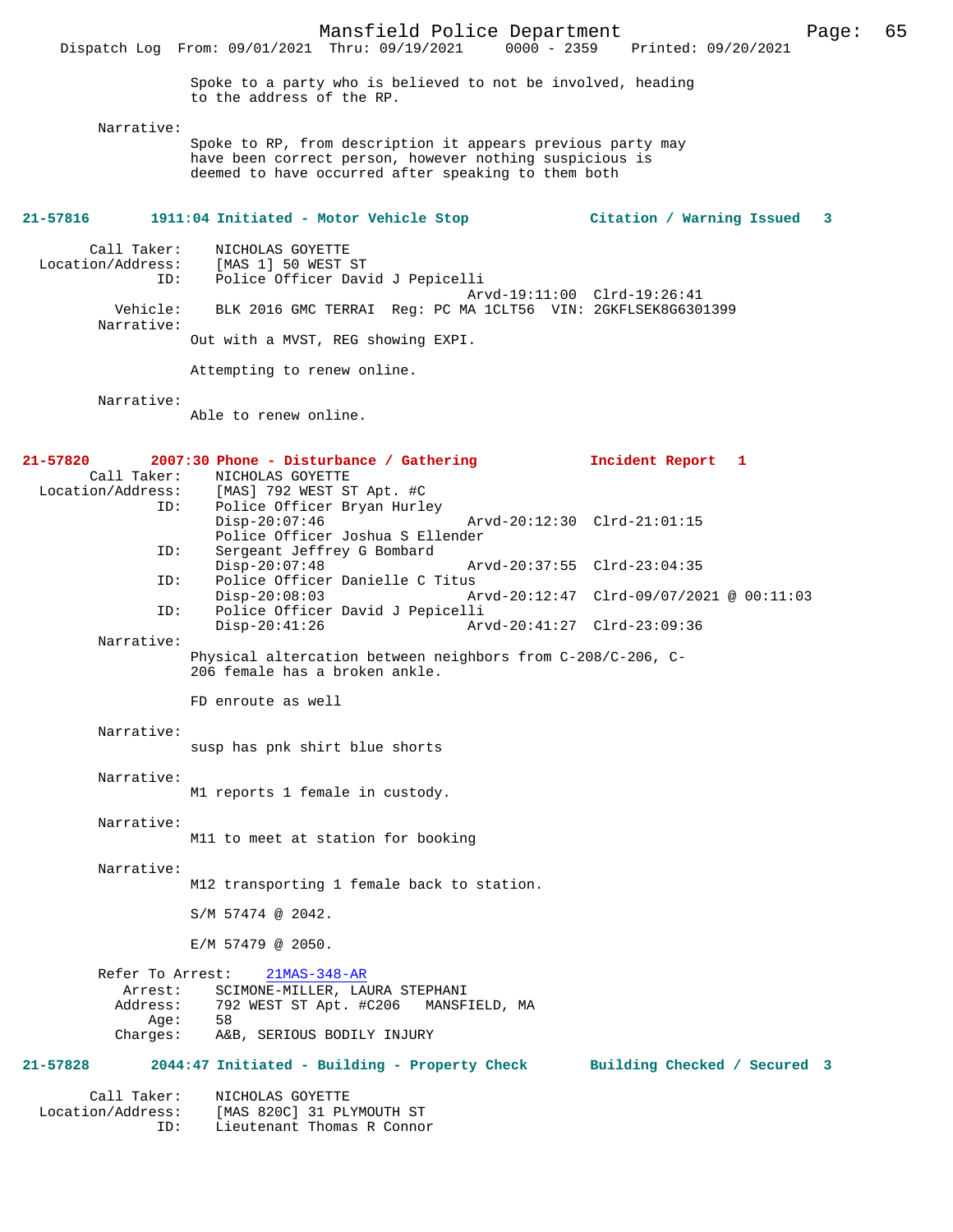Mansfield Police Department Page: 66 Dispatch Log From: 09/01/2021 Thru: 09/19/2021 0000 - 2359 Printed: 09/20/2021 Arvd-20:44:00 Clrd-20:52:32 Narrative: Checking the area. **21-57842 2127:33 911 - Erratic Oper MV / Road Rage Gone on Arrival 3**  Call Taker: Aaron Figueroa<br>Location/Address: [MAS 160] 80 NO Location/Address: [MAS 160] 80 NORTH MAIN ST ID: Police Officer Bryan Hurley Disp-21:27:59 Arvd-21:36:01 Clrd-21:50:03 Police Officer Joshua S Ellender Narrative: Caller is reporting a red pickup truck that is driving up and down the sidewalk in a red pickup, the caller stated the vehicle is headed north bound now Narrative: M3 reports nothing found, nothing damaged in area. **For Date: 09/07/2021 - Tuesday 21-57884 0155:18 Initiated - Building - Property Check Building Checked / Secured 3** Call Taker: NICHOLAS GOYETTE Location/Address: [MAS 1015] 30 CHAUNCY ST Police Officer Danielle C Titus Arvd-01:55:00 Clrd-02:02:02 Narrative: Checking the area. **21-57895 0218:29 Initiated - Building - Property Check Building Checked / Secured 3** Call Taker: NICHOLAS GOYETTE Location/Address: [MAS 907E] 390 WEST ST ID: Police Officer Meghan Birnie Arvd-02:18:00 Clrd-02:33:22 Narrative: Checking the area. **21-57900 0233:28 Initiated - Building - Property Check Building Checked / Secured 3** Call Taker: NICHOLAS GOYETTE Location/Address: [MAS 322] 31 HAMPSHIRE ST ID: Police Officer Meghan Birnie Arvd-02:33:00 Clrd-02:38:15 Narrative: Checking the area. **21-57902 0238:22 Initiated - Building - Property Check Building Checked / Secured 3** Call Taker: NICHOLAS GOYETTE Location/Address: [MAS 411] 60 FORBES BLVD ID: Police Officer Meghan Birnie Arvd-02:38:00 Clrd-02:42:18 Narrative: Checking the area. **21-57905 0247:34 Initiated - Building - Property Check Building Checked / Secured 3**

Call Taker: NICHOLAS GOYETTE<br>Location/Address: [MAS 1040] 10 RE [MAS 1040] 10 RESERVOIR ST Apt. #ST ID: Police Officer Meghan Birnie Arvd-02:47:00 Clrd-02:53:12

Narrative: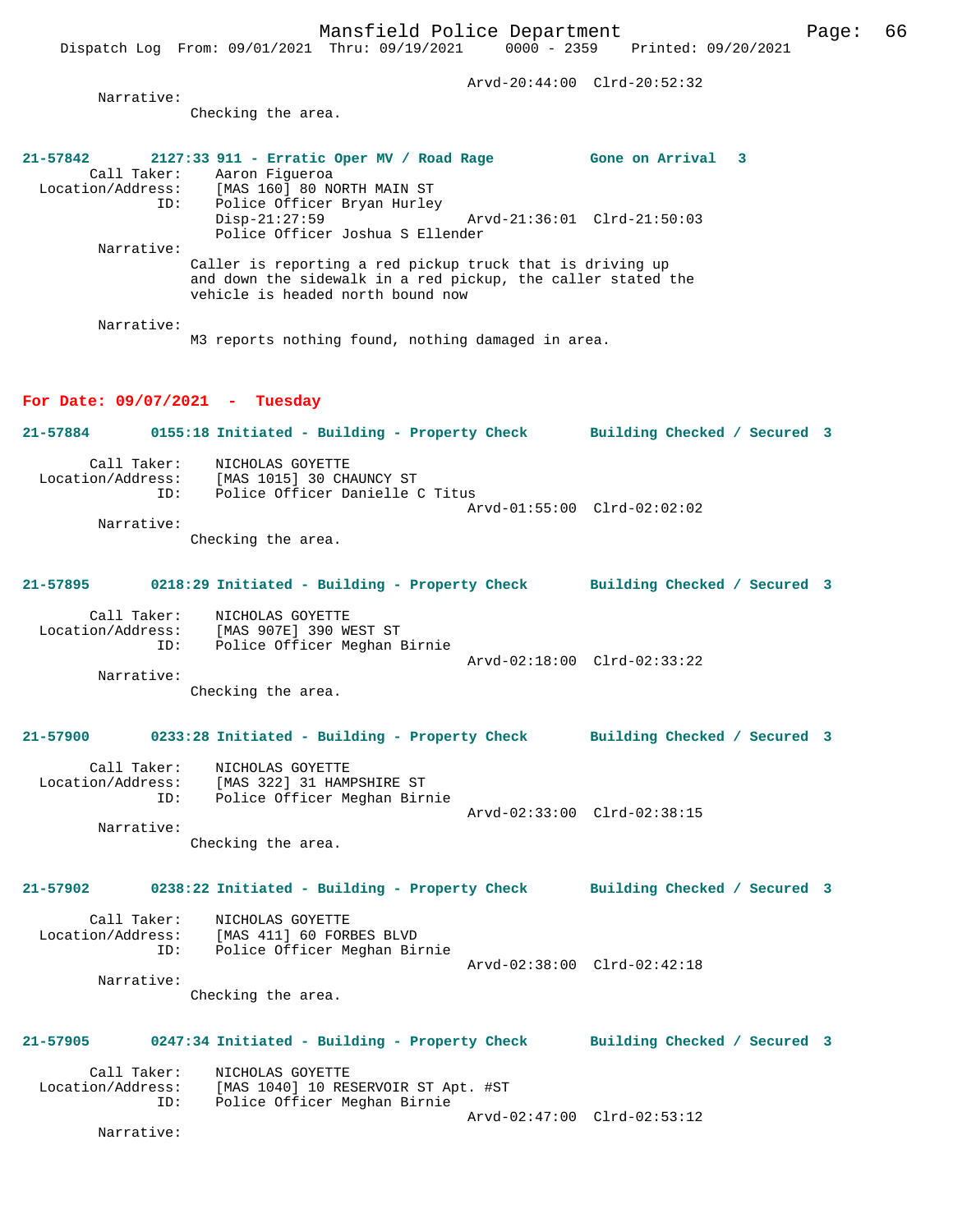Mansfield Police Department Fage: 67 Dispatch Log From: 09/01/2021 Thru: 09/19/2021 0000 - 2359 Printed: 09/20/2021 Checking the area. **21-57908 0306:28 Initiated - Building - Property Check Building Checked / Secured 3** Call Taker: NICHOLAS GOYETTE Location/Address: [MAS] NORTH MAIN ST ID: Police Officer Meghan Birnie Arvd-03:06:00 Clrd-03:14:29 Narrative: Checking the area. **21-57912 0504:38 Initiated - Building - Property Check Building Checked / Secured 3** Call Taker: NICHOLAS GOYETTE Location/Address: [MAS 992] 660 EAST ST ID: Police Officer Danielle C Titus Arvd-05:04:00 Clrd-05:08:45 Narrative: Checking the area. **21-57916 0614:49 Initiated - Building - Property Check Building Checked / Secured 3** Call Taker: NICHOLAS GOYETTE Location/Address: [MAS H6454] 781 WARE ST Police Officer Danielle C Titus Arvd-06:14:00 Clrd-06:20:48<br>Vehicle: WHI 2016 TOYT COROLLA Req: PC MA 115LB2 VIN: 2T1BURHE9GC WHI 2016 TOYT COROLLA Reg: PC MA 115LB2 VIN: 2T1BURHE9GC670597 Narrative: Checking the area. **21-57925 0651:41 Phone - Assist Fire Department Referred to Other Agency 2** Call Taker: APRIL LEHANE Location/Address: [MAS 254A] 47 MAPLE ST ID: Police Officer Danielle C Titus Disp-06:52:18 Arvd-06:58:59 Clrd-06:59:45 Narrative: Assisting FD with a medical incident. Nature: masterbox activation Narrative: Testing on site **21-57960 0900:57 Phone - 911 Hang-ups & Verifications Confirmed misdial/Accdntl Call 2**  Call Taker: William Casey Location/Address: [MAS H2345] 31 BRANCH ST ID: Police Officer Michael T Fitzgerald Disp-09:02:33 Arvd-09:10:39 Clrd-09:11:29 Narrative: Checking on a 911 hang up. Contact made?:yes Cellphone? (y/n):yes, party will wait on stairs Uncertainty radius: **21-57969 0923:26 Phone - 911 Hang-ups & Verifications Confirmed misdial/Accdntl Call 2**  Call Taker: Emily Archer Location/Address: [MAS] 250 EAST ST ID: Detective Kenneth E Wright<br>Disp-09:26:44 Disp-09:26:44 Arvd-09:27:15 Clrd-09:35:54 Narrative: Checking on a 911 open call. Contact made?:N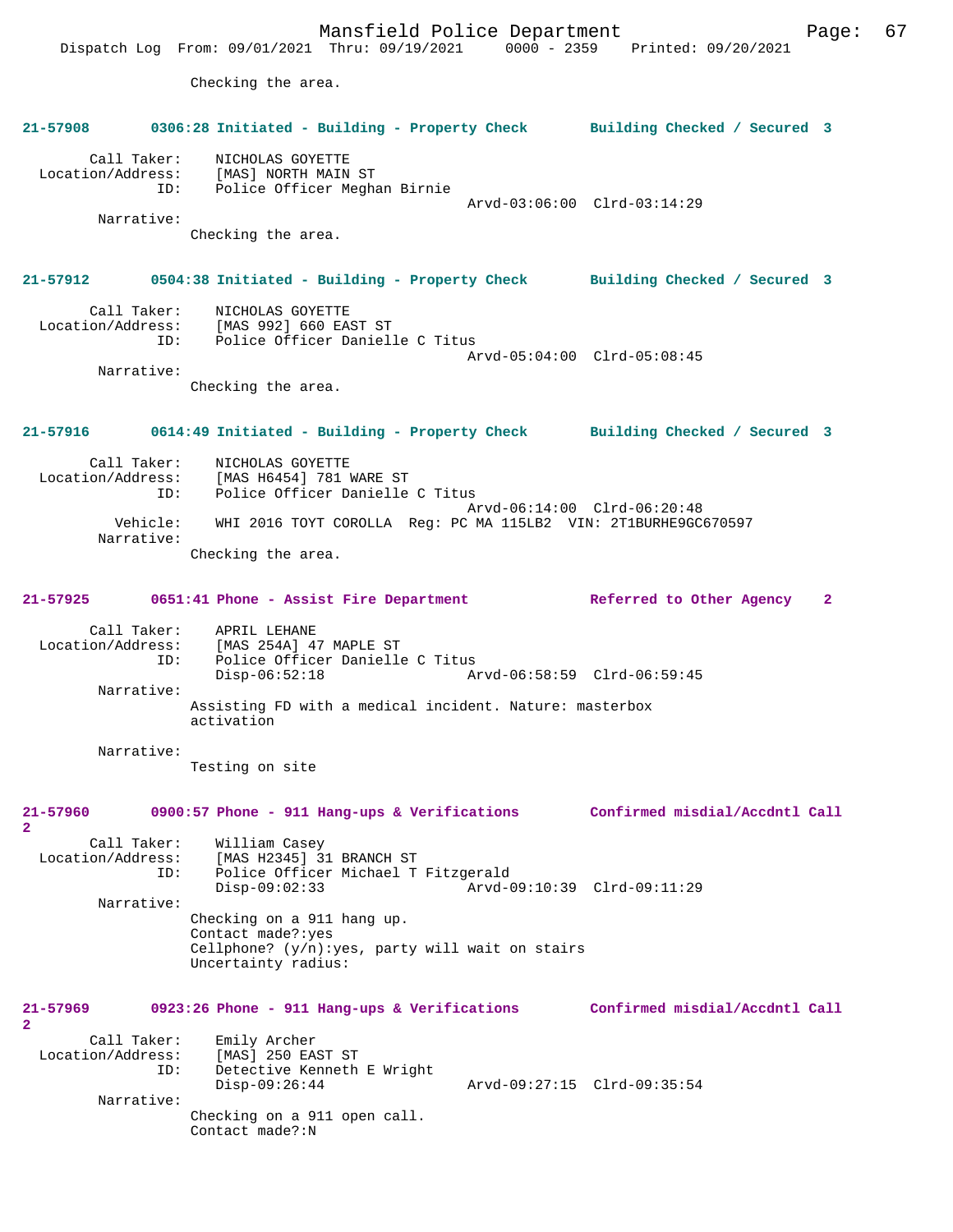Mansfield Police Department Page: 68 Dispatch Log From: 09/01/2021 Thru: 09/19/2021 0000 - 2359 Printed: 09/20/2021 Cellphone? (y/n):Y Uncertainty radius:45 meters **21-57973 0941:58 Initiated - Motor Vehicle Stop Citation / Warning Issued 3** Call Taker: Kieran M Ruth<br>Vicinity of: [MAS] 1424 WES Vicinity of: [MAS] 1424 WEST ST ID: Police Officer Beau J Palanza Arvd-09:41:00 Clrd-09:47:09 Vehicle: BLK 2019 CHEV SILVER Reg: PC MA 8SL642 VIN: 3GCUYGED1KG179548 Narrative: MV stop Narrative: Cited for speed **21-57976 1015:17 Initiated - Building - Property Check Building Checked / Secured 3** Call Taker: Kieran M Ruth<br>Location/Address: [MAS 907E] 390 [MAS 907E] 390 WEST ST ID: Police Officer Beau J Palanza Arvd-10:15:00 Clrd-10:27:48 Narrative: Checking the area. **21-57978 1027:01 Phone - Assist Fire Department Referred to Other Agency 2** Call Taker: Emily Archer Location/Address: [MAS H3399] 175 BALCOM ST ID: Police Officer Beau J Palanza Disp-10:28:15 Arvd-10:30:33 Clrd-10:40:11 Vehicle: BLU 2015 TOYT VA SIENNA Reg: PC MA 3DZ329 VIN: 5TDZK3DC0FS663033 Narrative: Assisting the FD with a fire related incident. Nature:Caller locked out of the house. **21-57986 1110:06 Initiated - Building - Property Check Building Checked / Secured 3** Call Taker: Kieran M Ruth Location/Address: [MAS 418] 21 FRANCIS AVE ID: Police Officer Mark O'Connor Arvd-11:10:00 Clrd-11:19:26 Police Officer Matthew A Souza Narrative: Checking the area. **21-57988 1126:47 Initiated - Building - Property Check Referred to Other Agency 3** Call Taker: Emily Archer<br>ion/Address: [MAS] MYSTIC LN Location/Address: ID: Police Officer Mark O'Connor Arvd-11:26:00 Clrd-11:29:19 Police Officer Matthew A Souza Narrative: Checking the area. **21-57991 1130:53 Initiated - Building - Property Check Building Checked / Secured 3** Call Taker: Kieran M Ruth<br>Location/Address: [MAS] 4 ERICK ess: [MAS] 4 ERICK RD @ 15 BONNEY LN<br>ID: Police Officer Mark O'Connor Police Officer Mark O'Connor Arvd-11:30:00 Clrd-11:45:21 Police Officer Matthew A Souza Narrative: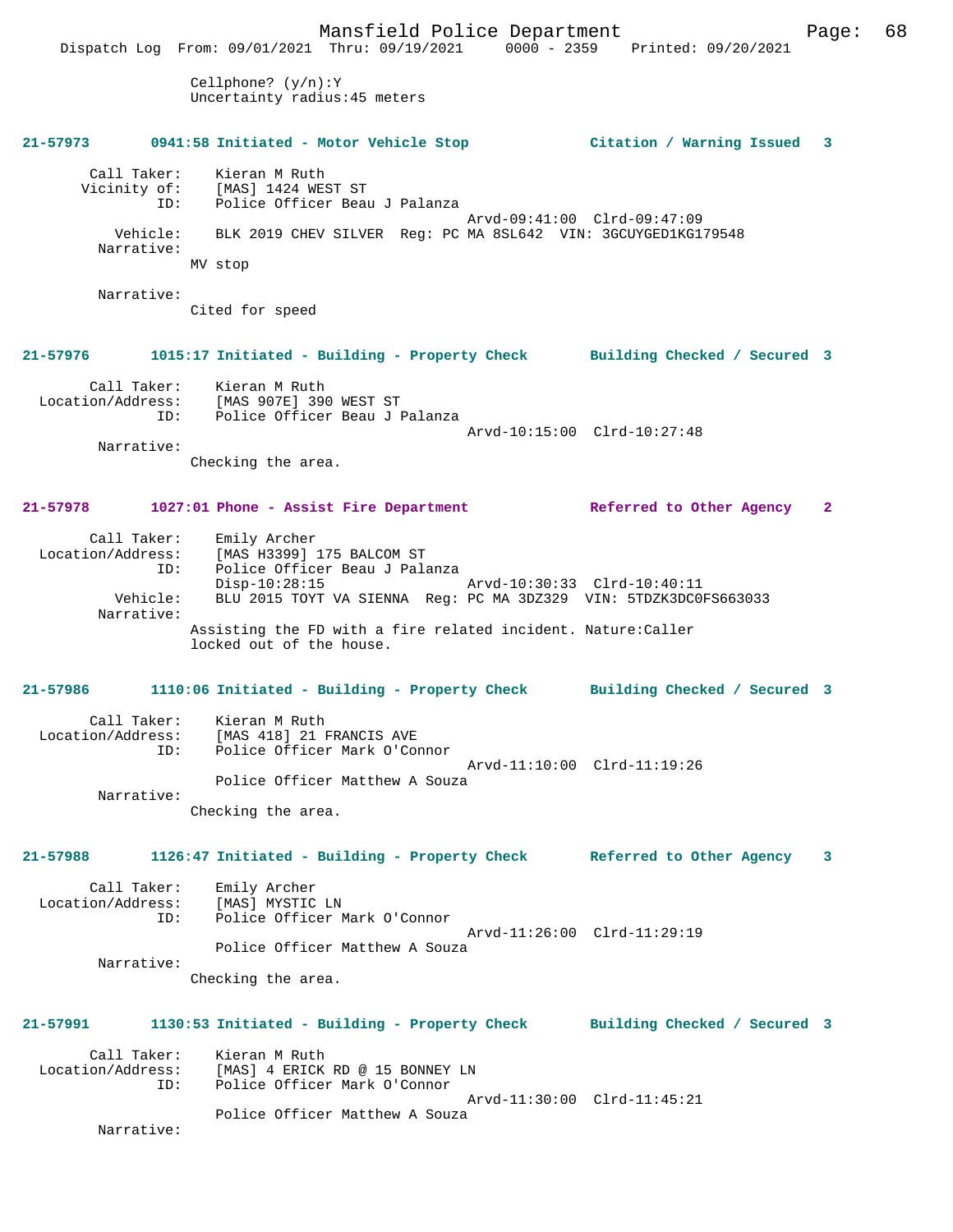Checking the area.

| $21 - 57992$                                   | 1130:18 Phone - 911 Hang-ups & Verifications                                                                                                                                    | Unfounded/Unverifed             | $\mathbf{2}$ |
|------------------------------------------------|---------------------------------------------------------------------------------------------------------------------------------------------------------------------------------|---------------------------------|--------------|
| Call Taker:<br>Location/Address:<br>Narrative: | Emily Archer<br>[MAS] 47 CHAUNCY ST<br>Police Officer Michael T Fitzgerald<br>ID:<br>$Disp-11:35:05$<br>Checking on a 911 open line                                             | Arvd-11:35:40 Clrd-11:38:13     |              |
|                                                | Contact made?:N<br>Cellphone? $(y/n):Y$<br>Uncertainty radius: 7 meters, no answer on call back.                                                                                |                                 |              |
| Narrative:                                     | Workers at 47 Chauncy spoken to and report no issues in the<br>area                                                                                                             |                                 |              |
| 21-57997                                       | 1152:55 Initiated - Building - Property Check Building Checked / Secured 3                                                                                                      |                                 |              |
| Call Taker:<br>Location/Address:               | Kieran M Ruth<br>[MAS 281A] 1 CROCKER ST<br>Police Officer Michael T Fitzgerald<br>ID:                                                                                          | Arvd-11:52:00 Clrd-11:59:39     |              |
| Narrative:                                     |                                                                                                                                                                                 |                                 |              |
|                                                | Checking the area.                                                                                                                                                              |                                 |              |
| 21-58021                                       | 1400:49 Phone - Assist Other Agency                                                                                                                                             | Not Home / No Answer            | 3            |
| Call Taker:<br>Location/Address:               | William Casey<br>[MAS H2771] 449 NORTH MAIN ST                                                                                                                                  |                                 |              |
|                                                | Police Officer Beau J Palanza<br>ID:<br>$Disp-14:07:22$                                                                                                                         | Arvd-14:16:02 Clrd-14:21:58     |              |
| Narrative:                                     |                                                                                                                                                                                 |                                 |              |
|                                                | Make notification for Attleboro police regarding an illegal<br>dumping in their town. If contact is made have male party<br>contact Attleboro police and ask for Officer Colon. |                                 |              |
| Narrative:                                     | Party is not home. A neighbor stated he would tell him to<br>contact Attleboro PD                                                                                               |                                 |              |
| $21 - 58043$                                   | 1559:47 Phone - Disturbance / Gathering<br>Call Taker: William Casey                                                                                                            | Gone on Arrival<br>$\mathbf{1}$ |              |
|                                                | Location/Address: [MAS] 322 N MAIN ST @ 18 THOMAS ST<br>Police Officer William C Trudell<br>ID:                                                                                 |                                 |              |
|                                                | $Disp-16:04:31$<br>Police Officer David J Pepicelli<br>ID:                                                                                                                      | Arvd-16:09:17 Clrd-16:15:30     |              |
| Narrative:                                     | $Disp-16:04:37$                                                                                                                                                                 | Arvd-16:08:02 Clrd-16:11:14     |              |
|                                                | cp reports to males fighting                                                                                                                                                    |                                 |              |
| Narrative:                                     |                                                                                                                                                                                 |                                 |              |
|                                                | male party in a striped white polo and yellow helmet on the<br>bike walking down thomas.                                                                                        |                                 |              |
| Narrative:                                     | Cp reports black chevy pick up truck drove off, no plates<br>given                                                                                                              |                                 |              |
| 21-58051<br>Call Taker:                        | 1633:57 Phone - Well Being Check<br>William Casey<br>Location/Address: [MAS H2705]<br>ID:                                                                                       | Incident Report 3               |              |
|                                                | Police Officer David J Pepicelli<br>$Disp-16:38:01$                                                                                                                             | Arvd-16:41:55 Clrd-16:56:26     |              |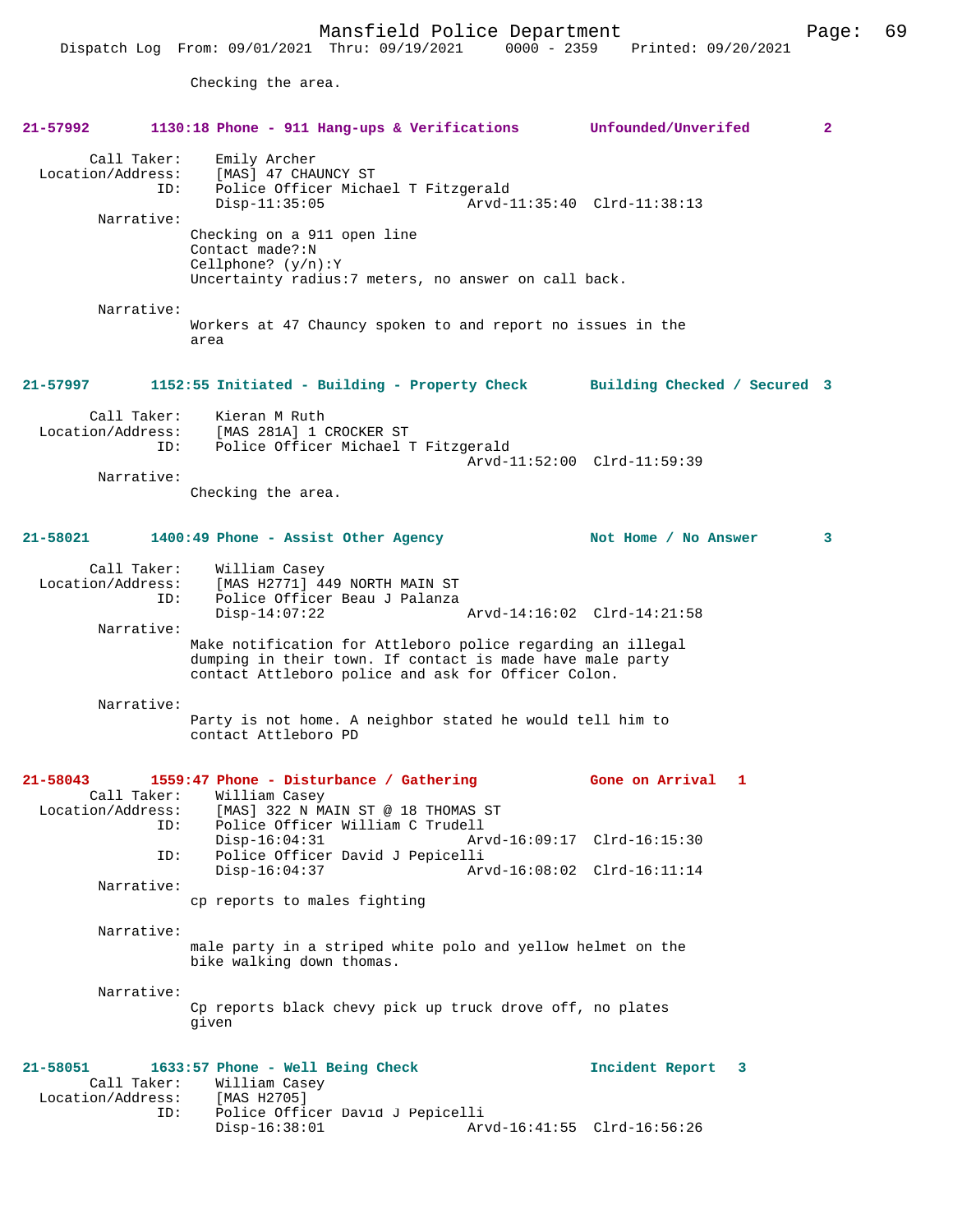|                                                       | Mansfield Police Department<br>Dispatch Log From: 09/01/2021 Thru: 09/19/2021                                                   | 0000 - 2359 Printed: 09/20/2021          | 70<br>Page: |  |
|-------------------------------------------------------|---------------------------------------------------------------------------------------------------------------------------------|------------------------------------------|-------------|--|
| ID:<br>Narrative:                                     | Police Officer William C Trudell<br>$Disp-16:38:12$                                                                             | Arvd-16:42:50 Clrd-16:56:26              |             |  |
| Narrative:                                            |                                                                                                                                 |                                          |             |  |
| Refer To Incident:                                    | $21MAS-965-OF$                                                                                                                  |                                          |             |  |
| $21 - 58061$                                          | 1726:54 Radio - Road Hazards<br>Call Taker: Ryan O'Rourke<br>Location/Address: [NON] CHARLOTTE AVE                              | Services Rendered 3                      |             |  |
| ID:<br>ID:                                            | Patrolman Rachel Mailloux<br>$Disp-17:28:18$<br>Patrolman Patricia Allen                                                        | Arvd-17:40:11 Clrd-19:13:56              |             |  |
| ID:                                                   | $Disp-19:13:52$<br>Police Officer Jay J Sparrow                                                                                 | Arvd-19:13:54 Clrd-09/08/2021 @ 01:06:35 |             |  |
| Narrative:                                            | $Disp-22:10:31$                                                                                                                 | $Clrd-22:10:36$                          |             |  |
|                                                       | Assist with road closure due to water main break.                                                                               |                                          |             |  |
| Narrative:                                            | N75 reports the detail is complete, the road is now open                                                                        |                                          |             |  |
| 21-58065                                              | 1731:13 Initiated - Follow up Investigation<br>Call Taker: Kieran M Ruth<br>Location/Address: [MAS 960C] 792 WEST ST Apt. #C206 | Services Rendered 3                      |             |  |
| ID:                                                   | Police Officer Jay J Sparrow                                                                                                    | Arvd-17:31:00 Clrd-18:02:01              |             |  |
| ID:                                                   | Sergeant Jeffrey G Bombard<br>$Disp-17:51:33$                                                                                   | Arvd-17:54:31 Clrd-18:02:01              |             |  |
| Narrative:                                            | Conducting a follow up in the area to a previously reported<br>incident.                                                        |                                          |             |  |
| Narrative:                                            | The brother showed up to the apartment to get the animals                                                                       |                                          |             |  |
| 21-58074                                              | 1827:19 Initiated - Building - Property Check                                                                                   | Building Checked / Secured 3             |             |  |
| Call Taker:<br>Location/Address:<br>ID:               | Kieran M Ruth<br>[MAS 834] 261 CHAUNCY ST<br>Police Officer Danielle C Titus                                                    | Arvd-18:27:00 Clrd-18:36:15              |             |  |
| Narrative:                                            | Checking the area.                                                                                                              |                                          |             |  |
| 21-58075                                              | 1830:24 Initiated - Building - Property Check Building Checked / Secured 3                                                      |                                          |             |  |
| Call Taker:<br>Location/Address:<br>ID:<br>Narrative: | Kieran M Ruth<br>[MAS 840] 280 SCHOOL ST<br>Police Officer Jay J Sparrow                                                        | Arvd-18:30:00 Clrd-18:45:50              |             |  |
|                                                       | Checking the area.                                                                                                              |                                          |             |  |
| 21-58077                                              | 1831:09 Phone - Assist Other Agency                                                                                             | Referred to Other Agency                 | 3           |  |
| Call Taker:<br>Location/Address:                      | Support Staff Matthew Gately<br>[MAS 433] 11 BONNEY LN Apt. #23                                                                 |                                          |             |  |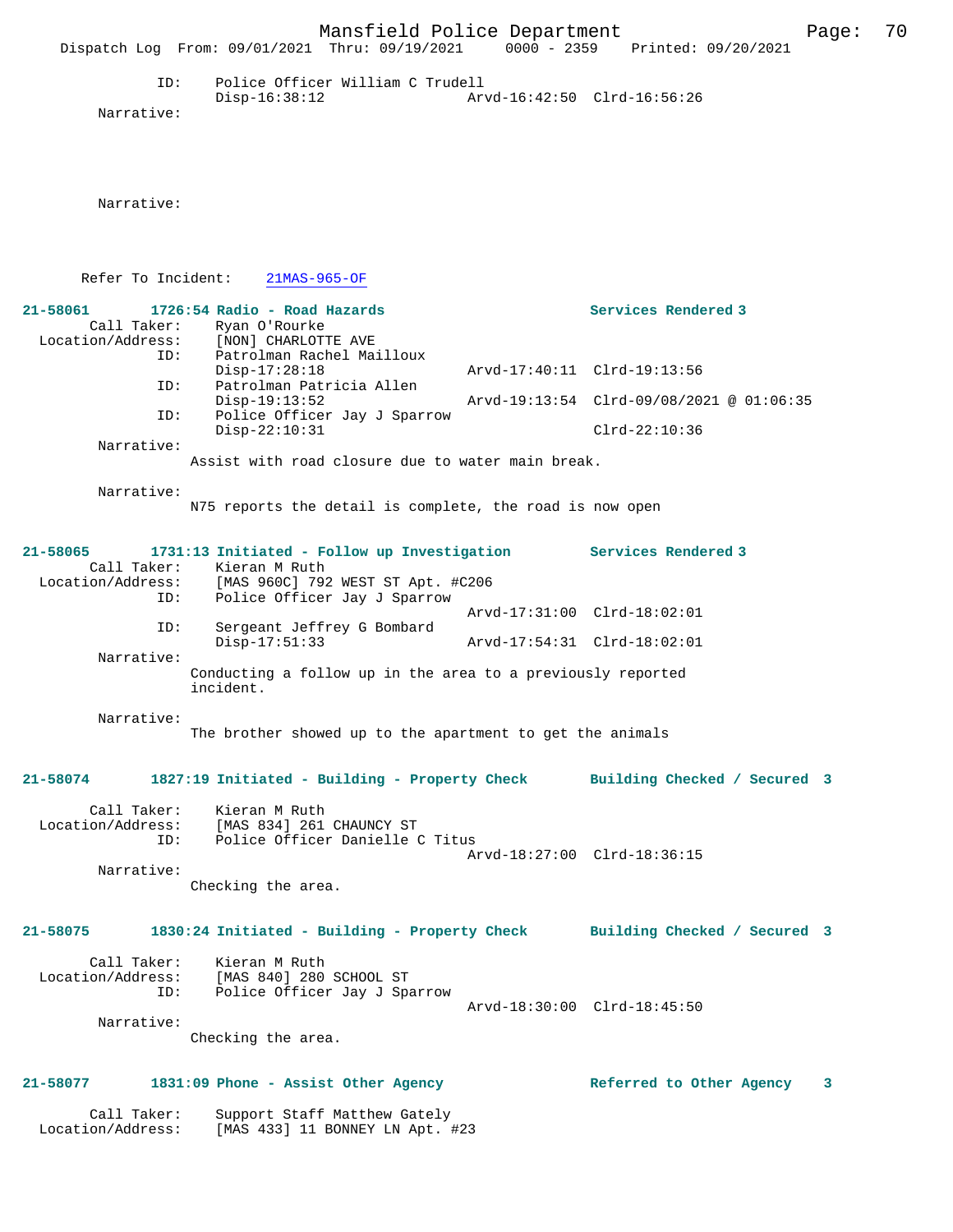Mansfield Police Department Page: 71 Dispatch Log From: 09/01/2021 Thru: 09/19/2021 ID: Police Officer William C Trudell Disp-18:34:58 Arvd-18:43:25 Clrd-19:23:11 Narrative: Ofc. Trudell will be assisting DCF with a follow up. **21-58085 1937:46 Initiated - Road Hazards Services Rendered 3**  Call Taker: TARA LAKO<br>Location/Address: [MAS] 800 ess: [MAS] 800 SOUTH MAIN ST @ 10 RESERVOIR ST<br>ID: Police Officer William C Trudell Police Officer William C Trudell Arvd-19:37:00 Clrd-19:39:32 Narrative: Ofc Trudell reports a paddle board in the middle of the road Narrative: Ofc Trudell reports it has been moved to the side of the road. **21-58086 1950:16 Phone - Suspicious Actv / Persn / Veh Gone on Arrival 2**  George Burton Location/Address: [MAS 834] 261 CHAUNCY ST ID: Police Officer Jay J Sparrow Disp-19:51:36 Arvd-19:55:44 Clrd-20:05:44<br>TD: Police Officer William C Trudell Police Officer William C Trudell<br>Disp-19:51:38 Arv Disp-19:51:38 Arvd-19:56:55 Clrd-20:05:48 ID: Sergeant Jeffrey G Bombard Disp-19:52:20 Arvd-19:56:46 Clrd-20:02:56 Narrative: CP reports male acting "weird" and appeared "out of it" Narrative: Party walked out of CVS and got into Grey/Silver SUV in parking lot in passenger seat Narrative: Sgt Bombard requesting MFD to respond Narrative: Sgt Bombard reports CVS checkes negative for the male party, releasing fire. Narrative: Ofc Sparrow reports male gone upon arrival. **21-58087 1955:39 Phone - 911 Hang-ups & Verifications Confirmed misdial/Accdntl Call 2**  Call Taker: William Mouyos Location/Address: [MAS 418F] 31 FRANCIS AVE Apt. #3105 ID: Police Officer David J Pepicelli Arvd-20:17:13 Clrd-20:24:45 Narrative: Checking on a 911 hang up. Contact made?: YES Cellphone? (y/n): YES Uncertainty radius: 95% 42 M SPOKE TO CALLER ON CALL BACK STATES NO EMERGENCY CHILD WITH PHONE **21-58092 2015:34 911 - Assist Fire Department Referred to Other Agency 2** Call Taker: TARA LAKO<br>.on/Address: [MAS] 25 COBB ST Location/Address: ID: Police Officer Danielle C Titus<br>Disp-20:19:17 Ar Disp-20:19:17 Arvd-20:24:07 Clrd-20:33:35 Narrative:

Assisting the FD with a fire related incident. Nature: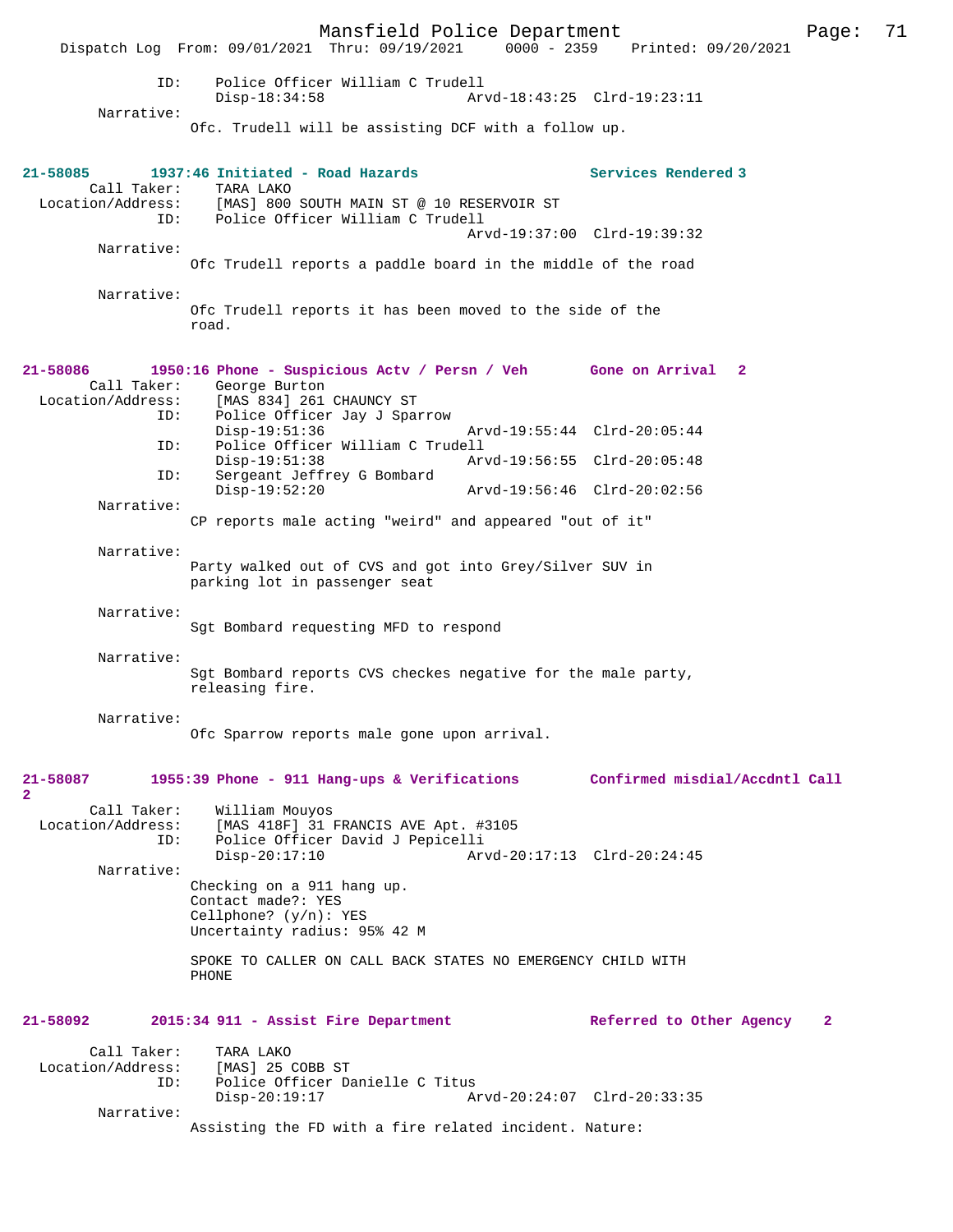Mansfield Police Department Form Page: 72 Dispatch Log From: 09/01/2021 Thru: 09/19/2021 0000 - 2359 Printed: 09/20/2021 Unwitnessed fall **21-58094 2039:01 Initiated - Building - Property Check Building Checked / Secured 3** Call Taker: TARA LAKO Location/Address: [MAS 281A] 1 CROCKER ST ID: Police Officer Danielle C Titus Arvd-20:39:00 Clrd-20:52:30 Narrative: Checking the area of the train station and train lots **21-58100 2119:14 Initiated - Building - Property Check Building Checked / Secured 3** Call Taker: <br>
MICHOLAS GOYETTE<br>
Location/Address: [MAS 814] 50 WES [MAS 814] 50 WEST CHURCH ST ID: Police Officer Danielle C Titus Arvd-21:19:00 Clrd-21:25:24 Narrative: Checking the area. **21-58104 2148:54 Phone - Assist Fire Department Referred to Other Agency 2** Call Taker: Nicole Boyer<br>Location/Address: [MAS] 35 HAM ess: [MAS] 35 HAMPDEN RD<br>ID: Police Officer Danie Police Officer Danielle C Titus Disp-21:49:47 Clrd-21:50:19<br>TD: Police Officer Jav J Sparrow Police Officer Jay J Sparrow<br>Disp-21:50:16 Disp-21:50:16 Arvd-21:58:59 Clrd-22:02:03 Narrative: Assisting the FD with a fire related incident. Nature: Masterbox activation **21-58105 2205:34 Initiated - Building - Property Check Building Checked / Secured 3** Call Taker: Nicole Boyer<br>Vicinity of: [MAS 4] 31 H. of: [MAS 4] 31 HAMPSHIRE ST<br>ID: Police Officer Jay J Spa ID: Police Officer Jay J Sparrow Arvd-22:05:00 Clrd-22:10:26 Narrative: Checking the area. **21-58106 2205:55 Initiated - Building - Property Check Building Checked / Secured 3** Call Taker: Nicole Boyer Vicinity of: [MAS] PLYMOUTH ST ID: Police Officer William C Trudell Arvd-22:05:00 Clrd-22:10:15 Narrative: Checking the area. **21-58107 2210:40 Initiated - Building - Property Check Building Checked / Secured 3** Call Taker: Nicole Boyer Vicinity of: [MAS 2] 60 FORBES BLVD<br>TD: Police Officer Jay J St Police Officer Jay J Sparrow Arvd-22:10:00 Clrd-22:13:11 Narrative: Checking the area. **21-58108 2223:23 Initiated - Building - Property Check Building Checked / Secured 3** Call Taker: Aaron Figueroa Location/Address: [MAS] 905 SOUTH MAIN ST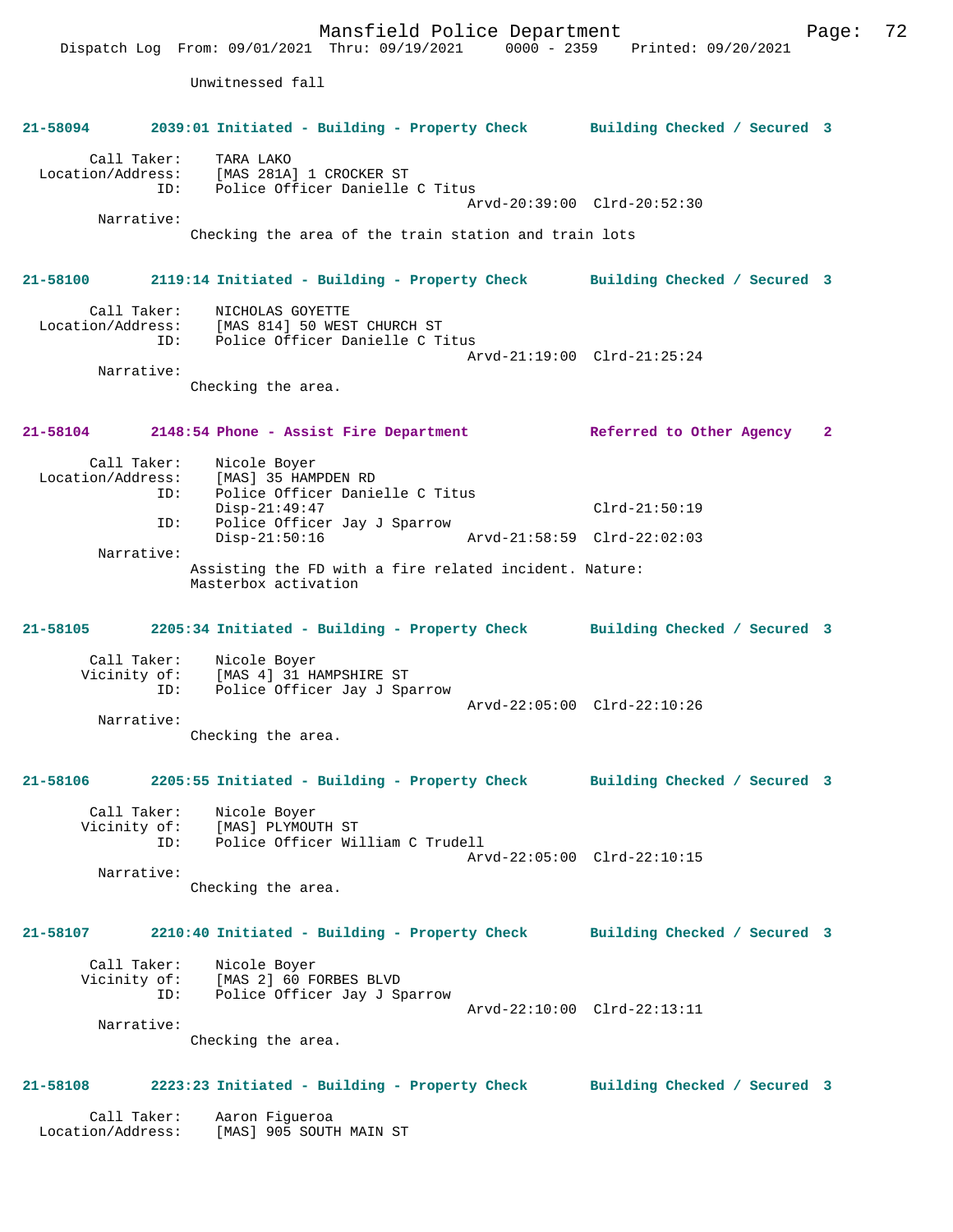Mansfield Police Department Fage: 73 Dispatch Log From: 09/01/2021 Thru: 09/19/2021 0000 - 2359 Printed: 09/20/2021 ID: Police Officer Jay J Sparrow Arvd-22:23:00 Clrd-22:26:06 Narrative: Checking the area. **For Date: 09/08/2021 - Wednesday 21-58138 0114:18 Initiated - Building - Property Check Building Checked / Secured 3** Call Taker: TARA LAKO Location/Address: [MAS 834] 261 CHAUNCY ST ID: Police Officer Christopher D Sorge Arvd-01:14:00 Clrd-01:19:08 Narrative: Checking the area. **21-58141 0119:14 Initiated - Building - Property Check Building Checked / Secured 3** Call Taker: TARA LAKO<br>Location/Address: [MAS 281A Location/Address: [MAS 281A] 1 CROCKER ST ID: Police Officer Christopher D Sorge Arvd-01:19:00 Clrd-01:28:53 Narrative: Checking the area of the train station and parking lots **21-58143 0120:52 Initiated - Building - Property Check Building Checked / Secured 3** Call Taker: TARA LAKO Location/Address: [MAS 982] 111 HOPE ST ID: Police Officer Meghan Birnie Arvd-01:20:00 Clrd-01:21:10 Narrative: Checking the area. **21-58144 0121:18 Initiated - Building - Property Check Building Checked / Secured 3** Call Taker: TARA LAKO Location/Address: [MAS 170] 255 HOPE ST ID: Police Officer Meghan Birnie Arvd-01:21:00 Clrd-01:28:08 Narrative: Checking the area. **21-58145 0128:16 Initiated - Building - Property Check Building Checked / Secured 3** Call Taker: TARA LAKO Location/Address: [MAS 1002] 250 EAST ST ID: Police Officer Meghan Birnie Arvd-01:28:00 Clrd-01:36:39 Narrative: Checking the area. **21-58156 0149:00 Initiated - Building - Property Check Building Checked / Secured 3** Call Taker: TARA LAKO Location/Address: [MAS 834] 261 CHAUNCY ST ID: Police Officer Christopher D Sorge Arvd-01:49:00 Clrd-01:54:29 Narrative: Checking the area. **21-58159 0157:42 Initiated - Building - Property Check Building Checked / Secured 3**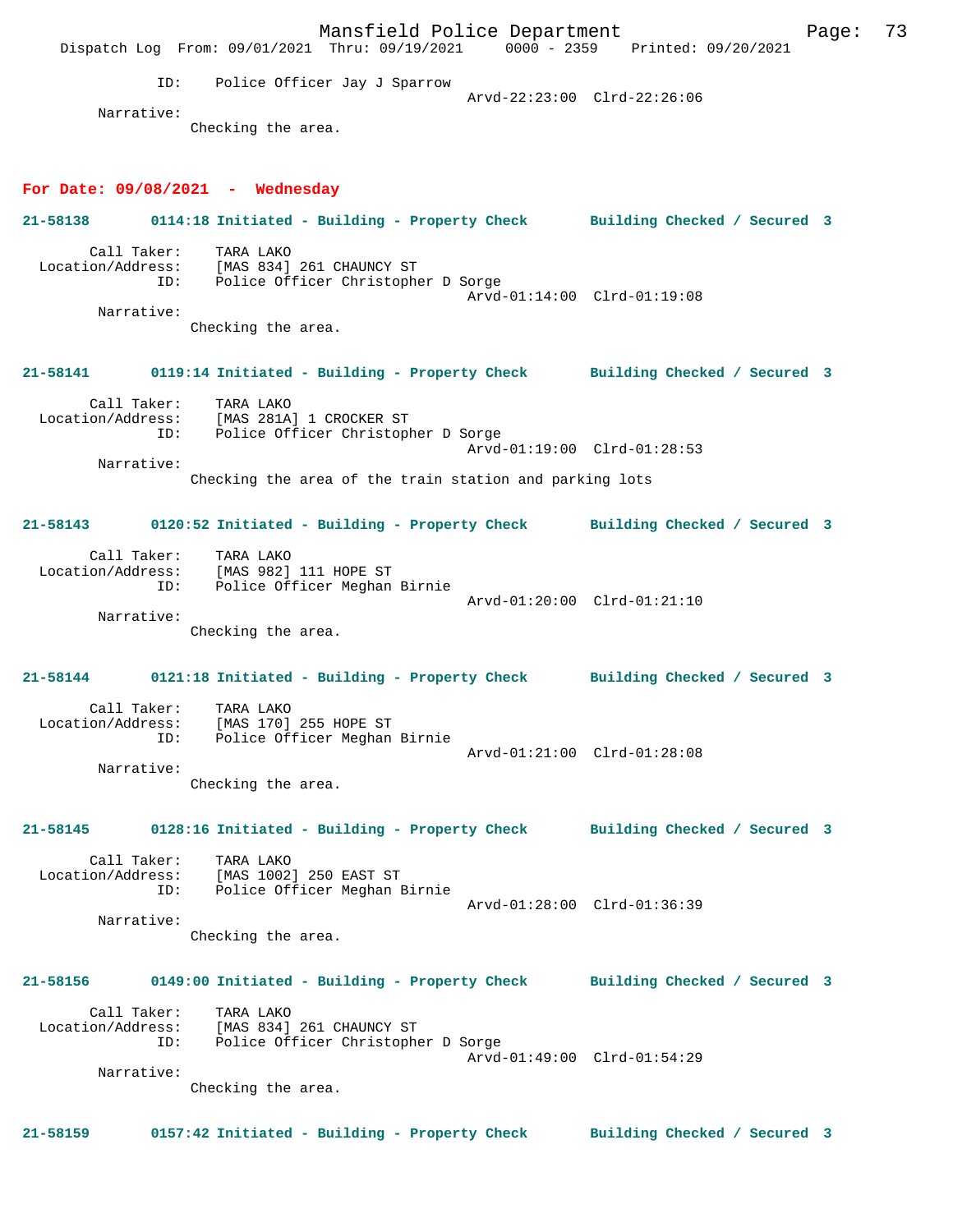Mansfield Police Department Fage: 74 Dispatch Log From: 09/01/2021 Thru: 09/19/2021 0000 - 2359 Printed: 09/20/2021 Call Taker: TARA LAKO Location/Address: [MAS 840] 280 SCHOOL ST ID: Detective Anthony R Lattanzio Arvd-01:57:00 Clrd-02:10:39 Narrative: Checking the area. **21-58161 0159:11 Initiated - Building - Property Check Building Checked / Secured 3** Call Taker: TARA LAKO Location/Address: [MAS] 4 ERICK RD @ 15 BONNEY LN ID: Police Officer Meghan Birnie Arvd-01:59:00 Clrd-02:09:07 Narrative: Checking the area. **21-58165 0214:14 Initiated - Building - Property Check Building Checked / Secured 3** Call Taker: TARA LAKO Location/Address: [MAS 930] OAK ST ID: Detective Anthony R Lattanzio Arvd-02:14:00 Clrd-02:18:46 Narrative: Checking the area. **21-58166 0237:26 Initiated - Building - Property Check Building Checked / Secured 3** Call Taker: TARA LAKO Location/Address: [MAS 907E] 390 WEST ST ID: Detective Anthony R Lattanzio Arvd-02:37:00 Clrd-02:53:52 Narrative: Checking the area. **21-58168 0247:10 Initiated - Building - Property Check Building Checked / Secured 3** Call Taker: TARA LAKO Location/Address: [MAS 139] 265 FRUIT ST ID: Police Officer Meghan Birnie Arvd-02:47:00 Clrd-03:03:44 Narrative: Checking the area. **21-58171 0357:20 Initiated - Building - Property Check Building Checked / Secured 3** Call Taker: TARA LAKO Location/Address: [MAS 992] 660 EAST ST ID: Police Officer Meghan Birnie Arvd-03:57:00 Clrd-04:01:50 Narrative: Checking the area. **21-58177 0540:30 Initiated - Motor Vehicle Stop Citation / Warning Issued 3** Call Taker: TARA LAKO Location/Address: [MAS] 276 FRANKLIN ST @ 2 POTASH RD ID: Police Officer Meghan Birnie Arvd-05:40:00 Clrd-05:45:29 Vehicle: BLK 2019 FORD FUSION Reg: PC MA 1NPF29 VIN: 3FA6P0T94KR260362 Narrative: Citation issued for marked lanes violation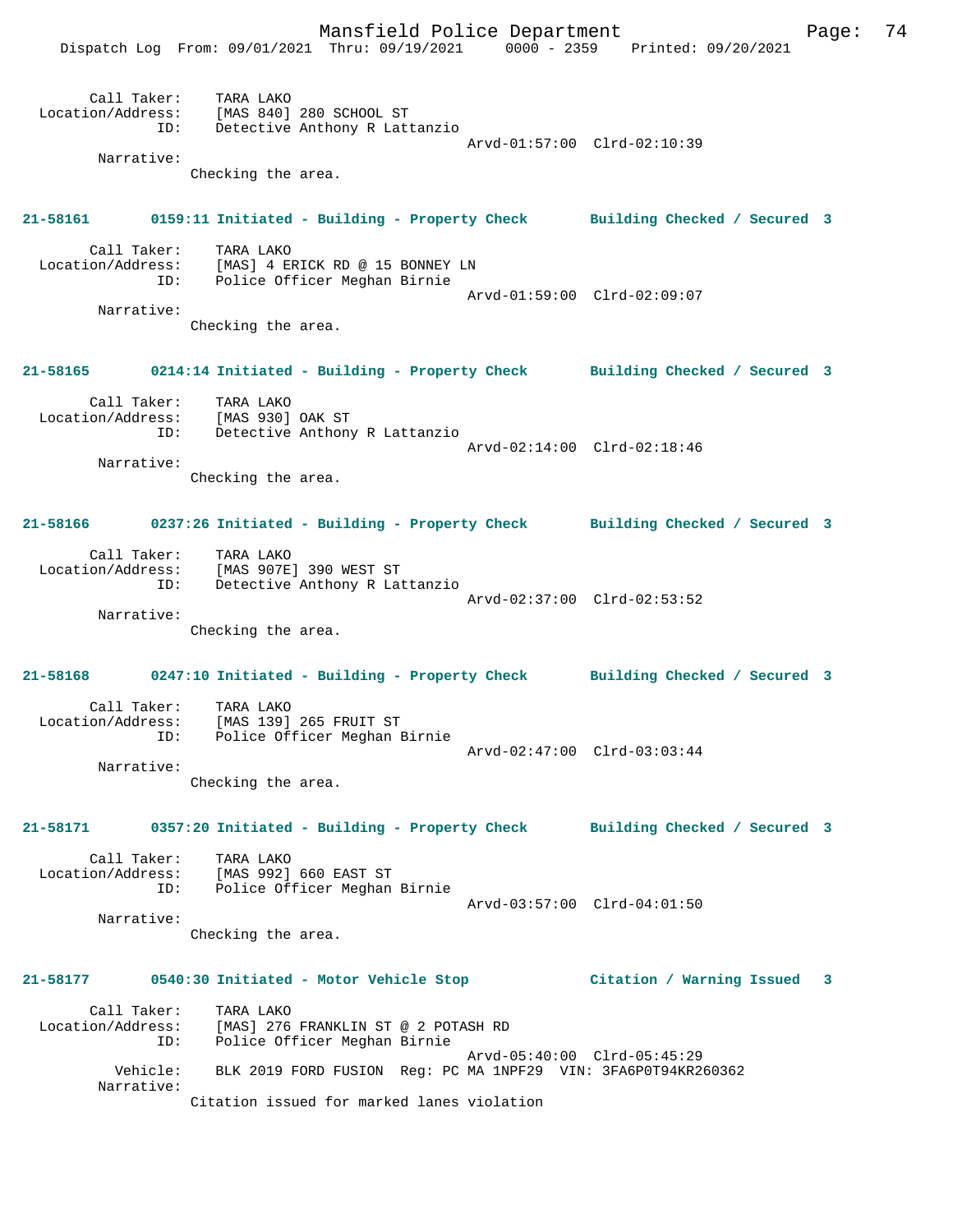Mansfield Police Department Page: 75 Dispatch Log From: 09/01/2021 Thru: 09/19/2021 0000 - 2359 **21-58178 0550:15 Initiated - Motor Vehicle Stop Citation / Warning Issued 3** Call Taker: TARA LAKO Location/Address: [MAS] 710 EAST ST @ 48 STEARNS AVE ID: Police Officer Meghan Birnie Arvd-05:50:00 Clrd-05:54:00 Vehicle: BLU 2018 HOND UT CR-V Reg: PC MA 7383VV VIN: 2HKRW6H35JH203784 Narrative: Citation for red light violation, Franklin at East **21-58179 0558:40 Initiated - Building - Property Check Building Checked / Secured 3** Call Taker: TARA LAKO Location/Address: [MAS] WARE ST<br>ID: Police Office Police Officer Meghan Birnie Arvd-05:58:00 Clrd-06:02:53 Narrative: Checking the area. **21-58186 0637:36 911 - Disturbance / Gathering Arrest(s) Made 1**  Call Taker: Nicole Boyer<br>Location/Address: [MAS 255] 37  $[MAS 255]$  377 CHAUNCY ST ID: Detective Anthony R Lattanzio Disp-06:38:29 Arvd-06:40:14 Clrd-07:49:24<br>ID: Police Officer Christopher D Sorge Police Officer Christopher D Sorge<br>Disp-06:38:34 Arvd Disp-06:38:34 Arvd-06:41:09 Clrd-07:06:01<br>ID: Sergeant David Schepis Sergeant David Schepis<br>Disp-06:39:06 Disp-06:39:06 Arvd-06:41:11 Clrd-06:53:03 Narrative: Female party yelling and grabbing at people Narrative: Register 14, no weapons Narrative: Grey shirt, checkered shorts, white shoes, with dreadlocks Narrative: Can currently hear her yelling in the back and she asked the CP who he was on the phone and he said it was his mother. Narrative: M1 rpts one female under arrest. Narrative: M6 transporting one female back to the station. Starting mileage 74560.4. 0651. Narrative: M6 off at the station. Ending mileage 74562.6. 0658. Narrative: Female has been placed in female cell A162. Refer To Arrest: 21MAS-351-AR Arrest: CADET, MARIE J<br>Address: 4 BIRD ST Apt. # 4 BIRD ST Apt. #8 FOXBORO, MA<br>41 Age:<br>:Charges DISORDERLY CONDUCT ASSAULT ASSAULT **21-58196 0729 Initiated - Parking Violations Services Rendered 3**  Call Taker: Animal Control Steven Simonds<br>Location/Address: [MAS] 43 NORTH MAIN ST @ 13 PA Location Concept Suppleman State of Serven Sumonds<br>Ess: [MAS] 43 NORTH MAIN ST @ 13 PARK ST<br>ID: Animal Control Steven Simonds Animal Control Steven Simonds Arvd-07:29:56 Clrd-08:08:38

Narrative: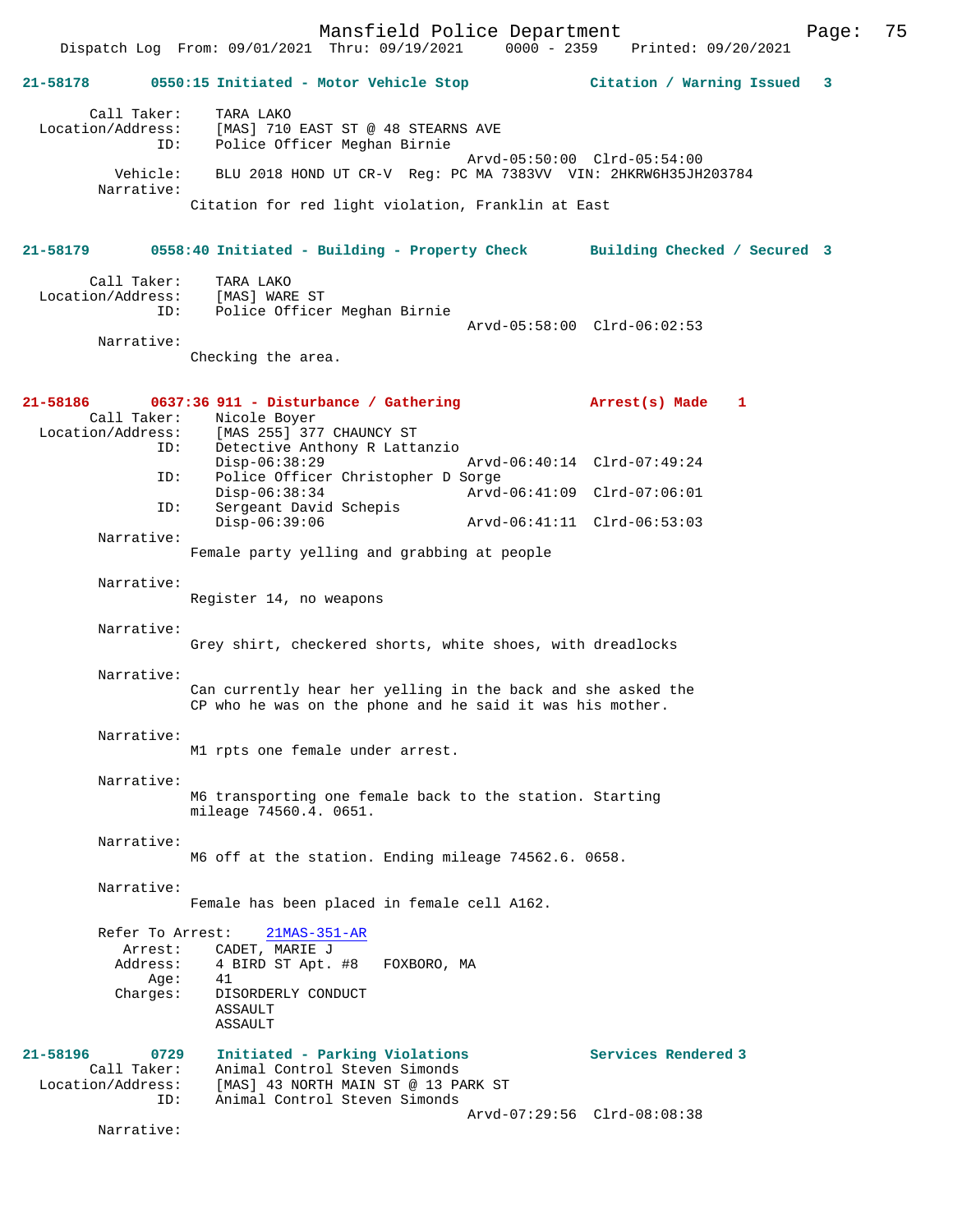Mansfield Police Department Page: 76 Dispatch Log From: 09/01/2021 Thru: 09/19/2021 checking area for parking violations **21-58201 0809 Initiated - Speed Trailer/Signs Deployed Services Rendered 3**  Call Taker: Animal Control Steven Simonds<br>ion/Address: [MAS] MILL ST Location/Address:<br>ID: Animal Control Steven Simonds Arvd-08:09:56 Clrd-08:46:26 Narrative: changing batteries on speed signs **21-58203 0816:38 Phone - Motor Veh Acc - Hit & Run Investigated - Report Taken 1** Call Taker: Dispatcher Jacques Ryan Location/Address: [MAS 37] 670 EAST ST Police Officer David W Kinahan<br>Disp-08:19:35 Disp-08:19:35 Clrd-08:20:08<br>TD: Police Officer Beau J Palanza Police Officer Beau J Palanza<br>Disp-08:20:04 Disp-08:20:04 Arvd-08:23:50 Clrd-08:43:02<br>Vehicle: BLK 2013 FORD UT EDGE Req: PC MA 7195FZ VIN: 2FMDK4KC3DB BLK 2013 FORD UT EDGE Reg: PC MA 7195FZ VIN: 2FMDK4KC3DBC20131 Narrative: MV left and pulled into the condos at 631 east st Narrative: Mv side swipe the CP and damage to the driver side mirror Narrative: The other MV is a silver Mid sized sedan or crossover Narrative: CP will be in a black ford edge Narrative: Minimal damage to mirror, still functional. Refer To Incident: 21MAS-967-OF **21-58209 0853 Initiated - Parking Violations Services Rendered 3**  Call Taker: Animal Control Steven Simonds<br>Location/Address: [MAS] FULLER PL Louit Of Sess: [MAS] FULLER PL<br>ID: Animal Control S Animal Control Steven Simonds Arvd-08:53:46 Clrd-09:02:39 Narrative: parking compaint Narrative: spoke to the resident who lives above bead cache about a uhaul truck parked on Fuller blocking traffic. He will move it **21-58210 0857:10 Initiated - Building - Property Check Building Checked / Secured 3** Call Taker: Ryan O'Rourke Location/Address: [MAS 840] 280 SCHOOL ST<br>ID: Police Officer Michael 1 Police Officer Michael T Fitzgerald Arvd-08:57:00 Clrd-09:03:00 ID: Police Officer Michael T Fitzgerald Disp-09:05:56 Arvd-09:11:01 Clrd-09:27:59 Narrative: Checking the area. **21-58217 0919:03 Initiated - Motor Vehicle Stop Citation / Warning Issued 3** Call Taker: Ryan O'Rourke<br>Vicinity of: [MAS H4948] 5 [MAS H4948] 555 MAPLE ST

> ID: Police Officer Beau J Palanza Arvd-09:19:00 Clrd-09:24:09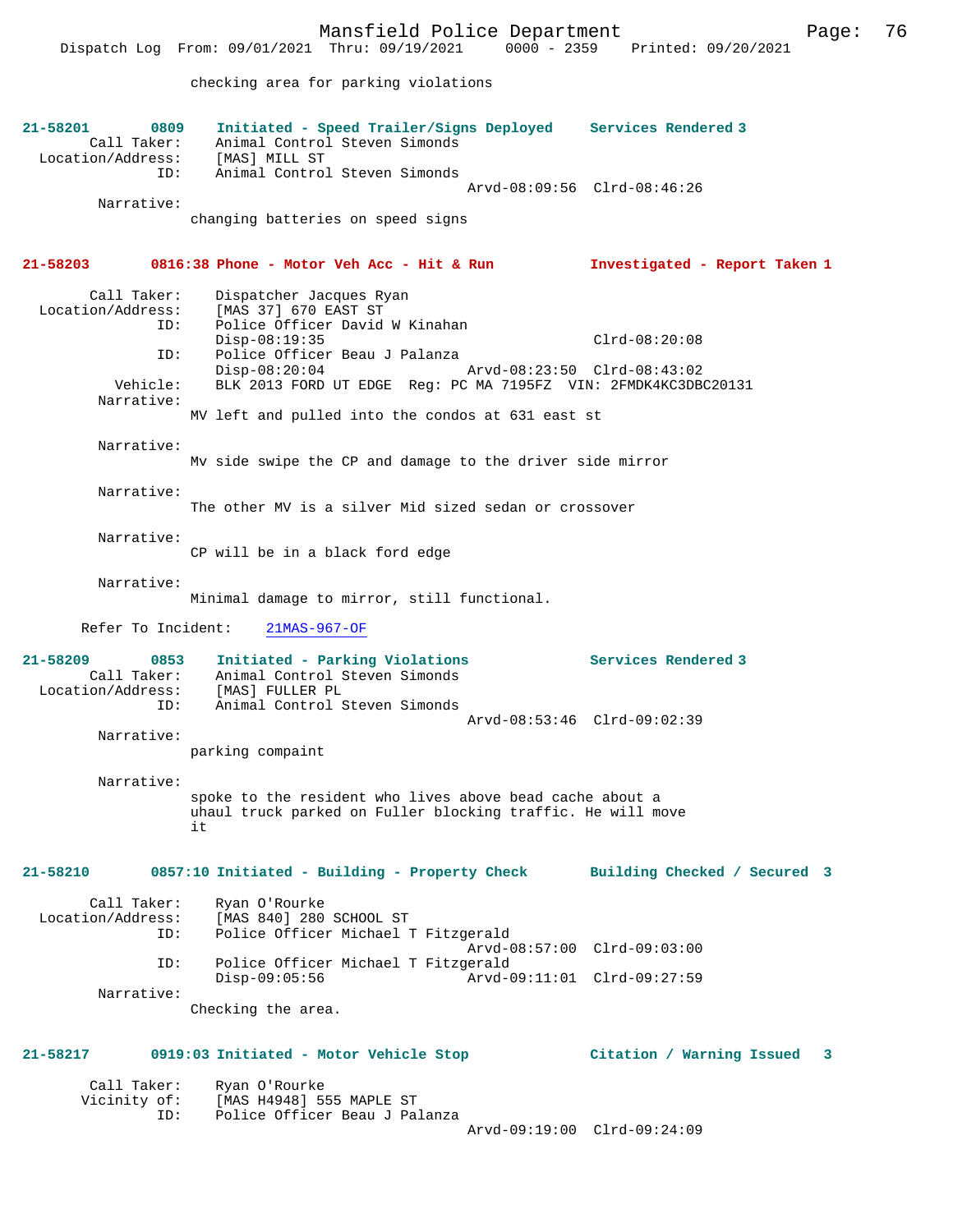Mansfield Police Department Page: 77 Dispatch Log From: 09/01/2021 Thru: 09/19/2021 Vehicle: GRY 2005 TOYT COROLL Reg: PC MA 253RG2 VIN: 2T1BR32E65C365885 Narrative: mv stop. **21-58224 0950:01 Initiated - Building - Property Check Building Checked / Secured 3** Call Taker: Ryan O'Rourke Location/Address: [MAS 2] 60 FORBES BLVD ID: Police Officer Michael T Fitzgerald Arvd-09:50:00 Clrd-09:56:14 Narrative: Checking the area. **21-58226 0952:55 Phone - Suspicious Actv / Persn / Veh Investigated - Report Taken 2** Call Taker: William Casey Location/Address: [MAS 81] 30 CHAUNCY ST ID: Police Officer Andrew J Kelley Disp-09:57:13 Arvd-09:58:33 Clrd-10:18:36<br>ID: Sergeant Robert S Pierce Disp-09:57:13<br>Sergeant Robert S Pierce<br>Disp-09:57:42 Disp-09:57:42 Arvd-10:07:55 Clrd-10:10:58 Narrative: CP reports a male party on a bike headed up 106 wearing a green tshirt and black hat. CP reports male party has been causing an issue inside the store and wishes to have the party not allowed back. Narrative: Management will be no trespassing involved party. M13 to get documents. See OF for further. Refer To Incident: 21MAS-968-OF **21-58227 0955:47 Initiated - School Officer Activity Services Rendered 3**  Call Taker: Ryan O'Rourke<br>Location/Address: [MAS H6718] 6 [MAS H6718] 663 EAST ST ID: Detective Kenneth E Wright Arvd-09:55:00 Clrd-10:07:38<br>TD: Police Officer Beau J Palanza Police Officer Beau J Palanza<br>Disp-09:56:26 Disp-09:56:26 Arvd-09:56:29 Clrd-10:00:53 Narrative: off speaking with a student. Narrative: Transporting juvenille back in M3, starting mileage 41705. 1001. Narrative: Ending mileage 41707. 1007. **21-58228 0956:20 Initiated - Building - Property Check Building Checked / Secured 3** Call Taker: APRIL LEHANE Location/Address: [MAS 322] 31 HAMPSHIRE ST ID: Police Officer Michael T Fitzgerald Arvd-09:56:00 Clrd-10:03:21 Narrative: Checking the area. **21-58235 1022:00 Initiated - Motor Vehicle Stop Citation / Warning Issued 3** Call Taker: Ryan O'Rourke<br>Vicinity of: [MAS 840] 280 of: [MAS 840] 280 SCHOOL ST<br>ID: Police Officer Michael' Police Officer Michael T Fitzgerald Arvd-10:22:00 Clrd-10:24:51<br>Vebicle: WHI 2011 FORD FOCUS Reg: PC MA 8941GB VIN: 1FAHP3FN2BW104 WHI 2011 FORD FOCUS Reg: PC MA 8941GB VIN: 1FAHP3FN2BW104997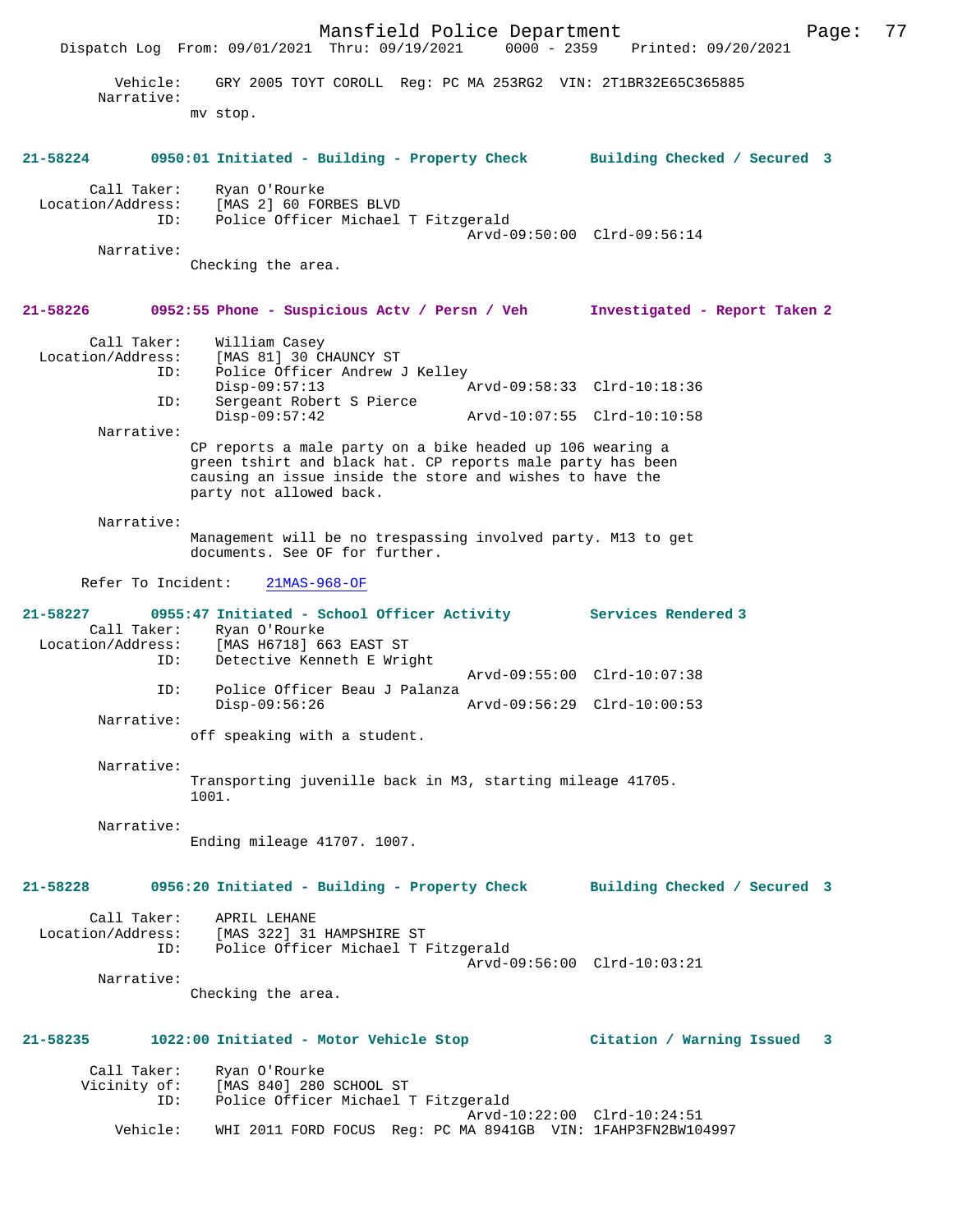Narrative:

mv stop.

## **21-58237 1030:47 Initiated - Building - Property Check Building Checked / Secured 3**

 Call Taker: Ryan O'Rourke Location/Address: [MAS H6454] 781 WARE ST ID: Police Officer Beau J Palanza

Narrative:

Checking the area.

**21-58240 1047 Initiated - Parking Violations Services Rendered 3**  Call Taker: Animal Control Steven Simonds Location/Address: [MAS] 242 NORTH MAIN ST @ 16 OLD COLONY WAY ID: Animal Control Steven Simonds Arvd-10:47:22 Clrd-11:31:55

Arvd-10:30:00 Clrd-10:36:46

checking area for parking violations

Narrative:

Narrative:

tagged MA 9XG219 on Fuller for overtime parking

### **21-58243 1048:35 Phone - Assist Other Agency Not Home / No Answer 3**

| Call Taker:            | William Casey                                                                                            |
|------------------------|----------------------------------------------------------------------------------------------------------|
| Location/Address:      | [MAS H343]                                                                                               |
| TD:                    | Police Officer Beau J Palanza                                                                            |
| Vehicle:<br>Narrative: | Disp-11:04:40<br>Arvd-11:07:29 Clrd-11:16:05<br>WHI 2016 BMW I3 Req: PC MA 3XEL81 VIN: WBY1Z4C56GV506646 |

# **21-58249 1142:44 Initiated - Motor Vehicle Stop Citation / Warning Issued 3** Call Taker: Ryan O'Rourke Vicinity of: [MAS] RTE 140 SB @ RTE 495 NB ID: Police Officer Michael T Fitzgerald Arvd-11:42:00 Clrd-11:46:18 Vehicle: RED 2019 HOND UT CR-V Reg: PC MA 1LKK57 VIN: 2HKRW6H39KH230519 Narrative: mv stop. **21-58251 1151:24 Initiated - Follow up Investigation Services Rendered 3**  Call Taker: Ryan O'Rourke Location/Address: [MAS 81] 30 CHAUNCY ST ID: Police Officer Andrew J Kelley Arvd-11:51:00 Clrd-12:00:43 Narrative: Conducting a follow up in the area to a previously reported incident. Narrative:

M13 dropped off No Trespass papwerwork with management.

#### **21-58254 1212 Initiated - Parking Violations Services Rendered 3**  Call Taker: Animal Control Steven Simonds Location/Address: [MAS] 389 NORTH MAIN ST @ 10 PRATT ST ID: Animal Control Steven Simonds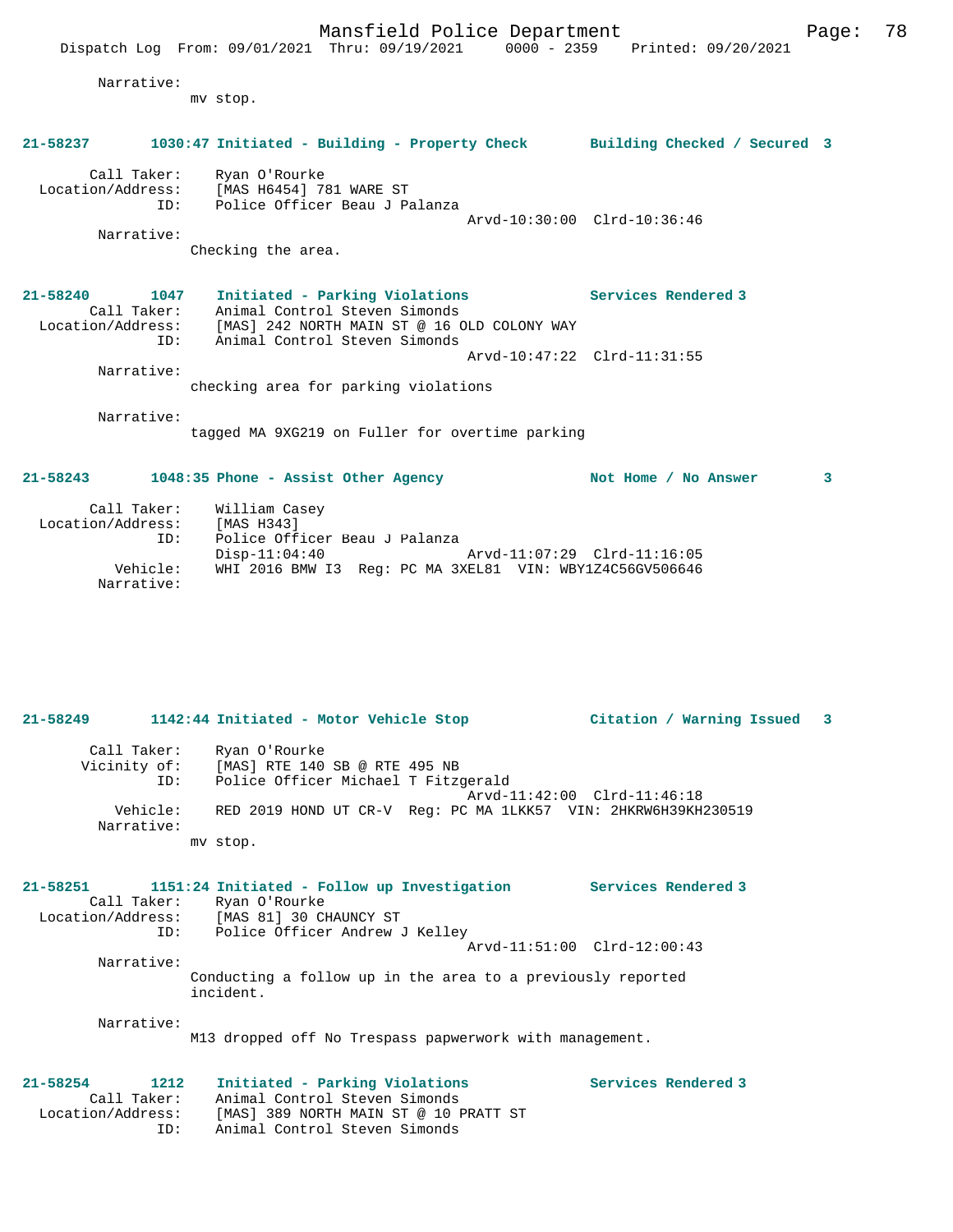Mansfield Police Department Page: 79 Dispatch Log From: 09/01/2021 Thru: 09/19/2021 Arvd-12:13:04 Clrd-12:43:45 Narrative: checking area for parking violations Narrative: tagged NC PLY5703 on fuller for overtime parking Narrative: tagged MA 343T30 and 1RAF63 on Old Colony way for overtime parking Narrative: tagged MA 5HM429 on cottage for overtime parking Narrative: tagged MA 9FMG20 on pleasant for overtime parking **21-58256 1229:31 Phone - Motor Veh Acc - No Injury Services Rendered 1**  Call Taker: William Casey Location/Address: [MAS] 800 SOUTH MAIN ST<br>[MAS] 800 SOUTH MAIN ST . Police Officer Michael T Fitzgerald<br>Disp-12:31:15 Arvd-1 Arvd-12:35:07 Clrd-12:50:25 Narrative: CP reports a mva hit and run. mcdonalds and the other party is off university ortho **21-58262 1247:07 Initiated - Building - Property Check Building Checked / Secured 3** Call Taker: Ryan O'Rourke Vicinity of: [MAS] 4 ERICK RD @ 15 BONNEY LN ID: Police Officer Beau J Palanza Arvd-12:47:00 Clrd-12:56:24 Narrative: Checking the area. **21-58272 1340 Initiated - Parking Violations Services Rendered 3**  Call Taker: Animal Control Steven Simonds<br>Location/Address: [MAS] 126 NORTH MAIN ST @ 10 V [MAS] 126 NORTH MAIN ST @ 10 VILLA ST ID: Animal Control Steven Simonds Arvd-13:40:42 Clrd-14:12:53 Narrative: checking area for parking violations **21-58279 1347:40 Initiated - Building - Property Check Building Checked / Secured 3** Call Taker: Ryan O'Rourke<br>Vicinity of: [MAS] COPELAN [MAS] COPELAND DR ID: Police Officer Andrew J Kelley Arvd-13:47:00 Clrd-14:02:32 Narrative: Checking the area. **21-58297 1517:29 Phone - Suspicious Actv / Persn / Veh Unfounded/Unverifed 2** Call Taker: Dispatcher Jacques Ryan<br>Location/Address: [MAS 9A] 55 CABOT BLVD ess: [MAS 9A] 55 CABOT BLVD<br>ID: Police Officer Michael Police Officer Michael T Fitzgerald<br>Disp-15:19:20 Arvd- Disp-15:19:20 Arvd-15:24:22 Clrd-15:30:16 Narrative: Report of loud explosions in the area Narrative: Caller states it is in the industrial park Narrative: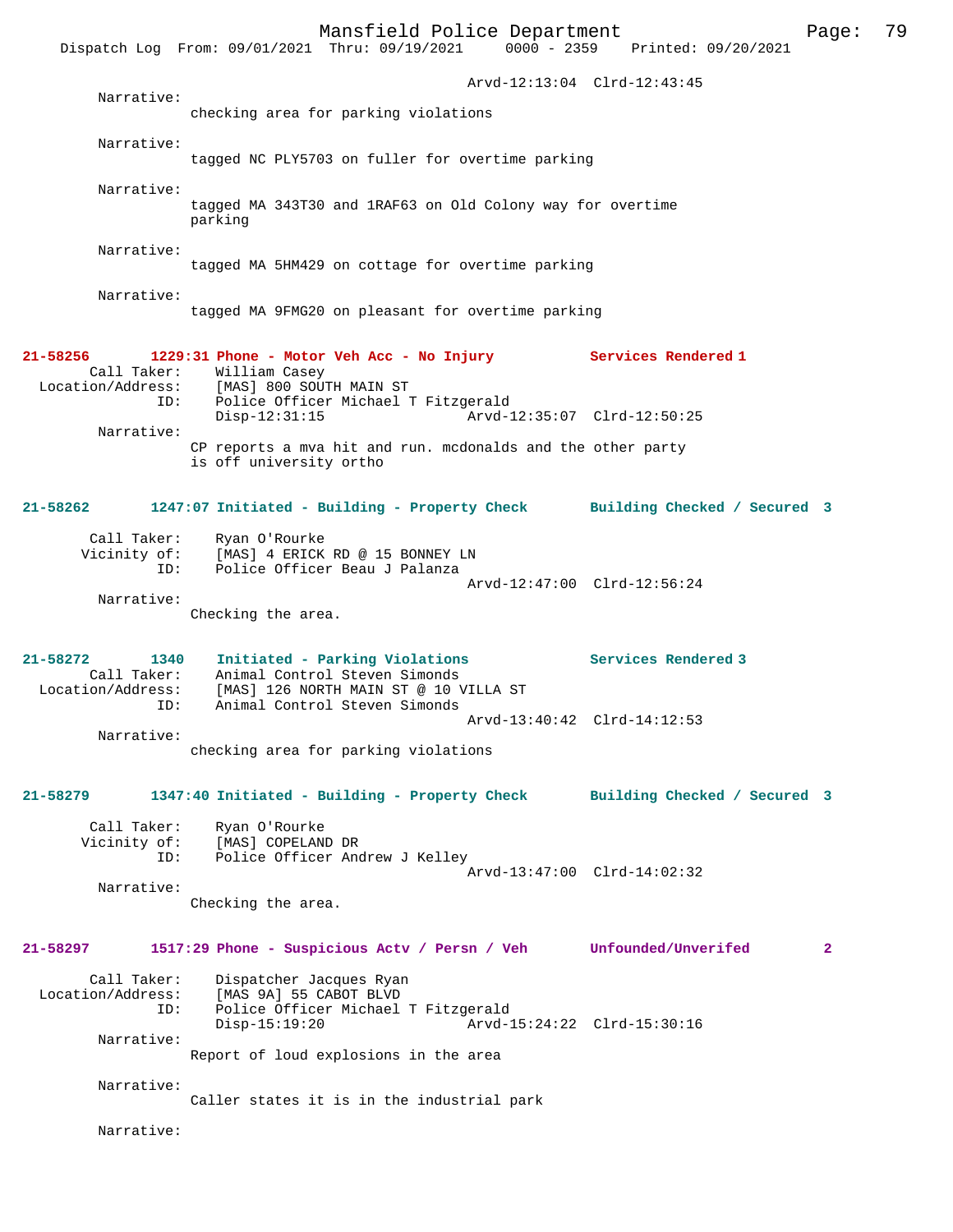No loud explosions heard. Normal businees procedures occuring.

| 21-58298<br>Call Taker:                             | 1528:38 Phone - Well Being Check<br>William Casey<br>Location/Address: [MAS H2912] 67 CORAL ST                                                                      | Spoken To                      | 3 |              |
|-----------------------------------------------------|---------------------------------------------------------------------------------------------------------------------------------------------------------------------|--------------------------------|---|--------------|
| ID:<br>ID:                                          | Police Officer Michael T Fitzgerald<br>Disp-15:32:46<br>Police Officer Beau J Palanza                                                                               | Arvd-15:33:31 Clrd-15:42:39    |   |              |
| ID:                                                 | $Disp-15:37:12$<br>Police Officer Andrew J Kelley                                                                                                                   | $Clrd-15:42:35$                |   |              |
| Narrative:                                          | $Disp-15:39:04$                                                                                                                                                     | Arvd-15:40:01 Clrd-15:42:38    |   |              |
|                                                     | CP looking for a WBC on the resident who has not answered<br>meals on wheels today. A friend did speak with her<br>yesterday.                                       |                                |   |              |
| Narrative:                                          | Party was sleeping.                                                                                                                                                 |                                |   |              |
| 21-58302<br>Call Taker:<br>Location/Address:<br>ID: | 1624:35 Phone - Well Being Check<br>William Casey<br>[MAS H343] 61 OAKLAND ST<br>Police Officer Jay J Sparrow<br>$Disp-16:28:56$<br>Arvd-16:37:25 Clrd-16:51:24     | Spoken To                      | 3 |              |
| ID:<br>Vehicle:                                     | Police Officer Andrew J Kelley<br>$Disp-16:29:00$<br>Arvd-16:37:19 Clrd-16:51:22<br>WHI 2016 BMW I3 Reg: PC MA 3XEL81 VIN: WBY1Z4C56GV506646                        |                                |   |              |
| Narrative:                                          | Cp would like a WBC on her her son and see if he is at the<br>residence. If not try and make contact with homeowner and<br>have her reach out to Det. John Ruggiero |                                |   |              |
| Narrative:                                          | Officers spoke with the father over the phone, he stated he<br>was in court in Fall River.                                                                          |                                |   |              |
| 21-58305                                            | 1645:46 Phone - Assist Other Agency                                                                                                                                 | Not Home / No Answer           |   | $\mathbf{3}$ |
| Call Taker:<br>Location/Address:<br>ID:             | William Casey<br>[MAS]<br>Police Officer William C Trudell<br>$Disp-16:50:21$                                                                                       |                                |   |              |
| Narrative:                                          |                                                                                                                                                                     |                                |   |              |
| 21-58307<br>$\overline{a}$                          | 1655:31 Phone - 911 Hang-ups & Verifications                                                                                                                        | Confirmed misdial/Accdntl Call |   |              |
| Call Taker:<br>Location/Address:<br>ID:             | Dispatcher Jacques Ryan<br>[MAS H3830] 55 LAKEVIEW AVE<br>Police Officer Andrew J Kelley<br>$Disp-16:57:30$                                                         | Arvd-17:06:49 Clrd-17:06:52    |   |              |
| Narrative:                                          | Checking on a 911 hang up.<br>Contact made?:no<br>Cellphone? $(y/n):yes$<br>Uncertainty radius:19 meters                                                            |                                |   |              |
| Narrative:                                          | Answered on callback, states no emergency and will meet the<br>officer out front                                                                                    |                                |   |              |
| $21 - 58313$<br>Call Taker:                         | 1719:07 Initiated - Community Policing<br>Ryan O'Rourke                                                                                                             | Spoken To                      | 3 |              |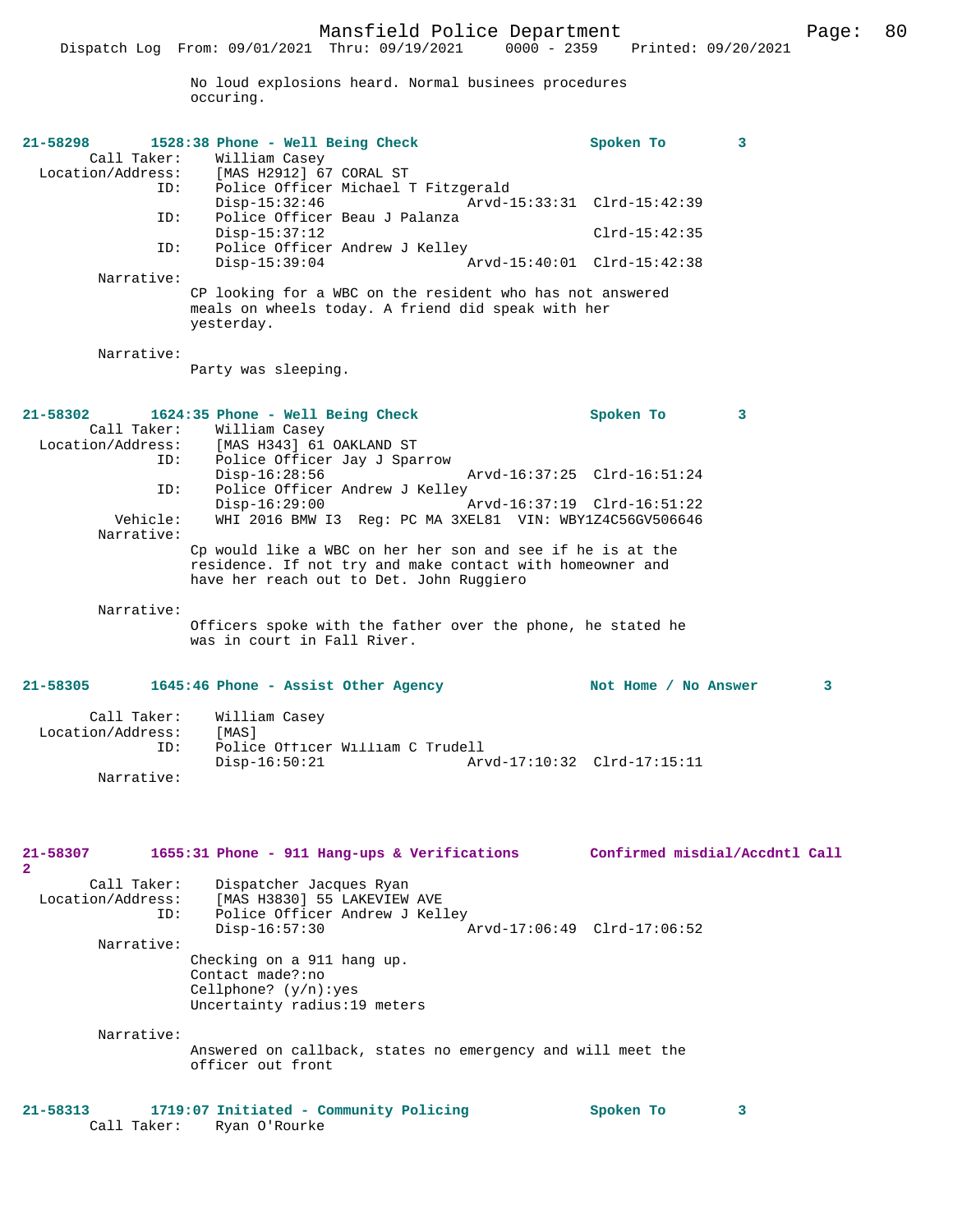Mansfield Police Department Page: 81 Dispatch Log From: 09/01/2021 Thru: 09/19/2021 0000 - 2359 Printed: 09/20/2021 Location/Address: [MAS 982] 111 HOPE ST ID: Police Officer Danielle C Titus Arvd-17:19:00 Clrd-17:38:27 ID: Police Officer Jay J Sparrow Disp-17:19:35 Arvd-17:19:39 Clrd-17:38:25 Narrative: out for community policing. **21-58314 1721:45 Initiated - Building - Property Check Building Checked / Secured 3** Call Taker: Ryan O'Rourke Location/Address: [MAS 840] 280 SCHOOL ST<br>ID: Police Officer Andrew J Police Officer Andrew J Kelley Arvd-17:21:00 Clrd-17:42:08 Narrative: Checking the area. **21-58317 1734:19 Initiated - Building - Property Check Building Checked / Secured 3** Call Taker: Ryan O'Rourke Location/Address: [MAS 969A] 321 SCHOOL ST Apt. #A ID: Police Officer William C Trudell Arvd-17:34:00 Clrd-17:52:38 Narrative: Checking the area. **21-58325 1810:09 Initiated - Motor Vehicle Stop Citation / Warning Issued 3** Call Taker: Ryan O'Rourke Location/Address: [MAS] 9 SCHOOL ST @ 7 BLISS AVE<br>TD: Police Officer Jay J Sparrow Police Officer Jay J Sparrow Arvd-18:10:00 Clrd-18:15:05 Vehicle: BLK 2016 TOYT CAMRY Reg: PC MA 148FP5 VIN: 4T4BF1FK0GR576018 Narrative: mv stop. Narrative: Citation issued for a red light violation. **21-58342 1949:42 Phone - Assist Citizen - P S A Spoken To 3**  Call Taker: Support Staff Matthew Gately<br>Location/Address: [MAS H2131A] 33 CHURCH ST ess: [MAS H2131A] 33 CHURCH ST<br>ID: Police Officer Jay J Sparr Police Officer Jay J Sparrow<br>Disp-20:09:41 Disp-20:09:41 Arvd-20:09:44 Clrd-20:13:09 Narrative: Walk in reports harassment, Ofc. Sparrow will be in to speak with the RP. Narrative: Rp was advised. **21-58346 2015:41 911 - Suspicious Actv / Persn / Veh Transported to Hospital 2** Call Taker: TARA LAKO<br>.on/Address: [MAS 202] Location/Address: ID: Police Officer Jay J Sparrow Disp-20:16:35 Arvd-20:17:37 Clrd-20:31:25<br>ID: Police Officer Andrew J Kelley Police Officer Andrew J Kelley<br>Disp-20:17:21 Disp-20:17:21 Arvd-20:17:23 Clrd-20:35:34 ID: Police Officer William C Trudell Disp-20:21:04 Arvd-20:21:11 Clrd-20:35:33 Narrative: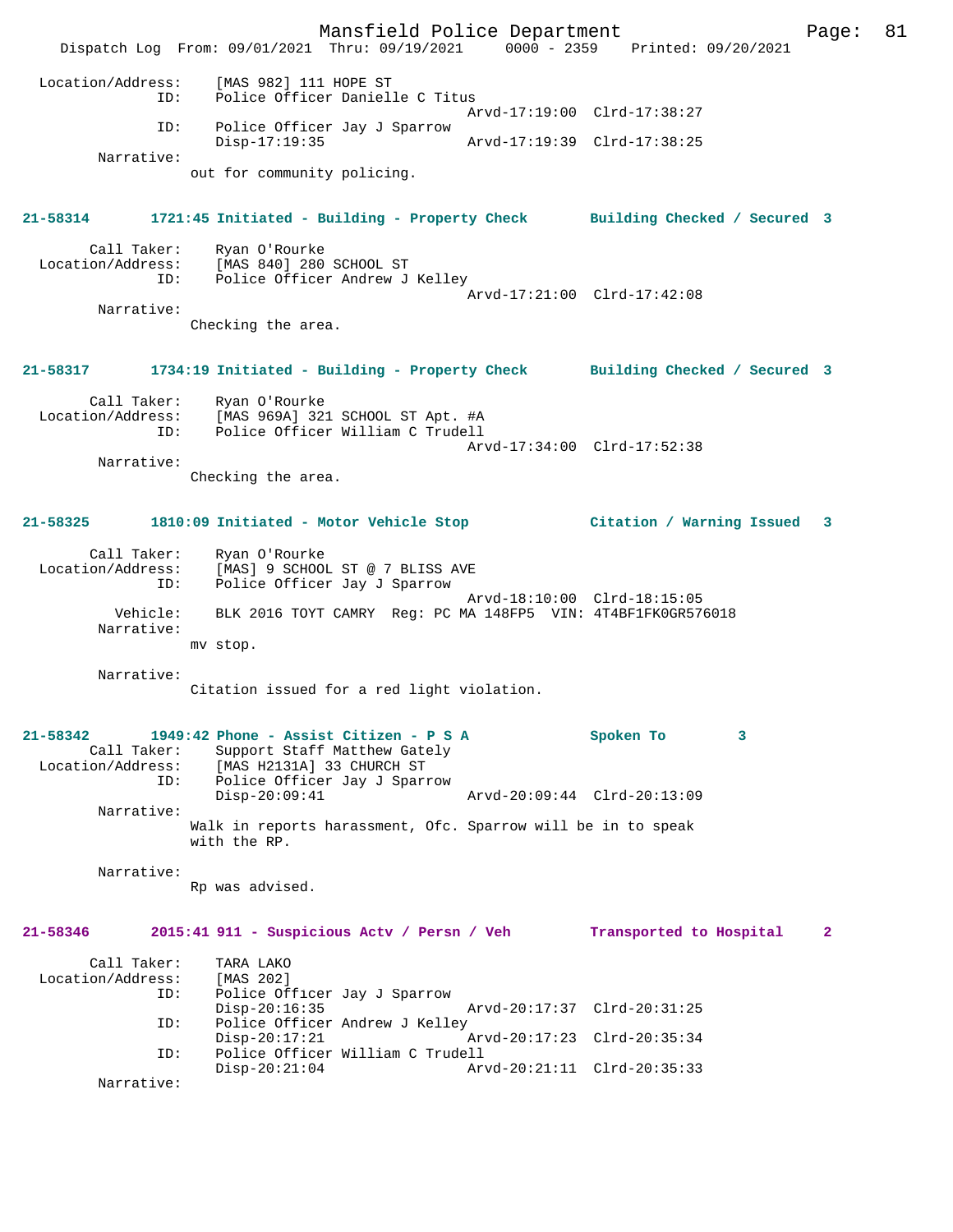Narrative:

| 21-58350<br>$\mathbf{2}^{\circ}$        | 2034:58 Phone - 911 Hang-ups & Verifications Confirmed misdial/Accdntl Call                                                                              |                                |
|-----------------------------------------|----------------------------------------------------------------------------------------------------------------------------------------------------------|--------------------------------|
| Call Taker:<br>Location/Address:<br>ID: | George Burton<br>[MAS] 11 CABOT BLVD<br>Police Officer William C Trudell<br>$Disp-20:36:50$                                                              |                                |
| Narrative:                              | Checking on a 911 hang up. Accidental call. Caller will meet<br>officer outside.<br>Contact made?: Yes<br>Cellphone? $(y/n):$ Yes<br>Uncertainty radius: |                                |
| 21-58355                                | 2043:49 Initiated - Building - Property Check Building Checked / Secured 3                                                                               |                                |
| Call Taker:<br>Location/Address:<br>ID: | William Mouyos<br>[MAS 4] 31 HAMPSHIRE ST<br>Police Officer William C Trudell                                                                            | Arvd-20:43:00 Clrd-20:47:28    |
| Narrative:                              | Checking the area.                                                                                                                                       |                                |
| 21-58359                                | 2048:23 Initiated - Building - Property Check                                                                                                            | Building Checked / Secured 3   |
| Call Taker:<br>Location/Address:<br>ID: | William Mouyos<br>[MAS 2] 60 FORBES BLVD<br>Police Officer William C Trudell                                                                             | Arvd-20:48:00 Clrd-20:50:45    |
| Narrative:                              | Checking the area.                                                                                                                                       |                                |
| 21-58361                                | 2131:14 Initiated - Building - Property Check                                                                                                            | Building Checked / Secured 3   |
| Call Taker:<br>Vicinity of:<br>ID:      | Nicole Boyer<br>[MAS] 4 ERICK RD @ 15 BONNEY LN<br>Police Officer Danielle C Titus                                                                       | Arvd-21:31:00 Clrd-21:41:45    |
| Narrative:                              | Checking the area.                                                                                                                                       |                                |
| 21-58363                                | 2136:50 Initiated - Building - Property Check                                                                                                            | Building Checked / Secured 3   |
| Call Taker:<br>Vicinity of:<br>ID:      | Nicole Boyer<br>[MAS 987A] 125 HIGH ST Apt. #1-4<br>Police Officer Jay J Sparrow                                                                         | Arvd-21:36:00 Clrd-21:41:25    |
| Narrative:                              | Checking the area.                                                                                                                                       |                                |
| 21-58365<br>$\mathbf{2}$                | $2143:22$ 911 - 911 Hang-ups & Verifications                                                                                                             | Confirmed misdial/Accdntl Call |
| Call Taker:<br>Location/Address:<br>ID: | TARA LAKO<br>[MAS 43] 137 MILL ST Apt. #S-1<br>Police Officer Danielle C Titus<br>$Disp-21:45:49$                                                        | Arvd-21:52:03 Clrd-21:55:06    |
| Narrative:                              | Checking on a 911 hang up.<br>Contact made?: yes<br>Cellphone? $(y/n)$ : yes, cell phone was in chair<br>Uncertainty radius:                             |                                |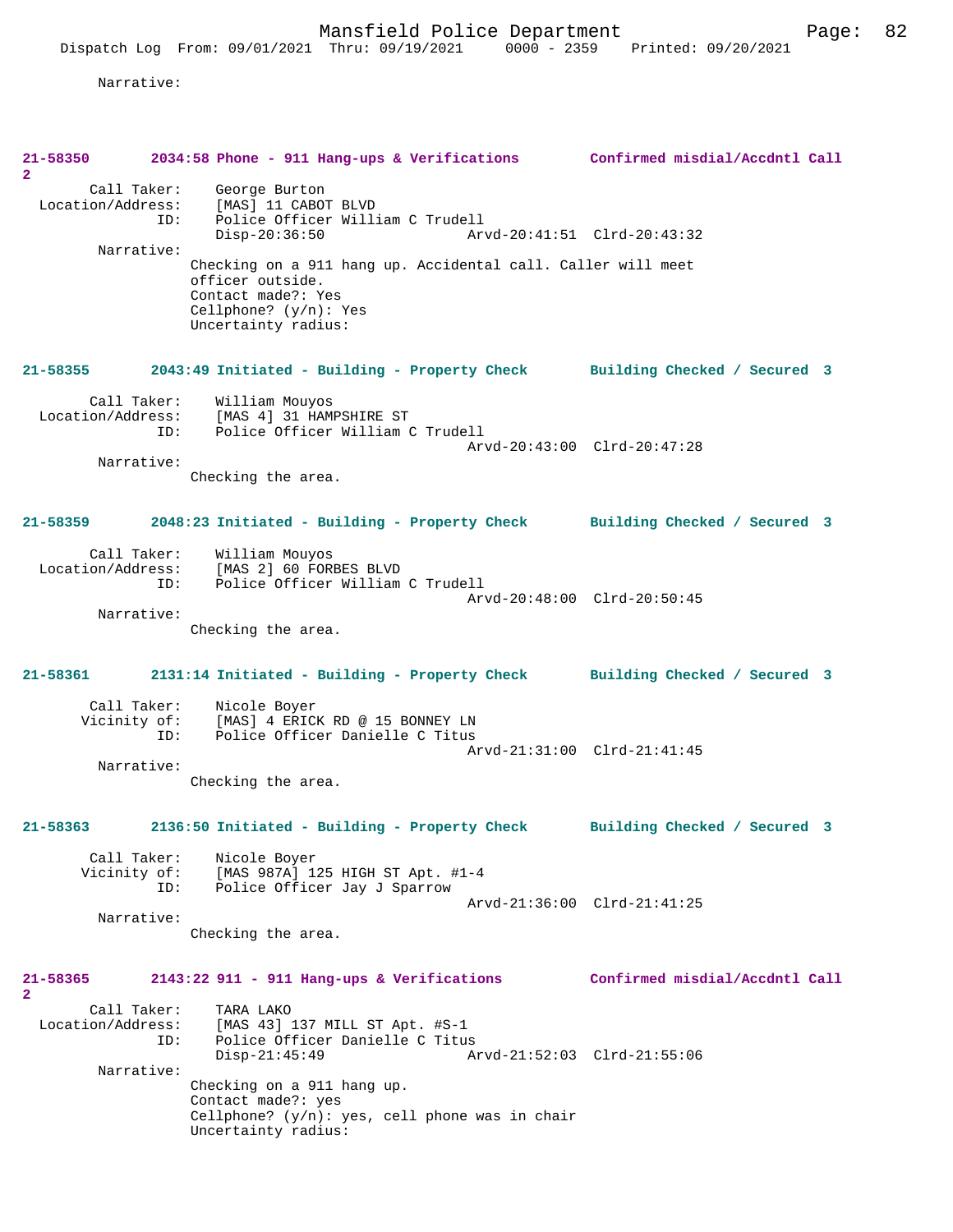Narrative: Caller will go to the front gate. Gate house notified as well.

#### **21-58367 2203 Initiated - Building - Property Check Building Checked / Secured 3**

| Call Taker:<br>Location/Address:<br>ID: | Police Officer Andrew J Kelley<br>[MAS 253A] 330 PRATT ST Apt. #B<br>Police Officer Andrew J Kelley |                             |  |
|-----------------------------------------|-----------------------------------------------------------------------------------------------------|-----------------------------|--|
|                                         |                                                                                                     |                             |  |
|                                         |                                                                                                     | Arvd-22:03:56 Clrd-22:18:48 |  |
| Narrative:                              |                                                                                                     |                             |  |

Checking the area.

#### **For Date: 09/09/2021 - Thursday**

**21-58400 0138:14 Initiated - Building - Property Check Building Checked / Secured 3** Call Taker: William Mouyos<br>Location/Address: [MAS 322] 31 H. Location/Address: [MAS 322] 31 HAMPSHIRE ST ID: Police Officer Meghan Birnie Arvd-01:38:00 Clrd-01:44:00 Narrative:

Checking the area.

#### **21-58402 0144:10 Initiated - Building - Property Check Building Checked / Secured 3**

| Call Taker:       | William Mouyos               |                             |  |
|-------------------|------------------------------|-----------------------------|--|
| Location/Address: | [MAS 2] 60 FORBES BLVD       |                             |  |
| ID:               | Police Officer Meghan Birnie |                             |  |
|                   |                              | Arvd-01:44:00 Clrd-01:52:28 |  |
| Narrative:        |                              |                             |  |

Checking the area.

## **21-58403 0201:50 Initiated - Building - Property Check Building Checked / Secured 3** Call Taker: William Mouyos Location/Address: [MAS 1040] 10 RESERVOIR ST Apt. #ST Police Officer Meghan Birnie Arvd-02:01:00 Clrd-02:07:50

Narrative:

Checking the area.

### **21-58404 0214:20 Initiated - Building - Property Check Building Checked / Secured 3**

 Call Taker: William Mouyos Location/Address: [MAS 417] 9 FRANCIS AVE ID: Police Officer Derek M Stark Arvd-02:14:00 Clrd-02:24:19 Narrative:

Checking the area.

#### **21-58406 0227:36 Initiated - Building - Property Check Building Checked / Secured 3**

 Call Taker: William Mouyos Location/Address: [MAS 281A] 1 CROCKER ST ID: Police Officer Mark O'Connor Arvd-02:27:00 Clrd-02:34:33 Narrative:

Checking the area.

**21-58407 0233:54 Initiated - Building - Property Check Building Checked / Secured 3**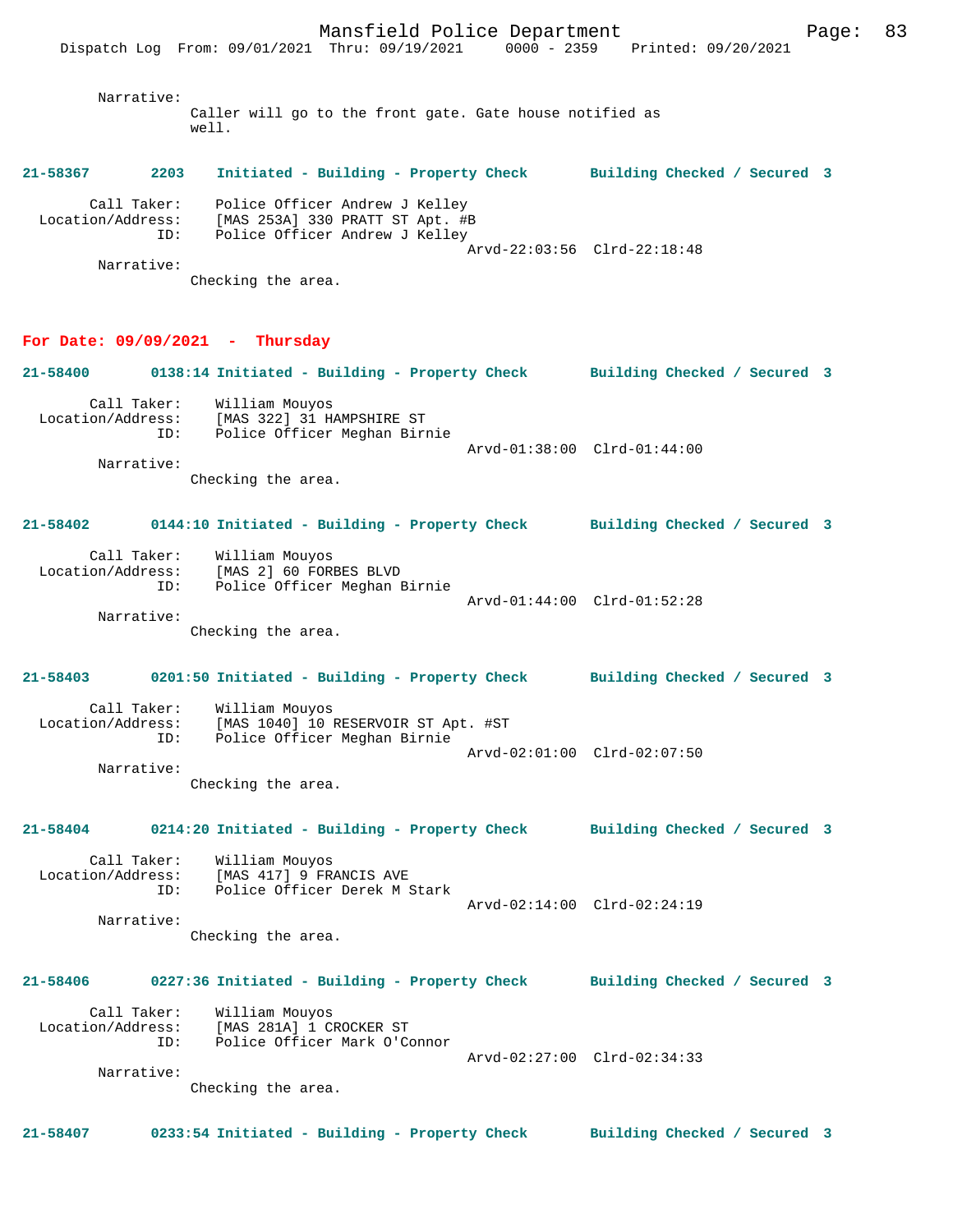Mansfield Police Department Fage: 84

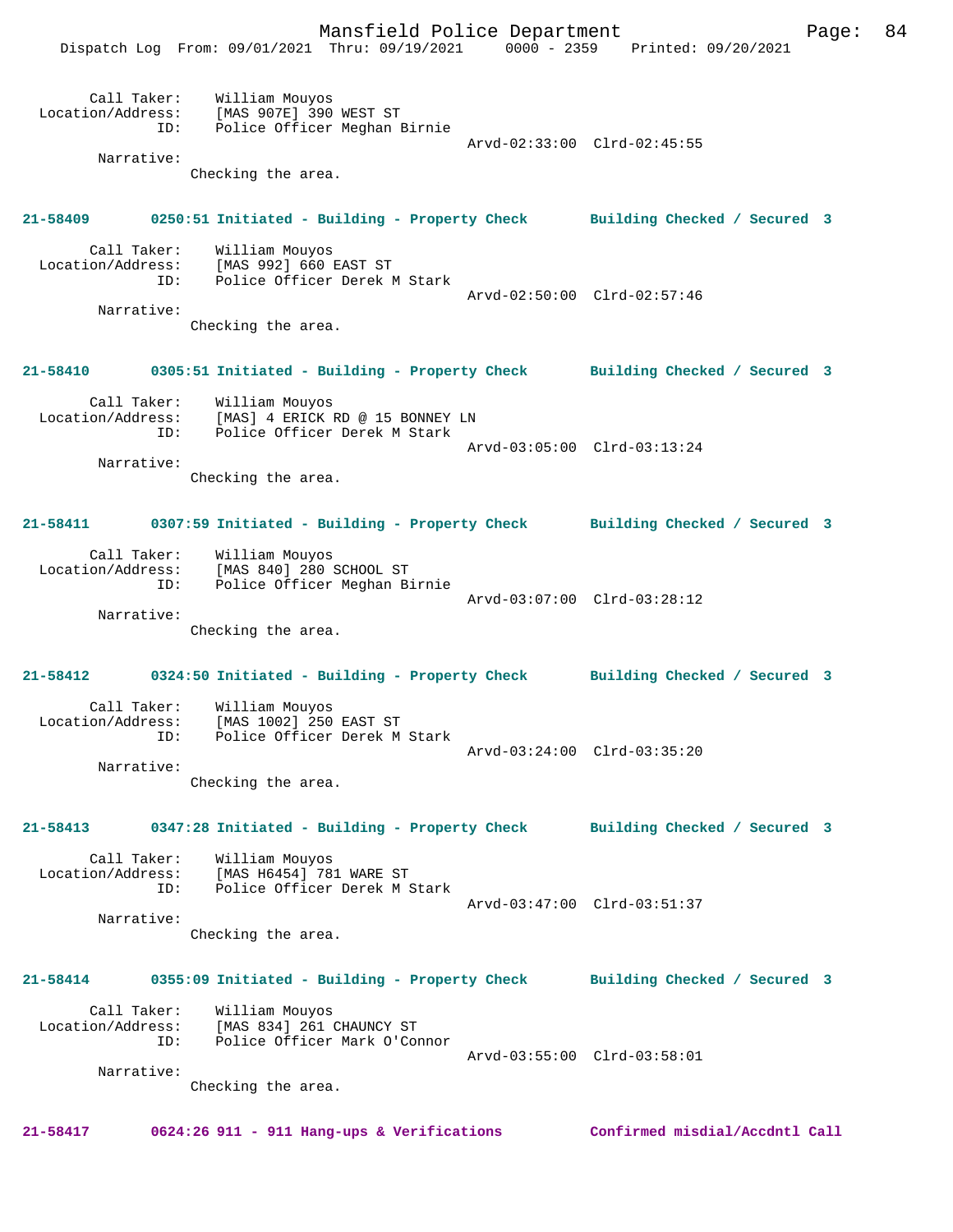|                                                           | Dispatch Log From: 09/01/2021 Thru: 09/19/2021<br>$0000 - 2359$                                                                        | Printed: 09/20/2021         |   |
|-----------------------------------------------------------|----------------------------------------------------------------------------------------------------------------------------------------|-----------------------------|---|
|                                                           |                                                                                                                                        |                             |   |
| $\overline{2}$<br>Call Taker:<br>Location/Address:<br>ID: | Nicole Boyer<br>[MAS] 2 PINEVIEW TER<br>Police Officer Derek M Stark<br>$Disp-06:25:49$                                                | Arvd-06:28:49 Clrd-06:31:00 |   |
| Narrative:                                                |                                                                                                                                        |                             |   |
|                                                           | Checking on a 911 hang up.<br>Contact made?: No<br>Cellphone? $(y/n)$ : Yes<br>Uncertainty radius: 21 meters                           |                             |   |
| Narrative:                                                |                                                                                                                                        |                             |   |
|                                                           | Nothing in history with address or phone number. Went<br>straight to voicemail on first call back. And then a pick up<br>and hang up.  |                             |   |
| Narrative:                                                | M14 confirmed accidental by child no issues                                                                                            |                             |   |
| $21 - 58433$<br>0732<br>Call Taker:<br>Location/Address:  | Initiated - Parking Violations<br>Animal Control Steven Simonds<br>[MAS] 43 NORTH MAIN ST @ 13 PARK ST                                 | Services Rendered 3         |   |
| ID:                                                       | Animal Control Steven Simonds                                                                                                          | Arvd-07:32:35 Clrd-07:59:19 |   |
| Narrative:                                                |                                                                                                                                        |                             |   |
|                                                           | checking area for parking violations                                                                                                   |                             |   |
| 21-58446<br>Call Taker:                                   | 0919:48 Phone - Assist Fire Department<br>William Casey                                                                                | Services Rendered 2         |   |
| ID:                                                       | Location/Address: [MAS H5897] 71 NORTH ST<br>Police Officer Michael T Fitzgerald                                                       |                             |   |
| Narrative:                                                | $Disp-09:21:16$                                                                                                                        | Arvd-09:27:39 Clrd-09:36:23 |   |
|                                                           | Assisting the FD with a fire related incident. Nature: odor<br>of gas inside the home                                                  |                             |   |
| 21-58448<br>Call Taker:<br>Location/Address:<br>ID:       | 0921:43 Initiated - Building - Property Check<br>William Casey<br>[MAS 1040] FAIRFIELD PARK Apt. #ST<br>Police Officer Gregg S Kennedy | Services Rendered 3         |   |
|                                                           |                                                                                                                                        | Arvd-09:21:00 Clrd-09:27:08 |   |
| Narrative:                                                | Checking the area.                                                                                                                     |                             |   |
| 21-58457                                                  | 1042:03 Initiated - Motor Vehicle Stop                                                                                                 | Citation / Warning Issued   | 3 |
| Call Taker:<br>Location/Address:<br>ID:                   | William Casey<br>[MAS 1002] 250 EAST ST<br>Police Officer Michael T Fitzgerald                                                         |                             |   |
| Vehicle:<br>Narrative:                                    | GRY 2014 HYUN UT TUCSON Req: PAS MA TC74JK VIN: KM8JTCAF8EU835274                                                                      | Arvd-10:42:00 Clrd-10:44:29 |   |
|                                                           | Out with myst                                                                                                                          |                             |   |
| Narrative:                                                | Citation issued to RO for speed                                                                                                        |                             |   |
| 21-58458                                                  | 1046:52 Initiated - Motor Vehicle Stop                                                                                                 | Citation / Warning Issued   | 3 |
| Call Taker:<br>Location/Address:<br>ID:                   | William Casey<br>[MAS 1000] 229 SCHOOL ST<br>Police Officer Andrew J Kelley                                                            | Arvd-10:46:00 Clrd-10:50:18 |   |
| Vehicle:<br>Narrative:                                    | GRY 2020 ACUR UT RDX Req: PC MA 365C40 VIN: 5J8TC2H69LL018977                                                                          |                             |   |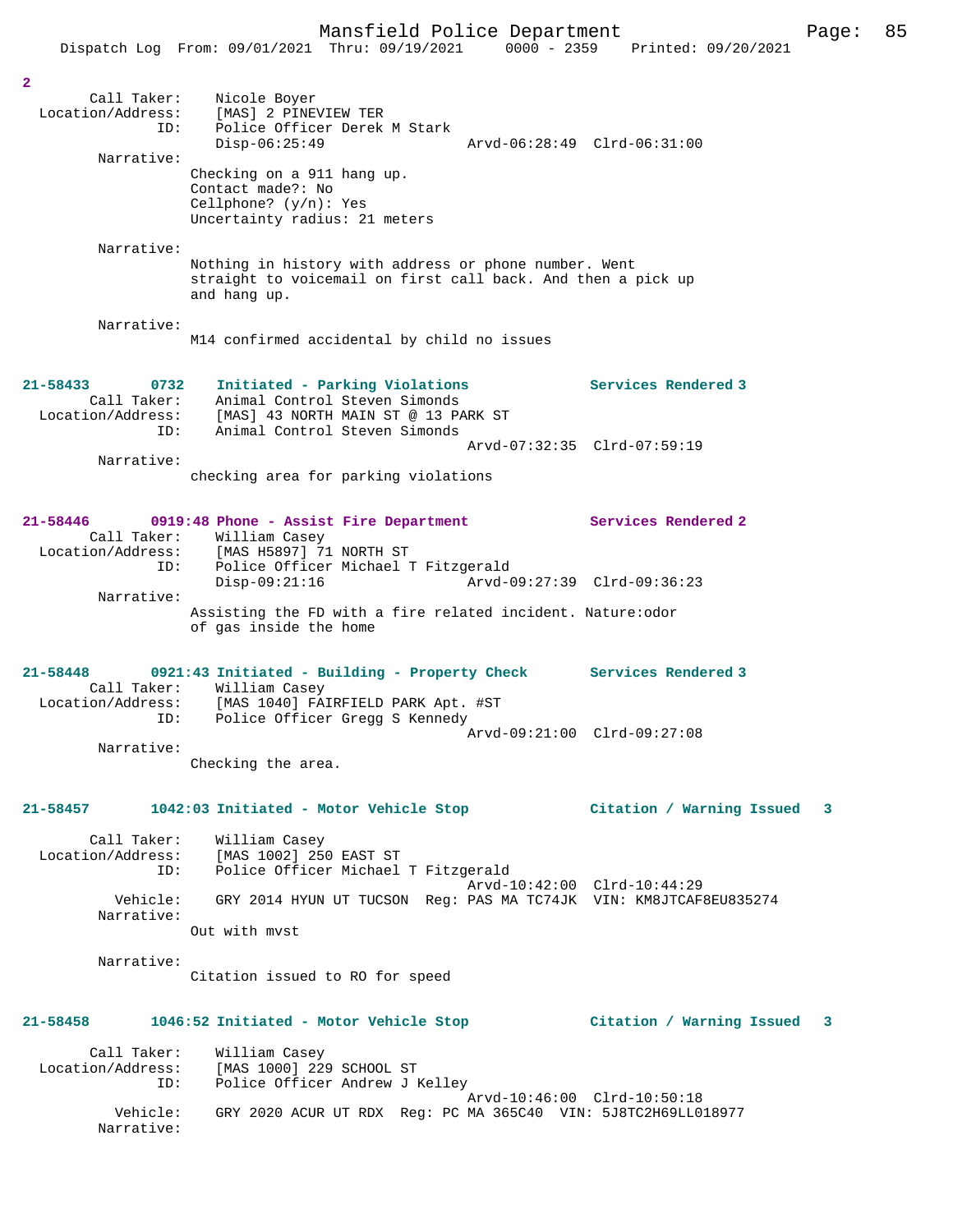|                                                                 | Mansfield Police Department<br>Dispatch Log From: 09/01/2021 Thru: 09/19/2021 0000 - 2359 Printed: 09/20/2021                                                            | 86<br>Page:                    |
|-----------------------------------------------------------------|--------------------------------------------------------------------------------------------------------------------------------------------------------------------------|--------------------------------|
|                                                                 | Out with myst                                                                                                                                                            |                                |
| Narrative:                                                      |                                                                                                                                                                          |                                |
|                                                                 | Citation issued to RO                                                                                                                                                    |                                |
| $21 - 58460$<br>Call Taker:<br>Location/Address:<br>ID:         | 1056:32 Initiated - Building - Property Check Services Rendered 3<br>Josesph Shebertes<br>[MAS 840] 280 SCHOOL ST<br>Police Officer Gregg S Kennedy                      | Arvd-10:56:00 Clrd-11:13:08    |
| Narrative:                                                      |                                                                                                                                                                          |                                |
|                                                                 | Checking the area.                                                                                                                                                       |                                |
| $21 - 58463$<br>1059<br>Call Taker:<br>Location/Address:<br>ID: | Initiated - Parking Violations<br>Animal Control Steven Simonds<br>[MAS] 242 NORTH MAIN ST @ 16 OLD COLONY WAY<br>Animal Control Steven Simonds                          | Services Rendered 3            |
|                                                                 |                                                                                                                                                                          | Arvd-10:59:48 Clrd-11:48:26    |
| Narrative:                                                      | checking area for parking violatios                                                                                                                                      |                                |
| 21-58472<br>$\overline{2}$                                      | 1223:29 911 - 911 Hang-ups & Verifications                                                                                                                               | Confirmed misdial/Accdntl Call |
| Call Taker:<br>Location/Address:<br>ID:                         | Kerri Bishop<br>[MAS] 644 SOUTH MAIN ST<br>Police Officer Michael T Fitzgerald<br>$Disp-12:26:00$                                                                        | $Clrd-12:36:00$                |
| ID:                                                             | Police Officer Andrew J Kelley                                                                                                                                           |                                |
|                                                                 | $Disp-12:35:55$                                                                                                                                                          | Arvd-12:35:57 Clrd-12:37:44    |
| Narrative:                                                      | Checking on a 911 hang up.                                                                                                                                               |                                |
|                                                                 | Contact made?: yes, states issues with the phone, called<br>accidentally<br>Cellphone? $(y/n): y$<br>Uncertainty radius:                                                 |                                |
| $21 - 58484$                                                    | 1307:51 Initiated - Motor Vehicle Stop                                                                                                                                   | Citation / Warning Issued<br>3 |
| Call Taker:<br>Location/Address:<br>ID:                         | William Casey<br>[MAS] 1132 SCHOOL ST @ 5 WHITETAIL LN<br>Sergeant Robert S Pierce                                                                                       |                                |
| Vehicle:<br>Narrative:                                          | GRY 2018 TOYT UT RAV4 Req: PC MA 5SD777 VIN: JTMDFREV7JJ721405                                                                                                           | Arvd-13:07:00 Clrd-13:14:10    |
|                                                                 | Out with myst                                                                                                                                                            |                                |
| Narrative:                                                      | Citation issued to RO                                                                                                                                                    |                                |
| 21-58486<br>1313<br>ID:                                         | Initiated - Parking Violations<br>Call Taker: Animal Control Steven Simonds<br>Location/Address: [MAS] 255 NORTH MAIN ST @ 8 COTTAGE ST<br>Animal Control Steven Simonds | Services Rendered 3            |
| Narrative:                                                      | checking area for parking violations                                                                                                                                     | Arvd-13:14:33 Clrd-13:31:15    |
|                                                                 |                                                                                                                                                                          |                                |
| 21-58488                                                        | 1331:11 Initiated - Community Policing<br>Call Taker: William Casey<br>Location/Address: [MAS 1002] 250 EAST ST                                                          | Services Rendered 3            |
| ID:                                                             | Police Officer Michael T Fitzgerald                                                                                                                                      | Arvd-13:31:00 Clrd-14:01:40    |
| 21-58490                                                        | 1350:37 Phone - 911 Hang-ups & Verifications                                                                                                                             | Services Rendered 2            |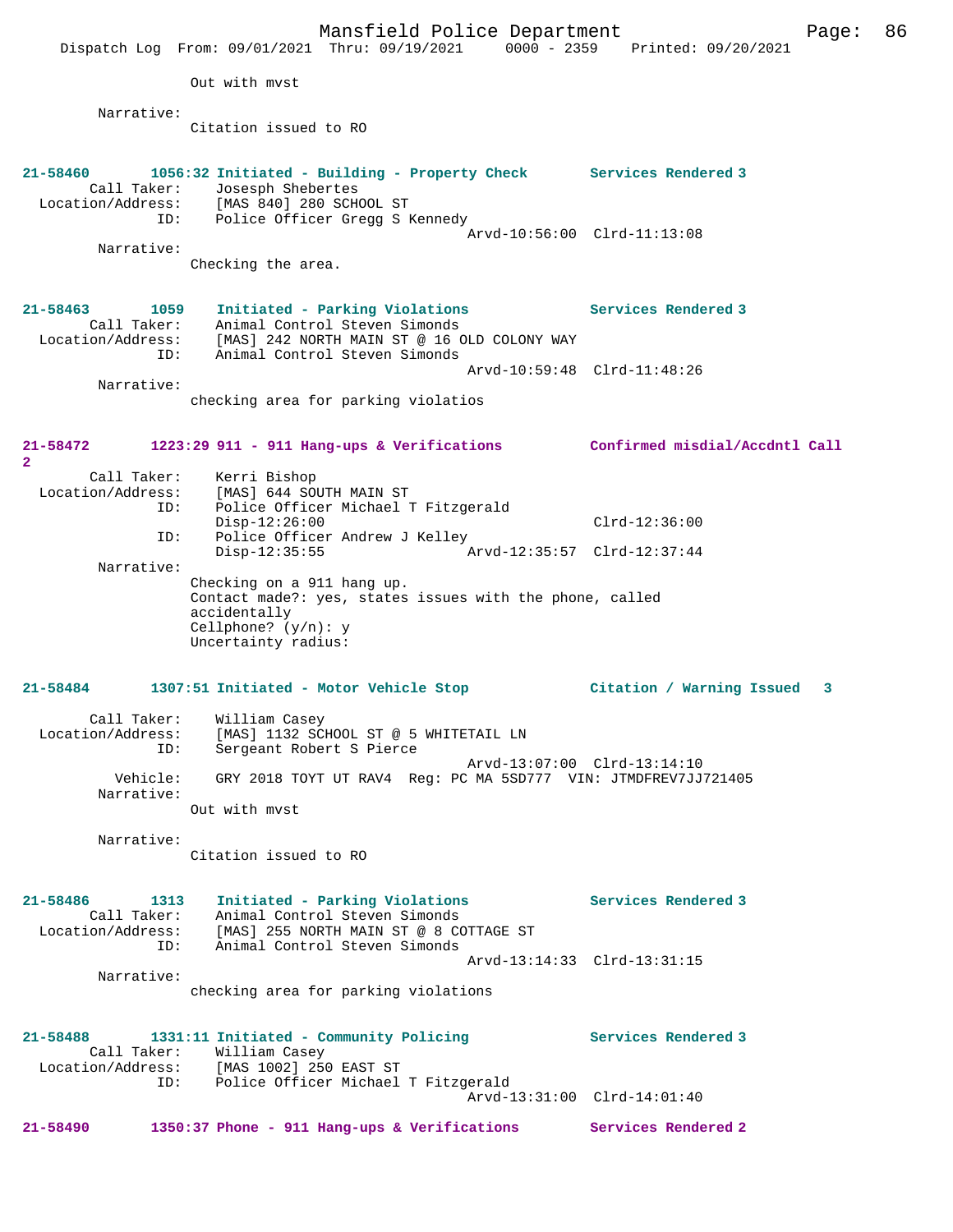Mansfield Police Department Fage: 87 Dispatch Log From: 09/01/2021 Thru: 09/19/2021 0000 - 2359 Printed: 09/20/2021 Call Taker: APRIL LEHANE Vicinity of: [MAS] 505 SOUTH MAIN ST ID: Sergeant Robert S Pierce Disp-13:52:12 Clrd-13:55:21 ID: Sergeant Robert S Pierce Disp-13:58:00 Arvd-13:59:40 Clrd-14:02:32 Narrative: Checking on a 911 hang up. Contact made?:n Cellphone? (y/n):y Uncertainty radius:6 **21-58493 1355:24 Initiated - Road Hazards Services Rendered 3**  Call Taker: APRIL LEHANE Location/Address: [MAS] 400 RTE 140 NB @ 287 CHAUNCY ST ID: Sergeant Robert S Pierce Arvd-13:55:00 Clrd-13:57:27 Narrative: Assisting a UHaul truck that lost some packages in the roadway Narrative: Amazon delivery in a uhaul making a delivery and is now on their way **21-58496 1407 Initiated - Parking Violations Services Rendered 3**  Call Taker: Animal Control Steven Simonds Location/Address: [MAS] 126 NORTH MAIN ST @ 10 VILLA ST ID: Animal Control Steven Simonds Arvd-14:07:59 Clrd-14:21:22 Narrative: checking area for parking violations **21-58499 1411:49 Initiated - Building - Property Check Building Checked / Secured 3** Call Taker: William Casey Location/Address: [MAS 417] 9 FRANCIS AVE ID: Police Officer Michael T Fitzgerald Arvd-14:11:00 Clrd-14:25:44 Narrative: Checking the area. **21-58500 1413:27 Initiated - Motor Vehicle Stop Citation / Warning Issued 3** Call Taker: William Casey Location/Address: [MAS 165] HIGHLAND AVE ID: Police Officer David W Kinahan Arvd-14:13:00 Clrd-14:32:32<br>Vehicle: WHI 2017 JEEP UT GRAND CHEROKEE Req: PC MA 1LYB78 VIN: 10 WHI 2017 JEEP UT GRAND CHEROKEE Reg: PC MA 1LYB78 VIN: 1C4RJFJG1HC854220 Narrative: Out with mvst for expired reg Narrative: Citation issued to RO for expired reg, has renewed online **21-58506 1429:49 Initiated - Building - Property Check Building Checked / Secured 3** Call Taker: William Casey Location/Address: [MAS 2] 60 FORBES BLVD ID: Police Officer Gregg S Kennedy Arvd-14:29:00 Clrd-14:34:27 Narrative: Checking the area.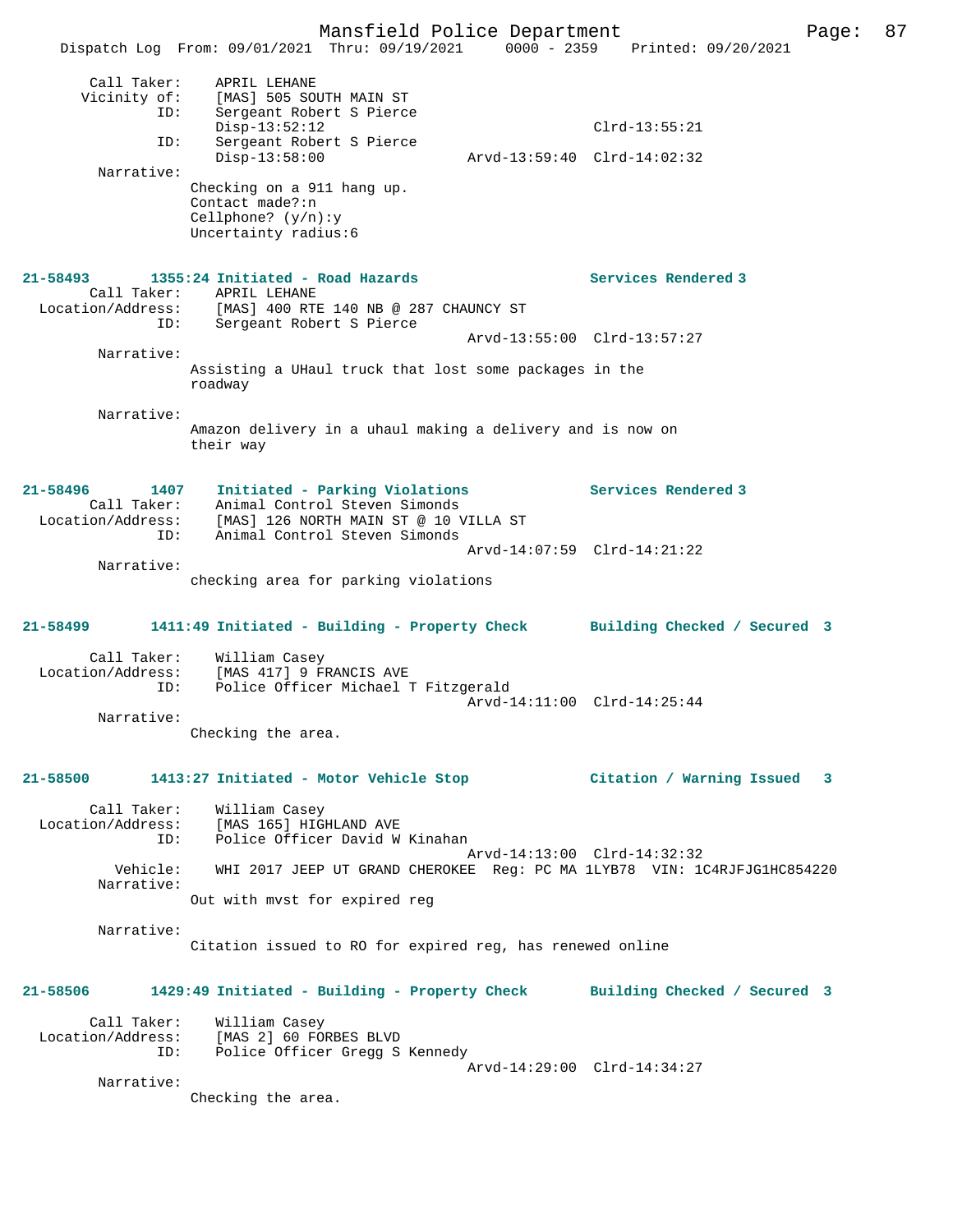Mansfield Police Department Fage: 88 Dispatch Log From: 09/01/2021 Thru: 09/19/2021 0000 - 2359 Printed: 09/20/2021 **21-58540 1739:45 Initiated - Building - Property Check Building Checked / Secured 3** Call Taker: Emily Archer Location/Address: [MAS 1040] 10 RESERVOIR ST Apt. #ST ID: Police Officer Bryan Hurley Arvd-17:39:00 Clrd-17:42:47 Police Officer Joshua S Ellender Narrative: Checking the area. Narrative: M3 states they are clear. **21-58546 1804:30 Phone - Well Being Check Services Rendered 3**  Call Taker: George Burton<br>ion/Address: [MAS 2] 60 FOR Location/Address: [MAS 2] 60 FORBES BLVD ID: Police Officer Andrew J Kelley<br>Disp-18:05:49  $\bar{P}$  Arvd-18:11:16 Clrd-18:31:25 ID: Police Officer William C Trudell Disp-18:05:52 Arvd-18:11:23 Clrd-18:31:27 Vehicle: GRN 1997 PONT FIREBIRD Reg: PC MA 3DNK14 VIN: 2G2FS22K1V2229392 Narrative: n texting his neice and is not making sense and hallucinating

Narrative:

Incident: 21MAS-972-OF

Call Taker: Support Staff Langston W Puller

| $21 - 58548$<br>$\overline{2}$  | 1823:19 Phone - 911 Hang-ups & Verifications                                                                                                                                                                                                                        | Confirmed misdial/Accdntl Call |  |
|---------------------------------|---------------------------------------------------------------------------------------------------------------------------------------------------------------------------------------------------------------------------------------------------------------------|--------------------------------|--|
| Narrative:                      | Call Taker: Kerri Bishop<br>Location/Address: [MAS 262] 60 OAKLAND ST<br>ID:<br>Police Officer Jay J Sparrow<br>$Disp-18:26:33$<br>Checking on a 911 hang up.<br>Contact made?: no answer on call back x 2<br>Cellphone? $(y/n): y$<br>Uncertainty radius: 5 Meters | Arvd-18:28:29 Clrd-18:31:38    |  |
| $21 - 58552$                    | 1842:45 Initiated - Building - Property Check                                                                                                                                                                                                                       | Building Checked / Secured 3   |  |
| Location/Address:<br>Narrative: | Call Taker: Emily Archer<br>[MAS] WEST ST<br>Police Officer Jay J Sparrow<br>ID:<br>Checking the area.                                                                                                                                                              | Arvd-18:42:00 Clrd-18:46:41    |  |
| 21-58553                        | 1845:09 Walk-In - Fraud or Identity Theft                                                                                                                                                                                                                           | Incident Report 1              |  |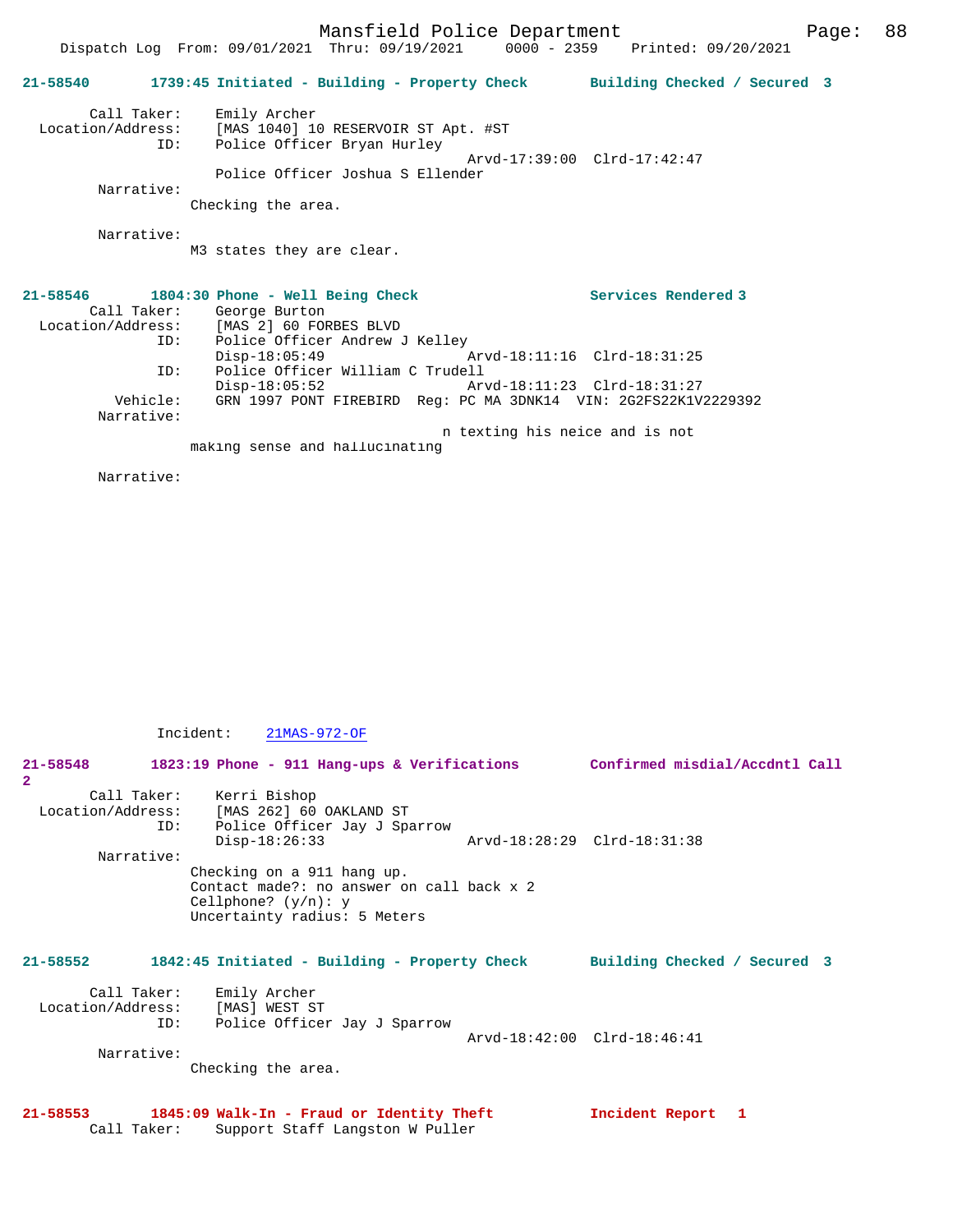Mansfield Police Department Page: 89 Dispatch Log From: 09/01/2021 Thru: 09/19/2021 Location/Address: [MAS H3171] 134 TREMONT ST ID: Police Officer William C Trudell Disp-18:46:53 Arvd-18:53:49 Clrd-19:17:17 Narrative: walk-in reporting his bank account was emptied via a fraudulent check. Refer To Incident: 21MAS-973-OF **21-58558 1856:59 Phone - Vandalism Investigated - Report Taken 3** Call Taker: George Burton<br>Location/Address: [MAS] 792 WEST ess: [MAS] 792 WEST ST Apt. #C104<br>ID: Police Officer Bryan Hurley Police Officer Bryan Hurley Disp-19:00:17 Arvd-19:01:06 Clrd-19:22:20 Police Officer Joshua S Ellender<br>TD: Police Officer Jav J Sparrow Police Officer Jay J Sparrow Disp-19:00:22 Clrd-19:00:45 Narrative: CP reports her locked storage garage was vandalized. Son is home now and noticed it Narrative: Possible door damage, keypad damage and damage inside of garage Narrative: See OF for further. Refer To Incident: 21MAS-974-OF **21-58557 1858:45 Phone - Traffic / Roadway Complaint Referred to Other Agency 2** Call Taker: Emily Archer<br>Location/Address: [MAS] 10 EAS [MAS] 10 EAST ST @ 1 NORTH MAIN ST Narrative: Caller reporting the lights are not functioning. Narrative: M1 requested for light department to be contacted. MELD being contacted now. Narrative: MELD advised to contact DPW. Attempting DPW now. Narrative: DPW notified and enroute **21-58564 2012:11 Initiated - Assist Other Agency Services Rendered 3**  Call Taker: Nicole Boyer<br>Vicinity of: [MAS] 1 NORTI of: [MAS] 1 NORTH MAIN ST @ 10 EAST ST<br>ID: Police Officer Bryan Hurley Police Officer Bryan Hurley Arvd-20:12:00 Clrd-21:05:51 Police Officer Joshua S Ellender Narrative: Assisting DPW with traffic. **21-58571 2132:33 Phone - 911 Hang-ups & Verifications Confirmed misdial/Accdntl Call 2**  Call Taker: Kerri Bishop<br>Location/Address: [MAS H5030] [MAS H5030] 153 BALCOM ST ID: Police Officer William C Trudell Disp-21:35:27 Arvd-21:45:44 Clrd-21:48:22 Narrative: Checking on a 911 hang up. Contact made?: Call from Attleboro PD, reports spoke with party who states it was accidental. Cellphone? (y/n):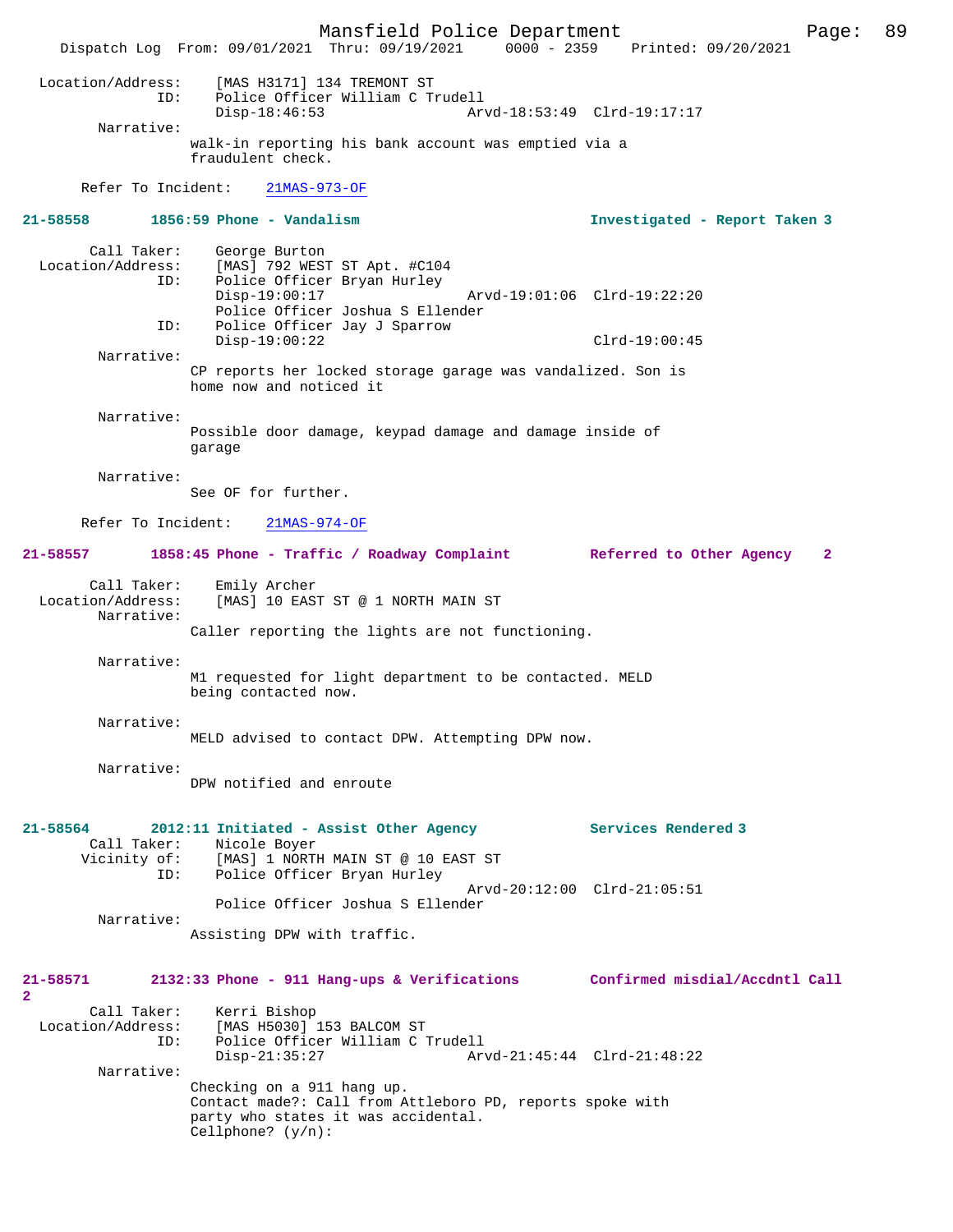Mansfield Police Department Form Page: 90

Uncertainty radius:

Narrative:

M12 states confirmed accidental.

**21-58585 2326:45 911 - Assist Other Agency Services Rendered 3** 

**For Date: 09/10/2021 - Friday**

**21-58606 0124:36 Initiated - Building - Property Check Building Checked / Secured 3** Call Taker: Nicole Boyer Vicinity of: [MAS 4] 31 HAMPSHIRE ST ID: Police Officer Mark O'Connor Arvd-01:24:00 Clrd-01:32:53 Narrative: Checking the area. **21-58611 0133:01 Initiated - Building - Property Check Building Checked / Secured 3** Call Taker: Nicole Boyer Vicinity of: [MAS 2] 60 FORBES BLVD<br>ID: Police Officer Mark O'O Police Officer Mark O'Connor Arvd-01:33:00 Clrd-01:40:09 Narrative: Checking the area. **21-58613 0137:48 Initiated - Building - Property Check Building Checked / Secured 3** Call Taker: Nicole Boyer Vicinity of: [MAS 1015] 30 CHAUNCY ST ID: Police Officer Derek M Stark Arvd-01:37:00 Clrd-01:46:57 Narrative: Checking the area. **21-58615 0146:54 Initiated - Disabled Motor Vehicle Referred to Other Agency 3** Call Taker: Emily Archer<br>Location/Address: [MAS] 1150 WI ess: [MAS] 1150 WEST ST @ 4 DOUGLAS DR<br>ID: Police Officer Mark O'Connor Police Officer Mark O'Connor Arvd-01:46:00 Clrd-02:22:11 ID: Police Officer Derek M Stark Arvd-01:52:20 Clrd-02:04:41<br>Vehicle: GRN 2007 SUBA UT FOREST Reg: PC MA 1AMA18 VIN: JF1SG6762 GRN 2007 SUBA UT FOREST Reg: PC MA 1AMA18 VIN: JF1SG67627H728373 Narrative: Reported DMV in the area.

Narrative: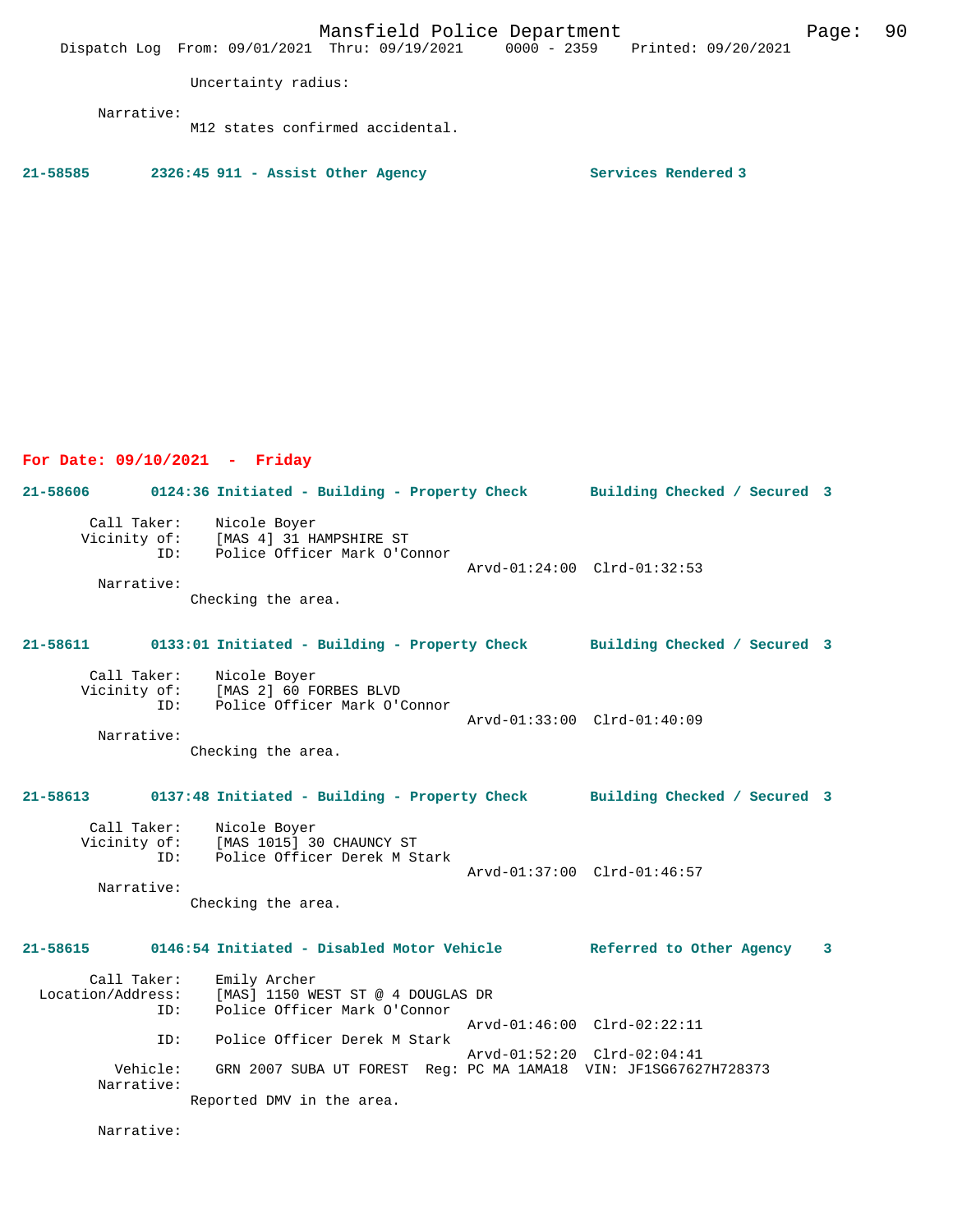Mansfield Police Department Page: 91 Dispatch Log From: 09/01/2021 Thru: 09/19/2021 No injuries, no accident, just needs assistance. Narrative: Central St has been advised. **21-58619 0153:08 Initiated - Building - Property Check Building Checked / Secured 3** Call Taker: Nicole Boyer Vicinity of: [MAS 12] 250 EAST ST ID: Police Officer Meghan Birnie Arvd-01:53:00 Clrd-02:08:16 Narrative: Checking the area. **21-58625 0229:49 Phone - Assist Citizen - P S A Referred to Other Agency 3** Call Taker: Support Staff Matthew Gately Location/Address: [MAS H5020] 55 ANGELL ST ID: Police Officer Derek M Stark Disp-02:35:40 Arvd-02:38:02 Clrd-04:02:55 Narrative: CP reports power outage in the area, MELD has been contacted and will be responding. Narrative: MELD ON SCENE Narrative: Pole #5 across from house #55, needed emergency repairs, power to be expected out for the next few hours. Narrative: MELD is all set. **21-58626 0237:16 Initiated - Building - Property Check Building Checked / Secured 3** Call Taker: Nicole Boyer<br>Location/Address: [MAS 170] 25 ess: [MAS 170] 255 HOPE ST<br>ID: Police Officer Meghan Police Officer Meghan Birnie Arvd-02:37:00 Clrd-02:49:02 Narrative: Checking the area. **21-58627 0239:06 Initiated - Building - Property Check Building Checked / Secured 3** Call Taker: Nicole Boyer<br>Vicinity of: [MAS 907E] 3 [MAS 907E] 390 WEST ST ID: Police Officer Mark O'Connor Arvd-02:39:00 Clrd-02:43:59 Narrative: Checking the area. **21-58628 0315:41 Initiated - Building - Property Check Building Checked / Secured 3** Call Taker: Chelsey Ferstler<br>Location/Address: [MAS 139] 265 FRI ess: [MAS 139] 265 FRUIT ST<br>TD: Police Officer Meghan B Police Officer Meghan Birnie Arvd-03:15:00 Clrd-03:23:24 Narrative: Checking the area. **21-58629 0327:37 Initiated - Building - Property Check Building Checked / Secured 3** Call Taker: Chelsey Ferstler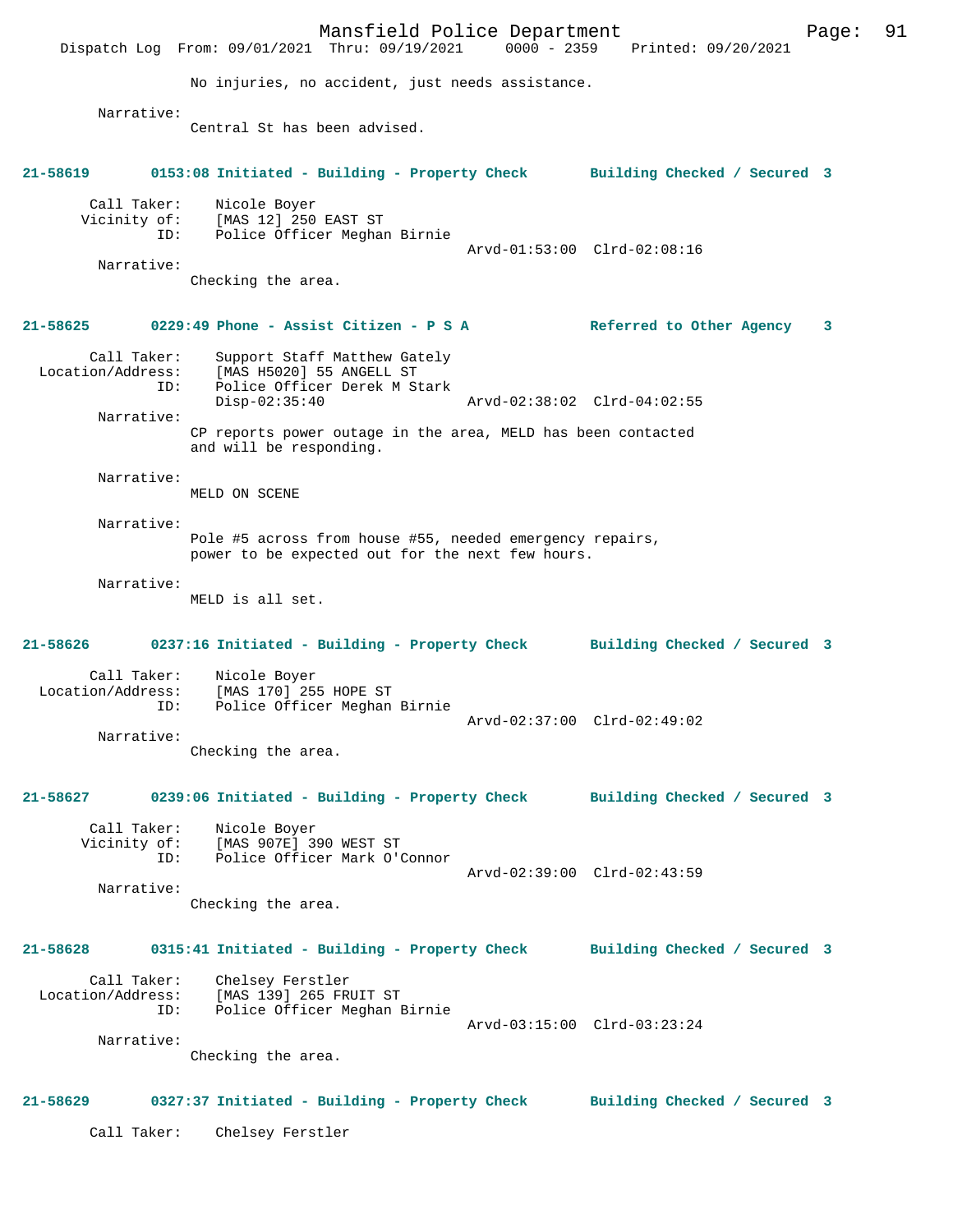Mansfield Police Department Page: 92 Dispatch Log From: 09/01/2021 Thru: 09/19/2021 0000 - 2359 Printed: 09/20/2021 Location/Address: [MAS 1040] 10 RESERVOIR ST Apt. #ST ID: Police Officer Mark O'Connor Arvd-03:27:00 Clrd-03:34:14 Narrative: Checking the area. **21-58630 0343:10 Initiated - Building - Property Check Building Checked / Secured 3** Call Taker: Nicole Boyer Vicinity of: [MAS 840] 280 SCHOOL ST ID: Police Officer Mark O'Connor Arvd-03:43:00 Clrd-03:55:44 Narrative: Checking the area. **21-58631 0403:13 Initiated - Building - Property Check Building Checked / Secured 3** Call Taker: Nicole Boyer Vicinity of: [MAS 281A] 1 CROCKER ST ID: Police Officer Derek M Stark Arvd-04:03:00 Clrd-04:11:24 Narrative: Checking the area. **21-58653 0711:06 Phone - Motor Veh Acc - No Injury Services Rendered 1**  Call Taker: Robert Stewart Location/Address: [MAS 197] 111 PLYMOUTH ST ID: Police Officer Mark O'Connor<br>Disp-07:14:26 Disp-07:14:26 Arvd-07:19:11 Clrd-07:49:00 Vehicle: WHI 2022 FRHT TR CASCADIA 116 Reg: MA 4461B VIN: 3AKBHSDVXNSNL0580 Vehicle: SIL 2006 TRAI TT EAG Reg: TN T864895 VIN: 1TTF5320962017679 Narrative: Caller reporting that he backed into a the bumper of a semi truck. Caller is in a semi truck Narrative: M9 reports the freight liner was parked and not being operated when the accident occurred. Narrative: Paperwork exchanged prior to M9's arrival. **21-58657 0746:02 Phone - Assist Citizen - P S A Services Rendered 3**  Call Taker: MATTHEW BOMES Location/Address: [MAS 907B] 390 WEST ST Apt. #C100 ID: Police Officer David J Pepicelli Disp-08:07:39 Arvd-08:18:47 Clrd-08:43:18 Narrative: Party, was a subject to fraud, she sent money to an unk party and is attempting to get it back from staples. **21-58661 0820:35 Phone - Suspicious Actv / Persn / Veh Investigated - No Report 2** Call Taker: Jarred Kohler<br>Location/Address: [MAS 119E] 171 Location<br>- Location: [MAS 119E] 171 FORBES BLVD Apt. #1000<br>- Police Officer Matthew A Souza Police Officer Matthew A Souza<br>Disp-08:24:27 Disp-08:24:27 Arvd-08:35:43 Clrd-08:45:36 Vehicle: BLU 2018 TOYT CAMRY Reg: PC MA 3HDL14 VIN: JTNB11HK5J3034173 Narrative: Caller reporting an employee found a party peering through the windows of the business 25 mins ago. Narrative: M9 reports he spoke with the RP, describes the party as a white male with dirty blonde hair. RP asked him to leave and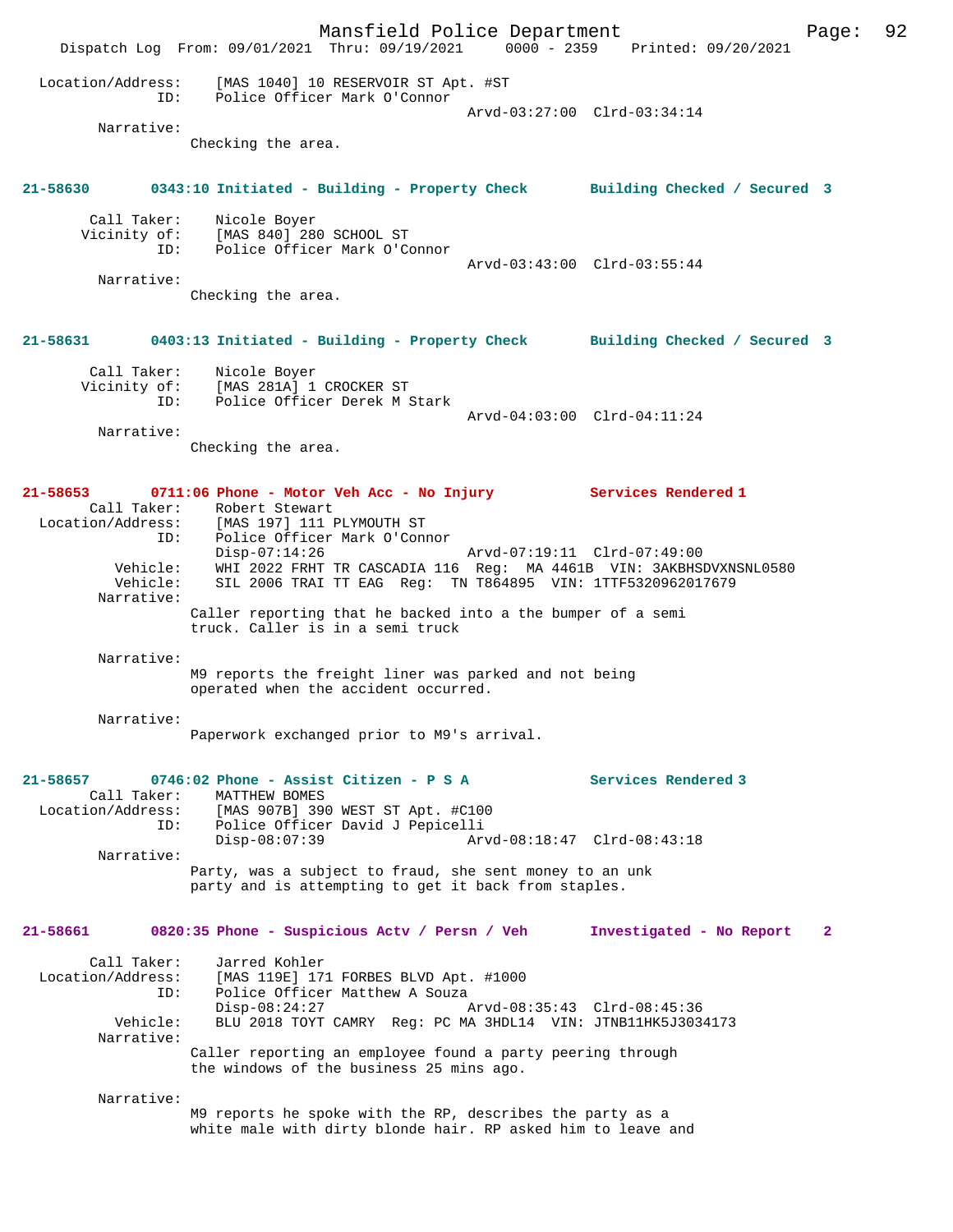Mansfield Police Department Page: 93 Dispatch Log From: 09/01/2021 Thru: 09/19/2021 0000 - 2359 Printed: 09/20/2021 he left with no issues. Was advised to call back with any further issues. **21-58668 0841 Initiated - Parking Violations Services Rendered 3**  Call Taker: Animal Control Steven Simonds Location/Address: [MAS] 43 NORTH MAIN ST @ 13 PARK ST ID: Animal Control Steven Simonds Arvd-08:41:15 Clrd-09:01:44 Narrative: checking area for parking violations **21-58677 0921:39 Initiated - Motor Vehicle Stop Citation / Warning Issued 3** Call Taker: Dispatcher Alyson Vico Vicinity of: [MAS 1002] 250 EAST ST ID: Police Officer Matthew A Souza Arvd-09:21:00 Clrd-09:31:09 Vehicle: GRY 2014 TOYT VA SIENNA Reg: PC MA 865DX1 VIN: 5TDKK3DC5ES465581 Narrative: M9 is off with a MVST. **21-58686 1037 Initiated - Parking Violations Services Rendered 3**  Call Taker: Animal Control Steven Simonds<br>Location/Address: [MAS] 242 NORTH MAIN ST @ 16 O ess: [MAS] 242 NORTH MAIN ST @ 16 OLD COLONY WAY<br>ID: Animal Control Steven Simonds Inne, 2008. Arvd-10:37:49 Clrd-11:24:58 Narrative: checking area for parking violations **21-58693 1109:15 Initiated - Motor Vehicle Stop Citation / Warning Issued 3** Call Taker: Dispatcher Alyson Vico Location/Address: [MAS] WEST ST @ PINE ST

 ID: Police Officer David J Pepicelli Arvd-11:09:00 Clrd-11:13:51<br>Vehicle: BLK 2018 KIA SEDONA Reg: PC MA 1MSD12 VIN: KNDME5C14J635 BLK 2018 KIA SEDONA Reg: PC MA 1MSD12 VIN: KNDME5C14J6357412 Narrative: M11 is off with a MVST.

#### **21-58694 1110:47 Phone - 911 Hang-ups & Verifications Confirmed misdial/Accdntl Call**

**2**  Call Taker: Fournier Elin<br>ion/Address: [MAS H6590] 66 YORK RD Location/Address: ID: Police Officer David J Pepicelli Disp-11:14:01 Arvd-11:19:50 Clrd-11:20:42 Narrative: Checking on a 911 accidental. Contact made, stated her 4 year old daughter dialed accidentally. She is leaving the residence shortly, may not be home Contact made?: yes Cellphone? (y/n): yes Uncertainty radius:

### **21-58696 1128:41 Initiated - Motor Vehicle Stop Citation / Warning Issued 3** Call Taker: Dispatcher Alyson Vico<br>Vicinity of: [MAS] 946 EAST ST @ 1 I of: [MAS] 946 EAST ST @ 1 MILL ST<br>ID: Police Officer Matthew A Souza Police Officer Matthew A Souza Arvd-11:28:00 Clrd-11:34:53<br>Vehicle: BLK 2013 LEXS UT RX Reg: PC MA 1BCT60 VIN: 2T2BK1BAXDC219 BLK 2013 LEXS UT RX Reg: PC MA 1BCT60 VIN: 2T2BK1BAXDC219327 Narrative:

M9 is off with a MVST.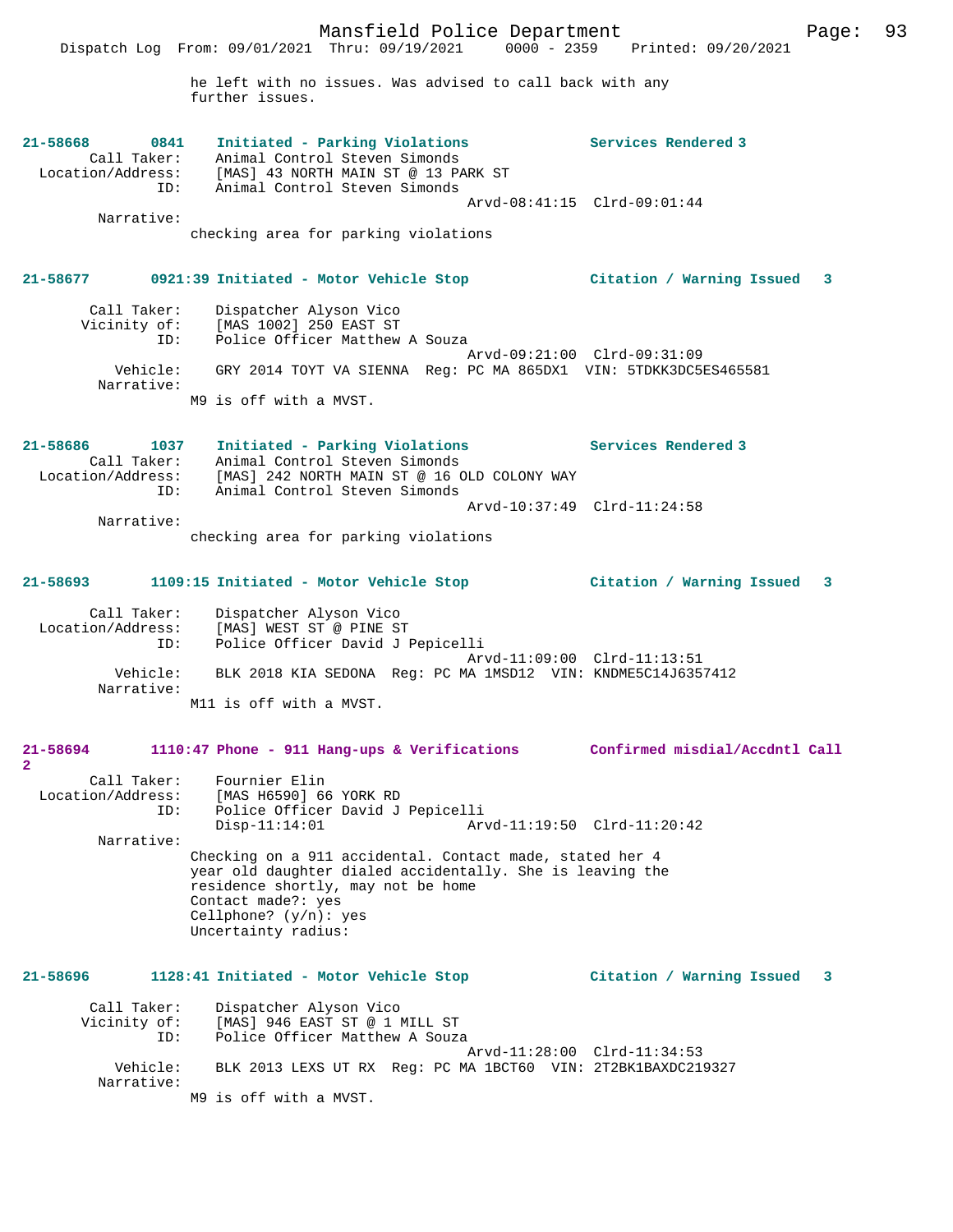Mansfield Police Department Page: 94 Dispatch Log From: 09/01/2021 Thru: 09/19/2021 0000 - 2359 **21-58698 1136:15 Initiated - Motor Vehicle Stop Citation / Warning Issued 3** Call Taker: Dispatcher Alyson Vico Vicinity of: [MAS] 777 WEST ST @ 100 HAMPSHIRE ST ID: Police Officer David J Pepicelli Arvd-11:36:00 Clrd-11:44:13 Vehicle: WHI 2017 BMW 330 Reg: PC MA 1TFM45 VIN: WBA8D9C32HA005110 Narrative: M11 is off with a MVST. Narrative: Citation issued to the operator for speed. **21-58704 1230:08 Walk-In - Assist Citizen - P S A Spoken To 3**  Call Taker: Support Staff Heather A Sullivan<br>Location/Address: [MAS 1019] 792 WEST ST Apt. #C206 ess: [MAS 1019] 792 WEST ST Apt. #C206<br>ID: Sergeant Robert S Pierce Sergeant Robert S Pierce Disp-12:33:48 Clrd-12:36:31<br>TD: Police Officer David J Pepicelli Police Officer David J Pepicelli<br>Disp-12:34:25 Arv Disp-12:34:25 Arvd-12:36:35 Clrd-12:50:36 Narrative: RP walked into the lobby to speak with an officer about three problems. Narrative: clear - party was advised on the process to request police reports. **21-58708 1312:35 Initiated - Building - Property Check Services Rendered 3**  Call Taker: Dispatcher Alyson Vico<br>Location/Address: [MAS 2] 60 FORBES BLVD [MAS 2] 60 FORBES BLVD ID: Sergeant Robert S Pierce Arvd-13:12:00 Clrd-13:49:13<br>Vehicle: GRN 1997 PONT FIREBIRD Reg: PC MA 3DNK14 VIN: 2G2FS22K1V GRN 1997 PONT FIREBIRD Reg: PC MA 3DNK14 VIN: 2G2FS22K1V2229392 Narrative: Checking the area. Narrative: M6 reports he was flagged down while checking the area. Same involved party as an incident last night. Involved party's car is dead. M6 will be heading back to the station to get the jump. Narrative: M6 reports jump pack was unsuccessful, MV will be a DMV in the lot. Red Roof staff has been advised, and are aware that the MV is disabled and he has been sleeping in the back lot in his car. Staff was advised to call with any further issues. Involved party is trying to get in touch with his daughter to come pick him up, she is out of Leominster. **21-58716 1415:04 Phone - Suspicious Actv / Persn / Veh Services Rendered 2**  Robert Stewart<br>[MAS] Vicinity of:<br>ID: Police Officer David J Pepicelli<br>Disp-14:18:39 Ar Disp-14:18:39 Arvd-14:26:11 Clrd-14:39:53<br>ID: Sergeant Robert S Pierce Sergeant Robert S Pierce<br>Disp-14:18:59 Disp-14:18:59 Arvd-14:23:16 Clrd-14:40:48

Narrative:

Narrative: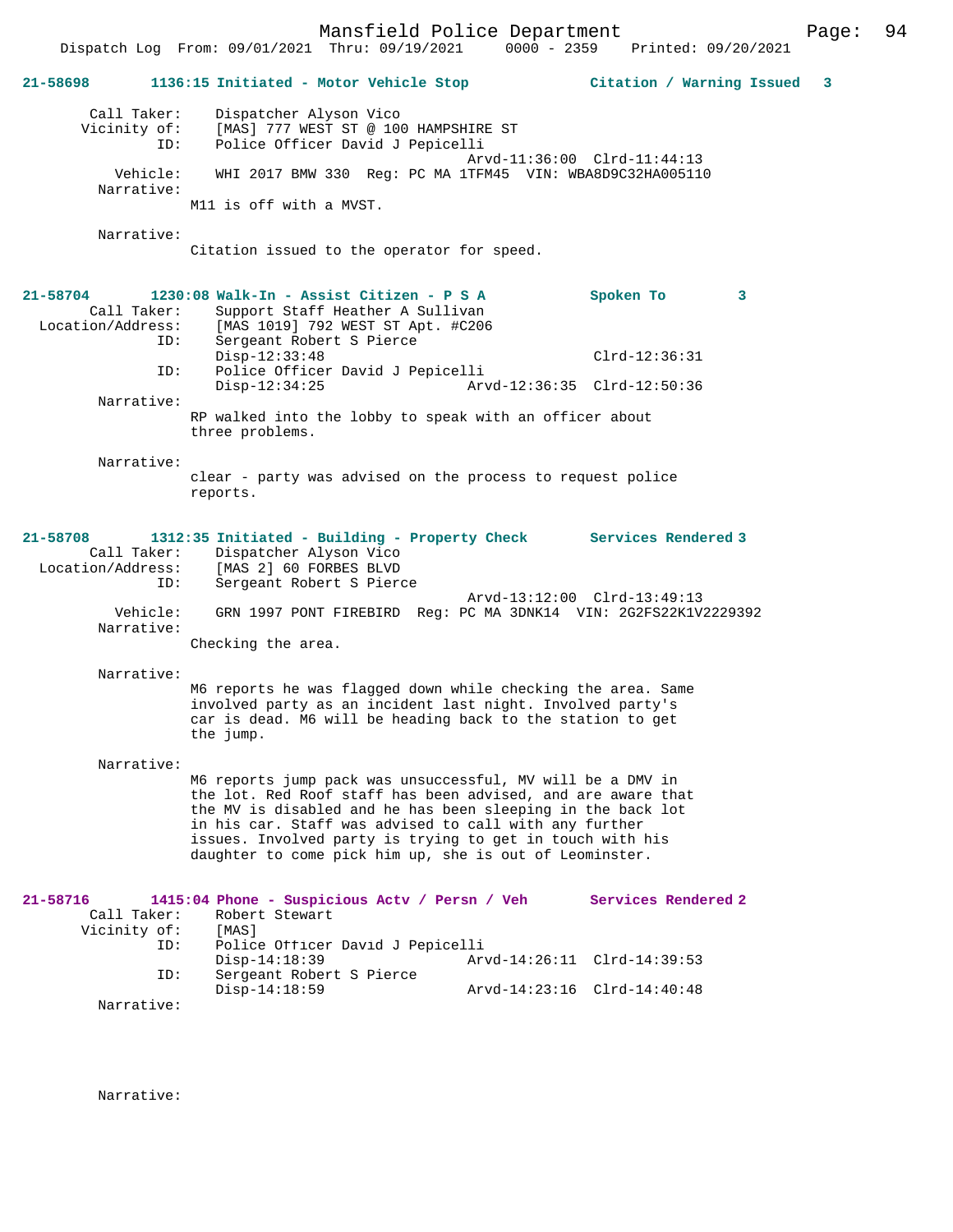Mansfield Police Department Page: 95 Dispatch Log From: 09/01/2021 Thru: 09/19/2021 0000 - 2359 Printed: 09/20/2021 Narrative: Narrative: **21-58724 1435:57 Phone - Assist Citizen - P S A Services Rendered 3**  Call Taker: Robert Stewart Location/Address: [MAS 907B] 390 WEST ST Apt. #C100 ID: Police Officer David J Pepicelli<br>Disp-14:40:01 Arv Disp-14:40:01 Arvd-14:46:37 Clrd-14:51:39 Narrative: Female party requesting assistance at staples. Narrative: M11 reports package has been returned. **21-58730 1511:15 Phone - Assist Fire Department Referred to Other Agency 2** Call Taker: Dispatcher Alyson Vico<br>Location/Address: [MAS H6573] 185 WINTER ST Location/Address: [MAS H6573] 185 WINTER ST ID: Police Officer Matthew A Souza Disp-15:12:17 Arvd-15:16:14 Clrd-15:27:49 Narrative: Assisting the FD with a fire related incident. Nature: inside odor of gas. **21-58737 1632:14 Phone - 911 Hang-ups & Verifications Unfounded/Unverifed 2** Call Taker: Emily Archer<br>Location/Address: [MAS] 260 FO ess: [MAS] 260 FORBES BLVD<br>ID: Police Officer Joshua Police Officer Joshua S Ellender<br>Disp-16:33:49 Ar Arvd-16:46:53 Clrd-16:50:18 Police Officer Bryan Hurley Narrative: Checking on a 911 hang up. Contact made?:N Cellphone? (y/n):Y Uncertainty radius:6 meters Narrative: No answer on call backs. **21-58743 1652:43 Initiated - Erratic Oper MV / Road Rage Citation / Warning Issued 3** Call Taker: Dispatcher Alyson Vico Location/Address: [MAS] THOMAS ST ID: Police Officer David J Pepicelli Arvd-16:52:00 Clrd-17:01:09 Vehicle: GRY 2018 KIA ST SOUL Reg: PC MA 3VPY59 VIN: KNDJP3A59J7574519 Narrative: M11 is off with a wrong way driver. Narrative: Citation issued to the RO. **21-58752 1713:00 Initiated - Disabled Motor Vehicle Spoken To 3**  Call Taker: Dispatcher Alyson Vico

Vicinity of: [MAS] RTE 140 SB

ID: Police Officer Joshua S Ellender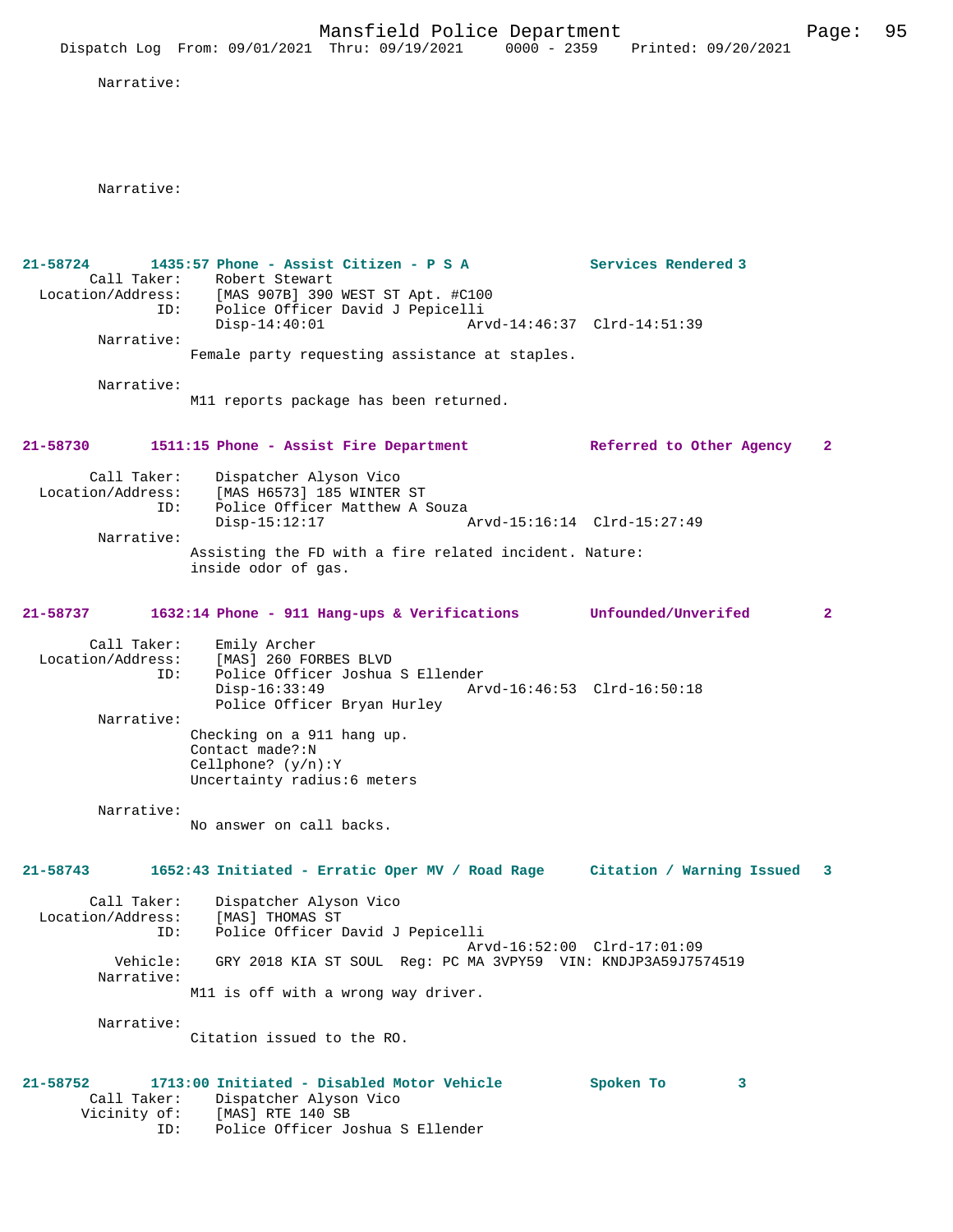Mansfield Police Department Page: 96 Dispatch Log From: 09/01/2021 Thru: 09/19/2021 Arvd-17:13:00 Clrd-17:14:53 Police Officer Bryan Hurley<br>Vehicle: BLU 2010 CHEV SILVERADO Rea BLU 2010 CHEV SILVERADO Reg: PAS MA NE62ZE VIN: 1GC5KXBG1AZ169041 Narrative: M3 is off with a DMV. Narrative: MV is all set, brakes were smoking. **21-58753 1713:31 Phone - Assist Fire Department False / Accidental Alarm 2** Call Taker: Dispatcher Alyson Vico<br>Location/Address: [MAS] 31 OXFORD RD ess: [MAS] 31 OXFORD RD<br>ID: Police Officer Josh Police Officer Joshua S Ellender Disp-17:15:01 Arvd-17:19:42 Clrd-17:32:58 Police Officer Bryan Hurley Narrative: Assisting the FD with a fire related incident. Nature: automatic fire alarm. **21-58773 1854:20 911 - 911 Hang-ups & Verifications Confirmed misdial/Accdntl Call 2**  Call Taker: JEFFREY KEEFE Vicinity of: [MAS H9965] 51 YORK RD<br>ID: Police Officer Joshua S Police Officer Joshua S Ellender<br>Disp-19:00:33 Ar Disp-19:00:33 Arvd-19:02:57 Clrd-19:05:05 Police Officer Bryan Hurley Narrative: Checking on a 911 hang up. Contact made?: no Cellphone? (y/n): yes 16 meter Uncertainty radius: Narrative: no contact made after two call backs. **21-58774 1901:59 Initiated - Building - Property Check Building Checked / Secured 3** Call Taker: Chelsey Ferstler Location/Address: [MAS 820C] 31 PLYMOUTH ST ID: Sergeant Lawrence G Crosman Arvd-19:01:00 Clrd-19:11:55 Narrative: Checking the area. **21-58777 1907:53 Phone - Well Being Check Services Rendered 3**  Call Taker: Emily Archer<br>Location/Address: [MAS 255] 37 ess: [MAS 255] 377 CHAUNCY ST<br>ID: Police Officer Joshua S E Police Officer Joshua S Ellender Disp-19:09:10 Arvd-19:21:12 Clrd-19:22:18 Police Officer Bryan Hurley<br>ID: Police Officer David J Pepic Police Officer David J Pepicelli<br>Disp-19:09:26 Ary Disp-19:09:26 Arvd-19:14:16 Clrd-19:30:30<br>ID: Sergeant Brian P Thibault Sergeant Brian P Thibault<br>Disp-19:14:34 Disp-19:14:34 Arvd-19:14:36 Clrd-19:27:53 Narrative: Caller reporting a homeless woman and her family are out front of the hair salon asking for help for food and money. Narrative: M1 speaking to female who does not speak English, has Romanian passport, understands she will have to leave. **21-58781 1926:35 Initiated - Motor Vehicle Stop Citation / Warning Issued 3**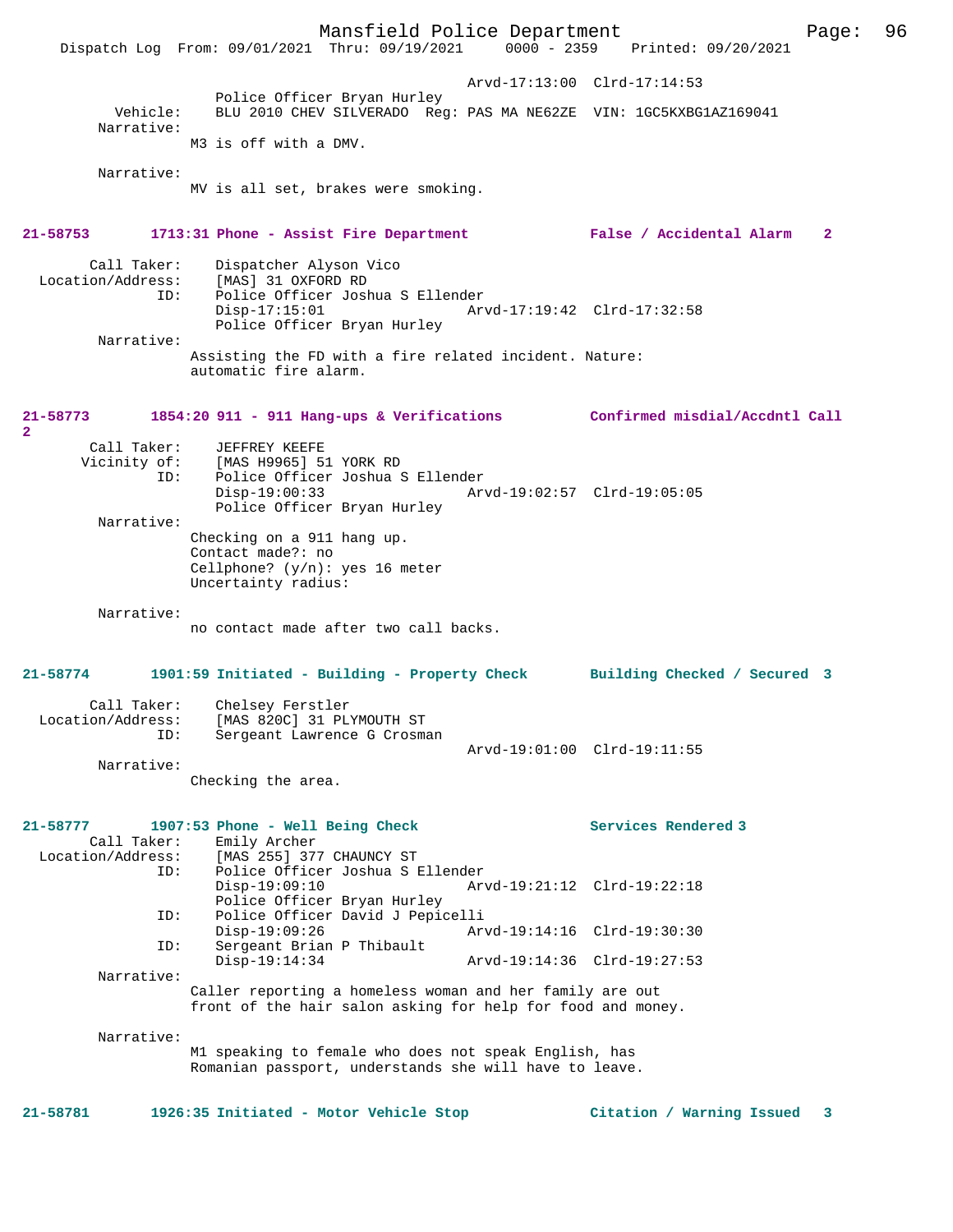Mansfield Police Department Fage: 97 Dispatch Log From: 09/01/2021 Thru: 09/19/2021 0000 - 2359 Printed: 09/20/2021 Call Taker: Chelsey Ferstler Location/Address: [MAS] 603 WEST ST ID: Police Officer Joshua S Ellender Arvd-19:26:00 Clrd-19:35:54 Police Officer Bryan Hurley Vehicle: GRY 2015 HOND CIVIC Reg: PC MA 9PW295 VIN: 19XFB2F51FE283978 Narrative: mv stop for speed, RO cited **21-58783 1931:40 Initiated - Motor Vehicle Stop Citation / Warning Issued 3** Call Taker: Chelsey Ferstler<br>Location/Address: [MAS 949A110] 84 [MAS 949A110] 84 COPELAND DR Apt. #110 ID: Sergeant Brian P Thibault Arvd-19:31:00 Clrd-19:43:07<br>Vehicle: BLK 2013 NISS FRONTI Reg: PC MA 3KR818 VIN: 1N6AD0EV2DN7 BLK 2013 NISS FRONTI Reg: PC MA 3KR818 VIN: 1N6AD0EV2DN723884 Narrative: **21-58795 2007:26 Initiated - Building - Property Check Building Checked / Secured 3** Call Taker: Chelsey Ferstler<br>Location/Address: [MAS 840] 280 SCI [MAS 840] 280 SCHOOL ST ID: Police Officer Joshua S Ellender Arvd-20:07:00 Clrd-21:15:22 Police Officer Bryan Hurley Narrative: Checking the area. **21-58810 2108:23 Initiated - Building - Property Check Building Checked / Secured 3** Call Taker: Chelsey Ferstler Location/Address: [MAS 820C] 31 PLYMOUTH ST<br>TD: Sergeant Lawrence G Crosma Sergeant Lawrence G Crosman Arvd-21:08:00 Clrd-21:32:17 Narrative: Checking the area. **21-58814 2129:57 Initiated - Building - Property Check Building Checked / Secured 3** Call Taker: Chelsey Ferstler Location/Address: [MAS 2] 60 FORBES BLVD Location/Address: [MAS 2] 60 FORBES BLVD<br>ID: Police Officer Joshua S Ellender Arvd-21:29:00 Clrd-21:37:52 Police Officer Bryan Hurley Narrative: Checking the area. **21-58815 2135:56 Phone - Assist Fire Department Services Rendered 2**  Call Taker: Chelsey Ferstler Location/Address: [MAS] 73 PINE NEEDLE LN<br>ID: Police Officer William C Police Officer William C Trudell Disp-21:37:01 Clrd-21:37:16<br>TD: Police Officer David J Pepicelli ID: Police Officer David J Pepicelli Disp-21:37:06 Arvd-21:41:28 Clrd-21:50:17 ID: Sergeant Brian P Thibault Disp-21:42:21 Arvd-21:48:00 Clrd-21:52:13 Narrative: Assisting the FD with a fire related incident. Nature: fire alarm sounding **21-58818 2139:52 Initiated - Building - Property Check Services Rendered 3**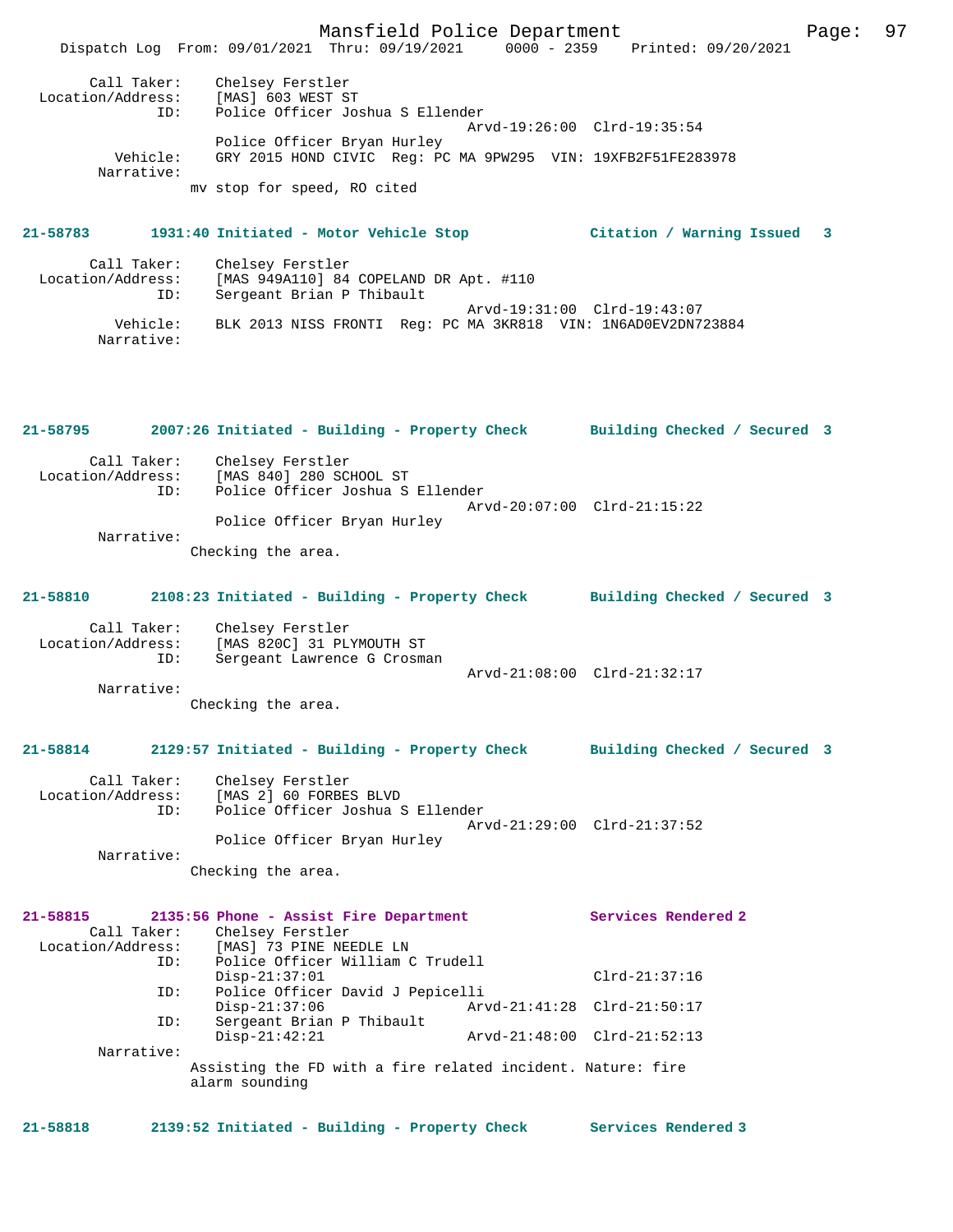Mansfield Police Department Page: 98 Dispatch Log From: 09/01/2021 Thru: 09/19/2021 0000 - 2359 Call Taker: Chelsey Ferstler<br>Location/Address: [MAS 4] 31 HAMPSI [MAS 4] 31 HAMPSHIRE ST ID: Police Officer Joshua S Ellender Arvd-21:39:00 Clrd-21:44:36 Police Officer Bryan Hurley Narrative: Checking the area. **21-58823 2150:44 Phone - 911 Hang-ups & Verifications Confirmed misdial/Accdntl Call 2**  Call Taker: Savannah Karch<br>: Location/Address: [MAS 840I180] ess: [MAS 840I180] 280 SCHOOL ST Apt. #I180<br>ID: Sergeant Brian P Thibault Sergeant Brian P Thibault<br>Disp-21:54:58 Disp-21:54:58 Arvd-22:01:03 Clrd-22:02:03 Narrative: Checking on a 911 hang up. Contact made?: yes employee states no emergency phone activated in her pocket Cellphone? (y/n):y Uncertainty radius: **21-58825 2209:31 Initiated - Building - Property Check Building Checked / Secured 3** Call Taker: Chelsey Ferstler<br>Location/Address: [MAS 1040] 10 RE: [MAS 1040] 10 RESERVOIR ST Apt. #ST ID: Police Officer Joshua S Ellender Arvd-22:09:00 Clrd-22:12:48 Police Officer Bryan Hurley Narrative: Checking the area. **21-58836 2310:45 Phone - Vandalism Spoken To 3**  Call Taker: Emily Archer<br>Location/Address: [MAS 934] RUM ess: [MAS 934] RUMFORD AVE<br>ID: Police Officer Joshua Police Officer Joshua S Ellender Disp-23:11:56 Clrd-23:17:12 Police Officer Bryan Hurley<br>TD: Sergeant Brian P Thibault Sergeant Brian P Thibault<br>Disp-23:12:11 Disp-23:12:11 Arvd-23:15:31 Clrd-23:20:33<br>ID: Police Officer David J Pepicelli Police Officer David J Pepicelli Disp-23:13:52 Clrd-23:14:25 Narrative: Teenagers are tearing down the signs on the property, throwing rocks and wood into the pond. Narrative: Caller reporting one has a white tee shirt and shorts, and a baseball bat in their hand. Narrative: They are hitting stones with a baseball bat. Narrative: M1 spoke with group of 16 / 17 year olds, admitted to hitting rocks into water, will be moving along. **21-58838 2312:18 Initiated - Building - Property Check Building Checked / Secured 3** Call Taker: Chelsey Ferstler<br>Location/Address: [MAS 820C] 31 PL ess: [MAS 820C] 31 PLYMOUTH ST:<br>ID: Sergeant Lawrence G Crosma Sergeant Lawrence G Crosman Arvd-23:12:00 Clrd-23:45:04 Narrative: Checking the area.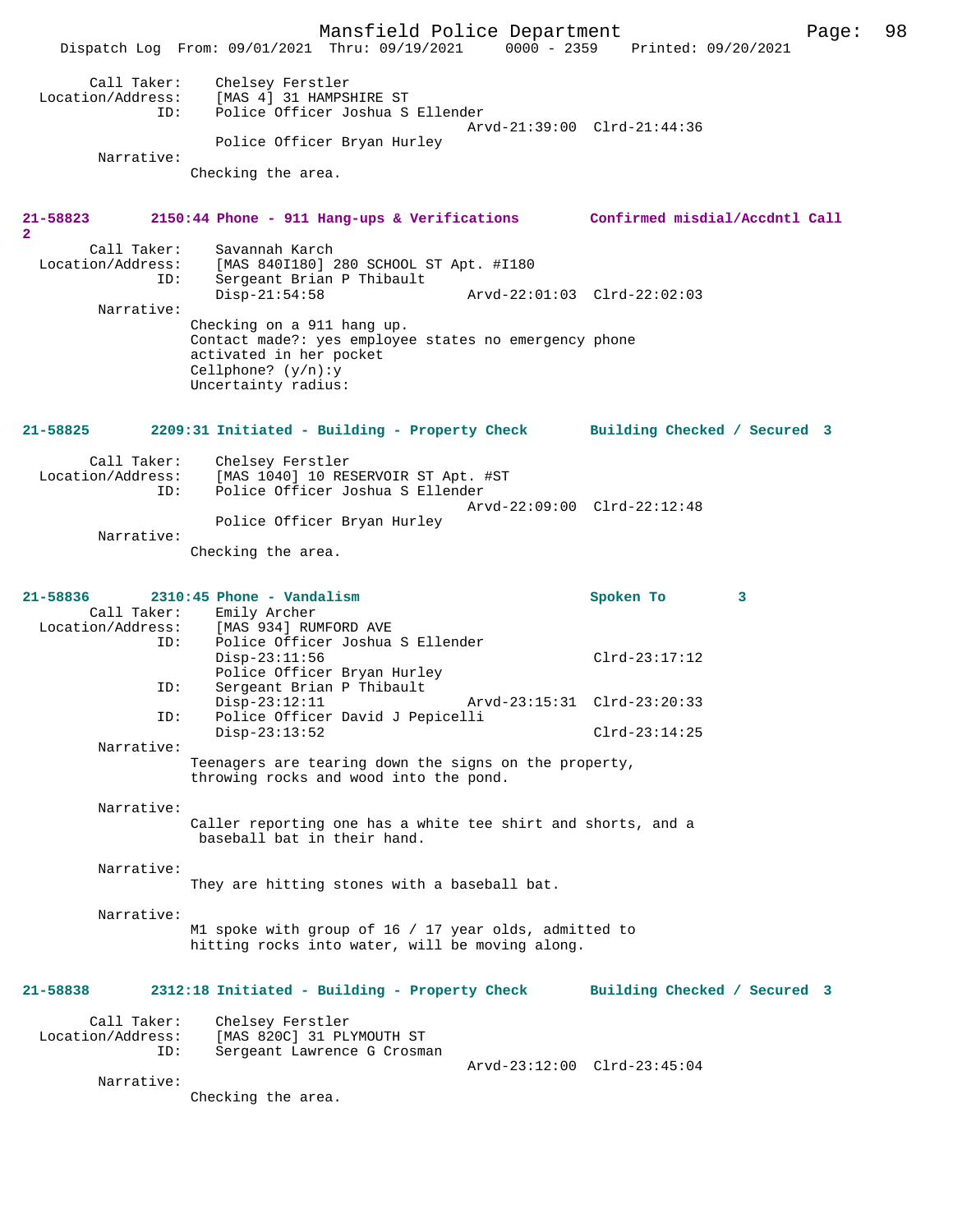Dispatch Log From: 09/01/2021 Thru: 09/19/2021 0000 - 2359 Printed: 09/20/2021 **For Date: 09/11/2021 - Saturday 21-58860 0046:02 Initiated - Building - Property Check Building Checked / Secured 3** Call Taker: Chelsey Ferstler Location/Address: [MAS 417] 9 FRANCIS AVE ID: Police Officer Derek M Stark Arvd-00:46:00 Clrd-00:58:37 Narrative: Checking the area. **21-58863 0053:04 Initiated - Building - Property Check Building Checked / Secured 3** Call Taker: Chelsey Ferstler Location/Address: [MAS 1015] 30 CHAUNCY ST ID: Police Officer Mark O'Connor Arvd-00:53:00 Clrd-00:56:22 Narrative: Checking the area. **21-58865 0058:27 Initiated - Building - Property Check Building Checked / Secured 3** Call Taker: Chelsey Ferstler Location/Address: [MAS 281A] 1 CROCKER ST ID: Police Officer Mark O'Connor Arvd-00:58:00 Clrd-01:09:16 Narrative: Checking the area. **21-58867 0102:24 Initiated - Building - Property Check Building Checked / Secured 3** Call Taker: Chelsey Ferstler<br>Location/Address: [MAS 820C] 31 PLY ess: [MAS 820C] 31 PLYMOUTH ST<br>ID: Support Staff Philip D Sea Support Staff Philip D Seaward Arvd-01:02:00 Clrd-01:15:08 Narrative: Checking the area. **21-58868 0107:21 Initiated - Erratic Oper MV / Road Rage Gone on Arrival 3**  Call Taker: Chelsey Ferstler<br>ion/Address: [MAS] MAPLE ST Location/Address: ID: Police Officer Derek M Stark Arvd-01:07:00 Clrd-01:15:48 ID: Police Officer Mark O'Connor Disp-01:09:35 Clrd-01:15:54 Narrative: Black vehicle going about 70MPH, possibly black ford fusion Narrative: EPD enroute, unknown which direction of travel after Rockland St, possibly 2010 Ford Fusion color black **21-58885 0200:25 Initiated - Building - Property Check Building Checked / Secured 3** Call Taker: Chelsey Ferstler<br>Location/Address: [MAS 840] 280 SCI ess: [MAS 840] 280 SCHOOL ST<br>TD: Police Officer Michael D Police Officer Michael N Fenore Arvd-02:00:00 Clrd-02:07:50 Narrative: Checking the area. **21-58887 0204:40 Initiated - Building - Property Check Building Checked / Secured 3**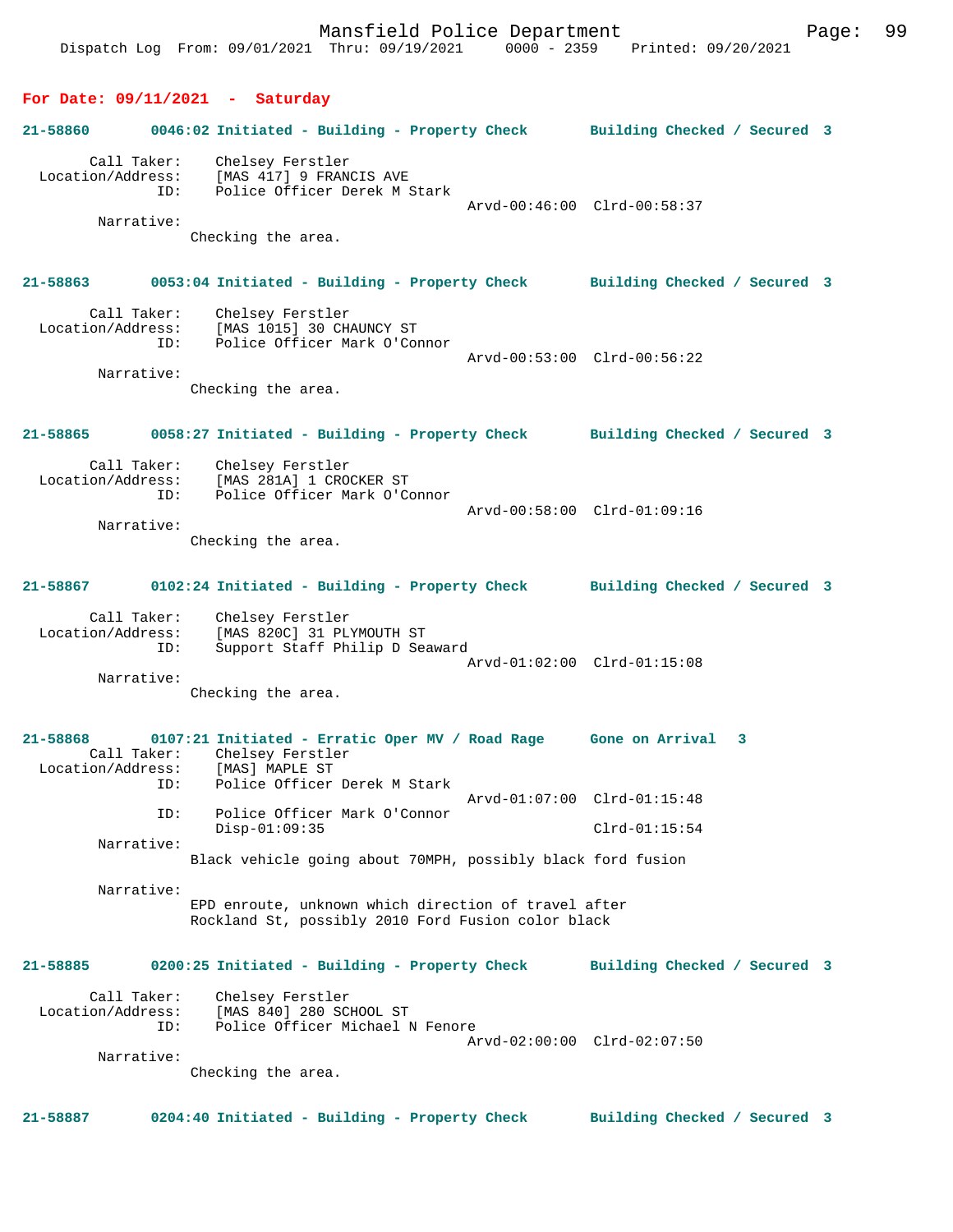Mansfield Police Department Fage: 100 Dispatch Log From: 09/01/2021 Thru: 09/19/2021 0000 - 2359 Printed: 09/20/2021 Call Taker: Chelsey Ferstler Location/Address: [MAS H6454] 781 WARE ST ID: Police Officer Derek M Stark Arvd-02:04:00 Clrd-02:08:26 Narrative: Checking the area. **21-58888 0211:17 Initiated - Building - Property Check Building Checked / Secured 3** Call Taker: Chelsey Ferstler Location/Address: [MAS 1002] 250 EAST ST ID: Police Officer Derek M Stark Arvd-02:11:00 Clrd-02:23:55 Narrative: Checking the area. **21-58891 0216:19 Initiated - Building - Property Check Building Checked / Secured 3** Call Taker: Chelsey Ferstler Location/Address: [MAS 4] 31 HAMPSHIRE ST ID: Police Officer Michael N Fenore Arvd-02:16:00 Clrd-02:19:34 Narrative: Checking the area. **21-58892 0219:39 Initiated - Building - Property Check Building Checked / Secured 3** Call Taker: Chelsey Ferstler Location/Address: [MAS 2] 60 FORBES BLVD ID: Police Officer Michael N Fenore Arvd-02:19:00 Clrd-02:23:28 Narrative: Checking the area. **21-58894 0224 Initiated - Building - Property Check Building Checked / Secured 3** Call Taker: Police Officer Derek M Stark Location/Address: [MAS 982] 111 HOPE ST ID: Police Officer Derek M Stark Arvd-02:24:23 Clrd-02:24:35 Narrative: Checking the area. **21-58896 0253:32 Initiated - Building - Property Check Building Checked / Secured 3** Call Taker: Chelsey Ferstler Location/Address: [MAS 65] 30 CHAUNCY ST ID: Police Officer Derek M Stark Arvd-02:53:00 Clrd-03:02:27 Narrative: Checking the area. **21-58897 0254:11 Initiated - Building - Property Check Building Checked / Secured 3** Call Taker: Chelsey Ferstler Location/Address: [MAS 820C] 31 PLYMOUTH ST ID: Support Staff Philip D Seaward Arvd-02:54:00 Clrd-03:07:43 Narrative: Checking the area. **21-58898 0302:36 Initiated - Building - Property Check Building Checked / Secured 3**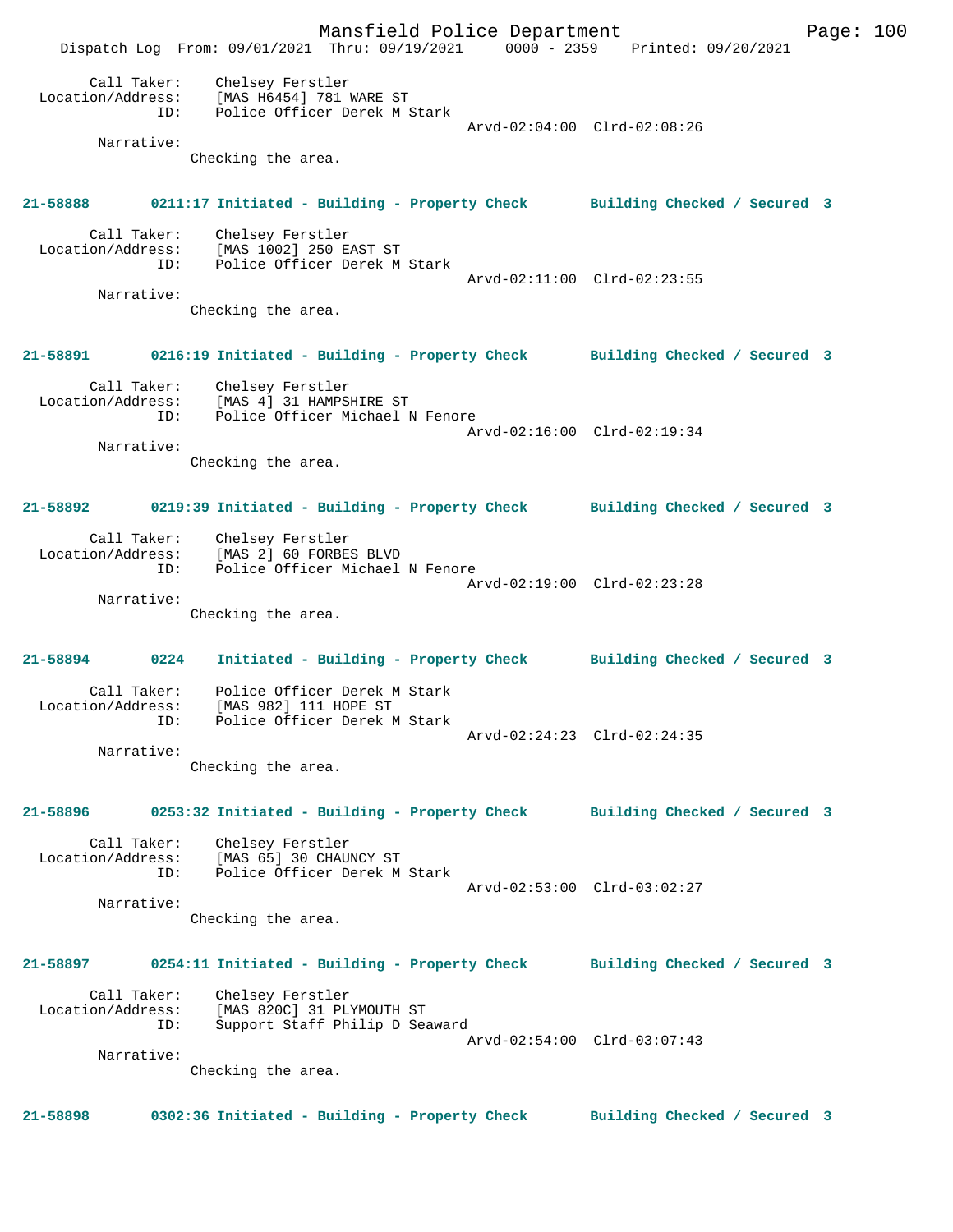Mansfield Police Department Page: 101 Dispatch Log From: 09/01/2021 Thru: 09/19/2021 0000 - 2359 Printed: 09/20/2021 Call Taker: Chelsey Ferstler Location/Address: [MAS 834] 261 CHAUNCY ST ID: Police Officer Mark O'Connor Arvd-03:02:00 Clrd-03:24:49 Narrative: Checking the area. **21-58900 0326:18 Initiated - Suspicious Actv / Persn / Veh Investigated - Report Taken 2** Call Taker: Chelsey Ferstler Location/Address: [MAS 834] 261 CHAUNCY ST ID: Police Officer Derek M Stark Arvd-03:26:00 Clrd-03:28:26<br>Vehicle: GRY 2019 JEEP UT GRAND Reg: PC MA 8ZK362 VIN: 1C4RJFAG4K Vehicle: GRY 2019 JEEP UT GRAND Reg: PC MA 8ZK362 VIN: 1C4RJFAG4KC739750 Narrative: Refer To Field Int: 21MAS-87-FI **21-58902 0351:30 Initiated - Building - Property Check Building Checked / Secured 3** Call Taker: Chelsey Ferstler Location/Address: [MAS 992] 660 EAST ST ID: Police Officer Derek M Stark Arvd-03:51:00 Clrd-03:55:10 Narrative: Checking the area. **21-58904 0508:28 Initiated - Building - Property Check Building Checked / Secured 3** Call Taker: Chelsey Ferstler Location/Address: [MAS 820C] 31 PLYMOUTH ST ID: Support Staff Philip D Seaward Arvd-05:08:00 Clrd-05:21:46 Narrative: Checking the area. **21-58913 0705:13 Initiated - Building - Property Check Building Checked / Secured 3** Call Taker: Savannah Karch Location/Address: [MAS 820C] 31 PLYMOUTH ST ID: Support Staff Philip D Seaward Arvd-07:05:00 Clrd-07:19:44 Narrative: Checking the area. **21-58914 0709:26 Phone - Assist Fire Department Services Rendered 2**  Call Taker: Savannah Karch<br>Location/Address: [MAS 255] 377 ( الله المستقدمات المعدد بين المحمد (MAS 255)<br>ID: Police Officer Michael N Police Officer Michael N Fenore<br>Disp-07:11:22 Ar Arvd-07:16:21 Clrd-07:37:42 Narrative: Assisting the FD with a fire related incident. Nature: fire alarm activation **21-58919 0900:09 Phone - Suspicious Actv / Persn / Veh Spoken To 2**  Call Taker: Jarred Kohler<br>Location/Address: [MAS H37] 1 CO <code>[MAS H37] 1 COWAN LN</code> ID: Police Officer Joshua S Ellender Disp-09:04:40 Arvd-09:14:41 Clrd-09:21:25 Narrative: Caller reporting they found a bone in their front yard and are concerned that is may be a human bone and would like to speak with an officer.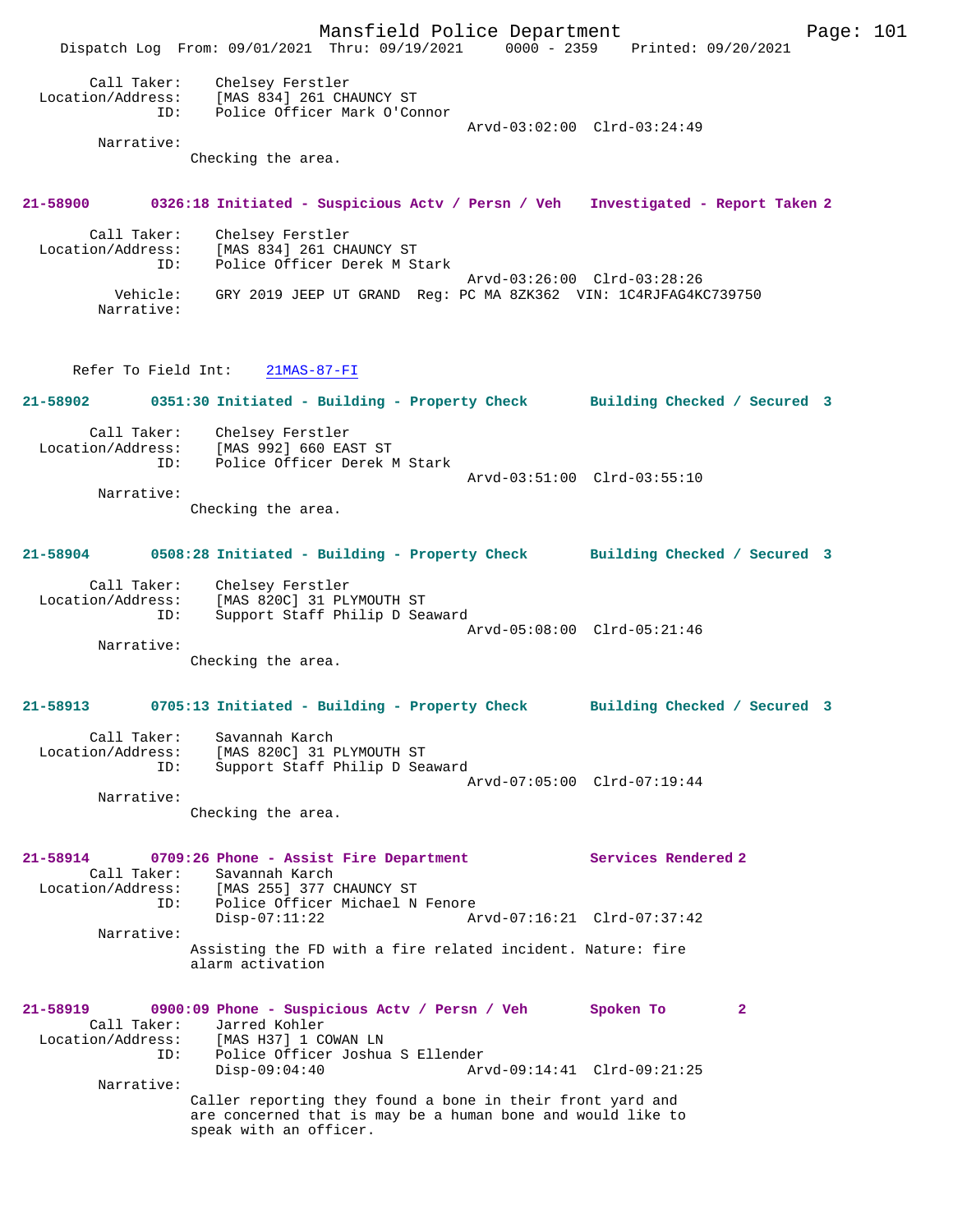Dispatch Log From: 09/01/2021 Thru: 09/19/2021 0000 - 2359 Narrative: M3 advises clear, appears to be a dog bone. **21-58923 0951:06 Initiated - Building - Property Check Services Rendered 3**  Call Taker: Savannah Karch<br>Location/Address: [MAS 820C] 31 I ess: [MAS 820C] 31 PLYMOUTH ST<br>ID: Detective Patrick J Pennie Detective Patrick J Pennie Arvd-09:51:00 Clrd-10:22:52 Narrative: Checking the area. **21-58938 1112:04 Initiated - Motor Vehicle Stop Citation / Warning Issued 3** Call Taker: Savannah Karch<br>Location/Address: [MAS 907A] 390 ess: [MAS 907A] 390 WEST ST Apt. #B<br>ID: Police Officer Joshua S Ellende Police Officer Joshua S Ellender Arvd-11:12:00 Clrd-11:17:11 Vehicle: GRY 2019 TESL MODEL3 Reg: PC MA 51T990 VIN: 5YJ3E1EA9KF400116 Narrative: motor vehicle stop in the area. Narrative: citation issued to the female operator for red light violation. **21-58939 1116:06 Phone - Erratic Oper MV / Road Rage Arrest(s) Made 3**  Call Taker: Jarred Kohler<br>Location/Address: [MAS] 67 COPEI ess: [MAS] 67 COPELAND DR<br>ID: Police Officer Joshua Police Officer Joshua S Ellender Disp-11:17:40 Clrd-11:21:37 ID: Police Officer Derek M Stark<br>Disp-11:17:43 Disp-11:17:43 Arvd-11:22:05 Clrd-15:13:10<br>ID: Sergeant Brian P Thibault Sergeant Brian P Thibault<br>Disp-11:19:11 Disp-11:19:11 Arvd-11:20:58 Clrd-12:19:52 Vehicle: BLK 2010 TOYT UT RAV4 Reg: PC MA 5MP292 VIN: JTMBK4DV1AD012281 Towed: For: Other By: Achins Garage To: Achins Garage Released To: WARNER On: 09/12/2021 @ 1007 WARNER On: 09/12/2021 @ 1007 Narrative: Caller reporting a vehicle was driving erratically and sleeping in the drive thru. Narrative: Right on to Chauncy Narrative: Black Rav 4 Narrative: M14 advises one in custody OUI Narrative: starting mileage transporting one female 68040 Narrative: ending mileage 68041 Narrative: Achins on location. Narrative: M1 advises Achins has the vehicle Narrative: Prisoner released @ 15:00 hrs Narrative: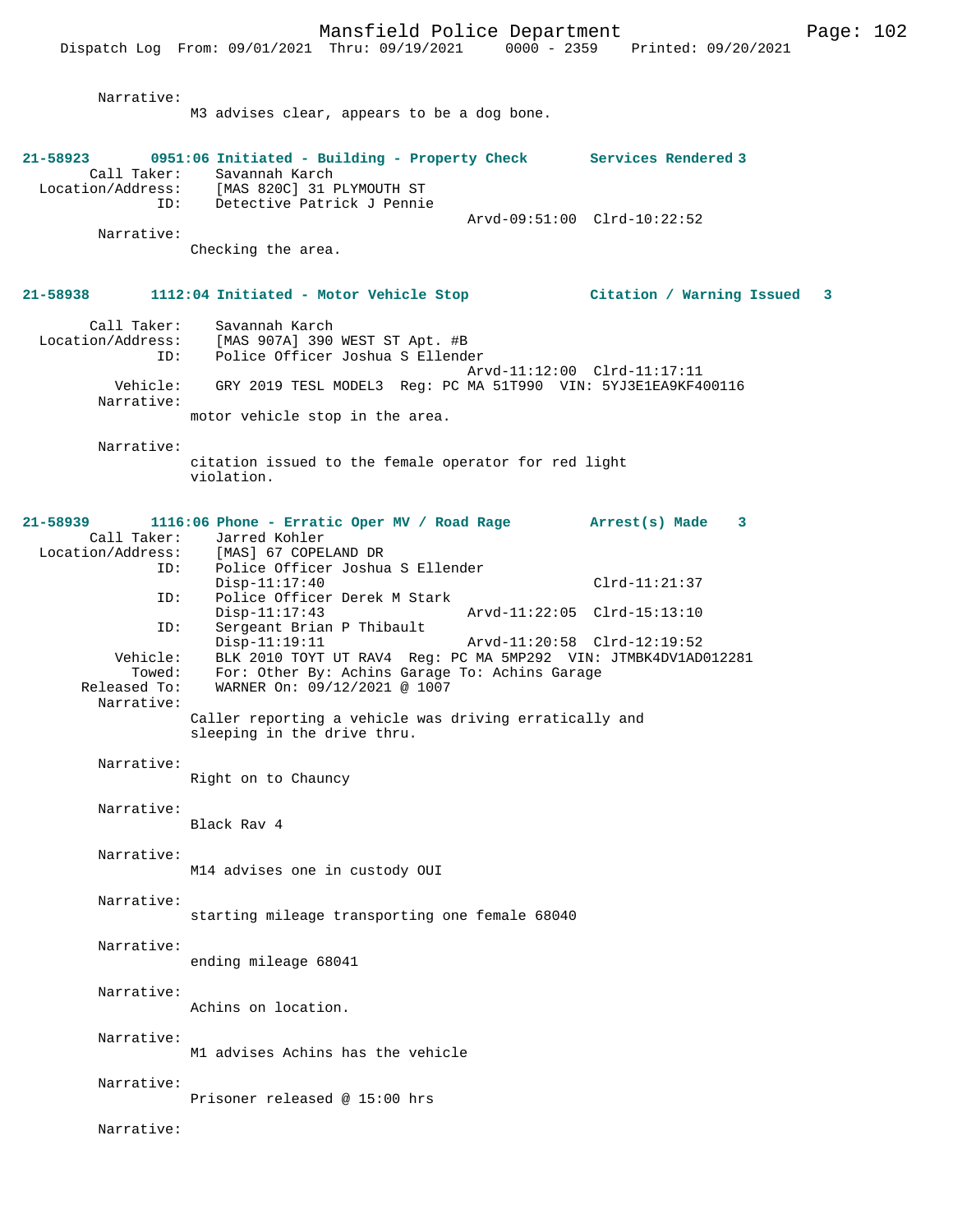|                                                                                    | Refer To Arrest:<br>$21MAS-353-AR$                                                                                                                                                                                                                                         |                                                    |   |  |
|------------------------------------------------------------------------------------|----------------------------------------------------------------------------------------------------------------------------------------------------------------------------------------------------------------------------------------------------------------------------|----------------------------------------------------|---|--|
| Arrest:<br>Address:<br>Aqe:<br>Charges:                                            | WARNER, SHARON JOAN<br>11 BONNEY LN Apt. #31 MANSFIELD, MA<br>26<br>OUI-LIQUOR OR .08%<br>NEGLIGENT OPERATION OF MOTOR VEHICLE<br>CHILD ENDANGERMENT WHILE OUI                                                                                                             |                                                    |   |  |
| 21-58947                                                                           | 1208:27 Initiated - Building - Property Check Building Checked / Secured 3                                                                                                                                                                                                 |                                                    |   |  |
| Call Taker:<br>Location/Address:<br>ID:                                            | Dispatcher Alyson Vico<br>[MAS 820C] 31 PLYMOUTH ST<br>Detective Patrick J Pennie                                                                                                                                                                                          | Arvd-12:08:00 Clrd-12:35:05                        |   |  |
| Narrative:                                                                         | Checking the area.                                                                                                                                                                                                                                                         |                                                    |   |  |
| 21-58959<br>Call Taker:<br>ID:                                                     | $1320:46$ Phone - Assist Citizen - P S A<br>Support Staff Thomas Plunkett<br>Location/Address: [MAS 418C] 25 FRANCIS AVE Apt. #01<br>Police Officer David J Pepicelli<br>$Disp-13:23:44$                                                                                   | Services Rendered 3<br>Arvd-13:25:20 Clrd-13:28:36 |   |  |
| Narrative:                                                                         | CP called the station to request an officer to accompany<br>them while they handoff money to partner. Stated they wanted<br>someone to keep the peace.                                                                                                                     |                                                    |   |  |
| Narrative:                                                                         | Ofc. Pepicelli assisting                                                                                                                                                                                                                                                   |                                                    |   |  |
| 21-58962<br>Call Taker:<br>Location/Address:<br>Vehicle:<br>Vehicle:<br>Narrative: | 1413:30 Walk-In - Motor Veh Acc - No Injury<br>Support Staff Thomas Plunkett<br>[MAS 840D115A] 280 SCHOOL ST Apt. #D115<br>GRY 2011 TOYT UT RAV4 Reg: PC MA 8JJ332 VIN: JTMRK4DV5B5100311<br>GRY 2018 LEXS UT GX460 Req: PC MA 5732DH VIN: JTJBM7FX9J5206509               | Spoken To                                          | 1 |  |
|                                                                                    | Walk in reporting past MVA in the B Goode parking lot. Both<br>drivers exchanged information. Walk in reported damage to<br>their driverside door and the other party had damage to the<br>front right part of their car. RP was notified to speak with<br>their insurance |                                                    |   |  |
| 21-58963<br>Call Taker:<br>Location/Address:<br>ID:                                | 1421:49 Phone - Erratic Oper MV / Road Rage<br>Fournier Elin<br>[MAS H4273] 37 OAK LEAF DR<br>Police Officer Joshua S Ellender<br>$Disp-14:25:56$                                                                                                                          | Spoken To<br>Arvd-14:35:00 Clrd-14:48:52           | 3 |  |
| Narrative:                                                                         | Caller reports an erratic driver in a Sal's landscaping<br>truck who almost hit her and her dog.                                                                                                                                                                           |                                                    |   |  |
| Narrative:                                                                         | M3 advised that the calling party already spoke with the<br>boss of the landscaping company who apologized.                                                                                                                                                                |                                                    |   |  |
| 21-58964                                                                           | 1429:04 Initiated - Building - Property Check                                                                                                                                                                                                                              | Building Checked / Secured 3                       |   |  |
| Call Taker:<br>Location/Address:<br>ID:                                            | Savannah Karch<br>[MAS 820C] 31 PLYMOUTH ST<br>Detective Patrick J Pennie                                                                                                                                                                                                  |                                                    |   |  |
| Narrative:                                                                         |                                                                                                                                                                                                                                                                            | Arvd-14:29:00 Clrd-14:38:26                        |   |  |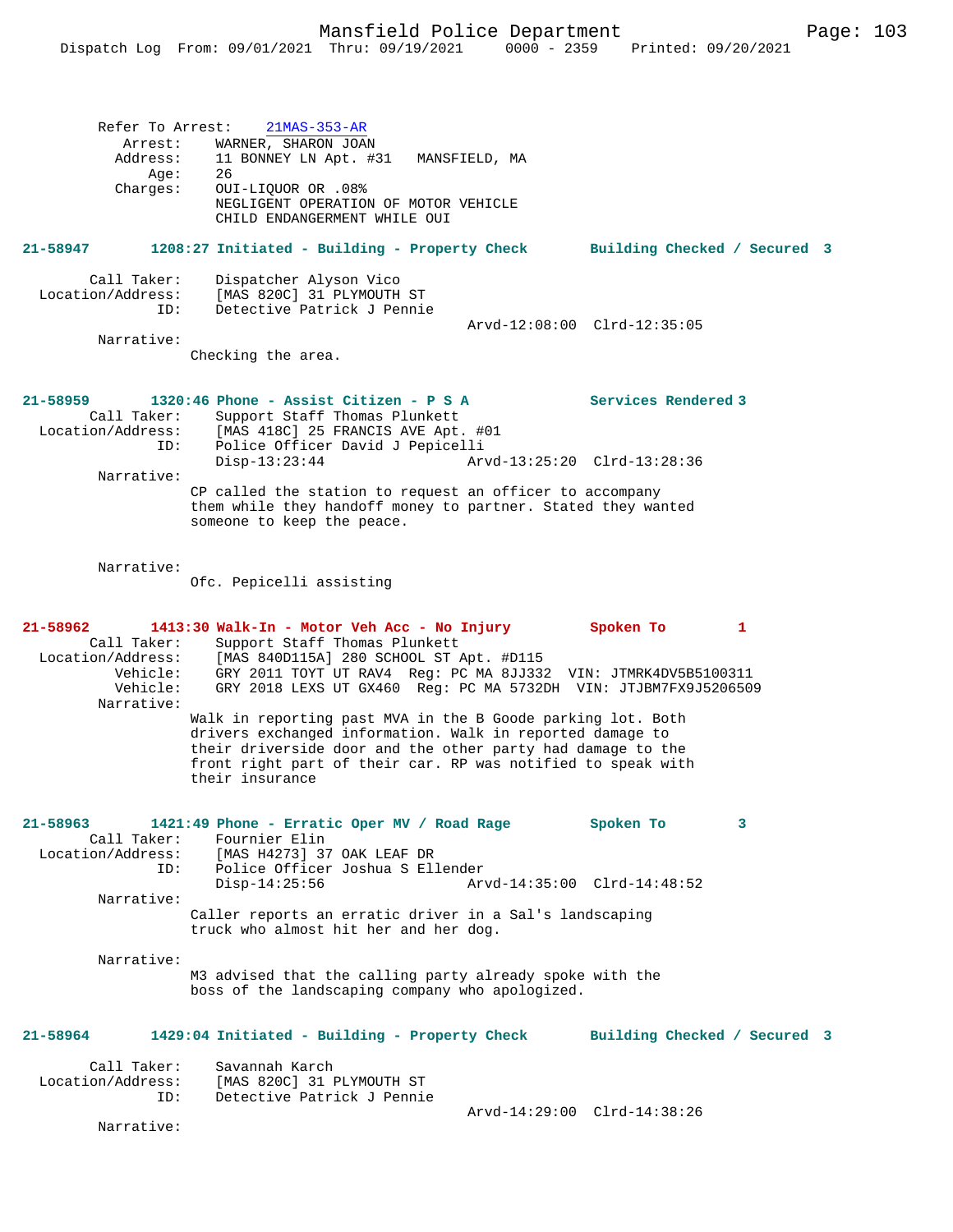Checking the area.

| 21-58966<br>Call Taker:                             | 1448:57 Phone - Assist Citizen - P S A<br>Robert Stewart<br>Location/Address: [MAS] HIGHLAND AVE                                                                      | Services Rendered 3         |
|-----------------------------------------------------|-----------------------------------------------------------------------------------------------------------------------------------------------------------------------|-----------------------------|
| ID:<br>Narrative:                                   | Police Officer Joshua S Ellender<br>$Disp-14:53:32$                                                                                                                   | Arvd-15:02:13 Clrd-15:03:06 |
|                                                     | Caller repoting that there is a bag of needels near Highland<br>Ave & Route 106. Caller states that it is near the speend<br>bump.                                    |                             |
| Narrative:                                          | M3 retrieved sharps items.                                                                                                                                            |                             |
| $21 - 58967$<br>Call Taker:<br>Location/Address:    | 1454:41 911 - Disturbance / Gathering<br>Fournier Elin<br>[MAS] 149 OAKLAND ST                                                                                        | Spoken To<br>$\mathbf{1}$   |
| ID:<br>ID:                                          | Police Officer David J Pepicelli<br>$Disp-14:59:49$<br>Sergeant Brian P Thibault                                                                                      | Arvd-15:04:23 Clrd-15:29:03 |
| ID:                                                 | $Disp-15:08:49$<br>Police Officer Derek M Stark                                                                                                                       | Arvd-15:11:40 Clrd-15:29:01 |
| Narrative:                                          | $Disp-15:13:38$                                                                                                                                                       | Arvd-15:13:40 Clrd-15:27:54 |
|                                                     | Checking on a 911 accidental. Contact made no services<br>required<br>Contact made?: Yes<br>Cellphone? $(y/n): Yes$<br>Uncertainty radius: 4m 95%                     |                             |
| Narrative:                                          | M14 advises male party involved in the disturbance left the<br>scene and was last seen walking into the woods.                                                        |                             |
| Narrative:                                          | M11 advises this was an argument over the phone between the<br>female party and male party who failed to identify himself.<br>Female party was advised of her rights. |                             |
| Narrative:                                          | See OF for further.                                                                                                                                                   |                             |
| Refer To Incident:                                  | $21MAS-979-OF$                                                                                                                                                        |                             |
| 21-58968<br>Call Taker:<br>Location/Address:<br>ID: | 1505:56 Radio - Motor Veh Acc - w/Injury<br>Savannah Karch<br>[MAS] 1 CHAUNCY ST @ 101 CHILSON AVE<br>Police Officer Joshua S Ellender                                | Vehicle Towed<br>1          |
|                                                     | $Disp-15:06:24$<br>Police Officer Bryan Hurley                                                                                                                        | Arvd-15:09:49 Clrd-16:45:50 |
| ID:<br>Vehicle:                                     | Police Officer David J Pepicelli<br>$Disp-15:29:27$<br>BLU 2010 TOYT PRIUS Req: PC MA 9LR641 VIN: JTDKN3DU7A0049206                                                   | $Clrd-15:33:00$             |
| Narrative:                                          | car vs pole                                                                                                                                                           |                             |
| Narrative:                                          | Meld notified and en route for significant pole damage                                                                                                                |                             |
| Narrative:                                          |                                                                                                                                                                       |                             |
| Narrative:                                          | Achins 30 min eta                                                                                                                                                     |                             |
|                                                     | M3 advises tow on scene                                                                                                                                               |                             |
| Refer To Accident:                                  | $21MAS-259-AC$                                                                                                                                                        |                             |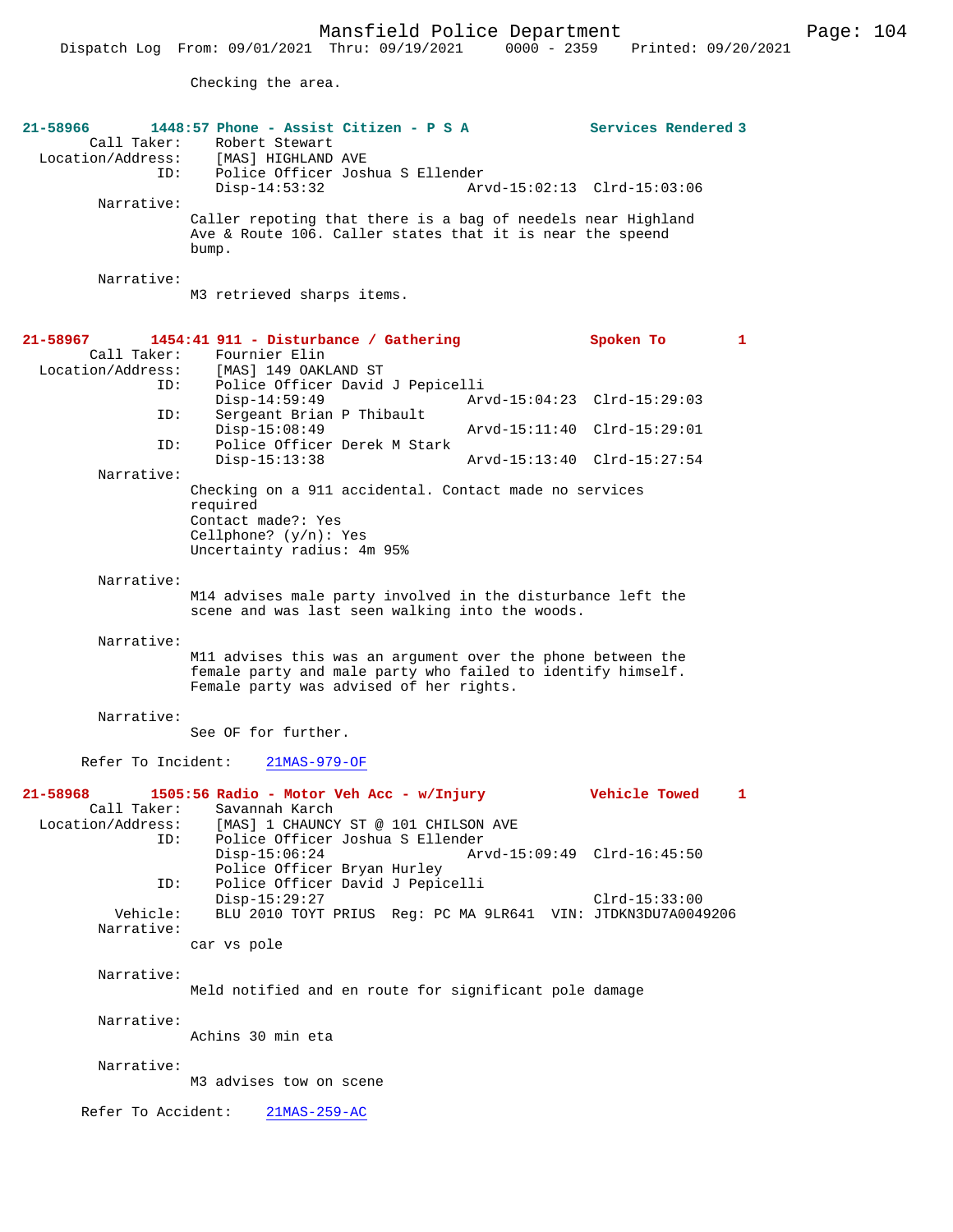|                                                     | Mansfield Police Department<br>$0000 - 2359$                                                                                                                                       |                              | Page: 105 |  |
|-----------------------------------------------------|------------------------------------------------------------------------------------------------------------------------------------------------------------------------------------|------------------------------|-----------|--|
|                                                     | Dispatch Log From: 09/01/2021 Thru: 09/19/2021                                                                                                                                     | Printed: 09/20/2021          |           |  |
| 21-58976<br>Call Taker:<br>Location/Address:<br>ID: | 1611:00 Walk-In - Fraud or Identity Theft<br>Support Staff Heather A Sullivan<br>[MAS 840I120] 280 SCHOOL ST Apt. #I120<br>Police Officer David J Pepicelli                        | Assisted Party 1             |           |  |
| Narrative:                                          | $Disp-16:19:56$                                                                                                                                                                    | Arvd-16:20:01 Clrd-16:30:16  |           |  |
|                                                     | walk in reporting someone purchased cell phones using his<br>information.                                                                                                          |                              |           |  |
| Narrative:                                          | CP doesn't want to pursue criminal charges. Doesn't wish to<br>file a report. Was advised to check his credit report.                                                              |                              |           |  |
| 21-58977<br>Call Taker:                             | 1623:38 Phone - Animal Complaints<br>Fournier Elin<br>Location/Address: [MAS H54] 1184 EAST ST                                                                                     | Gone on Arrival 3            |           |  |
| ID:<br>Narrative:                                   | Police Officer Mark O'Connor<br>Disp-16:30:57                                                                                                                                      | Arvd-16:36:18 Clrd-17:01:20  |           |  |
|                                                     | Caller reports a possibly injured dog in the conservation<br>area behind her house. It has been barking all day and<br>sounds in distress. Caller will direct officer upon arrival |                              |           |  |
| Narrative:                                          | Dog not found, caller advised to call back if it returns to<br>the area.                                                                                                           |                              |           |  |
| 21-58978<br>Call Taker:                             | 1625:14 Phone - Missing Person<br>Emily Archer                                                                                                                                     | Services Rendered 1          |           |  |
| Location/Address:<br>ID:                            | [MAS]<br>Police Officer Danielle C Titus<br>$Disp-16:29:27$                                                                                                                        | Arvd-16:39:47 Clrd-17:06:26  |           |  |
| ID:                                                 | Police Officer David J Pepicelli<br>$Disp-16:30:24$                                                                                                                                | Arvd-16:39:42 Clrd-17:27:00  |           |  |
| Vehicle:<br>Narrative:                              | WHI 2006 CHEV IMPALA Reg: PC MA 6LE465 VIN: 2G1WB58K269133616                                                                                                                      |                              |           |  |
| Narrative:                                          |                                                                                                                                                                                    |                              |           |  |
| Narrative:                                          |                                                                                                                                                                                    |                              |           |  |
| 21-58982                                            | 1656:42 Initiated - Building - Property Check                                                                                                                                      | Building Checked / Secured 3 |           |  |
| Call Taker:<br>ID:                                  | Savannah Karch<br>Location/Address: [MAS 820C] 31 PLYMOUTH ST<br>Detective Patrick J Pennie                                                                                        | Arvd-16:56:00 Clrd-17:13:16  |           |  |
| Narrative:                                          | Checking the area.                                                                                                                                                                 |                              |           |  |
| $21 - 58991$<br>Call Taker:<br>Location/Address:    | $1731:02$ 911 - Disturbance / Gathering<br>Fournier Elin<br>[MAS] 84 COPELAND DR.                                                                                                  | Gone on Arrival 1            |           |  |
| ID:                                                 | Police Officer Joshua S Ellender<br>$Disp-17:35:26$<br>Police Officer Bryan Hurley                                                                                                 | Arvd-17:41:06 Clrd-17:48:44  |           |  |

ID: Police Officer Danielle C Titus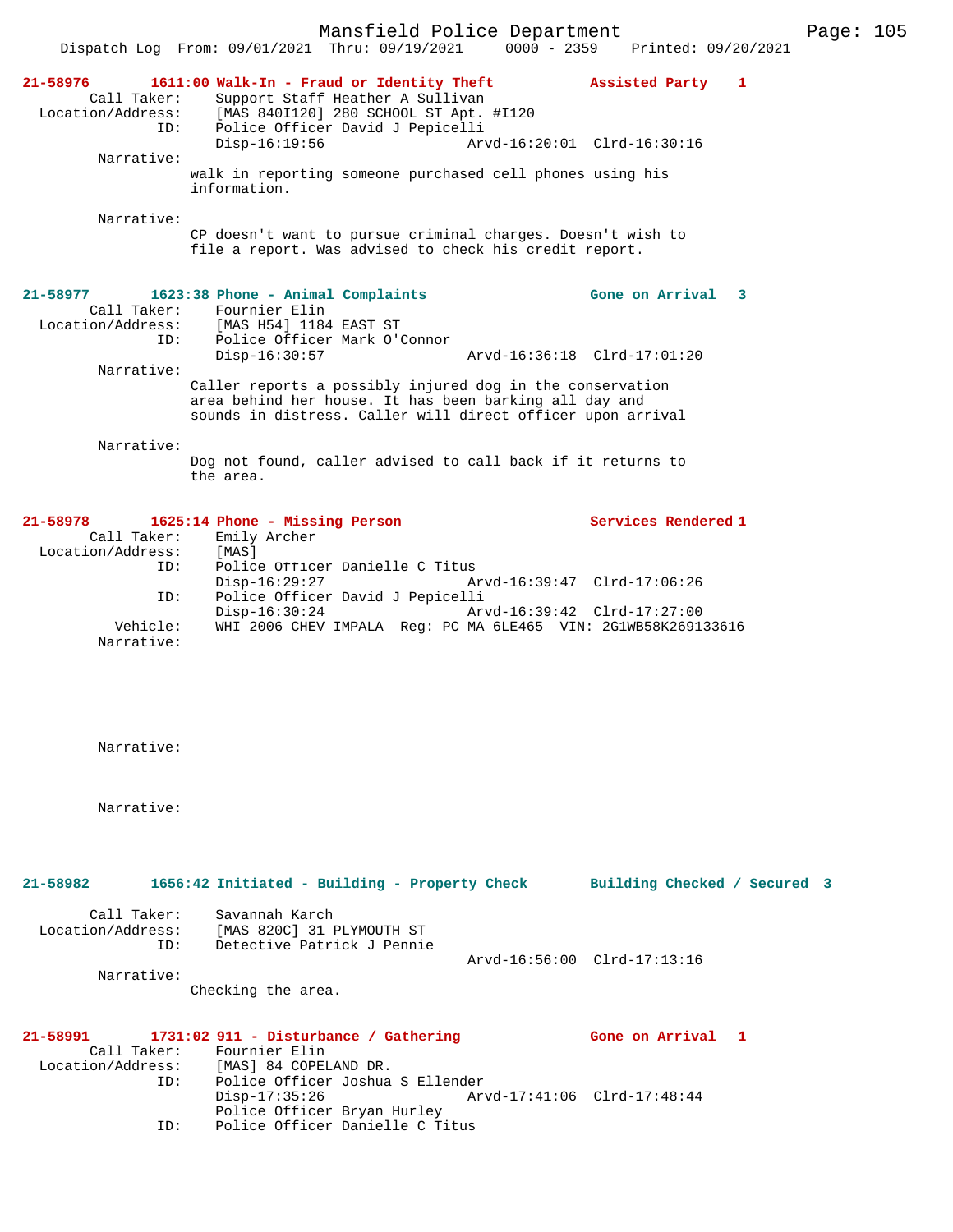|                                         |                                                                                                                                                  | Mansfield Police Department |                             | Page: 106 |  |
|-----------------------------------------|--------------------------------------------------------------------------------------------------------------------------------------------------|-----------------------------|-----------------------------|-----------|--|
|                                         | Dispatch Log From: 09/01/2021 Thru: 09/19/2021 0000 - 2359 Printed: 09/20/2021                                                                   |                             |                             |           |  |
| Vehicle:<br>Narrative:                  | $Disp-17:35:36$<br>GRY 2006 TOYT CAMRY Reg: PC MA 1ECN75 VIN: 4T1BE30K66U657119                                                                  |                             | Arvd-17:39:34 Clrd-17:47:28 |           |  |
|                                         | Caller reports a gray toyota                                                                                                                     |                             |                             |           |  |
| Narrative:                              |                                                                                                                                                  |                             |                             |           |  |
|                                         | appears drunk and stumbling, urinated in the parking lot.<br>Now operating a vehicle                                                             |                             |                             |           |  |
| Narrative:                              | Heading towards Mansfield Ctr                                                                                                                    |                             |                             |           |  |
| Narrative:                              | vehicle GOA                                                                                                                                      |                             |                             |           |  |
| 21–58993                                | 1752:50 Phone - Assist Fire Department                                                                                                           |                             | Cancelled Enroute 2         |           |  |
| ID:                                     | Call Taker: Emily Archer<br>Location/Address: [MAS H3892] 36 COTTAGE ST Apt. #3<br>Police Officer Joshua S Ellender                              |                             |                             |           |  |
| Narrative:                              | $Disp-17:54:08$<br>Police Officer Bryan Hurley                                                                                                   |                             | $Clrd-17:54:29$             |           |  |
|                                         | Assisting the FD with a fire related incident. Nature: person<br>locked out of his house.                                                        |                             |                             |           |  |
| Narrative:                              | per M1 FD to handle                                                                                                                              |                             |                             |           |  |
| 21–58999                                | 1928:28 Initiated - Building - Property Check Building Checked / Secured 3                                                                       |                             |                             |           |  |
| Call Taker:<br>Location/Address:<br>ID: | Emily Archer<br>[MAS 820C] 31 PLYMOUTH ST<br>Detective Patrick J Pennie                                                                          |                             |                             |           |  |
| Narrative:                              |                                                                                                                                                  |                             | Arvd-19:28:00 Clrd-19:40:07 |           |  |
|                                         | Checking the area.                                                                                                                               |                             |                             |           |  |
| 21-59007                                | 2013:03 Initiated - Assist Other Agency                                                                                                          |                             | Services Rendered 3         |           |  |
| Call Taker:<br>ID:                      | Emily Archer<br>Location/Address: [MAS 417G] 17 FRANCIS AVE Apt. #16<br>Police Officer Joshua S Ellender                                         |                             |                             |           |  |
|                                         | Police Officer Bryan Hurley                                                                                                                      |                             | Arvd-20:13:00 Clrd-20:35:48 |           |  |
| ID:<br>ID:                              | Police Officer Mark O'Connor<br>$Disp-20:13:40$<br>Sergeant John R Armstrong                                                                     |                             | Arvd-20:13:44 Clrd-20:27:46 |           |  |
| Narrative:                              | $Disp-20:35:38$                                                                                                                                  |                             | Arvd-20:35:41 Clrd-20:35:46 |           |  |
|                                         | Officers on scene attempting to make contact with a female<br>at this address for a previously reported incident that took<br>place in Norton.   |                             |                             |           |  |
| Narrative:                              |                                                                                                                                                  |                             |                             |           |  |
|                                         | M1 states no one was home at this time, her vehicle was not<br>on scene. M1 spoke to Ptlm. Archer from Norton PD. They will<br>check back later. |                             |                             |           |  |
| 21-59012<br>Call Taker:                 | 2041:58 Phone - Noise Complaint<br>Stephen Martell                                                                                               |                             | Services Rendered 2         |           |  |
| Location/Address:<br>ID:                | [MAS] BROOK ST<br>Police Officer Joshua S Ellender<br>$Disp-20:44:32$<br>Police Officer Bryan Hurley                                             |                             | Arvd-20:49:36 Clrd-21:13:46 |           |  |
| ID:<br>ID:                              | Police Officer Danielle C Titus<br>$Disp-21:06:31$<br>Sergeant John R Armstrong                                                                  |                             | Arvd-21:08:53 Clrd-21:13:37 |           |  |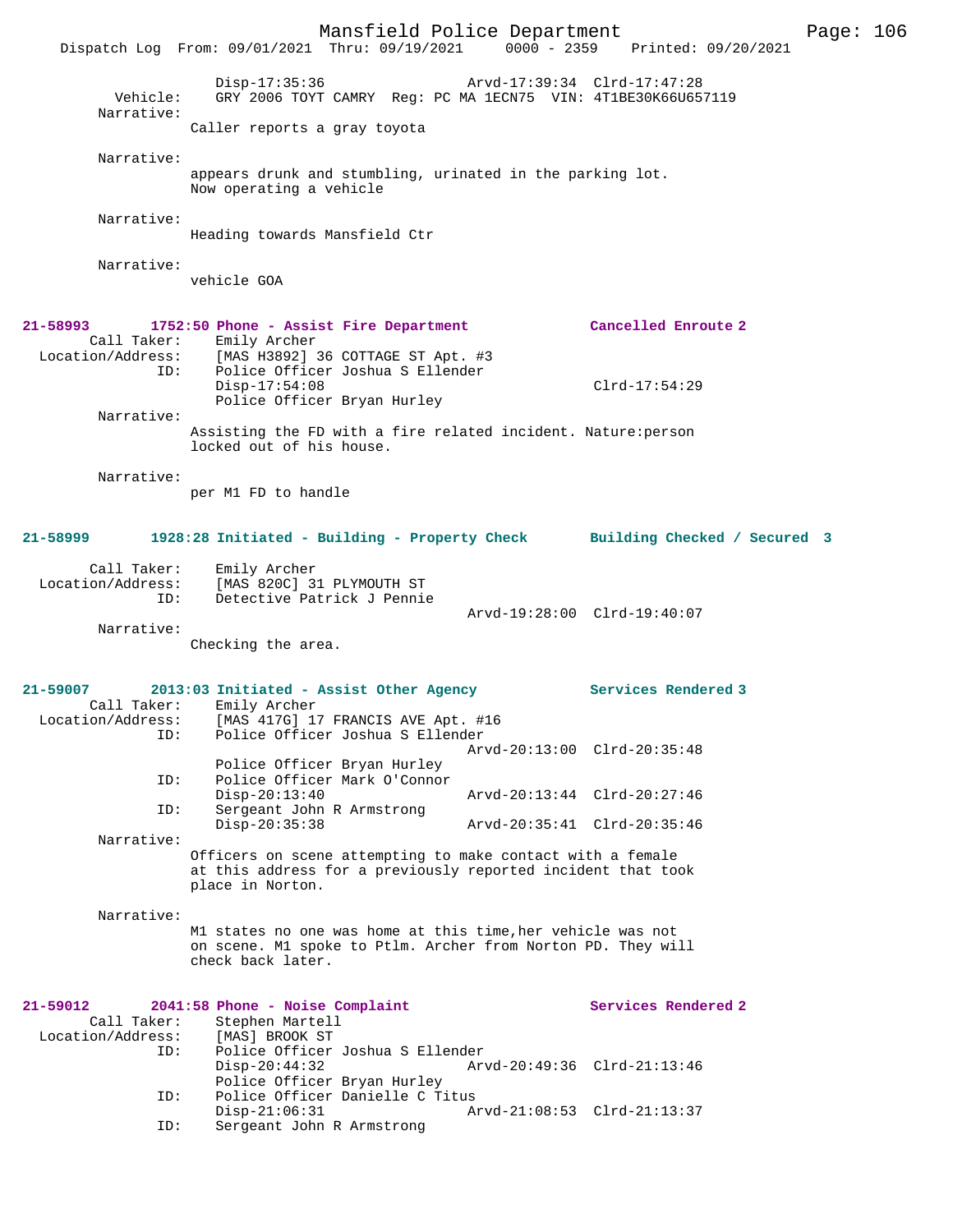|                                                                                                                                                                         | Dispatch Log From: 09/01/2021 Thru: 09/19/2021 0000 - 2359                                                                                                                        | Mansfield Police Department | Printed: 09/20/2021          | Page: 107    |  |
|-------------------------------------------------------------------------------------------------------------------------------------------------------------------------|-----------------------------------------------------------------------------------------------------------------------------------------------------------------------------------|-----------------------------|------------------------------|--------------|--|
|                                                                                                                                                                         | $Disp-21:15:04$                                                                                                                                                                   |                             | Arvd-21:15:06 Clrd-21:15:08  |              |  |
| Narrative:                                                                                                                                                              | Rp states loud party in the area.                                                                                                                                                 |                             |                              |              |  |
| Narrative:                                                                                                                                                              | M3 en route to speak to reporting party.                                                                                                                                          |                             |                              |              |  |
| Narrative:                                                                                                                                                              | M3 off on Brook St.                                                                                                                                                               |                             |                              |              |  |
| Narrative:                                                                                                                                                              | M3, M5 are clear. M1 states they are having a wedding.<br>Neighbors were given advanced notice. Family also consulted<br>Town Hall and were told the town noise ordinance is 11pm |                             |                              |              |  |
| 21-59014                                                                                                                                                                | 2103:47 Initiated - Building - Property Check                                                                                                                                     |                             | Building Checked / Secured 3 |              |  |
| Call Taker:<br>Location/Address:<br>ID:<br>Narrative:                                                                                                                   | Emily Archer<br>[MAS 1002] 250 EAST ST<br>Police Officer Mark O'Connor                                                                                                            |                             | Arvd-21:03:00 Clrd-21:09:42  |              |  |
|                                                                                                                                                                         | Checking the area.                                                                                                                                                                |                             |                              |              |  |
| 21-59028                                                                                                                                                                | 2157:27 Initiated - Building - Property Check Building Checked / Secured 3                                                                                                        |                             |                              |              |  |
| Call Taker:<br>Location/Address:<br>ID:                                                                                                                                 | Emily Archer<br>[MAS 820C] 31 PLYMOUTH ST<br>Detective Patrick J Pennie                                                                                                           |                             | Arvd-21:57:00 Clrd-22:15:11  |              |  |
| Narrative:                                                                                                                                                              | Checking the area.                                                                                                                                                                |                             |                              |              |  |
| 21-59032                                                                                                                                                                | 2202:41 911 - Suspicious Actv / Persn / Veh Unfounded/Unverifed                                                                                                                   |                             |                              | $\mathbf{2}$ |  |
| Call Taker:<br>Nicole Boyer<br>[MAS 837] 266 NORTH MAIN ST<br>Vicinity of:<br>Police Officer Joshua S Ellender<br>ID:<br>$Disp-22:05:52$<br>Police Officer Bryan Hurley |                                                                                                                                                                                   | Arvd-22:09:54 Clrd-22:15:20 |                              |              |  |
| ID:                                                                                                                                                                     | Police Officer Danielle C Titus<br>$Disp-22:06:02$                                                                                                                                |                             | Arvd-22:09:25 Clrd-22:15:18  |              |  |
| ID:                                                                                                                                                                     | Police Officer David J Pepicelli<br>$Disp-22:06:11$                                                                                                                               |                             | Arvd-22:06:25 Clrd-22:15:16  |              |  |
| Narrative:                                                                                                                                                              |                                                                                                                                                                                   |                             |                              |              |  |

Narrative:

Narrative:

Narrative:

Narrative: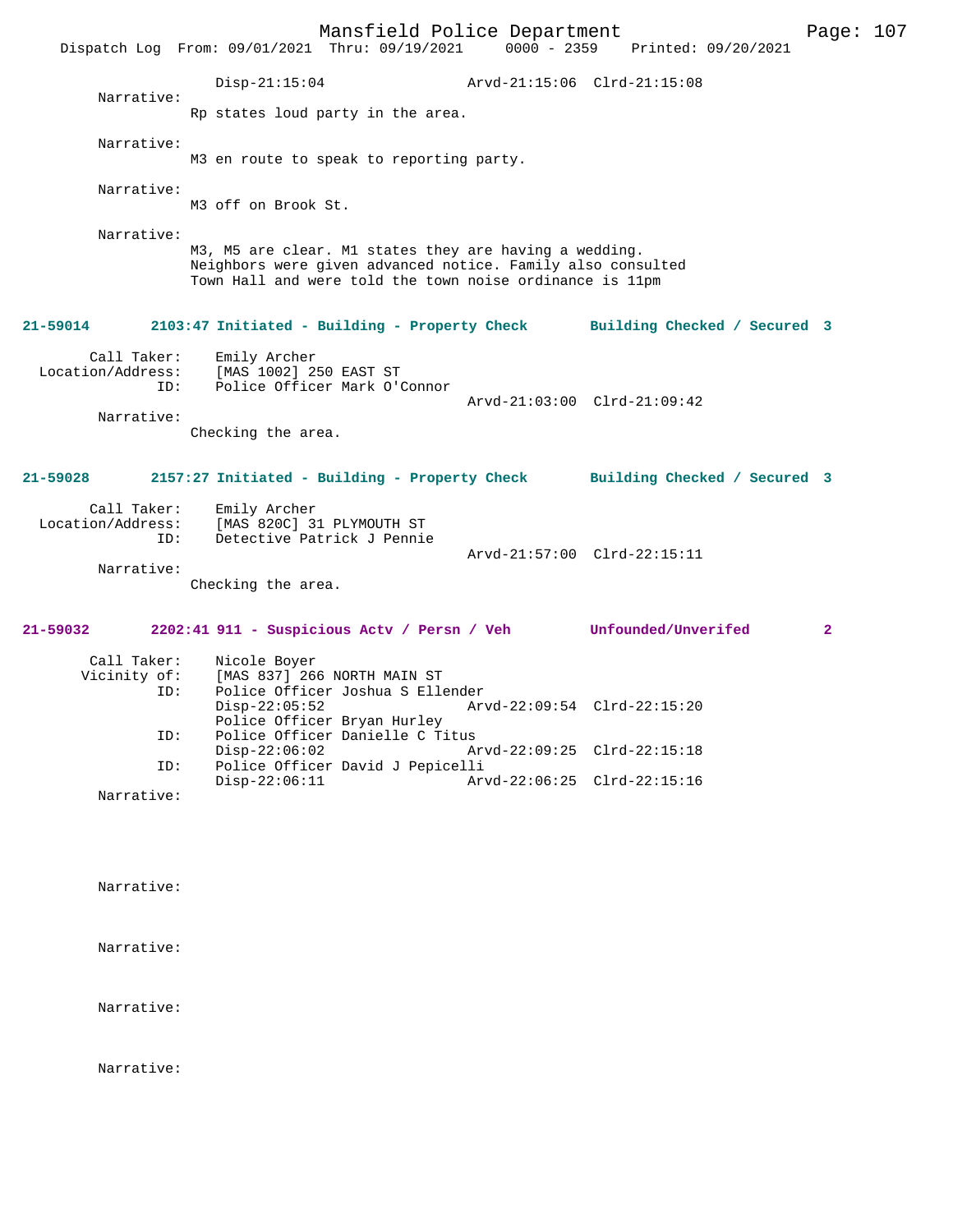Mansfield Police Department Page: 108

Narrative:

| 21-59035                                     | 2223:20 Phone - Noise Complaint                                                                                                                                                        | Unfounded/Unverifed          | $\mathbf{2}$ |
|----------------------------------------------|----------------------------------------------------------------------------------------------------------------------------------------------------------------------------------------|------------------------------|--------------|
| Call Taker:<br>Location/Address:<br>ID:      | Nicole Boyer<br>[MAS] WILLIAMS ST<br>Police Officer David J Pepicelli<br>$Disp-22:24:39$                                                                                               | Arvd-22:34:54 Clrd-23:03:42  |              |
| Narrative:                                   | Fireworks coming from Jules St, was going on for 30 minutes                                                                                                                            |                              |              |
| Narrative:                                   | Goes on and off for about 5-10 minutes.                                                                                                                                                |                              |              |
| Narrative:                                   | M11 states quiet at this time, clearing shortly.                                                                                                                                       |                              |              |
| 21-59043                                     | 2253:59 Initiated - Building - Property Check Building Checked / Secured 3                                                                                                             |                              |              |
| Call Taker:<br>Location/Address:<br>ID:      | Emily Archer<br>[MAS H6454] 781 WARE ST<br>Police Officer Mark O'Connor                                                                                                                | Arvd-22:53:00 Clrd-22:59:21  |              |
| Narrative:                                   | Checking the area.                                                                                                                                                                     |                              |              |
| 21-59045<br>ID:                              | 2258:46 Phone - Assist Fire Department Services Rendered 2<br>Call Taker: Emily Archer<br>Location/Address: [MAS H3311]<br>[MAS H3311] 422 FRANKLIN ST<br>Police Officer Mark O'Connor |                              |              |
| Narrative:                                   | $Disp-23:01:08$                                                                                                                                                                        | Arvd-23:05:03 Clrd-23:16:33  |              |
|                                              | Assisting the FD with a fire related incident. Nature:alarm<br>sounding                                                                                                                |                              |              |
| Narrative:                                   | M9 states party is all set, he is clear.                                                                                                                                               |                              |              |
| 21-59049<br>Call Taker:<br>Location/Address: | 2315:15 Phone - Noise Complaint<br>Stephen Martell<br>[MAS] BROOK ST                                                                                                                   | Services Rendered 2          |              |
| ID:                                          | Police Officer Joshua S Ellender<br>$Disp-23:16:28$<br>Police Officer Bryan Hurley                                                                                                     | Arvd-23:17:46 Clrd-23:32:11  |              |
| ID:<br>Narrative:                            | Police Officer Mark O'Connor<br>$Disp-23:17:44$                                                                                                                                        | Arvd-23:17:48 Clrd-23:32:12  |              |
|                                              | Rp stated a loud party on brook st.                                                                                                                                                    |                              |              |
| Narrative:                                   | M3 states he spoke to the DJ and they were advised to shut<br>the music off for the night.                                                                                             |                              |              |
| For Date: $09/12/2021$ - Sunday              |                                                                                                                                                                                        |                              |              |
| 21-59064                                     | 0104:16 Initiated - Building - Property Check                                                                                                                                          | Building Checked / Secured 3 |              |
| Call Taker:<br>Location/Address:<br>ID:      | Emily Archer<br>[MAS 820C] 31 PLYMOUTH ST<br>Sergeant Lawrence G Crosman                                                                                                               | Arvd-01:04:00 Clrd-01:19:22  |              |
|                                              |                                                                                                                                                                                        |                              |              |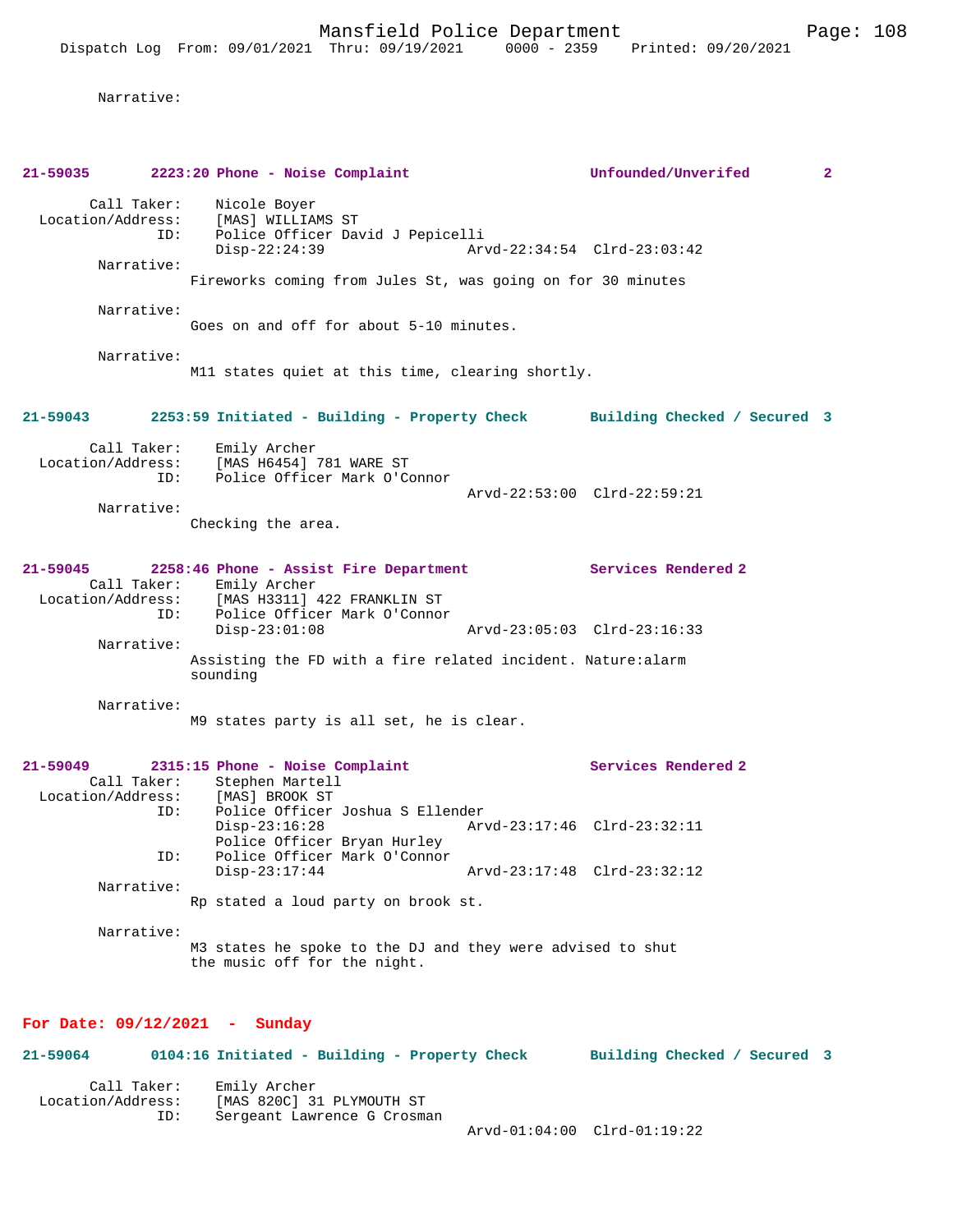Narrative:

Checking the area.

## **21-59092 0155:23 Phone - 911 Hang-ups & Verifications Unfounded/Unverifed 2**

| Call Taker:<br>Location/Address:<br>ID: | Stephen Martell<br>[MAS 1040] 10 RESERVOIR ST Apt. #ST<br>Police Officer Derek M Stark |                             |  |
|-----------------------------------------|----------------------------------------------------------------------------------------|-----------------------------|--|
|                                         |                                                                                        |                             |  |
|                                         | $Disp-01:56:51$                                                                        | Arvd-02:03:15 Clrd-02:15:28 |  |
| ID:                                     | Police Officer Danielle C Titus                                                        |                             |  |
|                                         | $Disp-01:56:58$                                                                        | Arvd-02:03:14 Clrd-02:15:27 |  |
| Narrative:                              |                                                                                        |                             |  |
|                                         | Checking on a 911 hang up.                                                             |                             |  |
|                                         | Contact made?: NO                                                                      |                             |  |
|                                         | Cellphone? $(y/n)$ : YES                                                               |                             |  |

reached voicemail on call back.

Uncertainty radius:

#### Narrative:

M14 states they walked through every floor, no one is up, they spoke to the front desk who is reporting no issues, and now the officers will be checking outside.

#### Narrative:

M14 states exterior checks negative,both units clear.

# **21-59098 0216:08 Initiated - Building - Property Check Building Checked / Secured 3**

| Call Taker:       | Emily Archer                        |                             |  |  |
|-------------------|-------------------------------------|-----------------------------|--|--|
| Location/Address: | [MAS 1040] 10 RESERVOIR ST Apt. #ST |                             |  |  |
| ID:               | Police Officer Derek M Stark        |                             |  |  |
|                   |                                     | Arvd-02:16:00 Clrd-02:16:26 |  |  |
| TD:               | Police Officer Danielle C Titus     |                             |  |  |
|                   | $Disp-02:16:35$                     | Arvd-02:16:38 Clrd-02:16:40 |  |  |
| Narrative:        |                                     |                             |  |  |

Checking the area.

## **21-59100 0222:47 Initiated - Building - Property Check Building Checked / Secured 3**

| Call Taker:<br>Location/Address:<br>TD: | Emily Archer<br>[MAS 4] 31 HAMPSHIRE ST<br>Police Officer Derek M Stark |                             |  |
|-----------------------------------------|-------------------------------------------------------------------------|-----------------------------|--|
|                                         |                                                                         | Arvd-02:22:00 Clrd-02:30:47 |  |
| Narrative:                              |                                                                         |                             |  |

Checking the area.

Narrative:

M14 states he spoke with staff, everything checks.

**21-59101 0227:40 Initiated - Building - Property Check Services Rendered 3**  Call Taker: Emily Archer Location/Address: [MAS 834] 261 CHAUNCY ST Police Officer Danielle C Titus

Arvd-02:27:00 Clrd-02:33:06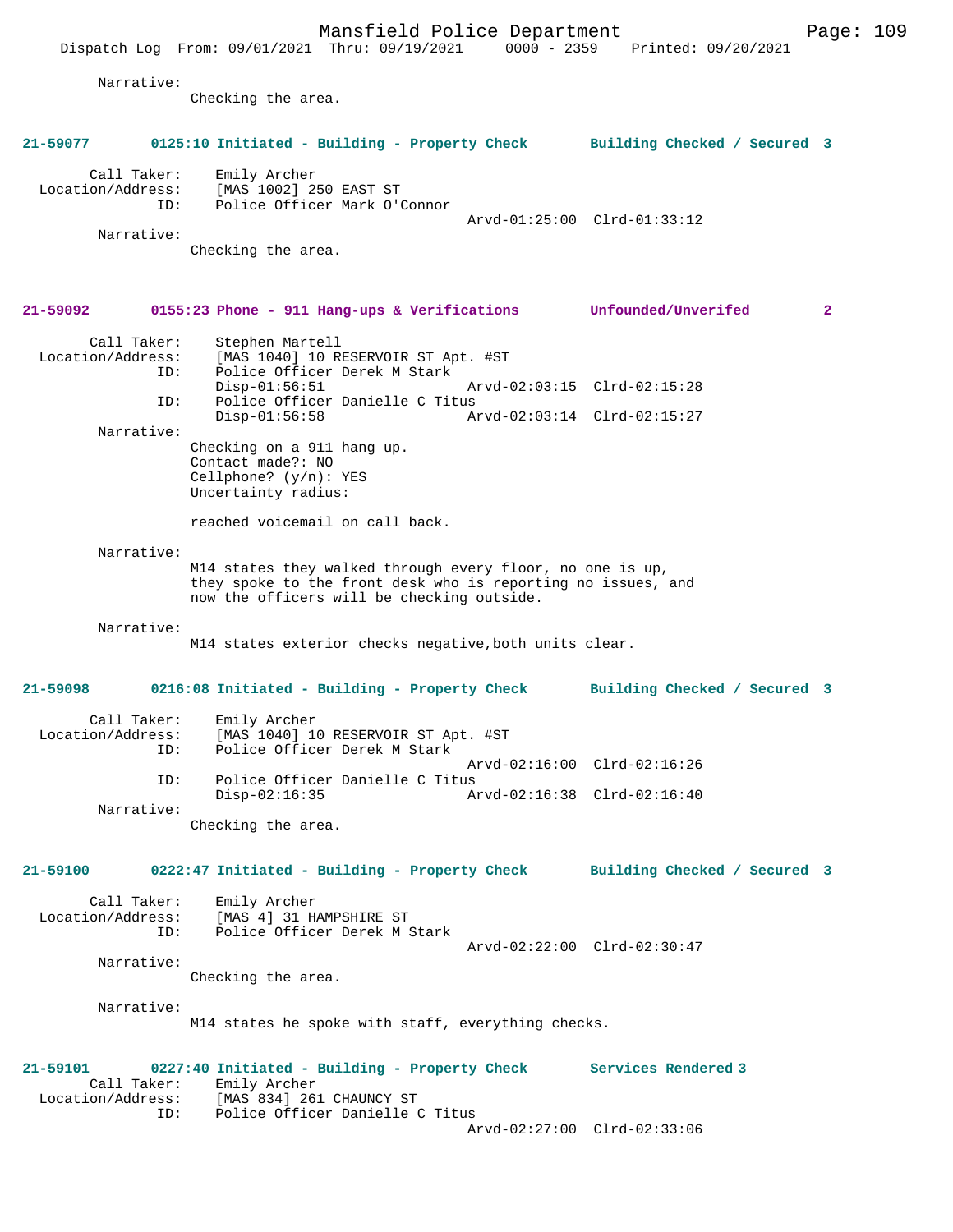Mansfield Police Department Form Page: 110 Dispatch Log From: 09/01/2021 Thru: 09/19/2021 0000 - 2359 Printed: 09/20/2021 ID: Police Officer Danielle C Titus Disp-02:33:18 Arvd-02:33:21 Clrd-02:45:39<br>TD: Police Officer Derek M Stark Police Officer Derek M Stark<br>Disp-02:42:02 Disp-02:42:02 Arvd-02:42:04 Clrd-02:45:41 Narrative: M5 states while on a property check of building, she was asked to stand by with employees on scene regarding a female in the store. Narrative: **21-59102 0228:00 Initiated - Building - Property Check Building Checked / Secured 3** Call Taker: Emily Archer Location/Address: [MAS 992] 660 EAST ST ID: Police Officer Mark O'Connor Arvd-02:28:00 Clrd-02:28:22 Narrative: Checking the area. **21-59103 0230:54 Initiated - Building - Property Check Building Checked / Secured 3** Call Taker: Emily Archer Location/Address: [MAS 2] 60 FORBES BLVD ID: Police Officer Derek M Stark Arvd-02:30:00 Clrd-02:41:18 Narrative: Checking the area. **21-59104 0232:18 Phone - Assist Citizen - P S A Services Rendered 3**  Call Taker: Stephen Martell Location/Address: [MAS 421] 21 EAST ST Police Officer Mark O'Connor<br>Disp-02:34:48 Disp-02:34:48 Arvd-02:38:15 Clrd-02:45:00 Narrative: Rp states the irrigation lines are spilling out over the common. Narrative: M9 confirms it burst, minor flooding, standing by to see if the system turns off by it self. Narrative: M9 states he is clear. **21-59106 0248:04 Initiated - Building - Property Check Building Checked / Secured 3** Call Taker: Emily Archer Location/Address: [MAS 219] 12 GILES PL ID: Police Officer Danielle C Titus Arvd-02:48:00 Clrd-02:53:12 Narrative: Checking the area. **21-59108 0307:09 Initiated - Building - Property Check Building Checked / Secured 3** Call Taker: Stephen Martell<br>Location/Address: [MAS 820C] 31 P ess: [MAS 820C] 31 PLYMOUTH ST<br>ID: Sergeant Lawrence G Crosma Sergeant Lawrence G Crosman Arvd-03:07:00 Clrd-03:13:32 Narrative: Checking the area.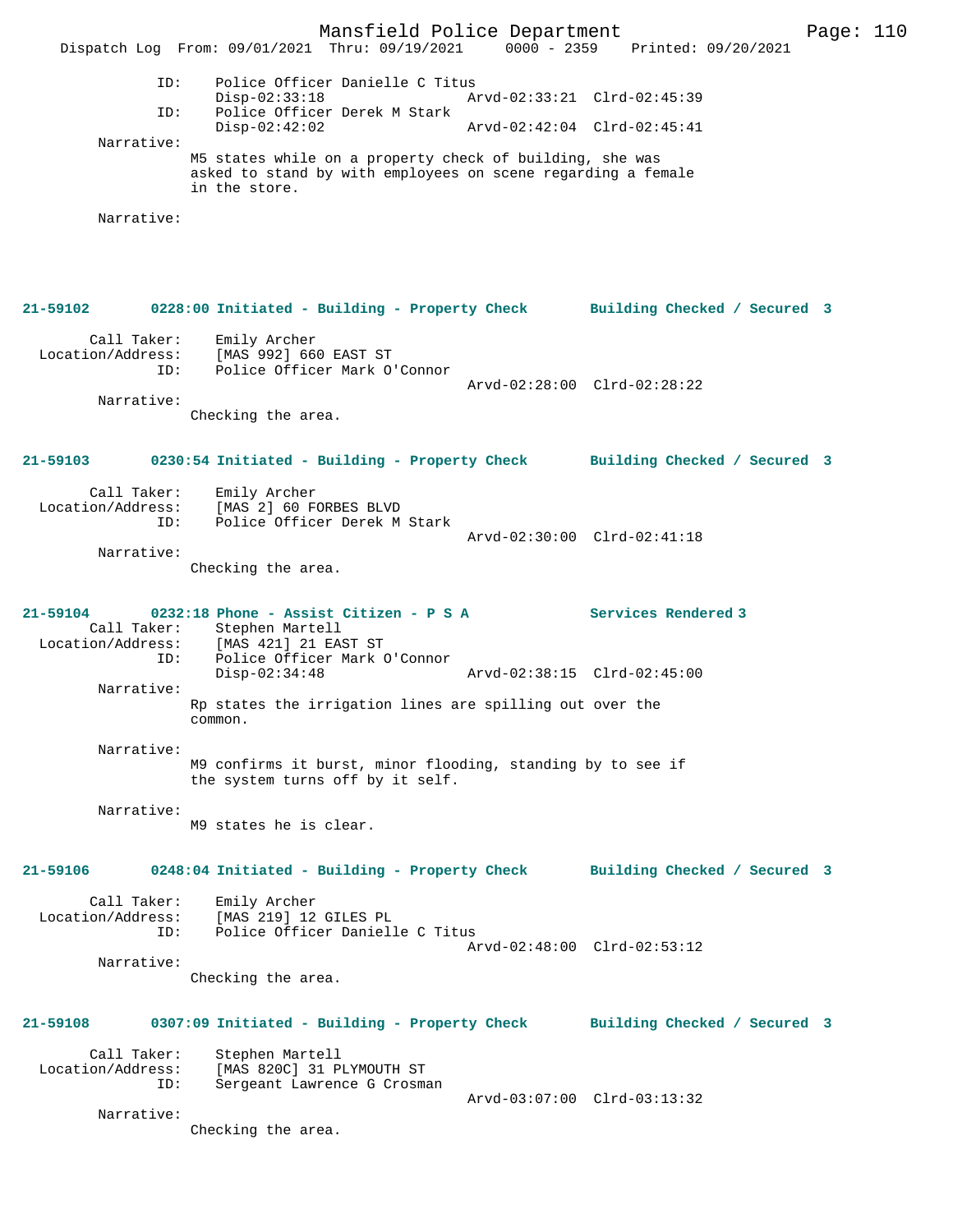Mansfield Police Department Fage: 111

**21-59109 0311:02 Initiated - Building - Property Check Building Checked / Secured 3** Call Taker: Chelsey Ferstler Location/Address: [MAS 417] 9 FRANCIS AVE<br>ID: Police Officer Mark O'Co Police Officer Mark O'Connor Arvd-03:11:00 Clrd-03:18:41 Narrative: Checking the area. **21-59114 0503:24 Initiated - Building - Property Check Building Checked / Secured 3** Call Taker: Stephen Martell<br>Location/Address: [MAS 820C] 31 P [MAS 820C] 31 PLYMOUTH ST ID: Sergeant Lawrence G Crosman Arvd-05:03:00 Clrd-05:14:16 Narrative: Checking the area. **21-59117 0639:51 Initiated - Building - Property Check Building Checked / Secured 3** Call Taker: CARLY MORIARTY Location/Address: [MAS H6454] 781 WARE ST ID: Police Officer Mark O'Connor Arvd-06:39:00 Clrd-06:44:08 Narrative: Checking the area. **21-59121 0714:28 Initiated - Building - Property Check Building Checked / Secured 3** Call Taker: MATTHEW BOMES Location/Address: [MAS 820C] 31 PLYMOUTH ST ID: Sergeant Lawrence G Crosman Arvd-07:14:00 Clrd-07:27:22 Narrative: Checking the area. **21-59125 0728:39 Phone - 911 Hang-ups & Verifications Confirmed misdial/Accdntl Call 2**  Call Taker: Savannah Karch Location/Address: [MAS] 87 YORK RD ID: Police Officer Derek M Stark Disp-07:31:24 Arvd-07:38:08 Clrd-07:44:09 Narrative: Checking on a 911 hang up. Contact made?: open line, caller answered on call back stating no emergency Cellphone? (y/n):y Uncertainty radius: 11 meters 95% **21-59130 0843:01 Initiated - Building - Property Check Building Checked / Secured 3** Call Taker: Jarred Kohler Location/Address: [MAS 820C] 31 PLYMOUTH ST<br>TD: Police Officer David J Per Police Officer David J Pepicelli Arvd-08:43:00 Clrd-08:58:28 Narrative: Checking the area. **21-59131 0846:25 Initiated - Road Hazards Referred to Other Agency 3** Call Taker: Jarred Kohler

Location/Address: [MAS] 144 EAST ST @ 59 EDDY ST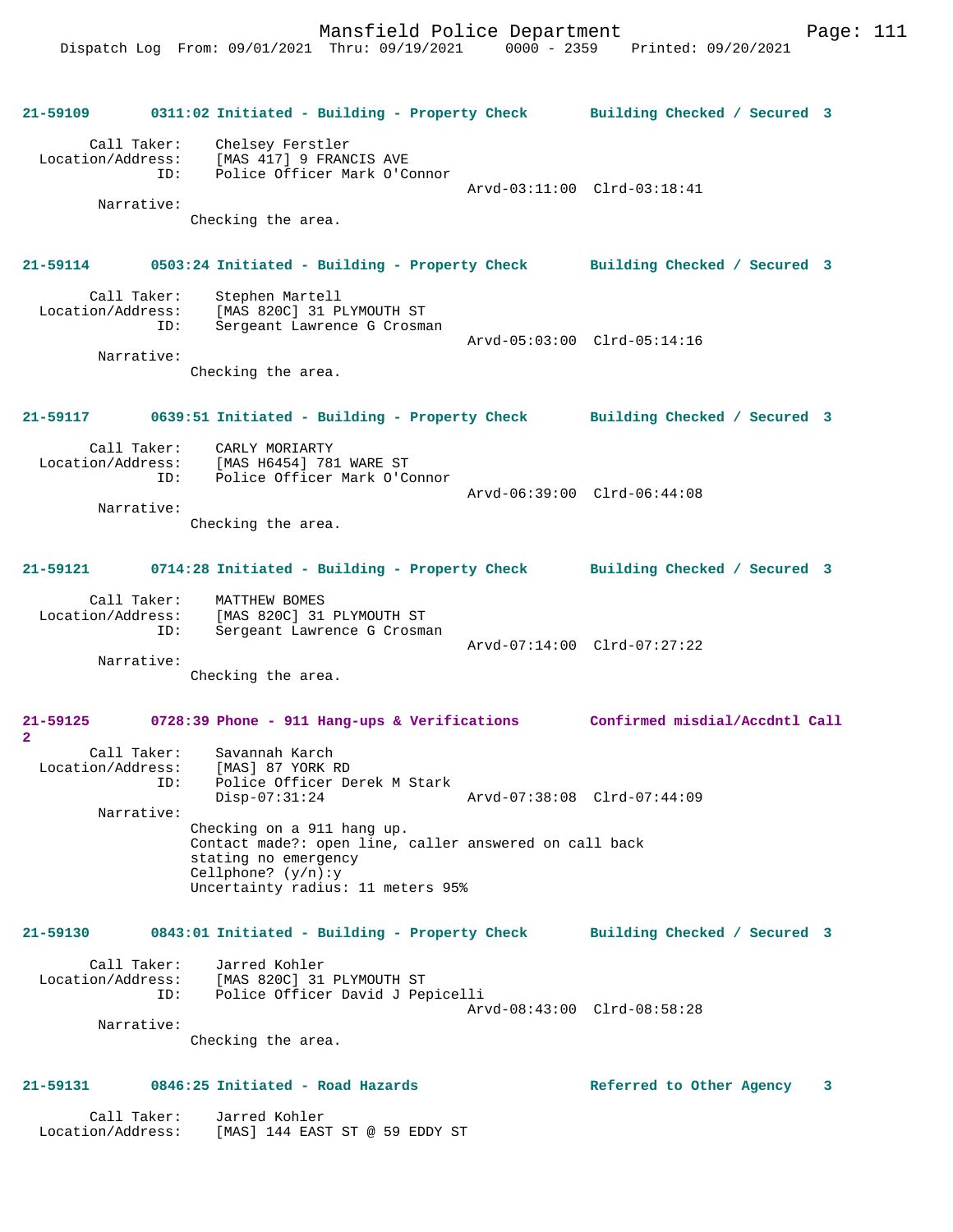|                                  | Mansfield Police Department                                                            |                             |                               | Page: 112 |
|----------------------------------|----------------------------------------------------------------------------------------|-----------------------------|-------------------------------|-----------|
|                                  | Dispatch Log From: 09/01/2021 Thru: 09/19/2021 0000 - 2359                             |                             | Printed: 09/20/2021           |           |
| ID:                              | Sergeant John R Armstrong                                                              |                             |                               |           |
|                                  |                                                                                        | Arvd-08:46:00 Clrd-08:47:45 |                               |           |
| Narrative:                       | man hole sticking up                                                                   |                             |                               |           |
|                                  |                                                                                        |                             |                               |           |
| Narrative:                       | unable to secure, front desk to contact water dept                                     |                             |                               |           |
|                                  |                                                                                        |                             |                               |           |
| $21 - 59149$                     | 0954:48 911 - Suspicious Actv / Persn / Veh                                            |                             | Investigated - No Action Req. |           |
| $\overline{a}$                   |                                                                                        |                             |                               |           |
| Call Taker:<br>Location/Address: | MATTHEW BOMES<br>[MAS H2057] 260 OTIS ST                                               |                             |                               |           |
| ID:                              | Police Officer Matthew A Souza                                                         |                             |                               |           |
| ID:                              | $Disp-09:58:17$<br>Police Officer Joshua S Ellender                                    | Arvd-10:02:21 Clrd-10:12:19 |                               |           |
|                                  | $Disp-09:59:07$                                                                        | Arvd-10:05:47 Clrd-10:12:19 |                               |           |
| Narrative:                       | SP male party stopping cars looking for direction, $\sim$ 25-30 y                      |                             |                               |           |
|                                  | W male grey pants and grey shirts last scene heading toward                            |                             |                               |           |
|                                  | the country store                                                                      |                             |                               |           |
| Narrative:                       |                                                                                        |                             |                               |           |
|                                  | M9 spoke with the party he is new to the area and is walking<br>in the right direction |                             |                               |           |
|                                  |                                                                                        |                             |                               |           |
| $21 - 59152$                     | 1032:36 Initiated - Building - Property Check Building Checked / Secured 3             |                             |                               |           |
| Call Taker:                      |                                                                                        |                             |                               |           |
| Location/Address:                | MATTHEW BOMES<br>[MAS 840] 280 SCHOOL ST                                               |                             |                               |           |
| ID:                              | Police Officer Matthew A Souza                                                         | Arvd-10:32:00 Clrd-10:50:41 |                               |           |
| Narrative:                       |                                                                                        |                             |                               |           |
|                                  | Checking the area.                                                                     |                             |                               |           |
|                                  |                                                                                        |                             |                               |           |
| $21 - 59165$                     | 1114:14 Initiated - Building - Property Check Building Checked / Secured 3             |                             |                               |           |
| Call Taker:                      | MATTHEW BOMES                                                                          |                             |                               |           |
| Location/Address:<br>ID:         | [MAS 820C] 31 PLYMOUTH ST<br>Police Officer David J Pepicelli                          |                             |                               |           |
|                                  |                                                                                        | Arvd-11:14:00 Clrd-11:30:44 |                               |           |
| Narrative:                       | Checking the area.                                                                     |                             |                               |           |
|                                  |                                                                                        |                             |                               |           |
| Narrative:                       | Tractor 882 dropping of a trailer                                                      |                             |                               |           |
|                                  |                                                                                        |                             |                               |           |
| 21-59174                         | 1208:26 Initiated - Motor Vehicle Stop (Citation / Warning Issued 3                    |                             |                               |           |
|                                  |                                                                                        |                             |                               |           |
| Call Taker:                      | MATTHEW BOMES<br>Vicinity of: [MAS] 99 COPELAND DR @ 235 CHAUNCY ST                    |                             |                               |           |
| ID:                              | Police Officer Joshua S Ellender                                                       |                             |                               |           |
| Vehicle:                         | GRY 2017 HOND SE ACCORD Req: PC MA 338WN7 VIN: 1HGCR2F78HA184999                       | Arvd-12:08:00 Clrd-12:13:48 |                               |           |
| Narrative:                       |                                                                                        |                             |                               |           |
|                                  | citation issued for red light violation                                                |                             |                               |           |
| 21-59177                         | 1214:20 Initiated - Motor Vehicle Stop                    Citation / Warning Issued    |                             |                               | 3         |
|                                  |                                                                                        |                             |                               |           |
| Call Taker:<br>Vicinity of:      | MATTHEW BOMES<br>[MAS] 235 CHAUNCY ST @ 99 COPELAND DR                                 |                             |                               |           |
| ID:                              | Police Officer Joshua S Ellender                                                       |                             |                               |           |
| Vehicle:                         | BLU 2020 HYUN UT TUCSON Reg: PC MA 7YXD80 VIN: KM8J3CA40LU215532                       | Arvd-12:14:00 Clrd-12:19:32 |                               |           |
| Narrative:                       |                                                                                        |                             |                               |           |
|                                  | citation issued for red light violation                                                |                             |                               |           |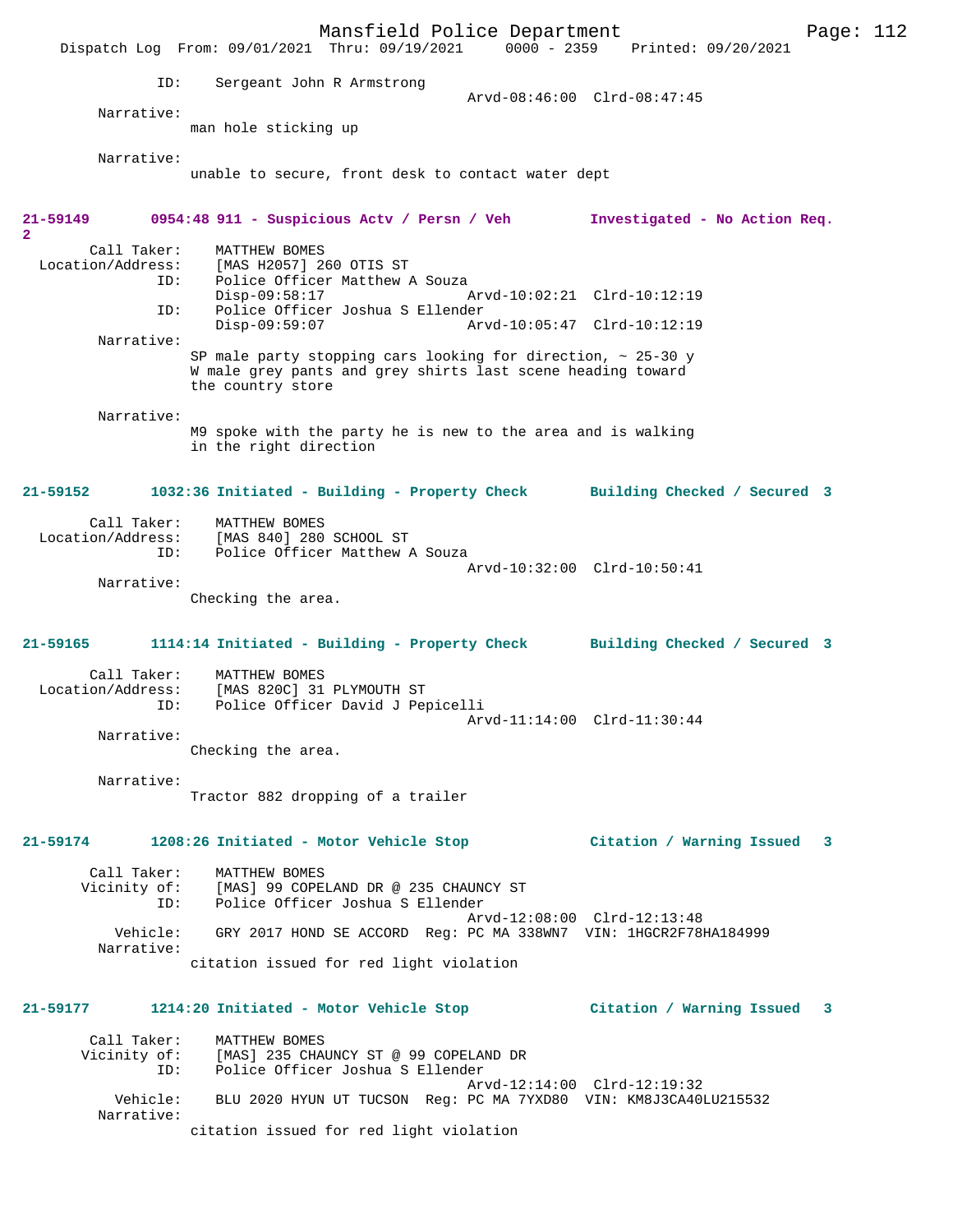**21-59186 1258:14 Initiated - Building - Property Check Building Checked / Secured 3** Call Taker: MATTHEW BOMES Location/Address: [MAS 820C] 31 PLYMOUTH ST Police Officer David J Pepicelli Arvd-12:58:00 Clrd-13:17:55 Narrative: Checking the area. **21-59195 1412:17 Initiated - Motor Vehicle Stop Citation / Warning Issued 3** Call Taker: Michael Mezhberg<br>Vicinity of: [MAS] 287 CHAUNC [MAS] 287 CHAUNCY ST ID: Sergeant Brian P Thibault Arvd-14:12:00 Clrd-14:20:54 Vehicle: GRY 2001 JEEP UT CHEROK Reg: PC MA 4RR972 VIN: 1J4GX58NX1C658796 Narrative: citation issued to the operator for intersection violation chauncy @ copeland **21-59201 1529:27 Initiated - Motor Vehicle Stop Citation / Warning Issued 3** Call Taker: MATTHEW BOMES Vicinity of: [MAS] 91 CHAUNCY ST @ 6 HIGHLAND AVE ID: Police Officer Joshua S Ellender Arvd-15:29:00 Clrd-15:35:32<br>Vehicle: WHI 2020 JEEP UT GRANDC Reg: PC MA 1VYA46 VIN: 1C4RJEBG11 WHI 2020 JEEP UT GRANDC Reg: PC MA 1VYA46 VIN: 1C4RJFBG1LC426445 Narrative: citation issued to the R/o for spd chauncy @ pratt **21-59202 1530:09 Initiated - Building - Property Check Building Checked / Secured 3** Call Taker: MATTHEW BOMES<br>Vicinity of: [MAS 820C] 31 of: [MAS 820C] 31 PLYMOUTH ST<br>ID: Police Officer David J Per Police Officer David J Pepicelli Arvd-15:30:00 Clrd-15:45:45 Narrative: Checking the area. **21-59209 1630:23 Initiated - Building - Property Check Building Checked / Secured 3** Call Taker: Support Staff Philip D Seaward<br>Location/Address: [MAS 820C] 31 PLYMOUTH ST ess: [MAS 820C] 31 PLYMOUTH ST<br>ID: Support Staff Philip D Sea Support Staff Philip D Seaward Arvd-16:30:16 Clrd-16:32:16 Narrative: Building check complete. Employees now on scene. **21-59214 1705:03 Phone - Assist Citizen - P S A Referred to Other Agency 3** Call Taker: Support Staff Heather A Sullivan<br>Location/Address: [MAS H4371] 200 OLD ELM ST [MAS H4371] 200 OLD ELM ST ID: Police Officer Bryan Hurley<br>Disp-17:07:42 Disp-17:07:42 Clrd-17:07:00 Police Officer Joshua S Ellender<br>ID: Police Officer Bryan Hurley Police Officer Bryan Hurley<br>Disp-17:15:39 Disp-17:15:39 Clrd-17:25:24 Police Officer Joshua S Ellender Narrative: CP states their lights have been flickering for 24 hrs. MELD notified and will call the CP.

Narrative: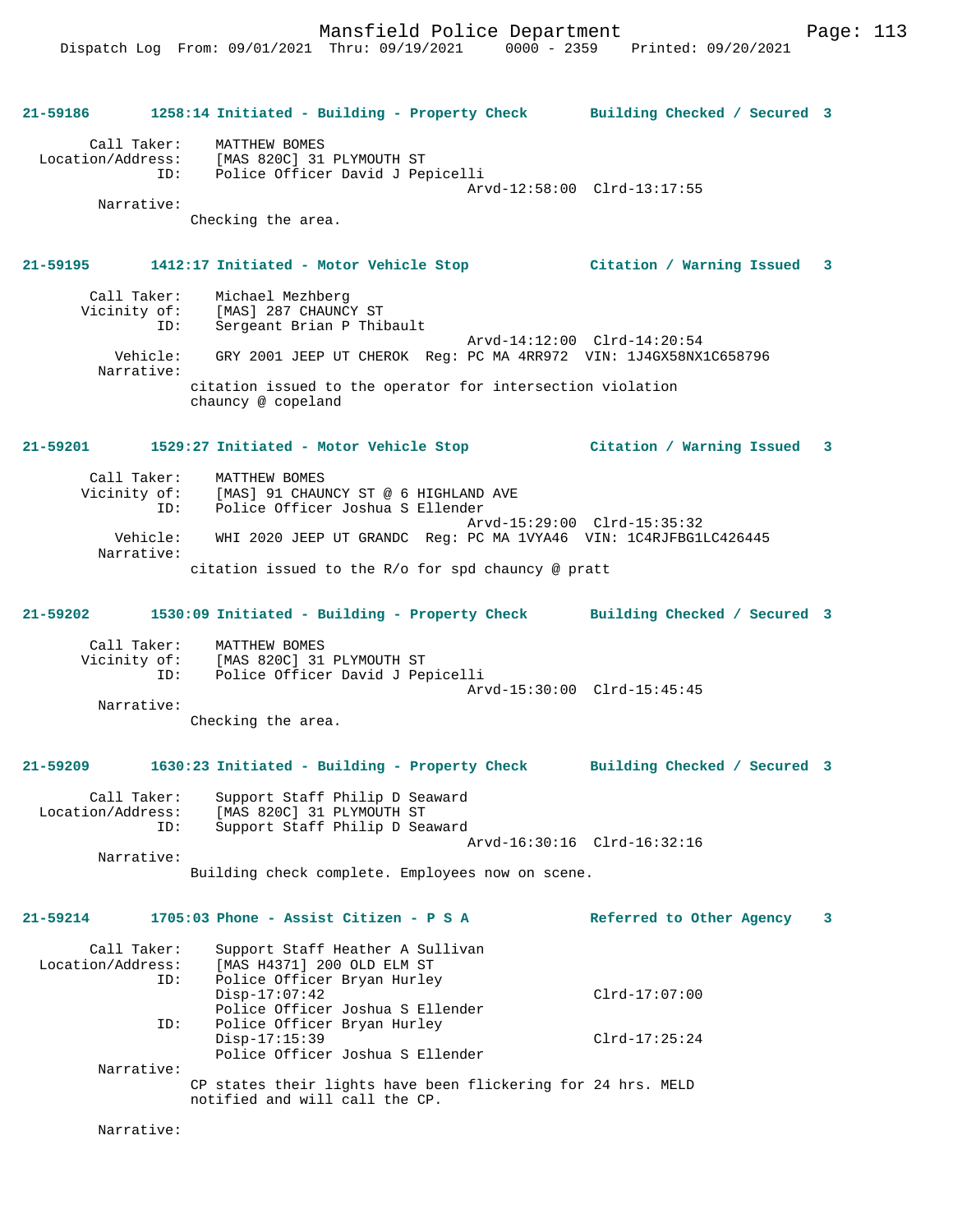FD shut the breaker down in the residence

| 21-59215          |                             | 1707:41 Initiated - Motor Vehicle Stop                                                                              | Citation / Warning Issued   | -3 |
|-------------------|-----------------------------|---------------------------------------------------------------------------------------------------------------------|-----------------------------|----|
|                   | Call Taker:<br>Vicinity of: | MATTHEW BOMES<br>[MAS] COPELAND DR                                                                                  |                             |    |
|                   | ID:                         | Police Officer Bryan Hurley                                                                                         | Arvd-17:07:00 Clrd-17:15:39 |    |
|                   |                             | Police Officer Joshua S Ellender                                                                                    |                             |    |
|                   | Vehicle:<br>Narrative:      | BRO 2015 HOND VA ODYSSE Reg: PC MA 2922LP VIN: 5FNRL5H43FB105709                                                    |                             |    |
|                   |                             | citation to the R/o for falure to stop Copeland @ Chauncy                                                           |                             |    |
| 21-59218          |                             | 1721:12 Phone - Disturbance / Gathering                                                                             | <b>Services Rendered 1</b>  |    |
| Location/Address: | Call Taker:                 | Kerri Bishop                                                                                                        |                             |    |
|                   | ID:                         | [MAS] 23 FRANCIS AVE Apt. #2313<br>Police Officer Jay J Sparrow                                                     |                             |    |
|                   |                             | $Disp-17:24:54$                                                                                                     | Arvd-17:30:19 Clrd-17:54:50 |    |
|                   | ID:                         | Police Officer Bryan Hurley<br>$Disp-17:25:32$                                                                      | Arvd-17:27:22 Clrd-17:54:50 |    |
|                   |                             | Police Officer Joshua S Ellender                                                                                    |                             |    |
|                   | ID:                         | Police Officer David J Pepicelli<br>Disp-17:25:37                                                                   | Arvd-17:29:50 Clrd-17:54:50 |    |
|                   | Narrative:                  |                                                                                                                     |                             |    |
|                   |                             | caller reports groups of approx 15 teenagers running through<br>the building harassing younger kids, caller reports |                             |    |
|                   |                             | approached one female who stated her mother would come beat                                                         |                             |    |
|                   |                             | up the caller.                                                                                                      |                             |    |
|                   | Narrative:                  |                                                                                                                     |                             |    |
|                   |                             | caller reports parent of two of the juveniles live in<br>Building 17.                                               |                             |    |
|                   |                             |                                                                                                                     |                             |    |
|                   | Narrative:                  | caller reports she kicked out the kids from the building                                                            |                             |    |
|                   |                             | earlier today and they came back. Reports they possibly are                                                         |                             |    |
|                   |                             | hiding                                                                                                              |                             |    |
|                   | Narrative:                  |                                                                                                                     |                             |    |
|                   |                             | officers out at 17 Francis ave speaking to the parents                                                              |                             |    |
|                   |                             |                                                                                                                     |                             |    |
|                   | Narrative:                  | caller reports the juveniles are back at building 23, units                                                         |                             |    |
|                   |                             | updated.                                                                                                            |                             |    |
|                   | Narrative:                  |                                                                                                                     |                             |    |
|                   |                             | parents were made aware of the situation and they said they                                                         |                             |    |
|                   |                             | would keep the kids out of apt 17 for the rest of the day.                                                          |                             |    |
|                   |                             |                                                                                                                     |                             |    |
| 21-59220          | Call Taker:                 | 1802:01 Phone - Disturbance / Gathering<br>Dispatcher Alyson Vico                                                   | Spoken To<br>$\mathbf{1}$   |    |
| Location/Address: |                             | [MAS 418B] 23 FRANCIS AVE Apt. #05                                                                                  |                             |    |
|                   | ID:                         | Police Officer David J Pepicelli                                                                                    |                             |    |
|                   | ID:                         | Sergeant John R Armstrong                                                                                           | Arvd-18:06:47 Clrd-18:21:23 |    |
|                   |                             | $Disp-18:06:54$                                                                                                     | Arvd-18:07:55 Clrd-18:22:07 |    |
|                   | ID:                         | Police Officer Jay J Sparrow                                                                                        | Arvd-18:09:14 Clrd-18:22:07 |    |
|                   | Narrative:                  |                                                                                                                     |                             |    |
|                   |                             | CP reporting all the kids and parents are back at her<br>apartment building.                                        |                             |    |
|                   | Narrative:                  |                                                                                                                     |                             |    |
|                   |                             | States they are all in building 23, CP states she is getting                                                        |                             |    |
|                   |                             | threatened and harrassed by the parents.                                                                            |                             |    |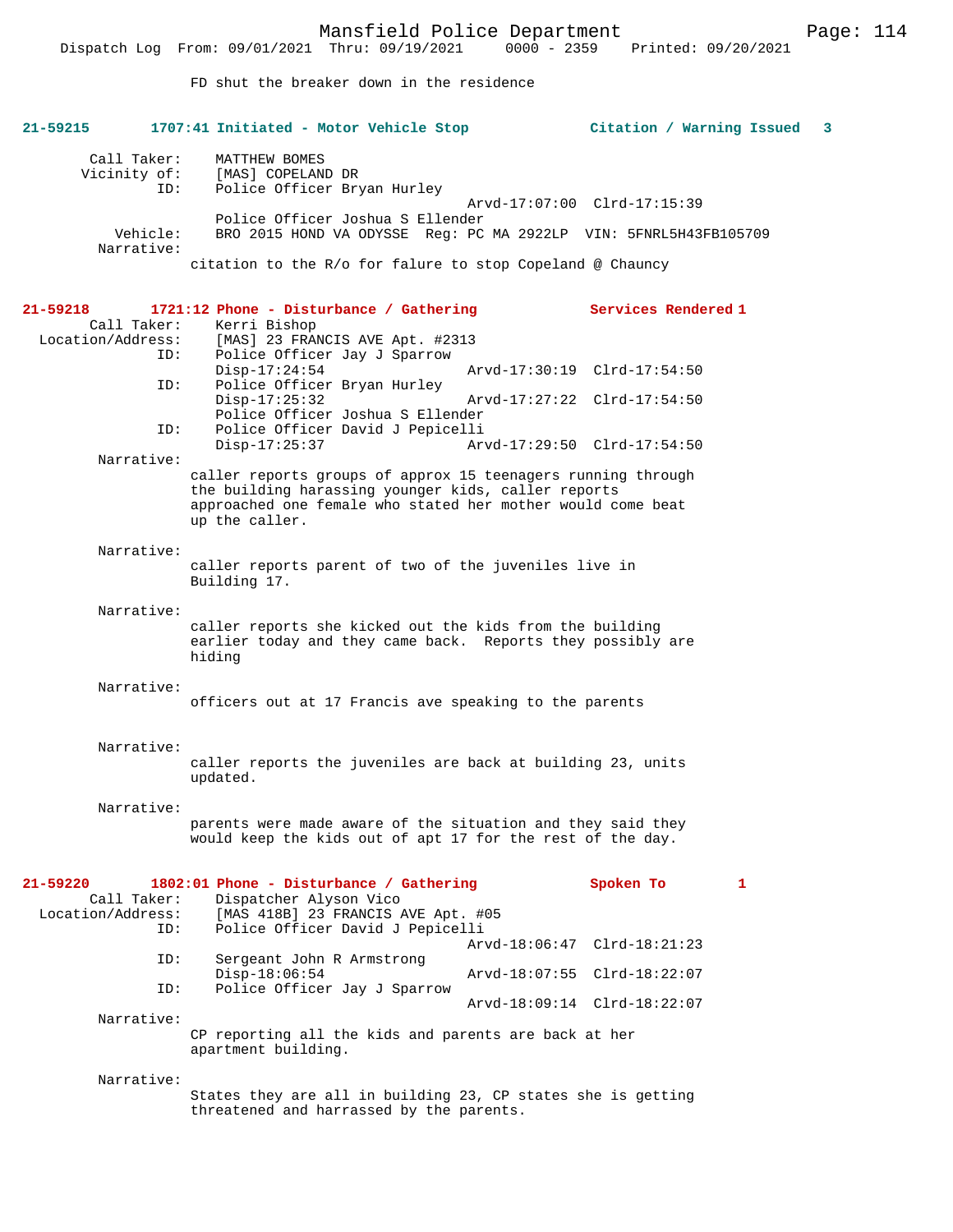# Dispatch Log From: 09/01/2021 Thru: 09/19/2021 0000 - 2359 Printed: 09/20/2021 Narrative: spoke to all parties involed, they have been recording each other, they have been advised to stay away from each other

#### **21-59228 1840:05 Initiated - Building - Property Check Building Checked / Secured 3**

| Call Taker:       | Michael Mezhberg                 |  |
|-------------------|----------------------------------|--|
| Location/Address: | [MAS 417] 9 FRANCIS AVE          |  |
| ID:               | Police Officer Bryan Hurley      |  |
|                   | Arvd-18:40:00 Clrd-18:44:14      |  |
|                   | Police Officer Joshua S Ellender |  |
| Narrative:        |                                  |  |

Checking the area.

## **21-59230 1851:10 Initiated - Motor Vehicle Stop Citation / Warning Issued 3**

| Call Taker:<br>Location/Address:<br>ID: | Aaron Fiqueroa<br>[MAS] 231 STEARNS AVE @ 4 OLD STABLE DR<br>Police Officer Bryan Hurley |
|-----------------------------------------|------------------------------------------------------------------------------------------|
|                                         | Arvd-18:51:00 Clrd-18:59:35                                                              |
|                                         | Police Officer Joshua S Ellender                                                         |
| Vehicle:                                | GRY 2019 BMW 330XI Reg: PC MA 2DWP15 VIN: WBA5R7C5XKAJ85941                              |
| Narrative:                              |                                                                                          |
|                                         | M3 advised citation issued issued to RO for speeding at                                  |
|                                         | Stearns and Old Stable                                                                   |

## **21-59234 1938:59 Initiated - Motor Vehicle Stop Citation / Warning Issued 3**

| Call Taker:       | Aaron Fiqueroa                                                |
|-------------------|---------------------------------------------------------------|
| Location/Address: | [MAS] 800 MAPLE ST                                            |
| ID:               | Police Officer Bryan Hurley                                   |
|                   | Arvd-19:38:00 Clrd-19:48:07                                   |
|                   | Police Officer Joshua S Ellender                              |
| Vehicle:          | PLE 2015 CADI ESCALA Req: PC MA 8GAF40 VIN: 1GYS4BKJ7FR257959 |
| Narrative:        |                                                               |
|                   | M3 advised citation issued to Operator for speeding           |

## **21-59236 1948:24 Phone - Suspicious Actv / Persn / Veh Unfounded/Unverifed 2**

| Call Taker:  | Michael Mezhberg                                        |                                                              |  |  |  |
|--------------|---------------------------------------------------------|--------------------------------------------------------------|--|--|--|
| Vicinity of: | [MAS 1018] 50 WEST ST                                   |                                                              |  |  |  |
| ID:          | Police Officer Bryan Hurley                             |                                                              |  |  |  |
|              | $Disp-19:55:15$                                         | Arvd-19:56:24 Clrd-20:21:23                                  |  |  |  |
|              | Police Officer Joshua S Ellender                        |                                                              |  |  |  |
| ID:          | Police Officer David J Pepicelli                        |                                                              |  |  |  |
|              | $Disp-19:55:21$                                         | Arvd-19:56:05 Clrd-20:21:50                                  |  |  |  |
| Narrative:   |                                                         |                                                              |  |  |  |
|              |                                                         | 4th party caller reports her children called her and advised |  |  |  |
|              | her of a party in a "big black cloak, hood, and a white |                                                              |  |  |  |
|              |                                                         | mask." Caller states the party looked at the children. Unk m |  |  |  |
|              |                                                         | or f. States party had a "creepy gait." LS 10-15 minutes     |  |  |  |
|              | ago.                                                    |                                                              |  |  |  |

#### Narrative:

M3 advised an incident involving a sword and a tree may be related

Narrative:

M3 advised on foot at memorial park

## **21-59241 2012:48 Initiated - Building - Property Check Building Checked / Secured 3**

 Call Taker: Aaron Figueroa Location/Address: [MAS 1040] 10 RESERVOIR ST Apt. #ST ID: Police Officer Danielle C Titus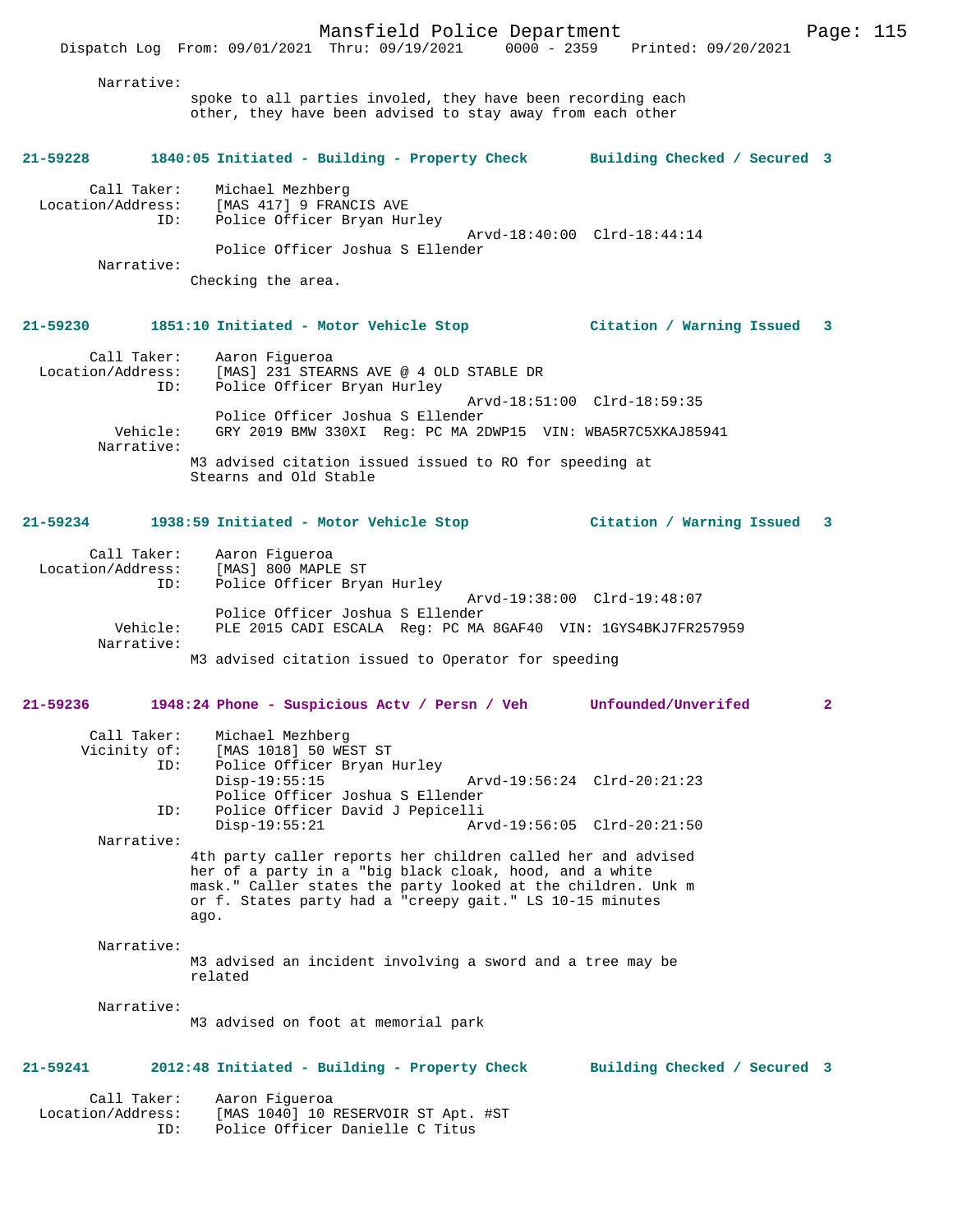Dispatch Log From: 09/01/2021 Thru: 09/19/2021 0000 - 2359 Printed: 09/20/2021 Arvd-20:12:00 Clrd-20:15:58 Narrative: Checking the area. **21-59248 2038:17 Initiated - Building - Property Check Building Checked / Secured 3** Call Taker: Aaron Figueroa Location/Address: [MAS 4] 31 HAMPSHIRE ST ID: Police Officer Danielle C Titus Arvd-20:38:00 Clrd-20:42:29 Narrative: Checking the area. **21-59258 2123:30 Phone - 911 Hang-ups & Verifications Unfounded/Unverifed 2** Call Taker: Savannah Karch Location/Address: [MAS 4] 31 HAMPSHIRE ST ID: Police Officer Danielle C Titus<br>Disp-21:29:13 A Disp-21:29:13 Arvd-21:29:50 Clrd-21:45:03 Narrative: Checking on a 911 hang up. Contact made?: no. no contact made on call back, call routed to phone tree with no employee answer Cellphone? (y/n):n Uncertainty radius: Narrative: M13 advised the front desk was not able to provide a room number, M13 will be doing a walk through of the hotel Narrative: M13 advised unable to locate the room that the call came from, nothing found on walk through **21-59262 2208:14 Initiated - Building - Property Check Building Checked / Secured 3** Call Taker: Aaron Figueroa<br>Location/Address: [MAS 2] 60 FORI Location/Address: [MAS 2] 60 FORBES BLVD ID: Police Officer Danielle C Titus Arvd-22:08:00 Clrd-22:12:53 Narrative: Checking the area. **For Date: 09/13/2021 - Monday 21-59306 0226:42 Initiated - Building - Property Check Building Checked / Secured 3** Call Taker: Aaron Figueroa Location/Address: [MAS 1002] 250 EAST ST Police Officer Meghan Birnie Arvd-02:26:00 Clrd-02:35:46 Narrative: Checking the area. **21-59307 0235:53 Initiated - Building - Property Check Building Checked / Secured 3** Call Taker: Aaron Figueroa<br>Location/Address: [MAS 170] 255 1 [MAS 170] 255 HOPE ST ID: Police Officer Meghan Birnie Arvd-02:35:00 Clrd-02:44:44 Narrative: Checking the area.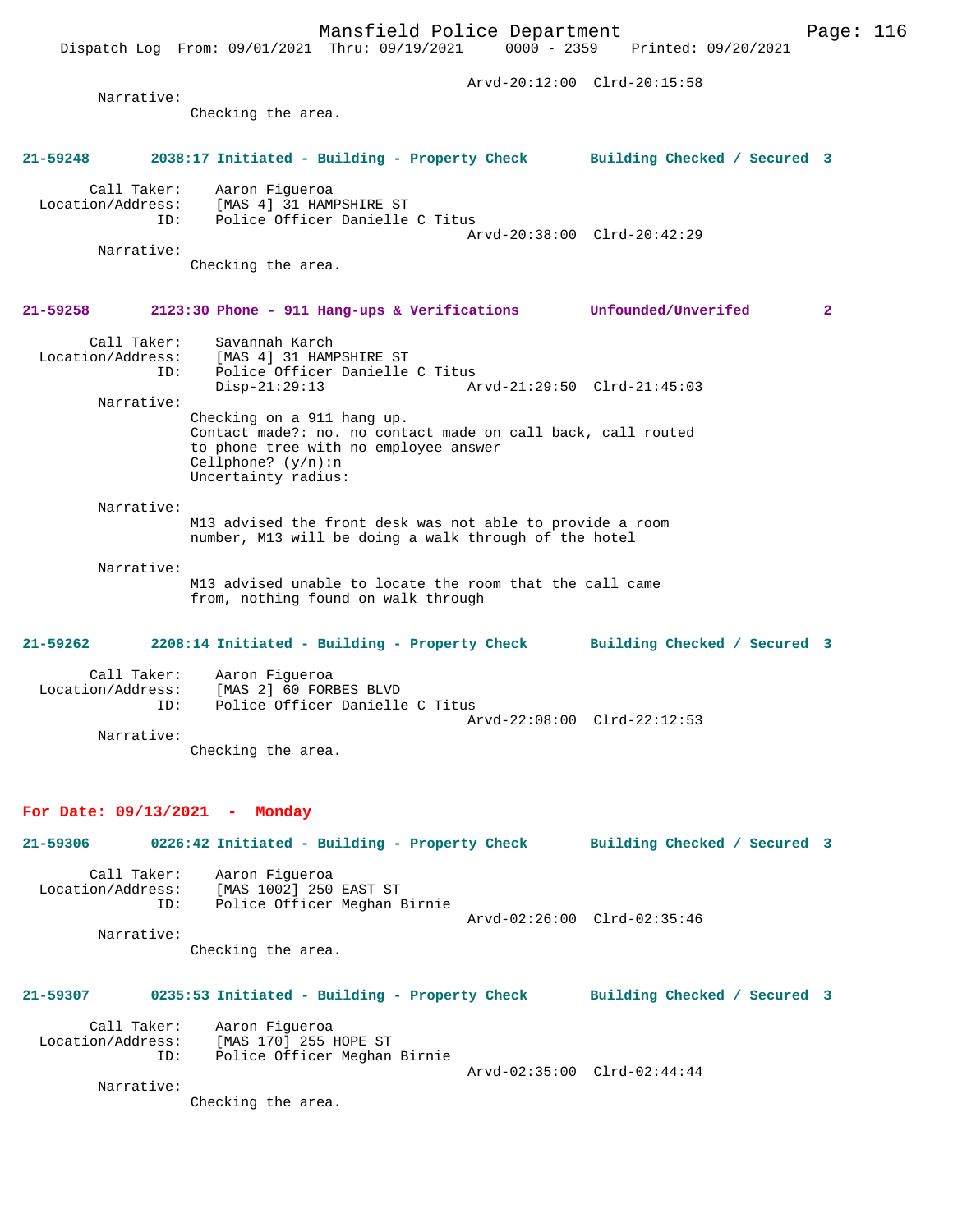|                                                       | Dispatch Log From: 09/01/2021 Thru: 09/19/2021<br>$0000 - 2359$                                                                                                     | Printed: 09/20/2021          |  |
|-------------------------------------------------------|---------------------------------------------------------------------------------------------------------------------------------------------------------------------|------------------------------|--|
| $21 - 59309$                                          | 0259:11 Initiated - Building - Property Check                                                                                                                       | Building Checked / Secured 3 |  |
| Call Taker:<br>Location/Address:<br>ID:<br>Narrative: | Aaron Fiqueroa<br>[MAS] NORTH MAIN ST<br>Police Officer Meghan Birnie                                                                                               | Arvd-02:59:00 Clrd-03:03:36  |  |
|                                                       | Checking the area.                                                                                                                                                  |                              |  |
|                                                       |                                                                                                                                                                     |                              |  |
| 21-59311<br>Call Taker:<br>Location/Address:<br>ID:   | 0333:50 911 - Assist Fire Department<br>Aaron Figueroa<br>[MAS] 31 COBBLER RD<br>Police Officer Christopher D Sorge                                                 | Services Rendered 2          |  |
| ID:                                                   | $Disp-03:35:03$<br>Police Officer Meghan Birnie                                                                                                                     | $Clrd-03:35:32$              |  |
| Narrative:                                            | $Disp-03:35:22$                                                                                                                                                     | Arvd-03:40:43 Clrd-03:49:14  |  |
|                                                       | Assisting the FD with a fire related incident. Nature:<br>alarms sounding, no smoke or flames                                                                       |                              |  |
| $21 - 59337$<br>Call Taker:<br>Location/Address:      | 0816:47 Phone - Suspicious Actv / Persn / Veh Services Rendered 2<br>Jennifer Napolitano<br>[MAS H343] 61 OAKLAND ST                                                |                              |  |
| ID:                                                   | Sergeant Robert S Pierce<br>$Disp-08:20:08$                                                                                                                         | Arvd-08:26:03 Clrd-08:31:20  |  |
| ID:                                                   | Police Officer Matthew A Souza<br>$Disp-08:20:48$                                                                                                                   | Arvd-08:25:55 Clrd-08:31:22  |  |
| Narrative:                                            | Male party in the apartment yelling possibly some slapping                                                                                                          |                              |  |
|                                                       | or wrestling sounds coming from the apartment. Was going on<br>for a while.                                                                                         |                              |  |
| Narrative:                                            | M1 reporting that the resident was yelling at his dog, the<br>dog knocked something over. All checks out fine at this<br>time. Male party is alone in the apartment |                              |  |
| 21-59336                                              | 0817:34 Initiated - Motor Vehicle Stop                                                                                                                              | Citation / Warning Issued 3  |  |
| Call Taker:<br>Location/Address:<br>ID:               | Robert Stewart<br>[MAS] 300 EAST ST @ 2 WARE ST<br>Police Officer David W Kinahan                                                                                   |                              |  |
| Vehicle:                                              | GRY 2008 HOND VA ODYSSE Reg: PC MA 8MC537 VIN: 5FNRL38718B053482                                                                                                    | Arvd-08:17:00 Clrd-08:23:22  |  |
|                                                       | 21-59340 0836:38 Initiated - Motor Vehicle Stop                                                                                                                     | Citation / Warning Issued 3  |  |
| Location/Address:<br>ID:                              | Call Taker: Robert Stewart<br>[MAS 1002] 250 EAST ST<br>Police Officer David W Kinahan                                                                              |                              |  |
| Narrative:                                            | Vehicle: WHI 2018 HOND ACCORD Req: PC MA 2KXX45 VIN: 1HGCV1F57JA014501                                                                                              | Arvd-08:36:00 Clrd-08:37:30  |  |
|                                                       | citation                                                                                                                                                            |                              |  |
| 21-59352                                              | 0929:14 Initiated - Building - Property Check Building Checked / Secured 3                                                                                          |                              |  |
| Location/Address:<br>ID:                              | Call Taker: Robert Stewart<br>[MAS 281A] 1 CROCKER ST<br>Police Officer Michael T Fitzgerald                                                                        |                              |  |
| Narrative:                                            |                                                                                                                                                                     | Arvd-09:29:00 Clrd-09:33:36  |  |
|                                                       | Checking the area.                                                                                                                                                  |                              |  |
| 21-59356                                              | 0937:26 Initiated - Motor Vehicle Stop                                                                                                                              | Citation / Warning Issued 3  |  |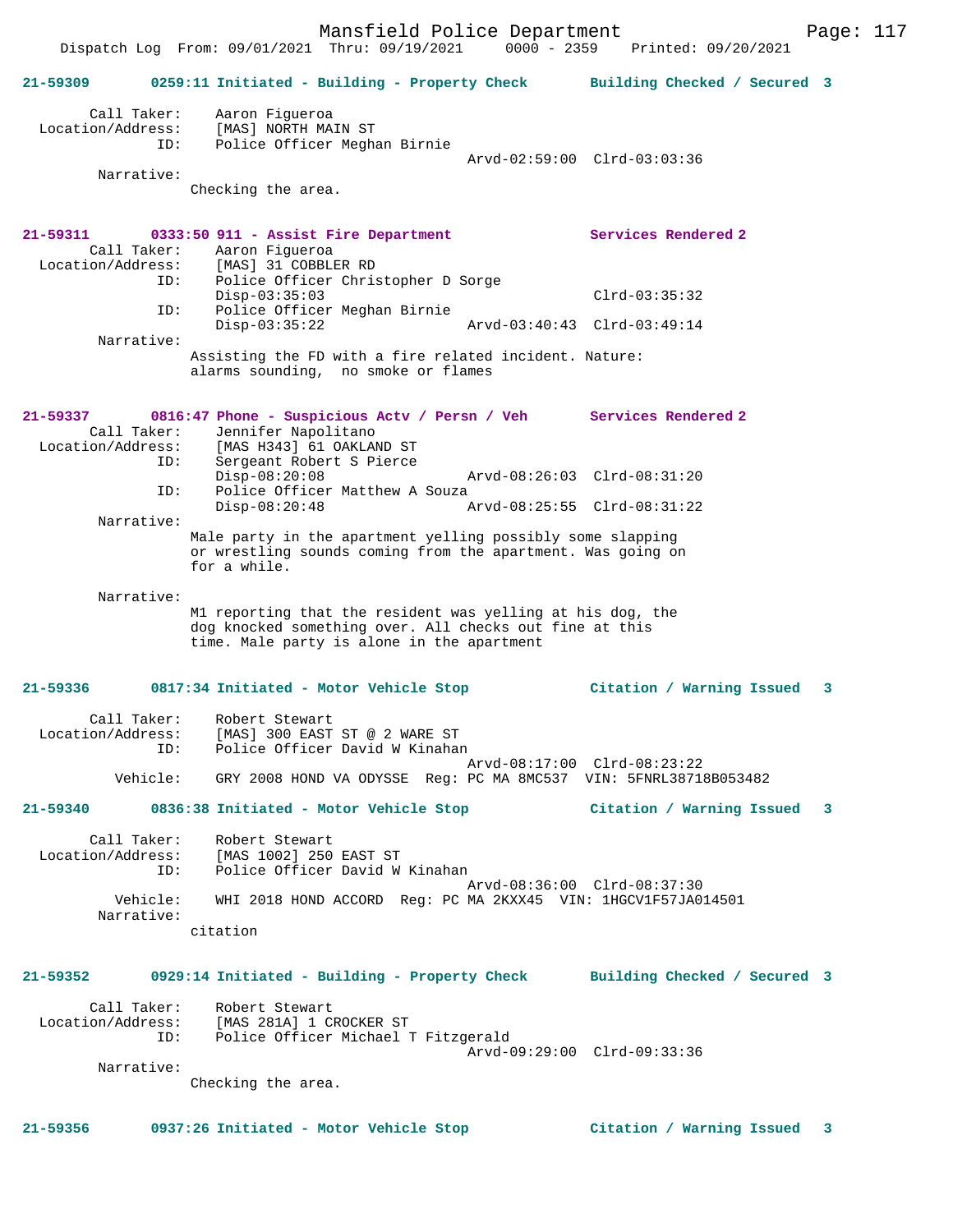|                                              | Dispatch Log From: 09/01/2021 Thru: 09/19/2021 0000 - 2359 Printed: 09/20/2021                                                                                            |                             |  |
|----------------------------------------------|---------------------------------------------------------------------------------------------------------------------------------------------------------------------------|-----------------------------|--|
|                                              | Call Taker: Robert Stewart<br>Location/Address: [MAS 1002] 250 EAST ST<br>ID: Police Officer Matthew A Souza                                                              | Arvd-09:37:00 Clrd-09:43:30 |  |
| Vehicle:<br>Narrative:                       | GRY 2020 TOYT RAV4 Reg: PC MA 662NH0 VIN: 4T3L6RFV1LU003024                                                                                                               |                             |  |
|                                              | MV STOP// Citation                                                                                                                                                        |                             |  |
|                                              | 21-59358 0947:00 Initiated - Motor Vehicle Stop               Citation / Warning Issued   3                                                                               |                             |  |
|                                              | Call Taker: Robert Stewart<br>Location/Address: [MAS 1002] 250 EAST ST<br>ID: Police Officer Matthew A Souza                                                              |                             |  |
|                                              | Vehicle: GRY 2013 MERZ E3504M Reg: PC MA 859YY1 VIN: WDDHF8JB5DA737863                                                                                                    | Arvd-09:47:00 Clrd-09:51:46 |  |
| Narrative:                                   | MV STOP/// Citation                                                                                                                                                       |                             |  |
|                                              | 21-59359 0950:00 Initiated - Building - Property Check Building Checked / Secured 3                                                                                       |                             |  |
|                                              | Call Taker: Robert Stewart<br>Location/Address: [MAS 4] 31 HAMPSHIRE ST<br>ID: Police Officer Beau J Palanza                                                              |                             |  |
|                                              |                                                                                                                                                                           | Arvd-09:50:00 Clrd-10:01:46 |  |
| Narrative:                                   | Checking the area.                                                                                                                                                        |                             |  |
|                                              | 21-59362 1001:57 Initiated - Building - Property Check Building Checked / Secured 3                                                                                       |                             |  |
|                                              | Call Taker: Robert Stewart<br>Location/Address: [MAS 2] 60 FORBES BLVD<br>ID: Police Officer Beau J Palanza                                                               |                             |  |
|                                              |                                                                                                                                                                           | Arvd-10:01:00 Clrd-10:07:59 |  |
|                                              | 21-59367 1035:57 Phone - Assist Citizen - P S A Services Rendered 3<br>Call Taker: Robert Stewart<br>Location: [MAS] TOWN OF WAREHAM<br>Detective Kenneth E Wright<br>ID: |                             |  |
| Narrative:                                   | $Disp-10:37:23$                                                                                                                                                           |                             |  |
|                                              | M-S1 providing a courtesy ride to home to a grandmother of a<br>student to Wareham. SM: 91745 @ 1035 hrs.                                                                 |                             |  |
| Narrative:                                   | ending mileage 91775 @1103                                                                                                                                                |                             |  |
| 21-59369<br>Call Taker:<br>Location/Address: | 1051:12 Walk-In - Motor Veh Acc - Hit & Run<br>Support Staff Devon M DiMascio<br>[MAS 417C] 5 FRANCIS AVE<br>Police Officer Beau J Palanza<br>ID:                         | Services Rendered 1         |  |
| Narrative:                                   | $Disp-10:56:34$                                                                                                                                                           | Arvd-11:10:29 Clrd-11:39:07 |  |
|                                              | RP into the station to follow up on a hit and run icident<br>that happened earlier on Chauncy St. Ofc. Palanza to be<br>notified.                                         |                             |  |
| Narrative:                                   | Clear and available.                                                                                                                                                      |                             |  |
| 21-59370<br>Location/Address:                | 1103:03 Phone - Assist Fire Department<br>Call Taker: Matthew Cunningham<br>[MAS 185] 241 FRANCIS AVE                                                                     | Services Rendered 2         |  |
|                                              | Police Officer Matthew A Souza<br>ID:<br>$Disp-11:05:00$                                                                                                                  | Arvd-11:12:10 Clrd-11:16:43 |  |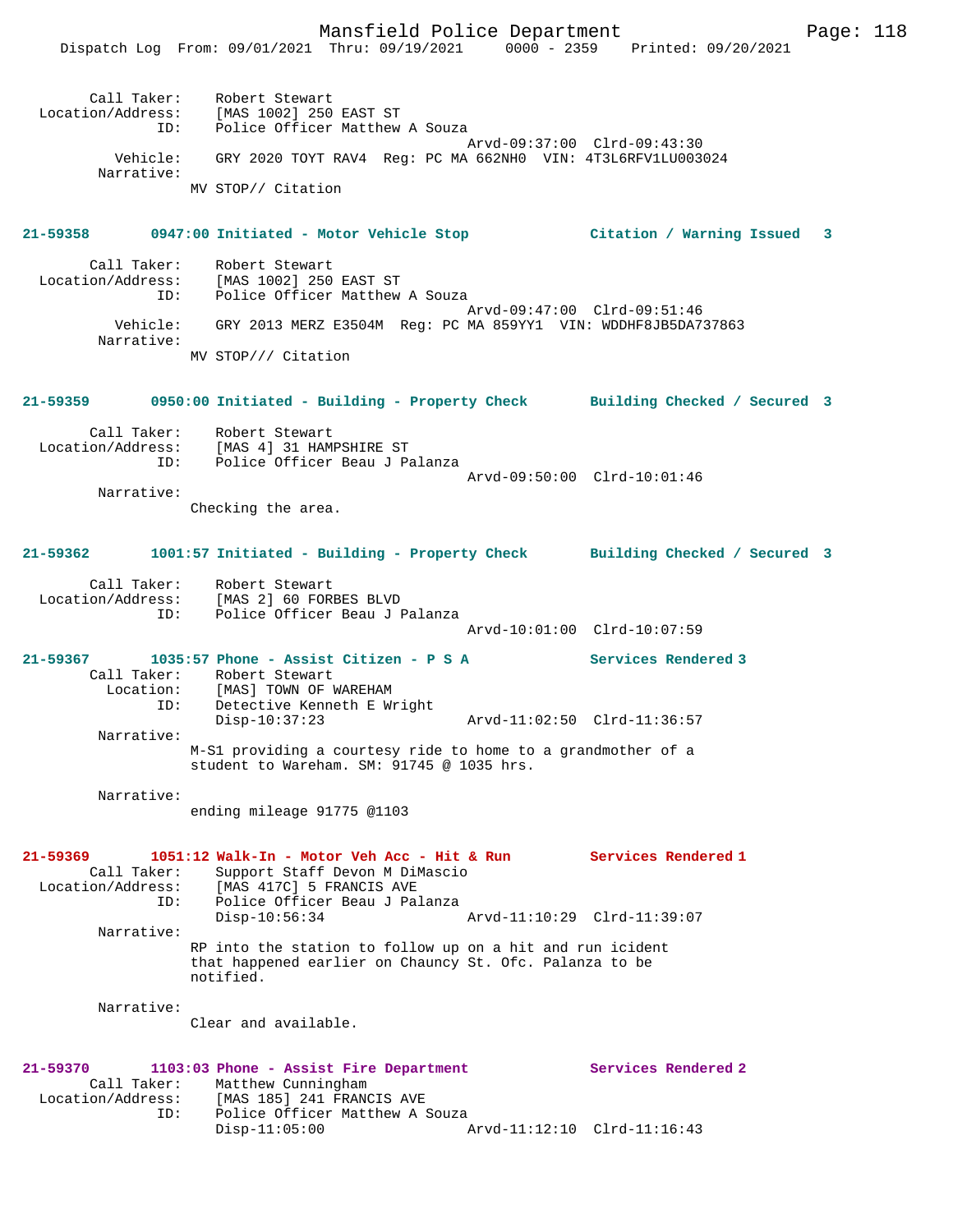Mansfield Police Department Page: 119 Dispatch Log From: 09/01/2021 Thru: 09/19/2021 0000 - 2359 Printed: 09/20/2021 Narrative: Assisting the FD with a fire related incident. Nature: Alarm Narrative: FD services rendered, M3 clear. **21-59373 1132:43 Phone - Well Being Check Transported to Hospital 3** Call Taker: Matthew Cunningham Vicinity of: [MAS 1005A] 292 CHAUNCY ST ID: Police Officer Michael T Fitzgerald Disp-11:35:14 Arvd-11:35:47 Clrd-11:46:53<br>ID: Police Officer Matthew A Souza Police Officer Matthew A Souza<br>Disp-11:35:26 Disp-11:35:26 Arvd-11:36:27 Clrd-11:46:22<br>ID: Detective Kenneth E Wright Detective Kenneth E Wright<br>Disp-11:37:26 Disp-11:37:26 Arvd-11:37:32 Clrd-11:39:30 Narrative: Narrative: Narrative: **21-59380 1156:33 Initiated - Building - Property Check Services Rendered 3**  Call Taker: Matthew Cunningham Location/Address: [MAS 840D2] 280 SCHOOL ST Apt. #D ID: Police Officer Beau J Palanza Arvd-11:56:00 Clrd-12:08:38 Narrative: Checking the area. **21-59382 1157:51 Initiated - Follow up Investigation Services Rendered 3**  Call Taker: Matthew Cunningham<br>Location/Address: [MAS] 50 RESERVOIR Location/Address: [MAS] 50 RESERVOIR ST ID: Sergeant Robert S Pierce Arvd-11:57:00 Clrd-12:02:47 Narrative: Conducting a follow up in the area to a previously reported incident. **21-59394 1314:48 Initiated - Building - Property Check Services Rendered 3**  Call Taker: Matthew Cunningham Location/Address: [MAS 918B] 200 CHAUNCY ST Apt. #100 ID: Police Officer Beau J Palanza Arvd-13:14:00 Clrd-13:18:59 Narrative: Checking the area. **21-59415 1513:05 Walk-In - Assist Citizen - P S A Spoken To 3**  Call Taker: Support Staff Devon M DiMascio<br>ion/Address: [MAS 417] Location/Address:<br>ID: Police Officer Michael T Fitzgerald<br>Disp-15:19:26 Arvd-1 Disp-15:19:26 Arvd-15:20:10 Clrd-15:39:20 Narrative:

Narrative:

Refer To Incident: 21MAS-989-OF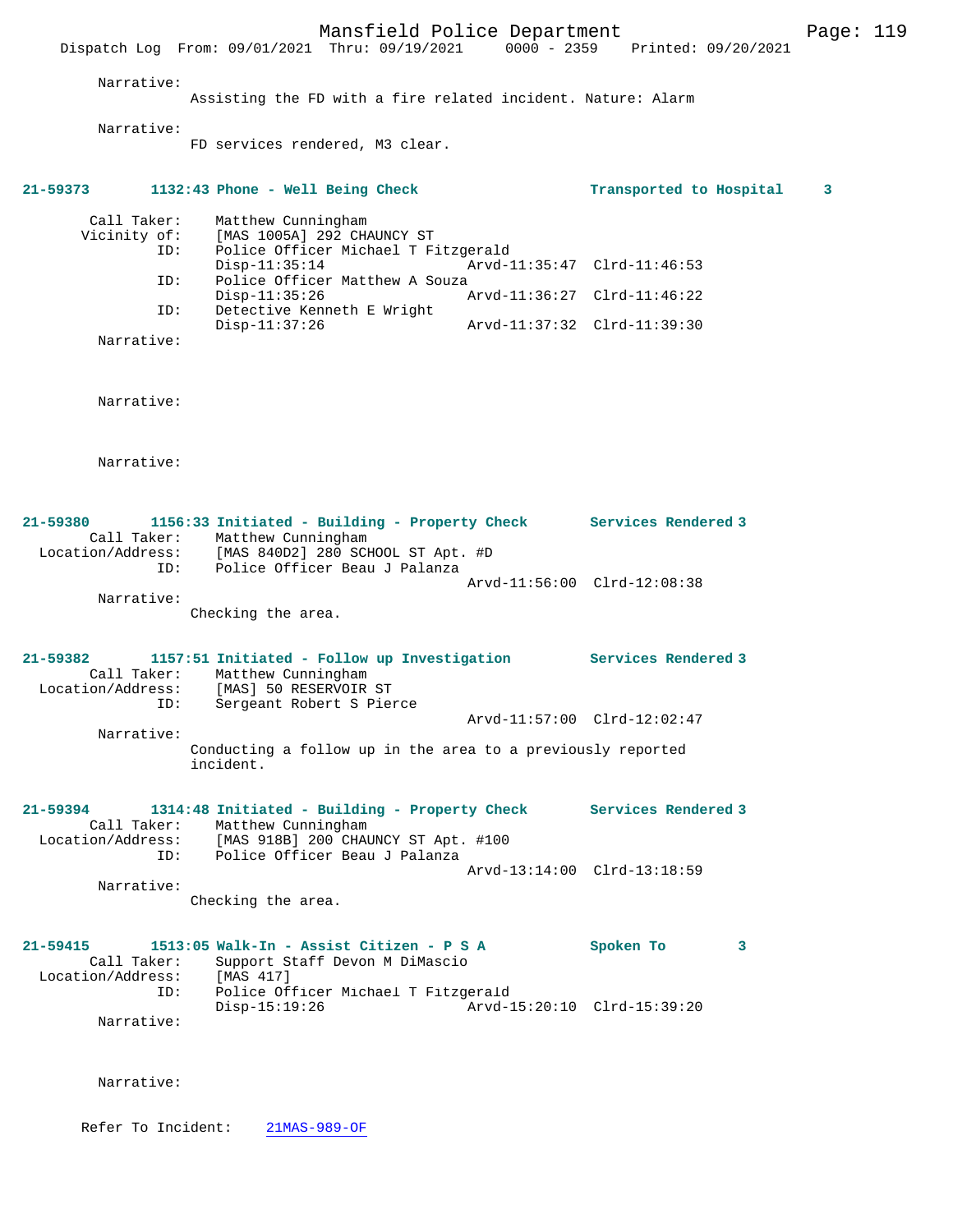| ID:                                                | 21-59422 1610:19 Phone - Assist Fire Department<br>Call Taker: Robert Stewart<br>Location/Address: [MAS 941A] 287 CHAUNCY ST Apt. #B                                 | Cancelled Enroute 2         |  |
|----------------------------------------------------|----------------------------------------------------------------------------------------------------------------------------------------------------------------------|-----------------------------|--|
|                                                    | Detective Christopher P Walsh<br>$Disp-16:11:17$                                                                                                                     | $Clrd-16:21:31$             |  |
| Narrative:                                         |                                                                                                                                                                      |                             |  |
|                                                    | Assisting the FD with a fire related incident. Nature:<br>General fire alarm                                                                                         |                             |  |
| Call Taker:<br>Location/Address: [MAS 418E]<br>ID: | $21-59424$ 1626:12 Walk-In - Assist Citizen - P S A<br>Support Staff Matthew Gately<br>Police Officer David J Pepicelli                                              | Spoken To<br>3              |  |
| Narrative:                                         | $Disp-16:30:33$                                                                                                                                                      | Arvd-16:43:51 Clrd-17:30:01 |  |
|                                                    | 21-59434 1726:31 Walk-In - Motor Veh Acc - No Injury                                                                                                                 | <b>Services Rendered 1</b>  |  |
| Call Taker:<br>ID:                                 | Support Staff Matthew Gately<br>Location/Address: [MAS] 400 RTE 140 NB @ 287 CHAUNCY ST<br>Police Officer Jay J Sparrow<br>Disp-17:31:14 Arvd-17:43:15 Clrd-18:18:20 |                             |  |
| Vehicle:<br>Vehicle:<br>Vehicle:<br>Narrative:     | WHI 2019 FORD E350 Req: PC MA ATT281 VIN: 1FDEE3F66KDC27608<br>BLK 2010 DODG CHARGE Req: PC MA 8PP941 VIN: 1FDEE3F66KDC27608                                         |                             |  |
|                                                    | the set of the set of the set of the set of the set of the set of the set of the set of the set of the set of t                                                      |                             |  |

Walk-in would like to speak with an officer in regards to a past traffic incident that occurred earlier today.

Refer To Accident: 21MAS-260-AC

**21-59440 1800:39 Phone - Motor Veh Acc - No Injury Services Rendered 1**  Call Taker: Josesph Shebertes<br>Location/Address: [MAS 12] 250 EAST Location/Address: [MAS 12] 250 EAST ST ID: Police Officer David J Pepicelli Disp-18:03:14 Arvd-18:05:28 Clrd-18:21:41 Vehicle: GRY 2006 SUBA ST FOREST Reg: PC MA 53G730 VIN: JF1SG65616H722968 Vehicle: GRY 2005 VOLK JETTA Reg: PC MA 3EHX44 VIN: 3VWRA69M65M080032 Narrative: caller reports minor MVA in the parking lot. CP will be in a silver subaru forester. will flag down an officer.

Narrative:

M11 reports under 1k in damage, paper exchange complete.

| 21-59441          |            | 1821:45 Initiated - Community Policing | Services Rendered 3 |
|-------------------|------------|----------------------------------------|---------------------|
|                   |            | Call Taker: Dispatcher Alyson Vico     |                     |
| Location/Address: |            | [MAS 12] 250 EAST ST                   |                     |
|                   | ID:        | Police Officer David J Pepicelli       |                     |
|                   |            | Arvd-18:21:00 Clrd-19:03:23            |                     |
|                   | Narrative: |                                        |                     |

M11 is off at the high school for community policing.

**21-59443 1826:21 Initiated - Building - Property Check Services Rendered 3**  Call Taker: Matthew Cunningham<br>Location/Address: [MAS 840] 280 SCHO ess: [MAS 840] 280 SCHOOL ST<br>ID: Police Officer Jay J Spa Police Officer Jay J Sparrow Arvd-18:26:00 Clrd-18:37:47 Narrative: Checking the area.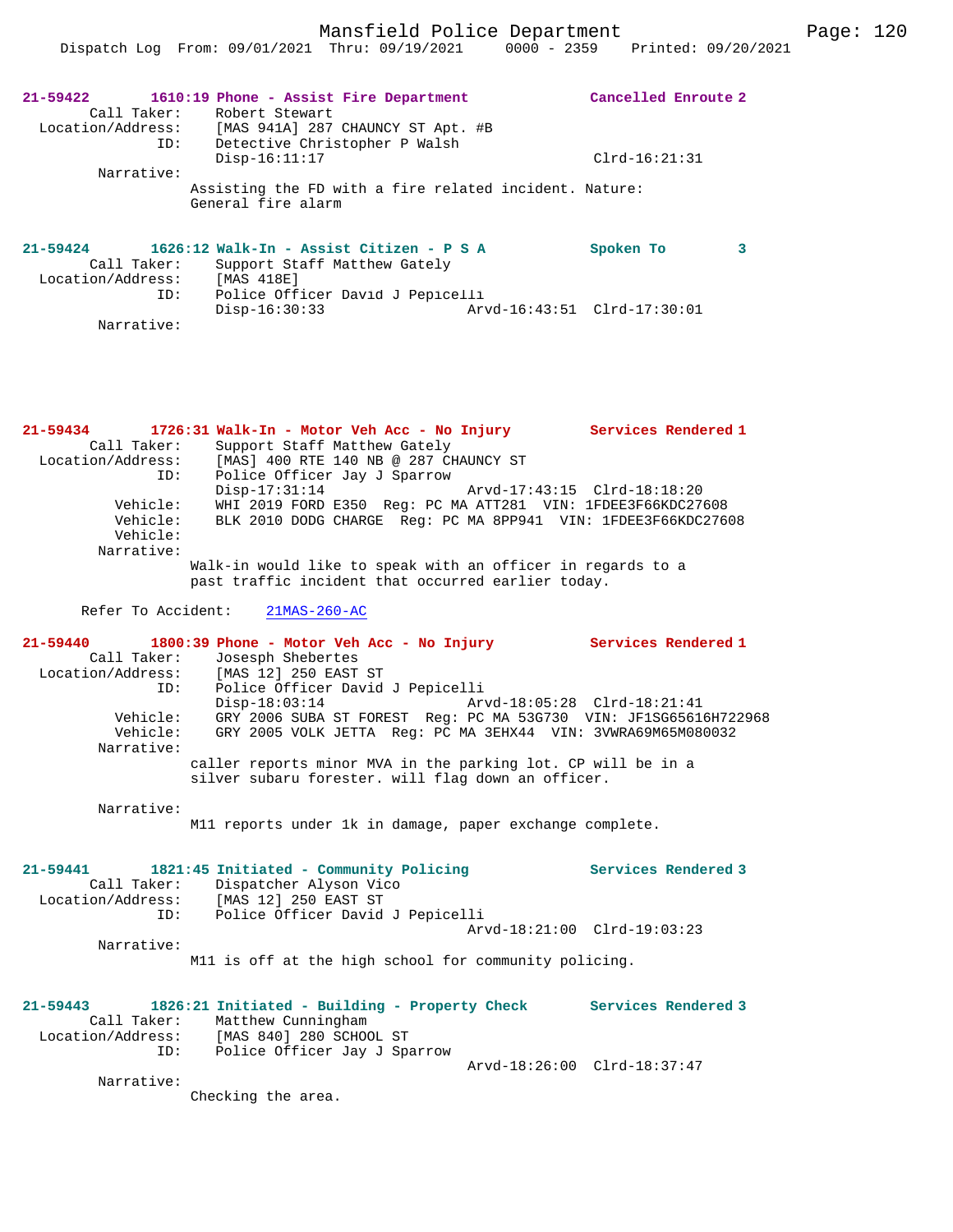Mansfield Police Department Page: 121 Dispatch Log From: 09/01/2021 Thru: 09/19/2021 **21-59449 1902:44 Phone - 911 Hang-ups & Verifications Spoken To 2**  Call Taker: Chelsey Ferstler Location/Address: [MAS H1718] 16 MAVERICK DR ID: Police Officer Jay J Sparrow Arvd-19:13:23 Clrd-19:23:10 Narrative: Checking on a 911 hang up. Contact made?: yes Cellphone? (y/n): Uncertainty radius: phone is broken, states no emergency, spoke with caller. **21-59455 1925:34 Phone - Motor Veh Acc - w/Injury Vehicle Towed 1**  Call Taker: Matthew Cunningham<br>Location/Address: [MAS] 99 COPELAND I ess: [MAS] 99 COPELAND DR. @ 235 CHAUNCY ST<br>ID: Executive Lieutenant Francis W Archer J Executive Lieutenant Francis W Archer JR Disp-19:27:56 Clrd-19:40:48 ID: Detective Christopher P Walsh Disp-19:28:02 Arvd-19:30:58 Clrd-20:01:17 ID: Police Officer Jay J Sparrow Disp-19:28:10 Clrd-19:40:43 ID: Police Officer David J Pepicelli<br>Disp-19:30:48 Art Disp-19:30:48 Arvd-19:30:53 Clrd-20:01:13<br>Vehicle: GRY 2016 TOYT COROLL Reg: PC MA 2347KR VIN: 2T1BURHE5GC5 GRY 2016 TOYT COROLL Reg: PC MA 2347KR VIN: 2T1BURHE5GC572151 Vehicle: RED 2014 NISS MURANO Reg: PC MA 774ZM5 VIN: JN8AZ1MW4EW518541 Narrative: MVA with PI Narrative: Req tow for 2 Narrative: Central notified and enroute Narrative: Both vehicles removed. Narrative: Citation issued to the operator of the Nissan for following too closely. Refer To Accident: 21MAS-261-AC **21-59464 1959:10 Phone - Assist Citizen - P S A Cancelled Enroute 3**  Call Taker: Chelsey Ferstler Location/Address: [MAS 305] 64 COPELAND DR ID: Police Officer David J Pepicelli Disp-20:03:24 Clrd-20:06:30<br>ID: Police Officer Jay J Sparrow Police Officer Jay J Sparrow<br>Disp-20:30:42 Disp-20:30:42 Arvd-20:44:52 Clrd-20:49:56 Narrative: CP is from out of state, believes she left her wallet on counter earlier today, unable to get in contact with Wendy's to confirm. Black and white Kate Spade wallet with TX ID, advised will send PD when available Narrative: Wallet found on site, Wendy's staff will attempt to contact the RP to arrange retrieval.

## **For Date: 09/14/2021 - Tuesday**

**21-59533 0219:21 Initiated - Building - Property Check Building Checked / Secured 3** Call Taker: Chelsey Ferstler Location/Address: [MAS 170] 255 HOPE ST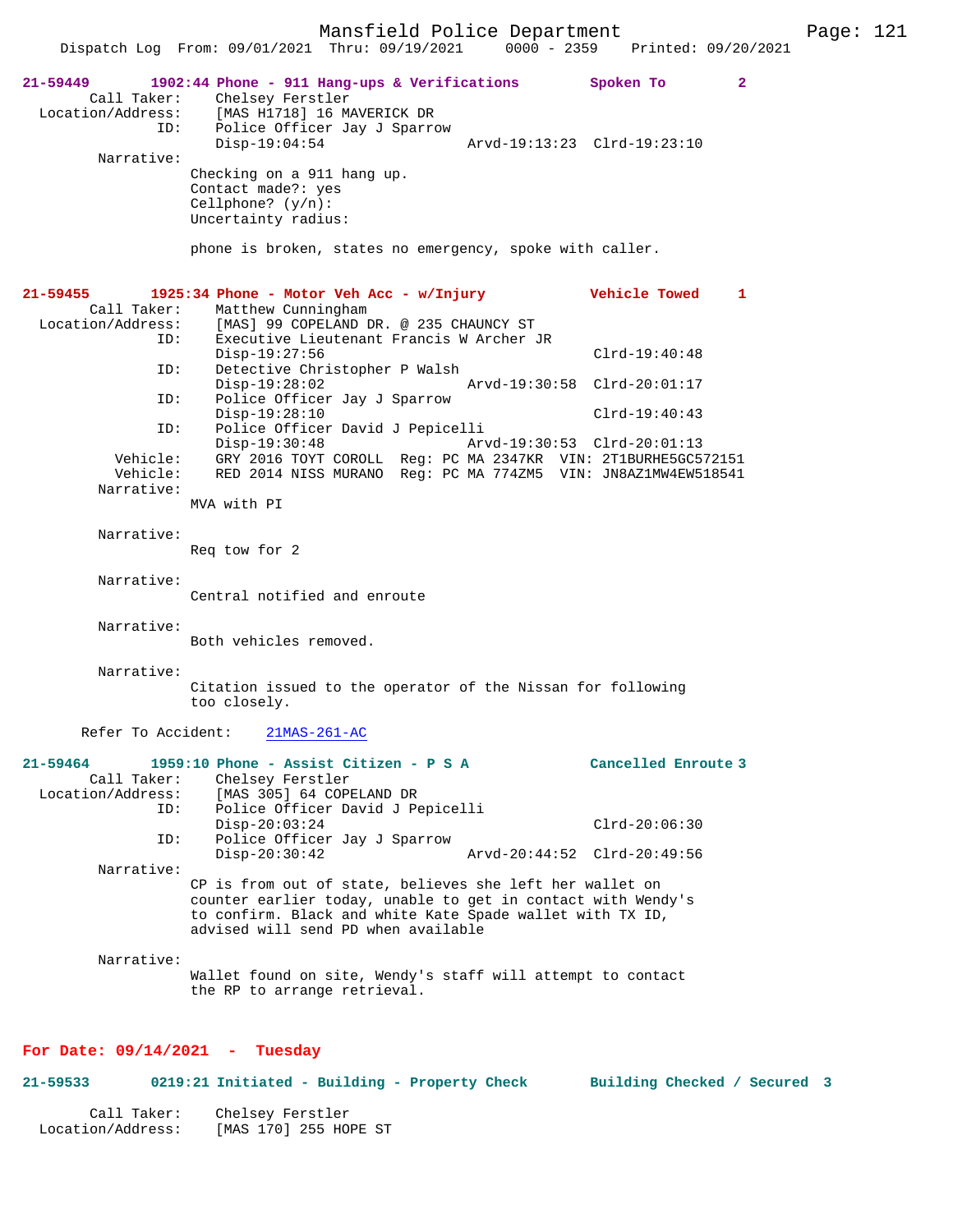Mansfield Police Department Fage: 122 Dispatch Log From: 09/01/2021 Thru: 09/19/2021 0000 - 2359 Printed: 09/20/2021 ID: Police Officer Meghan Birnie Arvd-02:19:00 Clrd-02:30:55 Narrative: Checking the area/park **21-59535 0231:00 Initiated - Building - Property Check Building Checked / Secured 3** Call Taker: APRIL LEHANE Location/Address: [MAS 1002] 250 EAST ST ID: Police Officer Meghan Birnie Arvd-02:31:00 Clrd-02:39:53 Narrative: Checking the area. **21-59536 0234:17 Initiated - Building - Property Check Building Checked / Secured 3** Call Taker: APRIL LEHANE Location/Address: [MAS 834] 261 CHAUNCY ST ID: Police Officer Christopher D Sorge Arvd-02:34:00 Clrd-02:39:40 Narrative: Checking the area. **21-59538 0301:04 Initiated - Building - Property Check Building Checked / Secured 3** Call Taker: Chelsey Ferstler Location/Address: [MAS 992] 660 EAST ST ID: Police Officer Meghan Birnie Arvd-03:01:00 Clrd-03:01:27 Narrative: Checking the area. **21-59539 0312:58 Initiated - Building - Property Check Building Checked / Secured 3** Call Taker: Chelsey Ferstler Location/Address: [MAS] NORTH MAIN ST ID: Police Officer Meghan Birnie Arvd-03:12:00 Clrd-03:20:05 Narrative: Checking the area. **21-59567 0844:08 Initiated - Building - Property Check Building Checked / Secured 3** Call Taker: CARLY MORIARTY Location/Address: [MAS 281A] 1 CROCKER ST ID: Sergeant John R Armstrong Arvd-08:44:00 Clrd-08:52:41 **21-59573 0918:36 Initiated - Motor Vehicle Stop Citation / Warning Issued 3** Call Taker: Kieran M Ruth<br>Vicinity of: [MAS] 602 MAP: [MAS] 602 MAPLE ST ID: Police Officer Beau J Palanza Arvd-09:18:00 Clrd-09:24:31 Vehicle: GRY 2017 JEEP GRANDC Reg: PC MA 1KMG98 VIN: 1C4RJFBG9HC658296 Narrative: MV stop Narrative: Cited for speed **21-59574 0920:42 Initiated - Motor Vehicle Stop Citation / Warning Issued 3** Call Taker: Kieran M Ruth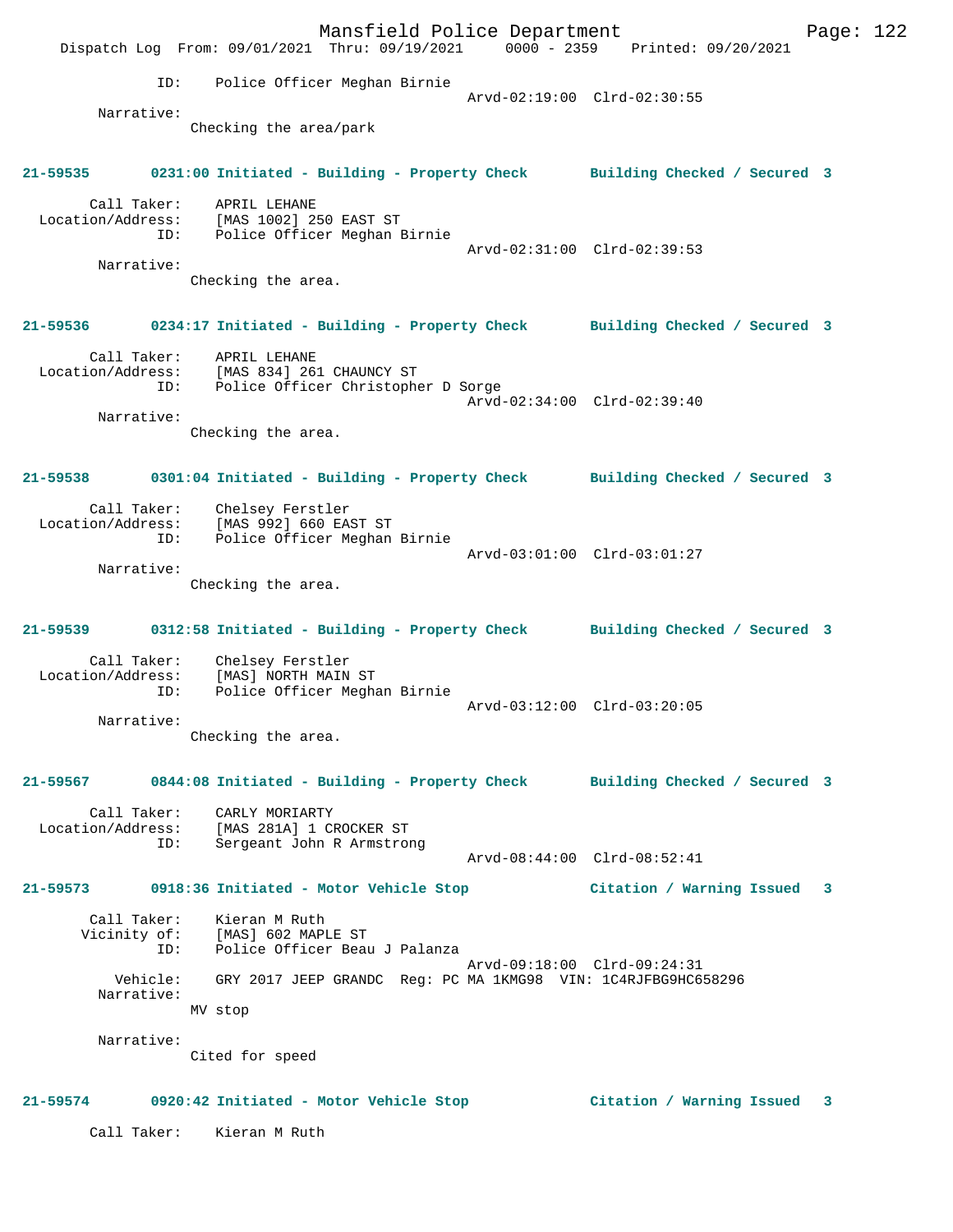Mansfield Police Department Page: 123 Dispatch Log From: 09/01/2021 Thru: 09/19/2021 0000 - 2359 Printed: 09/20/2021 Location/Address: [MAS 165] PRATT ST ID: Police Officer David W Kinahan Arvd-09:20:00 Clrd-09:30:16 Vehicle: GRY 2020 JEEP UT WRANGLER UNLIMITED Reg: PC MA 1LWV58 VIN: 1C4HJXDG3LW174047 Narrative: MV stop, showing expired registration Narrative: RO attempting to renew online Narrative: Cited for expired registration, renewed online **21-59575 0924:15 Radio - Motor Vehicle Stop Citation / Warning Issued 3** Call Taker: CARLY MORIARTY Location/Address: [MAS 1002] 250 EAST ST ID: Police Officer Andrew J Kelley Disp-09:25:01 <br>
Vehicle: RED 2021 HOND 4D CIVIC Reg: PC MA 3EXH64 RED 2021 HOND 4D CIVIC Reg: PC MA 3EXH64 Narrative: Mvs-citation issued for speed **21-59577 0936:51 Initiated - Motor Vehicle Stop Citation / Warning Issued 3** Call Taker: Kieran M Ruth<br>Vicinity of: The Co Vicinity of: [MAS 12] 250 EAST ST ID: Police Officer Andrew J Kelley Arvd-09:36:00 Clrd-09:42:11 Vehicle: BLK 2019 FORD VA TRANSI Reg: CO MA V12163 VIN: 1FDBF6PM5KKA27197 Narrative: MV stop Narrative: Cited for speed **21-59578 0939:33 Initiated - Building - Property Check Building Checked / Secured 3** Call Taker: Kieran M Ruth Location/Address: [MAS] 4 ERICK RD @ 15 BONNEY LN ID: Police Officer Beau J Palanza Arvd-09:39:00 Clrd-09:50:30 Narrative: Checking the area. **21-59586 0954:21 Initiated - Motor Vehicle Stop Citation / Warning Issued 3** Call Taker: William Casey Location/Address: [MAS H1062] 72 RESERVOIR ST<br>Th: Police Officer David W Kinak Police Officer David W Kinahan Arvd-09:54:00 Clrd-10:01:41<br>Vehicle: WHI 2015 VA PROMASTER 1500 Reg: CO MA V81256 VIN: 3C6TRVI WHI 2015 VA PROMASTER 1500 Reg: CO MA V81256 VIN: 3C6TRVBGXFE500586 Narrative: Out with mvst Narrative: Cited for speed **21-59587 1006:07 Initiated - Building - Property Check Building Checked / Secured 3** Call Taker: Kieran M Ruth<br>Location/Address: [MAS 1002] 250 ess: [MAS 1002] 250 EAST ST<br>ID: Police Officer Beau J I Police Officer Beau J Palanza Arvd-10:06:00 Clrd-10:10:09 Narrative: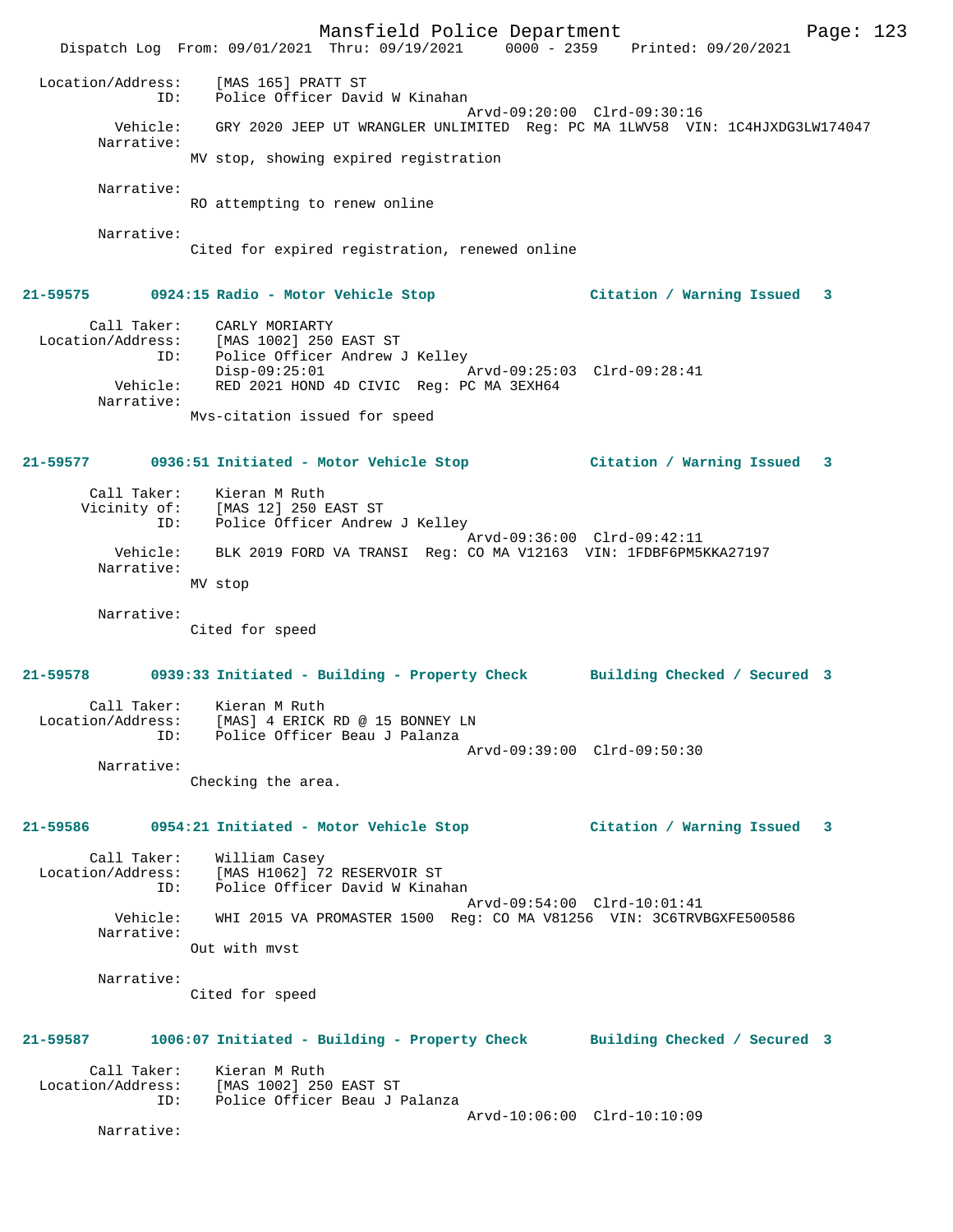Mansfield Police Department Fage: 124 Dispatch Log From: 09/01/2021 Thru: 09/19/2021 0000 - 2359 Printed: 09/20/2021 Checking the area. **21-59597 1048:41 Initiated - Building - Property Check Building Checked / Secured 3** Call Taker: Kieran M Ruth Location/Address: [MAS 170] 255 HOPE ST Sergeant John R Armstrong Arvd-10:48:00 Clrd-10:53:24 Narrative: Checking the area and Memorial Park **21-59602 1051:17 Initiated - Building - Property Check Building Checked / Secured 3** Call Taker: Kieran M Ruth<br>Location/Address: [MAS 840] 280 [MAS 840] 280 SCHOOL ST ID: Police Officer Joshua S Ellender Arvd-10:51:00 Clrd-11:03:32 Narrative: Checking the area. **21-59613 1112:37 Phone - 911 Hang-ups & Verifications Confirmed misdial/Accdntl Call 2**  Call Taker: Kerri Bishop<br>Location/Address: [MAS 425] 6 ess: [MAS 425] 6 PARK ROW<br>ID: Sergeant John R Armst Sergeant John R Armstrong Disp-11:14:45 Arvd-11:15:51 Clrd-11:18:02 Narrative: Checking on a 911 hang up. Contact made?: yes, accidental from town accessor's office Cellphone? (y/n):n Uncertainty radius: **21-59615 1121:48 Phone - 911 Hang-ups & Verifications Confirmed misdial/Accdntl Call 2**  Call Taker: William Casey<br>Location/Address: [MAS 979B1] 5 ess: [MAS 979B1] 50 SUFFOLK RD<br>ID: Police Officer Joshua S E. ID: Police Officer Joshua S Ellender Disp-11:26:46 Arvd-11:26:49 Clrd-11:28:32 Narrative: Checking on a 911 hang up. Contact made?:yes Cellphone?  $(y/n):$ yes and by the loading docks closer to the front. party will step outside near door 4 Uncertainty radius: **21-59616 1137:21 Initiated - Motor Vehicle Stop Citation / Warning Issued 3** Call Taker: Kieran M Ruth<br>Location/Address: [MAS] 100 CHA ess: [MAS] 100 CHAUNCY ST @ 20 WINTHROP AVE<br>ID: Police Officer David W Kinahan IMASI 100 CHACHOL 22 2<br>Police Officer David W Kinahan Arvd-11:37:00 Clrd-11:42:20<br>Vehicle: WHI 2018 VOLK UT TIGUAN Reg: PC MA 869LL4 VIN: 3VV4B7AX8 WHI 2018 VOLK UT TIGUAN Reg: PC MA 869LL4 VIN: 3VV4B7AX8JM027754 Narrative: MV stop Narrative: Cited for hands free violation **21-59621 1155:30 Phone - 911 Hang-ups & Verifications Confirmed misdial/Accdntl Call 2**  Call Taker: William Casey<br>Location/Address: [MAS 12] 250 1 [MAS 12] 250 EAST ST ID: Police Officer Beau J Palanza Disp-11:58:09 Arvd-11:58:42 Clrd-12:02:18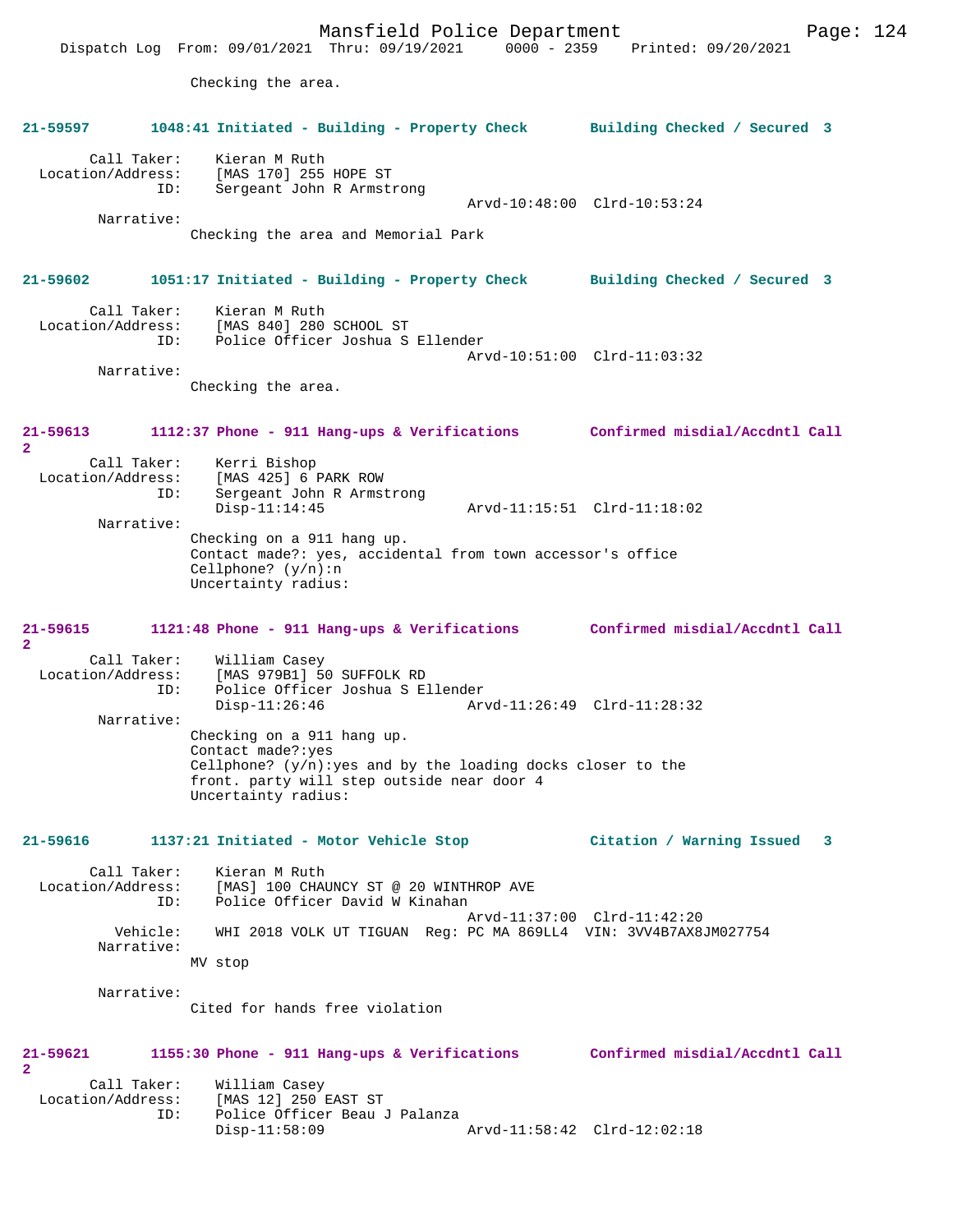Mansfield Police Department Page: 125 Dispatch Log From: 09/01/2021 Thru: 09/19/2021 0000 - 2359 Printed: 09/20/2021 Narrative: Checking on a 911 hang up. Contact made?:no 2 attemps with no answer Cellphone? (y/n):yes Uncertainty radius:10 meters at 95% in the front of the school **21-59627 1229:55 Initiated - Building - Property Check Building Checked / Secured 3** Call Taker: Kieran M Ruth Location/Address: [MAS 253A] 330 PRATT ST Apt. #B ID: Police Officer Beau J Palanza Arvd-12:29:00 Clrd-12:35:04 Narrative: Checking the area. **21-59642 1353:13 Initiated - Investigation Investigated - No Action Req. 3**  Call Taker: Kieran M Ruth Location/Address: [MAS 451B] 500 EAST ST ID: Police Officer Joshua S Ellender Arvd-13:53:00 Clrd-14:05:40 Narrative: Out for an investigation **21-59644 1357:38 Phone - Suspicious Actv / Persn / Veh Spoken To 2**  Call Taker: William Casey Location/Address: [MAS 238] 100 FORBES BLVD ID: Sergeant John R Armstrong Disp-14:04:11 Arvd-14:06:58 Clrd-14:30:04 Vehicle: SIL 2011 JET Reg: RI LJ516 VIN: 3VWBZ7AJXBM347170 Narrative: CP reports a vehicle parked in the lot since noon and its unoccupied with out of state tags Narrative: The owner of the vehicle had shown up, he was told he could park there but did not relay that to the bank **21-59651 1426:36 Initiated - Motor Vehicle Stop Citation / Warning Issued 3** Call Taker: Kieran M Ruth Vicinity of: [MAS] 955 MAPLE ST ID: Police Officer Beau J Palanza Arvd-14:26:00 Clrd-14:31:52 Vehicle: BLU 2014 CHRY 300 Reg: PC MA 1YEJ53 VIN: 2C3CCARG1EH120732 Narrative: MV stop Narrative: Cited for speed **21-59653 1433:28 Initiated - Motor Vehicle Stop Citation / Warning Issued 3** Call Taker: Kieran M Ruth Vicinity of: [MAS] 955 MAPLE ST ID: Police Officer Beau J Palanza ID: Police Officer Beau J Palanza<br>Arvd-14:33:00 Clrd-14:38:55 Vehicle: WHI 2019 HOND ACCORD Reg: PC MA 649WJ9 VIN: 1HGCV1F31KA157251 Narrative: MV stop Narrative: Cited for speed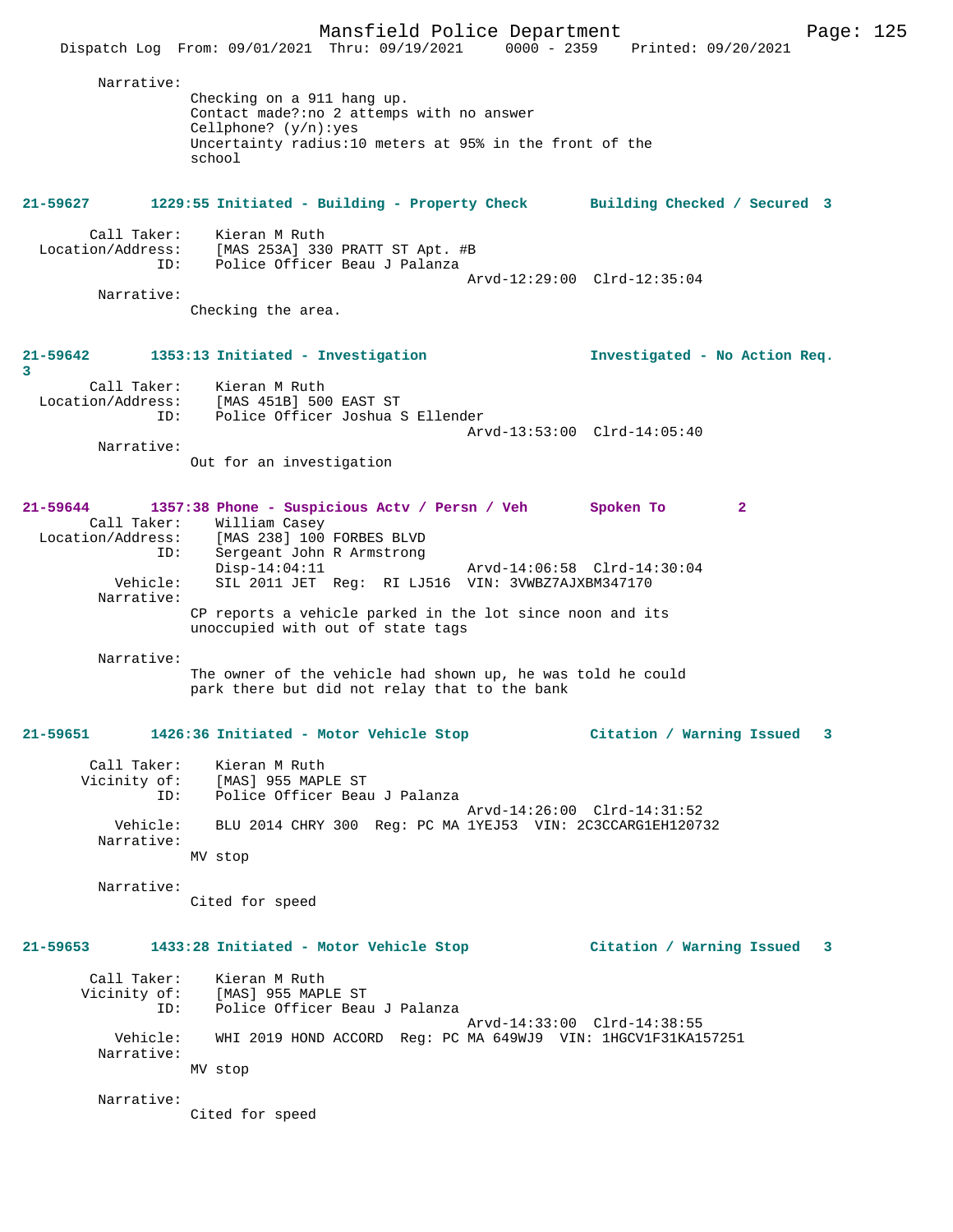Dispatch Log From: 09/01/2021 Thru: 09/19/2021 0000 - 2359 Printed: 09/20/2021 **21-59657 1441:51 Walk-In - Lost / Found Property Spoken To 3**  Call Taker: Support Staff Devon M DiMascio Location/Address: [MAS 432] 12 BONNEY LN ID: Police Officer Beau J Palanza Disp-14:48:59 Arvd-14:52:59 Clrd-15:06:07 Narrative: RP into the station to report her lost license. Ofc. Palanza to be notified. Narrative: Party advised to go to RMV for a new license **21-59667 1557:23 Phone - Erratic Oper MV / Road Rage Spoken To 3**  Call Taker: William Casey Location/Address: [MAS H451] 3 KNIGHT WAY ID: Police Officer William C Trudell Disp-16:03:01 Arvd-16:35:53 Clrd-16:47:39 Narrative: CP would like to make a report to an officer about the neighbors driving erratically down the road by the children and not stopping at the stop sign Narrative: The RP wanted the issue logged and was told the operation had to be witnessed by an officer for a citation. **21-59672 1620:17 Phone - 911 Hang-ups & Verifications Confirmed misdial/Accdntl Call 2**  Call Taker: Kerri Bishop Location/Address: [MAS 12] 250 EAST ST ID: Police Officer Andrew J Kelley Police Officer Andrew J Kelley<br>Disp-16:22:16 Arvd-16:28:02 Clrd-16:28:11 Narrative: Checking on a 911 hang up. Contact made?: yes, states accidental, at the field hockey game Cellphone? (y/n): y Uncertainty radius: **21-59679 1705:32 Initiated - Lost / Found Property Property Seized / Secured 3** Call Taker: Kieran M Ruth Location/Address: [MAS] 126 UNION ST ID: Police Officer William C Trudell Arvd-17:05:00 Clrd-17:06:17 Narrative: Returned a license **21-59686 1809 Initiated - Building - Property Check Building Checked / Secured 3** Call Taker: Police Officer Andrew J Kelley Location/Address: [MAS 139] 265 FRUIT ST ID: Police Officer Andrew J Kelley Arvd-18:09:25 Clrd-18:18:18 Narrative: Checking the area. **21-59691 1816:26 Phone - Well Being Check Not Home / No Answer 3** Call Taker: Savannah Karch<br>ion/Address: [MAS H343] Location/Address:<br>ID: .....<br>Police Officer Jay J Sparrow Disp-18:22:46 Arvd-18:25:34 Clrd-18:38:21 ID: Police Officer Andrew J Kelley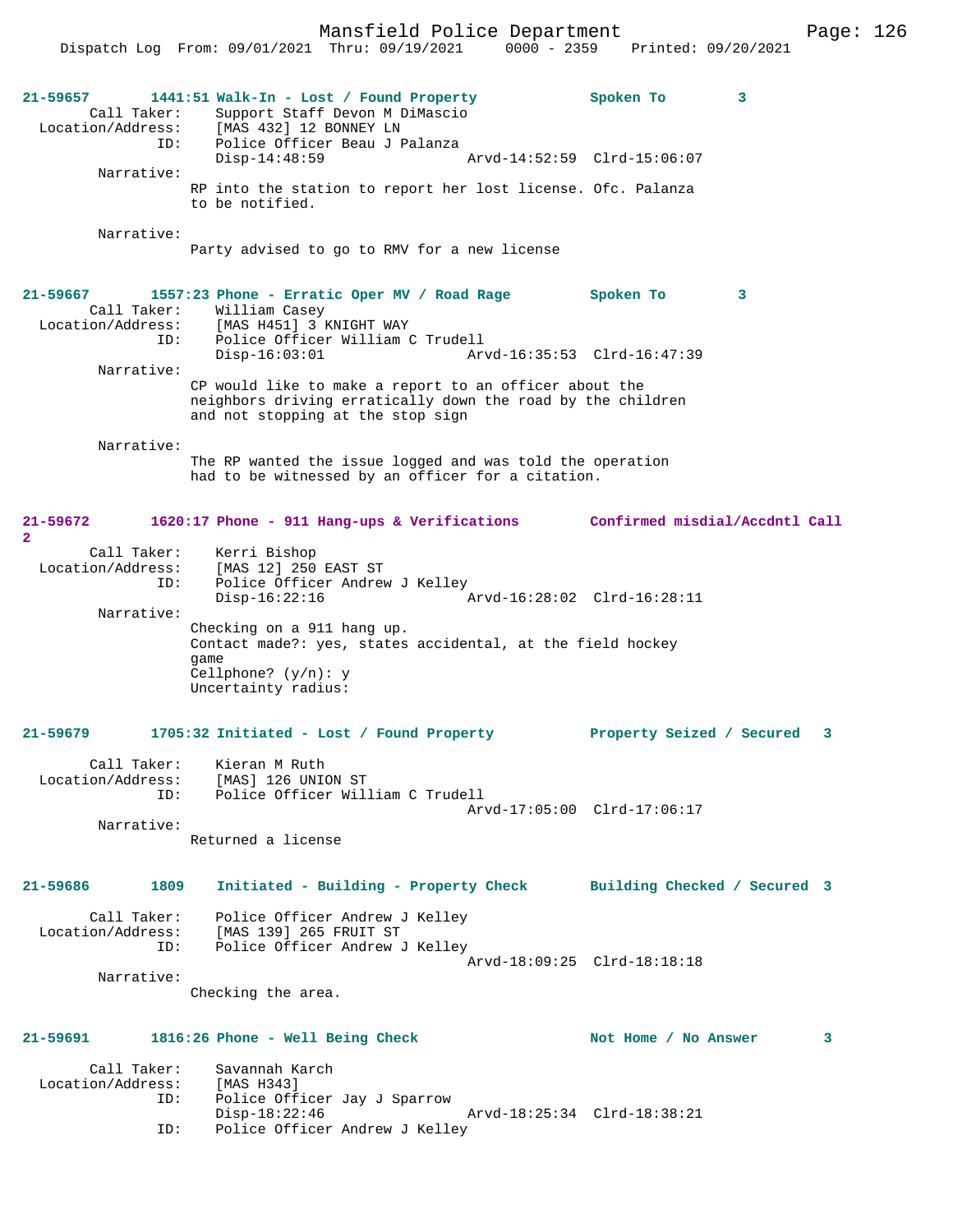|                                  |     | Mansfield Police Department<br>Dispatch Log From: 09/01/2021 Thru: 09/19/2021 0000 - 2359 Printed: 09/20/2021            |                             |                                                            | Page: 127 |  |
|----------------------------------|-----|--------------------------------------------------------------------------------------------------------------------------|-----------------------------|------------------------------------------------------------|-----------|--|
| Narrative:                       |     | $Disp-18:22:52$                                                                                                          |                             |                                                            |           |  |
| Narrative:                       |     |                                                                                                                          |                             |                                                            |           |  |
| 1818<br>21-59692                 |     | Initiated - Building - Property Check Building Checked / Secured 3                                                       |                             |                                                            |           |  |
|                                  | ID: | Call Taker: Police Officer Andrew J Kelley<br>Location/Address: [MAS 895] 175 FRUIT ST<br>Police Officer Andrew J Kelley |                             |                                                            |           |  |
| Narrative:                       |     | Checking the area.                                                                                                       |                             | Arvd-18:18:53 Clrd-18:20:12                                |           |  |
|                                  |     | 21-59694 1820:46 Phone - Assist Other Agency<br>Call Taker: Kieran M Ruth<br>Location/Address: [MAS] 1159 WEST ST        |                             | Services Rendered 3                                        |           |  |
| Narrative:                       | ID: | Police Officer William C Trudell<br>$Disp-18:21:19$                                                                      |                             |                                                            |           |  |
|                                  |     | Out assisting MELD                                                                                                       |                             |                                                            |           |  |
|                                  |     | 21-59695 1825:29 Phone - Well Being Check                                                                                |                             | Referred to Other Agency                                   | 3         |  |
| Call Taker:<br>Location/Address: | ID: | Kerri Bishop<br>[MAS 244A] 4 SOUTH MAIN ST<br>Sergeant John R Armstrong                                                  |                             |                                                            |           |  |
|                                  | ID: | $Disp-18:31:31$<br>Police Officer William C Trudell                                                                      | Arvd-18:35:38 Clrd-18:56:06 |                                                            |           |  |
|                                  | ID: | Disp-18:39:44<br>Police Officer Jay J Sparrow                                                                            |                             | Arvd-18:46:01 Clrd-18:56:10<br>Arvd-18:46:14 Clrd-18:56:08 |           |  |
| Narrative:                       |     |                                                                                                                          |                             |                                                            |           |  |
|                                  |     |                                                                                                                          |                             |                                                            |           |  |
|                                  |     |                                                                                                                          |                             |                                                            |           |  |
|                                  |     |                                                                                                                          |                             |                                                            |           |  |
|                                  |     |                                                                                                                          |                             |                                                            |           |  |
| 21-59699                         |     | 1856:17 911 - Erratic Oper MV / Road Rage                                                                                |                             | Unfounded/Unverifed                                        | 3         |  |
| Call Taker:<br>Vicinity of:      | ID: | Nicole Boyer<br>[MAS] 180 SCHOOL ST<br>Police Officer William C Trudell                                                  |                             |                                                            |           |  |

 Disp-18:59:16 Arvd-19:01:31 Clrd-19:02:08 Vehicle: BLK 2010 MAZD MAZDA3 Reg: PC MA 949SM4 VIN: JM1BL1SG6A1311976 Narrative:

Black Mazda swerving went over the hill 140 North

Narrative:

CP reports that the car was driving wrecklessly, and no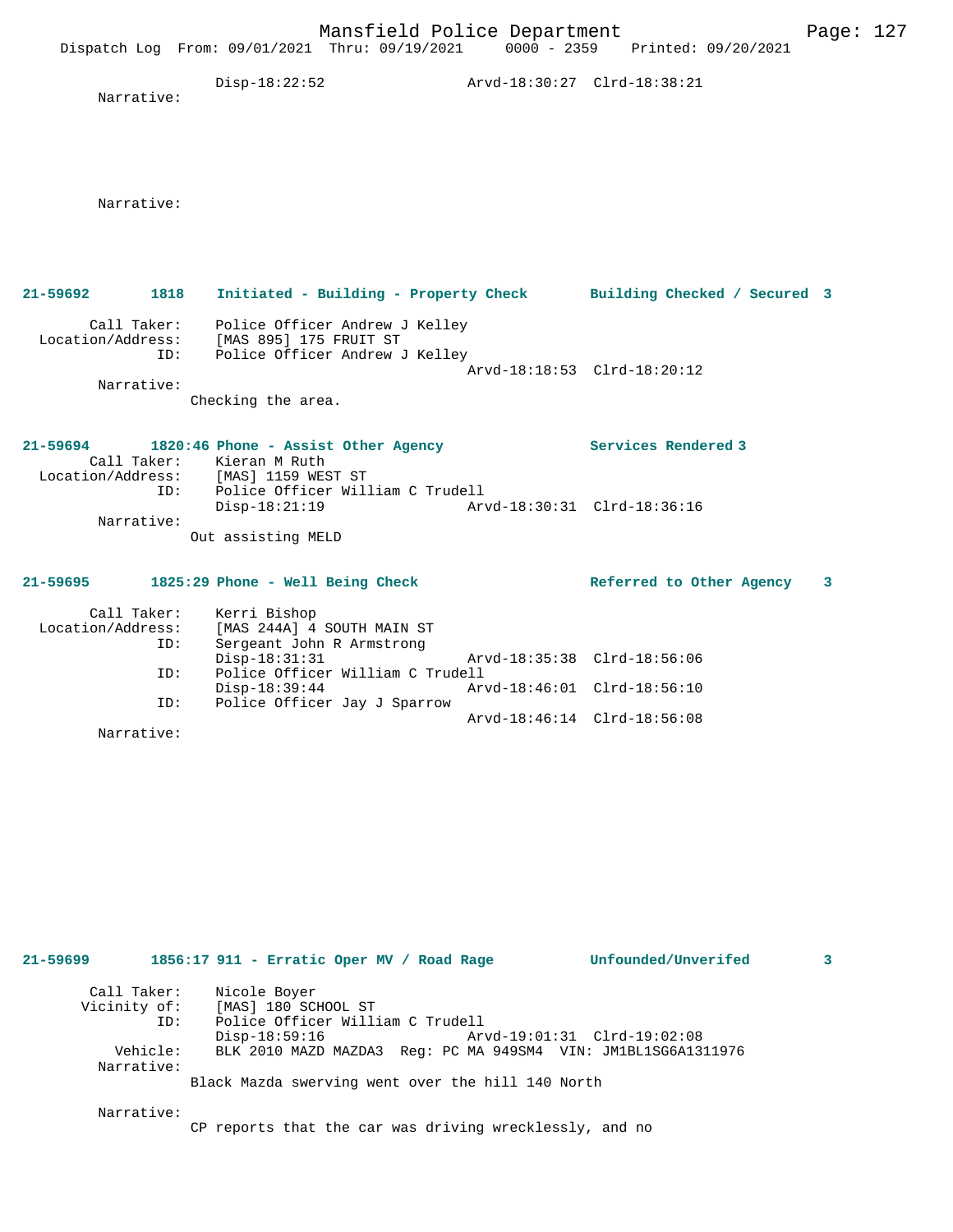Mansfield Police Department Page: 128 Dispatch Log From: 09/01/2021 Thru: 09/19/2021 longer has eyes on the driver. Narrative: Ofc Trudell reports he checked the area of 140N to the town line and surrounding streets, negative for the vehicle. **21-59705 1936:21 Phone - Suspicious Actv / Persn / Veh Spoken To 2**  Call Taker: Kerri Bishop Location/Address: [MAS 232A] 65 COPELAND DR ID: Police Officer Jay J Sparrow Disp-19:38:23 Arvd-19:39:47 Clrd-19:42:39 Narrative: caller reports a blue sedan with heavy damage to one side. doing circles in the lot. Narrative: Ofc Sparrow reports speaking with the operator of the vehicle who is waiting for his son inside the store. The operator admitted to driving in circles in the back part of the lot to keep his twin infant grandsons from crying. **21-59707 1944:39 Walk-In - Suspicious Actv / Persn / Veh Spoken To 2**  Call Taker: Support Staff Matthew Gately<br>Location/Address: [MAS H4227] 112 CHARLES ST [MAS H4227] 112 CHARLES ST ID: Police Officer Andrew J Kelley Disp-19:51:25 Arvd-19:51:29 Clrd-20:22:22 Narrative: Walk-in reports a caller said her vehicle was going to be repossessed when everything is paid. The caller then got angry when the RP would not provide their details. Narrative: Ofc. Kelley spoke with the repo company. The Rp will be following up with the bank. **21-59706 1945:38 Phone - Vandalism Incident Report 3**  Call Taker: Kerri Bishop Location/Address: [MAS] 377 NORTH MAIN ST @ 44 CROCKER ST ID: Police Officer William C Trudell Arvd-20:04:29 Clrd-20:27:15 Vehicle: WHI 2019 JEEP LL GRAND CHEROKEE Reg: PC NY HDW2951 VIN: 1C4RJFBG9KC577306 Narrative: caller reports was going through a cross walk and didn't have time to stop for a pedestrian, pedestrian approached the vehicle and broke the side mirror on his vehicle, caller will be in white jeep. occured approx 1 hour ago. Narrative: caller reports party is a w/m wearing a dark yellow shirt, had two small children with him. Narrative: Ofc Trudell reports the RP describes the suspect as a white male in his 40's wearing a yellow shirt and had 2 children with him. RP states the male struck his passenger side view mirror and broke it, incident occurred around 1830-1840. Refer To Incident: 21MAS-993-OF **21-59710 2044:34 911 - Noise Complaint Spoken To 2**  Call Taker: Nicole Boyer<br>ion/Address: [MAS 957A204] Location/Address:<br>ID: Police Officer Jay J Sparrow<br>Disp-20:46:03 Disp-20:46:03 Arvd-20:49:41 Clrd-21:00:45<br>ID: Police Officer William C Trudell Police Officer William C Trudell<br>Disp-20:46:05 Ary Disp-20:46:05 Arvd-20:49:13 Clrd-21:00:49 Narrative: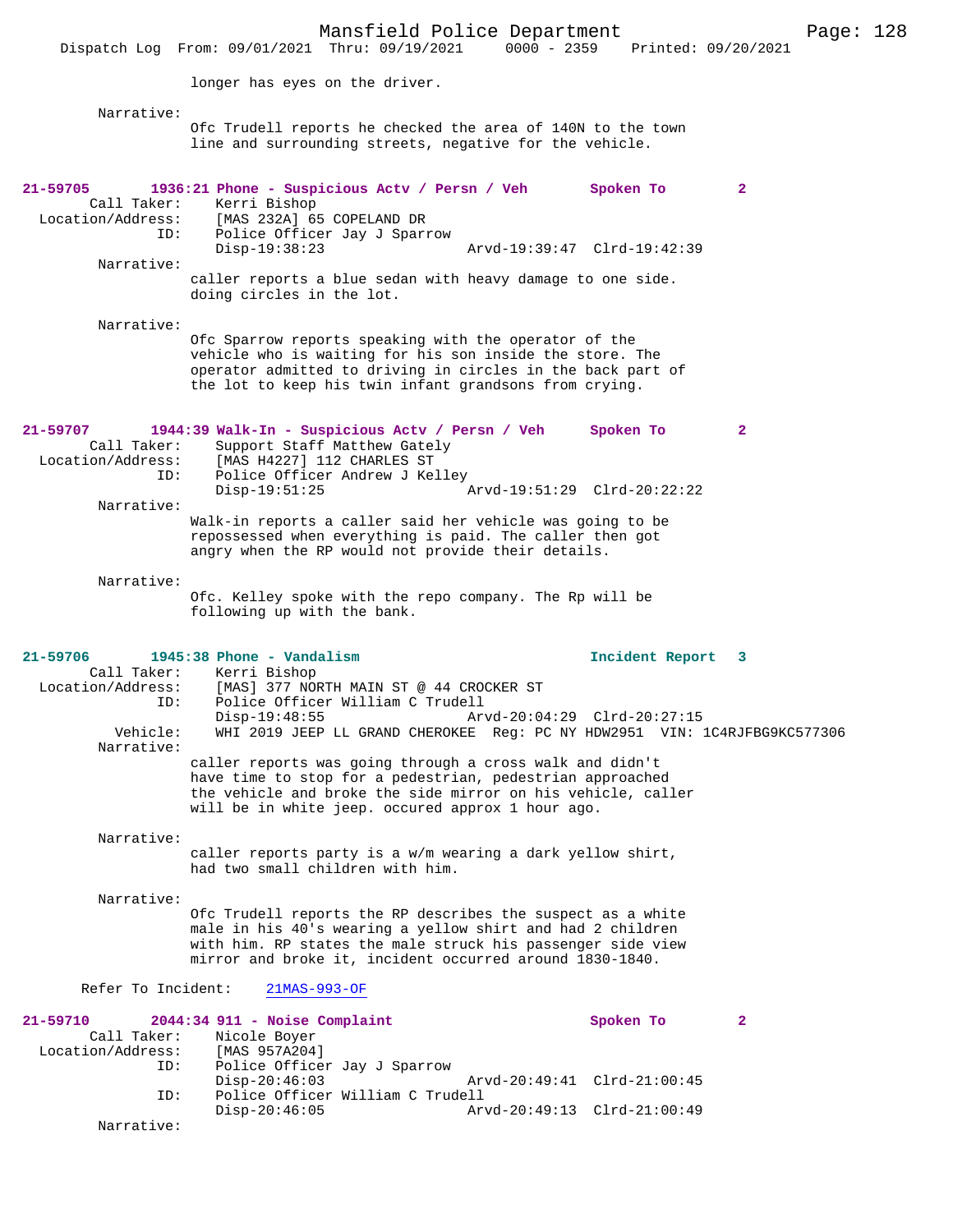Narrative:

**21-59714 2107:09 911 - Noise Complaint Spoken To 2**  Call Taker: Nicole Boyer<br>Vicinity of: [MAS 431] 14 Of: [MAS 431] 14 BONNEY LN Apt. #21<br>ID: Police Officer Andrew J Kelley Police Officer Andrew J Kelley Disp-21:08:28 Arvd-21:13:19 Clrd-21:19:26<br>TD: Police Officer Jav J Sparrow Police Officer Jay J Sparrow<br>Disp-21:08:31 Disp-21:08:31 Arvd-21:13:26 Clrd-21:19:27 Narrative: Loud music is coming from this apartment, CP states it's a woman named Diana and a son in his 30's lives. Narrative: Ofc Kelley reports speaking with the mother who stated it was her son playing the loud music, he will be turning it down for the evening **21-59715 2120 Initiated - Building - Property Check Building Checked / Secured 3** Call Taker: Police Officer Andrew J Kelley Location/Address: [MAS 997] 9 BONNEY LN ID: Police Officer Andrew J Kelley Arvd-21:21:00 Clrd-21:21:26 Narrative: Checking the area. **21-59716 2121 Initiated - Building - Property Check Building Checked / Secured 3** Call Taker: Police Officer Andrew J Kelley Location/Address: [MAS 992] 660 EAST ST Police Officer Andrew J Kelley Arvd-21:22:10 Clrd-21:46:26 Narrative: Checking the area. **21-59723 2202:46 Phone - Suspicious Actv / Persn / Veh Spoken To 2**  Call Taker: Kerri Bishop<br>Location/Address: [MAS 12] 250 ess: [MAS 12] 250 EAST ST<br>ID: Police Officer Jav J Police Officer Jay J Sparrow<br>Disp-22:03:55 Disp-22:03:55 Arvd-22:05:18 Clrd-22:07:23<br>TD: Police Officer Andrew J Kelley Police Officer Andrew J Kelley Disp-22:03:59 Arvd-22:05:11 Clrd-22:07:22 Narrative: 2-3 kids hanging out in the parking lot, requested officer to respond due to recent incidents of vandalism. Narrative: Ofc Kelley reports 4 youths taking videos of riding their BMX bikes, they have been advised of the complaint and will be clearing for the night. **21-59736 2305:16 Initiated - Building - Property Check Building Checked / Secured 3** Call Taker: TARA LAKO<br>Location/Address: [MAS 226E [MAS 226E] 125 HIGH ST Apt. #1-4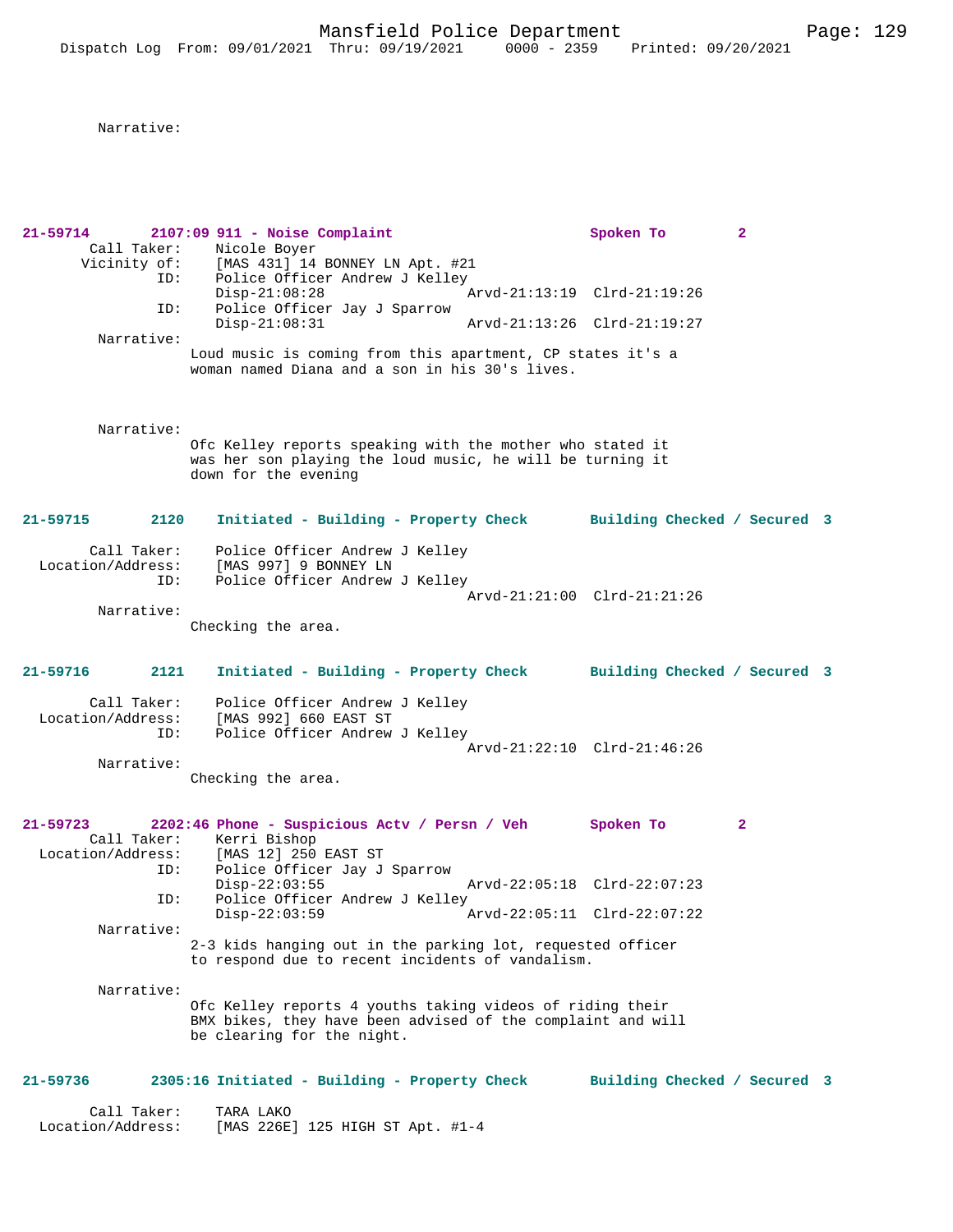Mansfield Police Department Form Page: 130 Dispatch Log From: 09/01/2021 Thru: 09/19/2021 0000 - 2359 Printed: 09/20/2021 ID: Police Officer Jay J Sparrow Arvd-23:05:00 Clrd-23:09:39 Narrative: Checking the area. **For Date: 09/15/2021 - Wednesday 21-59742 0019:11 911 - Assist Fire Department Referred to Other Agency 2** Call Taker: TARA LAKO Location/Address: [MAS H4227] 112 CHARLES ST ID: Police Officer Derek M Stark Disp-00:20:15 Arvd-00:26:04 Clrd-00:42:57 Narrative: Assisting the FD with a fire related incident. Nature: Smoke detectors sounding, no smoke or fire showing, house has been evacuated. **21-59751 0045:18 Initiated - Suspicious Actv / Persn / Veh Services Rendered 2**  Call Taker: TARA LAKO Location/Address: [MAS 966] 99 MAPLE ST ID: Police Officer Derek M Stark Arvd-00:45:00 Clrd-00:47:45<br>778 Vehicle: WHI 2015 LING MKZ Req: PC MA 5.LJ238 VIN: 3LN6L2JK9FR6027 WHI 2015 LINC MKZ Reg: PC MA 5JJ238 VIN: 3LN6L2JK9FR602770 Narrative: Checking on a vehicle. Vehicle checks ok **21-59761 0113:22 Initiated - Building - Property Check Building Checked / Secured 3** Call Taker: TARA LAKO Location/Address: [MAS] NORTH MAIN ST ID: Police Officer Meghan Birnie Arvd-01:13:00 Clrd-01:21:57 Narrative: Checking the area. **21-59762 0122:58 Initiated - Building - Property Check Building Checked / Secured 3** Call Taker: TARA LAKO Location/Address: [MAS 322] 31 HAMPSHIRE ST ID: Police Officer Mark O'Connor Arvd-01:22:00 Clrd-01:29:49 Narrative: Checking the area. **21-59772 0141:48 Initiated - Building - Property Check Building Checked / Secured 3** Call Taker: Michael Mezhberg Location/Address: [MAS 1015] 30 CHAUNCY ST ID: Police Officer Meghan Birnie Arvd-01:41:00 Clrd-01:44:39 Narrative: Checking the area. **21-59773 0142:26 Initiated - Building - Property Check Building Checked / Secured 3** Call Taker: TARA LAKO Location/Address: [MAS 907E] 390 WEST ST ID: Police Officer Mark O'Connor Arvd-01:42:00 Clrd-01:45:29 Narrative: Checking the area.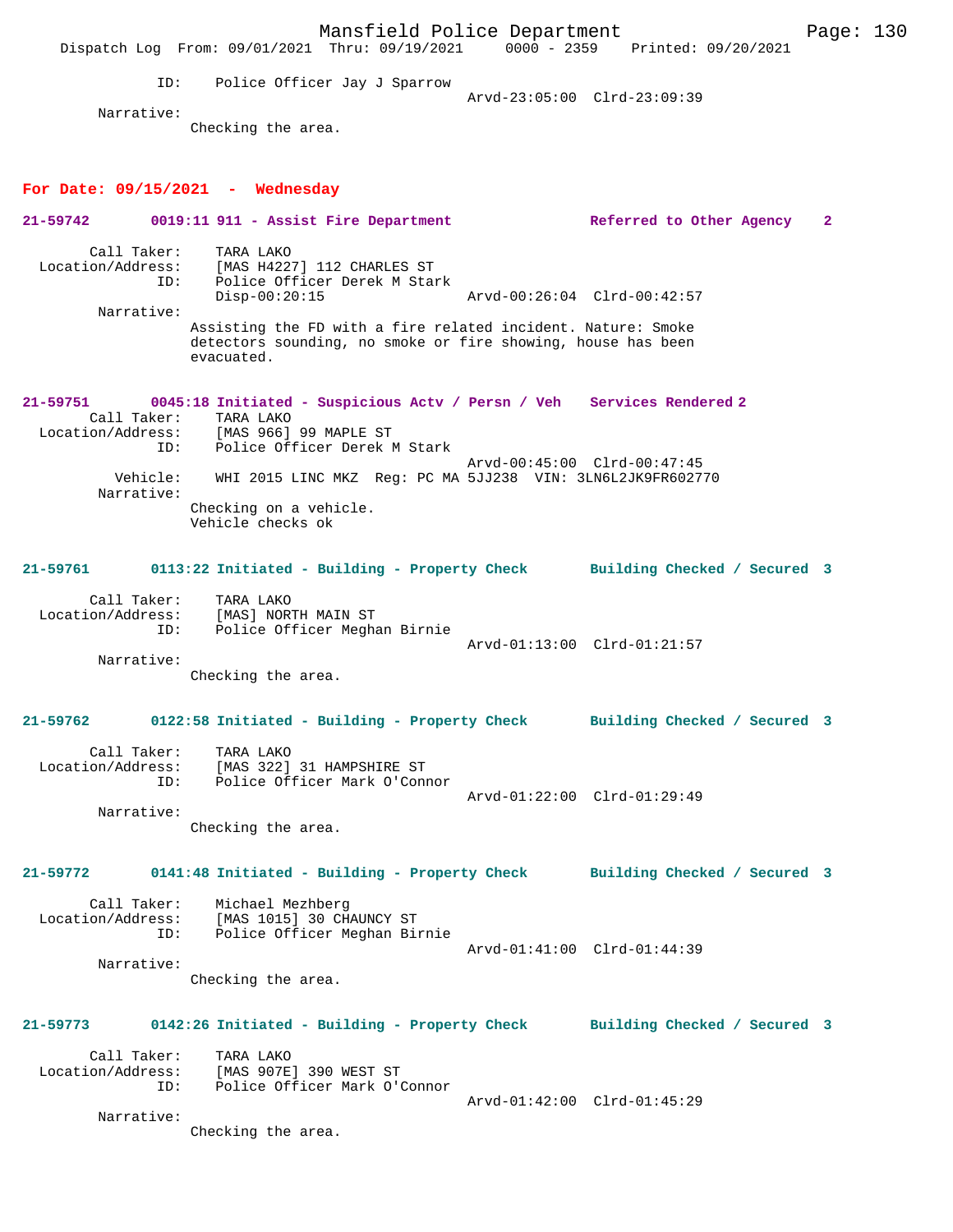|            |            | 21-59775 0149:08 Initiated - Building - Property Check Building Checked / Secured 3                                |                              |  |
|------------|------------|--------------------------------------------------------------------------------------------------------------------|------------------------------|--|
|            |            | Call Taker: TARA LAKO<br>Location/Address: [MAS 1040] 10 RESERVOIR ST Apt. #ST<br>ID: Police Officer Mark O'Connor | Arvd-01:49:00 Clrd-01:55:49  |  |
|            | Narrative: | Checking the area.                                                                                                 |                              |  |
|            |            | 21-59777 0152:00 Initiated - Building - Property Check Building Checked / Secured 3                                |                              |  |
|            |            | Call Taker: TARA LAKO<br>Location/Address: [MAS 1002] 250 EAST ST<br>ID: Police Officer Derek M Stark              | Arvd-01:52:00 Clrd-02:05:44  |  |
|            | Narrative: | Checking the area.                                                                                                 |                              |  |
|            |            | 21-59778 0209:25 Initiated - Building - Property Check Building Checked / Secured 3                                |                              |  |
|            |            | Call Taker: TARA LAKO<br>Location/Address: [MAS 840] 280 SCHOOL ST<br>ID: Police Officer Mark O'Connor             |                              |  |
|            | Narrative: | Vehicle: RED 2014 MAZD CX5 Reg: PAS MA RT72LL VIN: JM3KE4DY0E0391408<br>Checking the area.                         | Arvd-02:09:00 Clrd-02:22:36  |  |
| Narrative: |            | Checking on a vehicle in front of Buffalo Wild WIngs                                                               |                              |  |
| Narrative: |            | Vehicle checks, employees who just got out of work                                                                 |                              |  |
|            |            | 21-59780 0212:05 Initiated - Building - Property Check Building Checked / Secured 3                                |                              |  |
|            |            | Call Taker: TARA LAKO<br>Location/Address: [MAS 982] 111 HOPE ST<br>ID: Police Officer Derek M Stark               | Arvd-02:12:00 Clrd-02:12:29  |  |
|            | Narrative: | Checking the area.                                                                                                 |                              |  |
|            |            | 21-59781 0212:36 Initiated - Building - Property Check Building Checked / Secured 3                                |                              |  |
|            |            | Call Taker: TARA LAKO<br>Location/Address: [MAS 170] 255 HOPE ST<br>ID: Police Officer Derek M Stark               | Arvd-02:12:00 Clrd-02:12:54  |  |
| Narrative: |            | Checking the area.                                                                                                 |                              |  |
| 21-59782   |            | 0217:23 Initiated - Building - Property Check Building Checked / Secured 3                                         |                              |  |
|            |            | Call Taker: TARA LAKO<br>Location/Address: [MAS 417] 9 FRANCIS AVE<br>ID: Police Officer Derek M Stark             |                              |  |
|            | Narrative: | Checking the area.                                                                                                 | Arvd-02:17:00 Clrd-02:23:04  |  |
| 21-59784   |            | 0241:23 Initiated - Building - Property Check                                                                      | Building Checked / Secured 3 |  |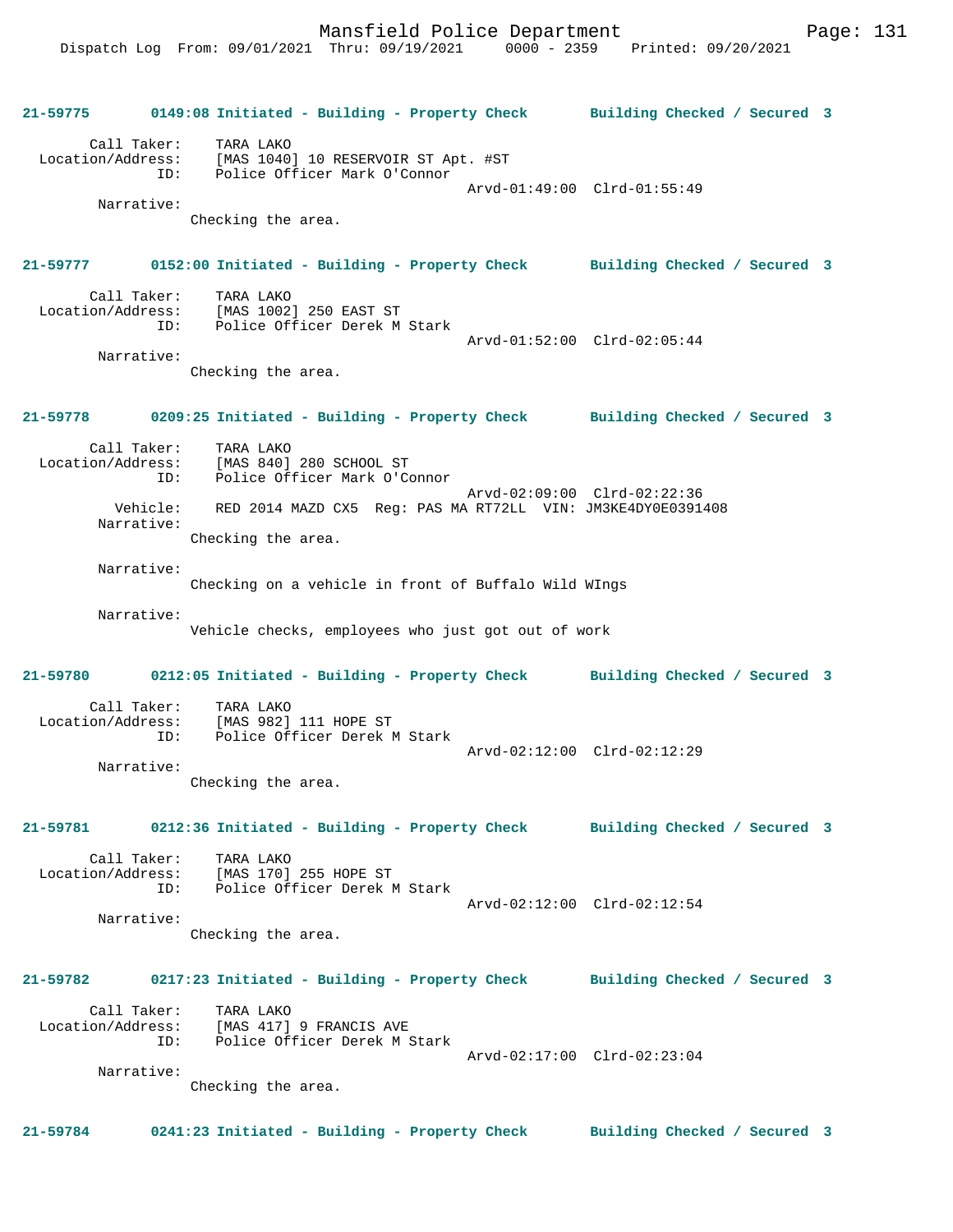Mansfield Police Department Fage: 132

|                                                       | Dispatch Log From: 09/01/2021 Thru: 09/19/2021 0000 - 2359 Printed: 09/20/2021                                                                                                                                                                      |                             |                              |              |
|-------------------------------------------------------|-----------------------------------------------------------------------------------------------------------------------------------------------------------------------------------------------------------------------------------------------------|-----------------------------|------------------------------|--------------|
|                                                       | Call Taker: TARA LAKO<br>Location/Address: [MAS] 4 ERICK RD @ 15 BONNEY LN<br>ID: Police Officer Derek M Stark                                                                                                                                      |                             |                              |              |
|                                                       |                                                                                                                                                                                                                                                     |                             | Arvd-02:41:00 Clrd-02:56:11  |              |
| Narrative:                                            | Checking the area.                                                                                                                                                                                                                                  |                             |                              |              |
|                                                       | 21-59785 0250:29 Initiated - Building - Property Check Building Checked / Secured 3                                                                                                                                                                 |                             |                              |              |
| Call Taker:<br>ID:                                    | TARA LAKO<br>Location/Address: [MAS] COPELAND DR<br>Police Officer Meghan Birnie                                                                                                                                                                    |                             |                              |              |
| ID:                                                   | Police Officer Meghan Birnie<br>$Disp-02:57:03$                                                                                                                                                                                                     | Arvd-02:57:04 Clrd-02:58:02 | Arvd-02:50:00 Clrd-02:57:00  |              |
| Narrative:                                            | Checking the area.                                                                                                                                                                                                                                  |                             |                              |              |
|                                                       | 21-59786 0258:08 Initiated - Building - Property CheckQQ Building Checked / Secured 3                                                                                                                                                               |                             |                              |              |
|                                                       | Call Taker: TARA LAKO<br>Location/Address: [MAS 219] 12 GILES PL<br>ID: Police Officer Meghan Birnie                                                                                                                                                |                             | Arvd-02:58:00 Clrd-03:00:24  |              |
| Narrative:                                            | Checking the area.                                                                                                                                                                                                                                  |                             |                              |              |
|                                                       | 21-59787 0324:15 Initiated - Building - Property Check Building Checked / Secured 3                                                                                                                                                                 |                             |                              |              |
| Call Taker:<br>ID:                                    | TARA LAKO<br>Location/Address: [MAS 226E] 125 HIGH ST Apt. #1-4<br>Police Officer Meghan Birnie                                                                                                                                                     |                             |                              |              |
| ID:<br>Vehicle:<br>Vehicle:<br>Vehicle:<br>Narrative: | Police Officer Derek M Stark<br>$Disp-03:27:44$<br>2018 VOLV TR Reg: TK OH PWP3241 VIN: 4V4NC9EH4JN889457<br>2017 Reg: TL ME 223502C VIN: 1TTE532A0H3998888<br>BLU 2013 TOYT UT RAV4 Reg: PC MA 898YYL VIN: JTMRFREV0D5013693<br>Checking the area. | Arvd-03:27:46 Clrd-03:29:07 | Arvd-03:24:00 Clrd-03:29:09  |              |
| Narrative:                                            | Ofc Birnie checking on a tractor trailer in the lot, back is<br>opened.                                                                                                                                                                             |                             |                              |              |
| Narrative:                                            | Ofc Birnie reports area checks ok, second vehicle in the lot<br>unoccupied parked in a weird spot.                                                                                                                                                  |                             |                              |              |
| 21-59788                                              | 0346:49 Initiated - Building - Property Check                                                                                                                                                                                                       |                             | Building Checked / Secured 3 |              |
| Call Taker:                                           | TARA LAKO<br>Location/Address: [MAS 139] 265 FRUIT ST<br>ID: Police Officer Derek M Stark                                                                                                                                                           |                             | Arvd-03:46:00 Clrd-03:52:37  |              |
| Narrative:                                            | Checking the area.                                                                                                                                                                                                                                  |                             |                              |              |
| 21-59790                                              | 0519:57 Phone - 911 Hang-ups & Verifications Unfounded/Unverifed                                                                                                                                                                                    |                             |                              | $\mathbf{2}$ |
| Call Taker:<br>Location/Address:<br>ID:               | William Mouyos<br>[MAS 401A] 360 FORBES BLVD<br>Police Officer Mark O'Connor<br>$Disp-05:24:43$                                                                                                                                                     |                             | Arvd-05:33:32 Clrd-05:33:34  |              |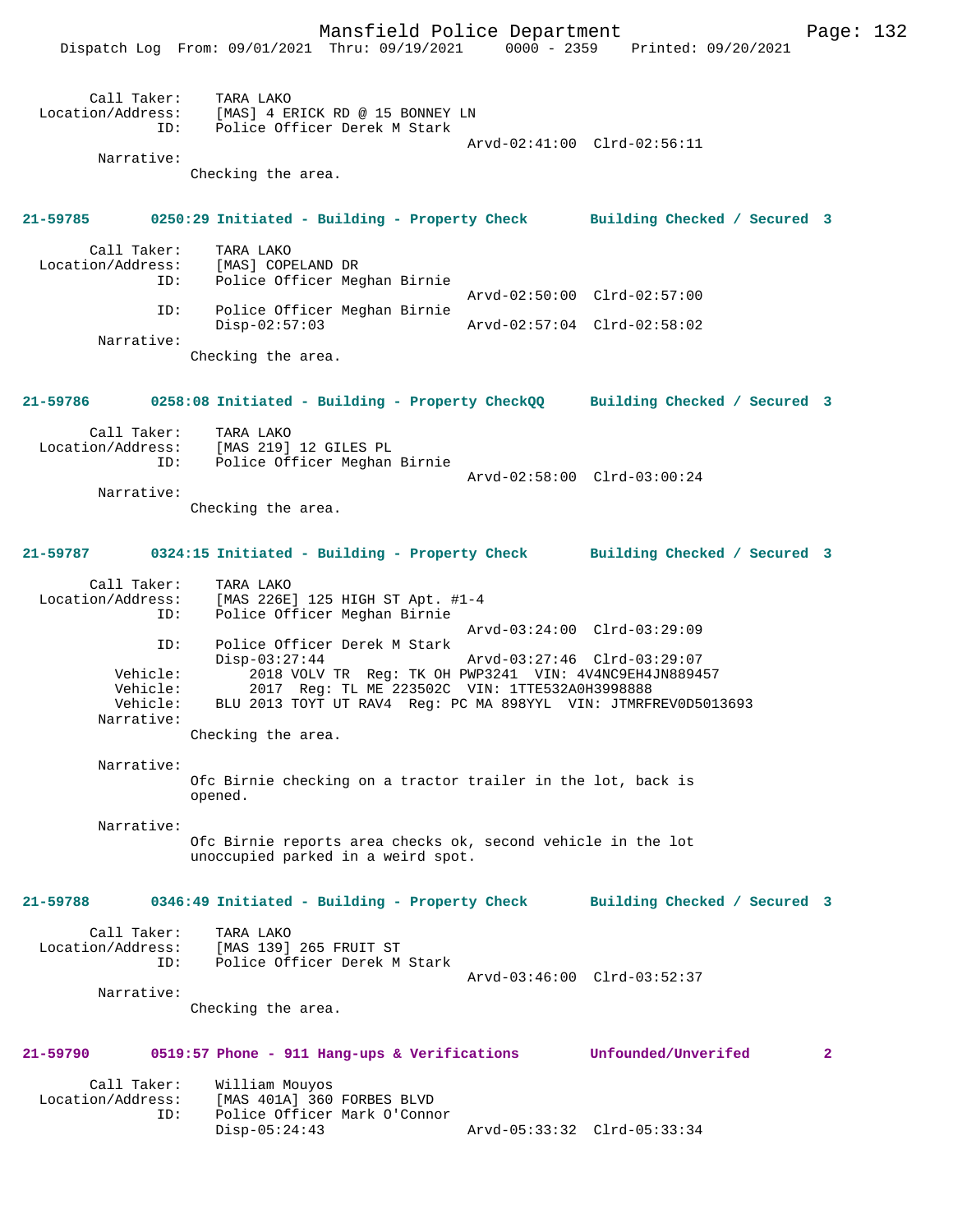Mansfield Police Department Fage: 133 Dispatch Log From: 09/01/2021 Thru: 09/19/2021 0000 - 2359 Printed: 09/20/2021 Narrative: lots of background noise unable to confirm info voicemail says Narrative: caller does not know address or name of business she is at, states she cannot step outside at this time. Narrative: Ofc O'Connor reports the area checks ok, nobody coming outside or appears to be in distress. **21-59795 0628:33 Initiated - Motor Vehicle Stop Citation / Warning Issued 3** Call Taker: TARA LAKO Location/Address: [MAS 1002] 250 EAST ST ID: Police Officer Derek M Stark Arvd-06:28:00 Clrd-06:33:26 Vehicle: WHI 2018 HOND ACCORD Reg: PC MA 1JLL67 VIN: 1HGCV1F34JA041220 Narrative: Out with MSP on a traffic stop Narrative: Citation issued for speed in the school zone **21-59837 0936:22 Initiated - Motor Vehicle Stop Citation / Warning Issued 3** Call Taker: Dispatcher Alyson Vico Vicinity of: [MAS] 22 THOMAS ST @ 1 OLD COLONY WAY ID: Police Officer Andrew J Kelley Arvd-09:36:00 Clrd-09:41:03 Vehicle: BLU 2013 HYUN ELANTR Reg: PC MA 19JY29 VIN: 5NPDH4AE3DH273308 Narrative: M13 is off with a MVST. Narrative: Citation issued to the RO for failure to stop at a red light. **21-59838 0939:13 Phone - Well Being Check Services Rendered 3**  Call Taker: William Casey<br>Location/Address: [MAS H1591] 48 ess: [MAS H1591] 48 BIRD RD<br>TD: Police Officer Joshua S ID: Police Officer Joshua S Ellender Disp-09:51:13 Arvd-09:59:00 Clrd-10:21:08 Narrative: Cp called to pay his phone bill and would like an officers assistance Narrative: M1 advised. Narrative: M3 reports he was able to assist involved party with paying his bills and getting his phone and electricity back on. **21-59856 1114 Initiated - Building - Property Check Building Checked / Secured 3** Call Taker: Police Officer Andrew J Kelley Location/Address: [MAS MAS12] 1007 WEST ST ID: Police Officer Andrew J Kelley Arvd-11:15:05 Clrd-11:22:27 Narrative: Checking the area. **21-59860 1127:15 Initiated - Motor Vehicle Stop Citation / Warning Issued 3**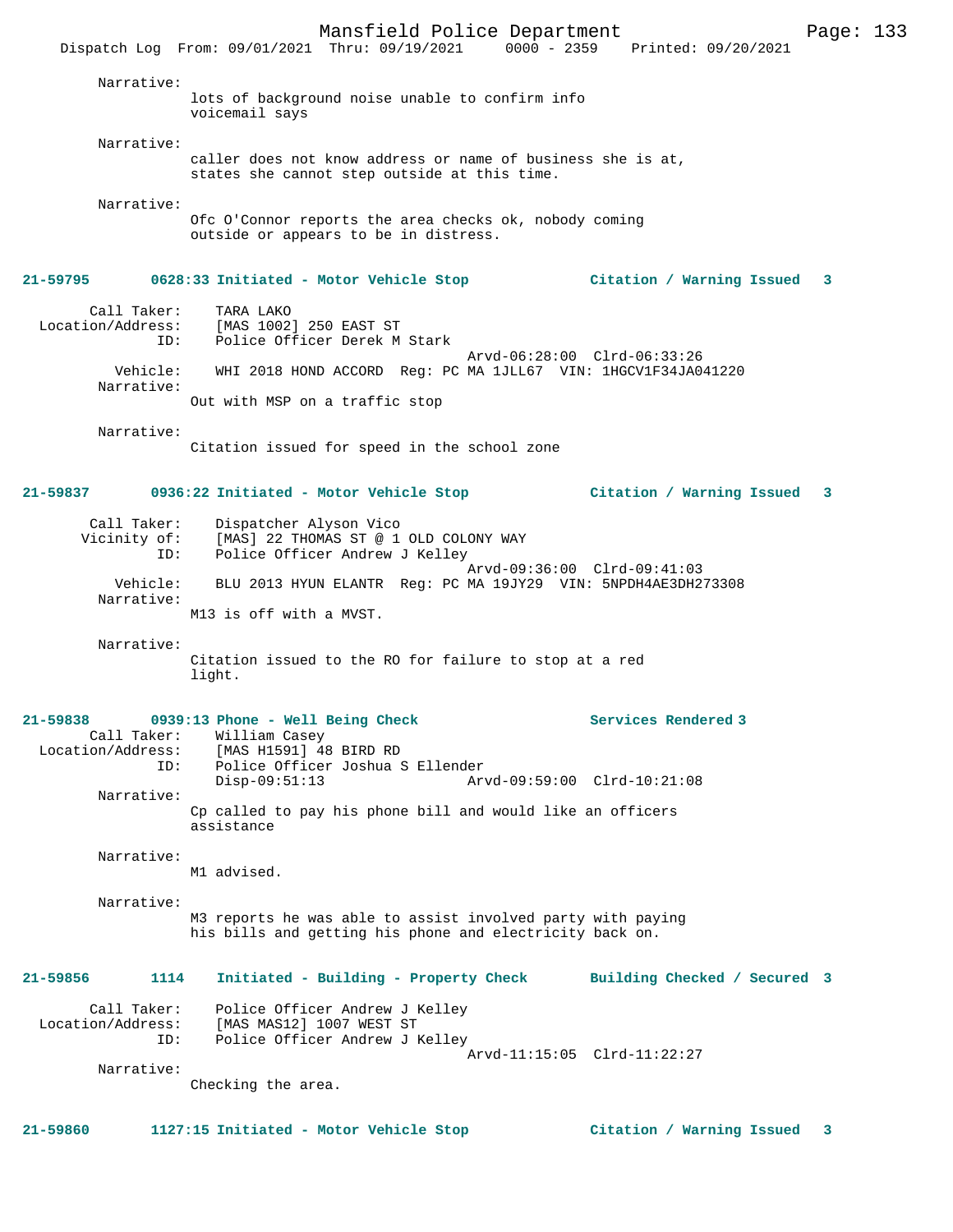Mansfield Police Department Page: 134 Dispatch Log From: 09/01/2021 Thru: 09/19/2021 0000 - 2359 Printed: 09/20/2021 Call Taker: Dispatcher Alyson Vico Vicinity of: [MAS] 14 COURT ST @ 79 NORTH MAIN ST ID: Sergeant Robert S Pierce Arvd-11:27:00 Clrd-11:31:39 Vehicle: BLU 2020 SUBA imprez Reg: PC MA 821FH4 VIN: 4S3GKAB64L3609918 Narrative: M1 is off with a MVST. **21-59861 1134:58 Initiated - Motor Vehicle Stop Citation / Warning Issued 3** Call Taker: Dispatcher Alyson Vico<br>Vicinity of: [MAS] 79 NORTH MAIN ST of: [MAS] 79 NORTH MAIN ST @ 14 COURT ST<br>ID: Sergeant Robert S Pierce Sergeant Robert S Pierce Arvd-11:34:00 Clrd-11:41:11<br>Vehicle: GRY 2004 FORD FOCUS Reg: PC MA 2RNT74 VIN: 1FAFP38Z64W11 GRY 2004 FORD FOCUS Reg: PC MA 2RNT74 VIN: 1FAFP38Z64W117326 Narrative: Off with an MVST. Narrative: Citation to the RO. **21-59862 1141:39 Initiated - Traffic / Roadway Complaint Services Rendered 2**  Call Taker: Dispatcher Alyson Vico<br>Location/Address: [MAS] 1169 WEST ST ess: [MAS] 1169 WEST ST<br>ID: Police Officer Davi Police Officer David W Kinahan Arvd-11:41:00 Clrd-12:28:00 ID: Police Officer David W Kinahan Disp-12:31:25 Arvd-12:31:59 Clrd-12:43:00 ID: Police Officer David W Kinahan<br>Disp-12:47:30 Disp-12:47:30 Arvd-12:48:01 Clrd-12:48:37 Narrative: M7 is off speaking with a party about a traffic complaint. **21-59873 1219:20 Initiated - Motor Vehicle Stop Citation / Warning Issued 3** Call Taker: George Burton Location/Address: [MAS 1002] 250 EAST ST ID: Police Officer Joshua S Ellender Arvd-12:19:00 Clrd-12:27:33 Vehicle: BLK 2007 PONT CO SOLSTI Reg: PC MA 2VYW15 VIN: 1G2MB35BX7Y108066 Narrative: out with mvst Narrative: Citation issued to R/O **21-59878 1243:40 Initiated - Motor Vehicle Stop Citation / Warning Issued 3** Call Taker: George Burton<br>ion/Address: [MAS] 1424 WEST ST Location/Address: ID: Police Officer David W Kinahan Arvd-12:43:00 Clrd-12:47:30 Vehicle: GRY 2018 FORD F150 Reg: PC MA 9PJ248 VIN: 1FTEW1EG9JFD48135 Narrative: out with mvst Narrative: Citation issued to R/O for speed **21-59882 1305:00 Initiated - Motor Vehicle Stop Citation / Warning Issued 3** Call Taker: Dispatcher Alyson Vico Vicinity of: [MAS] 287 CHAUNCY ST

ID: Police Officer David W Kinahan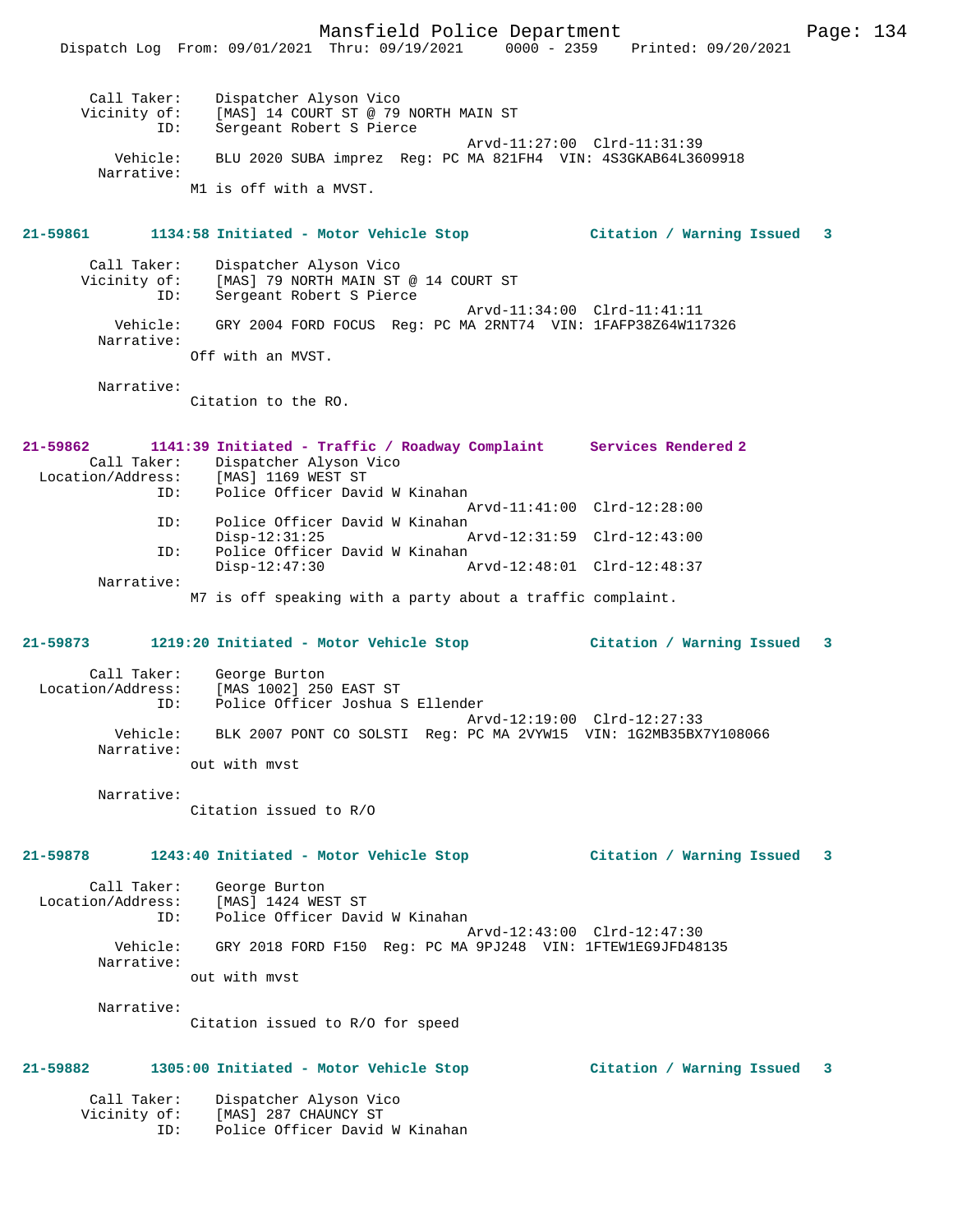|                                              | Dispatch Log From: 09/01/2021 Thru: 09/19/2021 0000 - 2359 Printed: 09/20/2021                                                 | Mansfield Police Department |                                                                    |              | Page: $135$ |  |
|----------------------------------------------|--------------------------------------------------------------------------------------------------------------------------------|-----------------------------|--------------------------------------------------------------------|--------------|-------------|--|
| Vehicle:<br>Narrative:                       |                                                                                                                                | Arvd-13:05:00 Clrd-13:11:38 | WHI 2009 FRHT CASCADIA 125 Reg: PC RI 36307 VIN: 1FUJGLCVX9LAB6069 |              |             |  |
|                                              | M7 is off with a MVST.                                                                                                         |                             |                                                                    |              |             |  |
| Narrative:                                   | Citation to the operator for red light violation.                                                                              |                             |                                                                    |              |             |  |
| 21-59896                                     | 1411:22 Initiated - Building - Property Check                                                                                  |                             | Building Checked / Secured 3                                       |              |             |  |
| Call Taker:<br>Vicinity of:<br>ID:           | Dispatcher Alyson Vico<br>[MAS] 30 CHAUNCY ST<br>Police Officer Andrew J Kelley                                                |                             |                                                                    |              |             |  |
| Narrative:                                   |                                                                                                                                |                             | Arvd-14:11:00 Clrd-14:24:07                                        |              |             |  |
|                                              | Checking the area.                                                                                                             |                             |                                                                    |              |             |  |
| 21-59909<br>Call Taker:<br>Location/Address: | 1527:52 Phone - Well Being Check<br>Dispatcher Alyson Vico<br>[MAS]                                                            |                             | Spoken To                                                          | 3            |             |  |
| ID:                                          | Police Officer Joshua S Ellender<br>$Disp-15:33:37$                                                                            | Arvd-15:49:20 Clrd-16:12:43 |                                                                    |              |             |  |
| ID:                                          | Sergeant Robert S Pierce<br>$Disp-15:33:41$                                                                                    | Arvd-15:35:02 Clrd-16:12:40 |                                                                    |              |             |  |
| ID:                                          | Police Officer Andrew J Kelley<br>$Disp-15:34:47$                                                                              | Arvd-15:49:21 Clrd-16:12:41 |                                                                    |              |             |  |
| Narrative:                                   |                                                                                                                                |                             |                                                                    |              |             |  |
| Narrative:                                   |                                                                                                                                |                             |                                                                    |              |             |  |
| Narrative:                                   |                                                                                                                                |                             |                                                                    |              |             |  |
| Narrative:                                   |                                                                                                                                |                             |                                                                    |              |             |  |
|                                              |                                                                                                                                |                             |                                                                    |              |             |  |
| Narrative:                                   |                                                                                                                                |                             |                                                                    |              |             |  |
| Refer To Incident:                           | $21MAS-996-OF$                                                                                                                 |                             |                                                                    |              |             |  |
| 21-59916<br>Call Taker:<br>Location/Address: | 1632:01 Other - Xfinity Event<br>Support Staff Devon M DiMascio<br>[MAS 108B] 885 SOUTH MAIN ST                                |                             | Arrest(s) Made                                                     | $\mathbf{2}$ |             |  |
| ID:                                          | Executive Lieutenant Francis W Archer JR<br>$Disp-16:36:23$                                                                    |                             | Arvd-16:36:31 Clrd-09/16/2021 @ 00:04:46                           |              |             |  |
| Narrative:                                   | The incidents reported are from Xfinity Center on 9/15 The<br>Black Crowes concert.                                            |                             |                                                                    |              |             |  |
| Narrative:                                   | 911 hang up near parking lots 8 and 9. Red Team has been<br>notified. No one out there to flag them down. Red Team<br>cleared. |                             |                                                                    |              |             |  |
| Narrative:                                   |                                                                                                                                |                             |                                                                    |              |             |  |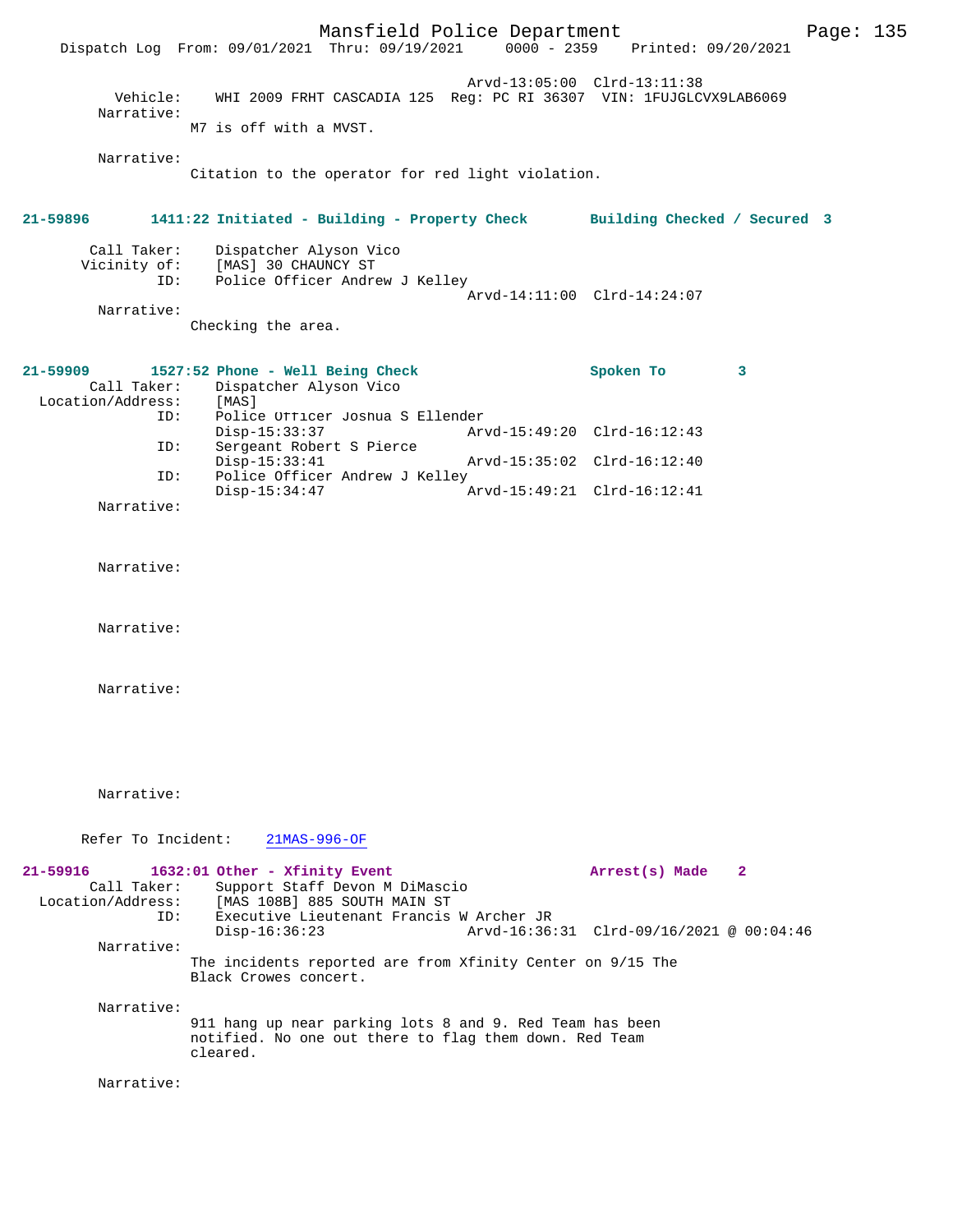Narrative: 911 hang up in the top of lot 11 and then redirected to the top of lot 9. Red Team notified and responding. Red Team clear no issues in either parking lot. Narrative: Number of patrons in venue as of 2005hrs is 3663. Narrative: The number of patrons in the venue is up to 4746 as of 2025hrs. Narrative: The number of patrons in the venue is 5370 as of 2115hrs. Narrative: Venue commander Sgt. Schepis reports a disturbance of someone screaming inside the porta potties upper lot side. Venue command checked the area and cleared. Narrative: Security requesting a police presence at the front gate to help security with a party that was denied entry about 45 minutes ago and is back trying to enter the parking lot. Cart 1 has been dispatched and is in route to the gate. The partys license ). He has been asked to leave and not return. The party that picked him up was Narrative: 911 hang up in the area of section 11. Venue command notified and checking the area. Squad 3 talked to the party and confirmed accidental. Narrative: 911 hang up in the venue in the area of sections 14 and 15. Venue command was notified and Squad Team 3 is in the area.Squad Team 3 was in the area for a couple of minutes no one flagged them down and they cleared. Narrative: Final count for patrons in the venue is 5457 at 2214rs. Narrative: Security requesting a police presence in the back of section 5 for an unruly female party. Venue command has been notfied and is responding. Venue Command is coming down to the compound with one femlae party in custody. Narrative: Compund requested an AR number for the female party that was brought to the compound. 21MAS-359-AR. Narrative: 911 hang up in the area of section 12. Venue Command notified and Squad Team 4 is off in the area. No one flagged them down, cleared the area. Narrative: House lights 2243hrs. Narrative: MT1 heading back to the station with one female party starting mileage 18248 at 2244hrs. Ending mileage 18252 1053hrs. Narrative: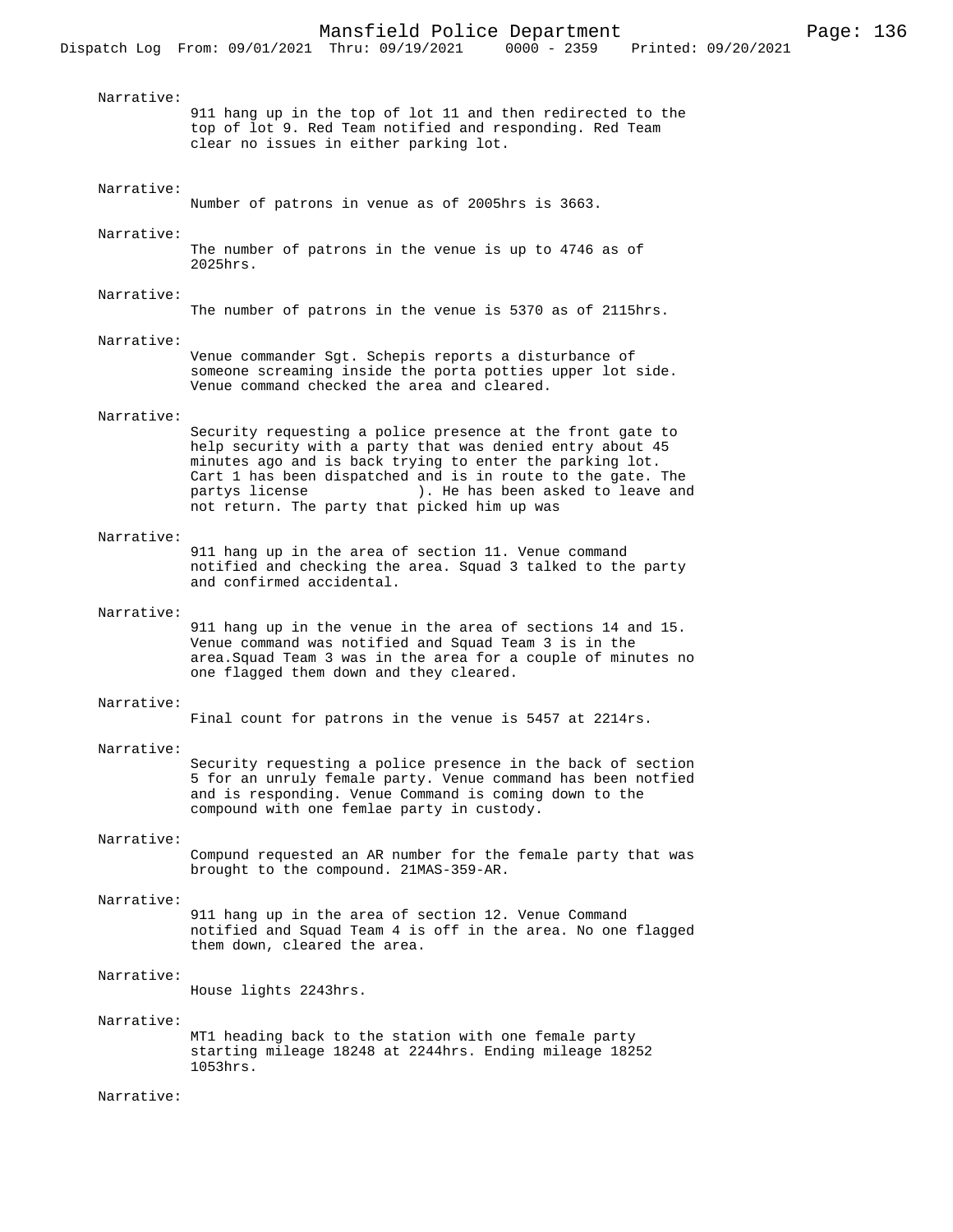```
 Narrative: 
                     Blue Team calls in MA ( Car was left by intoxicated 
                      party friends are going to come back to grab it from the 
                      parking lot tomorrow.
          Narrative: 
                     Detail secured.
          Refer To Arrest: 21MAS-359-AR
            Arrest: SMITH, WENDY<br>Address: 16 PIERMONT S
                         16 PIERMONT ST NASHUA, NH
               Age:
             Charges: DISORDERLY CONDUCT
        Refer To Incident: 21MAS-997-OF
21-59919 1657:05 Phone - Well Being Check Transported to Hospital 3
        Call Taker: Dispatcher Alyson Vico<br>Vicinity of: [MAS]
       Vicinity of:<br>
TD:
                         Sergeant John R Armstrong<br>Disp-16:58:02
                 Disp-16:58:02 Arvd-16:58:07 Clrd-17:18:48<br>ID: Police Officer William C Trudell
                        Police Officer William C Trudell
                  Disp-16:58:05 Arvd-16:58:08 Clrd-17:18:46<br>ID: Police Officer Brvan Hurley
                         Police Officer Bryan Hurley<br>Disp-16:58:18
                                                            Disp-16:58:18 Arvd-16:58:20 Clrd-17:55:20
                          Police Officer Joshua S Ellender
          Narrative: 
          Narrative: 
          Narrative: 
          Narrative: 
          Narrative: 
        Refer To Incident: 21MAS-1000-OF
21-59921 1659:47 Phone - 911 Hang-ups & Verifications Confirmed misdial/Accdntl Call
2 
       Call Taker: Robert Stewart<br>Vicinity of: [MAS] 96 WILLO
                 of: [MAS] 96 WILLOW ST<br>ID: Police Officer Jav
                        Police Officer Jay J Sparrow<br>Disp-17:04:03
                                                            Disp-17:04:03 Arvd-17:15:17 Clrd-17:15:20
          Narrative: 
                      Checking on a 911 hang up.
                      Contact made?: yes, caller will step outside when officer 
                      arrives
                      Cellphone? (y/n): yes
                      Uncertainty radius: 8.1 meters via RapidSOS
21-59926 1728:28 Phone - 911 Hang-ups & Verifications Confirmed misdial/Accdntl Call
2 
        Call Taker: Robert Stewart<br>ion/Address: [MAS] 273 OTIS ST
 Location/Address:<br>ID:
                        Sergeant John R Armstrong<br>Disp-17:30:43
                                                           Arvd-17:42:39 Clrd-17:44:35
          Narrative: 
                      Checking on a 911 hang up.
                      Contact made?: yes, Caller will be at the front of field 5.
```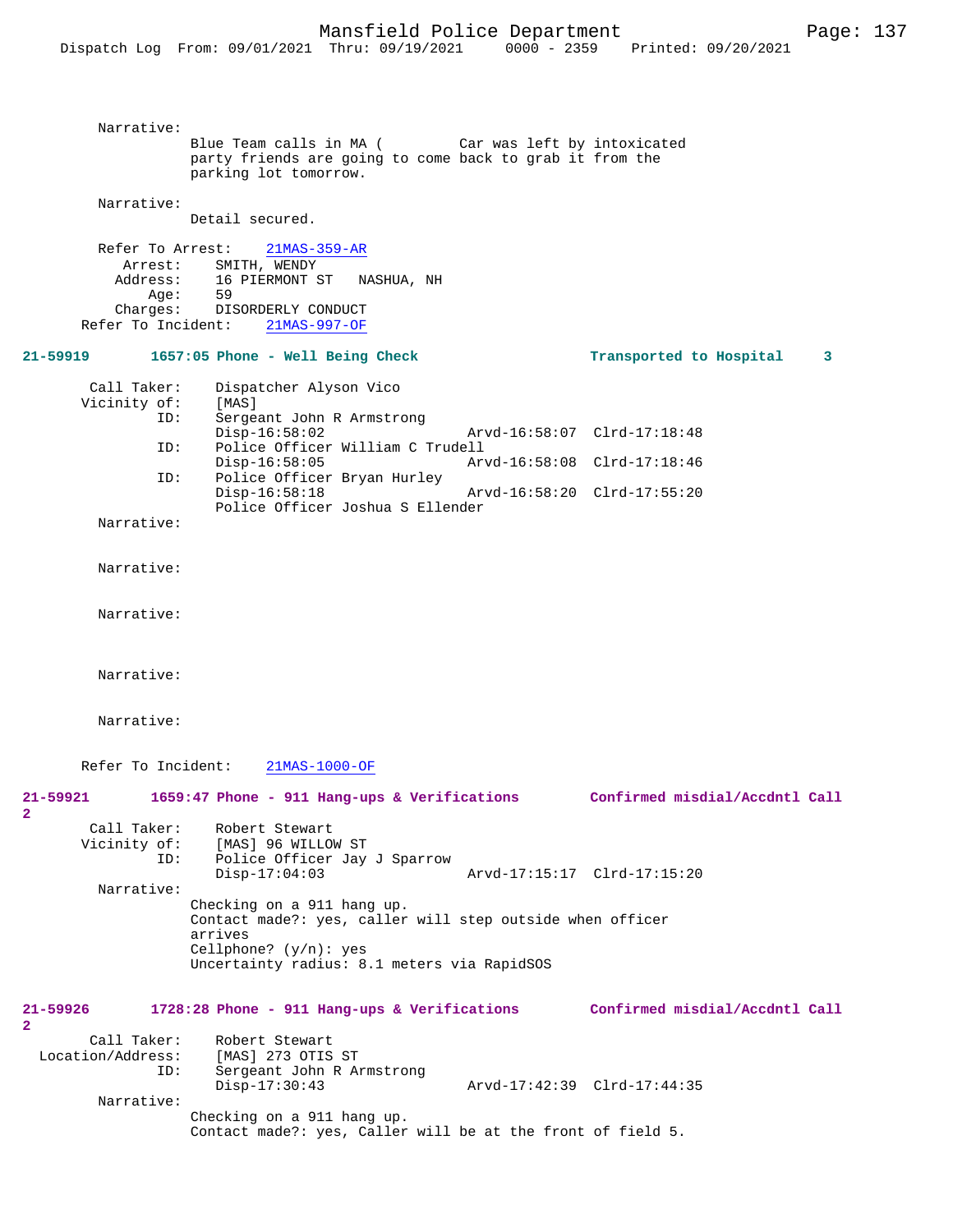Mansfield Police Department Fage: 138

Dispatch Log From: 09/01/2021 Thru: 09/19/2021 0000 - 2359 Printed: 09/20/2021

Caller will flag down officers Cellphone? (y/n): yes Uncertainty radius: 9

| $21 - 59930$      |            | 1740:48 Radio - Assist Other Agency |                                                             | Cancelled Enroute 3 |
|-------------------|------------|-------------------------------------|-------------------------------------------------------------|---------------------|
| Call Taker:       |            | Ryan O'Rourke                       |                                                             |                     |
| Location/Address: |            | [MAS H318]                          |                                                             |                     |
|                   | ID:        |                                     | Police Officer William C Trudell                            |                     |
|                   |            | Disp-17:49:32                       |                                                             | $Clrd-17:50:59$     |
|                   | ID:        | Police Officer Jay J Sparrow        |                                                             |                     |
|                   |            | $Disp-17:49:55$                     |                                                             | $Clrd-17:50:56$     |
|                   | Vehicle:   |                                     | WHI 2006 FORD F350 Req: CO MA V32515 VIN: 1FTWW33P86ED73236 |                     |
|                   | Narrative: |                                     |                                                             |                     |

#### Narrative:

| 21-59936          |     | 1814:42 Phone - Disturbance / Gathering |                             | Peace Restored |  |
|-------------------|-----|-----------------------------------------|-----------------------------|----------------|--|
| Call Taker:       |     | William Casey                           |                             |                |  |
| Location/Address: |     | [MAS H5100]                             |                             |                |  |
|                   | ID: | Police Officer William C Trudell        |                             |                |  |
|                   |     | $Disp-18:16:15$                         | Arvd-18:22:48 Clrd-18:41:48 |                |  |
|                   | ID: | Police Officer Jay J Sparrow            |                             |                |  |
|                   |     | $Disp-18:16:38$                         | Arvd-18:22:57 Clrd-18:41:58 |                |  |
|                   | ID: | Sergeant John R Armstrong               |                             |                |  |
|                   |     | $Disp-18:16:42$                         | Arvd-18:22:03 Clrd-18:41:55 |                |  |
| Narrative:        |     |                                         |                             |                |  |

Narrative:

Narrative:

Narrative:

Narrative:

Refer To Incident: 21MAS-998-OF

**21-59942 1857:05 Initiated - Disabled Motor Vehicle Assisted Party 3**  Call Taker: William Mouyos<br>Location/Address: [MAS] 400 RTE 1 Location/Address: [MAS] 400 RTE 140 NB @ 287 CHAUNCY ST ID: Police Officer Bryan Hurley Arvd-18:57:00 Clrd-19:34:18 Police Officer Joshua S Ellender Vehicle: GRY 2005 CHRY VA TOWN Reg: PC MA 56HF69 VIN: 1C4GP45R75B352061 Narrative: Reported DMV in the area.

Narrative:

moved roadside standing by for tow

#### **21-59944 1912:18 Phone - Assist Fire Department Referred to Other Agency 2**

| Call Taker:       | William Mouyos               |
|-------------------|------------------------------|
| Location/Address: | [MAS 331A] 255 EAST ST       |
| TD:               | Police Officer Jay J Sparrow |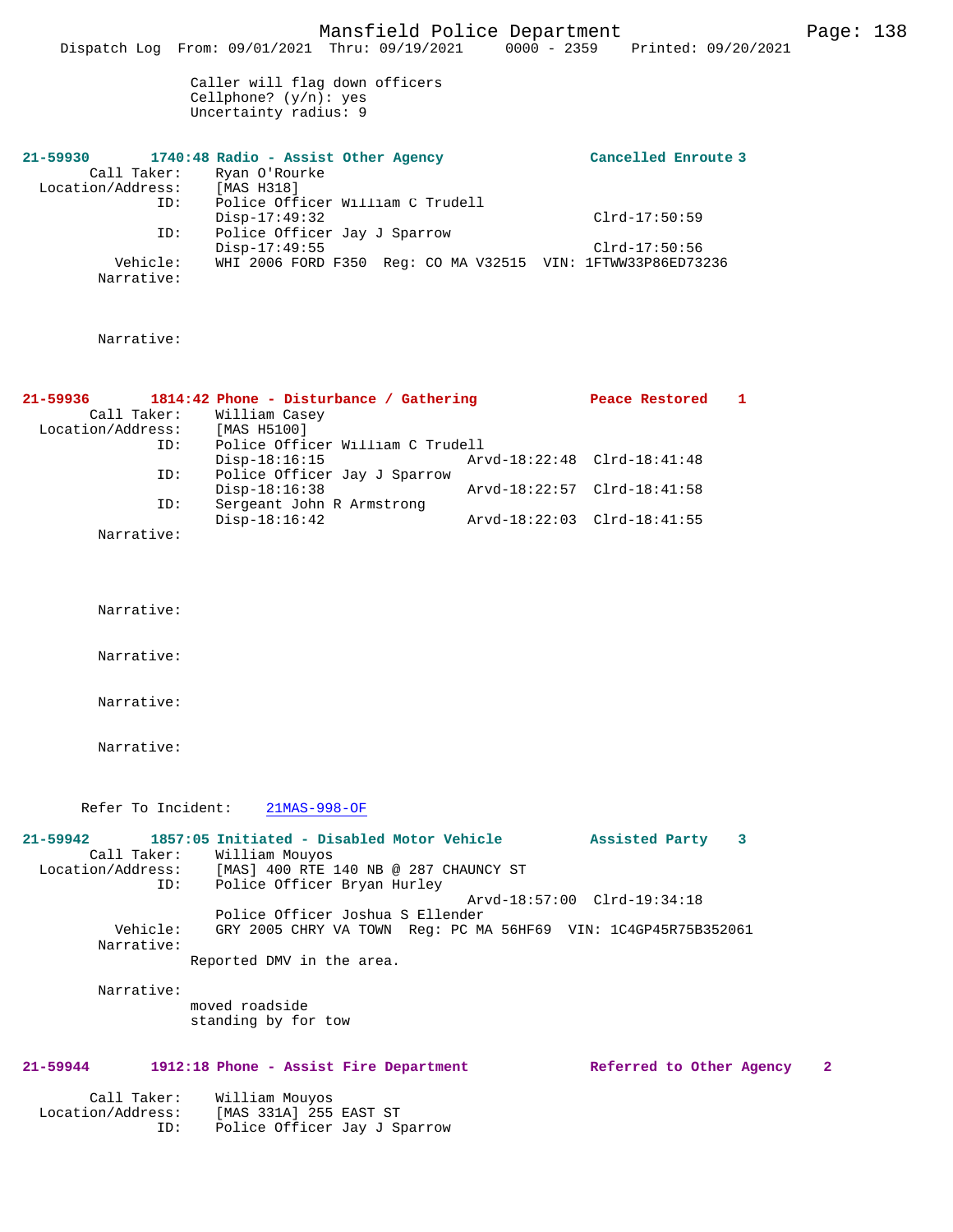Mansfield Police Department Page: 139 Dispatch Log From: 09/01/2021 Thru: 09/19/2021 Disp-19:13:13 Arvd-19:16:51 Clrd-19:19:40 Narrative: Assisting the FD with a fire related incident. Nature: fire alarm **21-59945 1914:47 Phone - Assist Fire Department Referred to Other Agency 2** Call Taker: William Mouyos Location/Address: [MAS H3838] 106 UNION ST ID: Police Officer William C Trudell Arvd-19:20:16 Clrd-20:44:30 Narrative: Assisting the FD with a fire related incident. Nature: water in basement unkwn hazards Narrative: water department on scene **21-59946 1927:48 Phone - 911 Hang-ups & Verifications Confirmed misdial/Accdntl Call 2**  Call Taker: NICHOLAS GOYETTE Location/Address: [MAS 417B] 3 FRANCIS AVE Apt. #04 ID: Police Officer Jay J Sparrow Disp-19:32:57 Arvd-19:35:40 Clrd-19:39:58 Narrative: Checking on a 911 accidental, callers child son dialed on accident and ran off. Mom states no emergency and was advised to make herself known should PD respond. **21-59957 2041:13 Initiated - Assist Other Agency Gone on Arrival 3**  Call Taker: William Mouyos Location/Address: [MAS] FRANKLIN ST ID: Police Officer Jay J Sparrow Arvd-20:41:00 Clrd-20:50:16 Narrative: **21-59966 2116:11 Initiated - Building - Property Check Building Checked / Secured 3** Call Taker: William Mouyos Location/Address: [MAS 840] 280 SCHOOL ST<br>TD: Police Officer Bryan Hu: Police Officer Bryan Hurley Arvd-21:16:00 Clrd-21:25:38 Police Officer Joshua S Ellender Narrative: Checking the area. **21-59969 2130:59 Phone - Suspicious Actv / Persn / Veh Citation / Warning Issued 2** Call Taker: NICHOLAS GOYETTE<br>Location/Address: [MAS H6290] 11 SI [MAS H6290] 11 SWETT ST ID: Police Officer Bryan Hurley<br>Disp-21:32:26 Disp-21:32:26 Arvd-21:42:59 Clrd-22:03:33 Police Officer Joshua S Ellender<br>Vehicle: WHI 2016 FORD CO MUSTANG Req: PO WHI 2016 FORD CO MUSTANG Reg: PC MA 2VWE25 VIN: 1FA6P8TH5G5218296 Narrative: caller reports a parked half on street and half on his property, right in front of callers fence. Desc: white mustang, unk if occupied. Narrative: Responding to 136 Rumford Ave to see if they can make notification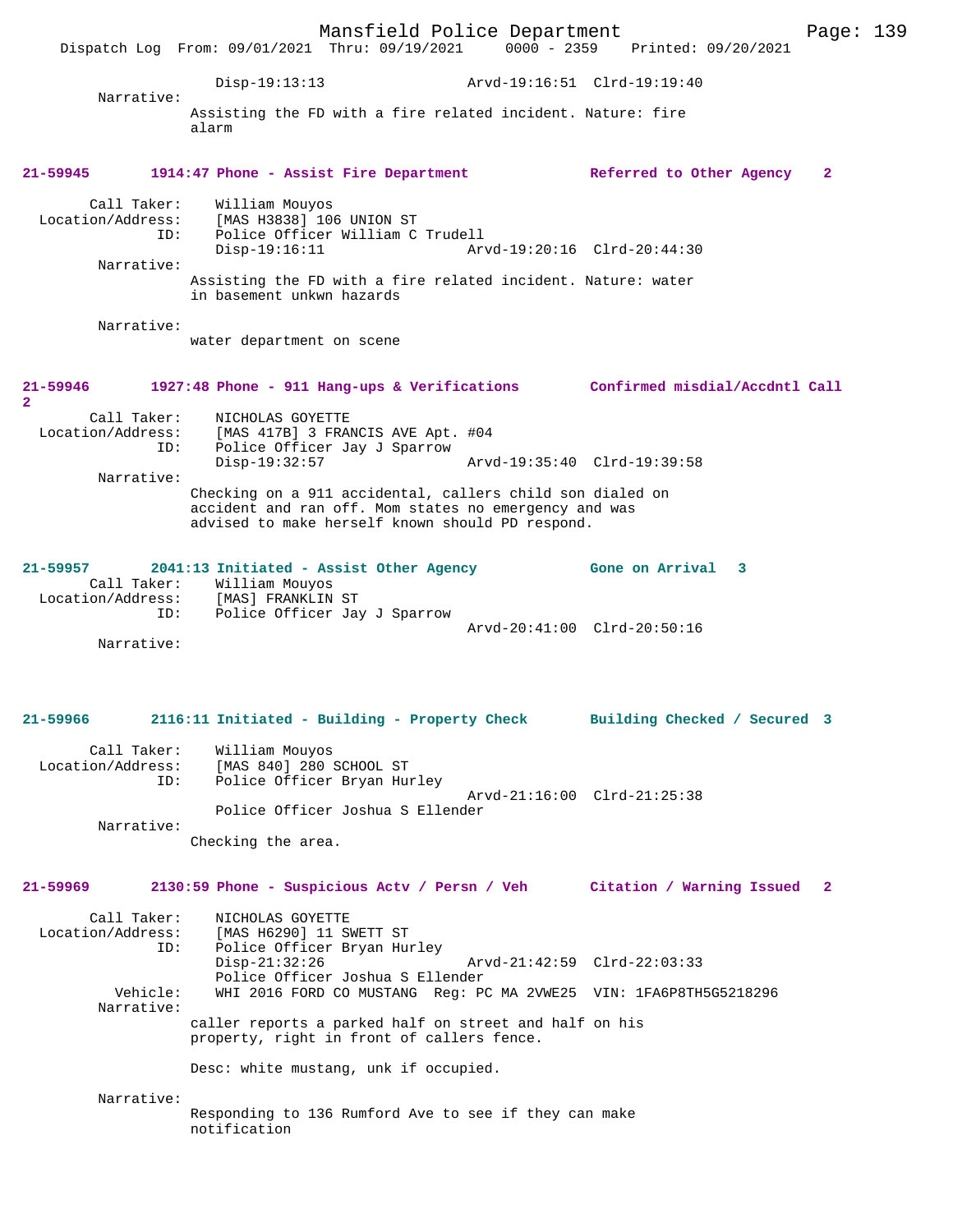Dispatch Log From: 09/01/2021 Thru: 09/19/2021 0000 - 2359

 Narrative: unable to make contact , will speak with homeowner to discuss options Narrative: citation issued to owner of mv **21-59976 2214:51 Initiated - Motor Vehicle Stop Citation / Warning Issued 3** Call Taker: William Mouyos Location/Address: [MAS] 396 WILLOW ST @ 395 SOUTH MAIN ST Police Officer Bryan Hurley Arvd-22:14:00 Clrd-22:24:11 Police Officer Joshua S Ellender<br>Vehicle: BLK 2015 HYUN CO VELOSTER Reg: 1 BLK 2015 HYUN CO VELOSTER Reg: PC MA 3GFX89 VIN: KMHTC6AE8FU235955 Narrative: out with mvst Narrative: citation issued Narrative: speeding on south main @ leonard **21-59987 2352:46 Phone - Erratic Oper MV / Road Rage Unfounded/Unverifed 3** Call Taker: William Mouyos Location/Address: [MAS] EASTMAN ST ID: Police Officer Derek M Stark Disp-23:57:26 Arvd-00:04:39 Clrd-09/16/2021 @ 00:04:41 Vehicle: GRY 2009 MERZ C Reg: PC MA 1ZGG61 VIN: WDDGF81XX9R068926 Vehicle: GRN 2003 CHEV SILVERADO Reg: PC MA 8GD849 VIN: 2GCEK19V431370803 Narrative: RTt 106 inbound from Easton all over road Narrative: reporeted as gray mercedes sedan Narrative: In the area of Mansfield Police Station now Narrative: M14 behind mv observing Narrative: nothing observed as erratic Narrative: MV returned to residence safely **For Date: 09/16/2021 - Thursday 21-59990 0010:10 Phone - Disturbance / Gathering Gone on Arrival 1**  Call Taker: William Mouyos<br>Location/Address: [MAS 10] 885 S ess: [MAS 10] 885 S MAIN ST<br>ID: Police Officer Mark O'O Police Officer Mark O'Connor<br>Disp-00:14:43 Disp-00:14:43 Arvd-00:20:52 Clrd-00:33:42

Police Officer Derek M Stark<br>Disp-00:14:48 Disp-00:14:48 Arvd-00:20:51 Clrd-00:33:44<br>ID: Sergeant John R Armstrong Sergeant John R Armstrong Disp-00:25:31 Arvd-00:25:33 Clrd-00:25:37 Narrative:

male party 50 S blue shirt heavy muscles attempted to gain access to car then threw belongings on the ground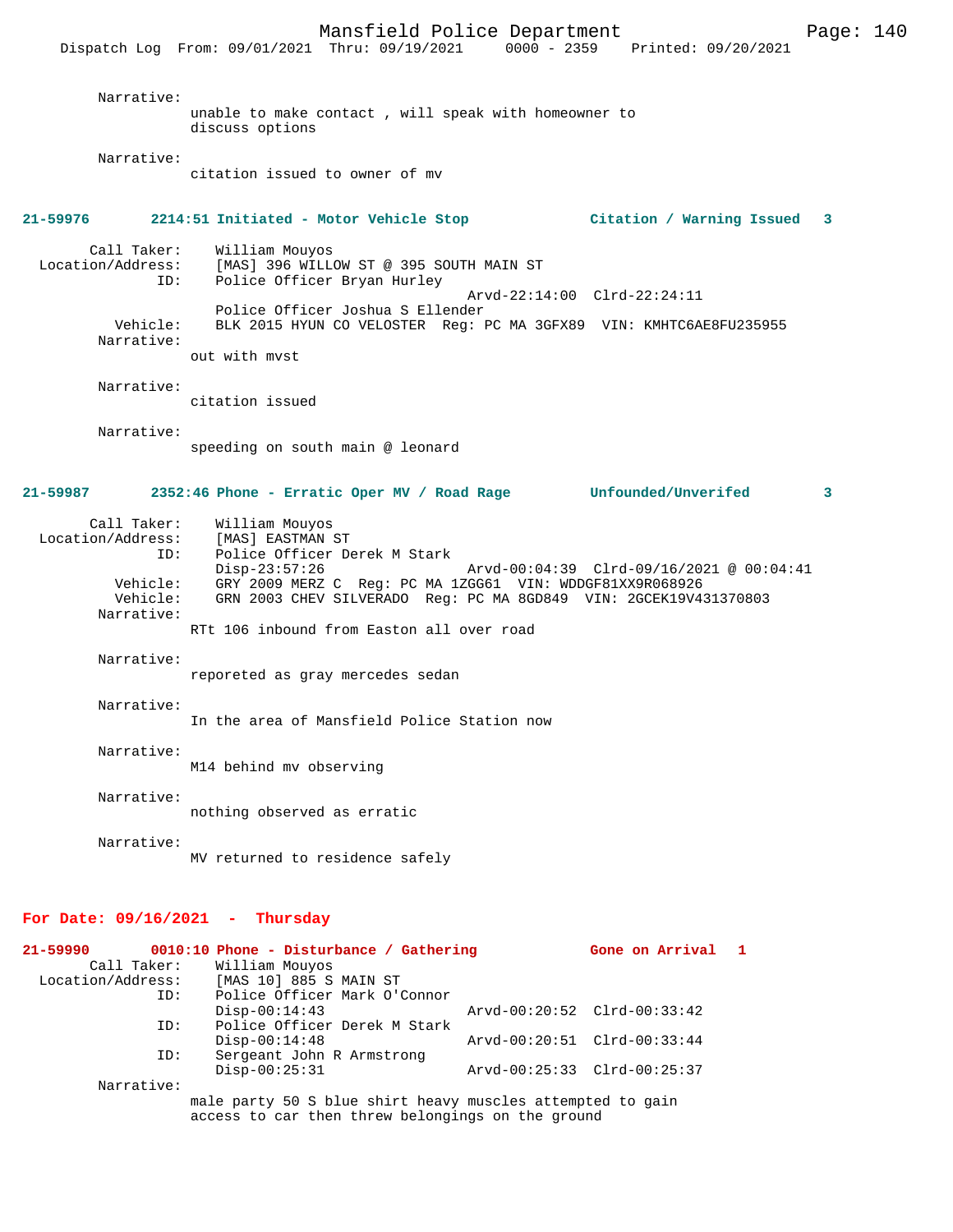Mansfield Police Department Page: 141 Dispatch Log From: 09/01/2021 Thru: 09/19/2021 0000 - 2359 Printed: 09/20/2021 Narrative: no injuries to party , may have computer damage Narrative: offender is still in lot 6 Narrative: units report a witness states somone matching that description was last seen walking towards lot 1 **21-60028 0205:27 Initiated - Building - Property Check Building Checked / Secured 3** Call Taker: William Mouyos Location/Address: [MAS] NORTH MAIN ST ID: Police Officer Derek M Stark Arvd-02:05:00 Clrd-02:22:21 Narrative: Checking the area. **21-60029 0206:43 Initiated - Building - Property Check Building Checked / Secured 3** Call Taker: William Mouyos Location/Address: [MAS 1002] 250 EAST ST ID: Police Officer Meghan Birnie Arvd-02:06:00 Clrd-02:14:49 Narrative: Checking the area. **21-60031 0215:00 Initiated - Building - Property Check Building Checked / Secured 3** Call Taker: William Mouyos Location/Address: [MAS 982] 111 HOPE ST ID: Police Officer Meghan Birnie Arvd-02:15:00 Clrd-02:23:34 **21-60033 0233:55 Initiated - Building - Property Check Building Checked / Secured 3** Call Taker: William Mouyos<br>Location/Address: [MAS 1015] 30 ( لاست المحتجبين المحتجبين ...<br>Ess: [MAS 1015] 30 CHAUNCY ST<br>ID: Police Officer Derek M St ID: Police Officer Derek M Stark Arvd-02:33:00 Clrd-02:39:05 Narrative: Checking the area. **21-60034 0234:48 Initiated - Building - Property Check Building Checked / Secured 3** Call Taker: William Mouyos Location/Address: [MAS 139] 265 FRUIT ST ID: Police Officer Meghan Birnie Arvd-02:34:00 Clrd-02:39:28 Narrative: Checking the area. **21-60035 0243:52 Initiated - Building - Property Check Building Checked / Secured 3** Call Taker: William Mouyos Location/Address: [MAS 281A] 1 CROCKER ST ID: Police Officer Derek M Stark Arvd-02:43:00 Clrd-02:56:55 Narrative: Checking the area. **21-60036 0246:52 Initiated - Building - Property Check Building Checked / Secured 3**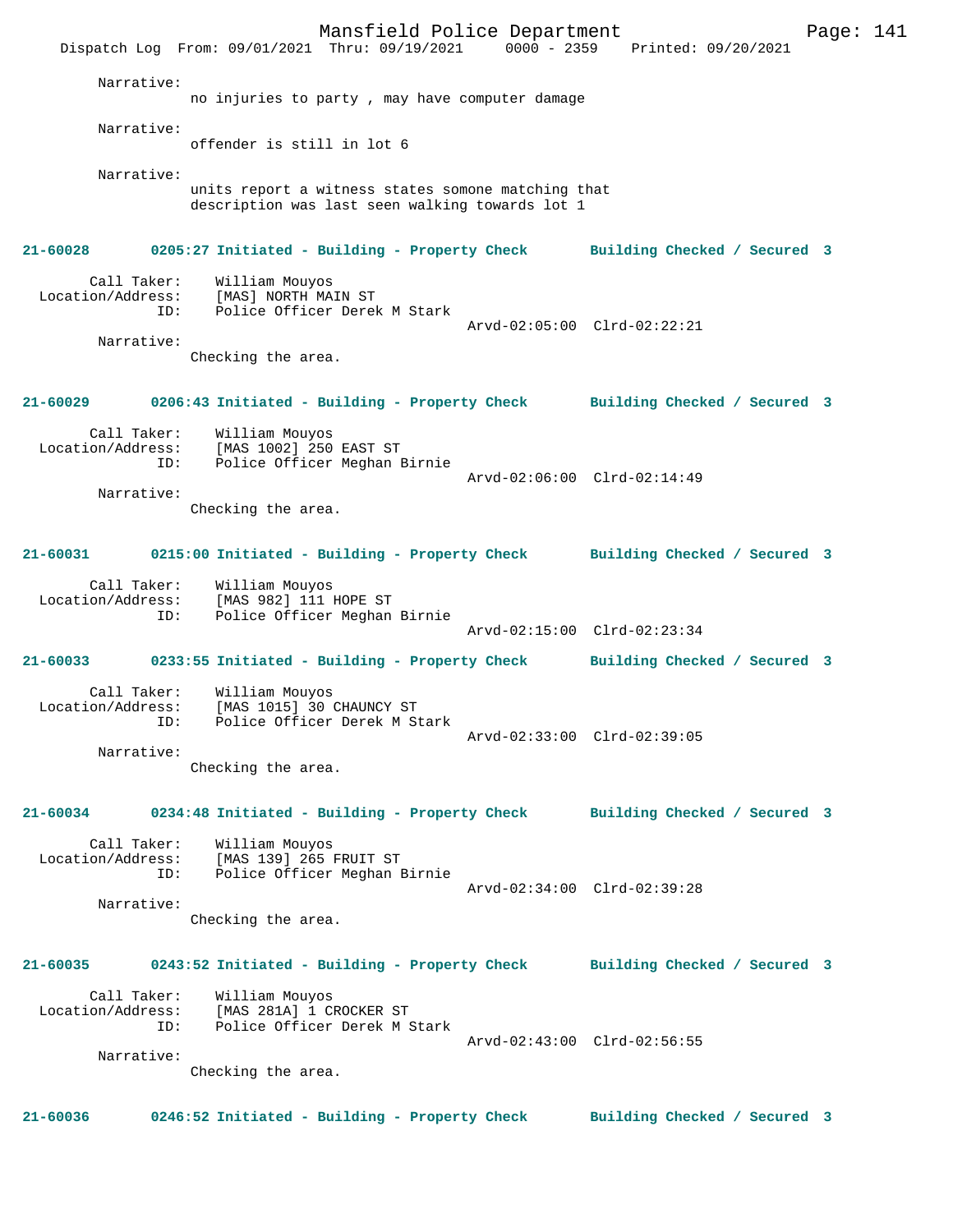Mansfield Police Department Fage: 142 Dispatch Log From: 09/01/2021 Thru: 09/19/2021 0000 - 2359 Printed: 09/20/2021 Call Taker: William Mouyos Location/Address: [MAS 820C] 31 PLYMOUTH ST ID: Police Officer Mark O'Connor Arvd-02:46:00 Clrd-03:07:59 Narrative: Checking the area. **21-60038 0308:19 Initiated - Building - Property Check Building Checked / Secured 3** Call Taker: William Mouyos Location/Address: [MAS] PLYMOUTH ST ID: Police Officer Mark O'Connor Arvd-03:08:00 Clrd-03:13:47 Narrative: Checking the area. **21-60040 0313:21 Initiated - Building - Property Check Building Checked / Secured 3** Call Taker: William Mouyos Location/Address: [MAS 834] 261 CHAUNCY ST ID: Police Officer Derek M Stark Arvd-03:13:00 Clrd-03:30:51 Narrative: Checking the area. **21-60041 0316:04 Initiated - Building - Property Check Building Checked / Secured 3** Call Taker: William Mouyos Location/Address: [MAS 907E] 390 WEST ST ID: Police Officer Mark O'Connor Arvd-03:16:00 Clrd-03:21:13 **21-60042 0321:23 Initiated - Building - Property Check Building Checked / Secured 3** Call Taker: William Mouyos Location/Address: [MAS 2] 60 FORBES BLVD ID: Police Officer Mark O'Connor Arvd-03:21:00 Clrd-03:27:06 **21-60044 0600:10 Initiated - Motor Vehicle Stop Citation / Warning Issued 3** Call Taker: William Mouyos Location/Address: [MAS 834] 261 CHAUNCY ST ID: Police Officer Meghan Birnie Arvd-06:00:00 Clrd-06:02:05 ID: Police Officer Derek M Stark Disp-06:02:02 Arvd-06:02:04 Clrd-06:07:13 Vehicle: BLK 2015 CHRY 300 Reg: PC MA 2FED21 VIN: 2C3CCAGG8FH808859 Narrative: cited speed **21-60071 0908:01 Phone - Assist Fire Department Services Rendered 2**  Call Taker: Jennifer Napolitano<br>Location/Address: [MAS H3425] 34 POTAS [MAS H3425] 34 POTASH RD ID: Police Officer Michael T Fitzgerald Arvd-09:16:53 Clrd-09:54:58 Narrative: Assisting the FD with a fire related incident. Nature: outside odor of gas Narrative: Columbia gas on scene, unsure if they are going to make the fix today

**21-60075 0926:17 Initiated - Well Being Check Not Home / No Answer 3**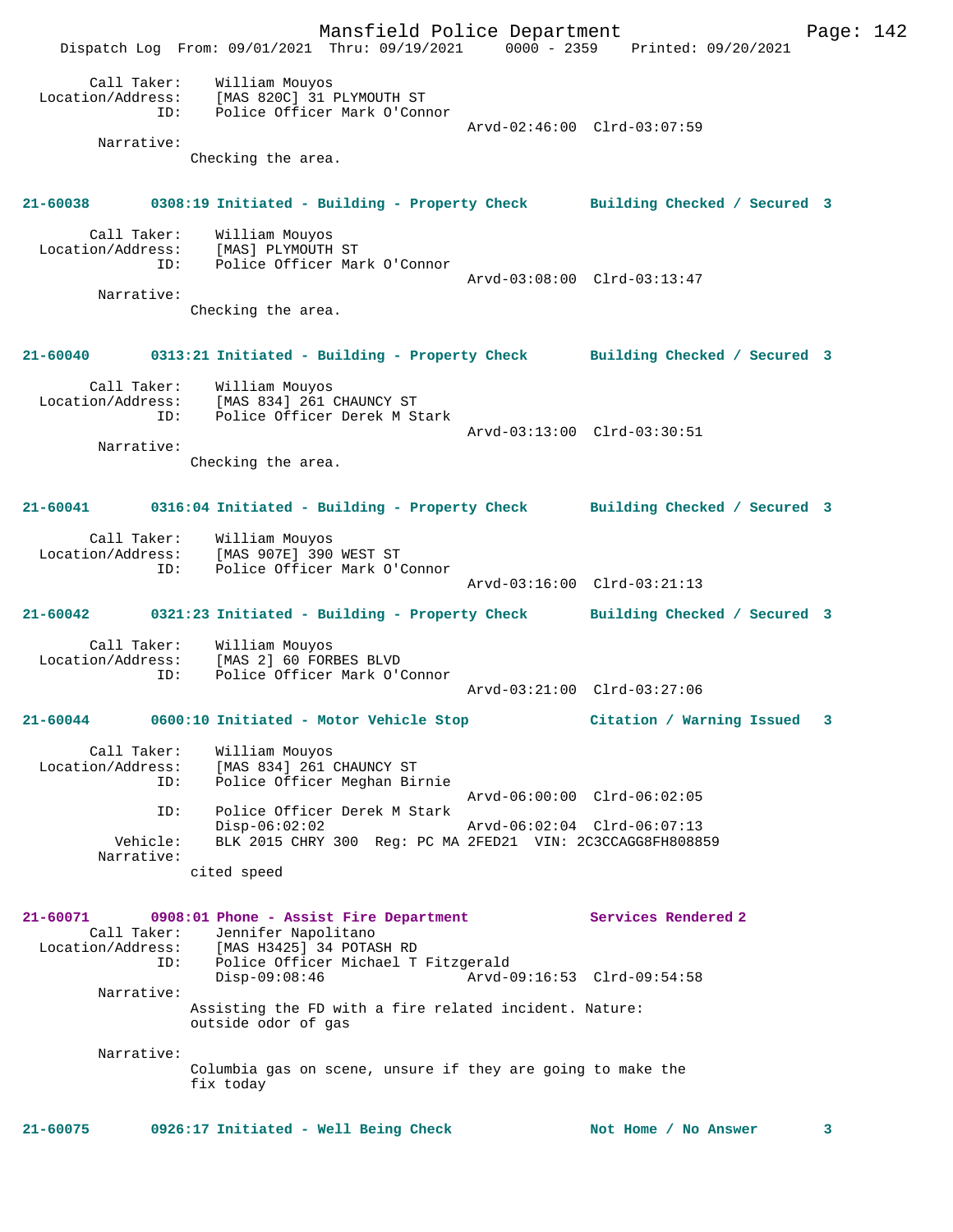|                                                                           | FRIDITIONS I OITCO DOPAL CHICHC<br>Dispatch Log From: 09/01/2021 Thru: 09/19/2021 0000 - 2359 Printed: 09/20/2021                  |                             | r age . |
|---------------------------------------------------------------------------|------------------------------------------------------------------------------------------------------------------------------------|-----------------------------|---------|
| Call Taker:<br>Location/Address:<br>ID:                                   | Jennifer Napolitano<br>[MAS H419] 38 FAIRFIELD PARK<br>Detective Kenneth E Wright                                                  | Arvd-09:26:00 Clrd-09:37:11 |         |
| Narrative:                                                                |                                                                                                                                    |                             |         |
| Narrative:                                                                |                                                                                                                                    |                             |         |
| Narrative:                                                                |                                                                                                                                    |                             |         |
| Narrative:                                                                |                                                                                                                                    |                             |         |
| $21 - 60079$<br>0955<br>Call Taker:<br>Location/Address:                  | Initiated - Speed Trailer/Signs Deployed Services Rendered 3<br>Animal Control Steven Simonds<br>Animal Concrete<br>[MAS] SWETT ST |                             |         |
| ID:<br>Narrative:                                                         | Animal Control Steven Simonds<br>changing batteries on speed sign                                                                  | Arvd-09:56:02 Clrd-10:08:51 |         |
| 21-60084<br>1011<br>Call Taker:<br>Location/Address: [MAS] MILL ST<br>ID: | Initiated - Speed Trailer/Signs Deployed Services Rendered 3<br>Animal Control Steven Simonds<br>Animal Control Steven Simonds     |                             |         |
| Narrative:                                                                | changing batteries on speed signs                                                                                                  | Arvd-10:12:17 Clrd-10:29:27 |         |
| $21 - 60095$                                                              | 1124:32 Initiated - Motor Vehicle Stop                                                                                             | Citation / Warning Issued   | 3       |
| Location/Address:<br>ID:                                                  | Call Taker: Jennifer Napolitano<br>[MAS] 1689 WEST ST @ 16 PLAIN ST<br>Police Officer David J Pepicelli                            | Arvd-11:24:00 Clrd-11:32:24 |         |
| Vehicle:<br>Narrative:                                                    | WHI 2018 FORD FUSION Req: PC MA 63CR07 VIN: 3FA6P0RU5JR182118<br>Out for MVST                                                      |                             |         |
| Narrative:                                                                | Citation issued for speed                                                                                                          |                             |         |
| 21-60101                                                                  | 1138:54 Initiated - Motor Vehicle Stop                                                                                             | Citation / Warning Issued   | 3       |
| Call Taker:<br>Location/Address:<br>ID:                                   | Jennifer Napolitano<br>[MAS] 173 CHAUNCY ST @ 12 PERKINS AVE<br>Police Officer David W Kinahan                                     |                             |         |
| Vehicle:<br>Narrative:                                                    | BLU 2014 CHEV CRUZE Req: PC MA 6AA549 VIN: 1G1PK5SB6E7470089                                                                       | Arvd-11:38:00 Clrd-11:45:08 |         |
|                                                                           | Out for myst                                                                                                                       |                             |         |
| Narrative:                                                                | Citation issued for hands free violation                                                                                           |                             |         |
| $21 - 60107$                                                              | 1221:09 Phone - Erratic Oper MV / Road Rage                                                                                        | Unfounded/Unverifed         | 3       |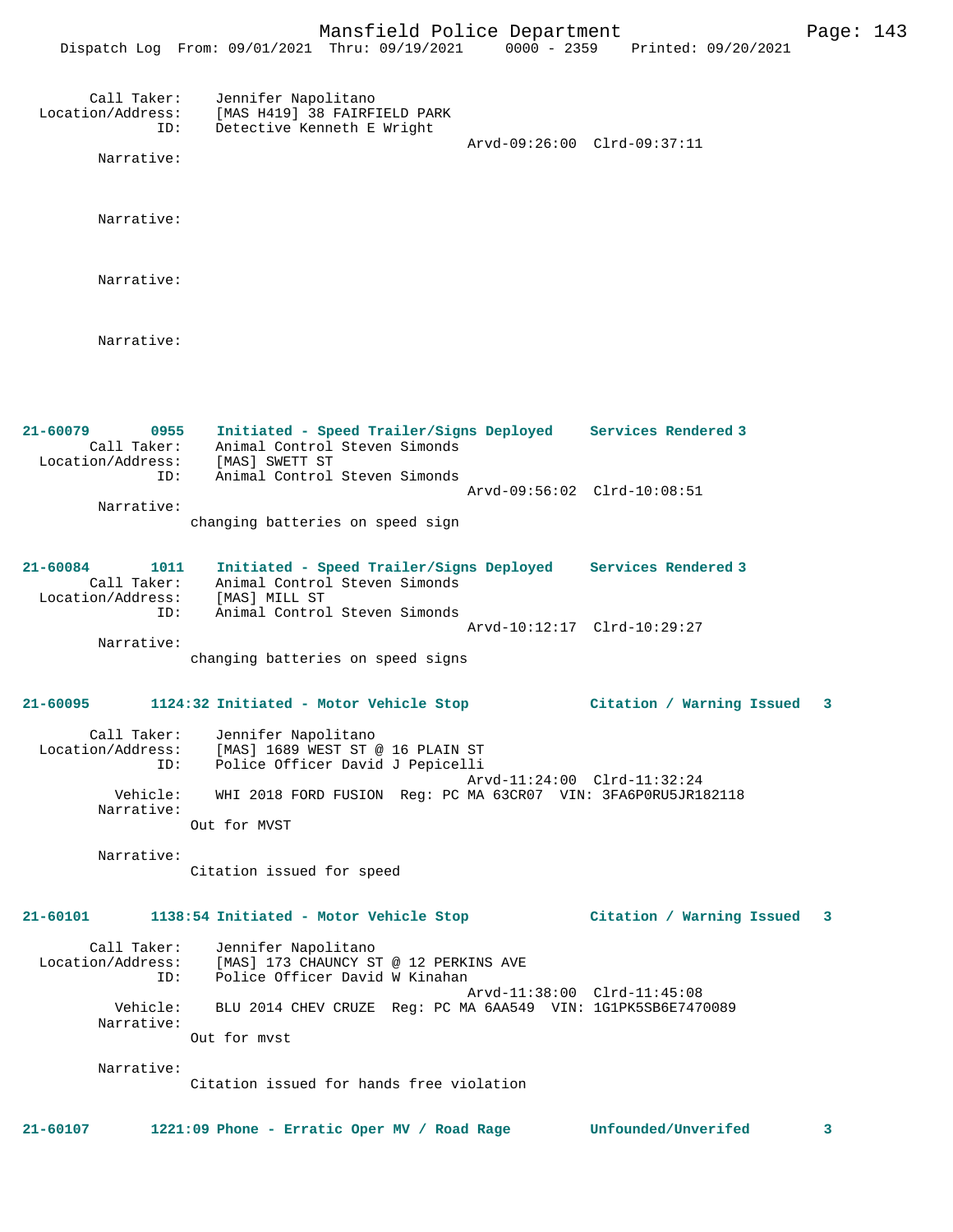|                                     | Dispatch Log From: 09/01/2021 Thru: 09/19/2021                                               | $0000 - 2359$ | Printed: 09/20/2021         |   |
|-------------------------------------|----------------------------------------------------------------------------------------------|---------------|-----------------------------|---|
|                                     |                                                                                              |               |                             |   |
| Call Taker:                         | Ryan O'Rourke                                                                                |               |                             |   |
| Vicinity of:<br>ID:                 | [MAS] 143 CHURCH ST<br>Police Officer David J Pepicelli                                      |               |                             |   |
|                                     | $Disp-12:24:44$                                                                              |               | $Clrd-12:29:56$             |   |
| ID:                                 | Police Officer Michael T Fitzgerald                                                          |               | $Clrd-12:30:03$             |   |
| ID:                                 | $Disp-12:24:55$<br>Deputy Chief Michael Ellsworth                                            |               |                             |   |
|                                     | $Disp-12:26:03$                                                                              |               | Arvd-12:26:12 Clrd-12:30:13 |   |
| Narrative:                          | caller rpts grey honda civic RI plates and a white camry                                     |               |                             |   |
|                                     | chasing vehicle. callers say the civic is speeding.                                          |               |                             |   |
| Narrative:                          |                                                                                              |               |                             |   |
|                                     | last sightings was 5 mins ago headed towards the school.                                     |               |                             |   |
|                                     |                                                                                              |               |                             |   |
| Narrative:                          | MC2 reports nothing in area of the schools and checked                                       |               |                             |   |
|                                     | church st. Will speak with the mail carrier                                                  |               |                             |   |
|                                     |                                                                                              |               |                             |   |
| Narrative:                          | Mail carrier reports a middle eastern female in a hijab in                                   |               |                             |   |
|                                     | one of the vehicles and the honda had a male of middle                                       |               |                             |   |
|                                     | eastern descent who went through the neighborhood several<br>times traveling at approx 55mph |               |                             |   |
|                                     |                                                                                              |               |                             |   |
|                                     |                                                                                              |               |                             |   |
| $21 - 60109$<br>1227<br>Call Taker: | Initiated - Parking Violations<br>Animal Control Steven Simonds                              |               | Services Rendered 3         |   |
| Location/Address:                   | [MAS] 43 NORTH MAIN ST @ 13 PARK ST                                                          |               |                             |   |
| ID:                                 | Animal Control Steven Simonds                                                                |               | Arvd-12:30:35 Clrd-12:43:22 |   |
| Narrative:                          |                                                                                              |               |                             |   |
|                                     | checking area for parking violations                                                         |               |                             |   |
|                                     |                                                                                              |               |                             |   |
| 21-60111                            | 1242:35 Initiated - Motor Vehicle Stop                                                       |               | Citation / Warning Issued   | 3 |
| Call Taker:                         | Jennifer Napolitano                                                                          |               |                             |   |
| Vicinity of:                        | [MAS] 1100 WEST ST                                                                           |               |                             |   |
| ID:                                 | Police Officer David W Kinahan                                                               |               | Arvd-12:42:00 Clrd-12:49:29 |   |
| Vehicle:                            | BLK 2015 BMW 328 Req: PC MA 1366XG VIN: WBA3B5G5XFNS18137                                    |               |                             |   |
| Narrative:                          |                                                                                              |               |                             |   |
|                                     | Out with a MVST                                                                              |               |                             |   |
| Narrative:                          |                                                                                              |               |                             |   |
|                                     | Citation issued for speed                                                                    |               |                             |   |
|                                     |                                                                                              |               |                             |   |
| $21 - 60112$                        | 1246:37 Radio - Assist Fire Department                                                       |               | Services Rendered 2         |   |
| Call Taker:<br>Location/Address:    | Kerri Bishop<br>[MAS H6699] 98 EAST ST                                                       |               |                             |   |
| ID:                                 | Police Officer Michael T Fitzgerald                                                          |               |                             |   |
| Narrative:                          | $Disp-12:49:22$                                                                              |               | Arvd-12:55:58 Clrd-13:00:47 |   |
|                                     | Assisting the FD with a fire related incident. Nature:                                       |               |                             |   |
|                                     | requesting assistance gaining entry to residence.                                            |               |                             |   |
|                                     |                                                                                              |               |                             |   |
| 21-60116                            | 1303:16 Walk-In - Neighbor Dispute                                                           |               | Spoken To<br>3              |   |
| Call Taker:                         | Support Staff Matthew Todesco                                                                |               |                             |   |
| Location/Address:<br>ID:            | [MAS H5216] 1125 SCHOOL ST<br>Police Officer David J Pepicelli                               |               |                             |   |
|                                     | $Disp-13:05:24$                                                                              |               | Arvd-13:23:02 Clrd-13:33:45 |   |
| Narrative:                          | RP into speak with an officer in regaurds to a issue with a                                  |               |                             |   |
|                                     | neighbor, Ofc Ppicelli into speak with the RP                                                |               |                             |   |
|                                     |                                                                                              |               |                             |   |
| Narrative:                          |                                                                                              |               |                             |   |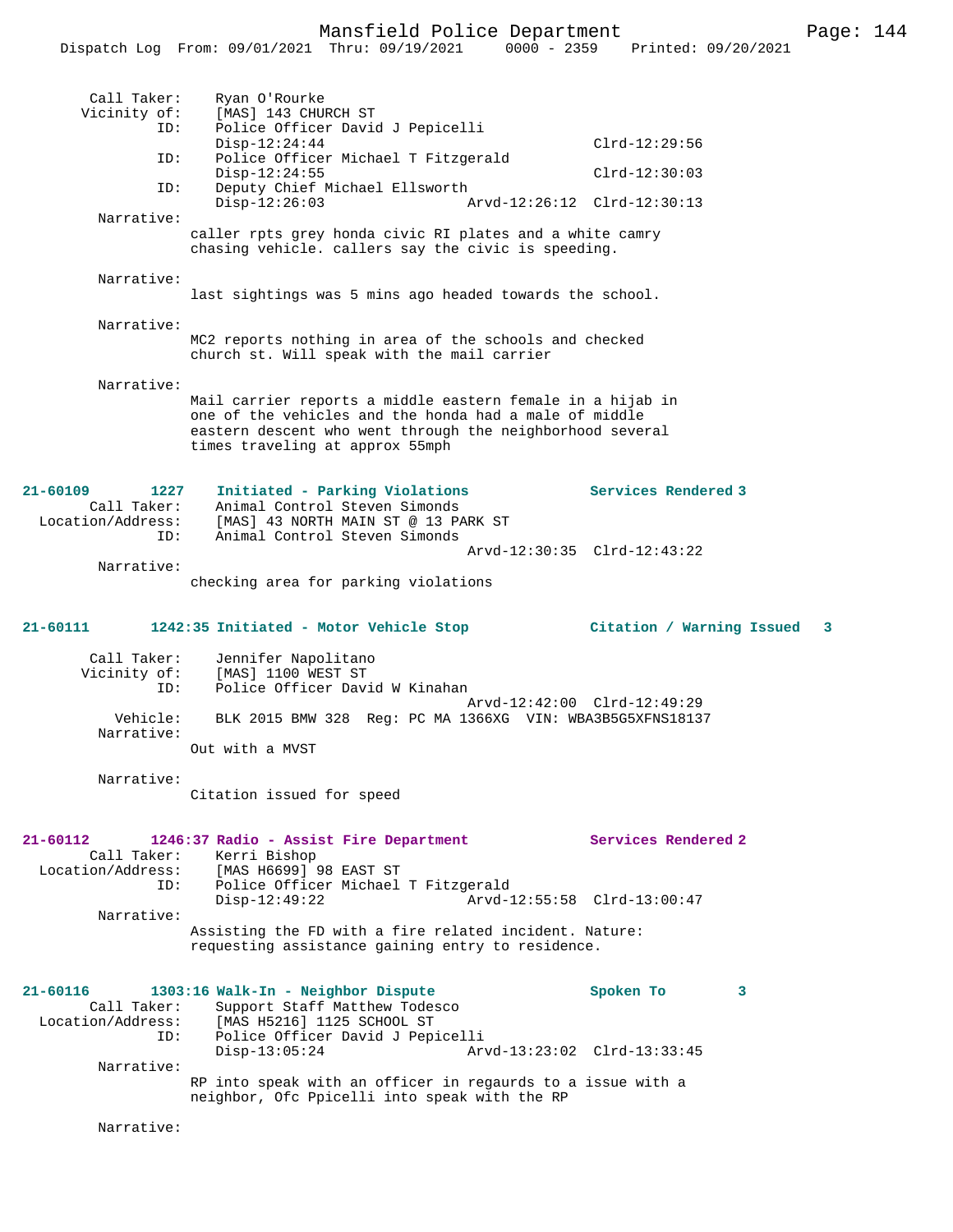Clear of the call. Spoke to the party.

| $21 - 60126$                                                                         | 1403:37 Radio - Motor Veh Acc - No Injury                                                                                                                                                                                                                                                                                                       | Citation / Warning Issued 1                                |   |
|--------------------------------------------------------------------------------------|-------------------------------------------------------------------------------------------------------------------------------------------------------------------------------------------------------------------------------------------------------------------------------------------------------------------------------------------------|------------------------------------------------------------|---|
| Call Taker:<br>Location/Address:<br>ID:<br>ID:<br>Vehicle:<br>Vehicle:<br>Narrative: | Jennifer Napolitano<br>[MAS 451B] 500 EAST ST<br>Sergeant Robert S Pierce<br>$Disp-14:04:32$<br>Police Officer Michael T Fitzgerald<br>$Disp-14:04:38$<br>RED 2015 FORD VA TRANSI Req: CO MA R99489 VIN: 1FTNR1CM1FKA85797<br>BLU 2010 CHRY VA TOWNAN Reg: PC MA 72JE47 VIN: 2A4RR4DE7AR198135<br>M15 reports MVA infront of the police station | Arvd-14:04:45 Clrd-14:23:35<br>Arvd-14:04:42 Clrd-14:23:31 |   |
| Narrative:                                                                           | M15 reports operator and passenger of both vehicles were<br>offered medical eval and declined. Operator of commercial<br>vehicle issued citation for failure to use care and<br>cautions. Units clear                                                                                                                                           |                                                            |   |
| Refer To Accident:                                                                   | $21MAS-264-AC$                                                                                                                                                                                                                                                                                                                                  |                                                            |   |
| $21 - 60136$                                                                         | 1449:52 911 - 911 Hang-ups & Verifications                                                                                                                                                                                                                                                                                                      | Unfounded/Unverifed                                        | 2 |
| Call Taker:<br>Location/Address:<br>ID:<br>Narrative:                                | Ryan O'Rourke<br>[MAS 312] 130 FORBES BLVD<br>Police Officer David J Pepicelli<br>$Disp-14:53:25$<br>Checking on a 911 hang up.<br>Contact made?: Y<br>Cellphone? $(y/n): Y$<br>Uncertainty radius:                                                                                                                                             | Arvd-15:01:41 Clrd-15:10:27                                |   |
|                                                                                      | Caller is in a white van.                                                                                                                                                                                                                                                                                                                       |                                                            |   |
| Narrative:                                                                           | Caller left the area                                                                                                                                                                                                                                                                                                                            |                                                            |   |
| $21 - 60137$<br>Call Taker:<br>Location/Address:<br>ID:<br>Narrative:                | 1456:03 Phone - Assist Citizen - P S A<br>Ryan O'Rourke<br>[MAS H6536] 138 WILLOW ST<br>Police Officer David W Kinahan<br>$Disp-14:58:54$<br>caller would like a VIN check performed on a vehicle he<br>purchased.                                                                                                                              | Services Rendered 3<br>Arvd-15:17:33 Clrd-15:38:23         |   |
| 21-60147<br>Call Taker:<br>ID:<br>Narrative:                                         | 1621:07 Walk-In - Assist Citizen - P S A<br>Support Staff Langston W Puller<br>Location/Address: [MAS 451B] 500 EAST ST<br>Police Officer Andrew J Kelley<br>$Disp-16:22:09$<br>Walk-in turning in a bike that was left in his yard. Bike<br>will be kept at the station for safekeeping.                                                       | Assisted Party 3<br>Arvd-16:22:14 Clrd-16:52:04            |   |
| 21-60154<br>Call Taker:<br>ID:<br>Narrative:                                         | 1625:43 Phone - 911 Hang-ups & Verifications Gone on Arrival 2<br>Kieran M Ruth<br>Location/Address: [MAS H3946] 146 WEST ST<br>Police Officer David J Pepicelli<br>$Disp-16:28:43$<br>Checking on a 911 hang up.<br>Contact made?: Y                                                                                                           | Arvd-16:35:34 Clrd-16:42:14                                |   |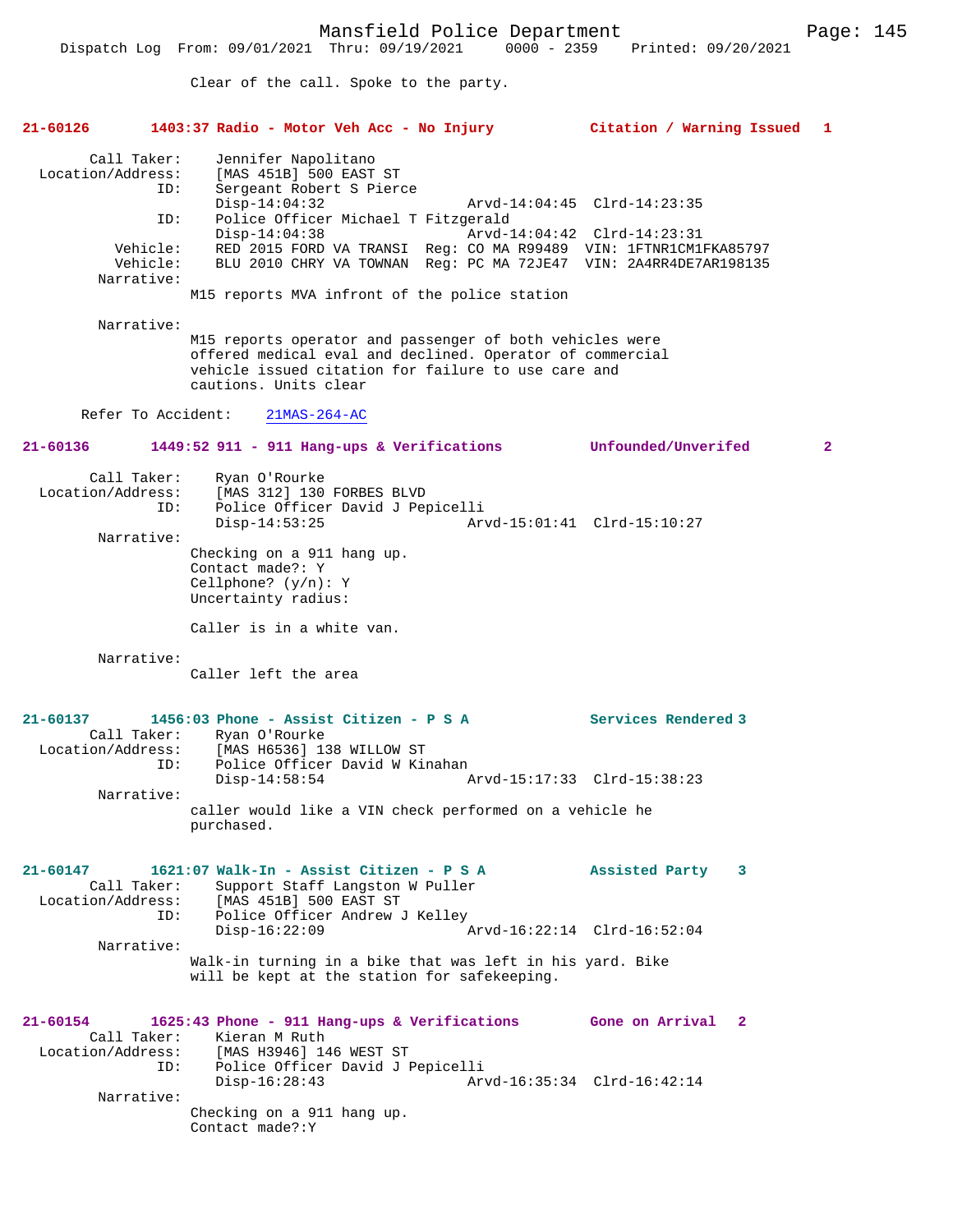Mansfield Police Department Franch Page: 146 Dispatch Log From: 09/01/2021 Thru: 09/19/2021 0000 - 2359 Printed: 09/20/2021 Cellphone? (y/n):Y Uncertainty radius:8 meters Caller is leaving the area Narrative: M11 checked the residence, no one is home. **21-60162 1709:47 Phone - 911 Hang-ups & Verifications Spoken To 2**  Call Taker: Fournier Elin<br>Location/Address: [MAS H1990] 12 ess: [MAS H1990] 123 PLAIN ST<br>ID: Police Officer Bryan Hur Police Officer Bryan Hurley<br>Disp-17:16:53 Arvd-17:24:06 Clrd-17:29:13 Police Officer Joshua S Ellender Narrative: Checking on a 911 hang up. No answer on callback x2 Contact made?: no Cellphone? (y/n): yes Uncertainty radius: 22m 95% Narrative: M2 spoke with homeowner, denies calling 911 n distress. **21-60164 1729:46 Initiated - Motor Vehicle Stop Citation / Warning Issued 3** Call Taker: Dispatcher Alyson Vico Vicinity of: [MAS] 300 EAST ST @ 2 WARE ST ID: Police Officer David J Pepicelli Arvd-17:29:00 Clrd-17:49:11 ID: Police Officer David J Pepicelli Disp-17:49:27 Arvd-17:49:29 Clrd-18:01:20<br>Vehicle: GRY BMW UT Req: DL RI 262B GRY BMW UT Reg: DL RI 262B Narrative: Off with a MVST. Narrative: Operators license comes back EXP, will be attempting to renew roadside. Narrative: **21-60171 1804:58 Initiated - Motor Vehicle Stop Citation / Warning Issued 3** Call Taker: Dispatcher Alyson Vico<br>Vicinity of: [MAS] 4 COBB ST @ 140 : Vicinity of: [MAS] 4 COBB ST @ 140 SOUTH MAIN ST ID: Police Officer Bryan Hurley Arvd-18:04:00 Clrd-18:13:18 Police Officer Joshua S Ellender Vehicle: BRO 2017 JEEP LL WRANGLER Reg: PC MA 8PS553 VIN: 1C4BJWFG1HL755763 Narrative: M3 is off with a MVST. Narrative: Citation issued to the RO for failure to stop for a school bus while children were crossing the street. **21-60173 1819:28 Phone - Erratic Oper MV / Road Rage Gone on Arrival 3**  Call Taker: George Burton<br>Location/Address: [MAS 992G] 660 [MAS 992G] 660 EAST ST Apt. #8 ID: Police Officer David J Pepicelli Disp-18:23:17 Arvd-18:26:23 Clrd-18:34:25 Narrative: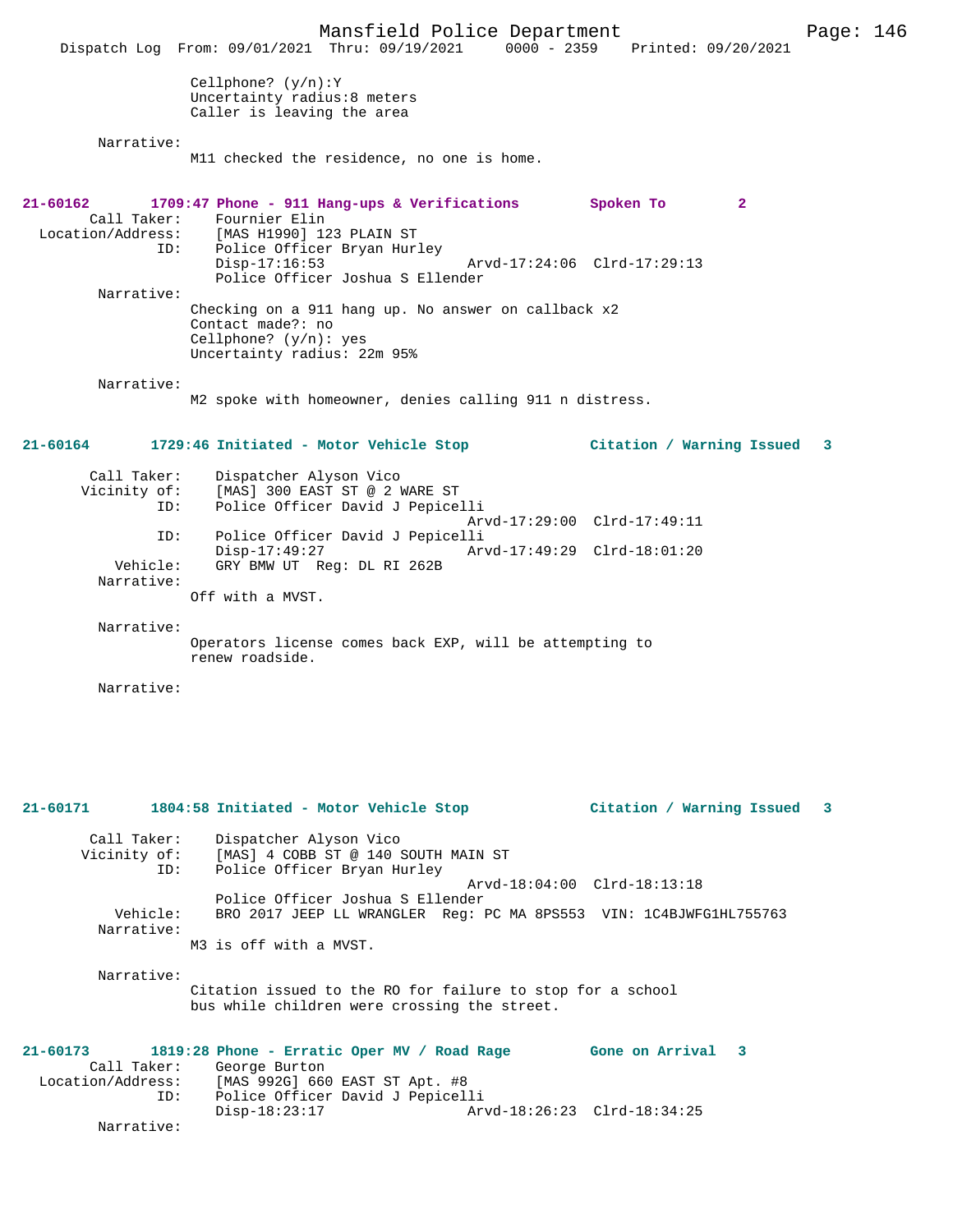Mansfield Police Department Page: 147 Dispatch Log From: 09/01/2021 Thru: 09/19/2021 White ford pickup swearving over marked lanes Narrative: No license plate given Narrative: M11 checked the area, area checks negative, GOA. **21-60174 1821:18 Initiated - Suspicious Actv / Persn / Veh Investigated - No Action Req. 2**  Call Taker: Dispatcher Alyson Vico Location/Address: [MAS] COBB ST Police Officer William C Trudell Arvd-18:21:00 Clrd-18:28:47 Narrative: M5 is investigating suspicious foam coming from a drain. Requesting FD to be notified. Narrative: FD has been notified, they were training in that area earlier today. **21-60181 1905:46 Initiated - Building - Property Check Building Checked / Secured 3** Call Taker: Jennifer Napolitano<br>Location/Address: [MAS 894] 905 SOUTH [MAS 894]  $905$  SOUTH MAIN ST Apt. #C ID: Police Officer Bryan Hurley Arvd-19:05:00 Clrd-19:09:42 Police Officer Joshua S Ellender Narrative: Checking the area. **21-60182 1907:14 Initiated - Building - Property Check Building Checked / Secured 3** Call Taker: Jennifer Napolitano<br>Location/Address: [MAS 1005A] 292 CHA ess: [MAS 1005A] 292 CHAUNCY ST<br>ID: Police Officer Christopher Police Officer Christopher D Sorge Arvd-19:07:00 Clrd-19:07:30 Narrative: Checking the area. **21-60184 1909:52 Initiated - Building - Property Check Building Checked / Secured 3** Call Taker: Jennifer Napolitano<br>Location/Address: [MAS 1040] 10 RESER ess: [MAS 1040] 10 RESERVOIR ST Apt. #ST<br>ID: Police Officer Brvan Hurlev Police Officer Bryan Hurley Arvd-19:09:00 Clrd-19:14:53 Police Officer Joshua S Ellender Narrative: Checking the area. **21-60197 2008:08 Initiated - Building - Property Check Building Checked / Secured 3** Call Taker: Jennifer Napolitano<br>Location/Address: [MAS 1019] 792 WEST ess: [MAS 1019] 792 WEST ST<br>ID: Police Officer Bryan Hy Police Officer Bryan Hurley Arvd-20:08:00 Clrd-20:17:59 Police Officer Joshua S Ellender Narrative: Checking the area. **21-60206 2053:48 Phone - 911 Hang-ups & Verifications Spoken To 2**  Call Taker: William Mouyos Location/Address: [MAS] RTE 95 SB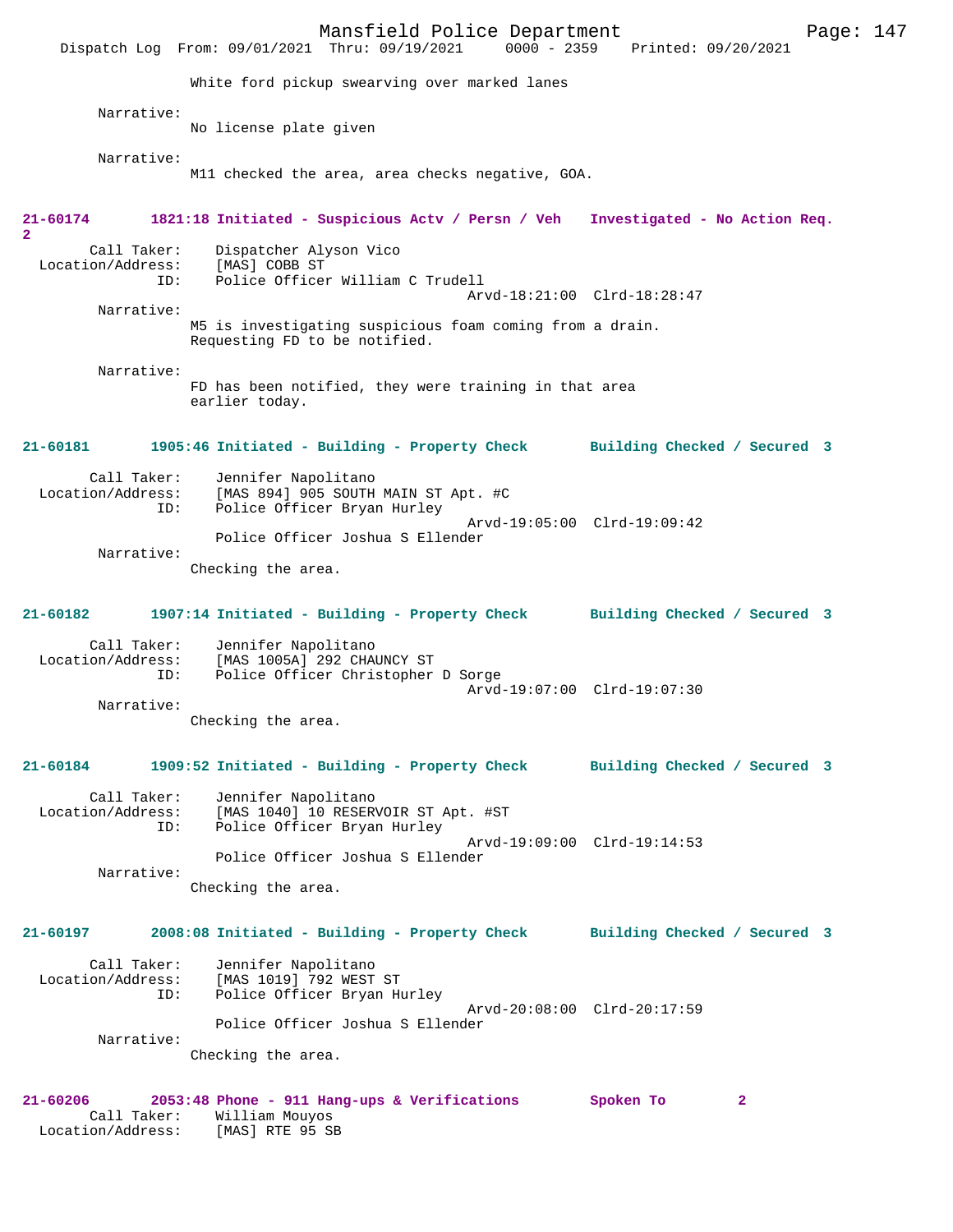Narrative:

Checking on a 911 hang up. Contact made?: yes Cellphone? (y/n): yes Uncertainty radius: 95 % 4 meters

called back caller traveling 95 sb states accidental with phone in cupholder and no emergency

### **21-60213 2143:53 Phone - 911 Hang-ups & Verifications Confirmed misdial/Accdntl Call 2**

 Call Taker: William Mouyos Location/Address: [MAS H6368] 13 WALDOR DR<br>ID: Police Officer David J Pe ID: Police Officer David J Pepicelli Disp-21:47:06 Arvd-21:50:26 Clrd-21:52:07 Narrative: Checking on a 911 hang up. Contact made?: no Cellphone? (y/n): yes Uncertainty radius: 65 @ 95%

Narrative:

no answer on callback

### **For Date: 09/17/2021 - Friday**

**21-60235 0052:58 Initiated - Building - Property Check Building Checked / Secured 3** Call Taker: TARA LAKO<br>Location/Address: [MAS 834] Location/Address: [MAS 834] 261 CHAUNCY ST ID: Police Officer Christopher D Sorge Arvd-00:52:00 Clrd-00:59:57

Narrative:

Narrative:

Checking the area.

# **21-60239 0115:24 Initiated - Motor Vehicle Stop Citation / Warning Issued 3**

| Call Taker:            | TARA LAKO                                                     |
|------------------------|---------------------------------------------------------------|
| Location/Address:      | [MAS] 464 SCHOOL ST @ 10 PLYMOUTH ST                          |
| ID:                    | Police Officer Christopher D Sorge                            |
|                        | Arvd-01:15:00 Clrd-01:20:06                                   |
| Vehicle:<br>Narrative: | WHI 2012 HOND ACCORD Req: PC MA 3RL137 VIN: 1HGCP2F64CA143551 |
|                        | Citation issued for speed                                     |

### **21-60241 0116:24 Initiated - Building - Property Check Building Checked / Secured 3**

| Call Taker:       | TARA LAKO                    |  |
|-------------------|------------------------------|--|
| Location/Address: | [MAS] 149 OAKLAND ST         |  |
| TD:               | Police Officer Derek M Stark |  |
|                   |                              |  |

Checking the area.

# **21-60249 0140:00 Initiated - Building - Property Check Building Checked / Secured 3**

| Call Taker:       | TARA LAKO                                                 |
|-------------------|-----------------------------------------------------------|
| Location/Address: | [MAS 2] 60 FORBES BLVD                                    |
| ID:               | Police Officer Christopher D Sorge                        |
|                   | Arvd-01:40:00 Clrd-01:53:33                               |
| Vehicle:          | BLK 2016 BMW 328 Reg: PC MA 1GYT15 VIN: WBA8E3C52GK503103 |
| Narrative:        |                                                           |
|                   | Checking the area.                                        |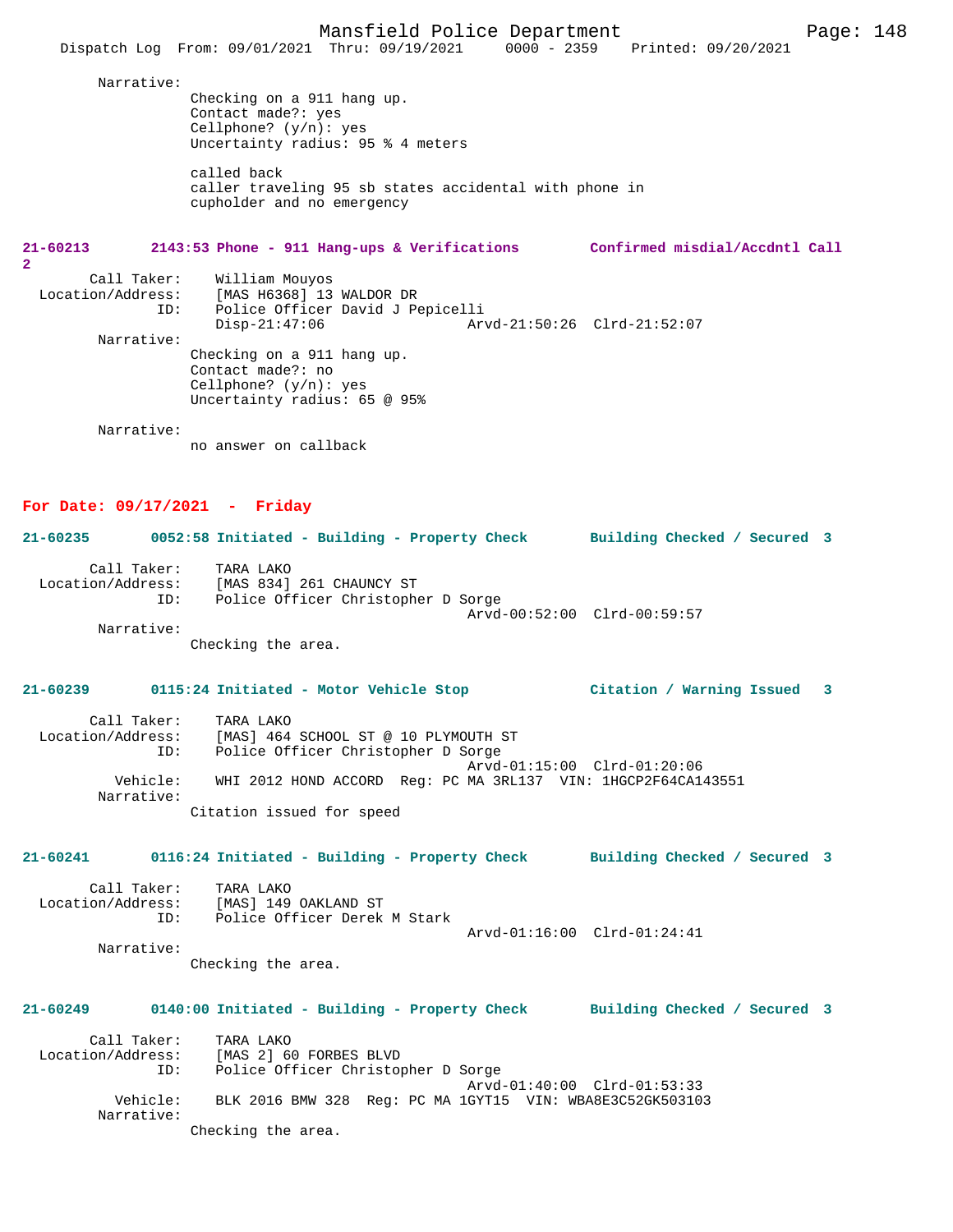Narrative: Ofc Sorge reports vehicle parked out front, unoccupied. Log item only. **21-60250 0140:54 Initiated - Building - Property Check Building Checked / Secured 3** Call Taker: TARA LAKO Location/Address: [MAS 1002] 250 EAST ST ID: Police Officer Derek M Stark Arvd-01:40:00 Clrd-01:55:16 Narrative: Checking the area. **21-60252 0152:20 Initiated - Building - Property Check Building Checked / Secured 3** Call Taker: TARA LAKO Location/Address: [MAS 1015] 30 CHAUNCY ST ID: Police Officer Mark O'Connor Arvd-01:52:00 Clrd-01:55:24 Narrative: Checking the area. **21-60253 0202:45 Initiated - Building - Property Check Building Checked / Secured 3** Call Taker: TARA LAKO Location/Address: [MAS 322] 31 HAMPSHIRE ST ID: Police Officer Christopher D Sorge Arvd-02:02:00 Clrd-02:06:00 Narrative: Checking the area. **21-60255 0204:14 Initiated - Building - Property Check Building Checked / Secured 3** Call Taker: TARA LAKO Location/Address: [MAS 281A] 1 CROCKER ST<br>ID: Police Officer Mark O'Co Police Officer Mark O'Connor Arvd-02:04:00 Clrd-02:17:46 Narrative: Checking the train station and lots. **21-60258 0217:55 Initiated - Building - Property Check Building Checked / Secured 3** Call Taker: TARA LAKO Location/Address: [MAS 834] 261 CHAUNCY ST ID: Police Officer Mark O'Connor Arvd-02:17:00 Clrd-02:18:00 Narrative: Checking the area. **21-60259 0218:15 Initiated - Building - Property Check Building Checked / Secured 3** Call Taker: TARA LAKO Location/Address: [MAS 219] 12 GILES PL ID: Police Officer Mark O'Connor Arvd-02:18:00 Clrd-02:27:10 Narrative: Checking the area. **21-60262 0227:29 Initiated - Building - Property Check Spoken To 3**  Call Taker: TARA LAKO<br>Vicinity of: [MAS 834] [MAS 834] 261 CHAUNCY ST ID: Police Officer Mark O'Connor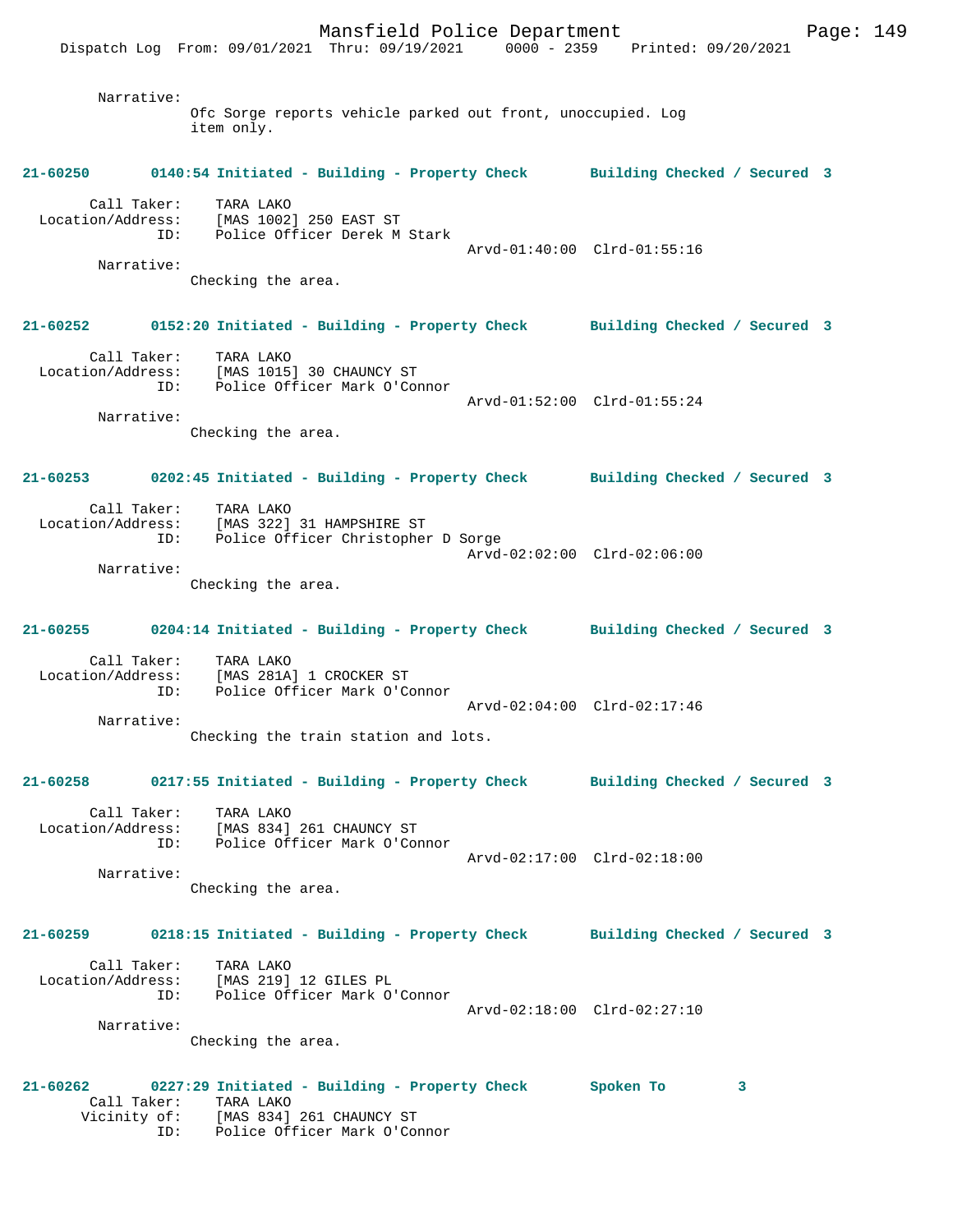Mansfield Police Department Form Page: 150 Dispatch Log From: 09/01/2021 Thru: 09/19/2021 0000 - 2359 Printed: 09/20/2021 Arvd-02:27:00 Clrd-02:41:56 ID: Police Officer Christopher D Sorge Disp-02:28:01 Arvd-02:28:04 Clrd-02:41:53 Vehicle: GRY 2005 INFI G35 Reg: PC MA 1FGR89 VIN: JNKCV51F25M306663 Narrative: Ofc O'Connor reports speaking with the RO of the vehicle who was observed walking into CVS. RO was advised of her license status ( / and will have a friend come and pick her up and take possession of the vehicle within the next 20 minutes. **21-60266 0246:28 Initiated - Building - Property Check Building Checked / Secured 3** Call Taker: TARA LAKO Location/Address: [MAS 418] 21 FRANCIS AVE ID: Police Officer Derek M Stark Arvd-02:46:00 Clrd-02:59:51 Narrative: Checking the area. **21-60270 0303:44 Initiated - Building - Property Check Building Checked / Secured 3** Call Taker: TARA LAKO Location/Address: [MAS 170] 255 HOPE ST ID: Police Officer Derek M Stark Arvd-03:03:00 Clrd-03:04:26 Narrative: Checking the area. **21-60271 0304:32 Initiated - Building - Property Check Building Checked / Secured 3** Call Taker: TARA LAKO Location/Address: [MAS 982] 111 HOPE ST ID: Police Officer Derek M Stark Arvd-03:04:00 Clrd-03:04:52 Narrative: Checking the area. **21-60272 0333:42 Initiated - Building - Property Check Building Checked / Secured 3** Call Taker: TARA LAKO Location/Address: [MAS 992] 660 EAST ST ID: Police Officer Derek M Stark Arvd-03:33:00 Clrd-03:40:25 Narrative: Checking the area. **21-60273 0335:09 Initiated - Building - Property Check Building Checked / Secured 3** Call Taker: TARA LAKO Location/Address: [MAS] NORTH MAIN ST ID: Police Officer Mark O'Connor Arvd-03:35:00 Clrd-03:44:24 Narrative: Checking the area. **21-60274 0342:33 Initiated - Building - Property Check Building Checked / Secured 3** Call Taker: TARA LAKO Location/Address: [MAS] 4 ERICK RD @ 15 BONNEY LN ID: Police Officer Derek M Stark Arvd-03:42:00 Clrd-03:55:46 Narrative: Checking the area.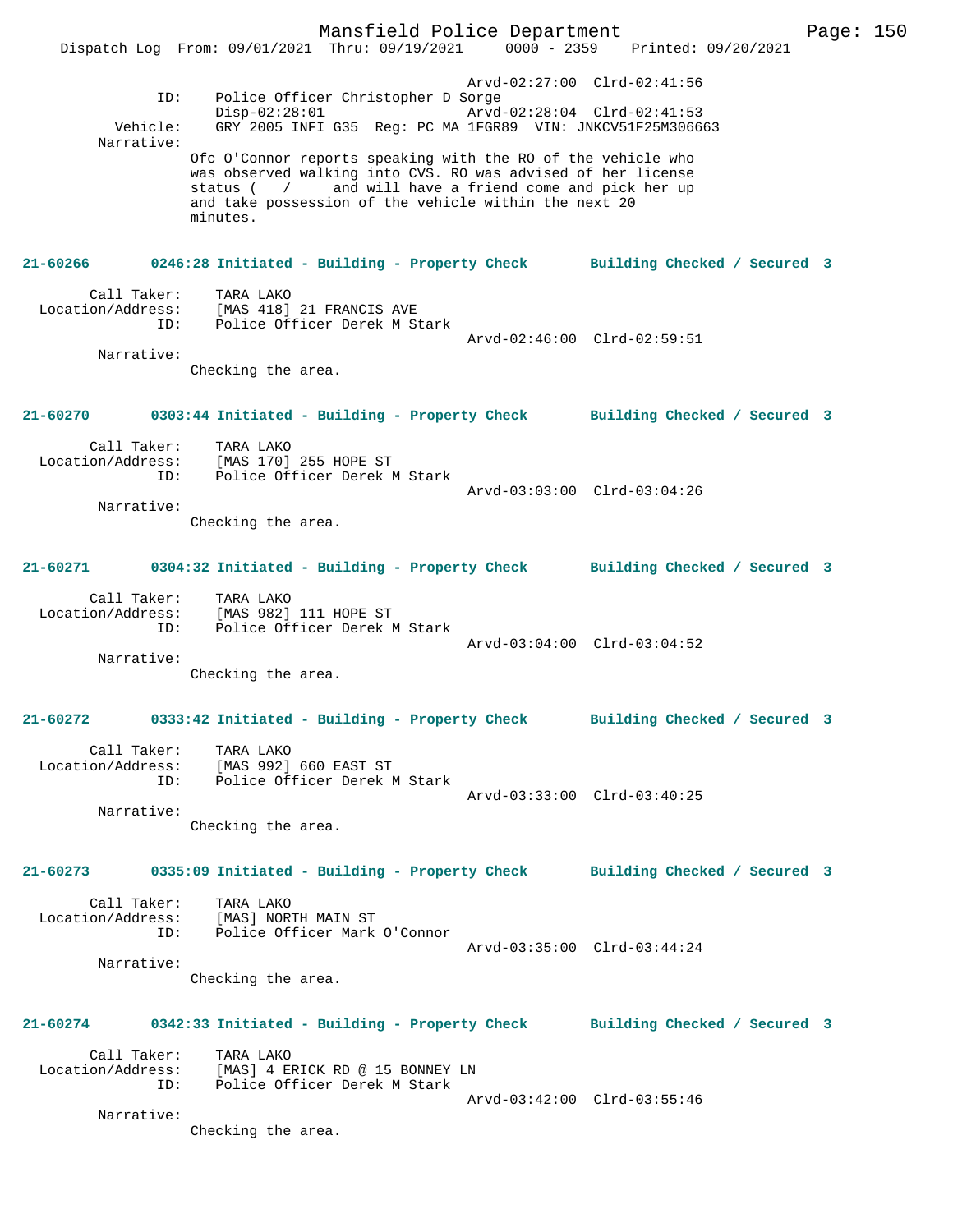Dispatch Log From: 09/01/2021 Thru: 09/19/2021 0000 - 2359 Printed: 09/20/2021

| Narrative:                              | Spoke to male party in front of 6 Erick Rd, male dressed in<br>black shirt and shorts with backpack stated he was just<br>using his phone. Did not want to state his name, said he<br>lived in the area. |                             |              |
|-----------------------------------------|----------------------------------------------------------------------------------------------------------------------------------------------------------------------------------------------------------|-----------------------------|--------------|
| 21-60275                                | 0344:33 Initiated - Building - Property Check Building Checked / Secured 3                                                                                                                               |                             |              |
| Call Taker:                             | TARA LAKO<br>Location/Address: [MAS 226E] 125 HIGH ST Apt. #1-4<br>ID: Police Officer Mark O'Connor                                                                                                      |                             |              |
| Narrative:                              | Checking the area.                                                                                                                                                                                       | Arvd-03:44:00 Clrd-03:50:31 |              |
|                                         |                                                                                                                                                                                                          |                             |              |
|                                         | 21-60276 0348:34 Phone - Assist Fire Department                                                                                                                                                          | Referred to Other Agency    | $\mathbf{2}$ |
| ID:                                     | Call Taker: Michael Mezhberg<br>Location/Address: [MAS 411] 60 FORBES BLVD<br>Police Officer Mark O'Connor<br>$Disp-03:51:12$                                                                            |                             |              |
| Narrative:                              |                                                                                                                                                                                                          |                             |              |
|                                         | Assisting the FD with a fire related incident. Nature:<br>trouble alarm.                                                                                                                                 |                             |              |
|                                         | 21-60283 0621:56 Initiated - Motor Vehicle Stop                                                                                                                                                          | Citation / Warning Issued 3 |              |
| ID:                                     | Call Taker: TARA LAKO<br>Location/Address: [MAS 1002] 250 EAST ST<br>Police Officer Derek M Stark                                                                                                        |                             |              |
| Narrative:                              | Vehicle: GRY 2008 TOYT CAMRY Reg: MA LV86329 VIN: 4T1BB46K58U053991                                                                                                                                      | Arvd-06:21:00 Clrd-06:28:27 |              |
|                                         | operator cited for speed in school zone                                                                                                                                                                  |                             |              |
|                                         |                                                                                                                                                                                                          | Citation / Warning Issued 3 |              |
| Call Taker:<br>Location/Address:<br>ID: | TARA LAKO<br>[MAS 1002] 250 EAST ST<br>Police Officer Derek M Stark                                                                                                                                      |                             |              |
| Vehicle:<br>Narrative:                  | WHI 2016 NISS ROGUE Reg: PC MA 627XX1 VIN: KNMAT2MV7GP709149                                                                                                                                             | Arvd-06:31:00 Clrd-06:36:47 |              |
|                                         | Citation issued for speed                                                                                                                                                                                |                             |              |
| 21-60306                                | 0722:11 Phone - Animal Complaints                                                                                                                                                                        | Unfounded/Unverifed         | 3            |
| Call Taker:<br>Location/Address:<br>ID: | Jarred Kohler<br>[MAS 982] 111 HOPE ST<br>Police Officer Mark O'Connor                                                                                                                                   |                             |              |
| ID:                                     | $Disp-07:24:33$<br>Police Officer Derek M Stark                                                                                                                                                          | Arvd-07:27:09 Clrd-07:35:13 |              |
| Narrative:                              | $Disp-07:27:52$                                                                                                                                                                                          | Arvd-07:27:53 Clrd-07:35:15 |              |
|                                         | Caller reporting a coyote in the park and is concerned for<br>the students walking through.                                                                                                              |                             |              |
| Narrative:                              | coyote was unable to be spotted, officers spoke with a<br>couple people walking dogs who did not see the coyote<br>either.                                                                               |                             |              |

**21-60314 0823:38 911 - Assist Fire Department Services Rendered 2**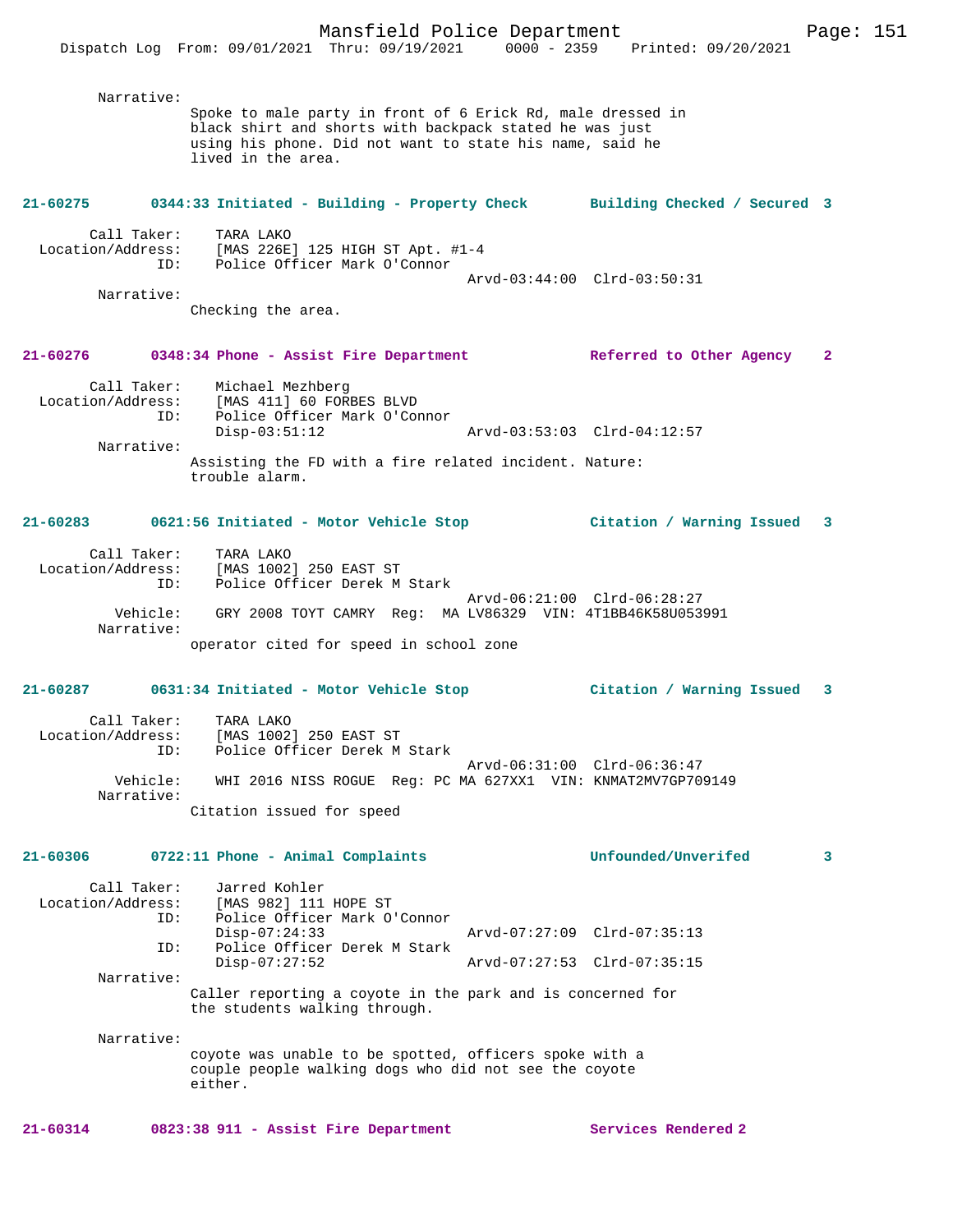Mansfield Police Department Franch Page: 152 Dispatch Log From: 09/01/2021 Thru: 09/19/2021 0000 - 2359 Printed: 09/20/2021 Call Taker: Ryan O'Rourke Location/Address: [MAS 891B] 75 FORBES BLVD ID: Police Officer Matthew A Souza Disp-08:25:24 Arvd-08:37:59 Clrd-08:38:03 Narrative: Assisting the FD with a fire related incident. Nature: Odor of gas in the building. **21-60322 0844:20 Initiated - Community Policing Services Rendered 3**  Call Taker: Ryan O'Rourke Location/Address: [MAS 421] 21 EAST ST<br>ID: Police Officer Beau Police Officer Beau J Palanza Arvd-08:44:00 Clrd-09:00:54 ID: Sergeant Brian P Thibault Disp-08:50:45 Arvd-08:50:47 Clrd-09:03:50 Narrative: out for community policing. **21-60326 0901:07 Initiated - Motor Vehicle Stop Citation / Warning Issued 3** Call Taker: Ryan O'Rourke Vicinity of: [MAS H1826] 62 HOPE ST @ 155 CHURCH ST ID: Police Officer Joshua S Ellender Arvd-09:01:00 Clrd-09:08:17 Vehicle: WHI 2021 SUBA ASCENT Reg: PC MA 3ADA77 VIN: 4S4WMAAD9M3466015 Narrative: mv stop for speed. Narrative: citation issued to the operator for speed. **21-60328 0924:09 Initiated - Motor Vehicle Stop Citation / Warning Issued 3** Call Taker: Ryan O'Rourke Vicinity of: [MAS H2915] 1360 WEST ST<br>ID: Police Officer Matthew A Police Officer Matthew A Souza Arvd-09:24:00 Clrd-09:30:24<br>Vehicle: GRY 2011 TOYT CAMRY Req: PC MA 6VC787 VIN: 4T1BF3EK1BU198 GRY 2011 TOYT CAMRY Reg: PC MA 6VC787 VIN: 4T1BF3EK1BU198369 Narrative: mv stop. **21-60333 0953 Initiated - Speed Trailer/Signs Deployed Services Rendered 3**  Call Taker: Animal Control Steven Simonds Location/Address: [MAS] SWETT ST @ WEST ST ESS: [INIT] SHELF TO STREVEN Simonds Arvd-09:54:12 Clrd-10:02:06 Narrative: removed sign from swett and added it to the 1100 block of west street **21-60341 1020:29 Phone - Assist Fire Department Services Rendered 2**  Call Taker: Ryan O'Rourke<br>Location/Address: [MAS 255] 377 ess: [MAS 255] 377 CHAUNCY ST<br>ID: Police Officer Matthew A ID: Police Officer Matthew A Souza Disp-10:23:07 Arvd-10:31:41 Clrd-10:31:43 Narrative: Assisting the FD with a fire related incident. Nature: Commercial Fire Alarm **21-60342 1023:21 Initiated - Motor Vehicle Stop Citation / Warning Issued 3** Call Taker: Ryan O'Rourke Vicinity of: [MAS 1002] 250 EAST ST ID: Police Officer Joshua S Ellender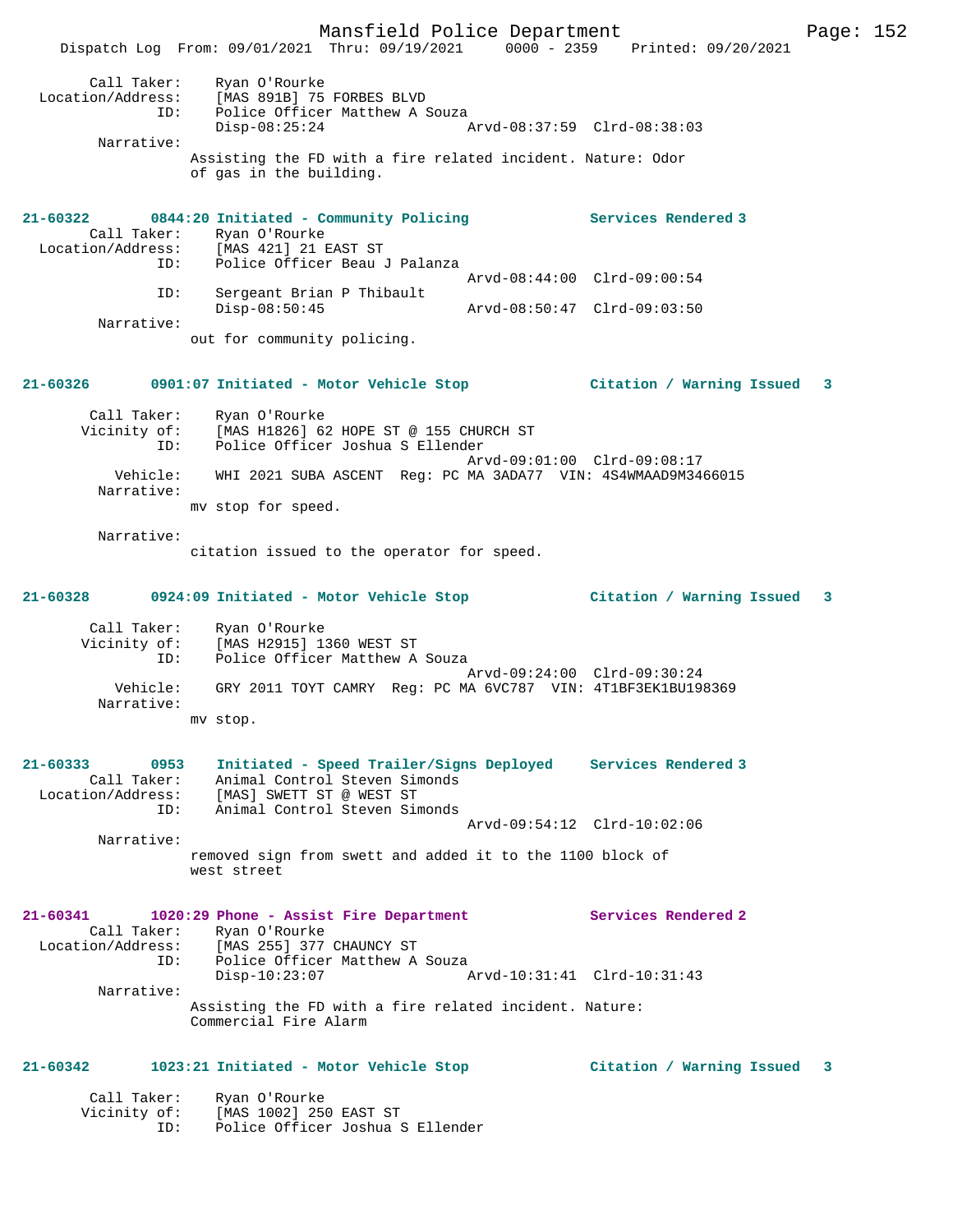Mansfield Police Department Page: 153 Dispatch Log From: 09/01/2021 Thru: 09/19/2021 Arvd-10:23:00 Clrd-10:31:18 Vehicle: GRY 2007 TOYT UT 4RUNNE Reg: PC MA 97PY71 VIN: JTEBU14R378088318 Narrative: mv stop. Narrative: citation issued to the operator. **21-60345 1038:43 Initiated - Parking Violations Services Rendered 3**  Call Taker: Ryan O'Rourke<br>Vicinity of: [MAS 262] 60 of: [MAS 262] 60 OAKLAND ST<br>ID: Police Officer David W] Police Officer David W Kinahan Arvd-10:38:00 Clrd-10:57:50 Vehicle: RED 2000 FORD F350 Reg: PC MA 112KW0 VIN: 1FTSX31F7YEB12205 Narrative: checking on a vehicle parking on the sidewalk. **21-60346 1040:13 Initiated - Building - Property Check Building Checked / Secured 3** Call Taker: Ryan O'Rourke Location/Address: [MAS 281A] 1 CROCKER ST ID: Police Officer Beau J Palanza Arvd-10:40:00 Clrd-10:43:02 Narrative: Checking the area. **21-60348 1042:16 Initiated - Motor Vehicle Stop Citation / Warning Issued 3** Call Taker: Ryan O'Rourke Vicinity of: [MAS 1002] 250 EAST ST<br>TD: Police Officer Joshua S Police Officer Joshua S Ellender Arvd-10:42:00 Clrd-10:49:50 Vehicle: GRY 2021 JEEP WRANGLER UNLIMITED Reg: PC MA 7GM282 VIN: 1C4HJXDG4MW692668 Narrative: mv stop. **21-60350 1051:44 Phone - Neighbor Dispute Investigated - Report Taken 3** Call Taker: Fournier Elin Location/Address: [MAS H934] 15 KERRY DR ID: Police Officer Joshua S Ellender Disp-10:55:18 Arvd-11:03:39 Clrd-11:53:15 Narrative: Caller reports her neighbors were walking their dog on her property. Callers son requested they stop and a verbal argument ensued. Narrative: Neighbors stated they would come back at 0200 and urinate and defecate in her yard Narrative: Caller reports they live on the corner of Cavan crossing and kerry drive in a duplex, does not have numerical or names Narrative: M3 spoke with both parties involved, see OF. Refer To Incident: 21MAS-1003-OF **21-60352 1108:36 Phone - Suspicious Actv / Persn / Veh Investigated - Report Taken 2** Call Taker: Fournier Elin<br>Location/Address: [MAS 255] 377 ess: [MAS 255] 377 CHAUNCY ST<br>ID: Police Officer Matthew A Police Officer Matthew A Souza Disp-11:11:17 Arvd-11:16:58 Clrd-11:29:43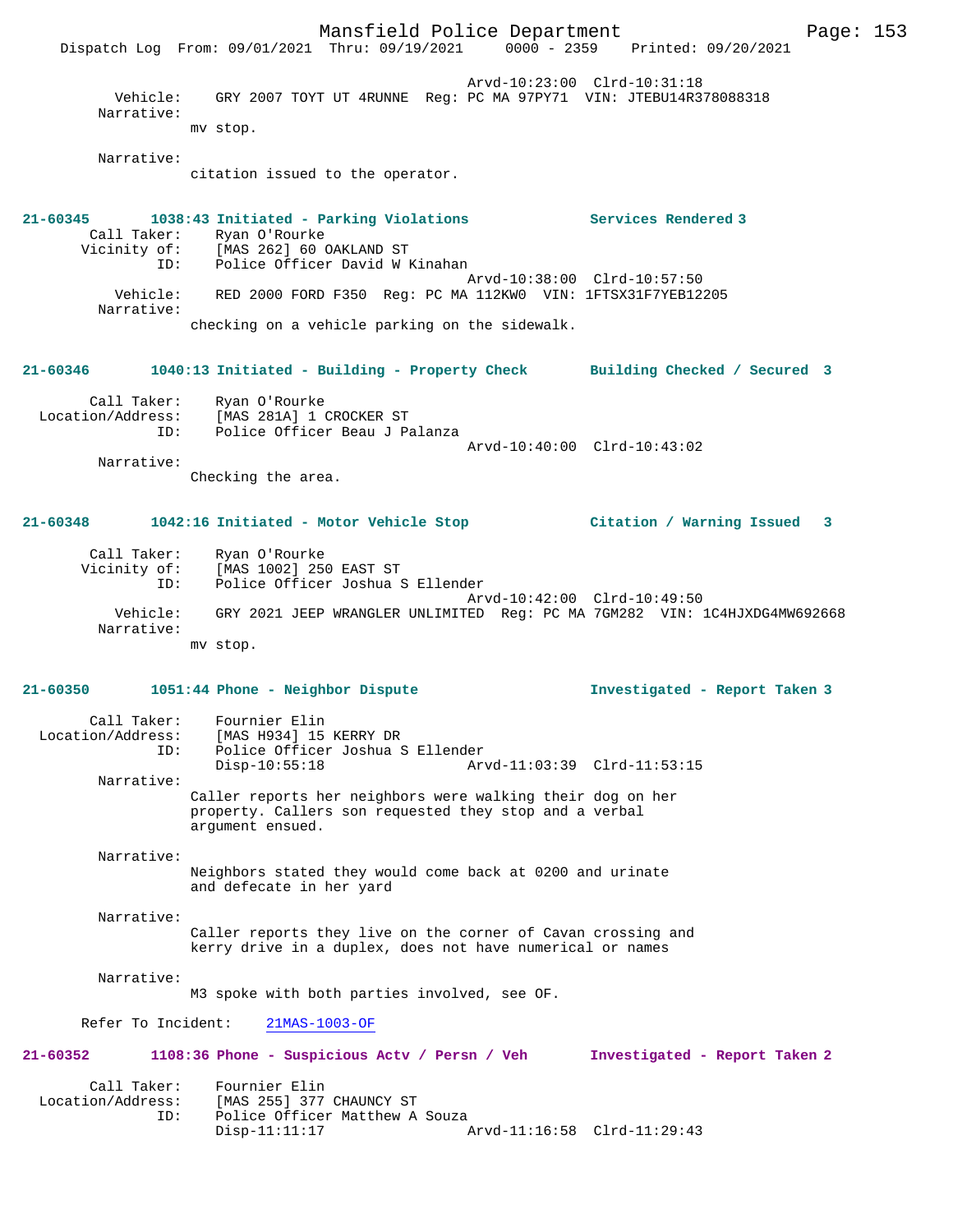Mansfield Police Department Page: 154 Dispatch Log From: 09/01/2021 Thru: 09/19/2021 Vehicle: GRY 2018 TOYT CAMRY Reg: PC MA 2HH314 VIN: JTNB11HK1J3032288 Narrative: Loss prevention reported they caught a woman on camera who walked in and pulled the fire alarm. Fire has already cleared the scene Narrative: prior to alarm heavy set white female blonde wearing gray sweatpants and black shirt entered and pulled fire alarm. suspected to be covering for someone. Narrative: see OF for further. Narrative: M9 reached out to Franklin, they will be checking for the vehicle. Refer To Incident: 21MAS-1002-OF Refer To Summons: 21MAS-371-AR Summons: COTTER, WENDY JUNE<br>Address: 13 MOUNT ST FRAN 13 MOUNT ST FRANKLIN, MA<br>58 Age: Charges: FIRE ALARM, FALSE **21-60351 1109:43 Initiated - Building - Property Check Building Checked / Secured 3** Call Taker: Ryan O'Rourke Location/Address: [MAS 840] 280 SCHOOL ST ID: Police Officer Matthew A Souza Arvd-11:09:00 Clrd-11:11:17 ID: Police Officer Matthew A Souza Disp-11:29:43 Clrd-11:37:28 Narrative: Checking the area. **21-60354 1114:18 Initiated - Parking Violations Spoken To 3**  Call Taker: Ryan O'Rourke<br>Vicinity of: [MAS] KNIGHT V Vicinity of: [MAS] KNIGHT WAY ID: Sergeant Brian P Thibault Arvd-11:14:00 Clrd-11:45:30 Vehicle: BLK 2013 JEEP WRANGL Reg: PC MA 436XE6 VIN: 1C4BJWDG1DL699448<br>Vehicle: BLK 2014 MERZ E Reg: PC MA 489HH4 VIN: WDDHF8JB3EB028621 Vehicle: BLK 2014 MERZ E Reg: PC MA 489HH4 VIN: WDDHF8JB3EB028621 Narrative: looking into a parking complaint. Narrative: M1 spoke with residents of 10 and 15 and they moved their vehicles. **21-60356 1116:48 911 - Motor Veh Acc - No Injury Investigated - Report Taken 1** Call Taker: Fournier Elin<br>Location/Address: [MAS] 170 SCH [MAS] 170 SCHOOL ST @ 100 RTE 140 NB ID: Police Officer Beau J Palanza Arvd-11:20:01 Clrd-11:56:25 ID: Police Officer David W Kinahan<br>Disp-11:17:40 Disp-11:17:40 Arvd-11:22:07 Clrd-11:56:23<br>Vehicle: GRY 2003 COROLLA Reg: RI DN538 VIN: JTDBR32E030020147 GRY 2003 COROLLA Reg: RI DN538 VIN: JTDBR32E030020147 Towed: For: Accident By: Central Street Garage To: Central Street Garage Vehicle: BRO 2015 KIA SOUL Reg: PC MA 3JSX81 VIN: KNDJN2A29F7234364 Towed: For: Accident By: Central Street Garage To: Central Street Garage Released To: 0BLATORE On: 09/19/2021 @ 1425 OBLATORE On: 09/19/2021 @ 1425 Narrative: Reported two car MVA at the intersection airbag deployment no injuries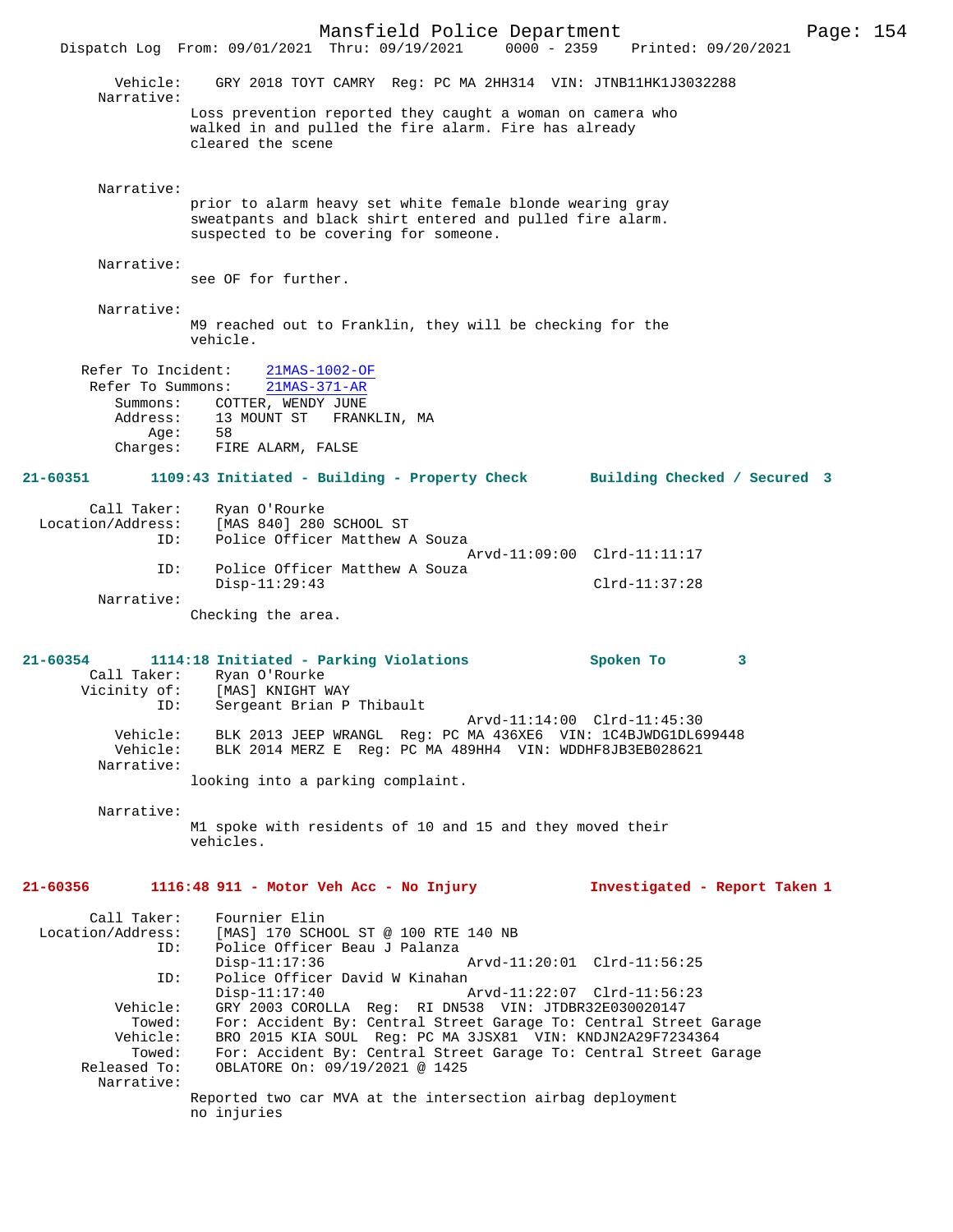Mansfield Police Department Form Page: 155 Dispatch Log From: 09/01/2021 Thru: 09/19/2021 0000 - 2359 Printed: 09/20/2021 Narrative: Tow for 2. Central St ntfd. Narrative: Central St has both vehicles. No injuries. M5 giving courtesy transport. Starting mileage 60648. 1157. Narrative: Ending mileage 60650 1204. Refer To Accident: 21MAS-266-AC **21-60358 1119 Initiated - Parking Violations Services Rendered 3**  Call Taker: Animal Control Steven Simonds Location/Address: [MAS] 43 NORTH MAIN ST @ 13 PARK ST ID: Animal Control Steven Simonds Arvd-11:21:00 Clrd-11:31:49 Narrative: checking area for parking violations **21-60364 1137:34 Initiated - Building - Property Check Building Checked / Secured 3** Call Taker: Ryan O'Rourke Location/Address: [MAS 907E] 390 WEST ST ID: Police Officer Matthew A Souza Arvd-11:37:00 Clrd-11:43:14 Narrative: Checking the area. **21-60375 1245:05 Phone - Suspicious Actv / Persn / Veh Spoken To 2**  Call Taker: Ryan O'Rourke<br>Location/Address: [MAS 231] 76 ( ess: [MAS 231] 76 COPELAND DR<br>TD: Police Officer Matthew A Police Officer Matthew A Souza<br>Disp-12:49:52 Disp-12:49:52 Arvd-12:53:57 Clrd-13:10:13 Vehicle: GRY 2008 TOYT PRIUS Reg: PC MA 1XAV91 VIN: JTDKB20U383377031 Vehicle: BLK 2008 TOYT PRIUS Reg: PC MA 2SXJ29 VIN: JTDKB20U187701540 Narrative: caller rpts vehicle parked in parking lot, vehicle has been there 4 times in the last week. Narrative: heavy language barrier, both parties stated they were resting. they will be trying to find a different place to rest. Narrative: both parties are delivery drivers for door dash. they have been advised to take breaks elsewhere. Narrative: Tellers were advised that if they are concerned and the parties return to call back MPD **21-60377 1308:38 Walk-In - Fraud or Identity Theft Investigated - Report Taken 1** Call Taker: Support Staff Matthew Todesco<br>Location/Address: [MAS 235A] 377 CHAUNCY ST ess: [MAS 235A] 377 CHAUNCY ST<br>TD: Police Officer Matthew AS Police Officer Matthew A Souza<br>Disp-13:10:13  $p$  Disp-13:10:13 Arvd-13:16:42 Clrd-14:45:11 Narrative: RP into report a case of fraud, Ofc Souza into speak with the RP. Refer To Incident: 21MAS-1004-OF **21-60383 1331:19 Initiated - Motor Vehicle Stop Citation / Warning Issued 3**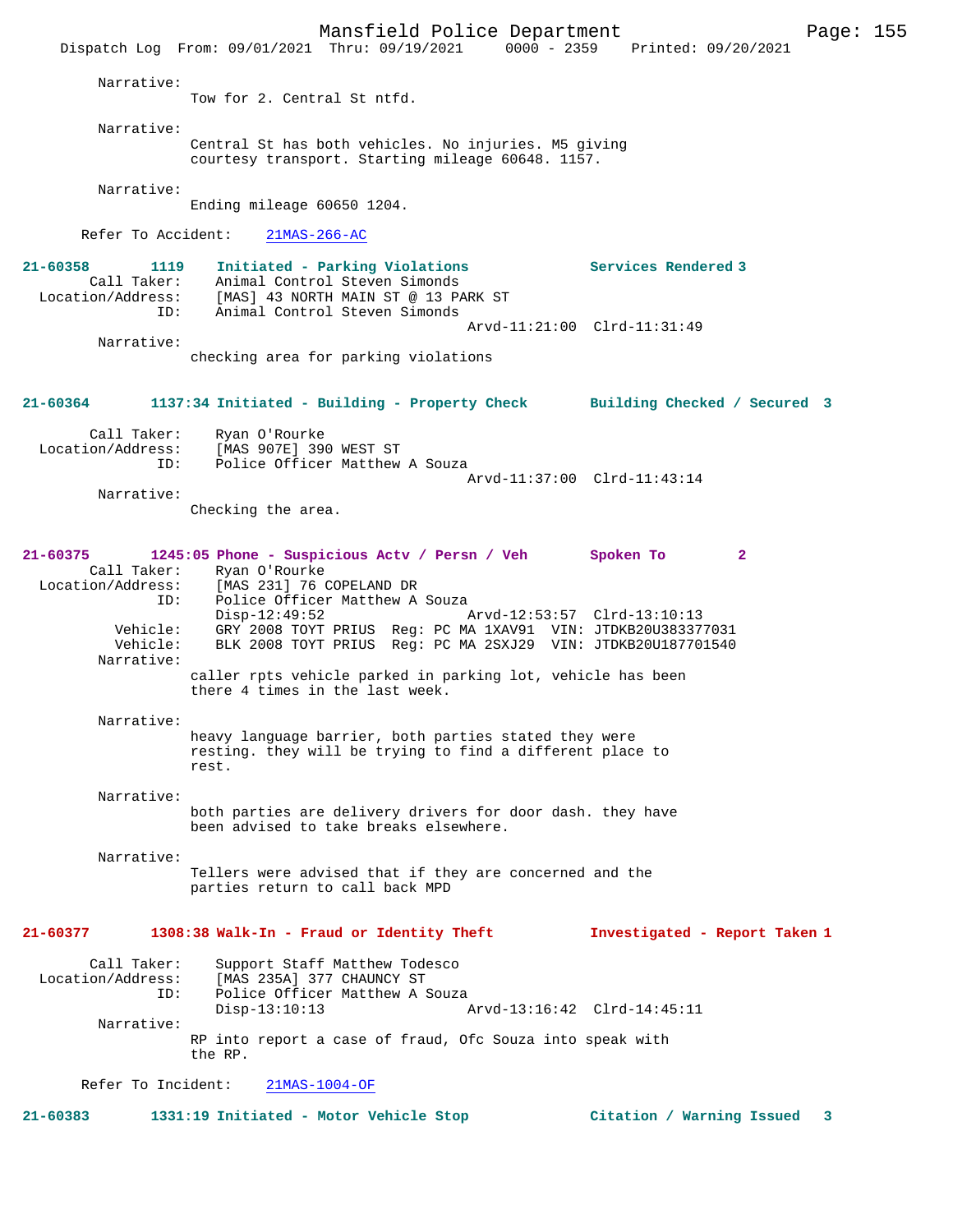Mansfield Police Department Page: 156 Dispatch Log From: 09/01/2021 Thru: 09/19/2021 0000 - 2359 Printed: 09/20/2021 Call Taker: Michael Chisholm Location/Address: [MAS] 137 CHAUNCY ST ID: Police Officer Beau J Palanza Arvd-13:31:00 Clrd-13:45:41 Vehicle: WHI 2021 ASCENT Reg: RI TQ190 VIN: 4S4WMACD9M3440222 Narrative: mvst Narrative: operator attempting to renew roadside. Narrative: citation issued to operator for hands free violation and expired reg. **21-60387 1357:17 Initiated - Motor Vehicle Stop Citation / Warning Issued 3** Call Taker: Ryan O'Rourke Location/Address: [MAS 834] 261 CHAUNCY ST<br>ID: Police Officer Beau J Pa Police Officer Beau J Palanza Arvd-13:57:00 Clrd-14:03:54 Vehicle: BLK 2020 CHEV SILVERADO Reg: PC MA 3APB27 VIN: 3GCPYEEK0LG355510 Narrative: mv stop. Narrative: citation issued to the operator for failure to stop. **21-60393 1424:11 Initiated - Motor Vehicle Stop Citation / Warning Issued 3** Call Taker: Ryan O'Rourke Vicinity of: [MAS H2438] 186 SPRING ST ID: Police Officer Beau J Palanza Arvd-14:24:00 Clrd-14:30:22 Vehicle: GRY 2008 DODG AVENGE Reg: PC MA 9YT374 VIN: 1B3LC56KX8N160235 Narrative: mv stop. **21-60410 1636:35 Phone - 911 Hang-ups & Verifications Unfounded/Unverifed 2** Call Taker: Michael Chisholm Location/Address: [MAS H501] 10 JUSTIN DR<br>ID: Police Officer David J F ID: Police Officer David J Pepicelli Arvd-16:51:07 Clrd-16:56:12 Narrative: Checking on a 911 hang up. No answer on callback, no noise in background Contact made?: No Cellphone? (y/n): Yes Uncertainty radius: 54 Meters Narrative: Rapid SOS showing 19 Justin Drive Narrative: M11 spoke to party at 10 Justin and stated no calls were made from the household. M11 clear **21-60413 1641:55 Initiated - Follow up Investigation Investigated - Report Taken 3** Call Taker: Fournier Elin<br>Location/Address: [MAS H3269] 1 ess: [MAS H3269] 11 NEWTON ST<br>ID: Police Officer Bryan Hur Police Officer Bryan Hurley Arvd-16:41:00 Clrd-17:12:17 Police Officer Joshua S Ellender Narrative: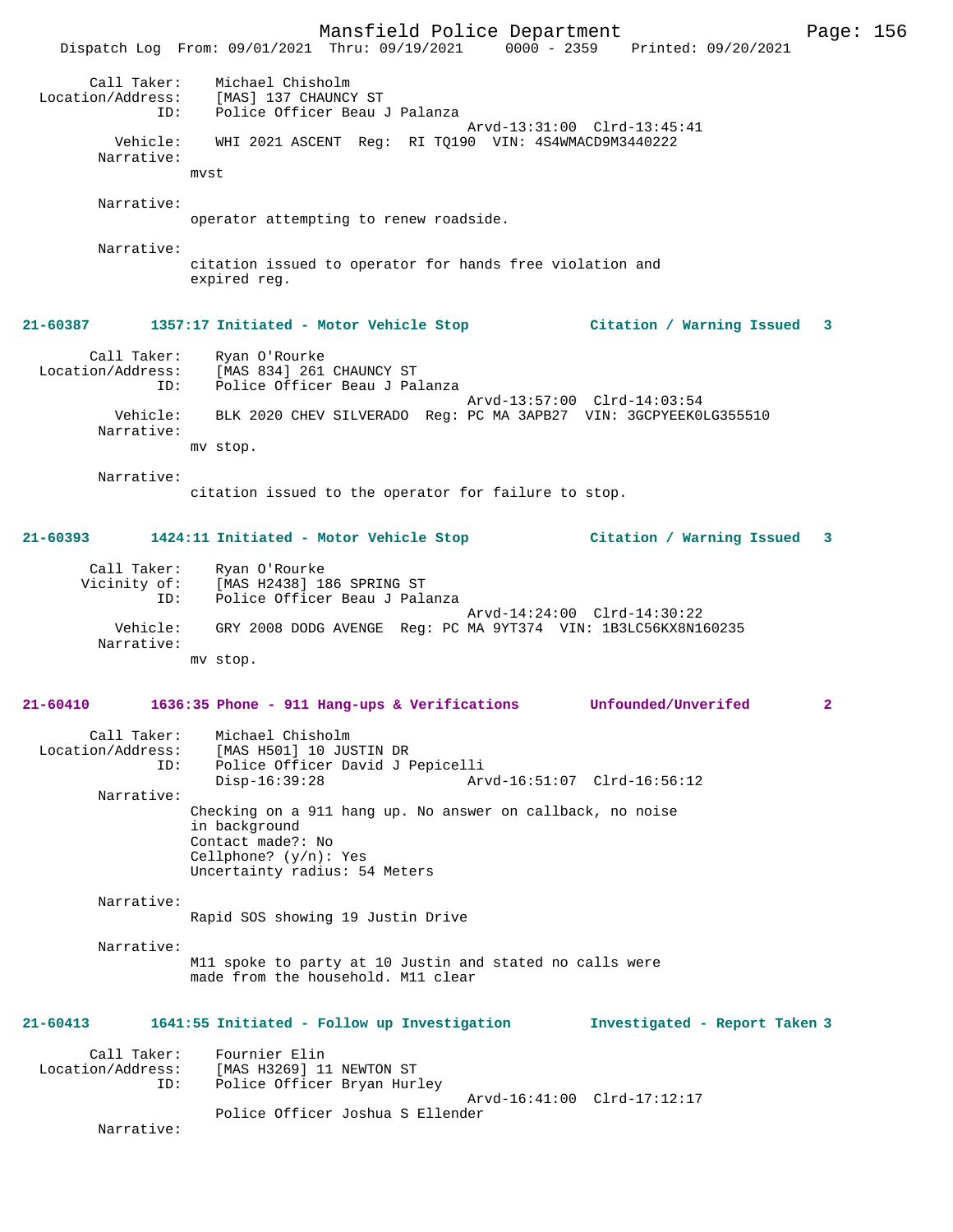Mansfield Police Department Page: 157 Dispatch Log From: 09/01/2021 Thru: 09/19/2021 Conducting a follow up in the area to a previously reported incident. Refer To Incident: 21MAS-1005-OF **21-60421 1703:56 Initiated - Motor Vehicle Stop Citation / Warning Issued 3** Call Taker: Fournier Elin<br>Location/Address: [MAS] DONOVAN Location/Address: [MAS] DONOVAN LN ID: Police Officer David J Pepicelli Arvd-17:03:00 Clrd-17:17:51 Vehicle: GRY 2018 HOND CIVIC Reg: PC MA 933WN8 VIN: SHHFK7H51JU405167 Narrative: Out with MVST Narrative: Citation issued to the RO for speed **21-60428 1713:05 Initiated - Follow up Investigation Investigated - Report Taken 3** Call Taker: Fournier Elin<br>Location/Address: [MAS 422] 15 1 [MAS 422] 15 PARK ST ID: Police Officer Bryan Hurley Arvd-17:13:00 Clrd-18:19:18 Police Officer Joshua S Ellender<br>Vehicle: BLU 2005 HOND CIVIC Reg: PC MA Vehicle: BLU 2005 HOND CIVIC Reg: PC MA 9232SM VIN: 2HGES16525H612858 Vehicle: WHI 2014 HOND ACCORD Reg: PC MA 9YC945 VIN: 1HGCR2F39EA173681 Narrative: Conducting a follow up in the area to a previously reported incident. Narrative: 2 attached vehicles were possibly involved in an mva in the parking lot Narrative: Operator cited for leaving the scene of property damage. Will also receive a criminal app. Refer To Summons: 21MAS-363-AR Summons: TAFF, KAREN E Address: 15 PARK ST Apt. #201 MANSFIELD, MA<br>Ade: 81 Age:<br>:Charges LEAVE SCENE OF PROPERTY DAMAGE **21-60434 1729:18 Phone - Motor Veh Acc - No Injury Investigated - No Report 1** Call Taker: Jarred Kohler Location/Address: [MAS 231] 76 COPELAND DR ID: Police Officer Danielle C Titus<br>Disp-17:31:08 A Disp-17:31:08 Arvd-17:35:55 Clrd-17:47:12 Vehicle: GRY 2005 HOND VA ODYSSE Reg: PC MA 9AW851 VIN: 5FNRL38415B407731 Vehicle: WHI 2018 AUDI UT Q7 Reg: PAS MA J3Z VIN: WA1LHAF77JD035123 Narrative: 2 car mva, no injuries. Narrative: Minor mva, papers exchanged **21-60436 1730:13 Walk-In - Fraud or Identity Theft Investigated - Report Taken 1** Call Taker: Support Staff Heather A Sullivan<br>Location/Address: [MAS H1021] 56 SOUTHPARK LN ess: [MAS H1021] 56 SOUTHPARK LN<br>ID: Police Officer David J Pepio ID: Police Officer David J Pepicelli Disp-17:34:31 Arvd-17:48:48 Clrd-18:15:05 Narrative: walk in reporting there was an unemployment claim filed in their name from Ohio.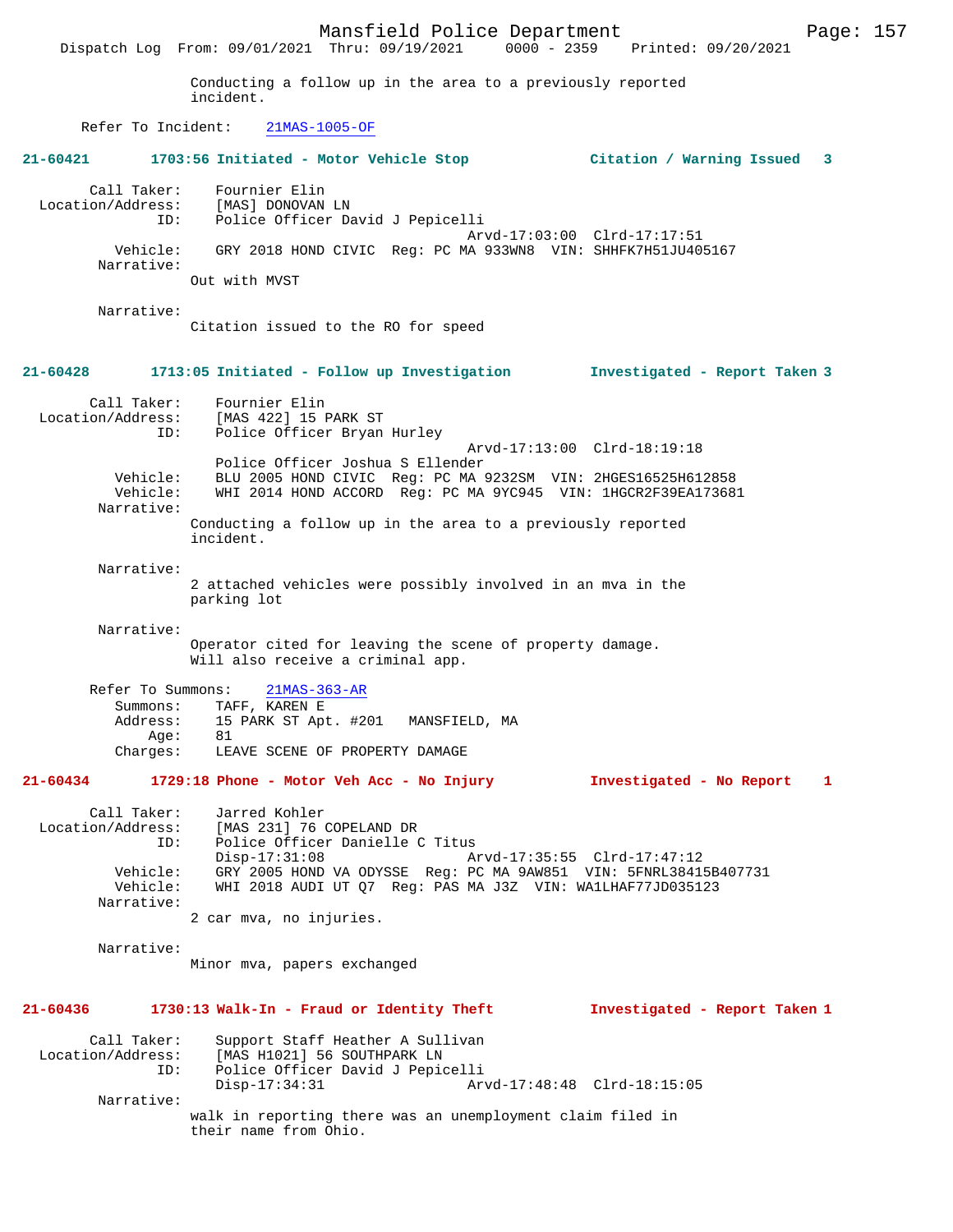Refer To Incident: 21MAS-1006-OF **21-60437 1736:16 Initiated - Motor Vehicle Stop Citation / Warning Issued 3** Call Taker: Fournier Elin Vicinity of: [MAS H1517] 515 MAPLE ST ID: Police Officer Beau J Palanza Arvd-17:36:00 Clrd-17:43:21 Vehicle: BLU 2012 HOND CIVIC Reg: PC MA 1FEC18 VIN: 19XFB2F50CE044398 Narrative: Out with MVST Narrative: Citation issued to the RO for speed **21-60443 1800:09 Initiated - Building - Property Check Building Checked / Secured 3** Call Taker: Ryan O'Rourke Location/Address: [MAS 1002] 250 EAST ST ID: Police Officer Beau J Palanza Arvd-18:00:00 Clrd-18:08:27 Narrative: Checking the area. **21-60451 1854:18 Initiated - Motor Vehicle Stop Citation / Warning Issued 3** Call Taker: <br> NICHOLAS GOYETTE Location/Address: [MAS] 1350 EAST  $[MAS]$  1350 EAST ST @ 20 NORTH ST ID: Police Officer Beau J Palanza Arvd-18:54:00 Clrd-18:59:33 Vehicle: GRY 2009 BMW 535 Reg: PC MA 3HL582 VIN: WBANV93539C134352 **21-60459 1937:25 Phone - Assist Citizen - P S A Services Rendered 3**  Call Taker: NICHOLAS GOYETTE Location/Address: [MAS H487] 6 KNIGHT WAY ID: Police Officer Bryan Hurley<br>Disp-19:37:38 Disp-19:37:38 Arvd-19:45:38 Clrd-19:49:50 Police Officer Joshua S Ellender Narrative: dropping off a sign Narrative: Signs were dropped off. **21-60468 1956:53 Initiated - Building - Property Check Building Checked / Secured 3** Call Taker: Ryan O'Rourke Location/Address: [MAS 820C] 31 PLYMOUTH ST ID: Detective Christopher P Walsh Arvd-19:56:00 Clrd-20:04:01 Narrative: Checking the area. **21-60469 1957:45 Initiated - Building - Property Check Building Checked / Secured 3** Call Taker: NICHOLAS GOYETTE Location/Address: [MAS 417] 9 FRANCIS AVE ID: Police Officer Beau J Palanza Arvd-19:57:00 Clrd-20:02:46 Narrative: Checking the area. **21-60483 2132:48 Initiated - Building - Property Check Building Checked / Secured 3**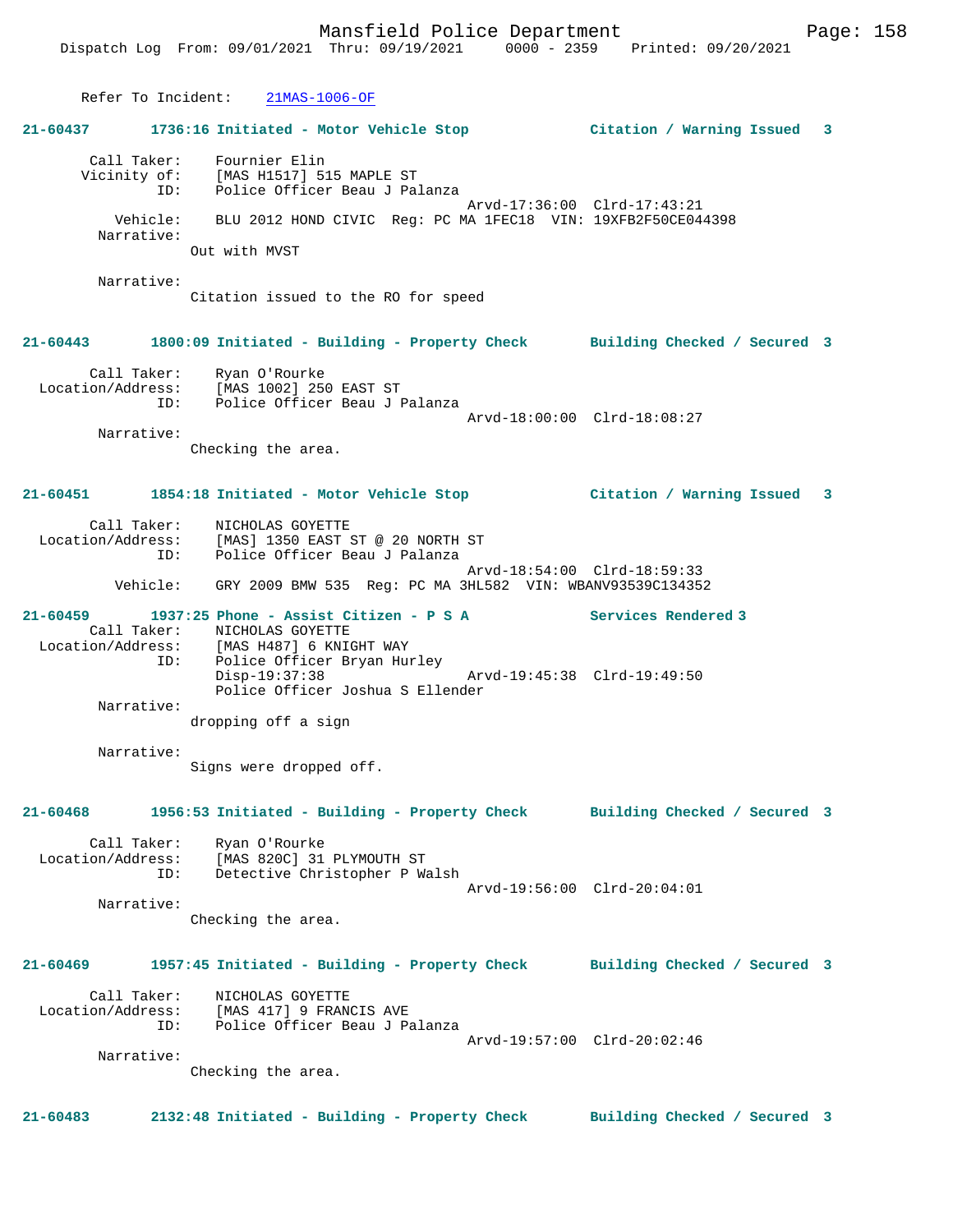Mansfield Police Department Fage: 159 Dispatch Log From: 09/01/2021 Thru: 09/19/2021 0000 - 2359 Printed: 09/20/2021 Call Taker: NICHOLAS GOYETTE Location/Address: [MAS 322] 31 HAMPSHIRE ST ID: Police Officer David J Pepicelli Arvd-21:32:00 Clrd-21:48:36 Narrative: Checking the area. **21-60484 2135:28 Phone - Trespassing / Unwanted Person Services Rendered 1**  Call Taker: Michael Chisholm<br>Location/Address: [MAS 262] 60 OAKI ess: [MAS 262] 60 OAKLAND ST<br>ID: Police Officer Bryan Hum Police Officer Bryan Hurley<br>Disp-21:37:41 Disp-21:37:41 Arvd-21:40:27 Clrd-22:07:07 Police Officer Joshua S Ellender ID: Police Officer Danielle C Titus Disp-21:37:43 Arvd-21:40:26 Clrd-21:58:08 Vehicle: GRY 2017 SUBA WRX Reg: PC MA 8AE357 VIN: JF1VA2M68H9819347 Narrative: Narrative: **21-60487 2158:10 Initiated - Building - Property Check Building Checked / Secured 3** Call Taker: NICHOLAS GOYETTE Location/Address: [MAS 281A] 1 CROCKER ST ID: Police Officer Danielle C Titus Arvd-21:58:00 Clrd-22:06:59 Narrative: Checking the area. **21-60488 2210:09 911 - Well Being Check Services Rendered 3**  Call Taker: Nicole Boyer Vicinity of: [MAS H2461] 17 SUMMIT AVE Apt. #2<br>ID: Police Officer Bryan Hurley Police Officer Bryan Hurley<br>Disp-22:12:06 Disp-22:12:06 Arvd-22:23:19 Clrd-22:23:19 Police Officer Joshua S Ellender Narrative: CP is stating she hasn't heard from the childrens father or anyone and wants to know when the soccer practice is. Their phones seem to be off at this time. Narrative: Narrative:

Narrative:

Ofc. Ellender spoke to caller who was angry that she was being ignored and has no concern for safety or well being. She was advised.

**21-60489 2213:45 Initiated - Building - Property Check Building Checked / Secured 3**

 Call Taker: NICHOLAS GOYETTE Location/Address: [MAS 820C] 31 PLYMOUTH ST Detective Christopher P Walsh Arvd-22:13:00 Clrd-22:21:54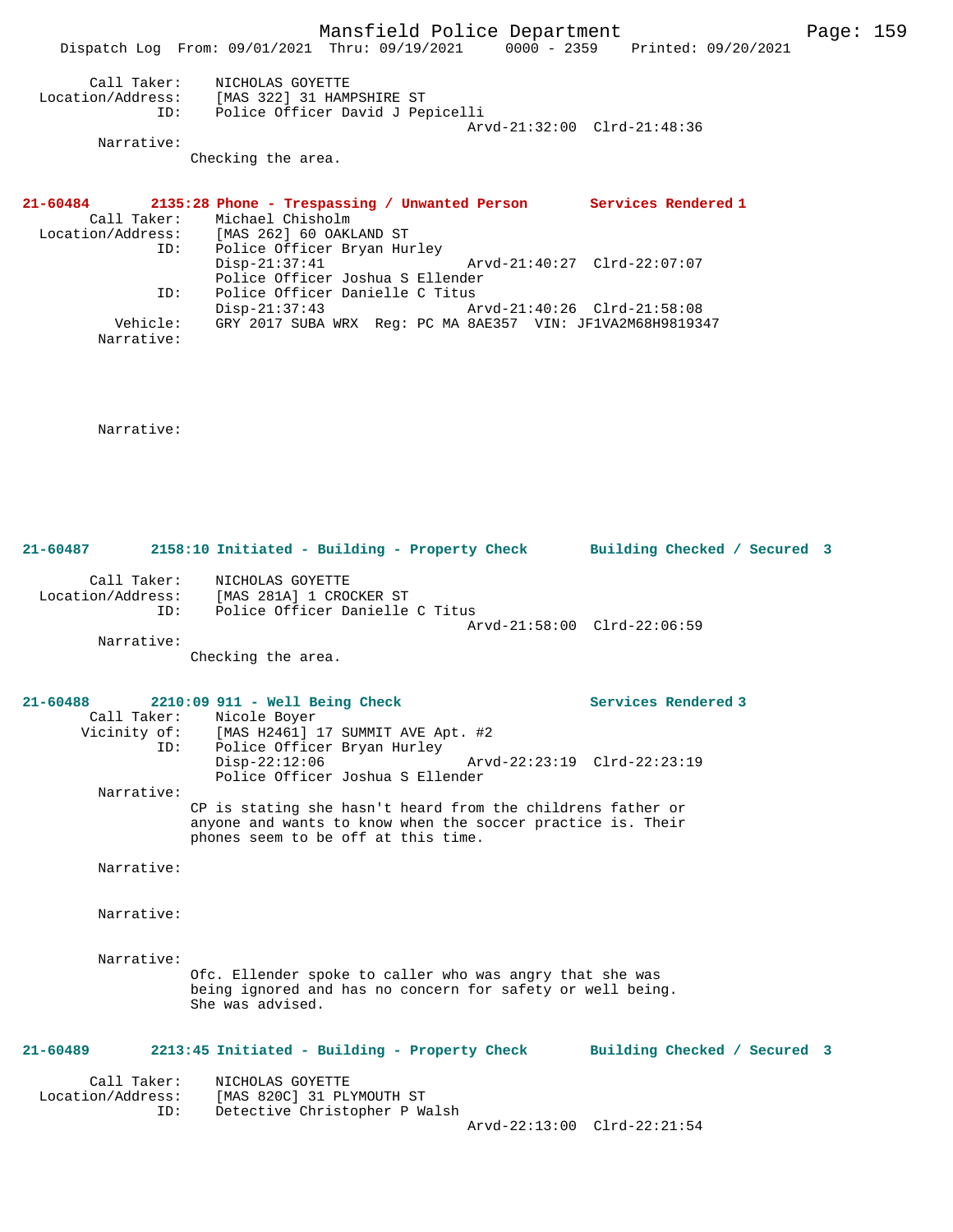Narrative:

Checking the area.

| 21-60490                      | 2229:40 Initiated - Building - Property Check Building Checked / Secured 3                                                                                                         |                                                            |              |
|-------------------------------|------------------------------------------------------------------------------------------------------------------------------------------------------------------------------------|------------------------------------------------------------|--------------|
|                               | Call Taker: NICHOLAS GOYETTE<br>Location/Address: [MAS 907E] 390 WEST ST<br>ID: Police Officer David J Pepicelli                                                                   | Arvd-22:29:00 Clrd-22:39:41                                |              |
| Narrative:                    | Checking the area.                                                                                                                                                                 |                                                            |              |
| 21-60495                      | 2242:54 Initiated - Suspicious Actv / Persn / Veh Spoken To<br>Call Taker: NICHOLAS GOYETTE<br>Location/Address: [MAS 280] 440 FORBES BLVD<br>ID: Police Officer David J Pepicelli |                                                            | $\mathbf{2}$ |
| Narrative:                    | Checking on a mv                                                                                                                                                                   | Arvd-22:42:00 Clrd-22:43:40                                |              |
| Narrative:                    | Checks ok                                                                                                                                                                          |                                                            |              |
| $21 - 60500$                  | 2301:59 Phone - Erratic Oper MV / Road Rage<br>Call Taker: Emily Archer<br>Location/Address: [MAS] 287 CHAUNCY ST<br>ID: Police Officer David J Pepicelli                          | Spoken To                                                  | 3            |
| ID:                           | $Disp-23:03:02$<br>Police Officer Bryan Hurley<br>$Disp-23:03:49$                                                                                                                  | Arvd-23:07:18 Clrd-23:23:40<br>Arvd-23:07:27 Clrd-23:30:26 |              |
| ID:<br>Vehicle:<br>Narrative: | Police Officer Joshua S Ellender<br>Police Officer Beau J Palanza<br>$Disp-23:06:25$<br>BLK 2021 JEEP GRAND CHEROK Reg: PC MA 2FGK53 VIN: 1C4RJFBG7MC618678                        | Arvd-23:06:27 Clrd-23:23:53                                |              |
|                               | Caller reporting erratic operation, vehicle is crossing<br>yellow lines, wrong blinkers on.                                                                                        |                                                            |              |
| Narrative:                    | Caller reporting they are passing D' angelos, it is a black<br>Black Jeep.                                                                                                         |                                                            |              |
| Narrative:                    | Passing Mobil.                                                                                                                                                                     |                                                            |              |
| Narrative:                    | Older male operator. Caller thinks the operator looks out of<br>it.                                                                                                                |                                                            |              |
| Narrative:                    | Right on to Chilson Ave.                                                                                                                                                           |                                                            |              |
| Narrative:                    | M3 requesting GBC. MV has drivers side damage, appears to<br>have been involved in a hit and run. Possibly enroute from<br>Norwood to Mansfield.                                   |                                                            |              |
|                               | BAPERN and GBC put out.                                                                                                                                                            |                                                            |              |
| Narrative:                    | RO advised, damage appears fresh. RO states they are unaware<br>of damage and does not believe he hit anything.                                                                    |                                                            |              |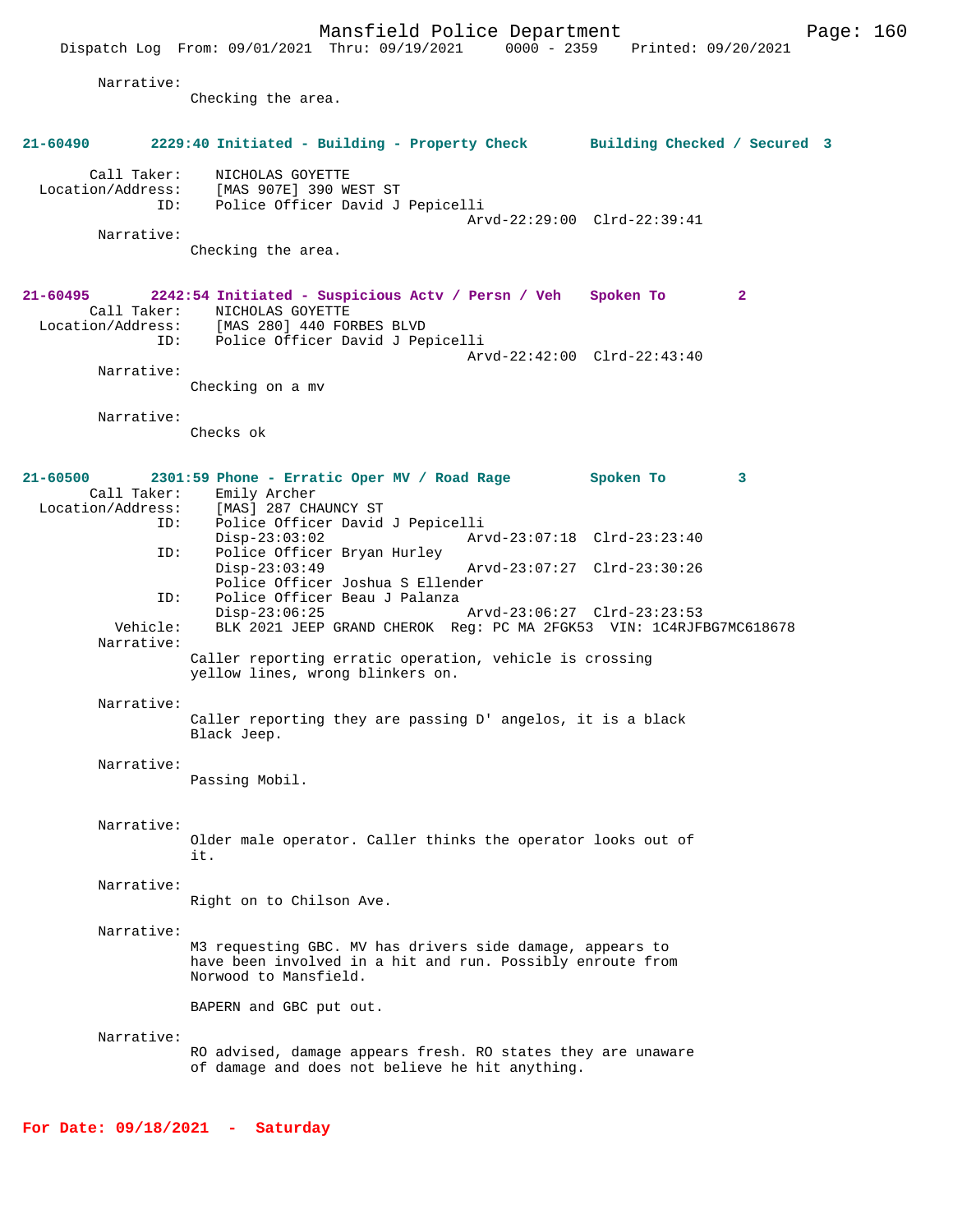Mansfield Police Department Page: 161

Dispatch Log From: 09/01/2021 Thru: 09/19/2021 0000 - 2359 Printed: 09/20/2021

**21-60527 0101:53 Initiated - Building - Property Check Building Checked / Secured 3** Call Taker: NICHOLAS GOYETTE Location/Address: [MAS 834] 261 CHAUNCY ST ID: Police Officer Christopher D Sorge Arvd-01:01:00 Clrd-01:06:40 Narrative: Checking the area. **21-60528 0110:39 Initiated - Building - Property Check Building Checked / Secured 3** Call Taker: NICHOLAS GOYETTE Location/Address: [MAS] NORTH MAIN ST<br>ID: Police Officer Chris Police Officer Christopher D Sorge Arvd-01:10:00 Clrd-01:13:55 Narrative: Checking the area. **21-60529 0112:59 Phone - Suspicious Actv / Persn / Veh Spoken To 2**  Call Taker: Emily Archer Location/Address: [MAS 312] 130 FORBES BLVD ID: Police Officer Danielle C Titus Disp-01:13:53 Arvd-01:26:40 Clrd-01:29:52<br>ID: Police Officer Christopher D Sorge Police Officer Christopher D Sorge<br>Disp-01:14:01 Arvd Arvd-01:16:01 Clrd-01:29:53 Vehicle: RED 2021 WRX Reg: RI 1EB271 VIN: JF1VA1C61M9811404 Narrative: Caller reporting intoxicated male near his red car. Narrative: Caller reporting male is Asian and is wearing a black tee shirt. Narrative: M11 reports party was sleeping in his car, just started working here and is going in for the night, misunderstanding. **21-60531 0131:31 Initiated - Building - Property Check Building Checked / Secured 3** Call Taker: NICHOLAS GOYETTE Location/Address: [MAS 417] 9 FRANCIS AVE ID: Police Officer Mark O'Connor Arvd-01:31:00 Clrd-01:41:43 Narrative: Checking the area. **21-60532 0131:51 Initiated - Building - Property Check Building Checked / Secured 3** Call Taker: NICHOLAS GOYETTE Location/Address: [MAS 411] 60 FORBES BLVD ID: Police Officer Danielle C Titus Arvd-01:31:00 Clrd-01:35:25 Narrative: Checking the area. **21-60534 0141:12 Initiated - Building - Property Check Building Checked / Secured 3** Call Taker: NICHOLAS GOYETTE<br>Location/Address: [MAS 1015] 30 CH. [MAS 1015] 30 CHAUNCY ST ID: Police Officer Christopher D Sorge Arvd-01:41:00 Clrd-01:46:42 Narrative: Checking the area.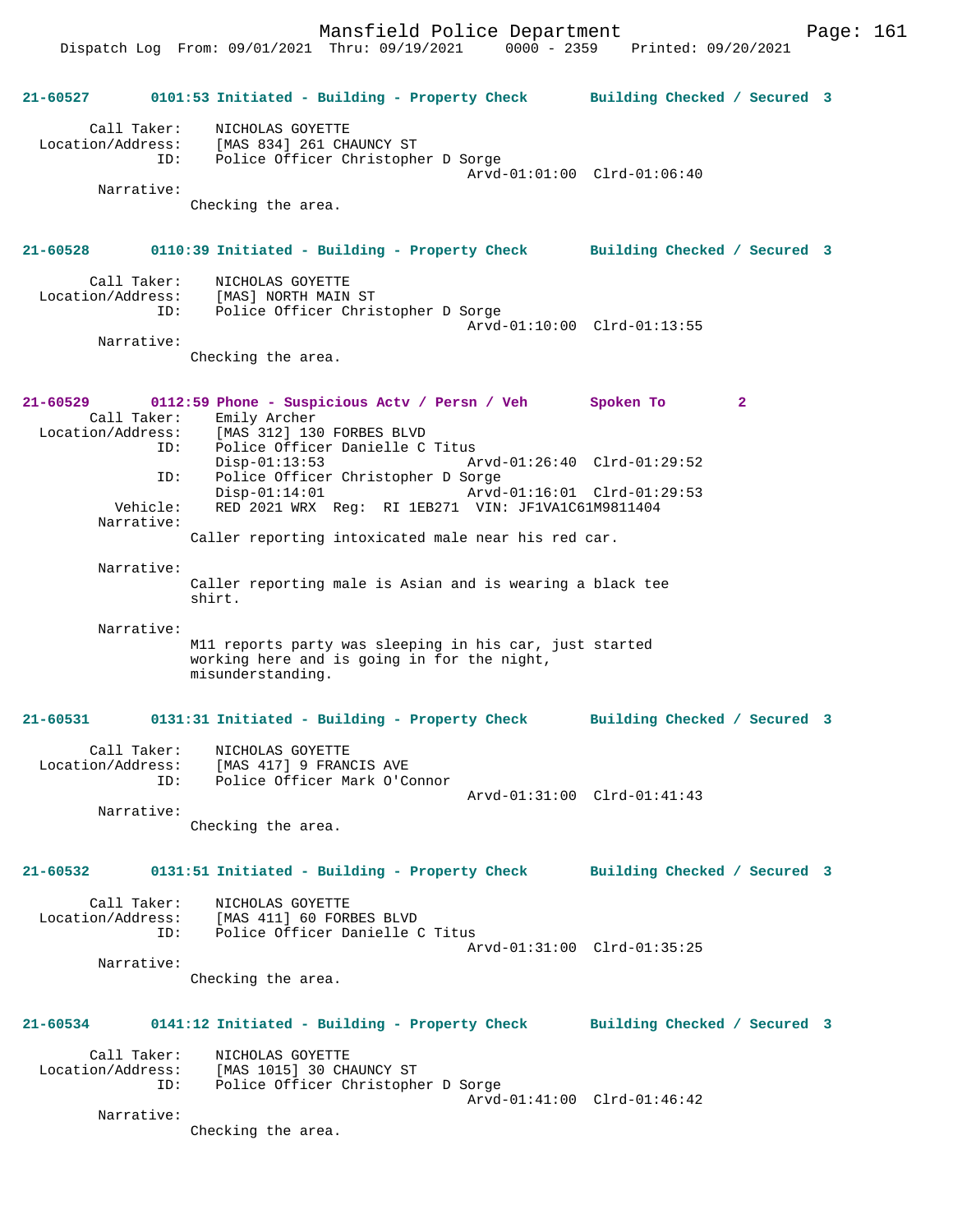Mansfield Police Department Form Page: 162

**21-60537 0143:31 Initiated - Building - Property Check Building Checked / Secured 3** Call Taker: NICHOLAS GOYETTE Location/Address: [MAS 820C] 31 PLYMOUTH ST<br>ID: Officer KYLE J MELLO Officer KYLE J MELLO Arvd-01:43:00 Clrd-01:54:22 Narrative: Checking the area. **21-60539 0144:04 Phone - Disturbance / Gathering Not Home / No Answer 1** Call Taker: Emily Archer Location/Address: [MAS] 61 OAKLAND ST ID: Police Officer Christopher D Sorge Disp-01:48:05 Arvd-01:50:15 Clrd-02:04:39 ID: Police Officer Mark O'Connor Arvd-01:50:15 Clrd-02:04:39 Narrative: Caller called on the business line reporting he had people over his house, damage occured inside his house, and was asking if anyone was in "lock up". Caller hung up when further information was asked. **21-60544 0204:47 Initiated - Building - Property Check Building Checked / Secured 3** Call Taker: NICHOLAS GOYETTE Location/Address: [MAS 992] 660 EAST ST ID: Police Officer Mark O'Connor Arvd-02:04:00 Clrd-02:11:29 Narrative: Checking the area. **21-60549 0215:05 Initiated - Building - Property Check Building Checked / Secured 3** Call Taker: NICHOLAS GOYETTE<br>Location/Address: [MAS] 4 ERICK RD [MAS] 4 ERICK RD @ 15 BONNEY LN ID: Police Officer Mark O'Connor Arvd-02:15:00 Clrd-02:23:35 Narrative: Checking the area. **21-60551 0238:32 Initiated - Building - Property Check Building Checked / Secured 3** Call Taker: NICHOLAS GOYETTE Location/Address: [MAS 1002] 250 EAST ST ID: Police Officer Mark O'Connor Arvd-02:38:00 Clrd-02:46:55 Narrative: Checking the area. **21-60558 0316:13 911 - Well Being Check Spoken To 3**  Call Taker: Nicole Boyer<br>Location/Address: [MAS 1040] 10 [MAS 1040] 10 RESERVOIR ST Apt. #ST ID: Police Officer Danielle C Titus Disp-03:17:41 Clrd-03:29:31<br>TD: Police Officer Christopher D Sorge ID: Police Officer Christopher D Sorge Disp-03:18:28 Arvd-03:23:02 Clrd-03:29:29 ID: Police Officer Mark O'Connor Disp-03:26:03 Clrd-03:26:06 Narrative: Female party that gave a name of Alexis states the State police dropped her off there and needs a ride to RI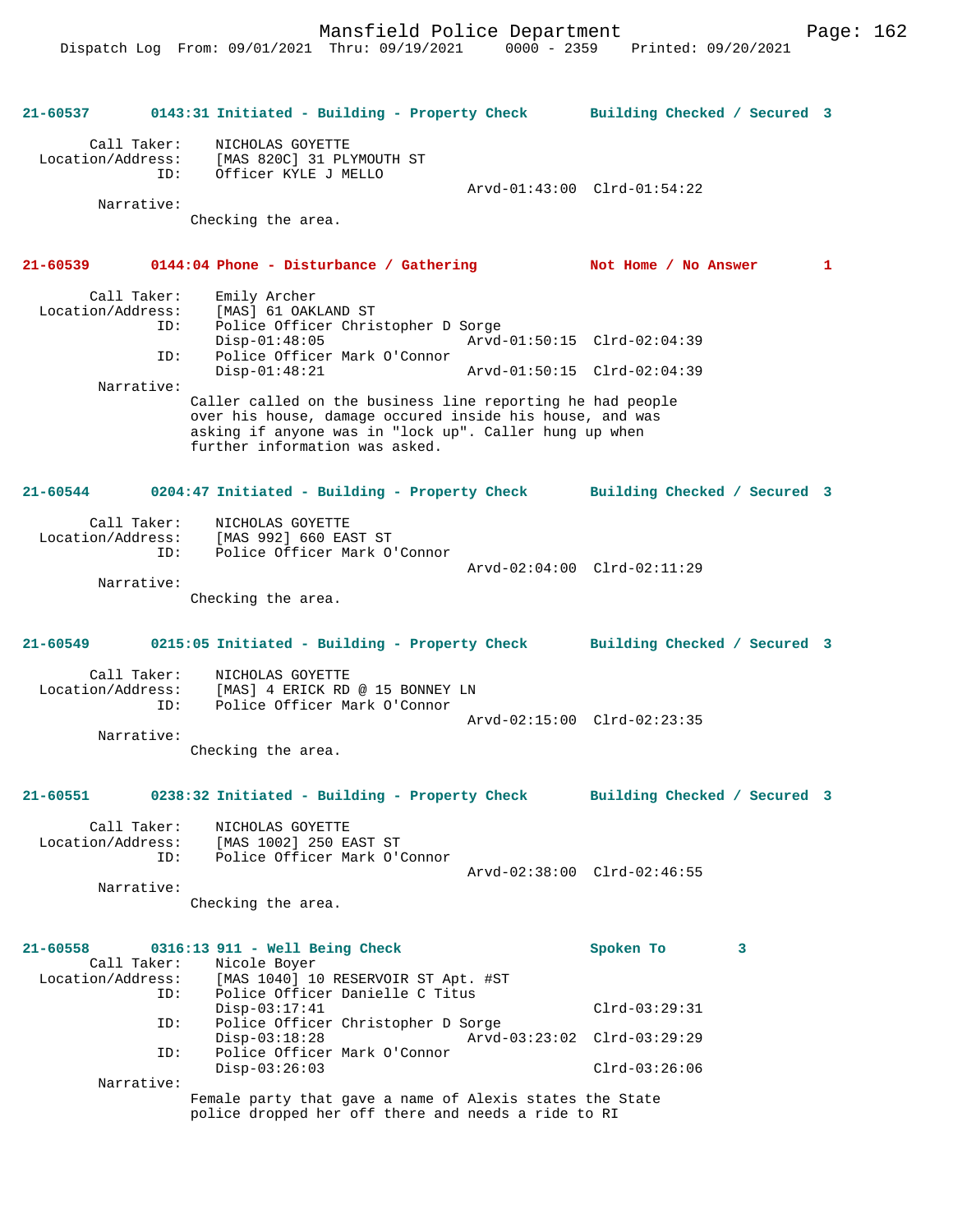### Narrative:

She said a friend possibly found them a ride, and would call back if need be.

Narrative:

M13 reports 2 of the 3 females were relatively stable and 1 was heavily intoxicated, a male party in a white suv picked up all 3 and left.

| $21 - 60559$      |             | 0326:19 Phone - Assist Other Agency | Referred to Other Agency | 3 |
|-------------------|-------------|-------------------------------------|--------------------------|---|
|                   | Call Taker: | NICHOLAS GOYETTE                    |                          |   |
| Location/Address: |             | [MAS H3242] 90 TREMONT ST           |                          |   |
|                   | ID:         | Police Officer Mark O'Connor        |                          |   |
|                   |             | $Disp-03:26:34$                     | $Clrd-03:31:11$          |   |
|                   | ID:         | Sergeant Jeffrey G Bombard          |                          |   |
|                   |             | $Disp-03:26:37$                     | $Clrd-03:31:10$          |   |
|                   | ID:         | Police Officer Danielle C Titus     |                          |   |
|                   |             | $Disp-03:29:37$                     | $Clrd-03:31:08$          |   |
|                   | ID:         | Police Officer Christopher D Sorge  |                          |   |
|                   |             | $Disp-03:29:40$                     | $Clrd-03:31:06$          |   |
|                   | Narrative:  |                                     |                          |   |
|                   |             |                                     |                          |   |

Narrative:

| 21-60560   |             | 0336:24 Initiated - Building - Property Check Building Checked / Secured 3                                                         |                             |  |
|------------|-------------|------------------------------------------------------------------------------------------------------------------------------------|-----------------------------|--|
| Narrative: | Call Taker: | NICHOLAS GOYETTE<br>Location/Address: [MAS 322] 31 HAMPSHIRE ST<br>ID: Police Officer Danielle C Titus<br>Checking the area.       | Arvd-03:36:00 Clrd-03:40:09 |  |
|            |             | 21-60561 0343:41 Initiated - Building - Property Check Building Checked / Secured 3                                                |                             |  |
| Narrative: |             | Call Taker: NICHOLAS GOYETTE<br>Location/Address: [MAS] PLYMOUTH ST<br>ID: Police Officer Danielle C Titus<br>Checking the area.   | Arvd-03:43:00 Clrd-03:48:38 |  |
|            |             | 21-60562 0356:22 Initiated - Building - Property Check Building Checked / Secured 3                                                |                             |  |
| Narrative: |             | Call Taker: NICHOLAS GOYETTE<br>Location/Address: [MAS 139] 265 FRUIT ST<br>ID: Police Officer Mark O'Connor<br>Checking the area. | Arvd-03:56:00 Clrd-04:02:57 |  |
|            |             | 21-60564 0410:13 Initiated - Building - Property Check Building Checked / Secured 3                                                |                             |  |
|            | ID:         | Call Taker: NICHOLAS GOYETTE<br>Location/Address: [MAS 820C] 31 PLYMOUTH ST<br>Officer KYLE J MELLO                                |                             |  |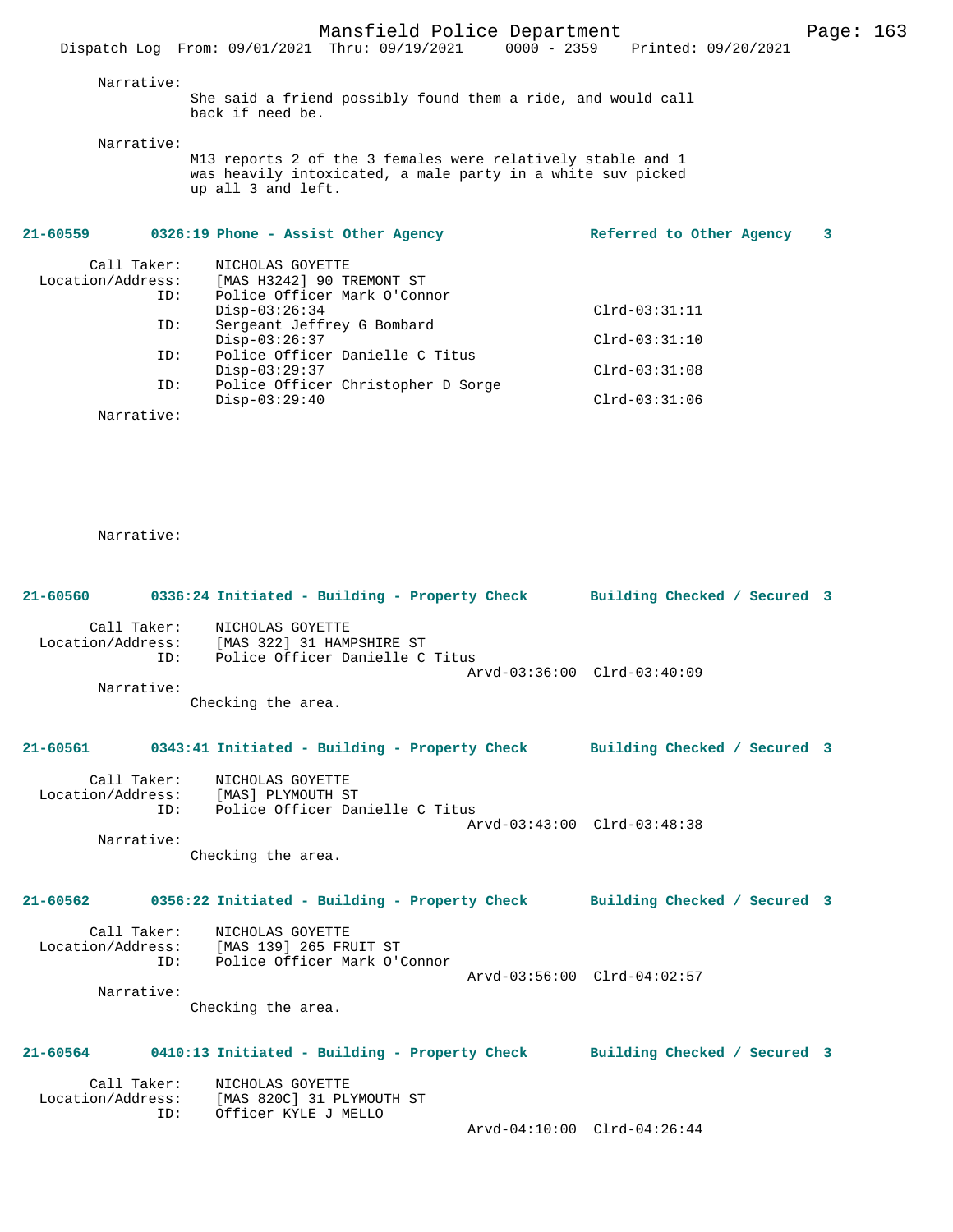Mansfield Police Department Frank Page: 164 Dispatch Log From: 09/01/2021 Thru: 09/19/2021 0000 - 2359 Printed: 09/20/2021 Narrative: Checking the area. **21-60592 0915:11 Initiated - Motor Vehicle Stop Citation / Warning Issued 3** Call Taker: Jarred Kohler Location/Address: [MAS] 614 MAPLE ST @ 238 WINTER ST ID: Police Officer Beau J Palanza Arvd-09:15:00 Clrd-09:21:35 Vehicle: GRY 2015 TOYT UT RAV4 Reg: PC MA 7XW889 VIN: JTMRFREV5FJ038759 Narrative: out with mvst Narrative: citation to the OP for speed. **21-60593 0922:16 Initiated - Community Policing Services Rendered 3**  Call Taker: Jarred Kohler Location/Address: [MAS 139E] 265 FRUIT ST ID: Sergeant John R Armstrong Arvd-09:22:00 Clrd-09:44:09 Narrative: out for community polciing. **21-60600 0957:05 Initiated - Building - Property Check Building Checked / Secured 3** Call Taker: Jarred Kohler Location/Address: [MAS 820C] 31 PLYMOUTH ST ID: Police Officer Joshua S Ellender Arvd-09:57:00 Clrd-10:20:31 Narrative:

Checking the area.

**21-60605 1016:24 Initiated - Building - Property Check Building Checked / Secured 3** Call Taker: Jarred Kohler Location/Address: [MAS] 280 SCHOOL ST ID: Police Officer Matthew A Souza

 Arvd-10:16:00 Clrd-10:32:28 Narrative: Checking the area.

**21-60608 1026:19 Initiated - Building - Property Check Building Checked / Secured 3**

 Call Taker: Jarred Kohler Location/Address: [MAS] 321 SCHOOL ST ID: Sergeant Brian P Thibault Arvd-10:26:00 Clrd-10:32:34 Narrative:

Checking the area.

# **21-60609 1026:49 Initiated - Building - Property Check Building Checked / Secured 3** Call Taker: Jarred Kohler Location/Address: [MAS 417] 9 FRANCIS AVE ID: Police Officer Beau J Palanza Arvd-10:26:00 Clrd-10:38:34

Checking the area.

### **21-60610 1034:26 Initiated - Building - Property Check Building Checked / Secured 3**

Call Taker: Jarred Kohler

Narrative: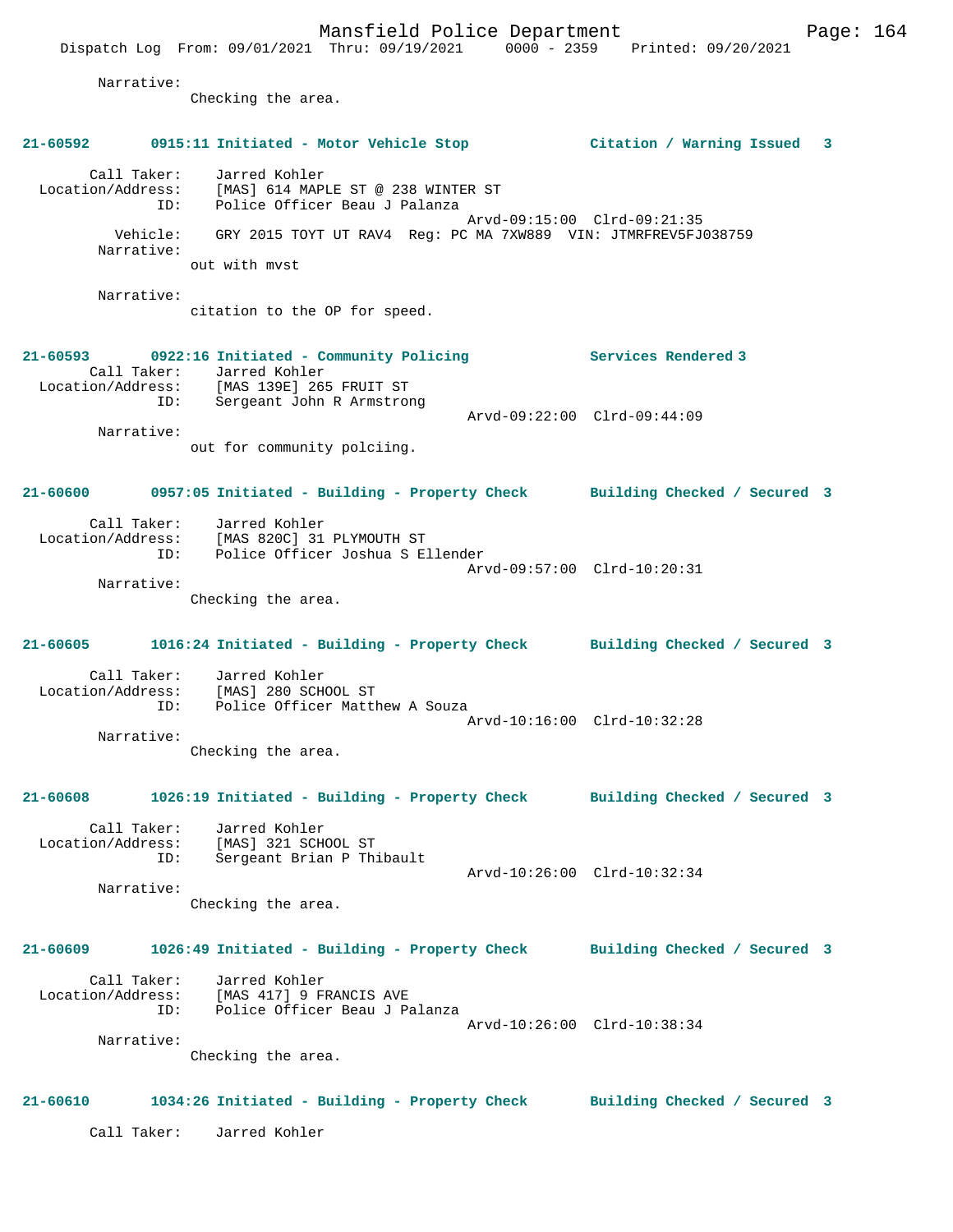Mansfield Police Department Page: 165 Dispatch Log From: 09/01/2021 Thru: 09/19/2021 0000 - 2359 Printed: 09/20/2021 Location/Address: [MAS 927] 50 PLYMOUTH ST ID: Sergeant Brian P Thibault Arvd-10:34:00 Clrd-10:42:44 Narrative: Checking the area. **21-60614 1056:47 Initiated - Motor Vehicle Stop Citation / Warning Issued 3** Call Taker: Jarred Kohler Vicinity of: [MAS] 149 OAKLAND ST ID: Police Officer Beau J Palanza Arvd-10:56:00 Clrd-11:03:51 Vehicle: WHI 2009 KIA UT SORENT Reg: PC MA 9ZD341 VIN: KNDJC735795870114 Narrative: out with mvst **21-60615 1059:21 Phone - Vandalism Investigated - Report Taken 3** Call Taker: Savannah Karch Location/Address: [MAS] 12 JEFFERSON RD ID: Police Officer Beau J Palanza Disp-11:03:56 Arvd-11:12:58 Clrd-11:28:49 Vehicle: BLK 2020 FORD UT EXPLOR Reg: PC MA 1RJE93 VIN: 1FMSK8DH5LGC68079 Narrative: caller reporting multiple nails in her tire, believes it was done intentionally overnight. Caller also stating there was an ongoing vandalism issue over the summer Narrative: caller unsure if it was vandalism or if they were drove over. See OF for further Refer To Incident: 21MAS-1009-OF **21-60616 1105:41 Phone - Assist Fire Department Services Rendered 2**  Call Taker: Jarred Kohler<br>Location/Address: [MAS H1881] 13 Location/Address: [MAS H1881] 1300 WEST ST ID: Police Officer Matthew A Souza Disp-11:07:53 Arvd-11:18:41 Clrd-12:01:25 Narrative: Assisting the FD with a fire related incident. Nature: stove fire. **21-60631 1236:01 Initiated - Building - Property Check Building Checked / Secured 3** Call Taker: Jarred Kohler Location/Address: [MAS 820C] 31 PLYMOUTH ST<br>ID: Police Officer Joshua S E Police Officer Joshua S Ellender Arvd-12:36:00 Clrd-13:26:02 Narrative: Checking the area. **21-60637 1306:17 Initiated - Building - Property Check Building Checked / Secured 3** Call Taker: Jarred Kohler Location/Address: [MAS 1002] 250 EAST ST ID: Police Officer Beau J Palanza Arvd-13:06:00 Clrd-13:16:24 Narrative: Checking the area. **21-60643 1328:53 Phone - 911 Hang-ups & Verifications Confirmed misdial/Accdntl Call 2**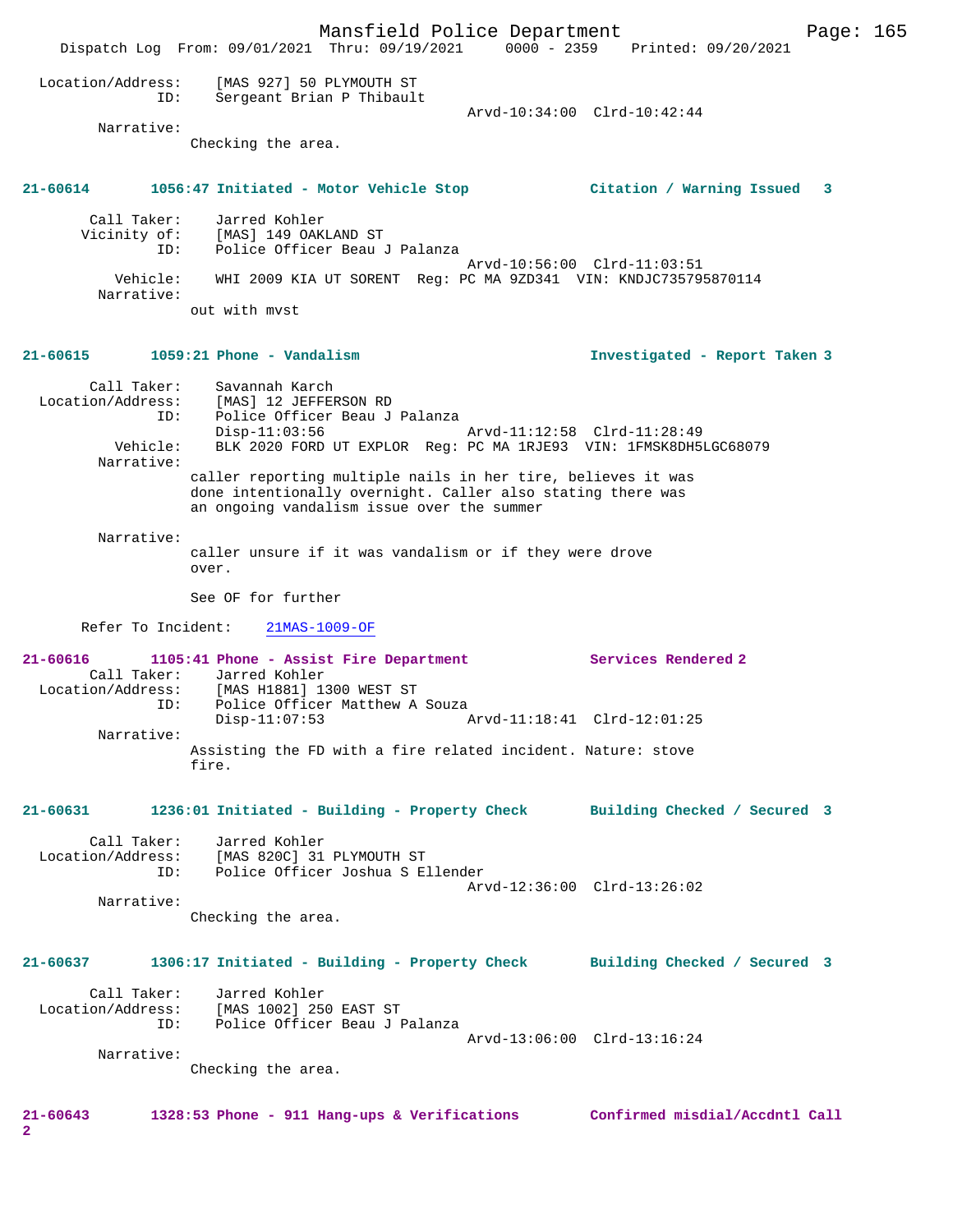Mansfield Police Department Page: 166 Dispatch Log From: 09/01/2021 Thru: 09/19/2021 0000 - 2359 Call Taker: Emily Archer Location/Address: [MAS 834] 261 CHAUNCY ST ID: Police Officer Matthew A Souza<br>Disp-13:29:47 Disp-13:29:47 Arvd-13:33:59 Clrd-13:36:20 Narrative: Checking on a 911 accidental Contact made?:Y Cellphone? (y/n):N Heather from Pharmacy accidentally dialed. Narrative: confirmed accidental by m9 **21-60647 1415:59 Phone - Well Being Check Services Rendered 3**  Call Taker: Emily Archer<br>Location/Address: [MAS 447D] 16 ess: [MAS 447D] 16 BICENTENNIAL CT Apt. #G<br>ID: Police Officer Beau J Palanza Police Officer Beau J Palanza<br>Disp-14:19:47 Disp-14:19:47 Arvd-14:22:59 Clrd-14:44:49<br>ID: Sergeant John R Armstrong Sergeant John R Armstrong<br>Disp-14:19:51 Disp-14:19:51 Arvd-14:25:55 Clrd-14:38:59 Narrative: Caller reporting there are snakes in her AC unit and is requesting assistance. Narrative: officer assisted with tapping the AC unit, maintence will be by monday to fix the issue. **21-60656 1510:48 Phone - Assist Citizen - P S A Services Rendered 3**  Call Taker: Emily Archer<br>Location/Address: [MAS H3269] ess: [MAS H3269] 11 NEWTON ST<br>ID: Police Officer Matthew A Police Officer Matthew A Souza<br>Disp-15:14:07 Arvd-15:25:43 Clrd-15:54:38 Narrative: Caller reporting her husband has a 20 minute ETA and she is requesting an officer to stand by while he gathers belonings. No orders in place, she states she is pregnant and would prefer to stay inside the house. Narrative: party assisted with no issues. **21-60657 1517:52 Phone - Road Hazards Services Rendered 3**  Call Taker: Savannah Karch<br>Location/Address: [MAS] 30 WINTER [MAS] 30 WINTER ST @ 263 FRANKLIN ST Narrative: caller reporting a piece of pipe or metal sticking out in the roadway in the area, on winter street. Narrative: hazard removed. **21-60669 1656:00 Walk-In - Noise Complaint Spoken To 2**  Call Taker: Support Staff Devon M DiMascio<br>Location/Address: [MAS] 15 RESERVOIR ST Apt. #54 [MAS] 15 RESERVOIR ST Apt. #54 ID: Police Officer Danielle C Titus Disp-17:00:42 Arvd-17:00:46 Clrd-17:07:14 Narrative: RP into the station to report an issue of teens banging on doors and ringing doorbells late at night constantly. Ofc. Titus has been notified. He has requested extra patrols in the area between 10pm and midnight stated that this has been going on for about five days. Party was advised to call 911 if it happens again.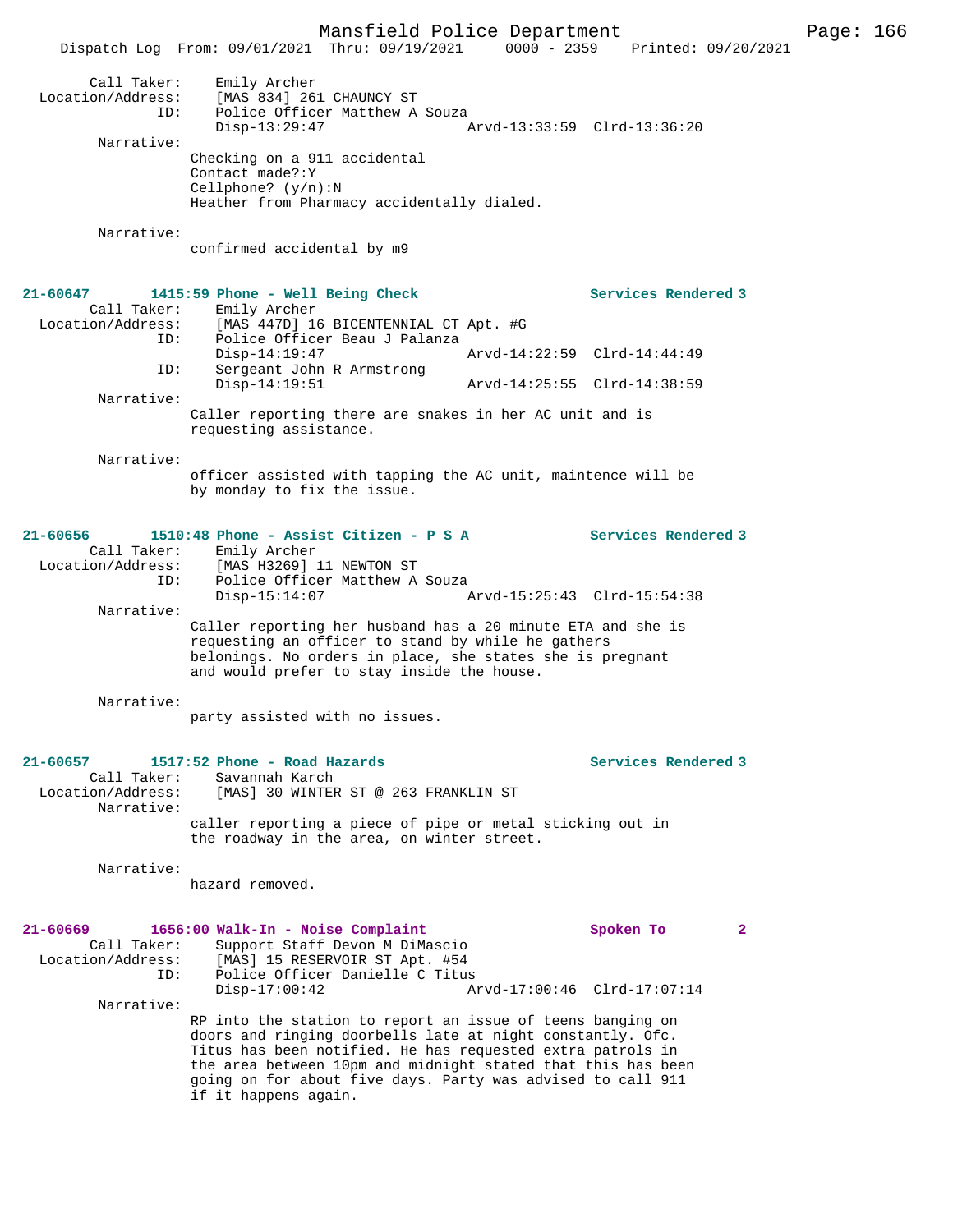Mansfield Police Department Fage: 167 Dispatch Log From: 09/01/2021 Thru: 09/19/2021 0000 - 2359 Printed: 09/20/2021 **21-60680 1754:45 Initiated - Building - Property Check Building Checked / Secured 3** Call Taker: Sergeant Jeffrey G 31 PLYMOUTH ST<br>ID: Police Officer Joshua S El Police Officer Joshua S Ellender Arvd-16:05:00 Clrd-18:19:06 Narrative: **21-60683 1819:29 Initiated - Building - Property Check Building Checked / Secured 3** Call Taker: Jarred Kohler Location/Address: [MAS 820C] 31 PLYMOUTH ST ID: Police Officer Beau J Palanza Arvd-18:19:00 Clrd-18:30:43 Narrative: Checking the area. **21-60690 1844:47 Initiated - Parking Violations Citation / Warning Issued 3** Call Taker: Stephen Martell Location/Address: [MAS] 20 VILLA ST @ 97 RUMFORD AVE ID: Police Officer David J Pepicelli Arvd-18:44:00 Clrd-18:46:07<br>Vehicle: BLK 2019 NISS ROGUE Req: PC MA 9DY740 VIN: 5N1AT2MV4KC77 BLK 2019 NISS ROGUE Reg: PC MA 9DY740 VIN: 5N1AT2MV4KC772382 Narrative: Vehicle cited for parking violation **21-60692 1847:37 Initiated - Parking Violations Citation / Warning Issued 3** Call Taker: Stephen Martell Location/Address: [MAS] COTTAGE ST ID: Police Officer David J Pepicelli Arvd-18:47:00 Clrd-18:50:10 Vehicle: WHI 2017 JEEP GRAND Reg: PAV MA OE12 VIN: 1C4RJFBG4HC651840 Narrative: cited for parking violation **21-60695 1907:59 Initiated - Building - Property Check Building Checked / Secured 3** Call Taker: Stephen Martell Location/Address: [MAS] PRATT ST ID: Police Officer Jay J Sparrow Arvd-19:07:00 Clrd-19:08:19 Narrative: Checking the area dur to smoke in the air. Narrative: cookout was in progress. **21-60706 1945:33 Initiated - Building - Property Check Building Checked / Secured 3** Call Taker: Stephen Martell Location/Address: [MAS 927] 50 PLYMOUTH ST ID: Police Officer Jay J Sparrow Arvd-19:45:00 Clrd-19:51:53 Narrative: Checking the area. All the traffic lights are operating in the area correctly. **21-60707 1950:16 Initiated - Building - Property Check Building Checked / Secured 3** Call Taker: Stephen Martell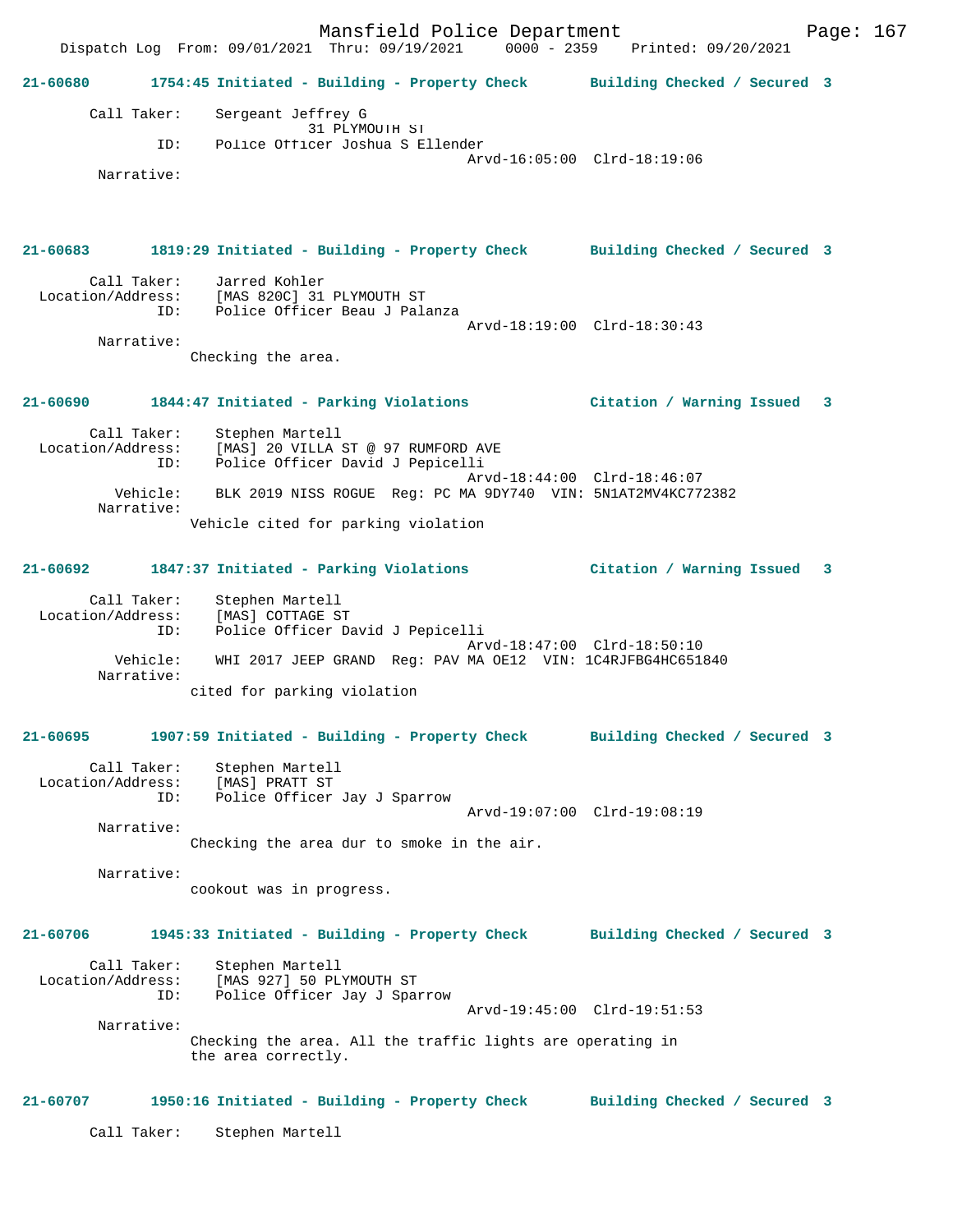Mansfield Police Department Form Page: 168 Dispatch Log From: 09/01/2021 Thru: 09/19/2021 0000 - 2359 Printed: 09/20/2021 Location/Address: [MAS 1015] 30 CHAUNCY ST ID: Police Officer David J Pepicelli Arvd-19:50:00 Clrd-19:59:27 Narrative: Checking the area. **21-60710 2002:29 Initiated - Building - Property Check Building Checked / Secured 3** Call Taker: Stephen Martell Location/Address: [MAS 820C] 31 PLYMOUTH ST ID: Police Officer Beau J Palanza Arvd-20:02:00 Clrd-20:14:44 Narrative: Checking the area. **21-60713 2033:37 Initiated - Building - Property Check Building Checked / Secured 3** Call Taker: Stephen Martell Location/Address: [MAS 4] 31 HAMPSHIRE ST ID: Police Officer Danielle C Titus Arvd-20:33:00 Clrd-20:54:43 Narrative: Checking the area. **21-60715 2042:15 Initiated - Building - Property Check Building Checked / Secured 3** Call Taker: Stephen Martell Location/Address: [MAS 1042] 321 SCHOOL ST ID: Police Officer Jay J Sparrow Arvd-20:42:00 Clrd-20:45:39 Narrative: Checking the area. **21-60717 2104:41 Phone - 911 Hang-ups & Verifications Confirmed misdial/Accdntl Call 2**  Call Taker: Emily Archer<br>Location/Address: [MAS H262] 10 ess: [MAS H262] 10 SOUTHPARK LN<br>ID: Police Officer David J Pep: Police Officer David J Pepicelli Disp-21:08:32 Arvd-21:10:18 Clrd-21:13:09<br>ID: Police Officer Danielle C Titus Police Officer Danielle C Titus Disp-21:09:18 Clrd-21:13:09 Narrative: Checking on a 911 hang up. Contact made?:N Cellphone? (y/n):Y Uncertainty radius:51 meters Narrative: Two call backs, no answer. Voicemail says " Holly, from Pilates Warrior". **21-60723 2129:58 Phone - Suspicious Actv / Persn / Veh Building Checked / Secured 2** Call Taker: APRIL LEHANE<br>Location/Address: [MAS] 15 BRI [MAS] 15 BRISTOL ST ID: Police Officer David J Pepicelli Disp-21:31:03 Arvd-21:44:13 Clrd-21:44:22<br>TD: Police Officer Jav J Sparrow Police Officer Jay J Sparrow Disp-21:31:38 Arvd-21:33:21 Clrd-21:44:22 Narrative: can hear someone upstairs and nobody should be there Narrative: Caller heard banging from upstairs, noise has stopped since she called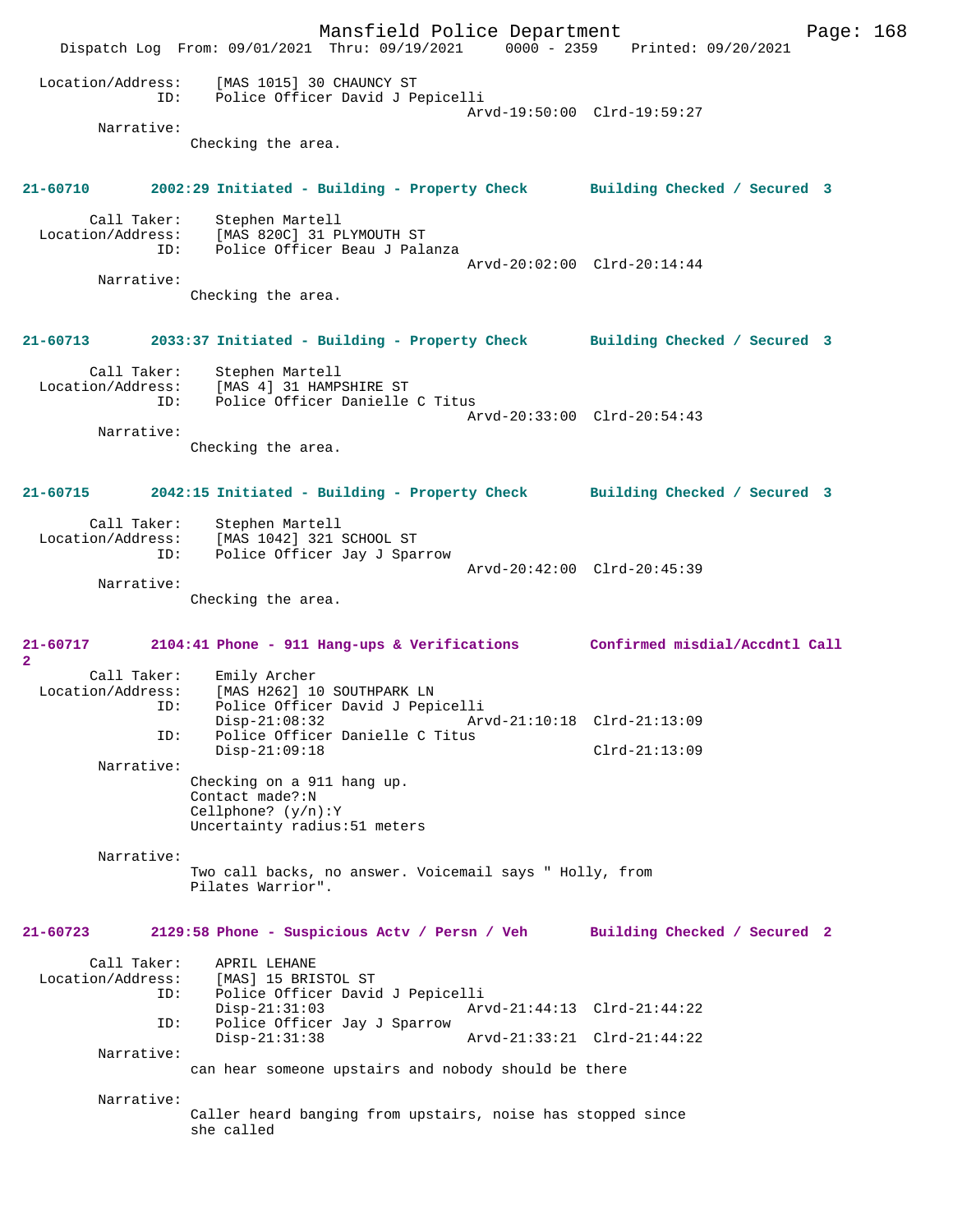Mansfield Police Department Fage: 169 Dispatch Log From: 09/01/2021 Thru: 09/19/2021 0000 - 2359 Printed: 09/20/2021 Narrative: Noise was made from a balloon in the town house hitting a fan. **21-60726 2145:38 Initiated - Building - Property Check Building Checked / Secured 3** Call Taker: Stephen Martell Location/Address: [MAS 814] 50 WEST CHURCH ST ID: Police Officer David J Pepicelli Arvd-21:45:00 Clrd-21:58:58 Narrative: Checking the area. **21-60727 2147:57 Initiated - Building - Property Check Building Checked / Secured 3** Call Taker: Stephen Martell Location/Address: [MAS 2] 60 FORBES BLVD ID: Police Officer Danielle C Titus Arvd-21:47:00 Clrd-21:52:32 Narrative: Checking the area. **21-60729 2155:28 Radio - Road Hazards Referred to Other Agency 3** Call Taker: APRIL LEHANE Location/Address: [MAS] 200 RTE 140 NB @ 90 NORFOLK ST ID: Police Officer Danielle C Titus<br>Disp-21:56:42 Ar Disp-21:56:42 Arvd-21:56:45 Clrd-21:56:47 Narrative: M13 reports street lights are not functioning. MASSDOT advised **21-60733 2202:31 Phone - Serve Warrant Arrest(s) Made 3**  Call Taker: Stephen Martell<br>Location/Address: [MAS 424C] 149 ( ess: [MAS 424C] 149 OAKLAND ST Apt. #86<br>
ID: Police Officer Jay J Sparrow<br>
Disp-22:06:09 Police Officer Jay J Sparrow Disp-22:06:09 Arvd-22:09:10 Clrd-22:14:53<br>ID: Police Officer Joshua S Ellender ID: Police Officer Joshua S Ellender Disp-22:06:21 Arvd-22:09:11 Clrd-23:26:14 Narrative: one male party in custody, transporting back to the station  $SM - 42460$  Narrative: EM - 42461 Refer To Arrest: 21MAS-370-AR Arrest: MICHAELS, JASON J<br>Address: 149 OAKLAND ST Apt 149 OAKLAND ST Apt. #86 MANSFIELD, MA Age: 34<br>Charges: CA Charges: CAPIAS WARRANT/DKT# 2134CR001195 **21-60734 2202:35 Phone - Erratic Oper MV / Road Rage Gone on Arrival 3**  Call Taker: Emily Archer Location/Address: [MAS] SOUTH MAIN ST ID: Police Officer Danielle C Titus Disp-22:05:16 Clrd-22:05:39 ID: Police Officer David J Pepicelli Disp-22:05:22<br>Vehicle: BLK 2018 MO 390 Req: MC MA 2T5440 VIN: MD2JYJ407JC291572 BLK 2018 MO 390 Reg: MC MA 2T5440 VIN: MD2JYJ407JC291572 Narrative: Motorcyle driving erractically towards Xfinity, MA 2T5440 Narrative:

Passing vehicles, driving fast, driving closely behind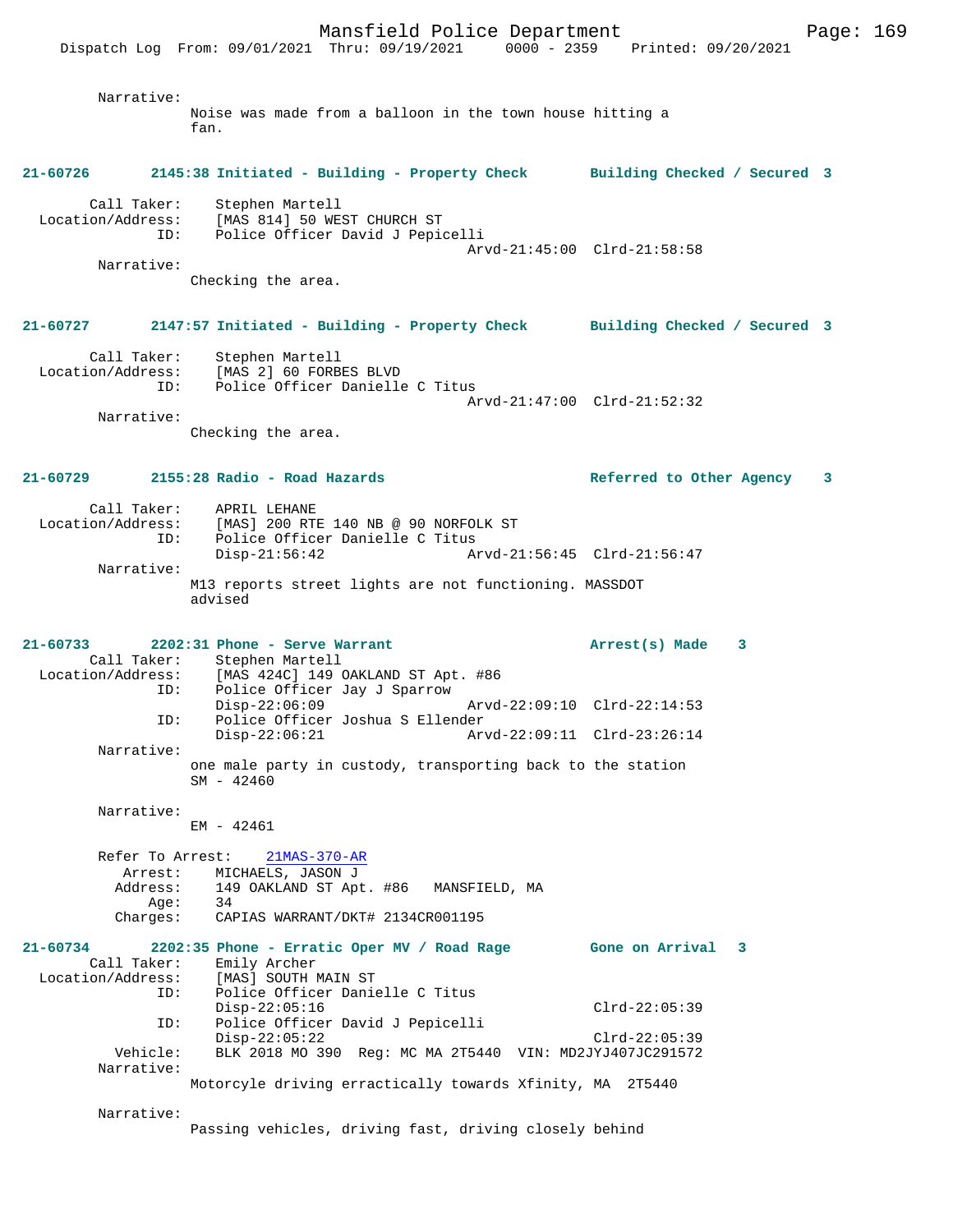Mansfield Police Department Form Page: 170 Dispatch Log From: 09/01/2021 Thru: 09/19/2021 0000 - 2359 Printed: 09/20/2021 callers. Narrative: Caller reporting vehicle got onto 495 N Narrative: reported to MSP via phone **21-60735 2203:09 Initiated - Building - Property Check Building Checked / Secured 3** Call Taker: Stephen Martell Location/Address: [MAS 840] 280 SCHOOL ST Police Officer Danielle C Titus Arvd-22:03:00 Clrd-22:04:47 **21-60738 2209:18 Initiated - Building - Property Check Building Checked / Secured 3** Call Taker: Stephen Martell Location/Address: [MAS] 15 RESERVOIR ST ID: Police Officer Danielle C Titus Arvd-22:09:00 Clrd-22:13:27 Narrative: Checking the area. **21-60741 2213:38 Initiated - Building - Property Check Building Checked / Secured 3** Call Taker: Stephen Martell Location/Address: [MAS 1040] 10 RESERVOIR ST Apt. #ST ID: Police Officer Danielle C Titus Arvd-22:13:00 Clrd-22:15:57 Narrative: Checking the area. **21-60742 2214:10 Initiated - Building - Property Check Building Checked / Secured 3** Call Taker: Stephen Martell Location/Address: [MAS 820C] 31 PLYMOUTH ST Police Officer Beau J Palanza Arvd-22:14:00 Clrd-22:14:26 Narrative:

## Checking the area.

## **For Date: 09/19/2021 - Sunday**

| 21-60758<br>$\mathbf{2}$ | 0033:39 Phone - 911 Hang-ups & Verifications                           | Confirmed misdial/Accdntl Call |  |
|--------------------------|------------------------------------------------------------------------|--------------------------------|--|
| Call Taker:              | Emily Archer                                                           |                                |  |
| Location/Address:        | [MAS 4] 31 HAMPSHIRE ST Apt. #314                                      |                                |  |
| ID:                      | Police Officer Meghan Birnie                                           |                                |  |
|                          | $Disp-00:35:48$                                                        | Arvd-00:44:48 Clrd-00:48:56    |  |
| ID:                      | Police Officer Bryan Hurley                                            |                                |  |
|                          | $Disp-00:38:34$                                                        | Arvd-00:44:47 Clrd-00:48:56    |  |
| Narrative:               |                                                                        |                                |  |
|                          | Checking on a 911 hang up.<br>Contact made?: Y<br>Cellphone? $(y/n):Y$ |                                |  |
|                          |                                                                        |                                |  |

Narrative:

Caller states they dialed accidentally.

Narrative:

spoke with the caller, confirmed accidental.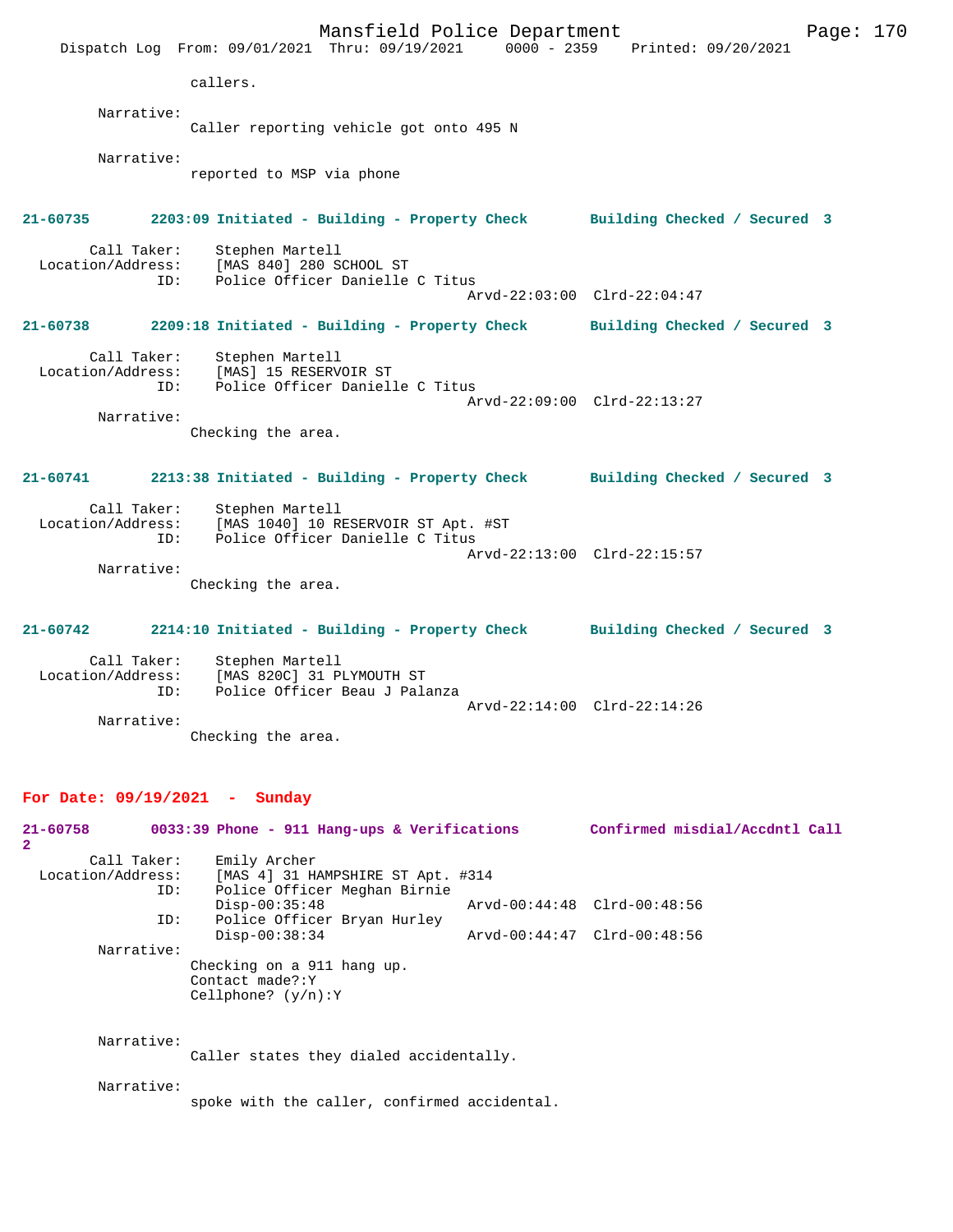Mansfield Police Department Fage: 171

**21-60775 0113:26 911 - 911 Hang-ups & Verifications Confirmed misdial/Accdntl Call 2**  Call Taker: Aaron Figueroa Location/Address: [MAS 10] 885 S MAIN ST ID: Police Officer David W Kinahan Disp-01:14:44 Arvd-01:25:15 Clrd-01:32:30 Narrative: Checking on a 911 accidental, caller advised no emergency, phone dialed in pocket Contact made?: y Cellphone? (y/n): y Uncertainty radius: **21-60782 0137:34 Initiated - Building - Property Check Building Checked / Secured 3** Call Taker: Stephen Martell Location/Address: [MAS] NORTH MAIN ST ID: Police Officer Meghan Birnie Arvd-01:37:00 Clrd-01:44:45 Narrative: Checking the area. **21-60785 0142:26 Initiated - Building - Property Check Building Checked / Secured 3** Call Taker: Stephen Martell Location/Address: [MAS 417] 9 FRANCIS AVE ID: Police Officer Bryan Hurley EXECUTE: 19 FRANCIS ...-<br>Police Officer Bryan Hurley<br>Arvd-01:42:00 Clrd-01:54:22 Narrative: Checking the area. **21-60791 0202:21 Initiated - Building - Property Check Building Checked / Secured 3** Call Taker: Stephen Martell Location/Address: [MAS 814] 50 WEST CHURCH ST ID: Police Officer Meghan Birnie Arvd-02:02:00 Clrd-02:09:14 Narrative: Checking the area. **21-60792 0202:39 Initiated - Building - Property Check Building Checked / Secured 3** Call Taker: Stephen Martell Location/Address: [MAS 433] 11 BONNEY LN ID: Police Officer Bryan Hurley Arvd-02:02:00 Clrd-02:14:05 Narrative: Checking the area. **21-60793 0218:15 Initiated - Building - Property Check Building Checked / Secured 3** Call Taker: Stephen Martell Location/Address: [MAS 219] 12 GILES PL ID: Police Officer Meghan Birnie Arvd-02:18:00 Clrd-02:18:32 Narrative: Checking the area. **21-60794 0219:52 Initiated - Building - Property Check Building Checked / Secured 3** Call Taker: Stephen Martell<br>Location/Address: [MAS 1002] 250 ess: [MAS 1002] 250 EAST ST<br>ID: Police Officer Bryan Hy Police Officer Bryan Hurley Arvd-02:19:00 Clrd-02:27:09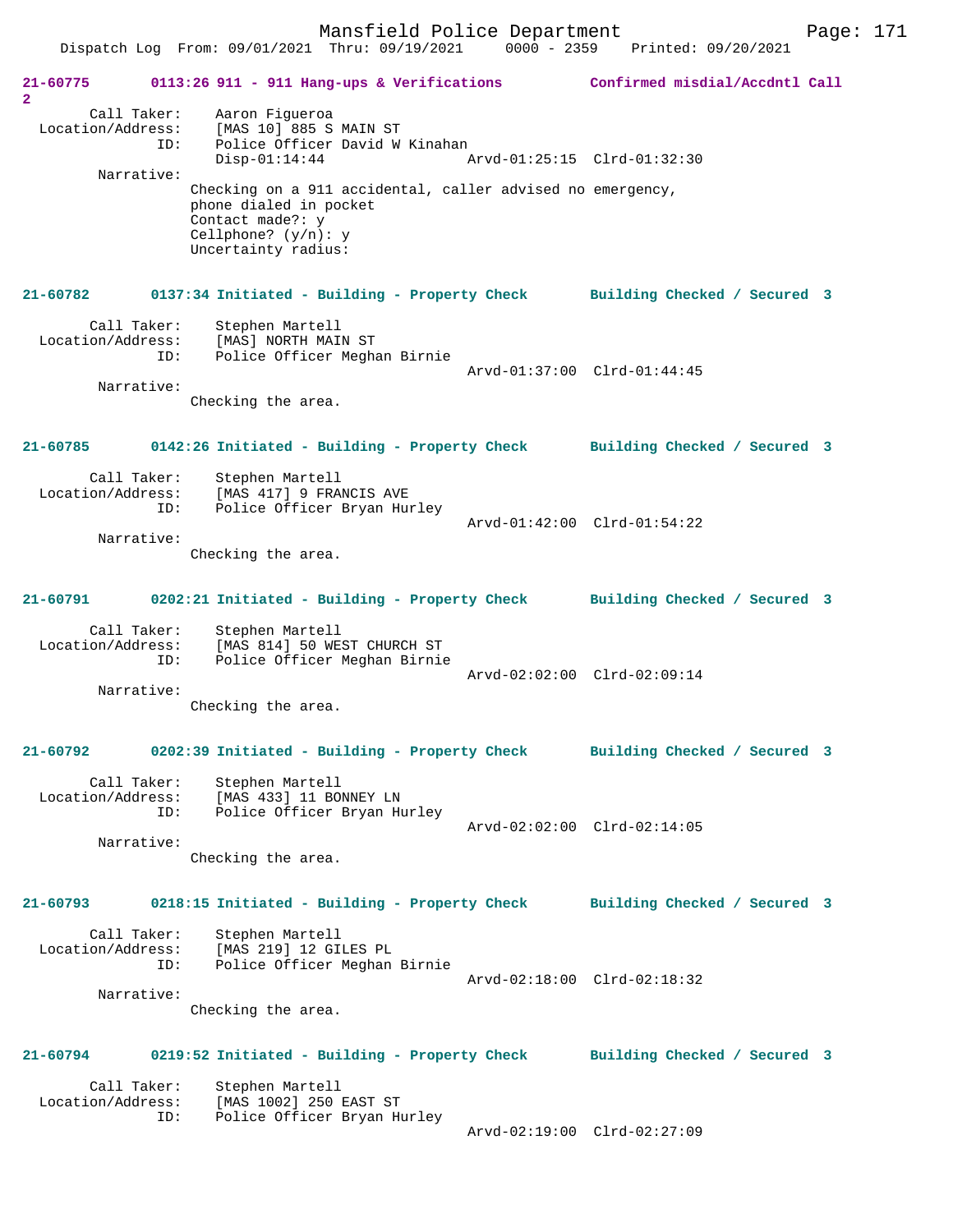Narrative:

Checking the area.

| 21-60797<br>Call Taker:<br>Location/Address: | 0232:44 911 - Suspicious Actv / Persn / Veh Peace Restored<br>Aaron Fiqueroa<br>[MAS] 270 NORTH MAIN ST                   |                              | $\mathbf{2}$ |  |
|----------------------------------------------|---------------------------------------------------------------------------------------------------------------------------|------------------------------|--------------|--|
| ID:<br>ID:                                   | Police Officer Meghan Birnie<br>$Disp-02:34:46$<br>Police Officer David W Kinahan                                         | Arvd-02:36:02 Clrd-02:42:42  |              |  |
| ID:                                          | $Disp-02:34:51$<br>Sergeant David Schepis                                                                                 | Arvd-02:37:27 Clrd-02:42:42  |              |  |
| Narrative:                                   | $Disp-02:38:01$                                                                                                           | Arvd-02:42:40 Clrd-02:42:42  |              |  |
|                                              | Calling party is stating there are parties yelling outside.<br>Caller does not know what side of the building they are on |                              |              |  |
| Narrative:                                   | Caller states she can't tell if they are arquing or not                                                                   |                              |              |  |
| Narrative:                                   | 2nd caller reporting male yelling in front of Cheng Du                                                                    |                              |              |  |
| Narrative:                                   | White male, White shorts, Navy T shirt, sneakers                                                                          |                              |              |  |
| Narrative:                                   | male party had lost his dog, he was yelling to find it. He<br>is on his way to his friends home for the evening.          |                              |              |  |
| 21-60796                                     | 0233:11 Initiated - Building - Property Check                                                                             | Building Checked / Secured 3 |              |  |
| Call Taker:<br>Location/Address:<br>ID:      | Stephen Martell<br>[MAS 895] 175 FRUIT ST<br>Police Officer Bryan Hurley                                                  | Arvd-02:33:00 Clrd-02:37:37  |              |  |
| Narrative:                                   | Checking the area.                                                                                                        |                              |              |  |
| 21-60798                                     | 0243:17 Initiated - Building - Property Check                                                                             | Building Checked / Secured 3 |              |  |
| Call Taker:<br>Location/Address:<br>ID:      | Stephen Martell<br>[MAS 840] 280 SCHOOL ST<br>Police Officer David W Kinahan                                              | Arvd-02:43:00 Clrd-02:53:39  |              |  |
| Narrative:                                   | Checking the area.                                                                                                        |                              |              |  |
| 21-60801                                     | 0256:37 Initiated - Building - Property Check Building Checked / Secured 3                                                |                              |              |  |
| Call Taker:<br>ID:                           | Stephen Martell<br>Location/Address: [MAS 2] 60 FORBES BLVD<br>Police Officer David W Kinahan                             | Arvd-02:56:00 Clrd-02:59:37  |              |  |
| Narrative:                                   | Checking the area.                                                                                                        |                              |              |  |
| 21-60803                                     | 0259:47 Initiated - Building - Property Check                                                                             | Building Checked / Secured 3 |              |  |
| Call Taker:<br>Location/Address:<br>ID:      | Stephen Martell<br>[MAS 4] 31 HAMPSHIRE ST<br>Police Officer David W Kinahan                                              |                              |              |  |
| Narrative:                                   | Checking the area.                                                                                                        | Arvd-02:59:00 Clrd-03:04:58  |              |  |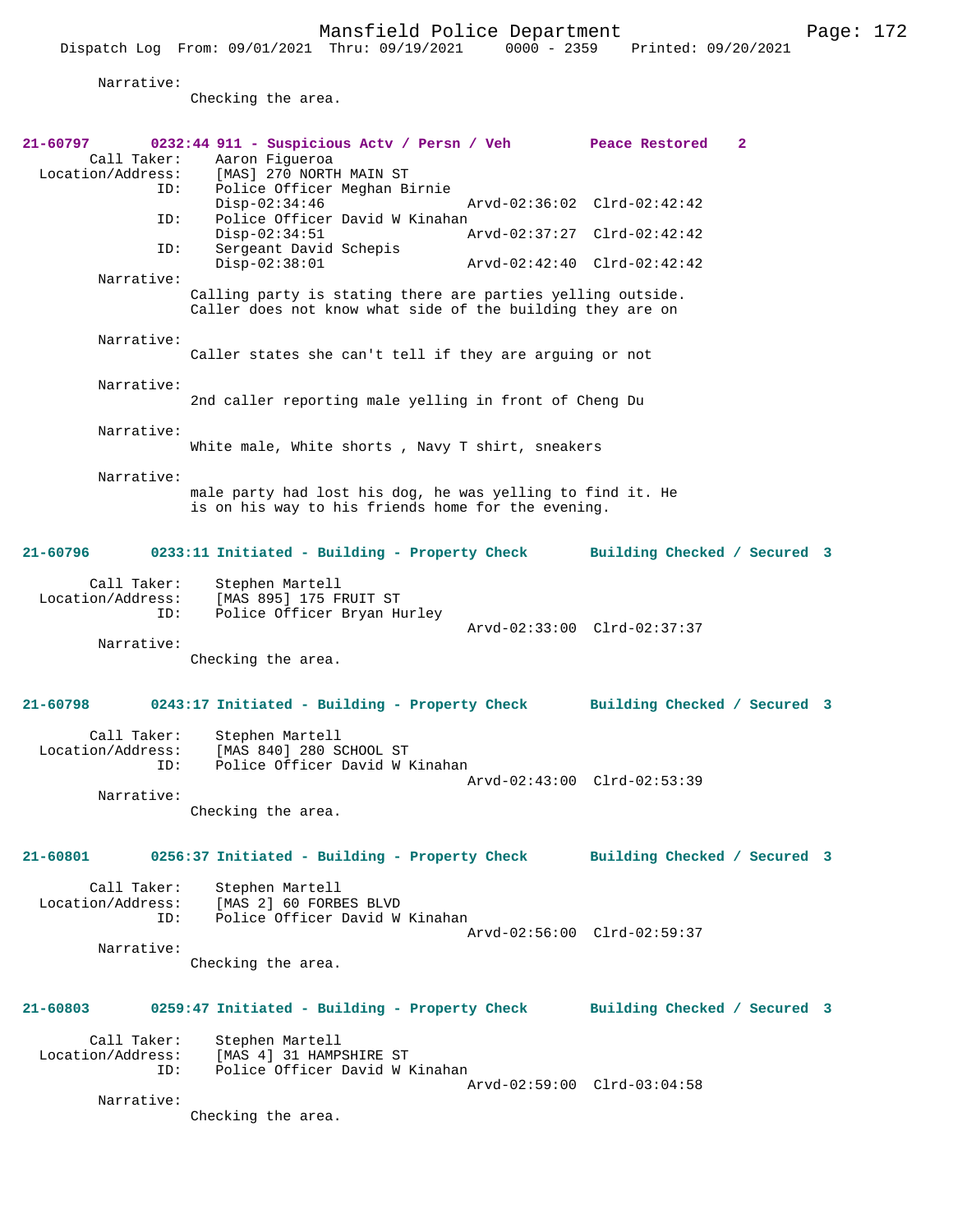Dispatch Log From: 09/01/2021 Thru: 09/19/2021 0000 - 2359 Printed: 09/20/2021

| 21-60805                      |                           | 0403:48 Phone - Building - Property Check                                                                                                                                                | Building Checked / Secured 3 |  |
|-------------------------------|---------------------------|------------------------------------------------------------------------------------------------------------------------------------------------------------------------------------------|------------------------------|--|
| Location/Address:             | Call Taker:<br>Narrative: | Stephen Martell<br>[MAS 820C] 31 PLYMOUTH ST                                                                                                                                             |                              |  |
|                               |                           | McGrath checking radford.                                                                                                                                                                |                              |  |
| 21-60808                      |                           | 0608:46 Phone - Building - Property Check                                                                                                                                                | Building Checked / Secured 3 |  |
| Location/Address:             | Call Taker:<br>Narrative: | Stephen Martell<br>[MAS 820C] 31 PLYMOUTH ST                                                                                                                                             |                              |  |
|                               |                           | Checking the area.                                                                                                                                                                       |                              |  |
| 21-60813                      | ID:                       | 0658:30 Phone - Suspicious Actv / Persn / Veh Services Rendered 2<br>Call Taker: Jennifer Napolitano<br>Location/Address: [MAS 253] 330 PRATT ST Apt. #A<br>Police Officer Meghan Birnie |                              |  |
|                               | Vehicle:<br>Narrative:    | $Disp-07:01:49$<br>Arvd-07:05:38 Clrd-07:10:42<br>GRY 2016 SUBA UT FOREST Reg: PAS MA BV424E VIN: JF2SJADC3GH478023                                                                      |                              |  |
|                               |                           | Vehicle parked in the parking lot for the past few days no<br>one in it and no one asked to leave a vehicle there.                                                                       |                              |  |
|                               | Narrative:                | MV belongs to a teacher at the church, Church is ok with the<br>MV being there.                                                                                                          |                              |  |
| 21-60817                      | ID:                       | 0817:03 Phone - Disabled Motor Vehicle<br>Call Taker: Jennifer Napolitano<br>Location/Address: [MAS H6745] 1350 EAST ST<br>Police Officer Matthew A Souza                                | <b>Services Rendered 3</b>   |  |
|                               | Vehicle:<br>Narrative:    | $Disp-08:18:58$<br>Arvd-08:31:36 Clrd-09:20:19<br>BLU 2017 HYUN SANTA FE SPO Req: PC MA 6JR385 VIN: 5NMZUDLB0HH026688                                                                    |                              |  |
|                               |                           | Flat tire parked in a bad spot on the corner of North St.                                                                                                                                |                              |  |
|                               | Narrative:                | M9 requesting on duty wrecker on scene to assist, Operator<br>has stripped a lug nut.                                                                                                    |                              |  |
|                               | Narrative:                | Achins unable to get the tire off.                                                                                                                                                       |                              |  |
|                               | Narrative:                | Achins ETA is about 20 min, MV is not in the way or a hazard<br>at this time and is out of the roadway. M9 will check back<br>in a bit.                                                  |                              |  |
| 21-60826<br>Location/Address: | Call Taker:               | 0847:59 Phone - Missing Person<br>Jennifer Napolitano<br>[MAS H5559] 15 HIGH ST                                                                                                          | Services Rendered 1          |  |
|                               | ID:                       | Sergeant John R Armstrong<br>$Disp-08:50:56$                                                                                                                                             | Arvd-08:50:58 Clrd-09:06:12  |  |
|                               | Narrative:                | Missing 27yom since last night.                                                                                                                                                          |                              |  |
|                               | Narrative:                | M1 requesting a ping of the phone.                                                                                                                                                       |                              |  |
|                               | Narrative:                | Pinged the phone through verizon. Ping showed within 653<br>meters of the Norton Reservoir.                                                                                              |                              |  |
|                               | Narrative:                |                                                                                                                                                                                          |                              |  |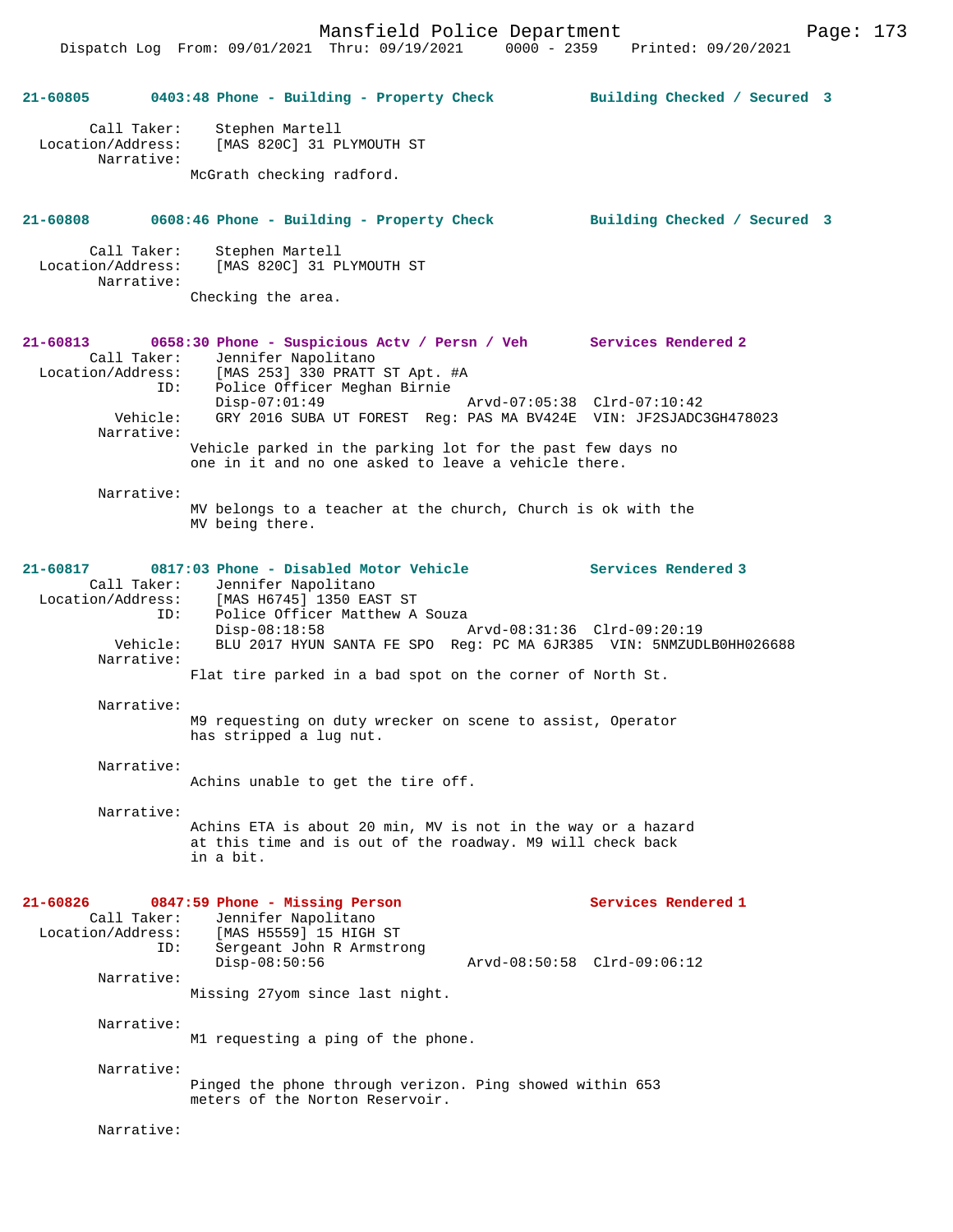Mansfield Police Department Page: 174 Dispatch Log From: 09/01/2021 Thru: 09/19/2021 Notified M1. Per M1 party just showed up at home. **21-60833 0913:54 Initiated - Building - Property Check Building Checked / Secured 3** Call Taker: Dispatcher Alyson Vico Location/Address: [MAS 820C] 31 PLYMOUTH ST<br>TD: Police Officer Joshua S E Police Officer Joshua S Ellender Arvd-09:13:00 Clrd-09:31:07 Narrative: Checking the area. **21-60837 0940:29 Phone - 911 Hang-ups & Verifications Unfounded/Unverifed 2** Call Taker: George Burton Location/Address: [MAS 927] 50 PLYMOUTH ST ID: Police Officer Beau J Palanza Disp-09:42:13 Arvd-09:49:14 Clrd-09:56:56 Narrative: Checking on a 911 hang up. No answer on 2 callbacks Contact made?: No Cellphone? (y/n): Yes Uncertainty radius: 6 meters **21-60852 1125:27 Initiated - Building - Property Check Building Checked / Secured 3** Call Taker: Dispatcher Alyson Vico Location/Address: [MAS 820C] 31 PLYMOUTH ST ID: Police Officer Joshua S Ellender Arvd-11:25:00 Clrd-11:40:31 Narrative: Checking the area. **21-60853 1126:41 Initiated - Building - Property Check Building Checked / Secured 3** Call Taker: Dispatcher Alyson Vico<br>Location/Address: [MAS 907E] 390 WEST ST ess: [MAS 907E] 390 WEST ST<br>ID: Police Officer Beau J J Police Officer Beau J Palanza Arvd-11:26:00 Clrd-11:42:05 Narrative: Checking the area. **21-60854 1149:40 Initiated - Building - Property Check Building Checked / Secured 3** Call Taker: Dispatcher Alyson Vico<br>Location/Address: [MAS 1042] 321 SCHOOL ess: [MAS 1042] 321 SCHOOL ST<br>TD: Police Officer Beau J Pa Police Officer Beau J Palanza Arvd-11:49:00 Clrd-11:51:47 Narrative: Checking the area. Narrative: Minimal traffic in front of the store. **21-60869 1351:44 Phone - Erratic Oper MV / Road Rage Gone on Arrival 3**  Call Taker: George Burton<br>ion/Address: [MAS] OTIS ST Location/Address:<br>ID: Police Officer Matthew A Souza Disp-13:53:38 Enrt-13:55:49 Arvd-14:00:46 Clrd-14:08:29 ID: Police Officer Beau J Palanza Disp-13:54:31 Arvd-14:00:44 Clrd-14:08:25 Vehicle: BRZ 2013 HYUN 4D ELANTRA Reg: PC NJ D39MWD VIN: 5NPDH4AE3DH196973 Narrative: Baige sedan with NJ plate. Swerving back and forth over marked lanes and into sidewalk area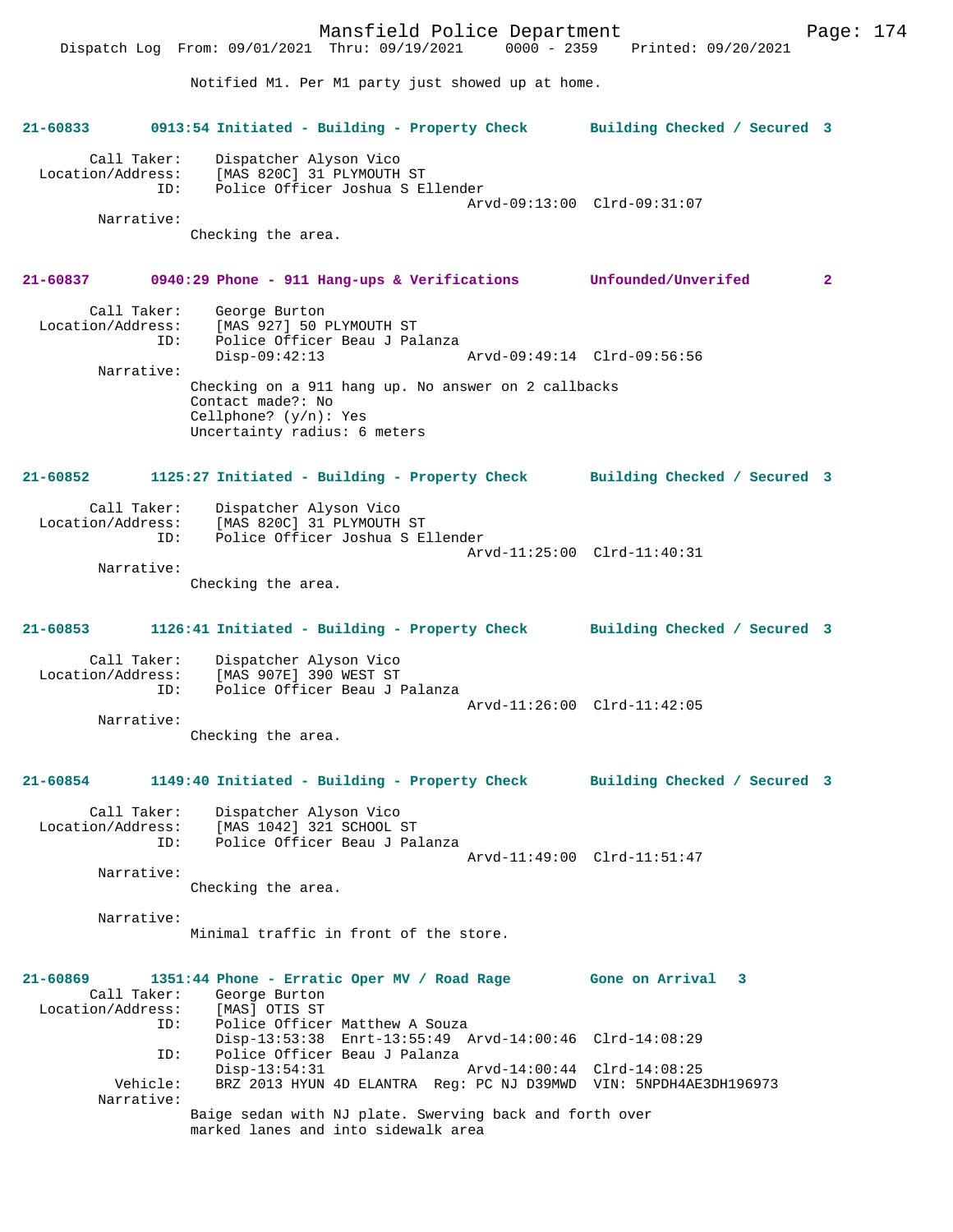Dispatch Log From: 09/01/2021 Thru: 09/19/2021 0000 - 2359 Printed: 09/20/2021

| Narrative:                              |                                                                                                                     |                                |              |
|-----------------------------------------|---------------------------------------------------------------------------------------------------------------------|--------------------------------|--------------|
|                                         | Units checked the area, area checks negative for the<br>involved MV.                                                |                                |              |
| 21-60873                                | 1413:34 Initiated - Building - Property Check Building Checked / Secured 3                                          |                                |              |
| Call Taker:<br>ID:                      | Dispatcher Alyson Vico<br>Location/Address: [MAS 840] 280 SCHOOL ST<br>Police Officer Beau J Palanza                |                                |              |
| Narrative:                              |                                                                                                                     | Arvd-14:13:00 Clrd-14:31:53    |              |
|                                         | Checking the area.                                                                                                  |                                |              |
| 21-60874                                | 1424:46 Initiated - Building - Property Check Building Checked / Secured 3                                          |                                |              |
| Call Taker:                             | Dispatcher Alyson Vico<br>Location/Address: [MAS 820C] 31 PLYMOUTH ST<br>ID: Police Officer Joshua S Ellender       | Arvd-14:24:00 Clrd-14:39:29    |              |
| Narrative:                              | Checking the area.                                                                                                  |                                |              |
|                                         |                                                                                                                     |                                |              |
| 21-60877                                | 1435:50 Initiated - Building - Property Check Building Checked / Secured 3                                          |                                |              |
| Call Taker:<br>Location/Address:<br>ID: | Dispatcher Alyson Vico<br>[MAS 4] 31 HAMPSHIRE ST<br>Police Officer Beau J Palanza                                  |                                |              |
| Narrative:                              | Checking the area.                                                                                                  | Arvd-14:35:00 Clrd-14:40:09    |              |
| 21-60878                                | 1440:19 Initiated - Building - Property Check Building Checked / Secured 3                                          |                                |              |
| Call Taker:<br>Location/Address:<br>ID: | Dispatcher Alyson Vico<br>[MAS 2] 60 FORBES BLVD<br>Police Officer Beau J Palanza                                   |                                |              |
|                                         |                                                                                                                     | Arvd-14:40:00 Clrd-14:47:18    |              |
| Narrative:                              | Checking the area.                                                                                                  |                                |              |
| 21-60880                                | 1521:10 Phone - 911 Hang-ups & Verifications                                                                        | Unfounded/Unverifed            | $\mathbf{2}$ |
| Call Taker:<br>Location/Address:        | Jennifer Napolitano<br>[MAS 244A] 4 SOUTH MAIN ST                                                                   |                                |              |
| ID:                                     | Police Officer Matthew A Souza<br>$Disp-15:25:00$                                                                   | Arvd-15:34:11 Clrd-15:35:10    |              |
| Narrative:                              | Checking on a 911 hang up. Accidental dial near the dunkin                                                          |                                |              |
|                                         | donuts. Willl make himself known<br>Contact made?: yes<br>Cellphone? $(y/n): ye$ s<br>Uncertainty radius: 65 meters |                                |              |
| Narrative:                              | M9 reports no one flagged him down, spoke with employees all<br>appears in order.                                   |                                |              |
| 21-60884<br>2                           | 1556:08 Phone - 911 Hang-ups & Verifications                                                                        | Confirmed misdial/Accdntl Call |              |
| Call Taker:                             | Jennifer Napolitano                                                                                                 |                                |              |
| Location/Address:<br>ID:                | [MAS H707] 104 COTTAGE ST<br>Police Officer Matthew A Souza<br>$Disp-15:57:54$                                      | $Clrd-15:58:30$                |              |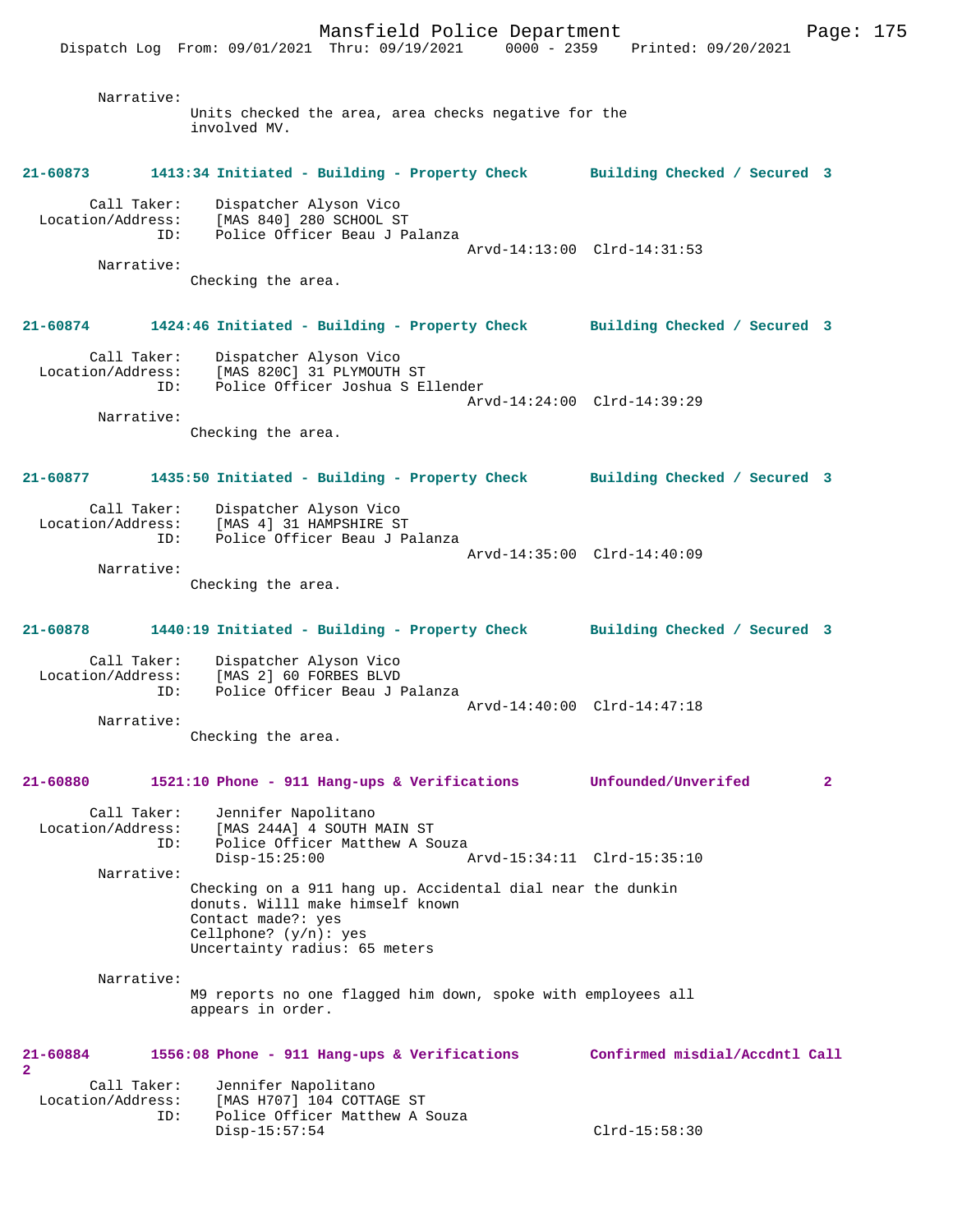Mansfield Police Department Page: 176 Dispatch Log From: 09/01/2021 Thru: 09/19/2021 0000 - 2359 ID: Police Officer Danielle C Titus Disp-15:58:46 Arvd-16:04:50 Clrd-16:08:51 Narrative: Checking on a 911 hang up. Contact made?: Yes. Dialed by mistake Cellphone? (y/n): yes Uncertainty radius: 65 meters **21-60890 1655:59 Initiated - Building - Property Check Building Checked / Secured 3** Call Taker: Dispatcher Alyson Vico Location/Address: [MAS 840] 280 SCHOOL ST Police Officer Joshua S Ellender Arvd-16:55:00 Clrd-17:10:34 Narrative: Checking the area. **21-60896 1800 Initiated - Building - Property Check Building Checked / Secured 3** Call Taker: Police Officer Michael T Fitzgerald Location/Address: [MAS 820C] 31 PLYMOUTH ST ID: Police Officer Michael T Fitzgerald Arvd-18:00:47 Clrd-18:05:28 Narrative: Checking the area. **21-60902 1842:25 Initiated - Building - Property Check Building Checked / Secured 3** Call Taker: Dispatcher Alyson Vico Location/Address: [MAS 139] 265 FRUIT ST Police Officer David J Pepicelli Arvd-18:42:00 Clrd-18:44:51 Narrative: Checking the area. **21-60905 1844:58 Initiated - Building - Property Check Building Checked / Secured 3** Call Taker: Emily Archer Location/Address: [MAS 1041] 175 FRUIT ST ID: Police Officer David J Pepicelli Arvd-18:44:00 Clrd-18:54:36 Narrative: Checking the area. **21-60906 1846:49 Walk-In - Fraud or Identity Theft Assisted Party 1**  Call Taker: Support Staff Matthew Gately<br>Location/Address: [MAS H77] 32 ERIN DR [MAS H77] 32 ERIN DR ID: Police Officer David J Pepicelli Disp-18:54:43 Arvd-18:54:47 Clrd-19:14:19 Narrative: Walk-in reports identity theft. She recieved an email from a hacker stating they obtained her passwords and want over \$2,000 in BitCoin. Ofc. Pepicelli will be in to speak with the RP. Narrative: Party was advised, no money or information was given and she was advised to monitor her credit accounts. **21-60907 1850:42 Initiated - Motor Vehicle Stop Citation / Warning Issued 3** Call Taker: Nicole Boyer<br>Vicinity of: [MAsless] [MAS] 20 COPELAND DR @ 167 WEST ST ID: Police Officer Danielle C Titus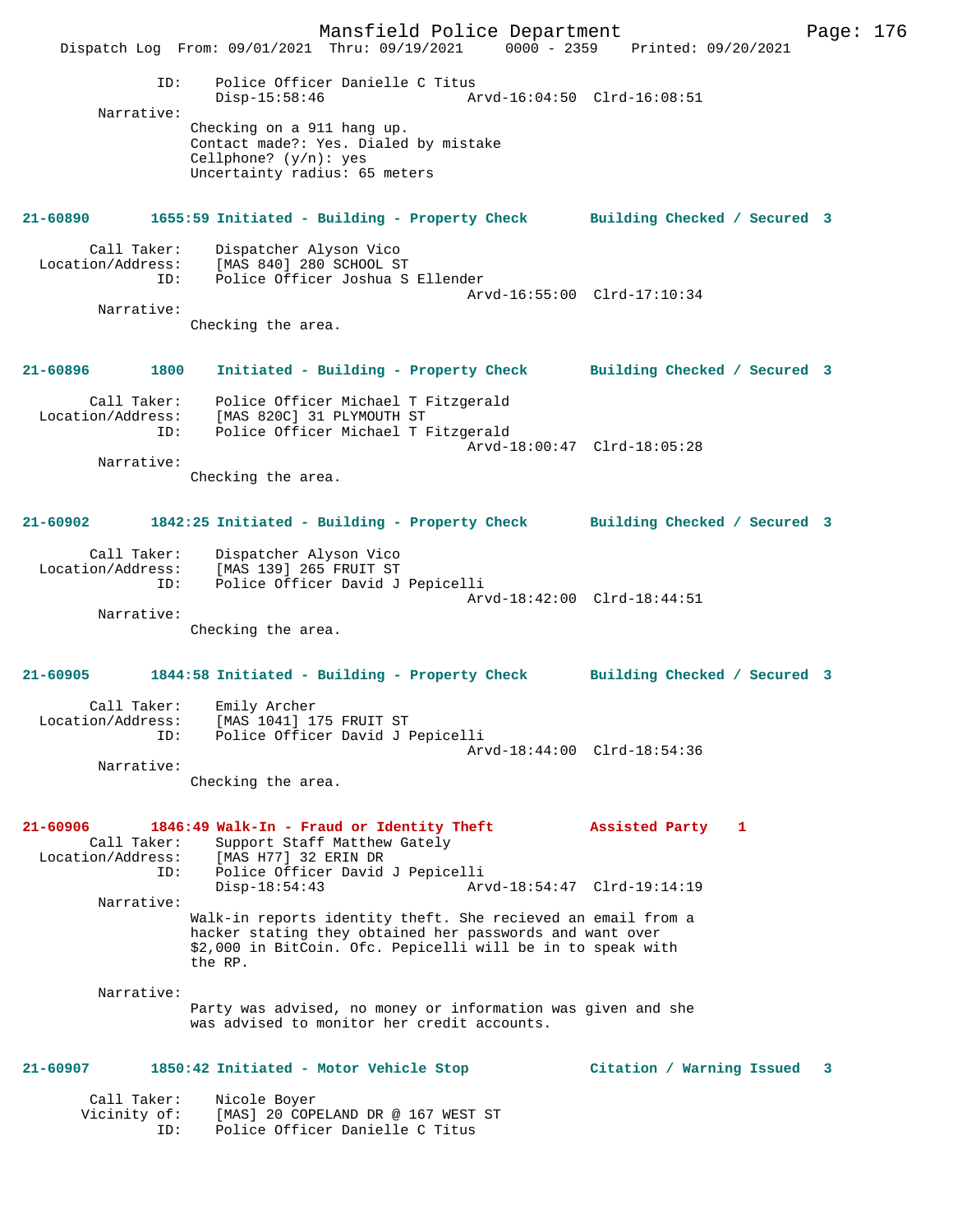Mansfield Police Department Page: 177 Dispatch Log From: 09/01/2021 Thru: 09/19/2021 Arvd-18:50:00 Clrd-19:08:01 Vehicle: BLK 1986 GMC TC1090 Reg: PC MA 2ZYR24 VIN: 2GTDC14NXG1505241 Vehicle: BLK 1997 RAM 2500 Reg: RI 110743 VIN: 1B7KF26D5VJ583082 Narrative: Out with an mvst Narrative: Citation given to RO **21-60908 1852:23 Initiated - Building - Property Check Building Checked / Secured 3** Call Taker: Nicole Boyer<br>Vicinity of: [MAS 1035] 19 CHEROLE DUYEL<br>Of: [MAS 1035] 154 COPELAND DR<br>ID: Police Officer Joshua S Ell Police Officer Joshua S Ellender Arvd-18:52:00 Clrd-18:53:32 Narrative: Checking the area. **21-60924 2118:16 Initiated - Building - Property Check Building Checked / Secured 3** Call Taker: Nicole Boyer Vicinity of: [MAS 1015] 30 CHAUNCY ST ID: Police Officer Danielle C Titus Arvd-21:18:00 Clrd-21:21:22 Narrative: Checking the area. **21-60932 2209:03 Phone - 911 Hang-ups & Verifications Confirmed misdial/Accdntl Call 2**  Call Taker: Emily Archer Location/Address: [MAS] 97 HOPE ST<br>ID: Police Officer Da Police Officer David J Pepicelli<br>Disp-22:11:35 Ar Arvd-22:15:01 Clrd-22:17:54 Narrative: Checking on a 911 open line Contact made?:Y Cellphone? (y/n):Y Caller states his mother accidentally dialed. Narrative: Female party is not familiar with the phone. It was accidental by phone. **21-60935 2233:25 Initiated - Building - Property Check Building Checked / Secured 3** Call Taker: Nicole Boyer Vicinity of: [MAS 4] 31 HAMPSHIRE ST ID: Police Officer Joshua S Ellender Arvd-22:33:00 Clrd-22:38:02 Narrative: Checking the area. **21-60936 2238:13 Initiated - Building - Property Check Building Checked / Secured 3** Call Taker: Nicole Boyer Vicinity of: [MAS 2] 60 FORBES BLVD ID: Police Officer Joshua S Ellender Arvd-22:38:00 Clrd-22:52:53 Narrative: Checking the area. **21-60937 2241:21 Phone - Suspicious Actv / Persn / Veh Services Rendered 2**  Call Taker: George Burton Location/Address: [MAS H2459] 430 FRUIT ST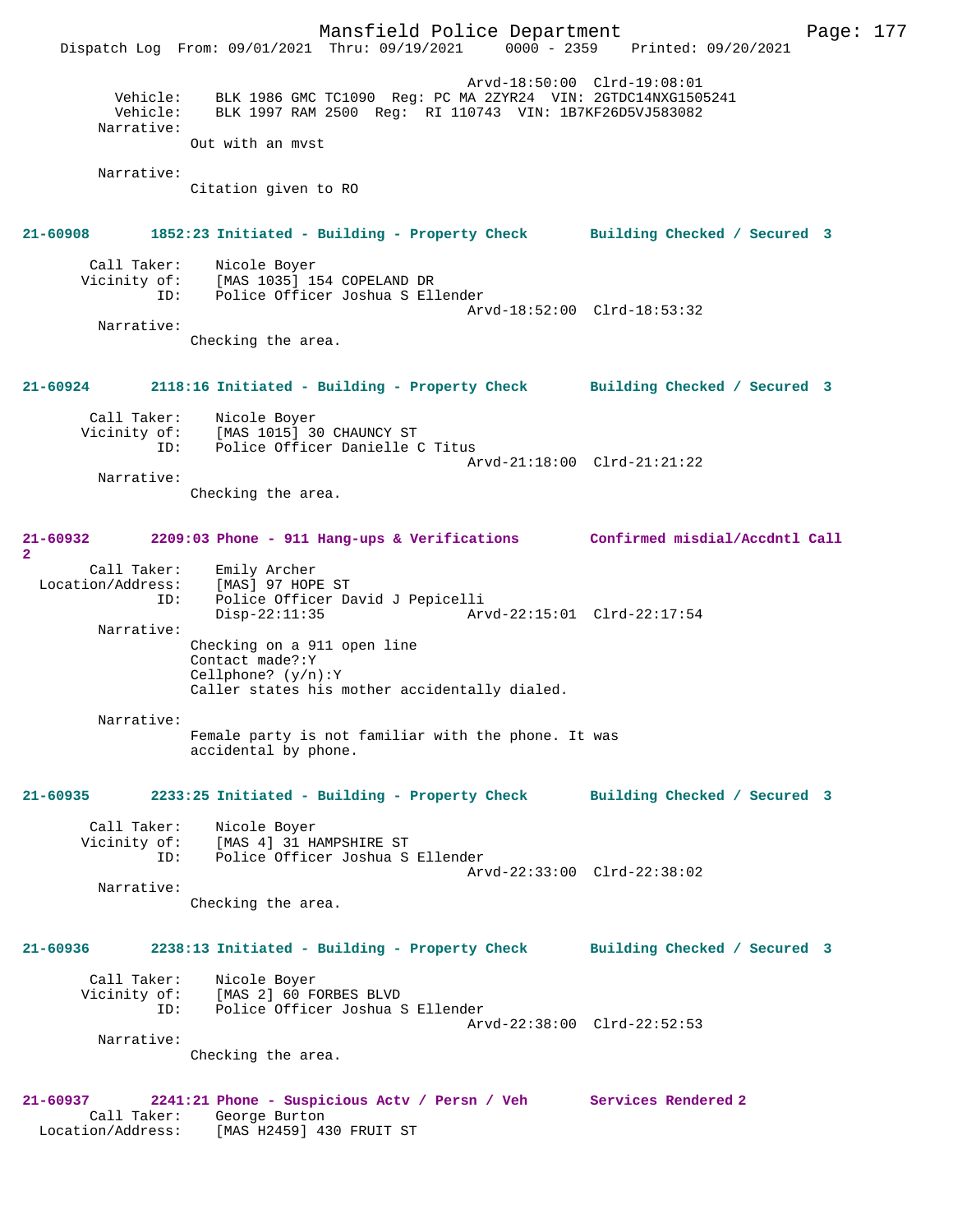Mansfield Police Department Fage: 178

| ID: | Police Officer David J Pepicelli |                                                         |  |
|-----|----------------------------------|---------------------------------------------------------|--|
|     | Disp-22:43:06                    | Arvd-22:46:33 Clrd-23:08:51                             |  |
| ID: | Police Officer Jay J Sparrow     |                                                         |  |
|     |                                  | Disp-22:43:12 Enrt-22:43:12 Arvd-22:46:37 Clrd-23:08:51 |  |
| ID: | Police Officer Joshua S Ellender |                                                         |  |
|     | Disp-22:53:26                    |                                                         |  |

Dispatch Log From: 09/01/2021 Thru: 09/19/2021 0000 - 2359 Printed: 09/20/2021

#### Narrative:

CP reports hearing 4 gun shots behind her house.

## Narrative:

Possibly by the airport area

#### Narrative:

checked the area all the way to the town line and spoke with Med flight at the hangar. Nothing showing in the area, units clear.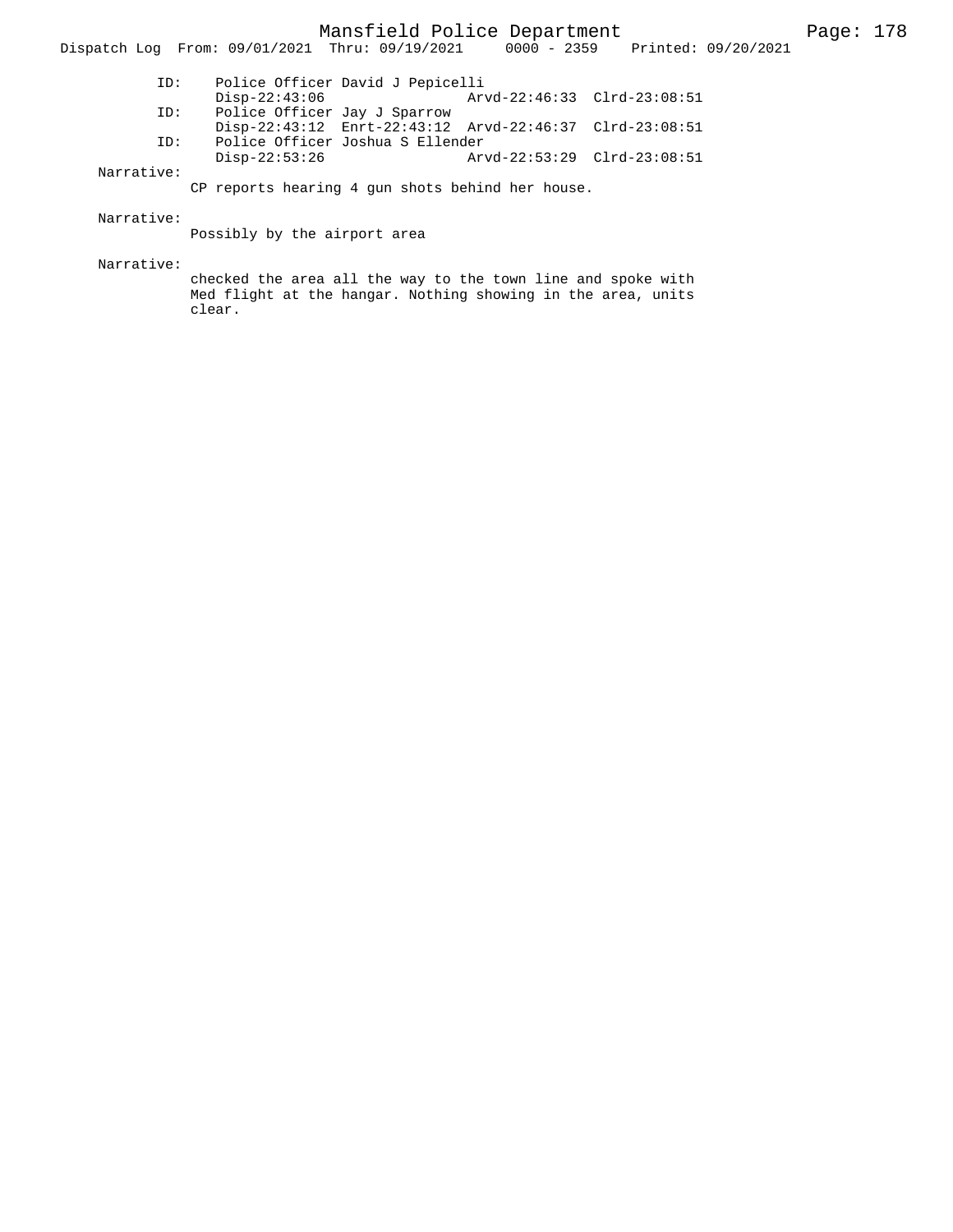# **For Date: 09/20/2021 - Monday**

ID: Police Officer Bryan Hurley

| Call Number                 | Time                             | Call Reason                                                                                                                | Action                       | Priority |  |
|-----------------------------|----------------------------------|----------------------------------------------------------------------------------------------------------------------------|------------------------------|----------|--|
| 21-60961                    |                                  | 0121:20 Initiated - Building - Property Check                                                                              | Building Checked / Secured 3 |          |  |
|                             | Call Taker:<br>ID:<br>Narrative: | Nicole Boyer<br>Vicinity of: [MAS 281A] 1 CROCKER ST<br>ID: Police Officer Christopl<br>Police Officer Christopher D Sorge | Arvd-01:21:00 Clrd-01:30:02  |          |  |
|                             |                                  | Checking the area.                                                                                                         |                              |          |  |
| 21-60962                    |                                  | 0122:22 Initiated - Building - Property Check Building Checked / Secured 3                                                 |                              |          |  |
| Vicinity of:                | Call Taker:<br>ID:               | Nicole Boyer<br>[MAS 170] 255 HOPE ST<br>Police Officer Meghan<br>Police Officer Meghan Birnie                             | Arvd-01:22:00 Clrd-01:27:51  |          |  |
|                             | Narrative:                       | Checking the area.                                                                                                         |                              |          |  |
| 21-60964                    |                                  | 0127:57 Initiated - Building - Property Check Building Checked / Secured 3                                                 |                              |          |  |
| Vicinity of:                | Call Taker:<br>ID:               | Nicole Boyer<br>[MAS 12] 250 EAST ST<br>Police Officer Meghan Birnie                                                       | Arvd-01:27:00 Clrd-01:42:31  |          |  |
|                             | Narrative:                       | Checking the area.                                                                                                         |                              |          |  |
| 21-60965                    |                                  | 0130:12 Initiated - Building - Property Check Building Checked / Secured 3                                                 |                              |          |  |
| Vicinity of:                | Call Taker:<br>ID:               | Nicole Boyer<br>[MAS] 12 GILES PL @ 231 CHAUNCY ST<br>Police Officer Christopher D Sorge                                   | Arvd-01:30:00 Clrd-01:35:37  |          |  |
|                             | Narrative:                       | Checking the area.                                                                                                         |                              |          |  |
|                             |                                  | 21-60975 0228:34 Initiated - Building - Property Check                                                                     | Building Checked / Secured 3 |          |  |
|                             | ID:                              | Call Taker: Nicole Boyer<br>Vicinity of: [MAS 1015] 30 CHAUNCY ST<br>Police Officer Christopher D Sorge                    | Arvd-02:28:00 Clrd-02:37:46  |          |  |
|                             | Narrative:                       | Checking the area.                                                                                                         |                              |          |  |
| 21-60976                    |                                  | 0238:36 Initiated - Building - Property Check                                                                              | Building Checked / Secured 3 |          |  |
| Vicinity of:                | Call Taker:<br>ID:               | Nicole Boyer<br>[MAS 139] 265 FRUIT ST<br>Police Officer Meghan Birnie                                                     | Arvd-02:38:00 Clrd-02:44:10  |          |  |
|                             | Narrative:                       | Checking the area.                                                                                                         |                              |          |  |
| 21-60978                    |                                  | 0247:25 Initiated - Building - Property Check                                                                              | Building Checked / Secured 3 |          |  |
| Call Taker:<br>Vicinity of: |                                  | Nicole Boyer<br>[MAS 2] 60 FORBES BLVD                                                                                     |                              |          |  |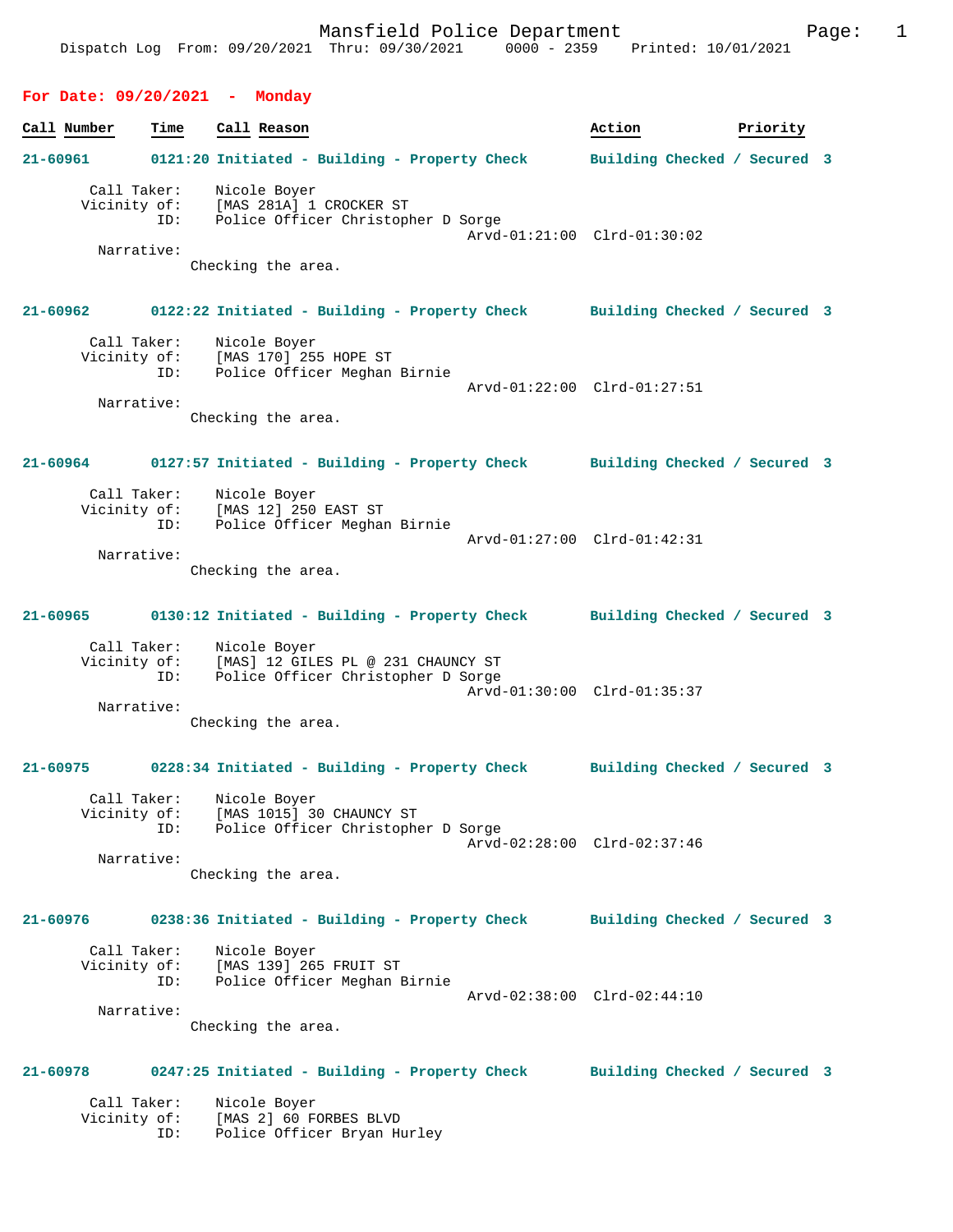Dispatch Log From: 09/20/2021 Thru: 09/30/2021

 Arvd-02:47:00 Clrd-02:52:51 Narrative: Checking the area. **21-60980 0253:02 Initiated - Building - Property Check Building Checked / Secured 3** Call Taker: Nicole Boyer Vicinity of: [MAS 4] 31 HAMPSHIRE ST<br>ID: Police Officer Bryan Hu Police Officer Bryan Hurley Arvd-02:53:00 Clrd-02:59:55 Narrative: Checking the area. **21-60981 0301:17 Initiated - Building - Property Check Building Checked / Secured 3** Call Taker: Nicole Boyer<br>Vicinity of: [MAS 1019] 7 [MAS 1019] 792 WEST ST ID: Police Officer Bryan Hurley Arvd-03:01:00 Clrd-03:08:44 Narrative: Checking the area. **21-60982 0301:37 Initiated - Building - Property Check Building Checked / Secured 3** Call Taker: Nicole Boyer<br>Vicinity of: [MAS] NORTH I [MAS] NORTH MAIN ST ID: Police Officer Christopher D Sorge Arvd-03:01:00 Clrd-03:16:27 Narrative: Checking the area. **21-60983 0320:40 Initiated - Building - Property Check Investigated - No Report 3** Call Taker: Nicole Boyer<br>Vicinity of: [MAS] PLYMOU [MAS] PLYMOUTH ST ID: Police Officer Bryan Hurley Arvd-03:20:00 Clrd-03:28:23 Narrative: Checking the street lights Narrative: End of Plymouth St, there is one street light not working. Narrative: Intersection of Plymouth and Forbes Blvd is another street light not working. **21-60984 0331:33 Initiated - Building - Property Check Building Checked / Secured 3** Call Taker: Nicole Boyer<br>Vicinity of: [MAS 840] 28 [MAS 840] 280 SCHOOL ST ID: Police Officer Bryan Hurley Arvd-03:31:00 Clrd-03:46:44<br>ID: Police Officer Christopher D Sorge Police Officer Christopher D Sorge Arvd-03:38:13 Clrd-03:46:10<br>Vehicle: BLU 2002 MERC MAROUI Reg: PC MA 2CKN49 VIN: 2MEFM74W22X6 BLU 2002 MERC MARQUI Reg: PC MA 2CKN49 VIN: 2MEFM74W22X630062 Narrative: Checking the area. Narrative: A vehicle in front of NRG

> M11 & M2 spoke to RO, male was sleeping in his vehicle and advised to move along.

Narrative: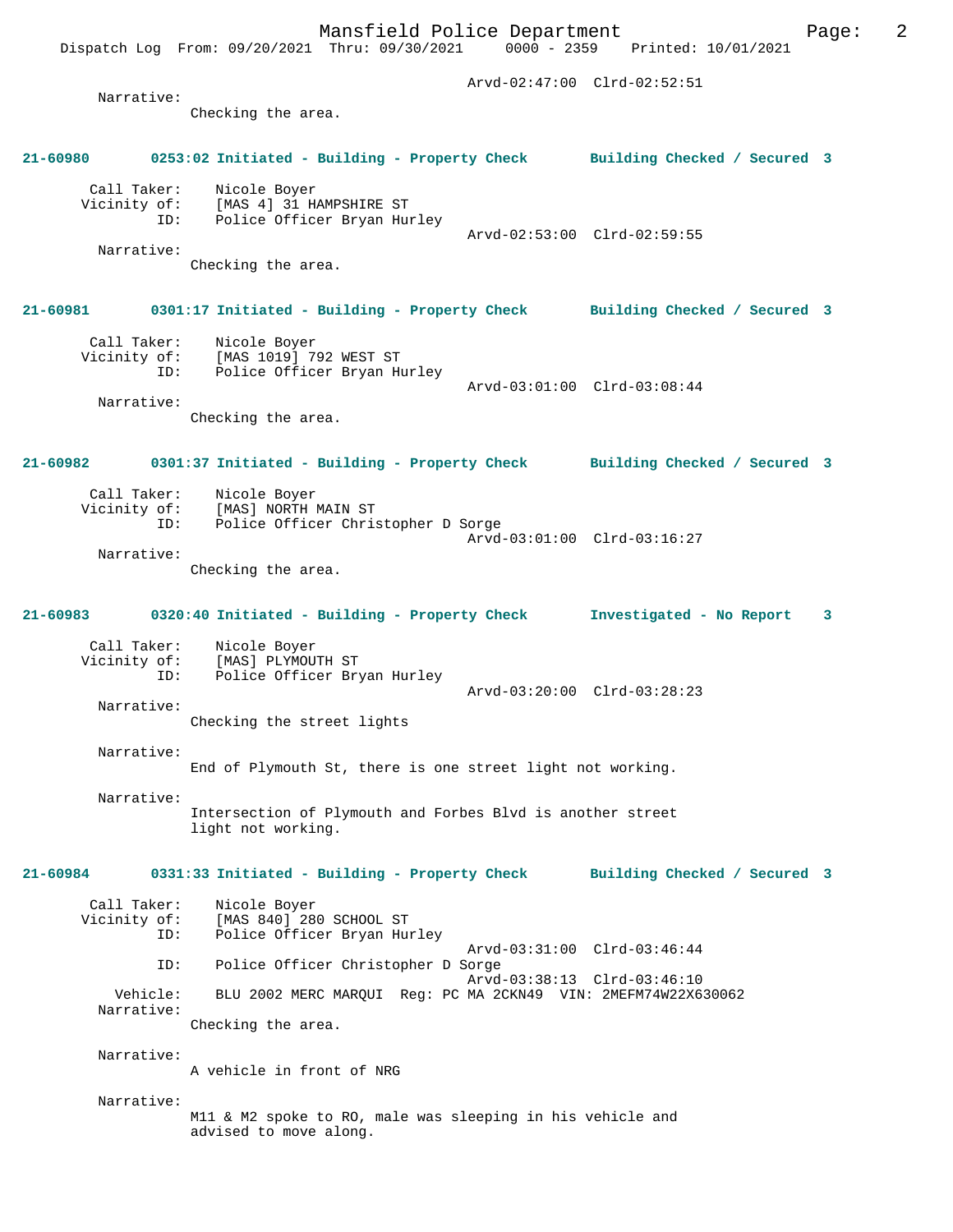| 21-60985                                                            | 0349:56 Initiated - Building - Property Check Building Checked / Secured 3                                                                                                                                                                                                                                                       |                                                    |
|---------------------------------------------------------------------|----------------------------------------------------------------------------------------------------------------------------------------------------------------------------------------------------------------------------------------------------------------------------------------------------------------------------------|----------------------------------------------------|
| Call Taker:<br>Vicinity of:<br>Narrative:                           | Nicole Boyer<br>[MAS 1040] 10 RESERVOIR ST Apt. #ST<br>Police Officer Bryan Hurley<br>ID:<br>Checking the area.                                                                                                                                                                                                                  | Arvd-03:49:00 Clrd-03:54:22                        |
| 21-60987<br>Call Taker:<br>Narrative:                               | 0527:01 Phone - Animal Complaints<br>Emily Archer<br>Location/Address: [MAS] 648 SOUTH MAIN ST<br>ID:<br>Police Officer Christopher D Sorge<br>$Disp-05:28:54$<br>Caller reporting a raccoon attacked her chickens and is                                                                                                        | Assisted Party<br>3<br>Arvd-05:34:07 Clrd-05:47:59 |
| Narrative:                                                          | requesting assistance.<br>Assisted home owner to rally up the loose chickens, the<br>racoon was gone upon arrival.                                                                                                                                                                                                               |                                                    |
| 21-61000                                                            |                                                                                                                                                                                                                                                                                                                                  |                                                    |
| Call Taker:<br>Location/Address:<br>ID:<br>Vehicle:                 | Michael Mezhberg<br>[MAS] 562 MAPLE ST @ 3 JENNIFER DR<br>Police Officer Meghan Birnie<br>BLK 2017 GMC SIERRA Req: PC MA 1KSR99 VIN: 1GTV2NEC4HZ106006                                                                                                                                                                           | Arvd-06:50:00 Clrd-06:54:41                        |
| 21-61004<br>Call Taker:<br>Vicinity of:<br>ID:                      | 0658:08 Phone - Motor Veh Acc - No Injury<br>Dispatcher Alyson Vico<br>[MAS] 377 CHAUNCY ST @ 100 FORBES BLVD<br>Police Officer Christopher D Sorge<br>$Disp-06:59:41$                                                                                                                                                           | Incident Report 1                                  |
| ID:<br>ID:                                                          | Police Officer Bryan Hurley<br>$Disp-06:59:41$<br>Police Officer Meghan Birnie                                                                                                                                                                                                                                                   | Arvd-07:18:09 Clrd-07:25:02                        |
| ID:                                                                 | $Disp-07:00:52$<br>Sergeant David Schepis<br>$Disp-07:01:53$                                                                                                                                                                                                                                                                     | $Clrd-07:01:44$<br>Arvd-07:04:19 Clrd-07:26:57     |
| ID:<br>Vehicle:<br>Towed:<br>Released To:<br>Vehicle:<br>Narrative: | Police Officer Christopher D Sorge<br>BLU 2005 CHEV VA UPLAND Reg: SV MA SP103302 VIN: 1GNDX33L85D296719<br>For: Accident By: Achins Garage To: Achins Garage<br>TUCAN On: 09/21/2021 @ 1136<br>WHI 2003 FORD VA DRWSUP Req: CO MA S84758 VIN: 1FDXF46P13ED35733<br>2 car MVA, no injuries. Commercial delivery truck and a van. | Arvd-07:39:54 Clrd-07:50:08                        |
| Narrative:                                                          | M11 requesting a wrecker for one vehicle, and MFD for eval<br>of one passenger.                                                                                                                                                                                                                                                  |                                                    |
| Refer To Accident:                                                  | $21MAS-269-AC$                                                                                                                                                                                                                                                                                                                   |                                                    |
| $21 - 61014$<br>Call Taker:<br>Location/Address:<br>ID:             | 0734:50 Other - Police Detail - Traffic Cntrl<br>Police Officer TYLER SOUSA<br>[FOX] 136 COCASSET ST @ 193 CHESTNUT ST<br>Fxbro Resv DAVID G MAJENSKI                                                                                                                                                                            | Services Rendered 3                                |
| ID:                                                                 | $Disp-07:39:31$<br>Police Officer Michael T Fitzgerald<br>$Disp-12:17:24$                                                                                                                                                                                                                                                        | Arvd-07:39:38 Clrd-17:43:21<br>$Clrd-12:17:31$     |
| 21-61029<br>Call Taker:                                             | 0917:33 Initiated - Follow up Investigation<br>Michael Mezhberg                                                                                                                                                                                                                                                                  | Services Rendered 3                                |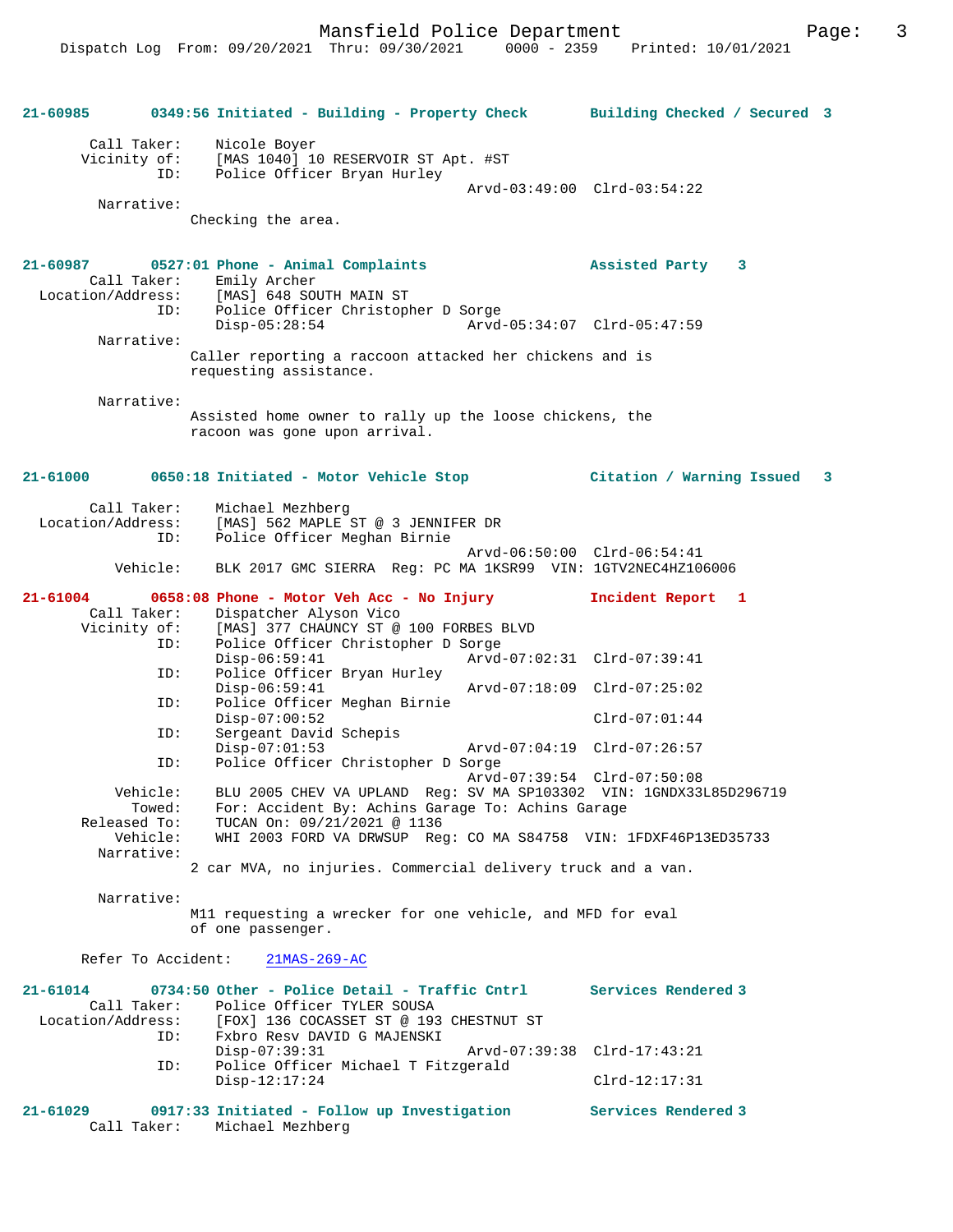Mansfield Police Department Page: 4 Dispatch Log From: 09/20/2021 Thru: 09/30/2021 0000 - 2359 Printed: 10/01/2021 Location/Address: [MAS 907A] 390 WEST ST Apt. #B ID: Police Officer Beau J Palanza Arvd-09:17:00 Clrd-09:32:24 Narrative: Conducting a follow up in the area to a previously reported incident. **21-61036 0946:02 911 - Motor Veh Acc - w/Injury Investigated - Report Taken 1** Call Taker: Michael Mezhberg<br>Location/Address: [MAS] 287 CHAUNC ess: [MAS] 287 CHAUNCY ST @ 400 RTE 140 NB<br>ID: Police Officer Michael T Fitzgerald ID: Police Officer Michael T Fitzgerald Arvd-09:51:39 Clrd-10:23:24 ID: Police Officer Gregg S Kennedy<br>Disp-09:46:48 F Disp-09:46:48 Arvd-09:47:38 Clrd-10:18:08<br>ID: Sergeant Robert S Pierce Sergeant Robert S Pierce Disp-09:52:45 Enrt-09:52:45 Arvd-10:06:50 Clrd-10:07:18 ID: Police Officer Beau J Palanza Disp-09:54:38 Enrt-09:54:38 Arvd-09:57:33 Clrd-10:18:03<br>ID: Police Officer Gregg S Kennedy Police Officer Gregg S Kennedy<br>Disp-10:19:22 Disp-10:19:22 Arvd-10:19:24 Clrd-10:20:09 ID: Police Officer Beau J Palanza Disp-10:20:15 Arvd-10:20:17 Clrd-10:29:10 Vehicle: RED 2010 SUBA UT FOREST Reg: PC MA 1XSX10 VIN: JF2SH6CC3AH710296 Enicie. And avid bound of following the second term of the Towed: For: Accident By: Achins Garage To: Achins Garage Released To: YANIKOSKI On: 09/20/2021 @ 1352 Vehicle: BLU 2019 GMC TERRAI Reg: PAV MA MSS1 VIN: 3GKALVEV4KL161927 Towed: For: Accident By: Achins Garage To: Achins Garage Released To: MCDOUGHNA On:  $09/20/2021 \text{ } \textcircled{} 1309$ MCDOUGHNA On: 09/20/2021 @ 1309 Narrative: Report of a 2 car MVA with possible injury. Narrative: 2 Car MVA Narrative: M14 Requesting two tows. Narrative: M5 providing a courtesy transport to a female operater to the station. Starting mi/ 60920. Narrative: Ending mi/ 60922. Refer To Accident: 21MAS-270-AC **21-61046 1105:44 Initiated - Building - Property Check Services Rendered 3**  Call Taker: Matthew Cunningham<br>Location/Address: [MAS 4] 31 HAMPSHII ess: [MAS 4] 31 HAMPSHIRE ST<br>ID: Sergeant Robert S Pierce Sergeant Robert S Pierce Arvd-11:05:00 Clrd-11:06:37 ID: Police Officer Michael T Fitzgerald Disp-11:07:23 Arvd-11:07:26 Clrd-11:11:20 Narrative: Checking the area. **21-61055 1142:23 Initiated - Building - Property Check Building Checked / Secured 3** Call Taker: Matthew Cunningham Location/Address: [MAS 840] 280 SCHOOL ST Police Officer Michael T Fitzgerald Arvd-11:42:00 Clrd-11:49:44 Narrative: Checking the area. **21-61058 1151:47 Initiated - Community Policing Services Rendered 3**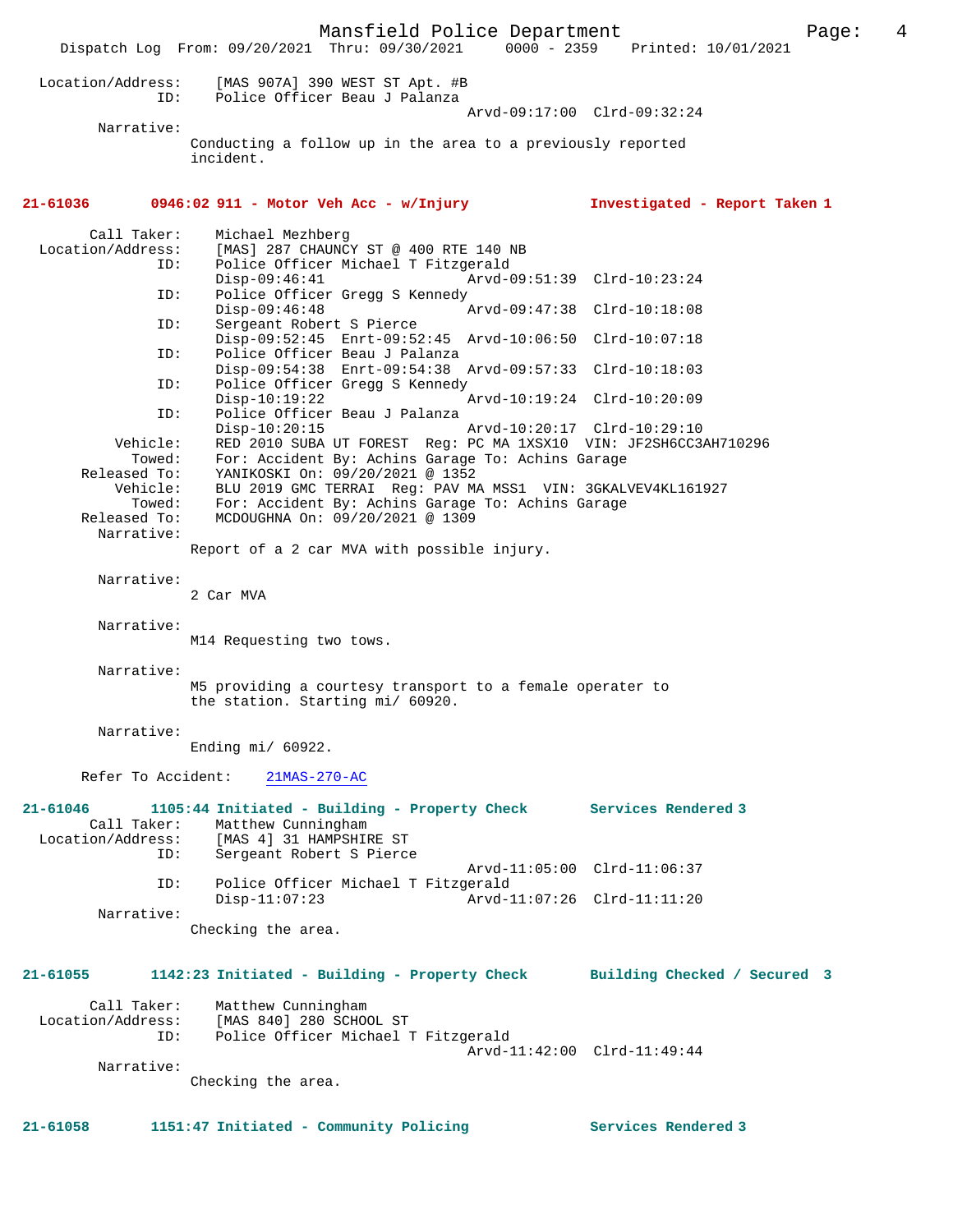Mansfield Police Department Fage: 5 Dispatch Log From: 09/20/2021 Thru: 09/30/2021 0000 - 2359 Printed: 10/01/2021 Call Taker: Matthew Cunningham Location/Address: [MAS 333] 245 EAST ST ID: Police Officer Beau J Palanza Arvd-11:51:00 Clrd-11:53:55 Narrative: Community policing at Robinson school recess. **21-61059 1154:32 Initiated - Motor Vehicle Stop Services Rendered 3**  Call Taker: Matthew Cunningham<br>tion/Address: [MAS] CHAUNCY ST Location/Address:<br>ID: Police Officer Michael T Fitzgerald Reg: MA 314AX<br>
Reg: MA 314AX<br>
Arvd-11:54:00 Clrd-12:03:25 Vehicle: Reg: MA 314AX Vehicle: BLK 2021 JEEP GRAND CHEROKEE Reg: PC MA 1BKJ36 VIN: 1C4RJKBG1M8111738 Narrative: Out with MVST. Narrative: Dealer plate, not orignally attached. Escorted back to the dealership. **21-61060 1157:07 Initiated - Motor Vehicle Stop Services Rendered 3**  Call Taker: Matthew Cunningham Location/Address: [MAS] 1610 WEST ST @ 11 LANCASHIRE DR ID: Police Officer Beau J Palanza Arvd-11:57:00 Clrd-11:57:34 ID: Sergeant Robert S Pierce Arvd-11:57:50 Clrd-12:08:06 Vehicle: RED 2016 SUBA UT FOREST Reg: PC MA 2HG336 VIN: JF2SJAHC3GH401145 Narrative: Out with MVST Narrative: Citation to the operator. **21-61062 1208:31 Initiated - Building - Property Check Services Rendered 3**  Call Taker: Matthew Cunningham Location/Address: [MAS 281A] 1 CROCKER ST ID: Police Officer Gregg S Kennedy Arvd-12:08:00 Clrd-12:11:14 Narrative: Checking the area. Narrative: Area checked, nothing to report. **21-61063 1217:45 Initiated - Building - Property Check Services Rendered 3**  Call Taker: Matthew Cunningham Location/Address: [MAS 411] 60 FORBES BLVD ID: Police Officer Michael T Fitzgerald Arvd-12:17:00 Clrd-12:22:25 Narrative: Checking the area. **21-61075 1321:05 Phone - Assist Fire Department Services Rendered 2**  Call Taker: Matthew Cunningham Location/Address: [MAS 960F] 792 WEST ST Apt. #F ID: Police Officer Michael T Fitzgerald Disp-13:25:25 Arvd-13:31:41 Clrd-13:33:15 Narrative: Assisting the FD with a fire related incident. Nature: Odor of gasoline out front. **21-61090 1424:30 Phone - Motor Veh Acc - No Injury Spoken To 1**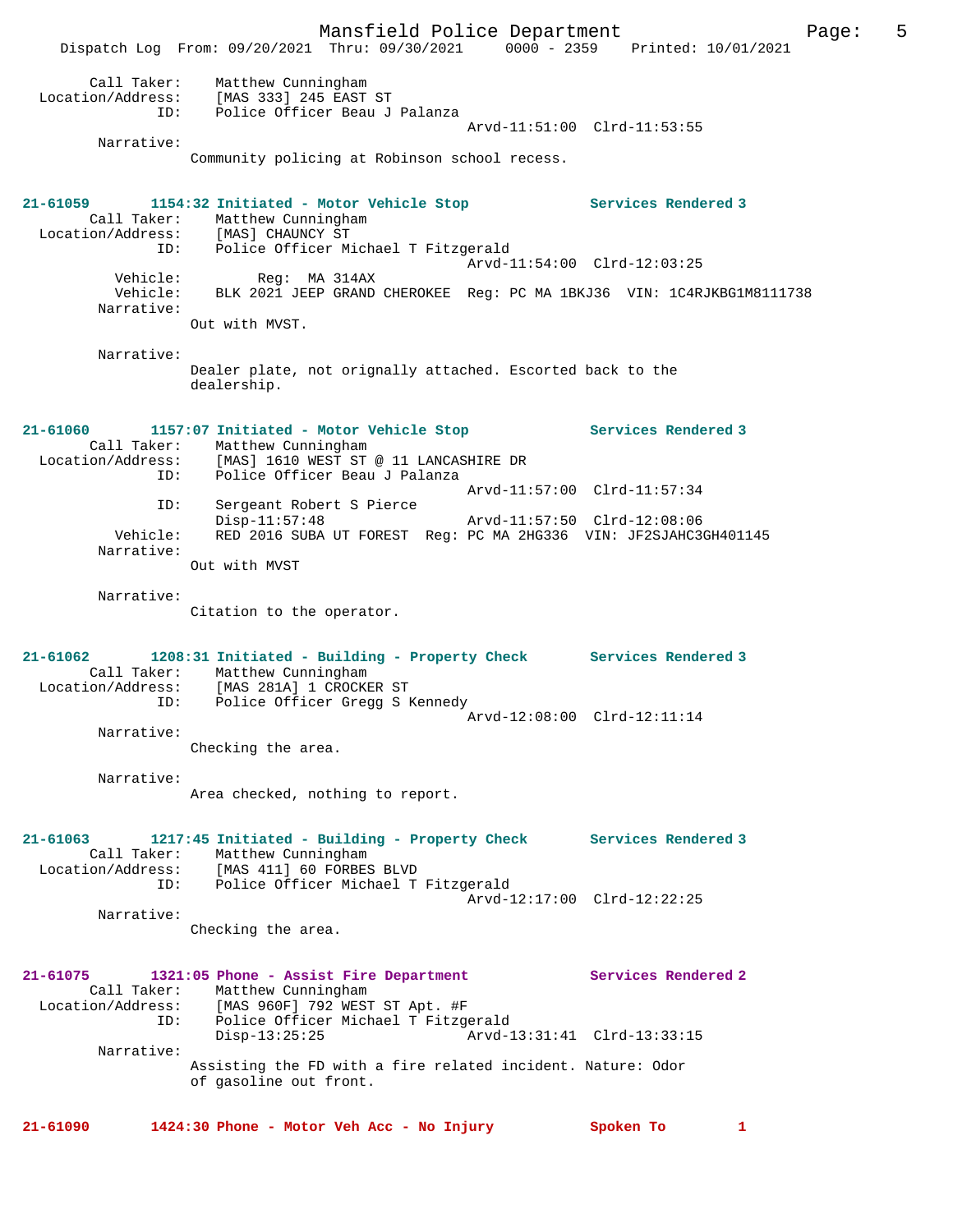Mansfield Police Department Page: 6 Dispatch Log From: 09/20/2021 Thru: 09/30/2021 Call Taker: Dispatcher Alyson Vico Location/Address: [MAS 305] 64 COPELAND DR<br>ID: Police Officer Gread S Ke Police Officer Gregg S Kennedy<br>Disp-14:26:17  $Nrvd-14:31:50$   $Clrd-14:37:55$  ID: Police Officer Michael T Fitzgerald Disp-14:26:22 Clrd-14:37:55 Narrative: Caller reporting a 2 Car MVA. No injuries. Narrative: Damage under 1k, paperwork exchange completed. **21-61094 1447:14 Phone - 911 Hang-ups & Verifications Confirmed misdial/Accdntl Call 2**  Call Taker: Dispatcher Alyson Vico Location/Address: [MAS H3359] 217 UNION ST EXT ID: Police Officer Michael T Fitzgerald  $\bar{P}_{\text{Arvd-14}:56:52}$  Clrd-15:01:24 Narrative: Checking on a 911 hang up. Contact made?: yes, stated no emergency Cellphone?  $(y/n)$ : yes Uncertainty radius: 16 meters Narrative: Confirmed accidental. **21-61100 1510:26 Walk-In - Fraud or Identity Theft Incident Report 1**  Call Taker: Support Staff Matthew Todesco<br>Location/Address: [MAS H6239] 23 SOUTHPARK LN ess: [MAS H6239] 23 SOUTHPARK LN<br>ID: Police Officer Michael T Fit Police Officer Michael T Fitzgerald<br>Disp-15:12:03 Arvd- Disp-15:12:03 Arvd-15:38:56 Clrd-16:04:47 Narrative: RP into report unemployment fraud, Ofc Fitzgerald into speak with the RP. Refer To Incident: 21MAS-1026-OF **21-61104 1518:50 Phone - Message Delivery Cancelled Enroute 3**  Call Taker: Jennifer Napolitano<br>Location/Address: [MAS H2103] 67 ANGEI [MAS H2103] 67 ANGELL ST ID: Police Officer Beau J Palanza Disp-15:21:44 Clrd-15:22:35<br>TD: Police Officer Greaa S Kennedy Police Officer Gregg S Kennedy Disp-15:23:01 Clrd-15:30:59 Narrative: Malden PD requesting notification to the resident regarding an ongoing investigation. Narrative: M14 reporting he spoked to Malden PD, they are requesting a hold on the notification at this time. **21-61107 1550:03 Phone - Assist Citizen - P S A Spoken To 3**  Call Taker: Support Staff Matthew Gately<br>Location/Address: [MAS 840K] 280 SCHOOL ST Apt. ess: [MAS 840K] 280 SCHOOL ST Apt. #K<br>ID: Police Officer Danielle C Titus Police Officer Danielle C Titus Disp-16:33:57 Arvd-16:34:02 Clrd-17:06:24 Narrative: Walk-in would like to speak with an officer regarding an incident that occurred at Khols. Narrative: Rp was upset that her and her son was being recorded when her son was throwing a tantrum in line at Khols. Wanted to know what her options were, she was advised.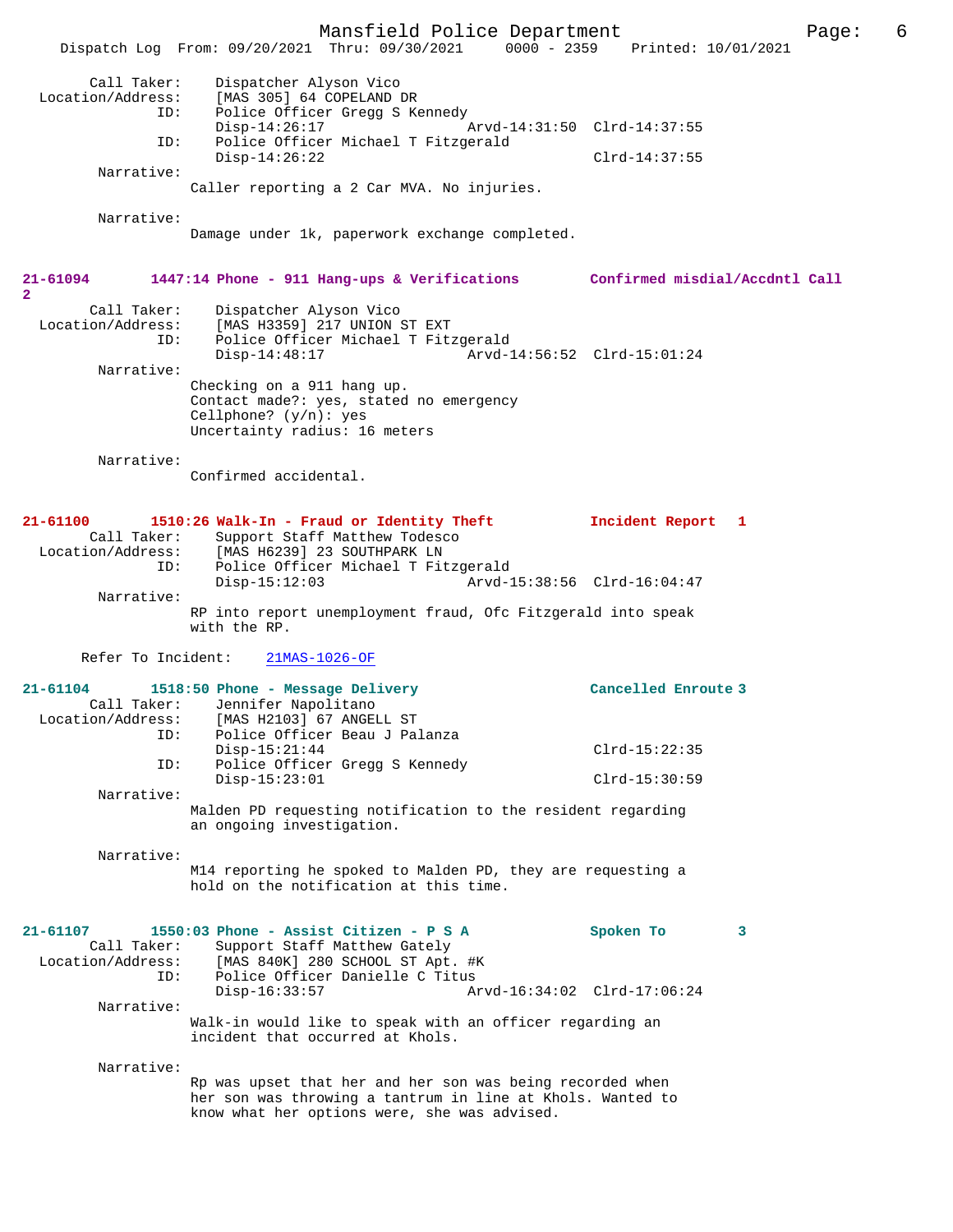Mansfield Police Department Fage: 7

Dispatch Log From: 09/20/2021 Thru: 09/30/2021 0000 - 2359 Printed: 10/01/2021

| 21-61113                                                | 1659:08 Initiated - Child Safety Seat Program Services Rendered 3<br>Call Taker: Matthew Cunningham<br>Location/Address: [MAS 451B] 500 EAST ST<br>ID: Police Officer Andrew J Kelley    | Arvd-16:59:00 Clrd-17:49:11 |
|---------------------------------------------------------|------------------------------------------------------------------------------------------------------------------------------------------------------------------------------------------|-----------------------------|
| Narrative:                                              | Officer installing child passenger seats                                                                                                                                                 |                             |
| 21-61116                                                | 1705:39 Phone - Suspicious Actv / Persn / Veh Unfounded/Unverifed                                                                                                                        | $\overline{\mathbf{2}}$     |
| Call Taker:<br>ID:<br>Narrative:                        | MATTHEW BOMES<br>Location/Address: [MAS 992G] 660 EAST ST Apt. #8<br>Police Officer Danielle C Titus<br>$Disp-17:09:20$<br>Arvd-17:14:58 Clrd-17:19:36                                   |                             |
|                                                         | blue large car parked on the building side with damage on<br>the driverside, with an elderly female in the drivers seat.<br>caller states it was parked oddly parked on the dentist side |                             |
| Narrative:                                              | unk if it was involved in an accident                                                                                                                                                    |                             |
| Narrative:                                              | Nothing abnormal found upon search of the area, unfounded.                                                                                                                               |                             |
| 21-61120<br>ID:                                         | 1725:29 Initiated - Building - Property Check Services Rendered 3<br>Call Taker: Matthew Cunningham<br>Location/Address: [MAS 840] 280 SCHOOL ST<br>Police Officer William C Trudell     |                             |
| Narrative:                                              | Checking the area.                                                                                                                                                                       | Arvd-17:25:00 Clrd-17:49:35 |
| $21 - 61121$<br>ID:                                     | 1728:00 Initiated - Investigation<br>Call Taker: Matthew Cunningham<br>Location/Address: [MAS] 198 PRATT ST @ 1 GRANADA CIR<br>Police Officer Jay J Sparrow                              | Spoken To<br>3              |
| ID:<br>Vehicle:<br>Narrative:                           | Arvd-17:28:00 Clrd-17:29:39<br>Police Officer Danielle C Titus<br>$Disp-17:29:49$<br>GRY 2010 TOYT CAMRYS Req: PC MA 5AJ957 VIN: 4T1BF3EK6AU522348                                       | $Clrd-17:29:58$             |
|                                                         | Investigation of a vehicle with its hazards on. M11 reports<br>the vehicle pulled over to make a phone call, no issue.                                                                   |                             |
| 21-61132<br>Call Taker:<br>Location/Address:<br>ID:     | 1903:31 Initiated - Follow up Investigation<br>APRIL LEHANE<br>[MAS H1984] 95 COURT ST<br>Police Officer Andrew J Kelley                                                                 | <b>Services Rendered 3</b>  |
| Narrative:                                              | Conducting a follow up in the area to a previously reported<br>incident.                                                                                                                 | Arvd-19:03:00 Clrd-19:28:22 |
| $21 - 61135$<br>Call Taker:<br>Location/Address:<br>ID: | 1928:48 Initiated - Disabled Motor Vehicle<br>Matthew Cunningham<br>[MAS] 52 WILLOW ST @ 231 SPRING ST<br>Police Officer Danielle C Titus                                                | Spoken To<br>3              |
| Narrative:                                              | Arvd-19:28:00 Clrd-19:29:58<br>Out with a disabled MV. Not requesting a tow at this time<br>and not presenting a hazard to travel.                                                       |                             |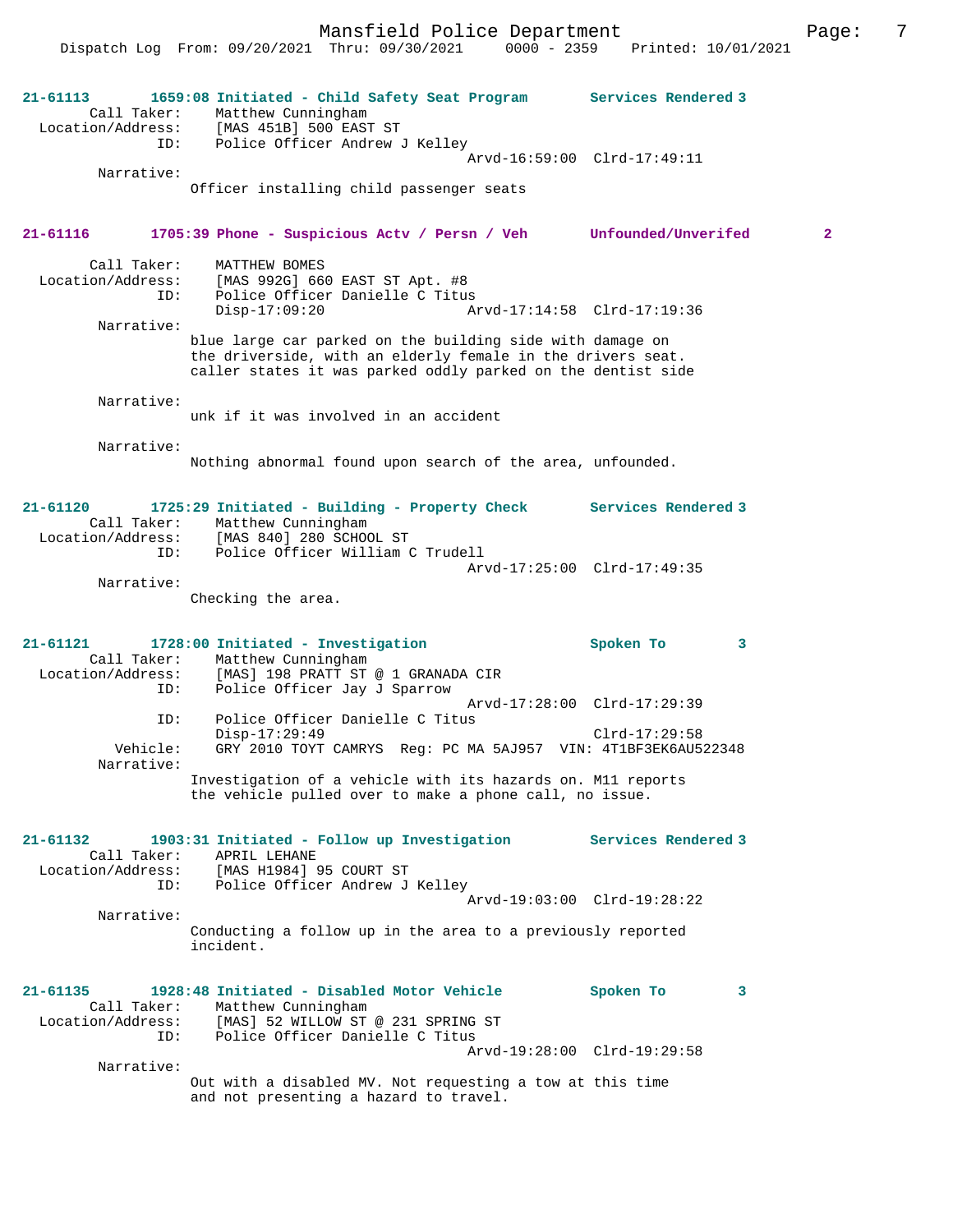|                                                                                                             | Dispatch Log From: $09/20/2021$ Thru: $09/30/2021$<br>$0000 - 2359$                                                                                                                                                                                                                                                                                                                                                                             | Printed: 10/01/2021                                                                                         |
|-------------------------------------------------------------------------------------------------------------|-------------------------------------------------------------------------------------------------------------------------------------------------------------------------------------------------------------------------------------------------------------------------------------------------------------------------------------------------------------------------------------------------------------------------------------------------|-------------------------------------------------------------------------------------------------------------|
| 21-61138<br>Call Taker:<br>Location/Address:<br>ID:<br>ID:<br>ID:<br>Narrative:<br>Narrative:<br>Narrative: | 1934:39 911 - Missing Person<br>MATTHEW BOMES<br>[MAS] 27 FRANCIS AVE Apt. #11<br>Police Officer Andrew J Kelley<br>$Disp-19:36:13$<br>Police Officer William C Trudell<br>$Disp-19:36:20$<br>Police Officer Jay J Sparrow<br>$Disp-19:36:25$<br>RP is reporting her autistic child is missing from the<br>residence. LSW blue t-shirt, no pants 9yr male<br>Party has been located<br>Child went to a neighbors without notifying his parents, | Services Rendered 1<br>Arvd-19:41:32 Clrd-19:44:59<br>$Clrd-19:45:57$<br>Arvd-19:41:50 Clrd-19:44:55        |
|                                                                                                             | child is safe and PD confirmed no issue exists at this time.                                                                                                                                                                                                                                                                                                                                                                                    |                                                                                                             |
| 21-61145<br>Call Taker:                                                                                     | 2017:32 Initiated - Building - Property Check Building Checked / Secured 3<br>Matthew Cunningham                                                                                                                                                                                                                                                                                                                                                |                                                                                                             |
| Location/Address:<br>ID:<br>Narrative:                                                                      | [MAS 417] 9 FRANCIS AVE<br>Police Officer Danielle C Titus<br>Checking the area.                                                                                                                                                                                                                                                                                                                                                                | Arvd-20:17:00 Clrd-20:26:48                                                                                 |
| $21 - 61148$<br>Call Taker:<br>Location/Address:<br>ID:<br>ID:<br>ID:<br>ID:<br>Narrative:                  | $2101:00$ 911 - Disturbance / Gathering<br>MATTHEW BOMES<br>[MAS 309A] 235 CHAUNCY ST<br>Police Officer Jay J Sparrow<br>$Disp-21:02:32$<br>Police Officer William C Trudell<br>$Disp-21:02:37$<br>Police Officer Andrew J Kelley<br>$Disp-21:04:32$<br>Police Officer Danielle C Titus<br>$Disp-21:08:31$<br>Arvd-21:08:37 Clrd-21:17:13<br>customer refusing to leave leave and screaming at the<br>employees                                 | Spoken To<br>1<br>Arvd-21:06:03 Clrd-21:17:13<br>Arvd-21:06:11 Clrd-21:17:13<br>Arvd-21:04:34 Clrd-21:17:13 |
| Narrative:                                                                                                  | female gry pants, gry shirt. black female                                                                                                                                                                                                                                                                                                                                                                                                       |                                                                                                             |
| Narrative:                                                                                                  | store manager has the confrentation on video                                                                                                                                                                                                                                                                                                                                                                                                    |                                                                                                             |
| Narrative:                                                                                                  | ml3 reports party was verbally tresspassed in the presence<br>of the manager. OF issued and units clear.                                                                                                                                                                                                                                                                                                                                        |                                                                                                             |
| Refer To Incident:                                                                                          | 21MAS-1028-OF                                                                                                                                                                                                                                                                                                                                                                                                                                   |                                                                                                             |
| $21 - 61150$<br>Call Taker:<br>Location/Address:<br>ID:<br>ID:<br>Narrative:                                | 2105:36 Phone - Assist Other Agency<br>APRIL LEHANE<br>[MAS 411]<br>Police Officer William C Trudell<br>$Disp-21:17:32$<br>Police Officer Jay J Sparrow<br>$Disp-21:17:37$                                                                                                                                                                                                                                                                      | Services Rendered 3<br>Arvd-21:18:57 Clrd-21:53:41<br>Arvd-21:18:54 Clrd-21:53:41                           |

.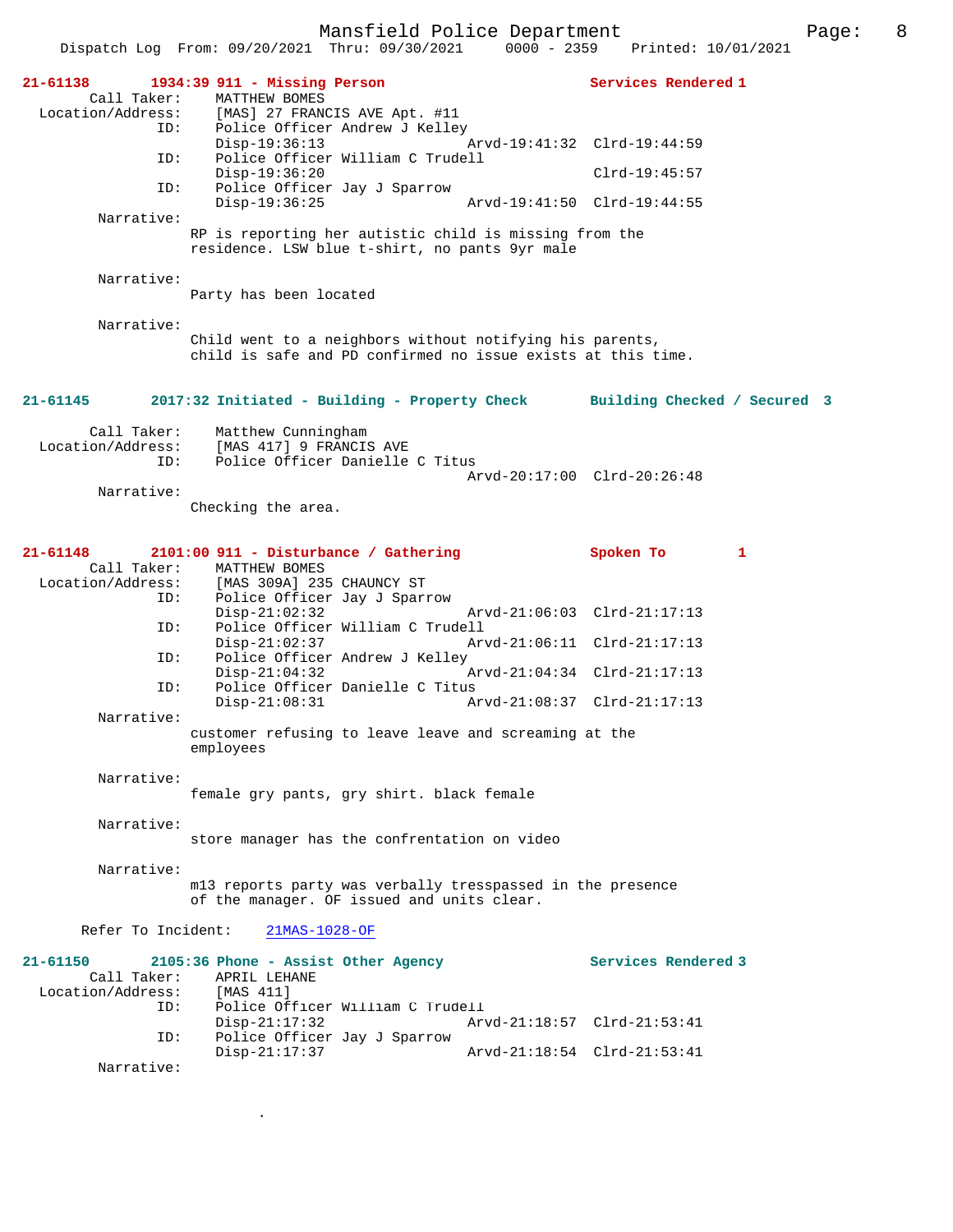Narrative:

| $21 - 61158$<br>Call Taker:             | 2116:24 Phone - Assist Citizen - P S A<br>Support Staff Matthew Gately                                                                                                          | Incident Report 3            |  |
|-----------------------------------------|---------------------------------------------------------------------------------------------------------------------------------------------------------------------------------|------------------------------|--|
| Location/Address:<br>Narrative:         | [MAS 204] 21 OTIS ST @ 24 BALCOM ST<br>Vehicle: GRY 2020 VOLK UT TIGUAN Reg: PC MA 229HM4 VIN: 3VV2B7AX3LM178351                                                                |                              |  |
|                                         | CP stated that while driving in the area of the Old Country<br>Store, something shattered her back passenger window on the                                                      |                              |  |
|                                         | driver side. The CP believed it to be a BB gun. Ofc. Kelley<br>spoke with the CP, See OF for further.                                                                           |                              |  |
| Refer To Incident:                      | 21MAS-1029-OF                                                                                                                                                                   |                              |  |
| 21-61154<br>Call Taker:                 | 2126:06 Initiated - Building - Property Check Services Rendered 3<br>Matthew Cunningham<br>Location/Address: [MAS] 4 ERICK RD @ 15 BONNEY LN                                    |                              |  |
| ID:                                     | Police Officer Danielle C Titus                                                                                                                                                 | Arvd-21:26:00 Clrd-21:31:36  |  |
| Narrative:                              | Checking the area.                                                                                                                                                              |                              |  |
| 21-61155                                | 2128:44 911 - Suspicious Actv / Persn / Veh                                                                                                                                     | Spoken To<br>$\mathbf{2}$    |  |
|                                         | Call Taker: Aaron Fiqueroa<br>Location/Address: [MAS] 18 CORAL ST                                                                                                               |                              |  |
| ID:                                     | Police Officer Andrew J Kelley<br>$Disp-21:31:20$                                                                                                                               | Arvd-21:37:43 Clrd-21:44:20  |  |
| ID:                                     | Police Officer Danielle C Titus<br>$Disp-21:31:58$                                                                                                                              | Arvd-21:38:39 Clrd-21:44:20  |  |
| Vehicle:<br>Narrative:                  | WHI 2007 ION Reg: RI 1EL562 VIN: 1G8AJ58F57Z209175                                                                                                                              |                              |  |
|                                         | Caller is reporting a white sedan that has been sitting near<br>18 Coral St for the past 30 minutes, caller states no one<br>has gotten in or out of the vehicle                |                              |  |
| Narrative:                              |                                                                                                                                                                                 |                              |  |
|                                         | Ofc Titus reports there is a female who appears asleep in<br>the vehicle                                                                                                        |                              |  |
| Narrative:                              |                                                                                                                                                                                 |                              |  |
|                                         | Officers spoke with the female. She is waiting in the area<br>for a friend who visiting a male they dont know that well in<br>apts there. Apartment is right behind 121 Dean ST |                              |  |
|                                         |                                                                                                                                                                                 |                              |  |
| For Date: $09/21/2021 -$<br>21-61171    | Tuesday                                                                                                                                                                         |                              |  |
|                                         | 0034:11 Initiated - Building - Property Check                                                                                                                                   | Building Checked / Secured 3 |  |
| Call Taker:<br>Location/Address:<br>ID: | Aaron Figueroa<br>[MAS] PLYMOUTH ST<br>Police Officer Derek M Stark                                                                                                             |                              |  |
| Narrative:                              |                                                                                                                                                                                 | Arvd-00:34:00 Clrd-00:44:15  |  |
|                                         | Checking the area.                                                                                                                                                              |                              |  |
| Narrative:                              | (1) street light out Plymouth St @ Forbes Blvd and (1)<br>street light out in front of 111 Plymouth Street.                                                                     |                              |  |
| 21-61177                                | 0052:46 Initiated - Building - Property Check                                                                                                                                   | Building Checked / Secured 3 |  |
| Call Taker:<br>Location/Address:        | Aaron Fiqueroa<br>[MAS 930] OAK ST                                                                                                                                              |                              |  |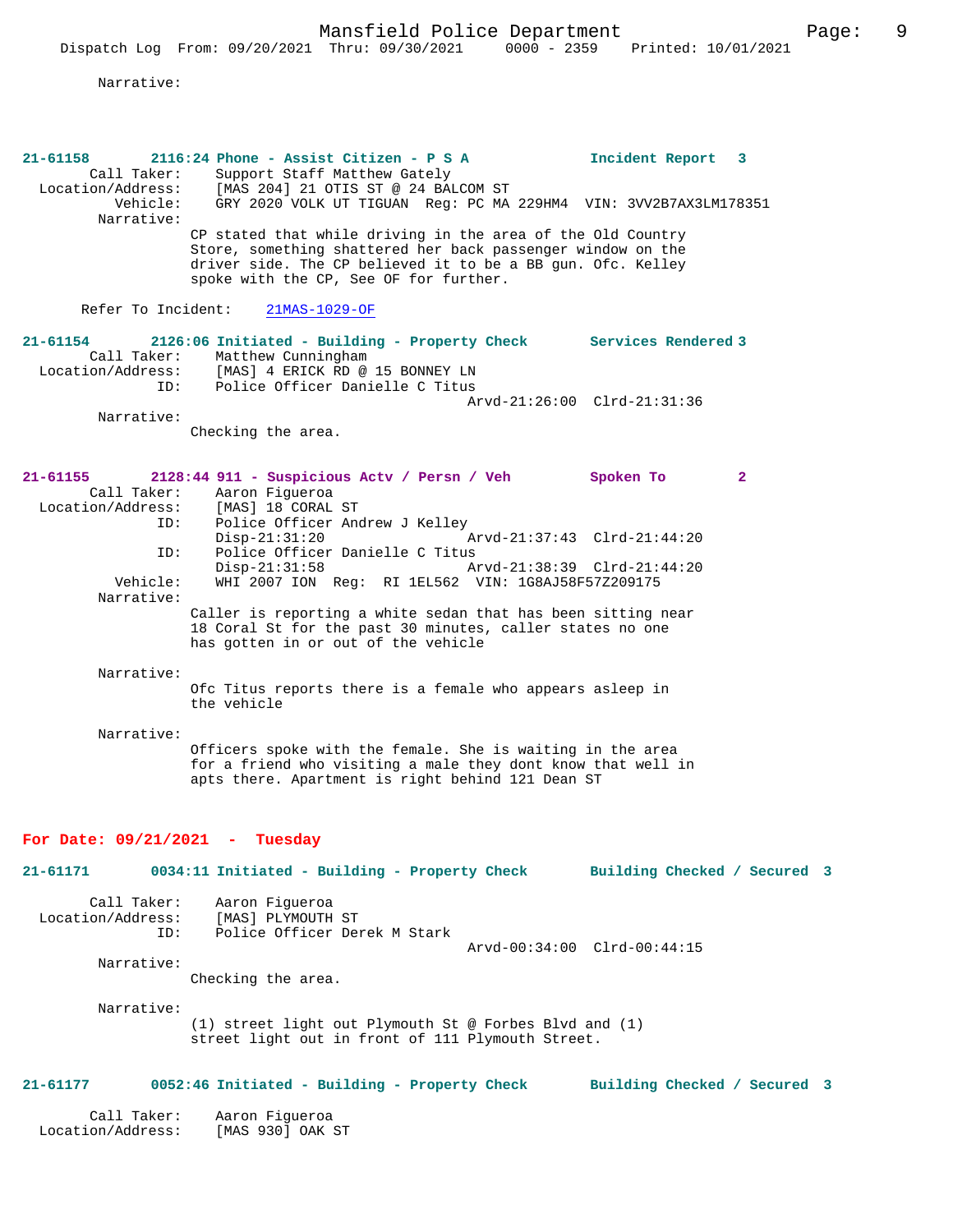Mansfield Police Department Form Page: 10 Dispatch Log From: 09/20/2021 Thru: 09/30/2021 0000 - 2359 Printed: 10/01/2021 ID: Police Officer Derek M Stark Arvd-00:52:00 Clrd-00:53:12 Narrative: Checking the area. **21-61178 0056:04 Initiated - Building - Property Check Building Checked / Secured 3** Call Taker: Aaron Figueroa Location/Address: [MAS 834] 261 CHAUNCY ST ID: Police Officer Bryan Hurley Arvd-00:56:00 Clrd-01:11:16 Narrative: Checking the area. **21-61184 0103:15 Initiated - Suspicious Actv / Persn / Veh Spoken To 2**  Call Taker: Aaron Figueroa<br>Location/Address: [MAS 204] 26 01 ess: [MAS 204] 26 OTIS ST<br>ID: Police Officer Derek Police Officer Derek M Stark Arvd-01:03:00 Clrd-01:05:52 ID: Police Officer Meghan Birnie Disp-01:04:00 Clrd-01:05:56 Vehicle: BLU 1997 TOYT AVALON Reg: PC MA 2DKZ24 VIN: 4T1BF12B4VU181059 Narrative: M14 off with a vehiclein the parking lot Narrative: M14 advised moving the party along. Narrative: M14 advised that party was in the parking lot to talk to her boyfriend on face time **21-61185 0104:02 Initiated - Building - Property Check Building Checked / Secured 3** Call Taker: Aaron Figueroa Location/Address: [MAS 417] 9 FRANCIS AVE<br>ID: Police Officer Mark O'Co Police Officer Mark O'Connor Arvd-01:04:00 Clrd-01:13:42 Narrative: Checking the area. **21-61190 0115:22 Initiated - Building - Property Check Building Checked / Secured 3** Call Taker: Aaron Figueroa Location/Address: [MAS 987A] 125 HIGH ST Apt. #1-4 ess: The Sover Les Hitch Control of the Murley Arvd-01:15:00 Clrd-01:23:30 Narrative: Checking the area. **21-61195 0139:06 Initiated - Building - Property Check Building Checked / Secured 3** Call Taker: Aaron Figueroa Location/Address: [MAS 1002] 250 EAST ST<br>ID: Police Officer Mark O'O Police Officer Mark O'Connor Arvd-01:39:00 Clrd-01:50:01 Narrative: Checking the area. **21-61196 0139:48 Initiated - Building - Property Check Building Checked / Secured 3** Call Taker: Aaron Figueroa Location/Address: [MAS] NORTH MAIN ST ID: Police Officer Bryan Hurley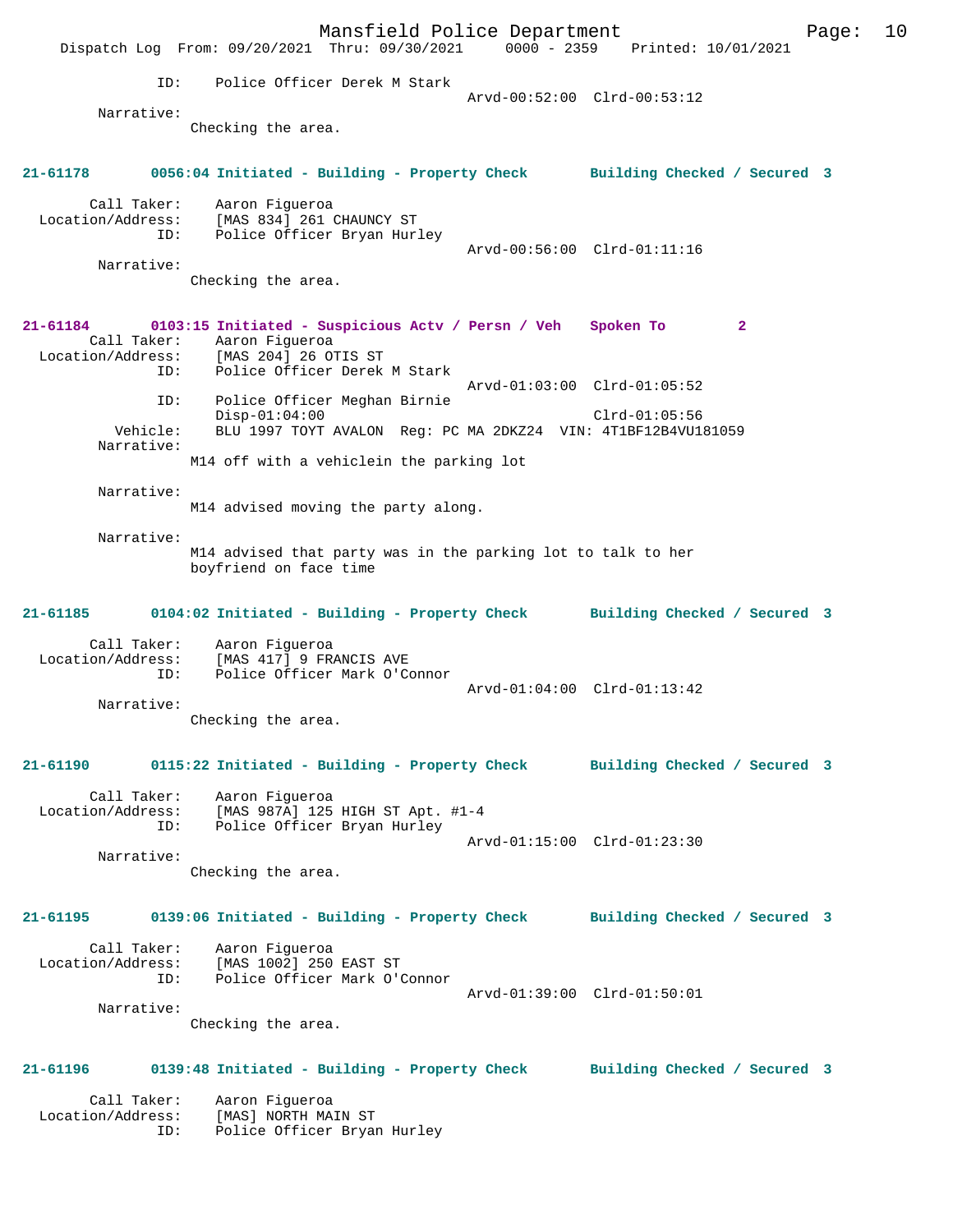Dispatch Log From: 09/20/2021 Thru: 09/30/2021 0000 - 2359 Printed: 10/01/2021 Arvd-01:39:00 Clrd-01:56:20 Narrative: Checking the area. **21-61199 0154:14 Initiated - Building - Property Check Building Checked / Secured 3** Call Taker: Aaron Figueroa Location/Address: [MAS H5010] 10 OTIS ST ID: Police Officer Derek M Stark Arvd-01:54:00 Clrd-01:59:22 Narrative: Checking the area. **21-61201 0206:33 Initiated - Building - Property Check Building Checked / Secured 3** Call Taker: Aaron Figueroa Location/Address: [MAS] FAIRFIELD PARK ID: Police Officer Meghan Birnie Arvd-02:06:00 Clrd-02:13:49 Narrative: Checking the area. **21-61202 0207:52 Initiated - Building - Property Check Building Checked / Secured 3** Call Taker: Aaron Figueroa<br>Location/Address: [MAS 907E] 390 [MAS 907E] 390 WEST ST ID: Police Officer Derek M Stark Arvd-02:07:00 Clrd-02:15:26 Narrative: Checking the area. **21-61203 0209:24 Initiated - Building - Property Check Building Checked / Secured 3** Call Taker: Aaron Figueroa Location/Address: [MAS] 4 ERICK RD @ 15 BONNEY LN ID: Police Officer Mark O'Connor Arvd-02:09:00 Clrd-02:22:44 Narrative: Checking the area. **21-61204 0225:08 Initiated - Building - Property Check Building Checked / Secured 3** Call Taker: Aaron Figueroa<br>Location/Address: [MAS 840] 280 9 Location/Address: [MAS 840] 280 SCHOOL ST ID: Police Officer Derek M Stark Arvd-02:25:00 Clrd-02:45:00 Narrative: Checking the area. **21-61205 0242:53 911 - 911 Hang-ups & Verifications Confirmed misdial/Accdntl Call** Call Taker: Michael Mezhberg<br>Location/Address: [MAS H6527] 520 1 [MAS H6527] 520 WILLIAMS ST ID: Police Officer Derek M Stark<br>Disp-02:45:07 Disp-02:45:07 Arvd-02:53:01 Clrd-02:58:19 Narrative: Checking on a 911 hang up. Contact made?: Yes Cellphone? (y/n): Yes Uncertainty radius:

Calling party states no emergency.

**2** 

Mansfield Police Department Form Page: 11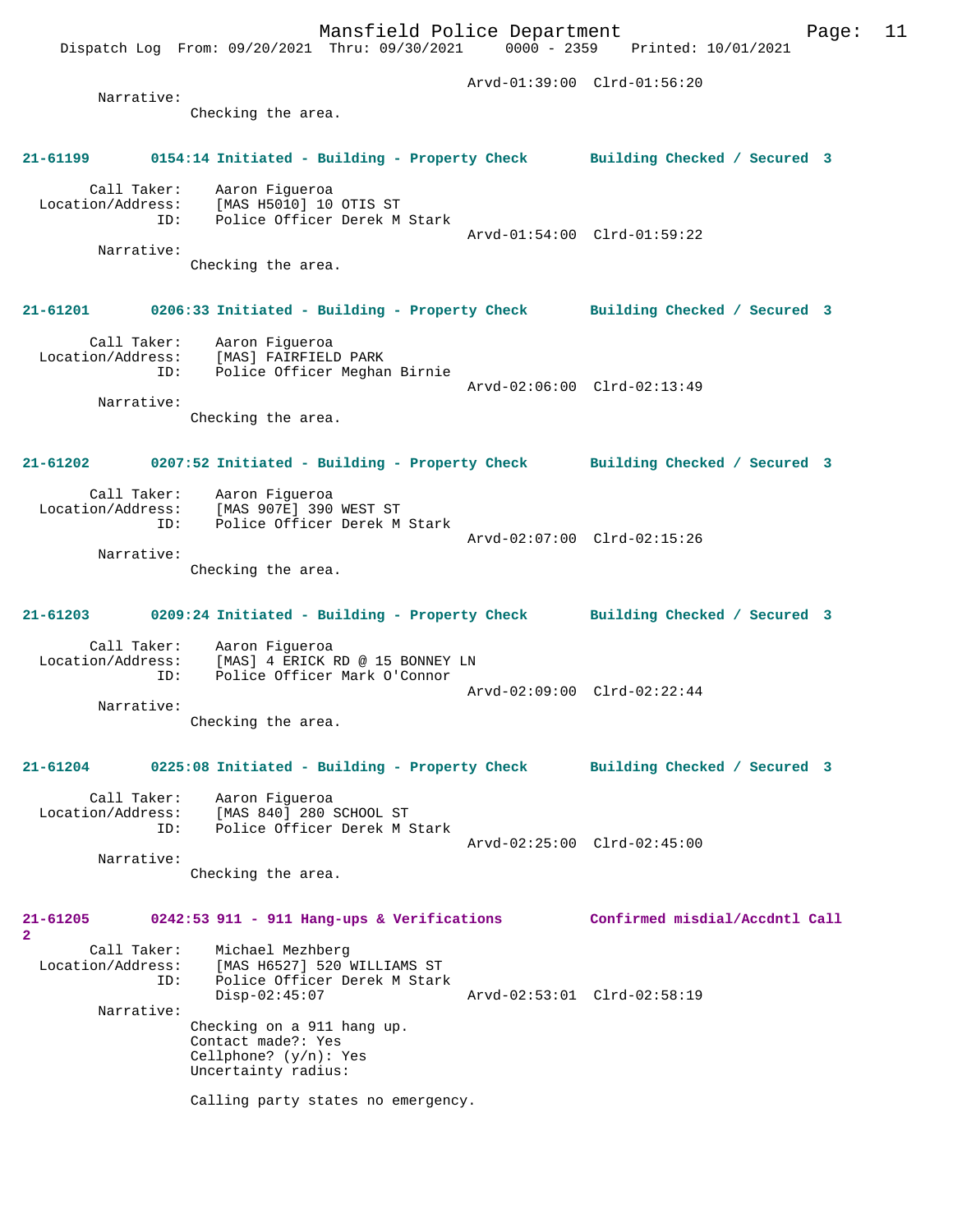Mansfield Police Department Page: 12 Dispatch Log From: 09/20/2021 Thru: 09/30/2021 0000 - 2359 Printed: 10/01/2021 **21-61207 0254:12 Initiated - Building - Property Check Building Checked / Secured 3** Call Taker: Aaron Figueroa Location/Address: [MAS 139] 265 FRUIT ST ID: Police Officer Mark O'Connor Arvd-02:54:00 Clrd-02:59:11 Narrative: Checking the area. **21-61208 0300:28 Initiated - Building - Property Check Building Checked / Secured 3** Call Taker: Aaron Figueroa Location/Address: [MAS 4] 31 HAMPSHIRE ST ID: Police Officer Meghan Birnie Arvd-03:00:00 Clrd-03:02:56 Narrative: Checking the area. **21-61210 0333:34 Initiated - Building - Property Check Building Checked / Secured 3** Call Taker: Chelsey Ferstler Location/Address: [MAS 992] 660 EAST ST ID: Police Officer Mark O'Connor Arvd-03:33:00 Clrd-03:33:56 Narrative: Checking the area. **21-61220 0651:21 Initiated - Road Hazards Referred to Other Agency 3** Call Taker: Jarred Kohler Location/Address: [MAS 1002] 250 EAST ST ID: Police Officer Meghan Birnie Arvd-06:51:00 Clrd-06:52:50 Narrative: M11 reporting the #2 flashing light has burnt out Narrative: VM left for MELD **21-61225 0701:03 Initiated - Motor Vehicle Stop Citation / Warning Issued 3** Call Taker: Jarred Kohler Location/Address: [MAS] 86 EASTMAN ST @ 789 EAST ST ID: Police Officer Meghan Birnie Arvd-07:01:00 Clrd-07:05:55 Vehicle: GRY 2009 HYUN SONATA Reg: PC MA 2BFH18 VIN: 5NPET46C09H524416 Narrative: out with mvst Narrative: cit to the RO for marked lanes **21-61230 0712:49 Walk-In - Follow up Investigation Services Rendered 3**  Call Taker: Support Staff Langston W Puller Location/Address: [MAS 204] 26 OTIS ST Police Officer Derek M Stark<br>Disp-07:14:05 Disp-07:14:05 Arvd-07:22:42 Clrd-07:54:43 Narrative: walk-in looking to follow up regarding damage that occured to her Mv at this address. Ofc Kelley took a report prior, ofc Stark to view the damage. **21-61239 0739 Initiated - Parking Violations Services Rendered 3**  89 0739 Initiated - Parking Violations<br>Call Taker: Animal Control Steven Simonds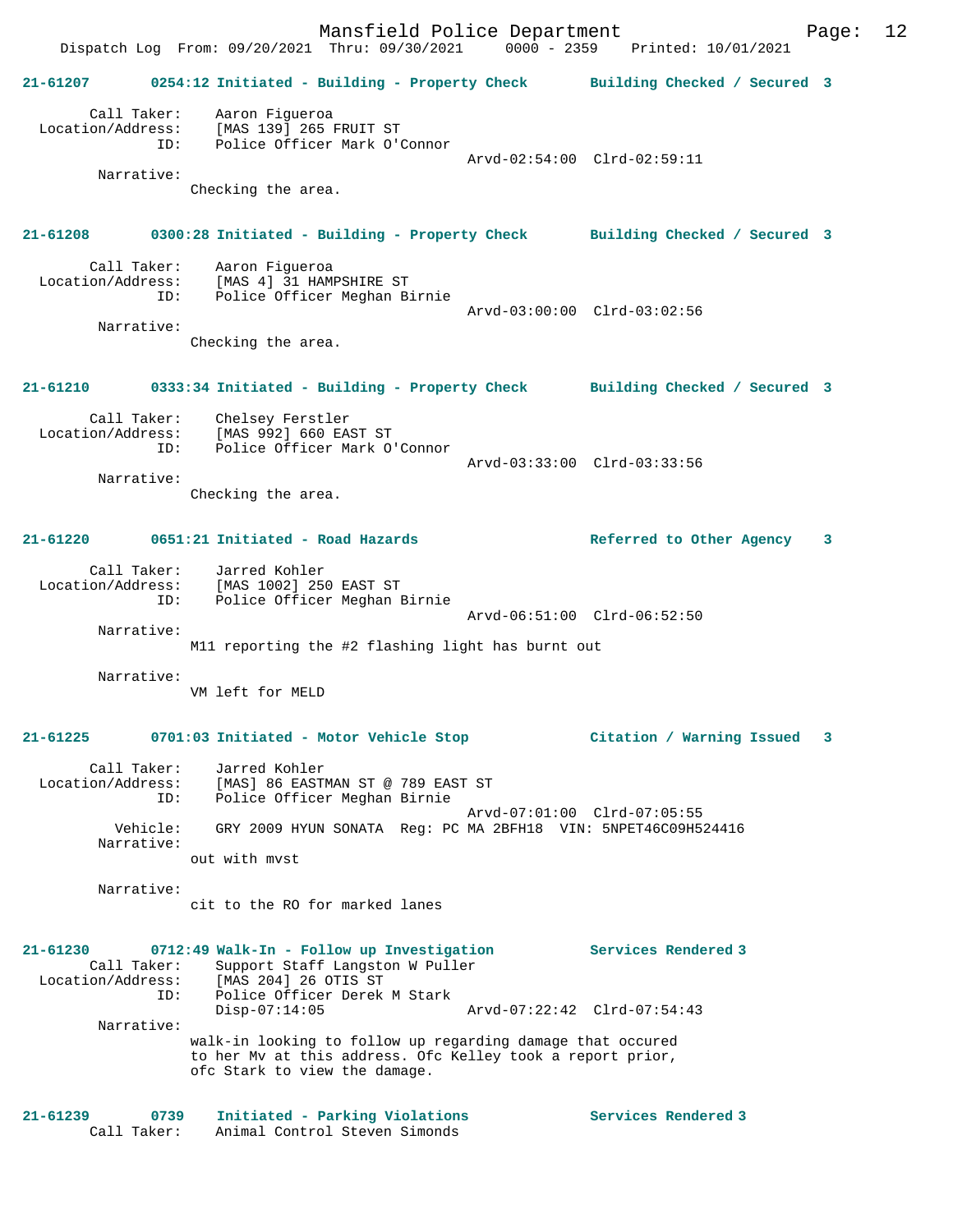Mansfield Police Department Page: 13 Dispatch Log From: 09/20/2021 Thru: 09/30/2021 0000 - 2359 Printed: 10/01/2021 Location/Address: [MAS] 43 NORTH MAIN ST @ 13 PARK ST ID: Animal Control Steven Simonds Arvd-07:39:47 Clrd-08:08:09 Narrative: checking area for parking violations **21-61256 0859:04 Phone - Suspicious Actv / Persn / Veh Investigated - Report Taken 2** Call Taker: MATTHEW BOMES Location/Address: [MAS] 7 DANIELLE LN ID: Police Officer Mark O'Connor Disp-09:02:56 Arvd-09:04:13 Clrd-09:34:44<br>ID: Police Officer Beau J Palanza Police Officer Beau J Palanza<br>Disp-09:03:00 Disp-09:03:00 Arvd-09:08:54 Clrd-09:24:17<br>ID: Lieutenant Thomas R Connor Lieutenant Thomas R Connor<br>Disp-09:07:28 Disp-09:07:28 Arvd-09:07:33 Clrd-09:18:54<br>Vehicle: SIL 2009 HOND 4D ACCORD Reg: PC RI IP668 VIN: 1HGCP26329 SIL 2009 HOND 4D ACCORD Reg: PC RI IP668 VIN: 1HGCP26329A186395 Narrative: last scene toward marshal, silver honda accord RI plates male operator taking pink donation bags Narrative: M3 is off with the vehicle on South Main at Wilson Narrative: Ml2 reporting the male party claims to be mailing the items back to his home country. Narrative: See OF for further Refer To Incident: 21MAS-1031-OF **21-61260 0931:25 Initiated - Building - Property Check Building Checked / Secured 3** Call Taker: Jarred Kohler Location/Address: [MAS 2] 60 FORBES BLVD ID: Police Officer Gregg S Kennedy Arvd-09:31:00 Clrd-09:36:15 Narrative: Checking the area. **21-61264 0950:10 Initiated - Building - Property Check Building Checked / Secured 3** Call Taker: Jarred Kohler Location/Address: [MAS 840] 280 SCHOOL ST ID: Police Officer Gregg S Kennedy Arvd-09:50:00 Clrd-10:11:12 Narrative: Checking the area. **21-61270 1004:41 Initiated - Motor Vehicle Stop Citation / Warning Issued 3** Call Taker: Jarred Kohler Location/Address: [MAS] 889 EAST ST @ 2 CONROD CT ID: Police Officer Beau J Palanza Arvd-10:04:00 Clrd-10:09:32 Vehicle: GRY 2005 FORD SRWSUP Reg: CO MA P82949 VIN: 1FTSX21585EA66106 Narrative: out with mvst Narrative: citation issued to the RO for speed. **21-61272 1011:16 Initiated - Motor Vehicle Stop Arrest(s) Made 3** 

Call Taker: Jarred Kohler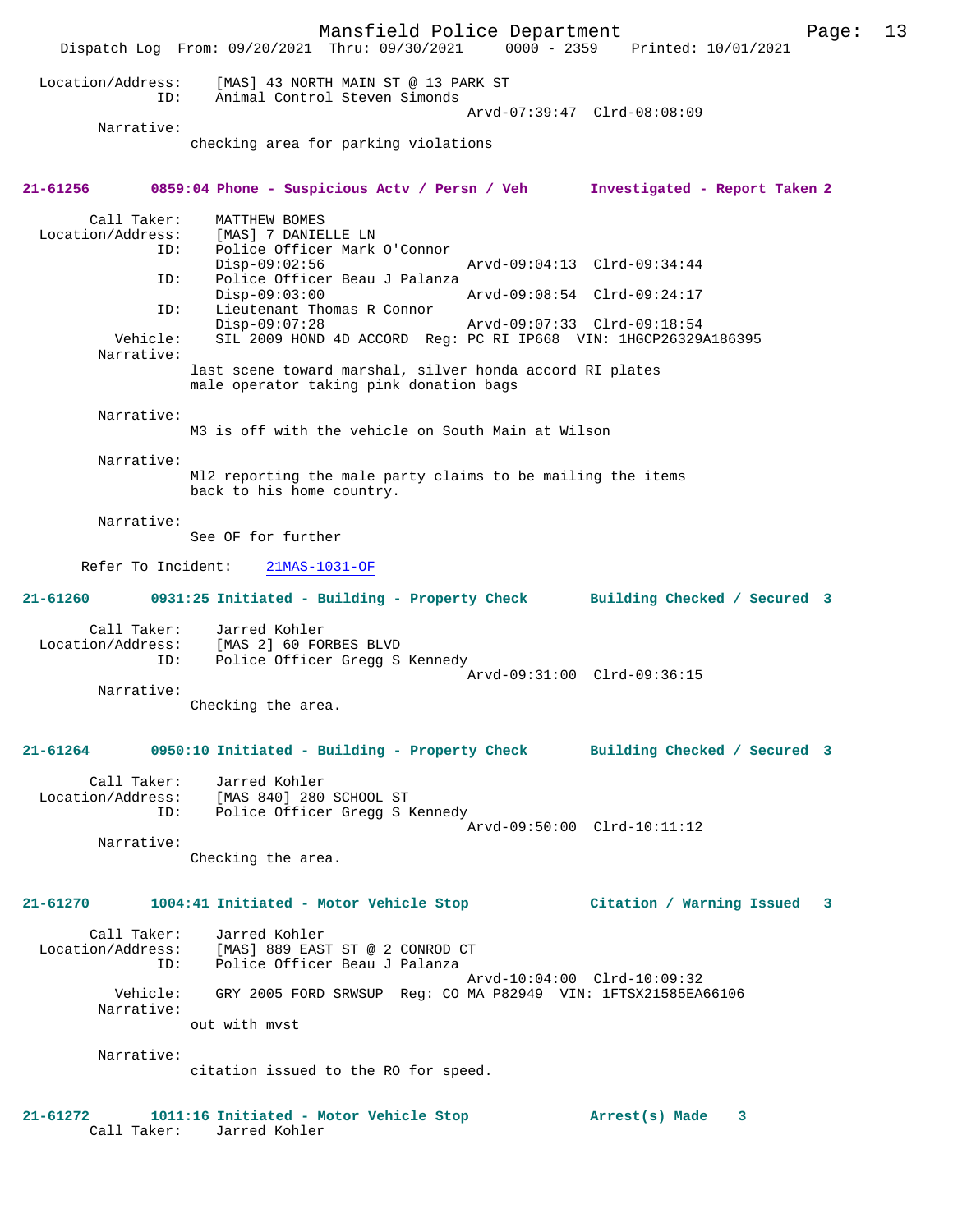Mansfield Police Department Page: 14 Dispatch Log From: 09/20/2021 Thru: 09/30/2021 0000 - 2359 Printed: 10/01/2021 Vicinity of: [MAS 11B] 174 NORTH MAIN ST ID: Police Officer Mark O'Connor Arvd-10:11:00 Clrd-11:10:16<br>TD: Sergeant Robert S Pierce Sergeant Robert S Pierce<br>Disp-10:16:25 Disp-10:16:25 Arvd-10:19:41 Clrd-11:10:20 ID: Police Officer Beau J Palanza Disp-10:21:24 Arvd-10:21:25 Clrd-10:23:51 Vehicle: RED 2008 HOND CIVIC Reg: PC MA 2RNV47 VIN: 2HGFA16558H502107 Narrative: out with mvst Narrative: 1 female in custody, vehicle will be staying on north main st. it is legally parked. Narrative: starting 42588 to the station Narrative: ending 42590 Narrative: see AR for further Refer To Arrest: 21MAS-372-AR Arrest: FLAHERTY, DEADRE A<br>Address: 16 SHANNON LN MAI A<br>16 SHANNON LN MANSFIELD, MA Age: 40 Charges: Warrant arrest **21-61273 1029:04 Initiated - Building - Property Check Building Checked / Secured 3** Call Taker: Jarred Kohler Location/Address: [MAS] 4 ERICK RD @ 15 BONNEY LN ID: Police Officer Beau J Palanza Arvd-10:29:00 Clrd-10:40:41 Narrative: Checking the area. **21-61278 1056 Initiated - Parking Violations Services Rendered 3**  Call Taker: Animal Control Steven Simonds Location/Address: [MAS] 242 NORTH MAIN ST @ 16 OLD COLONY WAY ID: Animal Control Steven Simonds Arvd-10:56:42 Clrd-12:10:54 Narrative: checking area for parking violations Narrative: tagged MA 1AHJ29 on church for overtime parking Narrative: tagged 3GBN39 on samoset for restrictive parking Narrative: tagged MA 9XG219 on fuller pl for overtime parking **21-61279 1116:15 Initiated - Building - Property Check Building Checked / Secured 3** Call Taker: Jarred Kohler Location/Address: [MAS 253] 330 PRATT ST Apt. #A ID: Police Officer Beau J Palanza Arvd-11:16:00 Clrd-11:26:00 Narrative: Checking the area. **21-61287 1207:57 Initiated - Abandoned MV Services Rendered 3**  Call Taker: Jarred Kohler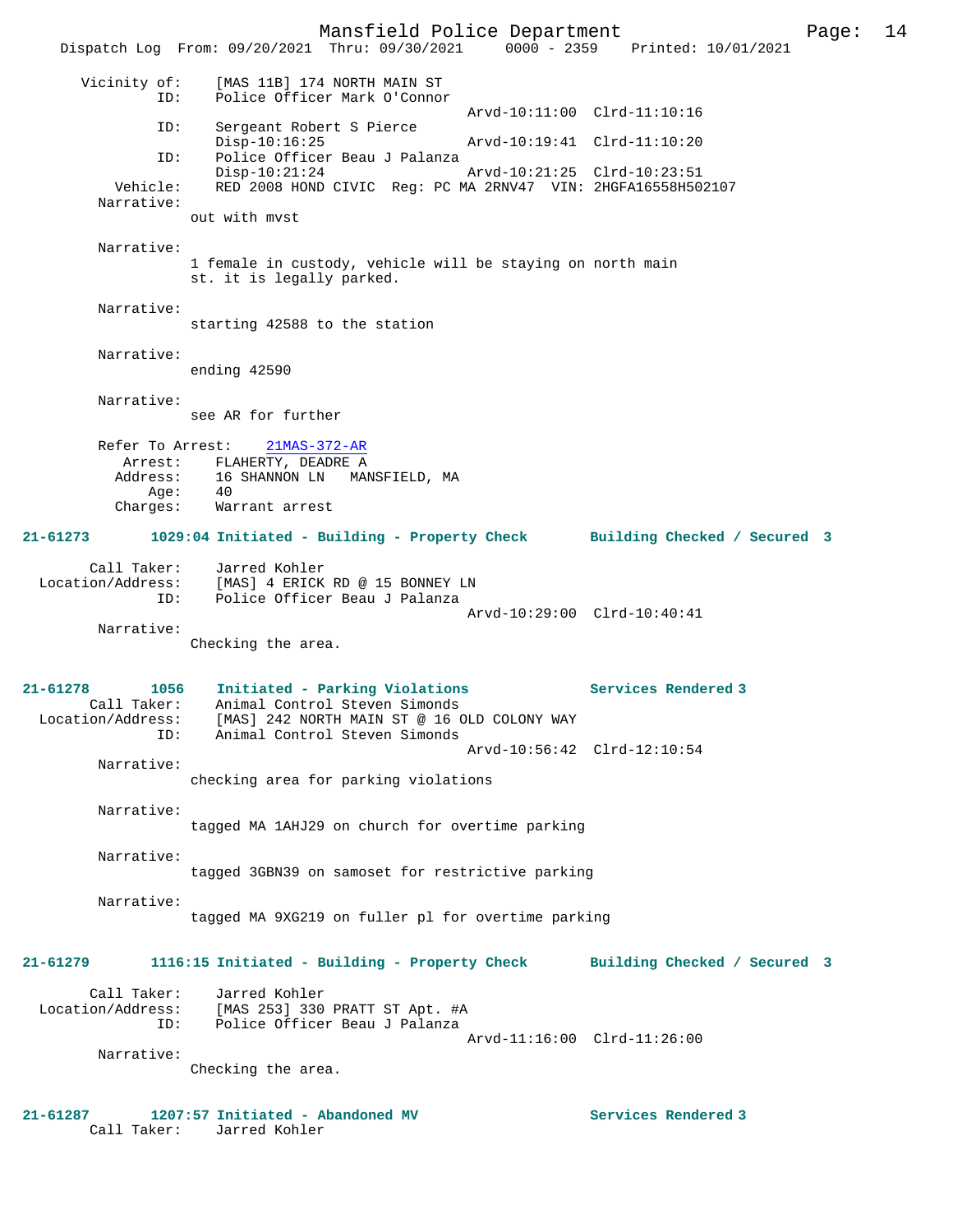Mansfield Police Department Page: 15 Dispatch Log From: 09/20/2021 Thru: 09/30/2021 0000 - 2359 Printed: 10/01/2021 Location/Address: [MAS] 33 SUFFOLK RD ID: Police Officer David W Kinahan Arvd-12:07:00 Clrd-12:27:20<br>Vehicle: 1987 Req: REC KY 7636FP VIN: 2P9M33402G1001112 1987 Reg: REC KY 7636FP VIN: 2P9M33402G1001112 Narrative: out with an abandoned vehicle Narrative: M7 reached out to GA highway and they will attempt notification **21-61288 1212:53 Initiated - Motor Vehicle Stop Citation / Warning Issued 3** Call Taker: Jarred Kohler Location/Address: [MAS] RTE 140 NB ID: Police Officer Gregg S Kennedy Arvd-12:12:00 Clrd-12:16:17 Vehicle: GRY 2017 HOND ACCORD Reg: PAS MA WA1/NNN VIN: 1HGCR2F49HA034423 Narrative: out with mvst Narrative: citation to the RO for failure to stop **21-61290 1221:42 Initiated - Motor Vehicle Stop Citation / Warning Issued 3** Call Taker: Jarred Kohler Location/Address: [MAS] RTE 140 NB ID: Police Officer Gregg S Kennedy Arvd-12:21:00 Clrd-12:26:58 Vehicle: WHI 2021 FORD LL Reg: NY KNB5408 VIN: 3FMCR9B60MRA79972 Narrative: out with mvst Narrative: citation issued to the OP **21-61293 1245:01 Initiated - Motor Vehicle Stop Citation / Warning Issued 3** Call Taker: Jarred Kohler Location/Address: [MAS] FORBES BLVD ID: Police Officer David W Kinahan Arvd-12:45:00 Clrd-12:54:37 ID: Police Officer Mark O'Connor Disp-12:47:37 Clrd-12:53:15 Vehicle: BLK 2019 ACUR UT MDX Reg: PC MA 1GJC26 VIN: 5J8YD4H97KL030116 Narrative: out with mvst Narrative: Citation issued for expired reg, party was able to renew online **21-61294 1250:59 Initiated - Building - Property Check Building Checked / Secured 3** Call Taker: Jarred Kohler Location/Address: [MAS 1002] 250 EAST ST ID: Police Officer Beau J Palanza Arvd-12:50:00 Clrd-13:02:44 Narrative: Checking the area. **21-61303 1325:17 Initiated - Motor Vehicle Stop Citation / Warning Issued 3** Call Taker: Jarred Kohler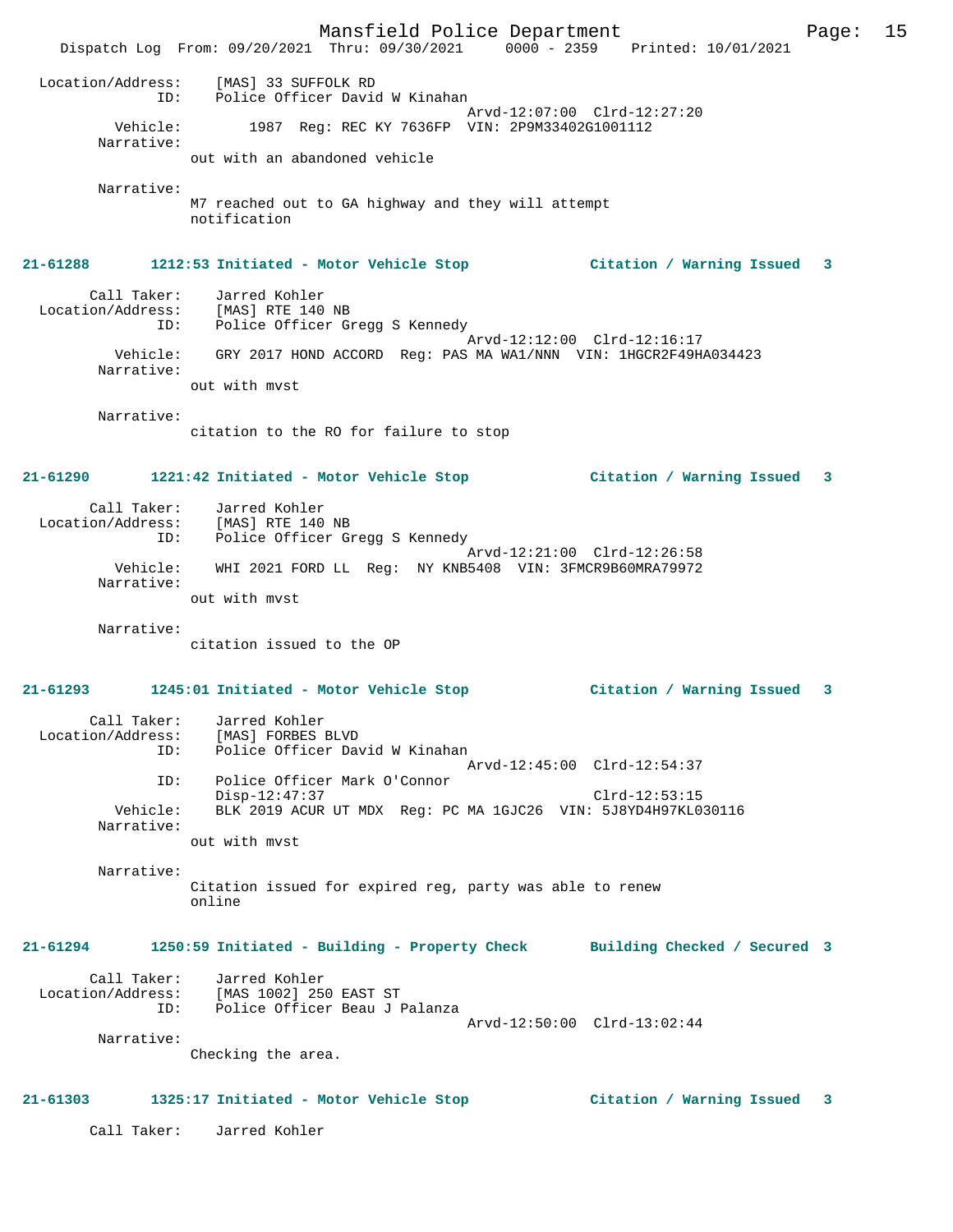|                                         | Mansfield Police Department<br>Dispatch Log From: 09/20/2021 Thru: 09/30/2021 0000 - 2359 Printed: 10/01/2021            |                               | 16<br>Page: |
|-----------------------------------------|--------------------------------------------------------------------------------------------------------------------------|-------------------------------|-------------|
| Location/Address:<br>ID:                | [MAS] 112 NORTH MAIN ST<br>Police Officer Mark O'Connor                                                                  |                               |             |
| Vehicle:                                | WHI 2019 SUBA IMPREZ Reg: PC MA 42T970 VIN: 4S3GTAU65K3715500                                                            | Arvd-13:25:00 Clrd-13:33:07   |             |
| Narrative:                              |                                                                                                                          |                               |             |
|                                         | out with myst                                                                                                            |                               |             |
| 21-61304                                | 1327:58 Walk-In - Assist Citizen - P S A                                                                                 | Investigated - Report Taken 3 |             |
| Call Taker:<br>ID:                      | Support Staff Matthew Todesco<br>Location/Address: [MAS] 32 NORTH ST<br>Police Officer Beau J Palanza<br>$Disp-13:31:30$ |                               |             |
| Narrative:                              |                                                                                                                          | Arvd-13:38:44 Clrd-13:58:10   |             |
|                                         | RP into the station to speak with an officer about something<br>on the internet.                                         |                               |             |
| Narrative:                              | see OF for further                                                                                                       |                               |             |
|                                         | Refer To Incident: 21MAS-1032-OF                                                                                         |                               |             |
|                                         |                                                                                                                          |                               |             |
| $21 - 61311$                            | 1402:08 Initiated - Community Policing<br>Call Taker: Jarred Kohler                                                      | <b>Services Rendered 3</b>    |             |
|                                         | Location/Address: [MAS 1002] 250 EAST ST<br>ID: Police Officer Mark O'Connor                                             |                               |             |
|                                         |                                                                                                                          | Arvd-14:02:00 Clrd-14:02:39   |             |
| Narrative:                              | assisting with school buses                                                                                              |                               |             |
|                                         |                                                                                                                          |                               |             |
| 21-61323                                | 1528:08 Phone - Lost / Found Property                                                                                    | Property Seized / Secured     | -3          |
| Call Taker:<br>Location/Address:<br>ID: | Dispatcher Jacques Ryan<br>[MAS 255] 377 CHAUNCY ST<br>Police Officer Gregg S Kennedy                                    |                               |             |
| Narrative:                              | $Disp-15:34:15$                                                                                                          | Arvd-15:34:17 Clrd-15:44:17   |             |
|                                         | At the service desk to retrieve a motorcycle box, it has<br>been at the store for over 30 days                           |                               |             |
| Narrative:                              | property secured.                                                                                                        |                               |             |
| 21-61326                                | 1537:09 Phone - Fraud or Identity Theft                                                                                  | Investigated - Report Taken 1 |             |
| Call Taker:<br>Location/Address:<br>ID: | Dispatcher Jacques Ryan<br>[MAS 840B] 280 SCHOOL ST Apt. #B<br>Police Officer Mark O'Connor                              |                               |             |
|                                         | $Disp-15:39:53$                                                                                                          | Arvd-15:45:27 Clrd-16:11:26   |             |
| ID:<br>ID:                              | Sergeant Robert S Pierce<br>$Disp-15:39:56$<br>Police Officer Gregg S Kennedy                                            | Arvd-15:45:29 Clrd-16:02:36   |             |
| Narrative:                              | $Disp-15:45:33$                                                                                                          | Arvd-15:51:35 Clrd-16:02:17   |             |
|                                         | Party tried to take money out of an account with a fake ID.<br>Party is currently trying to leave.                       |                               |             |
| Narrative:                              | WM, 5'10" 65-70yr wearing a tan jacket and dark pants                                                                    |                               |             |
|                                         |                                                                                                                          |                               |             |
| Narrative:                              | Party is currently in a vehicle in front of TD bank                                                                      |                               |             |
| Narrative:                              |                                                                                                                          |                               |             |
|                                         | Party is in the back row possibly in an orange SUV in the<br>qdoba parking lot                                           |                               |             |
|                                         |                                                                                                                          |                               |             |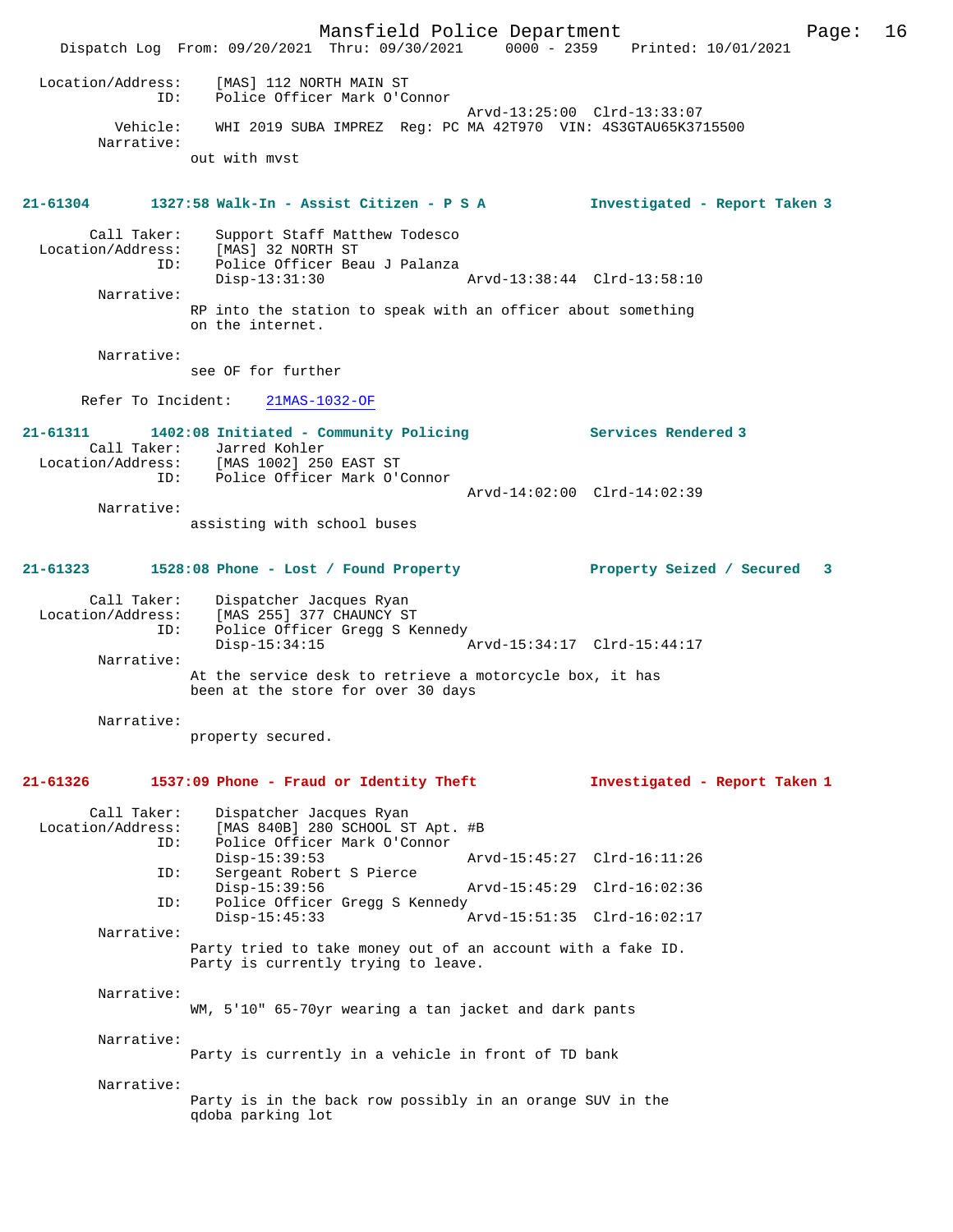Mansfield Police Department Page: 17 Dispatch Log From: 09/20/2021 Thru: 09/30/2021 0000 - 2359 Printed: 10/01/2021 Narrative: bank unsure if the ID was real or not. Party attempting to withdraw from an accound out of florida. Narrative: See OF for further Refer To Incident: 21MAS-1033-OF **21-61358 1901:34 Phone - Assist Fire Department Referred to Other Agency 2** Call Taker: Michael Chisholm Location/Address: [MAS H6295] 62 TANYA DR ID: Police Officer Joshua S Ellender Disp-19:04:04 Arvd-19:08:40 Clrd-19:26:13 Narrative: Assisting the FD with a fire related incident. Nature: Possible Stove Fire **21-61389 2224:44 Initiated - Building - Property Check Building Checked / Secured 3** Call Taker: NICHOLAS GOYETTE Location/Address: [MAS] PLYMOUTH ST ID: Police Officer Jay J Sparrow Arvd-22:24:00 Clrd-22:25:38 Narrative: Checking area, 111 Plymouth light is out. All other lights are fine. **21-61394 2258:54 Initiated - Building - Property Check Building Checked / Secured 3** Call Taker: NICHOLAS GOYETTE Location/Address: [MAS 442] 40 BALCOM ST ID: Police Officer Andrew J Kelley Arvd-22:58:00 Clrd-22:59:15 Narrative: Checking the area Old Country Store and the YMCA **21-61395 2301:49 Initiated - Building - Property Check Building Checked / Secured 3** Call Taker: APRIL LEHANE Location/Address: [MAS 840] 280 SCHOOL ST ID: Police Officer Andrew J Kelley Arvd-23:01:00 Clrd-23:20:16 Narrative: Checking the area. **For Date: 09/22/2021 - Wednesday 21-61408 0052:58 Initiated - Building - Property Check Building Checked / Secured 3** Call Taker: NICHOLAS GOYETTE<br>Location/Address: [MAS] NORTH MAIN [MAS] NORTH MAIN ST ID: Police Officer Derek M Stark Arvd-00:52:00 Clrd-01:01:19 Narrative: Checking the area. **21-61409 0054:01 Initiated - Building - Property Check Building Checked / Secured 3**

 Call Taker: NICHOLAS GOYETTE Location/Address: [MAS] PLYMOUTH ST ID: Police Officer Mark O'Connor

Arvd-00:54:00 Clrd-01:07:31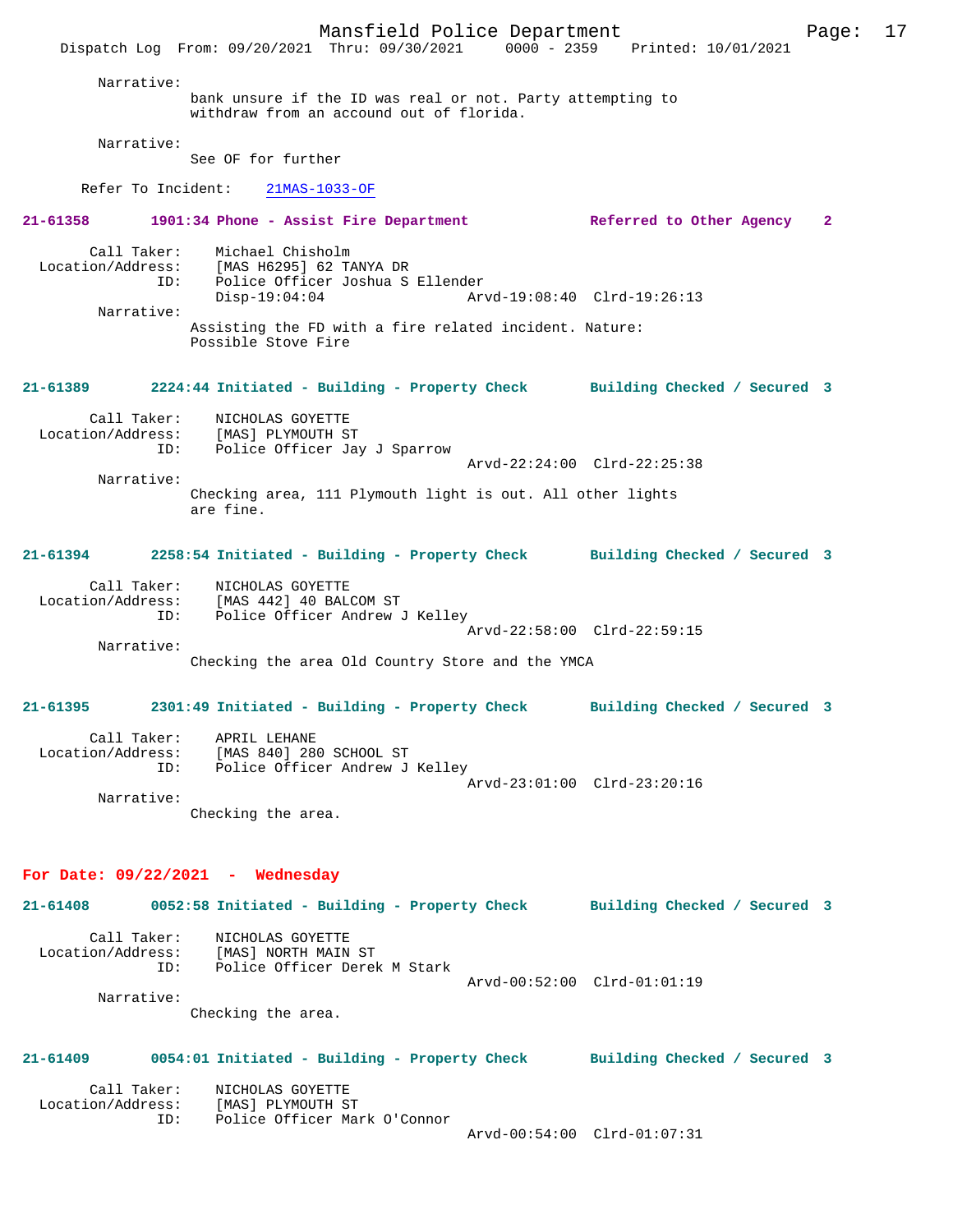Mansfield Police Department Page: 18 Dispatch Log From: 09/20/2021 Thru: 09/30/2021 0000 - 2359 Printed: 10/01/2021 Narrative: Checking the area. **21-61411 0114:34 Initiated - Building - Property Check Building Checked / Secured 3** Call Taker: NICHOLAS GOYETTE Location/Address: [MAS 417] 9 FRANCIS AVE ID: Police Officer Derek M Stark Arvd-01:14:00 Clrd-01:27:33 Narrative: Checking the area. **21-61418 0143:43 Initiated - Building - Property Check Building Checked / Secured 3** Call Taker: NICHOLAS GOYETTE Location/Address: [MAS 281A] 1 CROCKER ST ID: Police Officer Derek M Stark Arvd-01:43:00 Clrd-01:46:43 Narrative: Checking the area. **21-61422 0150:18 Initiated - Building - Property Check Building Checked / Secured 3** Call Taker: NICHOLAS GOYETTE Location/Address: [MAS 1015] 30 CHAUNCY ST ID: Police Officer Derek M Stark Arvd-01:50:00 Clrd-01:50:52 Narrative: Checking the area. **21-61431 0228:43 911 - Road Hazards Referred to Other Agency 3** Call Taker: Aaron Figueroa Location/Address: [MAS] 10 EAST ST @ 4 SOUTH MAIN ST ID: Police Officer Mark O'Connor Disp-02:31:32 Arvd-02:34:22 Clrd-02:34:23 Narrative: Caller is reporting water coming from the ground in the South Common area Narrative: Broken sprinkler head, desk will notify dpw. **21-61432 0236:03 Initiated - Building - Property Check Building Checked / Secured 3** Call Taker: NICHOLAS GOYETTE Location/Address: [MAS 1002] 250 EAST ST ID: Police Officer Derek M Stark Arvd-02:36:00 Clrd-02:46:18 Narrative: Checking the area. **21-61434 0239:15 Initiated - Building - Property Check Building Checked / Secured 3** Call Taker: NICHOLAS GOYETTE Location/Address: [MAS 1040] 10 RESERVOIR ST Apt. #ST ID: Police Officer Mark O'Connor Arvd-02:39:00 Clrd-02:46:48 Narrative: Checking the area.

**21-61435 0246:52 Initiated - Motor Vehicle Stop Citation / Warning Issued 3**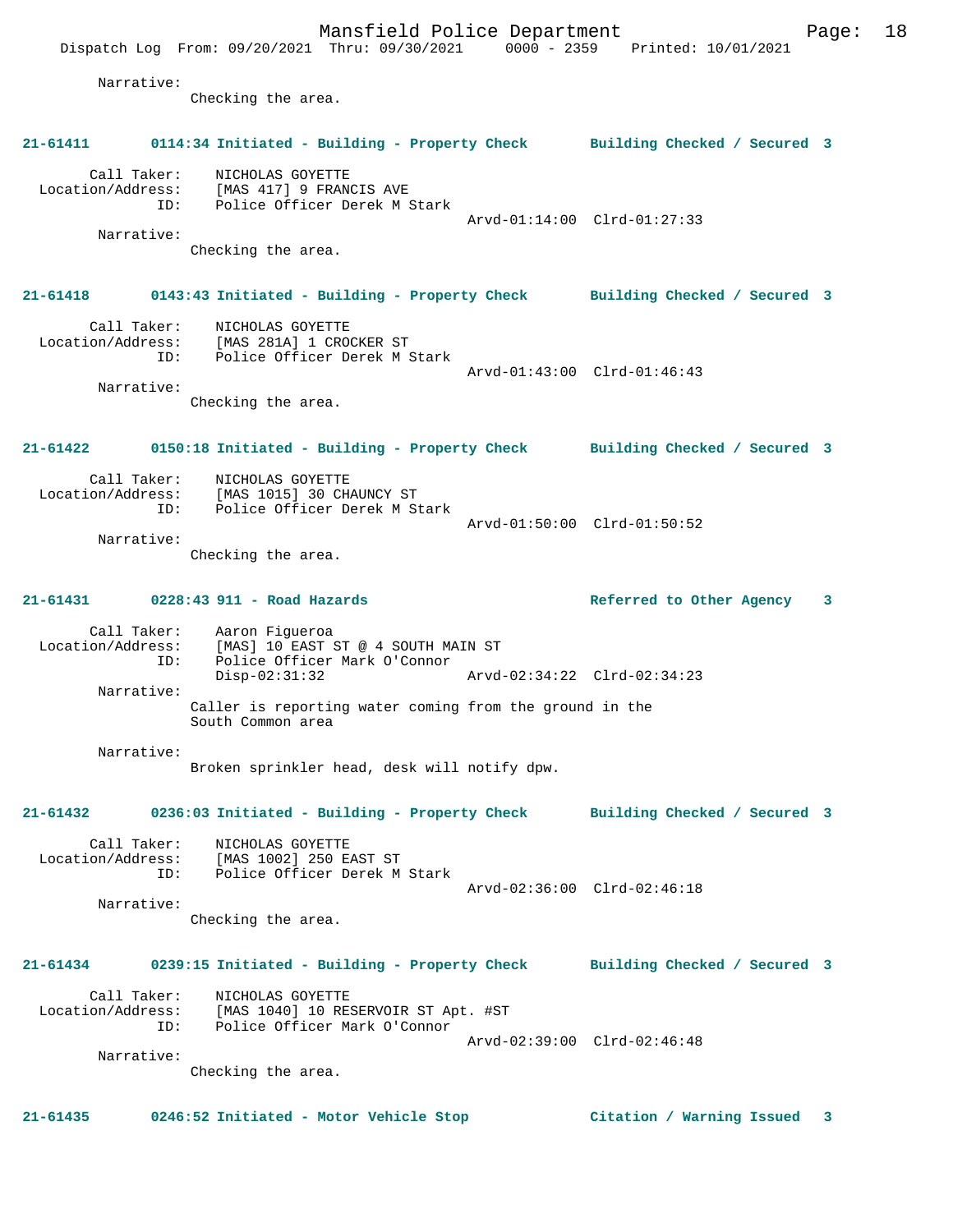Mansfield Police Department Page: 19 Dispatch Log From: 09/20/2021 Thru: 09/30/2021 0000 - 2359 Printed: 10/01/2021 Call Taker: NICHOLAS GOYETTE Location/Address: [MAS] RTE 140 NB ID: Police Officer Mark O'Connor Arvd-02:46:00 Clrd-03:19:42 ID: Police Officer Derek M Stark Disp-02:56:19 Arvd-02:56:21 Clrd-03:19:41 Vehicle: RED 2021 MO TPGS808 Reg: MA 20014 VIN: LEHTCB215MR602568 Narrative: Out with a moped going the wrong way Narrative: RO cited for unlicensed operation, wrong way and mass highway violation. Following party for a bit before leaving. **21-61440 0329:36 Initiated - Building - Property Check Building Checked / Secured 3** Call Taker: NICHOLAS GOYETTE Location/Address: [MAS 840] 280 SCHOOL ST ID: Police Officer Mark O'Connor Arvd-03:29:00 Clrd-03:37:19 Narrative: Checking the area. **21-61441 0331:28 Initiated - Building - Property Check Building Checked / Secured 3** Call Taker: NICHOLAS GOYETTE Location/Address: [MAS 334] 2 PARK ROW ID: Police Officer Derek M Stark Arvd-03:31:00 Clrd-03:31:43 Narrative: park and library check ok **21-61442 0401:26 Initiated - Building - Property Check Building Checked / Secured 3** Call Taker: NICHOLAS GOYETTE Location/Address: [MAS] 4 ERICK RD @ 15 BONNEY LN ID: Police Officer Derek M Stark Arvd-04:01:00 Clrd-04:07:08 Narrative: Checking the area. **21-61443 0401:45 Initiated - Building - Property Check Building Checked / Secured 3** Call Taker: NICHOLAS GOYETTE Location/Address: [MAS 411] 60 FORBES BLVD ID: Police Officer Mark O'Connor Arvd-04:01:00 Clrd-04:06:32 Narrative: Checking the area. **21-61444 0406:40 Initiated - Building - Property Check Building Checked / Secured 3** Call Taker: NICHOLAS GOYETTE Location/Address: [MAS 322] 31 HAMPSHIRE ST ID: Police Officer Mark O'Connor Arvd-04:06:00 Clrd-04:15:13 Narrative: Checking the area. **21-61455 0634:12 Phone - Assist Fire Department Services Rendered 2**  Call Taker: NICHOLAS GOYETTE Location/Address: [MAS 280] 440 FORBES BLVD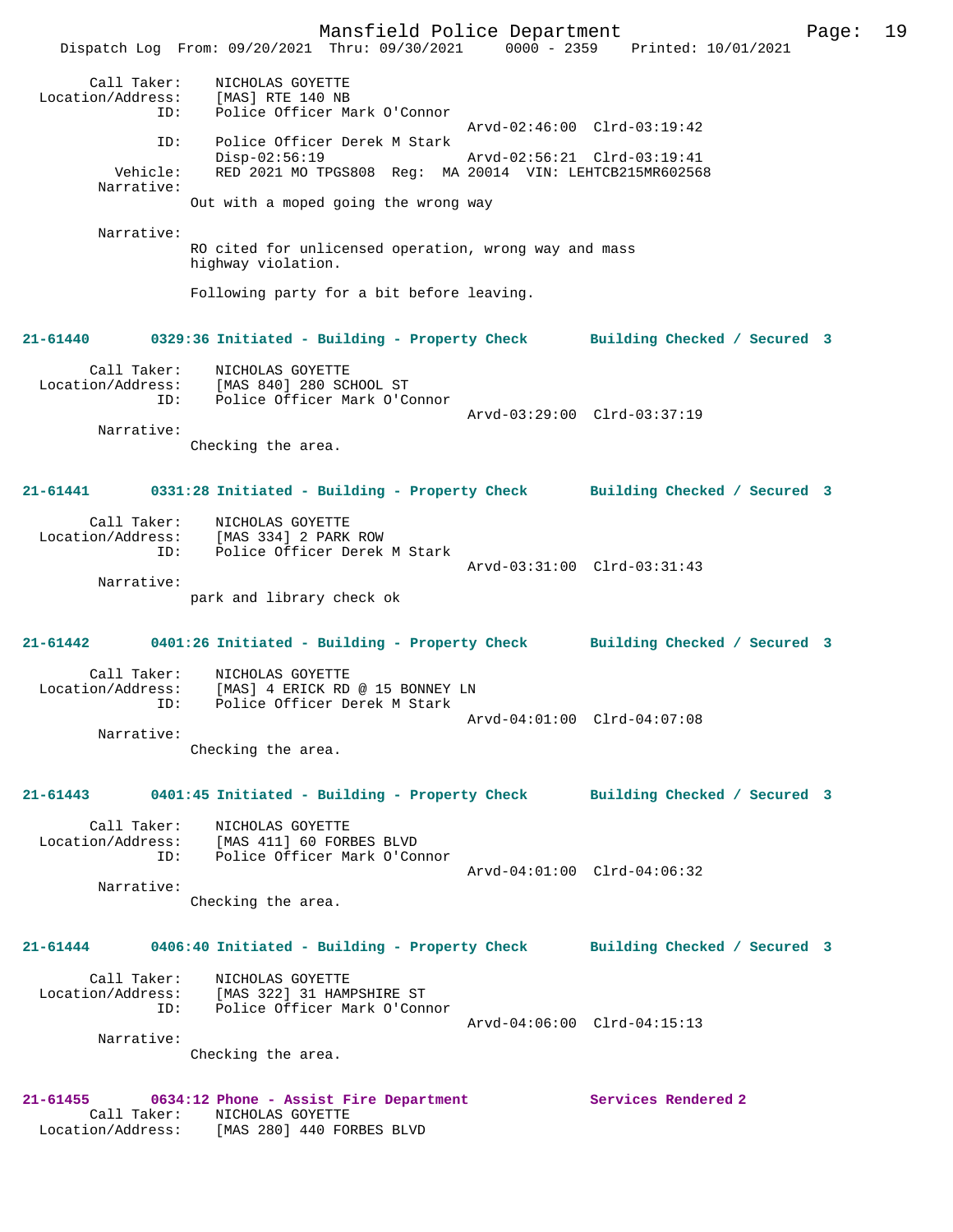Mansfield Police Department Page: 20 Dispatch Log From: 09/20/2021 Thru: 09/30/2021 0000 - 2359 Printed: 10/01/2021 ID: Police Officer Mark O'Connor Disp-06:35:16 Arvd-06:39:11 Clrd-06:48:20 Narrative: Assisting the FD with a fire related incident. Nature: fire alarm activation Narrative: confirmed accidental **21-61463 0655:54 Initiated - Motor Vehicle Stop Citation / Warning Issued 3** Call Taker: William Casey Location/Address: [MAS 1002] 250 EAST ST ID: Police Officer Derek M Stark Arvd-06:55:00 Clrd-07:00:57 Vehicle: GRY 2008 HOND ACCORD Reg: PC MA 11YY20 VIN: 1HGCP26898A109095 Narrative: Out with mvst Narrative: Citation issued to RO for speed **21-61466 0705:22 Initiated - Motor Vehicle Stop Citation / Warning Issued 3** Call Taker: William Casey Location/Address: [MAS] 1 FRANCIS AVE @ 245 OAKLAND ST ID: Police Officer Derek M Stark Arvd-07:05:00 Clrd-07:12:12 Vehicle: BLK 2012 RANGER Reg: PC MA 8TW199 VIN: SALSH2E42CA723557 Narrative: Out with mvst Narrative: Citation issued to operator for speed **21-61479 0738 Initiated - Parking Violations Services Rendered 3**  Call Taker: Animal Control Steven Simonds Location/Address: [MAS] 43 NORTH MAIN ST @ 13 PARK ST ID: Animal Control Steven Simonds Arvd-07:38:40 Clrd-08:06:26 Narrative: checking area for parking violations **21-61481 0808 Initiated - Speed Trailer/Signs Deployed Services Rendered 3**  Call Taker: Animal Control Steven Simonds Location/Address: [MAS] ESSEX ST ID: Animal Control Steven Simonds Arvd-08:08:27 Clrd-08:10:32 Narrative: changing batteries on speed signs **21-61486 0821 Initiated - Speed Trailer/Signs Deployed Services Rendered 3**  Call Taker: Animal Control Steven Simonds Location/Address: [MAS] WEST ST ID: Animal Control Steven Simonds Arvd-08:22:03 Clrd-08:28:00 Narrative: changing batteries on speed sign **21-61500 0939:04 Initiated - Building - Property Check Building Checked / Secured 3** Call Taker: William Casey Location/Address: [MAS] 905 SOUTH MAIN ST ID: Police Officer Gregg S Kennedy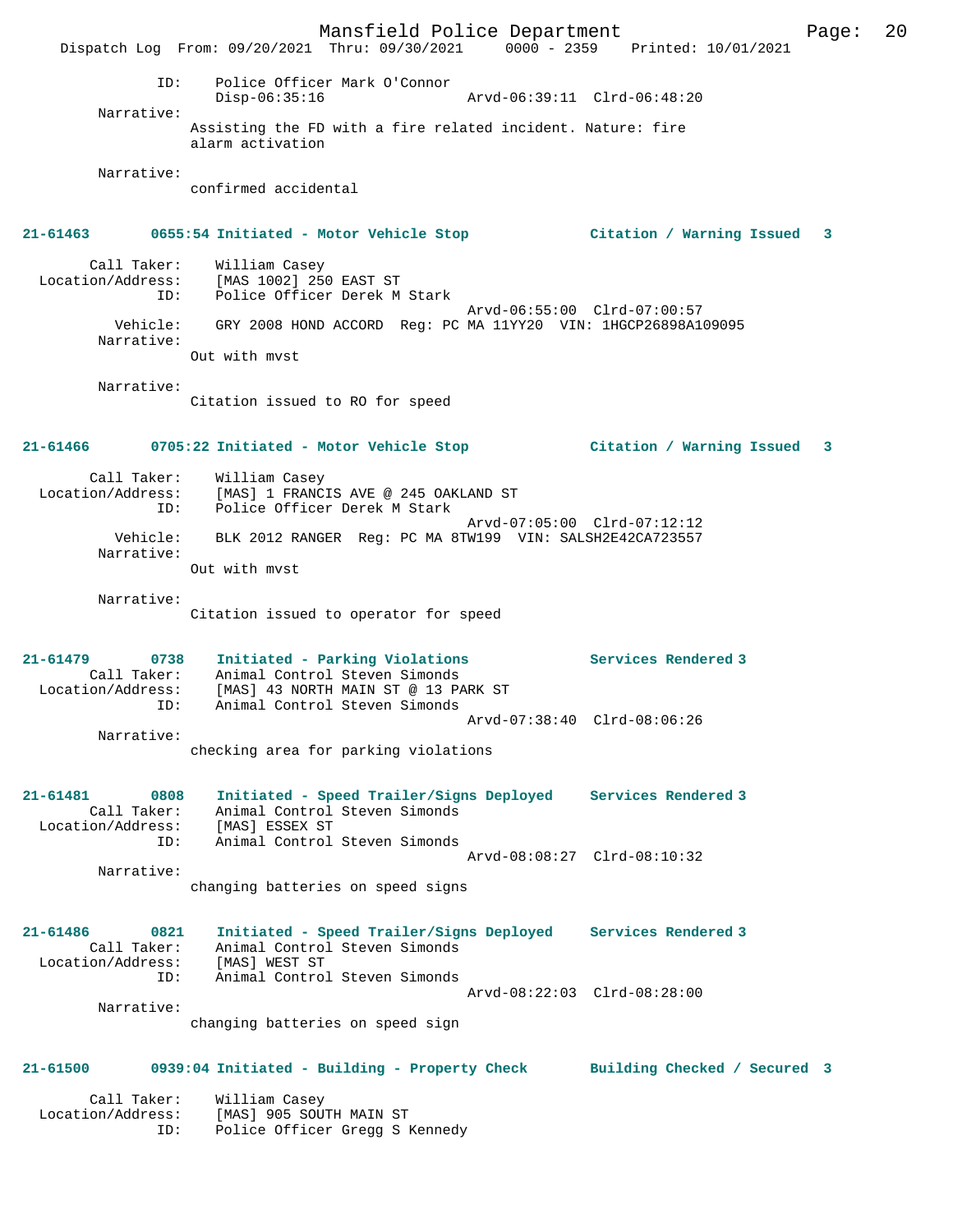Arvd-09:39:00 Clrd-09:43:00 Narrative: Checking the area. **21-61502 0943:08 Initiated - Building - Property Check Building Checked / Secured 3** Call Taker: William Casey Location/Address: [MAS 1040] 10 RESERVOIR ST Apt. #ST ID: Police Officer Gregg S Kennedy Arvd-09:43:00 Clrd-09:58:06 Narrative: Checking the area. **21-61510 1013 Initiated - Parking Violations Services Rendered 3**  Call Taker: Animal Control Steven Simonds Location/Address: [MAS] 242 NORTH MAIN ST @ 16 OLD COLONY WAY ID: Animal Control Steven Simonds Arvd-10:13:40 Clrd-10:25:55 Narrative: checking area for parking violations Narrative: tagged MA 9XG219 on fuller for overtime parking **21-61517 1034:48 Phone - Animal Complaints Unfounded/Unverifed 3** Call Taker: Kieran M Ruth Location/Address: [MAS] 382 FRANKLIN ST ID: animal control Jeffrey S Collins Disp-10:37:49 Arvd-10:48:43 Clrd-12:24:16 Narrative: RP reports a wolf or coyote in the woods behind her residence with a bottle on it's head. Narrative: nothing found in the area. ACO will be checking the area **21-61557 1054:27 Phone - Road Hazards Services Rendered 3**  Call Taker: William Casey Location/Address: [MAS H3365] 94 MILL ST Vehicle: RED 2017 PTRB 567 Reg: MA 99495 VIN: 1NPCXPEX4HD368024 Narrative: Mill st detail reported a miller recycling truck pulled a wire down **21-61530 1119:20 Initiated - Disabled Motor Vehicle Services Rendered 3**  Call Taker: William Casey Location/Address: [MAS] 100 CHAUNCY ST @ 20 WINTHROP AVE ID: Police Officer Matthew A Souza Arvd-11:19:00 Clrd-11:34:17 Vehicle: BLK 2021 TR RENEGADE Reg: TL MA SM13D6 VIN: 57J353203M3578001 Vehicle: BLK 2012 INTL TR PROSTA Reg: MA 87983 VIN: 1HSDJSJT3CJ640423 Narrative: Reported DMV in the area. **21-61536 1157:52 Initiated - Building - Property Check Building Checked / Secured 3** Call Taker: William Casey

 Location/Address: [MAS 1002] 250 EAST ST ID: Police Officer Michael T Fitzgerald Arvd-11:57:00 Clrd-12:04:27

Narrative:

Checking the area.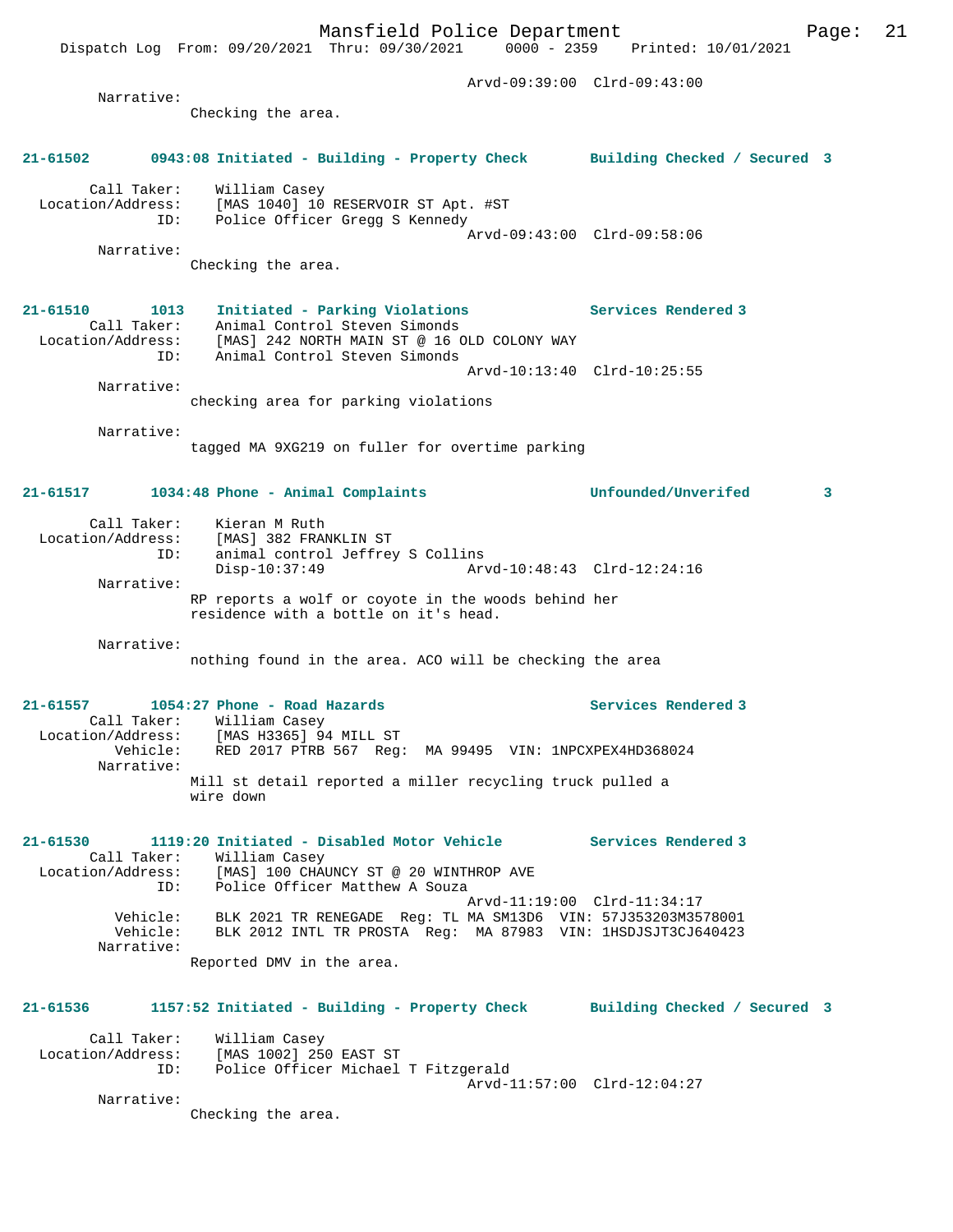Dispatch Log From: 09/20/2021 Thru: 09/30/2021 0000 - 2359 Printed: 10/01/2021

**21-61539 1204:34 Initiated - Building - Property Check Building Checked / Secured 3** Call Taker: William Casey Location/Address: [MAS 982] 111 HOPE ST ID: Police Officer Michael T Fitzgerald Arvd-12:04:00 Clrd-12:12:05 Narrative: Checking the area. **21-61543 1214 Initiated - Parking Violations Services Rendered 3**  Call Taker: Animal Control Steven Simonds<br>Location/Address: [MAS] 377 NORTH MAIN ST @ 44 C ess: [MAS] 377 NORTH MAIN ST @ 44 CROCKER ST<br>ID: Animal Control Steven Simonds Animal Control Steven Simonds Arvd-12:14:19 Clrd-12:25:45 Narrative: checking area for parking violations Narrative: tagged MA 8CF691 on crocker for overtime parking Narrative: tagged MA 6WJ722 on crocker for overtime parking Narrative: tagged MA 21KM65 on Main for restrictive parking **21-61545 1219:19 Initiated - Building - Property Check Building Checked / Secured 3** Call Taker: William Casey Location/Address: [MAS 417] 9 FRANCIS AVE Police Officer Michael T Fitzgerald Arvd-12:19:00 Clrd-12:28:36 Narrative: Checking the area. **21-61547 1222:37 Initiated - Motor Vehicle Stop Citation / Warning Issued 3** Call Taker: William Casey Location/Address: [MAS 907A] 390 WEST ST Apt. #B ID: Police Officer Gregg S Kennedy Arvd-12:22:00 Clrd-12:28:09 Vehicle: GRY 2014 INFI QX60 Reg: PC MA 4034VR VIN: 5N1AL0MM3EC504410 Narrative: out with mvst Narrative: Citation issued to RO for speed **21-61554 1254:05 Phone - Assist Fire Department Services Rendered 2**  Call Taker: William Casey<br>Location/Address: [MAS H4371] 2 ess: [MAS H4371] 200 OLD ELM ST<br>ID: Police Officer Greaa S Ken Police Officer Gregg S Kennedy<br>Disp-12:55:45  $Arvd-13:00:56$  Clrd-13:05:21 Narrative: Assisting the FD with a fire related incident. Nature:smoke detector activation **21-61558 1305:28 Initiated - Building - Property Check Building Checked / Secured 3** Call Taker: William Casey<br>Location/Address: [MAS 840] 280 ess: [MAS 840] 280 SCHOOL ST<br>ID: Police Officer Gregg S 1 Police Officer Gregg S Kennedy Arvd-13:05:00 Clrd-13:25:21 Narrative: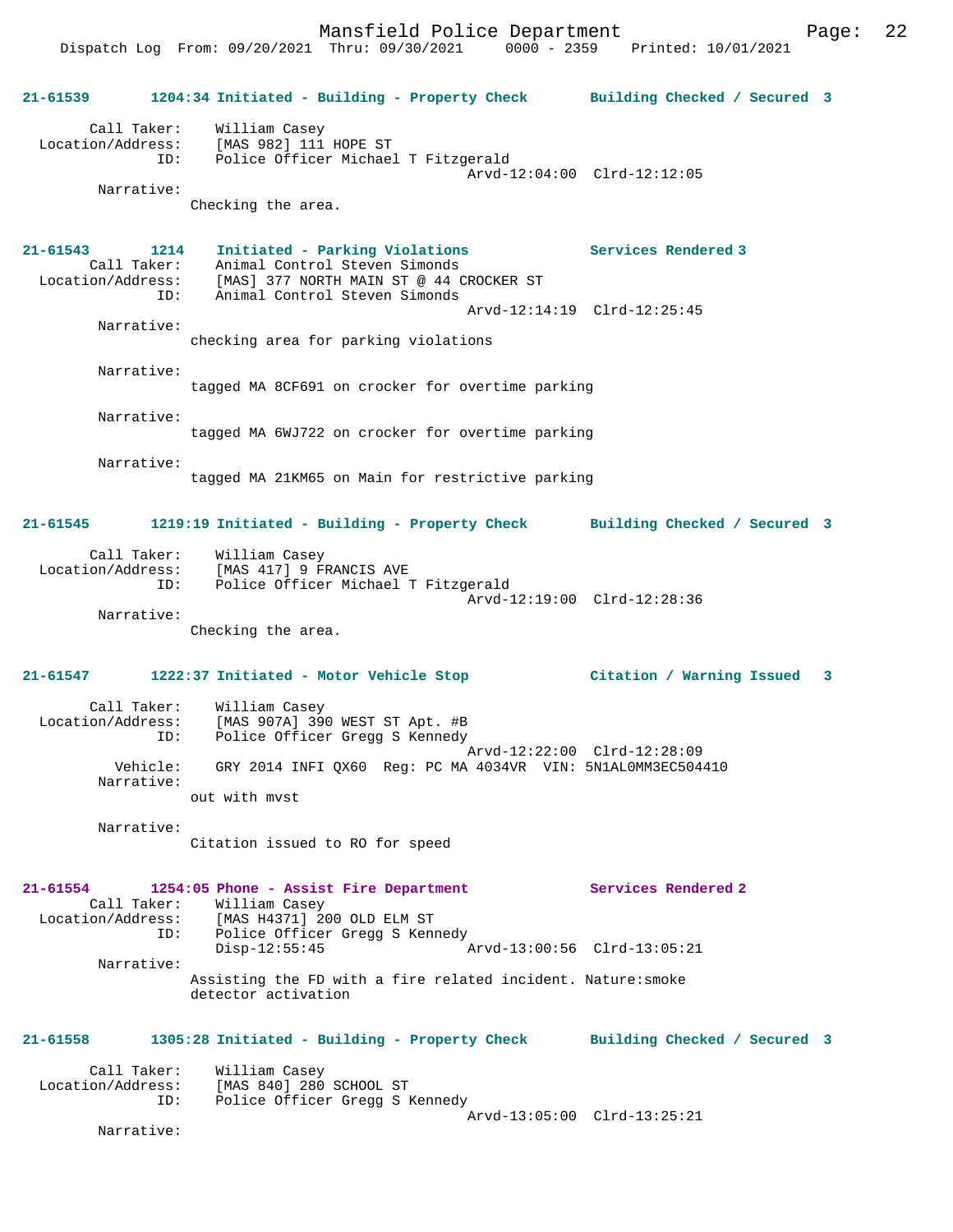Mansfield Police Department Fage: 23

Dispatch Log From: 09/20/2021 Thru: 09/30/2021 0000 - 2359 Printed: 10/01/2021

Checking the area.

| 21-61565<br>1356<br>Call Taker:<br>Location/Address:<br>ID: | Initiated - Parking Violations<br>Animal Control Steven Simonds<br>[MAS] 255 NORTH MAIN ST @ 8 COTTAGE ST<br>Animal Control Steven Simonds     | Services Rendered 3            |
|-------------------------------------------------------------|------------------------------------------------------------------------------------------------------------------------------------------------|--------------------------------|
|                                                             | Arvd-14:00:08 Clrd-14:21:25                                                                                                                    |                                |
| Narrative:                                                  | checking area for parking violations                                                                                                           |                                |
| Narrative:                                                  | tagged MA COMM. S18998 on main for restrictive parking                                                                                         |                                |
| 21-61569                                                    | 1413:51 Initiated - Building - Property Check                                                                                                  | Building Checked / Secured 3   |
| Call Taker:<br>Location/Address:<br>ID:                     | William Casey<br>[MAS 895] 175 FRUIT ST<br>Police Officer Michael T Fitzgerald<br>Arvd-14:13:00 Clrd-14:16:50                                  |                                |
| Narrative:                                                  | Checking the area.                                                                                                                             |                                |
| 21-61575<br>Call Taker:<br>Location/Address:<br>ID:         | 1443:07 Walk-In - Fraud or Identity Theft<br>Support Staff Matthew Todesco<br>[MAS] 200 CHAUNCY ST Apt. #212<br>Police Officer Matthew A Souza | Incident Report 1              |
|                                                             | $Disp-14:45:12$<br>Arvd-14:48:20 Clrd-15:52:27                                                                                                 |                                |
| Narrative:                                                  | RP into the station to report check fraud, Ofc Souza into<br>talk to the RP.                                                                   |                                |
| Refer To Incident:                                          | $21MAS-1035-OF$                                                                                                                                |                                |
| $21 - 61578$                                                | 1451:43 Initiated - Follow up Investigation Not Home / No Answer                                                                               | 3                              |
| Call Taker:<br>Location/Address:<br>ID:                     | William Casey<br>[MAS H6644] 505 WEST ST<br>Police Officer David W Kinahan                                                                     |                                |
| Narrative:                                                  |                                                                                                                                                | Arvd-14:51:00 Clrd-14:56:21    |
|                                                             | Conducting a follow up in the area to a previously reported<br>incident.                                                                       |                                |
| 21-61581<br>Location/Address:<br>ID:                        | 1517:05 Phone - Assist Fire Department<br>Call Taker: William Casey<br>[MAS 80A] 200 GILBERT ST<br>Police Officer Gregg S Kennedy              | Services Rendered 2            |
|                                                             | $Disp-15:18:53$<br>Arvd-15:25:44 Clrd-15:30:48                                                                                                 |                                |
| Narrative:                                                  | Assisting the FD with a fire related incident. Nature: fire<br>alarm                                                                           |                                |
| 21-61586<br>$\mathbf{2}$                                    | 1540:57 Phone - 911 Hang-ups & Verifications                                                                                                   | Confirmed misdial/Accdntl Call |
| Call Taker:<br>Location/Address:<br>ID:                     | Kerri Bishop<br>[MAS] 60 ANGELINA LN<br>Police Officer Michael T Fitzgerald<br>Disp-15:42:57<br>Arvd-15:51:47 Clrd-15:54:01                    |                                |
| Narrative:                                                  | Checking on a 911 hang up.<br>Contact made?: yes, states son playing with the phone.<br>Cellphone? $(y/n): y$<br>Uncertainty radius:10 meters  |                                |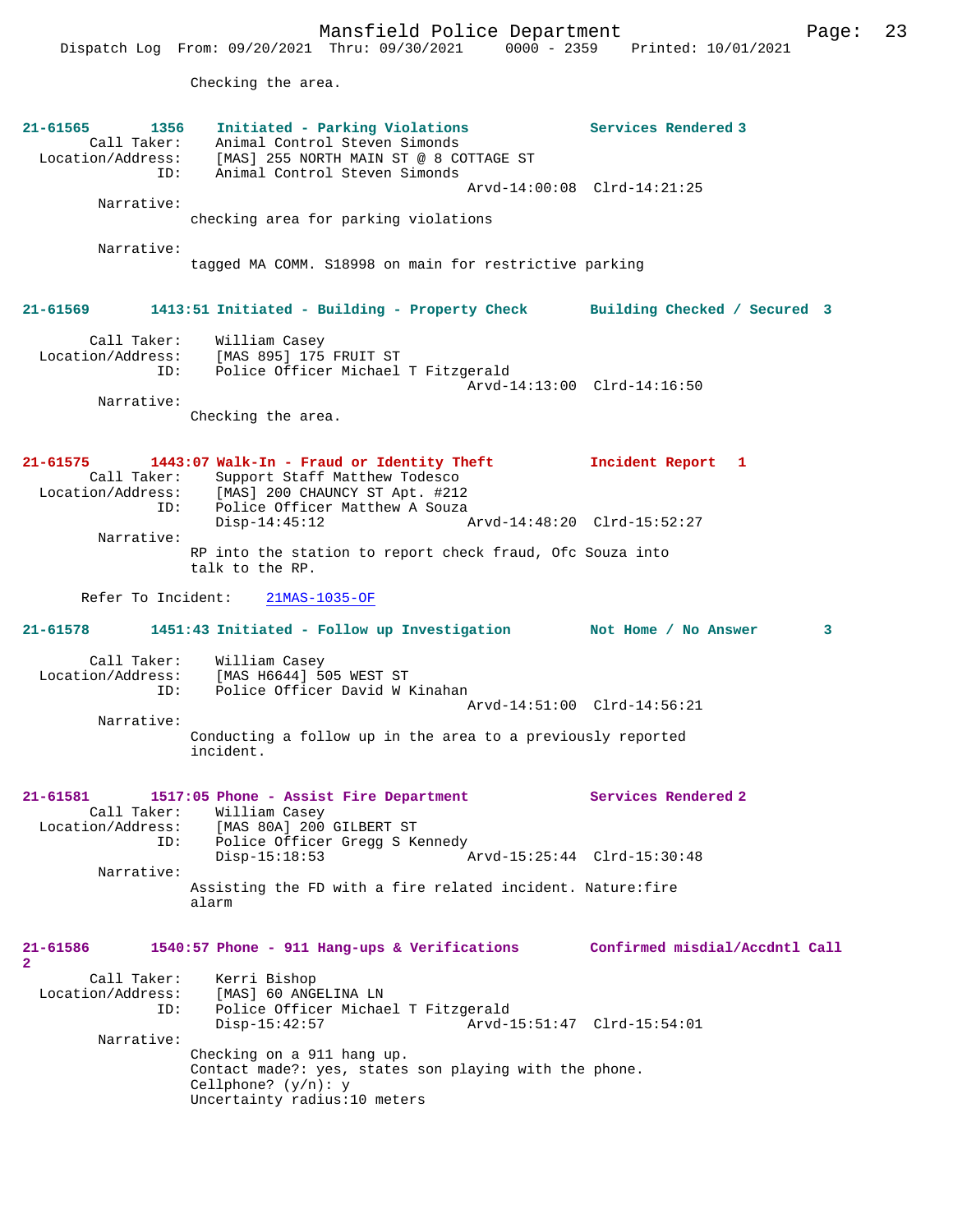|                                                       | Dispatch Log From: 09/20/2021 Thru: 09/30/2021 0000 - 2359                                                                                            | Printed: 10/01/2021         |  |
|-------------------------------------------------------|-------------------------------------------------------------------------------------------------------------------------------------------------------|-----------------------------|--|
| 21-61601<br>$\overline{2}$                            | 1657:11 Phone - 911 Hang-ups & Verifications Confirmed misdial/Accdntl Call                                                                           |                             |  |
| Call Taker:<br>Location/Address:<br>ID:<br>Narrative: | Kieran M Ruth<br>[MAS] 50 MAPLE ST<br>Police Officer William C Trudell<br>$Disp-16:59:54$                                                             | Arvd-17:06:03 Clrd-17:06:07 |  |
|                                                       | Checking on a 911 hang up.<br>Contact made?: Y<br>Cellphone? $(y/n):Y$<br>Uncertainty radius: 33 meters<br>RP states no issues.                       |                             |  |
| 21-61605<br>ID:                                       | 1707:40 Phone - Assist Fire Department<br>Call Taker: William Casey<br>Location/Address: [MAS 80A] 200 GILBERT ST<br>Police Officer William C Trudell | Services Rendered 2         |  |
| Narrative:                                            | $Disp-17:09:05$                                                                                                                                       | Arvd-17:16:26 Clrd-17:25:34 |  |
|                                                       | Assisting the FD with a fire related incident. Nature: smoke<br>detector activation                                                                   |                             |  |
| 21-61609                                              | 1724:03 Phone - Suspicious Actv / Persn / Veh Services Rendered 2<br>Call Taker: Kieran M Ruth<br>Location/Address: [MAS 281A] 1 CROCKER ST           |                             |  |
| ID:<br>ID:                                            | Police Officer William C Trudell<br>$Disp-17:26:18$<br>Lieutenant Thomas R Connor                                                                     | Arvd-17:31:20 Clrd-17:43:43 |  |
| ID:                                                   | $Disp-17:26:21$<br>Police Officer Joshua S Ellender                                                                                                   | Arvd-17:29:39 Clrd-17:43:44 |  |
| Narrative:                                            | Disp-17:36:54                                                                                                                                         | Arvd-17:43:40 Clrd-17:43:41 |  |
|                                                       | RP states there ar 4-5 teens playing on the tracks                                                                                                    |                             |  |
| Narrative:                                            | M1 reports several people confirmed kids playing on the<br>tracks and requesting an all train stop                                                    |                             |  |
| Narrative:                                            | Drone going up to see if we can locate the children.                                                                                                  |                             |  |
| Narrative:                                            | M1 reports theyve gone a mile in each direction and no one<br>was found. Clearing the all stop.                                                       |                             |  |
| 21-61614<br>Call Taker:                               | 1744:04 Phone - Animal Complaints<br>Kieran M Ruth<br>Location/Address: [MAS] 94 EAST ST                                                              | Assisted Party 3            |  |
| ID:<br>Narrative:                                     | Police Officer William C Trudell<br>$Disp-17:45:16$                                                                                                   | Arvd-17:50:47 Clrd-18:20:12 |  |
|                                                       | RP found a dog running in the street                                                                                                                  |                             |  |
| Narrative:                                            | black and curly hair dog. with no color, M8 bringing it to<br>the pound                                                                               |                             |  |
| Narrative:                                            | Owner called the front desk and will be meeting M8 with the<br>dog                                                                                    |                             |  |
| Narrative:                                            | Dog has been returned to the owner                                                                                                                    |                             |  |
| 21-61623                                              | 1817:09 Initiated - Building - Property Check                                                                                                         | Services Rendered 3         |  |

Call Taker: William Casey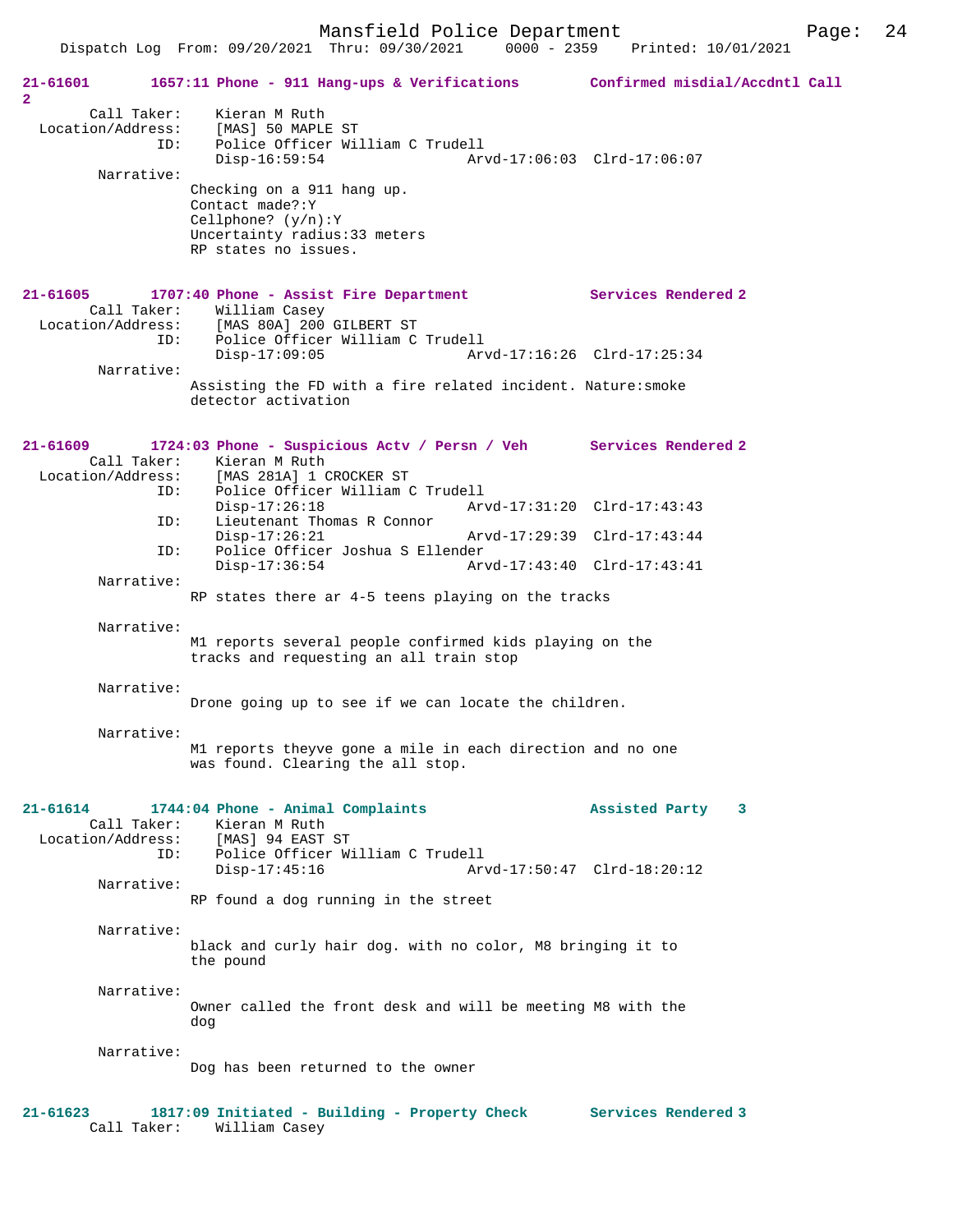Mansfield Police Department Page: 25 Dispatch Log From: 09/20/2021 Thru: 09/30/2021 0000 - 2359 Printed: 10/01/2021 Location/Address: [MAS 840] 280 SCHOOL ST ID: Police Officer Joshua S Ellender Arvd-18:17:00 Clrd-18:19:57 Narrative: Checking the area. **21-61628 1848:59 Initiated - Motor Vehicle Stop Summons 3**  Call Taker: William Casey Vicinity of: [MAS 160] 80 NORTH MAIN ST Vicinity of: [MAS 160] 80 NORTH MAIN ST<br>ID: Police Officer William C Trudell Arvd-18:48:00 Clrd-19:21:16 ID: Police Officer David J Pepicelli Disp-18:49:37 Arvd-18:49:39 Clrd-19:34:09 Vehicle: VIN: LL0TCKPJXMY660462 Towed: For: Unregistered/Uninsured Narrative: Out with mvst Narrative: Tow requested, unregistered vehicle Narrative: Achins en route. Narrative: Achins on scene. Refer To Summons: 21MAS-374-AR Summons: DEANGELO, PAUL A JR<br>Address: 3 JUDGE BROWN LN 3 JUDGE BROWN LN FOXBOROUGH, MA Age: 46<br>Charges: UNI UNINSURED MOTOR VEHICLE UNLICENSED OPERATION OF MV UNREGISTERED MOTOR VEHICLE **21-61643 2055:11 Phone - 911 Hang-ups & Verifications Spoken To 2**  Call Taker: NICHOLAS GOYETTE<br>Location/Address: [MAS H6122] 267 I Location/Address: [MAS H6122] 267 PRATT ST ID: Police Officer Joshua S Ellender Disp-20:56:57 Arvd-21:03:29 Clrd-21:04:29 Narrative: Checking on a 911 accidental, caller advised to make self known to officer Contact made?: yes Cellphone? (y/n): yes Uncertainty radius: Narrative: M3 reports confirmed accidental **21-61644 2114:08 Initiated - Disabled Motor Vehicle Investigated - No Action Req. 3**  Call Taker: Michael Mezhberg Vicinity of: [MAS] 600 SOUTH MAIN ST @ 8 HALL ST ID: Police Officer Joshua S Ellender Arvd-21:14:00 Clrd-21:16:11 Vehicle: BLK 2013 FORD FUSION Reg: PC MA 2LGN44 VIN: 3FA6P0H98DR187346 Narrative: Checking on a possible DMV. Narrative: Clear, party delivering food and looking for an address. **21-61649 2147:40 Phone - 911 Hang-ups & Verifications Spoken To 2**  Call Taker: Kerri Bishop<br>Location/Address: [MAS] 43 CORI ess: [MAS] 43 CORBANE DR<br>ID: Police Officer David

Police Officer David J Pepicelli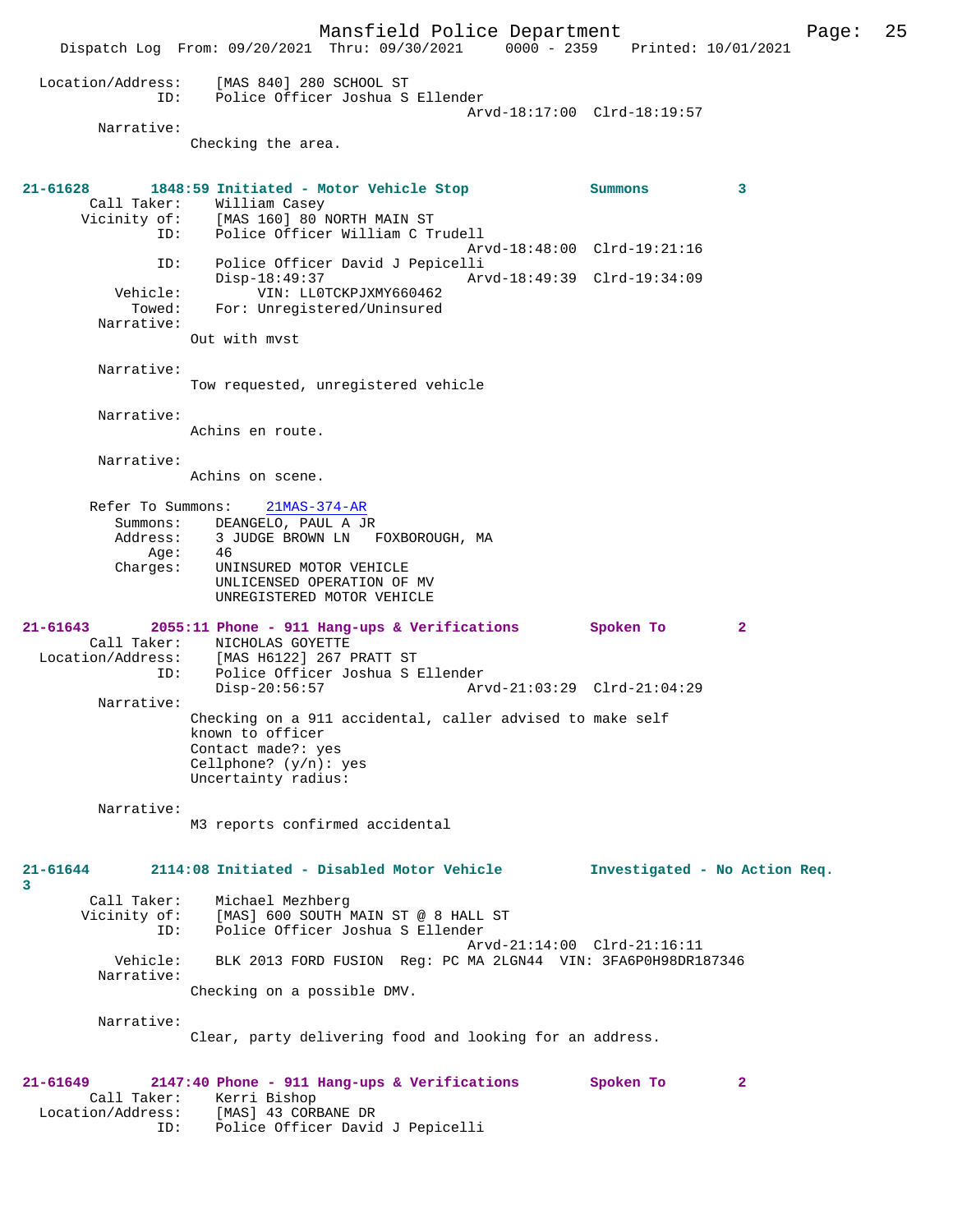Mansfield Police Department Page: 26 Dispatch Log From: 09/20/2021 Thru: 09/30/2021 0000 - 2359 Disp-21:49:10 Arvd-21:55:54 Clrd-22:01:12 Narrative: Checking on a 911 hang up. Contact made?: caller reports accidental from cell phone Cellphone? (y/n):y Uncertainty radius :65 meters Narrative: M11 reports confirmed accidental. **21-61657 2244:49 Initiated - Building - Property Check Building Checked / Secured 3** Call Taker: Michael Mezhberg Location/Address: [MAS 2] 60 FORBES BLVD ID: Police Officer Joshua S Ellender Arvd-22:44:00 Clrd-22:46:40 Narrative: Checking the area. **21-61659 2246:47 Phone - Assist Other Agency Services Rendered 3**  Call Taker: Michael Mezhberg<br>Location/Address: [MAS] FORBES BLVI ess: [MAS] FORBES BLVD<br>ID: Police Officer Jo: Police Officer Joshua S Ellender Disp-22:47:55 Arvd-22:48:42 Clrd-22:50:32<br>Vehicle: YEL 2005 CHEV CO COBALT Reg: PC MA 1KVL86 VIN: 1G1AL14F6 Vehicle: YEL 2005 CHEV CO COBALT Reg: PC MA 1KVL86 VIN: 1G1AL14F657618527 Narrative: Assisting Bridgewater PD. M3 checking area hotels for involved vehicle, RO made q5 statements over a recorded line, may be staying in an area hotel long term. Narrative: Bridgewater PD pinged phone in Plainville, disregarding at this time. **21-61662 2250:36 Initiated - Building - Property Check Building Checked / Secured 3** Call Taker: Savannah Karch Location/Address: [MAS 1015] 30 CHAUNCY ST ID: Police Officer David J Pepicelli Arvd-22:50:20 Clrd-22:58:17 Narrative: Checking the area. **For Date: 09/23/2021 - Thursday 21-61684 0100:07 Initiated - Building - Property Check Building Checked / Secured 3** Call Taker: Savannah Karch Location/Address: [MAS 1015] 30 CHAUNCY ST<br>ID: Police Officer Mark O'Com Police Officer Mark O'Connor Arvd-01:00:00 Clrd-01:08:48 Narrative: Checking the area. **21-61689 0121:08 Initiated - Building - Property Check Building Checked / Secured 3** Call Taker: Savannah Karch Location/Address: [MAS 170] 255 HOPE ST ID: Police Officer Meghan Birnie Arvd-01:21:00 Clrd-01:29:38 Narrative: Checking the area.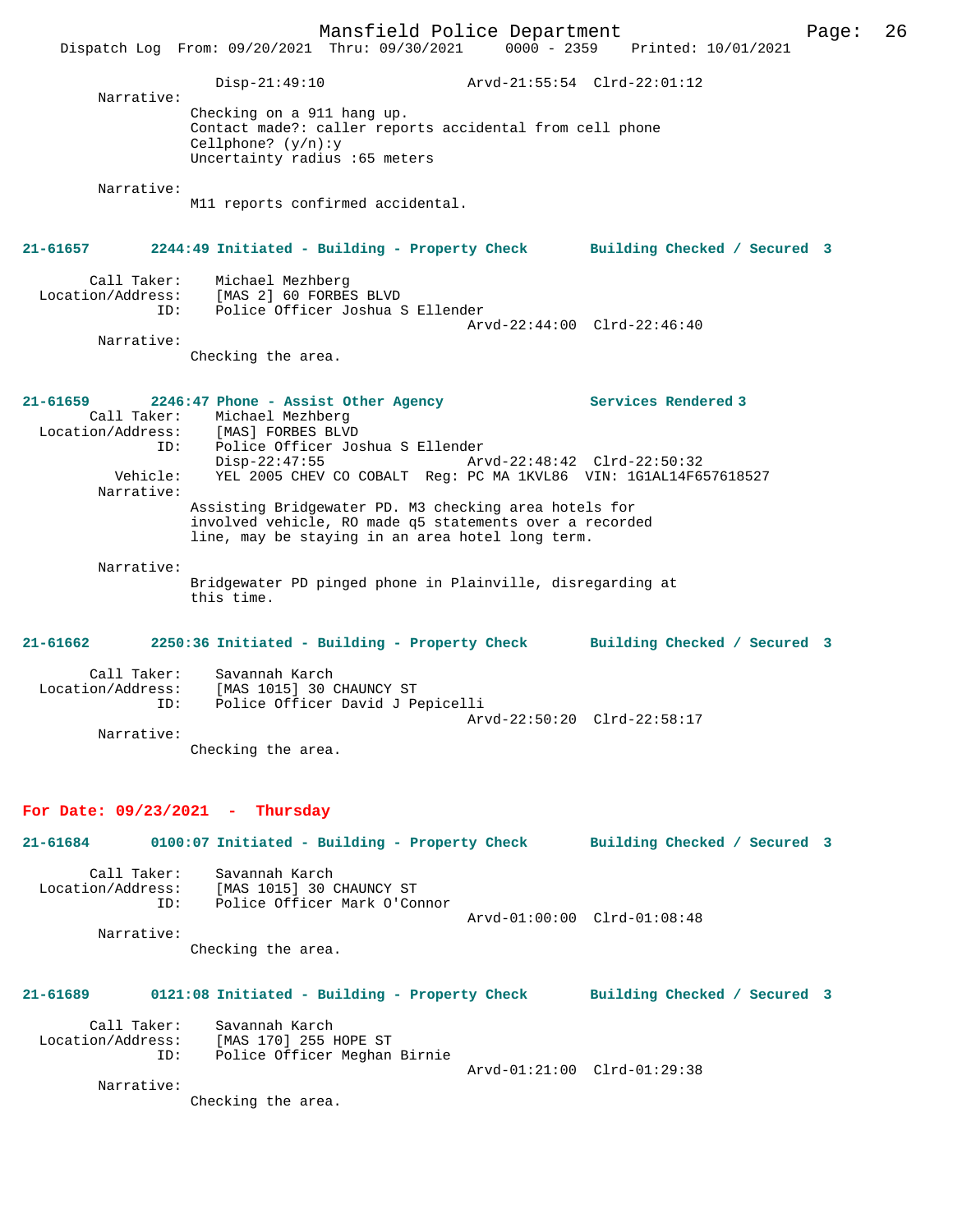Mansfield Police Department Fage: 27 Dispatch Log From: 09/20/2021 Thru: 09/30/2021 0000 - 2359 Printed: 10/01/2021 **21-61690 0121:44 Initiated - Suspicious Actv / Persn / Veh Spoken To 2**  Call Taker: Savannah Karch Location/Address: [MAS] 12 PRATT ST ID: Police Officer Christopher D Sorge Arvd-01:21:00 Clrd-01:24:25 Narrative: M11 spoke with a male party walking in the area. **21-61692 0125:50 Initiated - Building - Property Check Building Checked / Secured 3** Call Taker: NICHOLAS GOYETTE Location/Address: [MAS 411] 60 FORBES BLVD Police Officer Christopher D Sorge Arvd-01:25:00 Clrd-01:25:00 ID: Police Officer Christopher D Sorge Disp-01:28:59 Clrd-01:29:23 Narrative: Checking the area. **21-61693 0125:50 Initiated - Building - Property Check Building Checked / Secured 3** Call Taker: Savannah Karch Location/Address: [MAS 2] 60 FORBES BLVD ID: Police Officer Christopher D Sorge Arvd-01:25:00 Clrd-01:28:59 Narrative: Checking the area. **21-61695 0129:46 Initiated - Building - Property Check Building Checked / Secured 3** Call Taker: Savannah Karch Location/Address: [MAS 1002] 250 EAST ST ID: Police Officer Meghan Birnie Arvd-01:29:00 Clrd-01:39:28 Narrative: Checking the area. **21-61696 0131:58 Initiated - Building - Property Check Building Checked / Secured 3** Call Taker: Savannah Karch Location/Address: [MAS 834] 261 CHAUNCY ST ID: Police Officer Mark O'Connor Arvd-01:31:00 Clrd-01:43:25 Narrative: Checking the area. **21-61702 0143:33 Initiated - Building - Property Check Building Checked / Secured 3** Call Taker: Savannah Karch Location/Address: [MAS 219] 12 GILES PL ID: Police Officer Mark O'Connor Arvd-01:43:00 Clrd-01:43:51 Narrative: Checking the area. **21-61707 0155:23 Initiated - Building - Property Check Building Checked / Secured 3** Call Taker: Savannah Karch Location/Address: [MAS 417] 9 FRANCIS AVE ID: Police Officer Meghan Birnie Arvd-01:55:00 Clrd-02:02:54 Narrative: Checking the area.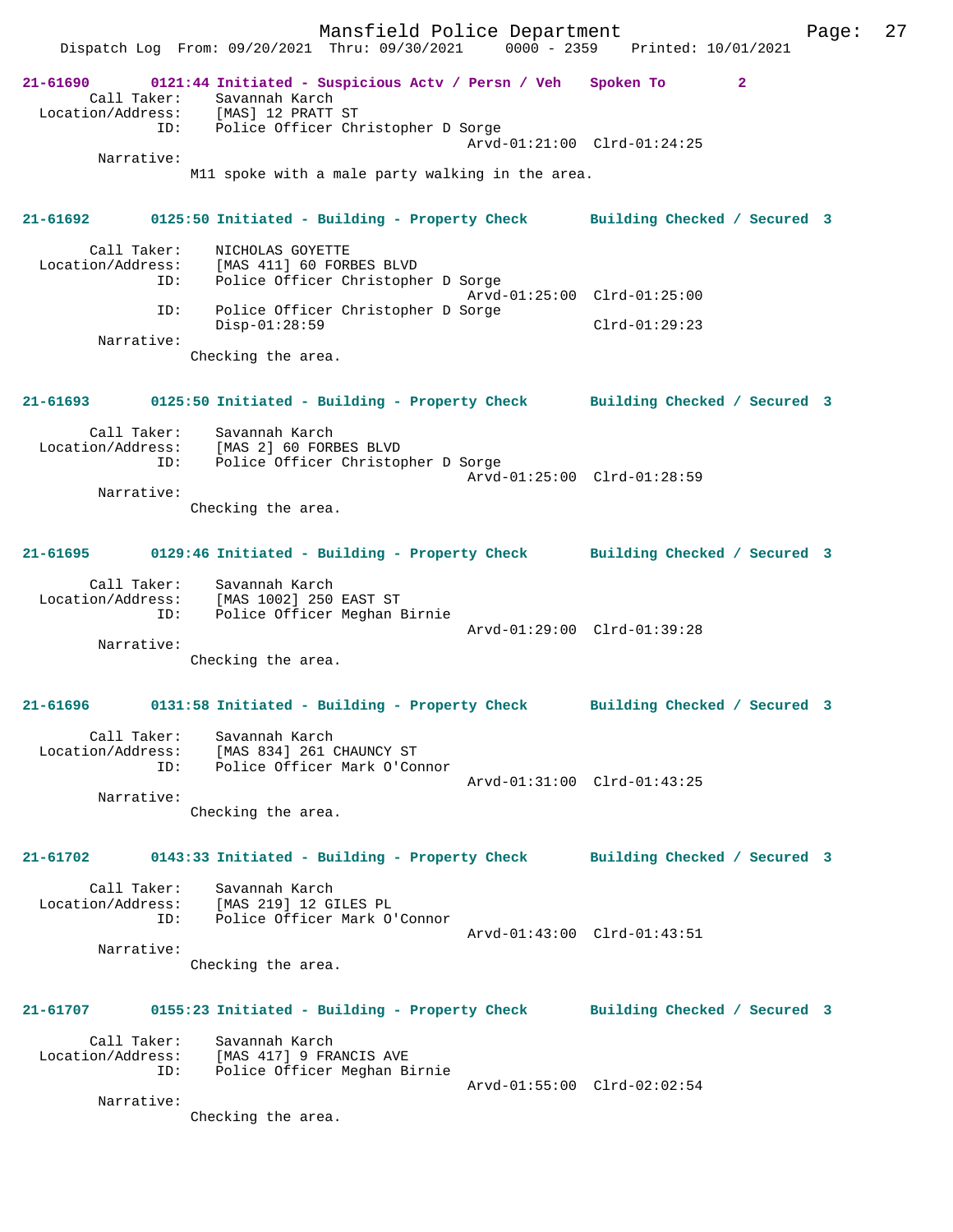**21-61709 0159:21 Initiated - Building - Property Check Building Checked / Secured 3** Call Taker: Savannah Karch Location/Address: [MAS 226E] 125 HIGH ST Apt. #1-4 ID: Police Officer Mark O'Connor Arvd-01:59:00 Clrd-02:08:12 Narrative: Checking the area. **21-61714 0222:04 Initiated - Building - Property Check Building Checked / Secured 3** Call Taker: Savannah Karch Location/Address: [MAS 4] 31 HAMPSHIRE ST ID: Police Officer Christopher D Sorge Arvd-02:22:00 Clrd-02:25:50 Narrative: Checking the area. **21-61716 0227:53 Initiated - Building - Property Check Building Checked / Secured 3** Call Taker: Savannah Karch Location/Address: [MAS] PLYMOUTH ST ID: Police Officer Christopher D Sorge Arvd-02:27:00 Clrd-02:35:09 Narrative: Checking the area. **21-61717 0236:47 Initiated - Building - Property Check Building Checked / Secured 3** Call Taker: Savannah Karch Location/Address: [MAS 139] 265 FRUIT ST ID: Police Officer Mark O'Connor Arvd-02:36:00 Clrd-02:43:16 Narrative: Checking the area. **21-61718 0258:04 Initiated - Building - Property Check Building Checked / Secured 3** Call Taker: Jennifer Napolitano Vicinity of: [MAS] NORTH MAIN ST ID: Police Officer Mark O'Connor Arvd-02:58:00 Clrd-03:03:25 Narrative: Checking the area. **21-61719 0259:53 Initiated - Building - Property Check Building Checked / Secured 3** Call Taker: Jennifer Napolitano Location/Address: [MAS 992] 660 EAST ST ID: Police Officer Meghan Birnie Arvd-02:59:00 Clrd-03:00:20 Narrative: Checking the area. Checks ok **21-61720 0327:10 Initiated - Building - Property Check Building Checked / Secured 3** Call Taker: Jennifer Napolitano Location/Address: [MAS 895] 175 FRUIT ST ID: Police Officer Meghan Birnie Arvd-03:27:00 Clrd-03:36:27 Narrative:

Checking the area.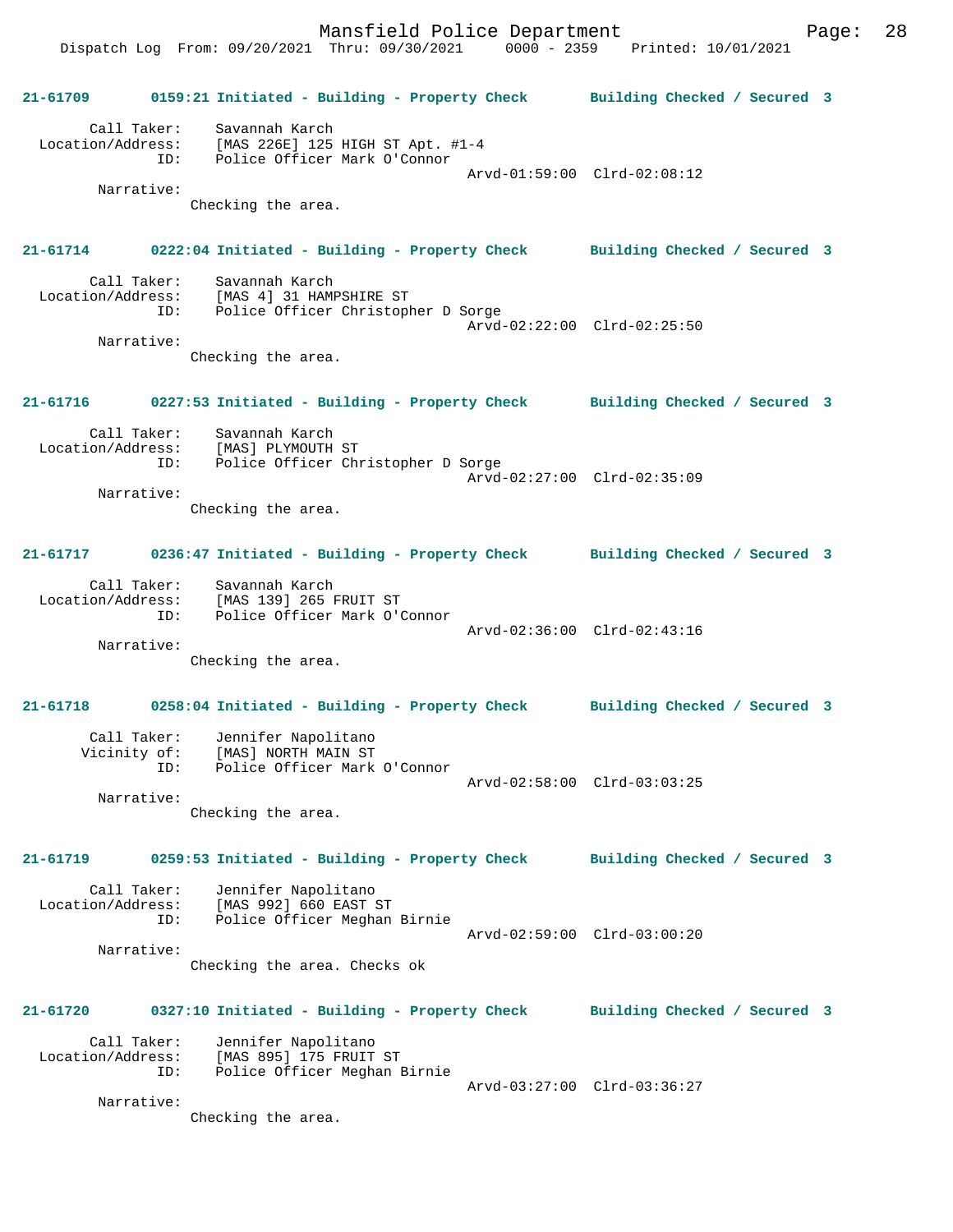Mansfield Police Department Page: 29 Dispatch Log From: 09/20/2021 Thru: 09/30/2021 0000 - 2359 Printed: 10/01/2021 **21-61747 0728:45 Initiated - Assist Citizen - P S A Assisted Party 3**  Call Taker: Kerri Bishop Location/Address: [MAS] 1 CHAUNCY ST @ 62 PRATT ST ID: Police Officer Mark O'Connor Arvd-07:28:00 Clrd-07:32:19 Narrative: M8 reports off with GMC Dealership having an issue with towing. **21-61753 0801:25 Initiated - LE Team Activation Services Rendered 1**  Call Taker: Support Staff Matthew Todesco<br>Location/Address: [MAS 451B] 500 EAST ST Location/Address: [MAS 451B] 500 EAST ST ID: Police Officer David W Kinahan Arvd-08:01:00 Clrd-16:28:17 Narrative: Ofc Kinahan reports he is on METRO training. **21-61754 0815 Initiated - Parking Violations Services Rendered 3**  Call Taker: Animal Control Steven Simonds Location/Address: [MAS] 242 NORTH MAIN ST @ 16 OLD COLONY WAY ID: Animal Control Steven Simonds Arvd-08:15:23 Clrd-08:37:54 Narrative: checking area for parking violations **21-61765 0845:24 Phone - 911 Hang-ups & Verifications Spoken To 2**  Call Taker: William Casey<br>Location/Address: [MAS 331A] 255 ess: [MAS 331A] 255 EAST ST<br>TD: Police Officer Grega S ID: Police Officer Gregg S Kennedy Disp-08:46:54 Arvd-08:52:57 Clrd-08:57:16 Narrative: Checking on a 911 hang up. Contact made?:no Cellphone?  $(y/n)$ :no,2 calls backs straight to dial tone Uncertainty radius: Narrative: M14 reports confirmed accidental **21-61772 0925:57 Initiated - Motor Vehicle Stop Citation / Warning Issued 3** Call Taker: Kerri Bishop Location/Address: [MAS H6663] 1161 WEST ST ID: Police Officer Matthew A Souza Arvd-09:25:00 Clrd-09:31:28 Vehicle: BRO 2011 GMC UT YUKON Reg: PC MA 1EZE37 VIN: 1GKS2CE08BR210877 Narrative: mvst **21-61778 0941:37 Initiated - Building - Property Check Building Checked / Secured 3** Call Taker: Kerri Bishop Location/Address: [MAS 1002] 250 EAST ST ID: Police Officer Gregg S Kennedy Arvd-09:41:00 Clrd-10:18:23 Narrative: Checking the area. **21-61791 1034:45 Initiated - Motor Vehicle Stop Citation / Warning Issued 3** Call Taker: Kerri Bishop

Location/Address: [MAS 1019] 792 WEST ST

ID: Police Officer Matthew A Souza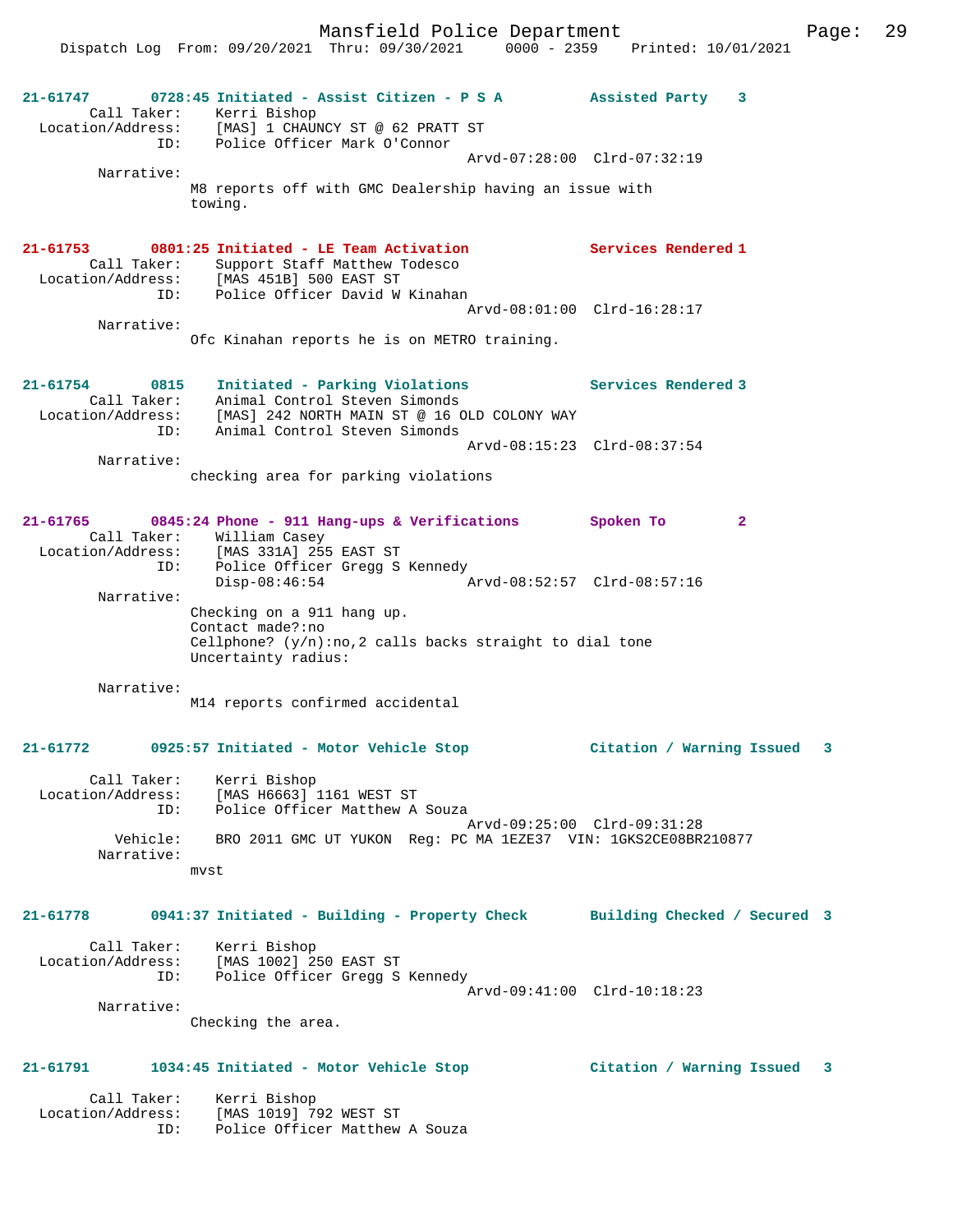|                                              | Dispatch Log From: 09/20/2021 Thru: 09/30/2021 0000 - 2359 Printed: 10/01/2021                                                                          | Mansfield Police Department |                                          | Page: | 30 |
|----------------------------------------------|---------------------------------------------------------------------------------------------------------------------------------------------------------|-----------------------------|------------------------------------------|-------|----|
| Vehicle:<br>Narrative:                       | BLU 2015 BMW CO M4 Req: PC MA 3JWE94 VIN: WBS3R9C54FK332687<br>MVST                                                                                     | Arvd-10:34:00 Clrd-10:41:26 |                                          |       |    |
| Narrative:                                   | citation issued                                                                                                                                         |                             |                                          |       |    |
|                                              | 21-61803                     1142:24 Initiated - Motor Vehicle Stop                                                                                     |                             | Citation / Warning Issued                | 3     |    |
| Call Taker:<br>Location/Address:<br>ID:      | Kerri Bishop<br>[MAS 451B] 500 EAST ST<br>Police Officer Gregg S Kennedy                                                                                |                             |                                          |       |    |
| Vehicle:<br>Narrative:                       | GRY 2019 SUBA ST FOREST Reg: PC MA 754FJ0 VIN: JF2SKAGC0KH542438                                                                                        | Arvd-11:42:00 Clrd-11:47:15 |                                          |       |    |
|                                              | MVST                                                                                                                                                    |                             |                                          |       |    |
|                                              | 21-61815 1245:12 Initiated - Motor Vehicle Stop                                                                                                         |                             | Citation / Warning Issued                | 3     |    |
| Call Taker:<br>Location/Address:<br>ID:      | Jennifer Napolitano<br>[MAS 1002] 250 EAST ST<br>Police Officer Andrew J Kelley                                                                         |                             |                                          |       |    |
| Vehicle:<br>Narrative:                       | WHI 2006 INTL 430 Req: CO MA V49965 VIN: 1HTMMAAN86H305569                                                                                              | Arvd-12:45:00 Clrd-12:51:28 |                                          |       |    |
|                                              | OUt for myst                                                                                                                                            |                             |                                          |       |    |
| Narrative:                                   | Warning to the operator                                                                                                                                 |                             |                                          |       |    |
| 21-61820<br>Call Taker:<br>Location/Address: | 1257:52 Phone - Suspicious Actv / Persn / Veh<br>William Casey<br>[MAS] PARK ST @ EAST ST                                                               |                             | Spoken To<br>$\mathbf{2}$                |       |    |
| ID:<br>ID:                                   | Police Officer Gregg S Kennedy<br>$Disp-13:03:39$<br>Sergeant Brian P Thibault                                                                          |                             | $Clrd-13:06:44$                          |       |    |
| Vehicle:<br>Narrative:                       | $Disp-13:04:01$<br>2021 KIA Req: PC VA VFN7252 VIN: 5XXG14J26MG037058                                                                                   | Arvd-13:06:40 Clrd-13:06:46 |                                          |       |    |
|                                              | CP reports a suspicious vehicle in the lot since 6 am.<br>Vehicle will have virginia tags and grey kia                                                  |                             |                                          |       |    |
| Narrative:                                   | M1 reports party is a PI in the area for approx 60-90 more<br>minutes, party was advised to contact the PD in the future<br>prior to being in the area. |                             |                                          |       |    |
| $21 - 61825$                                 | 1327:09 Initiated - Motor Vehicle Stop                                                                                                                  |                             | Citation / Warning Issued                | 3     |    |
| Call Taker:<br>Vicinity of:<br>ID:           | Kerri Bishop<br>[MAS] 80 OTIS ST<br>Police Officer Andrew J Kelley                                                                                      |                             |                                          |       |    |
| Vehicle:<br>Narrative:                       | BLK 2013 TOYT COROLL Req: PC MA 373LM7 VIN: 2T1BU4EEXDC039666<br>mvst                                                                                   | Arvd-13:27:00 Clrd-13:30:19 |                                          |       |    |
|                                              |                                                                                                                                                         |                             |                                          |       |    |
| 21-61826<br>Call Taker:<br>Location/Address: | 1331:20 Radio - Xfinity Event<br>Support Staff Matthew Todesco<br>[MAS 108B] 885 SOUTH MAIN ST                                                          |                             | Incident Report 2                        |       |    |
| ID:<br>ID:                                   | Police Officer Michael T Fitzgerald<br>$Disp-13:31:57$<br>imc imc                                                                                       | Arvd-13:32:41 Clrd-15:25:47 |                                          |       |    |
|                                              | $Disp-13:32:47$                                                                                                                                         |                             | Arvd-13:33:11 Clrd-09/24/2021 @ 02:24:02 |       |    |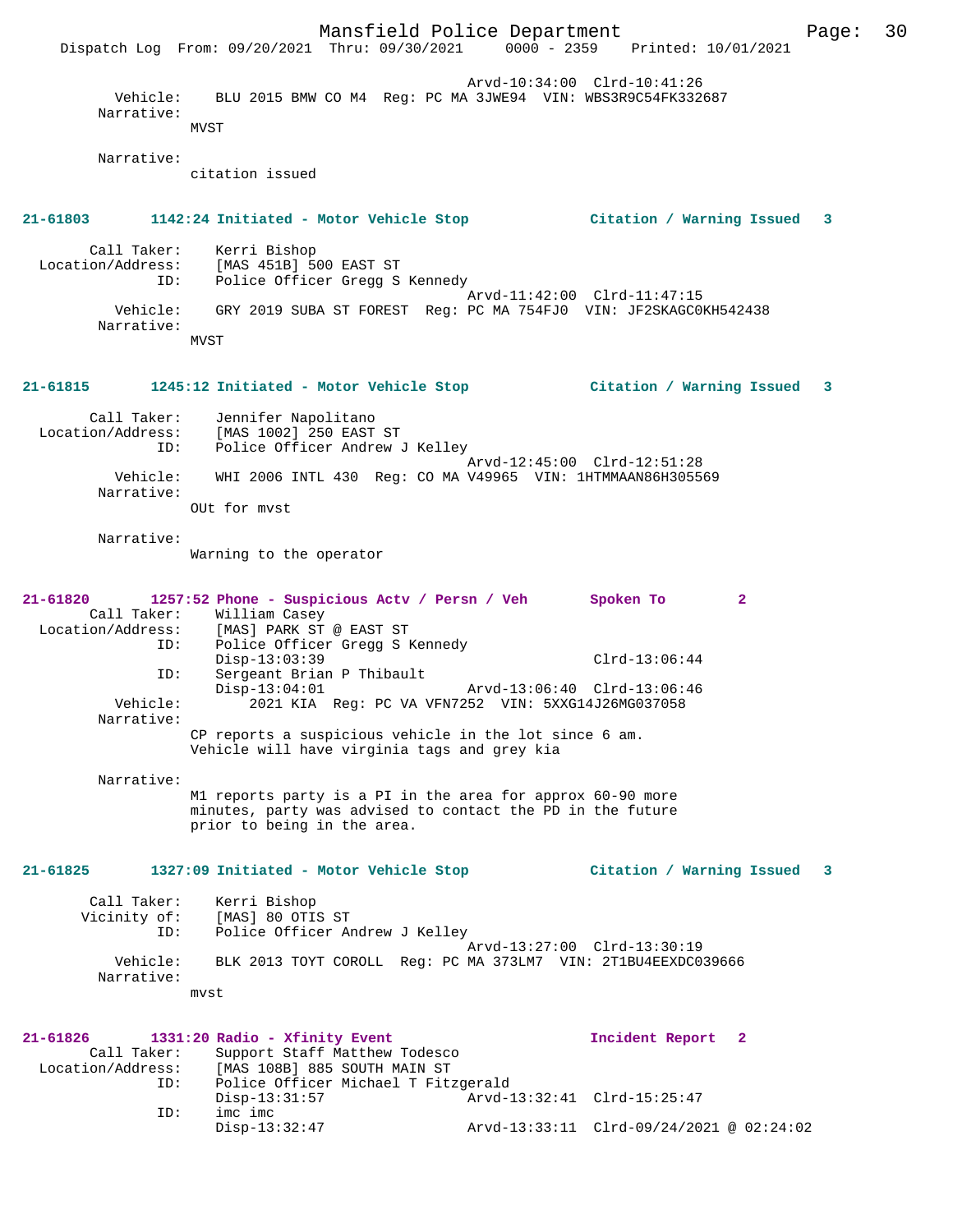Mansfield Police Department Page: 31 Dispatch Log From: 09/20/2021 Thru: 09/30/2021 Narrative: All incident accident and arrest numbers are associated with the Lynyrd Skynyrd show. Conducting preshow protective EOD sweep. Narrative: 1756 - Doors are open Narrative: 911 from lot 9, party hung up, no answer on call back. Red team states no one in area Narrative: Blue Team responding to the last row of lot 4 for boot leggers, request from security not to have them impede traffic. Officers assisted security with sending them on their way Narrative: Officers are off in lot 11 to assist parking with a patron Narrative: Red Team reports they are off in lot 11 row 4 with a male who was assaulted. MFD en route per Red Team. Officers are clear MFD to take care of the male. Narrative: Narrative: Ofc Seaward notes MA/PC 2SCT39 struck 3 cones leaving access hit some cones, driver checked out and on his way. Narrative: Secutiry requesting assitance top of sec 9 for a male unconsious. Sgt. Schepis confrims male is out post assualt and request ALS responce. MFD off with party. Narrative: Rec'd E911 hangup in Lot 9, Red Team unable to locate anyone in distress. Narrative: Detail Clear at 0000hrs Refer To Incident: 21MAS-1037-OF Refer To Incident: 21MAS-1040-OF **21-61833 1348:23 Initiated - Motor Vehicle Stop Citation / Warning Issued 3** Call Taker: Kerri Bishop Location/Address: [MAS] 1689 WEST ST @ 16 PLAIN ST ID: Police Officer Beau J Palanza Arvd-13:48:00 Clrd-13:53:42<br>Vehicle: BLK 2017 HYUN ELANTR Req: PC MA 51W810 VIN: 5NPD84LF6HH0 BLK 2017 HYUN ELANTR Reg: PC MA 51W810 VIN: 5NPD84LF6HH088312 Narrative: MVST **21-61834 1351:23 Initiated - Motor Vehicle Stop Citation / Warning Issued 3** Call Taker: Kerri Bishop<br>.on/Address: [MAS] OTIS ST Location/Address:<br>ID: Police Officer Andrew J Kelley Arvd-13:51:00 Clrd-13:53:28<br>Vehicle: WHI 2015 LEXS RX350 9424G Reg: PC MA 3GC684 VIN: 2T2RK1B Vehicle: WHI 2015 LEXS RX350 9424G Reg: PC MA 3GC684 VIN: 2T2BK1BA1FC334188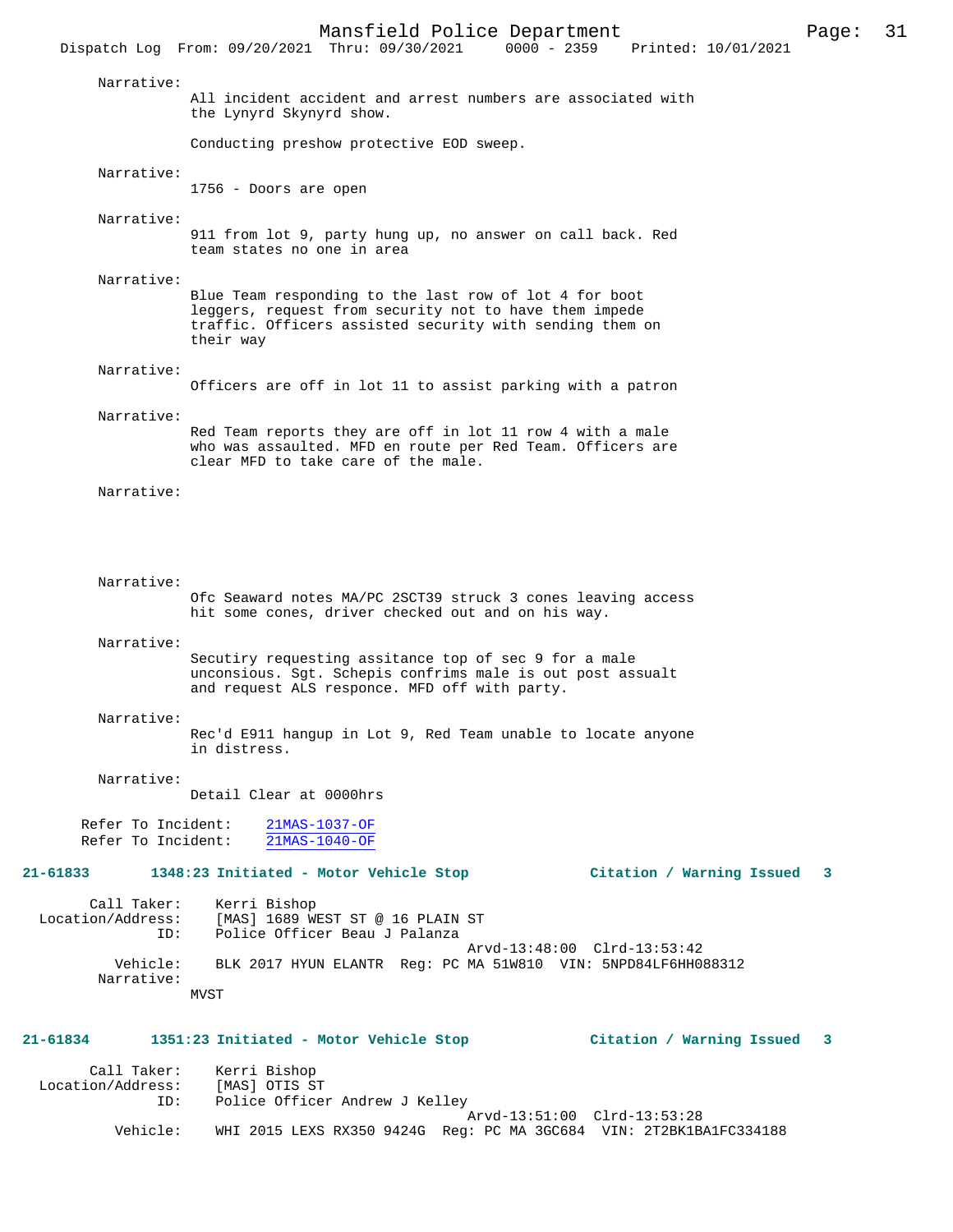Narrative:

MVST

| $21 - 61836$      |                    | 1355:20 Initiated - Motor Vehicle Stop                                                                                                               | Citation / Warning Issued   | 3            |
|-------------------|--------------------|------------------------------------------------------------------------------------------------------------------------------------------------------|-----------------------------|--------------|
| Location/Address: | Call Taker:<br>ID: | Kerri Bishop<br>[MAS] 1720 WEST ST @ 2 CHAMBERS CT<br>Police Officer Beau J Palanza                                                                  |                             |              |
|                   | Vehicle:           | BLU 2021 TOYT 4D COROLLA Req: PC NY KLC4889 VIN: 5YFEPMAE2MP224899                                                                                   | Arvd-13:55:00 Clrd-14:00:46 |              |
|                   | Narrative:         | MVST                                                                                                                                                 |                             |              |
|                   |                    |                                                                                                                                                      |                             |              |
| 21-61858          | Call Taker:        | 1504:15 Phone - Suspicious Actv / Persn / Veh Spoken To<br>William Casey<br>Location/Address: [MAS] 150 CHURCH ST                                    |                             | $\mathbf{2}$ |
|                   | ID:                | Police Officer Gregg S Kennedy<br>$Disp-15:07:22$                                                                                                    | Arvd-15:14:10 Clrd-15:17:28 |              |
|                   | Narrative:         | CP reports kids in the park off cottage st are throwing<br>rocks and one hit her windshield. CP is on church st waiting<br>for an officer            |                             |              |
|                   | Narrative:         | M14 reports no damage to the vehicle, caller just wanted to<br>inform the officer of possible kids in the woods throwing<br>rocks at vehicles, clear |                             |              |
| $21 - 61864$      | Call Taker:<br>ID: | 1541:49 Initiated - Follow up Investigation<br>Support Staff Matthew Todesco<br>Location/Address: [MAS 451B] 500 EAST ST                             | Incident Report 3           |              |
|                   |                    | Police Officer Nicole P Newport                                                                                                                      | Arvd-15:41:00 Clrd-15:43:16 |              |
|                   | Narrative:         | Conducting a follow up in the area to a previously reported<br>incident.                                                                             |                             |              |
|                   | Refer To Incident: | 21MAS-1038-OF                                                                                                                                        |                             |              |
| 21-61884          |                    | 1723:23 Initiated - Motor Vehicle Stop                                                                                                               | Citation / Warning Issued   | -3           |
| Location/Address: | Call Taker:<br>ID: | Kerri Bishop<br>[MAS] COPELAND DR<br>Police Officer Joshua S Ellender                                                                                |                             |              |
|                   | Vehicle:           | BLK 2018 JEEP UT GRAND Req: PC MA 6XT728 VIN: 1C4RJFCG4JC273636                                                                                      | Arvd-17:23:00 Clrd-17:31:28 |              |
|                   | Narrative:         | MVST                                                                                                                                                 |                             |              |
|                   |                    |                                                                                                                                                      |                             |              |
| 21-61893          | Call Taker:        | 1756:28 Phone - Assist Other Agency<br>Fournier Elin                                                                                                 | Assisted Party              | 3            |
| Location/Address: | ID:                | [MAS <sub>2</sub> ]<br>Police Officer Danielle C Titus<br>$Disp-18:00:09$                                                                            | Arvd-18:09:03 Clrd-18:26:54 |              |
|                   | ID:                | Police Officer Andrew J Kelley<br>$Disp-18:00:13$                                                                                                    | Arvd-18:04:12 Clrd-18:26:52 |              |
|                   | ID:                | Police Officer David J Pepicelli<br>$Disp-18:18:38$                                                                                                  | Arvd-18:18:41 Clrd-18:26:50 |              |
|                   | Narrative:         |                                                                                                                                                      |                             |              |
|                   |                    |                                                                                                                                                      |                             |              |

Narrative: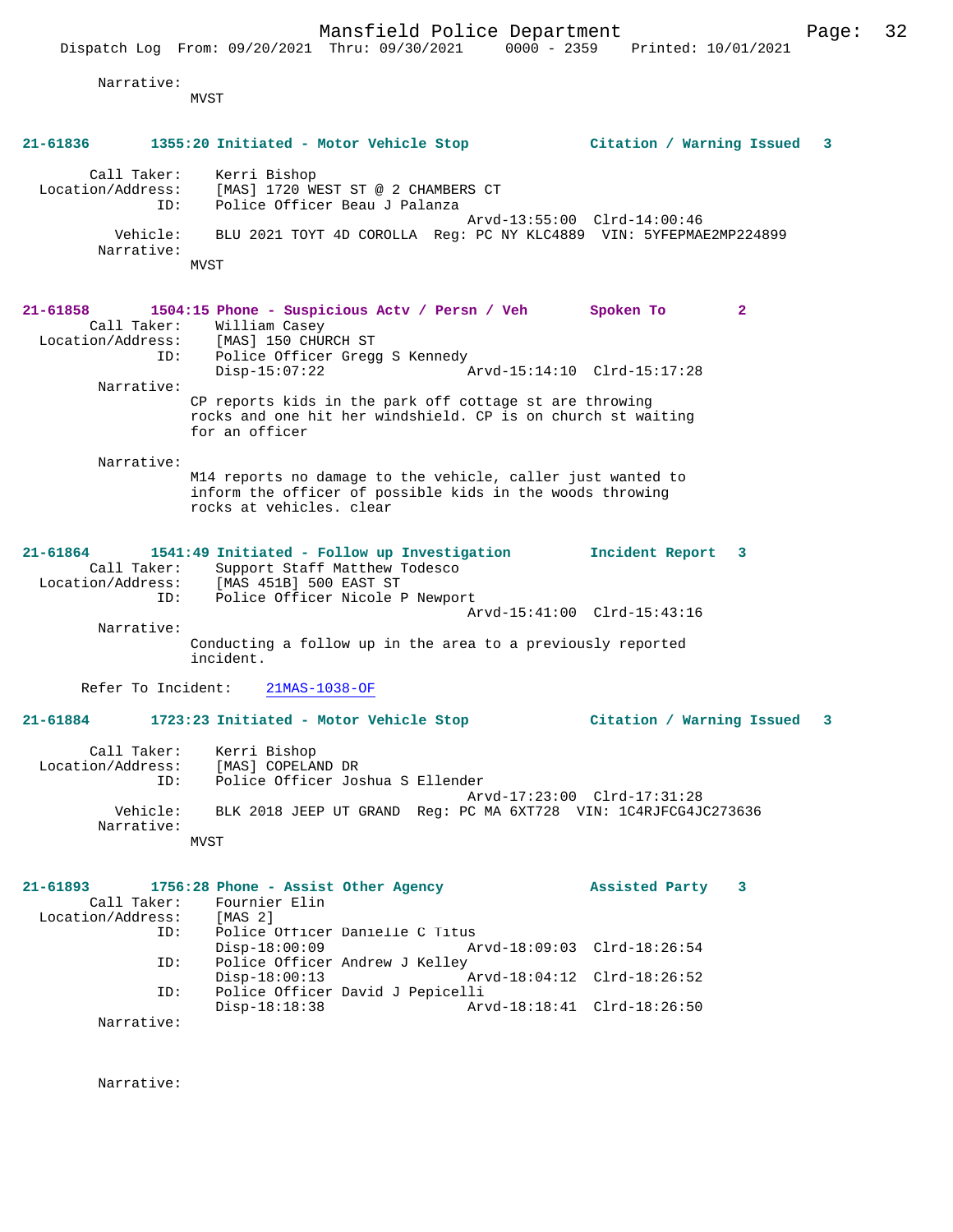Narrative:

Narrative:

| 21-61901                                                           | 1834:03 Phone - 911 Hang-ups & Verifications                                                                                                                                        | Confirmed misdial/Accdntl Call |
|--------------------------------------------------------------------|-------------------------------------------------------------------------------------------------------------------------------------------------------------------------------------|--------------------------------|
| $\overline{\mathbf{2}}$<br>Call Taker:<br>Location/Address:<br>ID: | Josesph Shebertes<br>[MAS H1761] 15 MAYHEW FARM DR<br>Police Officer Danielle C Titus                                                                                               |                                |
| Narrative:                                                         | $Disp-18:36:59$                                                                                                                                                                     | Arvd-18:55:12 Clrd-19:01:21    |
|                                                                    | Checking on a 911 hang up.<br>Contact made?: yes reported accidental, attempting to turn<br>his phone off. will meet at the door<br>Cellphone? $(y/n)$ : yes<br>Uncertainty radius: |                                |
| 21-61902                                                           | 1847:59 Initiated - Assist Citizen - P S A<br>Call Taker: Kerri Bishop<br>Location/Address: [MAS] 70 WEST ST<br>Police Officer Joshua S Ellender<br>ID:                             | Assisted Party<br>3            |
| Narrative:                                                         |                                                                                                                                                                                     | Arvd-18:47:00 Clrd-19:04:37    |
|                                                                    | M3 reports assisting party with getting elderly mother back<br>to her residence.                                                                                                    |                                |
| Narrative:                                                         | spoke to family who will followup with medical professionals<br>and aim to have help at residence moving forward                                                                    |                                |
| $21 - 61905$<br>Call Taker:<br>Location/Address:                   | 1902:44 Walk-In - Assist Citizen - P S A<br>Support Staff Matthew Gately<br>[MAS 451B]                                                                                              | Services Rendered 3            |
| ID:<br>ID:                                                         | Police Officer David J Pepicelli<br>$Disp-19:03:50$<br>Police Officer Andrew J Kelley                                                                                               | Arvd-19:03:58 Clrd-19:15:26    |
| Narrative:                                                         | $Disp-19:05:56$                                                                                                                                                                     | Arvd-19:05:58 Clrd-19:15:40    |
| Narrative:                                                         |                                                                                                                                                                                     |                                |
| 21-61906                                                           | 1905:22 Initiated - Motor Vehicle Stop                                                                                                                                              | Citation / Warning Issued<br>3 |
| Call Taker:<br>Location/Address:<br>ID:                            | William Mouyos<br>[MAS] 100 CHAUNCY ST @ 20 WINTHROP AVE<br>Police Officer Joshua S Ellender                                                                                        | Arvd-19:05:00 Clrd-19:11:32    |
| Vehicle:<br>Narrative:                                             | WHI 2013 INFI G37 Req: PC MA 35F730 VIN: JN1CV6AR7DM765089                                                                                                                          |                                |
|                                                                    | R/O cited for speed                                                                                                                                                                 |                                |
| 21-61908                                                           | 1909:39 Initiated - Building - Property Check                                                                                                                                       | Building Checked / Secured 3   |
| Call Taker:<br>Location/Address:<br>ID:                            | William Mouyos<br>[MAS 1042] 321 SCHOOL ST<br>Police Officer Danielle C Titus                                                                                                       |                                |
| Narrative:                                                         | Checking the area.                                                                                                                                                                  | Arvd-19:09:00 Clrd-19:10:29    |
|                                                                    |                                                                                                                                                                                     |                                |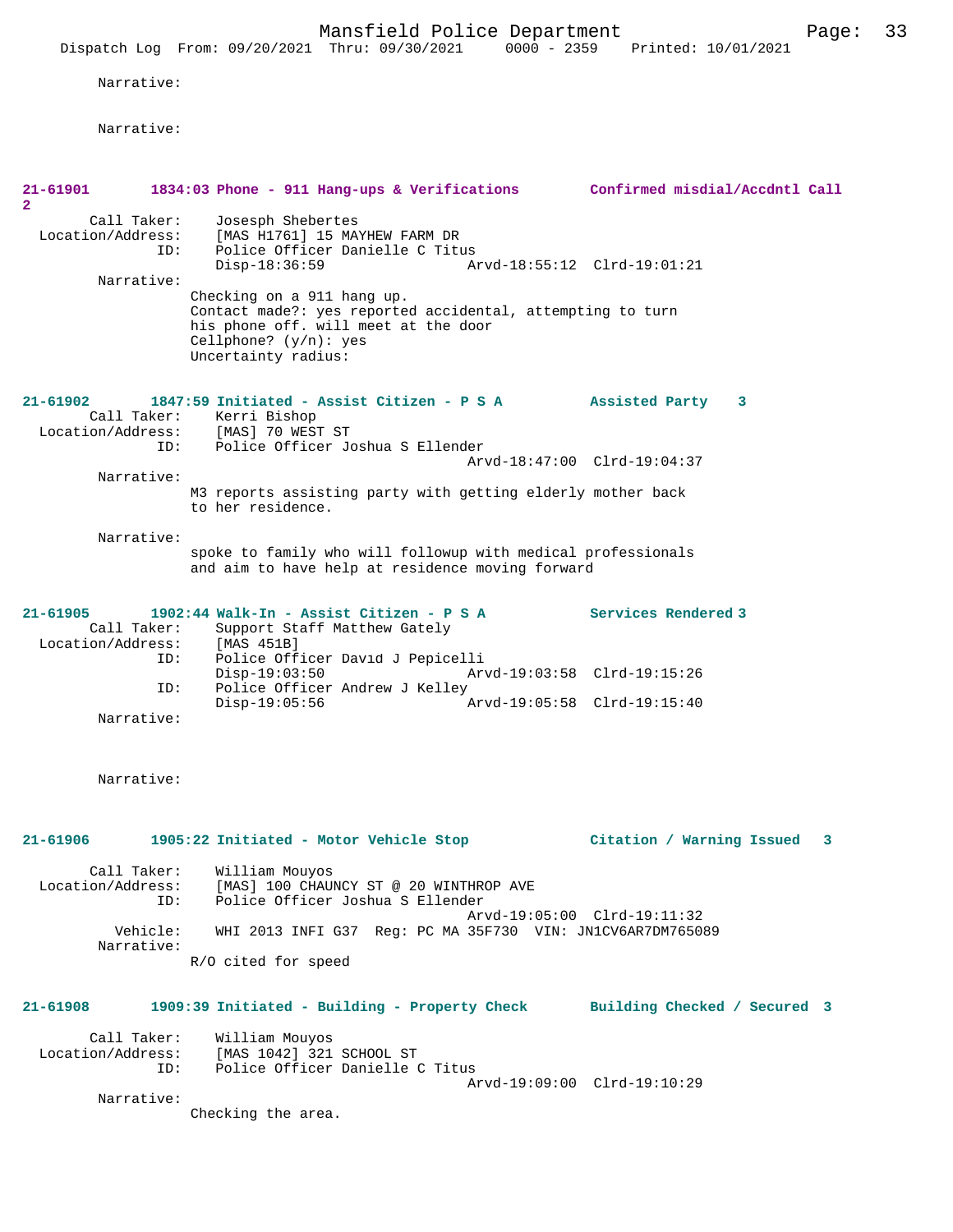Dispatch Log From: 09/20/2021 Thru: 09/30/2021 0000 - 2359 Printed: 10/01/2021

| 21-61921<br>2     |                                    | 2024:06 Phone - 911 Hang-ups & Verifications                                                                                                                         | Confirmed misdial/Accdntl Call |
|-------------------|------------------------------------|----------------------------------------------------------------------------------------------------------------------------------------------------------------------|--------------------------------|
| Location/Address: | Call Taker:<br>ID:                 | Emily Archer<br>[MAS 262] 60 OAKLAND ST<br>Police Officer Andrew J Kelley<br>$Disp-20:25:30$                                                                         | $Clrd-20:26:23$                |
|                   | ID:                                | Police Officer David J Pepicelli                                                                                                                                     |                                |
|                   | Narrative:                         | $Disp-20:26:19$<br>Arvd-20:27:26 Clrd-20:32:46                                                                                                                       |                                |
|                   |                                    | Checking on a 911 hang up.<br>Contact made?: Y<br>$Cellphone?$ $(y/n):Y$<br>Caller reporting she accidentally dialed, she is in the<br>parking lot in a Chevy Tahoe. |                                |
|                   | Narrative:                         | spoke to party verified accidental                                                                                                                                   |                                |
| 21-61930          |                                    | 2138:48 Initiated - Building - Property Check Building Checked / Secured 3                                                                                           |                                |
| Location/Address: | Call Taker:<br>ID:                 | William Mouyos<br>[MAS 1002] 250 EAST ST<br>[MAS 1002] 250 EAST ST<br>Police Officer Andrew J Kelley                                                                 |                                |
|                   | Narrative:                         |                                                                                                                                                                      | Arvd-21:38:00 Clrd-21:45:31    |
|                   |                                    | Checking the area.                                                                                                                                                   |                                |
| 21-61932          |                                    | 2151:09 Initiated - Motor Vehicle Stop                                                                                                                               | Citation / Warning Issued 3    |
| Location/Address: | Call Taker:<br>ID:                 | William Mouyos<br>[MAS] 449 NORTH MAIN ST @ 5 FULLER PL<br>Police Officer Joshua S Ellender                                                                          |                                |
|                   | Vehicle:<br>Narrative:             | Arvd-21:51:00 Clrd-22:01:50<br>with a bicycle stop                                                                                                                   |                                |
|                   | Narrative:                         | citation issued for bicycle violations and no white light                                                                                                            |                                |
| 21-61940          |                                    | 2218:14 Phone - Disturbance / Gathering                                                                                                                              | Arrest(s) Made<br>1            |
|                   | Call Taker:                        | Emily Archer<br>Location/Address: [MAS 85A] 157 PRATT ST                                                                                                             |                                |
|                   | ID:                                | Police Officer Andrew J Kelley<br>$Disp-22:19:23$                                                                                                                    | Arvd-22:24:35 Clrd-22:49:47    |
|                   | ID:                                | Police Officer David J Pepicelli<br>$Disp-22:19:31$                                                                                                                  | $Clrd-22:20:32$                |
|                   | ID:                                | Police Officer Danielle C Titus<br>$Disp-22:20:29$<br>Arvd-22:24:36                                                                                                  | $Clrd-22:46:43$                |
|                   | ID:                                | Police Officer David J Pepicelli<br>Arvd-22:28:02<br>$Disp-22:21:24$                                                                                                 | Clrd-22:45:57                  |
|                   | ID:                                | Police Officer Joshua S Ellender<br>$Disp-22:24:42$                                                                                                                  | Arvd-22:26:07 Clrd-23:11:06    |
|                   | ID:                                | Detective Patrick J Pennie<br>$Disp-22:29:20$<br>Arvd-22:29:22 Clrd-22:51:20                                                                                         |                                |
|                   | Vehicle:<br>Towed:<br>Released To: | BLK/BLU 2020 TAO TAO VIN: L9NTCBAE9L1011899<br>For: Arrest By: Achins Garage To: Achins Garage<br>SEARS On: 09/24/2021 @ 0100 Liens: TOW ONLY RELEASE                |                                |
|                   | Narrative:                         | Caller requesting someone be removed from the house.                                                                                                                 |                                |
|                   | Narrative:                         | Caller hung up.                                                                                                                                                      |                                |
|                   |                                    |                                                                                                                                                                      |                                |
|                   | Narrative:                         | Caller is reporting intoxicated male is sitting on a                                                                                                                 |                                |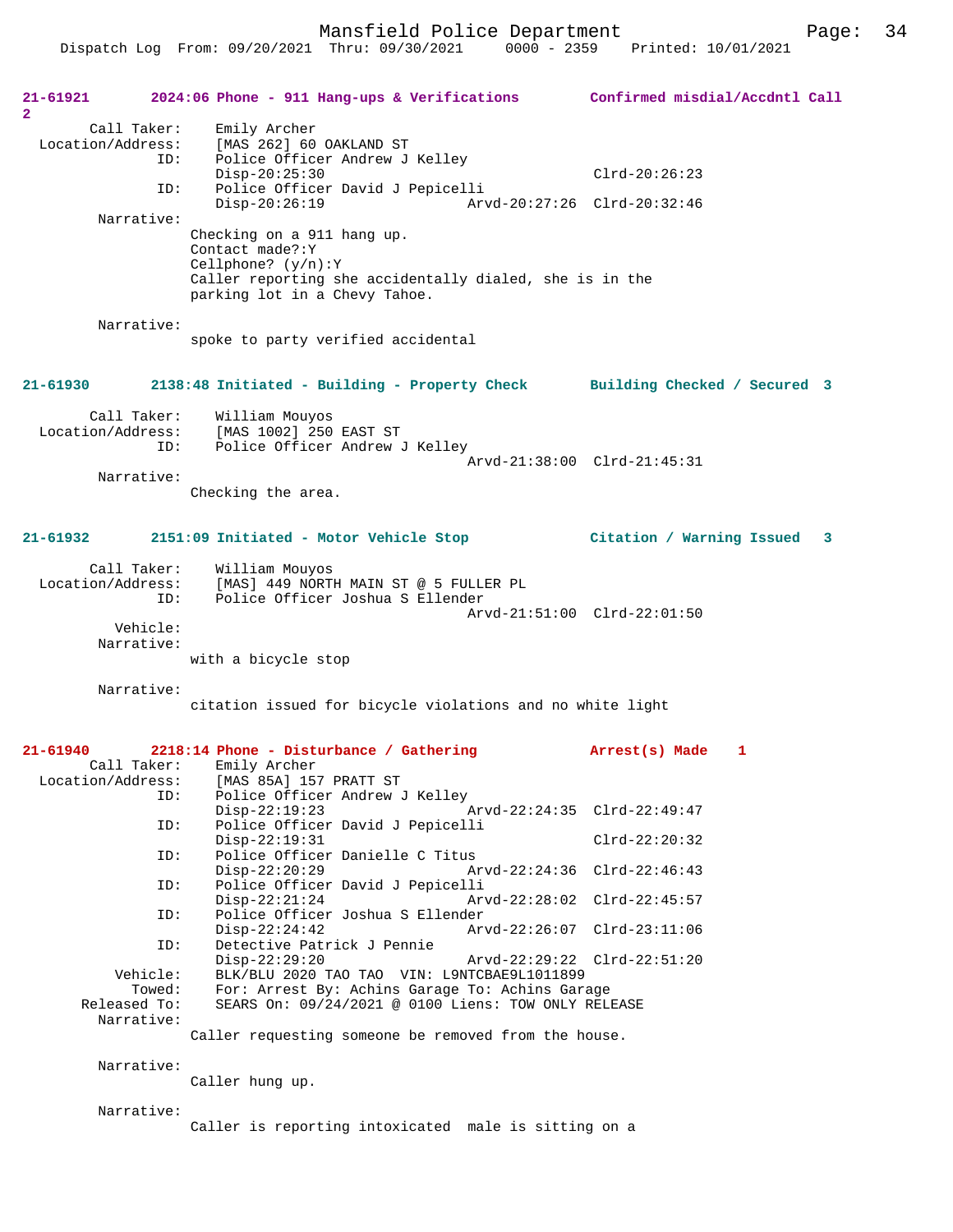Dispatch Log From: 09/20/2021 Thru: 09/30/2021 scooter. Narrative: Male left on the scooter and took a left on Hope Street. Narrative: M3 reporting male is evading Narrative: suspect is in front of park Narrative: suspect is driving through memorial park Narrative: attempting to secure around schools Narrative: M12 male party running on football field no scooter seen Narrative: M12 spoke to a male party michael cunningham states did not observe anyone on scooter and was working out. only observed officers circling area Narrative: possibly going through woods of state park "can hear a commotion" Narrative: Involved male is coming from the old concession stand at Memorial Park Narrative: units speaking to subject Narrative: M12 request tow Narrative: M13 1 in custody transporting to station Narrative: achins on scene 10:58 Narrative: M3 to check 66 Brook st for property damage, reports no damage Narrative: 2020 Tao Tao scooter, VIN: L9NTCBAE9L1011899 was released to the owner for tow release only, per m1 Refer To Arrest: 21MAS-376-AR Arrest: SEARS, MICHAEL Address: 532 WINTHROP ST TAUNTON, MA Age: 58 Charges: DISORDERLY CONDUCT DISTURBING THE PEACE STOP FOR POLICE, FAIL LICENSE SUSPENDED, OP MV WITH **21-61941 2218:18 Initiated - Motor Vehicle Stop Citation / Warning Issued 3** Call Taker: William Mouyos Location/Address: [MAS] 377 NORTH MAIN ST @ 44 CROCKER ST Police Officer Joshua S Ellender Arvd-22:18:00 Clrd-22:24:42

Vehicle: BLU 2005 HOND ACCORD Reg: PC MA 2KGB86 VIN: 1HGCM56725A146437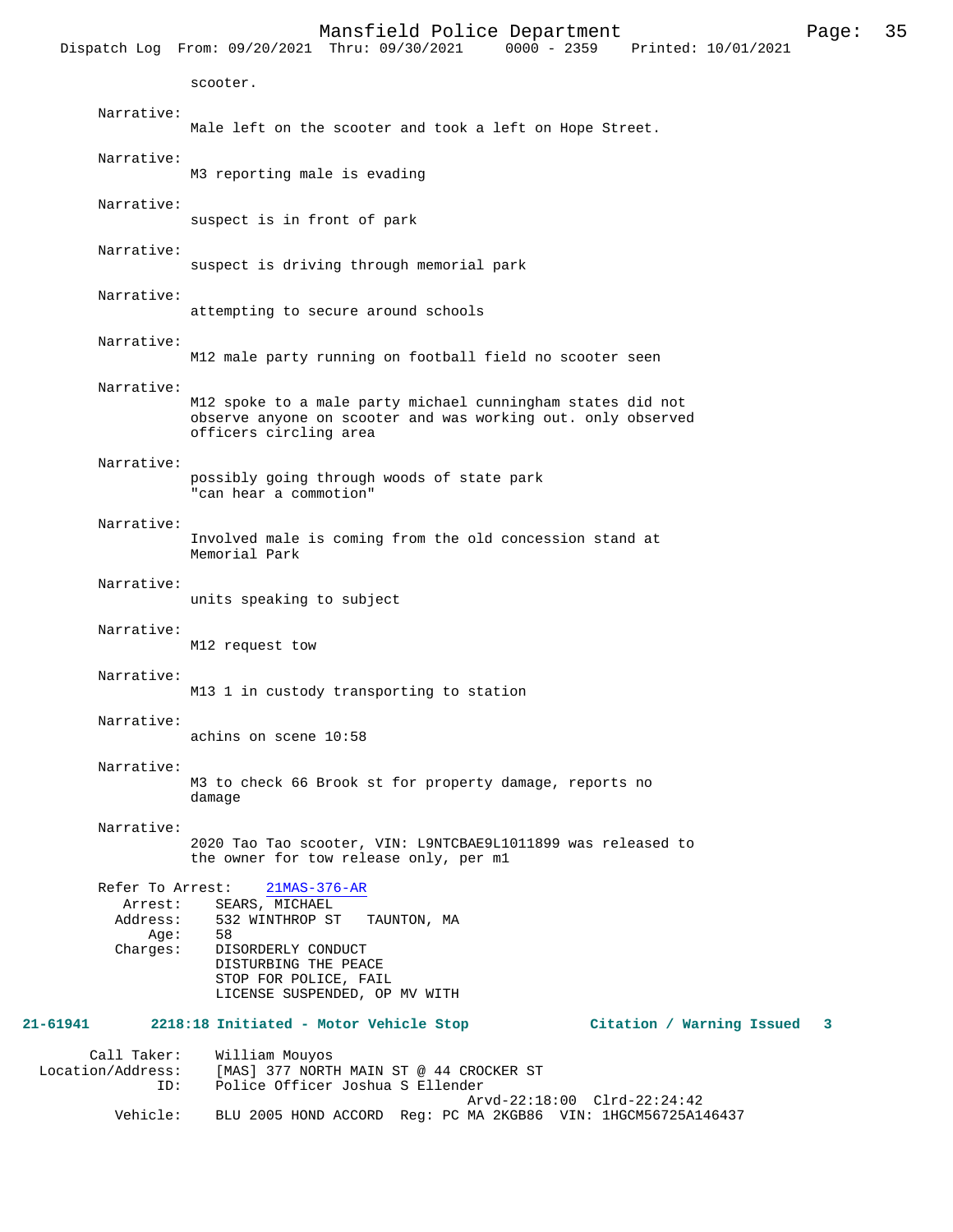Dispatch Log From: 09/20/2021 Thru: 09/30/2021 0000 - 2359 Printed: 10/01/2021

|                   |             | $21-61942$ 2222:43 Phone - Noise Complaint                                                                         | Unfounded/Unverifed                                         | 2 |
|-------------------|-------------|--------------------------------------------------------------------------------------------------------------------|-------------------------------------------------------------|---|
| Location/Address: | Call Taker: | TARA LAKO<br>[MAS H2824] 158 GILBERT ST                                                                            |                                                             |   |
|                   | ID:         | Sergeant Jeffrey G Bombard                                                                                         |                                                             |   |
|                   | ID:         | $Disp-22:26:44$<br>Sergeant Jeffrey G Bombard                                                                      | $Clrd-22:33:42$                                             |   |
|                   | ID:         | $Disp-22:45:54$<br>Police Officer David J Pepicelli                                                                | Arvd-22:58:36 Clrd-22:58:39                                 |   |
|                   |             | $Disp-22:46:08$                                                                                                    | $Clrd-22:52:48$                                             |   |
|                   | Narrative:  | RP reports loud music coming from inside the residence.                                                            |                                                             |   |
|                   |             |                                                                                                                    |                                                             |   |
|                   | Narrative:  | house in darkness and quiet                                                                                        |                                                             |   |
| 21-61943          |             | 2231:34 Phone - Animal Complaints                                                                                  | Gone on Arrival 3                                           |   |
|                   |             | Call Taker: Emily Archer                                                                                           |                                                             |   |
|                   | ID:         | Location/Address: [MAS] 25 FRANKLIN ST @ 660 EAST ST<br>Police Officer Joshua S Ellender                           |                                                             |   |
|                   |             | $Disp-23:11:06$                                                                                                    | Arvd-23:13:29 Clrd-23:14:19                                 |   |
|                   | Narrative:  |                                                                                                                    |                                                             |   |
|                   |             | Caller reporting turkey in the middle of the road by the<br>traffic lights.                                        |                                                             |   |
|                   | Narrative:  |                                                                                                                    |                                                             |   |
|                   |             | M1 advised                                                                                                         |                                                             |   |
|                   | Narrative:  |                                                                                                                    |                                                             |   |
|                   |             | The original CP called back and said the turkey got up and<br>moved out of the roadway at this time.               |                                                             |   |
|                   | Narrative:  |                                                                                                                    |                                                             |   |
|                   |             | M3 checking the area                                                                                               |                                                             |   |
|                   |             |                                                                                                                    |                                                             |   |
| 21-61945          |             | 2249:08 Phone - 911 Hang-ups & Verifications Unfounded/Unverifed                                                   |                                                             | 2 |
|                   | Call Taker: | Emily Archer                                                                                                       |                                                             |   |
| Location/Address: |             | [MAS 401A] 360 FORBES BLVD                                                                                         |                                                             |   |
|                   | ID:         | Police Officer David J Pepicelli<br>$Disp-22:52:48$                                                                | Arvd-22:54:54 Clrd-22:59:25                                 |   |
|                   | Narrative:  |                                                                                                                    |                                                             |   |
|                   |             | Checking on a 911 hang up.<br>Contact made?: Y                                                                     |                                                             |   |
|                   |             | Cellphone? $(y/n):Y$                                                                                               |                                                             |   |
|                   |             | Uncertainty radius: 65 meters, caller said she did not mean                                                        |                                                             |   |
|                   |             | to dial, her address was asked and she said she did not<br>know and hung up.                                       |                                                             |   |
|                   |             |                                                                                                                    |                                                             |   |
|                   | Narrative:  | Two call backs, no answer.                                                                                         |                                                             |   |
|                   |             |                                                                                                                    |                                                             |   |
|                   | Narrative:  |                                                                                                                    |                                                             |   |
|                   |             | spoke to shift supervisor, states several females on shift<br>who stated they did not call and there are no issues |                                                             |   |
| 21-61949          |             | $2346:50$ 911 - Disturbance / Gathering                                                                            | Incident Report 1                                           |   |
|                   | Call Taker: | Nicole Boyer                                                                                                       |                                                             |   |
| Location/Address: |             | [MAS 907D]                                                                                                         |                                                             |   |
|                   | ID:         | Police Officer David J Pepicelli<br>$Disp-23:48:54$                                                                | $Arvd-23:54:44 \text{ Clrd}-09/24/2021 \text{ @ } 00:07:02$ |   |
|                   | ID:         | Police Officer Danielle C Titus                                                                                    |                                                             |   |
|                   | ID:         | $Disp-23:49:42$<br>Police Officer Joshua S Ellender                                                                | $Clrd-09/24/2021$ @ $00:07:05$                              |   |
|                   |             | $Disp-23:53:30$                                                                                                    | $Clrd-23:58:25$                                             |   |
|                   | ID:         | Police Officer Andrew J Kelley<br>$Disp-23:57:40$                                                                  | Arvd-23:57:43 Clrd-09/24/2021 @ 00:07:01                    |   |
|                   |             |                                                                                                                    |                                                             |   |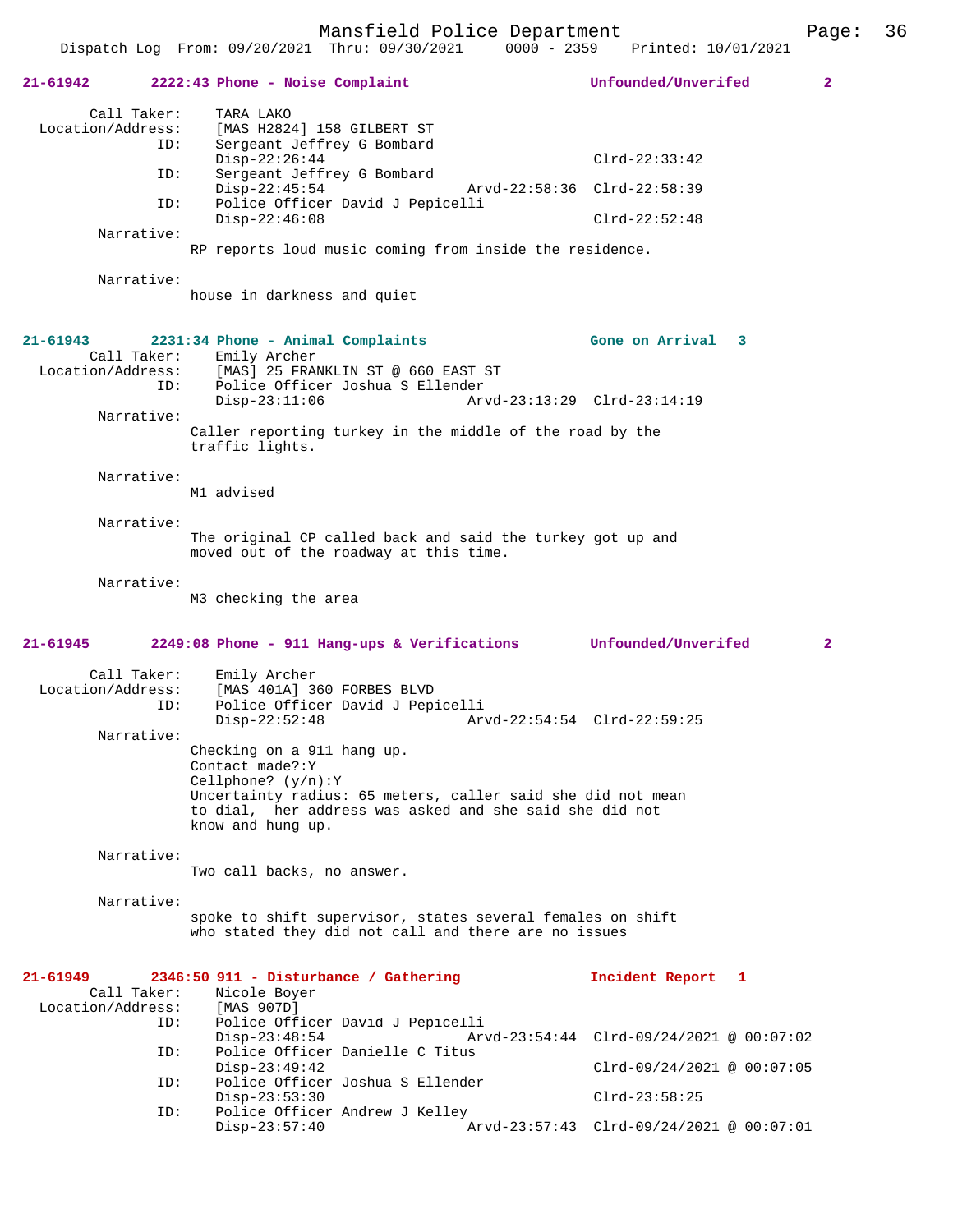Vehicle: BLK 2013 GMC LL YUKON XL Reg: PC NH 4908515 VIN: 1GKS2MEF0DR368207 Narrative:

Dispatch Log From: 09/20/2021 Thru: 09/30/2021 0000 - 2359 Printed: 10/01/2021

Narrative:

Narrative:

Narrative:

Narrative:

Refer To Incident: 21MAS-1041-OF

## **For Date: 09/24/2021 - Friday**

**21-61969 0124:50 Initiated - Suspicious Actv / Persn / Veh Spoken To 2**  Call Taker: William Mouyos Location/Address: [MAS 181A] 150 OAKLAND ST ID: Police Officer Christopher D Sorge Arvd-01:24:00 Clrd-01:28:37 Vehicle: BLK 2017 AUDI UT Q5 Reg: PC MA 1DRM91 VIN: WA1C2AFP2HA092925 Narrative: checking on mv

 Narrative: checks ok security

## **21-61970 0127:38 Initiated - Building - Property Check Building Checked / Secured 3**

| Call Taker:<br>Location/Address:<br>TD: | William Mouvos<br>[MAS 417] 9 FRANCIS AVE<br>Police Officer Mark O'Connor |                             |  |
|-----------------------------------------|---------------------------------------------------------------------------|-----------------------------|--|
|                                         |                                                                           | Arvd-01:27:00 Clrd-01:34:14 |  |

Narrative:

Checking the area.

## **21-61972 0136:29 Initiated - Building - Property Check Building Checked / Secured 3**

| Call Taker:       | William Mouyos                     |  |
|-------------------|------------------------------------|--|
| Location/Address: | [MAS 834] 261 CHAUNCY ST           |  |
| ID:               | Police Officer Christopher D Sorge |  |
|                   | Arvd-01:36:00 Clrd-01:49:50        |  |
| Narrative:        |                                    |  |
|                   |                                    |  |

Checking the area.

## **21-61977 0150:05 Initiated - Building - Property Check Building Checked / Secured 3**

| Call Taker:       | William Mouyos                     |  |
|-------------------|------------------------------------|--|
| Location/Address: | [MAS] NORTH MAIN ST                |  |
| ID:               | Police Officer Christopher D Sorge |  |
|                   | Arvd-01:50:00 Clrd-01:56:25        |  |

Narrative: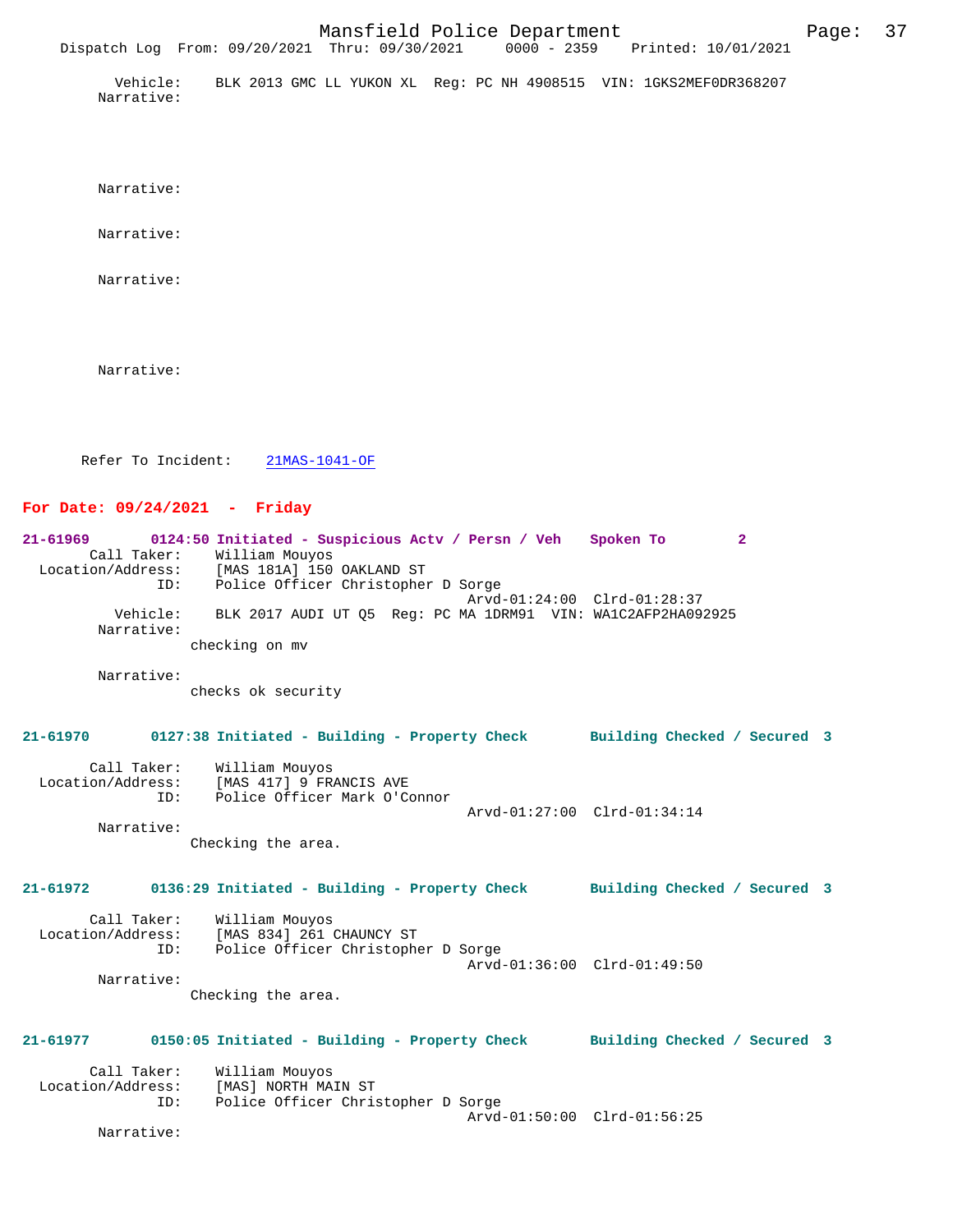Mansfield Police Department Page: 38 Dispatch Log From: 09/20/2021 Thru: 09/30/2021 0000 - 2359 Printed: 10/01/2021 Checking the area. **21-61978 0150:26 Initiated - Building - Property Check Building Checked / Secured 3** Call Taker: William Mouyos Location/Address: [MAS] 4 ERICK RD @ 15 BONNEY LN ID: Police Officer Mark O'Connor Arvd-01:50:00 Clrd-02:20:40 Narrative: Checking the area. **21-61997 0311:12 Initiated - Suspicious Actv / Persn / Veh Assisted Party 2**  Call Taker: William Mouyos Location/Address: [MAS 1015] 30 CHAUNCY ST ID: Police Officer Christopher D Sorge Arvd-03:11:00 Clrd-03:13:26 Vehicle: BLK 2007 CHEV UT SUBURBAN Reg: PC MA 1GFC62 VIN: 1GNFK16337J201074 Narrative: checking on mv parked Narrative: assisted party with a gas station **21-61998 0318:16 Initiated - Building - Property Check Building Checked / Secured 3** Call Taker: William Mouyos Location/Address: [MAS 2] 60 FORBES BLVD ID: Police Officer Mark O'Connor Arvd-03:18:00 Clrd-03:30:13 Narrative: Checking the area. **21-62000 0321:29 Phone - Well Being Check Confirmed misdial/Accdntl Call 3**  Call Taker: Nicole Boyer<br>Location/Address: [MAS] 23 BEL ess: [MAS] 23 BELLVIEW DR<br>ID: Police Officer Bryan Police Officer Bryan Hurley<br>Disp-03:23:17 Disp-03:23:17 Arvd-03:27:03 Clrd-03:29:22 ID: Police Officer Christopher D Sorge<br>Disp-03:24:47 Arvd- Disp-03:24:47 Arvd-03:27:06 Clrd-03:29:26 Narrative: Received a call, but the caller was silent. Unknown of the nature of the emergency Narrative: Lock box is near the door and the number is 1913, spare keys at the back door Narrative: spoke to subsciber , accidental **21-62001 0333:44 Initiated - Building - Property Check Building Checked / Secured 3** Call Taker: William Mouyos Location/Address: [MAS 1040] 10 RESERVOIR ST Apt. #ST ID: Police Officer Bryan Hurley Arvd-03:33:00 Clrd-03:39:35 Narrative: Checking the area. **21-62004 0345:12 Initiated - Building - Property Check Building Checked / Secured 3** Call Taker: TARA LAKO

Location/Address: [MAS 322] 31 HAMPSHIRE ST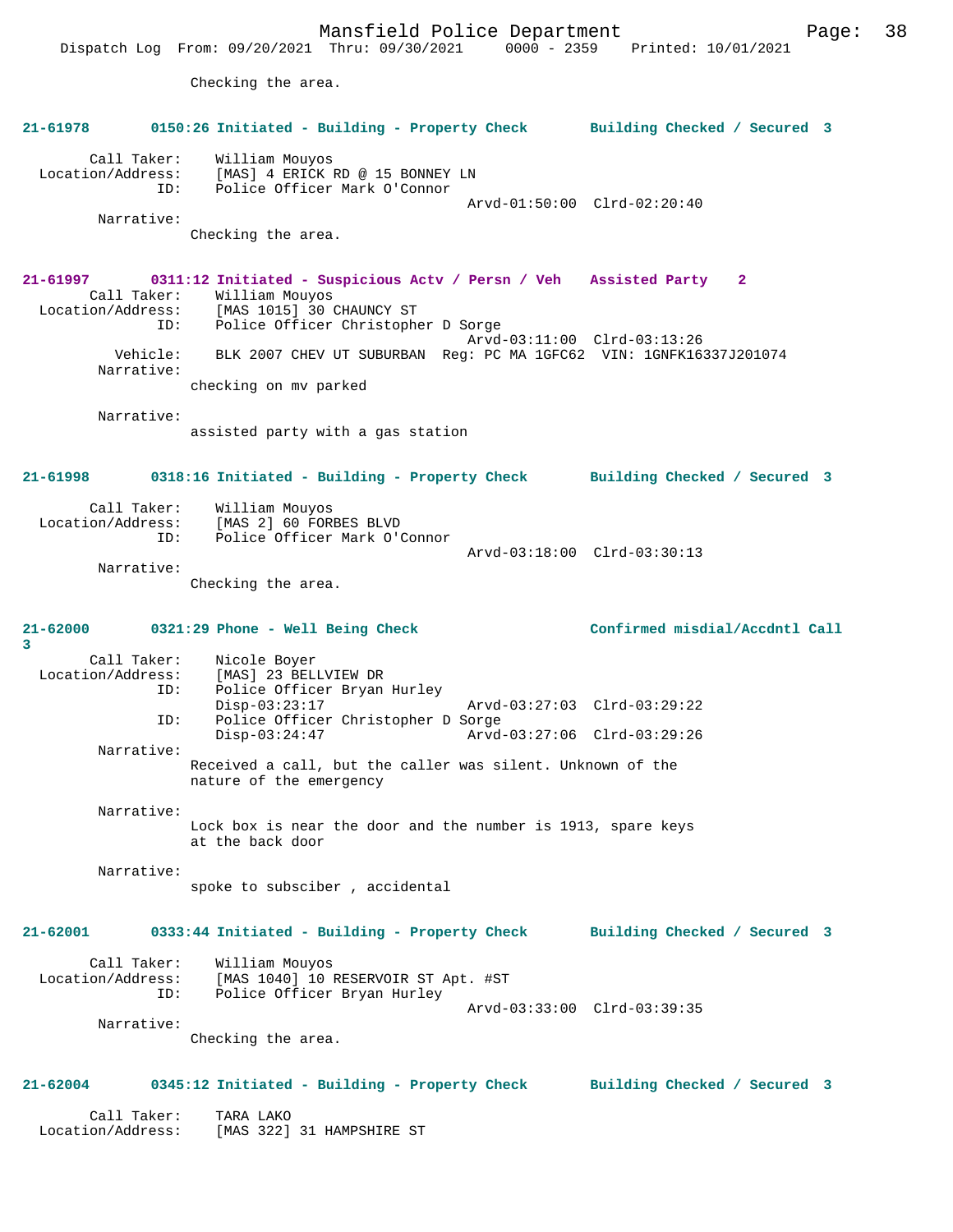Mansfield Police Department Page: 39 Dispatch Log From: 09/20/2021 Thru: 09/30/2021 ID: Police Officer Bryan Hurley Arvd-03:45:00 Clrd-04:00:11 ID: Police Officer Christopher D Sorge Disp-03:47:11 Clrd-03:49:08<br>Vehicle: BLK 2019 TUNDRA Req: RI 218424 VIN: 5TFUY5F10KX858344 BLK 2019 TUNDRA Reg: RI 218424 VIN: 5TFUY5F10KX858344 Narrative: Checking the area. Narrative: Out with a MV in the parking lot running with a male inside Narrative: Ofc Hurley reports the male party was sleeping and was advised to move along **21-62005 0352:26 Initiated - Building - Property Check Building Checked / Secured 3** Call Taker: William Mouyos Location/Address: [MAS 139] 265 FRUIT ST<br>ID: Police Officer Mark O'O Police Officer Mark O'Connor Arvd-03:52:00 Clrd-03:58:01 Narrative: Checking the area. **21-62008 0440:15 Initiated - Building - Property Check Building Checked / Secured 3** Call Taker: William Mouyos<br>Location/Address: [MAS] PLYMOUTH ess: [MAS] PLYMOUTH ST<br>ID: Police Officer Bry Police Officer Bryan Hurley Arvd-04:40:00 Clrd-04:44:17 Narrative: Checking the streetlights Narrative: 1 street light out at the end of plymouth street. An 18 wheeler is parked underneath that light. **21-62009 0537:47 911 - 911 Hang-ups & Verifications Confirmed misdial/Accdntl Call 2**  Call Taker: Nicole Boyer<br>Location/Address: [MAS] 10 STR [MAS] 10 STRATTON RD ID: Police Officer Bryan Hurley Disp-05:39:47 <br>
Disp-05:39:47 Arvd-05:47:34 Clrd-05:50:19<br>
Disp-organt Robert S Pierce Sergeant Robert S Pierce Disp-05:47:27 Clrd-05:47:34 Narrative: Checking on a 911 hang up. Contact made?: No Cellphone? (y/n): Yes Uncertainty radius: 10 meters Narrative: Hang up. Straight to voicemail on call backs x3 Narrative: attempted to deactivate alarm inadvertantly called **21-62010 0551:14 Initiated - Motor Vehicle Stop Citation / Warning Issued 3** Call Taker: William Mouyos<br>Location/Address: [MAS] 228 PRAT ess: [MAS] 228 PRATT ST @ 6 BICENTENNIAL CT<br>ID: Police Officer Christopher D Sorge Police Officer Christopher D Sorge Arvd-05:51:00 Clrd-05:56:46 Vehicle: WHI 2019 FORD VA TRANSIT CONNECT Reg: CO MA V87712 VIN: NM0LS6E2XK1393245 Narrative: written warning for speeding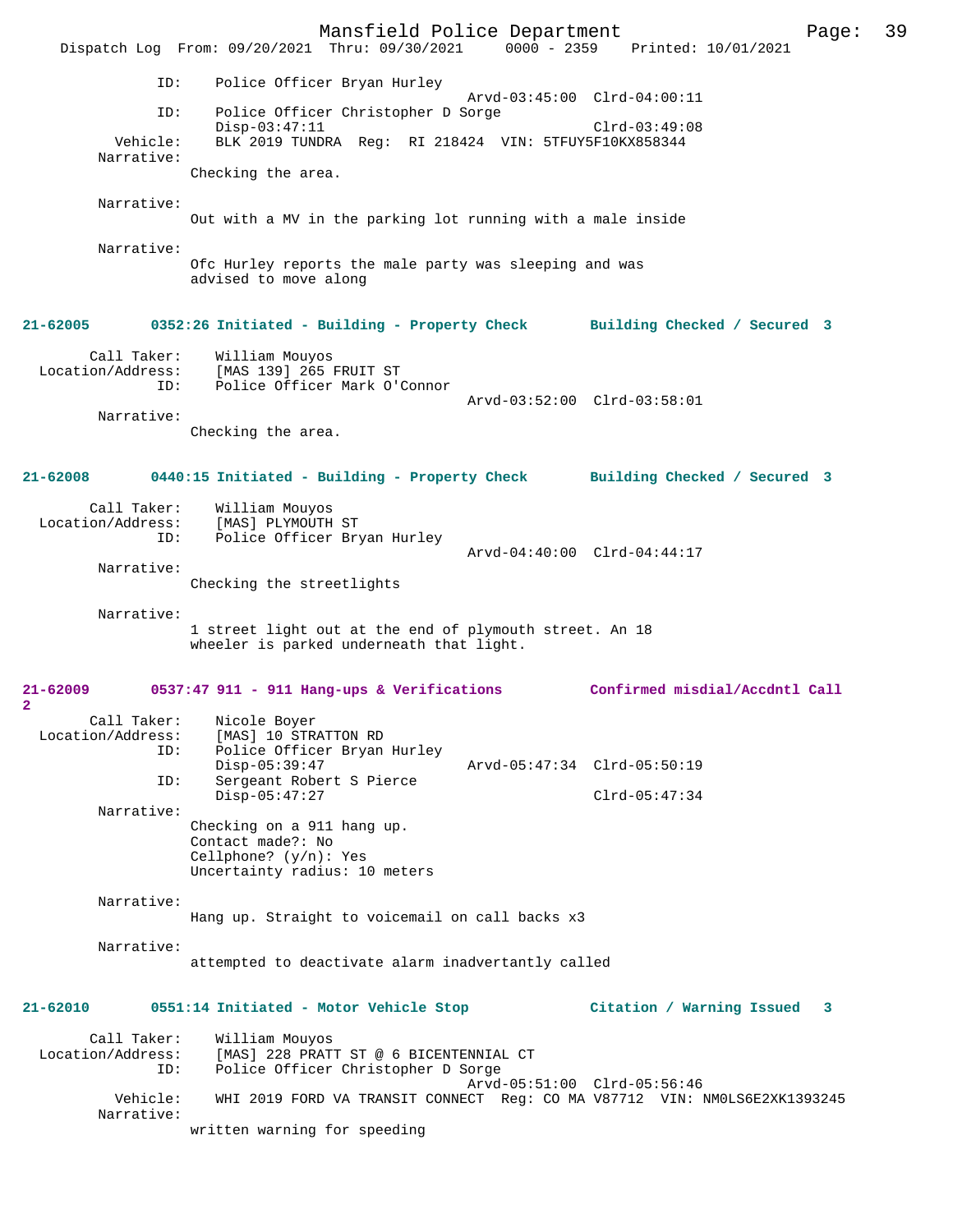Mansfield Police Department Form Page: 40

**21-62011 0558:48 Initiated - Motor Vehicle Stop Citation / Warning Issued 3** Call Taker: William Mouyos Location/Address: [MAS 1015] 30 CHAUNCY ST Police Officer Christopher D Sorge Arvd-05:58:00 Clrd-06:02:16 Vehicle: RED 2018 FORD ECOSPORT Reg: PC MA 1GW922 VIN: MAJ6P1WL5JC238753 **21-62016 0630:58 911 - Motor Veh Acc - No Injury Incident Report 1**  Call Taker: Nicole Boyer<br>Location/Address: [MAS 244A] 4 ess: [MAS 244A] 4 SOUTH MAIN ST<br>ID: Police Officer Bryan Hurley Police Officer Bryan Hurley<br>Disp-06:32:19 Disp-06:32:19 Arvd-06:37:15 Clrd-07:01:31<br>ID: Police Officer Mark O'Connor Police Officer Mark O'Connor<br>Disp-06:33:06 Disp-06:33:06 Arvd-06:37:57 Clrd-07:01:34 Vehicle: BLK 2015 JEEP GRDCHE Reg: PC MA 1WMC39 VIN: 1C4RJFCG0FC165103<br>Vehicle: BLU 2010 TOYT CAMRY Reg: PC MA 7FR333 VIN: 4T4BF3EK8AR068402 BLU 2010 TOYT CAMRY Reg: PC MA 7FR333 VIN: 4T4BF3EK8AR068402 Narrative: Off to the side. MVA, no injuries, no fluids leaking. Refer To Accident: 21MAS-272-AC **21-62032 0730:51 Initiated - Motor Vehicle Stop Citation / Warning Issued 3** Call Taker: Jennifer Napolitano<br>Location/Address: [MAS] 276 FRANKLIN 9 [MAS] 276 FRANKLIN ST @ 2 POTASH RD ID: Police Officer Mark O'Connor Arvd-07:30:00 Clrd-07:40:08 Vehicle: GRY 2020 HYUN IONIQ Reg: PC MA 2MGL23 VIN: KMHC75LC1LU225838 Narrative: Out with a mvst Narrative: Citation issued to the operator **21-62034 0737:16 Phone - 911 Hang-ups & Verifications Confirmed misdial/Accdntl Call 2**  Call Taker: Kerri Bishop<br>Location/Address: [MAS MAS2] 49 ess: [MAS MAS2] 457 SCHOOL ST<br>ID: Police Officer Bryan Hur Police Officer Bryan Hurley<br>Disp-07:40:41 Disp-07:40:41 Arvd-07:43:43 Clrd-07:47:10 Narrative: Checking on a 911 hang up. Contact made?:yes, states accidentally dial with apple watch Cellphone? (y/n): Uncertainty radius: 61 meters Narrative: Spoke with the caller confirmed accidental **21-62055 0907:14 911 - 911 Hang-ups & Verifications Confirmed misdial/Accdntl Call 2**  Call Taker: Ryan O'Rourke Location/Address: [MAS H4137] 593 NORTH MAIN ST Apt. #1 ID: Police Officer Joshua S Ellender Disp-09:09:42 Arvd-09:14:27 Clrd-09:16:02 Narrative: Checking on a 911 hang up. Contact made?: Y Cellphone? (y/n): Y Uncertainty radius: Narrative: Caller stated accidental.

Narrative: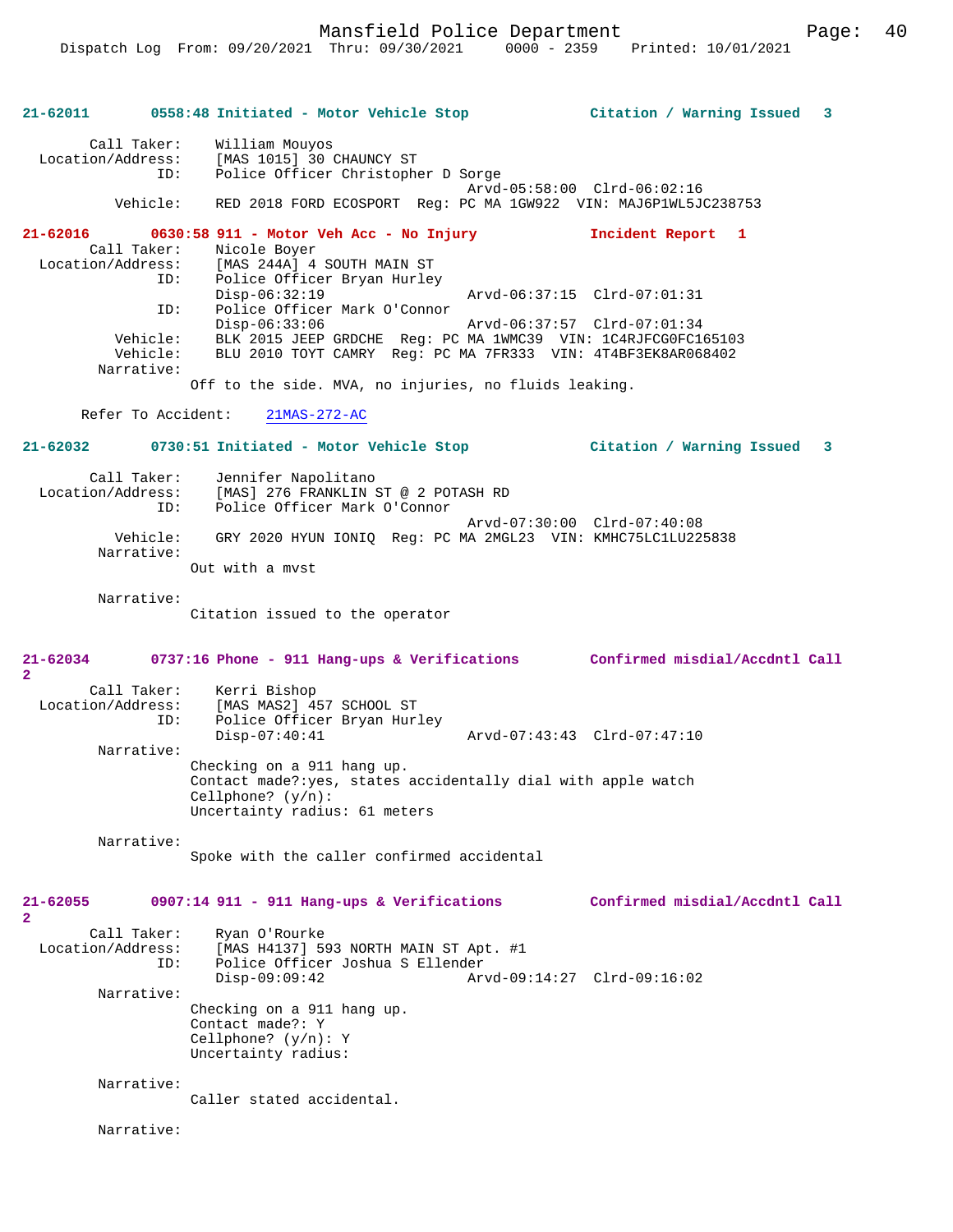Mansfield Police Department Fage: 41

Confirmed accidental M3 clear

| 21-62068                                | 1021:55 Phone - Neighbor Dispute<br>Call Taker: Josesph Shebertes<br>Location/Address: [MAS H4807] 575 WARE ST                                | Incident Report 3              |
|-----------------------------------------|-----------------------------------------------------------------------------------------------------------------------------------------------|--------------------------------|
| ID:<br>Narrative:                       | Police Officer Joshua S Ellender<br>$Disp-10:26:12$                                                                                           | Arvd-10:30:51 Clrd-11:08:25    |
|                                         | caller reports he is being harrassed by his neighbor who he<br>claims is running an illegal dog kennel. would like to speak<br>to an officer. |                                |
| Narrative:                              | Other party from neigbor dispute is in the lobby at this<br>time                                                                              |                                |
| Narrative:                              | RP into the station to report harassment. Sgt. Thibault to<br>be notified.                                                                    |                                |
| Narrative:                              | M3 will stop at station to speak with that party then<br>continue to Ware St                                                                  |                                |
| Narrative:                              | M3 heading to 575 Ware                                                                                                                        |                                |
|                                         | Refer To Incident: 21MAS-1042-OF                                                                                                              |                                |
| $21 - 62067$                            | 1022:05 Initiated - Building - Property Check Building Checked / Secured 3                                                                    |                                |
| Call Taker:<br>Location/Address:<br>ID: | Fournier Elin<br>[MAS 840] 280 SCHOOL ST<br>Police Officer Matthew A Souza                                                                    |                                |
| Narrative:                              | Checking the area.                                                                                                                            | Arvd-10:22:00 Clrd-10:52:12    |
| Narrative:                              | Clear                                                                                                                                         |                                |
| $21 - 62085$                            | 1148:22 Initiated - Motor Vehicle Stop                                                                                                        | Citation / Warning Issued 3    |
| Call Taker:<br>Location/Address:<br>ID: | Fournier Elin<br>[MAS 451B] 500 EAST ST<br>Police Officer David J Pepicelli                                                                   |                                |
| Vehicle:<br>Narrative:                  | BLU 2001 STRN L200 Req: PC MA 931JKV VIN: 1G8JU52F11Y589600                                                                                   | Arvd-11:48:00 Clrd-12:01:40    |
|                                         | Out with MVST                                                                                                                                 |                                |
| Narrative:                              | Turning from wrong travel lane, East St @ Pratt. Citation<br>issued to operator                                                               |                                |
| $21 - 62109$<br>Location/Address:       | 1323:24 Phone - Assist Fire Department<br>Call Taker: Fournier Elin<br>[MAS 312] 130 FORBES BLVD                                              | Services Rendered 2            |
| ID:                                     | Police Officer Matthew A Souza<br>$Disp-13:25:47$                                                                                             | Arvd-13:29:17 Clrd-13:29:50    |
| Narrative:                              | Assisting the FD with a fire related incident. Nature: fire<br>alarm activation                                                               |                                |
| 21-62114<br>2                           | 1409:53 911 - 911 Hang-ups & Verifications                                                                                                    | Confirmed misdial/Accdntl Call |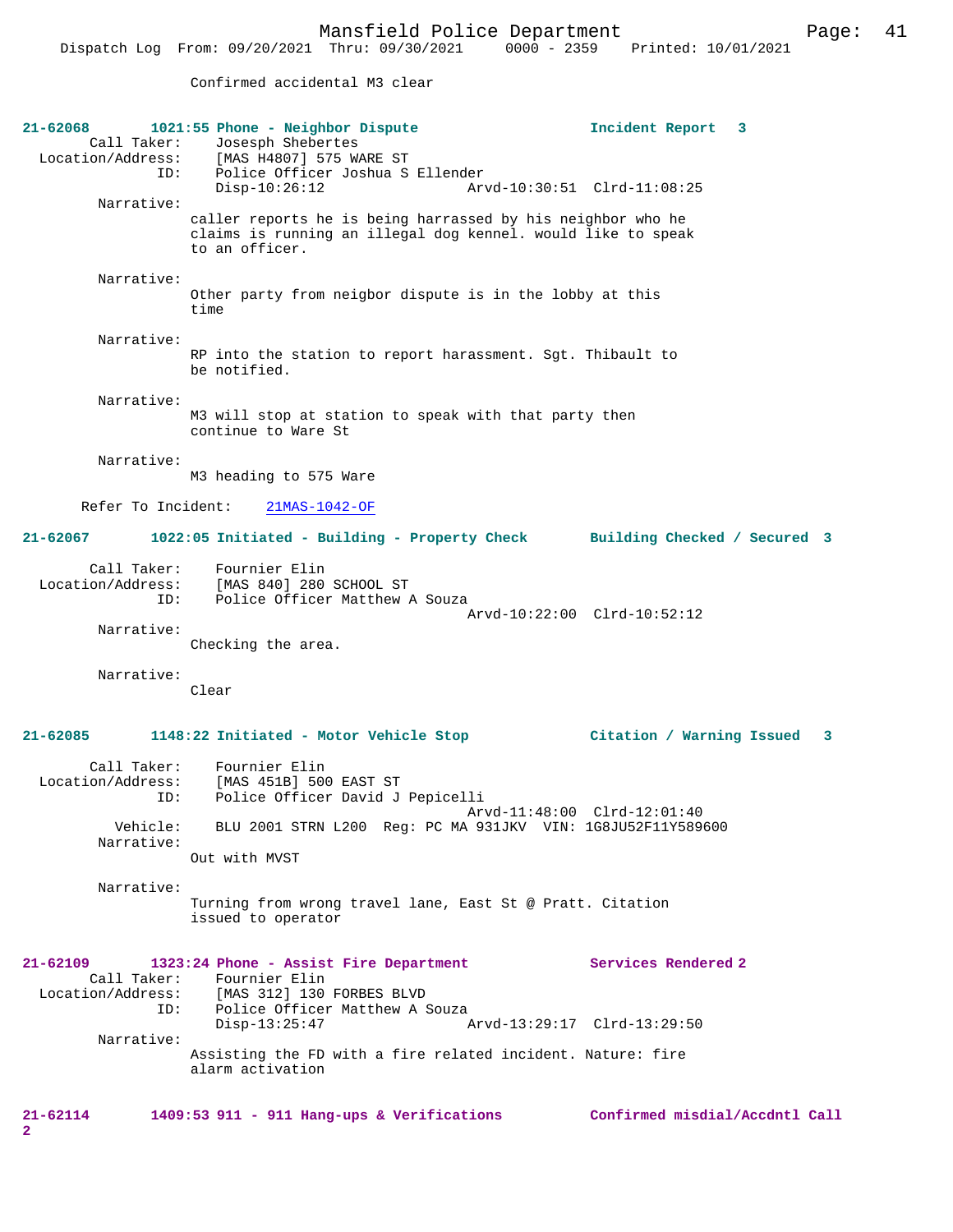Mansfield Police Department Page: 42 Dispatch Log From: 09/20/2021 Thru: 09/30/2021 Call Taker: Ryan O'Rourke Location/Address: [MAS 42] 50 MAPLE ST Apt. #U-C Sergeant Brian P Thibault<br>Disp-14:12:33 Disp-14:12:33 Arvd-14:16:25 Clrd-14:25:18 Narrative: Checking on a 911 hang up. Contact made?: No Cellphone? (y/n): No Uncertainty radius: only could hear static on initial call. **21-62116 1412:09 Initiated - Follow up Investigation Spoken To 3**  Call Taker: Jennifer Napolitano<br>Location/Address: [MAS H3269] 11 NEWTO ess: [MAS H3269] 11 NEWTON ST<br>ID: Police Officer Joshua S I Police Officer Joshua S Ellender Arvd-14:12:00 Clrd-14:23:24 Narrative: Conducting a follow up in the area to a previously reported incident. Narrative: Spoke with the female regarding possible 209a order and how she can go about getting one. **21-62122 1438:28 Phone - Missing Person Spoken To 1**  Call Taker: Ryan O'Rourke<br>Location/Address: [MAS H2141] 10 ess: [MAS H2141] 1034 MAPLE ST<br>ID: Sergeant Brian P Thibault Sergeant Brian P Thibault Disp-14:40:37 Arvd-14:59:16 Clrd-15:15:09<br>TD: Police Officer Michael N Fenore Police Officer Michael N Fenore<br>Disp-14:46:48 A Arvd-14:54:25 Clrd-15:15:05 Police Officer Nicole P Newport ID: Police Officer David J Pepicelli Disp-14:46:53<br>ID: Police Officer Joshua S Ellender<br>D: Police Officer Joshua S Ellender Police Officer Joshua S Ellender Disp-14:47:32 Arvd-14:52:32 Clrd-15:15:08 Narrative: caller rpts their daughter did not return home from school. 14 yo female. Narrative: most likely to be a the skate park, Stephanos or Dunkin Donuts near Stephanos or possibly Cumberland Farms. Narrative: Dark hair below shoulders, hispanic complex, low cut shirt. Narrative: M1 Negative siting at Stefanos, and Dunkin Donuts. Narrative: M17 at the park cheking for the female. Long dark hair hispanic female. Narrative: M11 N Main negative Narrative: M17 reporting they have the female at the park Narrative: Female is now with her father all units clear. **21-62125 1451:12 Phone - Suspicious Actv / Persn / Veh Spoken To 2**  Call Taker: APRIL LEHANE<br>Location/Address: [MAS 907] 390

[MAS 907] 390 WEST ST Apt. #A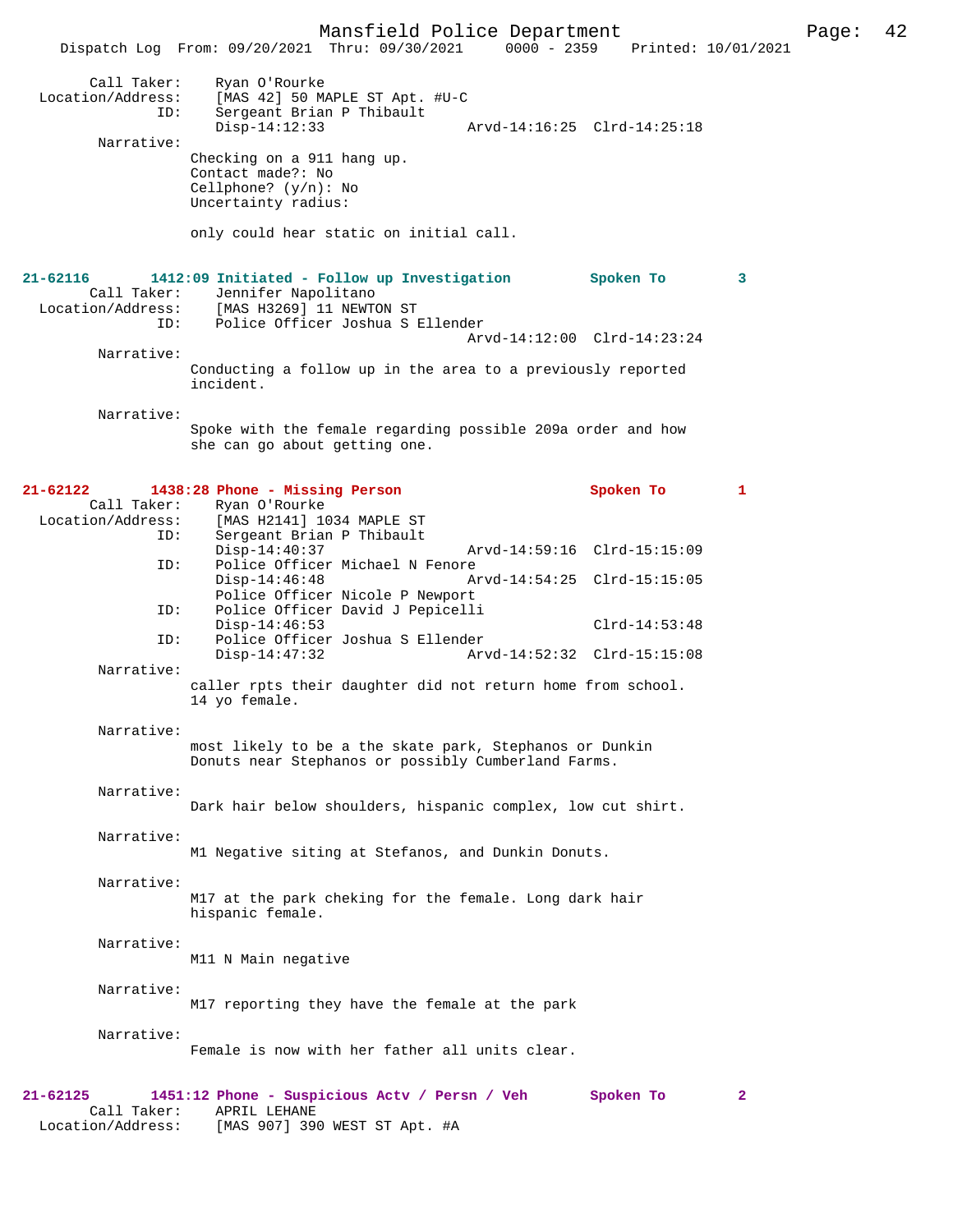Mansfield Police Department Page: 43 Dispatch Log From: 09/20/2021 Thru: 09/30/2021 0000 - 2359 ID: Police Officer Matthew A Souza Disp-14:53:16 Arvd-14:55:54 Clrd-15:12:42<br>TD: Police Officer David J Pepicelli Police Officer David J Pepicelli<br>Disp-14:53:59 Arv Disp-14:53:59 Arvd-15:08:27 Clrd-15:12:26<br>Vehicle: WHI 2018 LEXS LX Reg: PC NJ V52KYY WHI 2018 LEXS LX Reg: PC NJ V52KYY Narrative: caller reporting people selling possible stolen items out of a vehicle in lot. 2 males white. SUV Lexus White V52 in plate NJ Narrative: Heading outbound on Norfolk St. Narrative: Off Rt140 SB just prior to School St Narrative: Spoke with the operator and he has a receipt for everything in his vehicle that he bought wholesale. **21-62137 1537:52 Phone - Animal Complaints Spoken To 3**  Call Taker: Kerri Bishop<br>Location/Address: [MAS H4262] ess: [MAS H4262] 195 OTIS ST<br>ID: Police Officer Matthew 2 Police Officer Matthew A Souza Disp-15:41:09 Clrd-15:45:23 ID: Police Officer Matthew A Souza Disp-16:02:27 Arvd-16:07:30 Clrd-16:17:49 Narrative: caller reports injured, underweight cat in the area, on the woodline by the grass. caller will meet the ACO in the area. Narrative: Callers mother agreed to take care of the cat for the weekend and check with Jeff Collins on Monday. There is also a post on FB for the cat. **21-62139 1543:51 Phone - Motor Veh Acc - w/Injury Services Rendered 1**  Call Taker: Jennifer Napolitano<br>Location/Address: [MAS 1000] 229 SCHO ess: [MAS 1000] 229 SCHOOL ST<br>TD: Police Officer David J P Police Officer David J Pepicelli Disp-15:45:05 Clrd-15:49:41 ID: Police Officer David W Kinahan Disp-15:45:08 Arvd-15:51:45 Clrd-16:02:12<br>ID: Police Officer Matthew A Souza Police Officer Matthew A Souza<br>Disp-15:45:28  $\frac{1}{2}$ Disp-15:45:28 Arvd-15:47:50 Clrd-16:02:14<br>ID: Deputy Chief Michael Ellsworth Deputy Chief Michael Ellsworth Disp-15:46:09 Arvd-15:47:04 Clrd-16:00:08 Vehicle: BLK 2018 KIA OPTIMA Reg: PC MA 1VNP93 VIN: 5XXGT4L30JG213534 Vehicle: RED 2020 TOYT UT RAV4 Reg: PC MA 5YE475 VIN: 2T3P1RFV8LW087861 Narrative: MVA on School Street pulled in to the parking lot Refer To Accident: 21MAS-274-AC **21-62144 1636:13 Walk-In - Fraud or Identity Theft Incident Report 1**  Call Taker: Support Staff Devon M DiMascio Location/Address: [MAS H4720] 106 NORTH MAIN ST ID: Police Officer David J Pepicelli Arvd-17:19:23 Clrd-17:21:45 ID: Police Officer David J Pepicelli Disp-21:15:25 Clrd-21:47:42 Narrative: RP into the station to report fraud of a 9,000\$ check being stolen from the post office mailbox in mansfield. Ofc. Pepicelli to be notified. Refer To Incident: 21MAS-1044-OF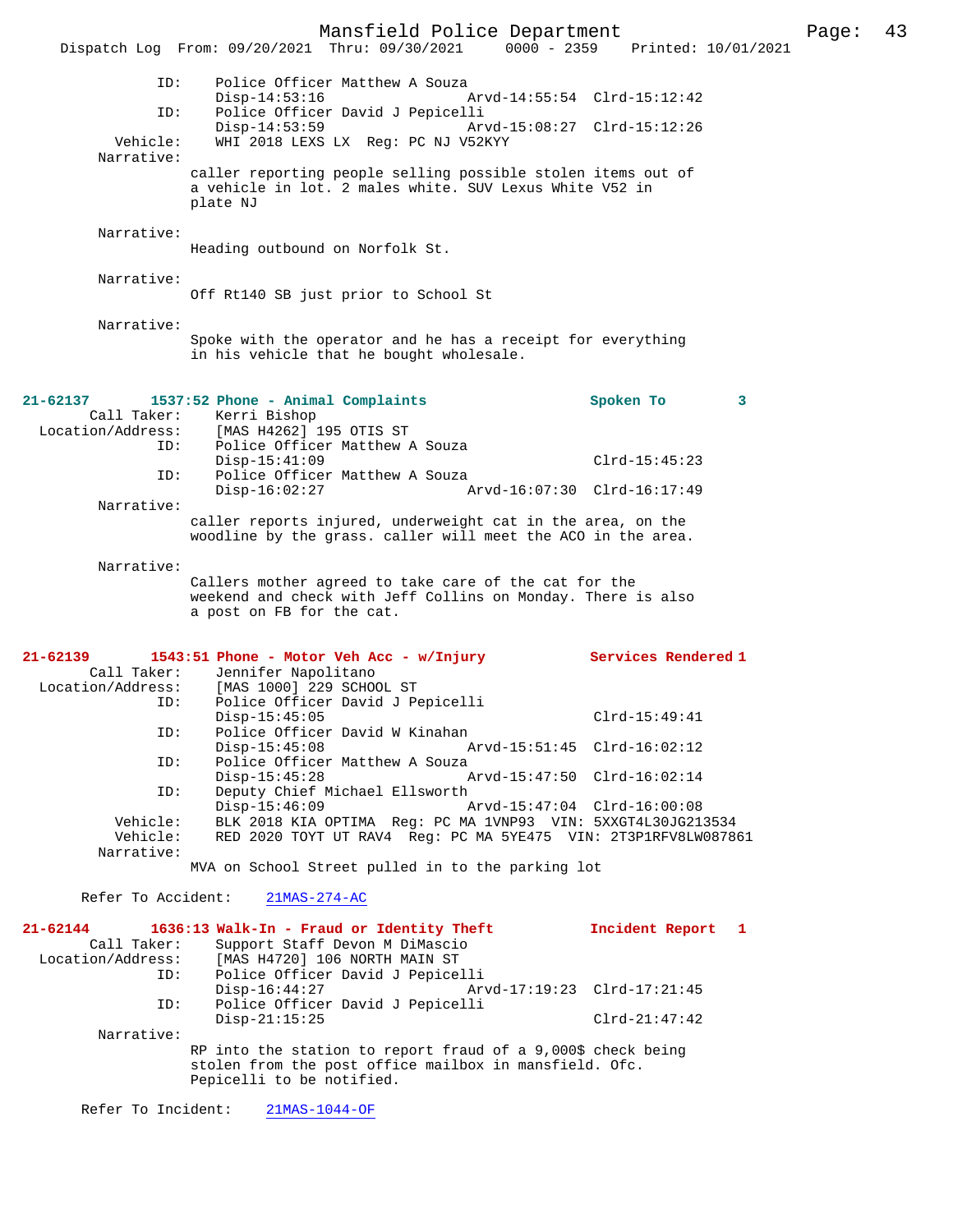Mansfield Police Department Page: 44 Dispatch Log From: 09/20/2021 Thru: 09/30/2021 **21-62149 1655:26 Initiated - Building - Property Check Building Checked / Secured 3** Call Taker: Jennifer Napolitano<br>Location/Address: [MAS 820C] 31 PLYMO [MAS 820C] 31 PLYMOUTH ST ID: Lieutenant Thomas R Connor Arvd-16:55:00 Clrd-16:55:47 Narrative: Checking the area. **21-62156 1720:35 Phone - 911 Hang-ups & Verifications Confirmed misdial/Accdntl Call 2**  Call Taker: APRIL LEHANE<br>Location/Address: [MAS 418F] 3 ess: [MAS 418F] 31 FRANCIS AVE Apt. #6<br>ID: Police Officer Danielle C Titus Police Officer Danielle C Titus<br>Disp-17:23:10 Ar Disp-17:23:10 Arvd-17:27:40 Clrd-17:31:14 Narrative: Checking on a 911 hang up. Contact made?:y Cellphone? (y/n):y Uncertainty radius:y Narrative: stated accidental **21-62162 1732:21 Walk-In - Suspicious Actv / Persn / Veh Spoken To 2**  Call Taker: Support Staff Devon M DiMascio Location/Address: [MAS H2362] 428 BRANCH ST<br>ID: Police Officer David J Per ID: Police Officer David J Pepicelli Disp-17:39:23 Arvd-18:02:26 Clrd-18:26:31 Narrative: RP into the station to report suspicious activity as a part of an earlier call in the day at Home Depot. Where someone was selling stereo systems from an SUV. Ofc. Ellender to be notified. Narrative: Ofc. Pepicelli told the RP that the vehicle that he bought the stereo systems from had receipts for all of the goods from a store in Bedford. There were no issues at this time. **21-62165 1744:35 Phone - Well Being Check Incident Report 3**  Call Taker: Kerri Bishop<br>.on/Address: [MAS H4566] Location/Address:<br>ID: Police Officer Danielle C Titus<br>Disp-17:54:11 A Disp-17:54:11 Arvd-18:02:21 Clrd-18:30:17<br>ID: Sergeant Jeffrey G Bombard Sergeant Jeffrey G Bombard<br>Disp-17:54:16 Disp-17:54:16 Arvd-18:02:24 Clrd-18:30:20 Vehicle:<br>Vehicle: GRY 2013 NISS VERSA Reg: PC MA 6HS823 VIN: 3N1CN7AP7DL822650 Narrative:

Narrative:

Narrative:

Refer To Incident: 21MAS-1043-OF

**21-62173 1841:44 Initiated - Follow up Investigation Spoken To 3**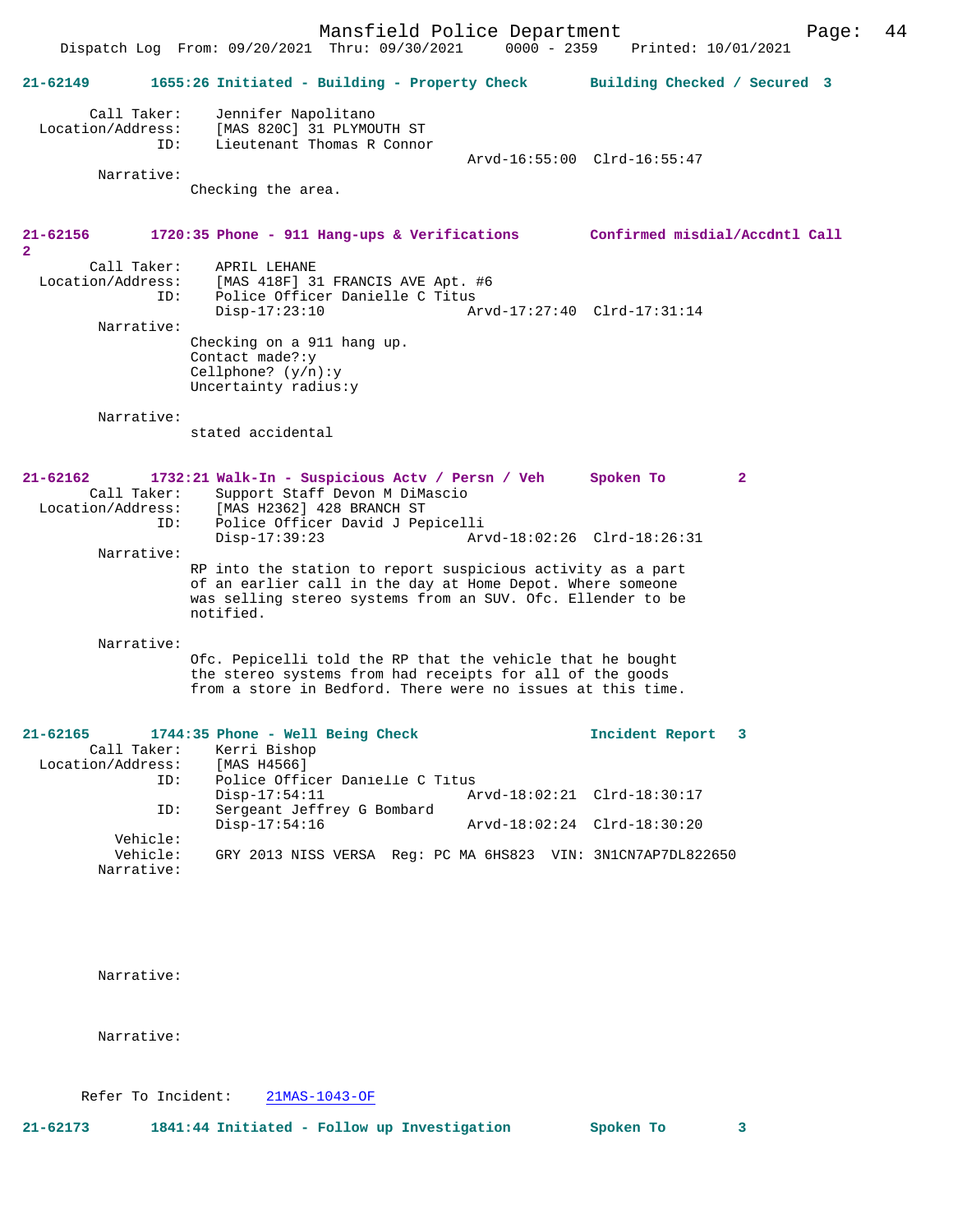Mansfield Police Department Page: 45 Dispatch Log From: 09/20/2021 Thru: 09/30/2021 0000 - 2359 Call Taker: Jennifer Napolitano Location/Address: [MAS 2] 60 FORBES BLVD Police Officer Danielle C Titus Arvd-18:41:00 Clrd-18:46:35 Narrative: Checking the area for vehicle of missing party from earlier. Narrative: Unable to locate the vehicle and spoke with staff confirming she is not there. **21-62174 1847:23 Initiated - Follow up Investigation Services Rendered 3**  Call Taker: Jennifer Napolitano Location/Address: [MAS 4] 31 HAMPSHIRE ST ID: Police Officer Danielle C Titus Arvd-18:47:00 Clrd-18:55:03 Narrative: Conducting a follow up in the area to a previously reported incident. Narrative: Ofc Titus checked the parking lot, negative findings for the m/v. Also spoke with the front desk staff who stated the female party has not been checked in recently. **21-62177 1848:27 Initiated - Follow up Investigation Services Rendered 3**  Call Taker: Jennifer Napolitano Location/Address: [MAS 1040] 10 RESERVOIR ST Apt. #ST ID: Police Officer David J Pepicelli Arvd-18:48:00 Clrd-18:59:54 Narrative: Checking for vehicle for missing party Narrative: Ofc Pepicelli reports negative check for the vehicle, spoke with front desk and they will advise if the female arrives a the hotel. **21-62181 1925:17 Phone - Well Being Check Spoken To 3**  Call Taker: Support Staff Devon M DiMascio<br>Location/Address: [MAS] 15 FRANCIS AVE Apt. #22 ess: [MAS] 15 FRANCIS AVE Apt. #22<br>ID: Police Officer Joshua S Ellend ID: Police Officer Joshua S Ellender Disp-19:31:16 Arvd-19:32:32 Clrd-19:33:14<br>ID: Police Officer David J Pepicelli Police Officer David J Pepicelli Disp-19:31:19 Clrd-19:32:43 Narrative: Umass Lowell PD called in for a well being check on darkenly minviel. We did one earlier today they called again to see if we could do another one. Ofc. Ellender to be notified. Narrative: Ofc Ellender reports speaking with the roommate who reports the male received the message from earlier, he is at work at this time and will contact UMass. Narrative: Ofc Ellender reports he spoke with UMass Lowell PD and updated them of his findings. **21-62184 1943:53 Initiated - Parking Violations Citation / Warning Issued 3** Call Taker: TARA LAKO<br>.on/Address: [MAS] COTTAGE ST Location/Address: ID: Police Officer David J Pepicelli Arvd-19:43:00 Clrd-20:05:15 Vehicle: GRY 2021 LNDR DISCOVERY SP Reg: PC MA 2WFM29 VIN: SALCJ2FX1MH888994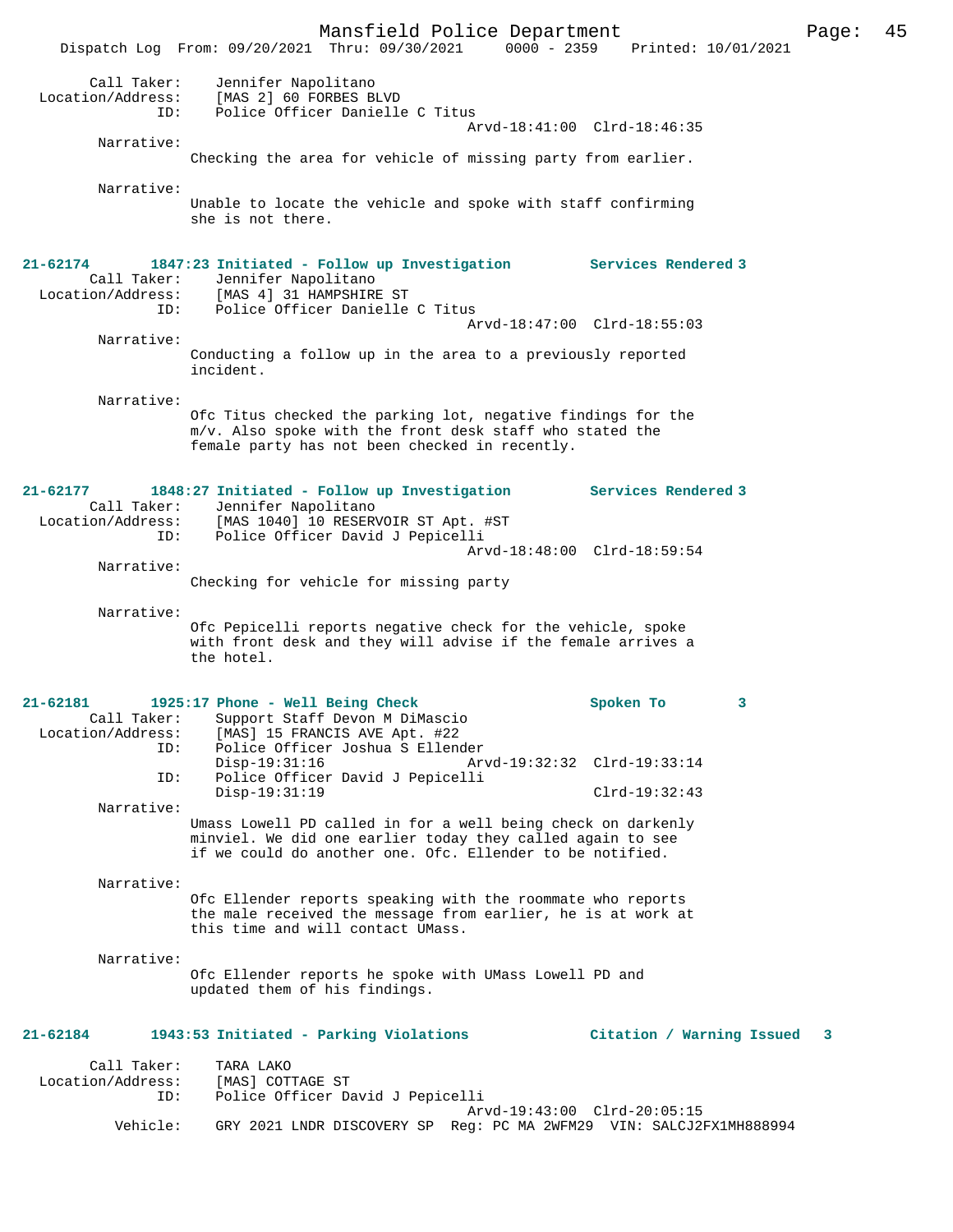Mansfield Police Department Page: 46 Dispatch Log From: 09/20/2021 Thru: 09/30/2021 Vehicle: BLK 2021 1500 Reg: PC MA 3HAT74 VIN: 1C6SRFBT7MN815160 Vehicle: RED 2016 FORD EXPLOR Reg: PC MA 8GA546 VIN: 1FM5K8D81GGB19915 Narrative: Ofc Pepicelli reports he was able to move 2 vehicles along, 3 others were tagged for violations. Narrative: MA 2WFM29 tagged for facing the wrong direction, restricted and prohibited parking MA 3HAT74 tagged at Cottage/North Main for restricted parking as well as parking less than 20 feet of an intersection MA 8GA546 tagged on Cottage St for restricted parking **21-62187 1954:51 Initiated - Building - Property Check Building Checked / Secured 3** Call Taker: TARA LAKO Location/Address: [MAS 820C] 31 PLYMOUTH ST Lieutenant Thomas R Connor Arvd-19:54:00 Clrd-19:59:49 Narrative: Checking the area. **21-62196 2045:56 Phone - Assist Other Agency Unfounded/Unverifed 3** Call Taker: TARA LAKO<br>ion/Address: [MAS] GILBERT ST Location/Address: ID: Police Officer David J Pepicelli Disp-20:47:18 Arvd-20:52:24 Clrd-20:58:01 Narrative: Erratic operator out of Norton, last seen traveling on their North Worcester St towards Mansfield. Small white vehicle traveling at 10mph, stopping at intersections, and having difficulty making turns Narrative: Ofc Pepicelli reports checking the area of Gilbert St as well as Elm to Oak, area checks negative for the vehicle. **21-62229 2220:14 Initiated - Follow up Investigation Incident Report 3**  Call Taker: Sergeant Jeffrey G Bombard<br>.on/Address: [MAS 108B] Location/Address:<br>ID: Sergeant Jeffrey G Bombard Arvd-22:20:00 Clrd-22:32:21 Narrative: Refer To Summons: 21MAS-380-AR Summons: Age 56 Charges: **21-62228 2224:54 Radio - Follow up Investigation Spoken To 3**  Call Taker: TARA LAKO<br>Location/Address: [FOX 14] SS: [FOX 14] 4 FISHER ST:<br>ID: Police Officer Daniel Police Officer Danielle C Titus<br>Disp-22:26:27 Am Arvd-22:32:32 Clrd-22:54:45 Narrative: Conducting a follow up in the area to a previously reported incident.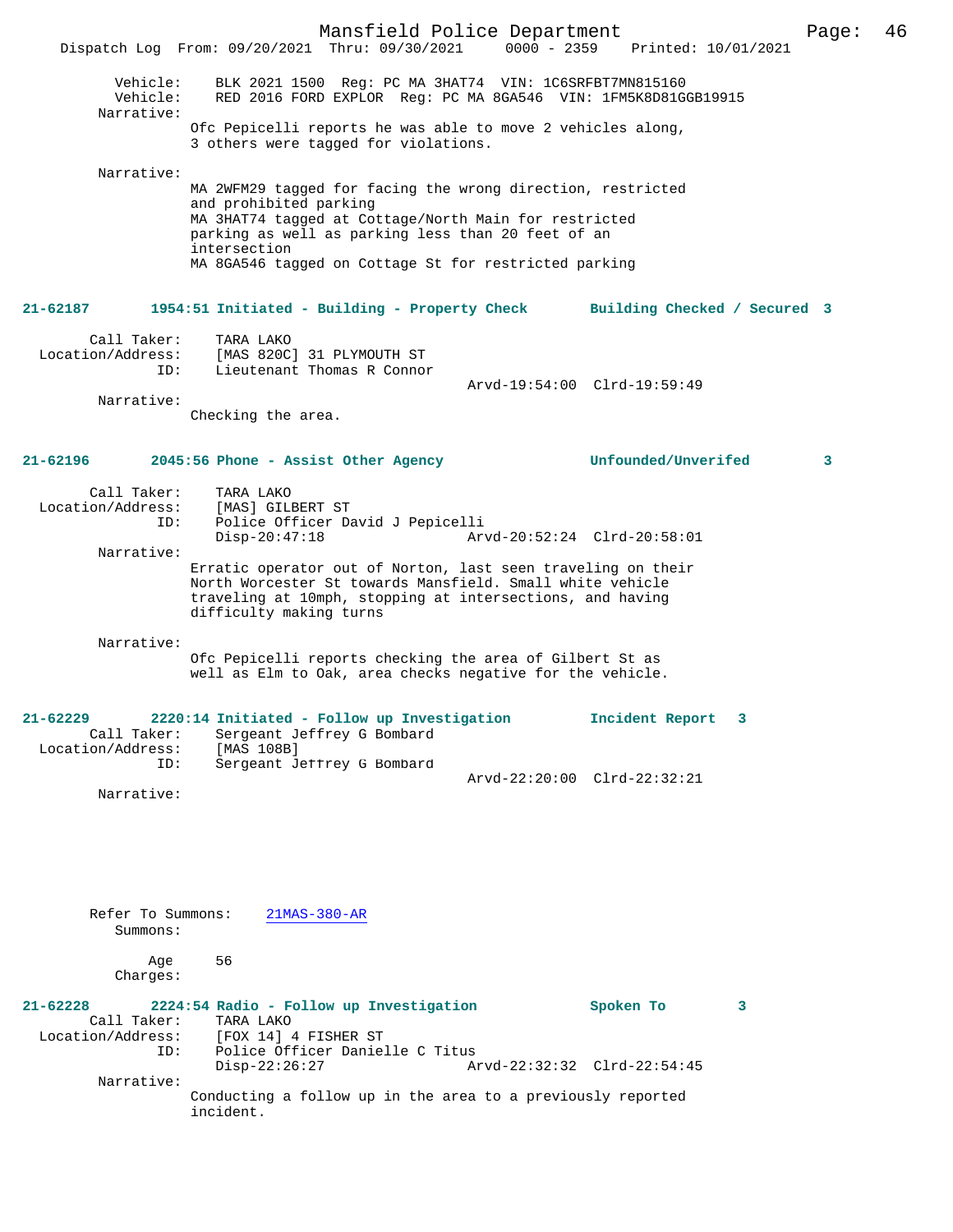| Narrative:                                   | Foxboro PD located the vehicle from the BOLO in the lot of<br>the Comfort Inn. Officer went in and spoke with the front<br>desk and confirmed she is registered at the hotel in room<br>#136.                                                     |                              |
|----------------------------------------------|---------------------------------------------------------------------------------------------------------------------------------------------------------------------------------------------------------------------------------------------------|------------------------------|
| Narrative:                                   | Ofc Titus reports party checks ok, stated her husband was<br>annoying her and did not feel safe to be around him at the<br>time. She will be sleeping it off at the hotel for the<br>night, Ofc Titus will contact the family. WBC was cancelled. |                              |
| 21-62231<br>Call Taker:<br>Location/Address: | 2233:04 Phone - Animal Complaints<br>NICHOLAS GOYETTE<br>[MAS] 710 EAST ST @ 48 STEARNS AVE                                                                                                                                                       | Services Rendered 3          |
|                                              | ID: Police Officer Joshua S Ellender<br>$Disp-22:34:04$                                                                                                                                                                                           | Arvd-22:35:31 Clrd-23:34:02  |
| Narrative:                                   | Caller reprots two dogs running in the rea.                                                                                                                                                                                                       |                              |
|                                              | White husky type dog and a black french bulldog                                                                                                                                                                                                   |                              |
| Narrative:                                   | Ofc Ellender reports possibly a white Poodle/Doberdoodle, no<br>tags.                                                                                                                                                                             |                              |
| Narrative:                                   | M3 has black french bulldog and a white poodle type dog in<br>case any calls coem in.                                                                                                                                                             |                              |
| Narrative:                                   | Individual picked up dogs from cell.                                                                                                                                                                                                              |                              |
| 21-62233<br>$\overline{a}$                   | 2237:45 Phone - 911 Hang-ups & Verifications Confirmed misdial/Accdntl Call                                                                                                                                                                       |                              |
| Call Taker:<br>ID:                           | Michael Mezhberg<br>Location/Address: [MAS 74A2] 11 CABOT BLVD Apt. #105<br>Police Officer David J Pepicelli<br>$Disp-22:40:16$                                                                                                                   | Arvd-22:46:35 Clrd-22:51:54  |
| Narrative:                                   | Checking on a 911 hang up.<br>Contact made?: Yes<br>Cellphone? $(y/n)$ : Yes<br>Uncertainty radius: 1709m (WPH 1 only)                                                                                                                            |                              |
|                                              | Spoke with caller who states she is an employee here and has<br>no emergency.                                                                                                                                                                     |                              |
| Narrative:                                   | Ofc Pepicelli reports the employee is having an issue with<br>her phone.                                                                                                                                                                          |                              |
| 21-62234                                     | 2302:01 Initiated - Building - Property Check                                                                                                                                                                                                     | Building Checked / Secured 3 |
| Call Taker:<br>Location/Address:<br>ID:      | TARA LAKO<br>[MAS 820C] 31 PLYMOUTH ST<br>Lieutenant Thomas R Connor                                                                                                                                                                              |                              |
| Narrative:                                   |                                                                                                                                                                                                                                                   | Arvd-23:02:00 Clrd-23:08:17  |
|                                              | Checking the area.                                                                                                                                                                                                                                |                              |
| 21-62246                                     | 2358:24 Initiated - Building - Property Check                                                                                                                                                                                                     | Building Checked / Secured 3 |
| Call Taker:<br>Location/Address:<br>ID:      | TARA LAKO<br>[MAS 820C] 31 PLYMOUTH ST<br>Officer Raymond E Maigret                                                                                                                                                                               |                              |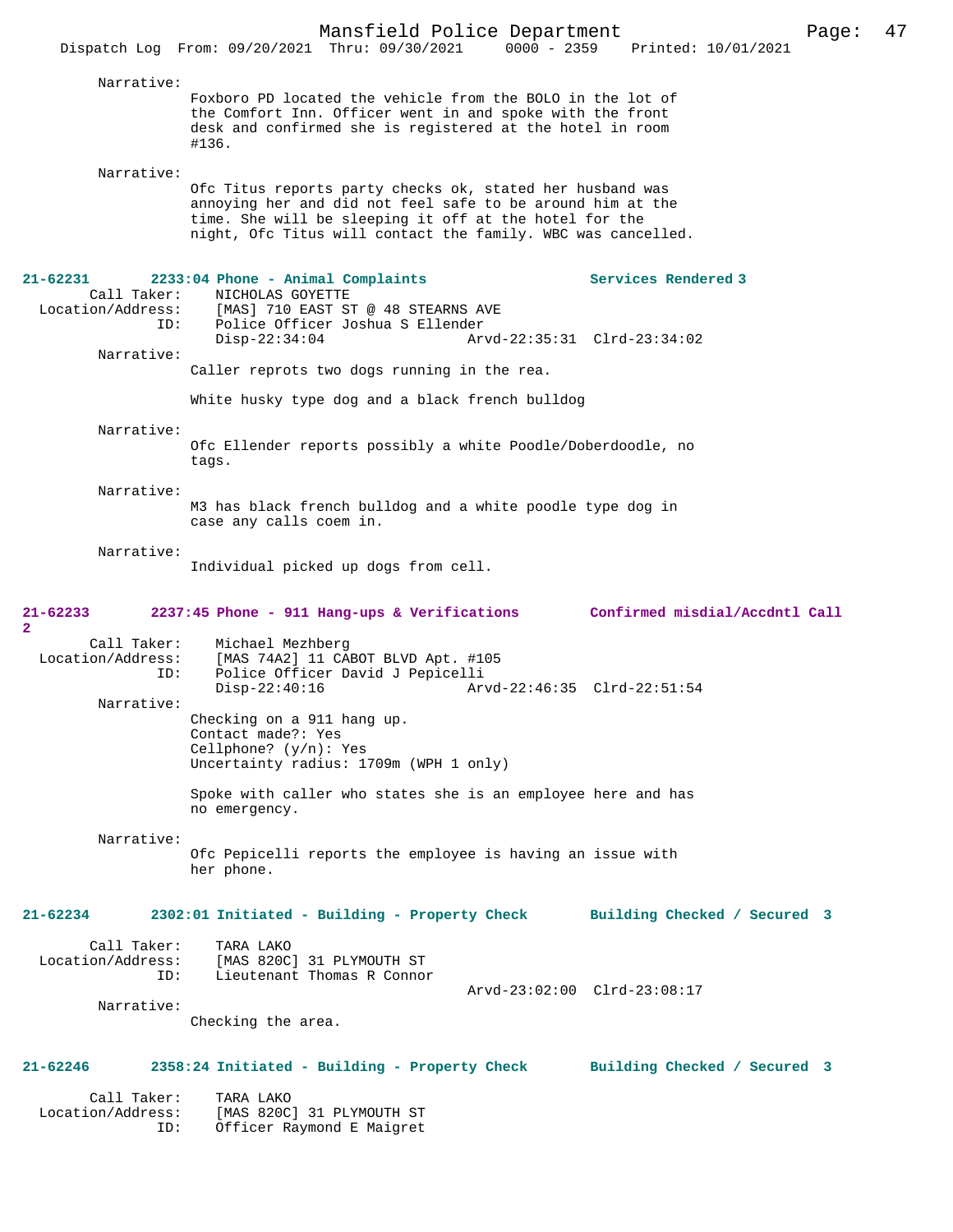Mansfield Police Department Fage: 48 Dispatch Log From: 09/20/2021 Thru: 09/30/2021 0000 - 2359 Printed: 10/01/2021 Arvd-23:58:00 Clrd-09/25/2021 @ 00:12:07 Narrative: Checking the area. **For Date: 09/25/2021 - Saturday 21-62264 0134:35 Initiated - Building - Property Check Building Checked / Secured 3** Call Taker: TARA LAKO Location/Address: [MAS 12] 250 EAST ST ID: Police Officer Bryan Hurley Arvd-01:34:00 Clrd-01:41:43 Narrative: Checking the area. **21-62265 0139:15 Initiated - Building - Property Check Building Checked / Secured 3** Call Taker: TARA LAKO Location/Address: [MAS] WINTHROP AVE ID: Police Officer Meghan Birnie Arvd-01:39:00 Clrd-01:40:35 Vehicle: GRY 2007 TOYT COROLL Reg: PC MA 399WN5 VIN: 2T1BR32E67C725353 Narrative: Checking the area. Narrative: Ofc Birnie reports a vehicle in the lot unoccupied and secured with their interior lights on. **21-62266 0141:49 Initiated - Building - Property Check Confirmed misdial/Accdntl Call 3**  Call Taker: TARA LAKO Location/Address: [MAS 982] 111 HOPE ST ID: Police Officer Bryan Hurley Arvd-01:41:00 Clrd-01:45:15 Narrative: Checking the area. **21-62274 0215:17 Initiated - Building - Property Check Building Checked / Secured 3** Call Taker: TARA LAKO Location/Address: [MAS 226E] 125 HIGH ST Apt. #1-4 ID: Police Officer Meghan Birnie Arvd-02:15:00 Clrd-02:21:08 Narrative: Checking the area. **21-62275 0221:55 Initiated - Building - Property Check Building Checked / Secured 3** Call Taker: TARA LAKO<br>Location/Address: [MAS 820C Location/Address: [MAS 820C] 31 PLYMOUTH ST ID: Officer Raymond E Maigret Arvd-02:21:00 Clrd-02:34:09 Narrative: Checking the area. **21-62277 0224:08 Initiated - Building - Property Check Building Checked / Secured 3** Call Taker: TARA LAKO<br>Location/Address: [MAS 1015 [MAS 1015] 30 CHAUNCY ST ID: Police Officer Meghan Birnie Arvd-02:24:00 Clrd-02:30:29 Narrative: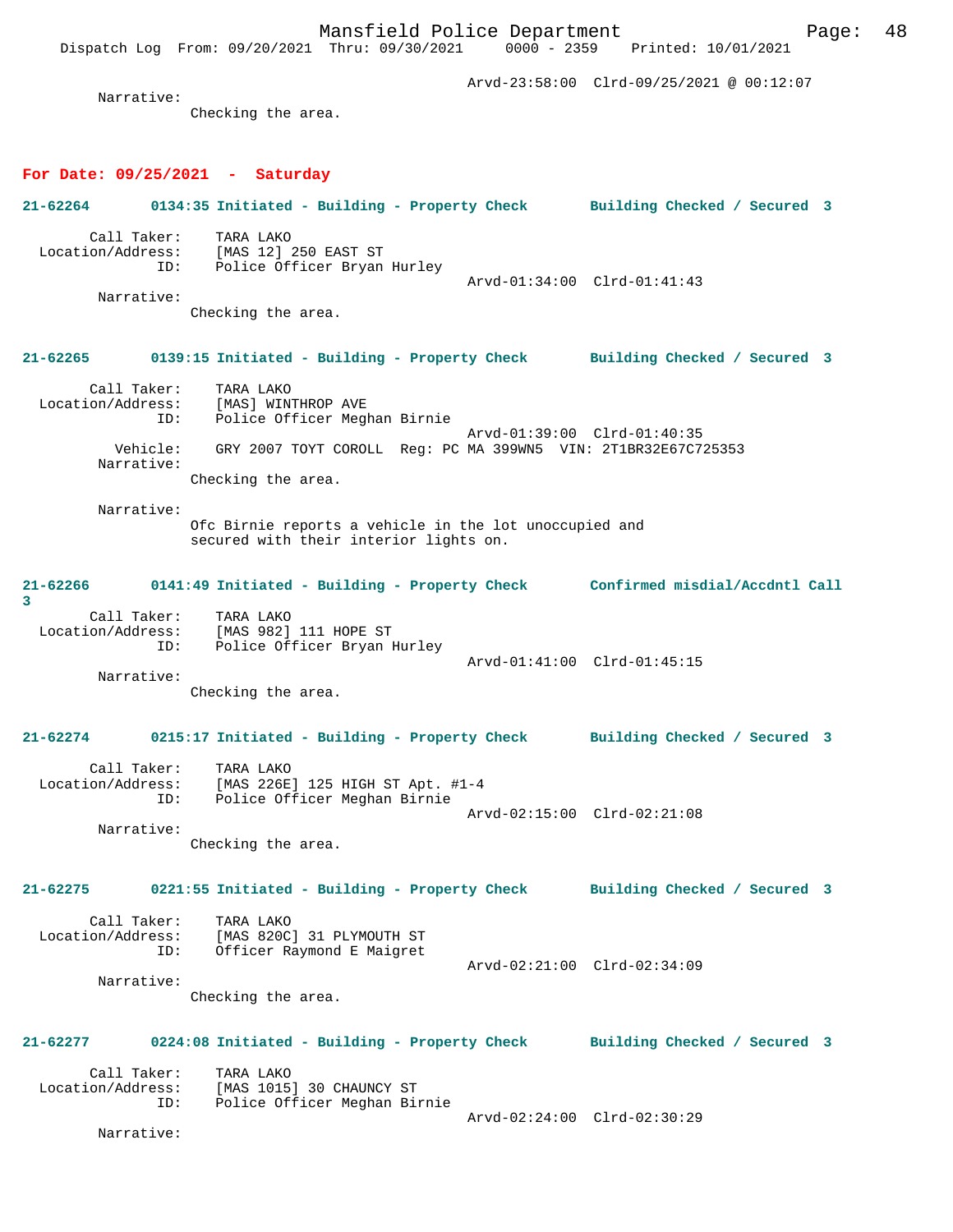Checking the area.

| $21 - 62284$                     |                               | 0251:05 Initiated - Motor Vehicle Stop                                                                                                                                                        | Citation / Warning Issued    | $\overline{\mathbf{3}}$ |
|----------------------------------|-------------------------------|-----------------------------------------------------------------------------------------------------------------------------------------------------------------------------------------------|------------------------------|-------------------------|
| Call Taker:<br>Location/Address: | ID:                           | TARA LAKO<br>[MAS U3] COPELAND DR<br>Sergeant David Schepis                                                                                                                                   | Arvd-02:51:00 Clrd-03:01:03  |                         |
|                                  | ID:<br>Vehicle:<br>Narrative: | Police Officer Christopher D Sorge<br>$Disp-02:52:41$<br>GRY 2003 HOND CO CIVIC Reg: PC MA 1ZLY45 VIN: 1HGEM22903L017855                                                                      | Arvd-02:52:45 Clrd-03:01:02  |                         |
|                                  |                               | Citation issued for no headlights.                                                                                                                                                            |                              |                         |
| 21-62287                         |                               | 0302:12 Initiated - Building - Property Check Building Checked / Secured 3                                                                                                                    |                              |                         |
| Call Taker:<br>Location/Address: | ID:                           | TARA LAKO<br>[MAS 411] 60 FORBES BLVD<br>Police Officer Christopher D Sorge                                                                                                                   | Arvd-03:02:00 Clrd-03:08:38  |                         |
|                                  | Narrative:                    |                                                                                                                                                                                               |                              |                         |
|                                  |                               | Checking the area.                                                                                                                                                                            |                              |                         |
| 21-62289                         |                               | 0308:51 Initiated - Building - Property Check Building Checked / Secured 3                                                                                                                    |                              |                         |
| Call Taker:<br>Location/Address: | ID:                           | TARA LAKO<br>[MAS 322] 31 HAMPSHIRE ST<br>Police Officer Christopher D Sorge                                                                                                                  | Arvd-03:08:00 Clrd-03:19:08  |                         |
|                                  | Vehicle:<br>Narrative:        | WHI 2020 NISS UT Reg: PC FL ITKH43 VIN: 5N1DR2AN6LC618970                                                                                                                                     |                              |                         |
|                                  |                               | Checking the area.                                                                                                                                                                            |                              |                         |
|                                  | Narrative:                    |                                                                                                                                                                                               |                              |                         |
|                                  |                               | Ofc Sorge reports checking on a vehicle that was driving in<br>the area of Forbes and Hampden and stopped suddenly. Ofc<br>Sorge reports the operator stopped to tighten a loose fuel<br>cap. |                              |                         |
|                                  | Narrative:                    | Ofc Sorge checking on a vehicle in the side lot                                                                                                                                               |                              |                         |
|                                  |                               | Vehicle checks ok (MO plate BRN2WN, it was a family<br>traveling and coming in for the night                                                                                                  |                              |                         |
| 21-62290                         |                               | 0310:23 Initiated - Building - Property Check                                                                                                                                                 | Building Checked / Secured 3 |                         |
| Call Taker:                      | ID:                           | TARA LAKO<br>Location/Address: [MAS] 4 ERICK RD @ 15 BONNEY LN<br>Police Officer Bryan Hurley                                                                                                 |                              |                         |
|                                  | Narrative:                    |                                                                                                                                                                                               | Arvd-03:10:00 Clrd-03:17:43  |                         |
|                                  |                               | Checking the area.                                                                                                                                                                            |                              |                         |
| 21-62293                         |                               | 0352:04 Initiated - Building - Property Check                                                                                                                                                 | Building Checked / Secured 3 |                         |
| Call Taker:                      | ID:                           | TARA LAKO<br>Location/Address: [MAS 417] 9 FRANCIS AVE<br>Police Officer Bryan Hurley                                                                                                         |                              |                         |
|                                  | Narrative:                    | Checking the area.                                                                                                                                                                            | Arvd-03:52:00 Clrd-03:59:29  |                         |
|                                  |                               |                                                                                                                                                                                               |                              |                         |
| $21 - 62294$                     |                               | 0401:56 Initiated - Building - Property Check                                                                                                                                                 | Building Checked / Secured 3 |                         |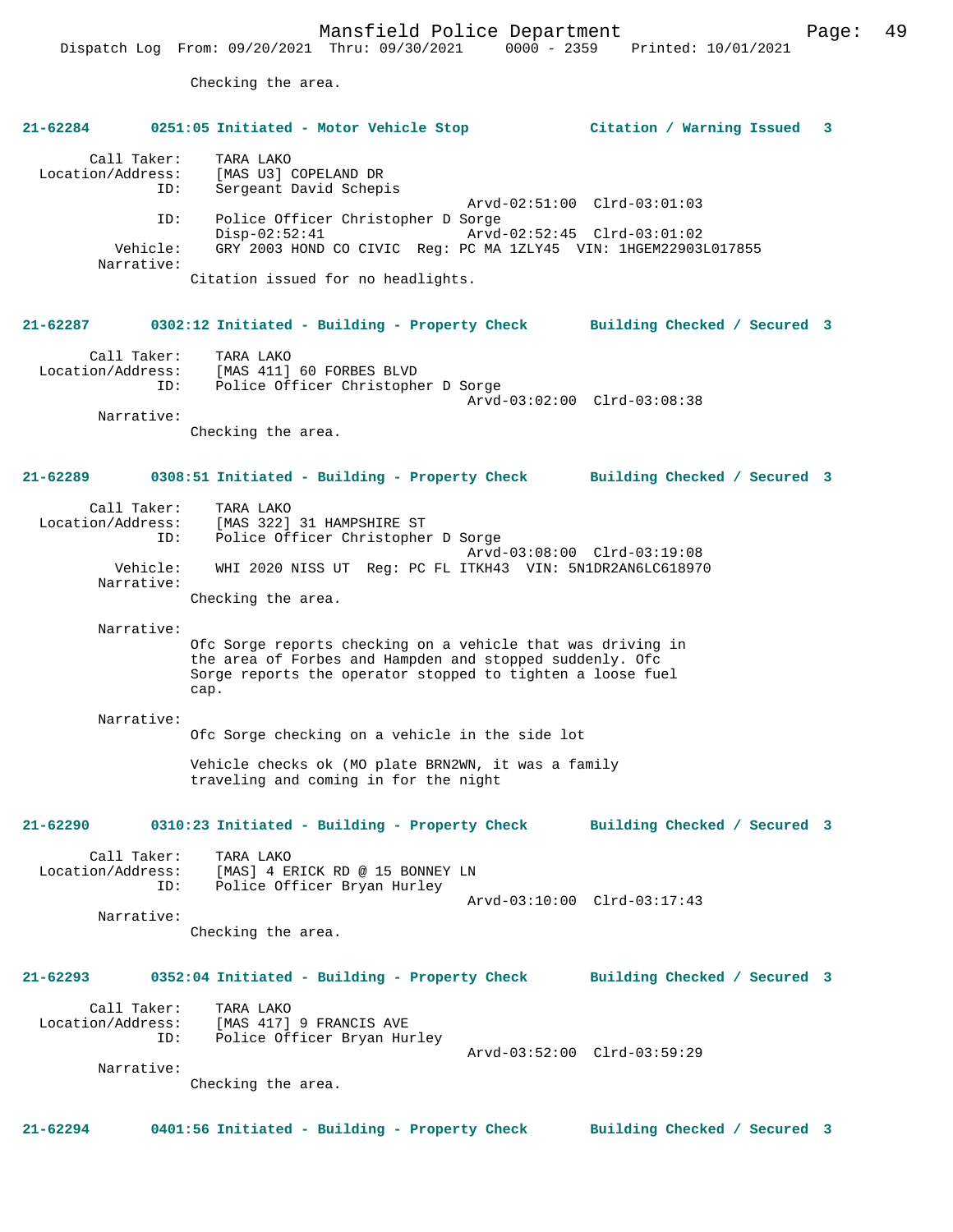|                                         | Mansfield Police Department<br>$0000 - 2359$<br>Dispatch Log From: 09/20/2021 Thru: 09/30/2021 | Page:<br>Printed: 10/01/2021   | 50 |
|-----------------------------------------|------------------------------------------------------------------------------------------------|--------------------------------|----|
|                                         |                                                                                                |                                |    |
| Call Taker:<br>Location/Address:<br>ID: | TARA LAKO<br>[MAS 820C] 31 PLYMOUTH ST<br>Officer Raymond E Maigret                            |                                |    |
|                                         |                                                                                                | Arvd-04:01:00 Clrd-04:10:00    |    |
| Narrative:                              | Checking the area.                                                                             |                                |    |
| 21-62295                                |                                                                                                |                                |    |
|                                         | 0522:56 Initiated - Building - Property Check                                                  | Building Checked / Secured 3   |    |
| Call Taker:<br>Location/Address:        | TARA LAKO<br>[MAS] PLYMOUTH ST                                                                 |                                |    |
| ID:                                     | Police Officer Christopher D Sorge                                                             | Arvd-05:22:00 Clrd-05:35:28    |    |
| Narrative:                              |                                                                                                |                                |    |
|                                         | Checking the area.                                                                             |                                |    |
| $21 - 62296$                            | 0548:33 Initiated - Suspicious Actv / Persn / Veh Spoken To                                    | $\mathbf{2}$                   |    |
| Call Taker:                             | TARA LAKO<br>Location/Address: [MAS] 62 PRATT ST @ 1 CHAUNCY                                   |                                |    |
| ID:                                     | Police Officer Christopher D Sorge                                                             |                                |    |
| Vehicle:                                | BLU 2010 RAM 2500 Req: RI 144008 VIN: 3D7TT2CT6AG187060                                        | Arvd-05:48:00 Clrd-05:51:56    |    |
| Narrative:                              | Ofc Sorge had a conversation with the operator of a truck                                      |                                |    |
|                                         | regarding his truck lights on the bar that are illuminated<br>blue, operator was advised.      |                                |    |
| $21 - 62297$                            | 0558:56 Initiated - Motor Vehicle Stop                                                         | Citation / Warning Issued<br>3 |    |
| Call Taker:                             | TARA LAKO                                                                                      |                                |    |
| Vicinity of:<br>ID:                     | [MAS] MAPLE ST<br>Police Officer Bryan Hurley                                                  |                                |    |
|                                         |                                                                                                | Arvd-05:58:00 Clrd-06:11:10    |    |
| ID:                                     | Police Officer Meghan Birnie<br>$Disp-06:05:07$                                                | Arvd-06:05:10 Clrd-06:11:09    |    |
| Vehicle:                                | RED 2009 HOND UT PILOT Req: PAR MA 922W VIN: 5FNYF486X9B056172                                 |                                |    |
| Narrative:                              | Citation issued for speed                                                                      |                                |    |
| $21 - 62300$                            | 0621:56 Initiated - Building - Property Check                                                  | Building Checked / Secured 3   |    |
|                                         |                                                                                                |                                |    |
| Call Taker:<br>Location/Address:        | TARA LAKO<br>[MAS 820C] 31 PLYMOUTH ST                                                         |                                |    |
| ID:                                     | Officer Raymond E Maigret                                                                      |                                |    |
|                                         |                                                                                                | Arvd-06:21:00 Clrd-06:36:46    |    |
| Narrative:                              | Checking the area.                                                                             |                                |    |
| 21-62304                                | 0656:03 Initiated - Motor Vehicle Stop                                                         | 3                              |    |
|                                         |                                                                                                | Citation / Warning Issued      |    |
| Call Taker:<br>Vicinity of:<br>ID:      | Dispatcher Jacques Ryan<br>[MAS 808] 249 OAKLAND ST<br>Police Officer Bryan Hurley             |                                |    |
| Vehicle:                                | GRY 2015 TOYT COROLL Reg: PC MA 1NR911 VIN: 2T1BURHE6FC289837                                  | Arvd-06:56:00 Clrd-07:07:50    |    |
| Narrative:                              | MVST                                                                                           |                                |    |
| Narrative:                              |                                                                                                |                                |    |
|                                         | Citation to the operator                                                                       |                                |    |
| $21 - 62317$                            | 0827:46 911 - 911 Hang-ups & Verifications                                                     | Confirmed misdial/Accdntl Call |    |

**2**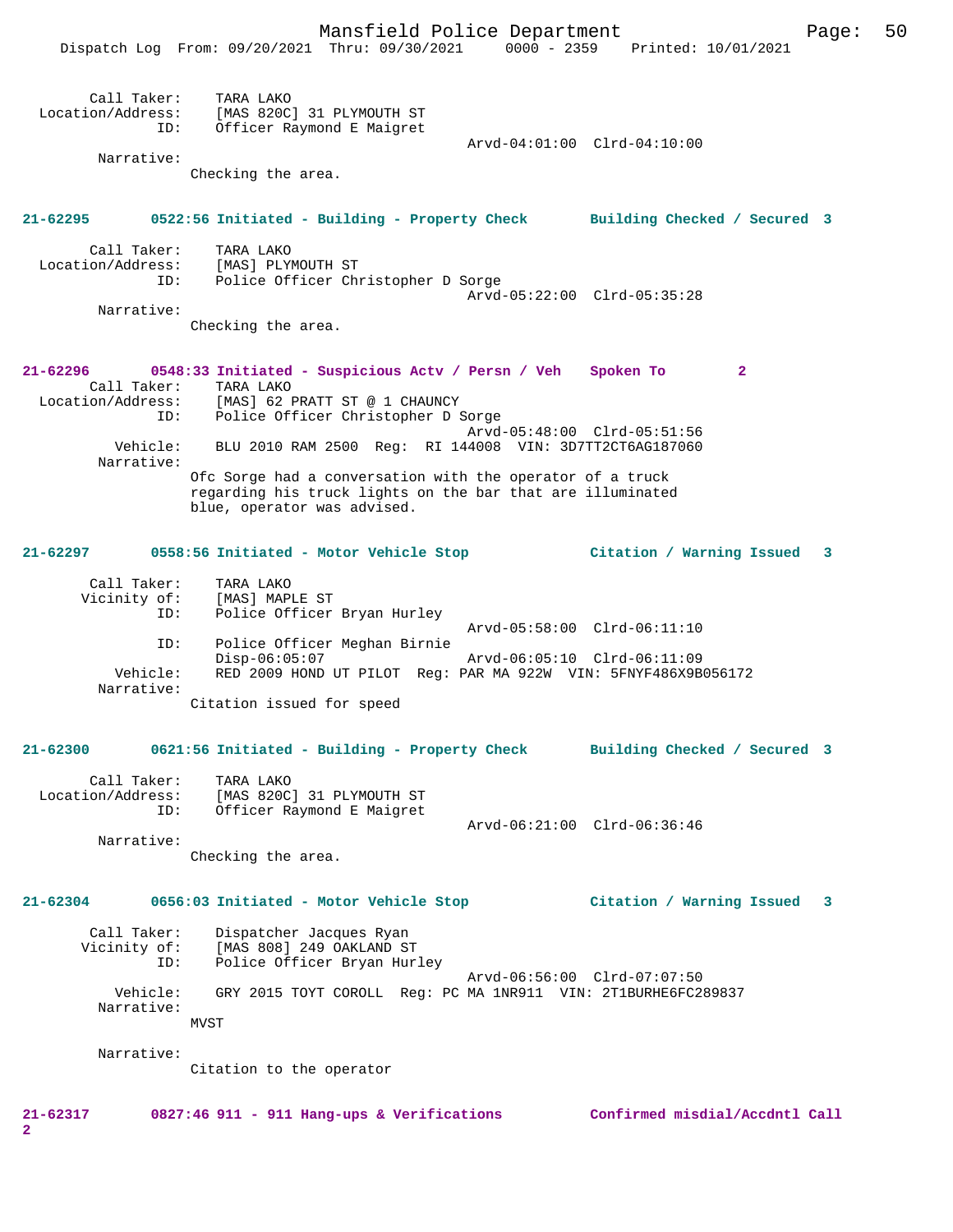Mansfield Police Department Page: 51 Dispatch Log From: 09/20/2021 Thru: 09/30/2021 0000 - 2359 Printed: 10/01/2021 Call Taker: Fournier Elin Location/Address: [MAS 960A] 792 WEST ST Apt. #A208 ID: Police Officer Andrew J Kelley<br>Disp-08:31:38 Arvd-08:46:03 Clrd-08:47:57 Narrative: Checking on a 911 accidental. Contact made no services required at this time Contact made?: yes Cellphone? (y/n): yes Uncertainty radius: 5m 95% **21-62324 0901:47 Initiated - Building - Property Check Building Checked / Secured 3** Call Taker: Dispatcher Jacques Ryan Location/Address: [MAS 820C] 31 PLYMOUTH ST ID: Police Officer Joshua S Ellender Arvd-09:01:00 Clrd-09:15:36 Narrative: Checking the area. **21-62333 0942:05 911 - Parking Violations Citation / Warning Issued 3** Call Taker: Fournier Elin Location/Address: [MAS H1071] 42 SOUTH MAIN ST Police Officer Matthew A Souza Disp-09:44:54 Arvd-09:49:30 Clrd-09:56:56<br>Vehicle: BLK 2021 CHEV SILVERADO Reg: PC MA 787VM9 VIN: 1GCRYBEE8 BLK 2021 CHEV SILVERADO Reg: PC MA 787VM9 VIN: 1GCRYBEF8MZ145491 Narrative: Caller reports black chevy pick up parked infront of his driveway Narrative: Parking citation issued for parking in a prohibited area **21-62348 1058 Initiated - Building - Property Check Building Checked / Secured 3** Call Taker: Police Officer Andrew J Kelley Location/Address: [MAS] PLYMOUTH ST ID: Police Officer Andrew J Kelley Arvd-10:59:03 Clrd-11:12:12 Narrative: Checking the area. **21-62355 1134:18 Phone - Erratic Oper MV / Road Rage Gone on Arrival 3**  Call Taker: Fournier Elin Location/Address: [MAS 840I140C] 280 SCHOOL ST Apt. #I140 ID: Police Officer Andrew J Kelley<br>Disp-11:37:11 P Disp-11:37:11 <br>Th: Sergeant Robert S Pierce <br>Displacement Robert S Pierce Sergeant Robert S Pierce Disp-11:37:51 Arvd-11:39:20 Clrd-11:43:54 Vehicle: GRY 2015 CHEV UT EQUINO Reg: PC MA 1SGZ11 VIN: 1GNFLFEK1FZ115149 Narrative: Caller reports erratic operator in the area, flipping off cars Narrative: Caller reports gray SUV parked in Wines and More Narrative: Officers spoke to the CP and the Operator left before their arrival **21-62358 1145:36 Initiated - Building - Property Check Building Checked / Secured 3** Call Taker: Dispatcher Jacques Ryan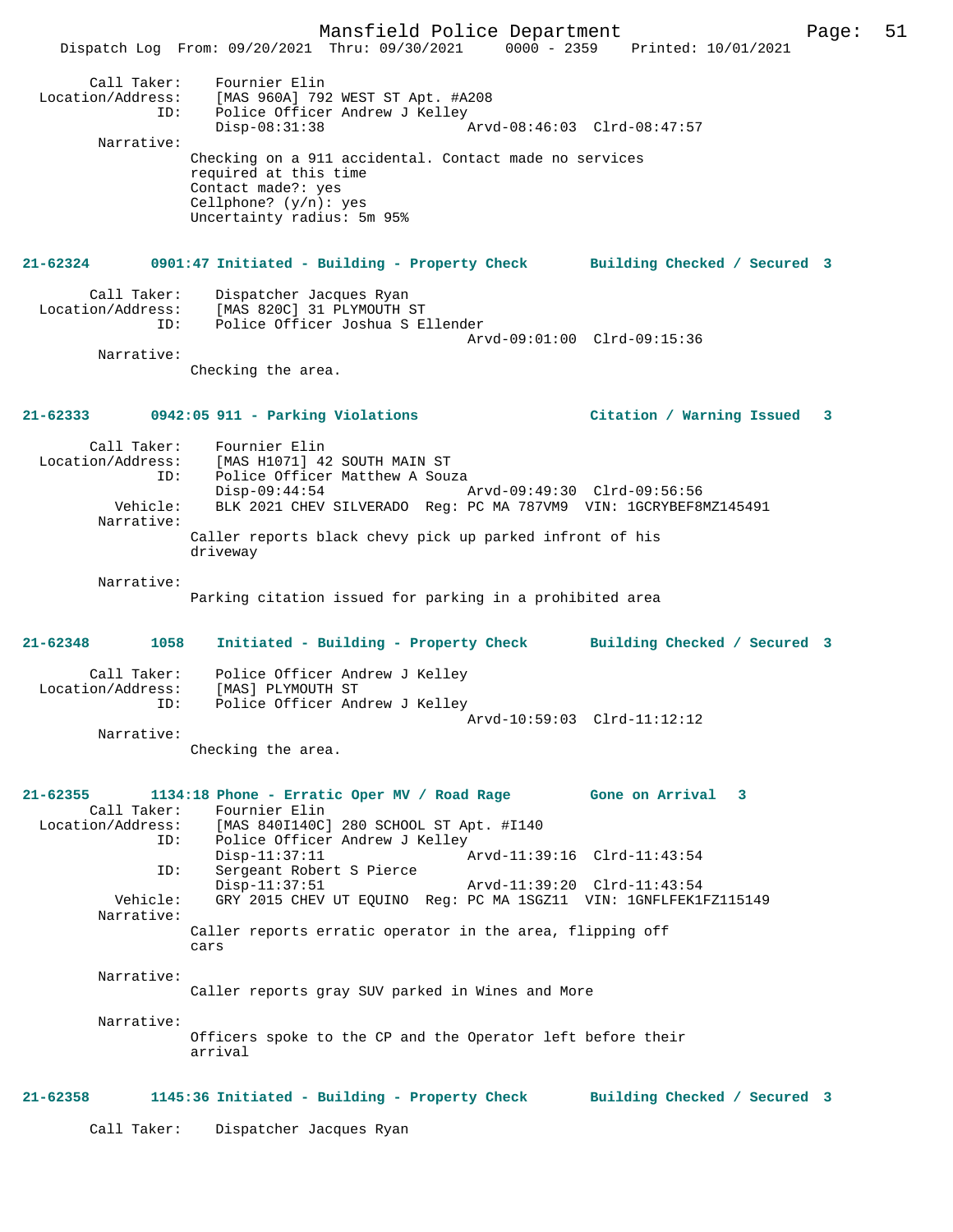Mansfield Police Department Page: 52 Dispatch Log From: 09/20/2021 Thru: 09/30/2021 0000 - 2359 Printed: 10/01/2021 Location/Address: [MAS 820C] 31 PLYMOUTH ST ID: Police Officer Joshua S Ellender Arvd-11:45:00 Clrd-12:13:58 Narrative: Checking the area. **21-62359 1146:56 Initiated - Building - Property Check Building Checked / Secured 3** Call Taker: Dispatcher Jacques Ryan Vicinity of: [MAS 934] 40 RUMFORD AVE ID: Police Officer Michael T Fitzgerald Arvd-11:46:00 Clrd-11:49:43 Narrative: Checking the area. **21-62377 1323:12 Walk-In - Missing Person Services Rendered 1**  Call Taker: Support Staff Thomas Plunkett<br>Location/Address: [MAS 411] 60 FORBES BLVD ess: [MAS 411] 60 FORBES BLVD<br>ID: Police Officer Andrew J P Police Officer Andrew J Kelley Arvd-13:24:00 Clrd-13:29:40 ID: Police Officer Andrew J Kelley<br>Disp-13:30:10 Arvd-13:47:13 Clrd-14:00:52 Narrative: M13 states he is off at the Red Roof. Narrative: Walk in reporting they haven't been able to contact their father. Looking to report a missing person. Narrative: M13 states area search negative at the Red Roof. M13 en route to the station. Narrative: M13 off for reporting writing. Narrative: SEMRECC was able to obtain information that the involved is a patient at GSMC Narrative: M13 notifed the wife and daughter that the male has been located, they are en route to the hospital. **21-62383 1354:46 Initiated - Building - Property Check Building Checked / Secured 3** Call Taker: Emily Archer Location/Address: [MAS 820C] 31 PLYMOUTH ST ID: Police Officer Joshua S Ellender Arvd-13:54:00 Clrd-14:09:24 Narrative: Checking the area. **21-62392 1447:45 Walk-In - Disturbance / Gathering Incident Report 1**  Call Taker: Support Staff Thomas Plunkett<br>Location/Address: [MAS H4431] 1115 SCHOOL ST ess: [MAS H4431] 1115 SCHOOL ST<br>ID: Police Officer Andrew J Kel Police Officer Andrew J Kelley Disp-14:48:58 Arvd-14:49:01 Clrd-15:13:55 Narrative: Walk in reporting a neighbor spat at them and threatened them in their yard. Speaking with Ofc. Kelley Refer To Incident: 21MAS-1046-OF **21-62393 1452:59 Initiated - Building - Property Check Building Checked / Secured 3**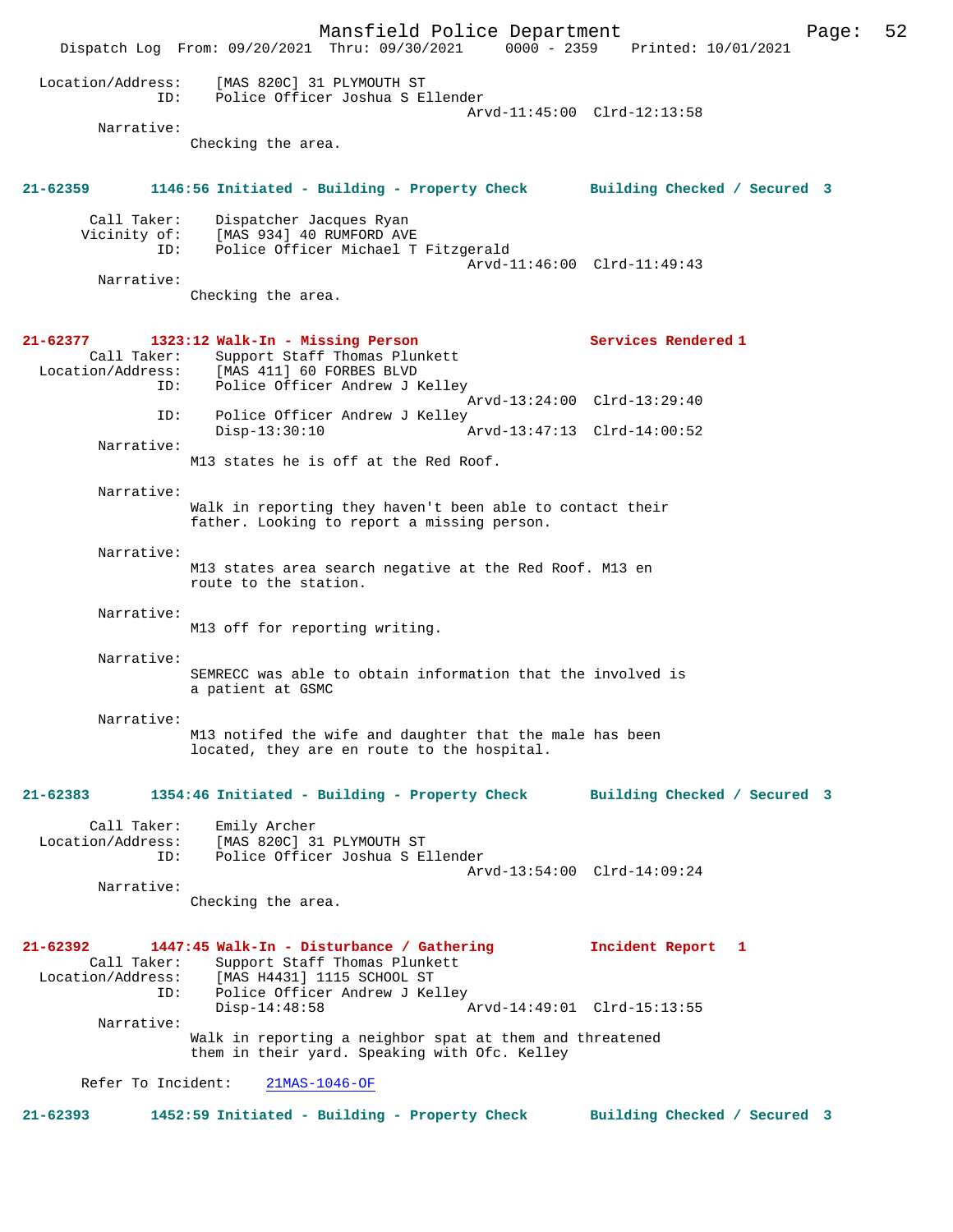Mansfield Police Department Page: 53 Dispatch Log From: 09/20/2021 Thru: 09/30/2021 0000 - 2359 Printed: 10/01/2021 Call Taker: Emily Archer Location/Address: [MAS 982] 111 HOPE ST ID: Police Officer Michael T Fitzgerald Arvd-14:52:00 Clrd-14:55:55 Narrative: Checking the area. **21-62398 1506:32 Initiated - Suspicious Actv / Persn / Veh Services Rendered 2**  Call Taker: Emily Archer<br>Location/Address: [MAS 181A] 19 ess: [MAS 181A] 150 OAKLAND ST<br>TD: Police Officer Matthew A : Police Officer Matthew A Souza Arvd-15:06:00 Clrd-15:07:21 Narrative: M8 states he was checking on a party that has been parked in the area. Officer was advised that she is the fire watch detail. **21-62410 1712:05 Initiated - Motor Vehicle Stop Citation / Warning Issued 3** Call Taker: Emily Archer Location/Address: [MAS] 126 NORTH MAIN ST @ 10 VILLA ST ID: Police Officer Joshua S Ellender Arvd-17:12:00 Clrd-17:16:52 Vehicle: WHI 2019 TOYT UT RAV4 Reg: PAS MA EV8365 VIN: JTMEWRFV9KJ009627 Narrative: MVST Narrative: Citation issued for speeding and expired inspection sticker. **21-62411 1725:00 Initiated - Motor Vehicle Stop Citation / Warning Issued 3** Call Taker: Emily Archer Location/Address: [MAS] 54 CHAUNCY ST @ 363 NORTH MAIN ST ID: Police Officer David J Pepicelli Arvd-17:25:00 Clrd-17:26:57<br>Vehicle: BLK 2011 NISS ROGUE Reg: PC MA 1BLY77 VIN: JN8AS5MV0BW670 BLK 2011 NISS ROGUE Reg: PC MA 1BLY77 VIN: JN8AS5MV0BW670623 Narrative: MVST Narrative: Citation issued for a hands free violation. **21-62414 1744:55 Phone - 911 Hang-ups & Verifications Confirmed misdial/Accdntl Call 2**  Call Taker: Savannah Karch Location/Address: [MAS] 377 CHAUNCY ST ID: Police Officer Derek M Stark Disp-17:47:18 Arvd-17:50:43 Clrd-17:53:08 Narrative: Checking on a 911 hang up. Contact made?: no, open line. negative answer x2 Cellphone? (y/n):y Uncertainty radius: 15 meters 95 % Narrative: Caller called back stating she is in a VW SUV with her hazard lights on and her child dialed accidentally. Narrative: Confirmed accidental. **21-62426 1821:53 Initiated - Building - Property Check Building Checked / Secured 3** Call Taker: Emily Archer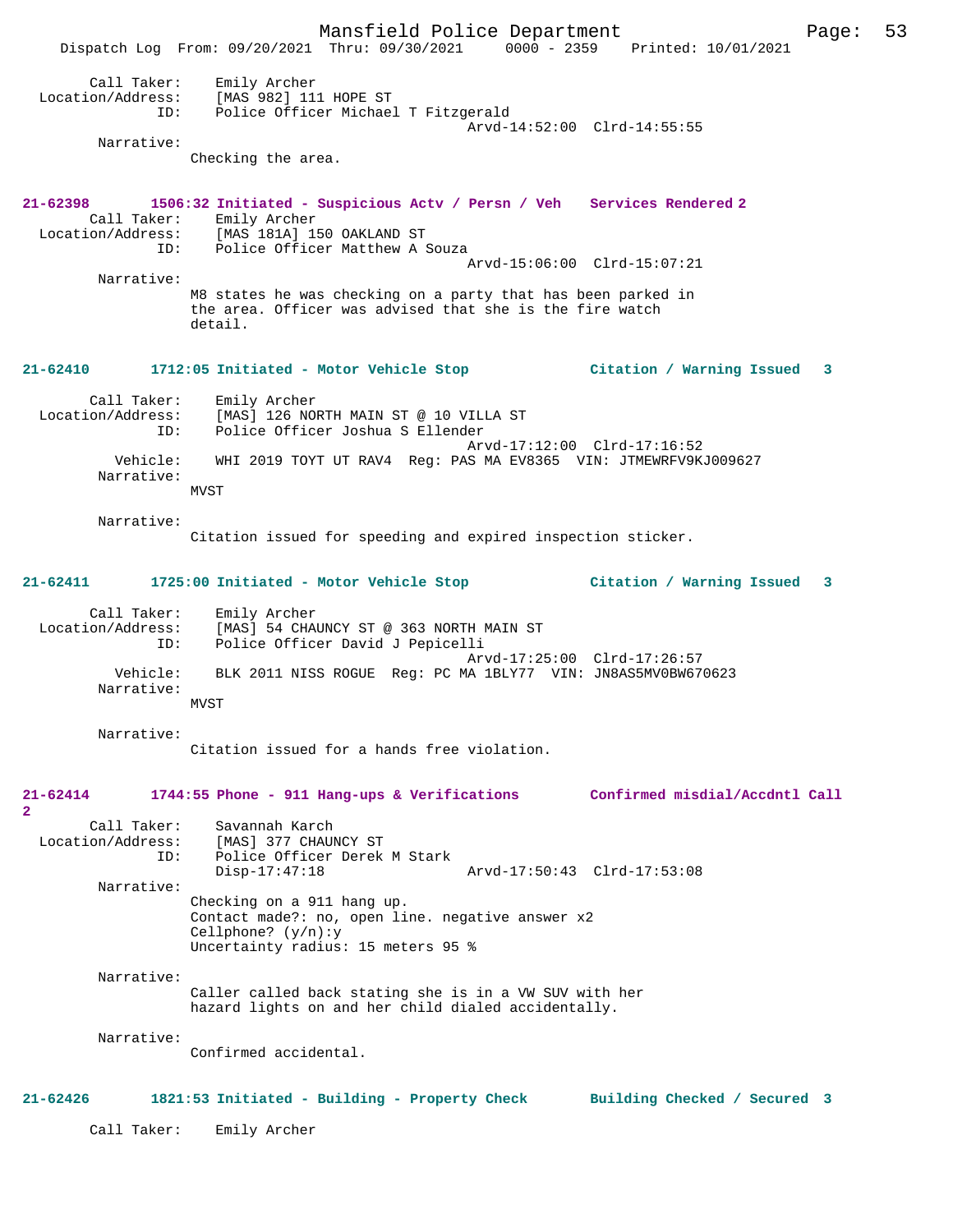Mansfield Police Department Page: 54 Dispatch Log From: 09/20/2021 Thru: 09/30/2021 0000 - 2359 Printed: 10/01/2021 Location/Address: [MAS 820C] 31 PLYMOUTH ST ID: Sergeant John R Armstrong Arvd-18:21:00 Clrd-18:31:15 Narrative: Checking the area. **21-62431 1839:12 Phone - Disabled Motor Vehicle Services Rendered 3**  Call Taker: Josesph Shebertes Vicinity of: [MAS 4A] 365 NORTH MAIN ST ID: Police Officer Joshua S Ellender Disp-18:40:40 Arvd-18:42:20 Clrd-18:53:10<br>ID: Police Officer David J Pepicelli Police Officer David J Pepicelli<br>Disp-18:40:49 Arv Arvd-18:53:08 Clrd-18:53:11 ID: Police Officer Derek M Stark Disp-18:44:06 Arvd-18:53:09 Clrd-18:53:13<br>Vehicle: BLU 2005 TOYT COROLL Req: PC MA 9BL955 VIN: 2T1BR32EX5C4 BLU 2005 TOYT COROLL Reg: PC MA 9BL955 VIN: 2T1BR32EX5C442130 Narrative: Reported DMV in the area. black toyota corrola in the middle of the road. Narrative: M3 states all units clear, vehicle pushed into the Meineke parking lot. **21-62433 1854:16 Initiated - Parking Violations Citation / Warning Issued 3** Call Taker: Emily Archer Location/Address: [MAS 262] 60 OAKLAND ST ID: Police Officer David J Pepicelli Arvd-18:54:00 Clrd-18:56:31 Vehicle: BLK 2017 MERZ UT GLE Reg: PC MA 2JZN57 VIN: 4JGDA5HB1HA849587 Narrative: M11 with a parking violation and tagged a vehicle for restrictive parking, improper parking and blocking a side walk. **21-62437 1903:00 Initiated - Building - Property Check Building Checked / Secured 3** Call Taker: Emily Archer Location/Address: [MAS 4] 31 HAMPSHIRE ST Police Officer Derek M Stark Arvd-19:03:00 Clrd-19:06:59 Narrative: Checking the area. **21-62445 1928:10 Initiated - Noise Complaint Services Rendered 2**  Call Taker: Emily Archer<br>Location/Address: [MAS] CASA DE ess: [MAS] CASA DR @ WEST ST<br>TD: Police Officer Derek M : Police Officer Derek M Stark Arvd-19:28:00 Clrd-19:35:53 Narrative: M14 recieved a report from a resident about fireworks. Narrative: M14 checked the area, unfounded at this time. **21-62448 1936:46 Initiated - Motor Vehicle Stop Citation / Warning Issued 3** Call Taker: Emily Archer<br>Location/Address: [MAS] 112 PII ess: [MAS] 112 PINE ST @ 1380 WEST ST<br>ID: Police Officer Derek M Stark Police Officer Derek M Stark Arvd-19:36:00 Clrd-19:43:07<br>Vebicle: WHI 2017 GMC ST YUKON Req: CO MA T28167 VIN: 1GKS2CKJ7HR WHI 2017 GMC ST YUKON Reg: CO MA T28167 VIN: 1GKS2CKJ7HR262636 Narrative: MVST.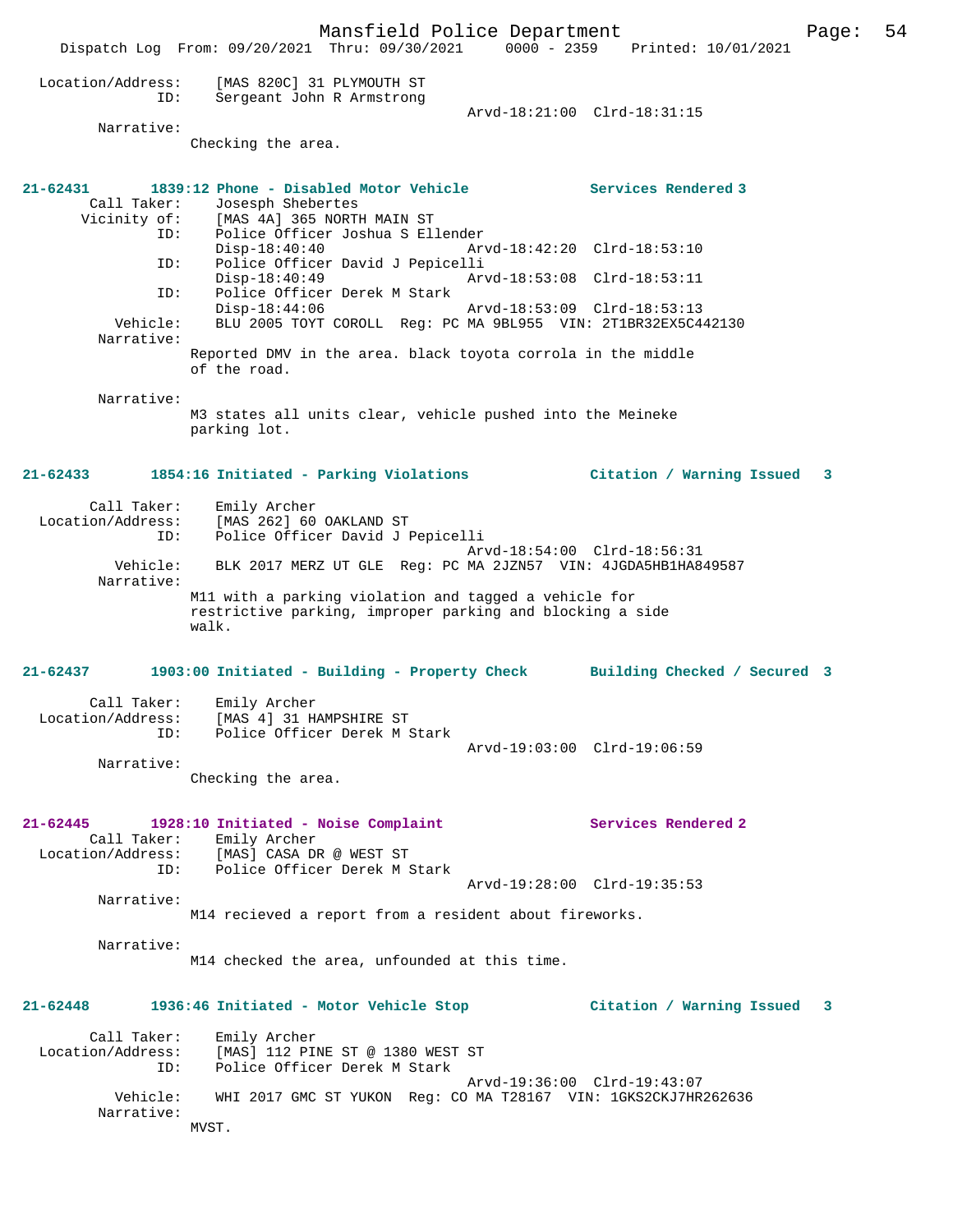Narrative: Citation issued for speeding **21-62453 2003:23 Initiated - Motor Vehicle Stop Citation / Warning Issued 3** Call Taker: Emily Archer Location/Address: [MAS 6] 46 CHAUNCY ST Police Officer Joshua S Ellender Arvd-20:03:00 Clrd-20:07:11 Vehicle: WHI 2019 PORS CO BOXSTER Reg: PC MA 3BPG69 VIN: WP0CA2A85KS211230 Narrative: MVST Narrative: Citation issued for speeding at the Chauncy St underpass. **21-62462 2025:32 Phone - Noise Complaint Services Rendered 2**  Call Taker: NICHOLAS GOYETTE<br>Location/Address: [MAS H5729] 167 I ess: [MAS H5729] 167 LAWNDALE RD<br>ID: Police Officer Joshua S Elle ID: Police Officer Joshua S Ellender Disp-20:26:12 Arvd-20:31:43 Clrd-20:34:21<br>ID: Police Officer Derek M Stark Police Officer Derek M Stark Disp-20:27:22 Clrd-20:34:25 Narrative: report of gunshots right in street out front of house Narrative: M3 spoke to individuals outside, they were watching fireworks. No fireworks currently. **21-62467 2040:55 911 - 911 Hang-ups & Verifications Confirmed misdial/Accdntl Call**  $\mathbf{2}$ Call Taker: Aaron Figueroa<br>Location/Address: [MAS 43] 137 M ess: [MAS 43] 137 MILL ST Apt. #48<br>ID: Police Officer Joshua S Ellen Police Officer Joshua S Ellender<br>Disp-20:42:17 Arv Disp-20:42:17 Arvd-20:51:33 Clrd-20:51:35 Narrative: Checking on a 911 accidental from a party at campsite 48. Contact made?: y Cellphone? (y/n): y Uncertainty radius: Narrative: M3 states confirmed accidental. **21-62471 2059:48 Initiated - Building - Property Check Building Checked / Secured 3** Call Taker: Emily Archer<br>Location/Address: [MAS 820C] 3 [MAS 820C] 31 PLYMOUTH ST ID: Sergeant John R Armstrong Arvd-20:59:00 Clrd-21:28:22 Narrative: Checking the area. **21-62473 2101:07 Initiated - Building - Property Check Building Checked / Secured 3** Call Taker: Emily Archer<br>Location/Address: [MAS 1040] 1 [MAS 1040] 10 RESERVOIR ST Apt. #ST ID: Police Officer Derek M Stark Arvd-21:01:00 Clrd-21:07:27 Narrative: Checking the area.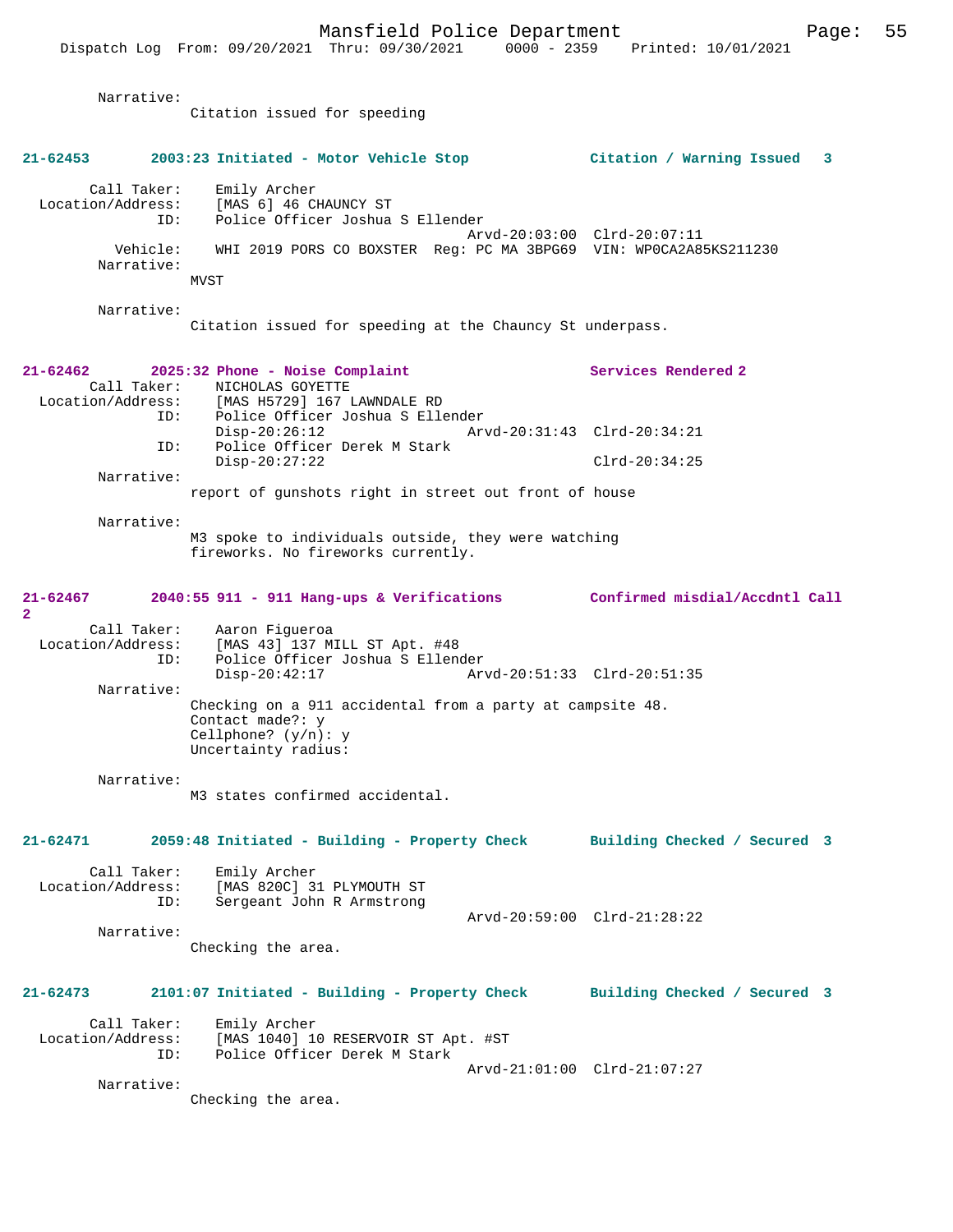Mansfield Police Department Page: 56 Dispatch Log From: 09/20/2021 Thru: 09/30/2021 0000 - 2359 **21-62474 2111:01 Initiated - Motor Vehicle Stop Referred to Other Agency 3** Call Taker: Emily Archer Location/Address: [MAS] ELM ST @ OTIS ST ID: Police Officer Derek M Stark Arvd-21:11:00 Clrd-21:18:39 SMALL CUBED SUV Narrative: M14 states he is following a vehicle, high rate of speed, Elm Street approaching Otis, small cubed SUV, ran red light at School Street at 140 still continuing, failure to stop at this point. Narrative: M14 states they were at 70MPH going over the Elm Street Bridge. M 14 states it was a small cubed suv, heading towards 4 corners entering Norton / Attleboro. M14 has stopped following the vehicle. Various marked lane violations. Narrative: Attleboro PD and Norton PD advised. Narrative: M14 states himself and Norton unit checked the area, they doubled back to Otis, and the area searched negative for that vehicle. Narrative: See OF for further. Refer To Incident: 21MAS-1047-OF **21-62477 2125:01 Initiated - Building - Property Check Building Checked / Secured 3** Call Taker: Emily Archer<br>Location/Address: [MAS 139] 26 ess: [MAS 139] 265 FRUIT ST<br>ID: Police Officer David J Police Officer David J Pepicelli Arvd-21:25:00 Clrd-21:28:22<br>ID: Police Officer David J Pepicelli Police Officer David J Pepicelli<br>Disp-21:28:39 Arv Disp-21:28:39 Arvd-21:28:45 Clrd-21:28:00 Narrative: Checking the area. **21-62478 2128:48 Initiated - Building - Property Check Building Checked / Secured 3** Call Taker: William Mouyos<br>Location/Address: [MAS 1041] 175 ess: [MAS 1041] 175 FRUIT ST:<br>ID: Police Officer David JJ Police Officer David J Pepicelli Arvd-21:28:00 Clrd-21:40:41 Narrative: Checking the area.

**21-62480 2136:52 Initiated - Motor Vehicle Stop Citation / Warning Issued 3**

Call Taker: Emily Archer<br>ion/Address: [MAS] 500 EAST ST Location/Address:<br>TD: Police Officer Derek M Stark Arvd-21:36:00 Clrd-21:43:39<br>Vehicle: GRY 2006 TOYT CAMRY Req: PC MA 3PFP21 VIN: 4T1BE32K96U72 GRY 2006 TOYT CAMRY Reg: PC MA 3PFP21 VIN: 4T1BE32K96U726561 Narrative: MVST

 Narrative: Citation issued for a red light violation near the police station.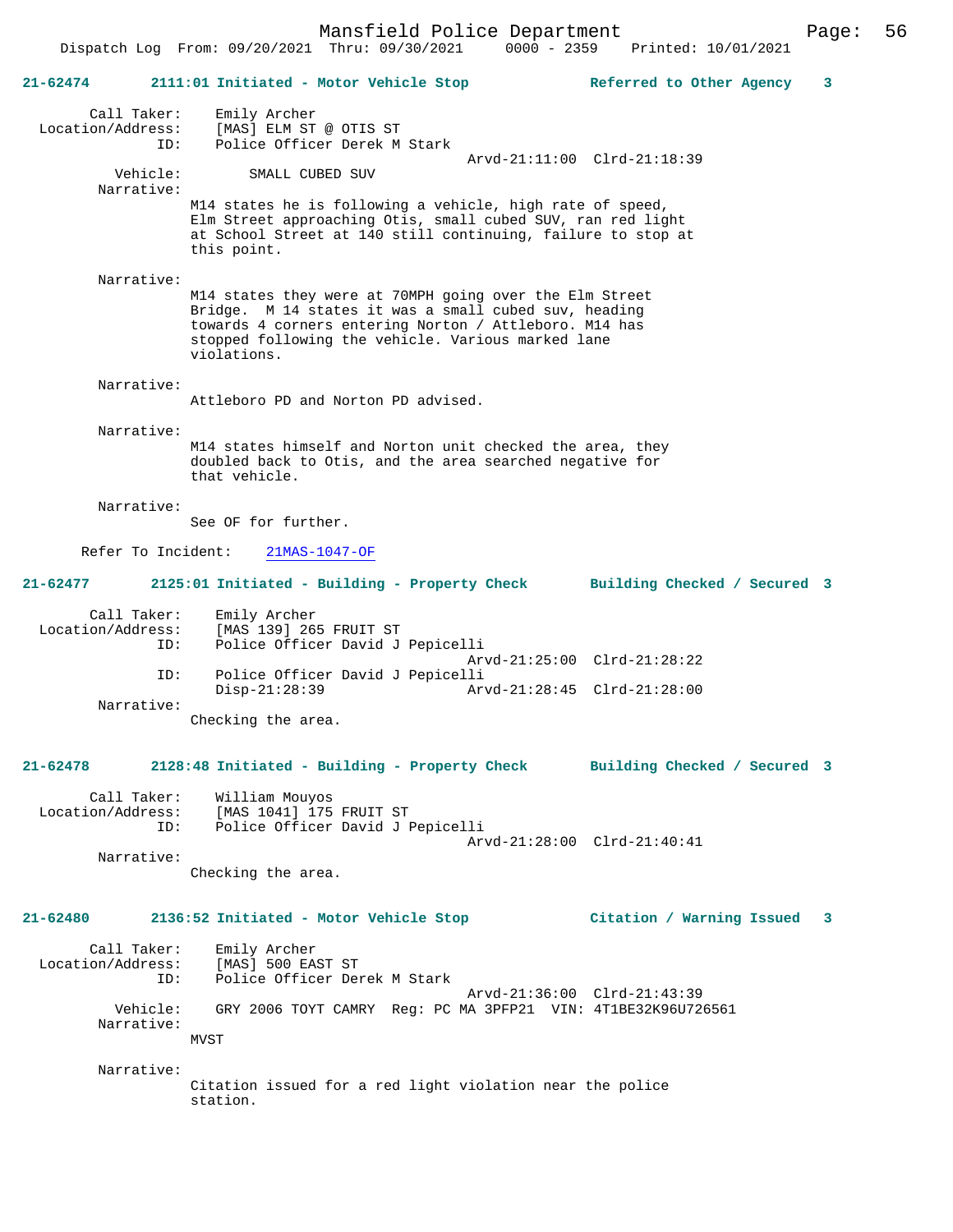Mansfield Police Department Form Page: 57

 Dispatch Log From: 09/20/2021 Thru: 09/30/2021 0000 - 2359 Printed: 10/01/2021 **21-62482 2139:05 Phone - 911 Hang-ups & Verifications Unfounded/Unverifed 2** Call Taker: <br> NICHOLAS GOYETTE<br>
Location/Address: [MAS 322] 31 HAM ess: [MAS 322] 31 HAMPSHIRE ST<br>ID: Police Officer Joshua S E] Police Officer Joshua S Ellender Disp-21:42:10 Arvd-21:44:37 Clrd-21:58:24<br>TD: Police Officer David J Pepicelli ID: Police Officer David J Pepicelli Disp-21:42:21 Arvd-21:47:41 Clrd-21:58:23 Narrative: 911 hang up, attempting to locate room # Narrative: Desk reports no information was transmitted, unk room #. Narrative: M3 states room # is 107 Narrative: M3 states they are checking the hotel now. They checked room 107, and it is vacant, and not use. The desk said it came from that extension. Narrative: M3 states they are clear, there is an event at the hotel. A walk through was conducted and there was no one in distress. **21-62486 2206:32 Initiated - Building - Property Check Building Checked / Secured 3** Call Taker: Emily Archer Location/Address: [MAS 1002] 250 EAST ST ID: Police Officer David J Pepicelli Arvd-22:06:00 Clrd-22:17:15 Narrative: Checking the area. **21-62493 2304:40 Initiated - Building - Property Check Building Checked / Secured 3** Call Taker: Emily Archer<br>Location/Address: [MAS 820C] 3 Location/Address: [MAS 820C] 31 PLYMOUTH ST Sergeant John R Armstrong Arvd-23:04:00 Clrd-23:16:36 Narrative: Checking the area. **For Date: 09/26/2021 - Sunday 21-62528 0150:41 Initiated - Building - Property Check Building Checked / Secured 3** Call Taker: Emily Archer<br>Location/Address: [MAS 1002] 29 ess: [MAS 1002] 250 EAST ST<br>ID: Police Officer Meghan I Police Officer Meghan Birnie Arvd-01:50:00 Clrd-02:01:12 Narrative: Checking the area. **21-62535 0223:25 Initiated - Building - Property Check Building Checked / Secured 3** Call Taker: Emily Archer Location/Address: [MAS 170] 255 HOPE ST Police Officer Meghan Birnie Arvd-02:23:00 Clrd-02:38:33

Narrative:

Checking the area.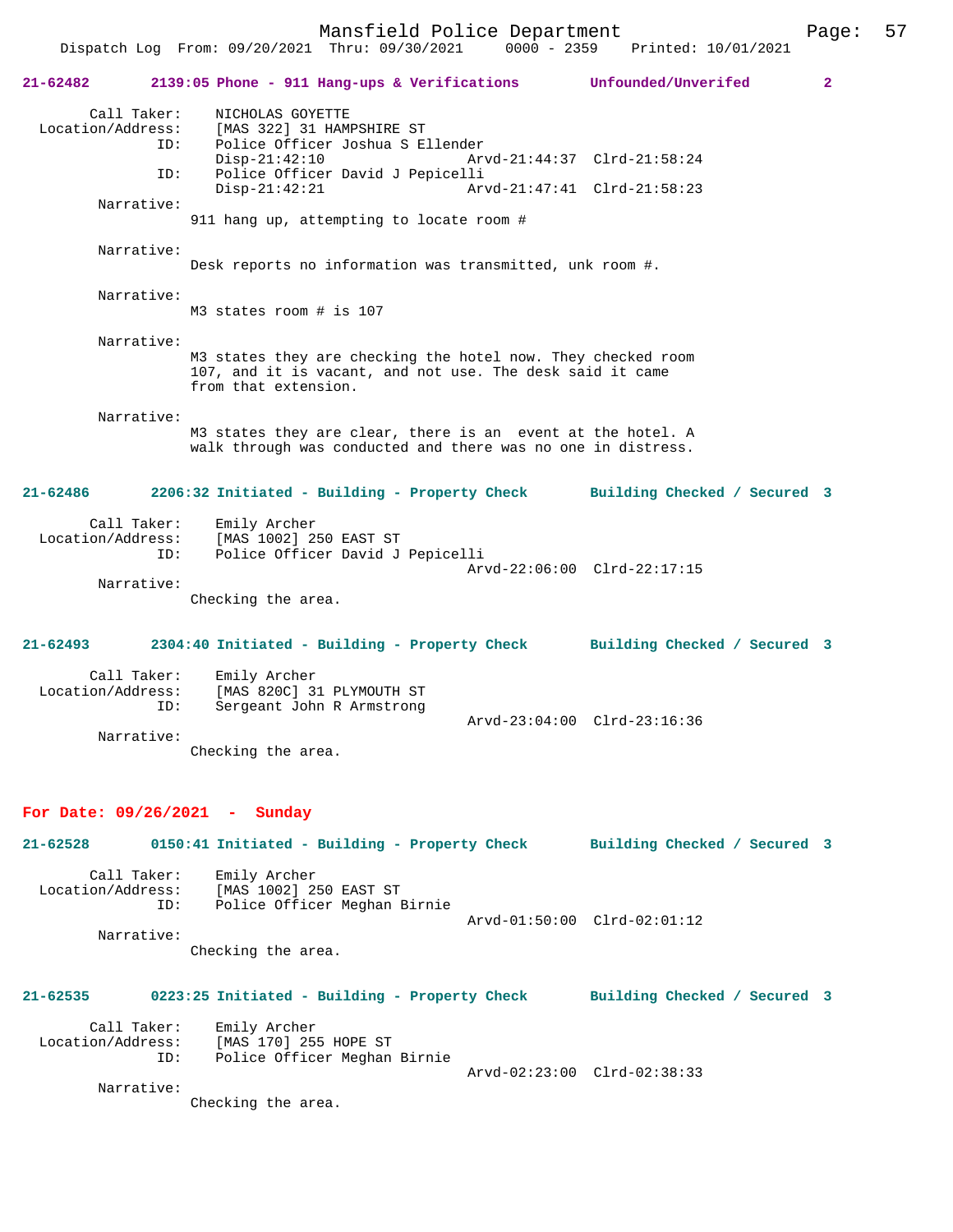Mansfield Police Department Fage: 58 Dispatch Log From: 09/20/2021 Thru: 09/30/2021 0000 - 2359 Printed: 10/01/2021 **21-62537 0236:18 Initiated - Building - Property Check Building Checked / Secured 3** Call Taker: Emily Archer Location/Address: [MAS 2] 60 FORBES BLVD ESS: ITHER 21 SO FOREZO ----<br>ID: Police Officer Bryan Hurley Arvd-02:36:00 Clrd-02:42:49 Narrative: Checking the area. **21-62539 0242:55 Initiated - Building - Property Check Building Checked / Secured 3** Call Taker: Emily Archer<br>Location/Address: [MAS 4] 31 H ess: [MAS 4] 31 HAMPSHIRE ST<br>ID: Police Officer Bryan Hu: Police Officer Bryan Hurley Arvd-02:42:00 Clrd-02:55:01 Narrative: Checking the area. **21-62540 0300:54 Initiated - Building - Property Check Building Checked / Secured 3** Call Taker: Aaron Figueroa Location/Address: [MAS 820C] 31 PLYMOUTH ST Support Staff Thomas Plunkett Arvd-03:00:00 Clrd-03:10:39 ID: Police Officer Derek M Stark Disp-03:10:30 Arvd-03:10:35 Clrd-03:18:43 Narrative: Checking the area. **21-62541 0301:18 Initiated - Building - Property Check Building Checked / Secured 3** Call Taker: Aaron Figueroa Location/Address: [MAS 840] 280 SCHOOL ST ID: Police Officer Bryan Hurley Arvd-03:01:00 Clrd-03:10:04 Narrative: Checking the area. **21-62542 0311:15 Initiated - Building - Property Check Building Checked / Secured 3** Call Taker: Aaron Figueroa Location/Address: [MAS 834] 261 CHAUNCY ST ID: Police Officer Christopher D Sorge Arvd-03:11:00 Clrd-03:25:00 Narrative: Checking the area. **21-62543 0312:10 Initiated - Building - Property Check Assisted Party 3**  Call Taker: Aaron Figueroa<br>Location/Address: [MAS] PLYMOUTH Location/Address: [MAS] PLYMOUTH ST ID: Police Officer Bryan Hurley Arvd-03:12:00 Clrd-03:21:29 Narrative: Checking the area. Narrative: one streetlight is out at the end of plymouth street before the entrance to (The Belknap White Group). 18 wheeler is parked underneath this light. **21-62544 0315:10 Initiated - Building - Property Check Building Checked / Secured 3** Call Taker: Aaron Figueroa

Location/Address: [MAS 139] 265 FRUIT ST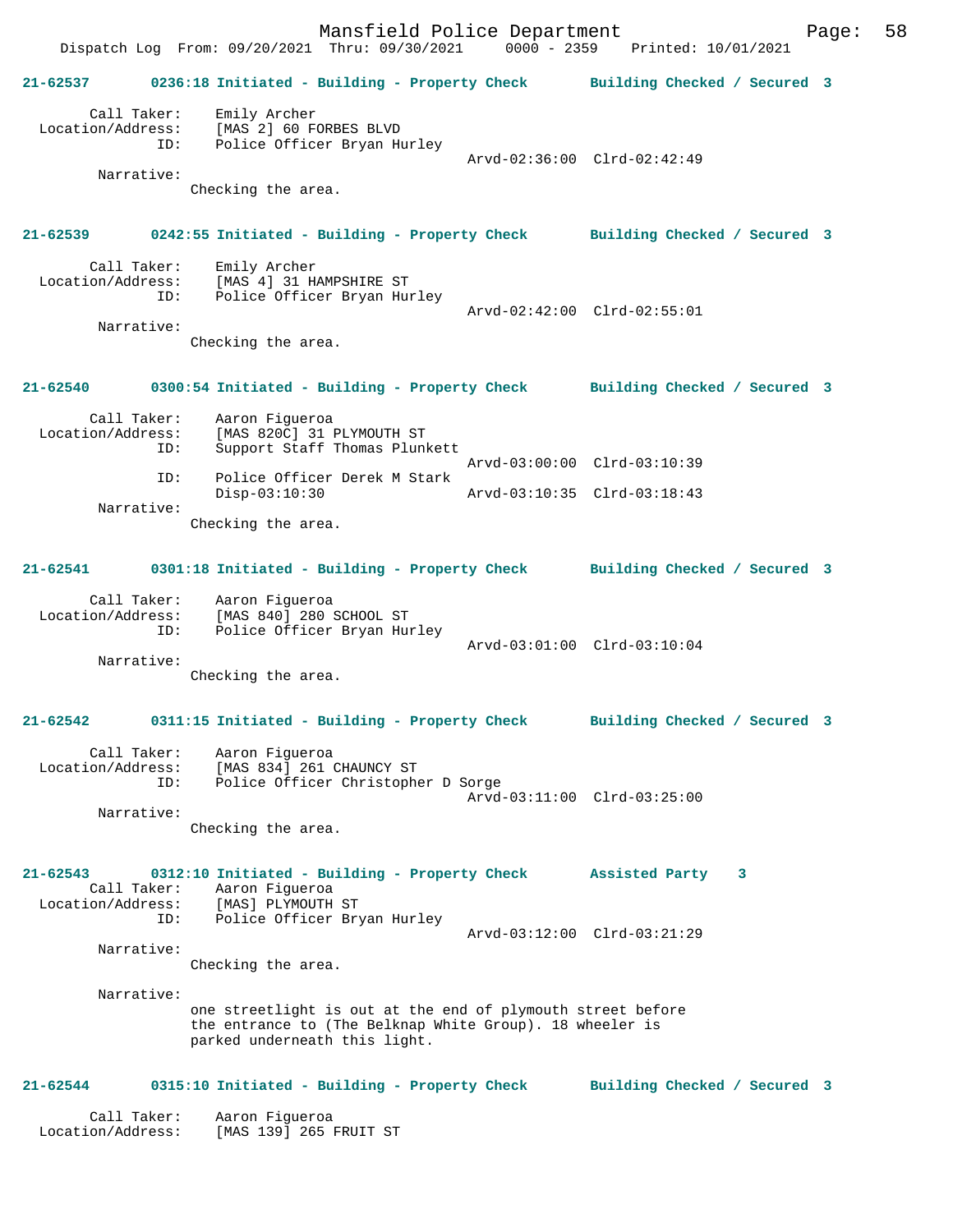Mansfield Police Department Fage: 59 Dispatch Log From: 09/20/2021 Thru: 09/30/2021 0000 - 2359 Printed: 10/01/2021 ID: Police Officer Meghan Birnie Arvd-03:15:00 Clrd-03:20:14 Narrative: Checking the area. **21-62545 0325:09 Initiated - Building - Property Check Building Checked / Secured 3** Call Taker: Aaron Figueroa Location/Address: [MAS] COPELAND DR ID: Police Officer Christopher D Sorge Arvd-03:25:00 Clrd-03:31:58 Narrative: Checking the area. **21-62546 0327:06 Initiated - Building - Property Check Building Checked / Secured 3** Call Taker: Aaron Figueroa Location/Address: [MAS 1040] 10 RESERVOIR ST Apt. #ST ID: Police Officer Bryan Hurley Arvd-03:27:00 Clrd-03:35:22 Narrative: Checking the area. **21-62547 0332:36 Initiated - Building - Property Check Building Checked / Secured 3** Call Taker: Aaron Figueroa Location/Address: [MAS] 4 ERICK RD @ 15 BONNEY LN ID: Police Officer Meghan Birnie Arvd-03:32:00 Clrd-03:37:37 Narrative: Checking the area. **21-62552 0410:52 Phone - Assist Citizen - P S A Services Rendered 3**  Call Taker: Jennifer Napolitano<br>Location/Address: [MAS H6108] 70 PRAT ess: [MAS H6108] 70 PRATT ST<br>ID: Police Officer Christoph Police Officer Christopher D Sorge<br>Disp-04:13:38 Arvd- Disp-04:13:38 Arvd-04:15:24 Clrd-04:27:31 Narrative: Caller requesting assistance gaining access to an apartment. Could not give the address before her phone died cell phone pinging in the area of this address. 2 females with dead cell phones. Narrative: M12 transporting 2 females to station pointe apartments, SM 57808.2 Narrative: M12 EM 57808.5 Narrative: M12 advised the parties friend came down stairs looking for them and they have been reunited **21-62558 0500:32 Radio - Building - Property Check Building Checked / Secured 3** Call Taker: Support Staff Thomas Plunkett<br>Location/Address: [MAS 820C] 31 PLYMOUTH ST [MAS 820C] 31 PLYMOUTH ST Narrative: Checking the area.

**21-62557 0526:01 911 - Well Being Check Transported to Hospital 3**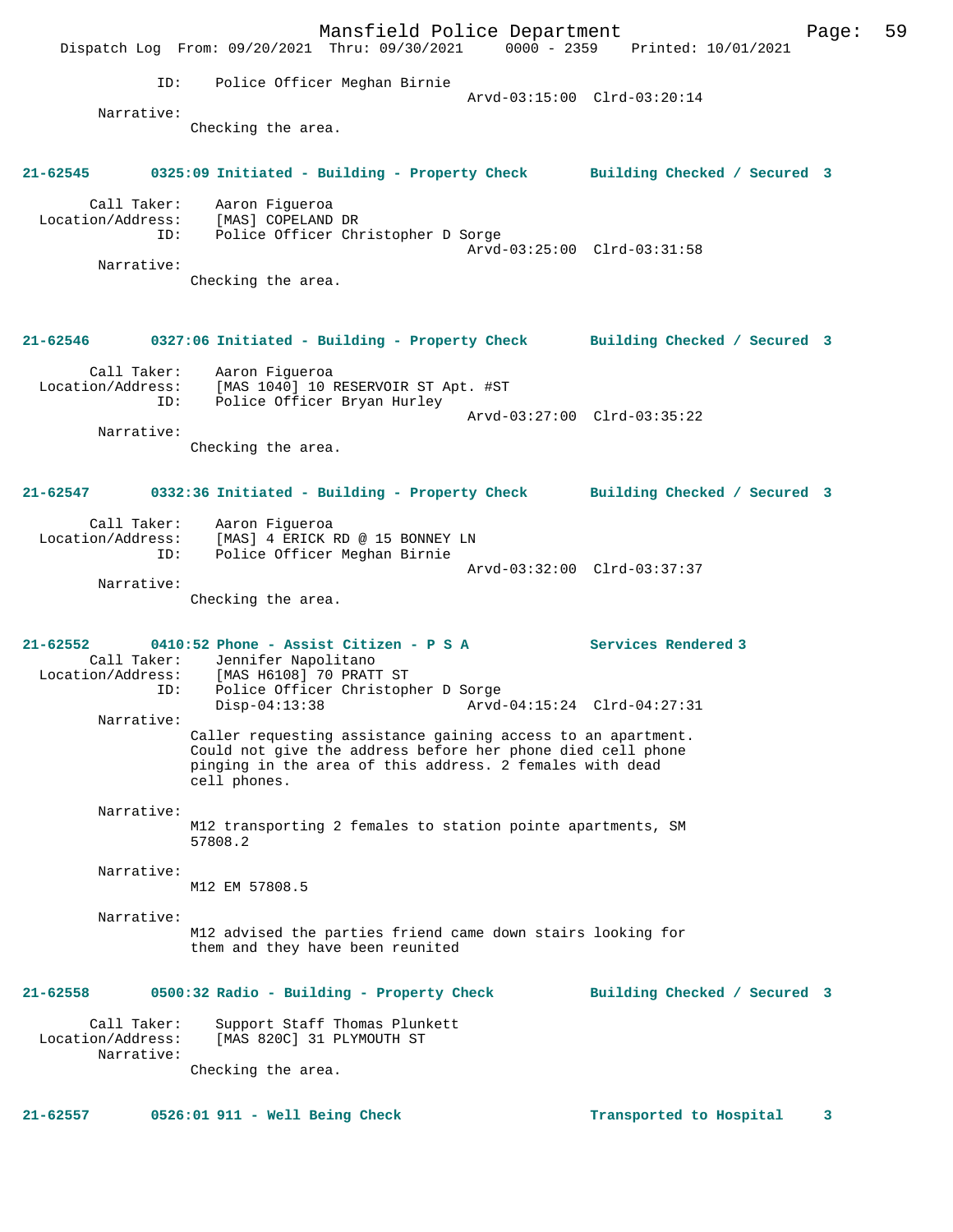|                                         | Mansfield Police Department<br>Dispatch Log From: 09/20/2021 Thru: 09/30/2021       | 0000 - 2359 Printed: 10/01/2021                            | Page: | 60 |
|-----------------------------------------|-------------------------------------------------------------------------------------|------------------------------------------------------------|-------|----|
| Call Taker:<br>Location/Address:<br>ID: | TARA LAKO<br>[MAS H3789]<br>Police Officer Meghan Birnie<br>$Disp-05:28:36$         | Arvd-05:33:07 Clrd-07:08:22                                |       |    |
| ID:                                     | Police Officer Christopher D Sorge                                                  |                                                            |       |    |
| ID:                                     | $Disp-05:28:57$<br>Sergeant David Schepis                                           | Arvd-05:33:08 Clrd-06:18:23                                |       |    |
| Narrative:                              | $Disp-05:42:08$                                                                     | Arvd-05:47:58 Clrd-06:08:53                                |       |    |
|                                         |                                                                                     |                                                            |       |    |
| Narrative:                              |                                                                                     |                                                            |       |    |
| Narrative:                              |                                                                                     |                                                            |       |    |
| Narrative:                              |                                                                                     |                                                            |       |    |
| Narrative:                              |                                                                                     |                                                            |       |    |
| Refer To Incident:                      | $21MAS-1048-OF$                                                                     |                                                            |       |    |
| 21-62580                                | 0855:51 Initiated - Building - Property Check                                       | Building Checked / Secured 3                               |       |    |
| Call Taker:<br>Location/Address:<br>ID: | Josesph Shebertes<br>[MAS] PLYMOUTH ST<br>Police Officer Michael T Fitzgerald       | Arvd-08:55:00 Clrd-09:13:31                                |       |    |
| Narrative:                              | Checking the area.                                                                  |                                                            |       |    |
|                                         | 21-62586 0913:26 Initiated - Building - Property Check Building Checked / Secured 3 |                                                            |       |    |
| Call Taker:<br>Location/Address:<br>ID: | Josesph Shebertes<br>[MAS 820C] 31 PLYMOUTH ST<br>Detective Derek M McCune          | Arvd-09:13:00 Clrd-09:23:25                                |       |    |
| Narrative:                              | Checking the area.                                                                  |                                                            |       |    |
| 21-62604                                | 1005:43 Initiated - Serve Warrant                                                   | Not Home / No Answer                                       | 3     |    |
| Call Taker:<br>Location/Address:<br>ID: | Josesph Shebertes<br>[MAS 424] 149 OAKLAND ST<br>Sergeant Robert S Pierce           |                                                            |       |    |
| ID:                                     | Police Officer William C Trudell                                                    | Arvd-10:10:00 Clrd-10:14:56<br>Arvd-10:10:57 Clrd-10:14:56 |       |    |
| Narrative:                              | $Disp-10:06:55$<br>M1 and M8 will be out serving a probation warrant                |                                                            |       |    |
|                                         |                                                                                     |                                                            |       |    |

BOTH UNITS CLR, BLINDS WERE PULLED DOWN AT THE APARTMENT, NO ANSWER AT THE DOOR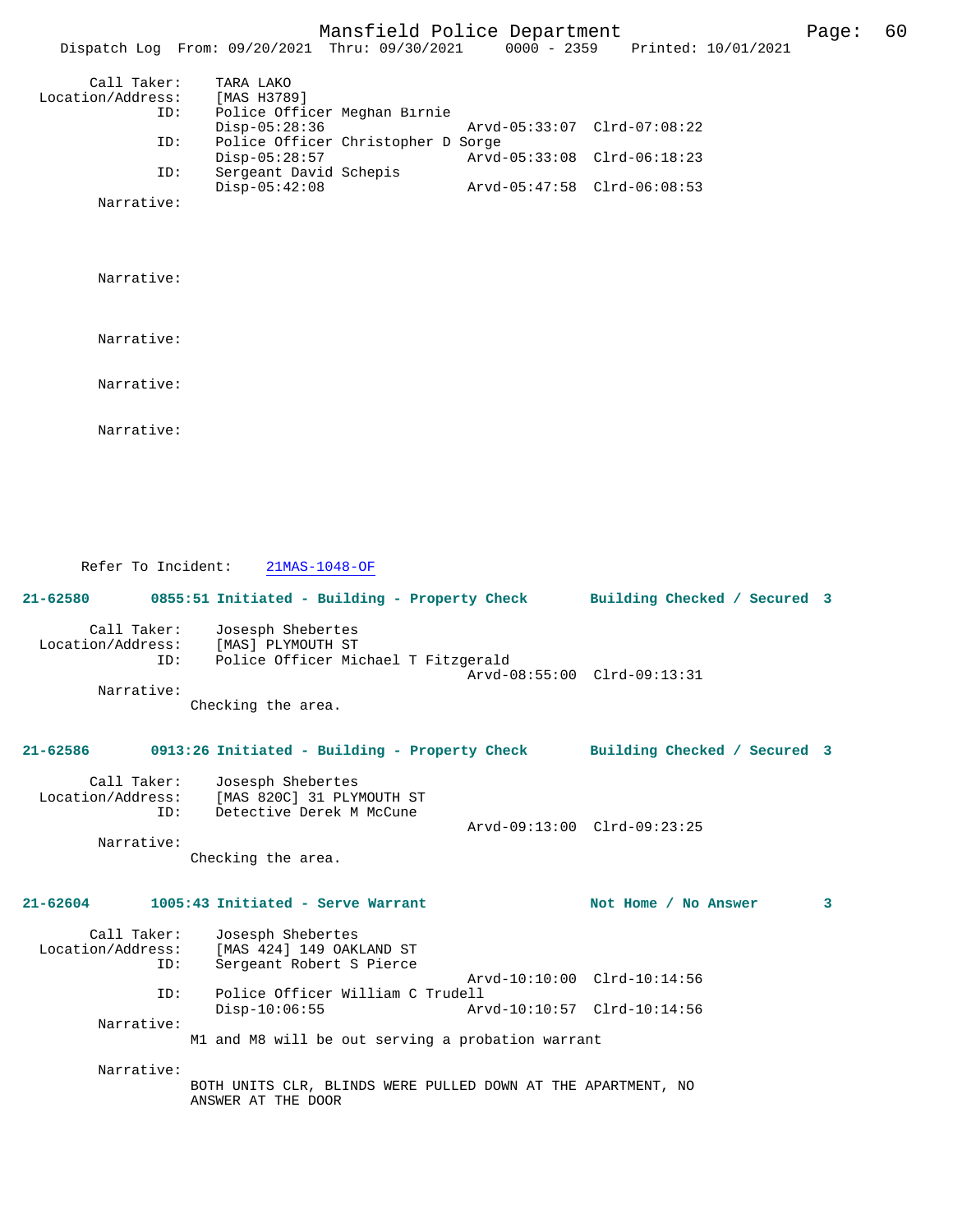Mansfield Police Department Form Page: 61 Dispatch Log From: 09/20/2021 Thru: 09/30/2021 0000 - 2359 Printed: 10/01/2021 **21-62611 1044:40 Initiated - Building - Property Check Building Checked / Secured 3** Call Taker: Josesph Shebertes Location/Address: [MAS 840] 280 SCHOOL ST ID: Police Officer Michael T Fitzgerald Arvd-10:44:00 Clrd-10:54:10 Narrative: Checking the area. **21-62626 1111:37 Initiated - Building - Property Check Building Checked / Secured 3** Call Taker: Josesph Shebertes<br>Location/Address: [MAS 820C] 31 PLY ess: [MAS 820C] 31 PLYMOUTH ST<br>ID: Detective Derek M McCune Detective Derek M McCune Arvd-11:11:00 Clrd-11:19:21 Narrative: Checking the area. **21-62634 1146:59 Initiated - Building - Property Check Building Checked / Secured 3** Call Taker: Josesph Shebertes Location/Address: [MAS 907E] 390 WEST ST ID: Police Officer Michael T Fitzgerald Arvd-11:46:00 Clrd-11:51:28 Narrative: Checking the area. **21-62647 1249:44 Initiated - Building - Property Check Building Checked / Secured 3** Call Taker: Josesph Shebertes Location/Address: [MAS 2] 60 FORBES BLVD ID: Police Officer Michael T Fitzgerald Arvd-12:49:00 Clrd-12:56:11 Narrative: Checking the area. **21-62650 1317:29 Initiated - Building - Property Check Building Checked / Secured 3** Call Taker: Josesph Shebertes Location/Address: [MAS 820C] 31 PLYMOUTH ST ID: Detective Derek M McCune Arvd-13:17:00 Clrd-13:29:38 Narrative: Checking the area. **21-62661 1407:00 Initiated - Building - Property Check Building Checked / Secured 3** Call Taker: Josesph Shebertes Location/Address: [MAS 2] 60 FORBES BLVD ID: Sergeant Robert S Pierce Arvd-14:07:00 Clrd-14:14:07 Narrative: Checking the area. **21-62679 1509:13 Initiated - Building - Property Check Building Checked / Secured 3** Call Taker: Josesph Shebertes Location/Address: [MAS 820C] 31 PLYMOUTH ST ID: Detective Derek M McCune Arvd-15:09:00 Clrd-15:16:05 Narrative: Checking the area.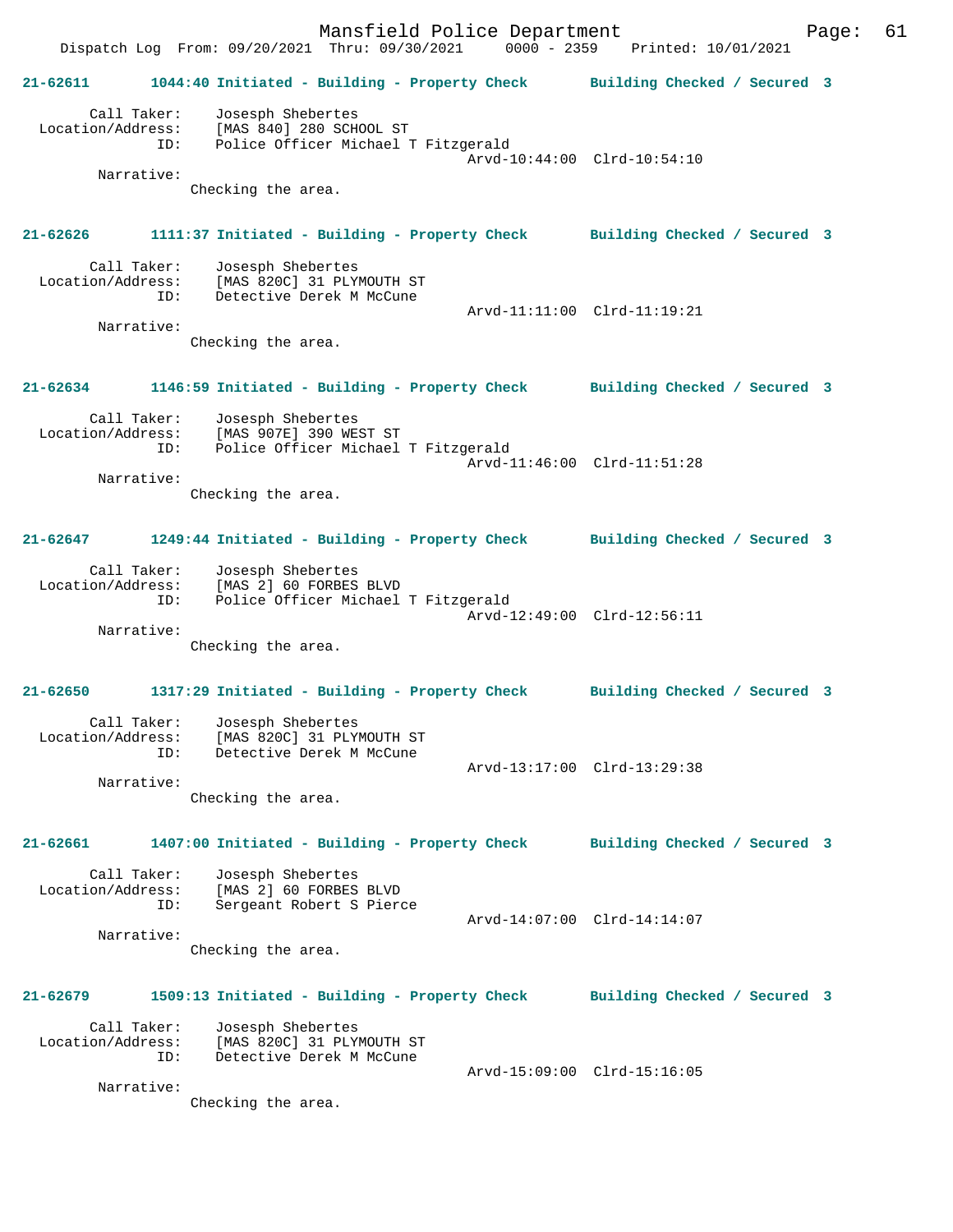Mansfield Police Department Form Page: 62 Dispatch Log From: 09/20/2021 Thru: 09/30/2021 0000 - 2359 Printed: 10/01/2021 **21-62731 1935:44 Initiated - Building - Property Check Building Checked / Secured 3** Call Taker: Josesph Shebertes Location/Address: [MAS] PLYMOUTH ST ID: Police Officer William C Trudell Arvd-19:35:00 Clrd-19:41:01 Narrative: Checking the area. **21-62732 1944:46 Initiated - Building - Property Check Building Checked / Secured 3** Call Taker: Emily Archer<br>Location/Address: [MAS 139] 26! ess: [MAS<sup>'</sup>139] 265 FRUIT ST<br>ID: Police Officer Andrew Police Officer Andrew J Kelley Arvd-19:44:00 Clrd-19:47:09 Narrative: Checking the airport and the shelter. **21-62735 2025:18 Initiated - Building - Property Check Building Checked / Secured 3** Call Taker: Josesph Shebertes Location/Address: [MAS 1002] 250 EAST ST ID: Police Officer Andrew J Kelley Arvd-20:25:00 Clrd-20:37:55 Narrative: Checking the area. **21-62738 2047:21 Initiated - Building - Property Check Building Checked / Secured 3** Call Taker: Josesph Shebertes Location/Address: [MAS 281A] 1 CROCKER ST ID: Police Officer Jay J Sparrow Arvd-20:47:00 Clrd-20:49:56 Narrative: Checking the area. **21-62745 2129:19 911 - Suspicious Actv / Persn / Veh Spoken To 2**  Call Taker: Aaron Figueroa Location/Address:<br>ID: Police Officer Andrew J Kelley<br>Disp-21:33:31 1 Disp-21:33:31 Arvd-21:33:40 Clrd-21:37:56 ID: Sergeant John R Armstrong Disp-21:33:38 Arvd-21:33:41 Clrd-21:37:56 Narrative: Calling party is reporting a male party on a bench, possibly intoxicated, talking out loud. Dark shirt with tan pants. Narrative: spoke to the party, he was taking a walk and a resident started recording him and they had a conversation, no signs of intoxication. male will be moving along. **21-62753 2231:03 Initiated - Building - Property Check Building Checked / Secured 3** Call Taker: Josesph Shebertes Location/Address: [MAS 987A] 125 HIGH ST Apt. #1-4 ID: Police Officer Jay J Sparrow Arvd-22:31:00 Clrd-22:36:25 Narrative: Checking the area.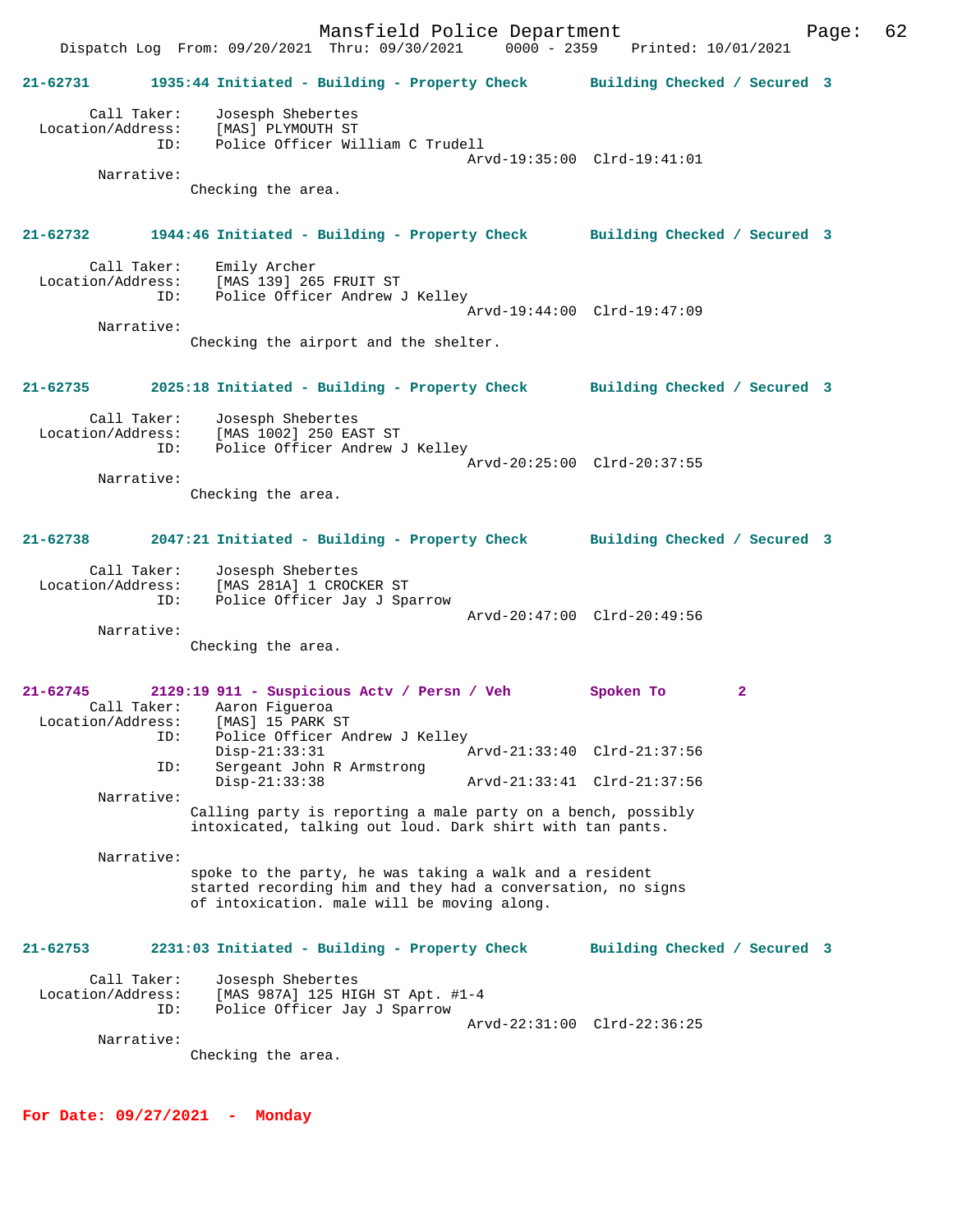Dispatch Log From: 09/20/2021 Thru: 09/30/2021 0000 - 2359 Printed: 10/01/2021 **21-62763 0010:03 Phone - Assist Fire Department Services Rendered 2**  Call Taker: Stephen Martell<br>ion/Address: [MAS 4521] 6 EDI Location/Address: [MAS 452A] 6 ERICK RD ID: Police Officer Mark O'Connor Arvd-00:15:18 Clrd-00:24:54 Narrative: Assisting the FD with a fire related incident. Nature: Master box activation **21-62777 0043:19 Initiated - Building - Property Check Services Rendered 3**  Call Taker: TARA LAKO Location/Address: [MAS] 3 LONGWOOD CIR @ 16 JEFFERSON RD ID: Police Officer Mark O'Connor Arvd-00:43:00 Clrd-00:51:53 Narrative: Checking the area. **21-62781 0102:52 Initiated - Building - Property Check Building Checked / Secured 3** Call Taker: Stephen Martell Location/Address: [MAS 4] 31 HAMPSHIRE ST ID: Police Officer Bryan Hurley Arvd-01:02:00 Clrd-01:14:58 Narrative: Checking the area. **21-62783 0103:52 Initiated - Building - Property Check Building Checked / Secured 3** Call Taker: Stephen Martell Location/Address: [MAS 417] 9 FRANCIS AVE ID: Police Officer Mark O'Connor Arvd-01:03:00 Clrd-01:16:46 Narrative: Checking the area. **21-62786 0118:56 Initiated - Building - Property Check Secured Building 3**  Call Taker: Stephen Martell Location/Address: [MAS 2] 60 FORBES BLVD ID: Police Officer Bryan Hurley Arvd-01:18:00 Clrd-01:20:48 Narrative: Checking the area. **21-62789 0125:50 Initiated - Building - Property Check Building Checked / Secured 3** Call Taker: Stephen Martell Location/Address: [MAS] NORTH MAIN ST ID: Police Officer Meghan Birnie Arvd-01:25:00 Clrd-01:34:07 Narrative: Checking the area. **21-62796 0209:57 Initiated - Building - Property Check Building Checked / Secured 3** Call Taker: Stephen Martell Location/Address: [MAS 814] 50 WEST CHURCH ST ID: Police Officer Meghan Birnie Arvd-02:09:00 Clrd-02:13:45 Narrative: Checking the area. **21-62799 0258:17 Initiated - Building - Property Check Building Checked / Secured 3**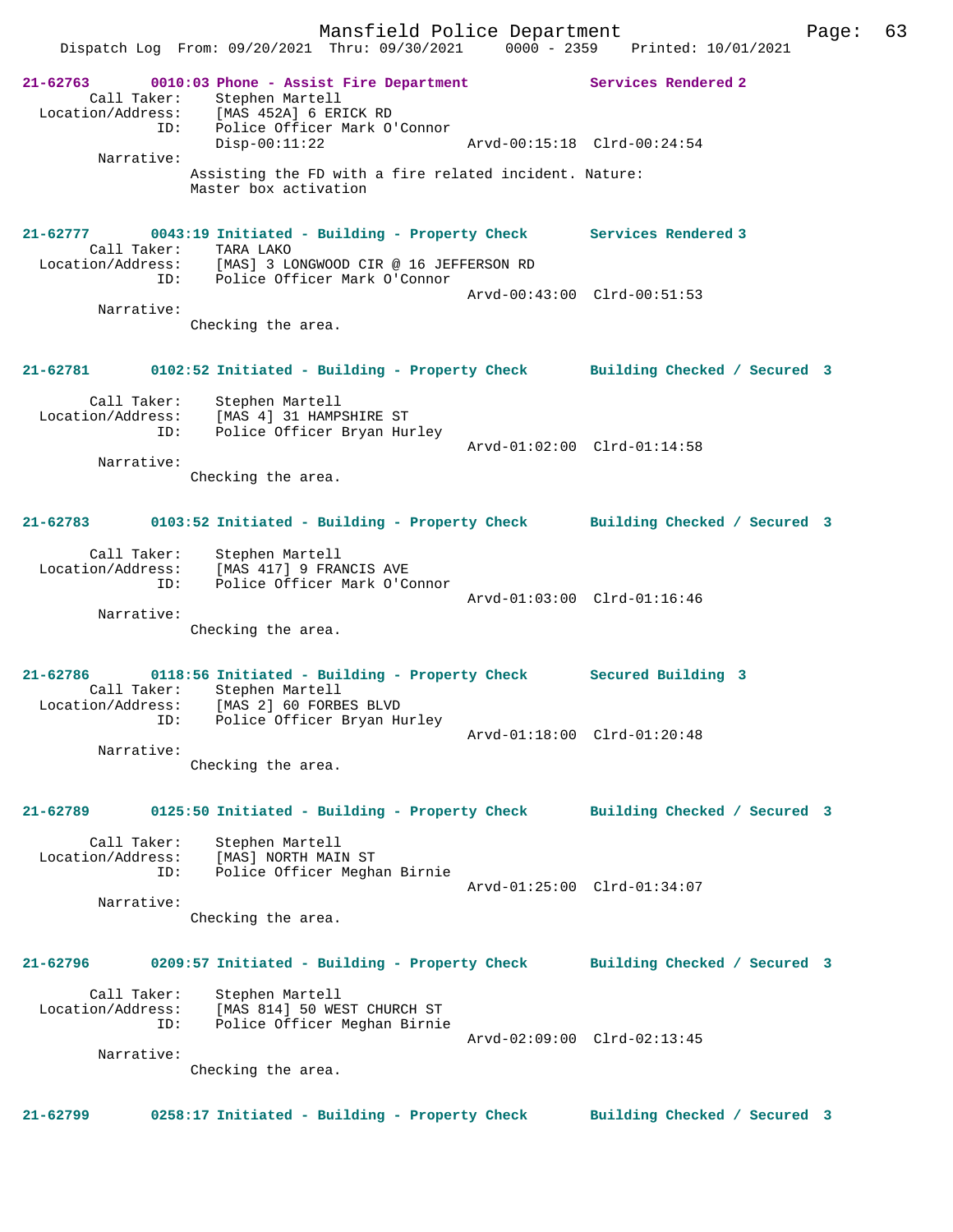Mansfield Police Department Page: 64 Dispatch Log From: 09/20/2021 Thru: 09/30/2021 0000 - 2359 Printed: 10/01/2021 Call Taker: Stephen Martell Location/Address: [MAS 1040] 10 RESERVOIR ST Apt. #ST ID: Sergeant Brian P Thibault Arvd-02:58:00 Clrd-03:04:12 Vehicle: WHI 2008 DODG CHARGE Reg: PC MA 1LLY85 VIN: 2B3KA43G88H196462 Vehicle: GRY 2012 LEXS UT RX Reg: PC MA 1NWE16 VIN: 2T2BK1BA4CC141755 Narrative: Checking the area. Narrative: Building checks secure, checked on occupants of two vehicles. Both parties check ok, they are guests at the hotel and were having a cigarette **21-62804 0308:08 Initiated - Building - Property Check Building Checked / Secured 3** Call Taker: TARA LAKO Location/Address: [MAS 417] 9 FRANCIS AVE ID: Police Officer Mark O'Connor Arvd-03:08:00 Clrd-03:08:58 Narrative: Checking the area. Area checks negative for party in BOLO. **21-62805 0310:25 Initiated - Building - Property Check Building Checked / Secured 3** Call Taker: Stephen Martell Location/Address: [MAS 840] 280 SCHOOL ST ID: Sergeant Brian P Thibault Arvd-03:10:00 Clrd-03:22:18 **21-62806 0310:41 Initiated - Building - Property Check Building Checked / Secured 3** Call Taker: Stephen Martell Location/Address: [MAS 1015] 30 CHAUNCY ST ID: Police Officer Meghan Birnie Arvd-03:10:00 Clrd-03:20:50<br>Vehicle: GRY 2009 TOYT UT RAV4 Req: PC MA 1AMA65 VIN: JTMBK31V19D0 GRY 2009 TOYT UT RAV4 Reg: PC MA 1AMA65 VIN: JTMBK31V19D002585 Narrative: Checking the area. Narrative: checked on a vehicle with its lights on, unoccupied. **21-62807 0320:01 Initiated - Building - Property Check Building Checked / Secured 3** Call Taker: Stephen Martell Location/Address: [MAS] 241 FRANCIS AVE ID: Police Officer Mark O'Connor Arvd-03:20:00 Clrd-03:24:54 Vehicle: WHI 2005 EXPLORER Reg: RI FC747 VIN: 1FMZU73K45UB58127 Narrative: Checking the area. Narrative: spoke to the male party, he was getting items from his storage locker. **21-62810 0412:01 Initiated - Building - Property Check Building Checked / Secured 3** Call Taker: Stephen Martell<br>Location/Address: [MAS 1] 50 WEST ess: [MAS 1] 50 WEST ST<br>TD: Police Officer Megl Police Officer Meghan Birnie Arvd-04:12:00 Clrd-04:15:41 Narrative: Checking the area.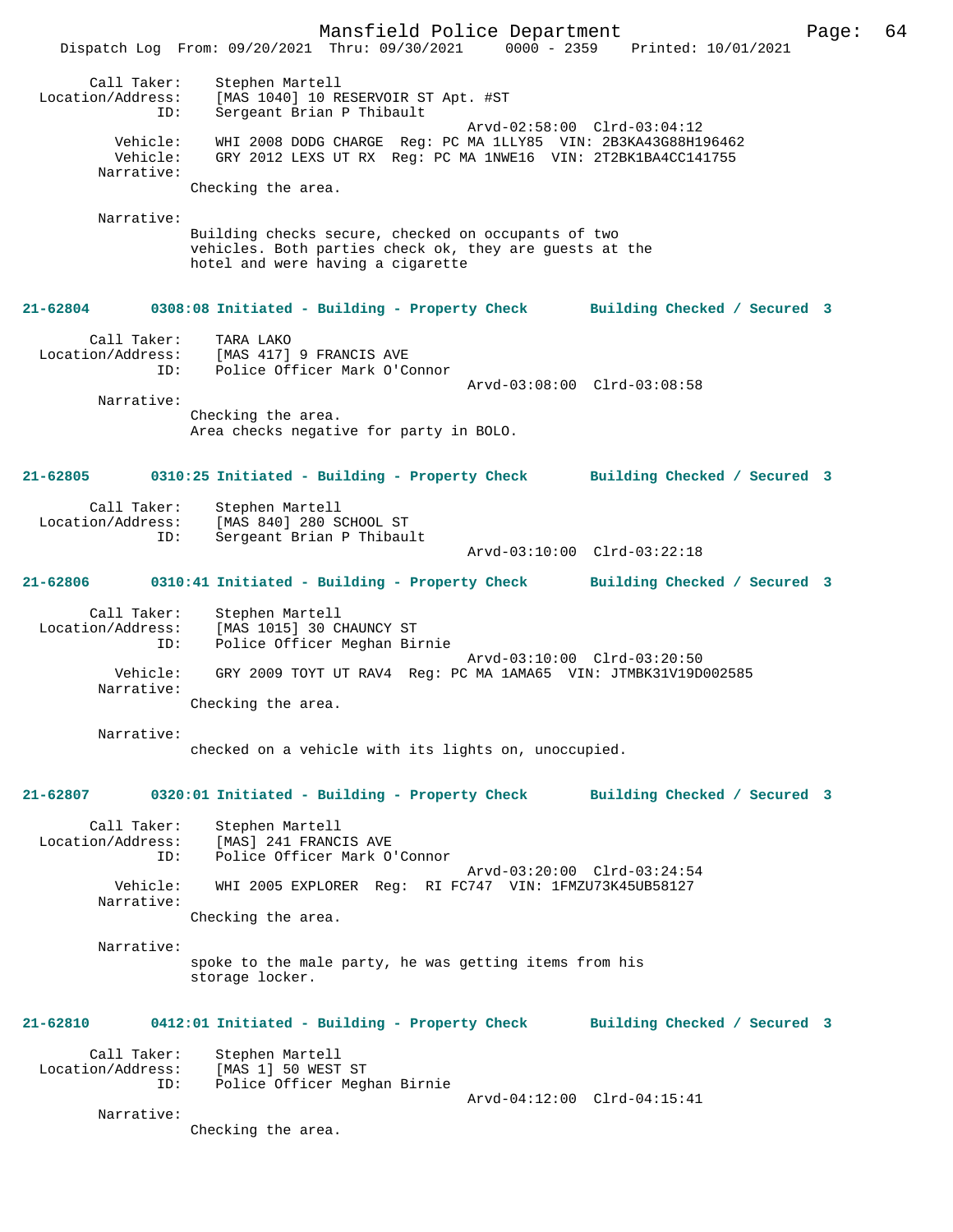```
21-62838 0843:08 Phone - Assist Fire Department Services Rendered 2 
        Call Taker: Jennifer Napolitano
   Location/Address: [MAS H4205] 504 ELM ST
                ID: Police Officer Mark O'Connor
                                                         Disp-08:43:58 Arvd-08:51:26 Clrd-08:57:44
          Narrative: 
                     Assisting the FD with a fire related incident. Nature: CO 
                     detector activation no illness
21-62854 1015:35 Phone - Motor Veh Acc - No Injury Investigated - Report Taken 1
         Call Taker: Josesph Shebertes
  Location/Address: [MAS] 99 COPELAND DR @ 235 CHAUNCY ST<br>TD: Police Officer David W Kinahan
                        Police Officer David W Kinahan
                 Disp-10:16:31 Arvd-10:22:41 Clrd-10:39:26<br>TD: Police Officer Mark O'Connor
                       Police Officer Mark O'Connor<br>Disp-10:16:44
                                                         Disp-10:16:44 Arvd-10:19:27 Clrd-10:39:28
            Vehicle: GRN 2011 TOYT VA SIENNA Reg: PC MA 62F940 VIN: 5TDJK3DC4BS004573
                       GRY 2015 HOND UT CR-V Reg: PCMA 9ZB221 VIN: 5J6RM4H35FL015385 Narrative: 
                    2 car mva no injuries reported
          Narrative: 
                     citation issued
        Refer To Accident: 21MAS-275-AC
21-62856 1017:11 Initiated - Serve Warrant Arrest(s) Made 3 
 Call Taker: Jennifer Napolitano<br>Location/Address: [MAS] 149 OAKLAND ST
                        [MAS] 149 OAKLAND ST
                 ID: Sergeant Robert S Pierce
                 Arvd-10:17:00 Clrd-11:00:05<br>TD: Police Officer Michael T Fitzgerald
                       Police Officer Michael T Fitzgerald<br>Disp-10:17:48 Arvd-1
                                                         Disp-10:17:48 Arvd-10:17:51 Clrd-11:17:50
          Narrative: 
          Narrative: 
                    M1 1 in custody headed back to the station
          Narrative: 
                    M1 at the station
          Refer To Arrest: 21MAS-378-AR
           Arrest: MICHAELS, JASON J<br>Address: 37 HOLMAN ST Apt.
                        37 HOLMAN ST Apt. #1 ATTLEBORO, MA
           Age:<br>:Charges
                        Warrant arrest
21-62870 1111:51 Phone - 911 Hang-ups & Verifications Confirmed misdial/Accdntl Call
2 
 Call Taker: Jarred Kohler<br>Location/Address: [MAS 1005B] 2
                 ess: [MAS 1005B] 292 CHAUNCY ST Apt. #150<br>ID: Sergeant Robert S Pierce
                        Sergeant Robert S Pierce
                         Disp-11:13:42 Arvd-11:23:17 Clrd-11:29:07
          Narrative: 
                     Checking on a 911 hang up. Accidental by assistant, no
```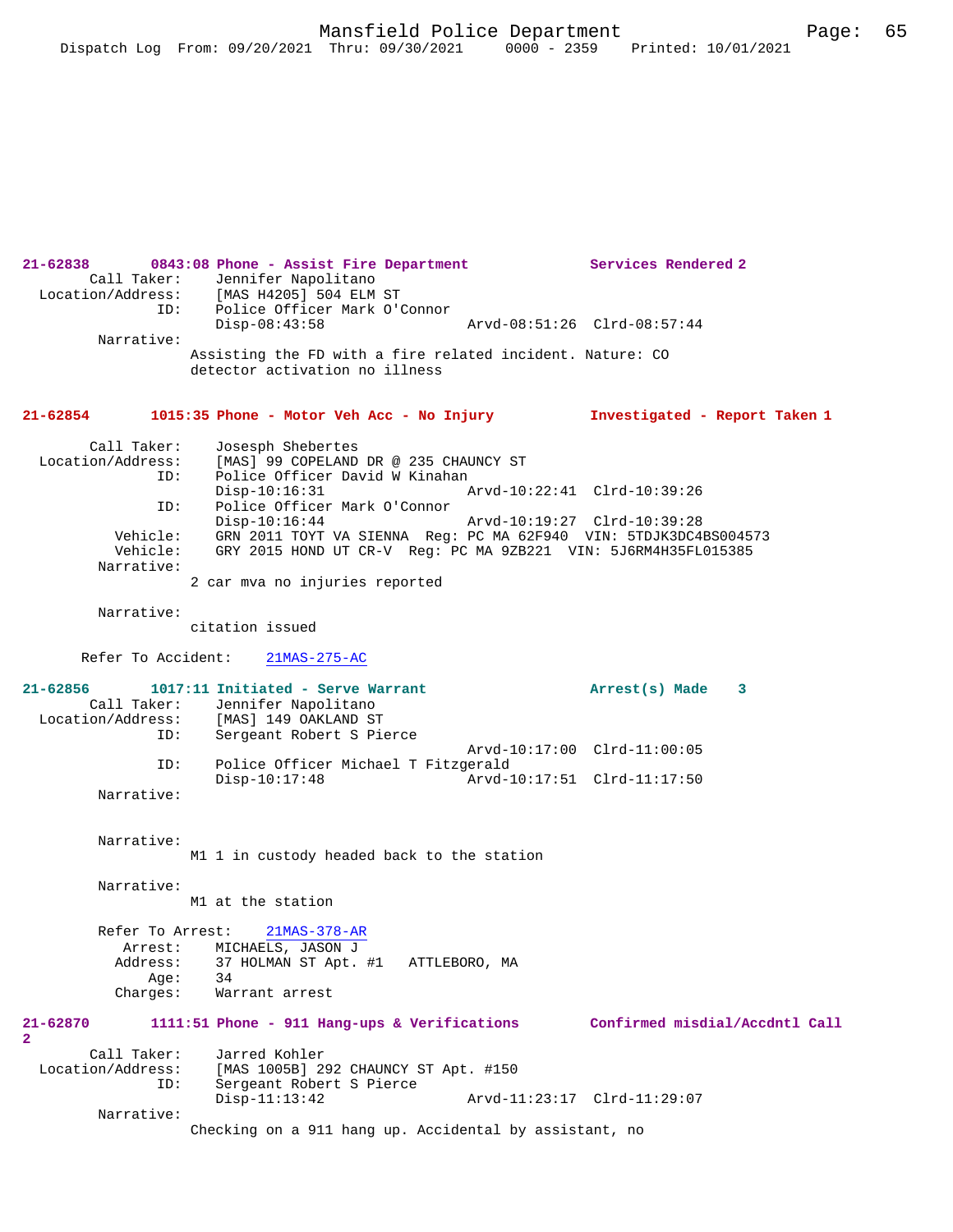Mansfield Police Department Page: 66 Dispatch Log From: 09/20/2021 Thru: 09/30/2021 reported emergency and will meet the officer outside. Contact made?: yes Cellphone? (y/n): no Uncertainty radius: **21-62872 1114:41 Phone - 911 Hang-ups & Verifications Confirmed misdial/Accdntl Call 2**  Call Taker: Jarred Kohler<br>.on/Address: [MAS] 32 DARBY DR Location/Address: ID: Police Officer Michael T Fitzgerald Disp-11:18:06 Arvd-11:25:20 Clrd-11:28:35 Narrative: Checking on a 911 accidental while trying to charge their phone, will make themselves known. Contact made?: yes Cellphone? (y/n): yes Uncertainty radius: Narrative: Confirmed accidental no issues. Clear **21-62884 1207:34 Initiated - Motor Vehicle Stop Citation / Warning Issued 3** Call Taker: Jennifer Napolitano<br>.on/Address: [MAS] THOMAS ST Location/Address: ID: Police Officer Michael T Fitzgerald Arvd-12:07:00 Clrd-12:11:10<br>Vehicle: BLU 2015 BMW 328I Reg: PC MA 8TD519 VIN: WBA3B5G56FNS1309 BLU 2015 BMW 328I Reg: PC MA 8TD519 VIN: WBA3B5G56FNS13095 Narrative: out for mvst **21-62888 1227:40 Phone - Motor Veh Acc - No Injury Incident Report 1**  Call Taker: Jarred Kohler<br>Location/Address: [MAS 900C001] [MAS 900C001] 242 CHAUNCY ST Apt. #2 ID: Police Officer Mark O'Connor Disp-12:30:06 Arvd-12:34:36 Clrd-12:39:14 ID: Police Officer Michael T Fitzgerald Disp-12:30:14 Clrd-12:30:42<br>TD: Police Officer David W Kinahan ID: Police Officer David W Kinahan Disp-12:30:34 Arvd-12:34:34 Clrd-12:52:08 Vehicle: GRY 2011 FORD F150 Reg: PC MA 9504HM VIN: 1FTEX1CM8BFB87235 Vehicle: BLK 2018 CHEV UT TRAVER Reg: PAS MA NE37HB VIN: 1GNEVJKW4JJ103228 Narrative: 2 car mva in the parking lot, no injuries. Narrative: Vehicle 2 was parkedand driverless at the time of the accident Narrative: No tows no injuries. Clear Refer To Accident: 21MAS-276-AC **21-62889 1243:07 Walk-In - Fraud or Identity Theft Spoken To 1**  Call Taker: Support Staff Matthew Todesco<br>Location/Address: [MAS 427] 21 ERICK RD [MAS 427] 21 ERICK RD ID: Police Officer Michael T Fitzgerald Disp-12:45:59 Arvd-13:09:43 Clrd-13:09:46 Narrative: RP into report fraud, Ofc Fitzgerald into speak with the RP. Narrative: Spoke to the RP regarding a scam online but is not out any money.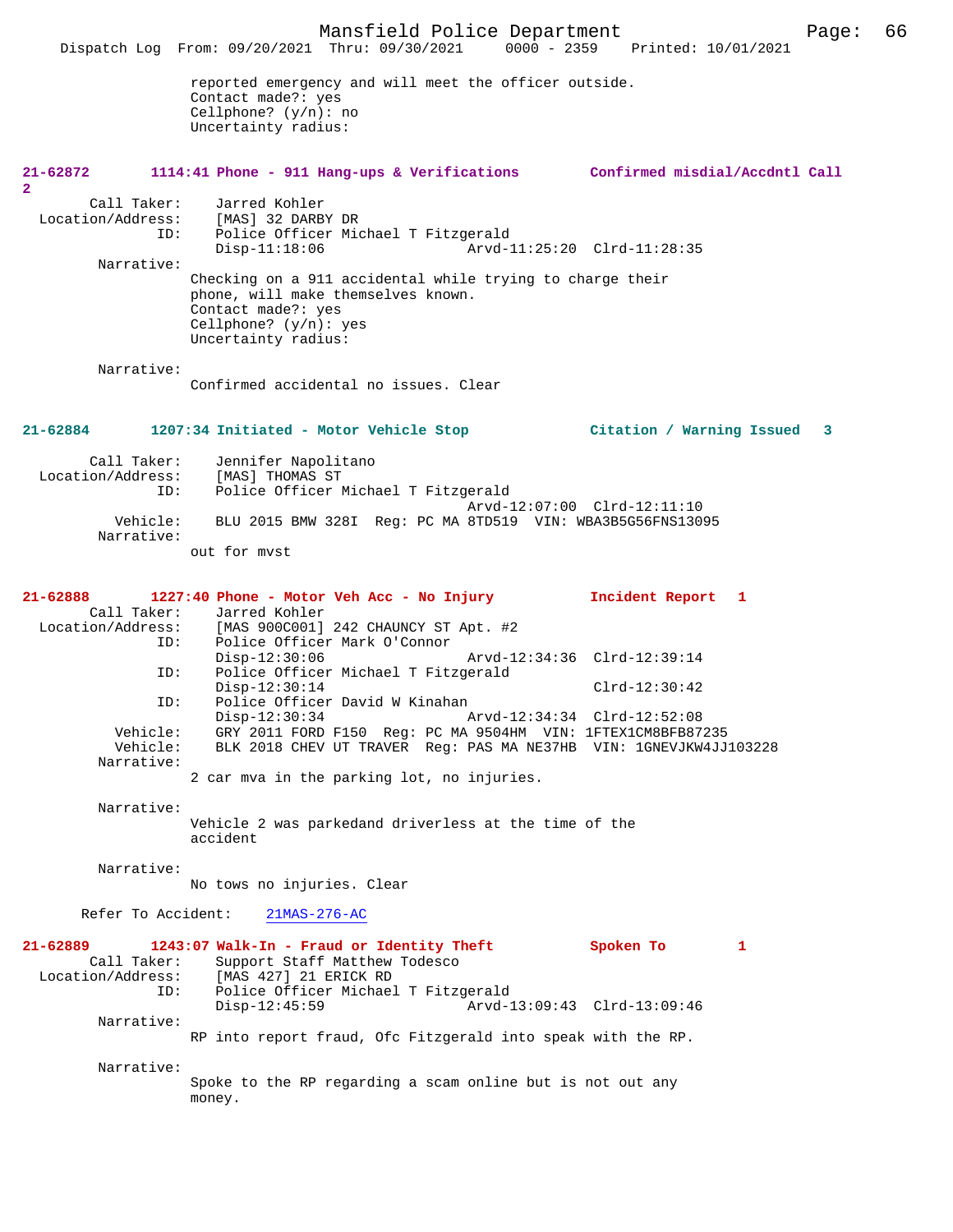Mansfield Police Department Fage: 67 Dispatch Log From: 09/20/2021 Thru: 09/30/2021 0000 - 2359 Printed: 10/01/2021 **21-62890 1255:41 Initiated - Building - Property Check Building Checked / Secured 3** Call Taker: Jennifer Napolitano Location/Address: [MAS 4] 31 HAMPSHIRE ST ID: Police Officer Mark O'Connor Arvd-12:55:00 Clrd-13:00:50 Narrative: Checking the area. **21-62911 1430:01 Initiated - Motor Vehicle Stop Citation / Warning Issued 3** Call Taker: Jennifer Napolitano Location/Address: [MAS H1604] 1162 WEST ST<br>Dolice Officer Mark O'Con Police Officer Mark O'Connor Arvd-14:30:00 Clrd-14:41:36 Vehicle: BLK 2011 AUDI A4 Reg: PC MA 9KH382 VIN: WAUBFAFLXBN024906 Narrative: OUt for mvst Narrative: Clear with a citation for speed and no license in possession **21-62930 1614:40 Initiated - Disabled Motor Vehicle Services Rendered 3**  Call Taker: Jennifer Napolitano<br>Location/Address: [MAS] 170 SCHOOL ST ess: [MAS] 170 SCHOOL ST @ 100 RTE 140 NB<br>TD: Police Officer David W Kinaban Police Officer David W Kinahan Arvd-16:14:00 Clrd-16:26:12 ID: Police Officer Andrew J Kelley<br>Disp-16:16:15 Arvd-16:21:31 Clrd-16:26:14 Vehicle: GRY 2003 HOND CO ACCORD Reg: PC MA 1GXD82 VIN: 1HGCM82603A017480 Narrative: Reported DMV in the area. Narrative: M7 requested Achins for AAA tow. Operator is attempting to initiate the AAA request now. Narrative: Achins will do what they can. Narrative: Vehicle has been pushed out of the way. **21-62931 1620:10 Initiated - Erratic Oper MV / Road Rage Spoken To 3**  Call Taker: Jennifer Napolitano Location/Address: [MAS 85A] 157 PRATT ST ID: Police Officer Jay J Sparrow Arvd-16:20:00 Clrd-16:35:53 ID: Police Officer William C Trudell Disp-16:20:30 Arvd-16:21:34 Clrd-16:35:51 Vehicle: BLK 2014 HOND ACCORD Reg: PC MA 5LY871 VIN: 1HGCR2F37EA258177 Vehicle: GRY 2015 NISS ROGUE Reg: PC MA 716YB5 VIN: 5N1AT2MV7FC925052 Narrative: Flagged down. Possibly a road rage incident Narrative: Spoke with both operators and its a he said she said for an incident that happened near N Main and Chauncy. **21-62944 1735:21 Walk-In - Motor Veh Acc - Hit & Run Incident Report 1**  Call Taker: Support Staff Langston W Puller Location/Address: [MAS 281A] 1 CROCKER ST ID: Police Officer William C Trudell ID: Police Officer William C Trudell<br>Disp-17:37:50 Arvd-17:43:08 Clrd-18:14:42<br>Vehicle: GRY 2013 CHEV IMPALA Reg: PC MA 1XKH55 VIN: 2GlWG5E38D110 GRY 2013 CHEV IMPALA Reg: PC MA 1XKH55 VIN: 2G1WG5E38D1107225 Narrative: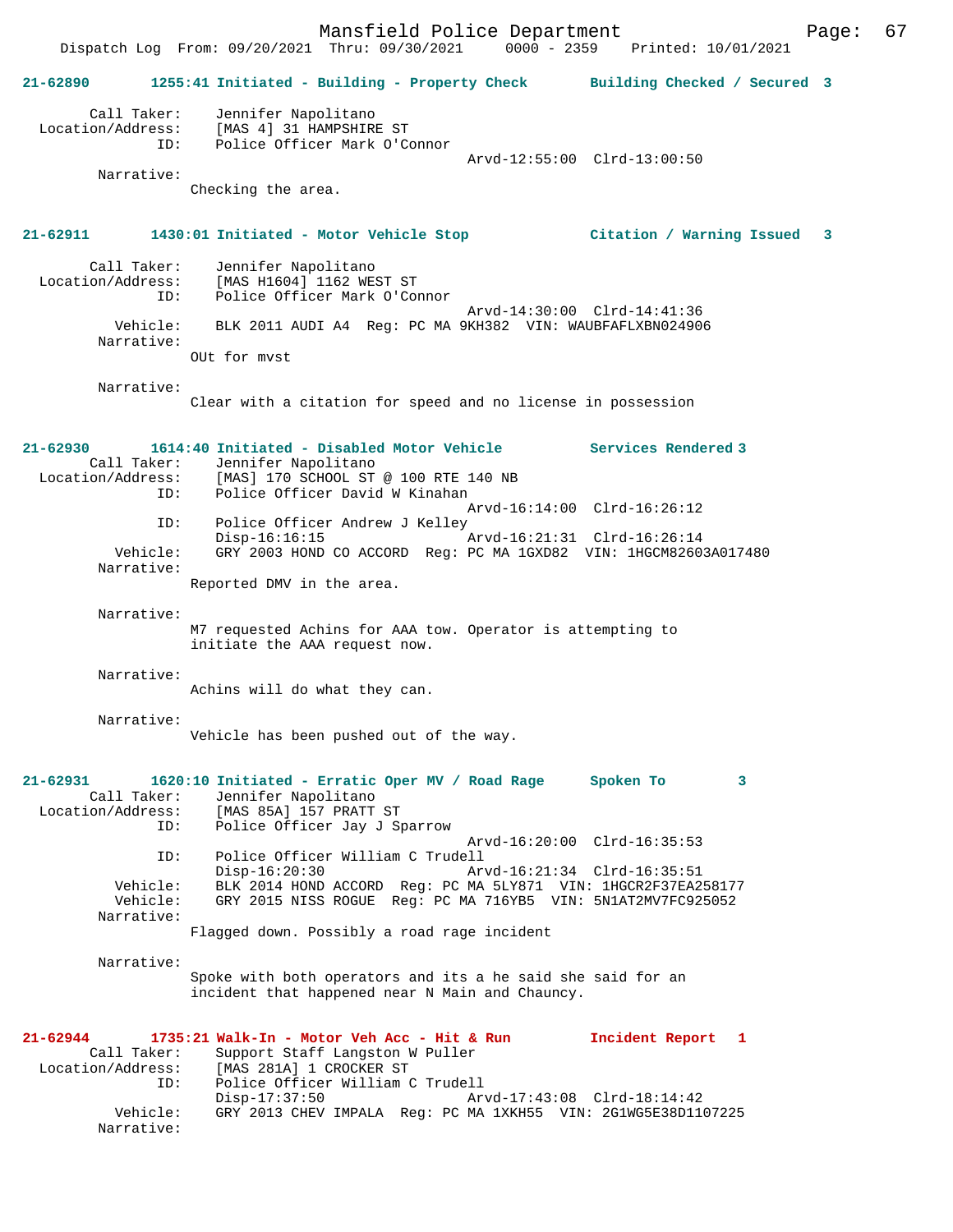Dispatch Log From: 09/20/2021 Thru: 09/30/2021 walk-in reporting a hit&run she believed occured in the MBTA parking lot. Narrative: reporting damage to the front passanger side of her vehicle Narrative: M10 requesting an OF for hit and run from the 22nd or 23rd in the Winthrop St lot.

Refer To Incident: 21MAS-1053-OF

**21-62964 2011:45 Initiated - Follow up Investigation Services Rendered 3**  Call Taker: Emily Archer Location/Address: [ATT 1] 211 PARK ST ID: Police Officer Andrew J Kelley Arvd-20:11:00 Clrd-21:07:40 Narrative:

Conducting a follow up in the area to a previously reported incident.

# **For Date: 09/28/2021 - Tuesday**

**21-62989 0040:26 Initiated - Building - Property Check Building Checked / Secured 3** Call Taker: Emily Archer<br>Location/Address: [MAS 834] 263 ess: [MAS 834] 261 CHAUNCY ST<br>ID: Police Officer Brvan Hur Police Officer Bryan Hurley Arvd-00:40:00 Clrd-00:48:20 **21-62993 0046:06 Initiated - Building - Property Check Building Checked / Secured 3** Call Taker: Emily Archer<br>Location/Address: [MAS 4] 31 H Location/Address: [MAS 4] 31 HAMPSHIRE ST ID: Police Officer Mark O'Connor Arvd-00:46:00 Clrd-00:53:32 Narrative: Checking the area. **21-63002 0058:59 Initiated - Building - Property Check Building Checked / Secured 3** Call Taker: Emily Archer Location/Address: [MAS] JEFFERSON RD ID: Police Officer Meghan Birnie Arvd-00:58:00 Clrd-01:12:20 Narrative: Checking the area. **21-63007 0123:05 Initiated - Building - Property Check Building Checked / Secured 3** Call Taker: Emily Archer<br>Location/Address: [MAS 982] 111 ess: [MAS<sup>^</sup>982] 111 HOPE ST<br>ID: Police Officer Meghan Police Officer Meghan Birnie Arvd-01:23:00 Clrd-01:31:55 Narrative: Checking the area. **21-63008 0124:56 Initiated - Building - Property Check Building Checked / Secured 3** Call Taker: Emily Archer Location/Address: [MAS] PLYMOUTH ST ID: Police Officer Mark O'Connor Arvd-01:24:00 Clrd-01:34:42 Narrative: Checking the area.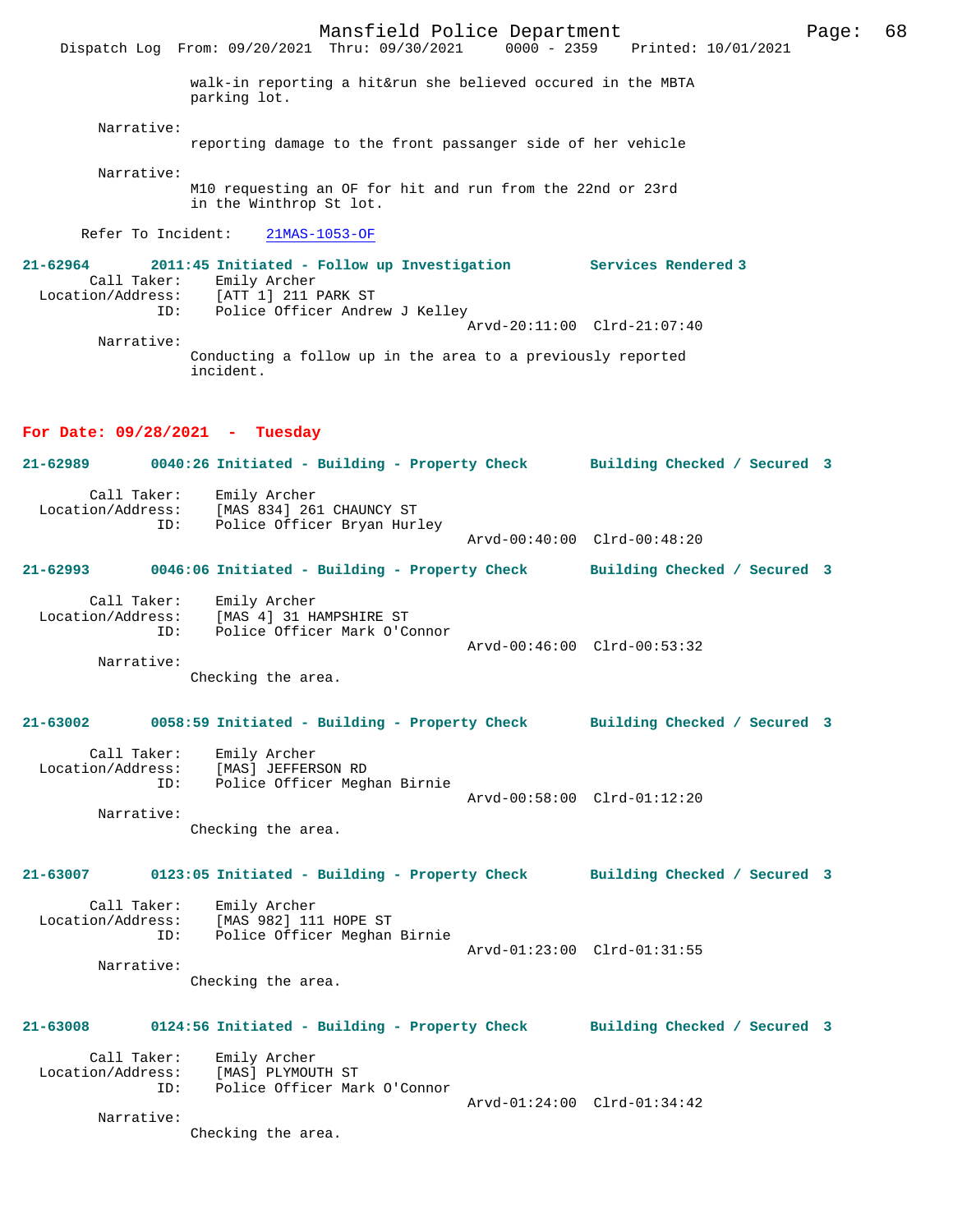**21-63017 0206:19 Initiated - Building - Property Check Building Checked / Secured 3** Call Taker: Emily Archer Location/Address: [MAS 1002] 250 EAST ST ID: Police Officer Meghan Birnie Arvd-02:06:00 Clrd-02:16:57 Narrative: Checking the area. **21-63019 0245:07 Initiated - Building - Property Check Building Checked / Secured 3** Call Taker: Emily Archer<br>Location/Address: [MAS 840] 280 ess: [MAS 840] 280 SCHOOL ST<br>ID: Police Officer Mark O'C .<br>Police Officer Mark O'Connor Arvd-02:45:00 Clrd-02:56:43 Narrative: Checking the area. **21-63020 0253:29 Initiated - Building - Property Check Building Checked / Secured 3** Call Taker: Emily Archer Location/Address: [MAS 139] 265 FRUIT ST ID: Police Officer Meghan Birnie Arvd-02:53:00 Clrd-03:03:18 Narrative: Checking the area. **21-63021 0253:53 Initiated - Building - Property Check Building Checked / Secured 3** Call Taker: Emily Archer Location/Address: [MAS 281A] 1 CROCKER ST ID: Police Officer Bryan Hurley Arvd-02:53:00 Clrd-03:07:49 Narrative: Checking the area. **21-63022 0256:51 Initiated - Building - Property Check Building Checked / Secured 3** Call Taker: Emily Archer Location/Address: [MAS 2] 60 FORBES BLVD ID: Police Officer Mark O'Connor Arvd-02:56:00 Clrd-03:05:09 Narrative: Checking the area. **21-63041 0725:02 Initiated - Motor Vehicle Stop Citation / Warning Issued 3** Call Taker: Jarred Kohler Location/Address: [MAS 1002] 250 EAST ST ID: Police Officer Meghan Birnie Arvd-07:25:00 Clrd-07:30:05 Vehicle: GRY 2019 JEEP GRANDC Reg: PC MA 2FPX17 VIN: 1C4RJFBG1KC613943 Narrative: out with mvst Narrative: citation issued to OP for speed **21-63044 0754:58 Phone - School Officer Activity Services Rendered 3** 

Call Taker: Jarred Kohler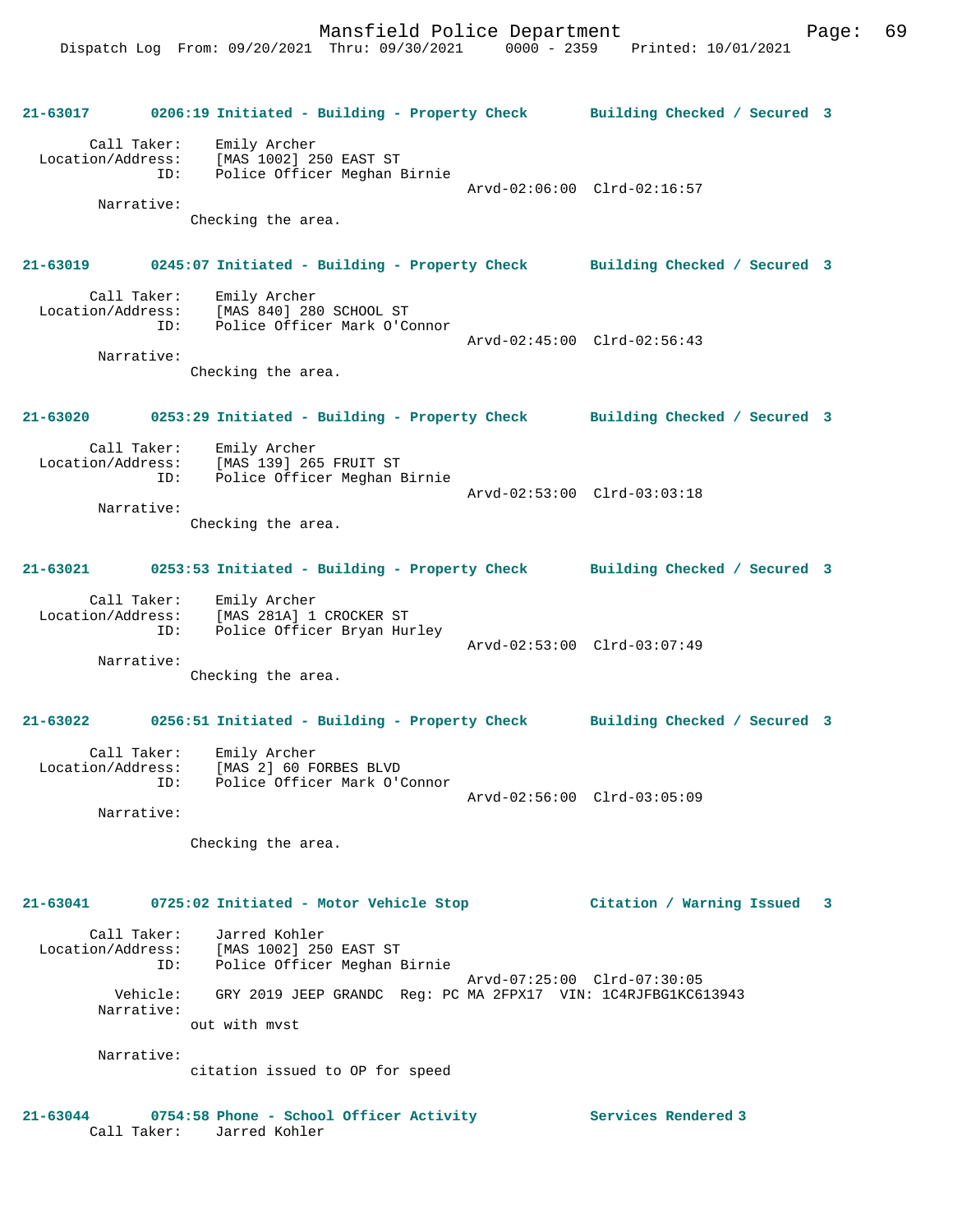Mansfield Police Department Page: 70 Dispatch Log From: 09/20/2021 Thru: 09/30/2021 0000 - 2359 Printed: 10/01/2021 Location/Address: [MAS H5145] ID: Detective Derek M McCune<br>Disp-08:02:57 Disp-08:02:57 Arvd-08:02:58 Clrd-08:18:56 Narrative: . Narrative: **21-63047 0807:40 Phone - 911 Hang-ups & Verifications Confirmed misdial/Accdntl Call 2**  Call Taker: Dispatcher Alyson Vico<br>Location/Address: [MAS] 71 HAMPDEN RD ess: [MAS] 71 HAMPDEN RD<br>ID: Police Officer Derek Police Officer Derek M Stark<br>Disp-08:10:07 Disp-08:10:07 Arvd-08:21:07 Clrd-08:29:09 Narrative: Checking on a 911 hang up. Contact made?: Yes, caller will meet officer by front door Cellphone? (y/n): yes Uncertainty radius: 65 meters. Narrative: confirmed accidental by M14 **21-63048 0814:18 Initiated - Motor Vehicle Stop Citation / Warning Issued 3** Call Taker: Jarred Kohler Location/Address: [MAS] OAKLAND ST ID: Deputy Chief Michael Ellsworth Arvd-08:14:00 Clrd-08:18:40 Vehicle: GRY 2006 PORS CAYENN Reg: PC MA 258VAT VIN: WP1AA29P86LA25103 Narrative: out with mvst Narrative: citation to the RO, speed and passing in a no passing zone with no blinker **21-63050 0814:00 Phone - Vandalism Investigated - Report Taken 3** Call Taker: Dispatcher Alyson Vico<br>Location/Address: [MAS 959A] 68 SPRING ST لاعداد الموردة المحمودة العدد ----<br>SS: [MAS 959A] 68 SPRING ST Apt. #200<br>TD: Police Officer Mark O'Connor Police Officer Mark O'Connor<br>Disp-08:17:45 Arvd-08:26:12 Clrd-09:03:10 Vehicle: GRY 2020 SUBA UT FORESTER Reg: PC MA 585DY2 VIN: JF2SKAGC9LH454781 Narrative: Caller reporting his car was vandilized last night. Two of his tires have been popped. Narrative: see OF for further Refer To Incident: 21MAS-1057-OF **21-63072 0918:58 Walk-In - Follow up Investigation Services Rendered 3**  Call Taker: Support Staff Matthew Todesco<br>Location/Address: [MAS 959A] 68 SPRING ST [MAS 959A] 68 SPRING ST ID: Police Officer Mark O'Connor Disp-09:20:00 Arvd-09:24:00 Clrd-09:47:06 ID: Police Officer Mark O'Connor Disp-09:47:18 Arvd-09:47:22 Clrd-10:44:07 Narrative: Conducting a follow up in the area to a previously reported incident.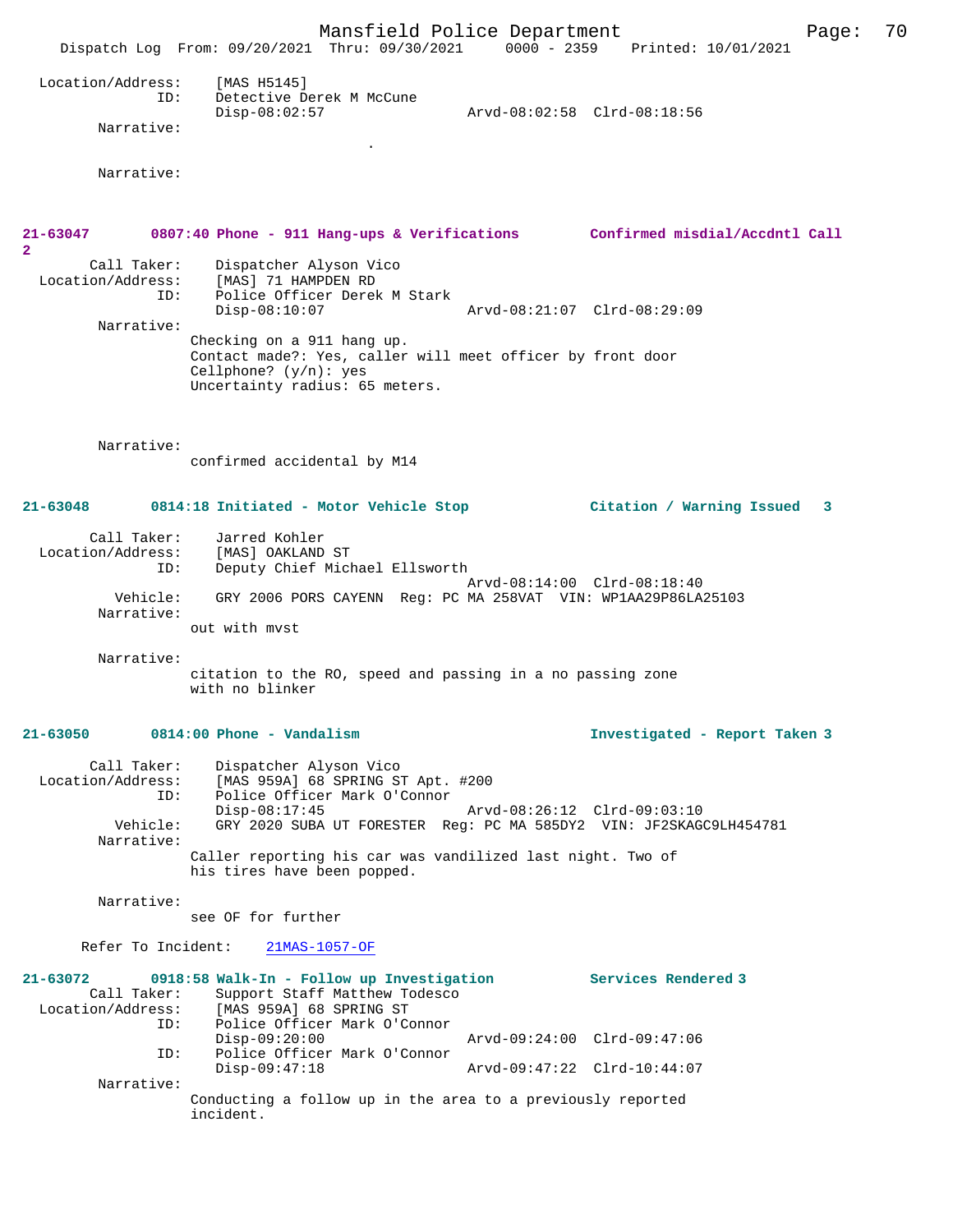Dispatch Log From: 09/20/2021 Thru: 09/30/2021 0000 - 2359 Printed: 10/01/2021 Narrative: . **21-63079 1014:04 Initiated - Follow up Investigation Services Rendered 3**  Call Taker: Jarred Kohler<br>.on/Address: [MAS 451B] 500 EAST ST Call iddiess:<br>Location/Address:<br>TD: Police Officer Michael T Fitzgerald Arvd-10:14:00 Clrd-11:30:45 Narrative: Conducting a follow up in the area to a previously reported incident. Narrative: 21-1050-OF missing persons report filed. **21-63080 1014:28 Phone - Assist Fire Department Services Rendered 2**  Call Taker: Jarred Kohler<br>Location/Address: [MAS H1675] 30 ess: [MAS H1675] 30 CARRIAGE HOUSE LN<br>ID: Police Officer Derek M Stark .<br>Police Officer Derek M Stark Disp-10:15:09 Clrd-10:15:31 ID: Sergeant Robert S Pierce Disp-10:15:25 Arvd-10:21:42 Clrd-10:27:35 Narrative: Assisting the FD with a fire related incident. Nature: fire alarm activation Narrative: no issues **21-63081 1017 Initiated - Building - Property Check Building Checked / Secured 3** Call Taker: Police Officer Derek M Stark Location/Address: [MAS 281A] 1 CROCKER ST ID: Police Officer Derek M Stark Arvd-10:18:11 Clrd-10:23:11 Narrative: Checking the area. **21-63083 1033 Initiated - Building - Property Check Building Checked / Secured 3** Call Taker: Police Officer Derek M Stark Location/Address: [MAS 840] 280 SCHOOL ST ID: Police Officer Derek M Stark Arvd-10:33:27 Clrd-11:01:31 Narrative: Checking the area. **21-63085 1040 Initiated - Parking Violations Services Rendered 3**  Call Taker: Animal Control Steven Simonds Location/Address: [MAS] 242 NORTH MAIN ST @ 16 OLD COLONY WAY ID: Animal Control Steven Simonds Arvd-10:41:09 Clrd-11:30:39 Narrative: checking area for parking violations **21-63093 1115:50 Phone - 911 Hang-ups & Verifications Confirmed misdial/Accdntl Call 2**  Call Taker: Dispatcher Alyson Vico Location/Address: [MAS] 241 FRANCIS AVE Sergeant Robert S Pierce<br>Disp-11:22:12 Disp-11:22:12 Arvd-11:28:22 Clrd-11:36:45 Narrative: Checking on a 911 hang up. Contact made?: Yes, will make himself known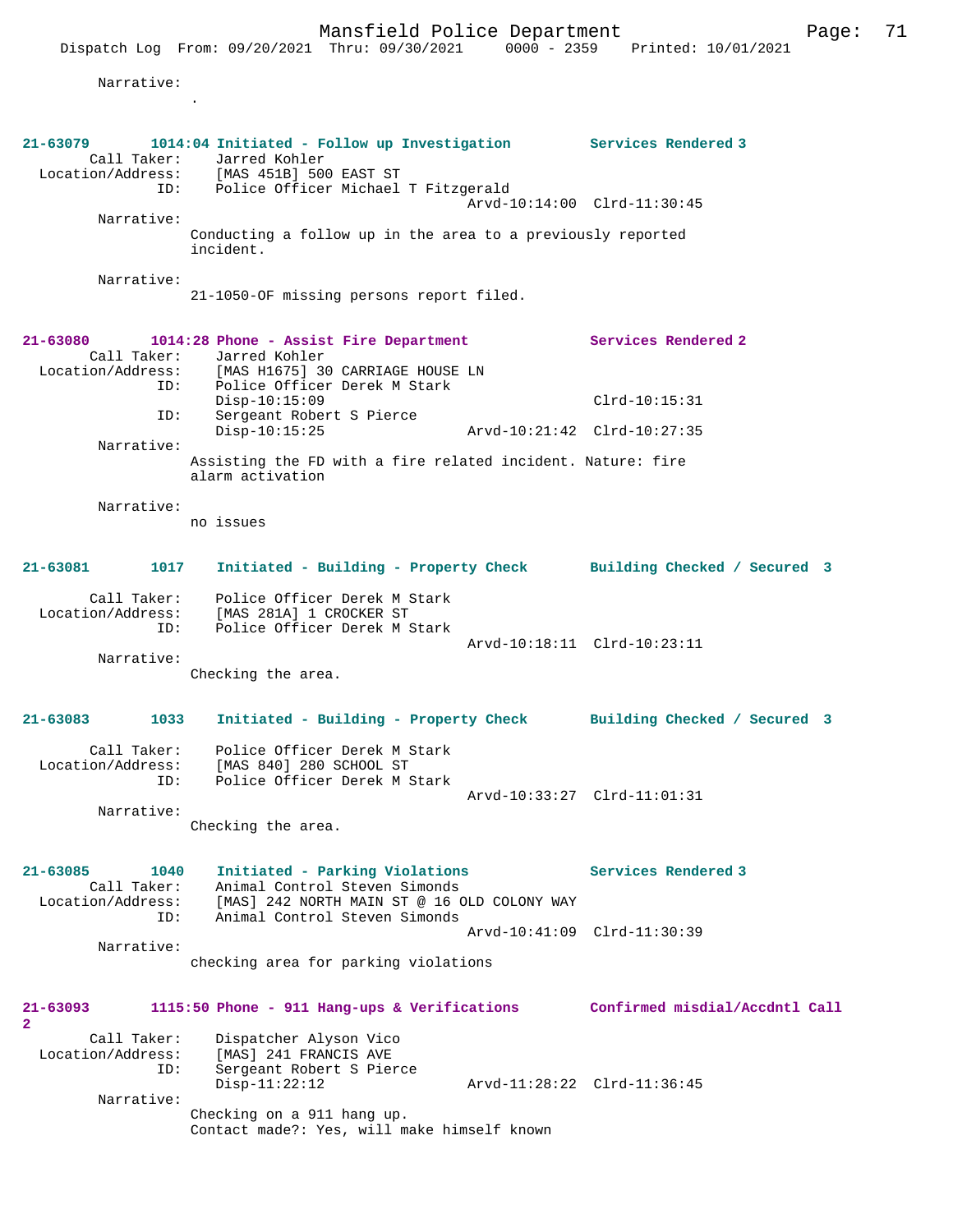Mansfield Police Department Page: 72 Dispatch Log From: 09/20/2021 Thru: 09/30/2021 0000 - 2359 Printed: 10/01/2021 Cellphone? (y/n): Yes Uncertainty radius: N/A Narrative: confirmed accidental **21-63095 1125:10 Phone - Assist Fire Department Services Rendered 2**  Call Taker: Jarred Kohler Location/Address: [MAS] 71 HAMPDEN RD ID: Police Officer Derek M Stark Disp-11:25:58 Arvd-11:31:46 Clrd-11:35:16 Narrative: Assisting the FD with a fire related incident. Nature: fire alarm activation **21-63096 1126:00 Phone - Assist Fire Department Cancelled Enroute 2**  Call Taker: Jarred Kohler<br>Location/Address: [MAS 22] 52 NO ess: [MAS 22] 52 NORTH MAIN ST<br>ID: Police Officer David W Ki ID: Police Officer David W Kinahan Disp-11:27:45 Clrd-11:31:27 Narrative: Assisting the FD with a fire related incident. Nature: master box activation Narrative: fire cleared prior to arrival **21-63098 1131:59 Phone - 911 Hang-ups & Verifications Confirmed misdial/Accdntl Call 2**  Call Taker: Jennifer Napolitano Location/Address: [MAS 255] 377 CHAUNCY ST ID: Police Officer Derek M Stark ID: Police Officer Derek M Stark<br>Disp-11:35:29 Arvd-11:39:45 Clrd-11:43:15 Narrative: Checking on a 911 accidental dial Contact made?: yes dialed by mistake Cellphone? (y/n): no Uncertainty radius: Narrative: confirmed accidental **21-63100 1142:29 Initiated - Building - Property Check Building Checked / Secured 3** Call Taker: Jarred Kohler Location/Address: [MAS 1002] 250 EAST ST ID: Police Officer Michael T Fitzgerald Arvd-11:42:00 Clrd-11:49:21 Narrative: Checking the area. **21-63101 1145:28 Initiated - Building - Property Check Building Checked / Secured 3** Call Taker: Jarred Kohler<br>Location/Address: [MAS 2] 60 FOI Location/Address: [MAS 2] 60 FORBES BLVD ID: Police Officer Derek M Stark Arvd-11:45:00 Clrd-11:58:48 Narrative: Checking the area. **21-63107 1156:57 Phone - Suspicious Actv / Persn / Veh Spoken To 2**  Call Taker: Jennifer Napolitano Location/Address: [MAS 26A] 377 CHAUNCY ST ID: Police Officer Mark O'Connor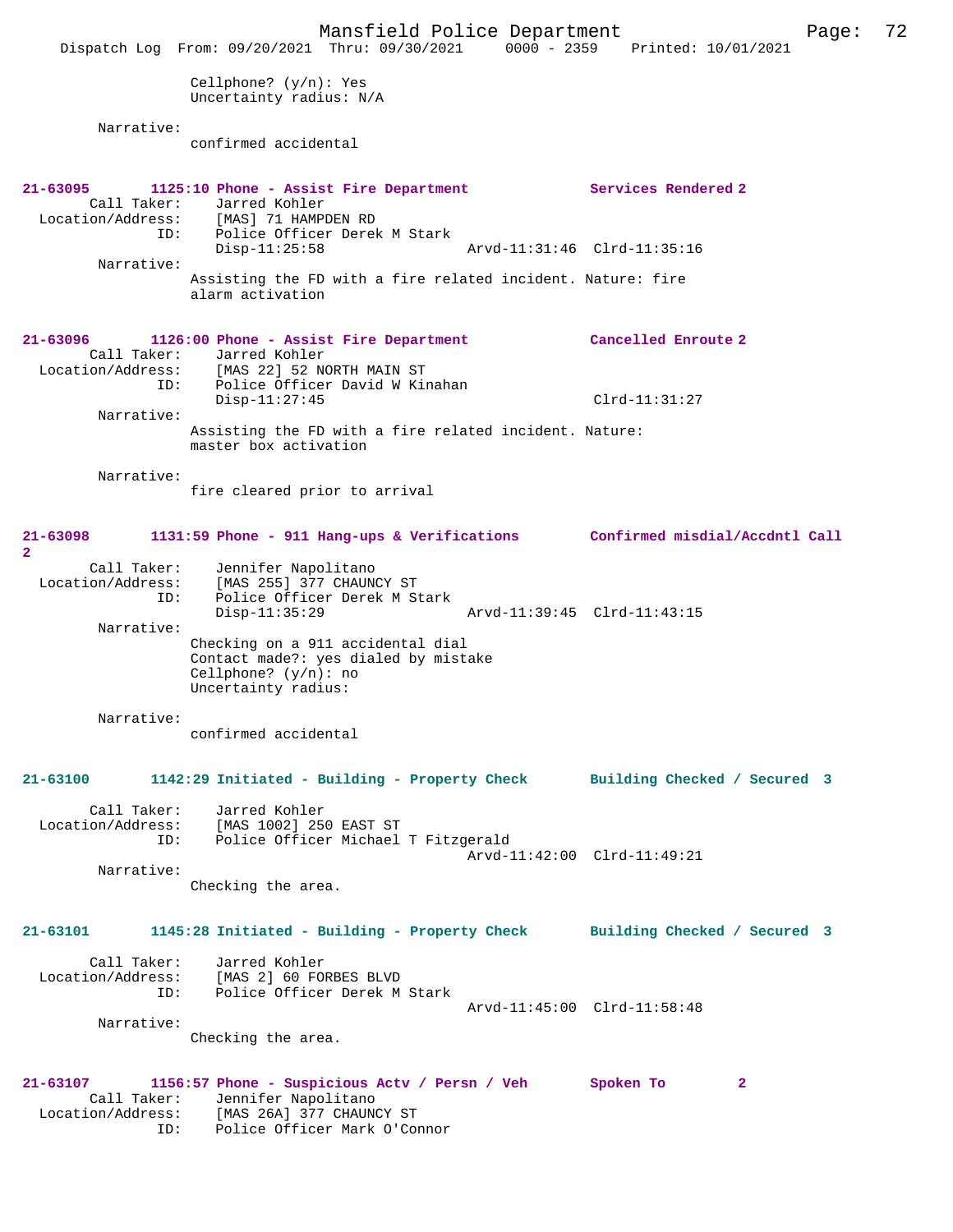|                                                         | Dispatch Log From: 09/20/2021 Thru: 09/30/2021 0000 - 2359 Printed: 10/01/2021                                                             | Mansfield Police Department |                               | 73<br>Page: |  |
|---------------------------------------------------------|--------------------------------------------------------------------------------------------------------------------------------------------|-----------------------------|-------------------------------|-------------|--|
| Narrative:                                              | Disp-12:38:14 Arvd-12:41:12 Clrd-12:48:30                                                                                                  |                             |                               |             |  |
|                                                         | Caller reports a male party just cashed a check and<br>remembers someone coming by the bank on Saturday possible<br>reporting him missing. |                             |                               |             |  |
| Narrative:                                              | M8 spoke with employee, advised party had been located.                                                                                    |                             |                               |             |  |
| $21 - 63120$                                            | 1256:26 Initiated - Motor Veh Acc - No Injury                                                                                              |                             | Investigated - Report Taken 1 |             |  |
| Call Taker:<br>ID:                                      | Support Staff Matthew Todesco<br>Location/Address: [MAS 12] 250 EAST ST<br>Police Officer David W Kinahan                                  |                             |                               |             |  |
| Vehicle:<br>Narrative:                                  | WHI 2014 FORD PK Req: PC CO 16MG34<br>Ofc Kinahan is off with a part about a past MVA                                                      |                             | Arvd-12:56:00 Clrd-13:06:29   |             |  |
| Narrative:                                              | see AC for further                                                                                                                         |                             |                               |             |  |
| Refer To Accident:                                      | $21MAS-278-AC$                                                                                                                             |                             |                               |             |  |
| $21 - 63123$<br>Call Taker:<br>Location/Address:<br>ID: | 1258:17 Phone - Well Being Check<br>Dispatcher Alyson Vico<br>[MAS]<br>Police Officer Mark O'Connor                                        |                             | Services Rendered 3           |             |  |
| ID:                                                     | $Disp-13:03:32$<br>Police Officer Michael T Fitzgerald                                                                                     |                             | Arvd-13:04:32 Clrd-13:14:59   |             |  |
| Narrative:                                              | $Disp-13:03:35$                                                                                                                            |                             | Arvd-13:07:45 Clrd-13:13:55   |             |  |

Narrative:

| $21 - 63130$      |             | 1332:41 Phone - Well Being Check                              | Spoken To                   |  |
|-------------------|-------------|---------------------------------------------------------------|-----------------------------|--|
|                   | Call Taker: | Dispatcher Alyson Vico                                        |                             |  |
| Location/Address: |             | [MAS H3578]                                                   |                             |  |
|                   | ID:         | Police Officer Derek M Stark                                  |                             |  |
|                   |             | $Disp-13:38:18$                                               | Arvd-13:42:04 Clrd-13:53:30 |  |
|                   | ID:         | Police Officer Mark O'Connor                                  |                             |  |
|                   |             | $Disp-13:38:21$                                               | $Clrd-13:38:34$             |  |
|                   | ID:         | Sergeant Robert S Pierce                                      |                             |  |
|                   |             | $Disp-13:38:40$                                               | Arvd-13:40:59 Clrd-13:53:29 |  |
|                   | Vehicle:    | GRY 2012 JEEP PATRIO Req: PC MA 1NVY86 VIN: 1C4NJRFB6CD686218 |                             |  |
|                   | Narrative:  |                                                               |                             |  |

Narrative:

Narrative: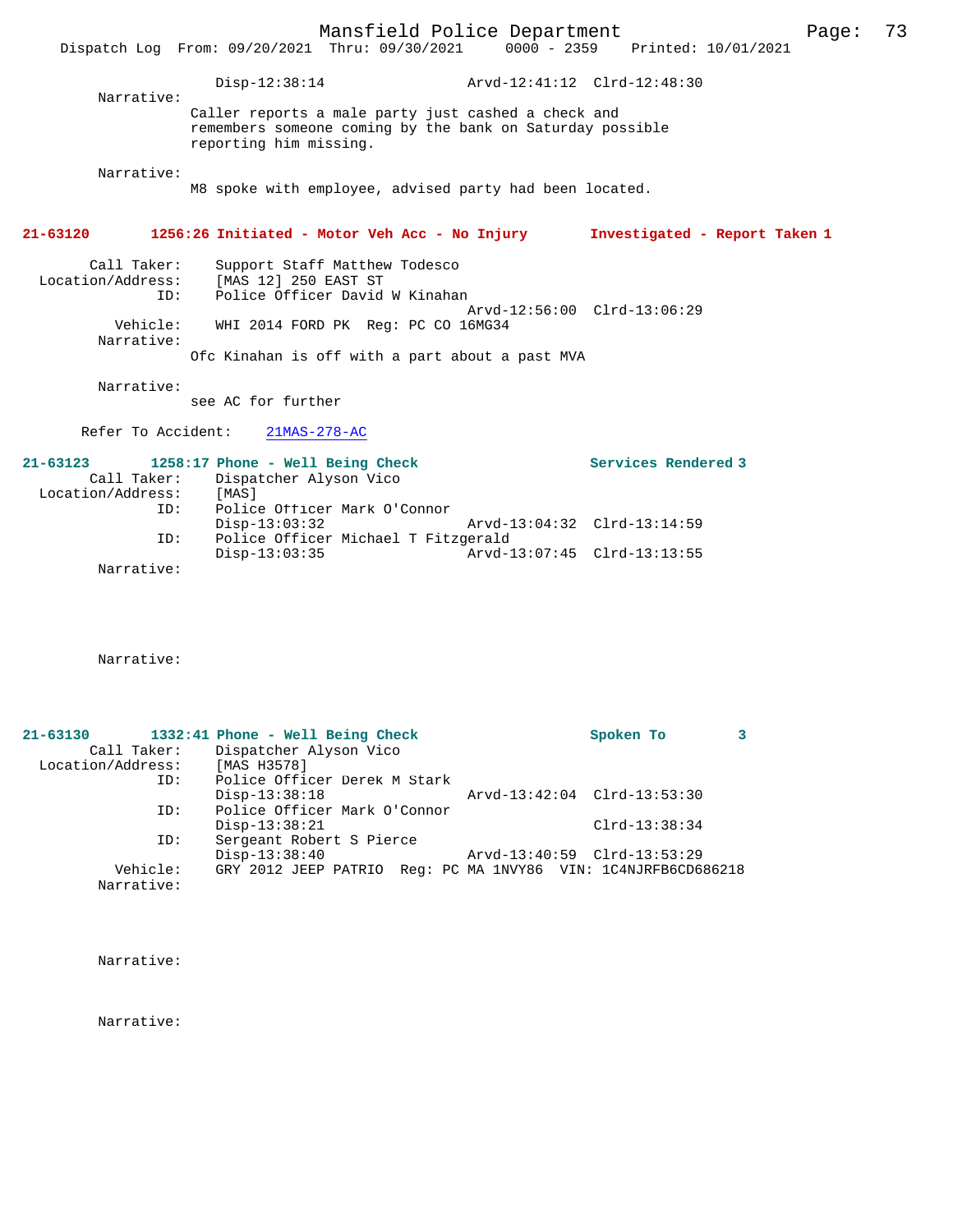**21-63133 1349:50 Initiated - Assist Citizen - P S A Spoken To 3**  Call Taker: Jarred Kohler<br>Location/Address: [MAS 834] 261 [MAS 834] 261 CHAUNCY ST ID: Police Officer Mark O'Connor Arvd-13:49:00 Clrd-13:52:10 Vehicle: GRY 2016 GMC ACADIA Reg: PC MA 7SJ795 VIN: 1GKKVRKD2GJ289910 Narrative: party advised of expired lic, vehicle is parked, party is getting picked up and will get the reg renewed.

## **21-63143 1411:58 Walk-In - Fraud or Identity Theft Investigated - Report Taken 1**

| Call Taker:       | Support Staff Matthew Todesco                                        |                             |  |
|-------------------|----------------------------------------------------------------------|-----------------------------|--|
| Location/Address: | [MAS 219] 12 GILES PL                                                |                             |  |
| ID:               | Police Officer Michael T Fitzgerald                                  |                             |  |
|                   | $Disp-14:18:23$                                                      | Arvd-14:22:01 Clrd-14:31:31 |  |
| Narrative:        |                                                                      |                             |  |
|                   | rp in to report fraud, officer fitzgerald in to speak with<br>the rp |                             |  |

Dispatch Log From: 09/20/2021 Thru: 09/30/2021 0000 - 2359

Narrative:

See OF for further

Refer To Incident: 21MAS-1060-OF

## **21-63144 1418:40 Phone - Motor Veh Acc - No Injury Investigated - Report Taken 1**

| Call Taker:       | Jennifer Napolitano                                               |  |  |
|-------------------|-------------------------------------------------------------------|--|--|
| Location/Address: | [MAS 163] 200 COPELAND DR                                         |  |  |
| ID:               | Police Officer David W Kinahan                                    |  |  |
|                   | Arvd-14:26:56 Clrd-14:56:05<br>$Disp-14:20:17$                    |  |  |
| ID:               | Police Officer Mark O'Connor                                      |  |  |
|                   | $Disp-14:20:22$<br>Arvd-14:23:01 Clrd-14:56:06                    |  |  |
| Vehicle:          | RED 2008 KIA SPECTR Req: PC MA 31NR84 VIN: KNAFE121785544014      |  |  |
| Towed:            | For: Accident By: Central Street Garage To: Central Street Garage |  |  |
| Released To:      | SWITZER On: 09/29/2021 @ 1446                                     |  |  |
| Vehicle:          | RED 2008 HOND ACCORD Req: PC MA 8GY259 VIN: 1HGCP36828A058223     |  |  |
| Towed:            | For: Accident By: Central Street Garage To: Central Street Garage |  |  |
| Released To:      | ABOALLABAN On: 09/29/2021 @ 1056                                  |  |  |
| Narrative:        |                                                                   |  |  |
|                   | No injuries. No fluids. 2 cars moderate damage                    |  |  |

### Narrative:

2 tows requested.

## Narrative:

central street enroute

- Narrative:
	- Tow on scene
- Narrative:

Narrative:

OP of Kia cited for marked lanes violation

Narrative:

both vehicles towed.

See AC for further

Refer To Accident: 21MAS-279-AC

**21-63153 1439 Initiated - Building - Property Check Building Checked / Secured 3** Call Taker: Police Officer Derek M Stark

 Location/Address: [MAS 907E] 390 WEST ST Police Officer Derek M Stark

Arvd-14:39:31 Clrd-14:42:45

Checking the area.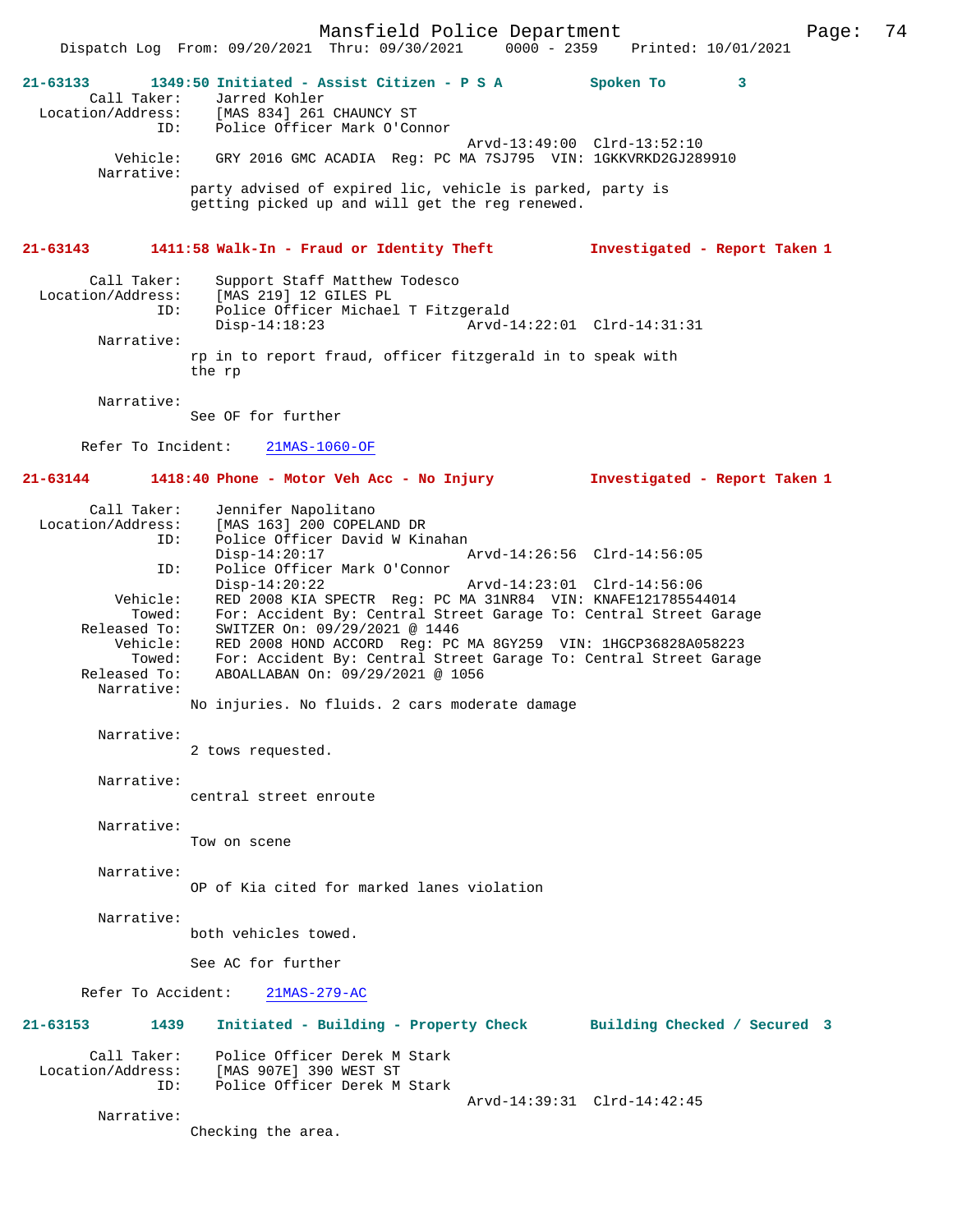| 21-63164<br>Call Taker:<br>Location/Address:<br>Narrative: | $1602:14$ Phone - Vandalism<br>Jennifer Napolitano<br>[MAS H6647] 868 WEST ST                                                     |                                | Spoken To                          | 3 |  |
|------------------------------------------------------------|-----------------------------------------------------------------------------------------------------------------------------------|--------------------------------|------------------------------------|---|--|
|                                                            | Abandoned house with all the windows smashed out in the back<br>of the house. Was found by someone who checks on the<br>property. |                                |                                    |   |  |
| Narrative:                                                 | Caller lives in brookline. The caretaker just found the<br>damage and checks the property every couple days.                      |                                |                                    |   |  |
| Narrative:                                                 | property owner advised to contact officer titus on thursday<br>when she is on shift for a follow up.                              |                                |                                    |   |  |
| 21-63172<br>$\overline{a}$                                 | 1703:00 Phone - 911 Hang-ups & Verifications                                                                                      |                                | Confirmed misdial/Accdntl Call     |   |  |
| Call Taker:<br>Location/Address:<br>ID:<br>Narrative:      | Jennifer Napolitano<br>[MAS] 71 PINE NEEDLE LN<br>Detective David D Kerr<br>$Disp-17:04:34$                                       |                                | Arvd-17:07:57 Clrd-17:09:04        |   |  |
|                                                            | Checking on a 911 accidental dial<br>Contact made?: yes<br>Cellphone? $(y/n):$ yes<br>Uncertainty radius: 19 meters               |                                |                                    |   |  |
| Narrative:                                                 | confirmed accidental by M10                                                                                                       |                                |                                    |   |  |
| 21-63178                                                   | 1752:02 Initiated - Building - Property Check                                                                                     |                                | Building Checked / Secured 3       |   |  |
| Call Taker:<br>Location/Address:<br>ID:                    | Jarred Kohler<br>[MAS 840] 280 SCHOOL ST<br>Police Officer David J Pepicelli                                                      |                                | Arvd-17:52:00 Clrd-18:12:08        |   |  |
| Narrative:                                                 | Checking the area.                                                                                                                |                                |                                    |   |  |
| Narrative:                                                 | Check of Releaf also conducted                                                                                                    |                                |                                    |   |  |
| 21-63185                                                   | 1836:43 Phone - Assist Citizen - P S A                                                                                            |                                | Investigated - Report Taken 3      |   |  |
| Call Taker:<br>Location/Address:<br>ID:                    | Jarred Kohler<br>[MAS H1933]<br>Police Officer David J Pepicelli                                                                  |                                |                                    |   |  |
| ID:                                                        | $Disp-18:43:51$<br>Detective David D Kerr<br>$Disp-18:43:54$                                                                      | Arvd-18:50:33<br>Arvd-18:50:04 | $Clrd-19:07:02$<br>$Clrd-19:07:05$ |   |  |
| ID:                                                        | Sergeant Jeffrey G Bombard<br>$Disp-18:50:48$                                                                                     |                                | Arvd-18:50:56 Clrd-19:07:00        |   |  |
| Narrative:                                                 |                                                                                                                                   |                                |                                    |   |  |

Refer To Incident: 21MAS-1062-OF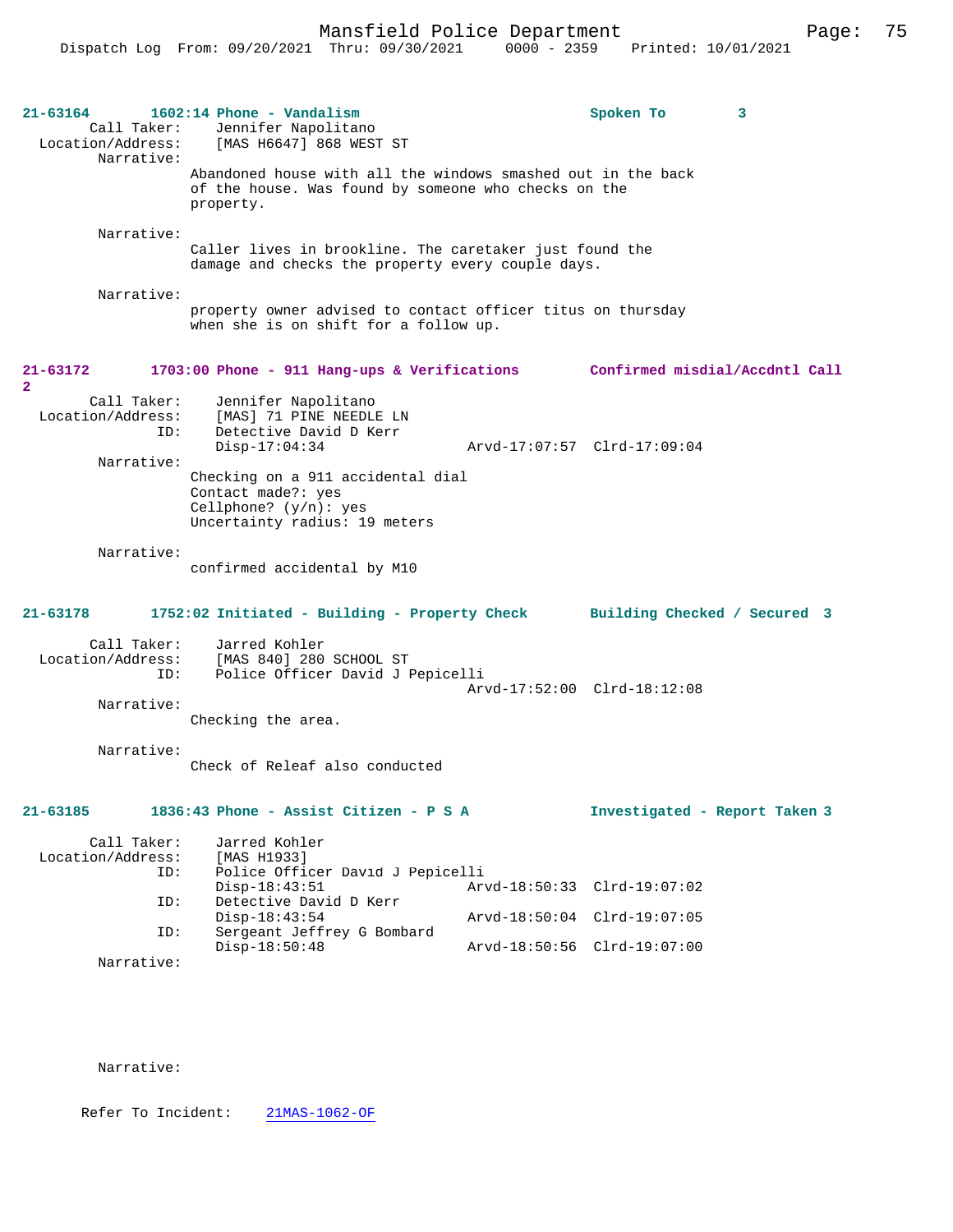Mansfield Police Department Page: 76 Dispatch Log From: 09/20/2021 Thru: 09/30/2021 **21-63194 1933:00 Initiated - Building - Property Check Building Checked / Secured 3** Call Taker: Robert Stewart Location/Address: [MAS 4] 31 HAMPSHIRE ST ID: Police Officer David J Pepicelli Arvd-19:33:00 Clrd-19:45:37 Narrative: Checking the area. **21-63201 2028:20 Initiated - Noise Complaint Spoken To 2**  Call Taker: Chelsey Ferstler Location/Address: [MAS 417E] 11 FRANCIS AVE Apt. #1116 Detective David D Kerr Arvd-20:28:00 Clrd-20:31:21 ID: Police Officer Andrew J Kelley<br>Disp-20:29:02 A Disp-20:29:02 Arvd-20:29:04 Clrd-20:31:19 Narrative: Notfied of a noise complaint by passerby while in the area, will be investigating. Narrative: Will be trying to make notifcation to apartment that noise is coming from. Narrative: Spoke with residents and advised of complaint, will turn down music for the night. **21-63202 2049:31 Initiated - Building - Property Check Building Checked / Secured 3** Call Taker: Chelsey Ferstler<br>Location/Address: [MAS 917A1] 260 0 Location/Address: [MAS 917A1] 260 CHAUNCY ST Apt. #1 ID: Police Officer Andrew J Kelley Arvd-20:49:00 Clrd-20:49:59 Narrative: Checking the area. **21-63203 2059:45 Initiated - Building - Property Check Building Checked / Secured 3** Call Taker: Chelsey Ferstler Vicinity of: [MAS] COPELAND DR ID: Police Officer Andrew J Kelley Arvd-20:59:00 Clrd-21:09:03 Narrative: Checking the area. **21-63204 2118:11 Initiated - Building - Property Check Spoken To 3**  Call Taker: Chelsey Ferstler Vicinity of: [MAS] NORTH MAIN ST<br>TD: Police Officer Andre Police Officer Andrew J Kelley Arvd-21:18:00 Clrd-21:32:04<br>TD: Detective David D Kerr Detective David D Kerr<br>Disp-21:20:40 Disp-21:20:40 Arvd-21:20:51 Clrd-21:32:00 Narrative: Checking the area. Narrative: Checking on male party sleeping on steps at 106 N Main Narrative: Speaking with male party figuring out options to get him to train station Narrative: M13 reports male was heading to train station and stopped on stoop to rest, was visiting family memeber after working all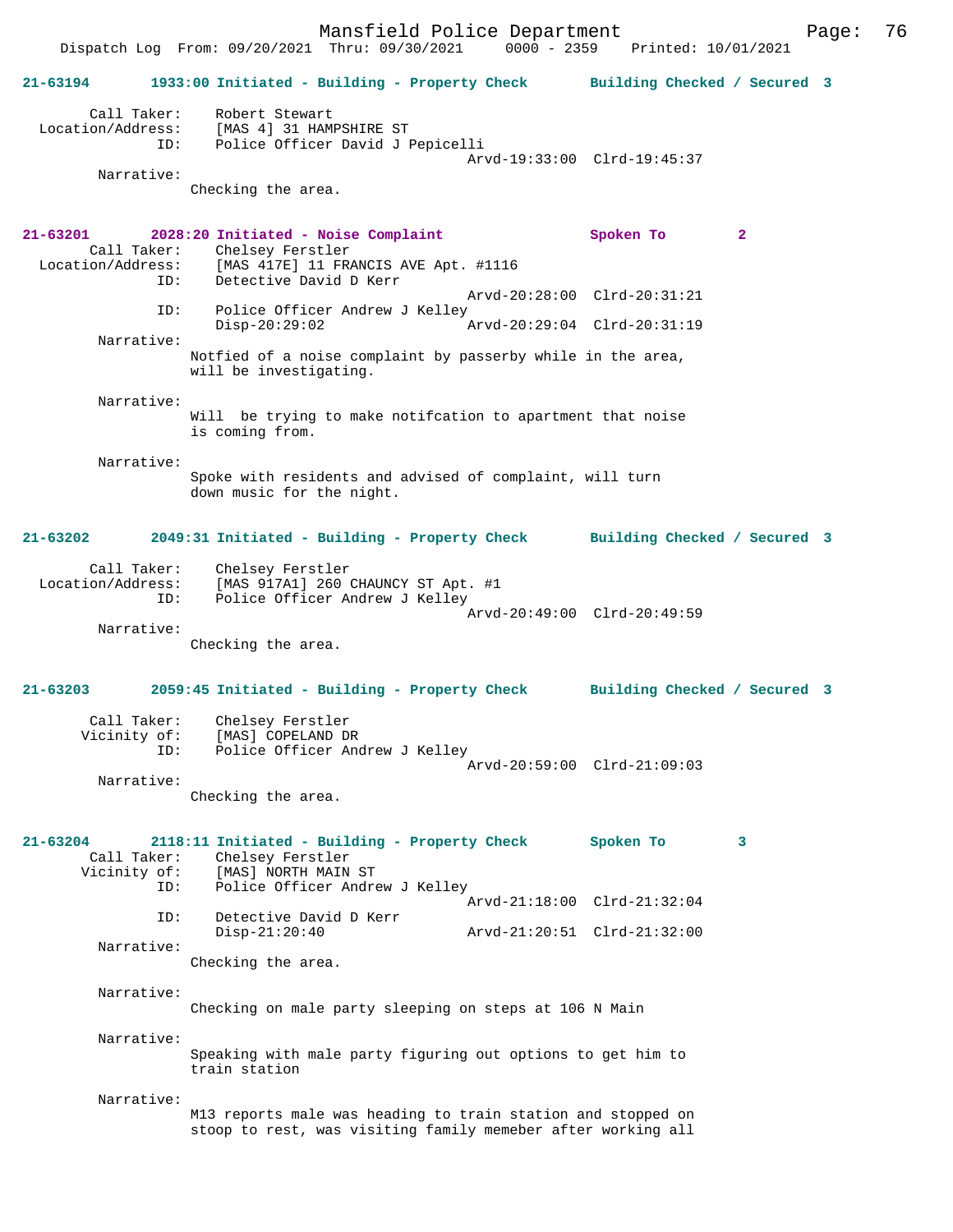|                   | Dispatch Log From: 09/20/2021 Thru: 09/30/2021 0000 - 2359 Printed: 10/01/2021                                                     | Mansfield Police Department | Page: | 77 |
|-------------------|------------------------------------------------------------------------------------------------------------------------------------|-----------------------------|-------|----|
|                   | day, waiting for next train                                                                                                        |                             |       |    |
|                   | 21-63206 2135:10 Initiated - Building - Property Check Building Checked / Secured 3                                                |                             |       |    |
| Narrative:        | Call Taker: Chelsey Ferstler<br>Location/Address: [MAS 1002] 250 EAST ST<br>ID: Detective David D Kerr<br>Checking the area.       | Arvd-21:35:00 Clrd-21:44:47 |       |    |
|                   | 21-63210 2156:05 Initiated - Building - Property Check Building Checked / Secured 3                                                |                             |       |    |
| ID:<br>Narrative: | Call Taker: Chelsey Ferstler<br>Location/Address: [MAS 907E] 390 WEST ST<br>Police Officer David J Pepicelli<br>Checking the area. | Arvd-21:56:00 Clrd-22:06:09 |       |    |

**21-63212 2210:43 Initiated - Building - Property Check Building Checked / Secured 3** Call Taker: Chelsey Ferstler<br>Location/Address: [MAS 1015] 30 CH  $[MAS 1015]$  30 CHAUNCY ST ID: Police Officer Andrew J Kelley Arvd-22:10:00 Clrd-22:25:36 Narrative:

Checking the area.

#### **For Date: 09/29/2021 - Wednesday**

**21-63226 0043:45 Initiated - Building - Property Check Building Checked / Secured 3** Call Taker: Chelsey Ferstler Location/Address: [MAS 2] 60 FORBES BLVD Police Officer Christopher D Sorge Arvd-00:43:00 Clrd-01:09:34<br>Vehicle: BLK 2016 BMW 328 Reg: PC MA 1GYT15 VIN: WBA8E3C52GK50310 BLK 2016 BMW 328 Reg: PC MA 1GYT15 VIN: WBA8E3C52GK503103 Narrative: Out checking hotels with plate reader Narrative: checked on 1 vehicle that was parked in front parking lot @ Red Roof Narrative: M10 checking Holiday Inn Narrative: M10 checking Marriott Fairfield **21-63232 0055:22 Initiated - Building - Property Check Building Checked / Secured 3** Call Taker: Chelsey Ferstler<br>Location/Address: [MAS] NORTH MAIN ess: [MAS] NORTH MAIN ST<br>ID: Police Officer Mark Police Officer Mark O'Connor Arvd-00:55:00 Clrd-01:00:24 Narrative: Checking the area. **21-63241 0112:05 Initiated - Motor Vehicle Stop Citation / Warning Issued 3**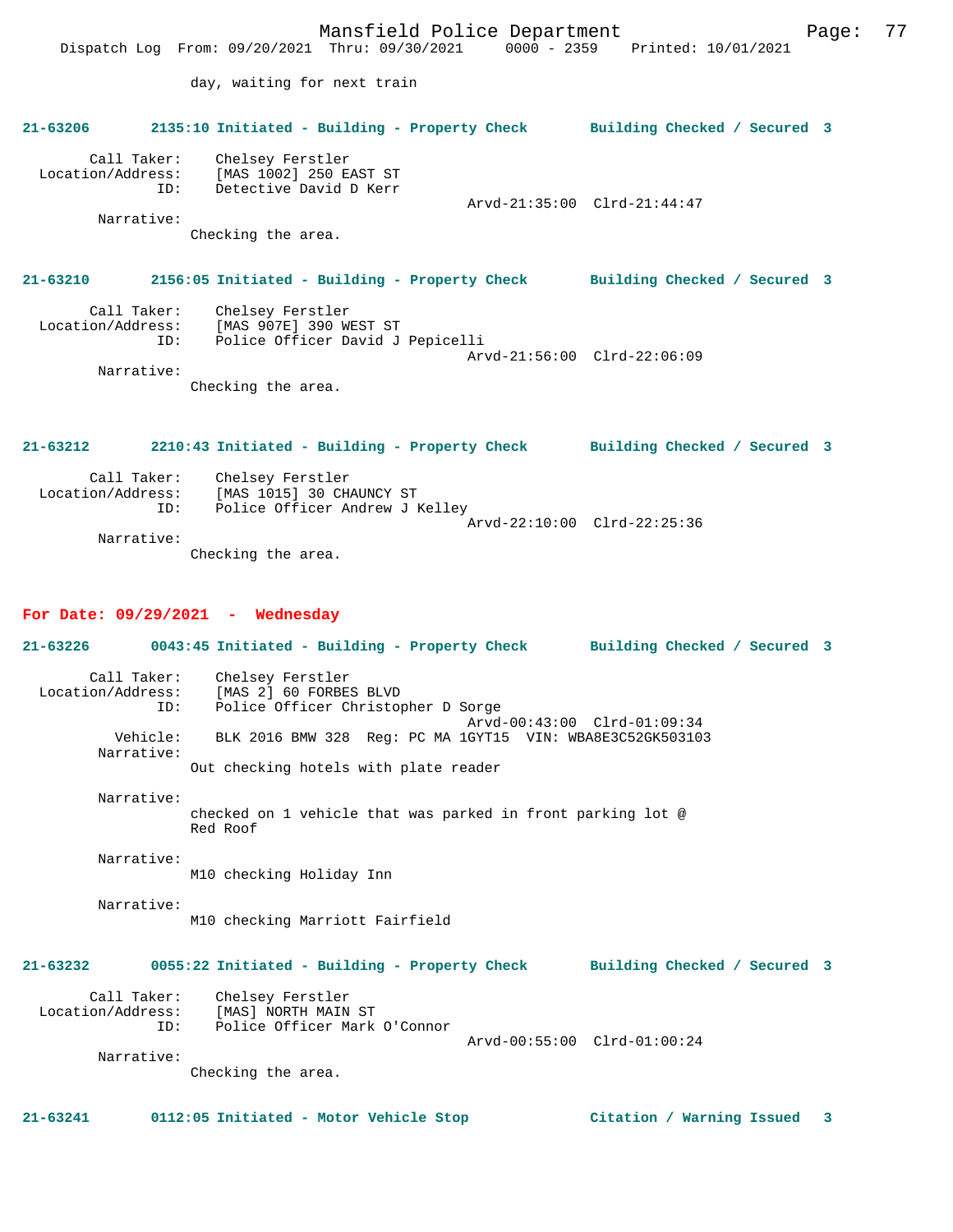Mansfield Police Department Page: 78 Dispatch Log From: 09/20/2021 Thru: 09/30/2021 0000 - 2359 Printed: 10/01/2021 Call Taker: Chelsey Ferstler Location/Address: [NON P10031] 246 MANSFIELD AVE ID: Police Officer Christopher D Sorge Arvd-01:12:00 Clrd-01:18:13 ID: Police Officer Mark O'Connor Disp-01:13:03 Arvd-01:16:19 Clrd-01:17:49 Vehicle: GRY 2010 TOYT COROLLA Reg: PC MA 9DK568 VIN: 2T1BU4EE4AC265679 Narrative: mv stop, RO cited for marked lanes **21-63246 0123:47 Initiated - Building - Property Check Building Checked / Secured 3** Call Taker: Chelsey Ferstler Location/Address: [MAS 1015] 30 CHAUNCY ST ID: Police Officer Mark O'Connor Arvd-01:23:00 Clrd-01:24:03 Narrative: Checking the area. **21-63252 0140:57 Initiated - Building - Property Check Building Checked / Secured 3** Call Taker: Chelsey Ferstler Location/Address: [MAS 1002] 250 EAST ST ID: Police Officer Derek M Stark Arvd-01:40:00 Clrd-01:59:19 Narrative: Checking the area. **21-63258 0217:52 Initiated - Building - Property Check Building Checked / Secured 3** Call Taker: Chelsey Ferstler Location/Address: [MAS 834] 261 CHAUNCY ST ID: Police Officer Mark O'Connor Arvd-02:17:00 Clrd-02:45:30 Narrative: Checking the area / post office **21-63259 0218:13 Initiated - Building - Property Check Building Checked / Secured 3** Call Taker: Chelsey Ferstler Location/Address: [MAS] JEFFERSON RD ID: Police Officer Derek M Stark Arvd-02:18:00 Clrd-02:18:30 Narrative: Checking the area. **21-63262 0232:55 Initiated - Building - Property Check Building Checked / Secured 3** Call Taker: Chelsey Ferstler Location/Address: [MAS 992] 660 EAST ST ID: Police Officer Derek M Stark Arvd-02:32:00 Clrd-02:34:42 Narrative: Checking the area. **21-63264 0255:31 Initiated - Assist Fire Department Investigated - No Report 2** Call Taker: Chelsey Ferstler Location/Address: [MAS H5833] 349 MILL ST ID: Police Officer Derek M Stark Arvd-02:55:00 Clrd-03:29:01 Vehicle: GRY 2000 TOYT TUNDRA Reg: PC MA 818DS6 VIN: 5TBRT3414YS123532 Vehicle: BLU 2008 HYUN SANTFE Reg: PC MA 4XZA90 VIN: 5NMSH13E98H213877 Vehicle: BRO 2001 PONT BONNEV Reg: PC MA 2CHF49 VIN: 1G2HX54K614144223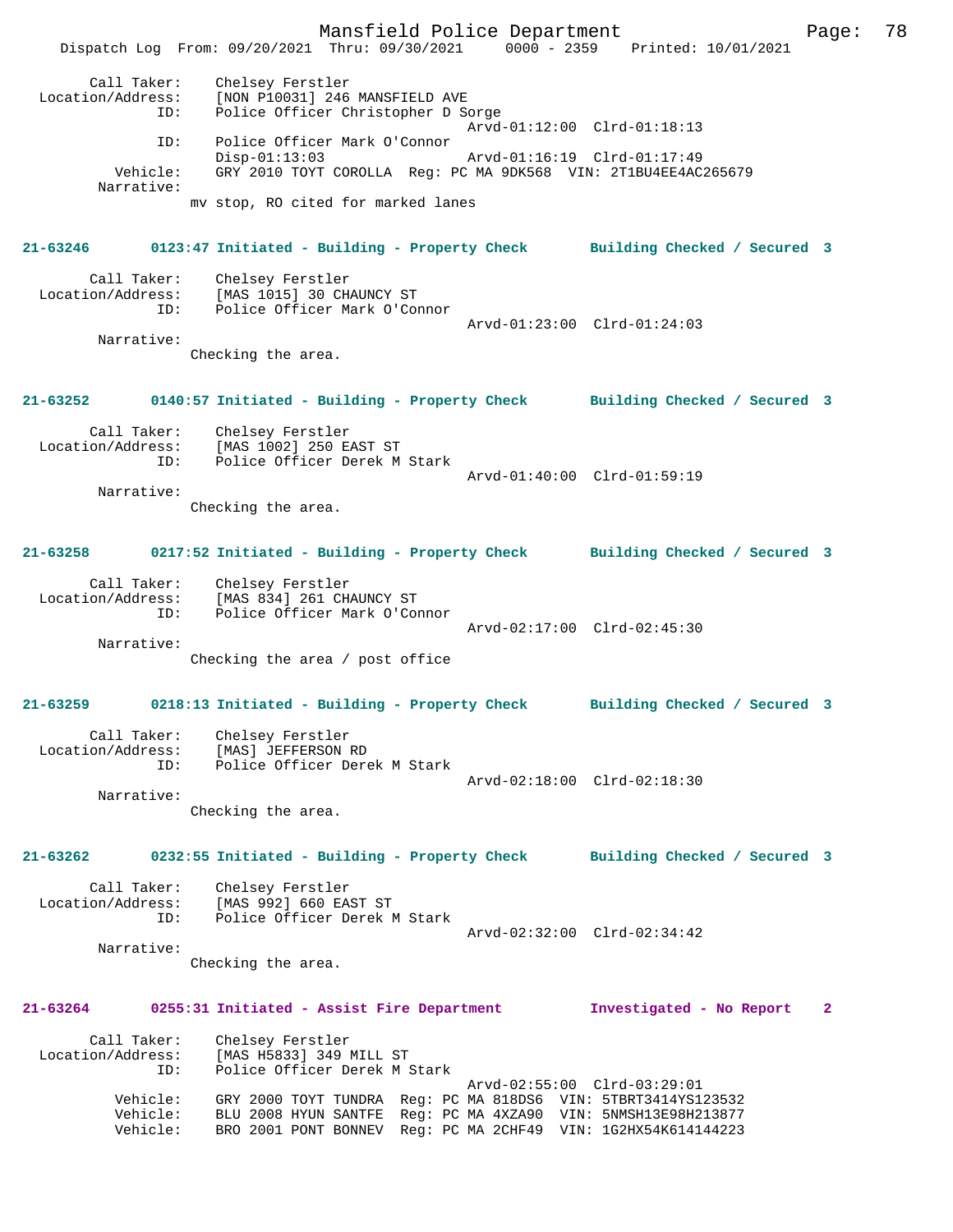Mansfield Police Department Fage: 79 Dispatch Log From: 09/20/2021 Thru: 09/30/2021 0000 - 2359 Printed: 10/01/2021 Narrative: Assisting the FD with a fire related incident. Nature: fire alarm sounding Narrative: M11 reports 1 vehicle in driveway, unable to make contact with residents Narrative: M11 reports FD gained entry without force, checking rest of house **21-63267 0300:23 Initiated - Building - Property Check Building Checked / Secured 3** Call Taker: Chelsey Ferstler Location/Address: [MAS 987A] 125 HIGH ST Apt. #1-4 ID: Police Officer Mark O'Connor Arvd-03:00:00 Clrd-03:11:28 Narrative: Checking the area. **21-63269 0310:12 Initiated - Motor Vehicle Stop Citation / Warning Issued 3** Call Taker: Chelsey Ferstler<br>Location/Address: [MAS] 198 PRATT : ess: [MAS] 198 PRATT ST @ 1 GRANADA CIR<br>ID: Police Officer Christopher D Sorge Police Officer Christopher D Sorge Arvd-03:10:00 Clrd-03:14:07<br>TD: Police Officer Mark O'Connor Police Officer Mark O'Connor Disp-03:11:43 Clrd-03:13:31<br>Vehicle: WHI 2003 TOYT VA SIENNA Reg: PC MA 3LPK21 VIN: 4T3ZE13C9 WHI 2003 TOYT VA SIENNA Reg: PC MA 3LPK21 VIN: 4T3ZF13C93U522904 Narrative: mv stop, RO cited **21-63286 0714 Initiated - Speed Trailer/Signs Deployed Services Rendered 3**  Call Taker: Animal Control Steven Simonds Location/Address: [MAS] MILL ST ID: Animal Control Steven Simonds Arvd-07:15:15 Clrd-07:30:49 Narrative: changing batteries on speed sign **21-63289 0748 Initiated - Parking Violations Services Rendered 3**  Call Taker: Animal Control Steven Simonds Location/Address: [MAS] 43 NORTH MAIN ST @ 13 PARK ST ID: Animal Control Steven Simonds Arvd-07:48:27 Clrd-08:13:37 Narrative: checking area for parking violations **21-63301 0847 Initiated - Speed Trailer/Signs Deployed Services Rendered 3**  Call Taker: Animal Control Steven Simonds Vicinity of: [MAS] WEST ST ID: Animal Control Steven Simonds Arvd-08:47:39 Clrd-08:57:12 Narrative: changing batteries on speed sign **21-63304 0904:36 Phone - Disabled Motor Vehicle Services Rendered 3**  Call Taker: Robert Stewart<br>Vicinity of: [MAS] 121 NORTH [MAS] 121 NORTH MAIN ST ID: Sergeant John R Armstrong Disp-09:06:50 Clrd-09:09:19<br>TD: Sergeant Brian P Thibault Sergeant Brian P Thibault<br>Disp-09:06:57 Disp-09:06:57 Arvd-09:08:06 Clrd-09:11:57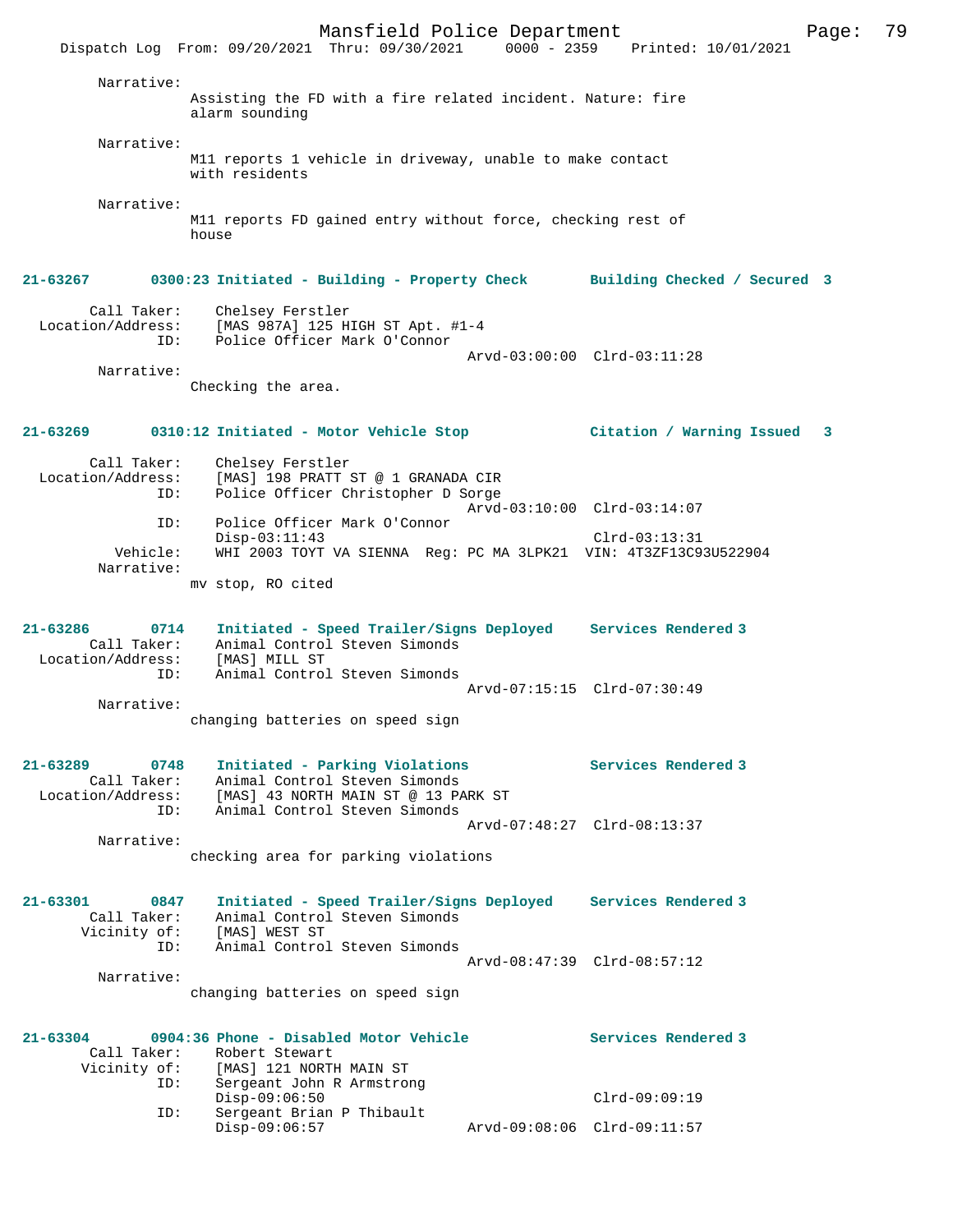Mansfield Police Department Page: 80 Dispatch Log From: 09/20/2021 Thru: 09/30/2021 0000 - 2359 Printed: 10/01/2021 Vehicle: GRY 2011 HYUN AZERA Reg: PC MA 1EBT55 VIN: KMHFC4DF7BA536959 Narrative: Caller reporting that there is a white colored sedan in the cross walk in the area, caller states it has been there for a couple mins. Narrative: vehicle died in the roadway passer by was able to assist pushing the vehicle out of the roadway, party and vehicle now on their way **21-63307 0923:21 Initiated - Building - Property Check Service of Court Papers 3** Call Taker: MATTHEW BOMES<br>Location/Address: [MAS 322] 31 [MAS 322] 31 HAMPSHIRE ST ID: Police Officer Beau J Palanza Arvd-09:23:00 Clrd-09:31:07 Narrative: Checking the area. **21-63329 1036 Initiated - Parking Violations Services Rendered 3**  Call Taker: Animal Control Steven Simonds Location/Address: [MAS] 242 NORTH MAIN ST @ 16 OLD COLONY WAY ID: Animal Control Steven Simonds Arvd-10:39:10 Clrd-12:17:17 Narrative: checking area for parking violations **21-63331 1050:34 Initiated - Motor Vehicle Stop Citation / Warning Issued 3** Call Taker: MATTHEW BOMES<br>Vicinity of: [MAS] 215 NOR' [MAS] 215 NORTH MAIN ST @ 15 CHURCH ST ID: Police Officer David W Kinahan Arvd-10:50:00 Clrd-10:56:24 Vehicle: BLK 2020 TOYT UT RAV4 Reg: PC MA 1VKV71 VIN: 2T3F1RFV9LW088237 Narrative: citation issued for speed **21-63332 1104:14 Initiated - Motor Vehicle Stop Citation / Warning Issued 3** Call Taker: MATTHEW BOMES Vicinity of: [MAS] 1609 WEST ST ID: Police Officer Beau J Palanza Arvd-11:04:00 Clrd-11:09:09 Vehicle: BLK 2017 NISS UT PATHFINDER Reg: PC MA 3CBW91 VIN: 5N1DR2MM4HC660757 Narrative: citation issued to the operator for speed **21-63338 1107:58 Phone - Well Being Check Investigated - No Report 3** Call Taker: Robert Stewart<br>ion/Address: [MAS 443] Location/Address:<br>ID: Sergeant John R Armstrong Disp-11:15:23 Clrd-11:15:41<br>TD: Police Officer Beau J Palanza Police Officer Beau J Palanza<br>Disp-11:15:33 Arvd-11:20:57 Clrd-11:50:33 ID: Sergeant Brian P Thibault Disp-11:15:38 Arvd-11:25:43 Clrd-11:50:33 Narrative: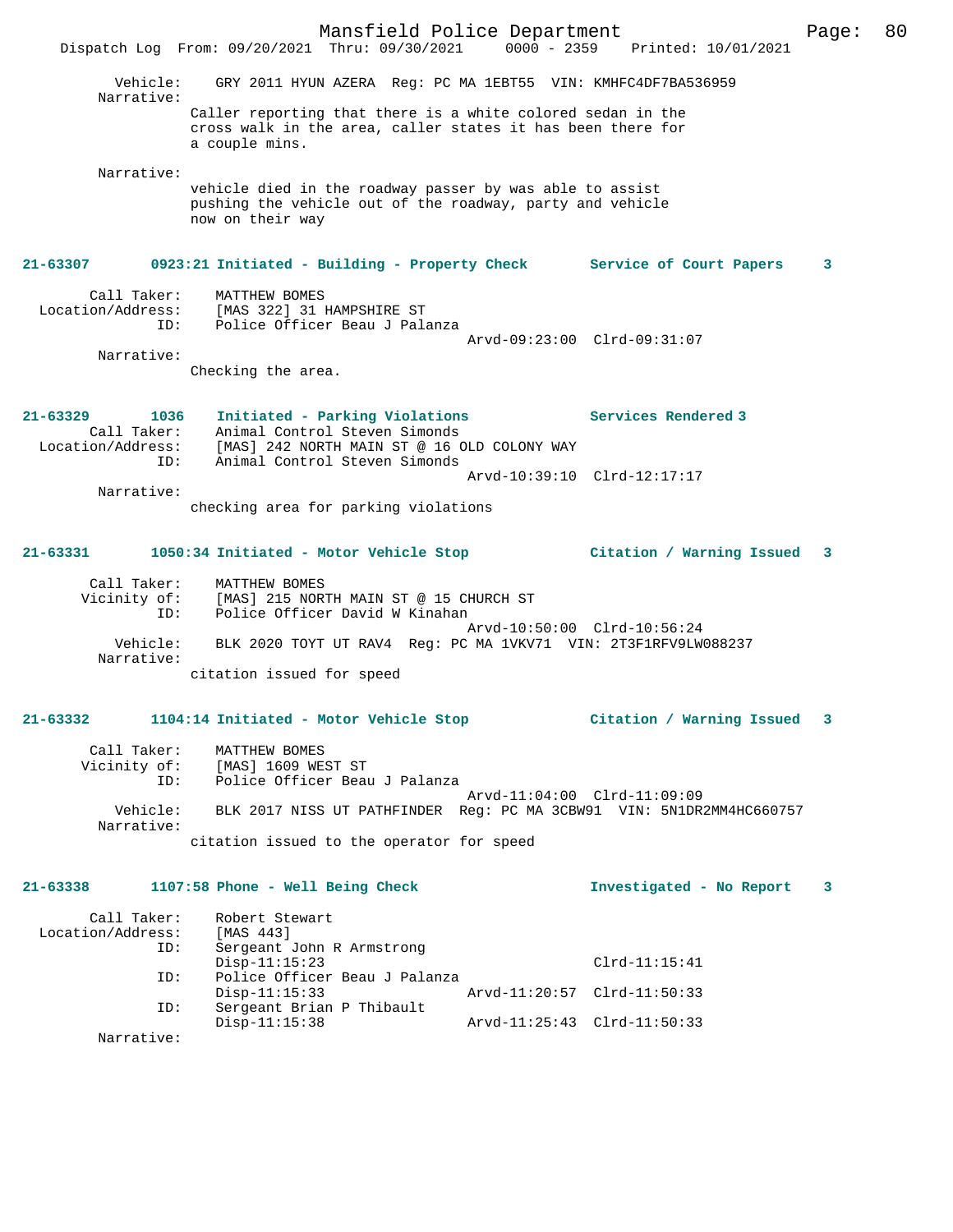# **21-63339 1112:03 Initiated - Motor Vehicle Stop Citation / Warning Issued 3**

| Call Taker:  | MATTHEW BOMES                                                 |
|--------------|---------------------------------------------------------------|
| Vicinity of: | [MAS] 255 NORTH MAIN ST @ 8 COTTAGE ST                        |
| ID:          | Police Officer David W Kinahan                                |
| Vehicle:     | Arvd-11:12:00 Clrd-11:17:03                                   |
| Narrative:   | BLK 2019 KIA UT NIRO Reg: PC MA 1BM621 VIN: KNDCE3LC2K5216248 |
|              | citation issued to the operator for speed                     |

#### **21-63346 1144:51 Initiated - Motor Vehicle Stop Citation / Warning Issued 3**

 Call Taker: Robert Stewart Location/Address: [MAS] 85 PRATT ST @ 50 CLINTON ST ID: Police Officer David W Kinahan Arvd-11:44:00 Clrd-12:35:20 Vehicle: GRY 2021 LEXS RX350L Reg: PC MA 9XK375 VIN: JTJHZKFA4M2033370 Narrative: MV STOP/// MA REG: 9XK375/// Citation Issued

#### **21-63363 1306:21 Initiated - Motor Vehicle Stop Citation / Warning Issued 3**

| Call Taker:  | MATTHEW BOMES                                             |
|--------------|-----------------------------------------------------------|
| Vicinity of: | [MAS] 600 WEST ST                                         |
| ID:          | Police Officer Beau J Palanza                             |
|              | Arvd-13:06:00 Clrd-13:11:11                               |
| Vehicle:     | WHI 2021 AUDI 07 Reg: PC MA 3HRZ94 VIN: WA1LJAF71MD041167 |
| Narrative:   |                                                           |
|              | citation issued to the R/o for speed                      |

**21-63379 1410 Initiated - Parking Violations Services Rendered 3**  Call Taker: Animal Control Steven Simonds Location/Address: [MAS] 377 NORTH MAIN ST @ 44 CROCKER ST ID: Animal Control Steven Simonds Arvd-14:10:33 Clrd-14:57:36 Narrative:

checking area for parking violations

 Narrative: tagged MA 1VJT73 on old colony way (small lot) for overtime parking

 Narrative: tagged MA 1EDV49 on crocker for overtime parking

Narrative:

tagged MA 6MH727 on crocker for overtime parking

### **21-63389 1453:35 Initiated - Motor Vehicle Stop Citation / Warning Issued 3**

| Call Taker:<br>Vicinity of: | MATTHEW BOMES<br>[MAS] 1100 WEST ST                            |
|-----------------------------|----------------------------------------------------------------|
| ID:                         | Police Officer Michael N Fenore                                |
|                             | Arvd-14:53:00 Clrd-15:05:12                                    |
| Vehicle:<br>Narrative:      | RED 2011 HOND VA ODYS Req: PC MA 9BV130 VIN: 5FNRL5H67BB005270 |
|                             | stop sign violation                                            |

#### **21-63396 1522:50 911 - Assist Fire Department Cancelled Enroute 2**  Call Taker: MATTHEW BOMES Vicinity of: [MAS] 97 PLAIN ST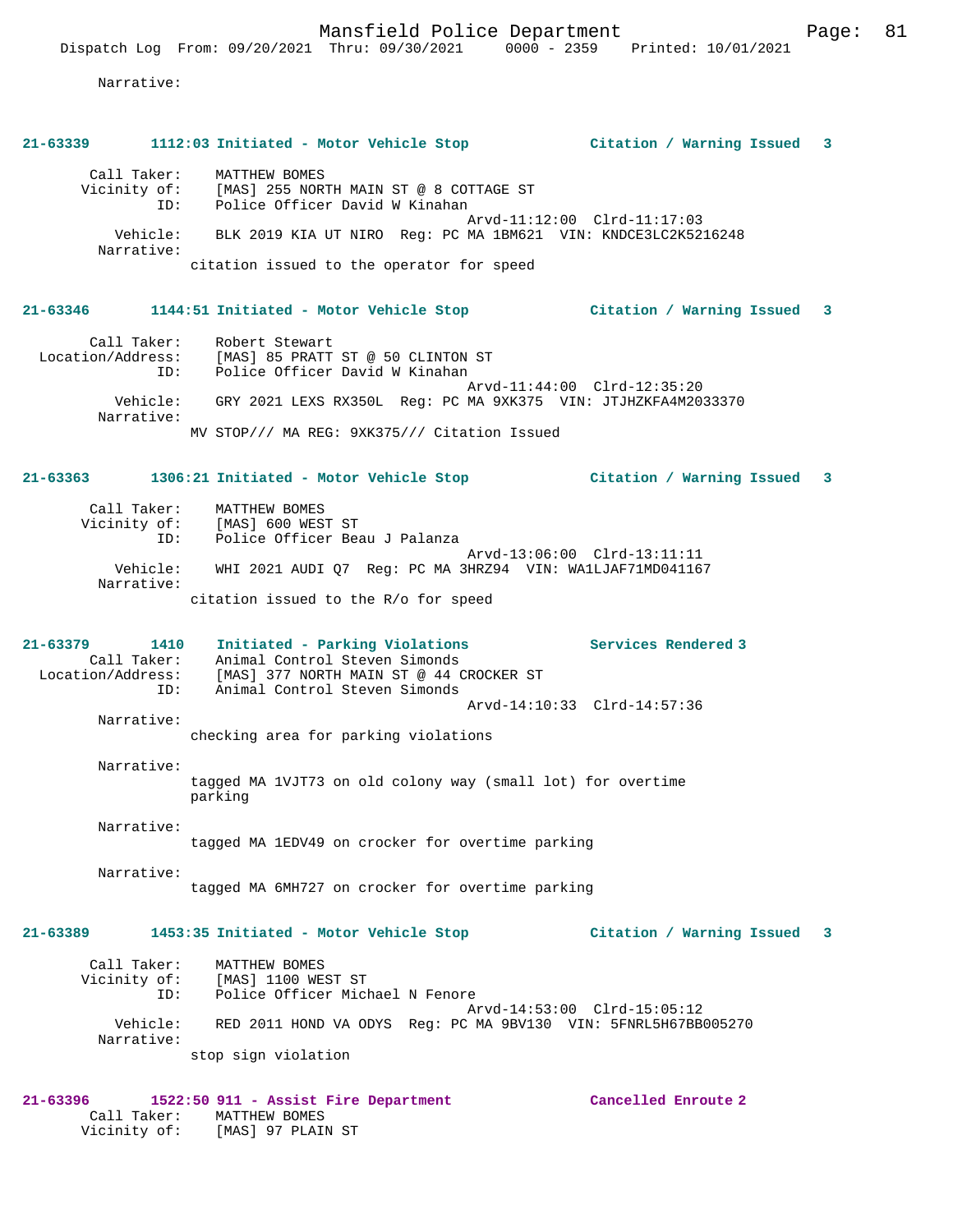Mansfield Police Department Page: 82 Dispatch Log From: 09/20/2021 Thru: 09/30/2021 0000 - 2359 Printed: 10/01/2021 ID: Police Officer Beau J Palanza Disp-15:25:18 Clrd-15:31:30 Narrative: Assisting the FD with a fire related incident. Nature:wires down **21-63397 1526:30 Phone - Suspicious Actv / Persn / Veh Investigated - No Report 2** Call Taker: Robert Stewart Location/Address: [MAS H4834] 100 OTIS ST ID: Sergeant John R Armstrong Disp-15:30:18 Clrd-15:32:15<br>ID: Police Officer Beau J Palanza Police Officer Beau J Palanza Disp-15:32:11 Arvd-15:35:19 Clrd-15:46:56 Narrative: Caller reporting he can see a black car in front of his house and someone walking around on his ring camera. Car left while on the phone, vehicle would be heading towards Old Country Store. Narrative: Reporting party called back stating that he spoke to his neighbor and they stated that the vehicle was a black BMW with a license plate on the front lower right side of the vehicle. Neighbor also told caller that the party was out taking picutres. Narrative: checked the area unfounded at this time, checking in with the neighbor Narrative: found unsecure rear door, no sign of force entry Narrative: Homeowner was notified of the back door being unlocked and declined M5 checking the residence at this time **21-63404 1648:15 Initiated - Community Policing Services Rendered 3**  Call Taker: CARLY MORIARTY Location/Address: [MAS 170] 255 HOPE ST Lieutenant Thomas R Connor Arvd-16:48:00 Clrd-18:49:13 Narrative: Community policing **21-63405 1649:38 Initiated - Motor Vehicle Stop Citation / Warning Issued 3** Call Taker: MATTHEW BOMES<br>Vicinity of: [MAS 231] 76 [MAS 231] 76 COPELAND DR ID: Police Officer Joshua S Ellender Arvd-16:49:00 Clrd-16:58:27 Vehicle: GRY 2008 INFI UT FX Reg: PC MA 2GRH35 VIN: JNRAS08WX8X205335 Narrative: citation to the R/o for red light violation Copeland @ Chauncy **21-63409 1729:05 Initiated - Motor Vehicle Stop Citation / Warning Issued 3** Call Taker: MATTHEW BOMES<br>Vicinity of: [MAS] 777 WEST of: [MAS] 777 WEST ST @ 100 HAMPSHIRE ST<br>ID: Police Officer David J Pepicelli Police Officer David J Pepicelli Arvd-17:29:00 Clrd-17:39:57<br>Vebicle: YEL 2019 JEEP IT WRANGLER INLIMITED Reg: PC MA 1LWW38 VID Vehicle: YEL 2019 JEEP UT WRANGLER UNLIMITED Reg: PC MA 1LWW38 VIN: 1C4HJXEG7KW597341 Narrative: party has pulled into the the lot at 100 hampshire and is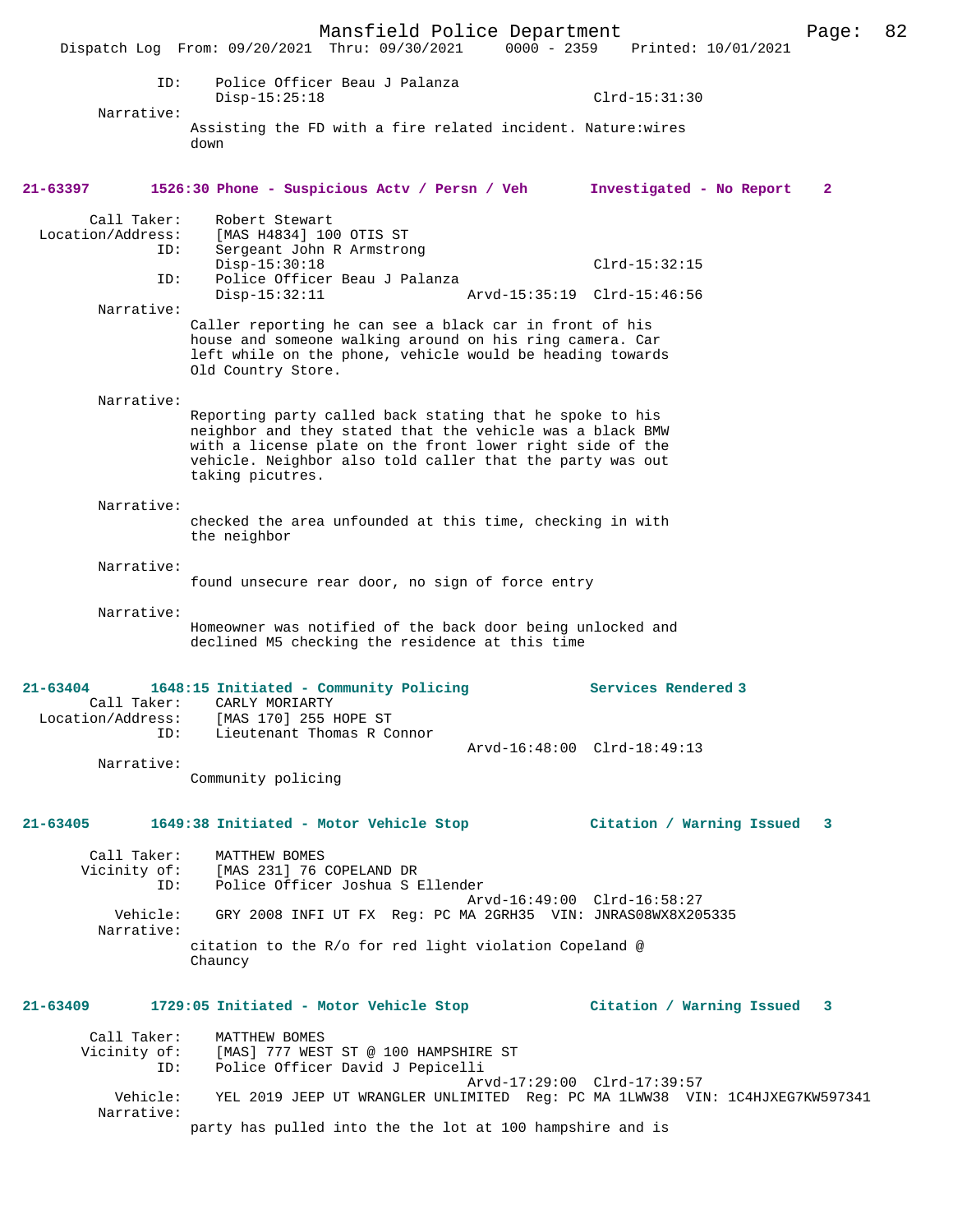Mansfield Police Department Page: 83 Dispatch Log From: 09/20/2021 Thru: 09/30/2021 attempting to renew online Narrative: Party was able to renew on line **21-63411 1737:06 Phone - Trespassing / Unwanted Person Services Rendered 1**  Call Taker: Dispatcher Jacques Ryan<br>Location/Address: [MAS 331A] 255 EAST ST ess: [MAS 331A] 255 EAST ST<br>ID: Police Officer David J Police Officer David J Pepicelli Disp-17:41:45 Clrd-17:48:58<br>TD: Police Officer Michael N Fenore Police Officer Michael N Fenore<br>Disp-17:42:01 Ar Disp-17:42:01 Arvd-17:42:04 Clrd-17:57:22 Narrative: Caller stating there is a wm party wearing a black hooded sweatshirt,short and black high top sneakers at the playground and when asked to leave he refused Narrative: Male party was walking towards the principal and is now walking away. Narrative: party got seperated from his friends that have left the area . officers contacted his parents and they are aware he is out there Narrative: officer spoke with the principal and it's all set now **21-63416 1744:55 Walk-In - Motor Veh Acc - No Injury Incident Report 1**  Call Taker: Support Staff Heather A Sullivan<br>Location/Address: [MAS 422] 15 PARK ST ess: [MAS 422] 15 PARK ST<br>ID: Police Officer Andrew ID: Police Officer Andrew J Kelley Disp-17:54:46 Arvd-17:54:52 Clrd-18:06:17 Narrative: walk in reporting her father's vehicle was hit in a parking lot at 14:30 today. Narrative: See OF Refer To Incident: 21MAS-1066-OF **21-63422 1817:06 Phone - Erratic Oper MV / Road Rage Unfounded/Unverifed 3** Call Taker: William Casey<br>Location/Address: [MAS] SOUTH M ess: [MAS] SOUTH MAIN ST<br>ID: Police Officer David ID: Police Officer David J Pepicelli Arvd-18:28:24 Clrd-18:32:19 ID: Sergeant Jeffrey G Bombard Arvd-18:25:09 Clrd-18:46:11 Vehicle: GRN 2003 TOYT CORO Reg: PC MA 2DEM93 VIN: 2T1BR32E73C066550 Narrative: CP reports green pick up half ton near the center of town driving erraticlly Narrative: CP reports hes swerving all over the road, almost struck a pole and another vehicle **21-63423 1826:23 Initiated - Motor Vehicle Stop Services Rendered 3**  Call Taker: MATTHEW BOMES<br>Vicinity of: [MAS] THOMAS : [MAS] THOMAS ST ID: Police Officer Joshua S Ellender Arvd-18:26:00 Clrd-18:43:37 Vehicle: BLK 2019 FORD UT ECOSPORT Reg: PC MA 3HMM41 VIN: MAJ6S3JL8KC287920 Narrative: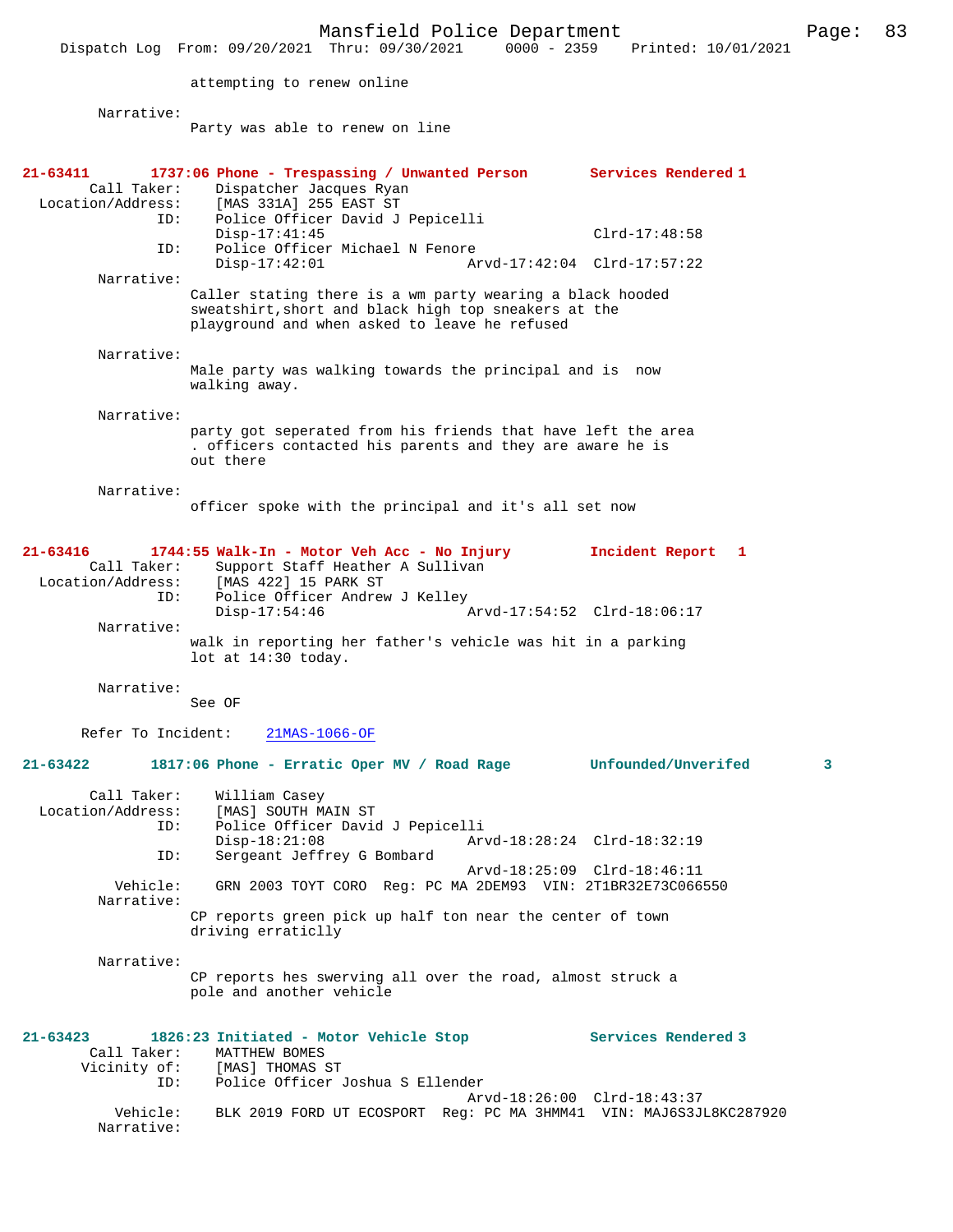N Main @ Chauncy verbal to the R/o for redlight violation

| 21-63432<br>Call Taker:<br>Location/Address:          | 1842:39 911 - Well Being Check<br>Dispatcher Judge Katrina<br>[MAS 255] 377 CHAUNCY ST                                                                                                                                           |                             | Services Rendered 3         |
|-------------------------------------------------------|----------------------------------------------------------------------------------------------------------------------------------------------------------------------------------------------------------------------------------|-----------------------------|-----------------------------|
| ID:                                                   | Police Officer Michael N Fenore<br>$Disp-18:45:56$                                                                                                                                                                               |                             | $Clrd-18:46:34$             |
| ID:                                                   | Police Officer David J Pepicelli<br>$Disp-18:46:29$                                                                                                                                                                              |                             | $Clrd-18:54:31$             |
| ID:                                                   | Sergeant Jeffrey G Bombard<br>$Disp-18:46:32$                                                                                                                                                                                    | Arvd-18:54:43 Clrd-18:54:57 |                             |
| ID:                                                   | Police Officer Joshua S Ellender<br>$Disp-18:54:37$                                                                                                                                                                              | Arvd-18:54:40 Clrd-18:54:53 |                             |
| Narrative:                                            | Recd a call from loss prevention reporting a possibly<br>intoxicated male inside the store. He is a w/m, black shirt<br>w/ pink letters, and blk gym shorts. He is w/ a female and<br>approaching the checkout.                  |                             |                             |
| Narrative:                                            | They are at the pharmacy entrance of the store.                                                                                                                                                                                  |                             |                             |
| Narrative:                                            | RP states the way the female is speaking to the male he may<br>be disabled and not intoxicated, caller is unsure at this<br>point.                                                                                               |                             |                             |
| Narrative:                                            | At the floral entrance area now.                                                                                                                                                                                                 |                             |                             |
| Narrative:                                            | Exiting the store at this time.                                                                                                                                                                                                  |                             |                             |
| Narrative:                                            | Female is in a white prius.                                                                                                                                                                                                      |                             |                             |
| Narrative:                                            | M3 advised the female is driving, not the male, units are<br>clear                                                                                                                                                               |                             |                             |
| 21-63433                                              | 1843:45 Initiated - Motor Vehicle Stop                                                                                                                                                                                           |                             | Citation / Warning Issued 3 |
| Call Taker:<br>Location/Address:<br>ID:               | Aaron Fiqueroa<br>[MAS] HOPE ST<br>Police Officer Joshua S Ellender                                                                                                                                                              |                             |                             |
| Narrative:                                            | Vehicle: GRY 2004 DODG RAMTRU Reg: PC MA 2GRL43 VIN: 3D7KU28C34G227195                                                                                                                                                           | Arvd-18:43:00 Clrd-18:49:40 |                             |
|                                                       | Citation issued to operator for speeding                                                                                                                                                                                         |                             |                             |
| 21-63437<br>Call Taker:<br>Vicinity of:               | 1905:55 Phone - Motor Veh Acc - No Injury<br>Dispatcher Judge Katrina<br>[MAS] CHAUNCY ST                                                                                                                                        |                             | Services Rendered 1         |
| ID:                                                   | Police Officer Joshua S Ellender<br>$Disp-19:07:37$                                                                                                                                                                              | Arvd-19:07:55 Clrd-19:46:33 |                             |
| ID:<br>Vehicle:<br>Vehicle:<br>Vehicle:<br>Narrative: | Sergeant Jeffrey G Bombard<br>$Disp-19:07:42$<br>WHI 2013 FORD F350 Req: PC MA 9BB485 VIN: 1FT8W3BT5DEB32383<br>BLK 2018 TOYT RAV4 Req: PC MA 9JN737 VIN: 2T3BFREV4JW843275<br>2011 UT Reg: TL ME 2691193 VIN: 5ZCBU2222BW001432 | Arvd-19:10:21 Clrd-19:46:32 |                             |
|                                                       | RP states a mv went into the wrong lane and side swiped her<br>car, no injuries.                                                                                                                                                 |                             |                             |
| Refer To Accident:                                    | $21MAS-281-AC$                                                                                                                                                                                                                   |                             |                             |

**21-63439 1945:20 Initiated - Motor Vehicle Stop Citation / Warning Issued 3**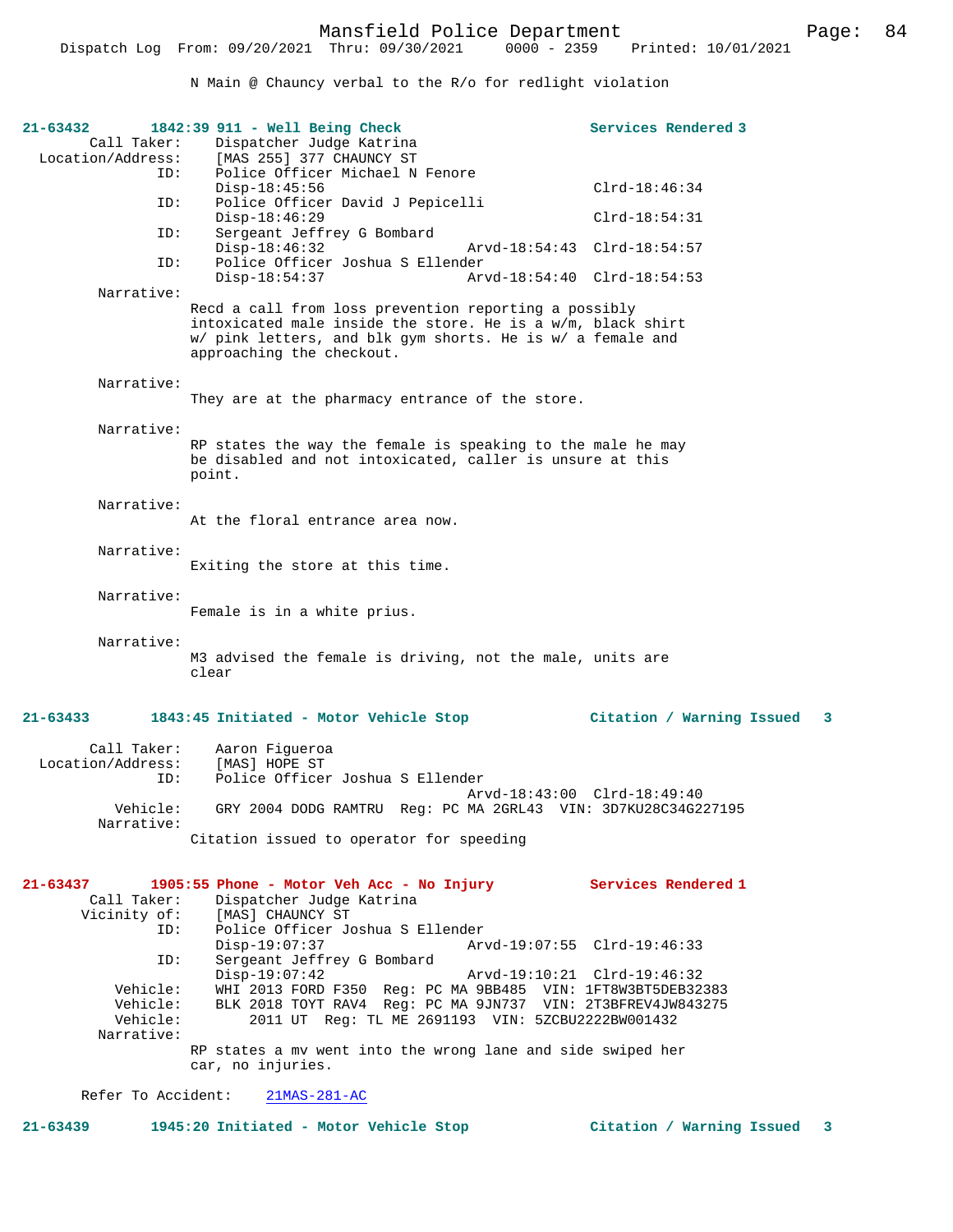|                                              | Mansfield Police Department<br>Dispatch Log From: 09/20/2021 Thru: 09/30/2021 0000 - 2359 Printed: 10/01/2021 |                             |                             | Page: | 85 |
|----------------------------------------------|---------------------------------------------------------------------------------------------------------------|-----------------------------|-----------------------------|-------|----|
| Call Taker:<br>ID:                           | Aaron Figueroa<br>Location/Address: [MAS] 28 SCHOOL ST @ 67 CORAL ST<br>Police Officer David J Pepicelli      |                             |                             |       |    |
| Vehicle:                                     | GRY 2019 CHEV SUBURB Req: PAS MA C19742 VIN: 1GNSKGKC8KR355944                                                |                             | Arvd-19:45:00 Clrd-19:52:29 |       |    |
| Narrative:                                   | Citation to RO for redlight violation at West and School                                                      |                             |                             |       |    |
| 21-63458<br>Call Taker:<br>Location/Address: | 2238:37 Phone - Well Being Check<br>Dispatcher Judge Katrina<br>[MAS H5587]                                   |                             | Services Rendered 3         |       |    |
| ID:                                          | Police Officer Joshua S Ellender<br>$Disp-22:40:22$                                                           | Arvd-23:02:12 Clrd-23:15:03 |                             |       |    |
| ID:                                          | Police Officer Andrew J Kelley<br>$Disp-22:40:27$                                                             |                             | Arvd-23:02:10 Clrd-23:14:19 |       |    |
| ID:                                          | Sergeant Jeffrey G Bombard<br>$Disp-23:02:28$                                                                 | Arvd-23:03:03 Clrd-23:15:01 |                             |       |    |
| Narrative:                                   |                                                                                                               |                             |                             |       |    |
| Narrative:<br>Narrative:                     |                                                                                                               |                             |                             |       |    |
| Narrative:                                   |                                                                                                               |                             |                             |       |    |
| Narrative:                                   |                                                                                                               |                             |                             |       |    |
| Refer To Incident:                           | $21MAS-1068-OF$                                                                                               |                             |                             |       |    |
| For Date: $09/30/2021$ - Thursday            |                                                                                                               |                             |                             |       |    |
| 21-63472                                     | 0117:53 Initiated - Building - Property Check Building Checked / Secured 3                                    |                             |                             |       |    |
| Call Taker:<br>Location/Address:<br>ID:      | Stephen Martell<br>[MAS 2] 60 FORBES BLVD<br>Police Officer Bryan Hurley                                      |                             | Arvd-01:17:00 Clrd-01:33:53 |       |    |
| Narrative:                                   | Checking the area.                                                                                            |                             |                             |       |    |
| 21-63479                                     | 0132:57 Initiated - Building - Property Check Building Checked / Secured 3                                    |                             |                             |       |    |
| Call Taker:<br>Location/Address:<br>ID:      | Stephen Martell<br>[MAS 281A] 1 CROCKER ST<br>Police Officer Mark O'Connor                                    |                             |                             |       |    |
| Narrative:                                   |                                                                                                               | Arvd-01:32:00 Clrd-01:44:26 |                             |       |    |

Checking the area.

## **21-63481 0138:04 Initiated - Building - Property Check Building Checked / Secured 3**

 Call Taker: Aaron Figueroa Location/Address: [MAS 4] 31 HAMPSHIRE ST ID: Police Officer Bryan Hurley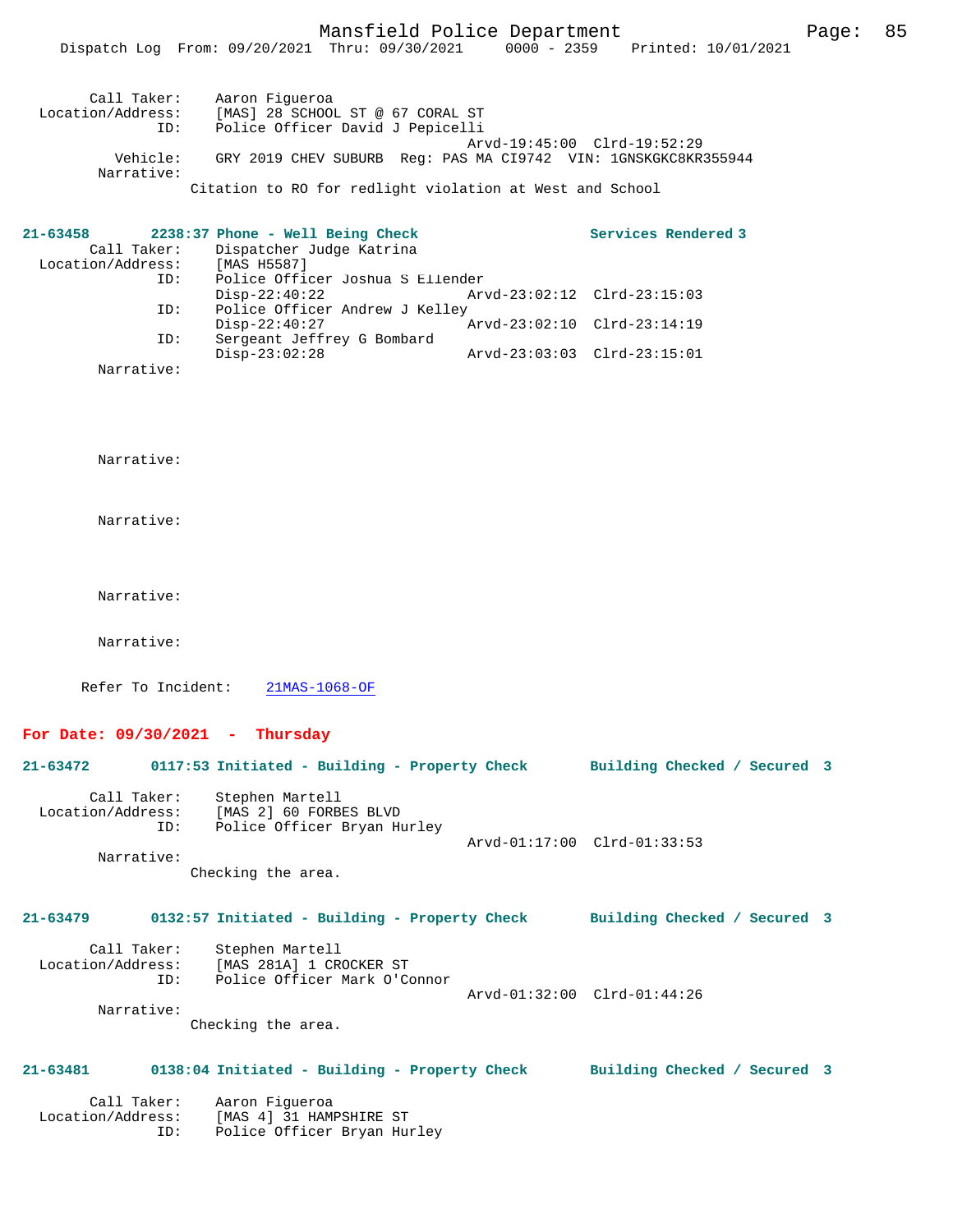Arvd-01:38:00 Clrd-01:56:00 Narrative: Checking the area. **21-63483 0138:52 Phone - Assist Citizen - P S A Services Rendered 3**  Call Taker: JEFFREY KEEFE<br>Vicinity of: [MAS 834] 261 Vicinity of: [MAS 834] 261 CHAUNCY ST ID: Police Officer Christopher D Sorge Disp-01:42:21 Arvd-01:42:23 Clrd-02:06:00 Narrative: CP reported he broke down on the highway and has walked to the area of CVS he is looking for assistance with a possible tow or a ride to a service center. CP will be out in the parking lot by the front door. Narrative: M10 requested to check with MSP to see if they have any reports of a disabled silver corolla. MSP Foxborough states no reports, and advises that if it is out of the roadway it has to be taken care of by the morning. Narrative: CP was dropped off at the station by central street towing. Front Desk called Mansfield Taxi and Livery so the CP can get a ride to Boylston where he lives. Narrative: Male party was picked up from the station by the taxi company. Narrative: Fiancee called inquiring in to the whereabouts of the involved male party. I advised the fiancee, who was on her way to Mansfield, that her fiance should be on a taxi back to the home in Boylston. She decided to turn around and was advised to dial 911 should any further issues arise. **21-63484 0144:33 Initiated - Suspicious Actv / Persn / Veh Spoken To 2**  Call Taker: Aaron Figueroa<br>Location/Address: [MAS 181A] 150 [MAS 181A] 150 OAKLAND ST ID: Police Officer Mark O'Connor Arvd-01:44:00 Clrd-01:47:18 Vehicle: BLK 2017 AUDI UT Q5 Reg: PC MA 1DRM91 VIN: WA1C2AFP2HA092925 Narrative: M8 advised the vehicle is the security guard **21-63487 0152:49 Initiated - Building - Property Check Building Checked / Secured 3** Call Taker: Aaron Figueroa<br>Location/Address: [MAS 1002] 250 [MAS 1002] 250 EAST ST ID: Police Officer Mark O'Connor Arvd-01:52:00 Clrd-02:07:11 Narrative: Checking the area. **21-63494 0206:50 Initiated - Building - Property Check Building Checked / Secured 3** Call Taker: Aaron Figueroa Location/Address: [MAS 834] 261 CHAUNCY ST Police Officer Christopher D Sorge Arvd-02:06:00 Clrd-02:23:47 Narrative: Checking the area. **21-63504 0220:57 Initiated - Building - Property Check Building Checked / Secured 3**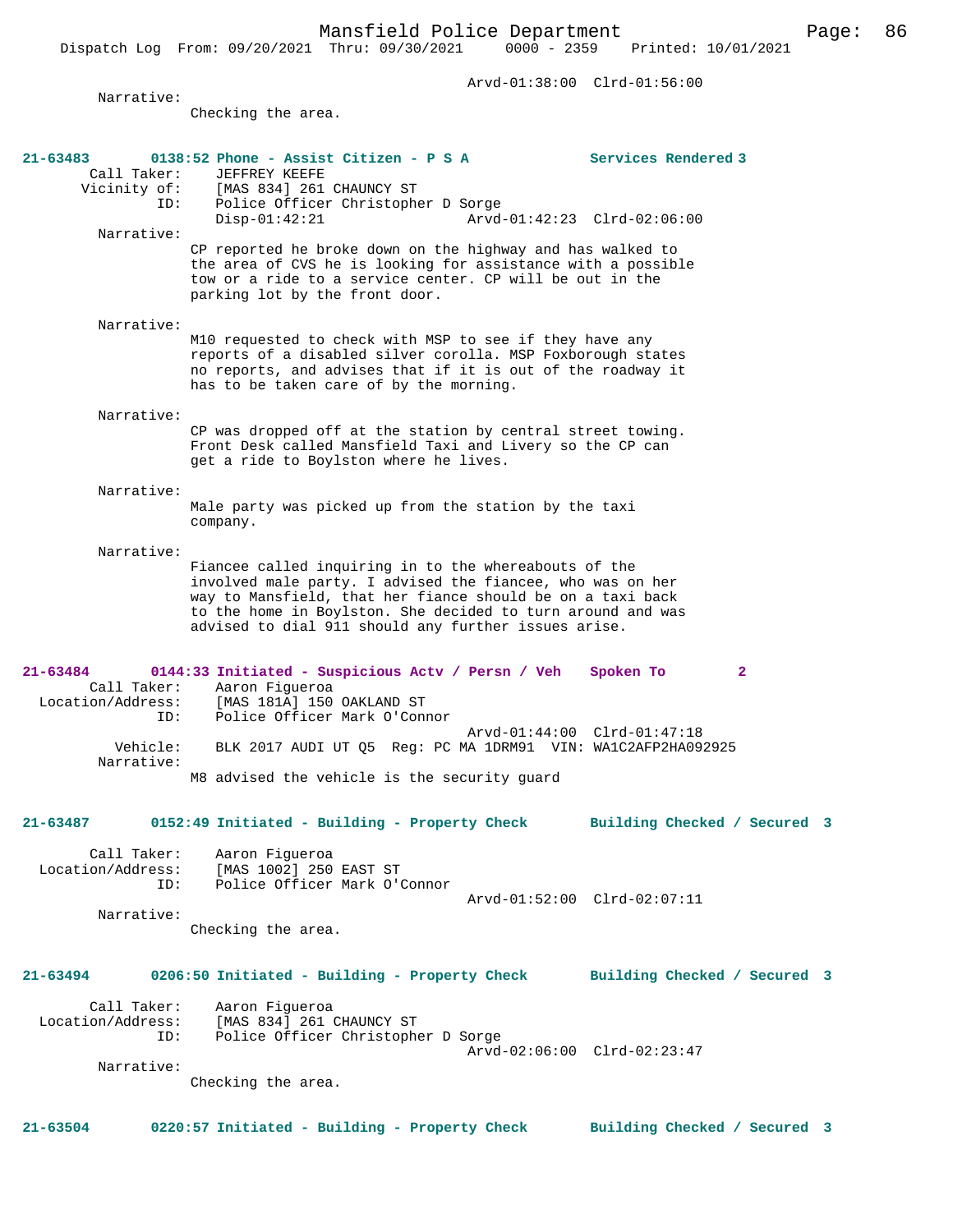Mansfield Police Department Fage: 87 Dispatch Log From: 09/20/2021 Thru: 09/30/2021 0000 - 2359 Printed: 10/01/2021 Call Taker: Aaron Figueroa Location/Address: [MAS] 16 JEFFERSON RD @ 3 LONGWOOD CIR ID: Police Officer Mark O'Connor Arvd-02:20:00 Clrd-02:21:37 Narrative: Checking the area. **21-63505 0223:57 Initiated - Building - Property Check Building Checked / Secured 3** Call Taker: Stephen Martell Location/Address: [MAS 4] 31 HAMPSHIRE ST Police Officer Christopher D Sorge Arvd-02:23:00 Clrd-02:26:41 Narrative: Checking the area. Narrative: starting with the comfort inn **21-63506 0225:18 Initiated - Building - Property Check Building Checked / Secured 3** Call Taker: Aaron Figueroa Location/Address: [MAS 840] 280 SCHOOL ST ID: Police Officer Bryan Hurley Arvd-02:25:00 Clrd-02:33:59 Narrative: Checking the area. **21-63507 0226:48 Initiated - Building - Property Check Building Checked / Secured 3** Call Taker: Aaron Figueroa Location/Address: [FOX 49] 35 FOXBOROUGH BLVD ID: Police Officer Christopher D Sorge Arvd-02:26:00 Clrd-02:28:20 Narrative: Checking the area. **21-63508 0228:27 Initiated - Building - Property Check Building Checked / Secured 3** Call Taker: Aaron Figueroa Location/Address: [FOX 838] 2 FOXBOROUGH BLVD ID: Police Officer Christopher D Sorge Arvd-02:28:00 Clrd-02:29:41 **21-63509 0229:45 Initiated - Building - Property Check Building Checked / Secured 3** Call Taker: Aaron Figueroa<br>Location/Address: [MAS 2] 60 FOR [MAS 2] 60 FORBES BLVD ID: Police Officer Christopher D Sorge Arvd-02:29:00 Clrd-02:33:32 Narrative: Checking the area. **21-63510 0233:39 Initiated - Building - Property Check Building Checked / Secured 3** Call Taker: Stephen Martell Location/Address: [MAS 4] 31 HAMPSHIRE ST Police Officer Christopher D Sorge Arvd-02:33:00 Clrd-02:38:05 **21-63511 0234:05 Initiated - Building - Property Check Building Checked / Secured 3** Call Taker: Stephen Martell Location/Address: [MAS 907E] 390 WEST ST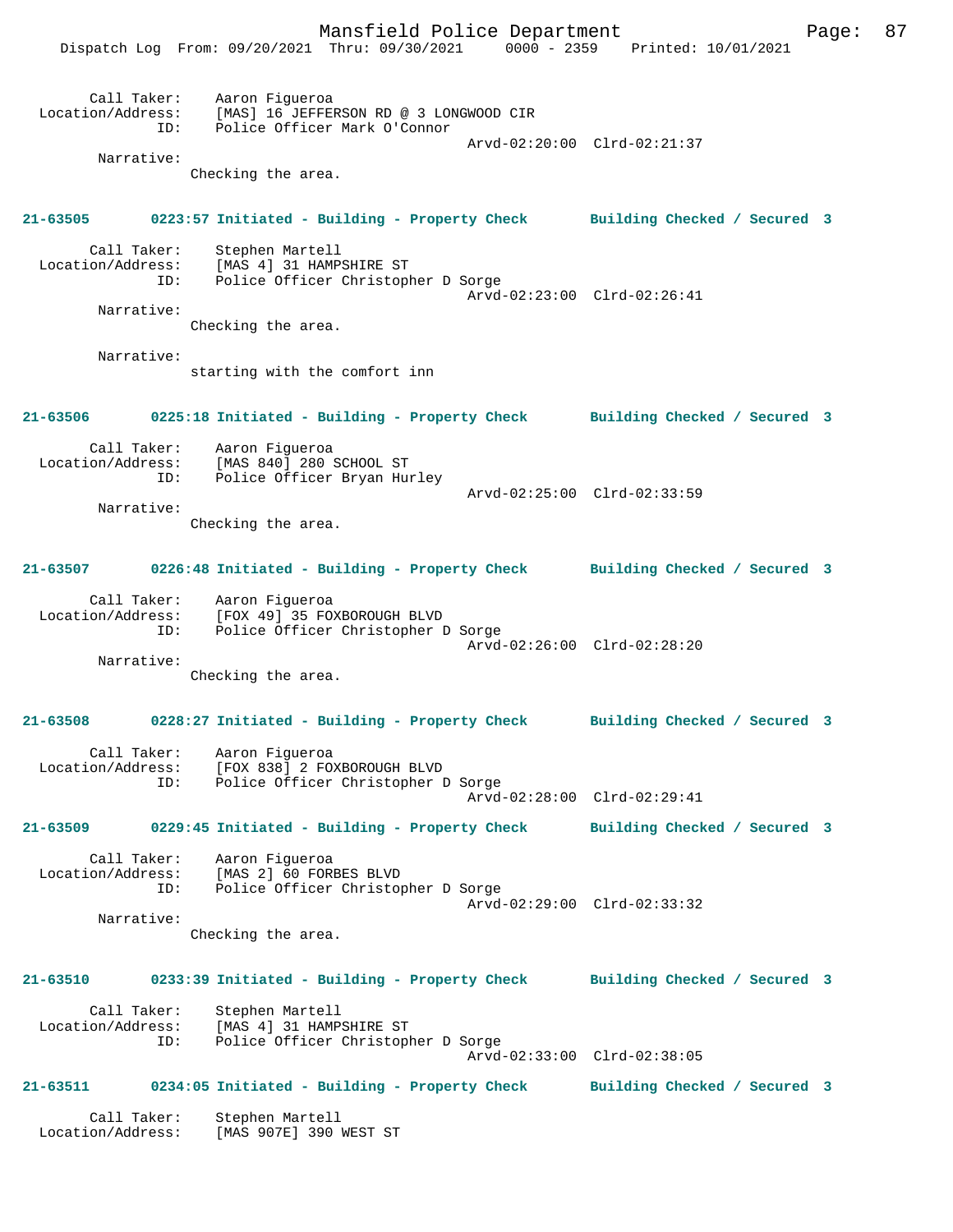| Police Officer Bryan Hurley<br>ID:<br>Arvd-02:34:00 Clrd-02:40:40<br>Narrative:<br>Checking the area.<br>21-63512 0238:15 Initiated - Building - Property Check Building Checked / Secured 3<br>Call Taker:<br>Stephen Martell<br>Location/Address: [MAS 1040] 10 RESERVOIR ST Apt. #ST<br>Police Officer Christopher D Sorge<br>ID:<br>Arvd-02:38:00 Clrd-02:45:10<br>Narrative:<br>Checking the area.<br>21-63514 0258:38 Initiated - Building - Property Check Building Checked / Secured 3 |   |  |
|------------------------------------------------------------------------------------------------------------------------------------------------------------------------------------------------------------------------------------------------------------------------------------------------------------------------------------------------------------------------------------------------------------------------------------------------------------------------------------------------|---|--|
|                                                                                                                                                                                                                                                                                                                                                                                                                                                                                                |   |  |
|                                                                                                                                                                                                                                                                                                                                                                                                                                                                                                |   |  |
|                                                                                                                                                                                                                                                                                                                                                                                                                                                                                                |   |  |
|                                                                                                                                                                                                                                                                                                                                                                                                                                                                                                |   |  |
|                                                                                                                                                                                                                                                                                                                                                                                                                                                                                                |   |  |
|                                                                                                                                                                                                                                                                                                                                                                                                                                                                                                |   |  |
|                                                                                                                                                                                                                                                                                                                                                                                                                                                                                                |   |  |
| Call Taker: Aaron Figueroa<br>Location/Address: [MAS 992] 660 EAST ST<br>Police Officer Mark O'Connor<br>ID:<br>Arvd-02:58:00 Clrd-02:59:20                                                                                                                                                                                                                                                                                                                                                    |   |  |
| Narrative:<br>Checking the area.                                                                                                                                                                                                                                                                                                                                                                                                                                                               |   |  |
| 21-63515 0327:01 Initiated - Motor Vehicle Stop<br>Citation / Warning Issued                                                                                                                                                                                                                                                                                                                                                                                                                   | 3 |  |
| Call Taker: Aaron Figueroa<br>Location/Address:<br>[MAS] RTE 140 NB @ FORBES BLVD<br>Police Officer Christopher D Sorge<br>ID:<br>Arvd-03:27:00 Clrd-03:32:27                                                                                                                                                                                                                                                                                                                                  |   |  |
| Vehicle:<br>SIL 2006 TUCSON Reg: PC RI VU539 VIN: KM8JN72D26U292293                                                                                                                                                                                                                                                                                                                                                                                                                            |   |  |
| Narrative:<br>M10 advised citation issued to RO for speeding                                                                                                                                                                                                                                                                                                                                                                                                                                   |   |  |
| 21-63516          0334:03    Initiated - Motor Vehicle Stop<br>Citation / Warning Issued                                                                                                                                                                                                                                                                                                                                                                                                       | 3 |  |
| Call Taker:<br>Aaron Figueroa<br>Location/Address:<br>[MAS 834] 261 CHAUNCY ST<br>Police Officer Christopher D Sorge<br>ID:<br>Arvd-03:34:00 Clrd-03:39:56                                                                                                                                                                                                                                                                                                                                     |   |  |
| Police Officer Mark O'Connor<br>ID:<br>$Disp-03:37:02$<br>Arvd-03:37:05 Clrd-03:39:55                                                                                                                                                                                                                                                                                                                                                                                                          |   |  |
| WHI 2016 JEEP COMPAS Reg: PC MA 2DTN31 VIN: 1C4NJDEB4GD542550<br>Vehicle:<br>Narrative:<br>M10 advised citation issued for defective headlight                                                                                                                                                                                                                                                                                                                                                 |   |  |
|                                                                                                                                                                                                                                                                                                                                                                                                                                                                                                |   |  |
| Initiated - Speed Trailer/Signs Deployed Services Rendered 3<br>21-63539<br>0705<br>Call Taker:<br>Animal Control Steven Simonds<br>Location/Address:<br>[MAS] ESSEX ST                                                                                                                                                                                                                                                                                                                        |   |  |
| Animal Control Steven Simonds<br>ID:<br>Arvd-07:06:29 Clrd-07:16:37                                                                                                                                                                                                                                                                                                                                                                                                                            |   |  |
| Narrative:<br>changing batteries on speed sign                                                                                                                                                                                                                                                                                                                                                                                                                                                 |   |  |
| 21-63551<br>0818:19 Phone - Animal Complaints<br>Services Rendered 3<br>Call Taker:<br>Kerri Bishop<br>Location/Address: [MAS H6164] 180 RUMFORD AVE Apt. #6                                                                                                                                                                                                                                                                                                                                   |   |  |
| animal control Jeffrey S Collins<br>ID:<br>$Disp-08:20:31$<br>Arvd-08:44:38 Clrd-08:45:48                                                                                                                                                                                                                                                                                                                                                                                                      |   |  |
| Narrative:<br>caller reports a squirrel is attempting to gain access to<br>apartment, unable to get out the door.                                                                                                                                                                                                                                                                                                                                                                              |   |  |
| Narrative:<br>MACO1 advises clear, squirrel ran up a tree.                                                                                                                                                                                                                                                                                                                                                                                                                                     |   |  |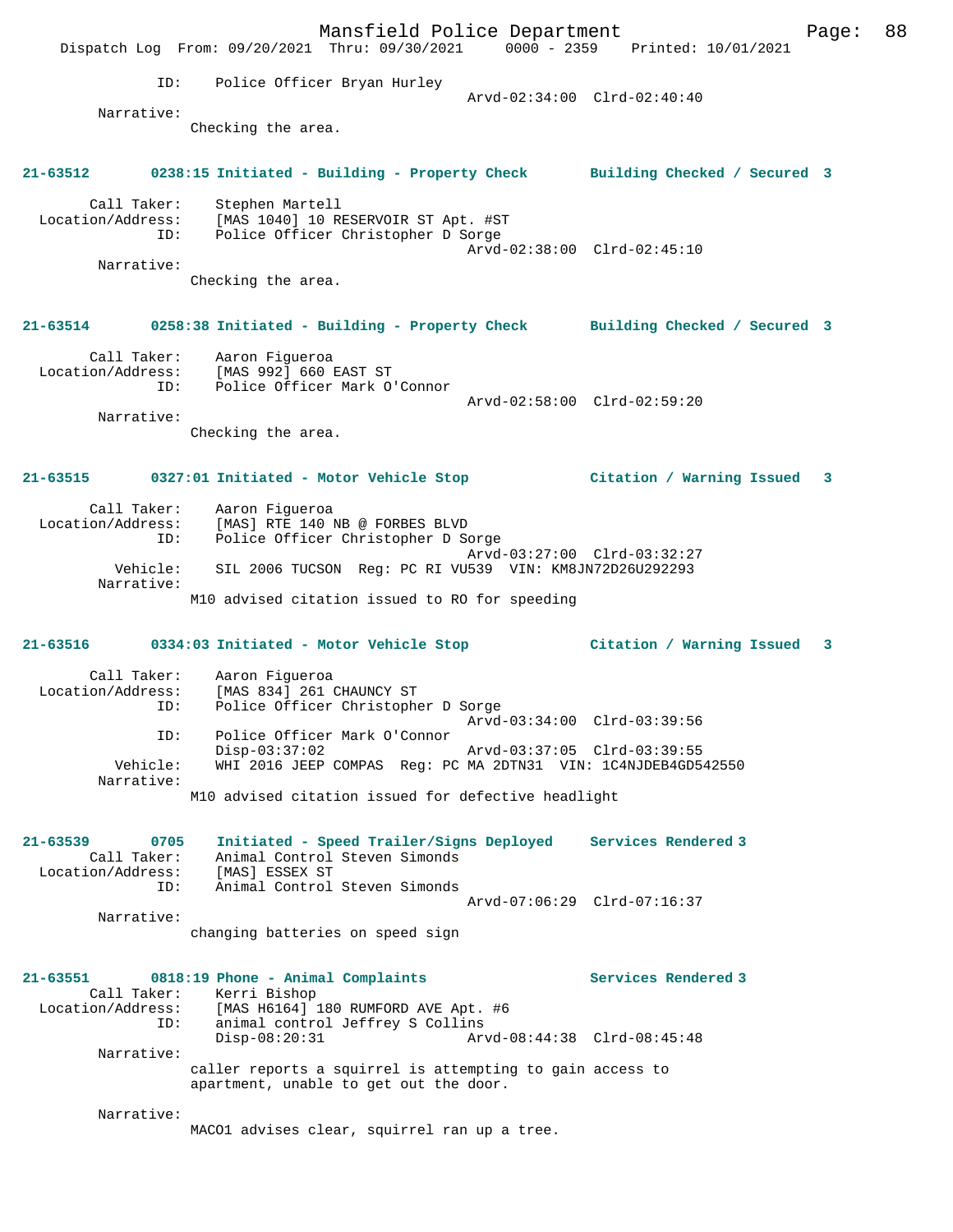**21-63561 0858:46 Initiated - Motor Vehicle Stop Citation / Warning Issued 3** Call Taker: Savannah Karch Location/Address: [MAS] 389 NORTH MAIN ST @ 10 PRATT ST ID: Police Officer David J Pepicelli Arvd-08:58:00 Clrd-09:04:01 Vehicle: BLU 2005 SUBA ST LEGACY Reg: PC MA 2ZTZ65 VIN: 4S4BP61C257388763 Narrative: motor vehicle stop in the area. Narrative: Citation issued to the RO for failure to yield. **21-63563 0905 Initiated - Parking Violations Services Rendered 3**  Call Taker: Animal Control Steven Simonds Location/Address: [MAS] 255 NORTH MAIN ST @ 8 COTTAGE ST ID: Animal Control Steven Simonds Arvd-09:06:17 Clrd-09:39:11 Narrative: checking area for parking violations Narrative: tagged MA 2JVX77 on main for restrictive parking **21-63566 0923:03 Initiated - Motor Vehicle Stop Citation / Warning Issued 3** Call Taker: Savannah Karch Location/Address: [MAS U9] ELM ST ID: Police Officer David J Pepicelli Arvd-09:23:00 Clrd-09:30:56 Vehicle: RED 2014 FORD EXPLOR Reg: PC MA 64HB25 VIN: 1FM5K8GTXEGA94882 Narrative:

> motor vehicle stop in the area. citation issued to the RO for speed school street at old elm.

**21-63572 0941:27 Initiated - Assist Other Agency Gone on Arrival 3**  Call Taker: Savannah Karch Location/Address: [MAS] COPELAND DR ID: Police Officer Mark O'Connor Arvd-09:41:00 Clrd-09:43:14

> Narrative: M8 checked the area of central street foxboro into copeland st mansfield nothing found matching the description of the erratic operator.

|            | $21-63575$ 0947:29 Phone - Assist Citizen - P S A<br>Call Taker: William Casey                                        |                             | Services Rendered 3 |
|------------|-----------------------------------------------------------------------------------------------------------------------|-----------------------------|---------------------|
|            | Location/Address: [MAS 4] 31 HAMPSHIRE ST Apt. #201                                                                   |                             |                     |
| ID:        | Police Officer Mark O'Connor                                                                                          |                             |                     |
|            | $Disp-09:52:26$                                                                                                       | Arvd-10:01:02 Clrd-10:53:22 |                     |
| ID:        | Police Officer David J Pepicelli                                                                                      |                             |                     |
|            | $Disp-09:56:10$                                                                                                       | Arvd-09:58:07 Clrd-10:27:05 |                     |
| ID:        | Sergeant Brian P Thibault                                                                                             |                             |                     |
|            | $Disp-10:25:07$                                                                                                       | Arvd-10:45:42 Clrd-10:51:23 |                     |
| Narrative: |                                                                                                                       |                             |                     |
|            | Cp requesting police assistance back home to serena allen<br>way. Would like to speak to an officer about her options |                             |                     |
| Narrative: | SM: 833.6 transporting one female party to 8 serena allen<br>way                                                      |                             |                     |
| Narrative: | EM: 838.9                                                                                                             |                             |                     |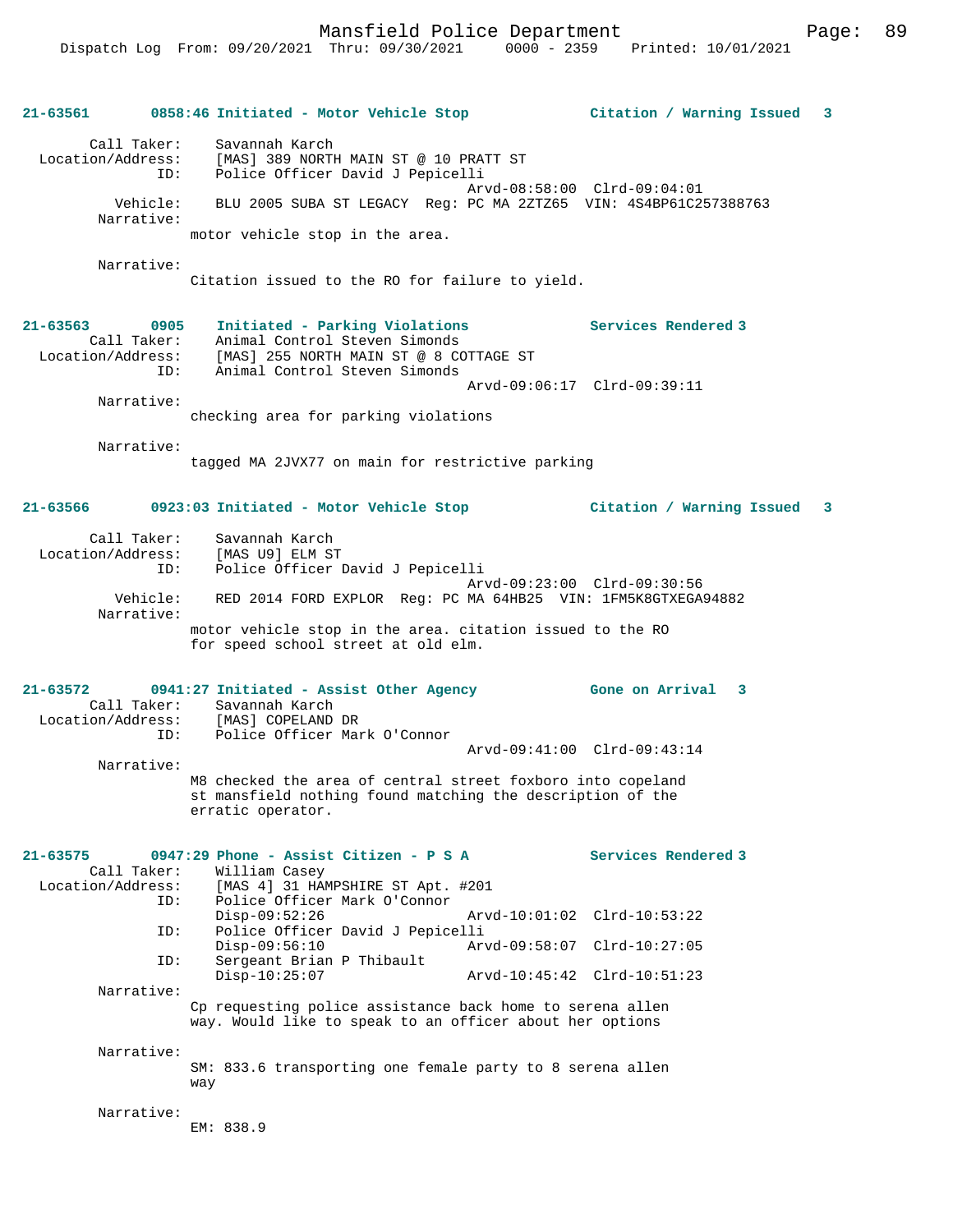| 21-63581 |                                  | 1027:09 Initiated - Motor Vehicle Stop                                                                                   | Citation / Warning Issued 3 |  |
|----------|----------------------------------|--------------------------------------------------------------------------------------------------------------------------|-----------------------------|--|
|          | Call Taker:                      | Savannah Karch<br>Location/Address: [MAS 907A] 390 WEST ST Apt. #B<br>Police Officer David J Pepicelli<br>ID:            | Arvd-10:27:00 Clrd-10:36:45 |  |
|          | Vehicle:<br>Narrative:           | 2021 CHRY PAC Reg: PC NJ N23NCZ VIN: 2C4RC3GG8MR529873                                                                   |                             |  |
|          |                                  | motor vehicle stop in the area.                                                                                          |                             |  |
|          | Narrative:                       | citation issued to GA licensed operator for speed.                                                                       |                             |  |
| 21-63583 |                                  | 1034:52 Phone - Animal Complaints                                                                                        | Services Rendered 3         |  |
|          | ID:                              | Call Taker: William Casey<br>Location/Address: [MAS] 197 ESSEX ST<br>animal control Jeffrey S Collins<br>$Disp-10:37:15$ | Arvd-10:57:43 Clrd-10:58:34 |  |
|          | Narrative:                       | Cp reports they found a dog roaming around the street. they<br>are off with the dog now                                  |                             |  |
|          | Narrative:                       | MACO1 advises owner showed up about a minute after his<br>arrival. Dog belongs to 776 Ware Street.                       |                             |  |
| 21-63585 |                                  | 1042:49 Initiated - Motor Vehicle Stop                                                                                   | Citation / Warning Issued 3 |  |
|          | Call Taker:<br>ID:               | Savannah Karch<br>Location/Address: [MAS] 100 HAMPSHIRE ST @ 777 WEST ST<br>Police Officer David J Pepicelli             |                             |  |
|          | Vehicle:<br>Narrative:           | WHI 2015 MAZD UT CX5 Reg: PC MA 8CR897 VIN: JM3KE4DY8F0477924                                                            | Arvd-10:42:00 Clrd-10:48:45 |  |
|          |                                  | motor vehicle stop in the area.                                                                                          |                             |  |
|          | Narrative:                       | citation issued to the RO for speeding in the 600 block of<br>west street.                                               |                             |  |
| 21-63591 |                                  | 1117:50 Initiated - Building - Property Check Building Checked / Secured 3                                               |                             |  |
|          | Location/Address:<br>ID:         | Call Taker: Savannah Karch<br>[MAS 1002] 250 EAST ST<br>Police Officer David J Pepicelli                                 | Arvd-11:17:00 Clrd-11:23:24 |  |
|          | Narrative:                       | Checking the area.                                                                                                       |                             |  |
| 21-63593 | Call Taker:<br>Location/Address: | 1118:41 Phone - Well Being Check<br>Dispatcher Jacques Ryan<br>[MAS 422]                                                 | Cancelled Enroute 3         |  |
|          | ID:                              | Police Officer Beau J Palanza<br>$Disp-11:23:10$                                                                         | $Clrd-11:25:09$             |  |
|          | ID:<br>Narrative:                | Police Officer David J Pepicelli<br>$Disp-11:23:32$                                                                      | $Clrd-11:25:03$             |  |
|          |                                  |                                                                                                                          |                             |  |
|          | Narrative:                       |                                                                                                                          |                             |  |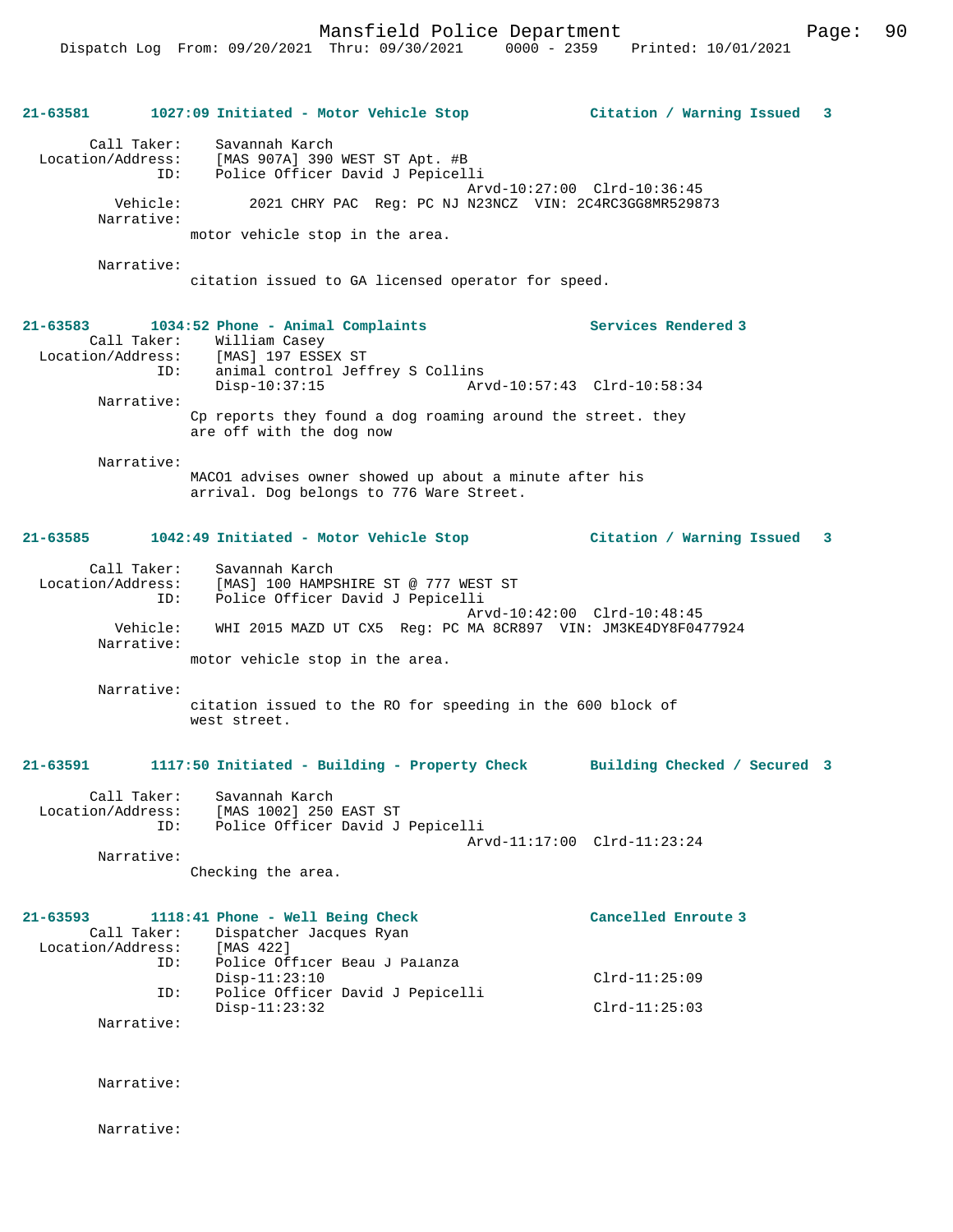|                   |                        | 21-63599 1200:38 Initiated - Motor Vehicle Stop                                                                    | Citation / Warning Issued 3 |                           |                         |
|-------------------|------------------------|--------------------------------------------------------------------------------------------------------------------|-----------------------------|---------------------------|-------------------------|
|                   |                        | Call Taker: Savannah Karch<br>Location/Address: [MAS] RTE 140 SB<br>ID: Police Officer David J Pepicelli           |                             |                           |                         |
|                   | Narrative:             | Arvd-12:00:00 Clrd-12:10:05<br>Vehicle: BLK 2014 BMW 328DX Reg: PC MA 2TJT40 VIN: WBA3D5C55EKX97926                |                             |                           |                         |
|                   |                        | motor vehicle stop in the area.                                                                                    |                             |                           |                         |
|                   | Narrative:             | Citation issued to the female operator for hands free<br>violation                                                 |                             |                           |                         |
|                   |                        | 21-63606 1238:11 Initiated - Motor Vehicle Stop 6 (Citation / Warning Issued 3                                     |                             |                           |                         |
|                   |                        | Call Taker: Savannah Karch<br>Location/Address: [MAS] 251 FRANKLIN ST<br>ID: Police Officer Beau J Palanza         |                             |                           |                         |
|                   | Narrative:             | Arvd-12:38:00 Clrd-12:42:59<br>Vehicle: BLU 2010 HYUN ELANTRA Reg: PC MA 2FBS69 VIN: KMHDU4AD3AU188534             |                             |                           |                         |
|                   |                        | motor vehicle stop in the area.                                                                                    |                             |                           |                         |
|                   | Narrative:             | citation issed to the RO for speed.                                                                                |                             |                           |                         |
|                   |                        | 21-63607 1245:07 Initiated - Motor Vehicle Stop                                                                    | Citation / Warning Issued 3 |                           |                         |
|                   |                        | Call Taker: Savannah Karch<br>Location/Address: [MAS] PARK AVE @ NORTH MAIN ST<br>ID: Police Officer Mark O'Connor |                             |                           |                         |
|                   | Narrative:             | Arvd-12:45:00 Clrd-13:00:07<br>Vehicle: BLU 2014 MERC ML350B Reg: PC MA 919WZI VIN: 4JGDA2EB4EA280667              |                             |                           |                         |
|                   |                        | motor vehicle stop in the area.                                                                                    |                             |                           |                         |
|                   | Narrative:             | Citation issued for speed                                                                                          |                             |                           |                         |
| 21-63608          |                        | 1245:59 Initiated - Motor Vehicle Stop                                                                             | Citation / Warning Issued 3 |                           |                         |
| Location/Address: | Call Taker:<br>ID:     | Savannah Karch<br>[MAS] 421 FRANKLIN ST @ 491 MAPLE ST<br>Police Officer Beau J Palanza                            |                             |                           |                         |
|                   | Vehicle:<br>Narrative: | Arvd-12:45:00 Clrd-12:57:38<br>WHI 2018 MERZ G550 Req: PC MA 3DZS71 VIN: WDCYC3KH9JX288893                         |                             |                           |                         |
|                   |                        | motor vehicle stop in the area.                                                                                    |                             |                           |                         |
|                   | Narrative:             | citation issued to the operator for speed.                                                                         |                             |                           |                         |
| $21 - 63609$      |                        | 1249:44 Initiated - Motor Vehicle Stop                                                                             |                             | Citation / Warning Issued | $\overline{\mathbf{3}}$ |
| Location/Address: | Call Taker:<br>ID:     | Savannah Karch<br>[MAS] 145 SCHOOL ST @ 231 SPRING ST<br>Police Officer David J Pepicelli                          |                             |                           |                         |
|                   |                        | Arvd-12:49:00 Clrd-13:00:12                                                                                        |                             |                           |                         |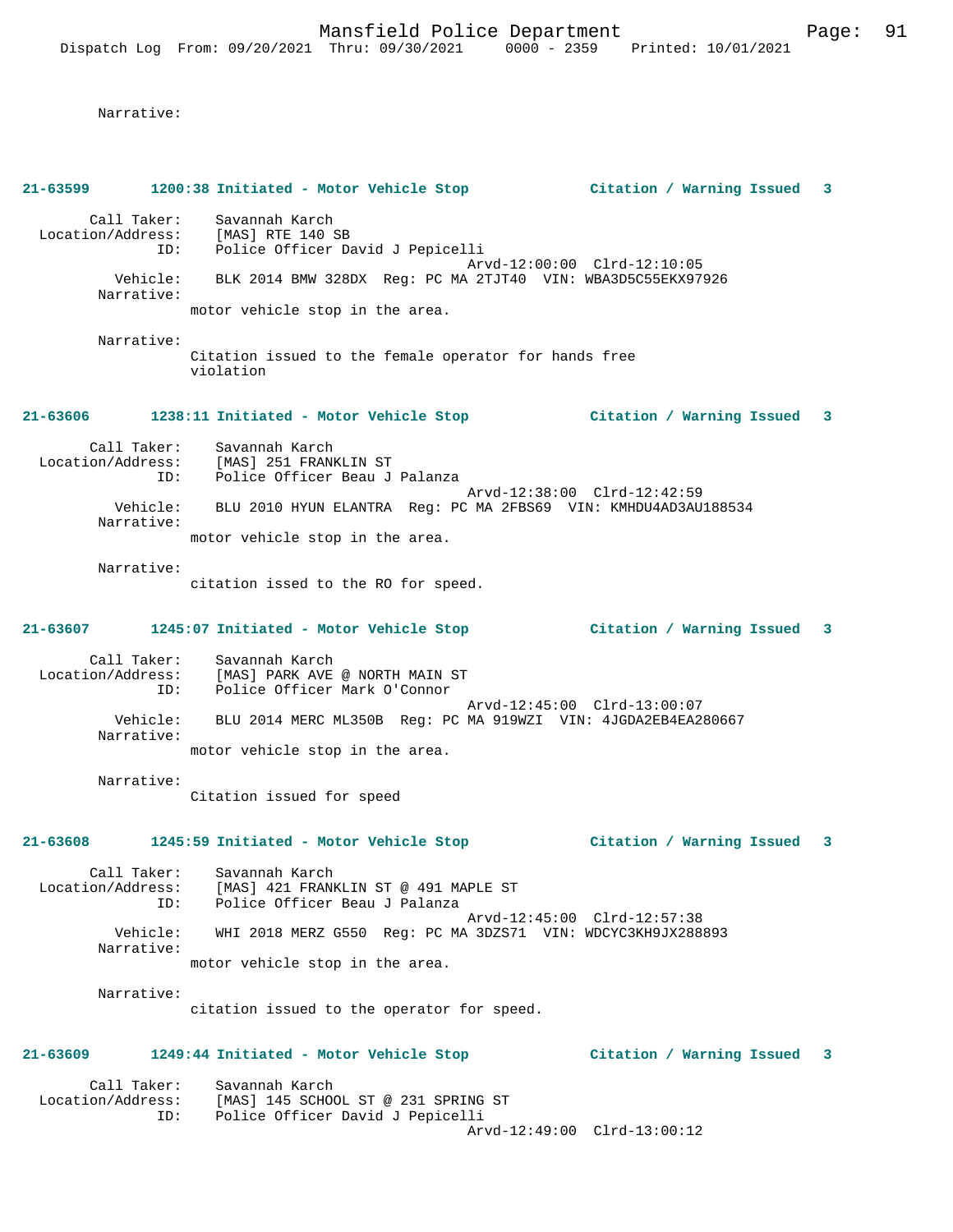Mansfield Police Department Form Page: 92 Dispatch Log From: 09/20/2021 Thru: 09/30/2021 0000 - 2359 Printed: 10/01/2021 Vehicle: RED 2013 TOYT VA SIENNA Reg: PC MA 3KWL39 VIN: 5TDJK3DC0DS056138 Narrative: motor vehicle stop in the area. Narrative: Citation issued for hands free violation **21-63610 1300:29 Initiated - Building - Property Check Building Checked / Secured 3** Call Taker: CARLY MORIARTY Location/Address: [MAS] 15 BONNEY LN @ 4 ERICK RD ID: Police Officer Beau J Palanza Arvd-13:00:00 Clrd-13:07:17 Narrative: Checking the area. **21-63631 1435:23 Initiated - Motor Vehicle Stop Citation / Warning Issued 3** Call Taker: Savannah Karch<br>Location/Address: [MAS] 174 NORTH Location/Address: [MAS] 174 NORTH MAIN ST ID: Police Officer Mark O'Connor Arvd-14:35:00 Clrd-14:43:42 Vehicle: BLK 2014 TOYT UT RAV4 Reg: PC MA 8VS510 VIN: 2T3DFREV9EW175682 Narrative: motor vehicle stop in the area Narrative: citation issued to the male operator for speed. **21-63642 1530:01 Walk-In - Assist Citizen - P S A Spoken To 3**  Call Taker: Support Staff Matthew Todesco<br>ion/Address: [MAS 1019] Location/Address:<br>ID: ID: Police Officer David J Pepicelli Disp-15:31:41 Clrd-15:33:16 ID: Police Officer Michael N Fenore<br>Disp-15:33:09 Art Disp-15:33:09 Arvd-15:33:13 Clrd-16:23:59 Police Officer Nicole P Newport Narrative: **21-63646 1632:00 Phone - 911 Hang-ups & Verifications Confirmed misdial/Accdntl Call 2**  Call Taker: Michael Chisholm Location/Address: [MAS 840I120] 280 SCHOOL ST Apt. #I120 ID: Police Officer Danielle C Titus Disp-16:34:02 Arvd-16:46:53 Clrd-16:56:45 Narrative: Checking on a 911 hang up. Accidental Contact made?: Yes waiting outside of Best Buy for officer Cellphone? (y/n): Yes Uncertainty radius: Narrative: M12 spoke with male party, confirmed accidental. **21-63663 1831:22 Radio - Follow up Investigation Services Rendered 3**  Call Taker: Savannah Karch<br>cion/Address: [MAS 417G] Location/Address: ID: Police Officer David J Pepicelli<br>Disp-18:32:01 Ary Disp-18:32:01 Arvd-18:32:06 Clrd-19:08:20<br>ID: Police Officer Jay J Sparrow Police Officer Jay J Sparrow<br>Disp-18:32:04 Disp-18:32:04 Arvd-18:32:08 Clrd-22:18:58 Narrative: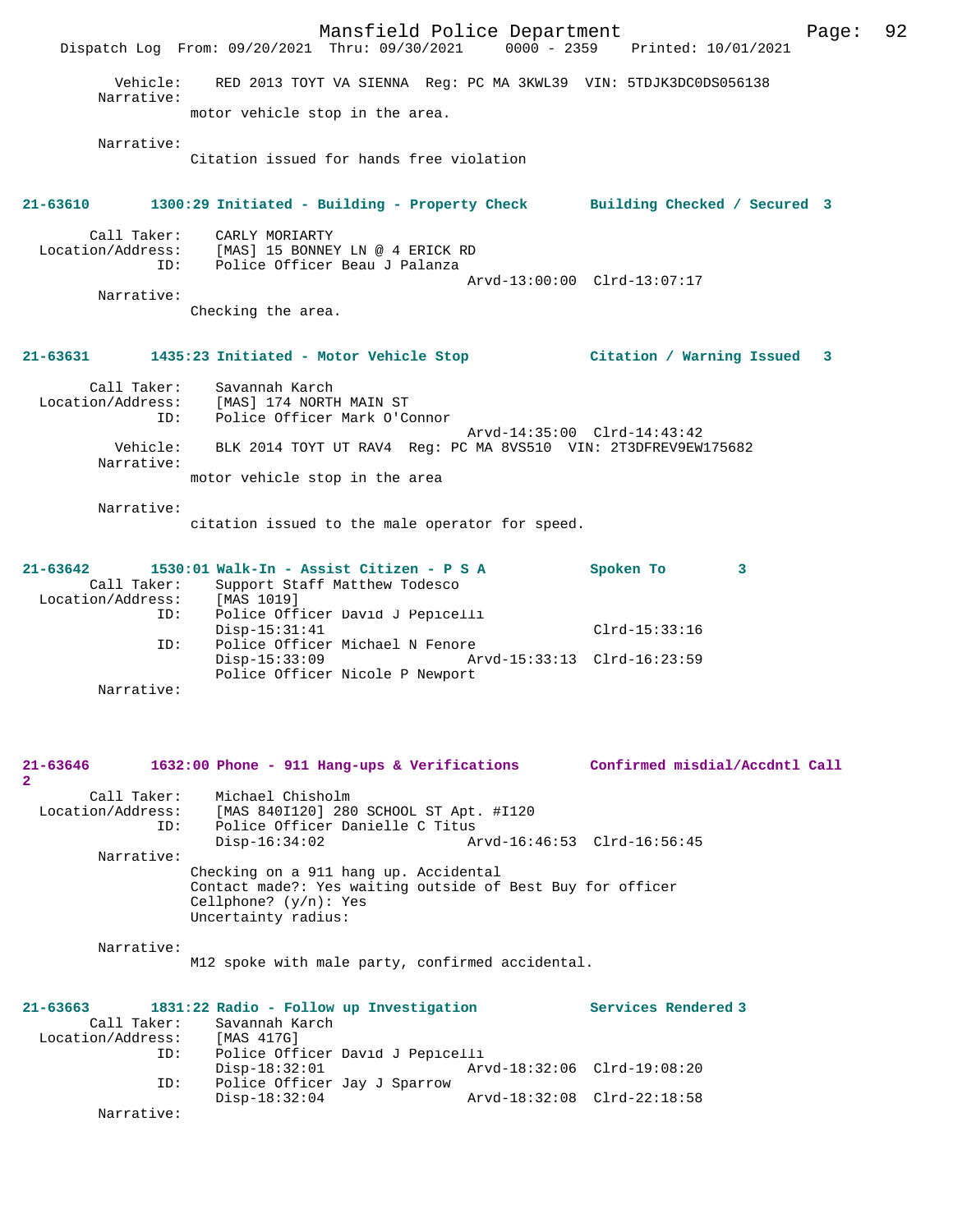Narrative:

Narrative:

Refer To Incident: 21MAS-1069-OF

**21-63666 1900:33 Phone - Motor Veh Acc - No Injury Citation / Warning Issued 1** Call Taker: Michael Chisholm<br>Location/Address: [MAS] 9 CABOT BLV [MAS] 9 CABOT BLVD @ 11 OXFORD RD ID: Police Officer Danielle C Titus<br>Disp-19:01:18 Mrvd-19:07:24 Clrd-19:44:18 Disp-19:01:18 Arvd-19:07:24 Clrd-19:44:18 ID: Police Officer David J Pepicelli Disp-19:08:28 Enrt-19:08:28 Arvd-19:14:03 Clrd-19:27:09 Vehicle: GRY 2002 JEEP UT LIBERT Reg: PC MA 1LE473 VIN: 1J4GL58K12W185971 Vehicle: BLK 2013 JEEP UT WRANGL Reg: PC MA 2AK462 VIN: 1C4AJWBGXDL546534 Narrative: MVA, no injuries in the intersections Narrative: Caller reports one vehicles wheel is inoperable Narrative: Fluids on scene Narrative: Request for tow for two Narrative: Central St on scene. Narrative: Citation given to WFN to the operator of the Jeep Refer To Accident: 21MAS-285-AC **21-63668 1909:53 911 - Suspicious Actv / Persn / Veh Investigated - No Report 2** Call Taker: Aaron Figueroa<br>Location/Address: [MAS H2588] 16! ess: [MAS H2588] 165 SOUTH MAIN ST<br>ID: Police Officer Michael N Fenor Police Officer Michael N Fenore<br>Disp-19:13:05 A Disp-19:13:05 Arvd-19:16:54 Clrd-19:21:22 Police Officer Nicole P Newport Narrative: Caller is reporting a white male that came up to his door and stated he was there to pick something up. The caller asked him to leave and stated the persons vehicle is still in his driveway. The caller does not know if the male is in the vehicle or walking around. Narrative: Party is no longer on scene, and is picking something up in the area. **21-63669 1910:48 Phone - Disturbance / Gathering Investigated - No Report 1** Call Taker: NICHOLAS GOYETTE Location/Address: [MAS 840i180] 280 SCHOOL ST ID: Sergeant Jeffrey G Bombard<br>Disp-19:13:24 Disp-19:13:24 Arvd-19:18:37 Clrd-20:05:49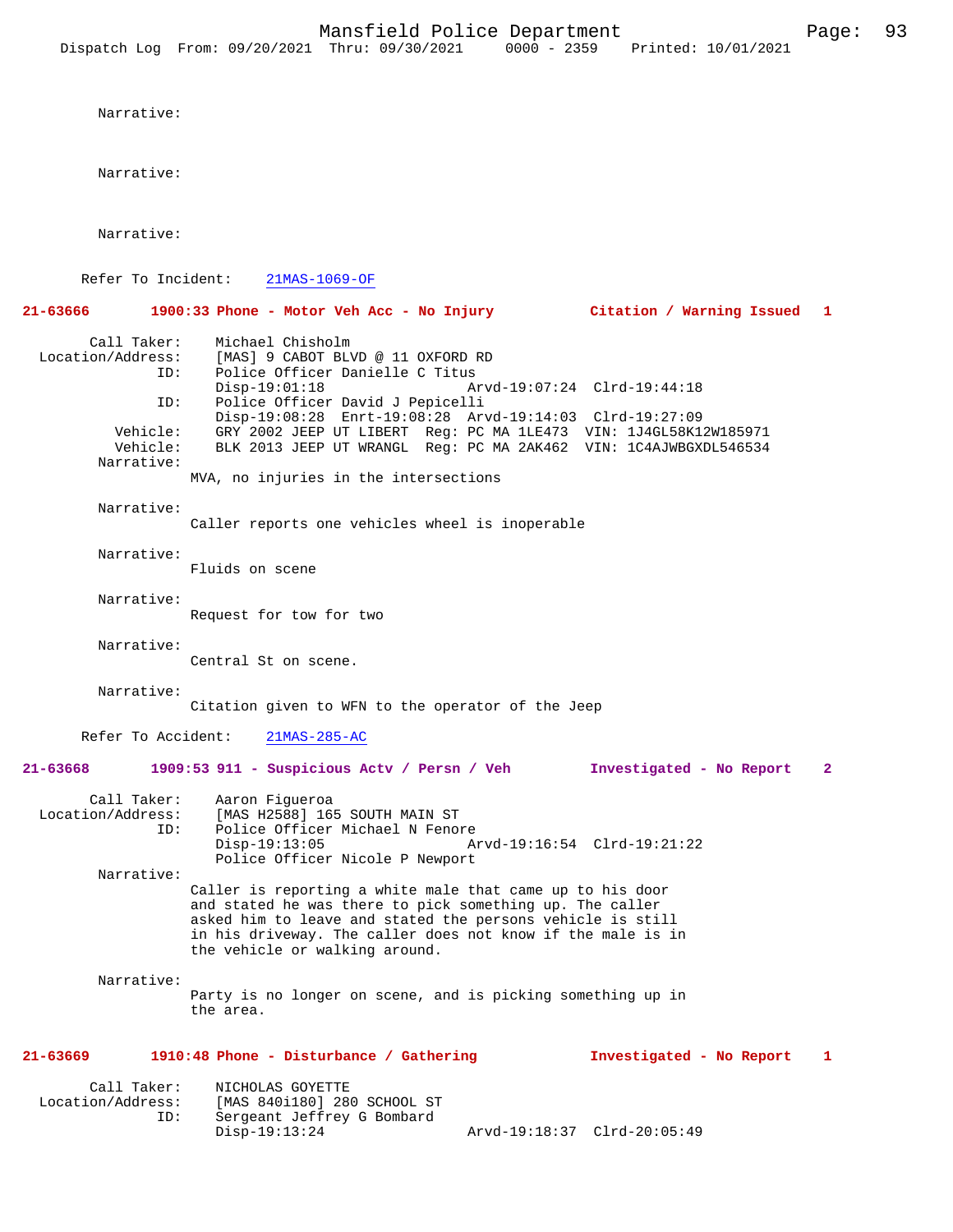Mansfield Police Department Page: 94 Dispatch Log From: 09/20/2021 Thru: 09/30/2021 ID: Police Officer David J Pepicelli Disp-19:42:54 Enrt-19:42:54 Clrd-19:46:02 ID: Police Officer Danielle C Titus Arvd-19:44:48 Clrd-20:05:49 Narrative: customer will not leave, had to escorted out previusly Narrative: Customer is now requesting PD, is not accepting return policy Narrative: M1 request for second car at Petco as soon as someone clears up Narrative: Female party has some issues with Petco has been advised of their rights. See OF for further. Refer To Incident: 21MAS-1070-OF **21-63671 1920:20 Phone - 911 Hang-ups & Verifications Confirmed misdial/Accdntl Call 2**  Call Taker: Michael Chisholm Location/Address: [MAS 89890] 160 NORTH MAIN ST ID: Police Officer David J Pepicelli Disp-19:35:20 Arvd-19:38:35 Clrd-19:42:35 Narrative: Checking on a 911 hang up. Sounds like restauraunt noise in the background Cellphone? (y/n): Yes No Contact Made Uncertainty radius: 36 Meters **21-63673 1925:12 Radio - Suspicious Actv / Persn / Veh Investigated - No Report 2** Call Taker: Nicole Boyer Vicinity of: [MAS 982] 111 HOPE ST<br>ID: Police Officer Michael Police Officer Michael N Fenore<br>Disp-19:33:29 A Disp-19:33:29 Arvd-19:37:43 Clrd-20:13:35 Police Officer Nicole P Newport Narrative: Detective called in to report a suspicious party walking through the lot Narrative: Spoke with the individual, was attempting to get into own vehicle. Four juveniles walked by, and most likely were not involved. **21-63680 2005:54 911 - Motor Veh Acc - Hit & Run Investigated - No Report 1** Call Taker: TARA LAKO<br>Location/Address: [MAS H889 ess: [MAS H889] 498 WILLIAMS ST<br>TD: Police Officer Danielle C. ID: Police Officer Danielle C Titus Arvd-20:14:57 Clrd-20:27:43 ID: Police Officer Danielle C Titus Disp-20:27:47 Arvd-20:27:53 Clrd-20:35:30 Vehicle: GRY 2009 VOLK JETTA Reg: PC MA 2AZR87 VIN: 3VWRZ71K59M039874 Narrative: RP reports a vehicle struck the street sign as well as damaging her garden. No vehicle description, vehicle came off of West St towards Pine St. Narrative: Individual came back to apologize and will be showing M12 where he lives. M12 will be out speaking with that party.